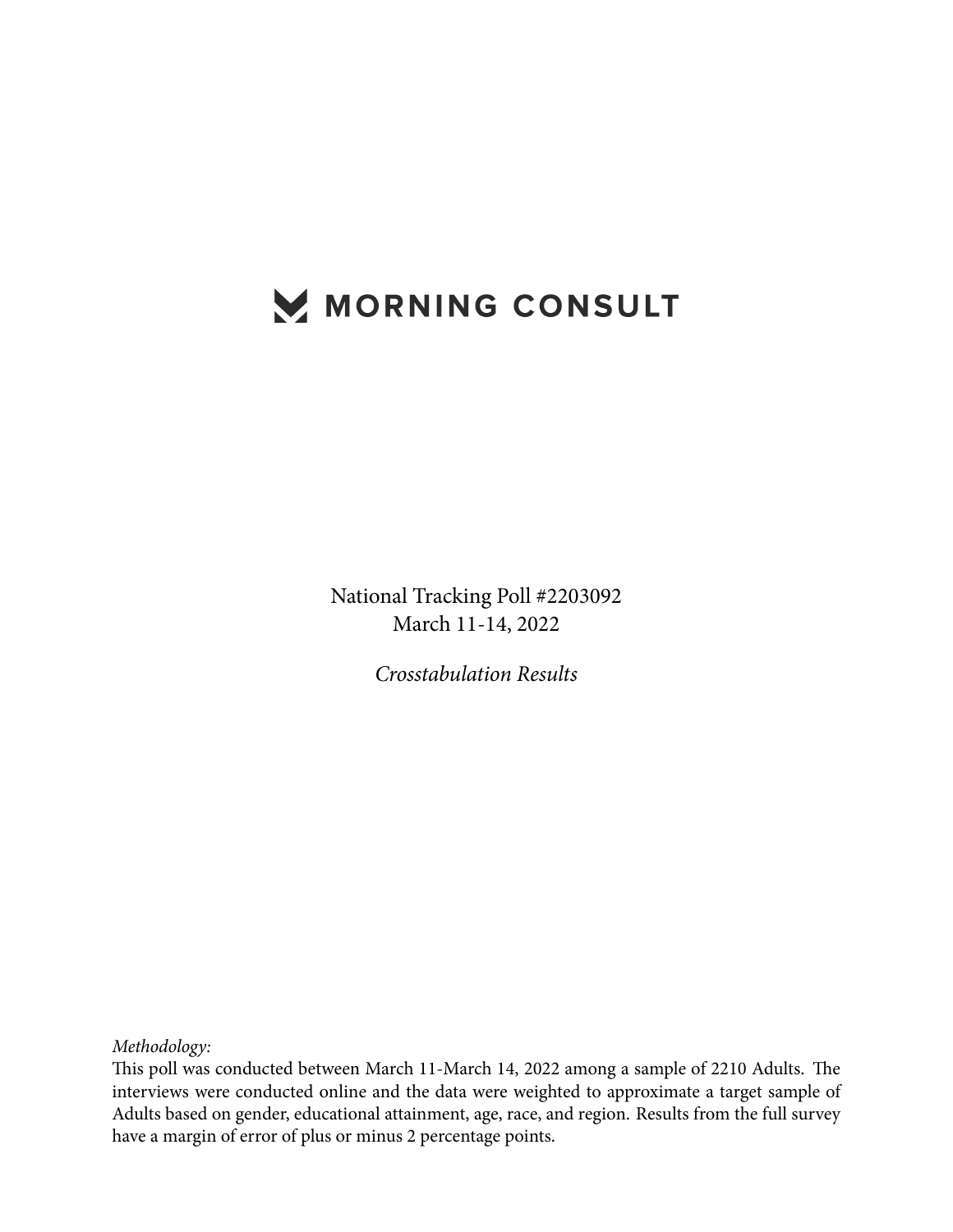# **Table Index**

| $\mathbf{1}$   | Table MCSP1_1: In general, would you describe yourself as an avid fan, a casual fan or not                                                                                                                       | 6  |
|----------------|------------------------------------------------------------------------------------------------------------------------------------------------------------------------------------------------------------------|----|
| 2              | Table MCSP1_2: In general, would you describe yourself as an avid fan, a casual fan or not<br>a fan of each of the following? Men's college basketball (NCAA)                                                    | 10 |
| $\mathfrak{Z}$ | Table MCSP1_3: In general, would you describe yourself as an avid fan, a casual fan or not<br>a fan of each of the following? Women's college basketball (NCAA)                                                  | 14 |
| $\overline{4}$ | Table MCSP1_4: In general, would you describe yourself as an avid fan, a casual fan or not<br>a fan of each of the following? NBA basketball $\dots \dots \dots \dots \dots \dots \dots \dots \dots \dots \dots$ | 18 |
| 5              | Table MCSP1_5: In general, would you describe yourself as an avid fan, a casual fan or not                                                                                                                       | 22 |
| 6              | Table MCSP2: Do you have a favorite men's college basketball team?                                                                                                                                               | 26 |
| 7              | Table MCSP3: How many regular-season men's college basketball games have you watched<br>at least part of this season either on TV, streaming or in person?                                                       | 30 |
| 8              | Table MCSP4: Would you say you are more or less interested in men's college basketball this                                                                                                                      | 34 |
| 9              | Table MCSP5_1: Do you plan to watch any basketball games during the following tourna-                                                                                                                            | 38 |
| 10             | Table MCSP5_2: Do you plan to watch any basketball games during the following tourna-                                                                                                                            | 42 |
| 11             | Table MCSP6_1NET: How are you planning to watch the NCAA men's basketball tourna-                                                                                                                                | 46 |
| 12             | Table MCSP6_2NET: How are you planning to watch the NCAA men's basketball tourna-<br>ment? Please select all that apply. Live TV streaming service, such as YouTube TV or Hulu +                                 | 49 |
| 13             | Table MCSP6_3NET: How are you planning to watch the NCAA men's basketball tourna-<br>ment? Please select all that apply. March Madness Live app or website                                                       | 52 |
| 14             | Table MCSP6_4NET: How are you planning to watch the NCAA men's basketball tourna-<br>ment? Please select all that apply. Attending a game in person                                                              | 55 |
| 15             | Table MCSP6_5NET: How are you planning to watch the NCAA men's basketball tourna-                                                                                                                                | 58 |
| 16             | Table MCSP7: Do you plan to place any bets on individual games or outcomes during the                                                                                                                            | 61 |
| 17             | Table MCSP8: Do you plan to fill out one or more brackets predicting the outcome of the                                                                                                                          | 65 |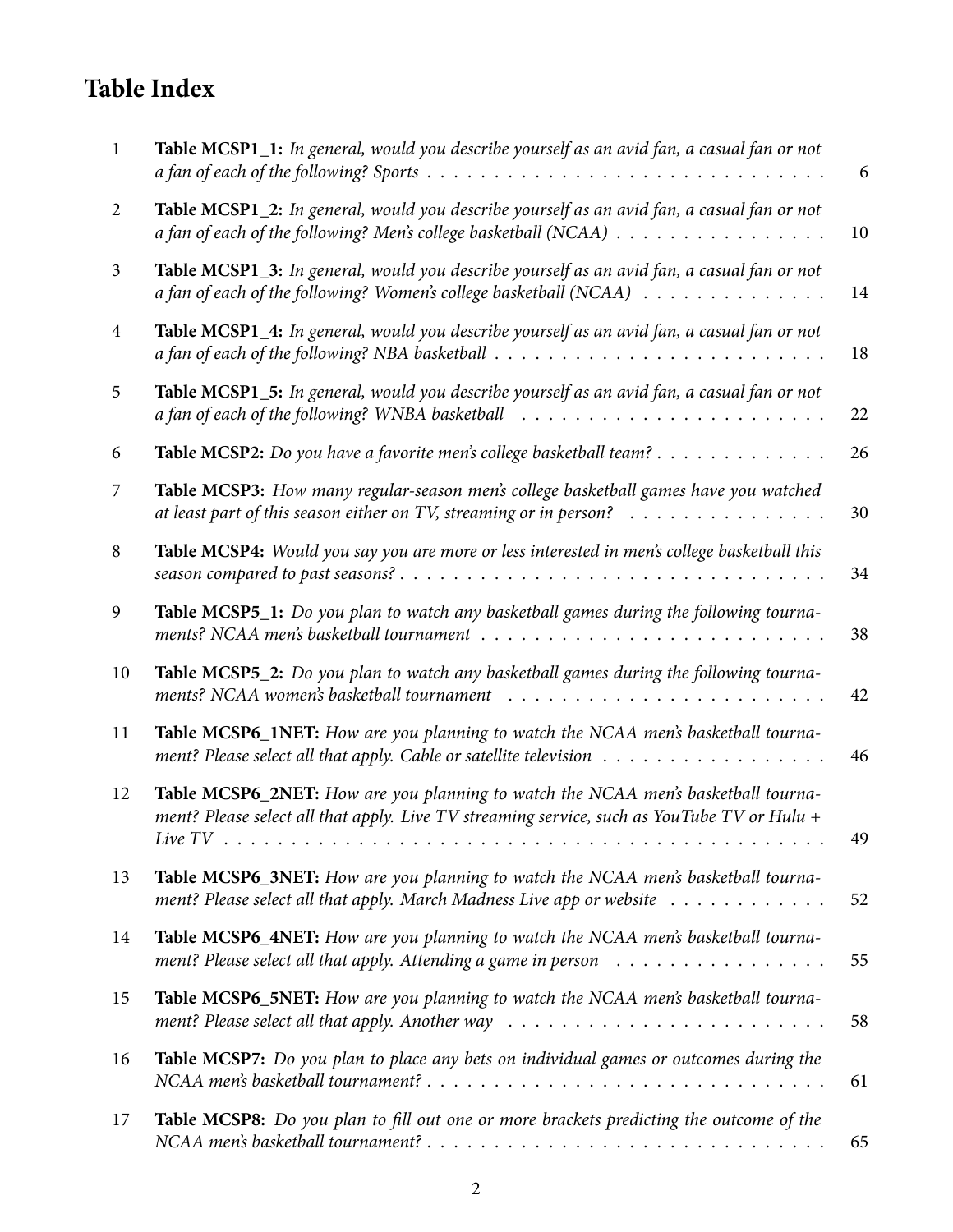| 18 | Table MCSP10: Do you plan to enter one or more brackets predicting the outcome of the<br>NCAA men's basketball tournament into a pool with a monetary buy-in? $\dots \dots \dots$ | 69  |
|----|-----------------------------------------------------------------------------------------------------------------------------------------------------------------------------------|-----|
| 19 | Table MCSP11_1: Do you have a favorable or unfavorable opinion of each of the following                                                                                           | 73  |
| 20 | Table MCSP11_2: Do you have a favorable or unfavorable opinion of each of the following                                                                                           | 77  |
| 21 | Table MCSP11_3: Do you have a favorable or unfavorable opinion of each of the following                                                                                           | 81  |
| 22 | Table MCSP11_4: Do you have a favorable or unfavorable opinion of each of the following                                                                                           | 85  |
| 23 | Table MCSP11_5: Do you have a favorable or unfavorable opinion of each of the following<br>college basketball players? Jabari Smith                                               | 89  |
| 24 | Table MCSP11_6: Do you have a favorable or unfavorable opinion of each of the following                                                                                           | 93  |
| 25 | Table MCSP11_7: Do you have a favorable or unfavorable opinion of each of the following                                                                                           | 97  |
| 26 | Table MCSP11_8: Do you have a favorable or unfavorable opinion of each of the following                                                                                           | 101 |
| 27 | Table MCSP11_9: Do you have a favorable or unfavorable opinion of each of the following                                                                                           | 105 |
| 28 | Table MCSP11_10: Do you have a favorable or unfavorable opinion of each of the following                                                                                          | 109 |
| 29 | Table MCSP11_11: Do you have a favorable or unfavorable opinion of each of the following                                                                                          | 113 |
| 30 | Table MCSP11_12: Do you have a favorable or unfavorable opinion of each of the following                                                                                          | 117 |
| 31 | Table MCSP11_13: Do you have a favorable or unfavorable opinion of each of the following                                                                                          | 121 |
| 32 | Table MCSP11_14: Do you have a favorable or unfavorable opinion of each of the following                                                                                          | 125 |
| 33 | Table MCSP11_15: Do you have a favorable or unfavorable opinion of each of the following                                                                                          | 129 |
| 34 | Table MCSP11_16: Do you have a favorable or unfavorable opinion of each of the following                                                                                          | 133 |
| 35 | Table MCSP11_17: Do you have a favorable or unfavorable opinion of each of the following                                                                                          | 137 |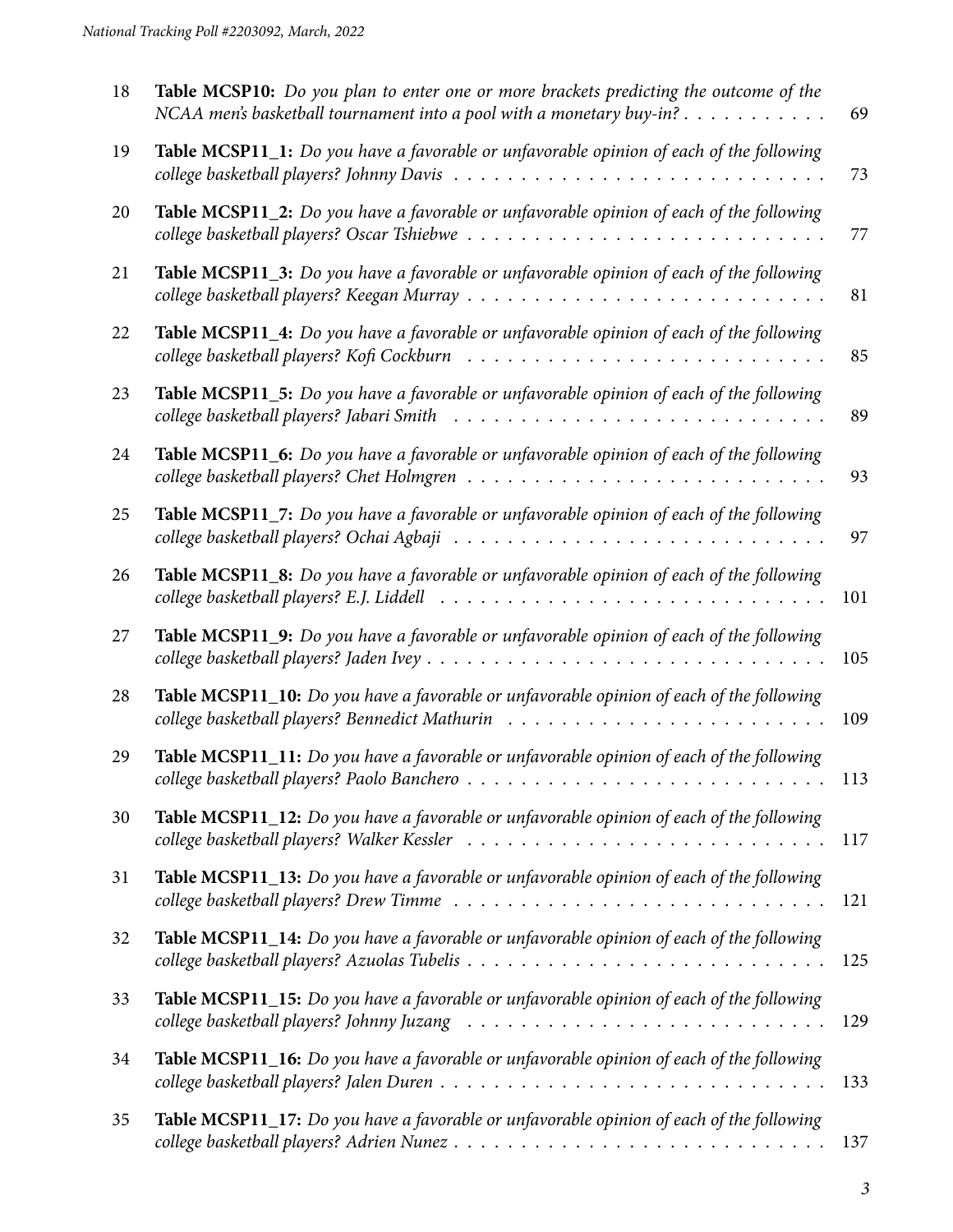| 36 | Table MCSP11_18: Do you have a favorable or unfavorable opinion of each of the following                                               | 141 |
|----|----------------------------------------------------------------------------------------------------------------------------------------|-----|
| 37 | Table MCSP11_19: Do you have a favorable or unfavorable opinion of each of the following                                               | 145 |
| 38 | Table MCSP11_20: Do you have a favorable or unfavorable opinion of each of the following<br>college basketball players? Shareef O'Neal | 149 |
| 39 | Table MCSP12_1: Do you have a favorable or unfavorable opinion of each of the following                                                | 153 |
| 40 | Table MCSP12_2: Do you have a favorable or unfavorable opinion of each of the following                                                | 157 |
| 41 | Table MCSP12_3: Do you have a favorable or unfavorable opinion of each of the following                                                | 161 |
| 42 | Table MCSP12_4: Do you have a favorable or unfavorable opinion of each of the following                                                | 165 |
| 43 | Table MCSP12_5: Do you have a favorable or unfavorable opinion of each of the following                                                | 169 |
| 44 | Table MCSP12_6: Do you have a favorable or unfavorable opinion of each of the following                                                | 173 |
| 45 | Table MCSP12_7: Do you have a favorable or unfavorable opinion of each of the following                                                | 177 |
| 46 | Table MCSP12_8: Do you have a favorable or unfavorable opinion of each of the following                                                | 181 |
| 47 | Table MCSP12_9: Do you have a favorable or unfavorable opinion of each of the following<br>March Madness broadcasters? Grant Hill      | 185 |
| 48 | Table MCSP12_10: Do you have a favorable or unfavorable opinion of each of the following                                               | 189 |
| 49 | Table MCSP12_11: Do you have a favorable or unfavorable opinion of each of the following                                               | 193 |
| 50 | Table MCSP12_12: Do you have a favorable or unfavorable opinion of each of the following                                               | 197 |
| 51 | Table MCSP12_13: Do you have a favorable or unfavorable opinion of each of the following                                               | 201 |
| 52 | Table MCSP12_14: Do you have a favorable or unfavorable opinion of each of the following<br>March Madness broadcasters? Kevin Harlan   | 205 |
| 53 | Table MCSP12_15: Do you have a favorable or unfavorable opinion of each of the following                                               | 209 |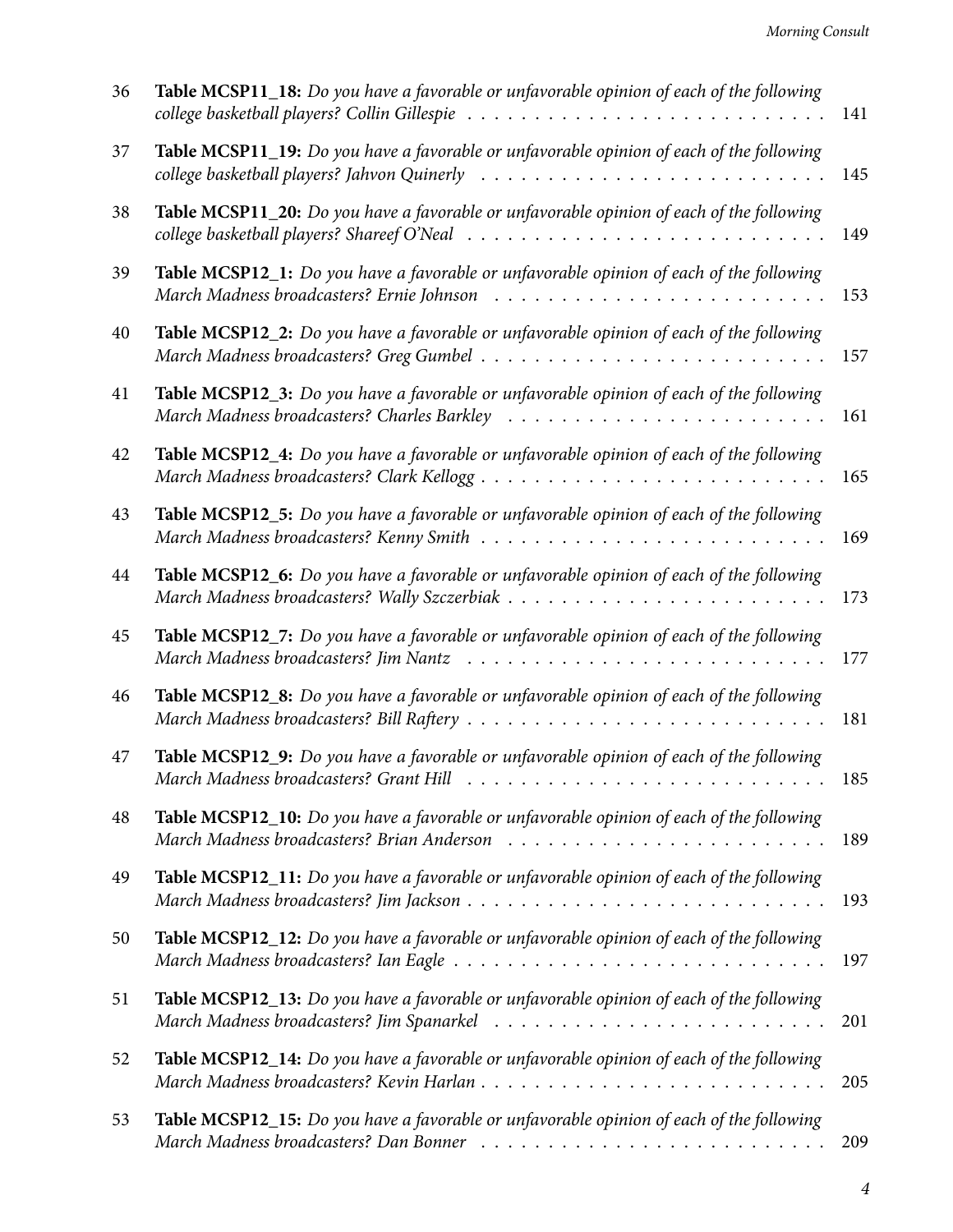| 54 | <b>Table MCSP12_16:</b> Do you have a favorable or unfavorable opinion of each of the following                                                                                                 |  |
|----|-------------------------------------------------------------------------------------------------------------------------------------------------------------------------------------------------|--|
| 55 | Table MCSP14: As you may know, colleges and universities do not currently compensate their<br>athletes monetarily under NCAA rules. Do you think colleges should pay their student athletes?217 |  |
| 56 | Summary Statistics of Survey Respondent Demographics 221                                                                                                                                        |  |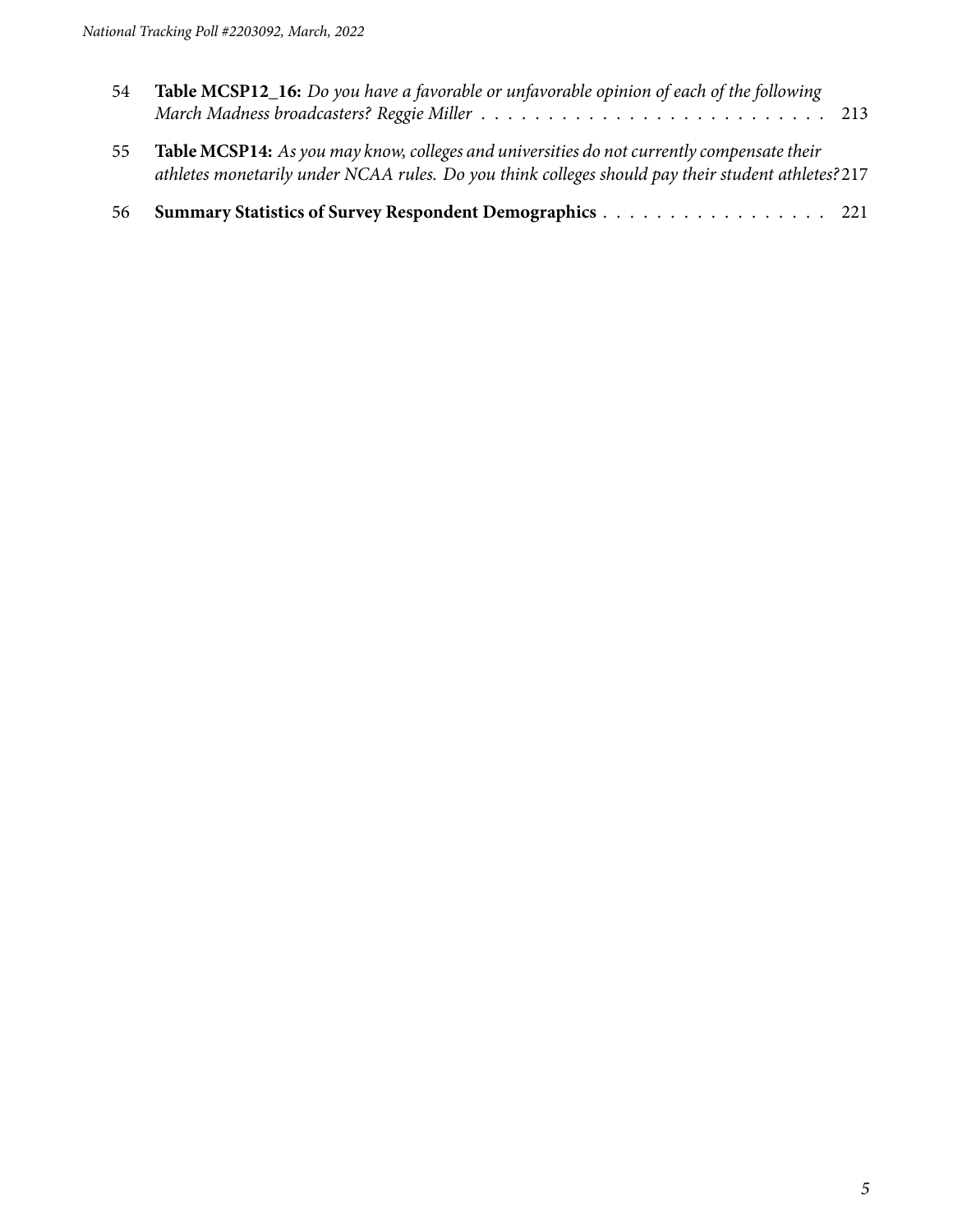# **Crosstabulation Results by Respondent Demographics**

| Table MCSP1_1: In general, would you describe yourself as an avid fan, a casual fan or not a fan of each of the following? |  |  |  |  |  |  |
|----------------------------------------------------------------------------------------------------------------------------|--|--|--|--|--|--|
| <i>Sports</i>                                                                                                              |  |  |  |  |  |  |

<span id="page-5-0"></span>

| Demographic              |        | Avid fan |        | Casual fan |      | Not a fan | <b>Total N</b> |
|--------------------------|--------|----------|--------|------------|------|-----------|----------------|
| Adults                   | 23\%   | (511)    | 42%    | (935)      | 35%  | (764)     | 2210           |
| Gender: Male             | 35%    | (372)    | 43%    | (456)      | 22\% | (239)     | 1067           |
| Gender: Female           | 12%    | (139)    | 42%    | (479)      | 46%  | (525)     | 1143           |
| Age: 18-34               | $21\%$ | (140)    | 45%    | (299)      | 33%  | (219)     | 658            |
| Age: 35-44               | 23%    | (84)     | 43%    | (156)      | 33%  | (119)     | 359            |
| Age: 45-64               | 26%    | (197)    | 40%    | (304)      | 34\% | (254)     | 754            |
| Age: 65+                 | 20%    | (90)     | 40%    | (176)      | 39%  | (172)     | 438            |
| GenZers: 1997-2012       | 15%    | (37)     | 49%    | (124)      | 37%  | (93)      | 255            |
| Millennials: 1981-1996   | $25\%$ | (160)    | 45%    | (290)      | 30%  | (196)     | 646            |
| GenXers: 1965-1980       | 27\%   | (136)    | $38\%$ | (191)      | 35%  | (179)     | 505            |
| Baby Boomers: 1946-1964  | 23%    | (168)    | 41\%   | (302)      | 37\% | (274)     | 744            |
| PID: Dem (no lean)       | 23%    | (176)    | 41\%   | (306)      | 36%  | (271)     | 753            |
| PID: Ind (no lean)       | 20%    | (155)    | 43%    | (330)      | 37%  | (286)     | 771            |
| PID: Rep (no lean)       | 26%    | (180)    | 43%    | (298)      | 30%  | (207)     | 686            |
| PID/Gender: Dem Men      | 39%    | (125)    | 40%    | (129)      | 21%  | (69)      | 323            |
| PID/Gender: Dem Women    | 12\%   | (51)     | 41\%   | (177)      | 47\% | (202)     | 430            |
| PID/Gender: Ind Men      | $31\%$ | (124)    | 46%    | (181)      | 23%  | (93)      | 398            |
| PID/Gender: Ind Women    | $8\%$  | (31)     | 40%    | (149)      | 52%  | (193)     | 373            |
| PID/Gender: Rep Men      | 36\%   | (123)    | 42%    | (145)      | 22%  | (77)      | 345            |
| PID/Gender: Rep Women    | 17\%   | (58)     | 45%    | (153)      | 38\% | (130)     | 341            |
| Ideo: Liberal (1-3)      | 22%    | (139)    | 38%    | (237)      | 39%  | (244)     | 621            |
| Ideo: Moderate (4)       | 23%    | (143)    | 45%    | (279)      | 32%  | (196)     | 618            |
| Ideo: Conservative (5-7) | 27%    | (202)    | 44%    | (329)      | 30%  | (225)     | 756            |
| Educ: < College          | 21%    | (312)    | 42%    | (637)      | 38%  | (570)     | 1519           |
| Educ: Bachelors degree   | $28\%$ | (124)    | 40%    | (177)      | 32\% | (145)     | 446            |
| Educ: Post-grad          | 30%    | (75)     | 49%    | (121)      | 20%  | (50)      | 245            |
| Income: Under 50k        | 18%    | (219)    | 41\%   | (482)      | 41\% | (485)     | 1186           |
| Income: 50k-100k         | 26%    | (190)    | 43%    | (311)      | 30%  | (216)     | 717            |
| Income: 100k+            | 33%    | (102)    | 46%    | (142)      | 21%  | (64)      | 307            |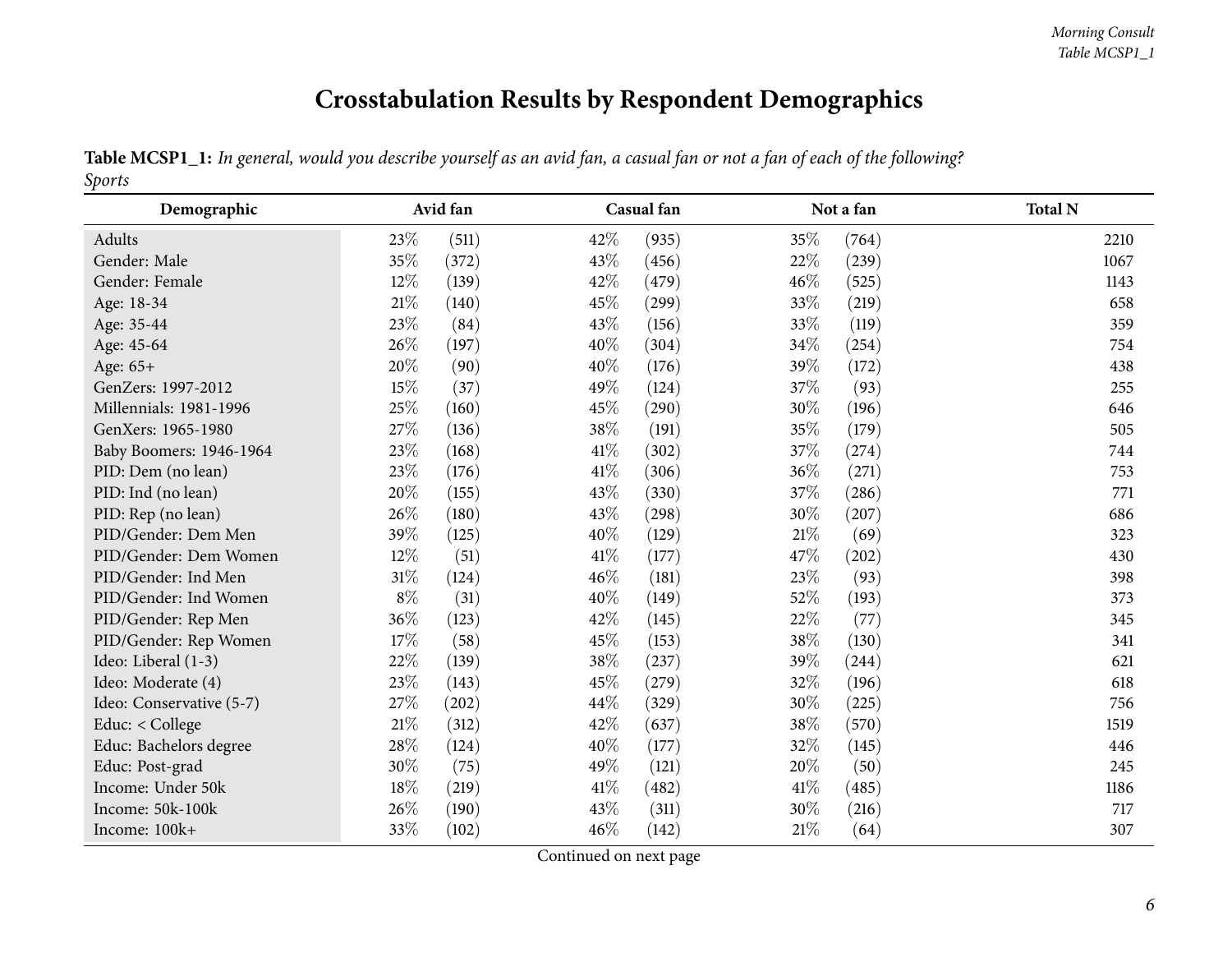|               |  |  |  | Table MCSP1_1: In general, would you describe yourself as an avid fan, a casual fan or not a fan of each of the following? |
|---------------|--|--|--|----------------------------------------------------------------------------------------------------------------------------|
| <b>Sports</b> |  |  |  |                                                                                                                            |

| Demographic                       |        | Avid fan |        | Casual fan |        | Not a fan | <b>Total N</b> |
|-----------------------------------|--------|----------|--------|------------|--------|-----------|----------------|
| Adults                            | 23\%   | (511)    | 42%    | (935)      | 35%    | (764)     | 2210           |
| Ethnicity: White                  | 23%    | (395)    | 42%    | (719)      | 36%    | (615)     | 1730           |
| Ethnicity: Hispanic               | 25%    | (89)     | 47%    | (166)      | 27\%   | (96)      | 351            |
| Ethnicity: Black                  | 30%    | (81)     | 41\%   | (113)      | 29%    | (81)      | 276            |
| Ethnicity: Other                  | 17%    | (34)     | 50%    | (102)      | 33%    | (68)      | 205            |
| All Christian                     | 27%    | (261)    | 43%    | (413)      | 30%    | (294)     | 968            |
| All Non-Christian                 | 33%    | (32)     | 35%    | (35)       | 32%    | (32)      | 99             |
| Atheist                           | 22%    | (26)     | 42%    | (50)       | 37%    | (44)      | 119            |
| Agnostic/Nothing in particular    | $18\%$ | (111)    | 44%    | (275)      | 38\%   | (233)     | 619            |
| Something Else                    | 20%    | (80)     | 40%    | (163)      | 40%    | (162)     | 405            |
| Religious Non-Protestant/Catholic | 30%    | (38)     | 40%    | (50)       | 29%    | (36)      | 124            |
| Evangelical                       | 24%    | (128)    | 42%    | (226)      | $34\%$ | (181)     | 536            |
| Non-Evangelical                   | 26%    | (207)    | $41\%$ | (330)      | 33%    | (264)     | 801            |
| Community: Urban                  | 25%    | (145)    | 43%    | (247)      | $31\%$ | (178)     | 570            |
| Community: Suburban               | 25%    | (269)    | 43%    | (451)      | 32%    | (335)     | 1055           |
| Community: Rural                  | $17\%$ | (97)     | $41\%$ | (237)      | 43%    | (251)     | 585            |
| Employ: Private Sector            | 30%    | (187)    | 42%    | (267)      | 28\%   | (181)     | 635            |
| Employ: Government                | 37%    | (46)     | 37%    | (46)       | 26%    | (32)      | 124            |
| Employ: Self-Employed             | 24%    | (55)     | 50%    | (116)      | 26%    | (59)      | 231            |
| Employ: Homemaker                 | 14%    | (24)     | 40%    | (66)       | 46%    | (75)      | 165            |
| Employ: Student                   | 19%    | (15)     | 50%    | (40)       | $31\%$ | (24)      | 79             |
| Employ: Retired                   | 19%    | (97)     | 40%    | (203)      | 40%    | (201)     | 501            |
| Employ: Unemployed                | $18\%$ | (53)     | 41%    | (120)      | $41\%$ | (121)     | 294            |
| Employ: Other                     | $18\%$ | (33)     | 43%    | (78)       | 39%    | (70)      | 182            |
| Military HH: Yes                  | 25%    | (80)     | 45%    | (143)      | $31\%$ | (99)      | 322            |
| Military HH: No                   | 23%    | (431)    | 42%    | (792)      | 35%    | (665)     | 1888           |
| RD/WT: Right Direction            | 26%    | (179)    | 41%    | (282)      | 33%    | (227)     | 687            |
| RD/WT: Wrong Track                | 22%    | (332)    | 43%    | (653)      | $35\%$ | (537)     | 1523           |
| Biden Job Approve                 | 25%    | (221)    | $41\%$ | (365)      | 34%    | (308)     | 894            |
| Biden Job Disapprove              | 23%    | (279)    | 44%    | (524)      | 33%    | (400)     | 1203           |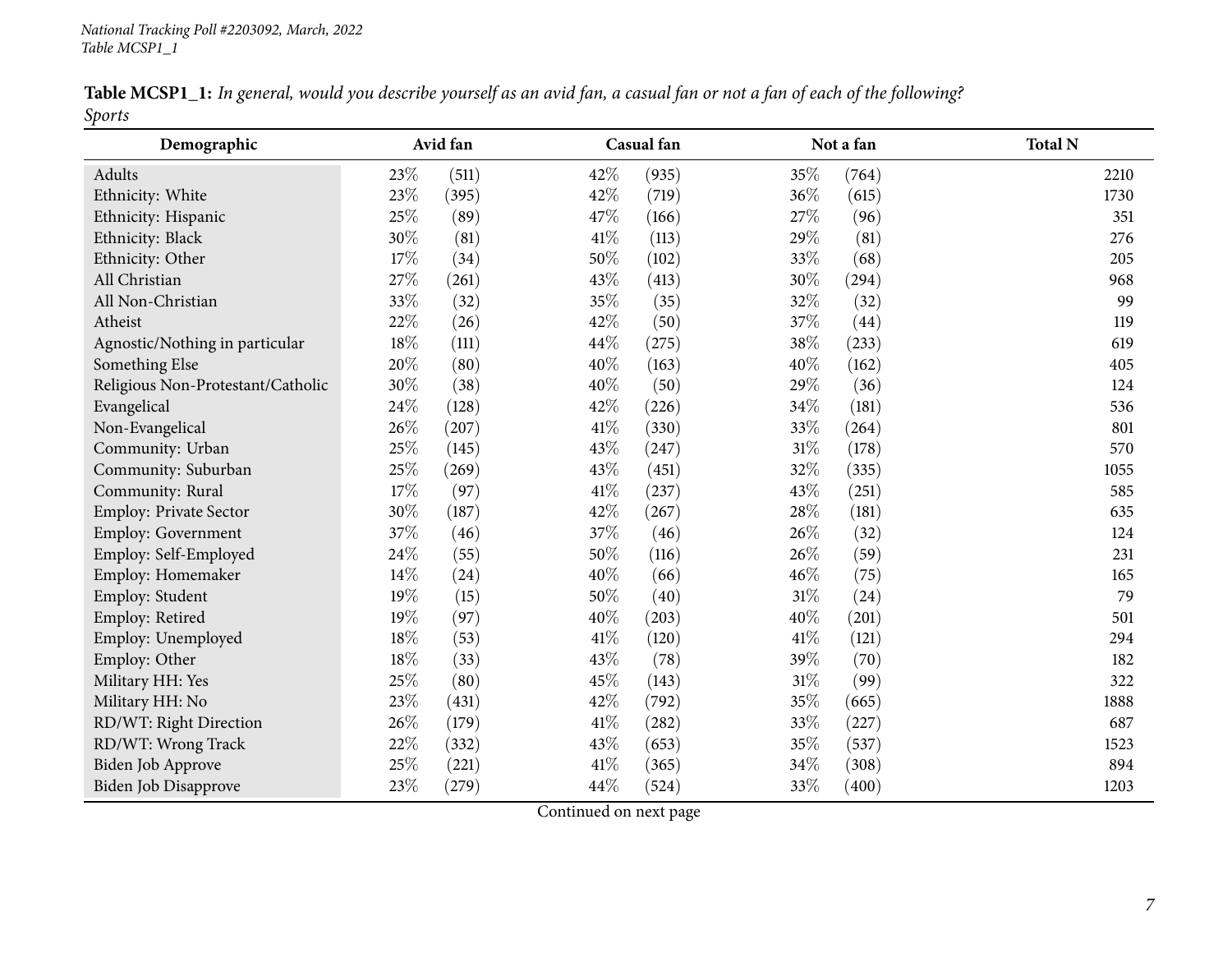Table MCSP1\_1: In general, would you describe yourself as an avid fan, a casual fan or not a fan of each of the following? *Sports*

| Demographic                          |        | Avid fan |      | Casual fan |        | Not a fan | <b>Total N</b> |
|--------------------------------------|--------|----------|------|------------|--------|-----------|----------------|
| Adults                               | 23%    | (511)    | 42%  | (935)      | 35%    | (764)     | 2210           |
| Biden Job Strongly Approve           | 31%    | (107)    | 35%  | (120)      | 34%    | (118)     | 345            |
| Biden Job Somewhat Approve           | $21\%$ | (114)    | 45%  | (245)      | 35%    | (191)     | 550            |
| Biden Job Somewhat Disapprove        | $21\%$ | (77)     | 49%  | (179)      | 31%    | (113)     | 368            |
| <b>Biden Job Strongly Disapprove</b> | 24%    | (202)    | 41\% | (345)      | 34\%   | (288)     | 835            |
| Favorable of Biden                   | 24%    | (226)    | 41\% | (384)      | 35%    | (330)     | 939            |
| Unfavorable of Biden                 | 23%    | (275)    | 44%  | (517)      | 33%    | (390)     | 1182           |
| Very Favorable of Biden              | $31\%$ | (116)    | 36%  | (137)      | 33%    | (126)     | 379            |
| Somewhat Favorable of Biden          | 20%    | (110)    | 44%  | (246)      | 36%    | (204)     | 560            |
| Somewhat Unfavorable of Biden        | 22%    | (75)     | 48%  | (164)      | 30%    | (105)     | 345            |
| Very Unfavorable of Biden            | 24%    | (200)    | 42%  | (353)      | 34\%   | (285)     | 838            |
| #1 Issue: Economy                    | 25%    | (217)    | 47\% | (413)      | 28%    | (246)     | 876            |
| #1 Issue: Security                   | 21%    | (75)     | 41%  | (150)      | 38%    | (137)     | 362            |
| #1 Issue: Health Care                | 27%    | (57)     | 35%  | (75)       | 38%    | (80)      | 212            |
| #1 Issue: Medicare / Social Security | 26%    | (57)     | 38%  | (85)       | 36%    | (81)      | 223            |
| #1 Issue: Women's Issues             | 24%    | (29)     | 25%  | (29)       | 51%    | (60)      | 118            |
| #1 Issue: Education                  | $21\%$ | (18)     | 37%  | (32)       | 42%    | (36)      | 85             |
| #1 Issue: Energy                     | $16\%$ | (31)     | 50%  | (94)       | 34%    | (64)      | 188            |
| #1 Issue: Other                      | 19%    | (27)     | 40%  | (58)       | 41\%   | (60)      | 145            |
| 2020 Vote: Joe Biden                 | $25\%$ | (227)    | 41\% | (374)      | 33%    | (303)     | 904            |
| 2020 Vote: Donald Trump              | 25%    | (192)    | 44%  | (332)      | $31\%$ | (236)     | 759            |
| 2020 Vote: Other                     | 24%    | (16)     | 46%  | (30)       | 30%    | (20)      | 66             |
| 2020 Vote: Didn't Vote               | 16%    | (77)     | 41\% | (199)      | 43%    | (206)     | 481            |
| 2018 House Vote: Democrat            | 27%    | (184)    | 40%  | (275)      | 33%    | (227)     | 686            |
| 2018 House Vote: Republican          | 27%    | (173)    | 42%  | (267)      | $31\%$ | (196)     | 635            |
| 2018 House Vote: Someone else        | 26%    | (15)     | 55%  | (32)       | 18%    | (11)      | 59             |
| 2016 Vote: Hillary Clinton           | 26%    | (166)    | 40%  | (256)      | 34%    | (218)     | 640            |
| 2016 Vote: Donald Trump              | 27%    | (190)    | 42%  | (287)      | $31\%$ | (215)     | 692            |
| 2016 Vote: Other                     | 23%    | (25)     | 47%  | (51)       | 30%    | (33)      | 108            |
| 2016 Vote: Didn't Vote               | $17\%$ | (130)    | 44%  | (340)      | 39%    | (298)     | 768            |
| Voted in 2014: Yes                   | 28\%   | (327)    | 42%  | (497)      | 30%    | (359)     | 1183           |
| Voted in 2014: No                    | 18%    | (184)    | 43%  | (438)      | 39%    | (405)     | 1027           |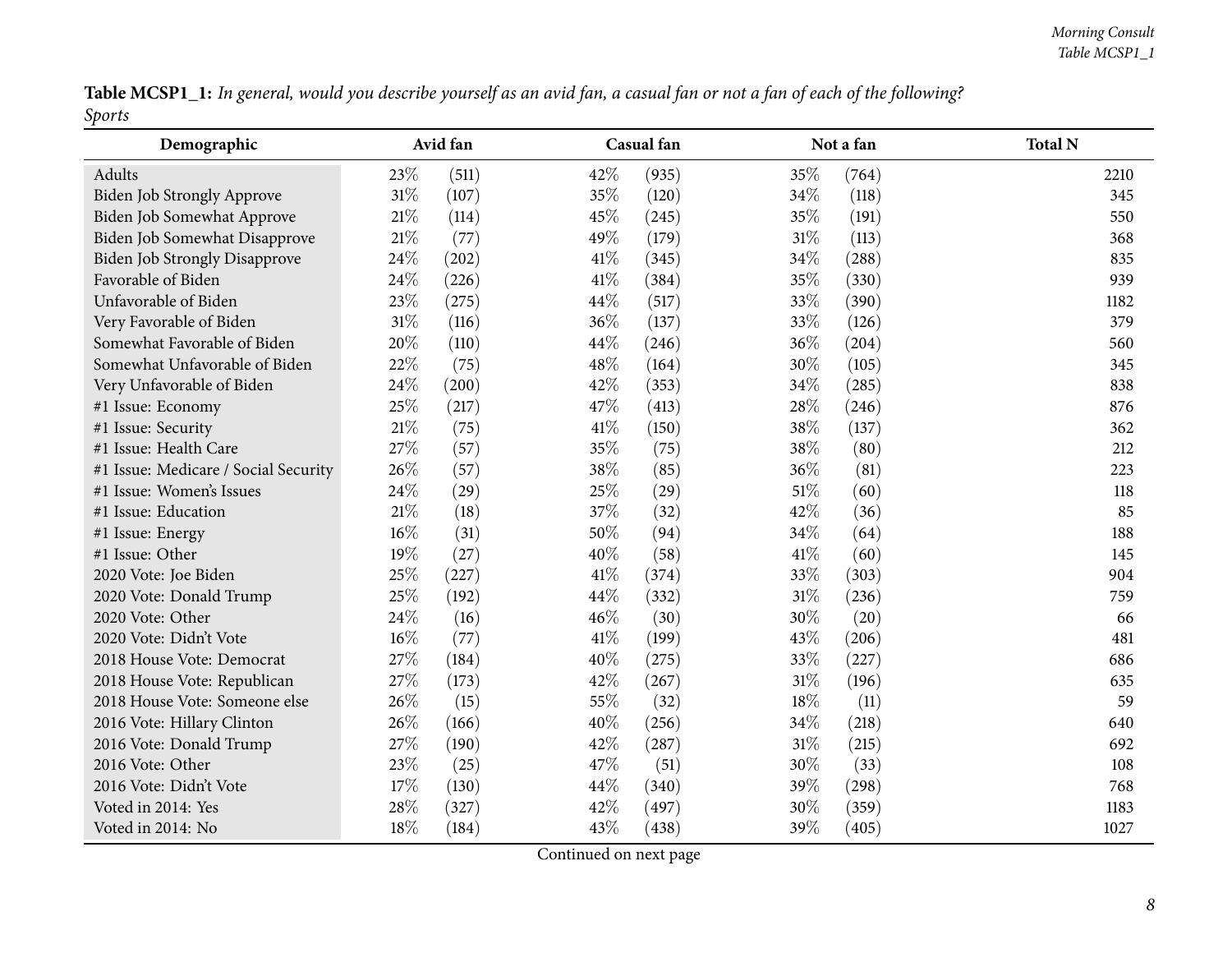| Demographic                    |        | Avid fan |        | Casual fan |        | Not a fan | <b>Total N</b> |
|--------------------------------|--------|----------|--------|------------|--------|-----------|----------------|
| Adults                         | 23\%   | (511)    | 42\%   | (935)      | $35\%$ | (764)     | 2210           |
| 4-Region: Northeast            | $26\%$ | (104)    | 41\%   | (162)      | 33\%   | (129)     | 395            |
| 4-Region: Midwest              | 21%    | (99)     | 43\%   | (200)      | 36%    | (165)     | 464            |
| 4-Region: South                | 22\%   | (180)    | 43\%   | (354)      | 36%    | (294)     | 828            |
| 4-Region: West                 | 24\%   | (128)    | 42\%   | (218)      | 34\%   | (176)     | 522            |
| <b>Sports Fans</b>             | 35\%   | (511)    | 65\%   | (935)      |        | (0)       | 1446           |
| Avid Sports Fans               | 100%   | (511)    |        | (0)        |        | (0)       | 511            |
| <b>Casual Sports Fans</b>      |        | (0)      | 100\%  | (935)      |        | (0)       | 935            |
| CBB Fans                       | 47\%   | (405)    | 47\%   | (412)      | $6\%$  | (50)      | 867            |
| Avid CBB Fans                  | 78\%   | (207)    | 21%    | (55)       | $1\%$  | (2)       | 264            |
| Casual CBB Fans                | 42\%   | (308)    | $51\%$ | (372)      | $7\%$  | (49)      | 729            |
| Plan to Watch Men's Tournament | 55%    | (349)    | 41\%   | (263)      | $4\%$  | (23)      | 635            |
| 21 or Older                    | 24\%   | (504)    | 42\%   | (883)      | 35%    | (734)     | 2121           |

Table MCSP1\_1: In general, would you describe yourself as an avid fan, a casual fan or not a fan of each of the following? *Sports*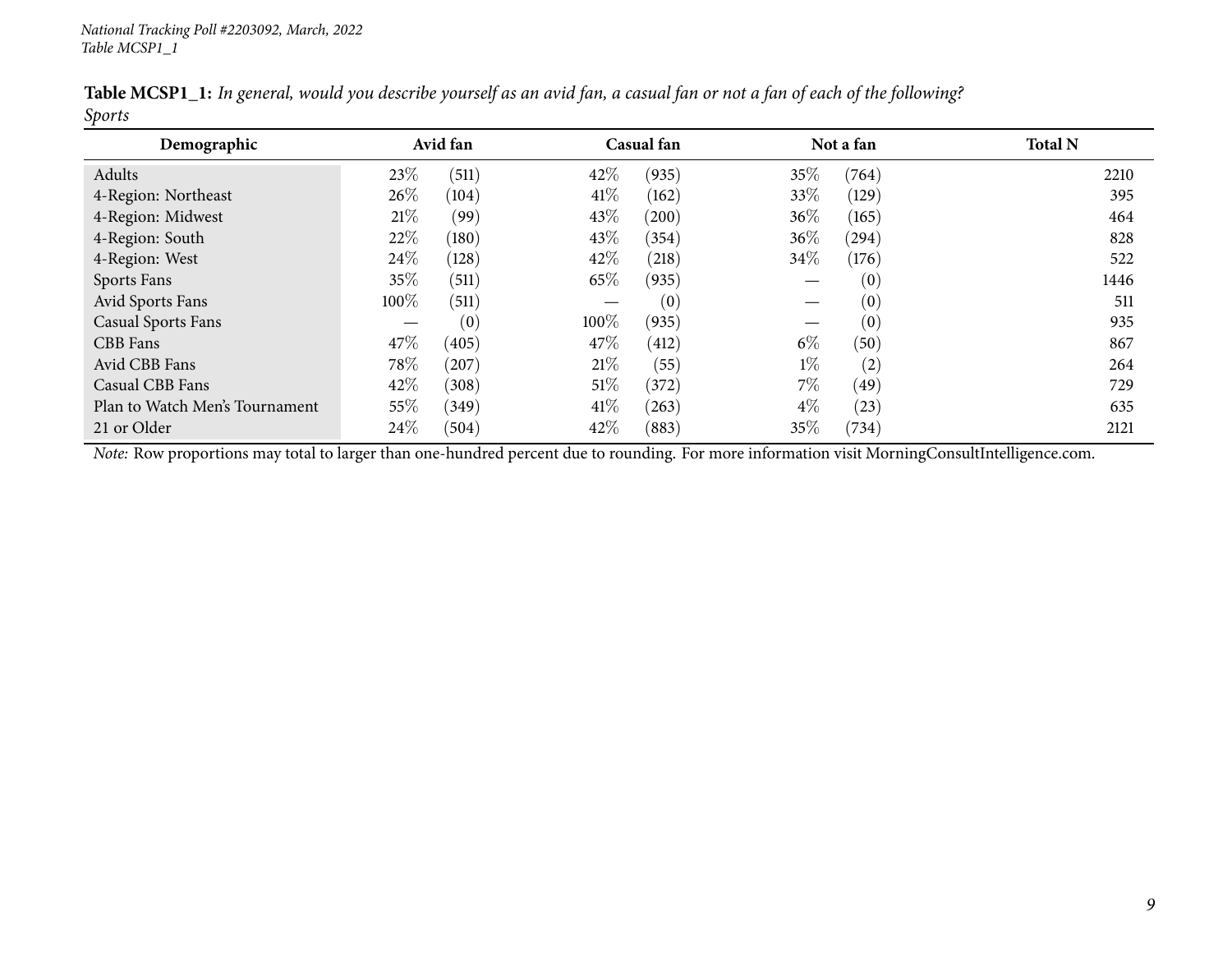| Table MCSP1_2: In general, would you describe yourself as an avid fan, a casual fan or not a fan of each of the following? |  |
|----------------------------------------------------------------------------------------------------------------------------|--|
| Men's college basketball (NCAA)                                                                                            |  |

<span id="page-9-0"></span>

| Demographic              |        | Avid fan |        | Casual fan |        | Not a fan | <b>Total N</b> |
|--------------------------|--------|----------|--------|------------|--------|-----------|----------------|
| Adults                   | $11\%$ | (249)    | 26\%   | (583)      | 62%    | (1378)    | 2210           |
| Gender: Male             | 18%    | (187)    | 34%    | (358)      | 49%    | (522)     | 1067           |
| Gender: Female           | $5\%$  | (62)     | 20%    | (225)      | 75\%   | (856)     | 1143           |
| Age: 18-34               | $9\%$  | (59)     | 27%    | (177)      | 64\%   | (422)     | 658            |
| Age: 35-44               | 14%    | (50)     | 24\%   | (88)       | 62\%   | (221)     | 359            |
| Age: 45-64               | 12%    | (94)     | 28%    | (207)      | 60%    | (453)     | 754            |
| Age: 65+                 | $11\%$ | (46)     | 25%    | (110)      | 64\%   | (282)     | 438            |
| GenZers: 1997-2012       | $8\%$  | (21)     | 25%    | (63)       | 67\%   | (172)     | 255            |
| Millennials: 1981-1996   | 12%    | (78)     | 26%    | (171)      | $61\%$ | (397)     | 646            |
| GenXers: 1965-1980       | 10%    | (53)     | 28%    | (140)      | 62%    | (312)     | 505            |
| Baby Boomers: 1946-1964  | 12%    | (91)     | 27%    | (200)      | $61\%$ | (452)     | 744            |
| PID: Dem (no lean)       | 12%    | (87)     | 27%    | (205)      | $61\%$ | (461)     | 753            |
| PID: Ind (no lean)       | 10%    | (74)     | 25%    | (194)      | 65%    | (503)     | 771            |
| PID: Rep (no lean)       | 13%    | (89)     | 27%    | (183)      | 60%    | (414)     | 686            |
| PID/Gender: Dem Men      | 20%    | (64)     | 37%    | (119)      | 43%    | (140)     | 323            |
| PID/Gender: Dem Women    | $5\%$  | (24)     | 20%    | (85)       | 75%    | (321)     | 430            |
| PID/Gender: Ind Men      | 15%    | (59)     | 33%    | (130)      | 53%    | (209)     | 398            |
| PID/Gender: Ind Women    | $4\%$  | (15)     | 17%    | (64)       | 79%    | (294)     | 373            |
| PID/Gender: Rep Men      | $19\%$ | (64)     | $31\%$ | (108)      | 50%    | (172)     | 345            |
| PID/Gender: Rep Women    | $7\%$  | (24)     | 22%    | (75)       | 71\%   | (241)     | 341            |
| Ideo: Liberal (1-3)      | 13%    | (79)     | 27%    | (167)      | 60%    | (374)     | 621            |
| Ideo: Moderate (4)       | 10%    | (64)     | 28%    | (174)      | $61\%$ | (380)     | 618            |
| Ideo: Conservative (5-7) | 12%    | (94)     | 28%    | (213)      | 59%    | (448)     | 756            |
| Educ: < College          | $9\%$  | (139)    | 23\%   | (349)      | 68\%   | (1031)    | 1519           |
| Educ: Bachelors degree   | 14%    | (63)     | $31\%$ | (140)      | 55%    | (243)     | 446            |
| Educ: Post-grad          | 19%    | (48)     | 38%    | (94)       | 42%    | (104)     | 245            |
| Income: Under 50k        | $8\%$  | (99)     | 22%    | (264)      | 69%    | (824)     | 1186           |
| Income: 50k-100k         | 12%    | (90)     | $31\%$ | (220)      | 57%    | (407)     | 717            |
| Income: 100k+            | 20%    | (61)     | 32%    | (98)       | 48\%   | (148)     | 307            |
| Ethnicity: White         | $11\%$ | (196)    | 24\%   | (417)      | 65%    | (1117)    | 1730           |
| Ethnicity: Hispanic      | 13%    | (46)     | 24%    | (86)       | 63%    | (220)     | 351            |
| Ethnicity: Black         | $16\%$ | (43)     | 38%    | (105)      | 46%    | (127)     | 276            |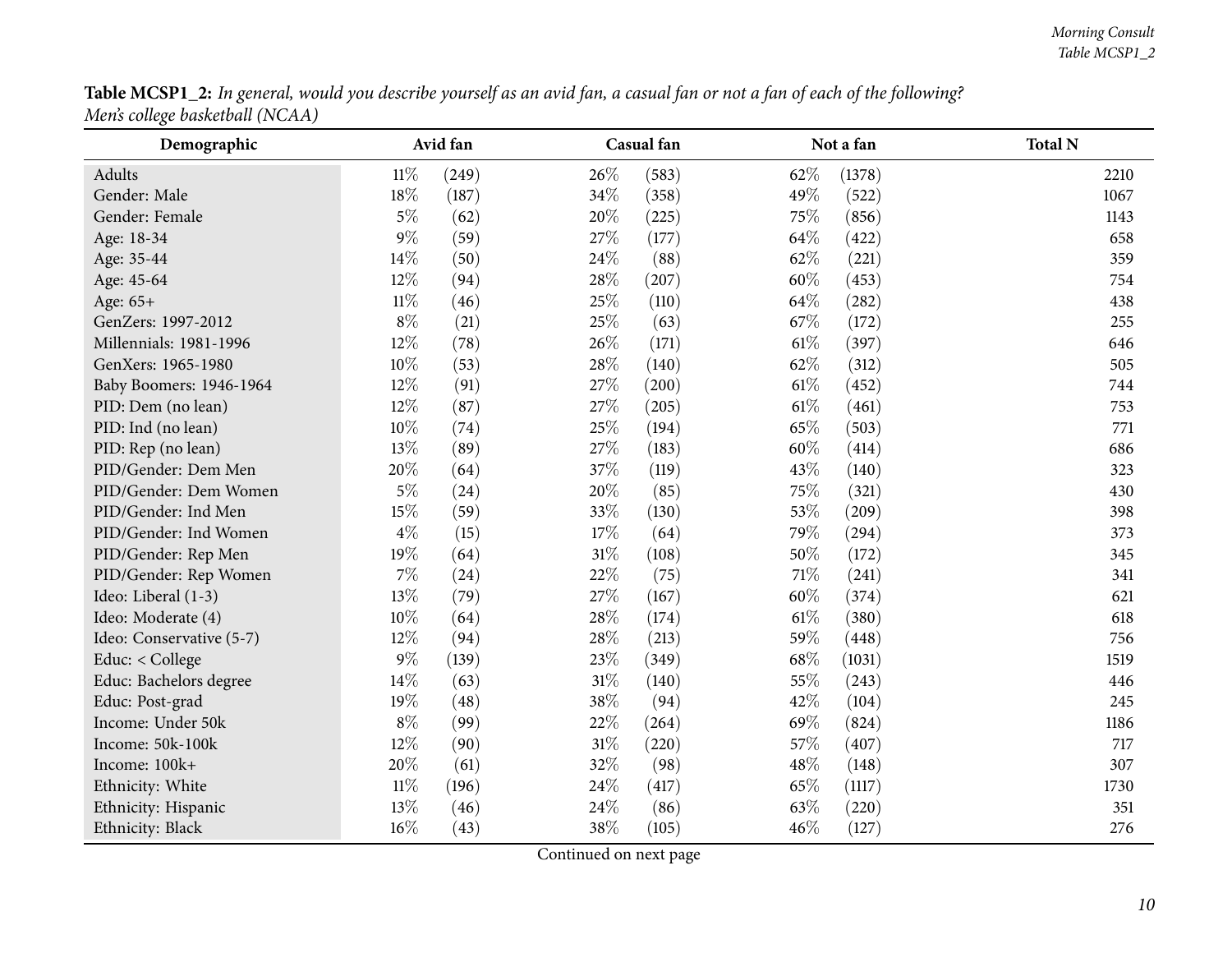| Table MCSP1_2: In general, would you describe yourself as an avid fan, a casual fan or not a fan of each of the following? |  |
|----------------------------------------------------------------------------------------------------------------------------|--|
| Men's college basketball (NCAA)                                                                                            |  |

| o<br>Demographic                     |        | Avid fan |        | Casual fan |        | Not a fan | <b>Total N</b> |
|--------------------------------------|--------|----------|--------|------------|--------|-----------|----------------|
| Adults                               | $11\%$ | (249)    | 26%    | (583)      | 62%    | (1378)    | 2210           |
| Ethnicity: Other                     | $5\%$  | (10)     | 29%    | (60)       | 65%    | (134)     | 205            |
| All Christian                        | 14%    | (131)    | 28%    | (269)      | 59%    | (568)     | 968            |
| All Non-Christian                    | 15%    | (15)     | 30%    | (29)       | 55%    | (54)      | 99             |
| Atheist                              | $9\%$  | (10)     | 24\%   | (29)       | 67%    | (80)      | 119            |
| Agnostic/Nothing in particular       | $9\%$  | (59)     | 24\%   | (151)      | 66%    | (410)     | 619            |
| Something Else                       | $8\%$  | (34)     | 26%    | (105)      | 66%    | (266)     | 405            |
| Religious Non-Protestant/Catholic    | 14%    | (17)     | 34%    | (42)       | 52%    | (65)      | 124            |
| Evangelical                          | $11\%$ | (61)     | 28%    | (150)      | 61\%   | (324)     | 536            |
| Non-Evangelical                      | 13%    | (102)    | 26%    | (208)      | $61\%$ | (492)     | 801            |
| Community: Urban                     | $11\%$ | (63)     | 27%    | (154)      | 62%    | (353)     | 570            |
| Community: Suburban                  | 13%    | (134)    | 28%    | (297)      | 59%    | (625)     | 1055           |
| Community: Rural                     | $9\%$  | (52)     | 23%    | (132)      | 68%    | (400)     | 585            |
| Employ: Private Sector               | 12%    | (78)     | 31%    | (194)      | 57%    | (363)     | 635            |
| Employ: Government                   | 12%    | (15)     | 46%    | (57)       | 42%    | (52)      | 124            |
| Employ: Self-Employed                | 12%    | (29)     | 31%    | (71)       | 57%    | (131)     | 231            |
| Employ: Homemaker                    | $8\%$  | (13)     | 19%    | (31)       | 73%    | (120)     | 165            |
| Employ: Student                      | $8\%$  | (6)      | 28%    | (22)       | 64%    | (51)      | 79             |
| Employ: Retired                      | 12%    | (59)     | 23%    | (113)      | 66%    | (329)     | 501            |
| Employ: Unemployed                   | $10\%$ | (29)     | 19%    | (55)       | 71%    | (209)     | 294            |
| Employ: Other                        | $11\%$ | (21)     | $21\%$ | (38)       | 67%    | (123)     | 182            |
| Military HH: Yes                     | $15\%$ | (47)     | 26%    | (84)       | 59%    | (191)     | 322            |
| Military HH: No                      | $11\%$ | (202)    | 26%    | (499)      | 63%    | (1187)    | 1888           |
| RD/WT: Right Direction               | 12%    | (84)     | 29%    | (203)      | 58%    | (400)     | 687            |
| RD/WT: Wrong Track                   | $11\%$ | (165)    | 25%    | (380)      | 64\%   | (978)     | 1523           |
| Biden Job Approve                    | $11\%$ | (100)    | 28\%   | (254)      | 60%    | (541)     | 894            |
| Biden Job Disapprove                 | $11\%$ | (137)    | 26%    | (317)      | 62%    | (749)     | 1203           |
| <b>Biden Job Strongly Approve</b>    | $16\%$ | (56)     | 33%    | (115)      | $50\%$ | (174)     | 345            |
| Biden Job Somewhat Approve           | $8\%$  | (44)     | $25\%$ | (138)      | 67%    | (367)     | 550            |
| Biden Job Somewhat Disapprove        | $10\%$ | (36)     | $31\%$ | (114)      | 59%    | (219)     | 368            |
| <b>Biden Job Strongly Disapprove</b> | 12%    | (102)    | 24%    | (203)      | 64%    | (530)     | 835            |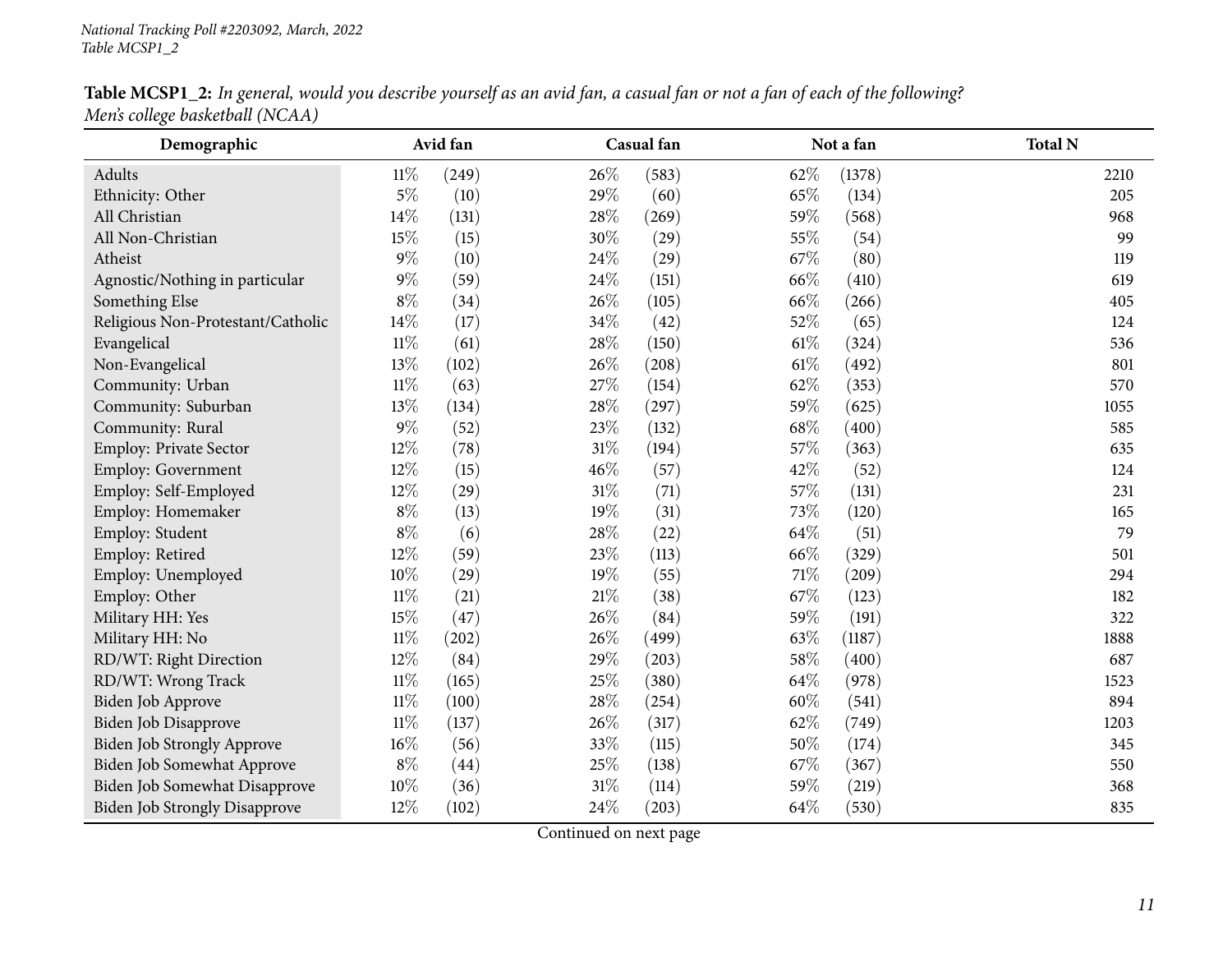Table MCSP1\_2: In general, would you describe yourself as an avid fan, a casual fan or not a fan of each of the following? *Men's college basketball (NCAA)*

| Demographic                          |        | Avid fan |        | Casual fan |        | Not a fan | <b>Total N</b> |
|--------------------------------------|--------|----------|--------|------------|--------|-----------|----------------|
| Adults                               | $11\%$ | (249)    | 26\%   | (583)      | 62\%   | (1378)    | 2210           |
| Favorable of Biden                   | $11\%$ | (105)    | 28\%   | (260)      | $61\%$ | (574)     | 939            |
| Unfavorable of Biden                 | $11\%$ | (136)    | 26%    | (312)      | 62%    | (735)     | 1182           |
| Very Favorable of Biden              | 14%    | (54)     | 34%    | (130)      | 52%    | (195)     | 379            |
| Somewhat Favorable of Biden          | $9\%$  | (52)     | 23%    | (130)      | $68\%$ | (379)     | 560            |
| Somewhat Unfavorable of Biden        | $9\%$  | (32)     | 28\%   | (95)       | 63%    | (218)     | 345            |
| Very Unfavorable of Biden            | 12%    | (104)    | 26%    | (217)      | 62%    | (517)     | 838            |
| #1 Issue: Economy                    | 12%    | (108)    | 29%    | (258)      | $58\%$ | (510)     | 876            |
| #1 Issue: Security                   | 10%    | (37)     | 27%    | (98)       | 63%    | (227)     | 362            |
| #1 Issue: Health Care                | $9\%$  | (20)     | 27%    | (58)       | 63%    | (134)     | 212            |
| #1 Issue: Medicare / Social Security | 13%    | (29)     | $21\%$ | (48)       | 66%    | (147)     | 223            |
| #1 Issue: Women's Issues             | $11\%$ | (13)     | 19%    | (23)       | 70%    | (82)      | 118            |
| #1 Issue: Education                  | 13%    | (11)     | 20%    | (17)       | 67%    | (57)      | 85             |
| #1 Issue: Energy                     | $9\%$  | (17)     | 28%    | (54)       | 62%    | (117)     | 188            |
| #1 Issue: Other                      | $9\%$  | (13)     | 19%    | (28)       | 72%    | (104)     | 145            |
| 2020 Vote: Joe Biden                 | 12%    | (105)    | 30%    | (270)      | $58\%$ | (528)     | 904            |
| 2020 Vote: Donald Trump              | 12%    | (92)     | 29%    | (217)      | 59%    | (450)     | 759            |
| 2020 Vote: Other                     | $9\%$  | (6)      | 30%    | (20)       | $60\%$ | (40)      | 66             |
| 2020 Vote: Didn't Vote               | $9\%$  | (45)     | 16%    | (76)       | 75%    | (360)     | 481            |
| 2018 House Vote: Democrat            | 12%    | (79)     | 30%    | (205)      | 59%    | (401)     | 686            |
| 2018 House Vote: Republican          | 13%    | (84)     | 29%    | (185)      | 58%    | (366)     | 635            |
| 2018 House Vote: Someone else        | 13%    | (8)      | 29%    | (17)       | 58%    | (34)      | 59             |
| 2016 Vote: Hillary Clinton           | 12%    | (78)     | 28%    | (181)      | 60%    | (382)     | 640            |
| 2016 Vote: Donald Trump              | 13%    | (92)     | 30%    | (204)      | 57%    | (395)     | 692            |
| 2016 Vote: Other                     | 12%    | (13)     | 25%    | (27)       | 63%    | (68)      | 108            |
| 2016 Vote: Didn't Vote               | $9\%$  | (66)     | 22%    | (170)      | 69%    | (532)     | 768            |
| Voted in 2014: Yes                   | 14%    | (168)    | 29%    | (341)      | 57%    | (675)     | 1183           |
| Voted in 2014: No                    | $8\%$  | (82)     | 24\%   | (242)      | 69%    | (703)     | 1027           |
| 4-Region: Northeast                  | 13%    | (50)     | 23%    | (91)       | 64\%   | (254)     | 395            |
| 4-Region: Midwest                    | 13%    | (60)     | 27%    | (124)      | 60%    | (280)     | 464            |
| 4-Region: South                      | $11\%$ | (88)     | 28%    | (230)      | 62%    | (510)     | 828            |
| 4-Region: West                       | $10\%$ | (50)     | 26%    | (138)      | 64%    | (334)     | 522            |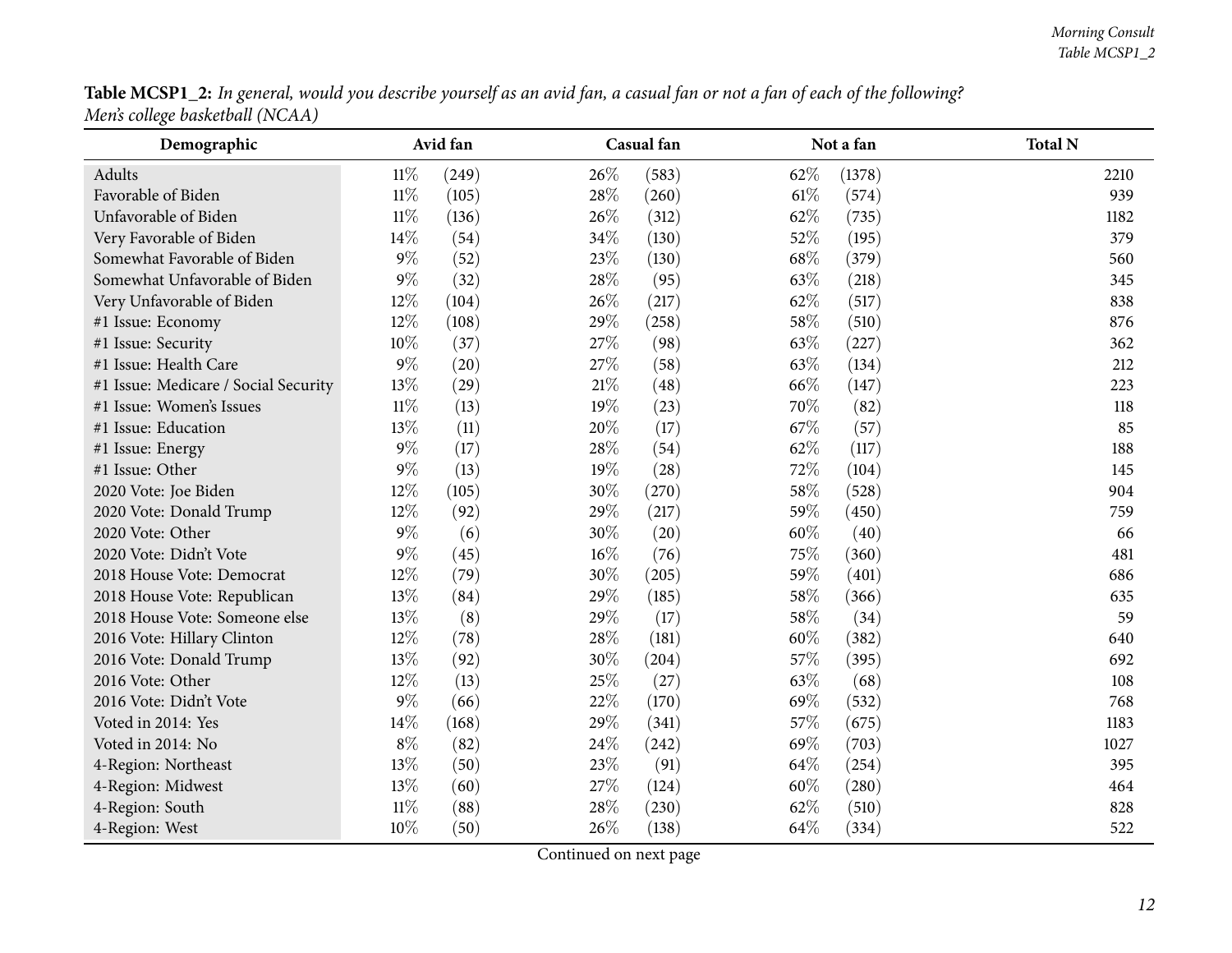| Demographic                    |        | Avid fan |        | Casual fan |       | Not a fan         | <b>Total N</b> |
|--------------------------------|--------|----------|--------|------------|-------|-------------------|----------------|
| Adults                         | 11%    | (249)    | $26\%$ | (583)      | 62%   | (1378)            | 2210           |
| Sports Fans                    | $17\%$ | (248)    | 38\%   | (550)      | 45\%  | (648)             | 1446           |
| Avid Sports Fans               | 39\%   | (198)    | 40\%   | (205)      | 21%   | (108)             | 511            |
| <b>Casual Sports Fans</b>      | $5\%$  | (51)     | 37\%   | (345)      | 58\%  | (539)             | 935            |
| CBB Fans                       | 29\%   | (249)    | 67\%   | (583)      | $4\%$ | (35)              | 867            |
| Avid CBB Fans                  | 94%    | (249)    | $5\%$  | (13)       | $1\%$ | $\left( 1\right)$ | 264            |
| Casual CBB Fans                | 15\%   | (113)    | 80%    | (583)      | 5%    | (33)              | 729            |
| Plan to Watch Men's Tournament | $36\%$ | (230)    | 56\%   | (355)      | $8\%$ | (50)              | 635            |
| 21 or Older                    | $11\%$ | (244)    | 26\%   | (561)      | 62%   | (1316)            | 2121           |

Table MCSP1\_2: In general, would you describe yourself as an avid fan, a casual fan or not a fan of each of the following? *Men's college basketball (NCAA)*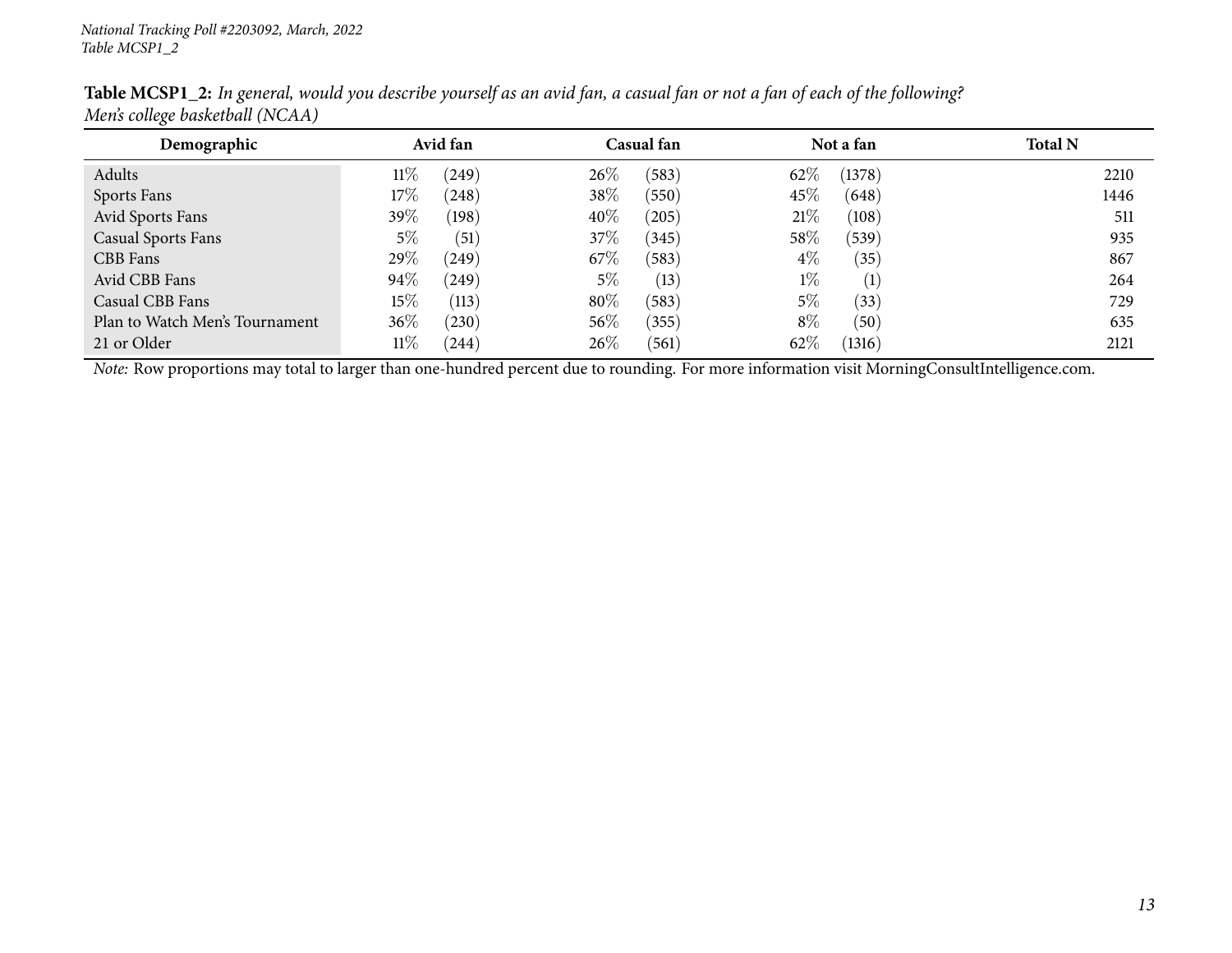| Table MCSP1_3: In general, would you describe yourself as an avid fan, a casual fan or not a fan of each of the following? |  |
|----------------------------------------------------------------------------------------------------------------------------|--|
| Women's college basketball (NCAA)                                                                                          |  |

<span id="page-13-0"></span>

| Demographic              |       | Avid fan |        | Casual fan |        | Not a fan | <b>Total N</b> |
|--------------------------|-------|----------|--------|------------|--------|-----------|----------------|
| Adults                   | $3\%$ | (64)     | 19%    | (429)      | 78%    | (1716)    | 2210           |
| Gender: Male             | $4\%$ | (41)     | 24%    | (255)      | 72%    | (771)     | 1067           |
| Gender: Female           | $2\%$ | (23)     | 15%    | (175)      | 83%    | (946)     | 1143           |
| Age: 18-34               | $3\%$ | (19)     | 20%    | (133)      | 77\%   | (506)     | 658            |
| Age: 35-44               | $2\%$ | (9)      | 22%    | (78)       | 76%    | (273)     | 359            |
| Age: 45-64               | $4\%$ | (27)     | 17%    | (127)      | $80\%$ | (601)     | 754            |
| Age: 65+                 | $2\%$ | (9)      | $21\%$ | (92)       | 77%    | (337)     | 438            |
| GenZers: 1997-2012       | $1\%$ | (2)      | $21\%$ | (54)       | 78%    | (199)     | 255            |
| Millennials: 1981-1996   | $4\%$ | (23)     | $21\%$ | (136)      | 75%    | (487)     | 646            |
| GenXers: 1965-1980       | $2\%$ | (11)     | 17%    | (86)       | $81\%$ | (408)     | 505            |
| Baby Boomers: 1946-1964  | $4\%$ | (26)     | 20%    | (146)      | 77%    | (572)     | 744            |
| PID: Dem (no lean)       | $3\%$ | (22)     | 25%    | (190)      | 72%    | (541)     | 753            |
| PID: Ind (no lean)       | $3\%$ | (20)     | 17%    | (128)      | $81\%$ | (623)     | 771            |
| PID: Rep (no lean)       | $3\%$ | (22)     | 16%    | (111)      | 81\%   | (553)     | 686            |
| PID/Gender: Dem Men      | $5\%$ | (17)     | 32%    | (103)      | 63%    | (203)     | 323            |
| PID/Gender: Dem Women    | $1\%$ | (5)      | 20%    | (88)       | 79%    | (338)     | 430            |
| PID/Gender: Ind Men      | $2\%$ | (9)      | 22%    | (87)       | 76%    | (302)     | 398            |
| PID/Gender: Ind Women    | $3\%$ | (10)     | $11\%$ | (41)       | 86%    | (321)     | 373            |
| PID/Gender: Rep Men      | $4\%$ | (14)     | 19%    | (65)       | 77%    | (266)     | 345            |
| PID/Gender: Rep Women    | $2\%$ | (8)      | 13%    | (46)       | 84\%   | (287)     | 341            |
| Ideo: Liberal (1-3)      | $4\%$ | (22)     | 26%    | (161)      | $71\%$ | (438)     | 621            |
| Ideo: Moderate (4)       | $2\%$ | (12)     | 19%    | (120)      | 79%    | (485)     | 618            |
| Ideo: Conservative (5-7) | $3\%$ | (23)     | 17%    | (130)      | $80\%$ | (604)     | 756            |
| Educ: < College          | $2\%$ | (29)     | 18%    | (268)      | $80\%$ | (1222)    | 1519           |
| Educ: Bachelors degree   | $4\%$ | (17)     | 20%    | (91)       | 76%    | (338)     | 446            |
| Educ: Post-grad          | $7\%$ | (18)     | 29%    | (71)       | 64\%   | (156)     | 245            |
| Income: Under 50k        | $2\%$ | (22)     | 18%    | (214)      | 80%    | (951)     | 1186           |
| Income: 50k-100k         | $5\%$ | (34)     | $21\%$ | (148)      | 75%    | (535)     | 717            |
| Income: 100k+            | $3\%$ | (9)      | 22%    | (68)       | 75%    | (230)     | 307            |
| Ethnicity: White         | $3\%$ | (55)     | 17%    | (292)      | $80\%$ | (1383)    | 1730           |
| Ethnicity: Hispanic      | $4\%$ | (12)     | 19%    | (68)       | 77%    | (270)     | 351            |
| Ethnicity: Black         | $3\%$ | (7)      | 34%    | (93)       | 64%    | (175)     | 276            |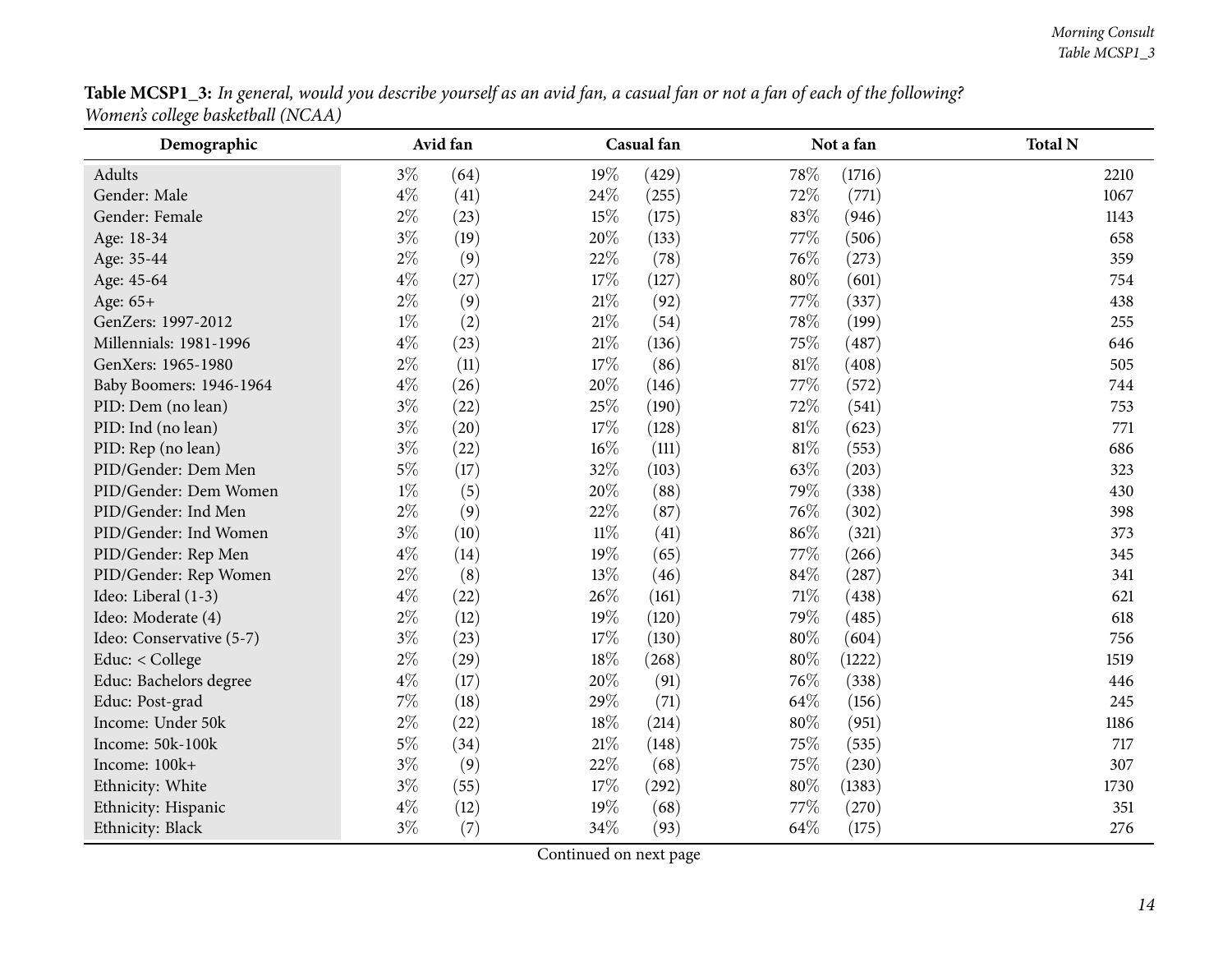| Table MCSP1_3: In general, would you describe yourself as an avid fan, a casual fan or not a fan of each of the following? |  |
|----------------------------------------------------------------------------------------------------------------------------|--|
| Women's college basketball (NCAA)                                                                                          |  |

| Demographic                          |       | Avid fan |        | Casual fan |        | Not a fan | <b>Total N</b> |
|--------------------------------------|-------|----------|--------|------------|--------|-----------|----------------|
| Adults                               | $3\%$ | (64)     | 19%    | (429)      | 78%    | (1716)    | 2210           |
| Ethnicity: Other                     | $1\%$ | (3)      | 22%    | (44)       | 77%    | (158)     | 205            |
| All Christian                        | $3\%$ | (26)     | $21\%$ | (199)      | 77%    | (743)     | 968            |
| All Non-Christian                    | $9\%$ | (9)      | 25%    | (24)       | 66%    | (65)      | 99             |
| Atheist                              | $1\%$ | (1)      | 19%    | (22)       | 80%    | (96)      | 119            |
| Agnostic/Nothing in particular       | $3\%$ | (19)     | 18%    | (108)      | 79%    | (492)     | 619            |
| Something Else                       | $2\%$ | (10)     | $18\%$ | (75)       | 79%    | (321)     | 405            |
| Religious Non-Protestant/Catholic    | $7\%$ | (9)      | $21\%$ | (26)       | 72%    | (89)      | 124            |
| Evangelical                          | $2\%$ | (11)     | 19%    | (102)      | 79%    | (422)     | 536            |
| Non-Evangelical                      | $3\%$ | (24)     | $21\%$ | (169)      | 76%    | (609)     | 801            |
| Community: Urban                     | $4\%$ | (23)     | $21\%$ | (119)      | 75%    | (427)     | 570            |
| Community: Suburban                  | $2\%$ | (23)     | $21\%$ | (222)      | 77%    | (810)     | 1055           |
| Community: Rural                     | $3\%$ | (17)     | 15%    | (89)       | 82%    | (479)     | 585            |
| Employ: Private Sector               | $4\%$ | (23)     | 20%    | (125)      | 77%    | (487)     | 635            |
| <b>Employ: Government</b>            | $4\%$ | (5)      | 25%    | (31)       | 71%    | (88)      | 124            |
| Employ: Self-Employed                | $5\%$ | (11)     | 19%    | (43)       | 76%    | (177)     | 231            |
| Employ: Homemaker                    | $2\%$ | (3)      | 15%    | (24)       | 84%    | (138)     | 165            |
| Employ: Student                      | $1\%$ | (1)      | 22%    | (17)       | 77%    | (61)      | 79             |
| Employ: Retired                      | $2\%$ | (12)     | 21\%   | (103)      | 77%    | (386)     | 501            |
| Employ: Unemployed                   | $1\%$ | (3)      | 18%    | (52)       | $81\%$ | (239)     | 294            |
| Employ: Other                        | $3\%$ | (5)      | 19%    | (35)       | 78%    | (141)     | 182            |
| Military HH: Yes                     | $5\%$ | (15)     | 22%    | (69)       | 74%    | (238)     | 322            |
| Military HH: No                      | $3\%$ | (49)     | 19%    | (360)      | 78%    | (1479)    | 1888           |
| RD/WT: Right Direction               | $4\%$ | (29)     | 24%    | (168)      | 71%    | (491)     | 687            |
| RD/WT: Wrong Track                   | $2\%$ | (35)     | 17%    | (261)      | 81%    | (1226)    | 1523           |
| Biden Job Approve                    | $4\%$ | (33)     | 24%    | (214)      | 72%    | (647)     | 894            |
| Biden Job Disapprove                 | $2\%$ | (29)     | 17%    | (201)      | $81\%$ | (973)     | 1203           |
| <b>Biden Job Strongly Approve</b>    | $5\%$ | (19)     | 29%    | (98)       | 66%    | (227)     | 345            |
| Biden Job Somewhat Approve           | $3\%$ | (14)     | $21\%$ | (115)      | 76%    | (420)     | 550            |
| Biden Job Somewhat Disapprove        | $2\%$ | (8)      | 22%    | (80)       | 76%    | (280)     | 368            |
| <b>Biden Job Strongly Disapprove</b> | $2\%$ | (21)     | 15%    | (121)      | 83%    | (693)     | 835            |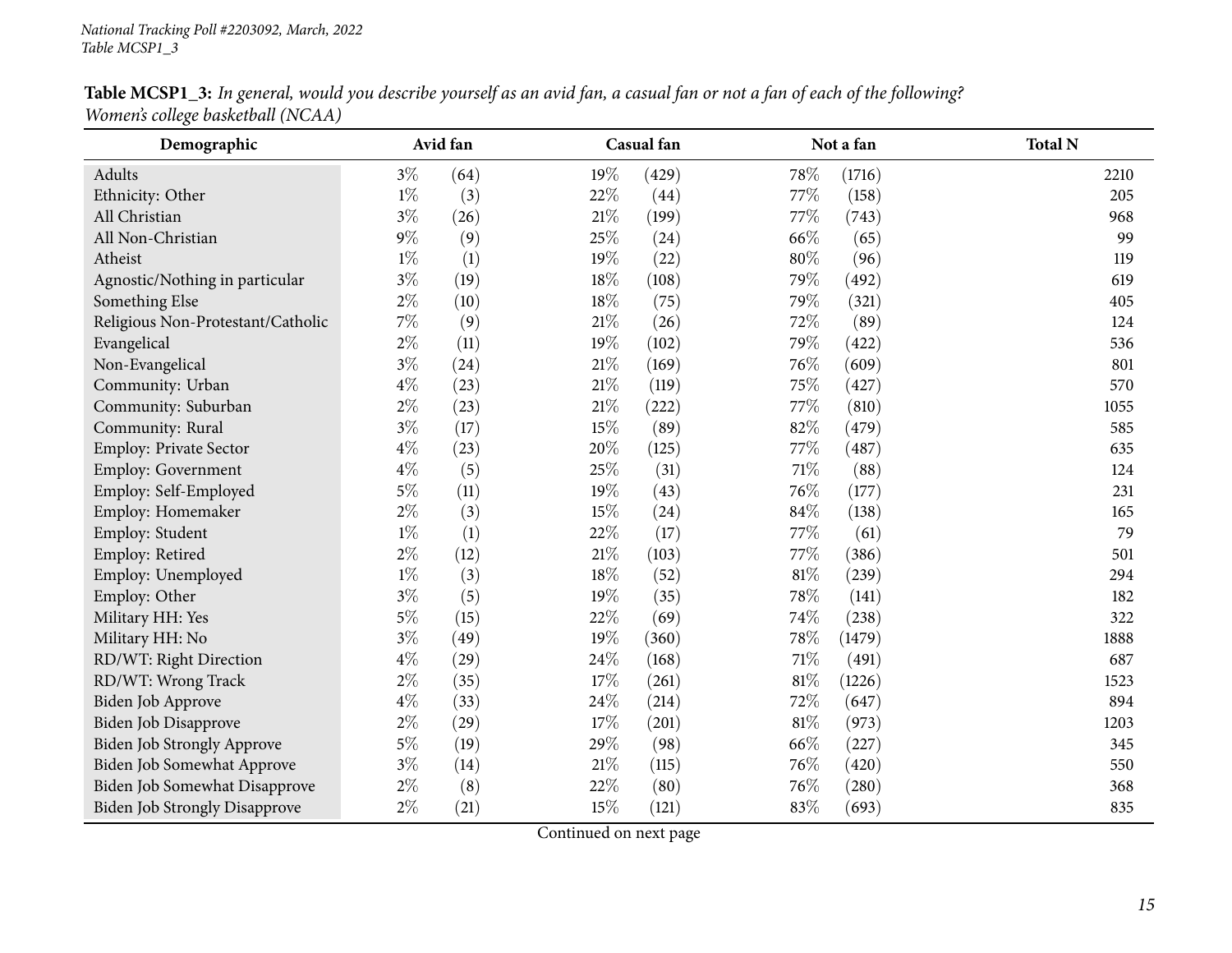**Table MCSP1\_3:** In general, would you describe yourself as an avid fan, a casual fan or not a fan of each of the following? *Women's college basketball (NCAA)*

| Demographic                          |       | Avid fan |        | Casual fan |        | Not a fan | <b>Total N</b> |
|--------------------------------------|-------|----------|--------|------------|--------|-----------|----------------|
| Adults                               | $3\%$ | (64)     | 19%    | (429)      | 78%    | (1716)    | 2210           |
| Favorable of Biden                   | $4\%$ | (34)     | 24%    | (228)      | 72%    | (678)     | 939            |
| Unfavorable of Biden                 | $2\%$ | (29)     | 16%    | (191)      | $81\%$ | (962)     | 1182           |
| Very Favorable of Biden              | $5\%$ | (18)     | 29%    | (110)      | 66%    | (251)     | 379            |
| Somewhat Favorable of Biden          | $3\%$ | (15)     | $21\%$ | (118)      | 76%    | (426)     | 560            |
| Somewhat Unfavorable of Biden        | $2\%$ | (8)      | $17\%$ | (59)       | $81\%$ | (278)     | 345            |
| Very Unfavorable of Biden            | $2\%$ | (21)     | $16\%$ | (133)      | 82%    | (684)     | 838            |
| #1 Issue: Economy                    | $3\%$ | (27)     | 20%    | (179)      | 76%    | (670)     | 876            |
| #1 Issue: Security                   | $3\%$ | (10)     | 16%    | (60)       | $81\%$ | (293)     | 362            |
| #1 Issue: Health Care                | $5\%$ | (11)     | 19%    | (41)       | 76%    | (161)     | 212            |
| #1 Issue: Medicare / Social Security | $2\%$ | (4)      | $21\%$ | (47)       | 77%    | (172)     | 223            |
| #1 Issue: Women's Issues             | $2\%$ | (2)      | 24%    | (29)       | 74%    | (87)      | 118            |
| #1 Issue: Education                  | $5\%$ | (4)      | 22%    | (19)       | 73%    | (63)      | 85             |
| #1 Issue: Energy                     | $2\%$ | (3)      | 20%    | (38)       | 78%    | (147)     | 188            |
| #1 Issue: Other                      | $2\%$ | (3)      | 12%    | (18)       | 86%    | (124)     | 145            |
| 2020 Vote: Joe Biden                 | $4\%$ | (33)     | 26%    | (231)      | $71\%$ | (640)     | 904            |
| 2020 Vote: Donald Trump              | $3\%$ | (22)     | 17%    | (127)      | $80\%$ | (610)     | 759            |
| 2020 Vote: Other                     |       | (0)      | $21\%$ | (14)       | 79%    | (52)      | 66             |
| 2020 Vote: Didn't Vote               | $2\%$ | (10)     | 12%    | (57)       | 86%    | (414)     | 481            |
| 2018 House Vote: Democrat            | $3\%$ | (19)     | 26%    | (180)      | $71\%$ | (487)     | 686            |
| 2018 House Vote: Republican          | $2\%$ | (14)     | 19%    | (119)      | 79%    | (503)     | 635            |
| 2018 House Vote: Someone else        | 10%   | (6)      | 20%    | (12)       | 70%    | (41)      | 59             |
| 2016 Vote: Hillary Clinton           | $3\%$ | (17)     | 26%    | (166)      | $71\%$ | (457)     | 640            |
| 2016 Vote: Donald Trump              | $4\%$ | (24)     | 18%    | (121)      | 79%    | (546)     | 692            |
| 2016 Vote: Other                     | $2\%$ | (2)      | 16%    | (18)       | 82%    | (89)      | 108            |
| 2016 Vote: Didn't Vote               | $3\%$ | (21)     | 16%    | (124)      | $81\%$ | (623)     | 768            |
| Voted in 2014: Yes                   | $3\%$ | (37)     | 22%    | (262)      | 75%    | (884)     | 1183           |
| Voted in 2014: No                    | $3\%$ | (27)     | 16%    | (167)      | $81\%$ | (833)     | 1027           |
| 4-Region: Northeast                  | $4\%$ | (15)     | $18\%$ | (70)       | 78%    | (310)     | 395            |
| 4-Region: Midwest                    | $2\%$ | (11)     | $18\%$ | (85)       | 79%    | (369)     | 464            |
| 4-Region: South                      | $3\%$ | (27)     | $21\%$ | (174)      | 76%    | (628)     | 828            |
| 4-Region: West                       | $2\%$ | (12)     | 19%    | (100)      | 78%    | (410)     | 522            |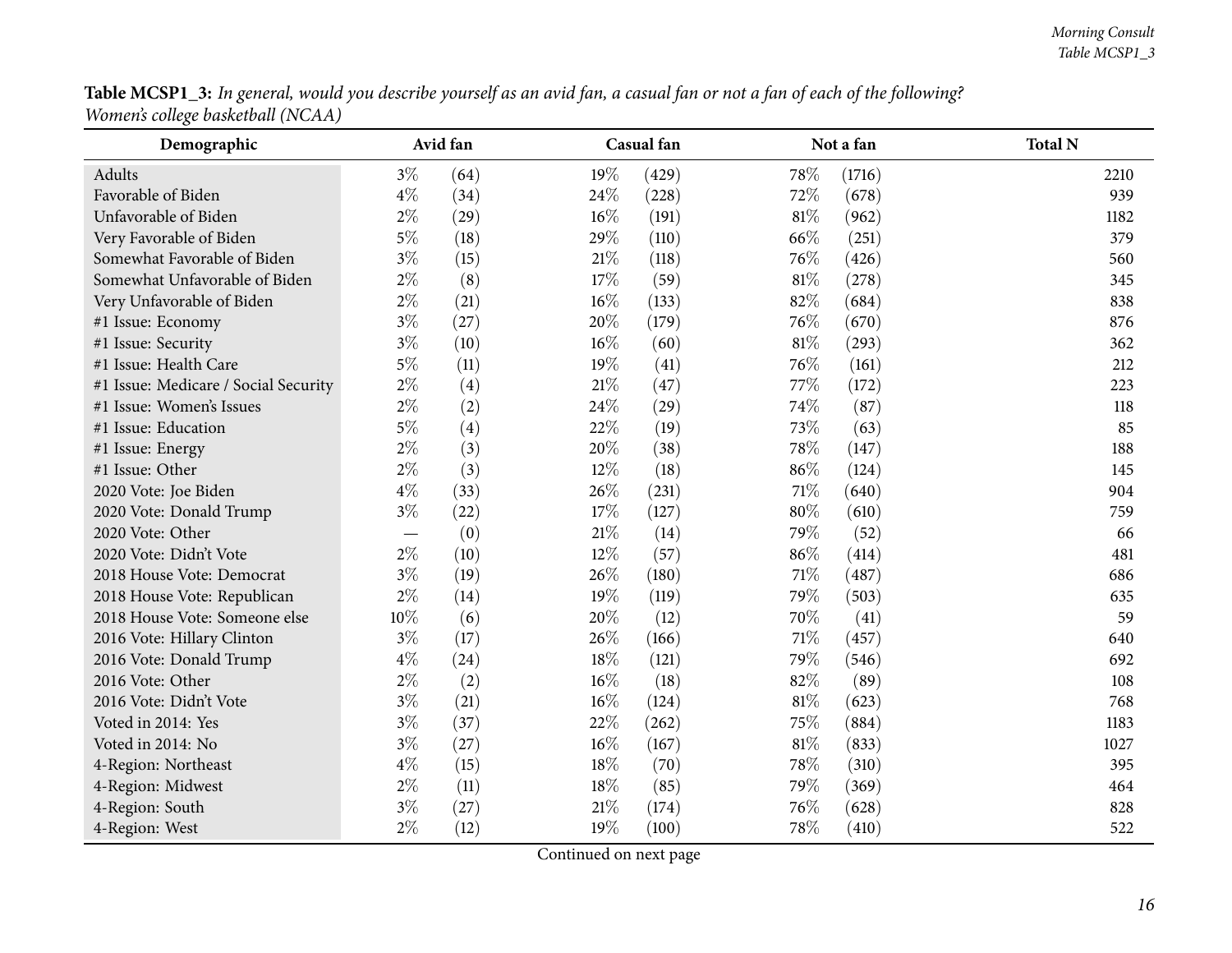| Demographic                    | Avid fan      | Casual fan      | Not a fan          | <b>Total N</b> |
|--------------------------------|---------------|-----------------|--------------------|----------------|
| Adults                         | $3\%$<br>(64) | 19%<br>(429)    | 78\%<br>(1716)     | 2210           |
| Sports Fans                    | $4\%$<br>(63) | 28%<br>(402)    | 68\%<br>(982)      | 1446           |
| Avid Sports Fans               | $8\%$<br>(43) | 38%<br>(196)    | 53\%<br>(272)      | 511            |
| <b>Casual Sports Fans</b>      | $2\%$<br>(20) | 22%<br>(206)    | $76\%$<br>(709)    | 935            |
| CBB Fans                       | $7\%$<br>(64) | $50\%$<br>(429) | 43\%<br>(373)      | 867            |
| Avid CBB Fans                  | 24%<br>(64)   | 43\%<br>(113)   | 33\%<br>(87)       | 264            |
| Casual CBB Fans                | $2\%$<br>(13) | $59\%$<br>(429) | 39\%<br>$^{(286)}$ | 729            |
| Plan to Watch Men's Tournament | $8\%$<br>(50) | $45\%$<br>(287) | 47\%<br>$^{'}299)$ | 635            |
| 21 or Older                    | $3\%$<br>(64) | 19%<br>(411)    | 78\%<br>(1645)     | 2121           |

Table MCSP1\_3: In general, would you describe yourself as an avid fan, a casual fan or not a fan of each of the following? *Women's college basketball (NCAA)*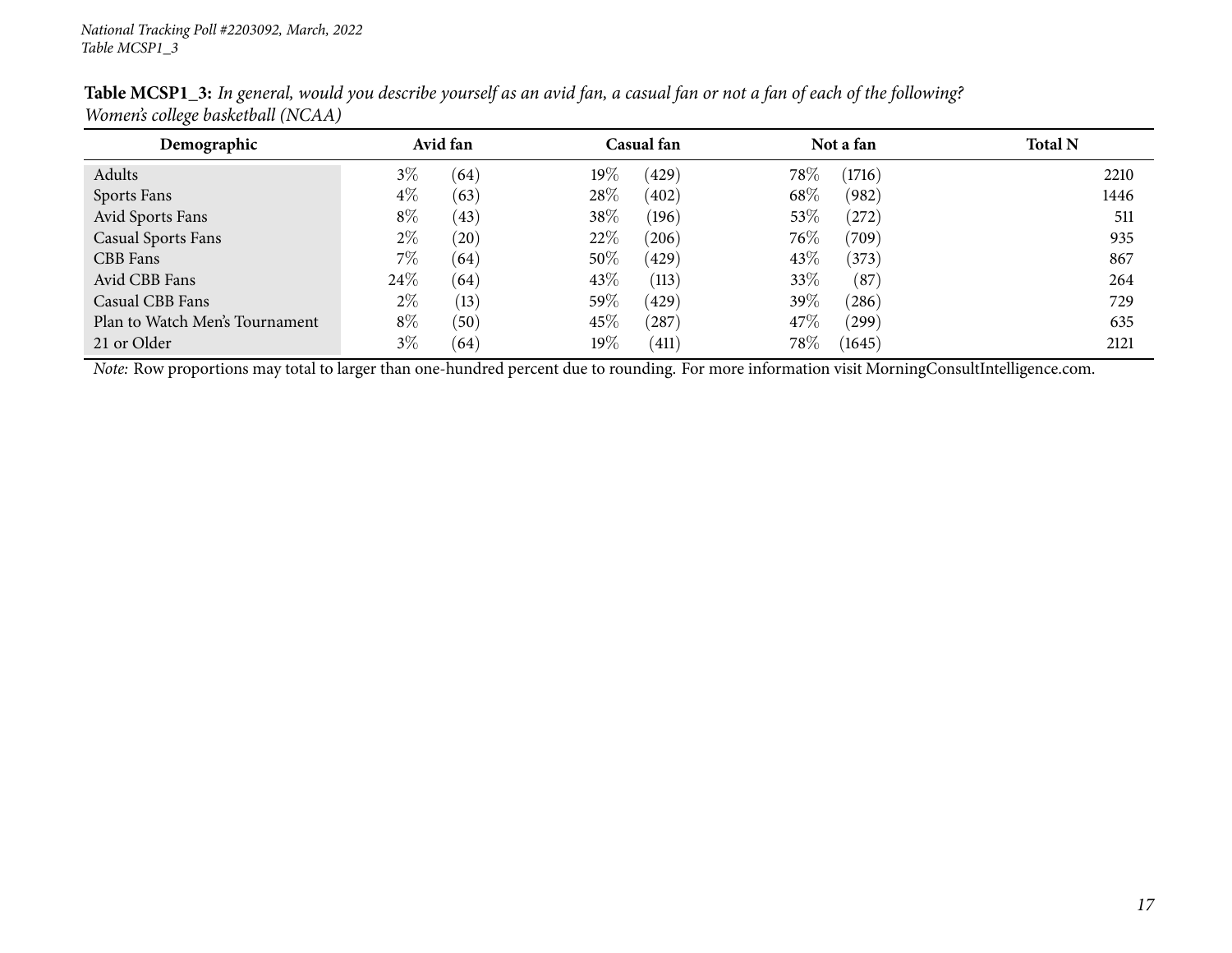|                | Table MCSP1_4: In general, would you describe yourself as an avid fan, a casual fan or not a fan of each of the following? |  |
|----------------|----------------------------------------------------------------------------------------------------------------------------|--|
| NBA basketball |                                                                                                                            |  |

<span id="page-17-0"></span>

| Demographic              |        | Avid fan |        | Casual fan |        | Not a fan | <b>Total N</b> |
|--------------------------|--------|----------|--------|------------|--------|-----------|----------------|
| Adults                   | 13%    | (278)    | 29%    | (633)      | 59%    | (1300)    | 2210           |
| Gender: Male             | 19%    | (206)    | 34%    | (358)      | 47%    | (503)     | 1067           |
| Gender: Female           | $6\%$  | (71)     | 24%    | (275)      | 70%    | (797)     | 1143           |
| Age: 18-34               | 15%    | (100)    | 32%    | (214)      | 52%    | (345)     | 658            |
| Age: 35-44               | 16%    | (58)     | 28%    | (102)      | 55%    | (199)     | 359            |
| Age: 45-64               | $11\%$ | (80)     | 28%    | (211)      | $61\%$ | (464)     | 754            |
| Age: 65+                 | $9\%$  | (40)     | 24%    | (106)      | 67%    | (292)     | 438            |
| GenZers: 1997-2012       | 12%    | (31)     | 35%    | (89)       | 53%    | (135)     | 255            |
| Millennials: 1981-1996   | 17%    | (108)    | 31%    | (202)      | 52%    | (336)     | 646            |
| GenXers: 1965-1980       | 12%    | (63)     | 26%    | (131)      | 62%    | (311)     | 505            |
| Baby Boomers: 1946-1964  | 10%    | (72)     | 27%    | (200)      | 63%    | (471)     | 744            |
| PID: Dem (no lean)       | 16%    | (122)    | 33%    | (251)      | $51\%$ | (381)     | 753            |
| PID: Ind (no lean)       | $11\%$ | (87)     | 28%    | (212)      | 61\%   | (472)     | 771            |
| PID: Rep (no lean)       | 10%    | (68)     | 25%    | (170)      | 65%    | (447)     | 686            |
| PID/Gender: Dem Men      | 27%    | (86)     | 36%    | (116)      | 37%    | (121)     | 323            |
| PID/Gender: Dem Women    | $8\%$  | (37)     | 31%    | (134)      | 60%    | (260)     | 430            |
| PID/Gender: Ind Men      | 18%    | (71)     | 35%    | (139)      | 47%    | (189)     | 398            |
| PID/Gender: Ind Women    | $4\%$  | (16)     | 20%    | (73)       | 76%    | (283)     | 373            |
| PID/Gender: Rep Men      | 14%    | (50)     | 30%    | (102)      | 56%    | (193)     | 345            |
| PID/Gender: Rep Women    | $5\%$  | (18)     | 20%    | (68)       | 75%    | (254)     | 341            |
| Ideo: Liberal (1-3)      | 16%    | (99)     | 33%    | (206)      | $51\%$ | (316)     | 621            |
| Ideo: Moderate (4)       | 14%    | (84)     | $31\%$ | (191)      | 55%    | (342)     | 618            |
| Ideo: Conservative (5-7) | $11\%$ | (80)     | 25%    | (191)      | 64%    | (485)     | 756            |
| Educ: < College          | 12%    | (184)    | 26%    | (396)      | 62%    | (939)     | 1519           |
| Educ: Bachelors degree   | 12%    | (56)     | 34%    | (151)      | 54%    | (239)     | 446            |
| Educ: Post-grad          | 16%    | (38)     | 35%    | (85)       | 50%    | (121)     | 245            |
| Income: Under 50k        | $11\%$ | (131)    | 27%    | (323)      | 62%    | (733)     | 1186           |
| Income: 50k-100k         | 13%    | (97)     | 30%    | (217)      | 56%    | (403)     | 717            |
| Income: 100k+            | 16%    | (50)     | 30%    | (93)       | 53%    | (164)     | 307            |
| Ethnicity: White         | 10%    | (175)    | 26%    | (443)      | 64\%   | (1112)    | 1730           |
| Ethnicity: Hispanic      | 14%    | (47)     | 37%    | (129)      | 50%    | (175)     | 351            |
| Ethnicity: Black         | 30%    | (83)     | 42%    | (115)      | 28%    | (78)      | 276            |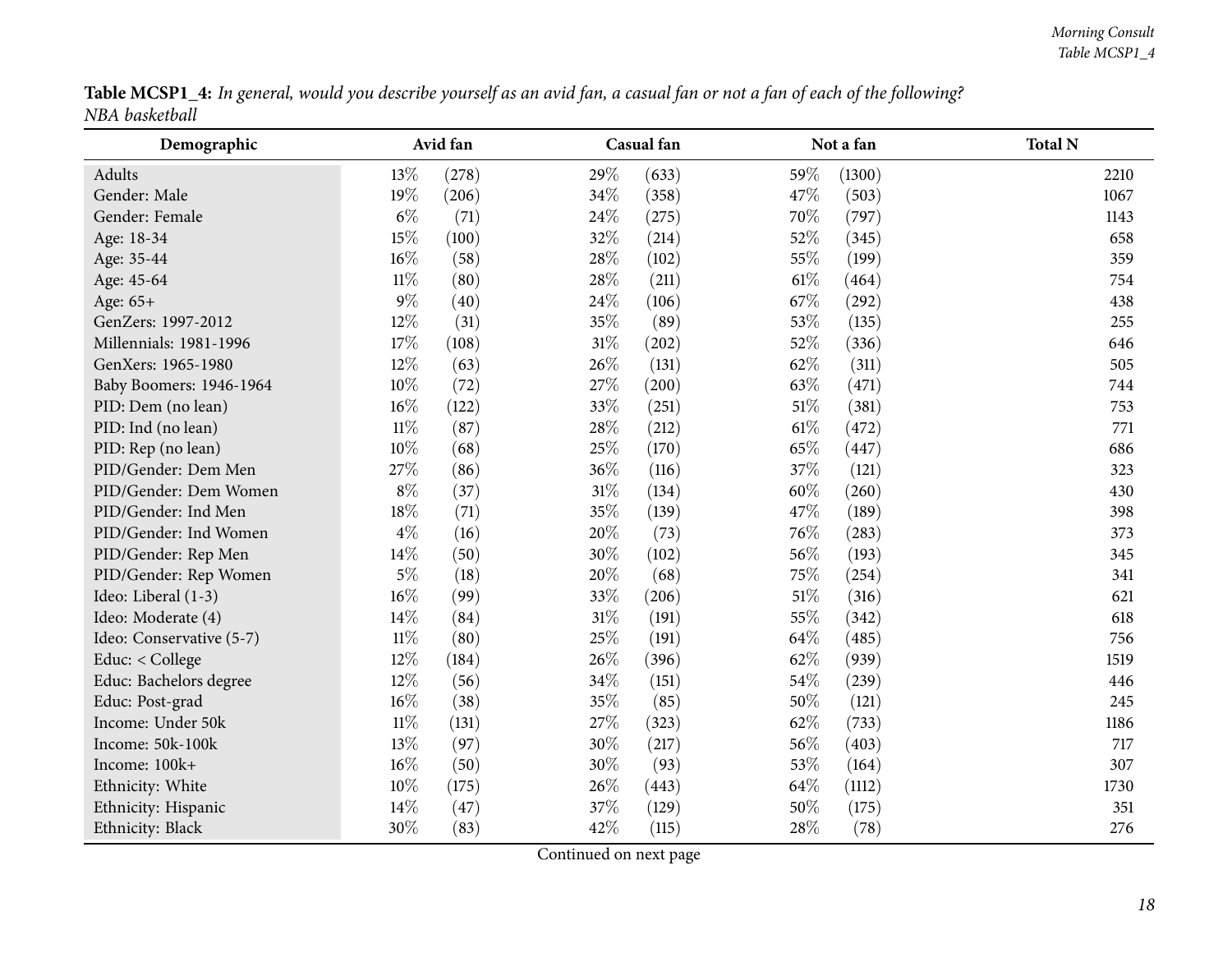| Table MCSP1_4: In general, would you describe yourself as an avid fan, a casual fan or not a fan of each of the following? |  |  |
|----------------------------------------------------------------------------------------------------------------------------|--|--|
| NBA basketball                                                                                                             |  |  |

| Demographic                          |        | Avid fan |        | Casual fan |        | Not a fan | <b>Total N</b> |
|--------------------------------------|--------|----------|--------|------------|--------|-----------|----------------|
| Adults                               | 13%    | (278)    | 29%    | (633)      | 59%    | (1300)    | 2210           |
| Ethnicity: Other                     | 10%    | (20)     | 36%    | (75)       | 54%    | (110)     | 205            |
| All Christian                        | 12%    | (117)    | 27%    | (265)      | $61\%$ | (586)     | 968            |
| All Non-Christian                    | 25%    | (24)     | 30%    | (30)       | 45%    | (45)      | 99             |
| Atheist                              | $13\%$ | (15)     | 33%    | (40)       | 54\%   | (64)      | 119            |
| Agnostic/Nothing in particular       | 12%    | (76)     | 26%    | (159)      | 62%    | (384)     | 619            |
| Something Else                       | $11\%$ | (45)     | 34\%   | (139)      | $54\%$ | (221)     | 405            |
| Religious Non-Protestant/Catholic    | 20%    | (25)     | 33%    | (40)       | 47%    | (59)      | 124            |
| Evangelical                          | 13%    | (71)     | 28%    | (151)      | 58\%   | (313)     | 536            |
| Non-Evangelical                      | $11\%$ | (90)     | 30%    | (239)      | 59%    | (473)     | 801            |
| Community: Urban                     | $18\%$ | (100)    | 35%    | (201)      | 47%    | (269)     | 570            |
| Community: Suburban                  | 12%    | (129)    | 29%    | (303)      | 59%    | (623)     | 1055           |
| Community: Rural                     | $8\%$  | (48)     | $22\%$ | (129)      | 70%    | (408)     | 585            |
| Employ: Private Sector               | 14%    | (90)     | $31\%$ | (196)      | 55%    | (349)     | 635            |
| Employ: Government                   | 14%    | (17)     | 32%    | (39)       | 55%    | (68)      | 124            |
| Employ: Self-Employed                | $14\%$ | (33)     | 37%    | (86)       | 48%    | (112)     | 231            |
| Employ: Homemaker                    | 14%    | (23)     | 15%    | (24)       | $71\%$ | (117)     | 165            |
| Employ: Student                      | $8\%$  | (6)      | 46%    | (36)       | 46%    | (36)      | 79             |
| Employ: Retired                      | $8\%$  | (41)     | 23%    | (114)      | 69%    | (345)     | 501            |
| Employ: Unemployed                   | 15%    | (45)     | 24\%   | (70)       | $61\%$ | (179)     | 294            |
| Employ: Other                        | 12%    | (21)     | 37%    | (67)       | $51\%$ | (93)      | 182            |
| Military HH: Yes                     | 13%    | (43)     | 24\%   | (77)       | 63%    | (202)     | 322            |
| Military HH: No                      | 12%    | (235)    | 29%    | (556)      | 58%    | (1098)    | 1888           |
| RD/WT: Right Direction               | 17%    | (120)    | 35%    | (241)      | 47%    | (327)     | 687            |
| RD/WT: Wrong Track                   | 10%    | (158)    | 26%    | (391)      | 64\%   | (973)     | 1523           |
| Biden Job Approve                    | $16\%$ | (141)    | 33%    | (292)      | 52%    | (461)     | 894            |
| Biden Job Disapprove                 | $11\%$ | (128)    | 25%    | (306)      | 64\%   | (769)     | 1203           |
| <b>Biden Job Strongly Approve</b>    | $21\%$ | (72)     | 34\%   | (118)      | 45%    | (155)     | 345            |
| Biden Job Somewhat Approve           | 13%    | (69)     | 32%    | (174)      | 56%    | (307)     | 550            |
| Biden Job Somewhat Disapprove        | 13%    | (48)     | $31\%$ | (115)      | 56%    | (205)     | 368            |
| <b>Biden Job Strongly Disapprove</b> | $9\%$  | (79)     | 23%    | (191)      | 68%    | (564)     | 835            |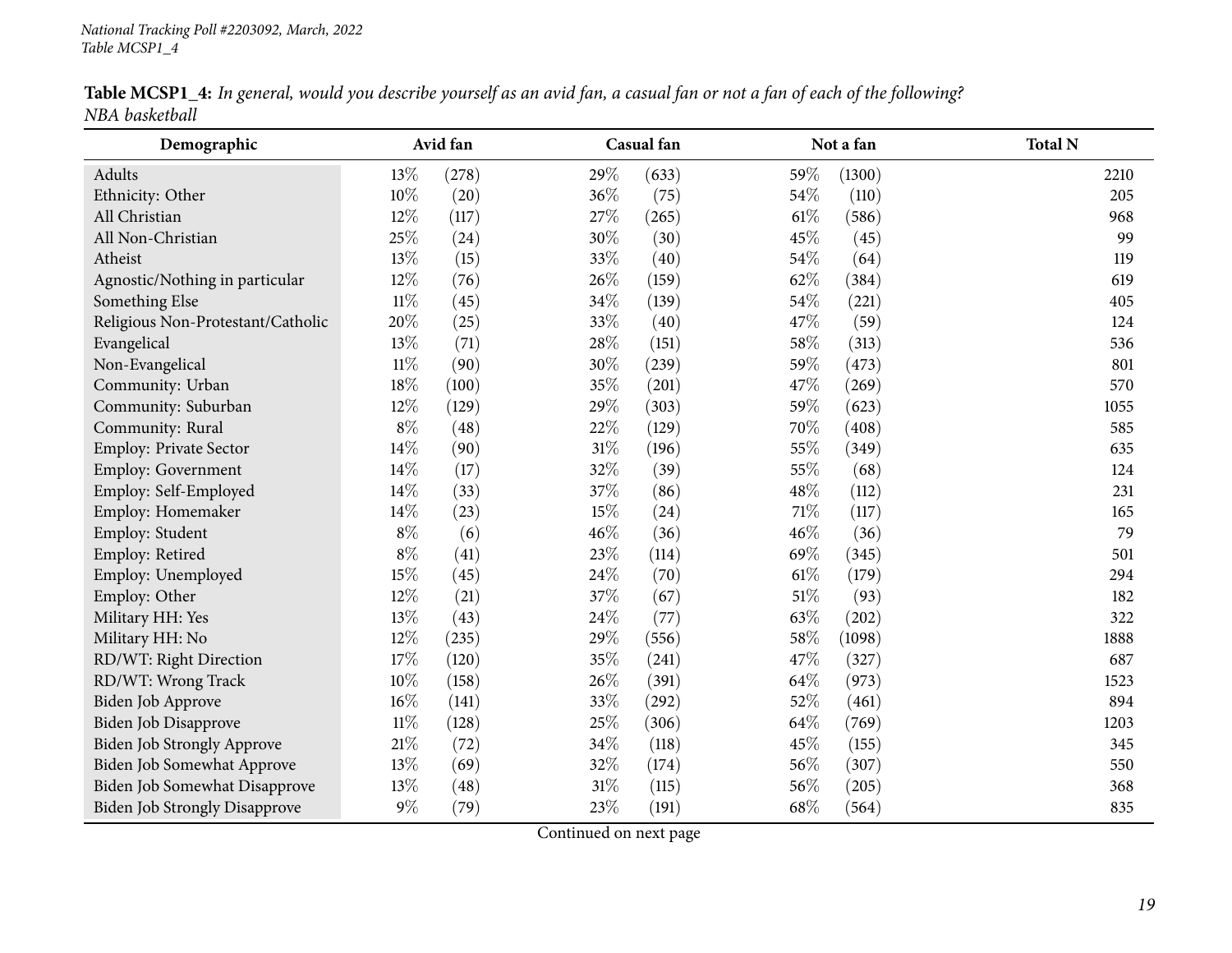|                | Table MCSP1_4: In general, would you describe yourself as an avid fan, a casual fan or not a fan of each of the following? |  |
|----------------|----------------------------------------------------------------------------------------------------------------------------|--|
| NBA basketball |                                                                                                                            |  |

| Demographic                          |        | Avid fan |        | Casual fan |        | Not a fan | <b>Total N</b> |
|--------------------------------------|--------|----------|--------|------------|--------|-----------|----------------|
| Adults                               | 13%    | (278)    | 29%    | (633)      | 59%    | (1300)    | 2210           |
| Favorable of Biden                   | 15%    | (143)    | 33%    | (310)      | 52%    | (486)     | 939            |
| Unfavorable of Biden                 | $11\%$ | (130)    | 26\%   | (302)      | 63\%   | (750)     | 1182           |
| Very Favorable of Biden              | 20%    | (75)     | 36%    | (136)      | 44\%   | (168)     | 379            |
| Somewhat Favorable of Biden          | 12%    | (68)     | $31\%$ | (174)      | 57%    | (318)     | 560            |
| Somewhat Unfavorable of Biden        | 15%    | (52)     | 29%    | (101)      | 55%    | (191)     | 345            |
| Very Unfavorable of Biden            | $9\%$  | (78)     | 24\%   | (201)      | 67\%   | (559)     | 838            |
| #1 Issue: Economy                    | 15%    | (135)    | 32%    | (279)      | 53%    | (461)     | 876            |
| #1 Issue: Security                   | $8\%$  | (30)     | 22%    | (79)       | 70%    | (253)     | 362            |
| #1 Issue: Health Care                | $16\%$ | (35)     | 29%    | (61)       | 55%    | (117)     | 212            |
| #1 Issue: Medicare / Social Security | $11\%$ | (25)     | 25%    | (55)       | 64\%   | (143)     | 223            |
| #1 Issue: Women's Issues             | $9\%$  | (10)     | 28%    | (33)       | 63%    | (75)      | 118            |
| #1 Issue: Education                  | $18\%$ | (15)     | 26%    | (23)       | 56%    | (48)      | 85             |
| #1 Issue: Energy                     | $8\%$  | (15)     | 34%    | (65)       | 58\%   | (109)     | 188            |
| #1 Issue: Other                      | $8\%$  | (11)     | 27%    | (39)       | 65%    | (95)      | 145            |
| 2020 Vote: Joe Biden                 | $17\%$ | (150)    | 34%    | (304)      | 50%    | (450)     | 904            |
| 2020 Vote: Donald Trump              | $9\%$  | (72)     | 24%    | (183)      | 66%    | (505)     | 759            |
| 2020 Vote: Other                     | $9\%$  | (6)      | 24%    | (16)       | 68\%   | (45)      | 66             |
| 2020 Vote: Didn't Vote               | $10\%$ | (50)     | 27%    | (131)      | 63%    | (301)     | 481            |
| 2018 House Vote: Democrat            | 17%    | (114)    | 33%    | (229)      | 50%    | (344)     | 686            |
| 2018 House Vote: Republican          | 10%    | (63)     | 24\%   | (151)      | 66%    | (421)     | 635            |
| 2018 House Vote: Someone else        | 17%    | (10)     | 20%    | (12)       | 62%    | (37)      | 59             |
| 2016 Vote: Hillary Clinton           | 17%    | (107)    | 34%    | (216)      | 50%    | (317)     | 640            |
| 2016 Vote: Donald Trump              | $12\%$ | (80)     | 23%    | (160)      | 65%    | (451)     | 692            |
| 2016 Vote: Other                     | $9\%$  | (10)     | 22%    | (24)       | 69%    | (74)      | 108            |
| 2016 Vote: Didn't Vote               | 10%    | (80)     | $30\%$ | (232)      | 59%    | (456)     | 768            |
| Voted in 2014: Yes                   | 15%    | (172)    | 28%    | (336)      | 57%    | (675)     | 1183           |
| Voted in 2014: No                    | $10\%$ | (105)    | 29%    | (297)      | $61\%$ | (625)     | 1027           |
| 4-Region: Northeast                  | 14\%   | (57)     | 30%    | (119)      | 56%    | (220)     | 395            |
| 4-Region: Midwest                    | 10%    | (49)     | 27%    | (127)      | 62%    | (288)     | 464            |
| 4-Region: South                      | 12%    | (96)     | 29%    | (238)      | 60%    | (494)     | 828            |
| 4-Region: West                       | 15%    | (76)     | 28%    | (148)      | 57%    | (298)     | 522            |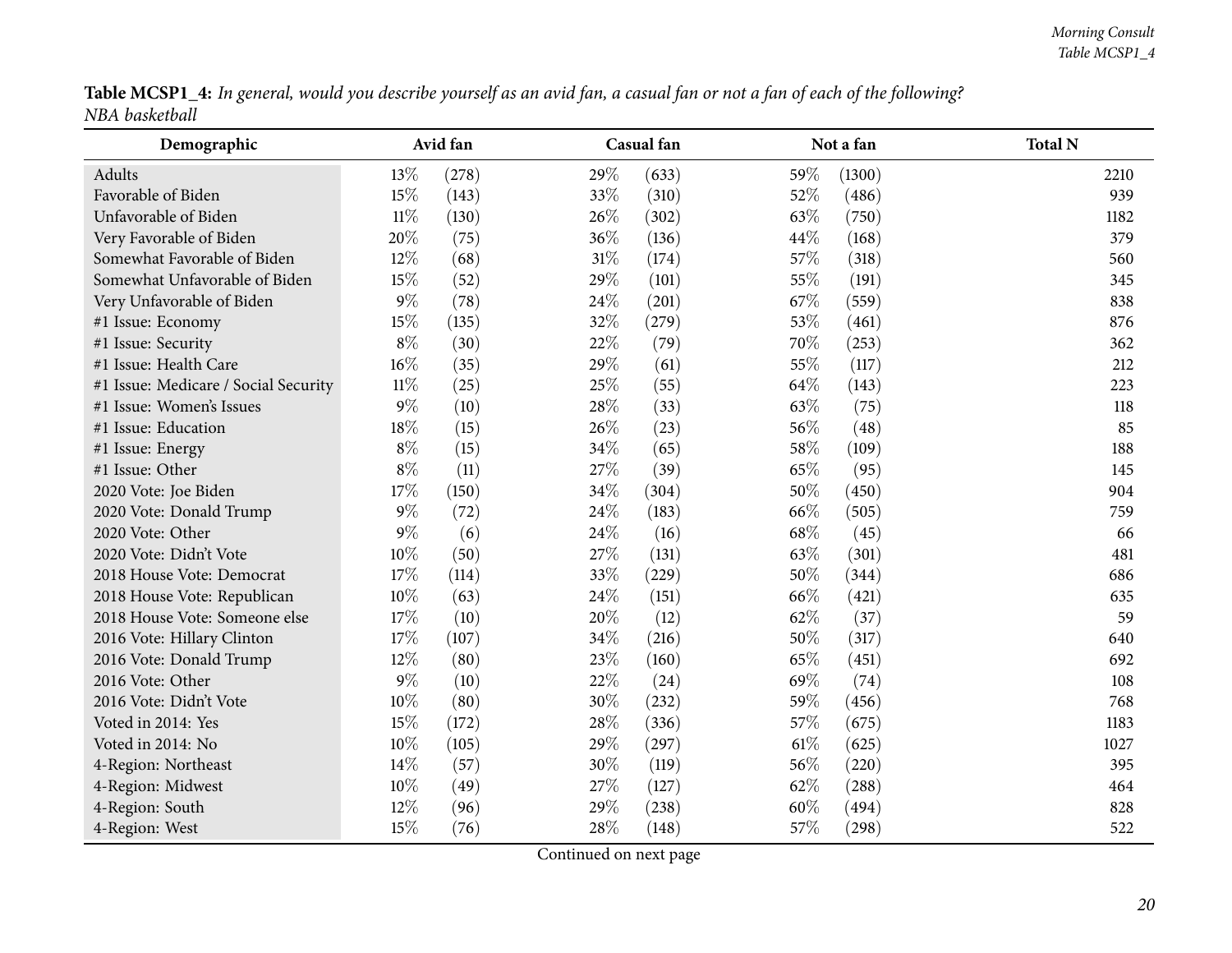| Demographic                    | Avid fan        | Casual fan      | Not a fan                | <b>Total N</b> |
|--------------------------------|-----------------|-----------------|--------------------------|----------------|
| Adults                         | $13\%$<br>(278) | 29%<br>(633)    | 59%<br>(1300)            | 2210           |
| Sports Fans                    | $19\%$<br>(273) | $39\%$<br>(571) | 42\%<br>(602)            | 1446           |
| Avid Sports Fans               | 41\%<br>212)    | $36\%$<br>(184) | 23\%<br>(115)            | 511            |
| <b>Casual Sports Fans</b>      | $7\%$<br>(62)   | $41\%$<br>(386) | 52\%<br>(487)            | 935            |
| CBB Fans                       | 28%<br>(244)    | $50\%$<br>(432) | 22%<br>(191)             | 867            |
| Avid CBB Fans                  | 52%<br>(138)    | $34\%$<br>(89`  | $14\%$<br>$\frac{37}{3}$ | 264            |
| Casual CBB Fans                | 25%<br>(179)    | 52\%<br>(382)   | 23\%<br>(168)            | 729            |
| Plan to Watch Men's Tournament | 34\%<br>(215)   | 45\%<br>(285)   | 21%<br>(135)             | 635            |
| 21 or Older                    | $13\%$<br>(265) | 28\%<br>(598)   | 59\%<br>1257             | 2121           |

Table MCSP1\_4: In general, would you describe yourself as an avid fan, a casual fan or not a fan of each of the following? *NBA basketball*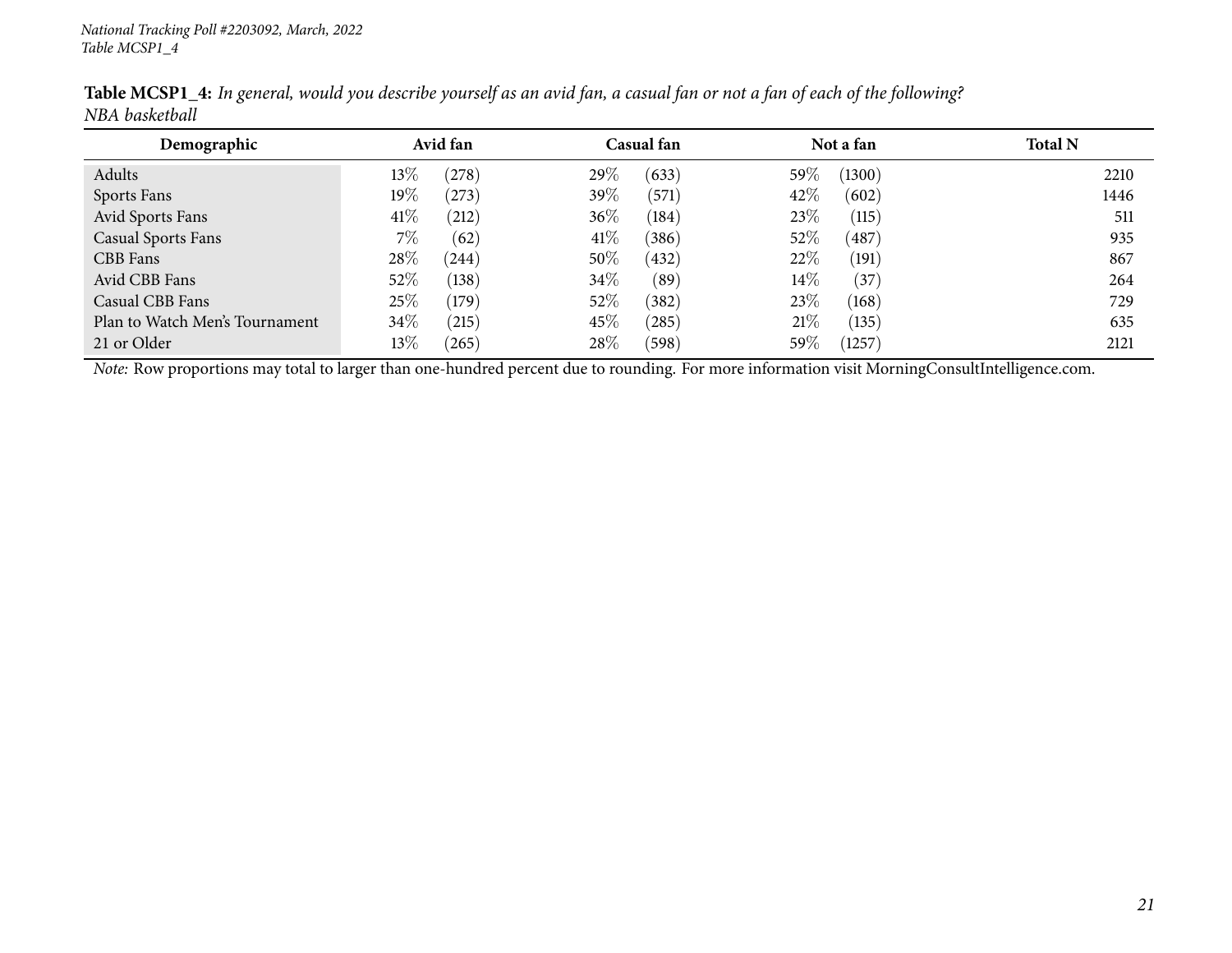|                 | Table MCSP1_5: In general, would you describe yourself as an avid fan, a casual fan or not a fan of each of the following? |  |
|-----------------|----------------------------------------------------------------------------------------------------------------------------|--|
| WNBA basketball |                                                                                                                            |  |

<span id="page-21-0"></span>

| Demographic              |       | Avid fan |        | Casual fan |        | Not a fan | <b>Total N</b> |
|--------------------------|-------|----------|--------|------------|--------|-----------|----------------|
| Adults                   | $3\%$ | (68)     | 18%    | (401)      | 79%    | (1741)    | 2210           |
| Gender: Male             | $4\%$ | (39)     | 22%    | (236)      | 74%    | (792)     | 1067           |
| Gender: Female           | $3\%$ | (29)     | 14%    | (165)      | 83%    | (949)     | 1143           |
| Age: 18-34               | $4\%$ | (29)     | $21\%$ | (136)      | 75%    | (494)     | 658            |
| Age: 35-44               | $3\%$ | (12)     | 19%    | (68)       | 78%    | (280)     | 359            |
| Age: 45-64               | $3\%$ | (20)     | 16%    | (119)      | 82%    | (616)     | 754            |
| Age: 65+                 | $2\%$ | (8)      | 18%    | (78)       | 80%    | (351)     | 438            |
| GenZers: 1997-2012       | $4\%$ | (11)     | 19%    | (48)       | 77%    | (197)     | 255            |
| Millennials: 1981-1996   | $4\%$ | (28)     | $21\%$ | (135)      | 75%    | (484)     | 646            |
| GenXers: 1965-1980       | $2\%$ | (10)     | $17\%$ | (84)       | $81\%$ | (411)     | 505            |
| Baby Boomers: 1946-1964  | 2%    | (17)     | 17%    | (128)      | $81\%$ | (599)     | 744            |
| PID: Dem (no lean)       | $4\%$ | (29)     | 26%    | (193)      | $71\%$ | (531)     | 753            |
| PID: Ind (no lean)       | $2\%$ | (17)     | 16%    | (121)      | 82%    | (634)     | 771            |
| PID: Rep (no lean)       | $3\%$ | (23)     | 13%    | (87)       | 84%    | (576)     | 686            |
| PID/Gender: Dem Men      | $4\%$ | (15)     | 33%    | (107)      | 62%    | (202)     | 323            |
| PID/Gender: Dem Women    | $3\%$ | (14)     | 20%    | (86)       | 77%    | (329)     | 430            |
| PID/Gender: Ind Men      | $2\%$ | (9)      | 20%    | (81)       | 77%    | (309)     | 398            |
| PID/Gender: Ind Women    | $2\%$ | (8)      | $11\%$ | (39)       | 87%    | (325)     | 373            |
| PID/Gender: Rep Men      | $5\%$ | (16)     | 14%    | (48)       | 82%    | (281)     | 345            |
| PID/Gender: Rep Women    | $2\%$ | (7)      | 12%    | (39)       | 86%    | (294)     | 341            |
| Ideo: Liberal (1-3)      | $4\%$ | (26)     | 25%    | (158)      | 70%    | (437)     | 621            |
| Ideo: Moderate (4)       | $2\%$ | (12)     | $21\%$ | (127)      | 77\%   | (479)     | 618            |
| Ideo: Conservative (5-7) | $3\%$ | (21)     | 14%    | (107)      | 83%    | (628)     | 756            |
| Educ: < College          | $3\%$ | (45)     | 17%    | (253)      | 80%    | (1221)    | 1519           |
| Educ: Bachelors degree   | $4\%$ | (16)     | 19%    | (83)       | 78%    | (347)     | 446            |
| Educ: Post-grad          | $3\%$ | (8)      | 26%    | (65)       | 70%    | (172)     | 245            |
| Income: Under 50k        | $2\%$ | (30)     | 17%    | (202)      | 80%    | (955)     | 1186           |
| Income: 50k-100k         | $4\%$ | (30)     | 20%    | (143)      | 76%    | (544)     | 717            |
| Income: 100k+            | $3\%$ | (9)      | 18%    | (57)       | 79%    | (242)     | 307            |
| Ethnicity: White         | $3\%$ | (45)     | 15%    | (266)      | 82%    | (1419)    | 1730           |
| Ethnicity: Hispanic      | $4\%$ | (14)     | $21\%$ | (73)       | 75%    | (265)     | 351            |
| Ethnicity: Black         | $6\%$ | (17)     | 36%    | (100)      | 58%    | (158)     | 276            |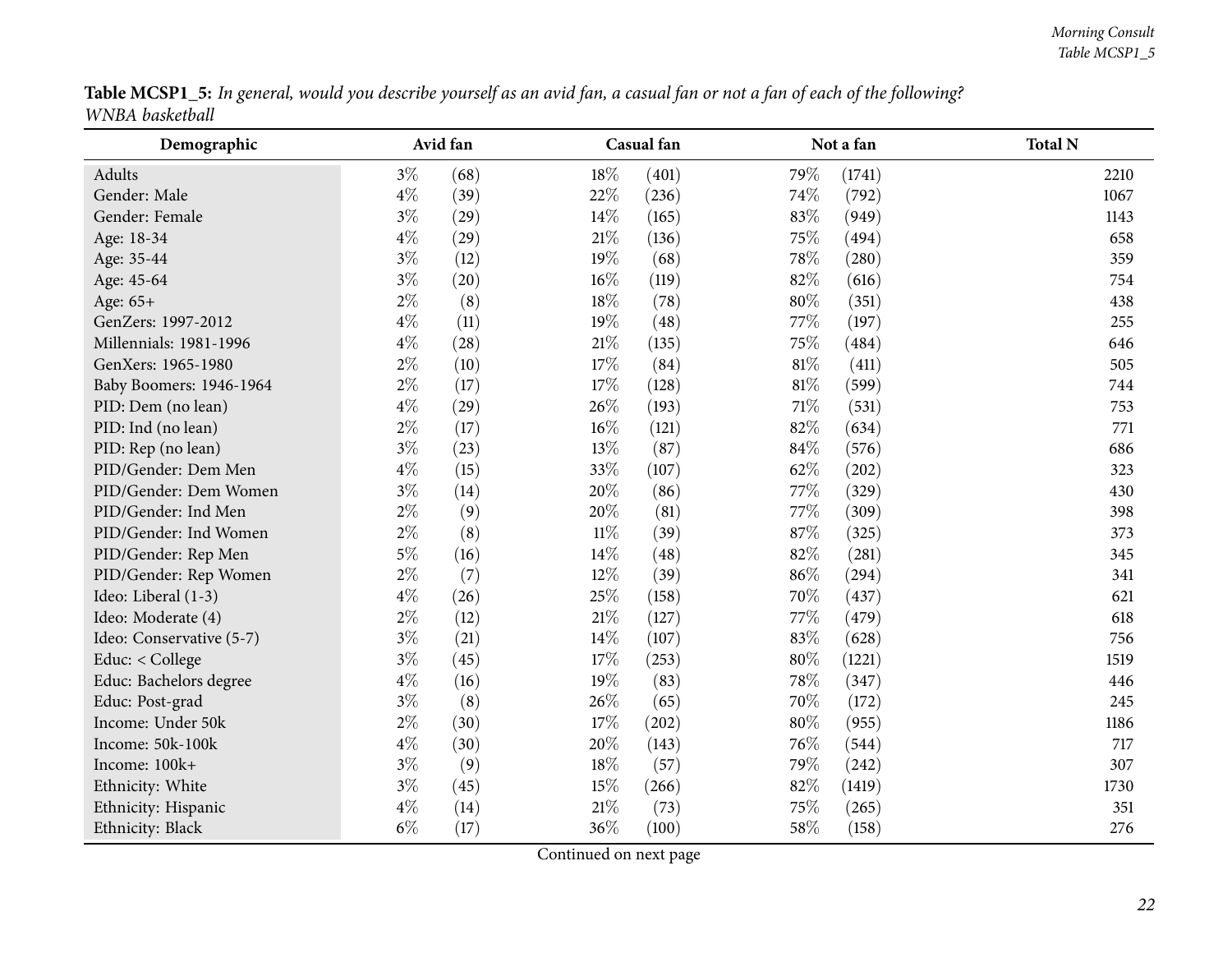| Table MCSP1_5: In general, would you describe yourself as an avid fan, a casual fan or not a fan of each of the following? |  |  |
|----------------------------------------------------------------------------------------------------------------------------|--|--|
| WNBA basketball                                                                                                            |  |  |

| Demographic                          |       | Avid fan |        | Casual fan |        | Not a fan | <b>Total N</b> |
|--------------------------------------|-------|----------|--------|------------|--------|-----------|----------------|
| Adults                               | $3\%$ | (68)     | 18%    | (401)      | 79%    | (1741)    | 2210           |
| Ethnicity: Other                     | $3\%$ | (7)      | 17%    | (35)       | 80%    | (163)     | 205            |
| All Christian                        | $2\%$ | (16)     | 19%    | (187)      | 79%    | (764)     | 968            |
| All Non-Christian                    | $9\%$ | (9)      | 24\%   | (24)       | 67%    | (66)      | 99             |
| Atheist                              | $4\%$ | (5)      | $18\%$ | (22)       | 78\%   | (93)      | 119            |
| Agnostic/Nothing in particular       | $4\%$ | (25)     | 14%    | (88)       | 82%    | (506)     | 619            |
| Something Else                       | $3\%$ | (13)     | 20%    | (80)       | 77\%   | (311)     | 405            |
| Religious Non-Protestant/Catholic    | $7\%$ | (9)      | 23%    | (29)       | 70%    | (86)      | 124            |
| Evangelical                          | $3\%$ | (17)     | 18%    | (97)       | 79%    | (422)     | 536            |
| Non-Evangelical                      | $2\%$ | (13)     | 20%    | (163)      | 78\%   | (625)     | 801            |
| Community: Urban                     | $6\%$ | (33)     | 22%    | (123)      | 73%    | (413)     | 570            |
| Community: Suburban                  | $2\%$ | (23)     | 19%    | (195)      | 79%    | (837)     | 1055           |
| Community: Rural                     | $2\%$ | (12)     | $14\%$ | (82)       | $84\%$ | (491)     | 585            |
| Employ: Private Sector               | $4\%$ | (23)     | 17%    | (110)      | 79%    | (502)     | 635            |
| Employ: Government                   | $6\%$ | (7)      | 29%    | (36)       | 65%    | (81)      | 124            |
| Employ: Self-Employed                | $3\%$ | (7)      | 20%    | (46)       | 77%    | (178)     | 231            |
| Employ: Homemaker                    | $3\%$ | (5)      | 12%    | (20)       | 85%    | (140)     | 165            |
| Employ: Student                      |       | (0)      | 22%    | (18)       | 78%    | (61)      | 79             |
| Employ: Retired                      | $3\%$ | (14)     | 16%    | (81)       | $81\%$ | (406)     | 501            |
| Employ: Unemployed                   | $3\%$ | (9)      | 18%    | (53)       | 79%    | (232)     | 294            |
| Employ: Other                        | $2\%$ | (4)      | $21\%$ | (37)       | 77%    | (140)     | 182            |
| Military HH: Yes                     | $3\%$ | (10)     | 20%    | (64)       | 77%    | (248)     | 322            |
| Military HH: No                      | $3\%$ | (59)     | 18%    | (337)      | 79%    | (1492)    | 1888           |
| RD/WT: Right Direction               | $4\%$ | (24)     | 28%    | (193)      | 68%    | (470)     | 687            |
| RD/WT: Wrong Track                   | $3\%$ | (44)     | 14%    | (208)      | 83%    | (1270)    | 1523           |
| Biden Job Approve                    | $3\%$ | (31)     | 26%    | (229)      | $71\%$ | (635)     | 894            |
| Biden Job Disapprove                 | $3\%$ | (36)     | 13%    | (155)      | $84\%$ | (1012)    | 1203           |
| <b>Biden Job Strongly Approve</b>    | $4\%$ | (14)     | 33%    | (114)      | 63%    | (217)     | 345            |
| Biden Job Somewhat Approve           | $3\%$ | (17)     | $21\%$ | (115)      | 76%    | (418)     | 550            |
| Biden Job Somewhat Disapprove        | $3\%$ | (10)     | 17%    | (64)       | 80%    | (294)     | 368            |
| <b>Biden Job Strongly Disapprove</b> | $3\%$ | (26)     | $11\%$ | (90)       | 86%    | (718)     | 835            |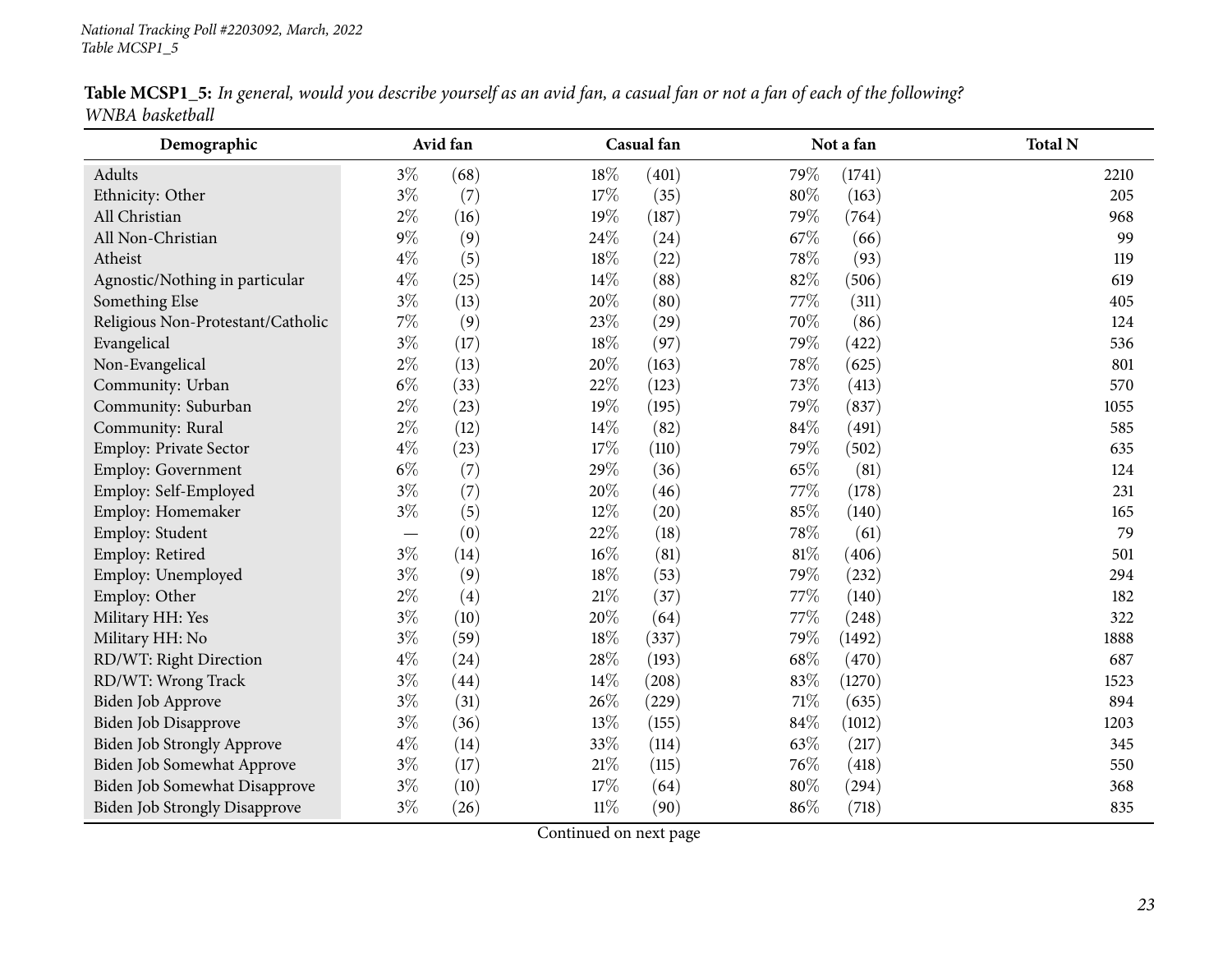|                 | Table MCSP1_5: In general, would you describe yourself as an avid fan, a casual fan or not a fan of each of the following? |  |
|-----------------|----------------------------------------------------------------------------------------------------------------------------|--|
| WNBA basketball |                                                                                                                            |  |

| Demographic                          |       | Avid fan |        | Casual fan |        | Not a fan | <b>Total N</b> |
|--------------------------------------|-------|----------|--------|------------|--------|-----------|----------------|
| Adults                               | $3\%$ | (68)     | 18%    | (401)      | 79%    | (1741)    | 2210           |
| Favorable of Biden                   | $3\%$ | (32)     | 26%    | (242)      | 71\%   | (665)     | 939            |
| Unfavorable of Biden                 | $3\%$ | (34)     | 13%    | (151)      | 84\%   | (997)     | 1182           |
| Very Favorable of Biden              | $4\%$ | (16)     | 33%    | (124)      | 63%    | (239)     | 379            |
| Somewhat Favorable of Biden          | $3\%$ | (16)     | $21\%$ | (118)      | 76%    | (426)     | 560            |
| Somewhat Unfavorable of Biden        | $3\%$ | (10)     | 15%    | (50)       | 82%    | (284)     | 345            |
| Very Unfavorable of Biden            | $3\%$ | (24)     | 12%    | (101)      | 85%    | (713)     | 838            |
| #1 Issue: Economy                    | $3\%$ | (28)     | 19%    | (169)      | 77%    | (679)     | 876            |
| #1 Issue: Security                   | $3\%$ | (10)     | 14%    | (51)       | 83%    | (301)     | 362            |
| #1 Issue: Health Care                | $5\%$ | (11)     | $21\%$ | (44)       | 74%    | (157)     | 212            |
| #1 Issue: Medicare / Social Security | $3\%$ | (7)      | 19%    | (43)       | 78\%   | (173)     | 223            |
| #1 Issue: Women's Issues             | $1\%$ | (2)      | 22%    | (25)       | 77%    | (91)      | 118            |
| #1 Issue: Education                  | $3\%$ | (2)      | 25%    | (21)       | 73%    | (62)      | 85             |
| #1 Issue: Energy                     | $2\%$ | (4)      | 16%    | (31)       | 82%    | (154)     | 188            |
| #1 Issue: Other                      | $3\%$ | (4)      | $11\%$ | (16)       | $86\%$ | (124)     | 145            |
| 2020 Vote: Joe Biden                 | $4\%$ | (36)     | 27%    | (242)      | 69%    | (626)     | 904            |
| 2020 Vote: Donald Trump              | $3\%$ | (21)     | 13%    | (98)       | $84\%$ | (640)     | 759            |
| 2020 Vote: Other                     | $2\%$ | (2)      | 15%    | (10)       | 83%    | (55)      | 66             |
| 2020 Vote: Didn't Vote               | $2\%$ | (10)     | $11\%$ | (52)       | 87%    | (419)     | 481            |
| 2018 House Vote: Democrat            | $3\%$ | (20)     | 26%    | (179)      | $71\%$ | (487)     | 686            |
| 2018 House Vote: Republican          | $3\%$ | (16)     | 13%    | (80)       | 85%    | (539)     | 635            |
| 2018 House Vote: Someone else        | 10%   | (6)      | 16%    | (9)        | 74%    | (44)      | 59             |
| 2016 Vote: Hillary Clinton           | $3\%$ | (18)     | 26%    | (169)      | 71\%   | (453)     | 640            |
| 2016 Vote: Donald Trump              | $3\%$ | (23)     | 14%    | (94)       | 83%    | (575)     | 692            |
| 2016 Vote: Other                     | $1\%$ | (1)      | $11\%$ | (12)       | 88\%   | (96)      | 108            |
| 2016 Vote: Didn't Vote               | $3\%$ | (26)     | $16\%$ | (126)      | 80%    | (617)     | 768            |
| Voted in 2014: Yes                   | $3\%$ | (37)     | 20%    | (231)      | 77%    | (915)     | 1183           |
| Voted in 2014: No                    | $3\%$ | (32)     | 17%    | (170)      | 80%    | (825)     | 1027           |
| 4-Region: Northeast                  | $4\%$ | (14)     | 17%    | (67)       | 79%    | (314)     | 395            |
| 4-Region: Midwest                    | $2\%$ | (7)      | 17%    | (77)       | 82%    | (380)     | 464            |
| 4-Region: South                      | $3\%$ | (26)     | 18%    | (150)      | 79%    | (652)     | 828            |
| 4-Region: West                       | $4\%$ | (21)     | 21%    | (107)      | 75%    | (394)     | 522            |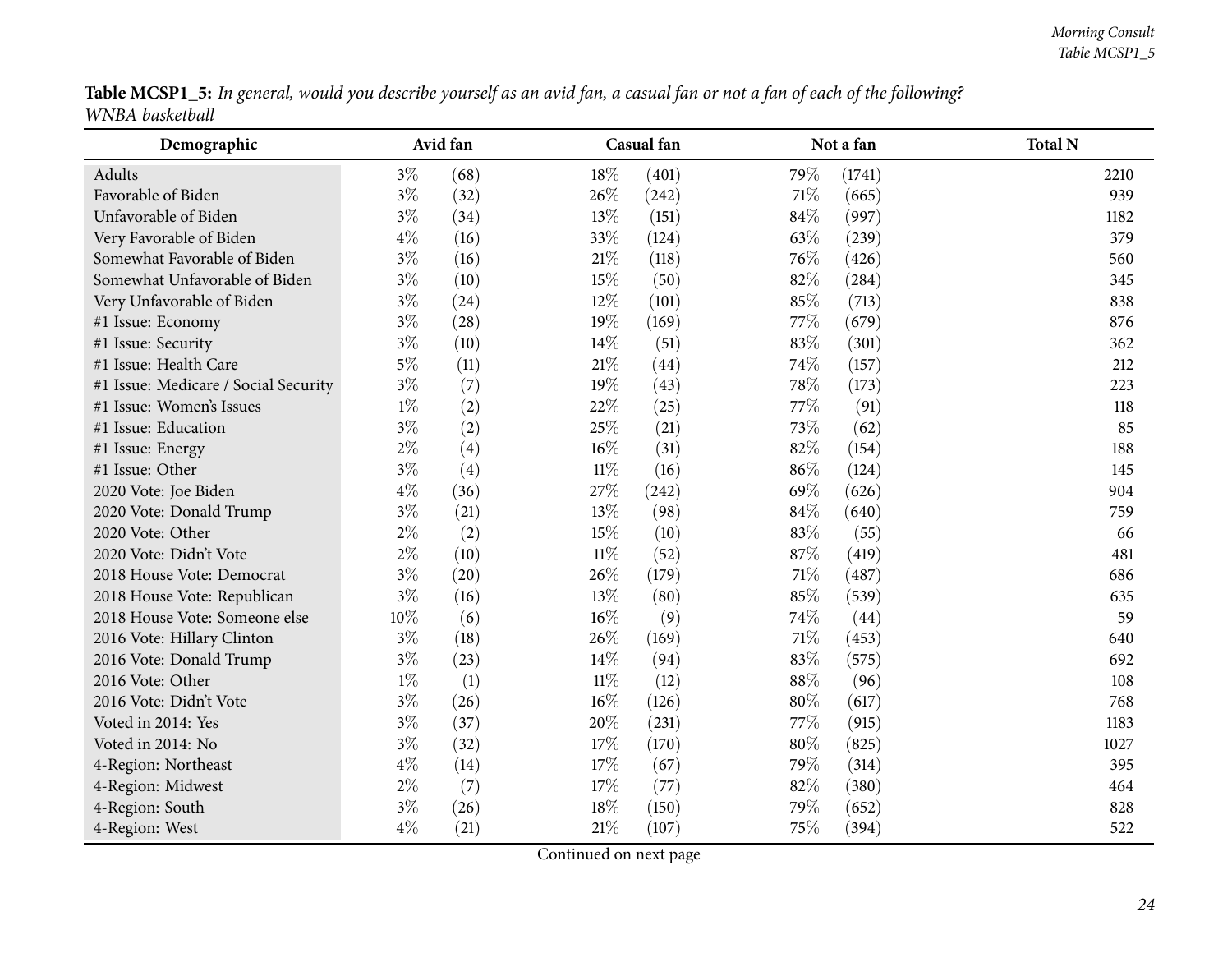| Demographic                    | Avid fan |      |        | Casual fan |        | Not a fan            | <b>Total N</b> |
|--------------------------------|----------|------|--------|------------|--------|----------------------|----------------|
| Adults                         | $3\%$    | (68) | 18%    | (401)      | 79%    | (1741)               | 2210           |
| Sports Fans                    | $4\%$    | (65) | 26\%   | (370)      | 70%    | (1011)               | 1446           |
| Avid Sports Fans               | $9\%$    | (45) | 34%    | (174)      | 57\%   | (291)                | 511            |
| <b>Casual Sports Fans</b>      | $2\%$    | (20) | 21%    | (195)      | $77\%$ | $^{\prime}720^\circ$ | 935            |
| CBB Fans                       | 7%       | (65) | 43\%   | (375)      | 49%    | 427                  | 867            |
| Avid CBB Fans                  | 18%      | 47   | $36\%$ | (95)       | $46\%$ | (122)                | 264            |
| Casual CBB Fans                | $5\%$    | (35) | 49\%   | (359)      | $46\%$ | (334)                | 729            |
| Plan to Watch Men's Tournament | $8\%$    | (50) | 38%    | (242)      | 54\%   | (344)                | 635            |
| 21 or Older                    | $3\%$    | (63) | 18%    | (389)      | 79%    | (1669)               | 2121           |

Table MCSP1\_5: In general, would you describe yourself as an avid fan, a casual fan or not a fan of each of the following? *WNBA basketball*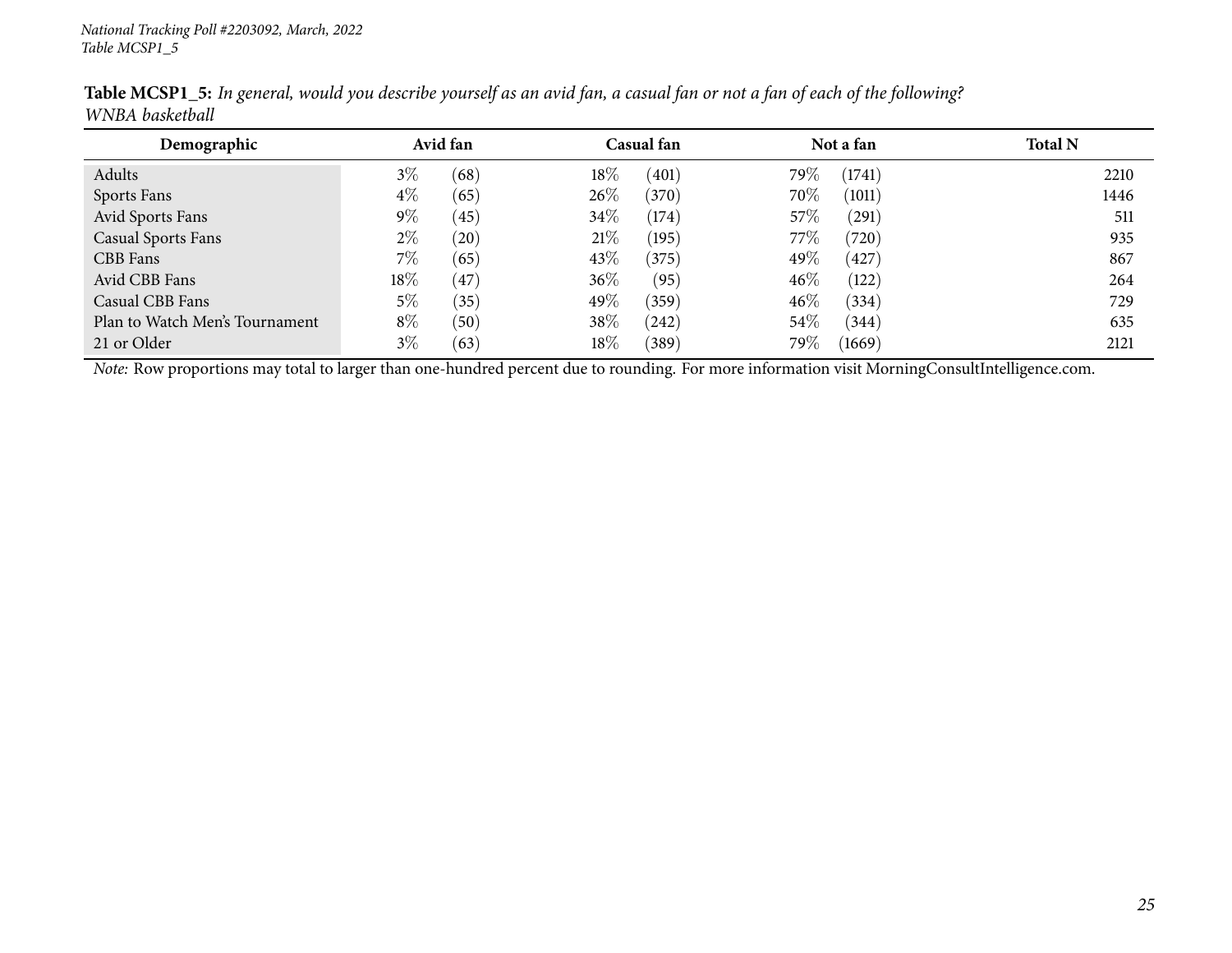#### *Morning Consult Table MCSP2*

<span id="page-25-0"></span>

| Demographic              |        | <b>Yes</b> |        | N <sub>o</sub> | <b>Total N</b> |
|--------------------------|--------|------------|--------|----------------|----------------|
| Adults                   | 26%    | (574)      | 74\%   | (1636)         | 2210           |
| Gender: Male             | $36\%$ | (382)      | 64\%   | (684)          | 1067           |
| Gender: Female           | 17%    | (192)      | 83%    | (951)          | 1143           |
| Age: 18-34               | 27%    | (177)      | 73\%   | (481)          | 658            |
| Age: 35-44               | 27%    | (97)       | 73%    | (262)          | 359            |
| Age: 45-64               | 26%    | (194)      | 74%    | (560)          | 754            |
| Age: 65+                 | 24%    | (106)      | 76%    | (332)          | 438            |
| GenZers: 1997-2012       | 23%    | (58)       | 77\%   | (197)          | 255            |
| Millennials: 1981-1996   | 29%    | (188)      | $71\%$ | (458)          | 646            |
| GenXers: 1965-1980       | 26%    | (131)      | 74%    | (374)          | 505            |
| Baby Boomers: 1946-1964  | 25%    | (186)      | 75%    | (558)          | 744            |
| PID: Dem (no lean)       | 24%    | (178)      | 76%    | (575)          | 753            |
| PID: Ind (no lean)       | 26%    | (198)      | 74\%   | (573)          | 771            |
| PID: Rep (no lean)       | 29%    | (198)      | $71\%$ | (488)          | 686            |
| PID/Gender: Dem Men      | 37%    | (118)      | 63%    | (205)          | 323            |
| PID/Gender: Dem Women    | 14%    | (60)       | 86%    | (370)          | 430            |
| PID/Gender: Ind Men      | 35%    | (138)      | 65%    | (261)          | 398            |
| PID/Gender: Ind Women    | $16\%$ | (61)       | 84\%   | (312)          | 373            |
| PID/Gender: Rep Men      | 37%    | (126)      | 63%    | (218)          | 345            |
| PID/Gender: Rep Women    | $21\%$ | (71)       | 79%    | (270)          | 341            |
| Ideo: Liberal (1-3)      | 30%    | (185)      | 70%    | (435)          | 621            |
| Ideo: Moderate (4)       | 24%    | (148)      | 76%    | (470)          | 618            |
| Ideo: Conservative (5-7) | 28%    | (212)      | 72%    | (544)          | 756            |
| Educ: < College          | 22%    | (333)      | 78%    | (1186)         | 1519           |
| Educ: Bachelors degree   | 34%    | (150)      | 66\%   | (296)          | 446            |
| Educ: Post-grad          | 37\%   | (92)       | 63%    | (154)          | 245            |
| Income: Under 50k        | 21%    | (253)      | 79%    | (933)          | 1186           |
| Income: 50k-100k         | 29%    | (208)      | 71\%   | (509)          | 717            |
| Income: 100k+            | 37%    | (114)      | 63\%   | (193)          | 307            |
| Ethnicity: White         | 27%    | (458)      | 73%    | (1271)         | 1730           |
| Ethnicity: Hispanic      | 27%    | (95)       | 73%    | (256)          | 351            |
| Ethnicity: Black         | 24%    | (66)       | 76%    | (210)          | 276            |
| Ethnicity: Other         | 24%    | (50)       | 76\%   | (155)          | 205            |

**Table MCSP2:** *Do you have <sup>a</sup> favorite men's college basketball team?*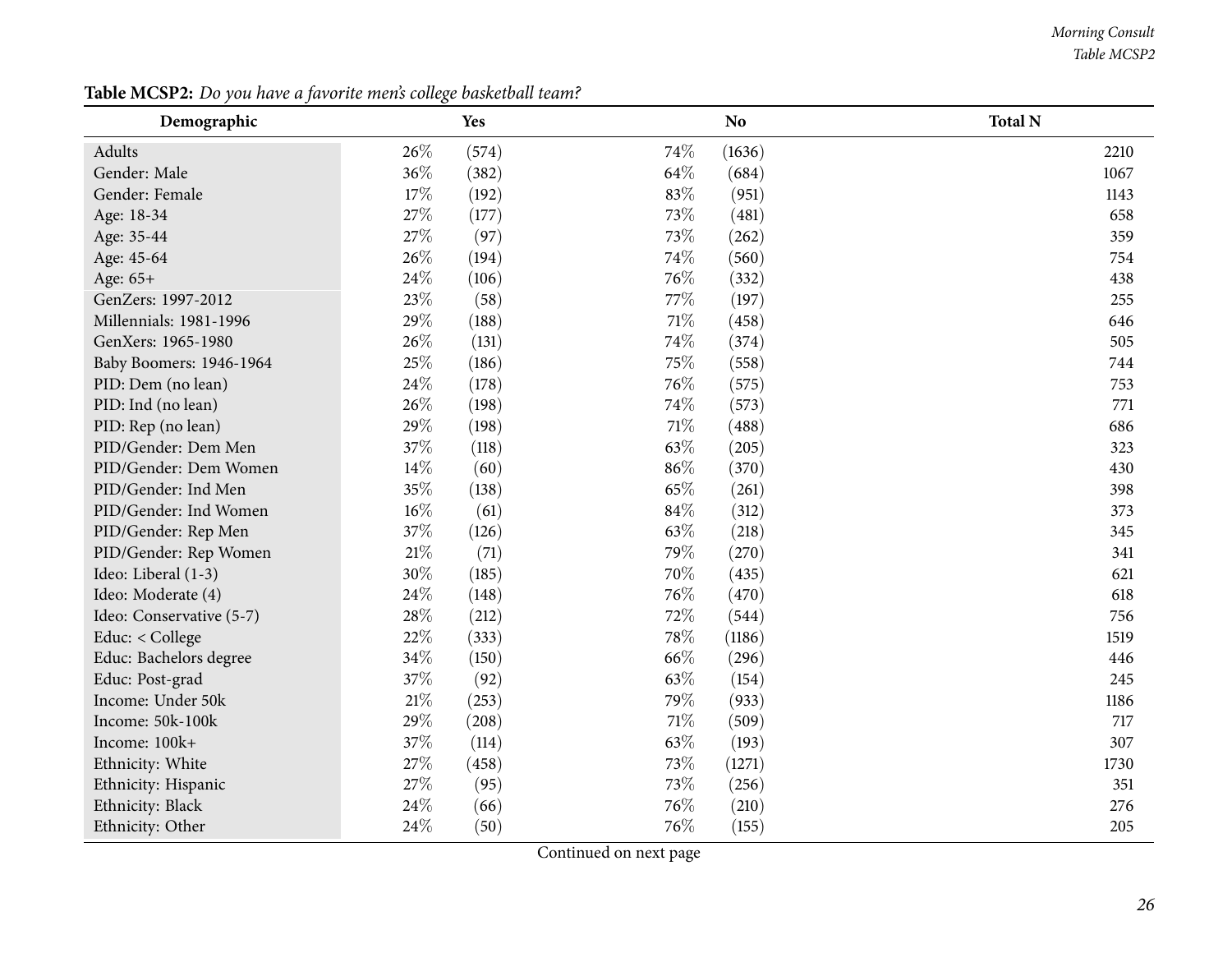### **Table MCSP2:** *Do you have <sup>a</sup> favorite men's college basketball team?*

| Demographic                          |        | <b>Yes</b> |        | N <sub>o</sub> | <b>Total N</b> |
|--------------------------------------|--------|------------|--------|----------------|----------------|
| Adults                               | 26%    | (574)      | 74%    | (1636)         | 2210           |
| All Christian                        | 29%    | (277)      | 71%    | (691)          | 968            |
| All Non-Christian                    | 29%    | (29)       | 71%    | (70)           | 99             |
| Atheist                              | 32%    | (38)       | 68\%   | (81)           | 119            |
| Agnostic/Nothing in particular       | 22%    | (136)      | 78%    | (483)          | 619            |
| Something Else                       | 24\%   | (95)       | 76%    | (310)          | 405            |
| Religious Non-Protestant/Catholic    | 29%    | (35)       | $71\%$ | (89)           | 124            |
| Evangelical                          | 29%    | (157)      | $71\%$ | (378)          | 536            |
| Non-Evangelical                      | 26%    | (207)      | 74%    | (595)          | 801            |
| Community: Urban                     | 29%    | (163)      | $71\%$ | (407)          | 570            |
| Community: Suburban                  | 26%    | (279)      | 74%    | (776)          | 1055           |
| Community: Rural                     | 23%    | (132)      | 77%    | (453)          | 585            |
| Employ: Private Sector               | $30\%$ | (191)      | 70%    | (444)          | 635            |
| Employ: Government                   | 44\%   | (55)       | 56%    | (69)           | 124            |
| Employ: Self-Employed                | $31\%$ | (72)       | 69%    | (159)          | 231            |
| Employ: Homemaker                    | $21\%$ | (34)       | 79%    | (130)          | 165            |
| Employ: Student                      | 13%    | (11)       | 87%    | (68)           | 79             |
| Employ: Retired                      | 25%    | (123)      | 75%    | (378)          | 501            |
| Employ: Unemployed                   | 20%    | (59)       | $80\%$ | (235)          | 294            |
| Employ: Other                        | $16\%$ | (30)       | 84%    | (152)          | 182            |
| Military HH: Yes                     | 32%    | (103)      | 68\%   | (219)          | 322            |
| Military HH: No                      | 25%    | (472)      | 75%    | (1417)         | 1888           |
| RD/WT: Right Direction               | 28\%   | (190)      | 72%    | (498)          | 687            |
| RD/WT: Wrong Track                   | 25%    | (385)      | 75%    | (1138)         | 1523           |
| Biden Job Approve                    | 26%    | (230)      | 74%    | (664)          | 894            |
| Biden Job Disapprove                 | 27%    | (321)      | 73%    | (882)          | 1203           |
| <b>Biden Job Strongly Approve</b>    | 33%    | (114)      | 67\%   | (231)          | 345            |
| Biden Job Somewhat Approve           | $21\%$ | (116)      | 79%    | (433)          | 550            |
| Biden Job Somewhat Disapprove        | 27%    | (101)      | 73%    | (268)          | 368            |
| <b>Biden Job Strongly Disapprove</b> | 26%    | (220)      | 74%    | (615)          | 835            |
| Favorable of Biden                   | 27%    | (249)      | 73%    | (690)          | 939            |
| Unfavorable of Biden                 | 26%    | (311)      | 74%    | (871)          | 1182           |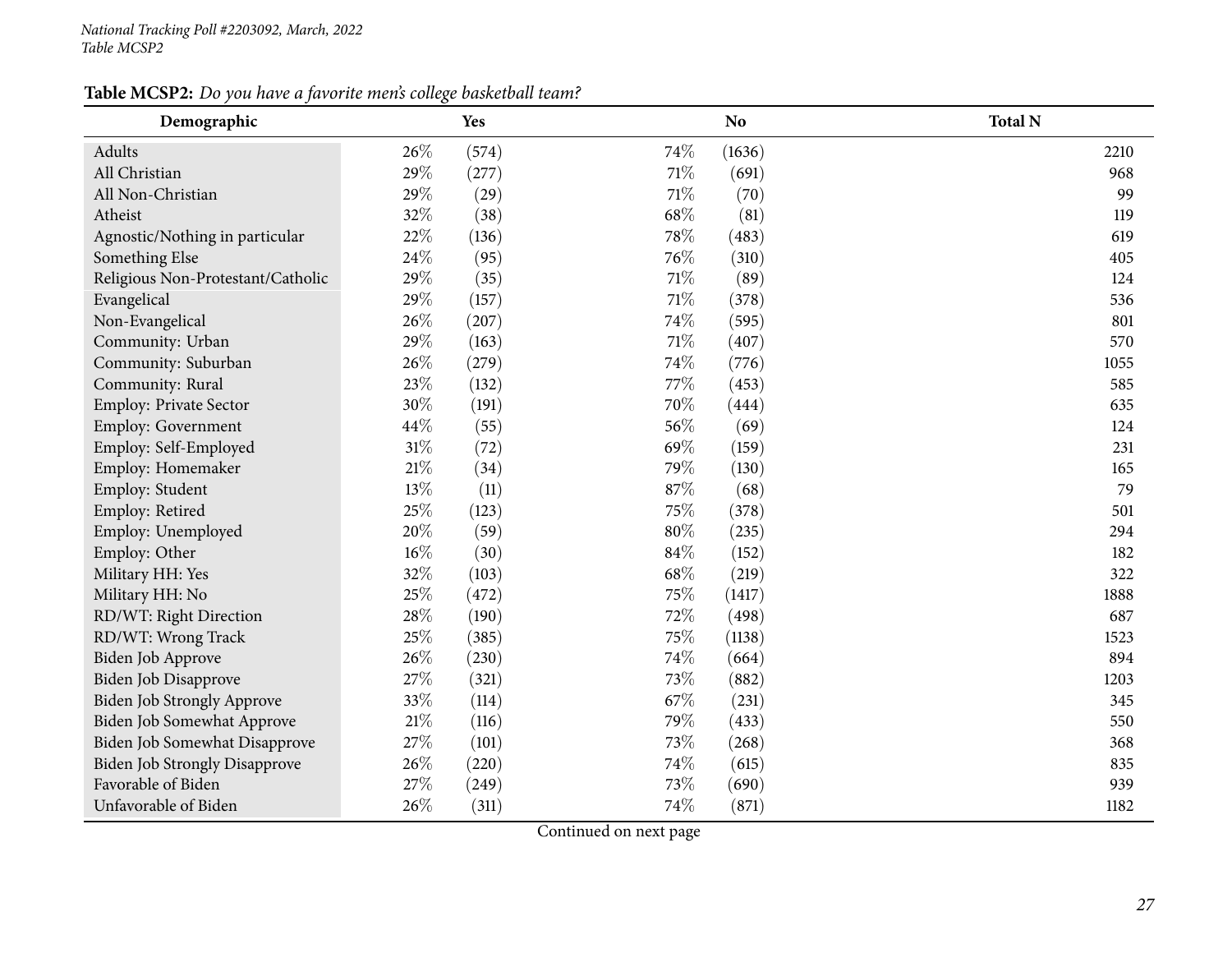#### *Morning Consult Table MCSP2*

| Demographic                          |        | Yes   |      | <b>No</b> | <b>Total N</b> |
|--------------------------------------|--------|-------|------|-----------|----------------|
| Adults                               | 26\%   | (574) | 74%  | (1636)    | 2210           |
| Very Favorable of Biden              | $31\%$ | (118) | 69%  | (261)     | 379            |
| Somewhat Favorable of Biden          | 23\%   | (131) | 77%  | (429)     | 560            |
| Somewhat Unfavorable of Biden        | 27%    | (92)  | 73%  | (253)     | 345            |
| Very Unfavorable of Biden            | 26%    | (219) | 74%  | (619)     | 838            |
| #1 Issue: Economy                    | 29%    | (253) | 71%  | (623)     | 876            |
| #1 Issue: Security                   | 24\%   | (87)  | 76\% | (275)     | 362            |
| #1 Issue: Health Care                | 26%    | (54)  | 74\% | (158)     | 212            |
| #1 Issue: Medicare / Social Security | 24\%   | (55)  | 76%  | (169)     | 223            |
| #1 Issue: Women's Issues             | 25%    | (29)  | 75%  | (89)      | 118            |
| #1 Issue: Education                  | 18%    | (15)  | 82%  | (70)      | 85             |
| #1 Issue: Energy                     | 29%    | (55)  | 71%  | (134)     | 188            |
| #1 Issue: Other                      | 18%    | (26)  | 82%  | (119)     | 145            |
| 2020 Vote: Joe Biden                 | 27\%   | (240) | 73%  | (663)     | 904            |
| 2020 Vote: Donald Trump              | 28\%   | (214) | 72%  | (545)     | 759            |
| 2020 Vote: Other                     | $31\%$ | (20)  | 69%  | (45)      | 66             |
| 2020 Vote: Didn't Vote               | $21\%$ | (99)  | 79%  | (382)     | 481            |
| 2018 House Vote: Democrat            | 27%    | (183) | 73%  | (503)     | 686            |
| 2018 House Vote: Republican          | 30%    | (192) | 70%  | (443)     | 635            |
| 2018 House Vote: Someone else        | 30%    | (18)  | 70%  | (41)      | 59             |
| 2016 Vote: Hillary Clinton           | 26%    | (169) | 74\% | (472)     | 640            |
| 2016 Vote: Donald Trump              | 30%    | (211) | 70%  | (481)     | 692            |
| 2016 Vote: Other                     | 28\%   | (31)  | 72%  | (78)      | 108            |
| 2016 Vote: Didn't Vote               | $21\%$ | (164) | 79%  | (604)     | 768            |
| Voted in 2014: Yes                   | 30%    | (357) | 70%  | (826)     | 1183           |
| Voted in 2014: No                    | $21\%$ | (218) | 79%  | (809)     | 1027           |
| 4-Region: Northeast                  | $21\%$ | (85)  | 79%  | (311)     | 395            |
| 4-Region: Midwest                    | 30%    | (138) | 70%  | (327)     | 464            |
| 4-Region: South                      | 26%    | (212) | 74\% | (616)     | 828            |
| 4-Region: West                       | 27%    | (140) | 73%  | (382)     | 522            |
| Sports Fans                          | 36%    | (524) | 64\% | (922)     | 1446           |
| Avid Sports Fans                     | $56\%$ | (287) | 44%  | (224)     | 511            |
| <b>Casual Sports Fans</b>            | 25%    | (236) | 75%  | (699)     | 935            |

**Table MCSP2:** *Do you have <sup>a</sup> favorite men's college basketball team?*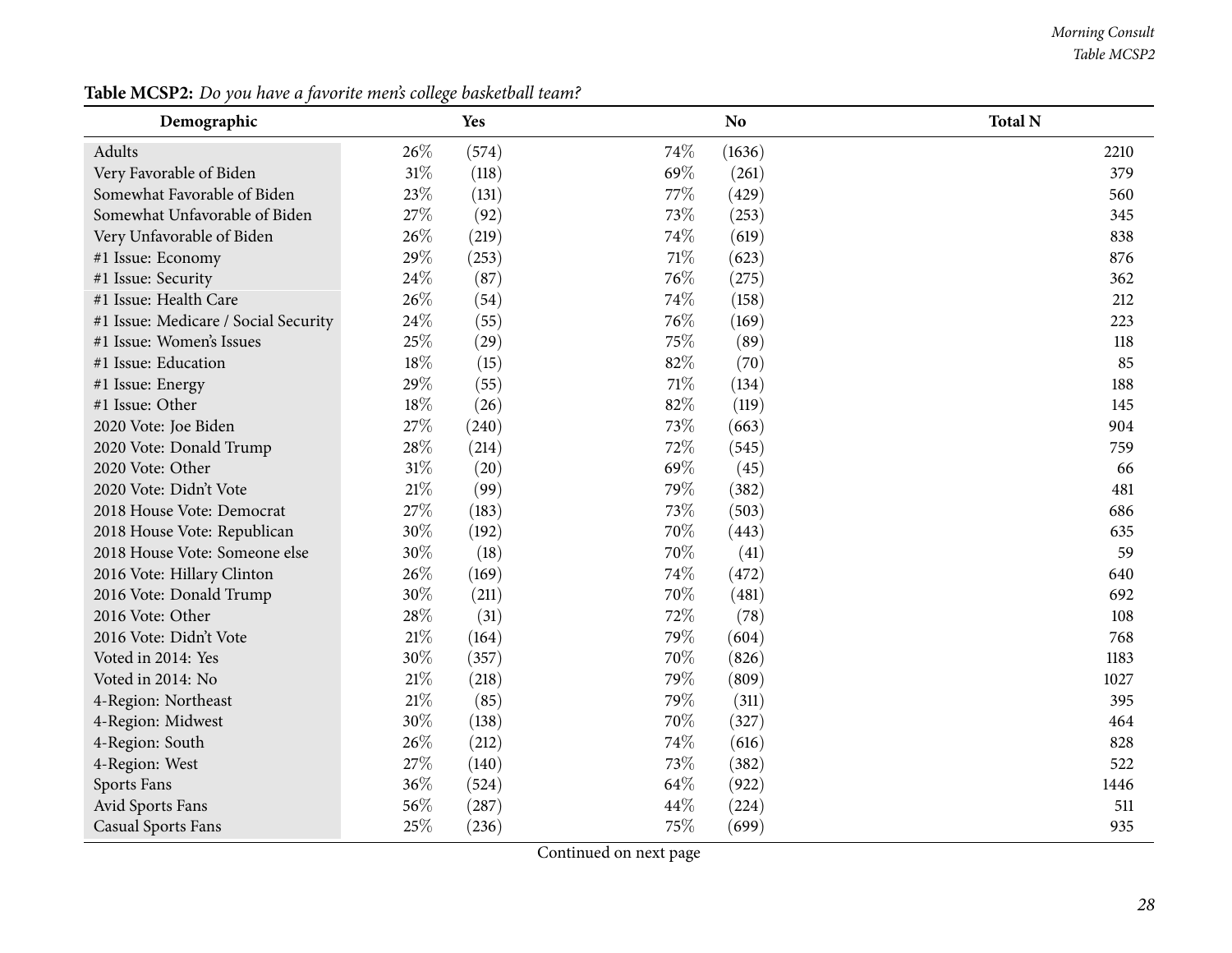| Demographic                    | <b>Yes</b>      | N <sub>0</sub>  | <b>Total N</b> |
|--------------------------------|-----------------|-----------------|----------------|
| Adults                         | 26%<br>(574)    | 74\%<br>(1636)  | 2210           |
| CBB Fans                       | 57\%<br>(492)   | 43\%<br>(375)   | 867            |
| Avid CBB Fans                  | $76\%$<br>(201) | 24\%<br>(63)    | 264            |
| Casual CBB Fans                | $54\%$<br>(391) | $46\%$<br>(338) | 729            |
| Plan to Watch Men's Tournament | 65\%<br>(414)   | 35%<br>222)     | 635            |
| 21 or Older                    | 26%<br>(556)    | 74\%<br>(1565)  | 2121           |

### **Table MCSP2:** *Do you have <sup>a</sup> favorite men's college basketball team?*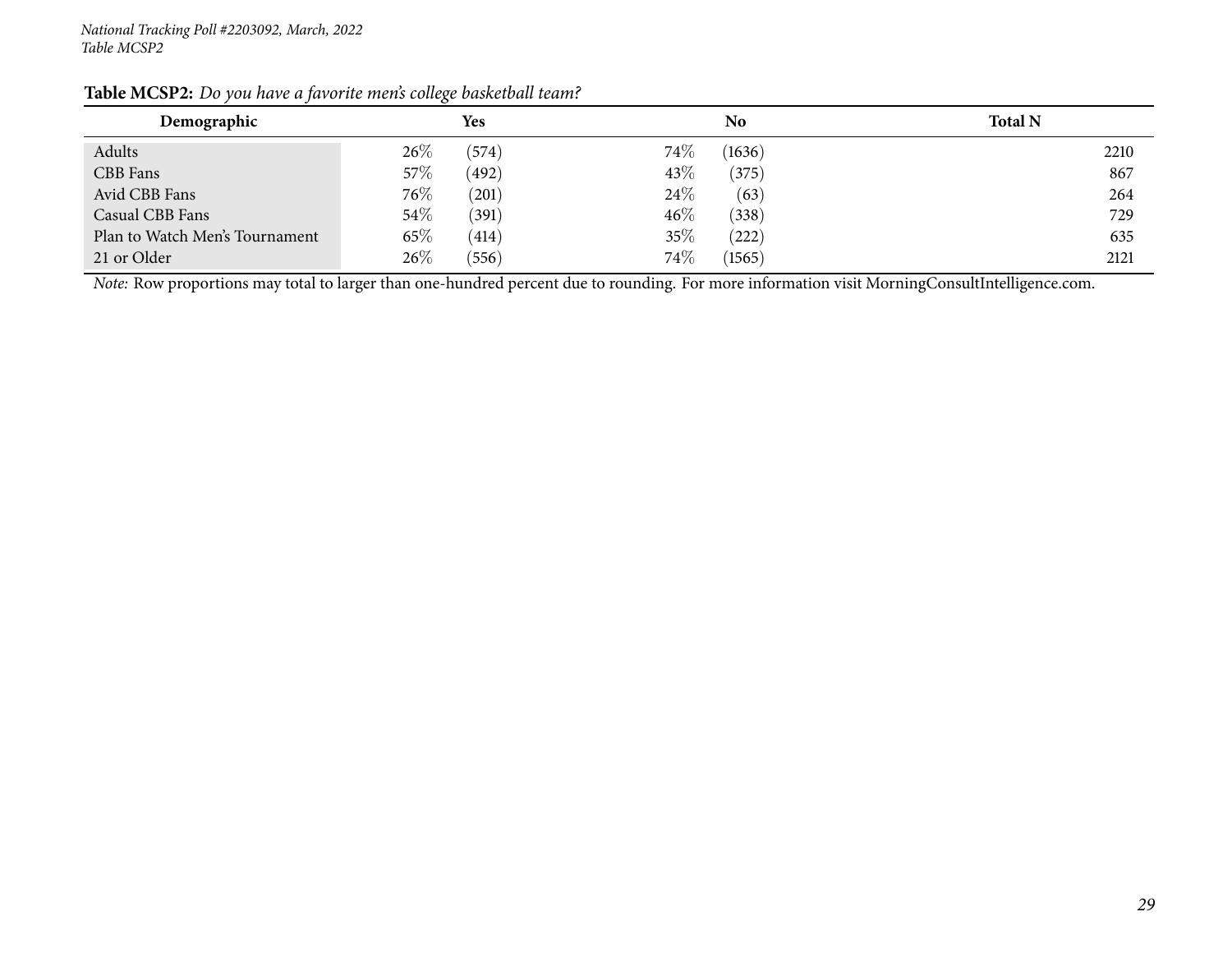Table MCSP3: How many regular-season men's college basketball games have you watched at least part of this season either on TV, streaming or in *person?*  $\overline{\phantom{0}}$ 

<span id="page-29-0"></span>

| Demographic              |        | None   |        | $1 - 5$ |        | $6 - 10$ |       | $10 - 20$ |       | More than 20 | <b>Total N</b> |
|--------------------------|--------|--------|--------|---------|--------|----------|-------|-----------|-------|--------------|----------------|
| Adults                   | 61\%   | (1352) | 22%    | (489)   | $8\%$  | (176)    | $5\%$ | (101)     | $4\%$ | (92)         | 2210           |
| Gender: Male             | 49%    | (527)  | 26%    | (274)   | $11\%$ | (120)    | 7%    | (76)      | $7\%$ | (70)         | 1067           |
| Gender: Female           | 72%    | (824)  | 19%    | (215)   | $5\%$  | (56)     | $2\%$ | (25)      | $2\%$ | (23)         | 1143           |
| Age: 18-34               | 59%    | (387)  | 23%    | (153)   | 10%    | (67)     | $4\%$ | (27)      | $4\%$ | (24)         | 658            |
| Age: 35-44               | 58%    | (209)  | 25%    | (89)    | $6\%$  | (20)     | $5\%$ | (20)      | $6\%$ | (21)         | 359            |
| Age: 45-64               | 62%    | (469)  | 20%    | (153)   | $8\%$  | (62)     | $5\%$ | (36)      | $5\%$ | (34)         | 754            |
| Age: 65+                 | 65%    | (287)  | 21\%   | (93)    | $6\%$  | (27)     | $4\%$ | (18)      | $3\%$ | (13)         | 438            |
| GenZers: 1997-2012       | 62%    | (158)  | 24%    | (61)    | $9\%$  | (23)     | $2\%$ | (6)       | $3\%$ | (8)          | 255            |
| Millennials: 1981-1996   | 57%    | (366)  | 24\%   | (155)   | $9\%$  | (61)     | $5\%$ | (35)      | $5\%$ | (29)         | 646            |
| GenXers: 1965-1980       | 62%    | (312)  | 23%    | (116)   | $7\%$  | (36)     | $4\%$ | (22)      | $4\%$ | (19)         | 505            |
| Baby Boomers: 1946-1964  | 63%    | (469)  | 20%    | (149)   | 7%     | (53)     | $5\%$ | (36)      | $5\%$ | (36)         | 744            |
| PID: Dem (no lean)       | 59%    | (444)  | 24%    | (181)   | $9\%$  | (67)     | $4\%$ | (30)      | $4\%$ | (31)         | 753            |
| PID: Ind (no lean)       | 64%    | (495)  | 22%    | (169)   | $6\%$  | (44)     | $4\%$ | (31)      | $4\%$ | (33)         | 771            |
| PID: Rep (no lean)       | 60%    | (413)  | 20%    | (140)   | 10%    | (65)     | $6\%$ | (39)      | $4\%$ | (28)         | 686            |
| PID/Gender: Dem Men      | 42%    | (135)  | 30%    | (96)    | 16%    | (52)     | $6\%$ | (18)      | $7\%$ | (22)         | 323            |
| PID/Gender: Dem Women    | 72%    | (309)  | 20%    | (84)    | $4\%$  | (15)     | $3\%$ | (12)      | $2\%$ | (9)          | 430            |
| PID/Gender: Ind Men      | 54%    | (215)  | 26%    | (103)   | 7%     | (26)     | 7%    | (26)      | 7%    | (28)         | 398            |
| PID/Gender: Ind Women    | 75%    | (279)  | 18%    | (66)    | $5\%$  | (18)     | $1\%$ | (5)       | $1\%$ | (5)          | 373            |
| PID/Gender: Rep Men      | 51\%   | (177)  | 22%    | (75)    | 12%    | (42)     | $9\%$ | (32)      | $6\%$ | (20)         | 345            |
| PID/Gender: Rep Women    | 69%    | (236)  | 19%    | (65)    | 7%     | (23)     | $2\%$ | (8)       | $2\%$ | (8)          | 341            |
| Ideo: Liberal (1-3)      | 58%    | (361)  | 24%    | (150)   | $9\%$  | (56)     | $4\%$ | (26)      | $5\%$ | (29)         | 621            |
| Ideo: Moderate (4)       | 60%    | (370)  | 24%    | (149)   | $8\%$  | (47)     | $5\%$ | (29)      | $4\%$ | (23)         | 618            |
| Ideo: Conservative (5-7) | 60%    | (451)  | 21\%   | (159)   | $9\%$  | (65)     | $6\%$ | (42)      | $5\%$ | (37)         | 756            |
| Educ: < College          | 67%    | (1019) | 20%    | (304)   | $6\%$  | (94)     | $3\%$ | (48)      | $4\%$ | (54)         | 1519           |
| Educ: Bachelors degree   | 51%    | (227)  | 24\%   | (109)   | $11\%$ | (51)     | $8\%$ | (37)      | $5\%$ | (22)         | 446            |
| Educ: Post-grad          | 43%    | (106)  | $31\%$ | (76)    | 12%    | (31)     | $7\%$ | (16)      | $7\%$ | (17)         | 245            |
| Income: Under 50k        | $68\%$ | (811)  | 20%    | (240)   | $6\%$  | (67)     | $3\%$ | (37)      | $3\%$ | (31)         | 1186           |
| Income: 50k-100k         | 56%    | (402)  | 23%    | (165)   | $11\%$ | (81)     | $5\%$ | (36)      | $4\%$ | (32)         | 717            |
| Income: 100k+            | 45%    | (139)  | 27%    | (84)    | $9\%$  | (27)     | $9\%$ | (27)      | $9\%$ | (29)         | 307            |
| Ethnicity: White         | 63%    | (1093) | 20%    | (345)   | $8\%$  | (139)    | $5\%$ | (79)      | $4\%$ | (74)         | 1730           |
| Ethnicity: Hispanic      | 58%    | (203)  | 27%    | (96)    | $8\%$  | (27)     | $5\%$ | (18)      | $2\%$ | (7)          | 351            |
| Ethnicity: Black         | 45%    | (125)  | 34%    | (93)    | 10%    | (26)     | $6\%$ | (16)      | $5\%$ | (15)         | 276            |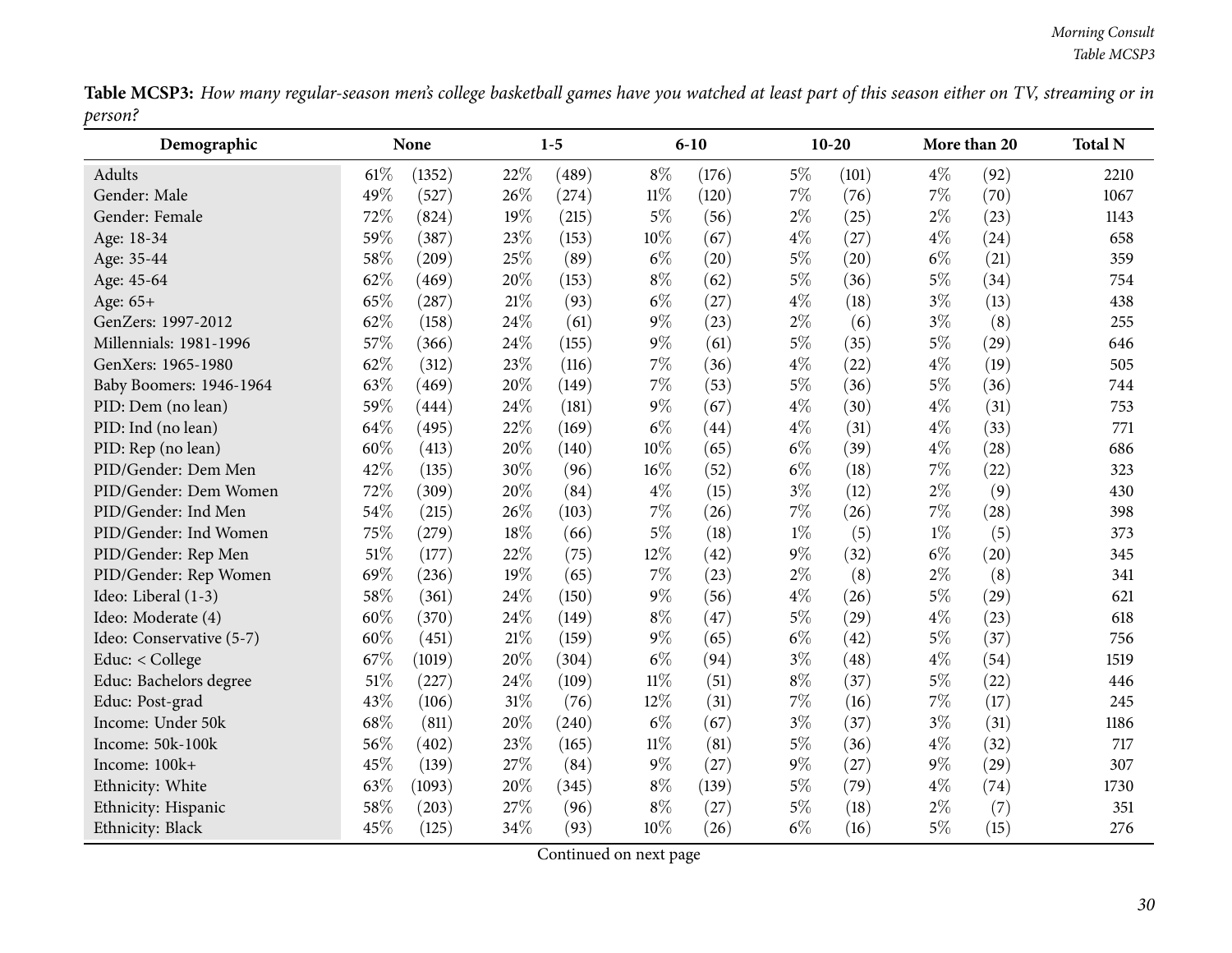|         |  |  |  |  | Table MCSP3: How many regular-season men's college basketball games have you watched at least part of this season either on TV, streaming or in |
|---------|--|--|--|--|-------------------------------------------------------------------------------------------------------------------------------------------------|
| person? |  |  |  |  |                                                                                                                                                 |

| Demographic                          |     | None   |        | $1-5$ |       | $6 - 10$ |       | $10 - 20$ |       | More than 20 | <b>Total N</b> |
|--------------------------------------|-----|--------|--------|-------|-------|----------|-------|-----------|-------|--------------|----------------|
| Adults                               | 61% | (1352) | 22%    | (489) | $8\%$ | (176)    | $5\%$ | (101)     | $4\%$ | (92)         | 2210           |
| Ethnicity: Other                     | 65% | (133)  | 25%    | (52)  | $5\%$ | (10)     | $3\%$ | (6)       | $2\%$ | (3)          | 205            |
| All Christian                        | 59% | (571)  | 22%    | (208) | $9\%$ | (83)     | $5\%$ | (52)      | $6\%$ | (54)         | 968            |
| All Non-Christian                    | 55% | (54)   | 17%    | (17)  | 18%   | (17)     | $5\%$ | (4)       | $6\%$ | (6)          | 99             |
| Atheist                              | 62% | (74)   | 20%    | (24)  | $9\%$ | (11)     | $4\%$ | (5)       | $5\%$ | (6)          | 119            |
| Agnostic/Nothing in particular       | 62% | (386)  | 24%    | (147) | $6\%$ | (36)     | $5\%$ | (31)      | $3\%$ | (18)         | 619            |
| Something Else                       | 66% | (266)  | 23%    | (93)  | 7%    | (29)     | $2\%$ | (9)       | $2\%$ | (8)          | 405            |
| Religious Non-Protestant/Catholic    | 54% | (67)   | 19%    | (23)  | 19%   | (23)     | $4\%$ | (4)       | $5\%$ | (6)          | 124            |
| Evangelical                          | 62% | (335)  | $21\%$ | (114) | $9\%$ | (50)     | $5\%$ | (27)      | $2\%$ | (10)         | 536            |
| Non-Evangelical                      | 60% | (482)  | 22%    | (177) | 7%    | (56)     | $4\%$ | (34)      | $6\%$ | (52)         | 801            |
| Community: Urban                     | 57% | (326)  | 26%    | (148) | 10%   | (56)     | $3\%$ | (16)      | $4\%$ | (25)         | 570            |
| Community: Suburban                  | 58% | (610)  | 23%    | (246) | $8\%$ | (83)     | $6\%$ | (67)      | 5%    | (50)         | 1055           |
| Community: Rural                     | 71% | (416)  | 16%    | (96)  | $6\%$ | (38)     | $3\%$ | (18)      | $3\%$ | (18)         | 585            |
| Employ: Private Sector               | 55% | (346)  | 25%    | (159) | 10%   | (65)     | $6\%$ | (41)      | $4\%$ | (24)         | 635            |
| Employ: Government                   | 36% | (45)   | 36%    | (45)  | 14%   | (18)     | 7%    | (9)       | $6\%$ | (8)          | 124            |
| Employ: Self-Employed                | 57% | (131)  | 26%    | (60)  | 10%   | (23)     | $2\%$ | (4)       | $6\%$ | (13)         | 231            |
| Employ: Homemaker                    | 72% | (119)  | 12%    | (19)  | $8\%$ | (14)     | $3\%$ | (5)       | $5\%$ | (8)          | 165            |
| Employ: Student                      | 61% | (48)   | 25%    | (20)  | 13%   | (10)     | $1\%$ | (1)       | $1\%$ | (1)          | 79             |
| Employ: Retired                      | 66% | (331)  | 18%    | (91)  | 7%    | (34)     | 5%    | (25)      | $4\%$ | (20)         | 501            |
| Employ: Unemployed                   | 70% | (205)  | 20%    | (58)  | $2\%$ | (7)      | $4\%$ | (12)      | $4\%$ | (12)         | 294            |
| Employ: Other                        | 70% | (126)  | 20%    | (37)  | $3\%$ | (6)      | $3\%$ | (5)       | $4\%$ | (8)          | 182            |
| Military HH: Yes                     | 55% | (178)  | 23%    | (74)  | $9\%$ | (29)     | $9\%$ | (30)      | $3\%$ | (11)         | 322            |
| Military HH: No                      | 62% | (1173) | 22%    | (415) | $8\%$ | (147)    | $4\%$ | (71)      | $4\%$ | (81)         | 1888           |
| RD/WT: Right Direction               | 56% | (386)  | 24%    | (168) | 10%   | (68)     | $4\%$ | (30)      | $5\%$ | (35)         | 687            |
| RD/WT: Wrong Track                   | 63% | (966)  | $21\%$ | (321) | 7%    | (108)    | $5\%$ | (71)      | $4\%$ | (57)         | 1523           |
| Biden Job Approve                    | 59% | (524)  | 24%    | (212) | 9%    | (81)     | $4\%$ | (38)      | $4\%$ | (39)         | 894            |
| <b>Biden Job Disapprove</b>          | 62% | (744)  | 22%    | (262) | 7%    | (87)     | $5\%$ | (60)      | $4\%$ | (50)         | 1203           |
| Biden Job Strongly Approve           | 53% | (181)  | 24%    | (84)  | 13%   | (44)     | $4\%$ | (15)      | $6\%$ | (21)         | 345            |
| Biden Job Somewhat Approve           | 62% | (342)  | 23%    | (128) | 7%    | (38)     | $4\%$ | (23)      | $3\%$ | (18)         | 550            |
| Biden Job Somewhat Disapprove        | 58% | (213)  | 26%    | (96)  | $6\%$ | (22)     | $6\%$ | (21)      | $4\%$ | (16)         | 368            |
| <b>Biden Job Strongly Disapprove</b> | 64% | (530)  | 20%    | (166) | $8\%$ | (65)     | $5\%$ | (39)      | $4\%$ | (35)         | 835            |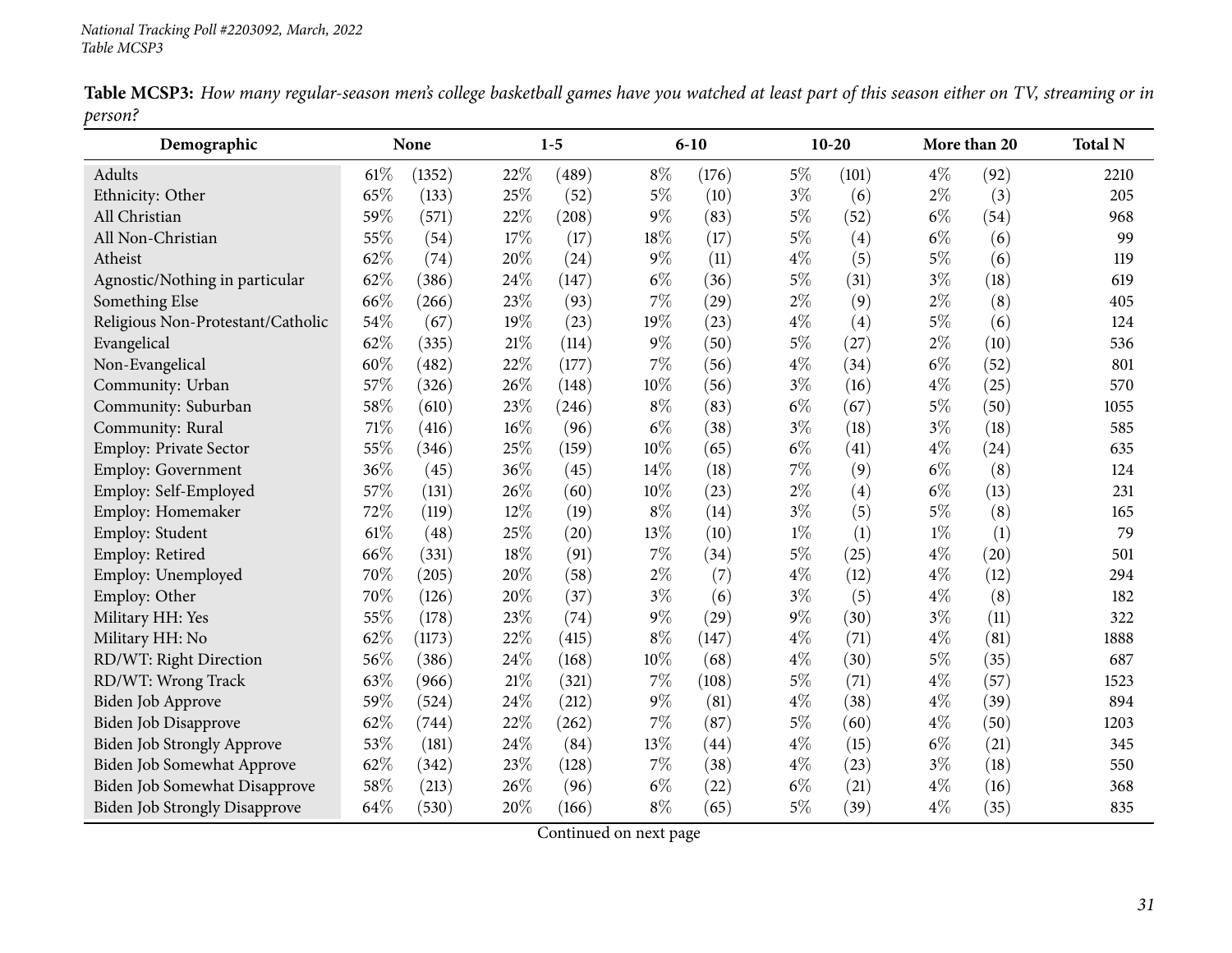Table MCSP3: How many regular-season men's college basketball games have you watched at least part of this season either on TV, streaming or in *person?*  $\overline{\phantom{0}}$ 

| Demographic                          |      | None   |        | $1-5$ |        | $6 - 10$ |       | $10-20$ |       | More than 20 | <b>Total N</b> |
|--------------------------------------|------|--------|--------|-------|--------|----------|-------|---------|-------|--------------|----------------|
| Adults                               | 61%  | (1352) | 22%    | (489) | $8\%$  | (176)    | $5\%$ | (101)   | $4\%$ | (92)         | 2210           |
| Favorable of Biden                   | 58%  | (549)  | 24%    | (224) | $9\%$  | (82)     | $4\%$ | (39)    | $5\%$ | (46)         | 939            |
| Unfavorable of Biden                 | 62%  | (731)  | 22%    | (254) | $8\%$  | (91)     | $5\%$ | (61)    | $4\%$ | (46)         | 1182           |
| Very Favorable of Biden              | 53%  | (203)  | 26%    | (97)  | $11\%$ | (40)     | $5\%$ | (18)    | $6\%$ | (21)         | 379            |
| Somewhat Favorable of Biden          | 62%  | (346)  | 23%    | (127) | 7%     | (41)     | $4\%$ | (21)    | $4\%$ | (25)         | 560            |
| Somewhat Unfavorable of Biden        | 60%  | (207)  | 25%    | (85)  | 7%     | (23)     | $5\%$ | (19)    | $3\%$ | (10)         | 345            |
| Very Unfavorable of Biden            | 63%  | (524)  | 20%    | (169) | $8\%$  | (68)     | $5\%$ | (42)    | $4\%$ | (35)         | 838            |
| #1 Issue: Economy                    | 56%  | (488)  | $25\%$ | (219) | $9\%$  | (79)     | $6\%$ | (49)    | $5\%$ | (42)         | 876            |
| #1 Issue: Security                   | 64%  | (230)  | 23%    | (83)  | $8\%$  | (30)     | $3\%$ | (11)    | $2\%$ | (7)          | 362            |
| #1 Issue: Health Care                | 62%  | (131)  | 22%    | (47)  | 9%     | (20)     | $4\%$ | (9)     | $3\%$ | (5)          | 212            |
| #1 Issue: Medicare / Social Security | 63%  | (140)  | 21%    | (48)  | $5\%$  | (11)     | $4\%$ | (9)     | $7\%$ | (15)         | 223            |
| #1 Issue: Women's Issues             | 69%  | (81)   | 17%    | (21)  | 10%    | (11)     | $3\%$ | (4)     | $1\%$ | (1)          | 118            |
| #1 Issue: Education                  | 65%  | (55)   | 19%    | (16)  | $2\%$  | (2)      | $6\%$ | (5)     | $8\%$ | (7)          | 85             |
| #1 Issue: Energy                     | 62%  | (116)  | 19%    | (36)  | 9%     | (18)     | $5\%$ | (9)     | $5\%$ | (9)          | 188            |
| #1 Issue: Other                      | 76%  | (110)  | 14%    | (21)  | $4\%$  | (6)      | $2\%$ | (3)     | $4\%$ | (5)          | 145            |
| 2020 Vote: Joe Biden                 | 56%  | (508)  | 25%    | (229) | 9%     | (79)     | $5\%$ | (43)    | $5\%$ | (44)         | 904            |
| 2020 Vote: Donald Trump              | 60%  | (457)  | 21%    | (157) | $9\%$  | (68)     | $6\%$ | (45)    | $4\%$ | (34)         | 759            |
| 2020 Vote: Other                     | 57%  | (37)   | 27%    | (18)  | $8\%$  | (5)      | $5\%$ | (4)     | $2\%$ | (2)          | 66             |
| 2020 Vote: Didn't Vote               | 73%  | (349)  | 18%    | (85)  | 5%     | (24)     | $2\%$ | (10)    | $3\%$ | (13)         | 481            |
| 2018 House Vote: Democrat            | 57%  | (394)  | 24%    | (164) | $9\%$  | (62)     | $5\%$ | (34)    | $5\%$ | (32)         | 686            |
| 2018 House Vote: Republican          | 57%  | (364)  | 22%    | (142) | 9%     | (58)     | $6\%$ | (41)    | $5\%$ | (31)         | 635            |
| 2018 House Vote: Someone else        | 58%  | (34)   | 19%    | (11)  | 13%    | (8)      | $5\%$ | (3)     | $5\%$ | (3)          | 59             |
| 2016 Vote: Hillary Clinton           | 58%  | (369)  | 24\%   | (156) | $9\%$  | (57)     | $5\%$ | (29)    | $5\%$ | (29)         | 640            |
| 2016 Vote: Donald Trump              | 59%  | (409)  | 20%    | (141) | 9%     | (62)     | 7%    | (47)    | $5\%$ | (33)         | 692            |
| 2016 Vote: Other                     | 58%  | (63)   | 24%    | (26)  | 10%    | (11)     | $4\%$ | (4)     | $4\%$ | (5)          | 108            |
| 2016 Vote: Didn't Vote               | 66\% | (510)  | 22%    | (165) | $6\%$  | (47)     | $3\%$ | (21)    | $3\%$ | (25)         | 768            |
| Voted in 2014: Yes                   | 56%  | (665)  | 23%    | (276) | 10%    | (114)    | $6\%$ | (73)    | $5\%$ | (56)         | 1183           |
| Voted in 2014: No                    | 67%  | (687)  | 21%    | (213) | $6\%$  | (62)     | $3\%$ | (28)    | $4\%$ | (36)         | 1027           |
| 4-Region: Northeast                  | 64%  | (252)  | 18%    | (73)  | $8\%$  | (30)     | $5\%$ | (19)    | $5\%$ | (21)         | 395            |
| 4-Region: Midwest                    | 59%  | (275)  | 23%    | (107) | $8\%$  | (36)     | $5\%$ | (25)    | 5%    | (21)         | 464            |
| 4-Region: South                      | 61%  | (508)  | 24%    | (198) | 7%     | (57)     | $4\%$ | (31)    | $4\%$ | (33)         | 828            |
| 4-Region: West                       | 60%  | (316)  | 21%    | (111) | 10%    | (53)     | $5\%$ | (25)    | $3\%$ | (17)         | 522            |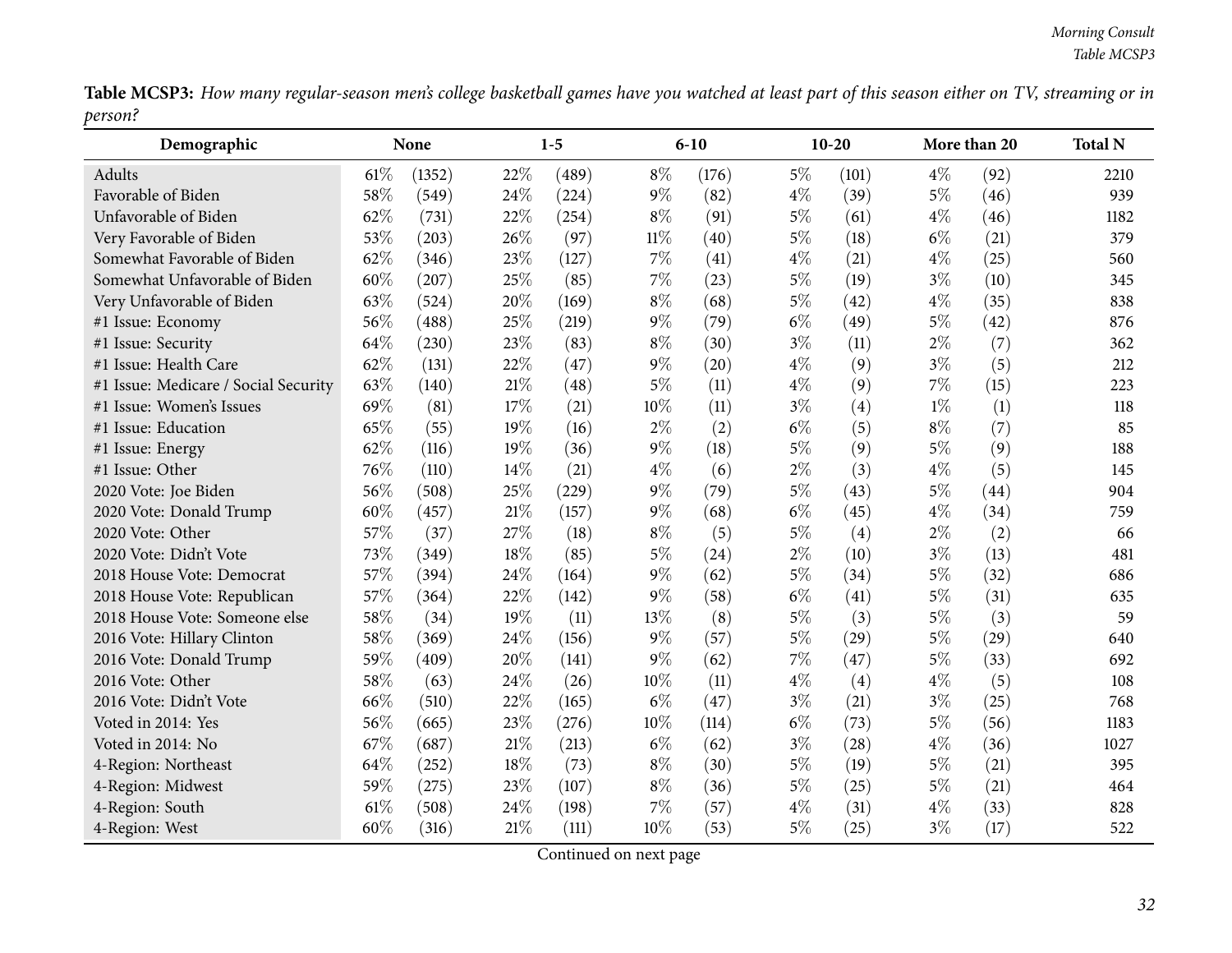| Demographic                    |        | <b>None</b>     |        | $1-5$ |        | $6 - 10$ |        | $10-20$           |        | More than 20 | <b>Total N</b> |
|--------------------------------|--------|-----------------|--------|-------|--------|----------|--------|-------------------|--------|--------------|----------------|
| Adults                         | 61\%   | (1352)          | 22\%   | (489) | $8\%$  | (176)    | 5%     | (101)             | $4\%$  | (92)         | 2210           |
| Sports Fans                    | 44\%   | (642)           | $31\%$ | (450) | $11\%$ | (162)    | $7\%$  | (101)             | $6\%$  | (91)         | 1446           |
| Avid Sports Fans               | 23\%   | $^{\prime}119)$ | 29%    | (148) | 18%    | (94)     | $14\%$ | (71)              | $15\%$ | (79)         | 511            |
| Casual Sports Fans             | 56%    | (523)           | 32%    | (302) | $7\%$  | (68)     | $3\%$  | $\left(30\right)$ | $1\%$  | (12)         | 935            |
| CBB Fans                       | 15%    | (131)           | 44\%   | (382) | 19%    | (164)    | $11\%$ | (98)              | $11\%$ | (92)         | 867            |
| Avid CBB Fans                  | $5\%$  | (14)            | $19\%$ | (50)  | 28%    | (74)     | 21%    | (56)              | 27\%   | (70)         | 264            |
| Casual CBB Fans                | $17\%$ | (121)           | 48%    | (351) | $17\%$ | (124)    | $9\%$  | (66)              | $9\%$  | (66)         | 729            |
| Plan to Watch Men's Tournament | $8\%$  | (50)            | 41\%   | (261) | 23%    | (148)    | $14\%$ | (88)              | $14\%$ | (89)         | 635            |
| 21 or Older                    | 61\%   | (1293)          | 22%    | (474) | $8\%$  | (165)    | $5\%$  | (96)              | $4\%$  | (92)         | 2121           |

Table MCSP3: How many regular-season men's college basketball games have you watched at least part of this season either on TV, streaming or in *person?*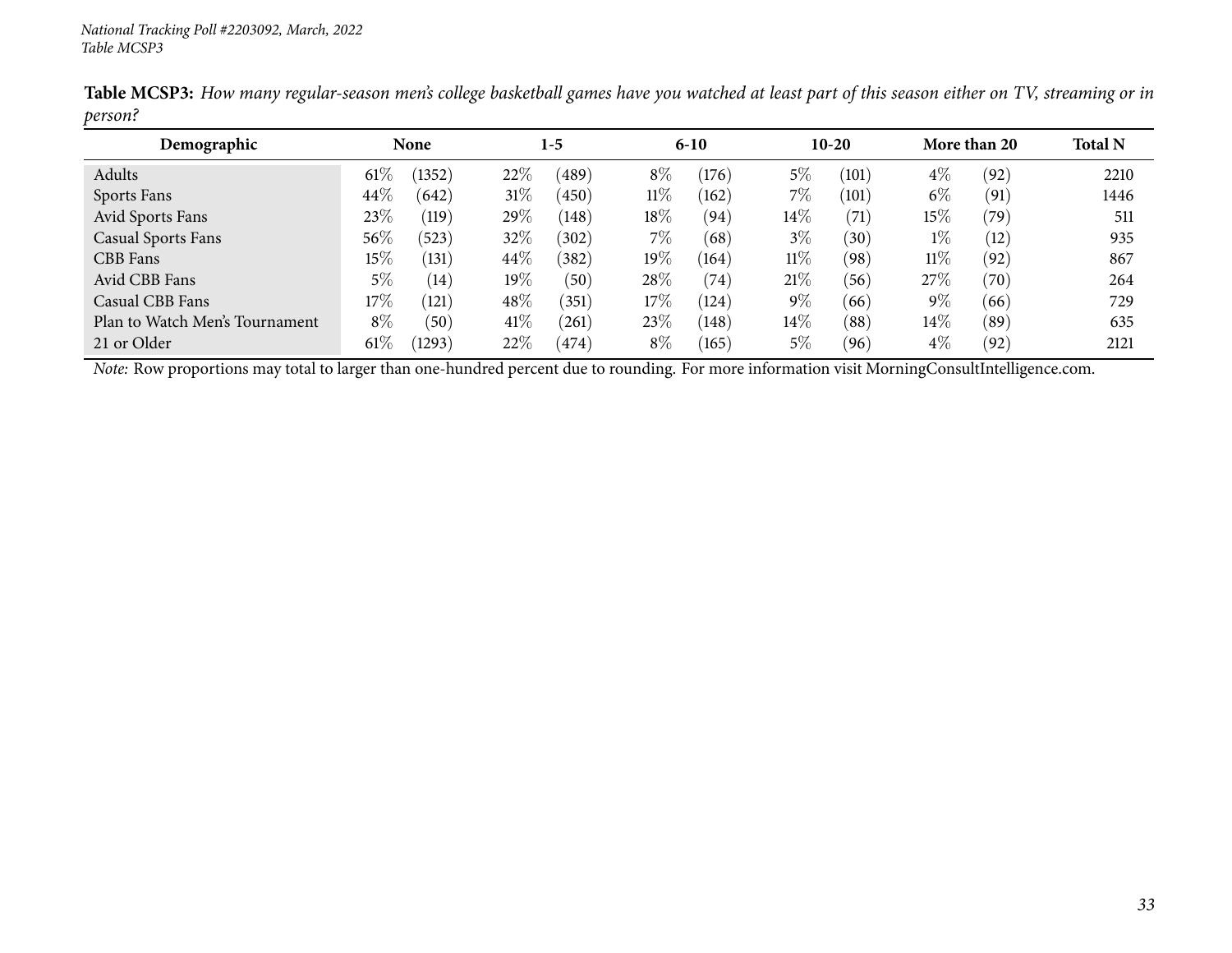*Morning Consult Table MCSP4*

| Table MCSP4: Would you say you are more or less interested in men's college basketball this season compared to past seasons? |  |
|------------------------------------------------------------------------------------------------------------------------------|--|
|------------------------------------------------------------------------------------------------------------------------------|--|

<span id="page-33-0"></span>

|                          |                                   |      |        | Somewhat   |      | Neither more |        | Somewhat   |      |                  |        |             |                |
|--------------------------|-----------------------------------|------|--------|------------|------|--------------|--------|------------|------|------------------|--------|-------------|----------------|
|                          | Much more                         |      |        | more       |      | nor less     |        | less       |      | <b>Much less</b> |        | Don't know/ |                |
| Demographic              | interested                        |      |        | interested |      | interested   |        | interested |      | interested       |        | No opinion  | <b>Total N</b> |
| Adults                   | $4\%$                             | (81) | $7\%$  | (156)      | 45%  | (990)        | $7\%$  | (145)      | 19%  | (420)            | 19%    | (419)       | 2210           |
| Gender: Male             | $6\%$                             | (67) | $9\%$  | (101)      | 44%  | (465)        | $8\%$  | (86)       | 18%  | (192)            | 15%    | (155)       | 1067           |
| Gender: Female           | $1\%$                             | (14) | $5\%$  | (55)       | 46%  | (525)        | $5\%$  | (58)       | 20%  | (228)            | 23%    | (263)       | 1143           |
| Age: 18-34               | $7\%$                             | (45) | $11\%$ | (70)       | 34%  | (224)        | $7\%$  | (47)       | 18%  | (116)            | 24%    | (156)       | 658            |
| Age: 35-44               | $5\%$                             | (19) | $7\%$  | (25)       | 44%  | (159)        | $6\%$  | (21)       | 17%  | (60)             | 21\%   | (74)        | 359            |
| Age: 45-64               | $2\%$                             | (14) | $5\%$  | (34)       | 51%  | (388)        | $6\%$  | (43)       | 20%  | (151)            | 16%    | (123)       | 754            |
| Age: 65+                 | $1\%$                             | (3)  | $6\%$  | (26)       | 50%  | (219)        | $8\%$  | (33)       | 21%  | (92)             | 15%    | (65)        | 438            |
| GenZers: 1997-2012       | $6\%$                             | (15) | 13%    | (32)       | 30%  | (75)         | 10%    | (26)       | 15%  | (39)             | 27%    | (68)        | 255            |
| Millennials: 1981-1996   | 7%                                | (46) | 9%     | (58)       | 39%  | (253)        | $5\%$  | (33)       | 18%  | (117)            | 22%    | (140)       | 646            |
| GenXers: 1965-1980       | $2\%$                             | (10) | $5\%$  | (23)       | 49%  | (247)        | $7\%$  | (33)       | 19%  | (96)             | 19%    | (96)        | 505            |
| Baby Boomers: 1946-1964  | $1\%$                             | (10) | $5\%$  | (40)       | 52%  | (385)        | $7\%$  | (50)       | 20%  | (151)            | 14%    | (107)       | 744            |
| PID: Dem (no lean)       | $4\%$                             | (30) | 7%     | (54)       | 49%  | (371)        | $7\%$  | (51)       | 16%  | (123)            | 16%    | (124)       | 753            |
| PID: Ind (no lean)       | $2\%$                             | (19) | $7\%$  | (52)       | 42%  | (326)        | $6\%$  | (44)       | 19%  | (147)            | 24%    | (183)       | 771            |
| PID: Rep (no lean)       | $5\%$                             | (32) | 7%     | (50)       | 43%  | (293)        | $7\%$  | (50)       | 22%  | (150)            | 16%    | (111)       | 686            |
| PID/Gender: Dem Men      | 9%                                | (29) | 10%    | (32)       | 49%  | (158)        | $9\%$  | (30)       | 13%  | (43)             | 10%    | (32)        | 323            |
| PID/Gender: Dem Women    | $\overbrace{\phantom{123221111}}$ | (2)  | $5\%$  | (22)       | 50%  | (214)        | $5\%$  | (20)       | 19%  | (80)             | 21%    | (92)        | 430            |
| PID/Gender: Ind Men      | $3\%$                             | (12) | $9\%$  | (35)       | 43%  | (172)        | $7\%$  | (28)       | 21%  | (82)             | 17%    | (69)        | 398            |
| PID/Gender: Ind Women    | $2\%$                             | (7)  | $4\%$  | (17)       | 41%  | (154)        | $4\%$  | (16)       | 17%  | (65)             | 31%    | (115)       | 373            |
| PID/Gender: Rep Men      | $8\%$                             | (27) | 10%    | (34)       | 39%  | (135)        | $8\%$  | (28)       | 19%  | (67)             | 16%    | (55)        | 345            |
| PID/Gender: Rep Women    | $1\%$                             | (5)  | $5\%$  | (16)       | 46%  | (157)        | $6\%$  | (22)       | 25%  | (84)             | 17%    | (56)        | 341            |
| Ideo: Liberal (1-3)      | $5\%$                             | (33) | $8\%$  | (47)       | 48\% | (296)        | $7\%$  | (41)       | 16%  | (99)             | 17\%   | (104)       | 621            |
| Ideo: Moderate (4)       | $3\%$                             | (22) | 7%     | (44)       | 48%  | (295)        | $4\%$  | (28)       | 20%  | (126)            | 17%    | (104)       | 618            |
| Ideo: Conservative (5-7) | $3\%$                             | (24) | 7%     | (56)       | 44%  | (330)        | $9\%$  | (67)       | 20%  | (152)            | 17%    | (126)       | 756            |
| Educ: < College          | $3\%$                             | (42) | 7%     | (100)      | 43%  | (650)        | $5\%$  | (76)       | 21\% | (321)            | 22%    | (329)       | 1519           |
| Educ: Bachelors degree   | $5\%$                             | (21) | $8\%$  | (37)       | 49%  | (219)        | $9\%$  | (41)       | 15%  | (66)             | 14%    | (62)        | 446            |
| Educ: Post-grad          | $7\%$                             | (17) | $8\%$  | (19)       | 50%  | (122)        | $11\%$ | (27)       | 13%  | (33)             | $11\%$ | (27)        | 245            |
| Income: Under 50k        | $3\%$                             | (32) | $6\%$  | (73)       | 43%  | (506)        | $5\%$  | (64)       | 21\% | (248)            | 22%    | (262)       | 1186           |
| Income: 50k-100k         | $4\%$                             | (31) | 7%     | (53)       | 48%  | (344)        | $7\%$  | (50)       | 17%  | (125)            | 16%    | (114)       | 717            |
| Income: 100k+            | $6\%$                             | (17) | 10%    | (30)       | 46%  | (141)        | 10%    | (31)       | 15%  | (46)             | 14%    | (42)        | 307            |
| Ethnicity: White         | $3\%$                             | (49) | $6\%$  | (108)      | 46%  | (802)        | $6\%$  | (104)      | 19%  | (325)            | 20%    | (341)       | 1730           |
| Ethnicity: Hispanic      | 7%                                | (26) | 10%    | (36)       | 40%  | (141)        | $6\%$  | (21)       | 23%  | (82)             | 13%    | (45)        | 351            |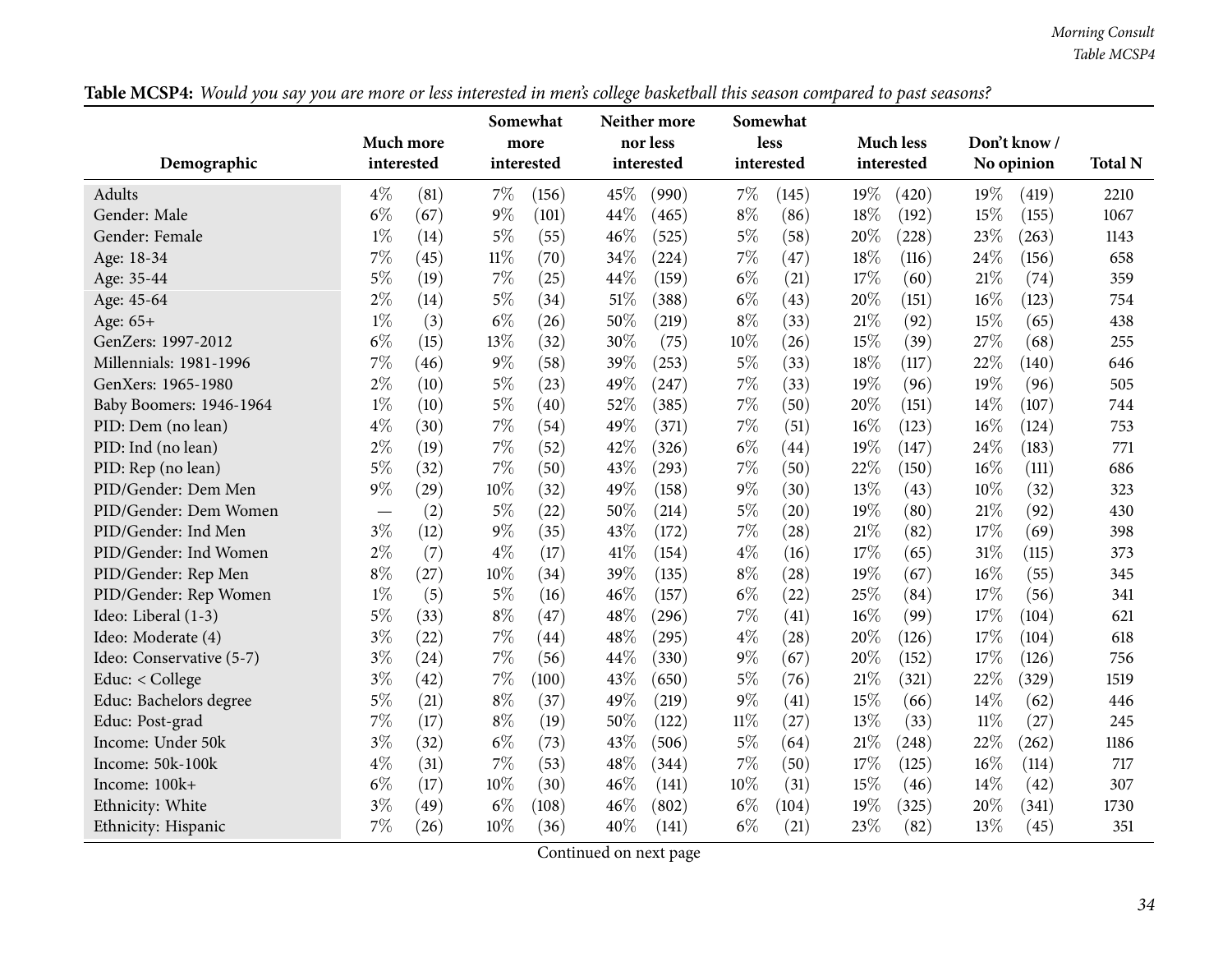| Table MCSP4: Would you say you are more or less interested in men's college basketball this season compared to past seasons? |  |
|------------------------------------------------------------------------------------------------------------------------------|--|
|------------------------------------------------------------------------------------------------------------------------------|--|

| Demographic                       | Much more<br>interested |      |        | Somewhat<br>more<br>interested |      | Neither more<br>nor less<br>interested |        | Somewhat<br>less<br>interested |      | <b>Much less</b><br>interested |     | Don't know/<br>No opinion |      |
|-----------------------------------|-------------------------|------|--------|--------------------------------|------|----------------------------------------|--------|--------------------------------|------|--------------------------------|-----|---------------------------|------|
| Adults                            | $4\%$                   | (81) | $7\%$  | (156)                          | 45\% | (990)                                  | $7\%$  | (145)                          | 19%  | (420)                          | 19% | (419)                     | 2210 |
| Ethnicity: Black                  | 7%                      | (20) | $11\%$ | (30)                           | 41%  | (112)                                  | $8\%$  | (21)                           | 19%  | (51)                           | 15% | (41)                      | 276  |
| Ethnicity: Other                  | $6\%$                   | (11) | $9\%$  | (17)                           | 37%  | (75)                                   | $10\%$ | (20)                           | 21\% | (44)                           | 18% | (37)                      | 205  |
| All Christian                     | $3\%$                   | (31) | $9\%$  | (85)                           | 49%  | (476)                                  | $7\%$  | (68)                           | 18%  | (170)                          | 14% | (138)                     | 968  |
| All Non-Christian                 | $11\%$                  | (11) | $11\%$ | (11)                           | 36%  | (36)                                   | $8\%$  | (7)                            | 22%  | (21)                           | 13% | (12)                      | 99   |
| Atheist                           | $1\%$                   | (1)  | $4\%$  | (5)                            | 50%  | (60)                                   | $4\%$  | (5)                            | 23%  | (28)                           | 17% | (20)                      | 119  |
| Agnostic/Nothing in particular    | $4\%$                   | (28) | $6\%$  | (36)                           | 43%  | (268)                                  | $5\%$  | (32)                           | 18%  | (114)                          | 23% | (141)                     | 619  |
| Something Else                    | $2\%$                   | (10) | $5\%$  | (19)                           | 37%  | (150)                                  | $8\%$  | (32)                           | 21\% | (86)                           | 27% | (108)                     | 405  |
| Religious Non-Protestant/Catholic | $9\%$                   | (11) | 12%    | (15)                           | 38%  | (48)                                   | $8\%$  | (10)                           | 21%  | (27)                           | 11% | (14)                      | 124  |
| Evangelical                       | $5\%$                   | (24) | 7%     | (38)                           | 42%  | (227)                                  | $8\%$  | (41)                           | 20%  | (107)                          | 18% | (98)                      | 536  |
| Non-Evangelical                   | $2\%$                   | (17) | $8\%$  | (61)                           | 47%  | (381)                                  | $7\%$  | (57)                           | 18%  | (144)                          | 18% | (142)                     | 801  |
| Community: Urban                  | $8\%$                   | (46) | $6\%$  | (35)                           | 46%  | (264)                                  | $6\%$  | (34)                           | 17%  | (96)                           | 17% | (95)                      | 570  |
| Community: Suburban               | $3\%$                   | (29) | $8\%$  | (82)                           | 46%  | (490)                                  | $7\%$  | (69)                           | 19%  | (205)                          | 17% | (180)                     | 1055 |
| Community: Rural                  | $1\%$                   | (6)  | 7%     | (39)                           | 40%  | (237)                                  | 7%     | (42)                           | 20%  | (118)                          | 24% | (143)                     | 585  |
| <b>Employ: Private Sector</b>     | $5\%$                   | (33) | $9\%$  | (58)                           | 42%  | (269)                                  | $9\%$  | (58)                           | 17%  | (110)                          | 17% | (107)                     | 635  |
| <b>Employ: Government</b>         | $3\%$                   | (3)  | 7%     | (8)                            | 40%  | (50)                                   | 12%    | (15)                           | 21\% | (26)                           | 17% | (21)                      | 124  |
| Employ: Self-Employed             | $5\%$                   | (12) | $8\%$  | (18)                           | 41\% | (96)                                   | $8\%$  | (19)                           | 21%  | (49)                           | 16% | (37)                      | 231  |
| Employ: Homemaker                 | $1\%$                   | (2)  | $8\%$  | (13)                           | 49%  | (81)                                   | $2\%$  | (4)                            | 18%  | (29)                           | 22% | (36)                      | 165  |
| Employ: Student                   | $8\%$                   | (6)  | $11\%$ | (8)                            | 42%  | (34)                                   | $5\%$  | (4)                            | 22%  | (17)                           | 12% | (10)                      | 79   |
| Employ: Retired                   | $1\%$                   | (6)  | 5%     | (24)                           | 54%  | (272)                                  | $6\%$  | (29)                           | 19%  | (98)                           | 14% | (73)                      | 501  |
| Employ: Unemployed                | $3\%$                   | (8)  | $6\%$  | (18)                           | 43%  | (125)                                  | $3\%$  | (9)                            | 18%  | (51)                           | 28% | (82)                      | 294  |
| Employ: Other                     | $6\%$                   | (11) | $4\%$  | (8)                            | 36%  | (65)                                   | $4\%$  | (7)                            | 21%  | (39)                           | 29% | (52)                      | 182  |
| Military HH: Yes                  | $4\%$                   | (13) | $9\%$  | (30)                           | 41\% | (131)                                  | $10\%$ | (32)                           | 18%  | (57)                           | 18% | (59)                      | 322  |
| Military HH: No                   | $4\%$                   | (67) | 7%     | (126)                          | 45%  | (859)                                  | $6\%$  | (113)                          | 19%  | (363)                          | 19% | (360)                     | 1888 |
| RD/WT: Right Direction            | 5%                      | (35) | 10%    | (70)                           | 45%  | (308)                                  | $6\%$  | (42)                           | 18%  | (127)                          | 15% | (106)                     | 687  |
| RD/WT: Wrong Track                | $3\%$                   | (45) | $6\%$  | (86)                           | 45%  | (683)                                  | $7\%$  | (102)                          | 19%  | (293)                          | 21% | (313)                     | 1523 |
| Biden Job Approve                 | $4\%$                   | (36) | 7%     | (67)                           | 49%  | (436)                                  | $6\%$  | (53)                           | 18%  | (163)                          | 16% | (139)                     | 894  |
| <b>Biden Job Disapprove</b>       | $4\%$                   | (42) | 7%     | (82)                           | 43%  | (516)                                  | $7\%$  | (88)                           | 20%  | (242)                          | 19% | (232)                     | 1203 |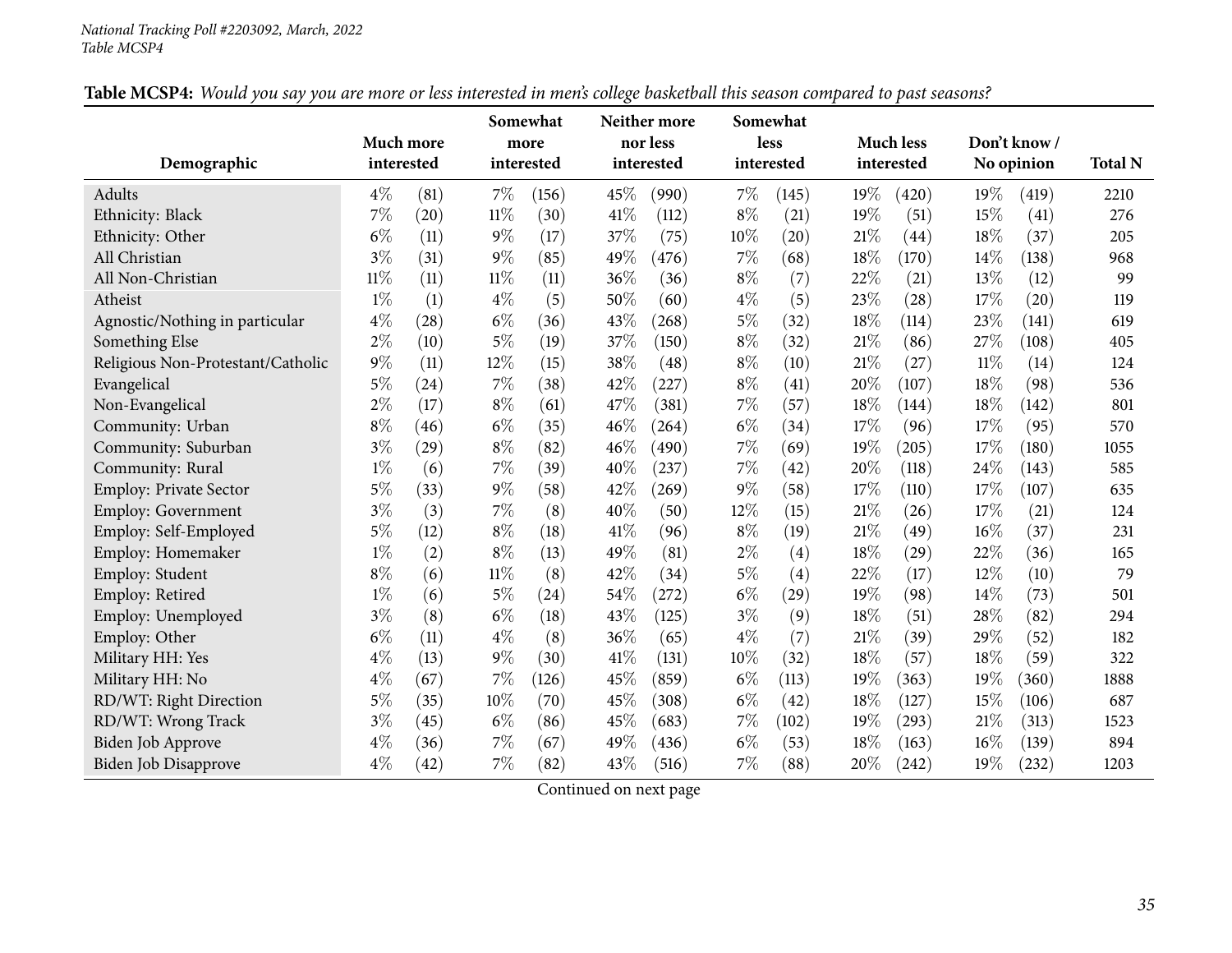*Morning Consult Table MCSP4*

Table MCSP4: Would you say you are more or less interested in men's college basketball this season compared to past seasons?

|                                      |            |      | Somewhat |            | Neither more |            | Somewhat |            |        |                  |      |             |      |
|--------------------------------------|------------|------|----------|------------|--------------|------------|----------|------------|--------|------------------|------|-------------|------|
|                                      | Much more  |      |          | more       |              | nor less   |          | less       |        | <b>Much less</b> |      | Don't know/ |      |
| Demographic                          | interested |      |          | interested |              | interested |          | interested |        | interested       |      | No opinion  |      |
| Adults                               | $4\%$      | (81) | 7%       | (156)      | 45\%         | (990)      | $7\%$    | (145)      | 19%    | (420)            | 19%  | (419)       | 2210 |
| Biden Job Strongly Approve           | $8\%$      | (29) | 7%       | (25)       | 43%          | (148)      | $7\%$    | (24)       | 19%    | (65)             | 16%  | (54)        | 345  |
| Biden Job Somewhat Approve           | $1\%$      | (8)  | $8\%$    | (42)       | 52%          | (288)      | $5\%$    | (29)       | 18%    | (98)             | 15%  | (85)        | 550  |
| Biden Job Somewhat Disapprove        | $4\%$      | (14) | $9\%$    | (33)       | 45%          | (165)      | $8\%$    | (31)       | 13%    | (49)             | 21\% | (77)        | 368  |
| <b>Biden Job Strongly Disapprove</b> | $3\%$      | (29) | $6\%$    | (48)       | 42%          | (351)      | $7\%$    | (57)       | 23%    | (193)            | 19%  | (156)       | 835  |
| Favorable of Biden                   | $4\%$      | (37) | 7%       | (69)       | 47%          | (446)      | $6\%$    | (56)       | 19%    | (183)            | 16%  | (148)       | 939  |
| Unfavorable of Biden                 | $3\%$      | (41) | $7\%$    | (84)       | 44%          | (520)      | $7\%$    | (86)       | 18%    | (218)            | 20%  | (232)       | 1182 |
| Very Favorable of Biden              | $7\%$      | (26) | $7\%$    | (28)       | 45%          | (171)      | $6\%$    | (22)       | 20%    | (74)             | 15%  | (58)        | 379  |
| Somewhat Favorable of Biden          | $2\%$      | (11) | $7\%$    | (42)       | 49%          | (275)      | $6\%$    | (34)       | 19%    | (109)            | 16%  | (90)        | 560  |
| Somewhat Unfavorable of Biden        | $3\%$      | (9)  | 10%      | (34)       | 49%          | (169)      | $7\%$    | (25)       | $11\%$ | (39)             | 20%  | (69)        | 345  |
| Very Unfavorable of Biden            | $4\%$      | (32) | $6\%$    | (50)       | 42%          | (351)      | $7\%$    | (62)       | 21%    | (179)            | 20%  | (163)       | 838  |
| #1 Issue: Economy                    | $4\%$      | (37) | $7\%$    | (63)       | 44%          | (389)      | $7\%$    | (65)       | 18%    | (155)            | 19%  | (168)       | 876  |
| #1 Issue: Security                   | $3\%$      | (11) | $8\%$    | (29)       | 45%          | (161)      | $8\%$    | (29)       | 20%    | (71)             | 17\% | (62)        | 362  |
| #1 Issue: Health Care                | $5\%$      | (10) | $7\%$    | (15)       | 51%          | (107)      | $6\%$    | (13)       | 14%    | (30)             | 17%  | (37)        | 212  |
| #1 Issue: Medicare / Social Security | $3\%$      | (7)  | $8\%$    | (17)       | 45%          | (101)      | $4\%$    | (9)        | 28%    | (63)             | 12%  | (27)        | 223  |
| #1 Issue: Women's Issues             | $1\%$      | (2)  | $5\%$    | (6)        | 48%          | (56)       | $3\%$    | (4)        | 13%    | (16)             | 29%  | (34)        | 118  |
| #1 Issue: Education                  | $8\%$      | (7)  | 13%      | (11)       | 34%          | (29)       | $3\%$    | (3)        | 16%    | (14)             | 27%  | (23)        | 85   |
| #1 Issue: Energy                     | $2\%$      | (3)  | $7\%$    | (14)       | 43%          | (81)       | $5\%$    | (10)       | 25%    | (48)             | 17%  | (33)        | 188  |
| #1 Issue: Other                      | $2\%$      | (3)  | $2\%$    | (2)        | 46%          | (67)       | $9\%$    | (13)       | 17%    | (24)             | 24%  | (35)        | 145  |
| 2020 Vote: Joe Biden                 | $4\%$      | (35) | $9\%$    | (78)       | 49%          | (446)      | $6\%$    | (52)       | 16%    | (145)            | 16%  | (147)       | 904  |
| 2020 Vote: Donald Trump              | $3\%$      | (25) | $7\%$    | (51)       | 44%          | (335)      | $8\%$    | (63)       | 22%    | (168)            | 15%  | (118)       | 759  |
| 2020 Vote: Other                     | $1\%$      | (1)  | $8\%$    | (5)        | 46%          | (30)       | $9\%$    | (6)        | $8\%$  | (5)              | 29%  | (19)        | 66   |
| 2020 Vote: Didn't Vote               | $4\%$      | (19) | $5\%$    | (22)       | 37%          | (179)      | $5\%$    | (24)       | 21%    | (101)            | 28%  | (136)       | 481  |
| 2018 House Vote: Democrat            | $2\%$      | (15) | $8\%$    | (54)       | 52%          | (357)      | $6\%$    | (40)       | 17%    | (120)            | 15%  | (100)       | 686  |
| 2018 House Vote: Republican          | $5\%$      | (29) | $7\%$    | (43)       | 47%          | (301)      | $8\%$    | (49)       | 20%    | (127)            | 14%  | (86)        | 635  |
| 2018 House Vote: Someone else        | $1\%$      | (0)  | $8\%$    | (5)        | 41\%         | (24)       | 10%      | (6)        | 17%    | (10)             | 23%  | (14)        | 59   |
| 2016 Vote: Hillary Clinton           | $3\%$      | (16) | 7%       | (46)       | 51%          | (329)      | $5\%$    | (35)       | 17%    | (106)            | 17\% | (107)       | 640  |
| 2016 Vote: Donald Trump              | $4\%$      | (30) | $6\%$    | (44)       | 46%          | (319)      | $8\%$    | (56)       | 21%    | (148)            | 14%  | (95)        | 692  |
| 2016 Vote: Other                     | $2\%$      | (2)  | $11\%$   | (12)       | 54%          | (58)       | $7\%$    | (8)        | 13%    | (14)             | 13\% | (14)        | 108  |
| 2016 Vote: Didn't Vote               | $4\%$      | (32) | $7\%$    | (54)       | 37%          | (284)      | $6\%$    | (45)       | 20%    | (151)            | 26\% | (203)       | 768  |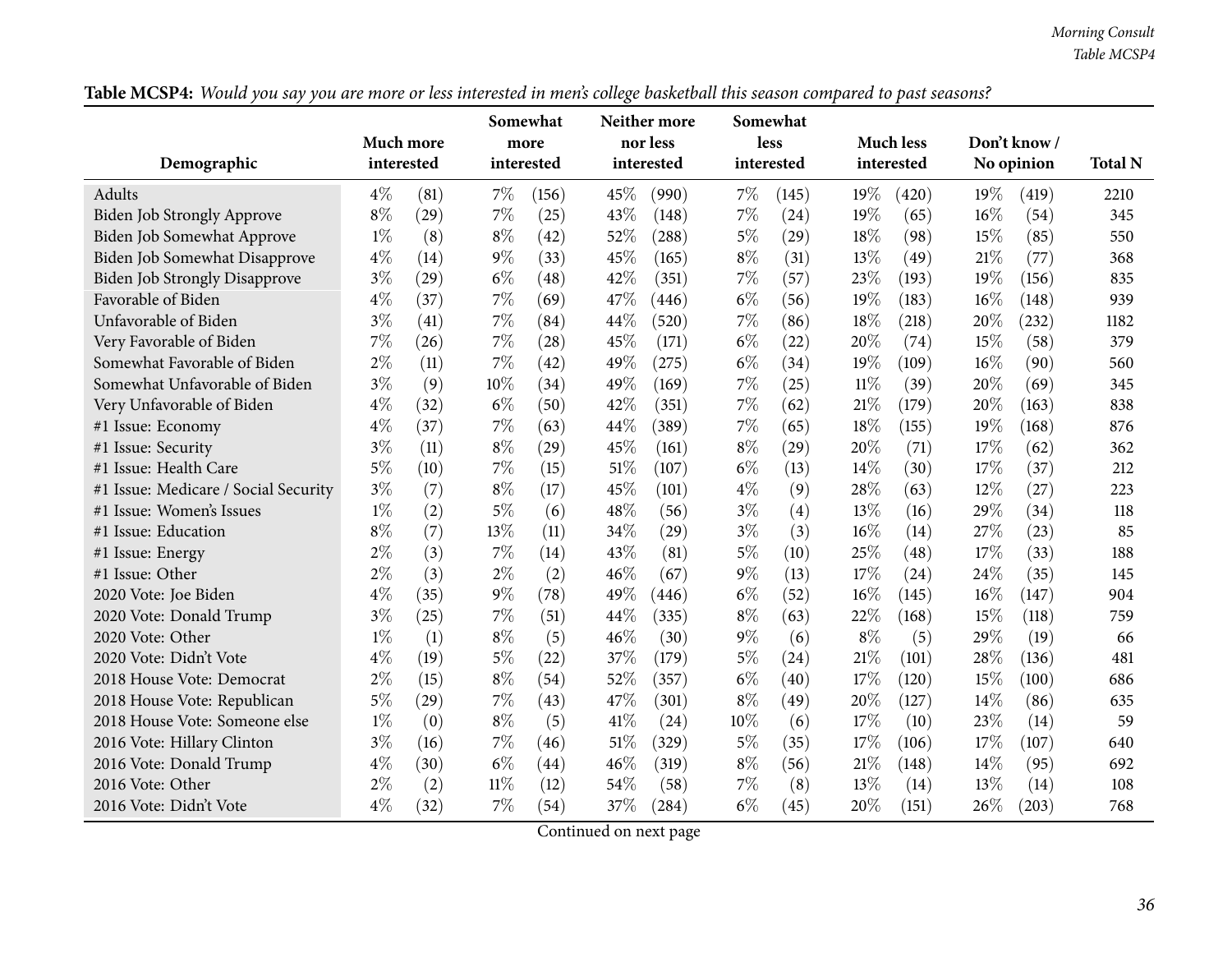| Demographic                    | Much more<br>interested |      |        | Somewhat<br>more<br>interested |        | Neither more<br>nor less<br>interested |        | Somewhat<br><b>less</b><br>interested |        | <b>Much less</b><br>interested |         | Don't know /<br>No opinion | <b>Total N</b> |
|--------------------------------|-------------------------|------|--------|--------------------------------|--------|----------------------------------------|--------|---------------------------------------|--------|--------------------------------|---------|----------------------------|----------------|
| Adults                         | $4\%$                   | (81) | $7\%$  | (156)                          | 45\%   | (990)                                  | $7\%$  | (145)                                 | 19%    | (420)                          | $19\%$  | (419)                      | 2210           |
| Voted in 2014: Yes             | $4\%$                   | (44) | 7%     | (88)                           | 49%    | (580)                                  | $7\%$  | (86)                                  | 19%    | (224)                          | $14\%$  | (161)                      | 1183           |
| Voted in 2014: No              | $4\%$                   | (37) | 7%     | (68)                           | $40\%$ | (410)                                  | $6\%$  | (59)                                  | 19%    | (196)                          | 25%     | (258)                      | 1027           |
| 4-Region: Northeast            | $5\%$                   | (22) | 7%     | (28)                           | $41\%$ | (163)                                  | $8\%$  | (32)                                  | $19\%$ | (77)                           | 19 $\%$ | $\left( 74\right)$         | 395            |
| 4-Region: Midwest              | $2\%$                   | (10) | $7\%$  | (33)                           | 49\%   | (228)                                  | $6\%$  | (27)                                  | 15%    | (71)                           | $20\%$  | (95)                       | 464            |
| 4-Region: South                | $3\%$                   | (23) | $8\%$  | (65)                           | $44\%$ | (367)                                  | 7%     | (54)                                  | 21%    | (172)                          | $18\%$  | (147)                      | 828            |
| 4-Region: West                 | $5\%$                   | (25) | $6\%$  | (30)                           | $44\%$ | (232)                                  | $6\%$  | (32)                                  | 19%    | (101)                          | 20%     | (103)                      | 522            |
| Sports Fans                    | $5\%$                   | (76) | $10\%$ | (148)                          | 48\%   | (688)                                  | $9\%$  | (129)                                 | $16\%$ | (233)                          | $12\%$  | (171)                      | 1446           |
| Avid Sports Fans               | $11\%$                  | (57) | 15%    | (79)                           | 47\%   | (240)                                  | $9\%$  | (48)                                  | $11\%$ | (57)                           | $6\%$   | (29)                       | 511            |
| <b>Casual Sports Fans</b>      | $2\%$                   | (19) | $7\%$  | (69)                           | $48\%$ | (448)                                  | $9\%$  | (81)                                  | 19%    | (176)                          | $15\%$  | (142)                      | 935            |
| CBB Fans                       | $9\%$                   | (75) | $16\%$ | (140)                          | 49%    | (421)                                  | 13\%   | (113)                                 | $9\%$  | (78)                           | $5\%$   | $\left( 41\right)$         | 867            |
| Avid CBB Fans                  | 20%                     | (53) | 20%    | (53)                           | $44\%$ | (116)                                  | $9\%$  | (23)                                  | $4\%$  | (12)                           | $3\%$   | (7)                        | 264            |
| Casual CBB Fans                | $7\%$                   | (48) | $16\%$ | (116)                          | 50%    | (361)                                  | $14\%$ | (99)                                  | $9\%$  | (69)                           | $5\%$   | (36)                       | 729            |
| Plan to Watch Men's Tournament | $10\%$                  | (66) | 19%    | (124)                          | 50%    | (315)                                  | $14\%$ | (89)                                  | $5\%$  | (31)                           | $2\%$   | (12)                       | 635            |
| 21 or Older                    | $4\%$                   | (74) | 7%     | (149)                          | $46\%$ | (965)                                  | $6\%$  | (138)                                 | 19%    | (404)                          | $18\%$  | (391)                      | 2121           |

| Table MCSP4: Would you say you are more or less interested in men's college basketball this season compared to past seasons? |
|------------------------------------------------------------------------------------------------------------------------------|
|------------------------------------------------------------------------------------------------------------------------------|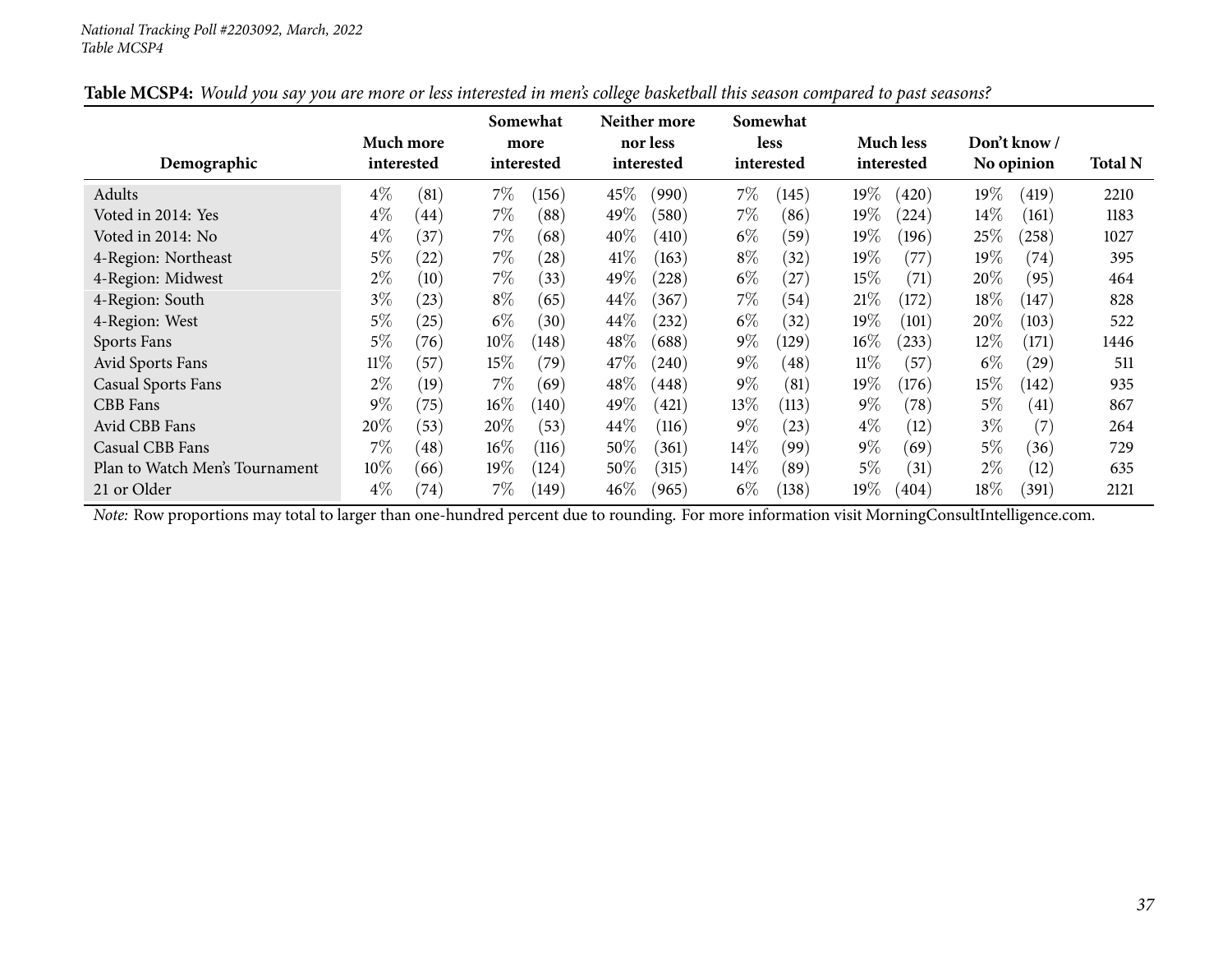|                          |        |       |      |                |        | Don't know / No |                |
|--------------------------|--------|-------|------|----------------|--------|-----------------|----------------|
| Demographic              |        | Yes   |      | N <sub>o</sub> |        | opinion         | <b>Total N</b> |
| <b>Adults</b>            | 29%    | (635) | 57%  | (1263)         | 14\%   | (311)           | 2210           |
| Gender: Male             | 40%    | (431) | 46%  | (494)          | 13%    | (142)           | 1067           |
| Gender: Female           | 18%    | (205) | 67%  | (769)          | 15%    | (169)           | 1143           |
| Age: 18-34               | 25%    | (167) | 58%  | (379)          | 17%    | (113)           | 658            |
| Age: 35-44               | 30%    | (108) | 55%  | (199)          | 15%    | (53)            | 359            |
| Age: 45-64               | $31\%$ | (235) | 57%  | (428)          | 12%    | (91)            | 754            |
| Age: 65+                 | 29%    | (126) | 59%  | (258)          | 12%    | (54)            | 438            |
| GenZers: 1997-2012       | 22%    | (56)  | 62%  | (158)          | 16%    | (41)            | 255            |
| Millennials: 1981-1996   | 29%    | (185) | 55%  | (353)          | 17%    | (108)           | 646            |
| GenXers: 1965-1980       | 30%    | (153) | 56%  | (281)          | 14\%   | (71)            | 505            |
| Baby Boomers: 1946-1964  | $31\%$ | (231) | 58%  | (431)          | $11\%$ | (82)            | 744            |
| PID: Dem (no lean)       | 30%    | (224) | 57%  | (432)          | 13%    | (98)            | 753            |
| PID: Ind (no lean)       | 25%    | (195) | 57%  | (440)          | 18%    | (136)           | 771            |
| PID: Rep (no lean)       | 32%    | (217) | 57%  | (392)          | $11\%$ | (77)            | 686            |
| PID/Gender: Dem Men      | 47%    | (152) | 43%  | (138)          | 10%    | (33)            | 323            |
| PID/Gender: Dem Women    | 17%    | (71)  | 68%  | (294)          | 15%    | (65)            | 430            |
| PID/Gender: Ind Men      | 33%    | (133) | 47%  | (189)          | 19%    | (76)            | 398            |
| PID/Gender: Ind Women    | 17%    | (62)  | 67%  | (251)          | $16\%$ | (60)            | 373            |
| PID/Gender: Rep Men      | 42%    | (145) | 48%  | (167)          | 10%    | (33)            | 345            |
| PID/Gender: Rep Women    | $21\%$ | (71)  | 66%  | (225)          | 13%    | (45)            | 341            |
| Ideo: Liberal (1-3)      | $31\%$ | (191) | 57%  | (352)          | 12%    | (77)            | 621            |
| Ideo: Moderate (4)       | 30%    | (183) | 55%  | (338)          | $16\%$ | (97)            | 618            |
| Ideo: Conservative (5-7) | 31%    | (235) | 58%  | (438)          | $11\%$ | (82)            | 756            |
| Educ: $<$ College        | 24%    | (363) | 62%  | (940)          | 14%    | (216)           | 1519           |
| Educ: Bachelors degree   | 39%    | (172) | 50%  | (222)          | 12%    | (52)            | 446            |
| Educ: Post-grad          | 41\%   | (101) | 41\% | (101)          | 17%    | (43)            | 245            |
| Income: Under 50k        | 23%    | (270) | 62%  | (733)          | $16\%$ | (184)           | 1186           |
| Income: 50k-100k         | 33%    | (234) | 54%  | (384)          | 14\%   | (98)            | 717            |
| Income: 100k+            | 43%    | (131) | 48%  | (146)          | 10%    | (29)            | 307            |
| Ethnicity: White         | 28%    | (484) | 59%  | (1017)         | 13%    | (229)           | 1730           |
| Ethnicity: Hispanic      | 20%    | (72)  | 62%  | (219)          | 17%    | (60)            | 351            |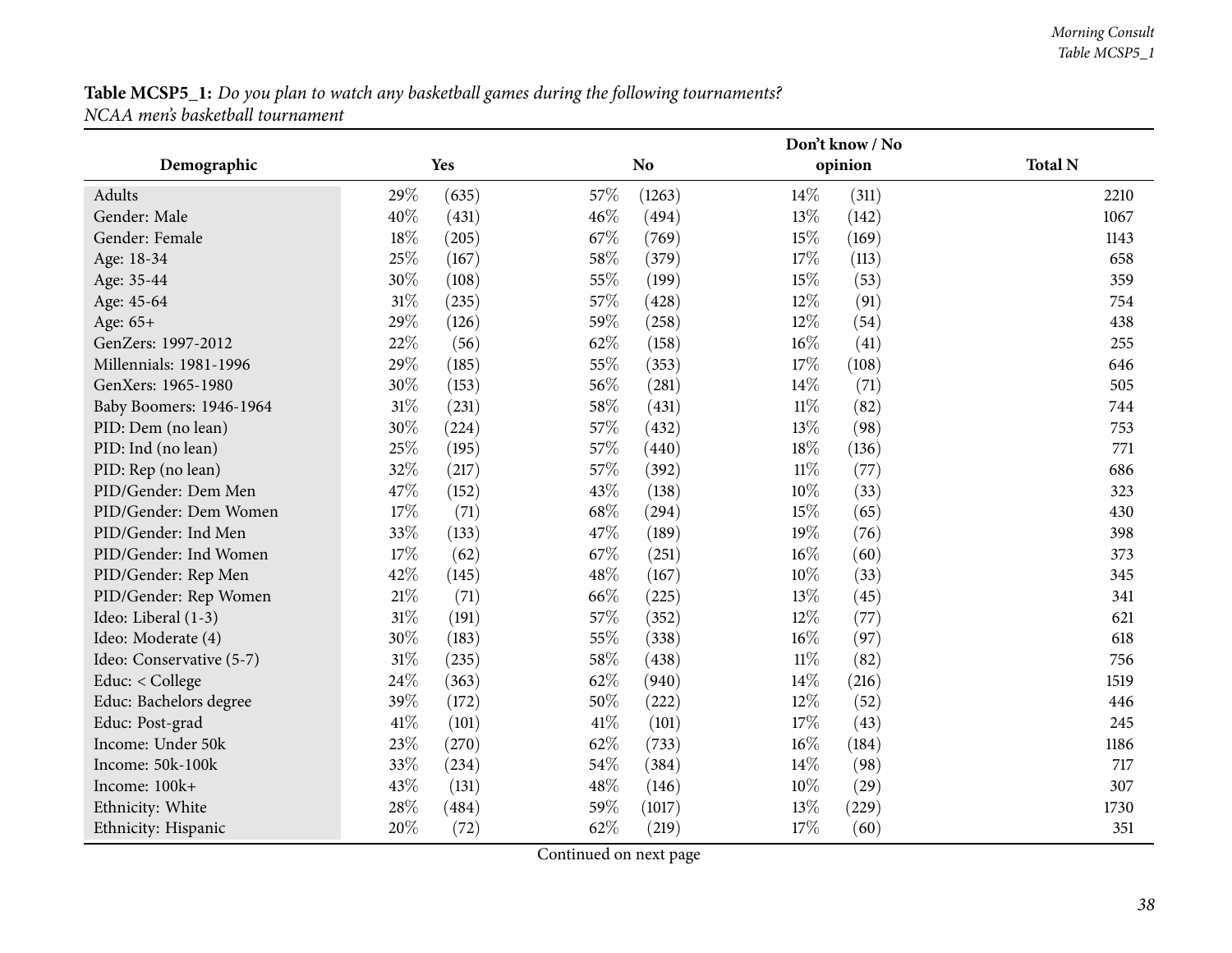|                                   |      |       |        |                |        | Don't know / No |                |
|-----------------------------------|------|-------|--------|----------------|--------|-----------------|----------------|
| Demographic                       |      | Yes   |        | N <sub>o</sub> |        | opinion         | <b>Total N</b> |
| Adults                            | 29%  | (635) | 57%    | (1263)         | 14%    | (311)           | 2210           |
| Ethnicity: Black                  | 39%  | (107) | 45%    | (123)          | 17%    | (46)            | 276            |
| Ethnicity: Other                  | 22%  | (45)  | 60%    | (124)          | 18%    | (36)            | 205            |
| All Christian                     | 34%  | (329) | 55%    | (537)          | $11\%$ | (102)           | 968            |
| All Non-Christian                 | 38%  | (37)  | 48\%   | (47)           | 15%    | (15)            | 99             |
| Atheist                           | 26%  | (31)  | 54%    | (65)           | 20%    | (24)            | 119            |
| Agnostic/Nothing in particular    | 22%  | (136) | 62%    | (382)          | $16\%$ | (100)           | 619            |
| Something Else                    | 25%  | (102) | 57%    | (232)          | 17%    | (71)            | 405            |
| Religious Non-Protestant/Catholic | 37%  | (46)  | 49%    | (61)           | 14\%   | (18)            | 124            |
| Evangelical                       | 31%  | (168) | 56\%   | (300)          | 13%    | (68)            | 536            |
| Non-Evangelical                   | 32%  | (253) | 56%    | (450)          | 12%    | (98)            | 801            |
| Community: Urban                  | 31%  | (179) | 54\%   | (306)          | 15%    | (85)            | 570            |
| Community: Suburban               | 31%  | (324) | 55%    | (579)          | 14%    | (152)           | 1055           |
| Community: Rural                  | 23%  | (132) | 65%    | (378)          | 13%    | (75)            | 585            |
| Employ: Private Sector            | 34%  | (217) | 54\%   | (343)          | 12%    | (75)            | 635            |
| <b>Employ: Government</b>         | 39%  | (48)  | 44%    | (54)           | 17%    | (22)            | 124            |
| Employ: Self-Employed             | 27%  | (63)  | 57%    | (133)          | 15%    | (35)            | 231            |
| Employ: Homemaker                 | 19%  | (31)  | 66%    | (109)          | 15%    | (25)            | 165            |
| Employ: Student                   | 27%  | (21)  | 54%    | (43)           | 19%    | (15)            | 79             |
| Employ: Retired                   | 29%  | (145) | 61\%   | (304)          | 10%    | (52)            | 501            |
| Employ: Unemployed                | 22\% | (66)  | 57%    | (169)          | 20%    | (59)            | 294            |
| Employ: Other                     | 24%  | (44)  | 60%    | (109)          | 16%    | (29)            | 182            |
| Military HH: Yes                  | 35%  | (112) | 52%    | (167)          | 13%    | (43)            | 322            |
| Military HH: No                   | 28%  | (523) | 58\%   | (1096)         | 14%    | (268)           | 1888           |
| RD/WT: Right Direction            | 32%  | (223) | $51\%$ | (353)          | $16\%$ | (111)           | 687            |
| RD/WT: Wrong Track                | 27%  | (412) | 60%    | (910)          | 13\%   | (201)           | 1523           |
| Biden Job Approve                 | 31%  | (274) | 55%    | (492)          | 14%    | (128)           | 894            |
| Biden Job Disapprove              | 28%  | (342) | 59%    | (705)          | 13%    | (157)           | 1203           |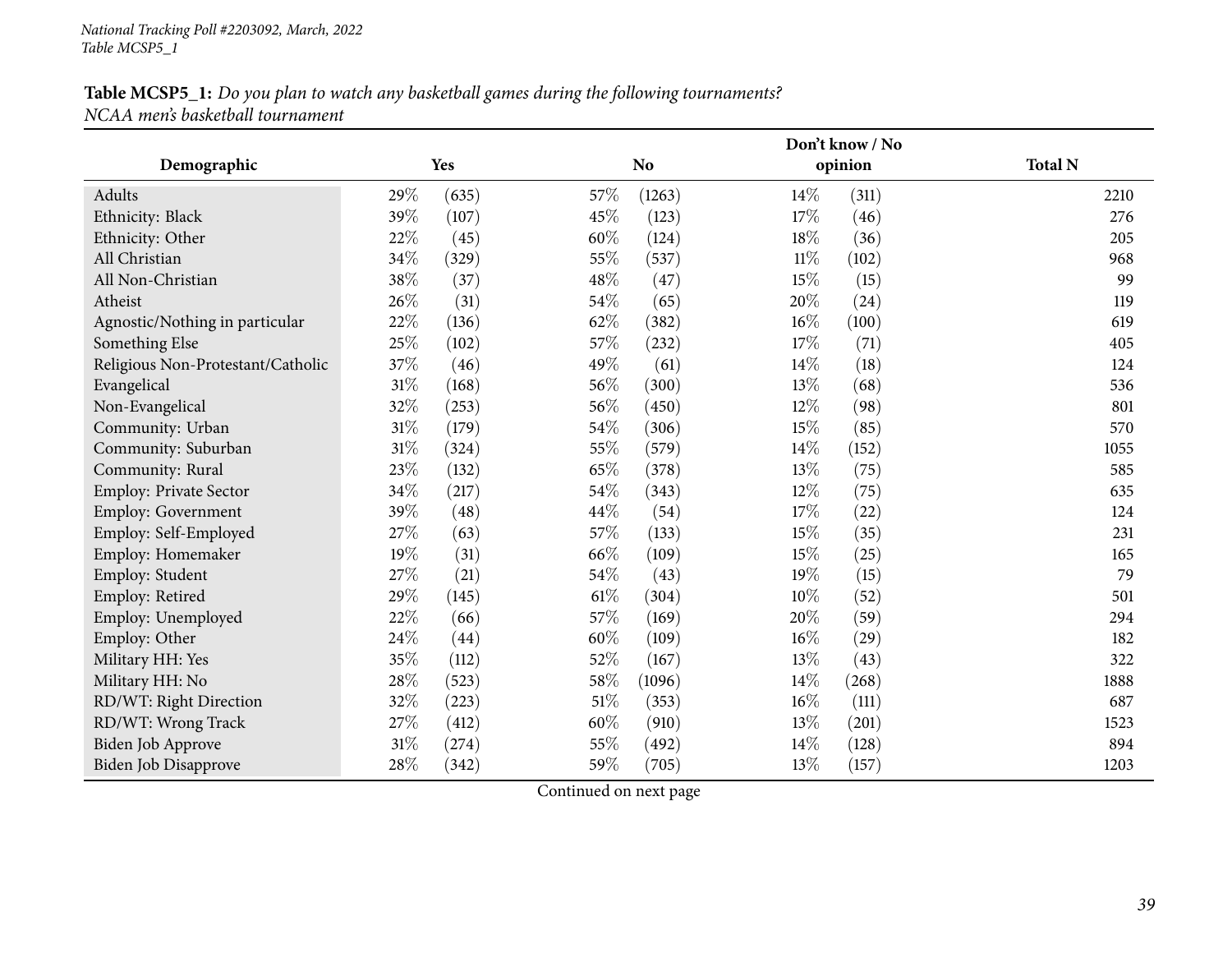|                                      |        |       |        |                |        | Don't know / No |                |
|--------------------------------------|--------|-------|--------|----------------|--------|-----------------|----------------|
| Demographic                          |        | Yes   |        | N <sub>o</sub> |        | opinion         | <b>Total N</b> |
| Adults                               | 29%    | (635) | 57%    | (1263)         | 14\%   | (311)           | 2210           |
| Biden Job Strongly Approve           | 37%    | (129) | 47%    | (162)          | $16\%$ | (54)            | 345            |
| Biden Job Somewhat Approve           | 26%    | (145) | 60%    | (330)          | 13%    | (74)            | 550            |
| Biden Job Somewhat Disapprove        | 30%    | (111) | 53%    | (196)          | 17%    | (61)            | 368            |
| <b>Biden Job Strongly Disapprove</b> | 28%    | (231) | 61%    | (509)          | $11\%$ | (95)            | 835            |
| Favorable of Biden                   | $31\%$ | (289) | 54%    | (509)          | 15%    | (142)           | 939            |
| Unfavorable of Biden                 | 28%    | (335) | 59%    | (699)          | 12%    | (148)           | 1182           |
| Very Favorable of Biden              | 35%    | (134) | 47%    | (179)          | 17%    | (66)            | 379            |
| Somewhat Favorable of Biden          | 28%    | (155) | 59%    | (330)          | 14%    | (76)            | 560            |
| Somewhat Unfavorable of Biden        | 27%    | (93)  | 55%    | (190)          | 18%    | (61)            | 345            |
| Very Unfavorable of Biden            | 29%    | (242) | 61%    | (509)          | 10%    | (86)            | 838            |
| #1 Issue: Economy                    | 34%    | (297) | 52%    | (455)          | 14\%   | (125)           | 876            |
| #1 Issue: Security                   | 25%    | (91)  | 62%    | (223)          | 13%    | (48)            | 362            |
| #1 Issue: Health Care                | 26%    | (55)  | 58%    | (124)          | $16\%$ | (34)            | 212            |
| #1 Issue: Medicare / Social Security | 27%    | (60)  | 63%    | (142)          | 10%    | (22)            | 223            |
| #1 Issue: Women's Issues             | 19%    | (22)  | 63%    | (74)           | 18%    | (21)            | 118            |
| #1 Issue: Education                  | 31%    | (26)  | 46%    | (39)           | 23%    | (20)            | 85             |
| #1 Issue: Energy                     | 29%    | (55)  | 57%    | (108)          | 13%    | (25)            | 188            |
| #1 Issue: Other                      | 20%    | (29)  | 68%    | (98)           | $12\%$ | (17)            | 145            |
| 2020 Vote: Joe Biden                 | 33%    | (298) | $51\%$ | (465)          | 16%    | (141)           | 904            |
| 2020 Vote: Donald Trump              | $31\%$ | (238) | 58%    | (442)          | 10%    | (79)            | 759            |
| 2020 Vote: Other                     | 35%    | (23)  | 53%    | (35)           | 12%    | (8)             | 66             |
| 2020 Vote: Didn't Vote               | $16\%$ | (77)  | 67%    | (321)          | 17%    | (83)            | 481            |
| 2018 House Vote: Democrat            | 33%    | (226) | 52%    | (354)          | 15%    | (106)           | 686            |
| 2018 House Vote: Republican          | 35%    | (221) | 55%    | (347)          | $11\%$ | (67)            | 635            |
| 2018 House Vote: Someone else        | 37%    | (22)  | 49%    | (29)           | 14\%   | (8)             | 59             |
| 2016 Vote: Hillary Clinton           | 33%    | (212) | 52%    | (334)          | 15%    | (95)            | 640            |
| 2016 Vote: Donald Trump              | 34%    | (235) | 56%    | (385)          | 10%    | (71)            | 692            |
| 2016 Vote: Other                     | 30%    | (33)  | 57%    | (61)           | 13%    | (14)            | 108            |
| 2016 Vote: Didn't Vote               | 20%    | (155) | 63%    | (483)          | 17%    | (131)           | 768            |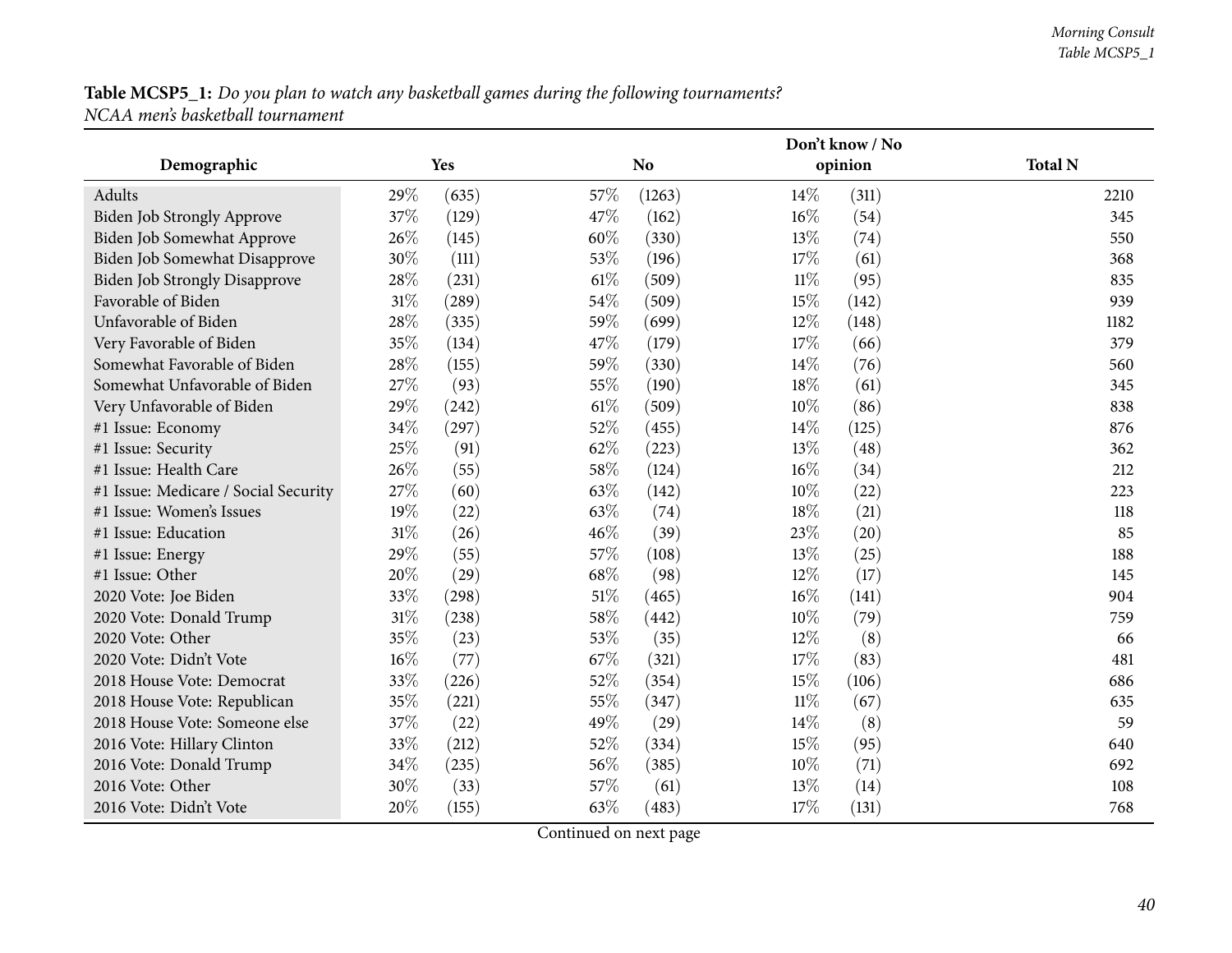|                                |        |            |        |                |        | Don't know / No |                |
|--------------------------------|--------|------------|--------|----------------|--------|-----------------|----------------|
| Demographic                    |        | <b>Yes</b> |        | N <sub>0</sub> |        | opinion         | <b>Total N</b> |
| Adults                         | 29\%   | (635)      | $57\%$ | (1263)         | $14\%$ | (311)           | 2210           |
| Voted in 2014: Yes             | $36\%$ | (430)      | 51%    | (604)          | 13\%   | (149)           | 1183           |
| Voted in 2014: No              | 20%    | (205)      | 64\%   | (659)          | $16\%$ | (162)           | 1027           |
| 4-Region: Northeast            | 29\%   | (116)      | 59\%   | (233)          | $12\%$ | (46)            | 395            |
| 4-Region: Midwest              | 31%    | (143)      | $53\%$ | (245)          | $16\%$ | (76)            | 464            |
| 4-Region: South                | 28\%   | (235)      | $58\%$ | (479)          | $14\%$ | (113)           | 828            |
| 4-Region: West                 | 27\%   | (141)      | $58\%$ | (306)          | $14\%$ | (76)            | 522            |
| Sports Fans                    | 42\%   | (612)      | 42\%   | (612)          | $15\%$ | (221)           | 1446           |
| Avid Sports Fans               | 68\%   | (349)      | 22\%   | (111)          | $10\%$ | (50)            | 511            |
| <b>Casual Sports Fans</b>      | 28\%   | (263)      | $54\%$ | (501)          | 18\%   | (171)           | 935            |
| CBB Fans                       | 68\%   | (589)      | $15\%$ | (131)          | 17%    | (146)           | 867            |
| Avid CBB Fans                  | 91%    | (240)      | $8\%$  | (20)           | $1\%$  | (4)             | 264            |
| Casual CBB Fans                | 64\%   | (466)      | $16\%$ | (118)          | 20%    | (145)           | 729            |
| Plan to Watch Men's Tournament | 100%   | (635)      |        | (0)            |        | (0)             | 635            |
| 21 or Older                    | 29%    | (614)      | $57\%$ | (1207)         | $14\%$ | (299)           | 2121           |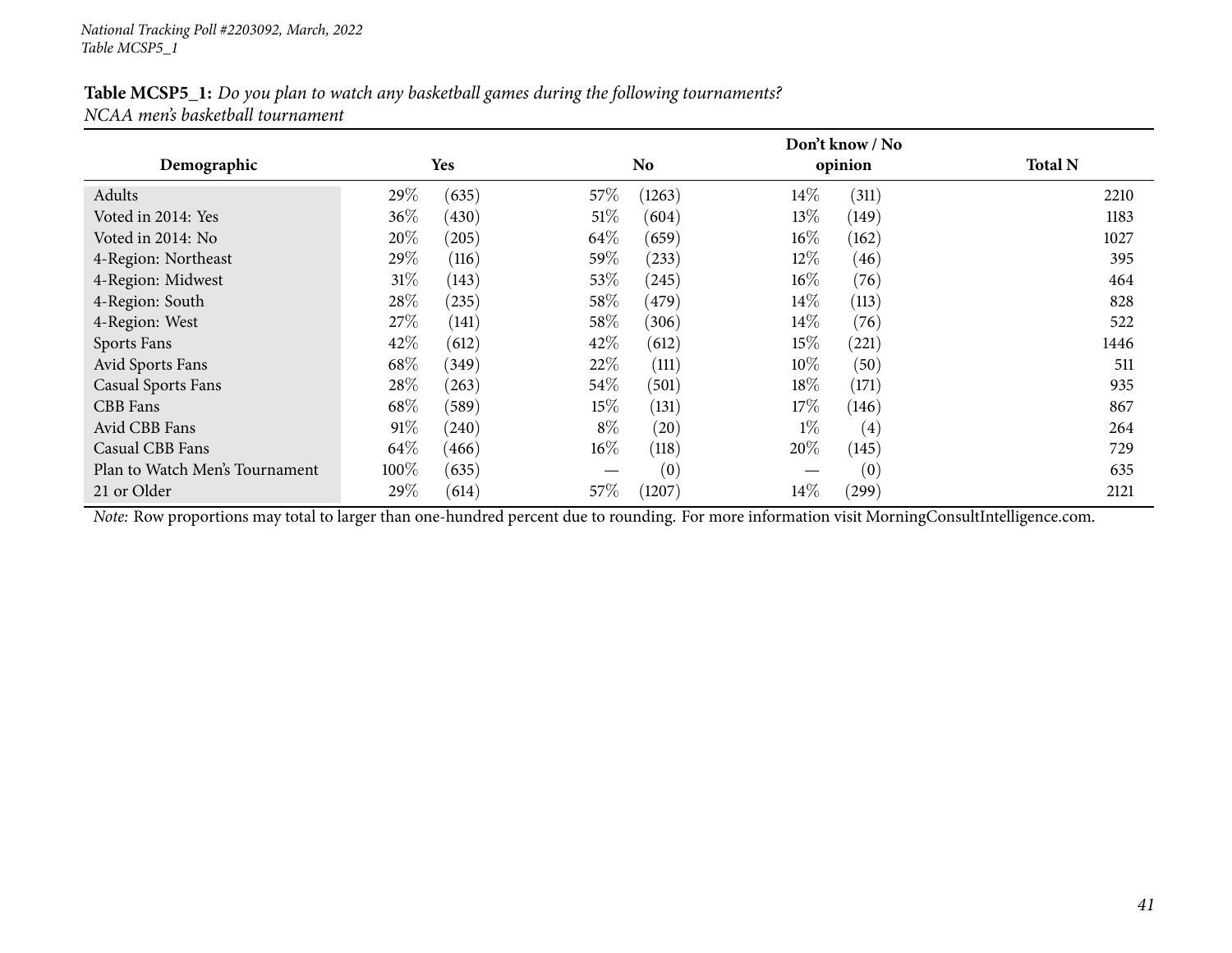|                          |        |       |        |                |        | Don't know / No |                |
|--------------------------|--------|-------|--------|----------------|--------|-----------------|----------------|
| Demographic              |        | Yes   |        | N <sub>o</sub> |        | opinion         | <b>Total N</b> |
| <b>Adults</b>            | 12%    | (271) | 72%    | (1586)         | 16%    | (352)           | 2210           |
| Gender: Male             | 17%    | (179) | 67%    | (712)          | $16\%$ | (176)           | 1067           |
| Gender: Female           | $8\%$  | (93)  | 76%    | (874)          | 15%    | (176)           | 1143           |
| Age: 18-34               | 12%    | (82)  | 69%    | (451)          | 19%    | (125)           | 658            |
| Age: 35-44               | 13%    | (47)  | 71\%   | (255)          | 16%    | (57)            | 359            |
| Age: 45-64               | 12%    | (89)  | 74%    | (556)          | 14\%   | (109)           | 754            |
| Age: 65+                 | 12%    | (53)  | 74%    | (324)          | 14\%   | (61)            | 438            |
| GenZers: 1997-2012       | $8\%$  | (20)  | 76%    | (193)          | 17%    | (43)            | 255            |
| Millennials: 1981-1996   | 14%    | (92)  | 67%    | (431)          | 19%    | (124)           | 646            |
| GenXers: 1965-1980       | 12%    | (59)  | 72%    | (364)          | 16%    | (82)            | 505            |
| Baby Boomers: 1946-1964  | 13%    | (95)  | 75%    | (556)          | 13%    | (93)            | 744            |
| PID: Dem (no lean)       | 15%    | (111) | 70%    | (528)          | 15%    | (115)           | 753            |
| PID: Ind (no lean)       | $9\%$  | (67)  | 72%    | (554)          | 19%    | (150)           | 771            |
| PID: Rep (no lean)       | 14%    | (94)  | 74%    | (504)          | 13%    | (88)            | 686            |
| PID/Gender: Dem Men      | 25%    | (80)  | 61%    | (197)          | 14\%   | (47)            | 323            |
| PID/Gender: Dem Women    | 7%     | (31)  | 77%    | (331)          | 16%    | (68)            | 430            |
| PID/Gender: Ind Men      | 10%    | (41)  | 68%    | (271)          | 22%    | (87)            | 398            |
| PID/Gender: Ind Women    | 7%     | (26)  | 76%    | (284)          | 17%    | (63)            | 373            |
| PID/Gender: Rep Men      | $17\%$ | (58)  | $71\%$ | (245)          | 12%    | (43)            | 345            |
| PID/Gender: Rep Women    | $11\%$ | (36)  | 76%    | (259)          | 13%    | (45)            | 341            |
| Ideo: Liberal (1-3)      | 15%    | (94)  | 70%    | (436)          | 14\%   | (90)            | 621            |
| Ideo: Moderate (4)       | $11\%$ | (69)  | 71%    | (440)          | 18%    | (109)           | 618            |
| Ideo: Conservative (5-7) | $12\%$ | (93)  | 75%    | (567)          | 13%    | (96)            | 756            |
| Educ: $<$ College        | $11\%$ | (162) | 73%    | (1115)         | $16\%$ | (242)           | 1519           |
| Educ: Bachelors degree   | 15%    | (65)  | 72%    | (322)          | 13%    | (59)            | 446            |
| Educ: Post-grad          | $18\%$ | (44)  | 61%    | (150)          | $21\%$ | (51)            | 245            |
| Income: Under 50k        | 10%    | (122) | 72%    | (849)          | 18%    | (215)           | 1186           |
| Income: 50k-100k         | 14%    | (103) | 72%    | (513)          | 14\%   | (102)           | 717            |
| Income: 100k+            | 15%    | (47)  | 73%    | (224)          | 12%    | (36)            | 307            |
| Ethnicity: White         | $11\%$ | (187) | 74%    | (1284)         | 15%    | (259)           | 1730           |
| Ethnicity: Hispanic      | $8\%$  | (28)  | 74%    | (259)          | 18%    | (64)            | 351            |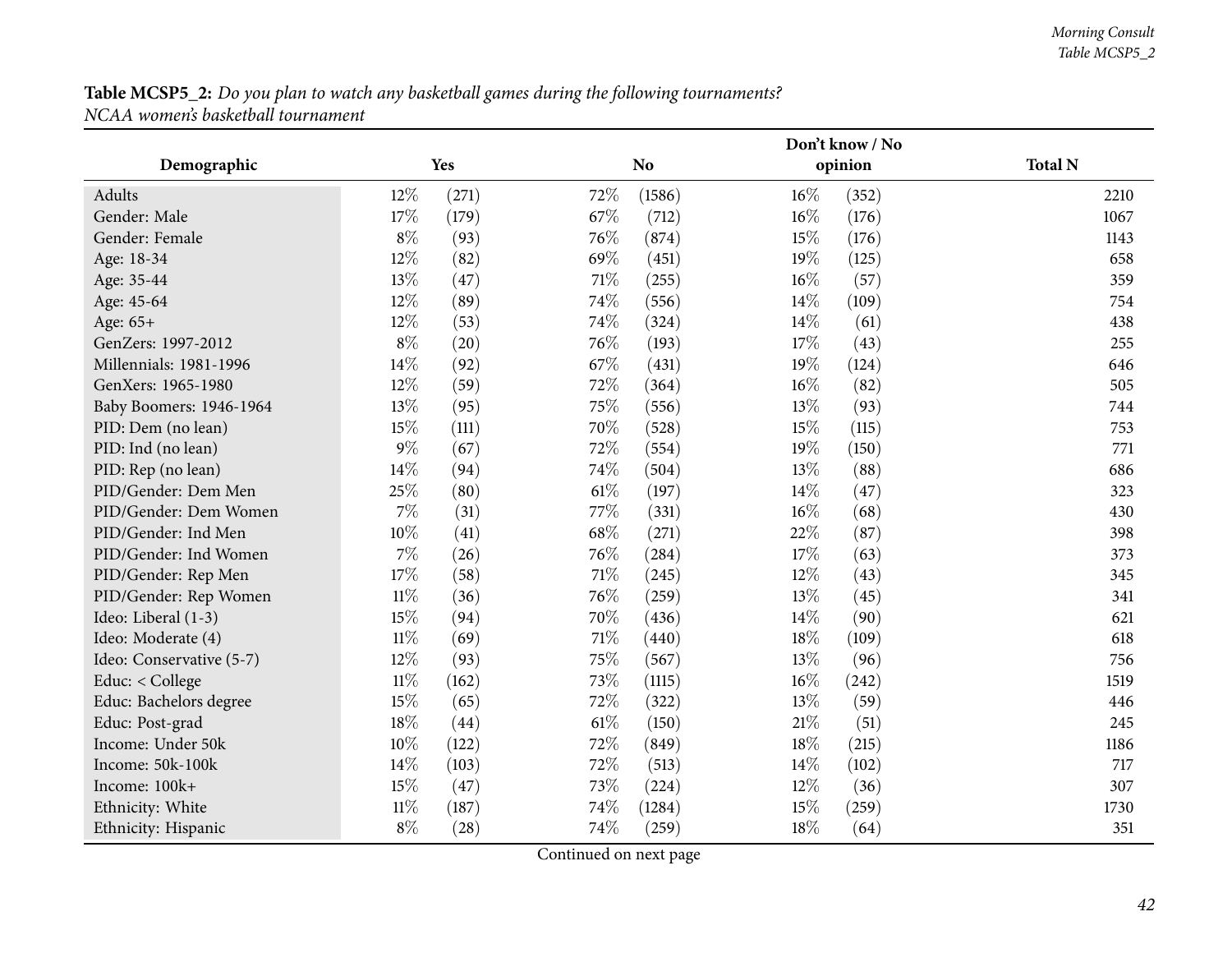|                                   |        |       |        |                |        | Don't know / No |                |
|-----------------------------------|--------|-------|--------|----------------|--------|-----------------|----------------|
| Demographic                       |        | Yes   |        | N <sub>o</sub> |        | opinion         | <b>Total N</b> |
| Adults                            | 12%    | (271) | 72%    | (1586)         | $16\%$ | (352)           | 2210           |
| Ethnicity: Black                  | 24%    | (66)  | 56%    | (156)          | 19%    | (54)            | 276            |
| Ethnicity: Other                  | $9\%$  | (18)  | 72%    | (147)          | 19%    | (40)            | 205            |
| All Christian                     | $13\%$ | (126) | 75%    | (721)          | 12%    | (120)           | 968            |
| All Non-Christian                 | 23%    | (23)  | 60%    | (59)           | 17%    | (17)            | 99             |
| Atheist                           | 12%    | (14)  | 66%    | (79)           | 22%    | (26)            | 119            |
| Agnostic/Nothing in particular    | $9\%$  | (56)  | 73%    | (452)          | 18%    | (111)           | 619            |
| Something Else                    | 13%    | (52)  | 68%    | (275)          | 19%    | (78)            | 405            |
| Religious Non-Protestant/Catholic | $21\%$ | (26)  | 61%    | (76)           | $18\%$ | (23)            | 124            |
| Evangelical                       | 14%    | (74)  | 72%    | (388)          | 14%    | (74)            | 536            |
| Non-Evangelical                   | 13%    | (102) | 73%    | (584)          | 14%    | (115)           | 801            |
| Community: Urban                  | 16%    | (89)  | 69%    | (392)          | $16\%$ | (89)            | 570            |
| Community: Suburban               | 12%    | (125) | 72%    | (757)          | $16\%$ | (174)           | 1055           |
| Community: Rural                  | 10%    | (58)  | 75%    | (437)          | 15%    | (90)            | 585            |
| <b>Employ: Private Sector</b>     | 16%    | (99)  | 72%    | (460)          | 12%    | (75)            | 635            |
| <b>Employ: Government</b>         | 19%    | (23)  | 66%    | (81)           | $16\%$ | (19)            | 124            |
| Employ: Self-Employed             | $11\%$ | (25)  | $71\%$ | (164)          | 18%    | (43)            | 231            |
| Employ: Homemaker                 | $4\%$  | (7)   | 80%    | (131)          | $16\%$ | (26)            | 165            |
| Employ: Student                   | $8\%$  | (6)   | 72%    | (57)           | 20%    | (16)            | 79             |
| Employ: Retired                   | 14%    | (71)  | 74%    | (369)          | $12\%$ | (62)            | 501            |
| Employ: Unemployed                | $8\%$  | (23)  | 68%    | (200)          | 24%    | (71)            | 294            |
| Employ: Other                     | 10%    | (17)  | 68%    | (124)          | 22%    | (40)            | 182            |
| Military HH: Yes                  | 15%    | (49)  | 68%    | (220)          | $16\%$ | (53)            | 322            |
| Military HH: No                   | 12%    | (222) | 72%    | (1367)         | $16\%$ | (299)           | 1888           |
| RD/WT: Right Direction            | 16%    | (112) | 65%    | (449)          | 18%    | (126)           | 687            |
| RD/WT: Wrong Track                | 10%    | (159) | 75%    | (1137)         | 15%    | (226)           | 1523           |
| <b>Biden Job Approve</b>          | 15%    | (138) | 68%    | (605)          | 17%    | (152)           | 894            |
| <b>Biden Job Disapprove</b>       | 10%    | (126) | 76%    | (909)          | 14%    | (168)           | 1203           |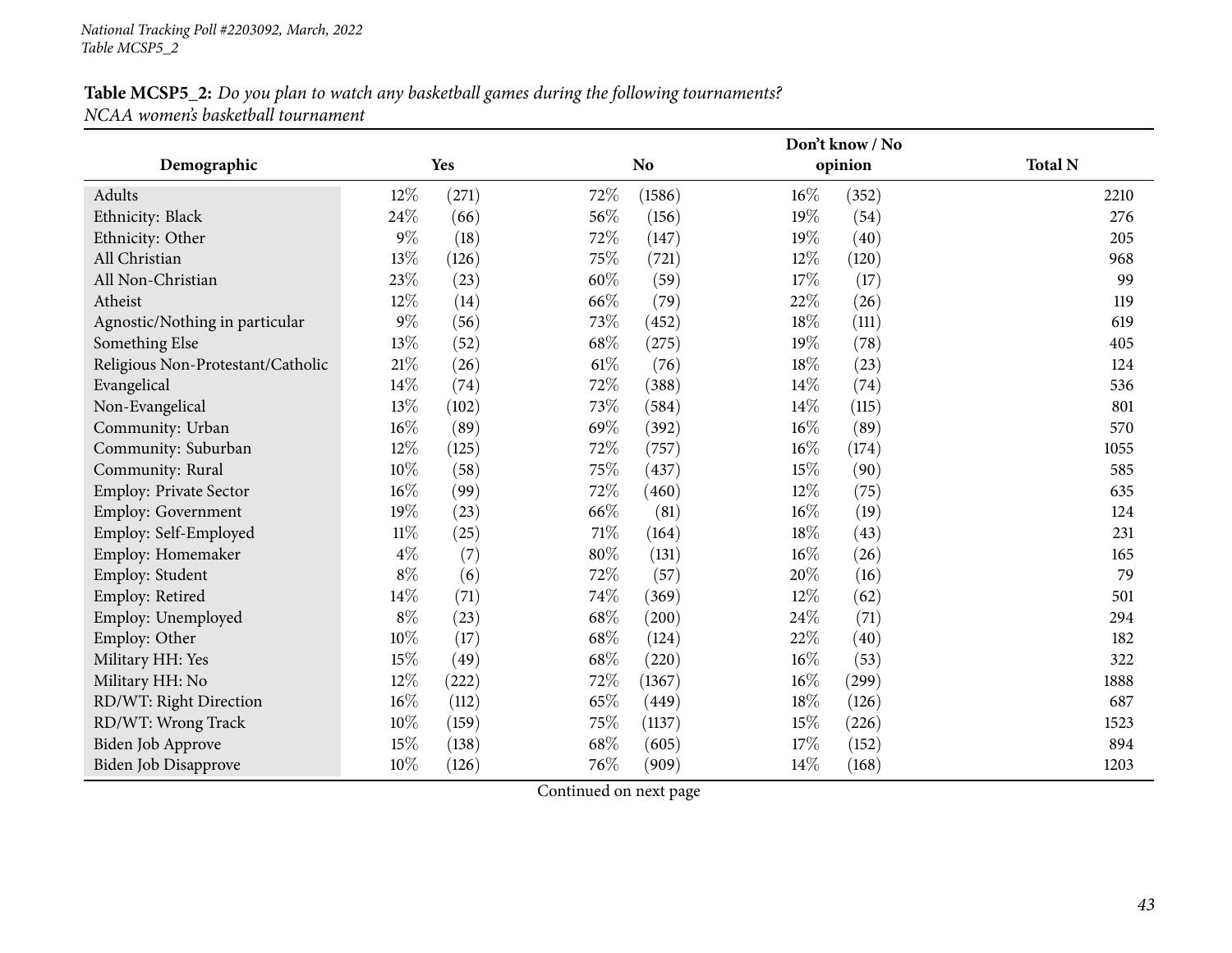|                                      |        |       |     |                |        | Don't know / No |                |
|--------------------------------------|--------|-------|-----|----------------|--------|-----------------|----------------|
| Demographic                          |        | Yes   |     | N <sub>o</sub> |        | opinion         | <b>Total N</b> |
| Adults                               | $12\%$ | (271) | 72% | (1586)         | $16\%$ | (352)           | 2210           |
| Biden Job Strongly Approve           | 21%    | (72)  | 63% | (218)          | $16\%$ | (54)            | 345            |
| Biden Job Somewhat Approve           | 12%    | (66)  | 70% | (387)          | 18%    | (97)            | 550            |
| Biden Job Somewhat Disapprove        | 10%    | (37)  | 73% | (269)          | 17%    | (63)            | 368            |
| <b>Biden Job Strongly Disapprove</b> | $11\%$ | (89)  | 77% | (640)          | 13%    | (105)           | 835            |
| Favorable of Biden                   | $16\%$ | (146) | 66% | (621)          | 18%    | (172)           | 939            |
| Unfavorable of Biden                 | $10\%$ | (122) | 77% | (905)          | 13%    | (155)           | 1182           |
| Very Favorable of Biden              | 20%    | (78)  | 62% | (235)          | 18%    | (67)            | 379            |
| Somewhat Favorable of Biden          | $12\%$ | (69)  | 69% | (386)          | $19\%$ | (106)           | 560            |
| Somewhat Unfavorable of Biden        | $9\%$  | (32)  | 74% | (256)          | 17%    | (57)            | 345            |
| Very Unfavorable of Biden            | $11\%$ | (90)  | 78% | (649)          | 12%    | (98)            | 838            |
| #1 Issue: Economy                    | 14%    | (122) | 72% | (627)          | 15%    | (128)           | 876            |
| #1 Issue: Security                   | 12%    | (44)  | 73% | (262)          | 15%    | (55)            | 362            |
| #1 Issue: Health Care                | 12%    | (25)  | 72% | (152)          | 17%    | (36)            | 212            |
| #1 Issue: Medicare / Social Security | 12%    | (28)  | 73% | (163)          | 15%    | (33)            | 223            |
| #1 Issue: Women's Issues             | $9\%$  | (10)  | 73% | (86)           | 18%    | (21)            | 118            |
| #1 Issue: Education                  | $12\%$ | (10)  | 57% | (49)           | 31%    | (26)            | 85             |
| #1 Issue: Energy                     | $11\%$ | (21)  | 70% | (131)          | 19%    | (36)            | 188            |
| #1 Issue: Other                      | $8\%$  | (11)  | 80% | (116)          | $12\%$ | (18)            | 145            |
| 2020 Vote: Joe Biden                 | $16\%$ | (143) | 66% | (595)          | 18%    | (166)           | 904            |
| 2020 Vote: Donald Trump              | 13%    | (98)  | 76% | (577)          | $11\%$ | (84)            | 759            |
| 2020 Vote: Other                     | $11\%$ | (7)   | 74% | (49)           | $16\%$ | (10)            | 66             |
| 2020 Vote: Didn't Vote               | $5\%$  | (24)  | 76% | (366)          | 19%    | (92)            | 481            |
| 2018 House Vote: Democrat            | 14%    | (99)  | 67% | (457)          | 19%    | (130)           | 686            |
| 2018 House Vote: Republican          | 13%    | (84)  | 76% | (481)          | $11\%$ | (70)            | 635            |
| 2018 House Vote: Someone else        | 15%    | (9)   | 70% | (41)           | 15%    | (9)             | 59             |
| 2016 Vote: Hillary Clinton           | 15%    | (99)  | 66% | (420)          | 19%    | (122)           | 640            |
| 2016 Vote: Donald Trump              | 14%    | (95)  | 76% | (522)          | $11\%$ | (75)            | 692            |
| 2016 Vote: Other                     | $12\%$ | (13)  | 75% | (82)           | 13%    | (14)            | 108            |
| 2016 Vote: Didn't Vote               | $8\%$  | (65)  | 73% | (562)          | 18%    | (141)           | 768            |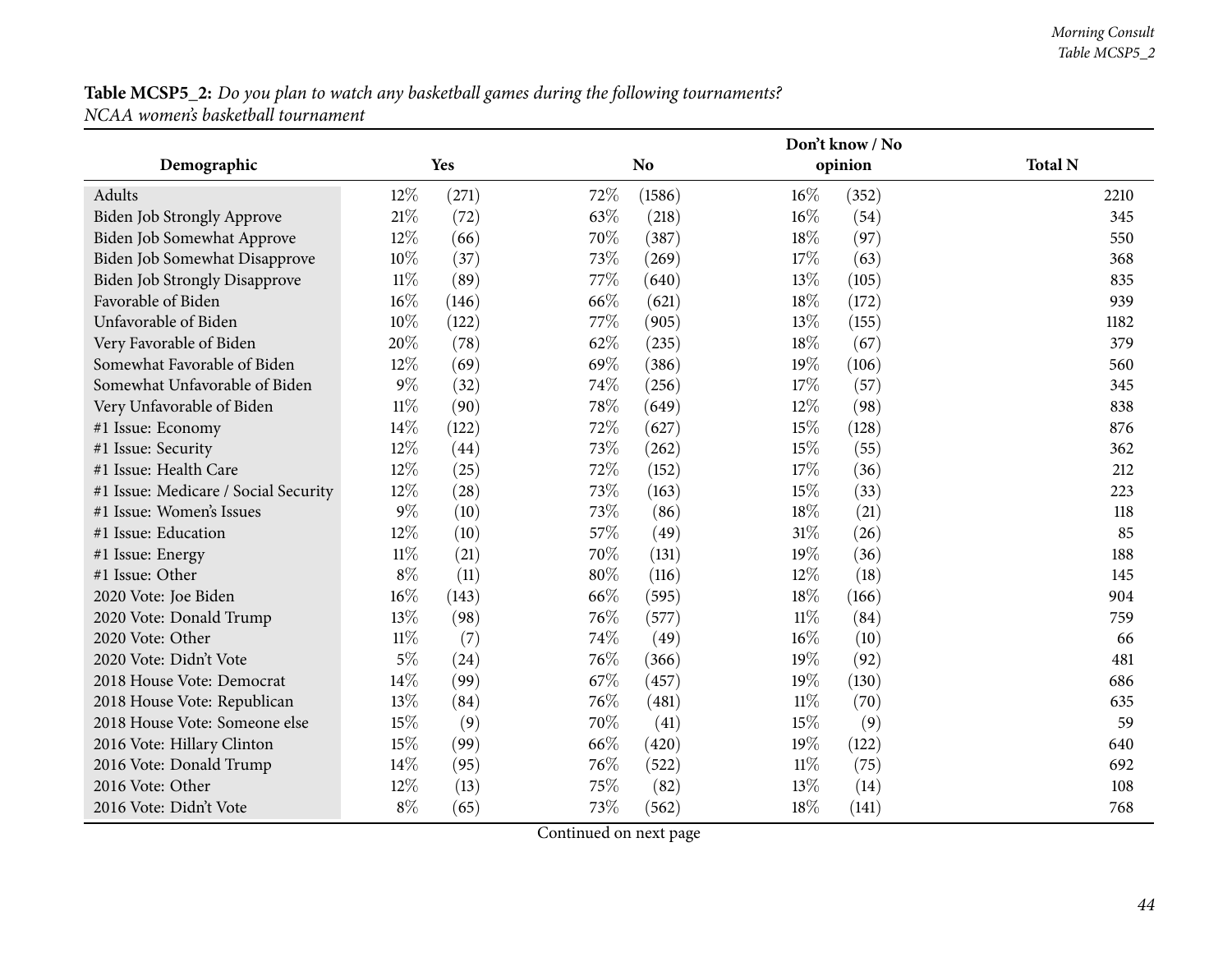|                                |        |            |        |                |        | Don't know / No |                |
|--------------------------------|--------|------------|--------|----------------|--------|-----------------|----------------|
| Demographic                    |        | <b>Yes</b> |        | N <sub>o</sub> |        | opinion         | <b>Total N</b> |
| Adults                         | $12\%$ | (271)      | 72%    | (1586)         | $16\%$ | (352)           | 2210           |
| Voted in 2014: Yes             | 15%    | (178)      | 70\%   | (824)          | $15\%$ | (181)           | 1183           |
| Voted in 2014: No              | $9\%$  | (94)       | $74\%$ | (762)          | $17\%$ | (171)           | 1027           |
| 4-Region: Northeast            | 13\%   | (49)       | 74\%   | (294)          | 13\%   | (52)            | 395            |
| 4-Region: Midwest              | $11\%$ | (53)       | 72\%   | (336)          | $16\%$ | (76)            | 464            |
| 4-Region: South                | 13\%   | (110)      | 70\%   | (581)          | 17\%   | (137)           | 828            |
| 4-Region: West                 | $11\%$ | (59)       | 72\%   | (376)          | 17%    | (87)            | 522            |
| Sports Fans                    | 18\%   | (260)      | 64\%   | (923)          | $18\%$ | (263)           | 1446           |
| Avid Sports Fans               | 32%    | (162)      | 52%    | (265)          | $16\%$ | (84)            | 511            |
| <b>Casual Sports Fans</b>      | $10\%$ | (98)       | 70%    | (657)          | $19\%$ | (180)           | 935            |
| CBB Fans                       | $29\%$ | (252)      | $48\%$ | (415)          | 23\%   | (199)           | 867            |
| Avid CBB Fans                  | 41%    | (109)      | 43\%   | (112)          | $16\%$ | (43)            | 264            |
| Casual CBB Fans                | 29%    | (214)      | $46\%$ | (335)          | 25%    | (180)           | 729            |
| Plan to Watch Men's Tournament | 38\%   | (241)      | 47\%   | (296)          | $16\%$ | (99)            | 635            |
| 21 or Older                    | $12\%$ | (262)      | 72%    | (1523)         | $16\%$ | (336)           | 2121           |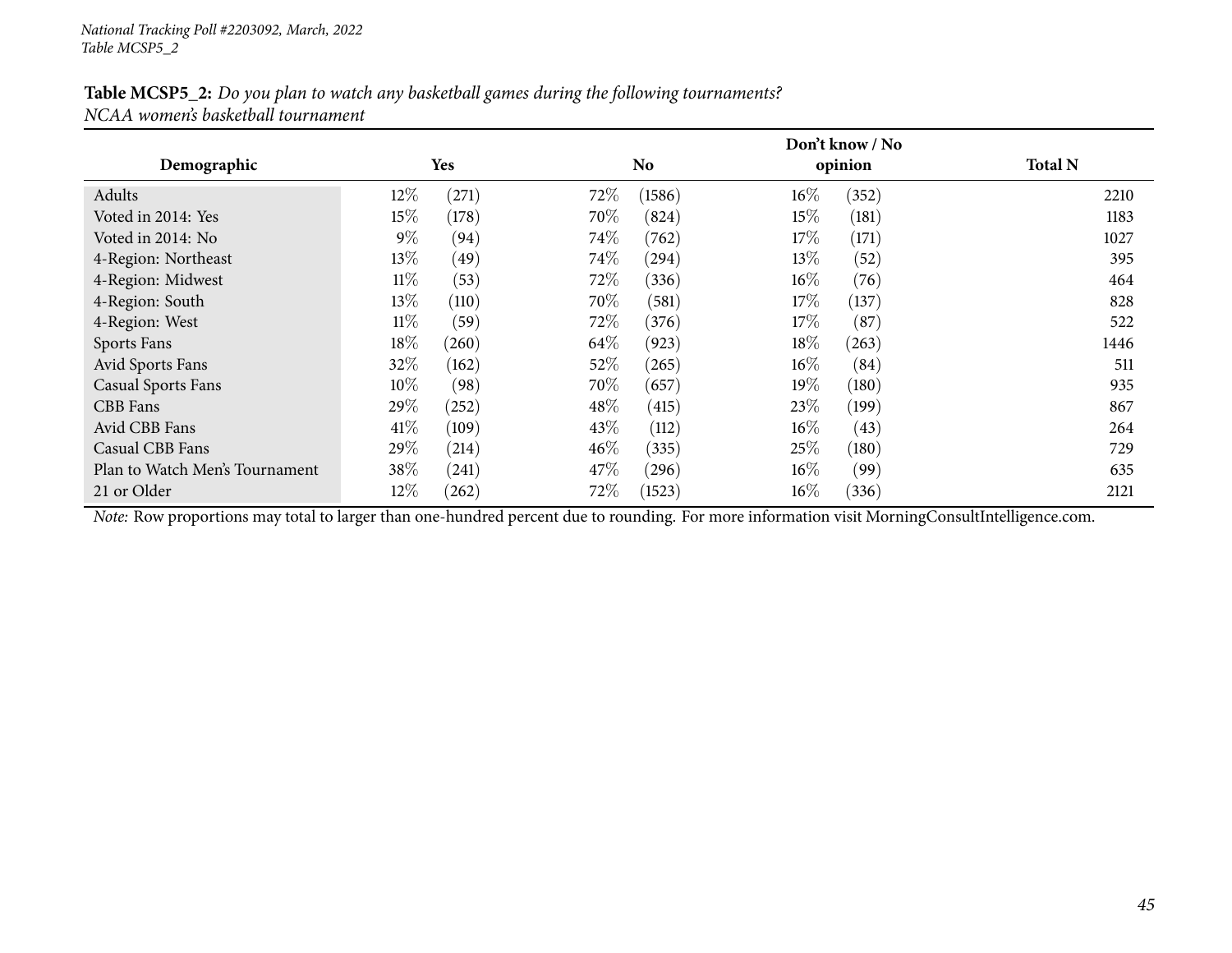Table MCSP6\_1NET: How are you planning to watch the NCAA men's basketball tournament? Please select all that apply. *Cable or satellite television*

| Demographic              |      | Selected |      | Not Selected | <b>Total N</b> |
|--------------------------|------|----------|------|--------------|----------------|
| Adults                   | 63%  | (403)    | 37%  | (232)        | 635            |
| Gender: Male             | 65%  | (279)    | 35%  | (152)        | 431            |
| Gender: Female           | 61\% | (125)    | 39%  | (80)         | 205            |
| Age: 18-34               | 47%  | (78)     | 53%  | (89)         | 167            |
| Age: 35-44               | 68\% | (73)     | 32%  | (34)         | 108            |
| Age: 45-64               | 70%  | (165)    | 30%  | (70)         | 235            |
| Age: 65+                 | 69%  | (87)     | 31%  | (39)         | 126            |
| GenZers: 1997-2012       | 35%  | (19)     | 65%  | (36)         | 56             |
| Millennials: 1981-1996   | 58%  | (106)    | 42%  | (79)         | 185            |
| GenXers: 1965-1980       | 70%  | (107)    | 30%  | (46)         | 153            |
| Baby Boomers: 1946-1964  | 70%  | (163)    | 30%  | (69)         | 231            |
| PID: Dem (no lean)       | 62%  | (139)    | 38%  | (85)         | 224            |
| PID: Ind (no lean)       | 60%  | (116)    | 40%  | (79)         | 195            |
| PID: Rep (no lean)       | 68%  | (148)    | 32%  | (68)         | 217            |
| PID/Gender: Dem Men      | 62%  | (94)     | 38%  | (58)         | 152            |
| PID/Gender: Dem Women    | 62%  | (45)     | 38%  | (27)         | 71             |
| PID/Gender: Ind Men      | 62%  | (83)     | 38%  | (50)         | 133            |
| PID/Gender: Ind Women    | 54%  | (34)     | 46%  | (28)         | 62             |
| PID/Gender: Rep Men      | 70%  | (102)    | 30%  | (44)         | 145            |
| PID/Gender: Rep Women    | 65%  | (46)     | 35%  | (25)         | 71             |
| Ideo: Liberal (1-3)      | 66%  | (127)    | 34%  | (64)         | 191            |
| Ideo: Moderate (4)       | 59%  | (108)    | 41\% | (75)         | 183            |
| Ideo: Conservative (5-7) | 67%  | (157)    | 33%  | (78)         | 235            |
| Educ: < College          | 61%  | (222)    | 39%  | (141)        | 363            |
| Educ: Bachelors degree   | 65%  | (111)    | 35%  | (61)         | 172            |
| Educ: Post-grad          | 70%  | (70)     | 30%  | (31)         | 101            |
| Income: Under 50k        | 56%  | (151)    | 44%  | (119)        | 270            |
| Income: 50k-100k         | 65%  | (152)    | 35%  | (82)         | 234            |
| Income: 100k+            | 76%  | (100)    | 24%  | (31)         | 131            |
| Ethnicity: White         | 68%  | (331)    | 32%  | (153)        | 484            |
| Ethnicity: Hispanic      | 59%  | (42)     | 41%  | (30)         | 72             |
| Ethnicity: Black         | 47\% | (50)     | 53%  | (56)         | 107            |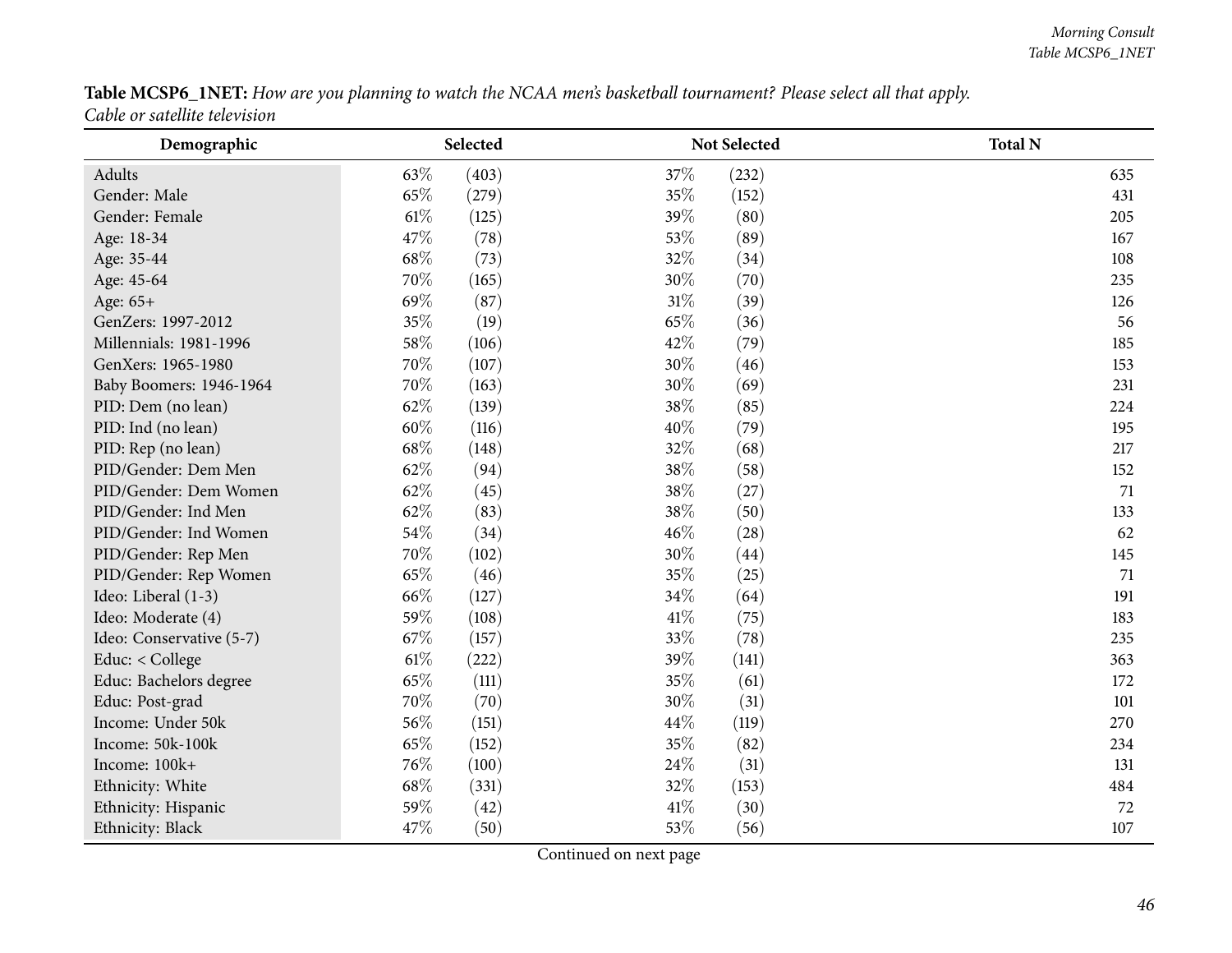# Table MCSP6\_1NET: How are you planning to watch the NCAA men's basketball tournament? Please select all that apply.

*Cable or satellite television*

| Demographic                          |        | Selected |      | Not Selected | <b>Total N</b> |
|--------------------------------------|--------|----------|------|--------------|----------------|
| Adults                               | 63%    | (403)    | 37%  | (232)        | 635            |
| All Christian                        | 67%    | (220)    | 33%  | (109)        | 329            |
| Agnostic/Nothing in particular       | 59%    | (80)     | 41\% | (56)         | 136            |
| Something Else                       | 59%    | (61)     | 41\% | (42)         | 102            |
| Evangelical                          | 57\%   | (96)     | 43%  | (72)         | 168            |
| Non-Evangelical                      | $71\%$ | (179)    | 29%  | (74)         | 253            |
| Community: Urban                     | $51\%$ | (92)     | 49%  | (87)         | 179            |
| Community: Suburban                  | 66%    | (214)    | 34%  | (110)        | 324            |
| Community: Rural                     | 73%    | (97)     | 27%  | (35)         | 132            |
| Employ: Private Sector               | 65%    | (141)    | 35%  | (76)         | 217            |
| Employ: Self-Employed                | $61\%$ | (38)     | 39%  | (25)         | 63             |
| Employ: Retired                      | 67%    | (97)     | 33%  | (48)         | 145            |
| Employ: Unemployed                   | 59%    | (39)     | 41\% | (27)         | 66             |
| Military HH: Yes                     | 67%    | (75)     | 33%  | (38)         | 112            |
| Military HH: No                      | 63%    | (329)    | 37%  | (195)        | 523            |
| RD/WT: Right Direction               | 57%    | (128)    | 43%  | (95)         | 223            |
| RD/WT: Wrong Track                   | 67%    | (275)    | 33%  | (137)        | 412            |
| Biden Job Approve                    | 62%    | (170)    | 38%  | (105)        | 274            |
| Biden Job Disapprove                 | 65%    | (223)    | 35%  | (118)        | 342            |
| Biden Job Strongly Approve           | 62\%   | (80)     | 38%  | (49)         | 129            |
| Biden Job Somewhat Approve           | 62%    | (90)     | 38%  | (56)         | 145            |
| Biden Job Somewhat Disapprove        | 62%    | (69)     | 38%  | (42)         | 111            |
| <b>Biden Job Strongly Disapprove</b> | 67\%   | (155)    | 33%  | (76)         | 231            |
| Favorable of Biden                   | 63%    | (181)    | 37%  | (108)        | 289            |
| Unfavorable of Biden                 | 64%    | (215)    | 36%  | (120)        | 335            |
| Very Favorable of Biden              | 62%    | (83)     | 38%  | (51)         | 134            |
| Somewhat Favorable of Biden          | 64%    | (98)     | 36%  | (56)         | 155            |
| Somewhat Unfavorable of Biden        | 65%    | (61)     | 35%  | (32)         | 93             |
| Very Unfavorable of Biden            | 64\%   | (154)    | 36%  | (88)         | 242            |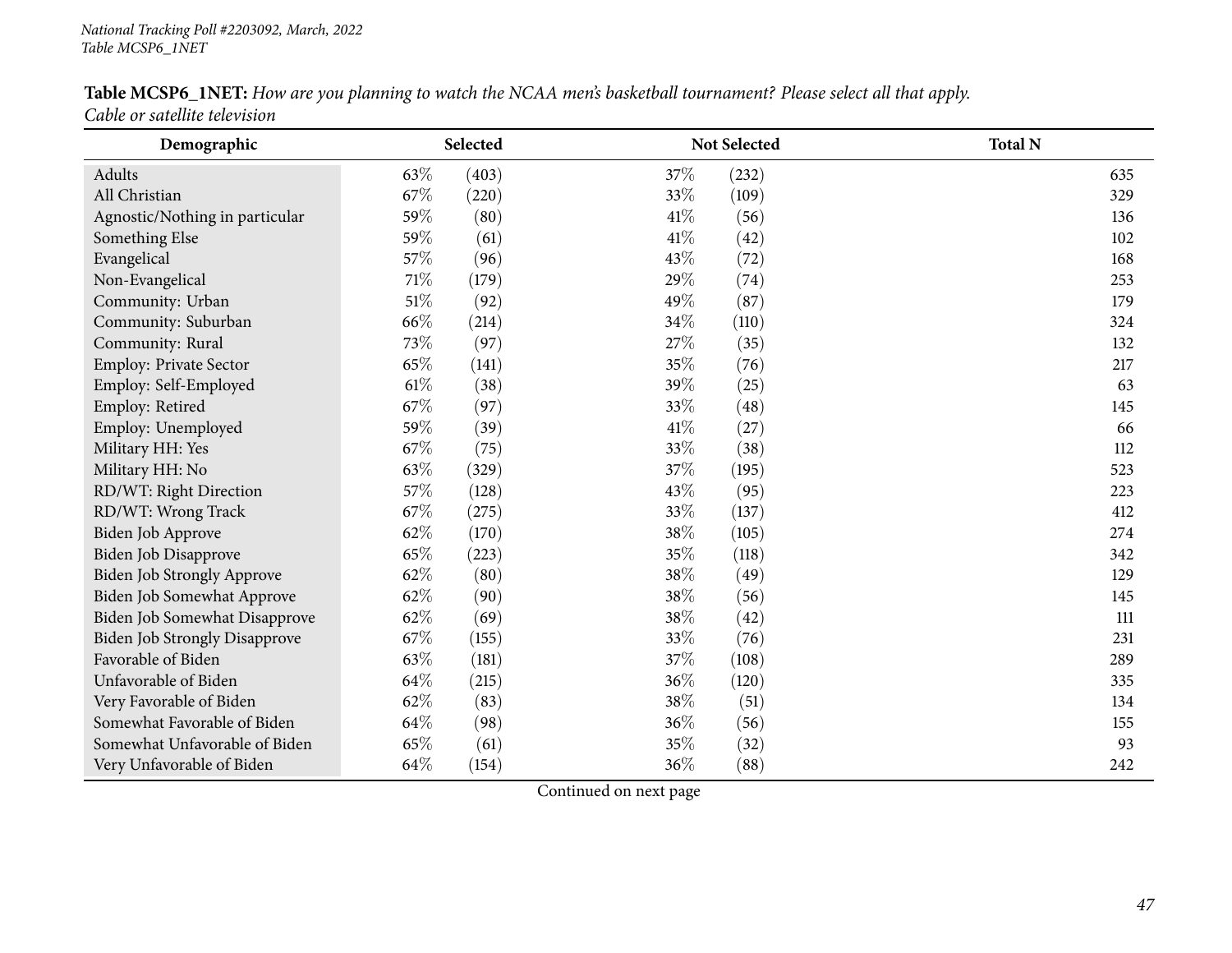#### Table MCSP6\_1NET: How are you planning to watch the NCAA men's basketball tournament? Please select all that apply. *Cable or satellite television*

| Demographic                          | Selected     |              | <b>Not Selected</b> | <b>Total N</b> |
|--------------------------------------|--------------|--------------|---------------------|----------------|
| Adults                               | 63\%         | (403)<br>37% | (232)               | 635            |
| #1 Issue: Economy                    | 66\%         | 34%<br>(197) | (100)               | 297            |
| #1 Issue: Security                   | 69%          | 31%<br>(63)  | (28)                | 91             |
| #1 Issue: Health Care                | 60%          | 40%<br>(33)  | (22)                | 55             |
| #1 Issue: Medicare / Social Security | 62%          | 38%<br>(37)  | (23)                | 60             |
| #1 Issue: Energy                     | 50%          | (27)<br>50%  | (28)                | 55             |
| 2020 Vote: Joe Biden                 | 64%          | 36%<br>(190) | (107)               | 298            |
| 2020 Vote: Donald Trump              | 70%          | 30%<br>(166) | (72)                | 238            |
| 2020 Vote: Didn't Vote               | 45%          | 55%<br>(35)  | (43)                | 77             |
| 2018 House Vote: Democrat            | 63%          | 37%<br>(142) | (85)                | 226            |
| 2018 House Vote: Republican          | 72\%         | 28%<br>(159) | (62)                | 221            |
| 2016 Vote: Hillary Clinton           | 64\%         | 36%<br>(135) | (76)                | 212            |
| 2016 Vote: Donald Trump              | 73%          | 27%<br>(172) | (63)                | 235            |
| 2016 Vote: Didn't Vote               | 49%          | 51%<br>(76)  | (79)                | 155            |
| Voted in 2014: Yes                   | 68\%         | 32%<br>(293) | (137)               | 430            |
| Voted in 2014: No                    | 54%          | 46%<br>(110) | (95)                | 205            |
| 4-Region: Northeast                  | 68%          | 32%<br>(78)  | (38)                | 116            |
| 4-Region: Midwest                    | 67%          | 33%<br>(97)  | (47)                | 143            |
| 4-Region: South                      | 62%          | 38%<br>(146) | (89)                | 235            |
| 4-Region: West                       | 58%          | 42%<br>(82)  | (59)                | 141            |
| Sports Fans                          | 64%<br>(389) | 36%          | (223)               | 612            |
| Avid Sports Fans                     | 68%          | 32%<br>(238) | (111)               | 349            |
| <b>Casual Sports Fans</b>            | 57%          | 43%<br>(151) | (112)               | 263            |
| <b>CBB</b> Fans                      | 65%          | 35%<br>(381) | (207)               | 589            |
| Avid CBB Fans                        | 67\%         | 33%<br>(161) | (79)                | 240            |
| Casual CBB Fans                      | 64%          | 36%<br>(300) | (165)               | 466            |
| Plan to Watch Men's Tournament       | 63%          | 37%<br>(403) | (232)               | 635            |
| 21 or Older                          | 65%          | 35%<br>(397) | (218)               | 614            |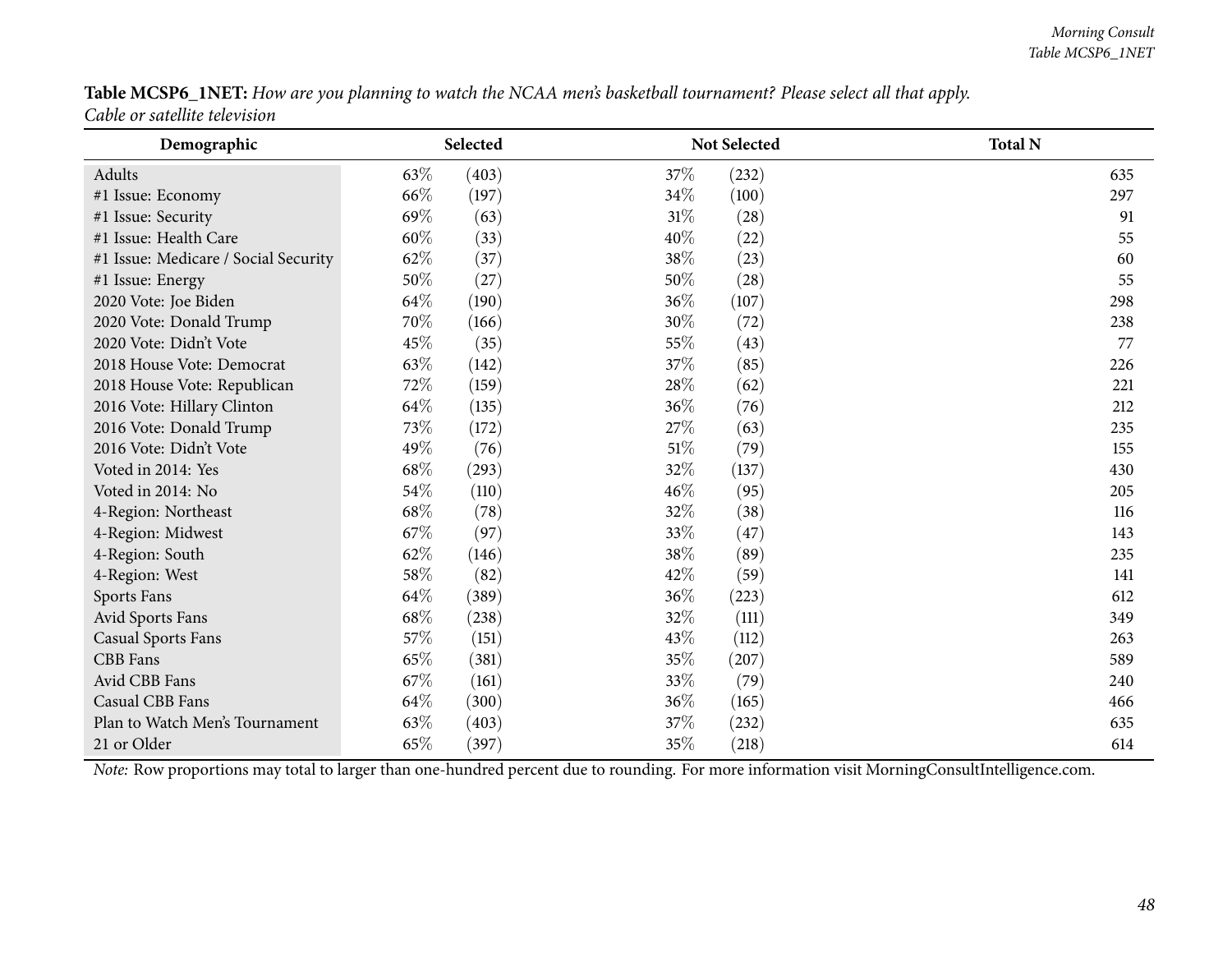## Table MCSP6\_2NET: How are you planning to watch the NCAA men's basketball tournament? Please select all that apply. Live TV streaming service, such as YouTube TV or Hulu + Live TV

| Demographic              |        | Selected |        | Not Selected | <b>Total N</b> |
|--------------------------|--------|----------|--------|--------------|----------------|
| Adults                   | 30%    | (193)    | 70%    | (442)        | 635            |
| Gender: Male             | 30%    | (128)    | 70%    | (303)        | 431            |
| Gender: Female           | 32%    | (66)     | 68%    | (139)        | 205            |
| Age: 18-34               | 46%    | (76)     | 54%    | (91)         | 167            |
| Age: 35-44               | $31\%$ | (33)     | 69%    | (75)         | 108            |
| Age: 45-64               | 23%    | (55)     | 77%    | (180)        | 235            |
| Age: 65+                 | 23%    | (29)     | 77%    | (96)         | 126            |
| GenZers: 1997-2012       | 46%    | (25)     | 54%    | (30)         | 56             |
| Millennials: 1981-1996   | 41\%   | (76)     | 59%    | (108)        | 185            |
| GenXers: 1965-1980       | 22%    | (34)     | 78%    | (119)        | 153            |
| Baby Boomers: 1946-1964  | 24\%   | (56)     | 76\%   | (175)        | 231            |
| PID: Dem (no lean)       | 32%    | (72)     | 68%    | (152)        | 224            |
| PID: Ind (no lean)       | 29%    | (57)     | 71\%   | (138)        | 195            |
| PID: Rep (no lean)       | 29%    | (64)     | 71%    | (153)        | 217            |
| PID/Gender: Dem Men      | 32%    | (49)     | 68%    | (103)        | 152            |
| PID/Gender: Dem Women    | 32%    | (23)     | 68%    | (49)         | 71             |
| PID/Gender: Ind Men      | 27%    | (35)     | 73%    | (98)         | 133            |
| PID/Gender: Ind Women    | 35%    | (22)     | 65%    | (40)         | 62             |
| PID/Gender: Rep Men      | 30%    | (43)     | 70%    | (102)        | 145            |
| PID/Gender: Rep Women    | 29%    | (21)     | $71\%$ | (51)         | 71             |
| Ideo: Liberal (1-3)      | 30%    | (58)     | 70%    | (133)        | 191            |
| Ideo: Moderate (4)       | 32%    | (58)     | 68%    | (125)        | 183            |
| Ideo: Conservative (5-7) | 29%    | (67)     | 71\%   | (168)        | 235            |
| Educ: < College          | 30%    | (107)    | 70%    | (255)        | 363            |
| Educ: Bachelors degree   | 33%    | (57)     | 67\%   | (115)        | 172            |
| Educ: Post-grad          | 29%    | (29)     | $71\%$ | (72)         | 101            |
| Income: Under 50k        | 28\%   | (76)     | 72%    | (193)        | 270            |
| Income: 50k-100k         | 35%    | (81)     | 65%    | (153)        | 234            |
| Income: 100k+            | 27%    | (36)     | 73%    | (95)         | 131            |
| Ethnicity: White         | 29%    | (139)    | 71\%   | (346)        | 484            |
| Ethnicity: Hispanic      | 32%    | (23)     | 68%    | (49)         | 72             |
| Ethnicity: Black         | 38%    | (41)     | 62%    | (66)         | 107            |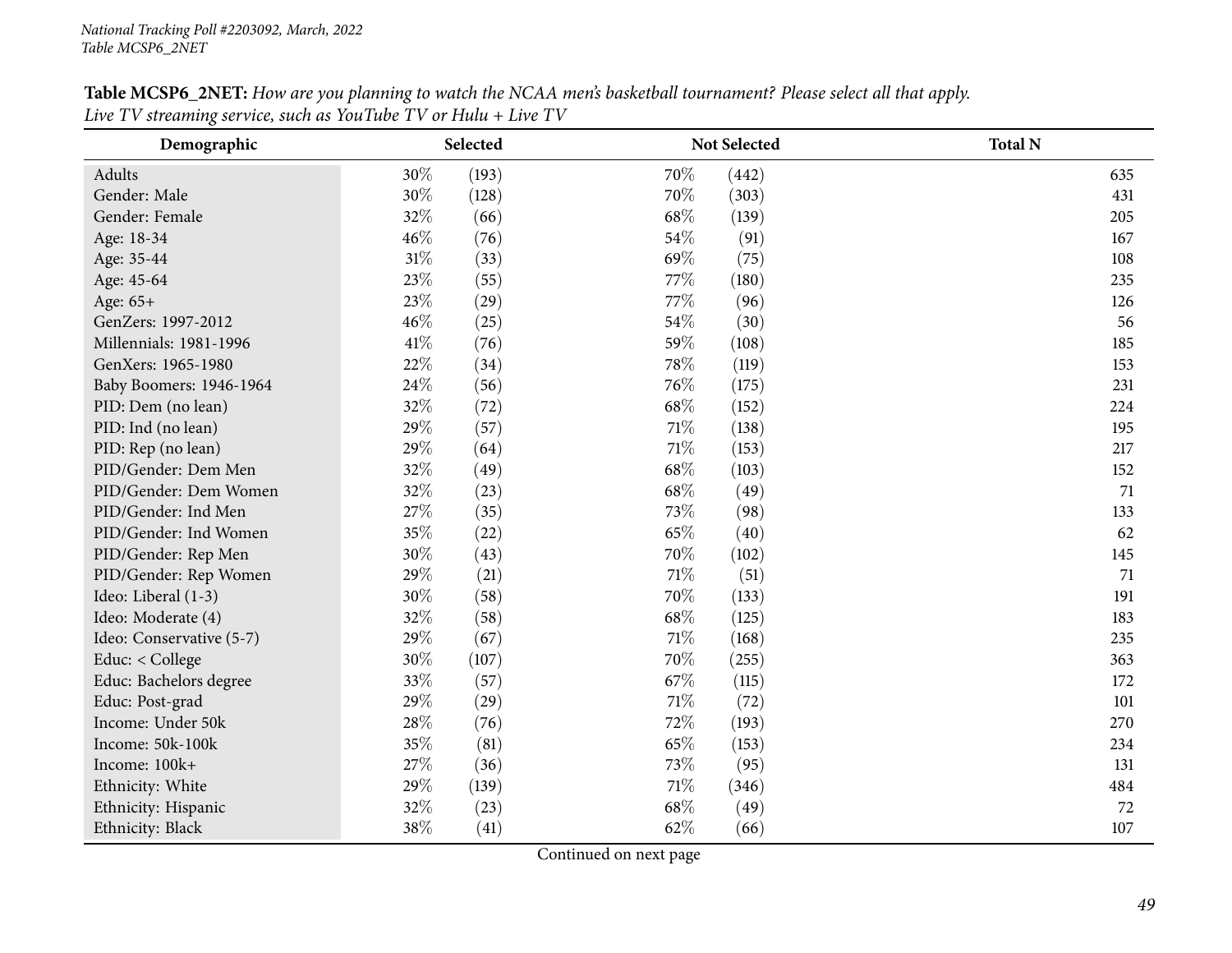Table MCSP6\_2NET: How are you planning to watch the NCAA men's basketball tournament? Please select all that apply. Live TV streaming service, such as YouTube TV or Hulu + Live TV

| Demographic                          |      | Selected |      | Not Selected | <b>Total N</b> |
|--------------------------------------|------|----------|------|--------------|----------------|
| Adults                               | 30%  | (193)    | 70%  | (442)        | 635            |
| All Christian                        | 25%  | (83)     | 75%  | (246)        | 329            |
| Agnostic/Nothing in particular       | 35%  | (47)     | 65%  | (89)         | 136            |
| Something Else                       | 34%  | (35)     | 66%  | (67)         | 102            |
| Evangelical                          | 29%  | (49)     | 71%  | (118)        | 168            |
| Non-Evangelical                      | 26%  | (66)     | 74%  | (186)        | 253            |
| Community: Urban                     | 40%  | (71)     | 60%  | (108)        | 179            |
| Community: Suburban                  | 27\% | (87)     | 73%  | (237)        | 324            |
| Community: Rural                     | 27%  | (35)     | 73%  | (97)         | 132            |
| Employ: Private Sector               | 32%  | (68)     | 68\% | (148)        | 217            |
| Employ: Self-Employed                | 32%  | (21)     | 68%  | (43)         | 63             |
| Employ: Retired                      | 25%  | (36)     | 75%  | (109)        | 145            |
| Employ: Unemployed                   | 26%  | (17)     | 74%  | (48)         | 66             |
| Military HH: Yes                     | 25%  | (28)     | 75%  | (84)         | 112            |
| Military HH: No                      | 32%  | (165)    | 68%  | (358)        | 523            |
| RD/WT: Right Direction               | 36%  | (80)     | 64%  | (143)        | 223            |
| RD/WT: Wrong Track                   | 27%  | (113)    | 73%  | (299)        | 412            |
| Biden Job Approve                    | 34%  | (92)     | 66\% | (182)        | 274            |
| Biden Job Disapprove                 | 28%  | (96)     | 72%  | (245)        | 342            |
| Biden Job Strongly Approve           | 34\% | (43)     | 66%  | (85)         | 129            |
| Biden Job Somewhat Approve           | 33%  | (49)     | 67%  | (97)         | 145            |
| Biden Job Somewhat Disapprove        | 32%  | (35)     | 68%  | (75)         | 111            |
| <b>Biden Job Strongly Disapprove</b> | 26%  | (61)     | 74%  | (170)        | 231            |
| Favorable of Biden                   | 35%  | (100)    | 65%  | (189)        | 289            |
| Unfavorable of Biden                 | 27%  | (89)     | 73%  | (246)        | 335            |
| Very Favorable of Biden              | 35%  | (47)     | 65%  | (87)         | 134            |
| Somewhat Favorable of Biden          | 34\% | (53)     | 66%  | (102)        | 155            |
| Somewhat Unfavorable of Biden        | 24\% | (22)     | 76%  | (71)         | 93             |
| Very Unfavorable of Biden            | 28%  | (67)     | 72%  | (175)        | 242            |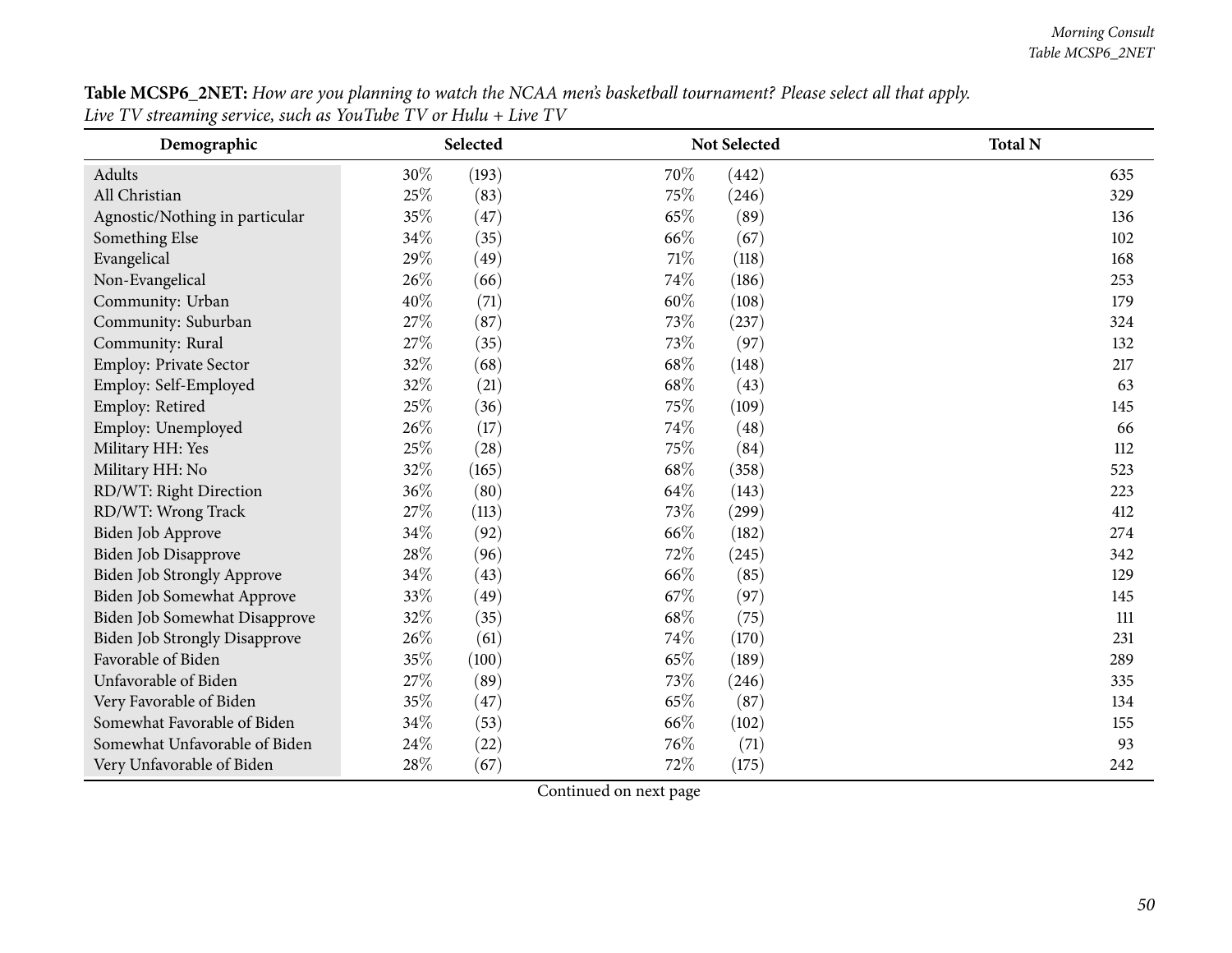| Table MCSP6_2NET: How are you planning to watch the NCAA men's basketball tournament? Please select all that apply. |  |
|---------------------------------------------------------------------------------------------------------------------|--|
| Live TV streaming service, such as YouTube TV or Hulu + Live TV                                                     |  |

| Demographic                          | Selected |       |      | <b>Not Selected</b> | <b>Total N</b> |
|--------------------------------------|----------|-------|------|---------------------|----------------|
| Adults                               | 30%      | (193) | 70%  | (442)               | 635            |
| #1 Issue: Economy                    | 29%      | (85)  | 71\% | (211)               | 297            |
| #1 Issue: Security                   | 27%      | (25)  | 73%  | (66)                | 91             |
| #1 Issue: Health Care                | 28%      | (15)  | 72%  | (39)                | 55             |
| #1 Issue: Medicare / Social Security | $27\%$   | (16)  | 73%  | (44)                | 60             |
| #1 Issue: Energy                     | 48%      | (26)  | 52%  | (29)                | 55             |
| 2020 Vote: Joe Biden                 | $31\%$   | (92)  | 69%  | (206)               | 298            |
| 2020 Vote: Donald Trump              | 28%      | (66)  | 72%  | (172)               | 238            |
| 2020 Vote: Didn't Vote               | 38%      | (30)  | 62%  | (48)                | 77             |
| 2018 House Vote: Democrat            | 33%      | (74)  | 67\% | (153)               | 226            |
| 2018 House Vote: Republican          | 27%      | (59)  | 73%  | (162)               | 221            |
| 2016 Vote: Hillary Clinton           | 33%      | (70)  | 67\% | (142)               | 212            |
| 2016 Vote: Donald Trump              | 26\%     | (61)  | 74%  | (175)               | 235            |
| 2016 Vote: Didn't Vote               | 34\%     | (53)  | 66\% | (103)               | 155            |
| Voted in 2014: Yes                   | 29%      | (123) | 71%  | (307)               | 430            |
| Voted in 2014: No                    | 34%      | (70)  | 66%  | (135)               | 205            |
| 4-Region: Northeast                  | 30%      | (34)  | 70%  | (81)                | 116            |
| 4-Region: Midwest                    | 23%      | (33)  | 77%  | (111)               | 143            |
| 4-Region: South                      | 33%      | (78)  | 67\% | (157)               | 235            |
| 4-Region: West                       | 34%      | (49)  | 66\% | (93)                | 141            |
| Sports Fans                          | 31%      | (189) | 69%  | (424)               | 612            |
| Avid Sports Fans                     | 31%      | (108) | 69%  | (241)               | 349            |
| <b>Casual Sports Fans</b>            | 31%      | (80)  | 69%  | (183)               | 263            |
| CBB Fans                             | 30%      | (178) | 70%  | (410)               | 589            |
| Avid CBB Fans                        | 34\%     | (81)  | 66%  | (160)               | 240            |
| Casual CBB Fans                      | 29%      | (134) | 71\% | (331)               | 466            |
| Plan to Watch Men's Tournament       | 30%      | (193) | 70%  | (442)               | 635            |
| 21 or Older                          | 30%      | (183) | 70%  | (431)               | 614            |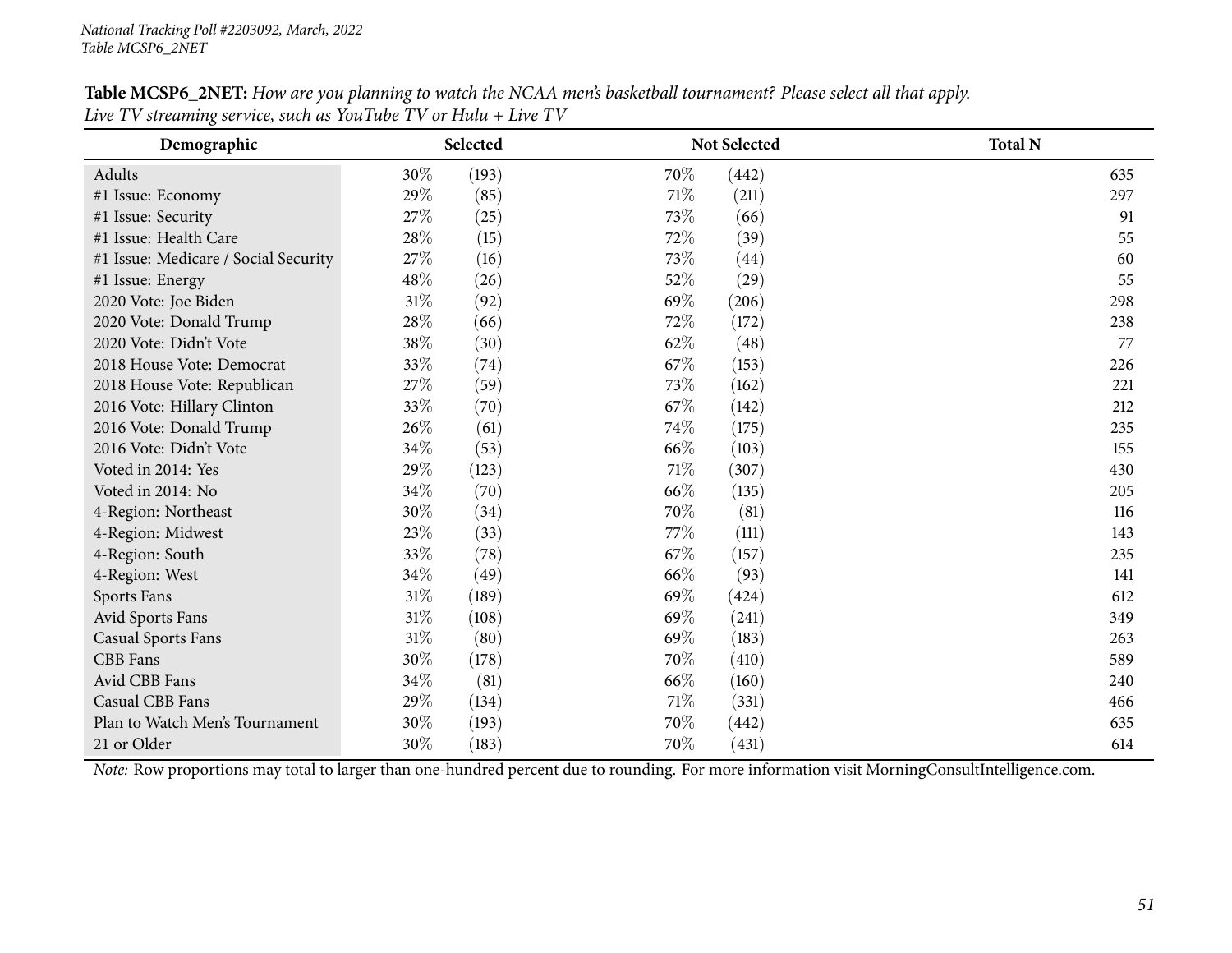Table MCSP6\_3NET: How are you planning to watch the NCAA men's basketball tournament? Please select all that apply. *March Madness Live app or website*

| Demographic              | Selected       |     | Not Selected | <b>Total N</b> |
|--------------------------|----------------|-----|--------------|----------------|
| Adults                   | 17%<br>(110)   | 83% | (525)        | 635            |
| Gender: Male             | 18%<br>(79)    | 82% | (351)        | 431            |
| Gender: Female           | 15%<br>(31)    | 85% | (174)        | 205            |
| Age: 18-34               | 27%<br>(45)    | 73% | (122)        | 167            |
| Age: 35-44               | 17%<br>(18)    | 83% | (89)         | 108            |
| Age: 45-64               | 14%<br>(33)    | 86% | (202)        | 235            |
| Age: 65+                 | 12%<br>(15)    | 88% | (111)        | 126            |
| GenZers: 1997-2012       | 23%<br>(13)    | 77% | (43)         | 56             |
| Millennials: 1981-1996   | 25%<br>(46)    | 75% | (139)        | 185            |
| GenXers: 1965-1980       | 15%<br>(23)    | 85% | (130)        | 153            |
| Baby Boomers: 1946-1964  | $12\%$<br>(28) | 88% | (203)        | 231            |
| PID: Dem (no lean)       | $21\%$<br>(46) | 79% | (178)        | 224            |
| PID: Ind (no lean)       | 17%<br>(33)    | 83% | (162)        | 195            |
| PID: Rep (no lean)       | 15%<br>(31)    | 85% | (185)        | 217            |
| PID/Gender: Dem Men      | 24%<br>(36)    | 76% | (116)        | 152            |
| PID/Gender: Dem Women    | 13%<br>(10)    | 87% | (62)         | 71             |
| PID/Gender: Ind Men      | $17\%$<br>(22) | 83% | (111)        | 133            |
| PID/Gender: Ind Women    | 17%<br>(11)    | 83% | (51)         | 62             |
| PID/Gender: Rep Men      | 14%<br>(21)    | 86% | (125)        | 145            |
| PID/Gender: Rep Women    | 15%<br>(11)    | 85% | (61)         | 71             |
| Ideo: Liberal (1-3)      | 22%<br>(43)    | 78% | (149)        | 191            |
| Ideo: Moderate (4)       | $16\%$<br>(29) | 84% | (154)        | 183            |
| Ideo: Conservative (5-7) | 15%<br>(35)    | 85% | (201)        | 235            |
| Educ: < College          | $17\%$<br>(60) | 83% | (302)        | 363            |
| Educ: Bachelors degree   | $17\%$<br>(29) | 83% | (142)        | 172            |
| Educ: Post-grad          | $21\%$<br>(21) | 79% | (80)         | 101            |
| Income: Under 50k        | 18%<br>(49)    | 82% | (221)        | 270            |
| Income: 50k-100k         | 18%<br>(41)    | 82% | (193)        | 234            |
| Income: 100k+            | 15%<br>(20)    | 85% | (111)        | 131            |
| Ethnicity: White         | $16\%$<br>(75) | 84% | (409)        | 484            |
| Ethnicity: Hispanic      | 22%<br>(16)    | 78% | (56)         | 72             |
| Ethnicity: Black         | 25%<br>(27)    | 75% | (80)         | 107            |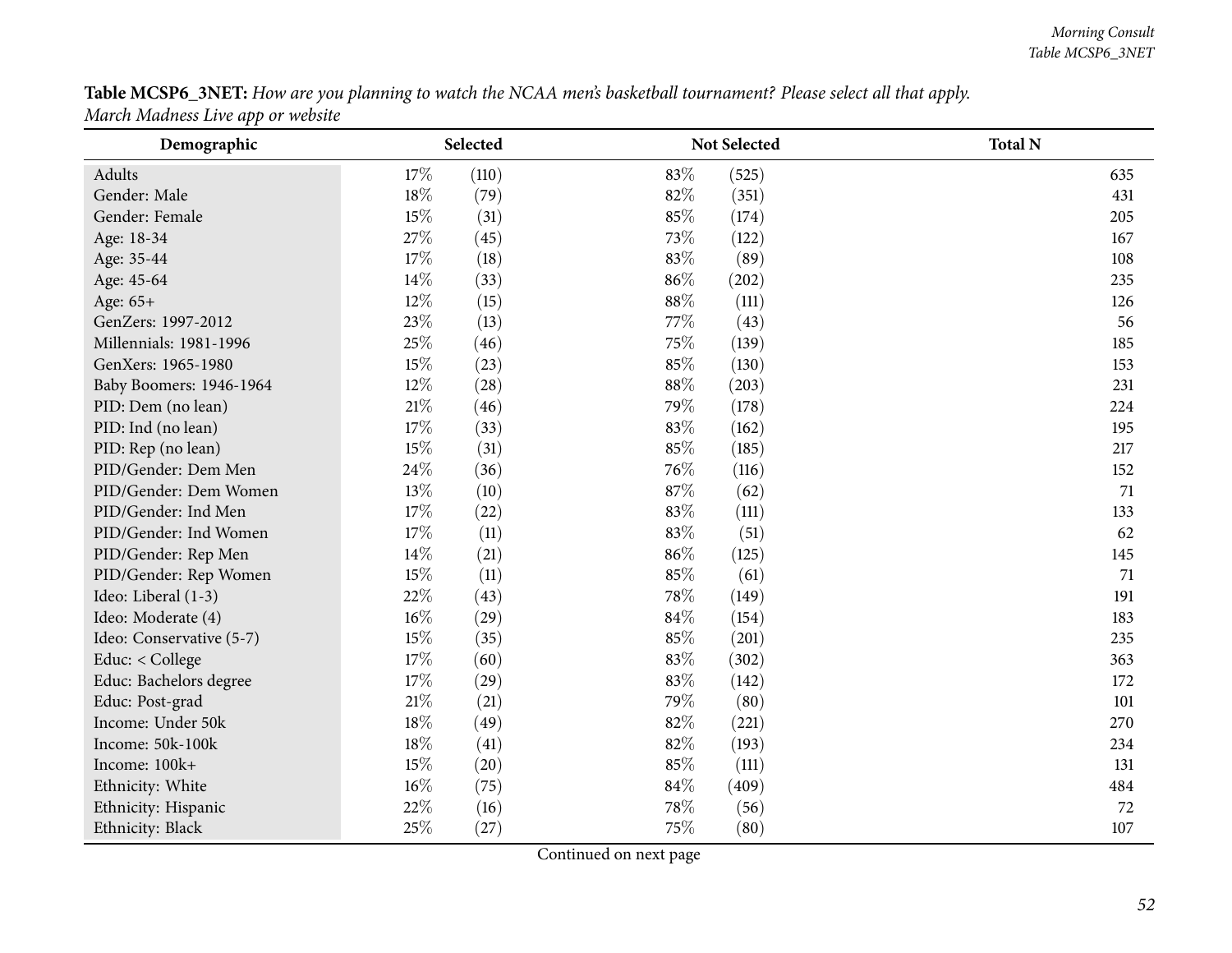## Table MCSP6\_3NET: How are you planning to watch the NCAA men's basketball tournament? Please select all that apply. *March Madness Live app or website*

| Demographic                          | Selected       | Not Selected    | <b>Total N</b> |
|--------------------------------------|----------------|-----------------|----------------|
| Adults                               | 17%<br>(110)   | 83%<br>(525)    | 635            |
| All Christian                        | 15%<br>(51)    | 85%<br>(278)    | 329            |
| Agnostic/Nothing in particular       | $16\%$<br>(21) | 84%<br>(115)    | 136            |
| Something Else                       | 20%<br>(21)    | 80%<br>(82)     | 102            |
| Evangelical                          | 17%<br>(29)    | 83%<br>(139)    | 168            |
| Non-Evangelical                      | 16%<br>(42)    | 84%<br>(211)    | 253            |
| Community: Urban                     | 23\%<br>(42)   | 77%<br>(137)    | 179            |
| Community: Suburban                  | 17%<br>(54)    | 83%<br>(271)    | 324            |
| Community: Rural                     | 12%<br>(15)    | 88%<br>(117)    | 132            |
| Employ: Private Sector               | 19%<br>(41)    | 81%<br>(176)    | 217            |
| Employ: Self-Employed                | 19%<br>(12)    | 81%<br>(51)     | 63             |
| Employ: Retired                      | 10%<br>(14)    | 90%<br>(131)    | 145            |
| Employ: Unemployed                   | 24%<br>(16)    | 76%<br>(50)     | 66             |
| Military HH: Yes                     | 14%<br>(16)    | 86%<br>(96)     | 112            |
| Military HH: No                      | 18%<br>(95)    | 82%<br>(429)    | 523            |
| RD/WT: Right Direction               | 19%<br>(43)    | 81\%<br>(180)   | 223            |
| RD/WT: Wrong Track                   | 16%<br>(67)    | $84\%$<br>(345) | 412            |
| Biden Job Approve                    | $21\%$<br>(57) | 79%<br>(217)    | 274            |
| Biden Job Disapprove                 | 15%<br>(52)    | 85%<br>(289)    | 342            |
| Biden Job Strongly Approve           | 19%<br>(24)    | 81%<br>(105)    | 129            |
| Biden Job Somewhat Approve           | 23%<br>(33)    | 77\%<br>(113)   | 145            |
| Biden Job Somewhat Disapprove        | 16%<br>(18)    | 84%<br>(93)     | 111            |
| <b>Biden Job Strongly Disapprove</b> | 15%<br>(35)    | 85%<br>(196)    | 231            |
| Favorable of Biden                   | 18%<br>(52)    | 82%<br>(236)    | 289            |
| Unfavorable of Biden                 | 17%<br>(57)    | 83%<br>(278)    | 335            |
| Very Favorable of Biden              | 18%<br>(24)    | 82%<br>(110)    | 134            |
| Somewhat Favorable of Biden          | 18%<br>(28)    | 82%<br>(127)    | 155            |
| Somewhat Unfavorable of Biden        | 21%<br>(20)    | 79%<br>(73)     | 93             |
| Very Unfavorable of Biden            | 15%<br>(37)    | 85%<br>(205)    | 242            |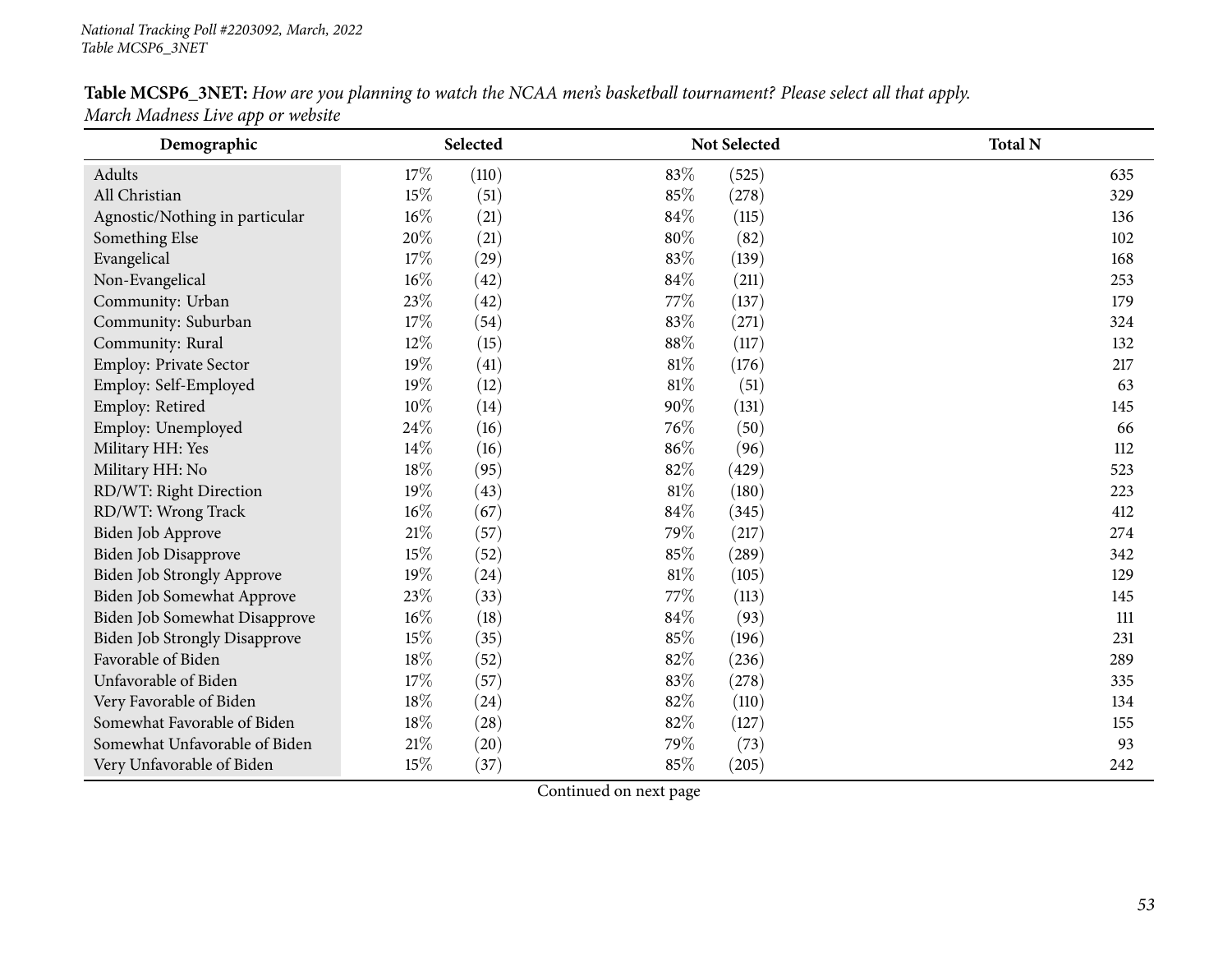Table MCSP6\_3NET: How are you planning to watch the NCAA men's basketball tournament? Please select all that apply. *March Madness Live app or website*

| Demographic                          |        | Selected |        | <b>Not Selected</b> | <b>Total N</b> |
|--------------------------------------|--------|----------|--------|---------------------|----------------|
| Adults                               | 17%    | (110)    | 83%    | (525)               | 635            |
| #1 Issue: Economy                    | 19%    | (57)     | 81%    | (239)               | 297            |
| #1 Issue: Security                   | $10\%$ | (9)      | 90%    | (82)                | 91             |
| #1 Issue: Health Care                | 23%    | (13)     | 77\%   | (42)                | 55             |
| #1 Issue: Medicare / Social Security | $14\%$ | (9)      | 86%    | (51)                | 60             |
| #1 Issue: Energy                     | 19%    | (11)     | $81\%$ | (44)                | 55             |
| 2020 Vote: Joe Biden                 | 19%    | (56)     | 81%    | (242)               | 298            |
| 2020 Vote: Donald Trump              | 15%    | (35)     | 85%    | (203)               | 238            |
| 2020 Vote: Didn't Vote               | 16%    | (12)     | 84%    | (65)                | 77             |
| 2018 House Vote: Democrat            | 20%    | (45)     | 80%    | (181)               | 226            |
| 2018 House Vote: Republican          | 14%    | (30)     | 86%    | (191)               | 221            |
| 2016 Vote: Hillary Clinton           | 19%    | (41)     | 81%    | (171)               | 212            |
| 2016 Vote: Donald Trump              | 13%    | (31)     | 87%    | (204)               | 235            |
| 2016 Vote: Didn't Vote               | 21%    | (32)     | 79%    | (123)               | 155            |
| Voted in 2014: Yes                   | 17%    | (75)     | 83%    | (355)               | 430            |
| Voted in 2014: No                    | 17\%   | (35)     | 83\%   | (170)               | 205            |
| 4-Region: Northeast                  | 22\%   | (26)     | 78%    | (90)                | 116            |
| 4-Region: Midwest                    | 16%    | (23)     | 84%    | (120)               | 143            |
| 4-Region: South                      | 13%    | (30)     | 87%    | (205)               | 235            |
| 4-Region: West                       | 23%    | (32)     | 77\%   | (109)               | 141            |
| Sports Fans                          | 18%    | (110)    | 82%    | (503)               | 612            |
| Avid Sports Fans                     | 20%    | (71)     | 80%    | (278)               | 349            |
| <b>Casual Sports Fans</b>            | 15%    | (38)     | 85%    | (225)               | 263            |
| CBB Fans                             | 18%    | (107)    | 82%    | (481)               | 589            |
| Avid CBB Fans                        | 24%    | (58)     | 76\%   | (182)               | 240            |
| Casual CBB Fans                      | 17%    | (79)     | 83%    | (386)               | 466            |
| Plan to Watch Men's Tournament       | 17%    | (110)    | 83%    | (525)               | 635            |
| 21 or Older                          | 17%    | (104)    | 83%    | (510)               | 614            |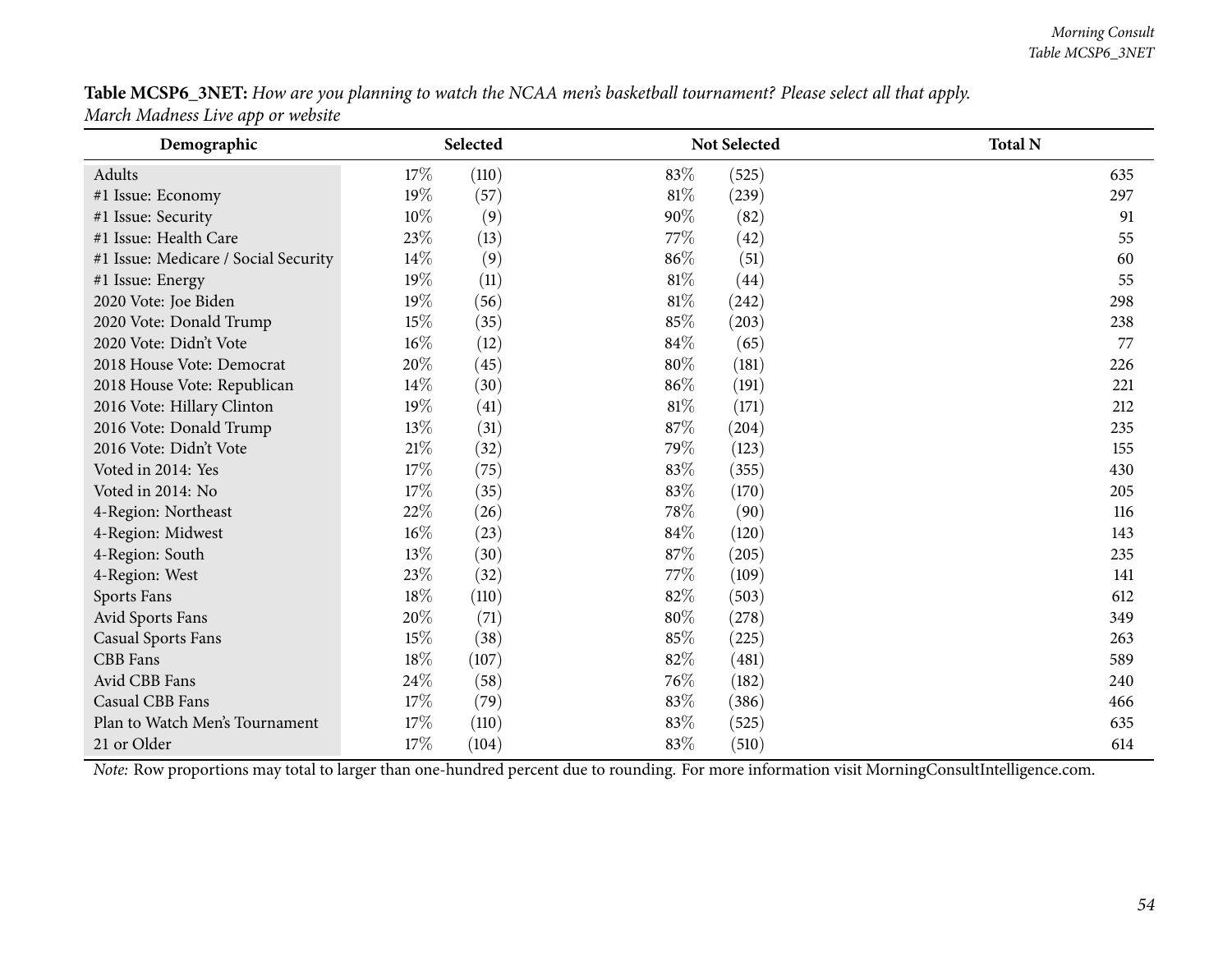## Table MCSP6\_4NET: How are you planning to watch the NCAA men's basketball tournament? Please select all that apply.

*Attending <sup>a</sup> game in person*

| Demographic              |       | Selected |      | Not Selected | <b>Total N</b> |
|--------------------------|-------|----------|------|--------------|----------------|
| Adults                   | $5\%$ | (31)     | 95%  | (605)        | 635            |
| Gender: Male             | $4\%$ | (16)     | 96%  | (415)        | 431            |
| Gender: Female           | $7\%$ | (15)     | 93%  | (190)        | 205            |
| Age: 18-34               | 12%   | (20)     | 88%  | (147)        | 167            |
| Age: 35-44               | $5\%$ | (6)      | 95%  | (102)        | 108            |
| Age: 45-64               | $2\%$ | (5)      | 98%  | (231)        | 235            |
| Age: 65+                 |       | (0)      | 100% | (126)        | 126            |
| GenZers: 1997-2012       | 23\%  | (13)     | 77%  | (43)         | 56             |
| Millennials: 1981-1996   | $7\%$ | (12)     | 93%  | (173)        | 185            |
| GenXers: 1965-1980       | $2\%$ | (3)      | 98%  | (150)        | 153            |
| Baby Boomers: 1946-1964  | $1\%$ | (2)      | 99%  | (229)        | 231            |
| PID: Dem (no lean)       | $6\%$ | (13)     | 94%  | (211)        | 224            |
| PID: Ind (no lean)       | $7\%$ | (14)     | 93%  | (180)        | 195            |
| PID: Rep (no lean)       | $2\%$ | (4)      | 98%  | (213)        | 217            |
| PID/Gender: Dem Men      | $5\%$ | (8)      | 95%  | (145)        | 152            |
| PID/Gender: Dem Women    | $7\%$ | (5)      | 93%  | (67)         | 71             |
| PID/Gender: Ind Men      | $4\%$ | (6)      | 96%  | (127)        | 133            |
| PID/Gender: Ind Women    | 14%   | (9)      | 86%  | (53)         | 62             |
| PID/Gender: Rep Men      | $1\%$ | (2)      | 99%  | (143)        | 145            |
| PID/Gender: Rep Women    | $3\%$ | (2)      | 97%  | (69)         | 71             |
| Ideo: Liberal (1-3)      | $5\%$ | (10)     | 95%  | (181)        | 191            |
| Ideo: Moderate (4)       | $7\%$ | (12)     | 93%  | (170)        | 183            |
| Ideo: Conservative (5-7) | $3\%$ | (7)      | 97%  | (228)        | 235            |
| Educ: < College          | $3\%$ | (11)     | 97%  | (352)        | 363            |
| Educ: Bachelors degree   | $9\%$ | (15)     | 91%  | (157)        | 172            |
| Educ: Post-grad          | $5\%$ | (5)      | 95%  | (96)         | 101            |
| Income: Under 50k        | $4\%$ | (10)     | 96%  | (260)        | 270            |
| Income: 50k-100k         | $6\%$ | (14)     | 94%  | (221)        | 234            |
| Income: 100k+            | $6\%$ | (8)      | 94%  | (124)        | 131            |
| Ethnicity: White         | $4\%$ | (20)     | 96%  | (464)        | 484            |
| Ethnicity: Hispanic      | $9\%$ | (7)      | 91%  | (65)         | 72             |
| Ethnicity: Black         | 9%    | (10)     | 91%  | (97)         | 107            |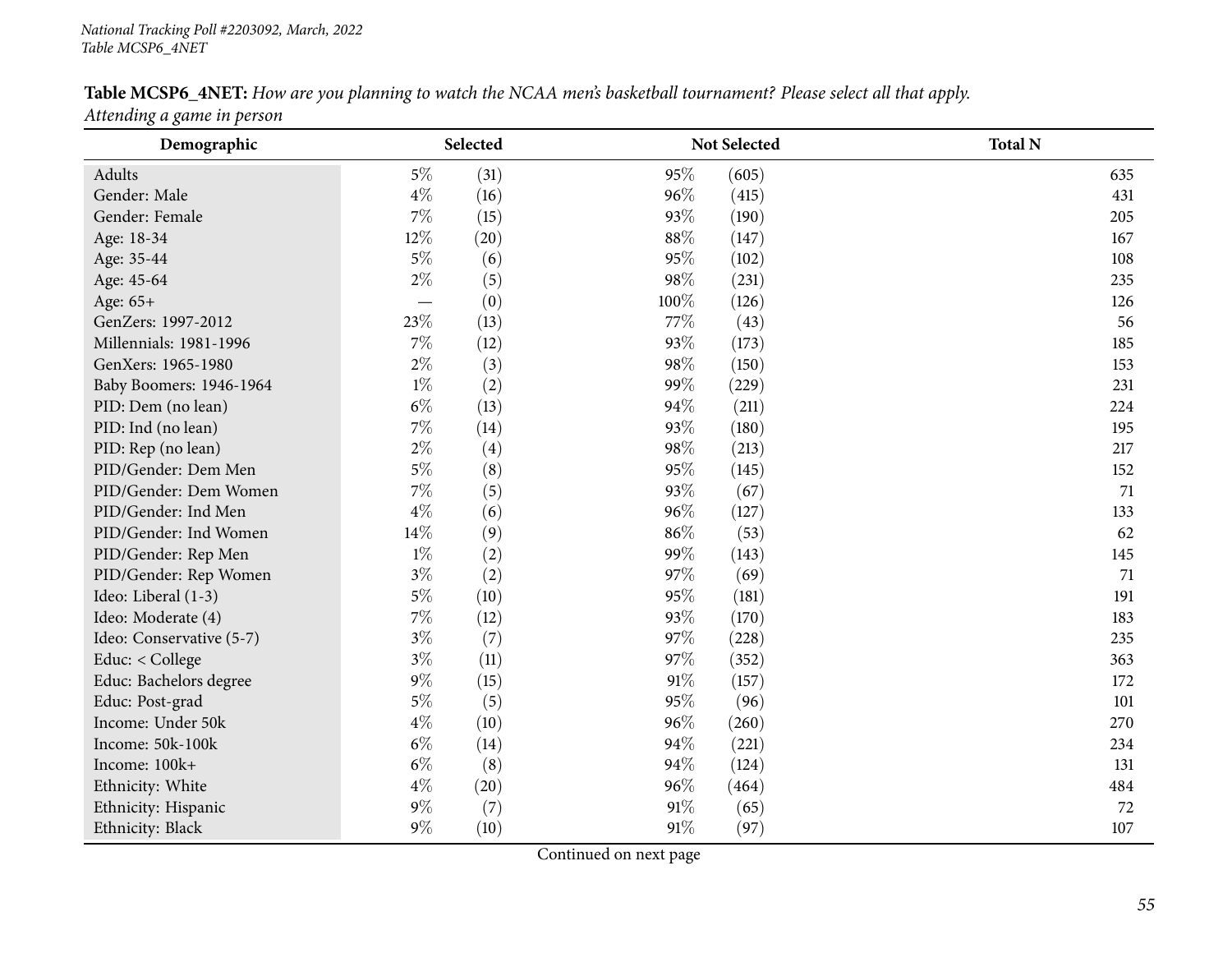# Table MCSP6\_4NET: How are you planning to watch the NCAA men's basketball tournament? Please select all that apply.

*Attending <sup>a</sup> game in person*

| Demographic                          | Selected                 |             | Not Selected | <b>Total N</b> |
|--------------------------------------|--------------------------|-------------|--------------|----------------|
| Adults                               | $5\%$<br>(31)            | 95%         | (605)        | 635            |
| All Christian                        | $6\%$<br>(19)            | 94%         | (310)        | 329            |
| Agnostic/Nothing in particular       | $2\%$                    | (3)<br>98%  | (134)        | 136            |
| Something Else                       | $4\%$                    | (5)<br>96%  | (98)         | 102            |
| Evangelical                          | $9\%$<br>(15)            | 91%         | (152)        | 168            |
| Non-Evangelical                      | $3\%$<br>(8)             | 97%         | (245)        | 253            |
| Community: Urban                     | $8\%$<br>(14)            | 92%         | (165)        | 179            |
| Community: Suburban                  | $5\%$<br>(15)            | 95%         | (309)        | 324            |
| Community: Rural                     | $1\%$<br>(2)             | 99%         | (131)        | 132            |
| Employ: Private Sector               | $7\%$<br>(16)            | 93%         | (201)        | 217            |
| Employ: Self-Employed                | $9\%$<br>(6)             | 91%         | (58)         | 63             |
| Employ: Retired                      | $\overline{\phantom{0}}$ | (1)<br>100% | (145)        | 145            |
| Employ: Unemployed                   | $2\%$                    | (1)<br>98%  | (64)         | 66             |
| Military HH: Yes                     | $5\%$<br>(6)             | 95%         | (107)        | 112            |
| Military HH: No                      | $5\%$<br>(25)            | 95%         | (498)        | 523            |
| RD/WT: Right Direction               | $7\%$<br>(17)            | 93%         | (207)        | 223            |
| RD/WT: Wrong Track                   | $3\%$<br>(14)            | 97%         | (398)        | 412            |
| Biden Job Approve                    | $5\%$<br>(14)            | 95%         | (260)        | 274            |
| Biden Job Disapprove                 | $3\%$<br>(12)            | 97%         | (330)        | 342            |
| Biden Job Strongly Approve           | $8\%$<br>(11)            | 92%         | (118)        | 129            |
| Biden Job Somewhat Approve           | $2\%$                    | (3)<br>98%  | (142)        | 145            |
| Biden Job Somewhat Disapprove        | $3\%$                    | 97%<br>(3)  | (108)        | 111            |
| <b>Biden Job Strongly Disapprove</b> | $4\%$<br>(9)             | 96%         | (222)        | 231            |
| Favorable of Biden                   | $5\%$<br>(14)            | 95%         | (275)        | 289            |
| Unfavorable of Biden                 | $5\%$<br>(17)            | 95%         | (318)        | 335            |
| Very Favorable of Biden              | $8\%$<br>(10)            | 92%         | (124)        | 134            |
| Somewhat Favorable of Biden          | $2\%$                    | (3)<br>98%  | (151)        | 155            |
| Somewhat Unfavorable of Biden        | $8\%$<br>(7)             | 92%         | (86)         | 93             |
| Very Unfavorable of Biden            | $4\%$<br>(10)            | 96%         | (233)        | 242            |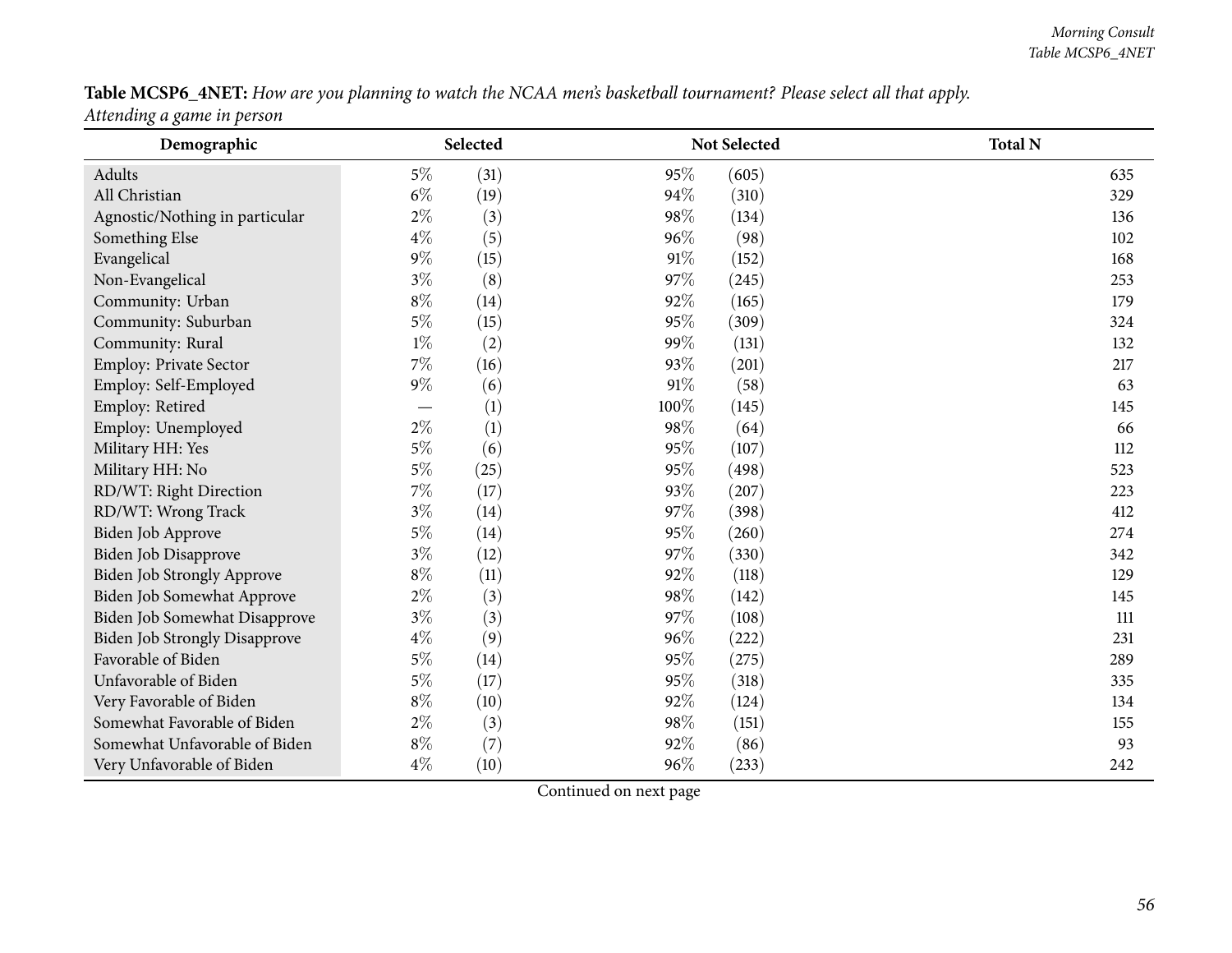## Table MCSP6\_4NET: How are you planning to watch the NCAA men's basketball tournament? Please select all that apply.

*Attending <sup>a</sup> game in person*

| Demographic                          |        | Selected |      | <b>Not Selected</b> | <b>Total N</b> |
|--------------------------------------|--------|----------|------|---------------------|----------------|
| Adults                               | $5\%$  | (31)     | 95%  | (605)               | 635            |
| #1 Issue: Economy                    | $5\%$  | (15)     | 95%  | (281)               | 297            |
| #1 Issue: Security                   | $2\%$  | (2)      | 98%  | (89)                | 91             |
| #1 Issue: Health Care                | 10%    | (6)      | 90%  | (49)                | 55             |
| #1 Issue: Medicare / Social Security |        | (0)      | 100% | (60)                | 60             |
| #1 Issue: Energy                     | $1\%$  | (1)      | 99%  | (55)                | 55             |
| 2020 Vote: Joe Biden                 | $5\%$  | (16)     | 95%  | (282)               | 298            |
| 2020 Vote: Donald Trump              | $3\%$  | (7)      | 97%  | (231)               | 238            |
| 2020 Vote: Didn't Vote               | $8\%$  | (6)      | 92%  | (71)                | 77             |
| 2018 House Vote: Democrat            | $3\%$  | (6)      | 97%  | (221)               | 226            |
| 2018 House Vote: Republican          | $4\%$  | (8)      | 96%  | (213)               | 221            |
| 2016 Vote: Hillary Clinton           | $2\%$  | (5)      | 98%  | (206)               | 212            |
| 2016 Vote: Donald Trump              | $3\%$  | (8)      | 97%  | (227)               | 235            |
| 2016 Vote: Didn't Vote               | $10\%$ | (16)     | 90%  | (139)               | 155            |
| Voted in 2014: Yes                   | $3\%$  | (15)     | 97%  | (415)               | 430            |
| Voted in 2014: No                    | $8\%$  | (16)     | 92%  | (190)               | 205            |
| 4-Region: Northeast                  | $9\%$  | (10)     | 91%  | (105)               | 116            |
| 4-Region: Midwest                    | $2\%$  | (3)      | 98%  | (141)               | 143            |
| 4-Region: South                      | $3\%$  | (8)      | 97%  | (227)               | 235            |
| 4-Region: West                       | $7\%$  | (10)     | 93%  | (131)               | 141            |
| Sports Fans                          | $4\%$  | (28)     | 96%  | (585)               | 612            |
| Avid Sports Fans                     | $5\%$  | (18)     | 95%  | (332)               | 349            |
| <b>Casual Sports Fans</b>            | $4\%$  | (10)     | 96%  | (253)               | 263            |
| CBB Fans                             | $5\%$  | (30)     | 95%  | (558)               | 589            |
| Avid CBB Fans                        | $7\%$  | (18)     | 93%  | (222)               | 240            |
| <b>Casual CBB Fans</b>               | $4\%$  | (18)     | 96%  | (447)               | 466            |
| Plan to Watch Men's Tournament       | $5\%$  | (31)     | 95%  | (605)               | 635            |
| 21 or Older                          | $5\%$  | (29)     | 95%  | (585)               | 614            |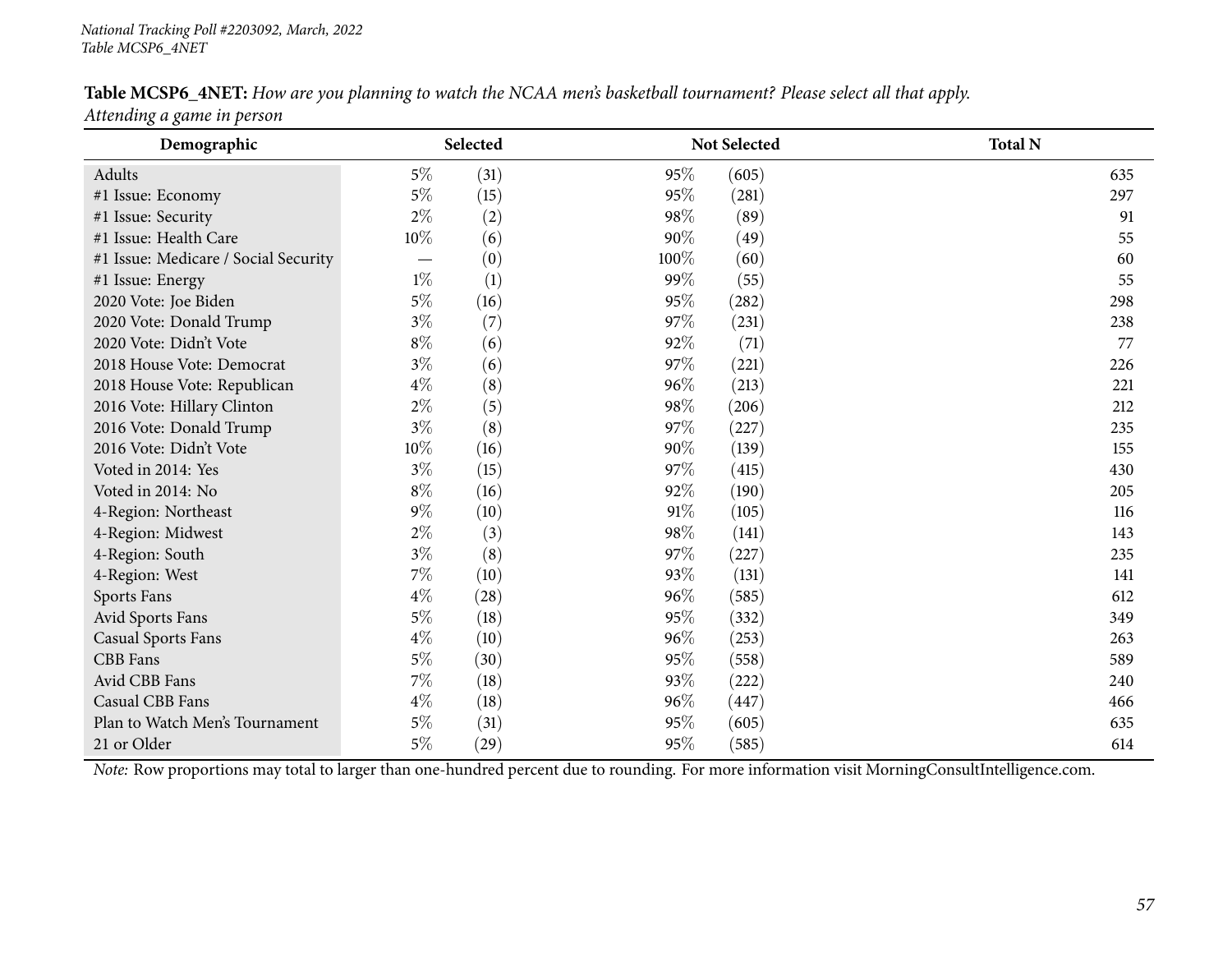Table MCSP6\_5NET: How are you planning to watch the NCAA men's basketball tournament? Please select all that apply. *Another way*

| Demographic              |       | Selected          |        | Not Selected | <b>Total N</b> |
|--------------------------|-------|-------------------|--------|--------------|----------------|
| Adults                   | $8\%$ | (48)              | 92%    | (588)        | 635            |
| Gender: Male             | $5\%$ | (23)              | 95%    | (407)        | 431            |
| Gender: Female           | 12%   | (24)              | 88%    | (180)        | 205            |
| Age: 18-34               | $5\%$ | (8)               | 95%    | (159)        | 167            |
| Age: 35-44               | $9\%$ | (10)              | 91%    | (98)         | 108            |
| Age: 45-64               | 10%   | (23)              | 90%    | (212)        | 235            |
| Age: 65+                 | $6\%$ | (7)               | 94%    | (118)        | 126            |
| GenZers: 1997-2012       | $4\%$ | (2)               | 96%    | (53)         | 56             |
| Millennials: 1981-1996   | $6\%$ | (11)              | 94%    | (174)        | 185            |
| GenXers: 1965-1980       | 10%   | (15)              | 90%    | (138)        | 153            |
| Baby Boomers: 1946-1964  | $8\%$ | (19)              | 92%    | (212)        | 231            |
| PID: Dem (no lean)       | $8\%$ | (18)              | 92%    | (206)        | 224            |
| PID: Ind (no lean)       | $7\%$ | (15)              | 93%    | (180)        | 195            |
| PID: Rep (no lean)       | $7\%$ | (15)              | 93%    | (201)        | 217            |
| PID/Gender: Dem Men      | $4\%$ | (6)               | 96%    | (147)        | 152            |
| PID/Gender: Dem Women    | 17%   | (12)              | 83%    | (59)         | 71             |
| PID/Gender: Ind Men      | $8\%$ | (11)              | $92\%$ | (122)        | 133            |
| PID/Gender: Ind Women    | $6\%$ | (4)               | 94%    | (58)         | 62             |
| PID/Gender: Rep Men      | $5\%$ | (7)               | 95%    | (139)        | 145            |
| PID/Gender: Rep Women    | 12%   | (9)               | 88%    | (63)         | 71             |
| Ideo: Liberal (1-3)      | $7\%$ | (13)              | 93%    | (178)        | 191            |
| Ideo: Moderate (4)       | $7\%$ | (13)              | 93%    | (169)        | 183            |
| Ideo: Conservative (5-7) | $8\%$ | (20)              | 92%    | (215)        | 235            |
| Educ: < College          | $8\%$ | (29)              | 92%    | (334)        | 363            |
| Educ: Bachelors degree   | $7\%$ | (12)              | 93%    | (159)        | 172            |
| Educ: Post-grad          | $6\%$ | (6)               | 94%    | (95)         | 101            |
| Income: Under 50k        | 12%   | (32)              | 88%    | (238)        | 270            |
| Income: 50k-100k         | $5\%$ | (12)              | 95%    | (223)        | 234            |
| Income: 100k+            | $3\%$ | $\left( 4\right)$ | 97%    | (127)        | 131            |
| Ethnicity: White         | $7\%$ | (36)              | 93%    | (448)        | 484            |
| Ethnicity: Hispanic      | $8\%$ | (6)               | 92%    | (66)         | 72             |
| Ethnicity: Black         | $5\%$ | (6)               | 95%    | (101)        | 107            |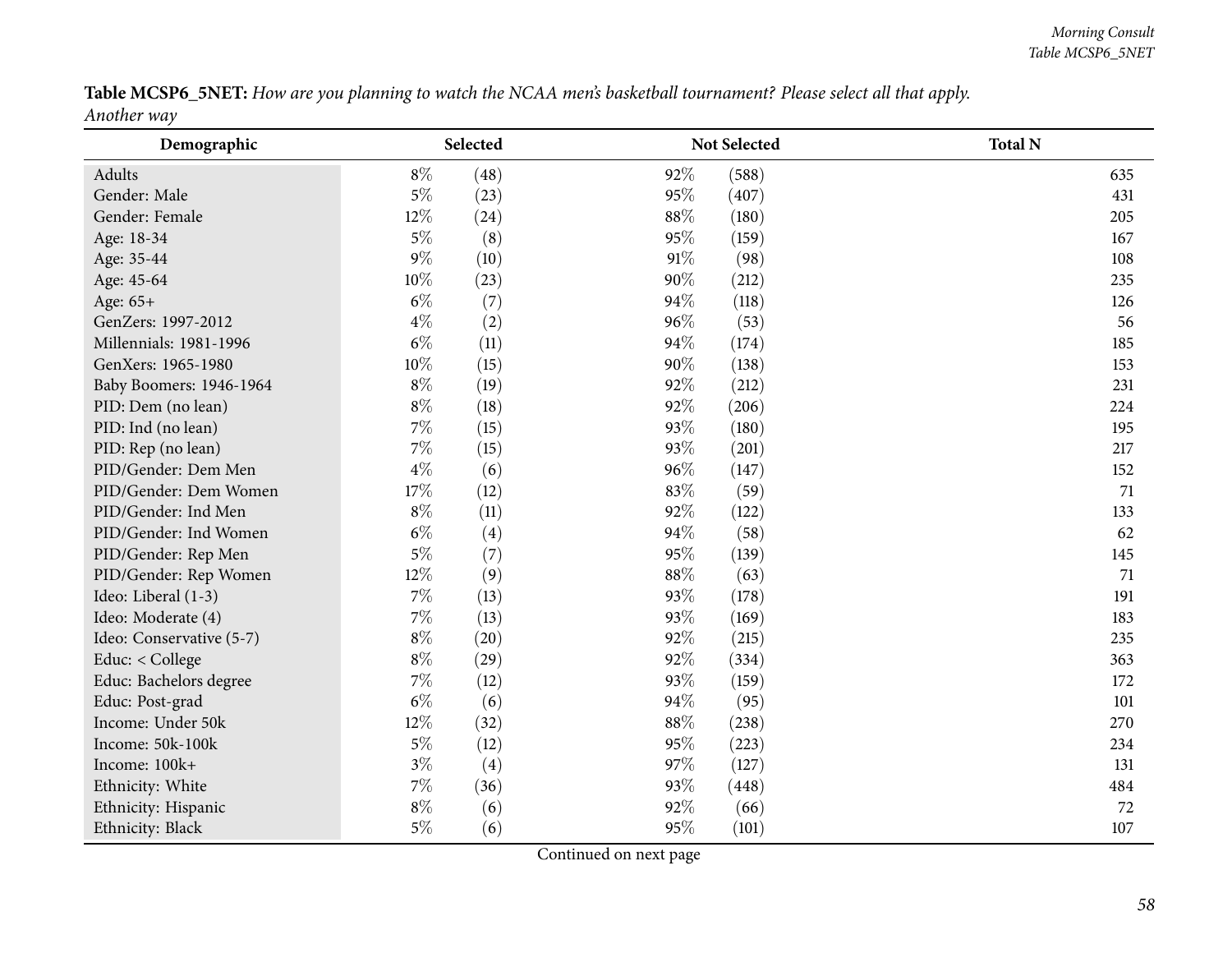| Table MCSP6_5NET: How are you planning to watch the NCAA men's basketball tournament? Please select all that apply. |  |  |  |  |  |  |
|---------------------------------------------------------------------------------------------------------------------|--|--|--|--|--|--|
| $\lambda$ $\lambda$                                                                                                 |  |  |  |  |  |  |

*Another way*

| Demographic                          |       | Selected |     | Not Selected | <b>Total N</b> |
|--------------------------------------|-------|----------|-----|--------------|----------------|
| Adults                               | $8\%$ | (48)     | 92% | (588)        | 635            |
| All Christian                        | $8\%$ | (27)     | 92% | (302)        | 329            |
| Agnostic/Nothing in particular       | $6\%$ | (8)      | 94% | (129)        | 136            |
| Something Else                       | $8\%$ | (8)      | 92% | (94)         | 102            |
| Evangelical                          | 10%   | (17)     | 90% | (150)        | 168            |
| Non-Evangelical                      | $6\%$ | (16)     | 94% | (237)        | 253            |
| Community: Urban                     | $8\%$ | (15)     | 92% | (164)        | 179            |
| Community: Suburban                  | $7\%$ | (22)     | 93% | (302)        | 324            |
| Community: Rural                     | $8\%$ | (11)     | 92% | (121)        | 132            |
| Employ: Private Sector               | $6\%$ | (14)     | 94% | (203)        | 217            |
| Employ: Self-Employed                | 7%    | (4)      | 93% | (59)         | 63             |
| Employ: Retired                      | $9\%$ | (13)     | 91% | (132)        | 145            |
| Employ: Unemployed                   | 14%   | (9)      | 86% | (57)         | 66             |
| Military HH: Yes                     | 10%   | (11)     | 90% | (101)        | 112            |
| Military HH: No                      | 7%    | (36)     | 93% | (487)        | 523            |
| RD/WT: Right Direction               | 7%    | (15)     | 93% | (208)        | 223            |
| RD/WT: Wrong Track                   | $8\%$ | (32)     | 92% | (380)        | 412            |
| Biden Job Approve                    | $8\%$ | (22)     | 92% | (252)        | 274            |
| Biden Job Disapprove                 | $8\%$ | (26)     | 92% | (316)        | 342            |
| Biden Job Strongly Approve           | 7%    | (9)      | 93% | (120)        | 129            |
| Biden Job Somewhat Approve           | $9\%$ | (13)     | 91% | (132)        | 145            |
| Biden Job Somewhat Disapprove        | $8\%$ | (9)      | 92% | (102)        | 111            |
| <b>Biden Job Strongly Disapprove</b> | $7\%$ | (17)     | 93% | (214)        | 231            |
| Favorable of Biden                   | $8\%$ | (23)     | 92% | (266)        | 289            |
| Unfavorable of Biden                 | 7%    | (25)     | 93% | (311)        | 335            |
| Very Favorable of Biden              | $6\%$ | (9)      | 94% | (125)        | 134            |
| Somewhat Favorable of Biden          | $9\%$ | (14)     | 91% | (140)        | 155            |
| Somewhat Unfavorable of Biden        | $5\%$ | (5)      | 95% | (88)         | 93             |
| Very Unfavorable of Biden            | $8\%$ | (20)     | 92% | (222)        | 242            |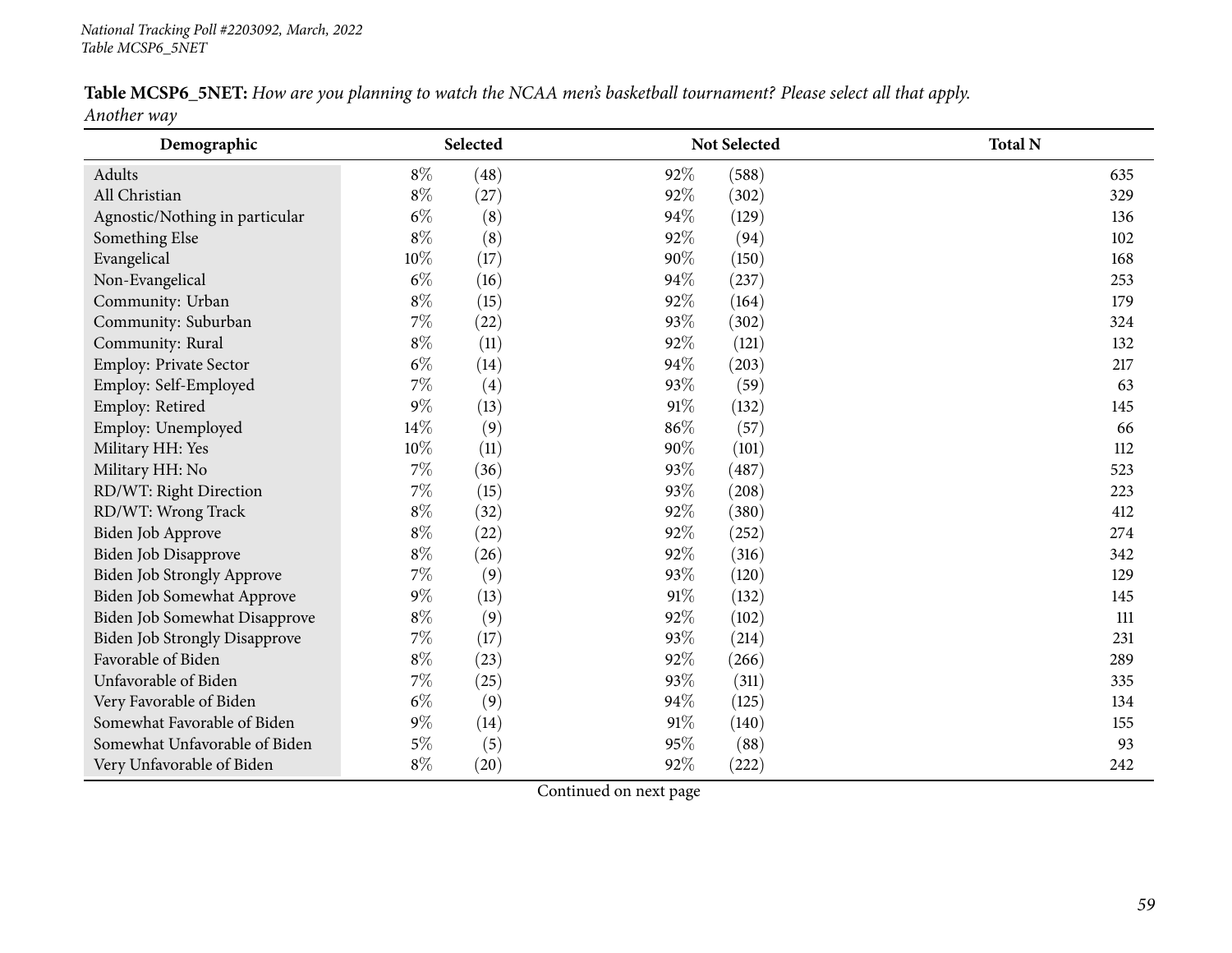Table MCSP6\_5NET: How are you planning to watch the NCAA men's basketball tournament? Please select all that apply. *Another way*

| Demographic                          | Selected |      |      | Not Selected | <b>Total N</b> |
|--------------------------------------|----------|------|------|--------------|----------------|
| Adults                               | $8\%$    | (48) | 92%  | (588)        | 635            |
| #1 Issue: Economy                    | $7\%$    | (21) | 93%  | (276)        | 297            |
| #1 Issue: Security                   | $3\%$    | (3)  | 97%  | (88)         | 91             |
| #1 Issue: Health Care                | $8\%$    | (4)  | 92%  | (50)         | 55             |
| #1 Issue: Medicare / Social Security | $7\%$    | (4)  | 93%  | (56)         | 60             |
| #1 Issue: Energy                     | $9\%$    | (5)  | 91%  | (50)         | 55             |
| 2020 Vote: Joe Biden                 | $7\%$    | (22) | 93%  | (276)        | 298            |
| 2020 Vote: Donald Trump              | $6\%$    | (15) | 94%  | (223)        | 238            |
| 2020 Vote: Didn't Vote               | $11\%$   | (9)  | 89%  | (69)         | 77             |
| 2018 House Vote: Democrat            | $8\%$    | (19) | 92%  | (208)        | 226            |
| 2018 House Vote: Republican          | $6\%$    | (12) | 94%  | (209)        | 221            |
| 2016 Vote: Hillary Clinton           | $8\%$    | (17) | 92%  | (195)        | 212            |
| 2016 Vote: Donald Trump              | $6\%$    | (14) | 94%  | (222)        | 235            |
| 2016 Vote: Didn't Vote               | $9\%$    | (14) | 91%  | (141)        | 155            |
| Voted in 2014: Yes                   | $8\%$    | (33) | 92%  | (397)        | 430            |
| Voted in 2014: No                    | $7\%$    | (15) | 93\% | (191)        | 205            |
| 4-Region: Northeast                  | $3\%$    | (4)  | 97%  | (112)        | 116            |
| 4-Region: Midwest                    | $11\%$   | (15) | 89%  | (128)        | 143            |
| 4-Region: South                      | $8\%$    | (18) | 92%  | (217)        | 235            |
| 4-Region: West                       | $7\%$    | (10) | 93\% | (131)        | 141            |
| Sports Fans                          | $7\%$    | (45) | 93%  | (568)        | 612            |
| Avid Sports Fans                     | $4\%$    | (15) | 96%  | (335)        | 349            |
| <b>Casual Sports Fans</b>            | $11\%$   | (30) | 89%  | (233)        | 263            |
| CBB Fans                             | $7\%$    | (41) | 93%  | (548)        | 589            |
| Avid CBB Fans                        | $6\%$    | (14) | 94%  | (226)        | 240            |
| Casual CBB Fans                      | $6\%$    | (29) | 94%  | (436)        | 466            |
| Plan to Watch Men's Tournament       | $8\%$    | (48) | 92%  | (588)        | 635            |
| 21 or Older                          | 7%       | (45) | 93%  | (569)        | 614            |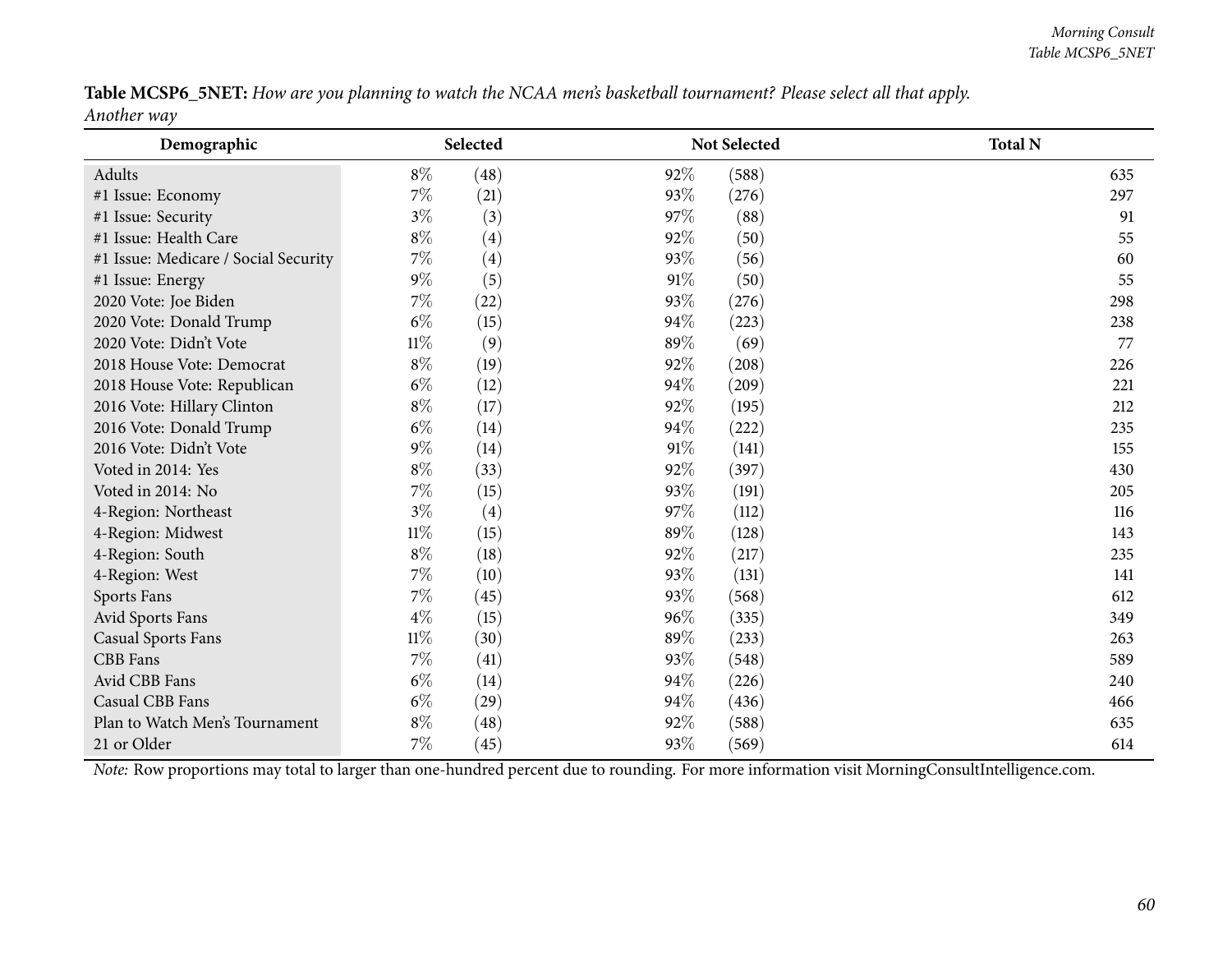#### *National Tracking Poll #2203092, March, <sup>2022</sup> Table MCSP7*

|                          |        |            |        |                |        | Don't know / No |                |
|--------------------------|--------|------------|--------|----------------|--------|-----------------|----------------|
| Demographic              |        | <b>Yes</b> |        | N <sub>o</sub> |        | opinion         | <b>Total N</b> |
| Adults                   | $8\%$  | (160)      | 86%    | (1814)         | $7\%$  | (147)           | 2121           |
| Gender: Male             | 13%    | (130)      | 79%    | (806)          | $8\%$  | (84)            | 1019           |
| Gender: Female           | $3\%$  | (30)       | 92%    | (1008)         | $6\%$  | (64)            | 1101           |
| Age: 18-34               | 14%    | (77)       | 76%    | (431)          | $11\%$ | (61)            | 569            |
| Age: 35-44               | 10%    | (36)       | $80\%$ | (286)          | 10%    | (37)            | 359            |
| Age: 45-64               | $5\%$  | (38)       | 90%    | (678)          | $5\%$  | (39)            | 754            |
| Age: 65+                 | $2\%$  | (8)        | 96%    | (419)          | $3\%$  | (11)            | 438            |
| GenZers: 1997-2012       | 12%    | (20)       | 75%    | (124)          | 13%    | (22)            | 166            |
| Millennials: 1981-1996   | 13%    | (85)       | 77%    | (499)          | 10%    | (62)            | 646            |
| GenXers: 1965-1980       | $6\%$  | (31)       | 87%    | (437)          | $7\%$  | (36)            | 505            |
| Baby Boomers: 1946-1964  | $3\%$  | (22)       | 94%    | (695)          | $3\%$  | (26)            | 744            |
| PID: Dem (no lean)       | $9\%$  | (63)       | $87\%$ | (628)          | $5\%$  | (34)            | 725            |
| PID: Ind (no lean)       | $7\%$  | (49)       | 83%    | (600)          | $11\%$ | (78)            | 727            |
| PID: Rep (no lean)       | $7\%$  | (48)       | $88\%$ | (586)          | $5\%$  | (35)            | 669            |
| PID/Gender: Dem Men      | $16\%$ | (50)       | 79%    | (247)          | $6\%$  | (17)            | 314            |
| PID/Gender: Dem Women    | $3\%$  | (13)       | 93%    | (381)          | $4\%$  | (17)            | 412            |
| PID/Gender: Ind Men      | 10%    | (38)       | 76%    | (283)          | $14\%$ | (50)            | 371            |
| PID/Gender: Ind Women    | $3\%$  | (11)       | 89%    | (318)          | $8\%$  | (28)            | 356            |
| PID/Gender: Rep Men      | 13%    | (42)       | 83%    | (277)          | $5\%$  | (16)            | 335            |
| PID/Gender: Rep Women    | $2\%$  | (5)        | 93%    | (309)          | $6\%$  | (19)            | 334            |
| Ideo: Liberal (1-3)      | 10%    | (57)       | 84%    | (496)          | $6\%$  | (38)            | 591            |
| Ideo: Moderate (4)       | $9\%$  | (51)       | 83%    | (495)          | $9\%$  | (51)            | 597            |
| Ideo: Conservative (5-7) | $6\%$  | (47)       | 89%    | (654)          | $4\%$  | (33)            | 734            |
| Educ: < College          | 7%     | (94)       | $86\%$ | (1236)         | $7\%$  | (101)           | 1432           |
| Educ: Bachelors degree   | $10\%$ | (42)       | $84\%$ | (372)          | 7%     | (31)            | 446            |
| Educ: Post-grad          | $10\%$ | (23)       | 84\%   | (205)          | $6\%$  | (15)            | 243            |
| Income: Under 50k        | $6\%$  | (72)       | 87%    | (980)          | $7\%$  | (76)            | 1128           |
| Income: 50k-100k         | $9\%$  | (61)       | $84\%$ | (588)          | $7\%$  | (50)            | 700            |
| Income: 100k+            | $9\%$  | (27)       | 84%    | (246)          | 7%     | (21)            | 293            |
| Ethnicity: White         | $8\%$  | (126)      | $86\%$ | (1438)         | $7\%$  | (109)           | 1673           |
| Ethnicity: Hispanic      | 14%    | (44)       | 74%    | (242)          | 12%    | (39)            | 326            |
| Ethnicity: Black         | $6\%$  | (17)       | 85%    | (221)          | $9\%$  | (23)            | 260            |

Table MCSP7: Do you plan to place any bets on individual games or outcomes during the NCAA men's basketball tournament?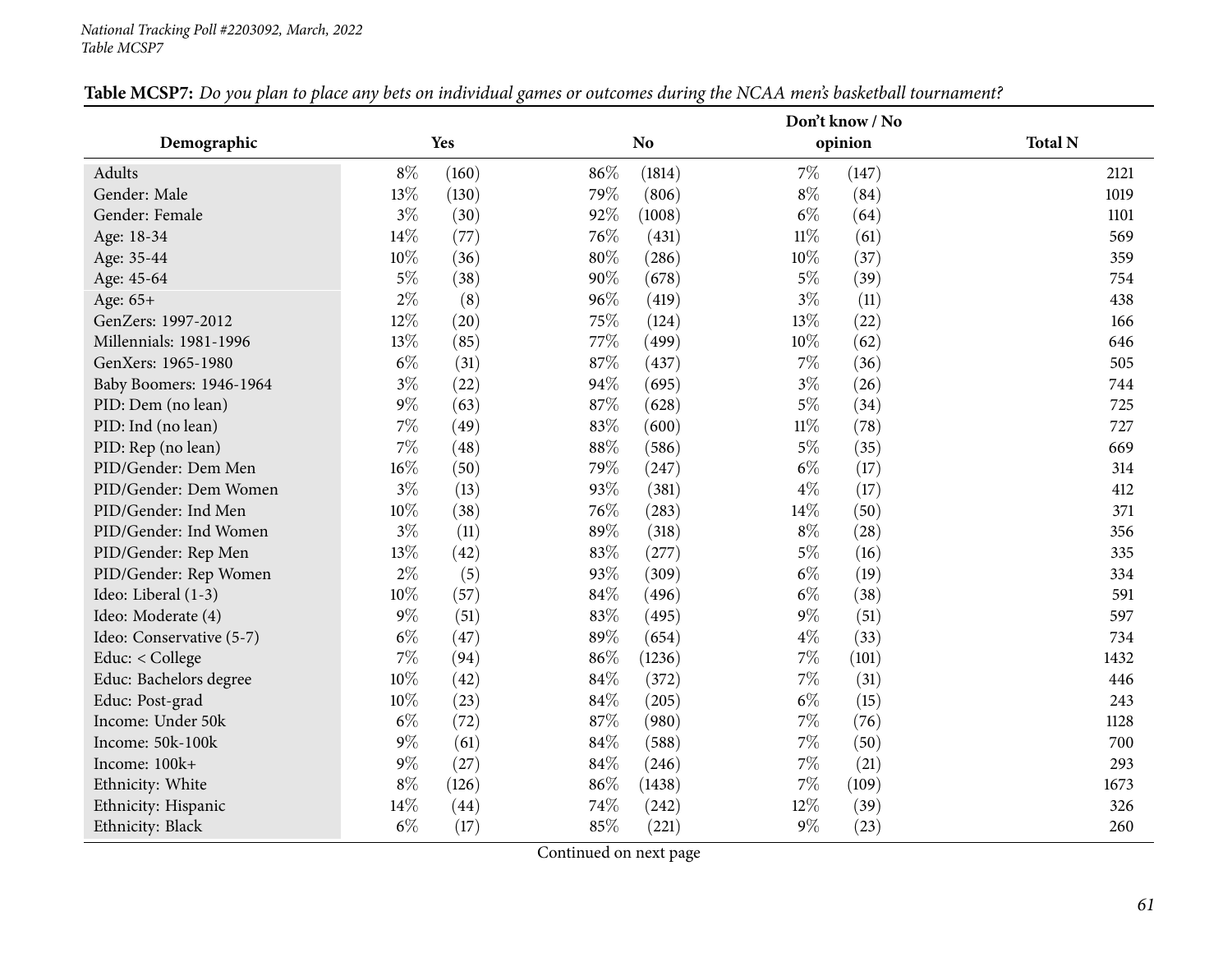*Morning Consult Table MCSP7*

|                                      |        |       |        |                |        | Don't know / No |                |
|--------------------------------------|--------|-------|--------|----------------|--------|-----------------|----------------|
| Demographic                          |        | Yes   |        | N <sub>o</sub> |        | opinion         | <b>Total N</b> |
| Adults                               | $8\%$  | (160) | 86%    | (1814)         | $7\%$  | (147)           | 2121           |
| Ethnicity: Other                     | $9\%$  | (17)  | 83%    | (156)          | $8\%$  | (15)            | 188            |
| All Christian                        | $6\%$  | (58)  | 88%    | (836)          | $6\%$  | (54)            | 948            |
| All Non-Christian                    | 16%    | (15)  | 77%    | (75)           | $7\%$  | (7)             | 96             |
| Atheist                              | $14\%$ | (16)  | 78%    | (87)           | $8\%$  | (9)             | 112            |
| Agnostic/Nothing in particular       | $7\%$  | (39)  | $84\%$ | (490)          | $9\%$  | (52)            | 582            |
| Something Else                       | $8\%$  | (31)  | 85%    | (327)          | $6\%$  | (25)            | 383            |
| Religious Non-Protestant/Catholic    | 12%    | (15)  | 79%    | (96)           | $8\%$  | (10)            | 122            |
| Evangelical                          | $7\%$  | (34)  | 88%    | (459)          | $5\%$  | (27)            | 521            |
| Non-Evangelical                      | $7\%$  | (55)  | 87%    | (673)          | $6\%$  | (48)            | 776            |
| Community: Urban                     | 12%    | (65)  | 80%    | (422)          | 7%     | (39)            | 527            |
| Community: Suburban                  | $7\%$  | (74)  | 87%    | (895)          | $6\%$  | (60)            | 1029           |
| Community: Rural                     | $4\%$  | (21)  | 88%    | (496)          | $8\%$  | (47)            | 565            |
| <b>Employ: Private Sector</b>        | 12%    | (73)  | $81\%$ | (502)          | $7\%$  | (46)            | 621            |
| <b>Employ: Government</b>            | $8\%$  | (10)  | 86%    | (101)          | $6\%$  | (7)             | 118            |
| Employ: Self-Employed                | 13%    | (30)  | 78%    | (175)          | $9\%$  | (20)            | 226            |
| Employ: Homemaker                    | $3\%$  | (4)   | 92%    | (149)          | $6\%$  | (9)             | 163            |
| Employ: Retired                      | $2\%$  | (11)  | 95%    | (474)          | $3\%$  | (16)            | 501            |
| Employ: Unemployed                   | $4\%$  | (11)  | 86%    | (247)          | 10%    | (30)            | 288            |
| Employ: Other                        | 10%    | (16)  | 80%    | (130)          | $10\%$ | (16)            | 161            |
| Military HH: Yes                     | $6\%$  | (18)  | 88%    | (274)          | $6\%$  | (19)            | 311            |
| Military HH: No                      | $8\%$  | (142) | 85%    | (1540)         | $7\%$  | (128)           | 1809           |
| RD/WT: Right Direction               | $9\%$  | (62)  | 83%    | (561)          | $7\%$  | (49)            | 673            |
| RD/WT: Wrong Track                   | $7\%$  | (97)  | 87%    | (1253)         | $7\%$  | (98)            | 1448           |
| Biden Job Approve                    | $9\%$  | (75)  | 85%    | (741)          | $6\%$  | (53)            | 870            |
| Biden Job Disapprove                 | $7\%$  | (83)  | 87%    | (1002)         | $6\%$  | (72)            | 1158           |
| <b>Biden Job Strongly Approve</b>    | $10\%$ | (35)  | 84%    | (288)          | $6\%$  | (19)            | 342            |
| Biden Job Somewhat Approve           | $8\%$  | (40)  | 86%    | (454)          | $6\%$  | (34)            | 528            |
| Biden Job Somewhat Disapprove        | $7\%$  | (25)  | 85%    | (293)          | $8\%$  | (28)            | 345            |
| <b>Biden Job Strongly Disapprove</b> | $7\%$  | (58)  | 87%    | (710)          | $5\%$  | (45)            | 812            |
| Favorable of Biden                   | $9\%$  | (78)  | 85%    | (776)          | $6\%$  | (56)            | 910            |
| Unfavorable of Biden                 | $7\%$  | (80)  | 86%    | (970)          | 7%     | (78)            | 1128           |

Table MCSP7: Do you plan to place any bets on individual games or outcomes during the NCAA men's basketball tournament?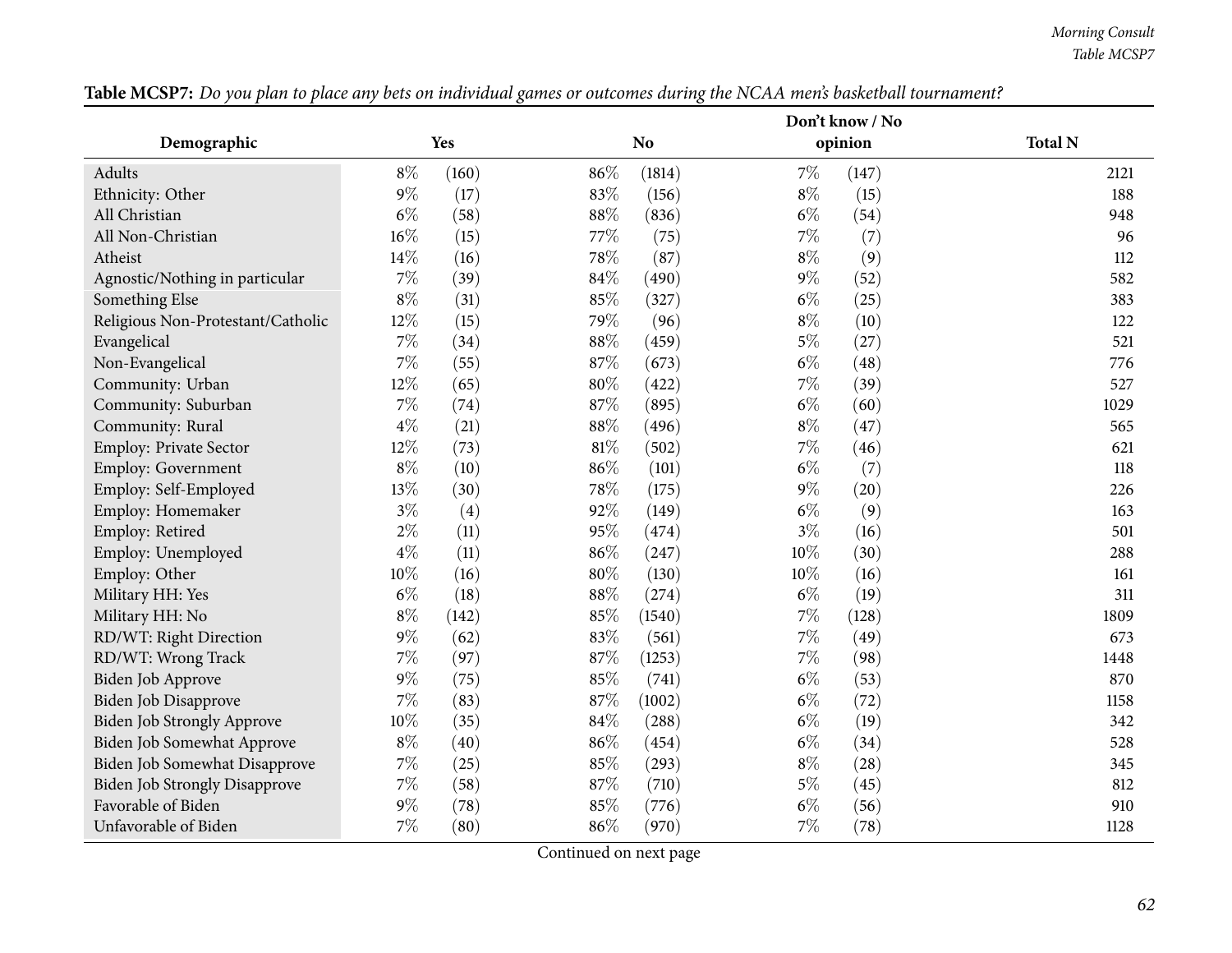|                                      |        |       |        |        |        | Don't know / No |                |
|--------------------------------------|--------|-------|--------|--------|--------|-----------------|----------------|
| Demographic                          |        | Yes   |        | No     |        | opinion         | <b>Total N</b> |
| <b>Adults</b>                        | $8\%$  | (160) | 86%    | (1814) | $7\%$  | (147)           | 2121           |
| Very Favorable of Biden              | 10%    | (38)  | 84%    | (312)  | $6\%$  | (24)            | 374            |
| Somewhat Favorable of Biden          | $8\%$  | (41)  | 86%    | (463)  | $6\%$  | (33)            | 536            |
| Somewhat Unfavorable of Biden        | $6\%$  | (19)  | 84%    | (267)  | 10%    | (33)            | 319            |
| Very Unfavorable of Biden            | $8\%$  | (61)  | 87%    | (703)  | $6\%$  | (45)            | 809            |
| #1 Issue: Economy                    | $9\%$  | (74)  | 84%    | (701)  | 7%     | (62)            | 837            |
| #1 Issue: Security                   | $6\%$  | (20)  | 88%    | (313)  | $7\%$  | (24)            | 356            |
| #1 Issue: Health Care                | $9\%$  | (19)  | 86%    | (174)  | $5\%$  | (10)            | 203            |
| #1 Issue: Medicare / Social Security | $4\%$  | (10)  | 90%    | (201)  | $6\%$  | (12)            | 223            |
| #1 Issue: Women's Issues             | $5\%$  | (6)   | 89%    | (95)   | $6\%$  | (6)             | 107            |
| #1 Issue: Education                  | $9\%$  | (7)   | $80\%$ | (65)   | $11\%$ | (9)             | 82             |
| #1 Issue: Energy                     | $10\%$ | (17)  | $80\%$ | (139)  | $11\%$ | (18)            | 174            |
| #1 Issue: Other                      | $5\%$  | (7)   | 91%    | (126)  | $4\%$  | (6)             | 138            |
| 2020 Vote: Joe Biden                 | $8\%$  | (73)  | 86%    | (763)  | $6\%$  | (53)            | 889            |
| 2020 Vote: Donald Trump              | 7%     | (55)  | 87%    | (653)  | $5\%$  | (40)            | 748            |
| 2020 Vote: Other                     | 10%    | (6)   | 81%    | (52)   | 10%    | (6)             | 65             |
| 2020 Vote: Didn't Vote               | $6\%$  | (26)  | 82%    | (346)  | $12\%$ | (48)            | 420            |
| 2018 House Vote: Democrat            | $8\%$  | (52)  | 86%    | (587)  | $7\%$  | (48)            | 686            |
| 2018 House Vote: Republican          | $7\%$  | (46)  | 89%    | (564)  | $4\%$  | (24)            | 633            |
| 2018 House Vote: Someone else        | 12%    | (6)   | 81\%   | (45)   | 7%     | (4)             | 55             |
| 2016 Vote: Hillary Clinton           | $7\%$  | (47)  | 87%    | (559)  | $5\%$  | (33)            | 640            |
| 2016 Vote: Donald Trump              | $8\%$  | (55)  | 87%    | (604)  | $5\%$  | (32)            | 690            |
| 2016 Vote: Other                     | $4\%$  | (4)   | 89%    | (96)   | $7\%$  | (8)             | 108            |
| 2016 Vote: Didn't Vote               | $8\%$  | (53)  | 81%    | (554)  | $11\%$ | (74)            | 681            |
| Voted in 2014: Yes                   | $8\%$  | (93)  | 87%    | (1026) | $5\%$  | (63)            | 1182           |
| Voted in 2014: No                    | $7\%$  | (67)  | 84%    | (788)  | $9\%$  | (84)            | 938            |
| 4-Region: Northeast                  | $8\%$  | (31)  | 85%    | (315)  | $7\%$  | (25)            | 371            |
| 4-Region: Midwest                    | $7\%$  | (31)  | 86%    | (383)  | $7\%$  | (31)            | 446            |
| 4-Region: South                      | $6\%$  | (46)  | 87%    | (696)  | $7\%$  | (58)            | 799            |
| 4-Region: West                       | 10%    | (52)  | 83%    | (420)  | $7\%$  | (33)            | 505            |
| Sports Fans                          | 10%    | (143) | 82%    | (1136) | $8\%$  | (108)           | 1387           |

Table MCSP7: Do you plan to place any bets on individual games or outcomes during the NCAA men's basketball tournament?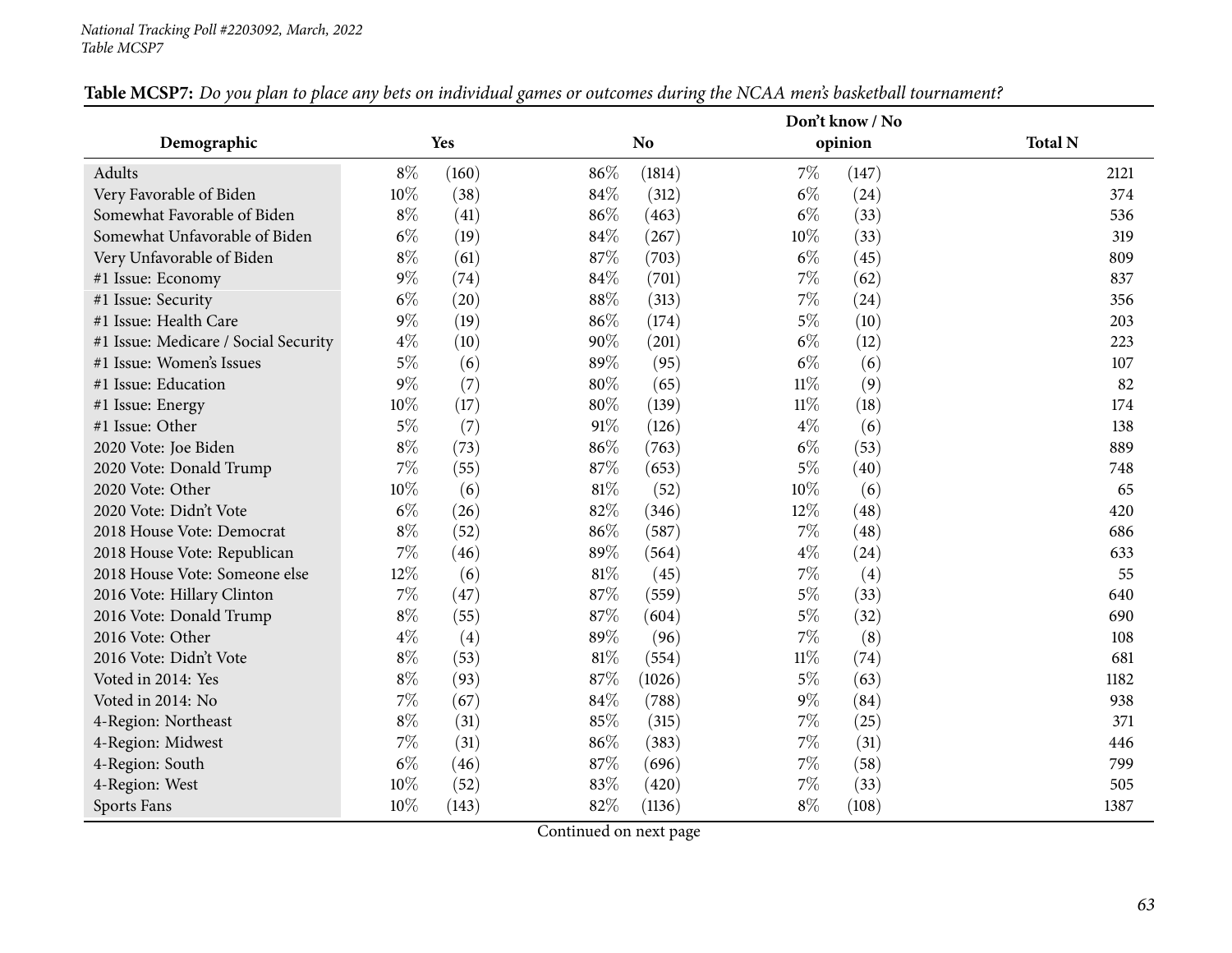*Morning Consult Table MCSP7*

|                                |        |       |      |                |        | Don't know / No |                |
|--------------------------------|--------|-------|------|----------------|--------|-----------------|----------------|
| Demographic                    |        | Yes   |      | N <sub>o</sub> |        | opinion         | <b>Total N</b> |
| Adults                         | $8\%$  | (160) | 86%  | (1814)         | $7\%$  | (147)           | 2121           |
| Avid Sports Fans               | 20%    | (100) | 72%  | (364)          | $8\%$  | (39)            | 504            |
| <b>Casual Sports Fans</b>      | 5%     | (43)  | 87%  | (772)          | $8\%$  | (68)            | 883            |
| CBB Fans                       | 15%    | (129) | 75\% | (632)          | $9\%$  | (76)            | 837            |
| Avid CBB Fans                  | $30\%$ | (77)  | 59%  | (153)          | $11\%$ | (29)            | 259            |
| Casual CBB Fans                | $13\%$ | (90)  | 79\% | (559)          | $8\%$  | (56)            | 705            |
| Plan to Watch Men's Tournament | 19%    | (120) | 72%  | (445)          | $8\%$  | (49)            | 614            |
| 21 or Older                    | $8\%$  | (160) | 86%  | (1814)         | 7%     | (147)           | 2121           |

Table MCSP7: Do you plan to place any bets on individual games or outcomes during the NCAA men's basketball tournament?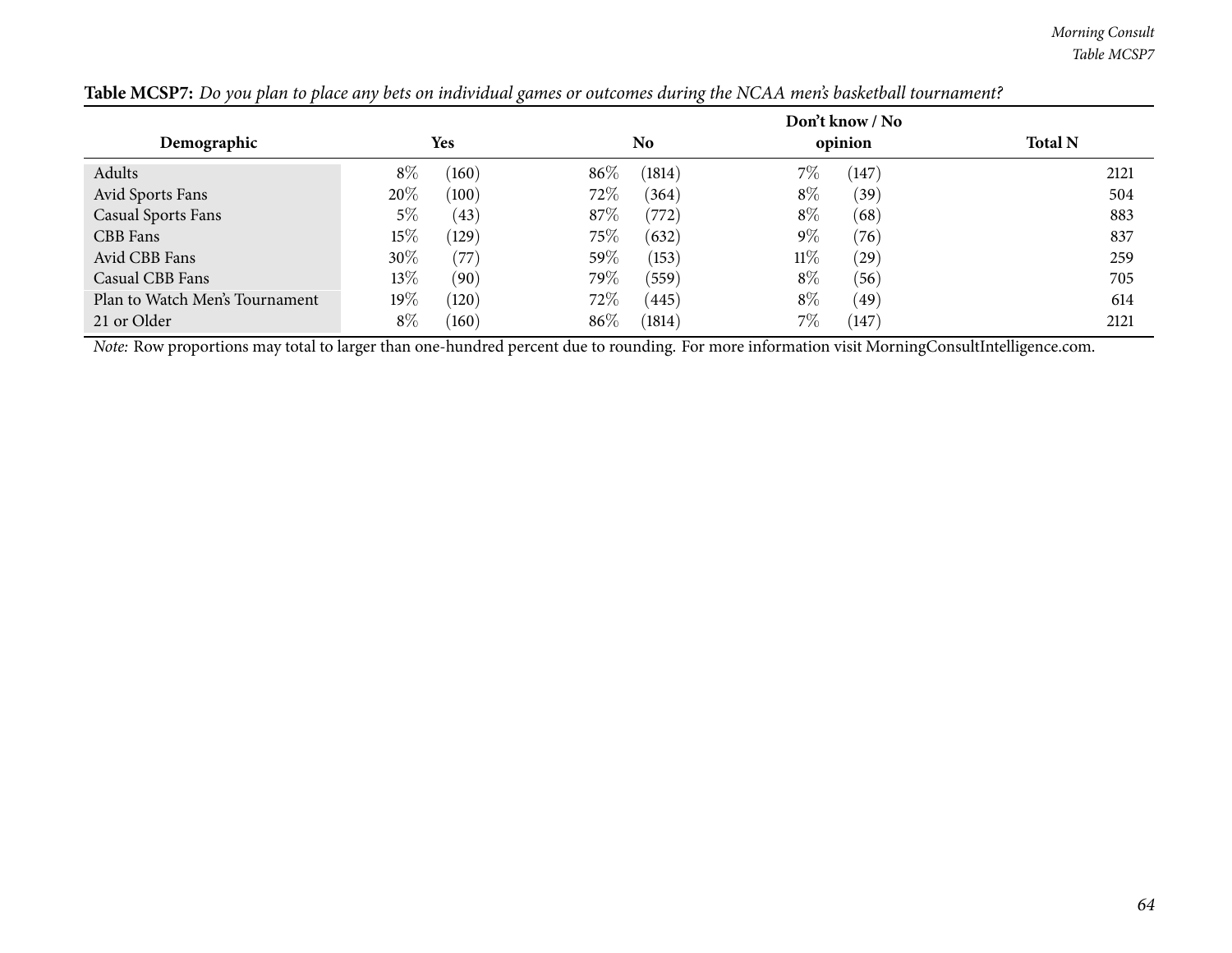#### *National Tracking Poll #2203092, March, <sup>2022</sup> Table MCSP8*

|                          |       | Yes, I plan to fill |        |                     |      |                     |        |                 |                |
|--------------------------|-------|---------------------|--------|---------------------|------|---------------------|--------|-----------------|----------------|
|                          |       | out more than one   |        | Yes, I plan to fill |      | No, I don't plan to |        | Don't know / No |                |
| Demographic              |       | bracket             |        | out a bracket       |      | fill out a bracket  |        | opinion         | <b>Total N</b> |
| Adults                   | $5\%$ | (119)               | $10\%$ | (214)               | 75\% | (1653)              | 10%    | (224)           | 2210           |
| Gender: Male             | $9\%$ | (100)               | 14\%   | (153)               | 66%  | (702)               | 10%    | (111)           | 1067           |
| Gender: Female           | $2\%$ | (19)                | $5\%$  | (61)                | 83%  | (951)               | 10%    | (113)           | 1143           |
| Age: 18-34               | $6\%$ | (37)                | 12%    | (79)                | 66%  | (434)               | 16%    | (108)           | 658            |
| Age: 35-44               | $7\%$ | (27)                | $10\%$ | (37)                | 68\% | (246)               | 14%    | (49)            | 359            |
| Age: 45-64               | $5\%$ | (41)                | $9\%$  | (69)                | 79%  | (594)               | $7\%$  | (50)            | 754            |
| Age: 65+                 | $3\%$ | (14)                | $6\%$  | (28)                | 86%  | (379)               | $4\%$  | (17)            | 438            |
| GenZers: 1997-2012       | $3\%$ | (7)                 | $8\%$  | (22)                | 69%  | (175)               | 20%    | (51)            | 255            |
| Millennials: 1981-1996   | $7\%$ | (47)                | 13%    | (85)                | 66%  | (428)               | 13%    | (86)            | 646            |
| GenXers: 1965-1980       | $6\%$ | (30)                | $11\%$ | (54)                | 74%  | (373)               | 10%    | (48)            | 505            |
| Baby Boomers: 1946-1964  | $5\%$ | (36)                | $7\%$  | (51)                | 83%  | (620)               | $5\%$  | (37)            | 744            |
| PID: Dem (no lean)       | $6\%$ | (49)                | $9\%$  | (69)                | 75%  | (568)               | $9\%$  | (68)            | 753            |
| PID: Ind (no lean)       | $4\%$ | (34)                | $9\%$  | (68)                | 73%  | (563)               | 14%    | (105)           | 771            |
| PID: Rep (no lean)       | $5\%$ | (36)                | $11\%$ | (77)                | 76%  | (521)               | $7\%$  | (51)            | 686            |
| PID/Gender: Dem Men      | 12%   | (40)                | 15%    | (50)                | 64\% | (206)               | $8\%$  | (27)            | 323            |
| PID/Gender: Dem Women    | $2\%$ | (9)                 | $4\%$  | (19)                | 84\% | (362)               | $9\%$  | (41)            | 430            |
| PID/Gender: Ind Men      | $8\%$ | (31)                | $13\%$ | (51)                | 65\% | (257)               | 15%    | (60)            | 398            |
| PID/Gender: Ind Women    | $1\%$ | (4)                 | $5\%$  | (17)                | 82%  | (306)               | 12%    | (46)            | 373            |
| PID/Gender: Rep Men      | $9\%$ | (30)                | 15%    | (52)                | 69%  | (238)               | $7\%$  | (25)            | 345            |
| PID/Gender: Rep Women    | $2\%$ | (6)                 | $7\%$  | (25)                | 83%  | (283)               | $8\%$  | (26)            | 341            |
| Ideo: Liberal (1-3)      | $8\%$ | (50)                | $11\%$ | (66)                | 72\% | (450)               | $9\%$  | (54)            | 621            |
| Ideo: Moderate (4)       | $4\%$ | (23)                | $9\%$  | (54)                | 75%  | (465)               | 12%    | (76)            | 618            |
| Ideo: Conservative (5-7) | $5\%$ | (41)                | 12%    | (87)                | 77\% | (579)               | $6\%$  | (48)            | 756            |
| Educ: < College          | $4\%$ | (57)                | $7\%$  | (109)               | 78%  | (1184)              | $11\%$ | (169)           | 1519           |
| Educ: Bachelors degree   | 10%   | (43)                | 15%    | (65)                | 68\% | (303)               | $8\%$  | (35)            | 446            |
| Educ: Post-grad          | $8\%$ | (19)                | $16\%$ | (40)                | 68\% | (166)               | $8\%$  | (20)            | 245            |
| Income: Under 50k        | $3\%$ | (39)                | $6\%$  | (71)                | 79%  | (932)               | 12%    | (143)           | 1186           |
| Income: 50k-100k         | $6\%$ | (43)                | 12%    | (87)                | 74%  | (531)               | $8\%$  | (57)            | 717            |
| Income: 100k+            | 12%   | (37)                | 18%    | (56)                | 62\% | (189)               | $8\%$  | (24)            | 307            |
| Ethnicity: White         | $6\%$ | (98)                | 10%    | (168)               | 75%  | (1296)              | 10%    | (167)           | 1730           |
| Ethnicity: Hispanic      | $5\%$ | (18)                | 14\%   | (48)                | 68\% | (239)               | 13%    | (45)            | 351            |

Table MCSP8: Do you plan to fill out one or more brackets predicting the outcome of the NCAA men's basketball tournament?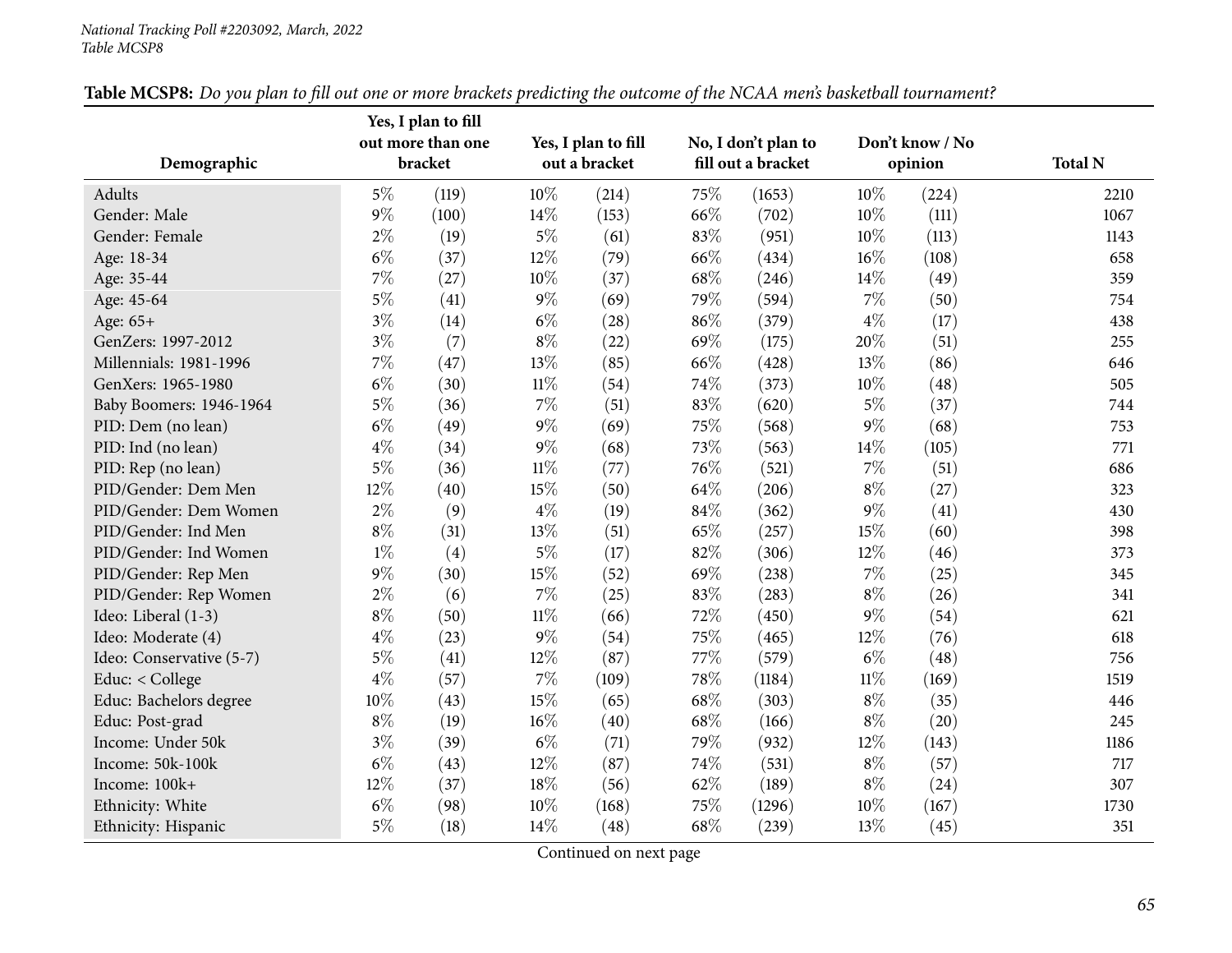|                                   |         | Yes, I plan to fill |               |                     |                    |                     |         |                 |                |
|-----------------------------------|---------|---------------------|---------------|---------------------|--------------------|---------------------|---------|-----------------|----------------|
|                                   |         | out more than one   |               | Yes, I plan to fill |                    | No, I don't plan to |         | Don't know / No |                |
| Demographic                       | bracket |                     | out a bracket |                     | fill out a bracket |                     | opinion |                 | <b>Total N</b> |
| Adults                            | $5\%$   | (119)               | 10%           | (214)               | 75%                | (1653)              | 10%     | (224)           | 2210           |
| Ethnicity: Black                  | $5\%$   | (14)                | $11\%$        | (32)                | 70%                | (194)               | 13%     | (36)            | 276            |
| Ethnicity: Other                  | $3\%$   | (7)                 | $7\%$         | (15)                | 80%                | (163)               | 10%     | (20)            | 205            |
| All Christian                     | $5\%$   | (51)                | 12%           | (121)               | 76%                | (739)               | $6\%$   | (57)            | 968            |
| All Non-Christian                 | 14%     | (13)                | $7\%$         | (7)                 | 70%                | (70)                | $8\%$   | (8)             | 99             |
| Atheist                           | $8\%$   | (10)                | $8\%$         | (10)                | 77%                | (92)                | $6\%$   | (8)             | 119            |
| Agnostic/Nothing in particular    | $5\%$   | (33)                | $8\%$         | (50)                | 70%                | (433)               | 17%     | (103)           | 619            |
| Something Else                    | $3\%$   | (12)                | $7\%$         | (26)                | 79%                | (319)               | 12%     | (48)            | 405            |
| Religious Non-Protestant/Catholic | $11\%$  | (13)                | 12%           | (15)                | 70%                | (87)                | 7%      | (8)             | 124            |
| Evangelical                       | $3\%$   | (18)                | $9\%$         | (46)                | 80%                | (430)               | $8\%$   | (42)            | 536            |
| Non-Evangelical                   | $6\%$   | (45)                | 12%           | (93)                | 75%                | (602)               | $8\%$   | (61)            | 801            |
| Community: Urban                  | $7\%$   | (40)                | $11\%$        | (61)                | 70%                | (402)               | 12%     | (68)            | 570            |
| Community: Suburban               | $5\%$   | (56)                | 10%           | (108)               | 75%                | (794)               | $9\%$   | (98)            | 1055           |
| Community: Rural                  | $4\%$   | (24)                | $8\%$         | (46)                | 78%                | (457)               | $10\%$  | (58)            | 585            |
| <b>Employ: Private Sector</b>     | $8\%$   | (50)                | 14%           | (89)                | 69%                | (436)               | $9\%$   | (60)            | 635            |
| Employ: Government                | $8\%$   | (10)                | 20%           | (24)                | 64%                | (79)                | $9\%$   | (11)            | 124            |
| Employ: Self-Employed             | $8\%$   | (19)                | $11\%$        | (26)                | 66%                | (152)               | 15%     | (35)            | 231            |
| Employ: Homemaker                 | $2\%$   | (4)                 | 7%            | (11)                | 83%                | (136)               | $8\%$   | (13)            | 165            |
| Employ: Student                   | $3\%$   | (3)                 | $6\%$         | (5)                 | 78%                | (62)                | 13%     | (10)            | 79             |
| Employ: Retired                   | $3\%$   | (16)                | $7\%$         | (33)                | 85%                | (427)               | $5\%$   | (25)            | 501            |
| Employ: Unemployed                | $4\%$   | (11)                | $6\%$         | (16)                | 76\%               | (222)               | 15%     | (44)            | 294            |
| Employ: Other                     | $4\%$   | (7)                 | $6\%$         | (10)                | 77%                | (139)               | 14%     | (26)            | 182            |
| Military HH: Yes                  | 7%      | (22)                | 10%           | (32)                | 77%                | (249)               | $6\%$   | (19)            | 322            |
| Military HH: No                   | $5\%$   | (98)                | 10%           | (182)               | 74%                | (1403)              | $11\%$  | (205)           | 1888           |
| RD/WT: Right Direction            | $9\%$   | (60)                | 10%           | (72)                | 71%                | (487)               | 10%     | (68)            | 687            |
| RD/WT: Wrong Track                | $4\%$   | (59)                | $9\%$         | (142)               | 77\%               | (1165)              | 10%     | (156)           | 1523           |
| Biden Job Approve                 | $7\%$   | (66)                | 10%           | (88)                | 73%                | (654)               | 10%     | (87)            | 894            |
| Biden Job Disapprove              | $4\%$   | (51)                | 10%           | (125)               | 76\%               | (920)               | $9\%$   | (108)           | 1203           |

Table MCSP8: Do you plan to fill out one or more brackets predicting the outcome of the NCAA men's basketball tournament?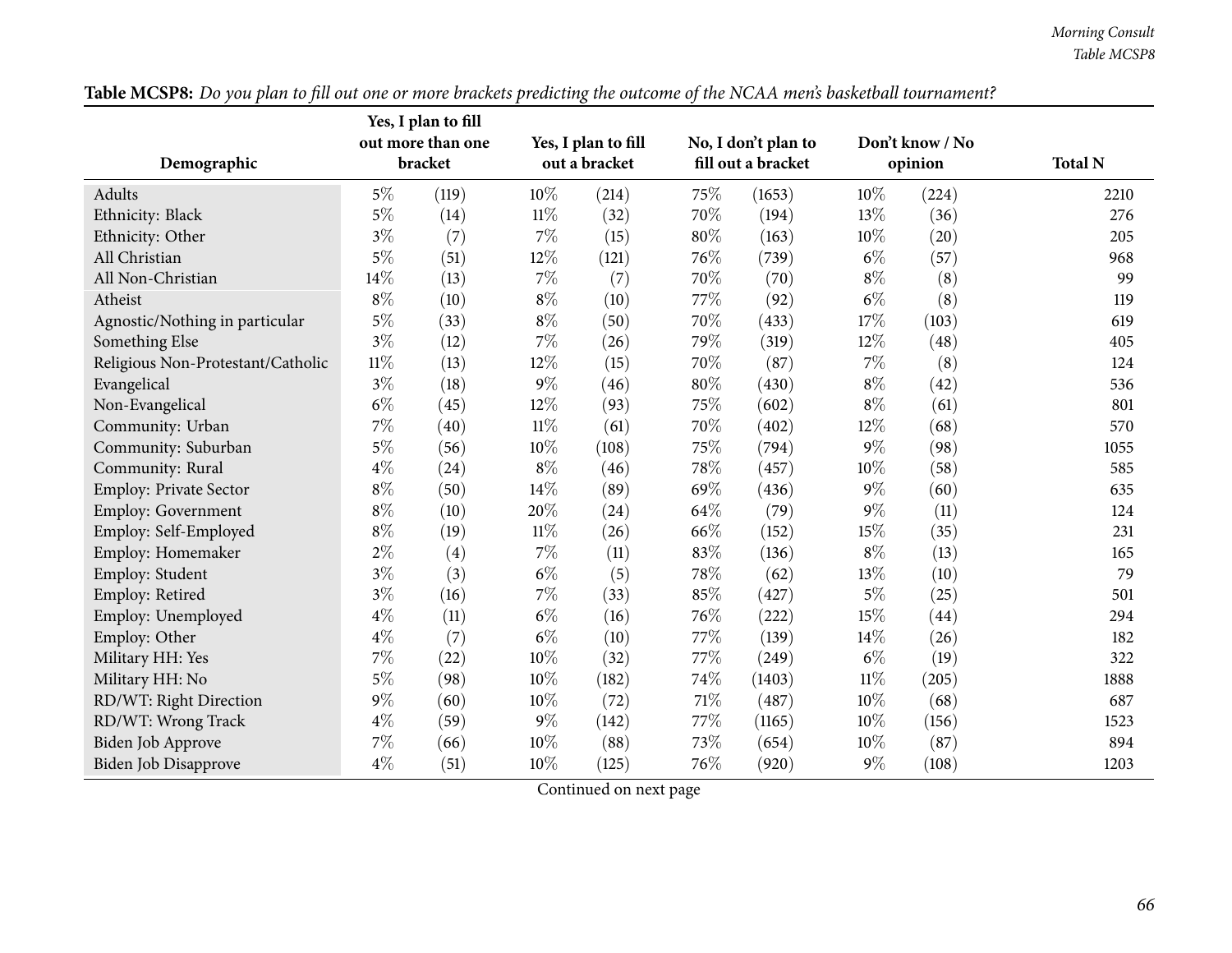#### *National Tracking Poll #2203092, March, <sup>2022</sup> Table MCSP8*

|                                      |        | Yes, I plan to fill |        |                     |      |                     |        |                 |                |
|--------------------------------------|--------|---------------------|--------|---------------------|------|---------------------|--------|-----------------|----------------|
|                                      |        | out more than one   |        | Yes, I plan to fill |      | No, I don't plan to |        | Don't know / No |                |
| Demographic                          |        | bracket             |        | out a bracket       |      | fill out a bracket  |        | opinion         | <b>Total N</b> |
| Adults                               | $5\%$  | (119)               | 10%    | (214)               | 75%  | (1653)              | 10%    | (224)           | 2210           |
| <b>Biden Job Strongly Approve</b>    | $9\%$  | (30)                | 10%    | (33)                | 72%  | (249)               | 10%    | (33)            | 345            |
| Biden Job Somewhat Approve           | $7\%$  | (36)                | 10%    | (55)                | 74%  | (405)               | 10%    | (54)            | 550            |
| Biden Job Somewhat Disapprove        | $5\%$  | (20)                | 10%    | (38)                | 73%  | (270)               | $11\%$ | (40)            | 368            |
| <b>Biden Job Strongly Disapprove</b> | $4\%$  | (31)                | 10%    | (87)                | 78%  | (650)               | $8\%$  | (67)            | 835            |
| Favorable of Biden                   | 7%     | (66)                | 10%    | (90)                | 75%  | (706)               | $8\%$  | (77)            | 939            |
| Unfavorable of Biden                 | $4\%$  | (52)                | 10%    | (122)               | 74%  | (881)               | $11\%$ | (128)           | 1182           |
| Very Favorable of Biden              | 7%     | (26)                | $11\%$ | (40)                | 73%  | (277)               | 10%    | (37)            | 379            |
| Somewhat Favorable of Biden          | $7\%$  | (40)                | $9\%$  | (50)                | 77%  | (429)               | $7\%$  | (41)            | 560            |
| Somewhat Unfavorable of Biden        | $5\%$  | (18)                | 10%    | (33)                | 67%  | (230)               | 18%    | (63)            | 345            |
| Very Unfavorable of Biden            | $4\%$  | (34)                | $11\%$ | (88)                | 78%  | (650)               | $8\%$  | (65)            | 838            |
| #1 Issue: Economy                    | $5\%$  | (47)                | $11\%$ | (100)               | 72%  | (635)               | $11\%$ | (95)            | 876            |
| #1 Issue: Security                   | $4\%$  | (14)                | $8\%$  | (29)                | 78%  | (284)               | $10\%$ | (35)            | 362            |
| #1 Issue: Health Care                | $6\%$  | (13)                | $11\%$ | (23)                | 74%  | (157)               | $9\%$  | (18)            | 212            |
| #1 Issue: Medicare / Social Security | $8\%$  | (18)                | $6\%$  | (14)                | 81%  | (181)               | $5\%$  | (10)            | 223            |
| #1 Issue: Women's Issues             | $4\%$  | (5)                 | $7\%$  | (9)                 | 74%  | (87)                | 14%    | (17)            | 118            |
| #1 Issue: Education                  | $6\%$  | (5)                 | $6\%$  | (5)                 | 75%  | (64)                | 13%    | (11)            | 85             |
| #1 Issue: Energy                     | $6\%$  | (12)                | 14%    | (27)                | 66%  | (124)               | 14%    | (26)            | 188            |
| #1 Issue: Other                      | $3\%$  | (5)                 | $5\%$  | (7)                 | 84%  | (122)               | $8\%$  | (11)            | 145            |
| 2020 Vote: Joe Biden                 | $7\%$  | (63)                | 10%    | (93)                | 74%  | (672)               | $8\%$  | (75)            | 904            |
| 2020 Vote: Donald Trump              | $5\%$  | (39)                | 12%    | (91)                | 76%  | (578)               | $7\%$  | (52)            | 759            |
| 2020 Vote: Other                     | $11\%$ | (7)                 | 15%    | (10)                | 64\% | (42)                | $11\%$ | (7)             | 66             |
| 2020 Vote: Didn't Vote               | $2\%$  | (11)                | $4\%$  | (20)                | 75%  | (360)               | 19%    | (90)            | 481            |
| 2018 House Vote: Democrat            | 7%     | (45)                | $9\%$  | (63)                | 76%  | (522)               | $8\%$  | (56)            | 686            |
| 2018 House Vote: Republican          | $6\%$  | (39)                | 13%    | (81)                | 76%  | (485)               | $5\%$  | (30)            | 635            |
| 2018 House Vote: Someone else        | $4\%$  | (2)                 | 16%    | (9)                 | 60%  | (35)                | 20%    | (12)            | 59             |
| 2016 Vote: Hillary Clinton           | $6\%$  | (40)                | $10\%$ | (64)                | 76%  | (489)               | $7\%$  | (48)            | 640            |
| 2016 Vote: Donald Trump              | $6\%$  | (44)                | 12%    | (84)                | 76%  | (529)               | $5\%$  | (35)            | 692            |
| 2016 Vote: Other                     | $5\%$  | (6)                 | 12%    | (13)                | 75%  | (81)                | $8\%$  | (9)             | 108            |
| 2016 Vote: Didn't Vote               | $4\%$  | (29)                | $7\%$  | (54)                | 72%  | (553)               | 17%    | (133)           | 768            |

Table MCSP8: Do you plan to fill out one or more brackets predicting the outcome of the NCAA men's basketball tournament?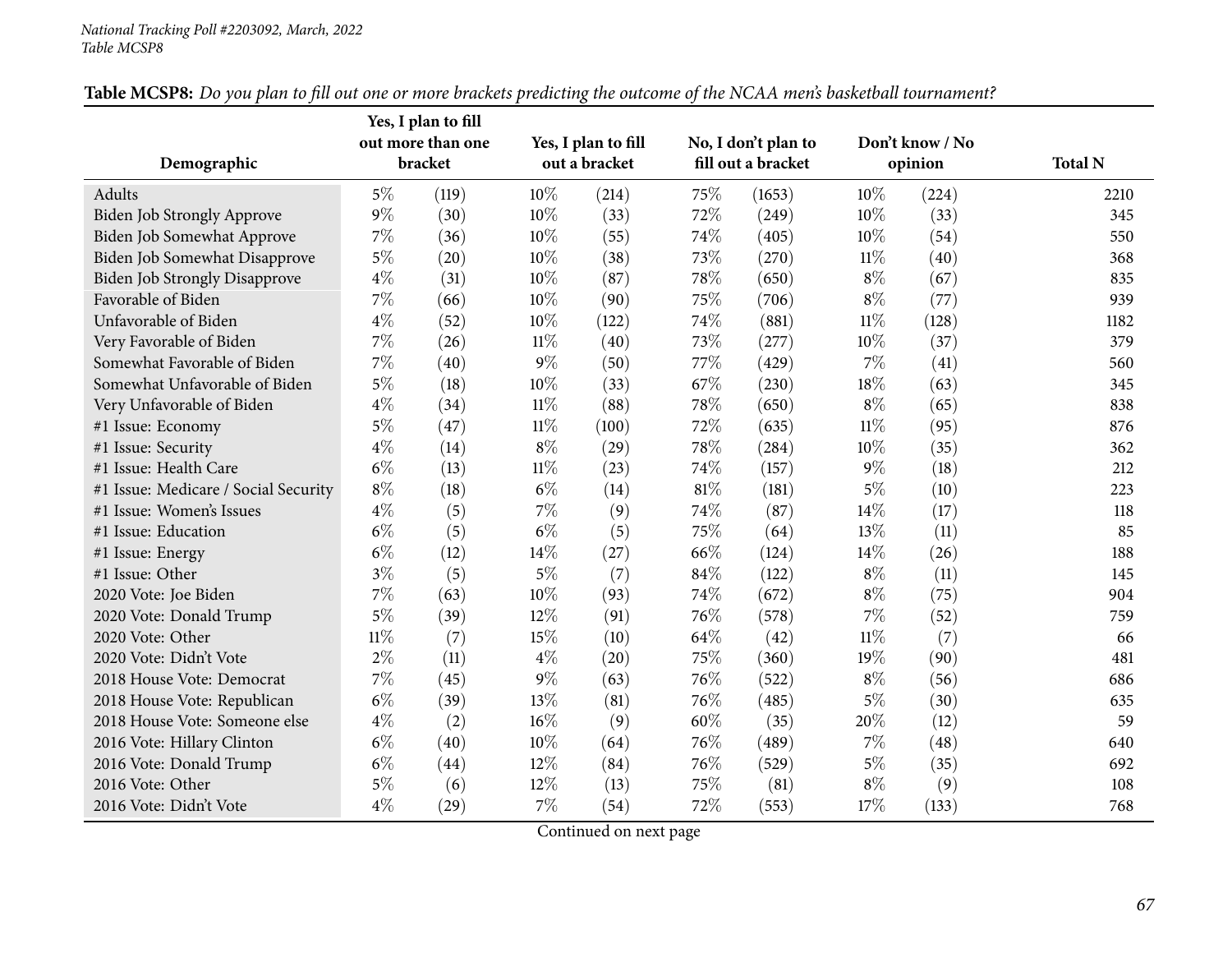|                                |         | Yes, I plan to fill<br>out more than one |               | Yes, I plan to fill |                    | No, I don't plan to |         | Don't know / No |                |
|--------------------------------|---------|------------------------------------------|---------------|---------------------|--------------------|---------------------|---------|-----------------|----------------|
| Demographic                    | bracket |                                          | out a bracket |                     | fill out a bracket |                     | opinion |                 | <b>Total N</b> |
| Adults                         | $5\%$   | (119)                                    | $10\%$        | (214)               | $75\%$             | (1653)              | $10\%$  | (224)           | 2210           |
| Voted in 2014: Yes             | $7\%$   | (78)                                     | 12%           | (138)               | 75\%               | (890)               | $7\%$   | (77             | 1183           |
| Voted in 2014: No              | $4\%$   | (42)                                     | $7\%$         | (77)                | $74\%$             | (762)               | $14\%$  | (146)           | 1027           |
| 4-Region: Northeast            | $7\%$   | (28)                                     | 13\%          | (50)                | 70%                | (277)               | $10\%$  | (40)            | 395            |
| 4-Region: Midwest              | $6\%$   | (29)                                     | $10\%$        | (46)                | 73\%               | (340)               | $11\%$  | (49)            | 464            |
| 4-Region: South                | $4\%$   | (33)                                     | $8\%$         | (65)                | 77\%               | (641)               | $11\%$  | (89)            | 828            |
| 4-Region: West                 | $6\%$   | (29)                                     | $10\%$        | (53)                | 76\%               | (395)               | $9\%$   | (46)            | 522            |
| Sports Fans                    | $8\%$   | (117)                                    | 14\%          | (203)               | 68\%               | (986)               | $10\%$  | (141)           | 1446           |
| Avid Sports Fans               | 18%     | (90)                                     | 23%           | (120)               | 51\%               | (263)               | $8\%$   | (39)            | 511            |
| <b>Casual Sports Fans</b>      | $3\%$   | (27)                                     | $9\%$         | (83)                | 77\%               | (723)               | $11\%$  | (102)           | 935            |
| CBB Fans                       | $13\%$  | (113)                                    | 21\%          | (181)               | 56\%               | (485)               | $10\%$  | (88)            | 867            |
| Avid CBB Fans                  | 29%     | (76)                                     | 30\%          | (78)                | 36\%               | (94)                | $6\%$   | (16)            | 264            |
| Casual CBB Fans                | 10%     | (73)                                     | 20%           | (143)               | $60\%$             | (435)               | $11\%$  | (78)            | 729            |
| Plan to Watch Men's Tournament | 17\%    | (108)                                    | 26%           | (165)               | 49%                | (314)               | $8\%$   | (49)            | 635            |
| 21 or Older                    | $6\%$   | (117)                                    | $10\%$        | (207)               | 75\%               | (1597)              | $9\%$   | (199)           | 2121           |

| Table MCSP8: Do you plan to fill out one or more brackets predicting the outcome of the NCAA men's basketball tournament? |
|---------------------------------------------------------------------------------------------------------------------------|
|---------------------------------------------------------------------------------------------------------------------------|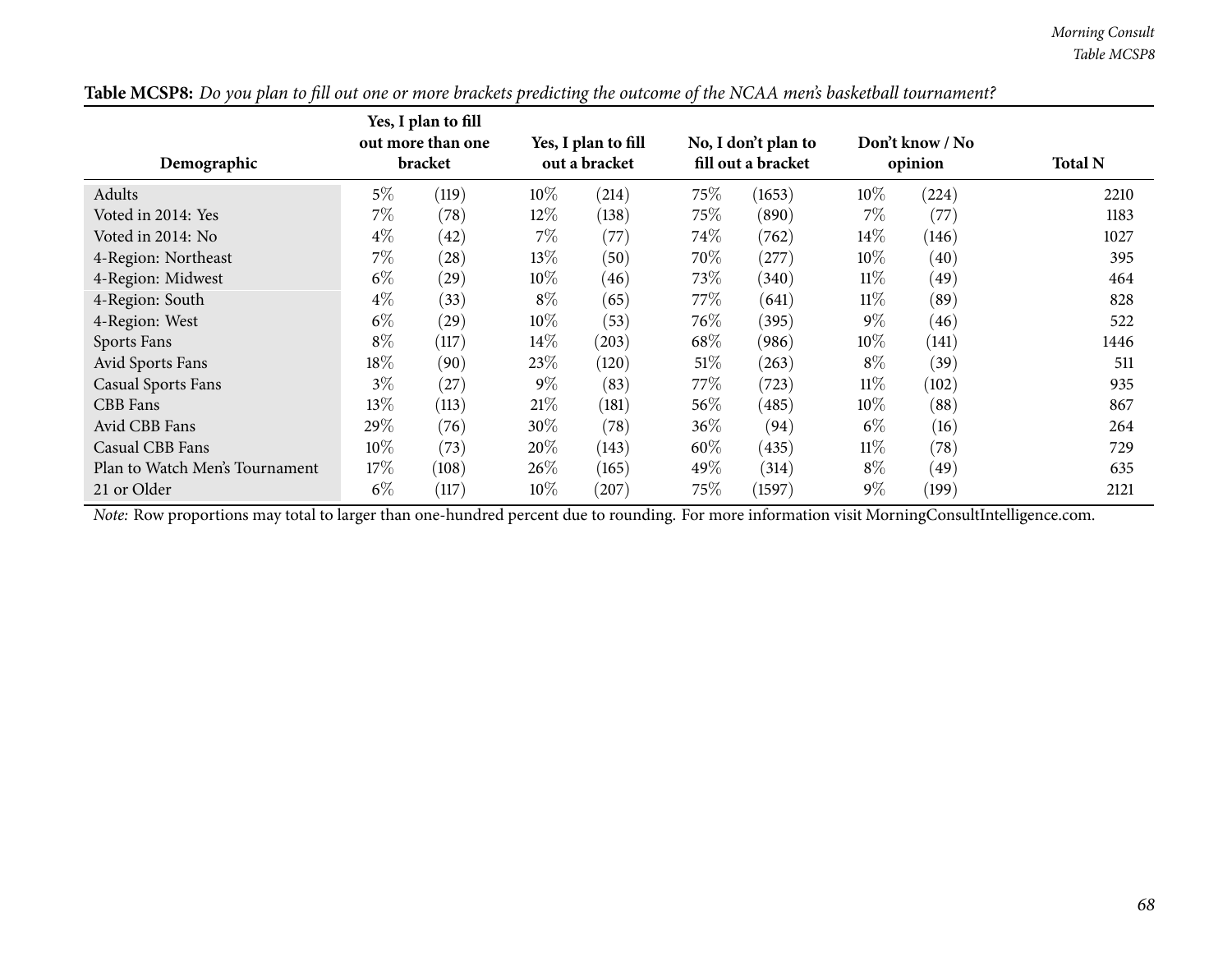|                          |        |       |        | Don't know / No |        |         |                |  |
|--------------------------|--------|-------|--------|-----------------|--------|---------|----------------|--|
| Demographic              |        | Yes   |        | N <sub>o</sub>  |        | opinion | <b>Total N</b> |  |
| Adults                   | $8\%$  | (178) | 83%    | (1828)          | $9\%$  | (204)   | 2210           |  |
| Gender: Male             | 13%    | (137) | 76%    | (807)           | $11\%$ | (122)   | 1067           |  |
| Gender: Female           | $4\%$  | (41)  | 89%    | (1021)          | $7\%$  | (81)    | 1143           |  |
| Age: 18-34               | $11\%$ | (71)  | 74%    | (489)           | 15%    | (98)    | 658            |  |
| Age: 35-44               | 10%    | (35)  | 78%    | (282)           | $12\%$ | (42)    | 359            |  |
| Age: 45-64               | $8\%$  | (57)  | 86%    | (652)           | $6\%$  | (45)    | 754            |  |
| Age: 65+                 | $3\%$  | (14)  | 92%    | (405)           | $4\%$  | (19)    | 438            |  |
| GenZers: 1997-2012       | $9\%$  | (23)  | 75%    | (191)           | $16\%$ | (41)    | 255            |  |
| Millennials: 1981-1996   | $11\%$ | (72)  | 75%    | (486)           | 14%    | (88)    | 646            |  |
| GenXers: 1965-1980       | $9\%$  | (45)  | 83%    | (421)           | $8\%$  | (39)    | 505            |  |
| Baby Boomers: 1946-1964  | $5\%$  | (38)  | 90%    | (671)           | $5\%$  | (35)    | 744            |  |
| PID: Dem (no lean)       | $9\%$  | (71)  | 83%    | (623)           | $8\%$  | (59)    | 753            |  |
| PID: Ind (no lean)       | $6\%$  | (48)  | 80%    | (621)           | 13%    | (102)   | 771            |  |
| PID: Rep (no lean)       | $9\%$  | (59)  | 85%    | (585)           | $6\%$  | (42)    | 686            |  |
| PID/Gender: Dem Men      | 17%    | (55)  | 72%    | (232)           | $11\%$ | (36)    | 323            |  |
| PID/Gender: Dem Women    | $4\%$  | (17)  | 91%    | (391)           | $5\%$  | (23)    | 430            |  |
| PID/Gender: Ind Men      | $9\%$  | (37)  | 75%    | (297)           | $16\%$ | (64)    | 398            |  |
| PID/Gender: Ind Women    | $3\%$  | (11)  | 87%    | (323)           | 10%    | (38)    | 373            |  |
| PID/Gender: Rep Men      | 13%    | (46)  | 80%    | (278)           | $6\%$  | (22)    | 345            |  |
| PID/Gender: Rep Women    | $4\%$  | (13)  | 90%    | (307)           | $6\%$  | (21)    | 341            |  |
| Ideo: Liberal (1-3)      | 10%    | (65)  | $81\%$ | (502)           | $9\%$  | (54)    | 621            |  |
| Ideo: Moderate (4)       | $7\%$  | (46)  | 82%    | (504)           | $11\%$ | (68)    | 618            |  |
| Ideo: Conservative (5-7) | $9\%$  | (66)  | 85%    | (644)           | $6\%$  | (46)    | 756            |  |
| Educ: < College          | $5\%$  | (81)  | 85%    | (1291)          | $10\%$ | (147)   | 1519           |  |
| Educ: Bachelors degree   | 14%    | (64)  | 78%    | (347)           | $8\%$  | (34)    | 446            |  |
| Educ: Post-grad          | 13%    | (32)  | 78\%   | (190)           | $9\%$  | (23)    | 245            |  |
| Income: Under 50k        | $5\%$  | (57)  | 85%    | (1002)          | $11\%$ | (126)   | 1186           |  |
| Income: 50k-100k         | 10%    | (69)  | 83%    | (597)           | $7\%$  | (51)    | 717            |  |
| Income: 100k+            | 17%    | (52)  | 74%    | (229)           | $9\%$  | (26)    | 307            |  |
| Ethnicity: White         | $8\%$  | (136) | 85%    | (1462)          | $8\%$  | (132)   | 1730           |  |
| Ethnicity: Hispanic      | 13%    | (45)  | 74%    | (261)           | 13%    | (45)    | 351            |  |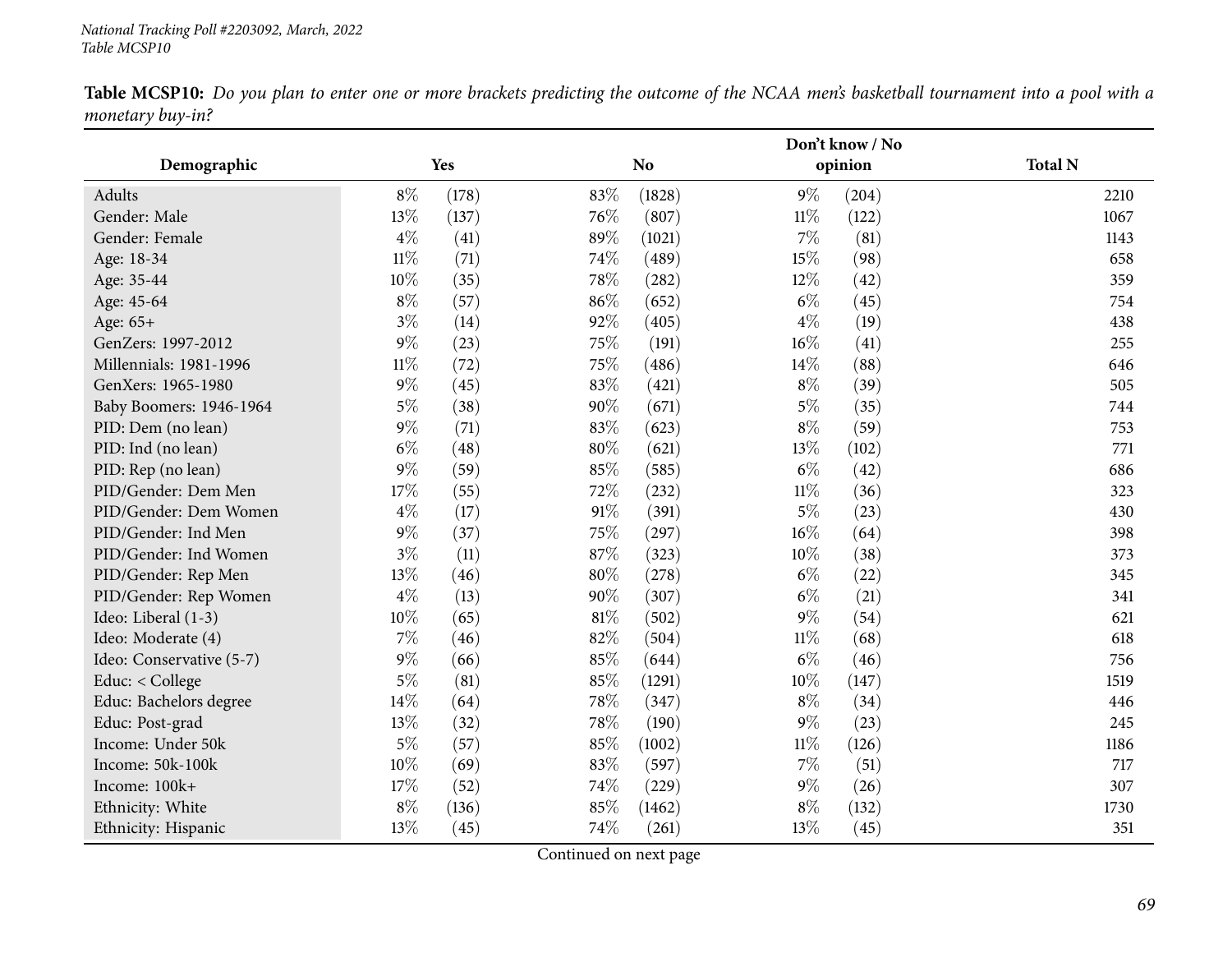|                                   |        |       |        | Don't know / No |        |         |                |  |
|-----------------------------------|--------|-------|--------|-----------------|--------|---------|----------------|--|
| Demographic                       |        | Yes   |        | <b>No</b>       |        | opinion | <b>Total N</b> |  |
| Adults                            | $8\%$  | (178) | 83%    | (1828)          | $9\%$  | (204)   | 2210           |  |
| Ethnicity: Black                  | $9\%$  | (25)  | 75%    | (207)           | $16\%$ | (43)    | 276            |  |
| Ethnicity: Other                  | $9\%$  | (18)  | 77%    | (159)           | $14\%$ | (29)    | 205            |  |
| All Christian                     | $9\%$  | (89)  | 84%    | (815)           | 7%     | (64)    | 968            |  |
| All Non-Christian                 | 17%    | (17)  | 73%    | (72)            | 10%    | (10)    | 99             |  |
| Atheist                           | 10%    | (12)  | 82%    | (98)            | $8\%$  | (9)     | 119            |  |
| Agnostic/Nothing in particular    | $7\%$  | (42)  | $80\%$ | (497)           | 13%    | (80)    | 619            |  |
| Something Else                    | $4\%$  | (17)  | 86%    | (347)           | 10%    | (41)    | 405            |  |
| Religious Non-Protestant/Catholic | 14%    | (17)  | 76%    | (94)            | $11\%$ | (13)    | 124            |  |
| Evangelical                       | 7%     | (39)  | 85%    | (454)           | $8\%$  | (43)    | 536            |  |
| Non-Evangelical                   | $8\%$  | (67)  | 84%    | (677)           | 7%     | (58)    | 801            |  |
| Community: Urban                  | $11\%$ | (63)  | 79%    | (453)           | $9\%$  | (54)    | 570            |  |
| Community: Suburban               | $8\%$  | (89)  | $83\%$ | (874)           | 9%     | (92)    | 1055           |  |
| Community: Rural                  | $4\%$  | (26)  | $86\%$ | (501)           | $10\%$ | (58)    | 585            |  |
| Employ: Private Sector            | 13%    | (83)  | 79%    | (499)           | $8\%$  | (53)    | 635            |  |
| Employ: Government                | $11\%$ | (13)  | 78%    | (96)            | 12%    | (15)    | 124            |  |
| Employ: Self-Employed             | 12%    | (27)  | 75%    | (173)           | 13%    | (30)    | 231            |  |
| Employ: Homemaker                 | $3\%$  | (4)   | $91\%$ | (150)           | 7%     | (11)    | 165            |  |
| Employ: Student                   | $6\%$  | (5)   | 79%    | (62)            | 15%    | (12)    | 79             |  |
| Employ: Retired                   | $4\%$  | (18)  | 92%    | (460)           | $5\%$  | (24)    | 501            |  |
| Employ: Unemployed                | $5\%$  | (14)  | 82%    | (242)           | 13%    | (39)    | 294            |  |
| Employ: Other                     | $8\%$  | (14)  | $81\%$ | (147)           | $11\%$ | (21)    | 182            |  |
| Military HH: Yes                  | $8\%$  | (27)  | 86%    | (276)           | $6\%$  | (18)    | 322            |  |
| Military HH: No                   | $8\%$  | (151) | 82%    | (1552)          | 10%    | (185)   | 1888           |  |
| RD/WT: Right Direction            | 10%    | (70)  | 79%    | (543)           | $11\%$ | (74)    | 687            |  |
| RD/WT: Wrong Track                | $7\%$  | (108) | $84\%$ | (1285)          | $9\%$  | (130)   | 1523           |  |
| Biden Job Approve                 | $9\%$  | (79)  | 82%    | (734)           | $9\%$  | (81)    | 894            |  |
| Biden Job Disapprove              | $8\%$  | (95)  | $84\%$ | (1010)          | $8\%$  | (98)    | 1203           |  |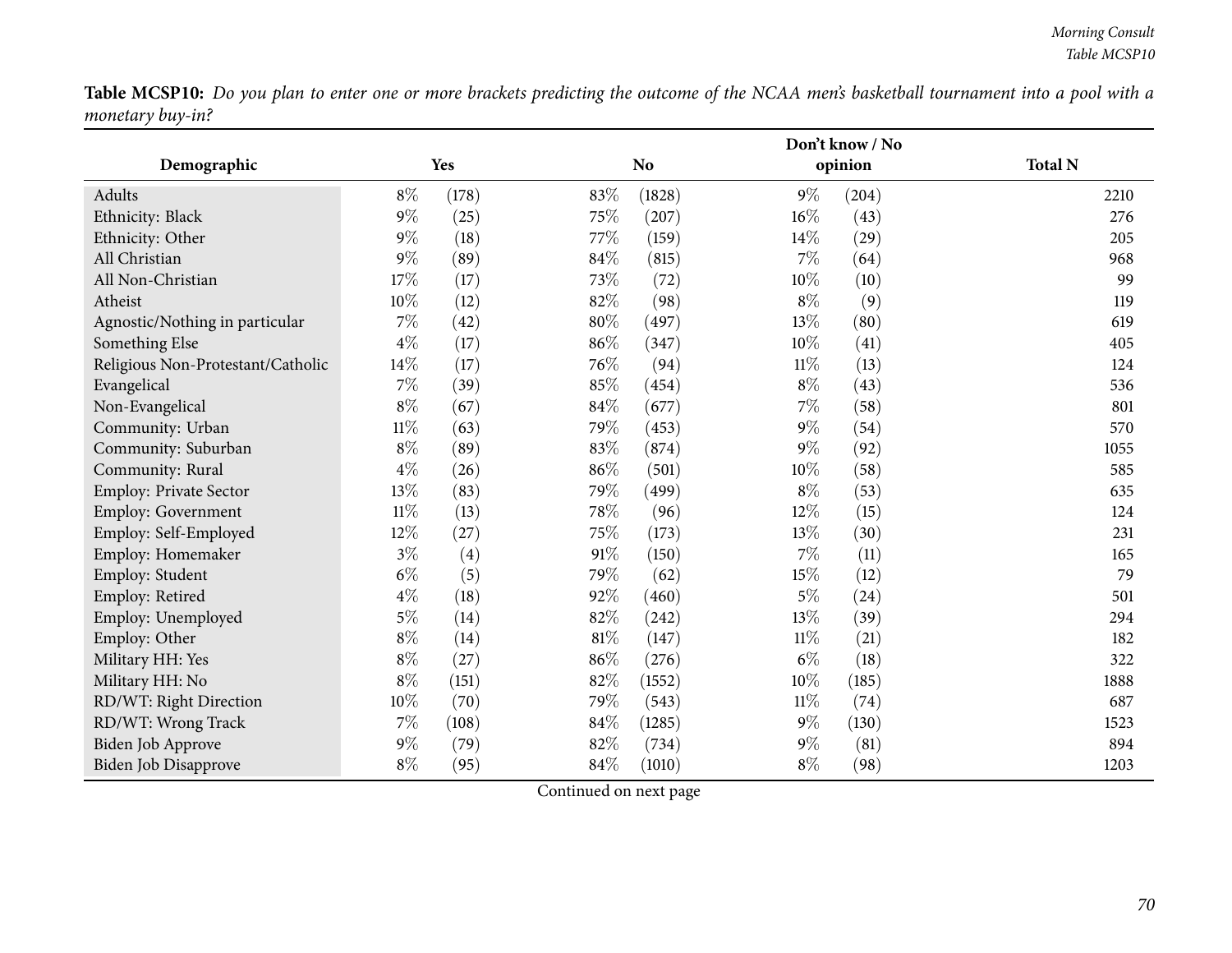|                                      |        |       |        | Don't know / No |        |         |                |  |
|--------------------------------------|--------|-------|--------|-----------------|--------|---------|----------------|--|
| Demographic                          |        | Yes   |        | N <sub>o</sub>  |        | opinion | <b>Total N</b> |  |
| Adults                               | $8\%$  | (178) | 83%    | (1828)          | $9\%$  | (204)   | 2210           |  |
| <b>Biden Job Strongly Approve</b>    | 12%    | (42)  | 79%    | (271)           | $9\%$  | (32)    | 345            |  |
| Biden Job Somewhat Approve           | $7\%$  | (38)  | 84%    | (463)           | $9\%$  | (49)    | 550            |  |
| Biden Job Somewhat Disapprove        | $8\%$  | (29)  | $81\%$ | (299)           | $11\%$ | (40)    | 368            |  |
| <b>Biden Job Strongly Disapprove</b> | $8\%$  | (66)  | 85%    | (710)           | 7%     | (58)    | 835            |  |
| Favorable of Biden                   | $9\%$  | (80)  | 83%    | (776)           | $9\%$  | (83)    | 939            |  |
| Unfavorable of Biden                 | $8\%$  | (96)  | 83%    | (982)           | $9\%$  | (104)   | 1182           |  |
| Very Favorable of Biden              | $11\%$ | (42)  | 79%    | (298)           | 10%    | (39)    | 379            |  |
| Somewhat Favorable of Biden          | 7%     | (38)  | 85%    | (479)           | $8\%$  | (44)    | 560            |  |
| Somewhat Unfavorable of Biden        | $8\%$  | (29)  | 79%    | (274)           | 12%    | (42)    | 345            |  |
| Very Unfavorable of Biden            | $8\%$  | (67)  | 85%    | (708)           | 7%     | (62)    | 838            |  |
| #1 Issue: Economy                    | 10%    | (90)  | $81\%$ | (708)           | $9\%$  | (78)    | 876            |  |
| #1 Issue: Security                   | $5\%$  | (20)  | 85%    | (306)           | 10%    | (36)    | 362            |  |
| #1 Issue: Health Care                | $11\%$ | (23)  | 82%    | (174)           | 7%     | (15)    | 212            |  |
| #1 Issue: Medicare / Social Security | $5\%$  | (11)  | 89%    | (198)           | 7%     | (15)    | 223            |  |
| #1 Issue: Women's Issues             | $9\%$  | (11)  | 79%    | (93)            | 12%    | (14)    | 118            |  |
| #1 Issue: Education                  | 7%     | (6)   | 76%    | (65)            | 18%    | (15)    | 85             |  |
| #1 Issue: Energy                     | $6\%$  | (12)  | $81\%$ | (154)           | 12%    | (23)    | 188            |  |
| #1 Issue: Other                      | $4\%$  | (6)   | 91%    | (132)           | $5\%$  | (7)     | 145            |  |
| 2020 Vote: Joe Biden                 | $9\%$  | (85)  | 82%    | (739)           | $9\%$  | (80)    | 904            |  |
| 2020 Vote: Donald Trump              | $8\%$  | (64)  | 85%    | (647)           | $6\%$  | (49)    | 759            |  |
| 2020 Vote: Other                     | 12%    | (8)   | 77%    | (51)            | $11\%$ | (7)     | 66             |  |
| 2020 Vote: Didn't Vote               | $4\%$  | (21)  | $81\%$ | (392)           | 14%    | (68)    | 481            |  |
| 2018 House Vote: Democrat            | 7%     | (51)  | 83%    | (572)           | $9\%$  | (63)    | 686            |  |
| 2018 House Vote: Republican          | 10%    | (63)  | 85%    | (542)           | $5\%$  | (30)    | 635            |  |
| 2018 House Vote: Someone else        | $7\%$  | (4)   | 83%    | (48)            | $11\%$ | (6)     | 59             |  |
| 2016 Vote: Hillary Clinton           | $7\%$  | (47)  | 84%    | (541)           | $8\%$  | (53)    | 640            |  |
| 2016 Vote: Donald Trump              | $9\%$  | (62)  | 85%    | (590)           | $6\%$  | (40)    | 692            |  |
| 2016 Vote: Other                     | 7%     | (7)   | 88%    | (95)            | $5\%$  | (6)     | 108            |  |
| 2016 Vote: Didn't Vote               | $8\%$  | (62)  | 78%    | (601)           | 14\%   | (105)   | 768            |  |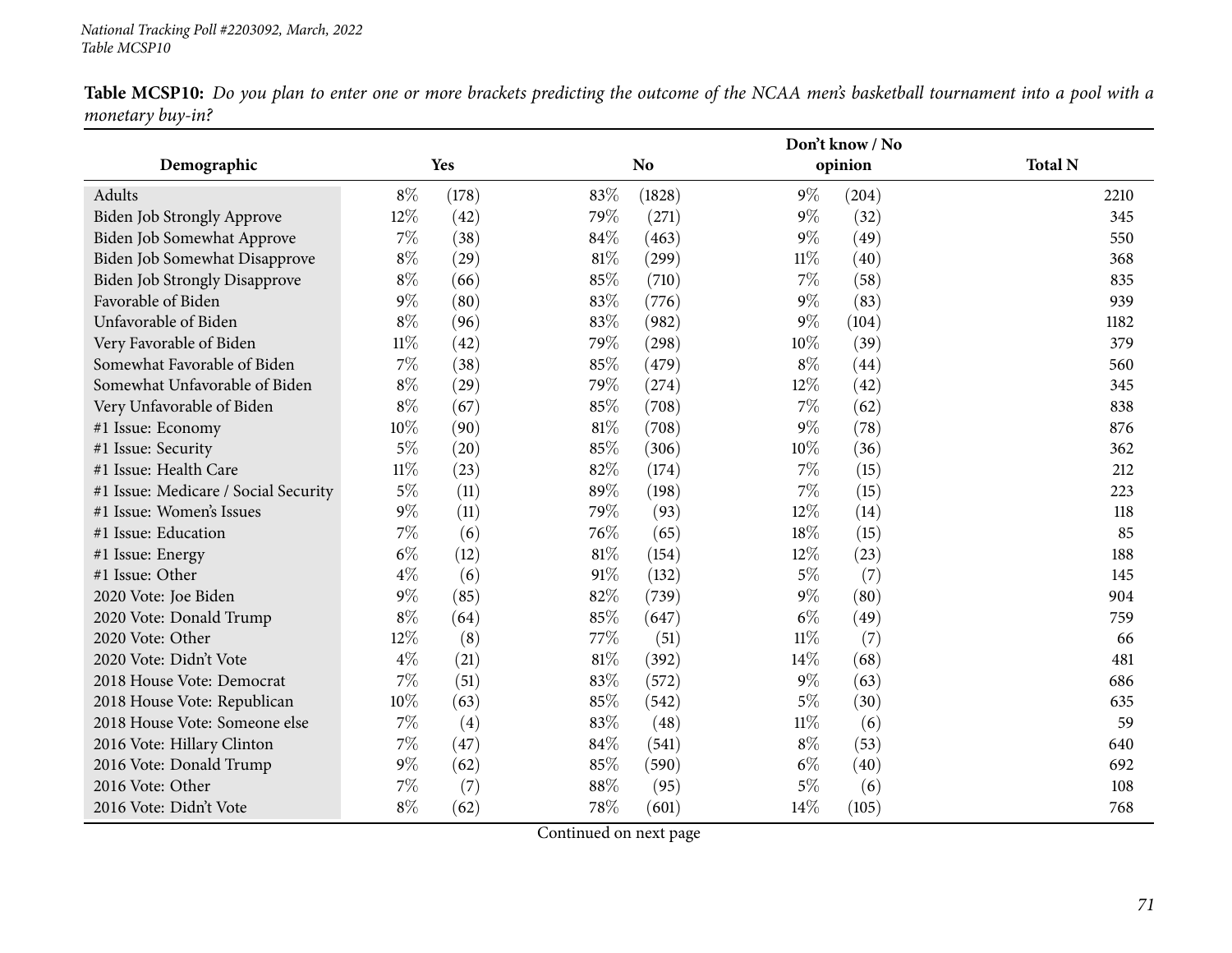|                                |        |       |      | Don't know / No |        |         |                |  |
|--------------------------------|--------|-------|------|-----------------|--------|---------|----------------|--|
| Demographic                    |        | Yes   |      | N <sub>o</sub>  |        | opinion | <b>Total N</b> |  |
| Adults                         | $8\%$  | (178) | 83%  | (1828)          | $9\%$  | (204)   | 2210           |  |
| Voted in 2014: Yes             | $9\%$  | (108) | 84\% | (989)           | $7\%$  | (86)    | 1183           |  |
| Voted in 2014: No              | $7\%$  | (70)  | 82\% | (839)           | $11\%$ | (118)   | 1027           |  |
| 4-Region: Northeast            | $11\%$ | (42)  | 79\% | (313)           | $10\%$ | (40)    | 395            |  |
| 4-Region: Midwest              | $8\%$  | (35)  | 84\% | (391)           | $8\%$  | (39)    | 464            |  |
| 4-Region: South                | $8\%$  | (63)  | 83\% | (685)           | $10\%$ | (80)    | 828            |  |
| 4-Region: West                 | $7\%$  | (38)  | 84\% | (439)           | $9\%$  | (46)    | 522            |  |
| Sports Fans                    | 12\%   | (167) | 78\% | (1134)          | $10\%$ | (145)   | 1446           |  |
| Avid Sports Fans               | 24\%   | (122) | 66\% | (336)           | 10\%   | (53)    | 511            |  |
| <b>Casual Sports Fans</b>      | $5\%$  | (45)  | 85%  | (798)           | 10\%   | (92)    | 935            |  |
| CBB Fans                       | $18\%$ | (155) | 69\% | (601)           | 13\%   | (111)   | 867            |  |
| Avid CBB Fans                  | 34\%   | (89)  | 55%  | (144)           | $12\%$ | (31)    | 264            |  |
| Casual CBB Fans                | 15\%   | (110) | 72\% | (522)           | 13\%   | (97)    | 729            |  |
| Plan to Watch Men's Tournament | 22\%   | (142) | 67\% | (423)           | $11\%$ | (70)    | 635            |  |
| 21 or Older                    | $8\%$  | (172) | 83%  | (1760)          | $9\%$  | (189)   | 2121           |  |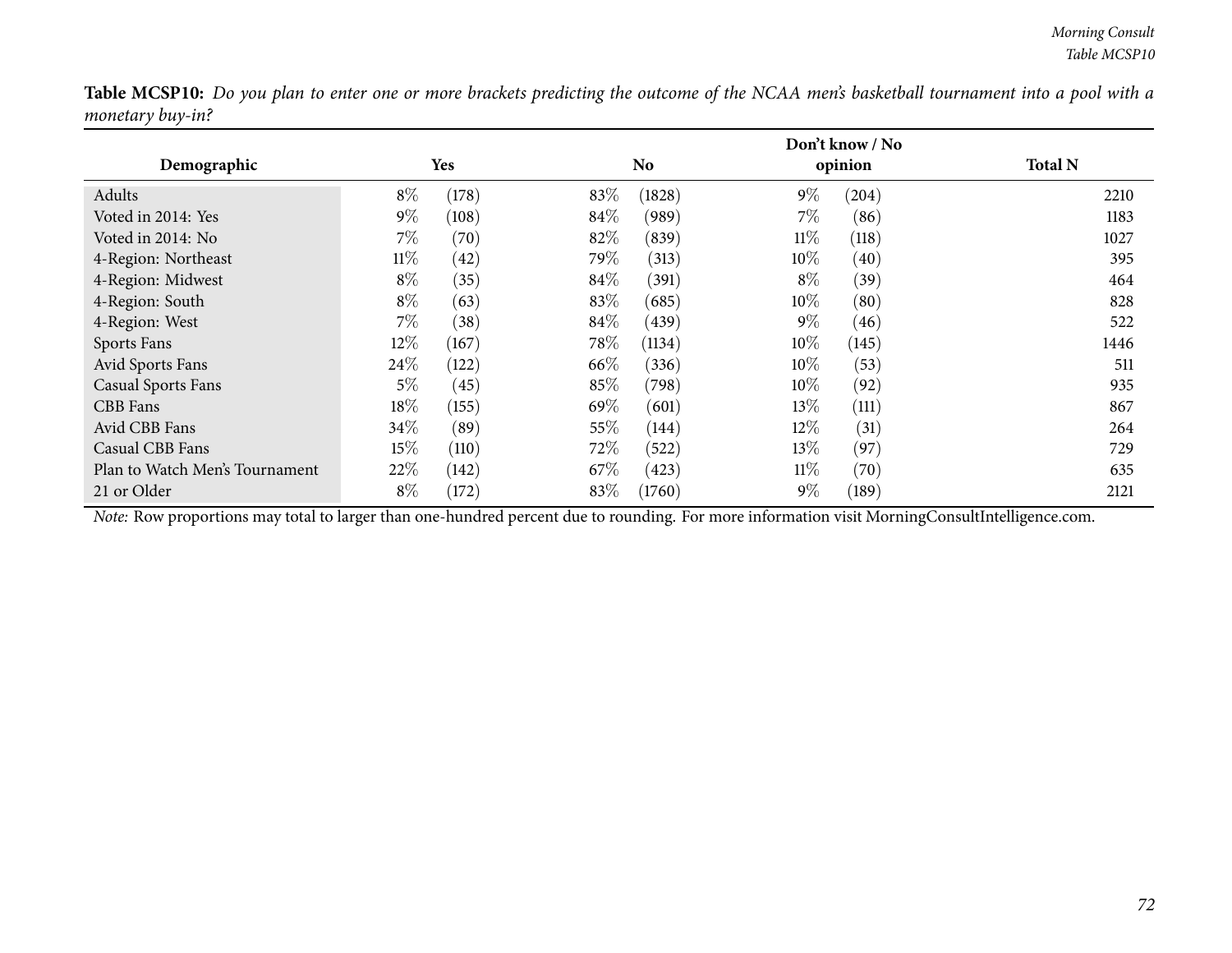|              | Table MCSP11_1: Do you have a favorable or unfavorable opinion of each of the following college basketball players? |  |  |
|--------------|---------------------------------------------------------------------------------------------------------------------|--|--|
| Johnny Davis |                                                                                                                     |  |  |

| Demographic              | favorable | <b>Very</b> |       | Somewhat<br>favorable | unfavorable | Somewhat | unfavorable | Very |        | Heard of, no<br>opinion | Never heard<br>of | <b>Total N</b> |
|--------------------------|-----------|-------------|-------|-----------------------|-------------|----------|-------------|------|--------|-------------------------|-------------------|----------------|
| Adults                   | $4\%$     | (80)        | $7\%$ | (155)                 | $2\%$       | (43)     | $2\%$       | (37) | $11\%$ | (239)                   | 75%<br>(1656)     | 2210           |
| Gender: Male             | $6\%$     | (63)        | 10%   | (102)                 | $3\%$       | (29)     | $3\%$       | (30) | 12%    | (123)                   | 67\%<br>(720)     | 1067           |
| Gender: Female           | $2\%$     | (18)        | $5\%$ | (53)                  | $1\%$       | (13)     | $1\%$       | (8)  | 10%    | (116)                   | 82%<br>(936)      | 1143           |
| Age: 18-34               | $6\%$     | (42)        | $7\%$ | (47)                  | $4\%$       | (29)     | $3\%$       | (19) | 10%    | (67)                    | 69%<br>(453)      | 658            |
| Age: 35-44               | $4\%$     | (13)        | $6\%$ | (23)                  | $2\%$       | (8)      | $2\%$       | (7)  | 14%    | (49)                    | 72%<br>(258)      | 359            |
| Age: 45-64               | $2\%$     | (16)        | $7\%$ | (52)                  |             | (3)      | $1\%$       | (7)  | $11\%$ | (86)                    | 78%<br>(591)      | 754            |
| Age: 65+                 | $2\%$     | (8)         | $7\%$ | (32)                  | $1\%$       | (3)      | $1\%$       | (4)  | $8\%$  | (37)                    | 81%<br>(354)      | 438            |
| GenZers: 1997-2012       | $6\%$     | (14)        | $6\%$ | (17)                  | $8\%$       | (20)     | $2\%$       | (5)  | $9\%$  | (24)                    | 69%<br>(175)      | 255            |
| Millennials: 1981-1996   | $6\%$     | (36)        | $7\%$ | (47)                  | $3\%$       | (17)     | $3\%$       | (19) | 12%    | (77)                    | 70%<br>(450)      | 646            |
| GenXers: 1965-1980       | $3\%$     | (16)        | $6\%$ | (32)                  |             | (2)      | $1\%$       | (6)  | 12%    | (60)                    | 77%<br>(389)      | 505            |
| Baby Boomers: 1946-1964  | $2\%$     | (15)        | $8\%$ | (58)                  |             | (3)      | $1\%$       | (4)  | 10%    | (72)                    | 79%<br>(591)      | 744            |
| PID: Dem (no lean)       | $5\%$     | (35)        | $8\%$ | (58)                  | $3\%$       | (22)     | $2\%$       | (14) | 10%    | (78)                    | 73%<br>(547)      | 753            |
| PID: Ind (no lean)       | $2\%$     | (18)        | $6\%$ | (47)                  | $1\%$       | (12)     | $2\%$       | (15) | 12%    | (89)                    | 77%<br>(590)      | 771            |
| PID: Rep (no lean)       | $4\%$     | (28)        | $7\%$ | (50)                  | $1\%$       | (9)      | $1\%$       | (8)  | 10%    | (72)                    | 76%<br>(519)      | 686            |
| PID/Gender: Dem Men      | $8\%$     | (26)        | 12%   | (38)                  | $5\%$       | (16)     | $4\%$       | (14) | $11\%$ | (35)                    | $61\%$<br>(196)   | 323            |
| PID/Gender: Dem Women    | $2\%$     | (9)         | $5\%$ | (20)                  | $1\%$       | (6)      |             | (0)  | 10%    | (44)                    | 82%<br>(351)      | 430            |
| PID/Gender: Ind Men      | $3\%$     | (13)        | $8\%$ | (30)                  | $2\%$       | (9)      | $3\%$       | (13) | $11\%$ | (46)                    | 72%<br>(288)      | 398            |
| PID/Gender: Ind Women    | $1\%$     | (5)         | $5\%$ | (17)                  | $1\%$       | (3)      | $1\%$       | (3)  | 12%    | (43)                    | 81\%<br>(302)     | 373            |
| PID/Gender: Rep Men      | 7%        | (24)        | 10%   | (34)                  | $1\%$       | (5)      | $1\%$       | (4)  | 12%    | (43)                    | 68\%<br>(236)     | 345            |
| PID/Gender: Rep Women    | $1\%$     | (4)         | $5\%$ | (16)                  | $1\%$       | (4)      | $1\%$       | (5)  | $8\%$  | (29)                    | 83%<br>(283)      | 341            |
| Ideo: Liberal (1-3)      | $4\%$     | (26)        | 9%    | (54)                  | $3\%$       | (18)     | $1\%$       | (7)  | $9\%$  | (57)                    | 74%<br>(458)      | 621            |
| Ideo: Moderate (4)       | $3\%$     | (19)        | $7\%$ | (42)                  | $1\%$       | (7)      | $1\%$       | (6)  | 14%    | (85)                    | 74%<br>(459)      | 618            |
| Ideo: Conservative (5-7) | $4\%$     | (32)        | $7\%$ | (53)                  | $2\%$       | (17)     | $2\%$       | (15) | 10%    | (73)                    | 75%<br>(565)      | 756            |
| Educ: < College          | $3\%$     | (45)        | $6\%$ | (93)                  | $2\%$       | (28)     | $2\%$       | (28) | $11\%$ | (167)                   | 76%<br>(1159)     | 1519           |
| Educ: Bachelors degree   | $5\%$     | (21)        | $9\%$ | (42)                  | $2\%$       | (10)     | $2\%$       | (7)  | $9\%$  | (42)                    | 72%<br>(323)      | 446            |
| Educ: Post-grad          | $6\%$     | (14)        | $8\%$ | (19)                  | $2\%$       | (5)      | $1\%$       | (2)  | 12%    | (29)                    | 71%<br>(174)      | 245            |
| Income: Under 50k        | $3\%$     | (32)        | $6\%$ | (72)                  | $2\%$       | (19)     | $2\%$       | (24) | $11\%$ | (134)                   | 76%<br>(905)      | 1186           |
| Income: 50k-100k         | $4\%$     | (32)        | $8\%$ | (55)                  | $2\%$       | (17)     | $1\%$       | (7)  | 10%    | (74)                    | 74%<br>(533)      | 717            |
| Income: 100k+            | $5\%$     | (16)        | $9\%$ | (28)                  | $2\%$       | (7)      | $2\%$       | (6)  | 10%    | (31)                    | 71\%<br>(219)     | 307            |
| Ethnicity: White         | $3\%$     | (60)        | 7%    | (115)                 | $2\%$       | (27)     | $2\%$       | (27) | 10%    | (165)                   | 77\%<br>(1337)    | 1730           |
| Ethnicity: Hispanic      | 7%        | (23)        | $9\%$ | (32)                  | $4\%$       | (13)     | $4\%$       | (15) | $8\%$  | (29)                    | 68%<br>(240)      | 351            |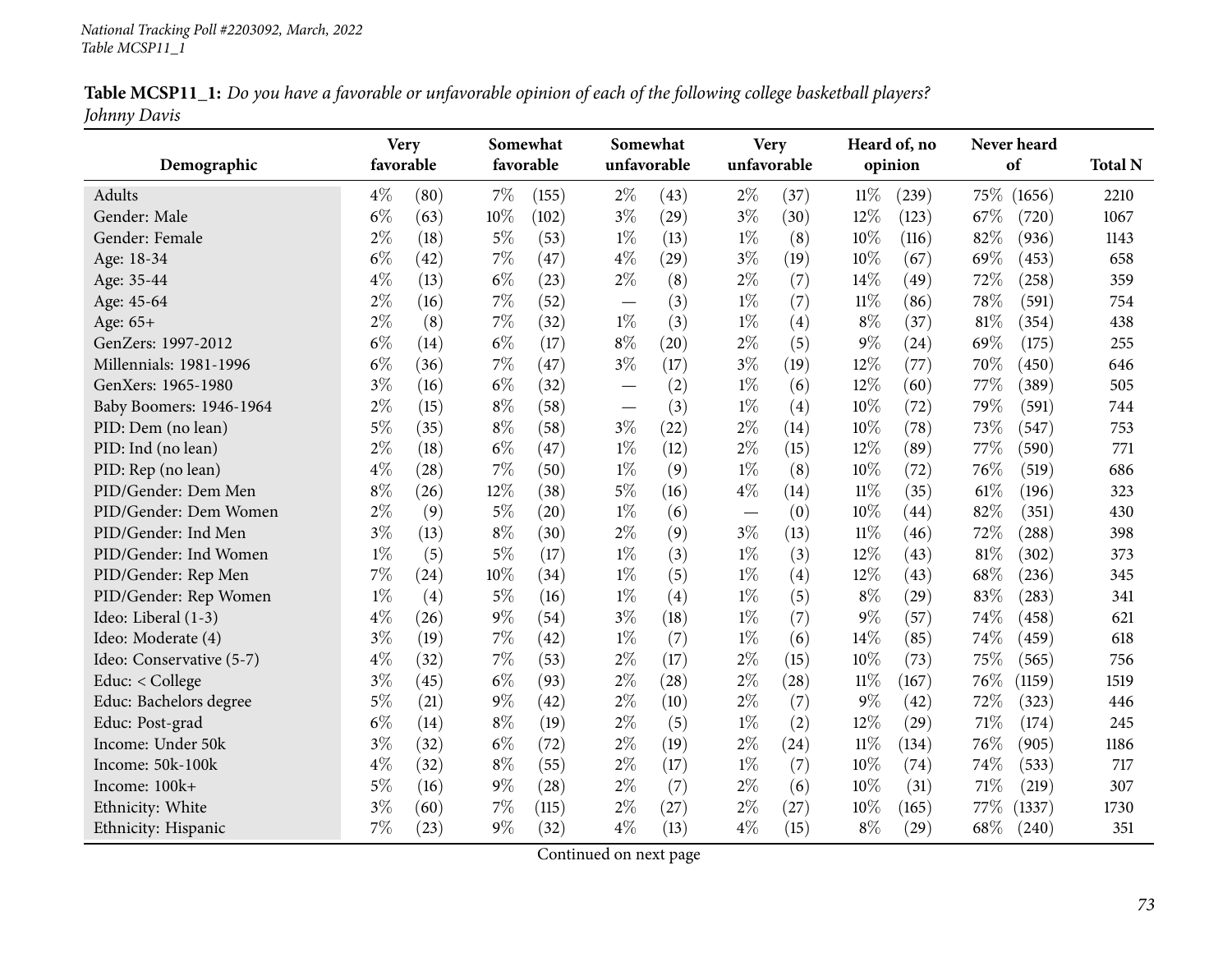Table MCSP11\_1: Do you have a favorable or unfavorable opinion of each of the following college basketball players? *Johnny Davis*

|                                   | <b>Very</b> |      |        | Somewhat  |       | Somewhat    |       | <b>Very</b> |        | Heard of, no |        | Never heard         |                |
|-----------------------------------|-------------|------|--------|-----------|-------|-------------|-------|-------------|--------|--------------|--------|---------------------|----------------|
| Demographic                       | favorable   |      |        | favorable |       | unfavorable |       | unfavorable |        | opinion      |        | of                  | <b>Total N</b> |
| Adults                            | $4\%$       | (80) | $7\%$  | (155)     | $2\%$ | (43)        | $2\%$ | (37)        | $11\%$ | (239)        | 75%    | (1656)              | 2210           |
| Ethnicity: Black                  | $6\%$       | (17) | $7\%$  | (18)      | $5\%$ | (13)        | $2\%$ | (5)         | 17%    | (48)         | 63%    | (174)               | 276            |
| Ethnicity: Other                  | $2\%$       | (4)  | $11\%$ | (22)      | $1\%$ | (2)         | $3\%$ | (6)         | 13%    | (26)         | 71%    | (145)               | 205            |
| All Christian                     | 5%          | (44) | $8\%$  | (75)      | $2\%$ | (19)        | $2\%$ | (15)        | 10%    | (101)        | 74%    | (713)               | 968            |
| All Non-Christian                 | 12%         | (12) | 10%    | (10)      | $1\%$ | (1)         | $1\%$ | (1)         | $8\%$  | (8)          | 68%    | (67)                | 99             |
| Atheist                           | $4\%$       | (5)  | $3\%$  | (4)       |       | (0)         | $1\%$ | (2)         | $8\%$  | (10)         | 83%    | (99)                | 119            |
| Agnostic/Nothing in particular    | $2\%$       | (12) | $6\%$  | (37)      | $3\%$ | (19)        | $2\%$ | (12)        | 12%    | (73)         | 75%    | (466)               | 619            |
| Something Else                    | $2\%$       | (7)  | $7\%$  | (28)      | $1\%$ | (4)         | $2\%$ | (8)         | 12%    | (48)         | 77%    | (310)               | 405            |
| Religious Non-Protestant/Catholic | 10%         | (12) | $9\%$  | (11)      | $3\%$ | (3)         | $1\%$ | (1)         | $8\%$  | (10)         | 69%    | (86)                | 124            |
| Evangelical                       | $2\%$       | (13) | $9\%$  | (47)      | $2\%$ | (11)        | $1\%$ | (6)         | 12%    | (65)         | 74%    | (395)               | 536            |
| Non-Evangelical                   | $5\%$       | (39) | 7%     | (55)      | $1\%$ | (9)         | $2\%$ | (17)        | 10%    | (78)         | 75%    | (603)               | 801            |
| Community: Urban                  | $7\%$       | (37) | $7\%$  | (40)      | $2\%$ | (14)        | $2\%$ | (12)        | 10%    | (59)         | 72%    | $\left( 408\right)$ | 570            |
| Community: Suburban               | $2\%$       | (26) | $7\%$  | (73)      | $2\%$ | (20)        | $2\%$ | (20)        | 12%    | (122)        | 75%    | (794)               | 1055           |
| Community: Rural                  | $3\%$       | (17) | $7\%$  | (43)      | $1\%$ | (8)         | $1\%$ | (5)         | 10%    | (58)         | 78%    | (454)               | 585            |
| <b>Employ: Private Sector</b>     | $6\%$       | (39) | $8\%$  | (53)      | $2\%$ | (14)        | $2\%$ | (15)        | 12%    | (78)         | 69%    | (435)               | 635            |
| <b>Employ: Government</b>         | $5\%$       | (6)  | $8\%$  | (10)      | $3\%$ | (4)         | $2\%$ | (3)         | $9\%$  | (11)         | 73%    | (91)                | 124            |
| Employ: Self-Employed             | 7%          | (16) | $9\%$  | (21)      | $4\%$ | (9)         | $1\%$ | (2)         | 14%    | (32)         | 65%    | (151)               | 231            |
| Employ: Homemaker                 |             | (1)  | $4\%$  | (6)       | $1\%$ | (2)         | $2\%$ | (3)         | 11%    | (19)         | 82%    | (134)               | 165            |
| Employ: Student                   |             | (0)  | $4\%$  | (3)       | $6\%$ | (5)         | $4\%$ | (3)         | 12%    | (10)         | 75%    | (59)                | 79             |
| Employ: Retired                   | $3\%$       | (13) | $6\%$  | (29)      | $1\%$ | (3)         | $1\%$ | (6)         | $9\%$  | (43)         | 81%    | (407)               | 501            |
| Employ: Unemployed                | $2\%$       | (7)  | $6\%$  | (18)      | $1\%$ | (2)         | $1\%$ | (3)         | 10%    | (29)         | $80\%$ | (235)               | 294            |
| Employ: Other                     |             | (1)  | $8\%$  | (14)      | $2\%$ | (3)         | $2\%$ | (4)         | 10%    | (17)         | 79%    | (143)               | 182            |
| Military HH: Yes                  | $6\%$       | (18) | $11\%$ | (36)      | $2\%$ | (6)         | $1\%$ | (2)         | $8\%$  | (27)         | 72%    | (232)               | 322            |
| Military HH: No                   | $3\%$       | (62) | $6\%$  | (118)     | $2\%$ | (36)        | $2\%$ | (35)        | 11%    | (212)        | 75\%   | (1424)              | 1888           |
| RD/WT: Right Direction            | $6\%$       | (42) | $9\%$  | (62)      | $3\%$ | (19)        | $2\%$ | (13)        | $11\%$ | (75)         | 69%    | (476)               | 687            |
| RD/WT: Wrong Track                | $3\%$       | (39) | $6\%$  | (92)      | $2\%$ | (23)        | $2\%$ | (25)        | $11\%$ | (163)        | 78%    | (1180)              | 1523           |
| <b>Biden Job Approve</b>          | $5\%$       | (44) | $8\%$  | (69)      | $2\%$ | (20)        | $1\%$ | (12)        | $9\%$  | (85)         | 74%    | (664)               | 894            |
| Biden Job Disapprove              | $3\%$       | (36) | $7\%$  | (82)      | $2\%$ | (21)        | $2\%$ | (24)        | $11\%$ | (136)        | 75%    | (904)               | 1203           |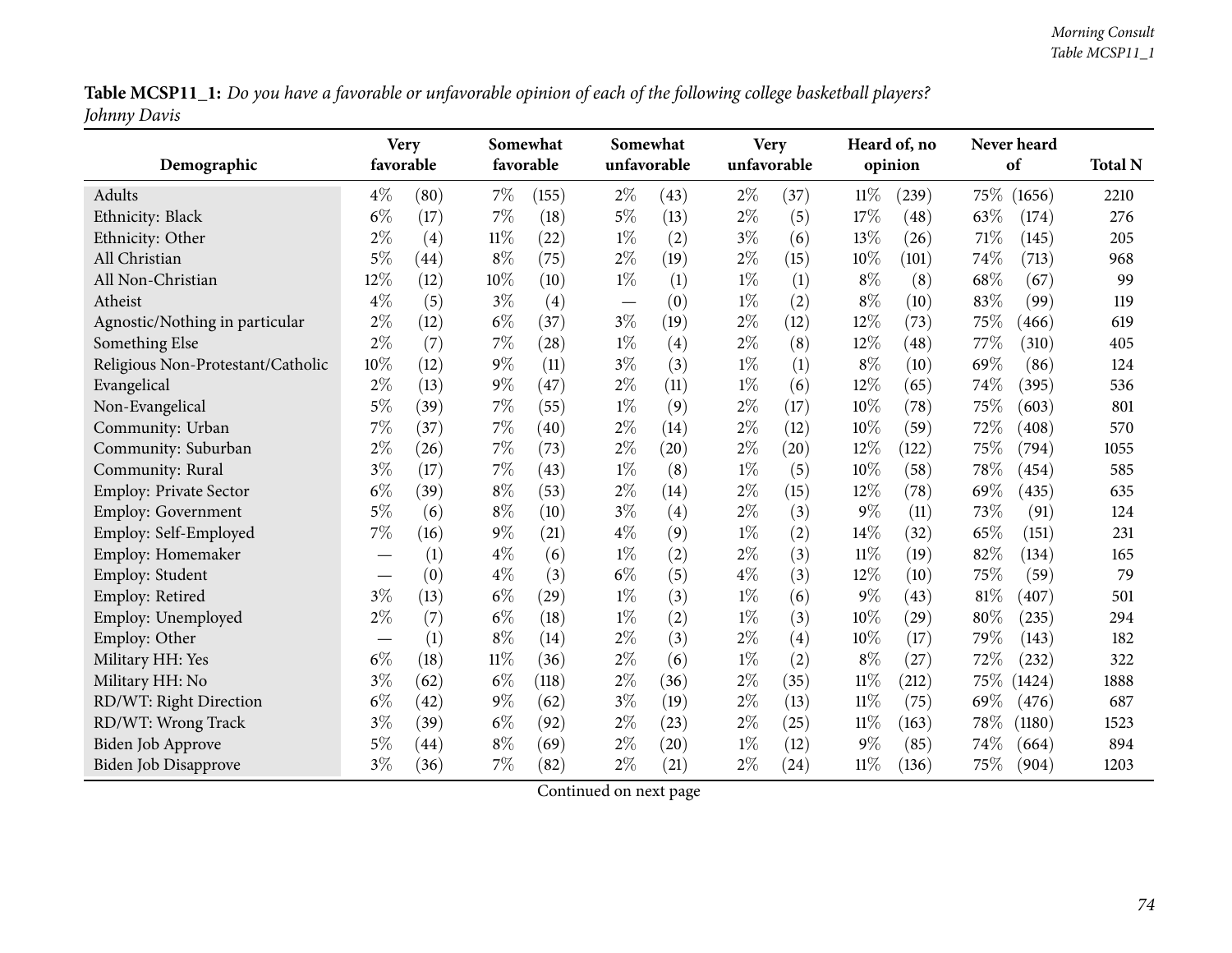|              |  | Table MCSP11_1: Do you have a favorable or unfavorable opinion of each of the following college basketball players? |  |
|--------------|--|---------------------------------------------------------------------------------------------------------------------|--|
| Johnny Davis |  |                                                                                                                     |  |

| Demographic                          | <b>Very</b><br>favorable        |      |        | Somewhat<br>favorable |                          | Somewhat<br>unfavorable | <b>Very</b><br>unfavorable |      |        | Heard of, no<br>opinion | Never heard<br>of |        | <b>Total N</b> |
|--------------------------------------|---------------------------------|------|--------|-----------------------|--------------------------|-------------------------|----------------------------|------|--------|-------------------------|-------------------|--------|----------------|
|                                      |                                 |      |        |                       |                          |                         |                            |      |        |                         |                   |        |                |
| Adults                               | $4\%$                           | (80) | $7\%$  | (155)                 | $2\%$                    | (43)                    | $2\%$                      | (37) | 11%    | (239)                   | 75\%              | (1656) | 2210           |
| <b>Biden Job Strongly Approve</b>    | $6\%$                           | (22) | $9\%$  | (30)                  | $3\%$                    | (11)                    | $2\%$                      | (8)  | 10%    | (35)                    | 69%               | (239)  | 345            |
| Biden Job Somewhat Approve           | $4\%$                           | (22) | $7\%$  | (39)                  | $2\%$                    | (9)                     | $1\%$                      | (4)  | $9\%$  | (50)                    | 77%               | (425)  | 550            |
| Biden Job Somewhat Disapprove        | $3\%$                           | (11) | $9\%$  | (32)                  | $2\%$                    | (7)                     | $3\%$                      | (10) | 15%    | (54)                    | 69%               | (253)  | 368            |
| <b>Biden Job Strongly Disapprove</b> | $3\%$                           | (25) | $6\%$  | (50)                  | $2\%$                    | (14)                    | $2\%$                      | (13) | 10%    | (82)                    | 78%               | (651)  | 835            |
| Favorable of Biden                   | $5\%$                           | (43) | $9\%$  | (80)                  | $2\%$                    | (19)                    | $1\%$                      | (13) | $9\%$  | (88)                    | 74%               | (697)  | 939            |
| Unfavorable of Biden                 | $3\%$                           | (36) | $6\%$  | (72)                  | $1\%$                    | (17)                    | 2%                         | (24) | 12%    | (140)                   | 76%               | (893)  | 1182           |
| Very Favorable of Biden              | $8\%$                           | (30) | $8\%$  | (30)                  | $2\%$                    | (8)                     | $2\%$                      | (6)  | 12%    | (45)                    | 68%               | (259)  | 379            |
| Somewhat Favorable of Biden          | $2\%$                           | (13) | $9\%$  | (50)                  | $2\%$                    | (10)                    | $1\%$                      | (7)  | $8\%$  | (42)                    | 78%               | (438)  | 560            |
| Somewhat Unfavorable of Biden        | $3\%$                           | (9)  | $8\%$  | (28)                  | $1\%$                    | (3)                     | $1\%$                      | (5)  | 17%    | (58)                    | 70%               | (242)  | 345            |
| Very Unfavorable of Biden            | $3\%$                           | (27) | $5\%$  | $\left( 44\right)$    | $2\%$                    | (14)                    | $2\%$                      | (19) | 10%    | (82)                    | 78%               | (651)  | 838            |
| #1 Issue: Economy                    | $4\%$                           | (39) | 7%     | (61)                  | $2\%$                    | (19)                    | $2\%$                      | (16) | 11%    | (92)                    | 74%               | (649)  | 876            |
| #1 Issue: Security                   | $4\%$                           | (13) | 10%    | (35)                  | $1\%$                    | (4)                     | $2\%$                      | (6)  | $8\%$  | (28)                    | 76%               | (276)  | 362            |
| #1 Issue: Health Care                | $3\%$                           | (7)  | $9\%$  | (18)                  | $2\%$                    | (4)                     | $2\%$                      | (5)  | $8\%$  | (17)                    | 76%               | (161)  | 212            |
| #1 Issue: Medicare / Social Security | $3\%$                           | (7)  | $6\%$  | (12)                  | $2\%$                    | (4)                     | $2\%$                      | (4)  | 16%    | (36)                    | 71%               | (159)  | 223            |
| #1 Issue: Women's Issues             | $3\%$                           | (3)  | 7%     | (9)                   | $1\%$                    | (2)                     |                            | (0)  | 13%    | (15)                    | 75%               | (89)   | 118            |
| #1 Issue: Education                  | $9\%$                           | (8)  | $11\%$ | (9)                   | $\overline{\phantom{m}}$ | (0)                     |                            | (0)  | 12%    | (11)                    | 68%               | (58)   | 85             |
| #1 Issue: Energy                     | $1\%$                           | (3)  | $3\%$  | (6)                   | $4\%$                    | (7)                     | $3\%$                      | (6)  | 14\%   | (26)                    | 75%               | (140)  | 188            |
| #1 Issue: Other                      | $\hspace{0.1mm}-\hspace{0.1mm}$ | (1)  | $3\%$  | (5)                   | $2\%$                    | (3)                     |                            | (1)  | $9\%$  | (13)                    | 85%               | (123)  | 145            |
| 2020 Vote: Joe Biden                 | $4\%$                           | (39) | 8%     | (72)                  | $2\%$                    | (16)                    | $2\%$                      | (17) | $11\%$ | (103)                   | 73%               | (657)  | 904            |
| 2020 Vote: Donald Trump              | $4\%$                           | (31) | 7%     | (57)                  | $1\%$                    | (11)                    | $2\%$                      | (16) | 10%    | (74)                    | 75%               | (570)  | 759            |
| 2020 Vote: Other                     | $1\%$                           | (0)  | $6\%$  | (4)                   | $2\%$                    | (2)                     |                            | (0)  | 7%     | (5)                     | 83%               | (55)   | 66             |
| 2020 Vote: Didn't Vote               | $2\%$                           | (10) | $4\%$  | (21)                  | $3\%$                    | (14)                    | $1\%$                      | (5)  | 12%    | (57)                    | 78%               | (374)  | 481            |
| 2018 House Vote: Democrat            | $4\%$                           | (29) | 7%     | (48)                  | $1\%$                    | (4)                     | $2\%$                      | (14) | 12%    | (84)                    | 74%               | (507)  | 686            |
| 2018 House Vote: Republican          | $4\%$                           | (27) | $9\%$  | (60)                  | $1\%$                    | (9)                     | $1\%$                      | (8)  | $9\%$  | (58)                    | 74\%              | (472)  | 635            |
| 2018 House Vote: Someone else        | $1\%$                           | (0)  | $6\%$  | (3)                   | $3\%$                    | (2)                     | $8\%$                      | (5)  | 10%    | (6)                     | 72%               | (42)   | 59             |
| 2016 Vote: Hillary Clinton           | $4\%$                           | (28) | $7\%$  | (46)                  | $1\%$                    | (3)                     | $2\%$                      | (11) | $11\%$ | (73)                    | 75%               | (479)  | 640            |
| 2016 Vote: Donald Trump              | $4\%$                           | (26) | $9\%$  | (59)                  | $2\%$                    | (12)                    | $2\%$                      | (12) | 10%    | (71)                    | 74%               | (513)  | 692            |
| 2016 Vote: Other                     |                                 | (0)  | 7%     | (8)                   | $2\%$                    | (2)                     | $2\%$                      | (2)  | $6\%$  | (6)                     | 83%               | (90)   | 108            |
| 2016 Vote: Didn't Vote               | $3\%$                           | (26) | 5%     | (42)                  | $3\%$                    | (26)                    | $2\%$                      | (12) | 12%    | (89)                    | 75%               | (574)  | 768            |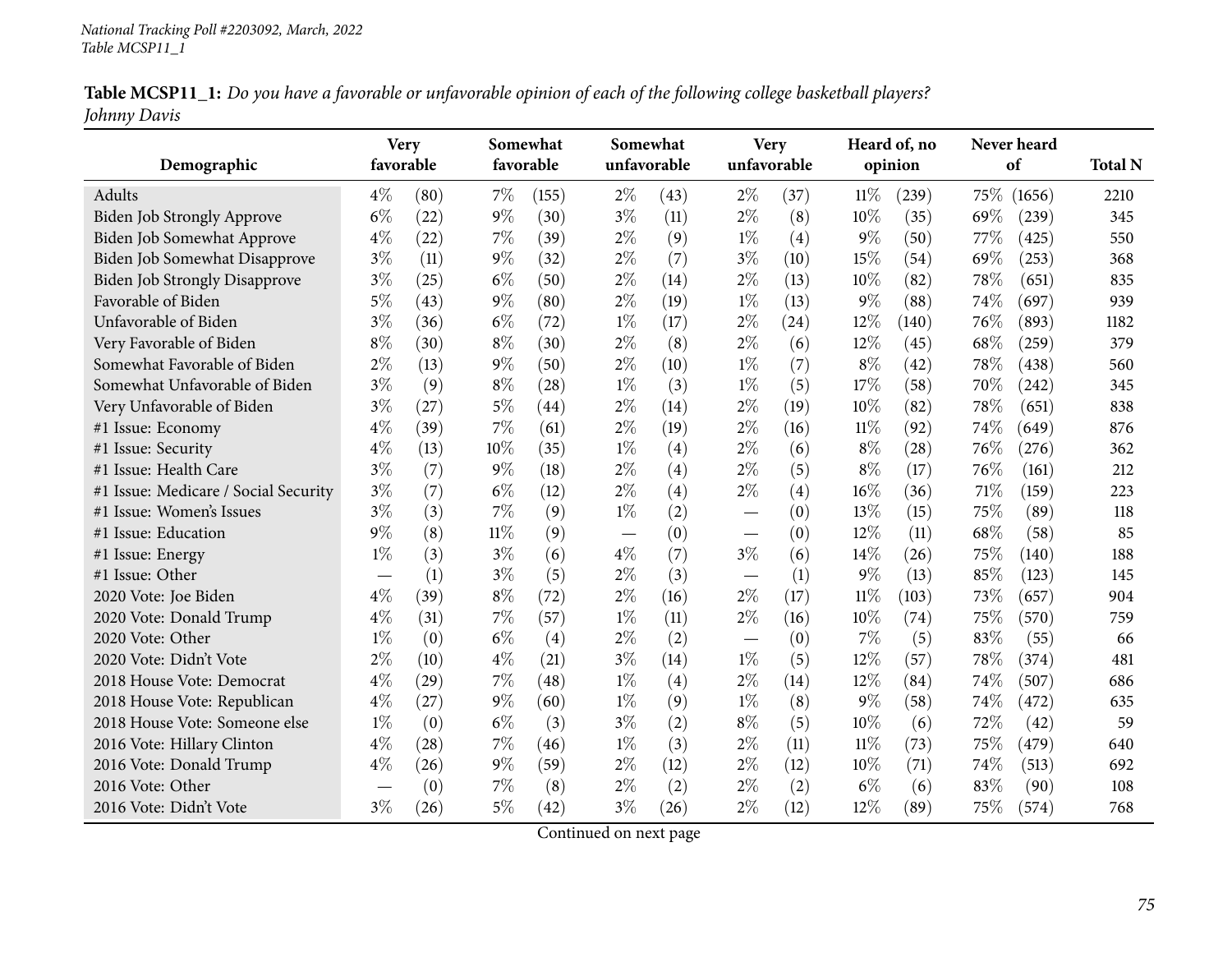|              | Table MCSP11_1: Do you have a favorable or unfavorable opinion of each of the following college basketball players? |  |
|--------------|---------------------------------------------------------------------------------------------------------------------|--|
| Johnny Davis |                                                                                                                     |  |

| Demographic                    |        | Very<br>favorable |        | Somewhat<br>favorable |       | Somewhat<br>unfavorable |       | <b>Very</b><br>unfavorable |        | Heard of, no<br>opinion |         | Never heard<br>of |      |
|--------------------------------|--------|-------------------|--------|-----------------------|-------|-------------------------|-------|----------------------------|--------|-------------------------|---------|-------------------|------|
| Adults                         | $4\%$  | (80)              | $7\%$  | (155)                 | $2\%$ | (43)                    | $2\%$ | 37)                        | $11\%$ | $^{(239)}$              | 75\%    | (1656)            | 2210 |
| Voted in 2014: Yes             | $4\%$  | (46)              | $9\%$  | (108)                 | $1\%$ | (10)                    | $2\%$ | (20)                       | $11\%$ | (129)                   | $74\%$  | (871)             | 1183 |
| Voted in 2014: No              | $3\%$  | (35)              | $5\%$  | (47)                  | $3\%$ | (32)                    | $2\%$ | (18)                       | $11\%$ | (110)                   | 76\%    | (785)             | 1027 |
| 4-Region: Northeast            | $5\%$  | (19)              | $5\%$  | (21)                  | $5\%$ | (19)                    | $1\%$ | $\left( 4\right)$          | $10\%$ | (41)                    | $74\%$  | (291)             | 395  |
| 4-Region: Midwest              | $3\%$  | (16)              | $8\%$  | (37)                  | $1\%$ | (5)                     | $1\%$ | (6)                        | $9\%$  | (42)                    | 77 $\%$ | (358)             | 464  |
| 4-Region: South                | $4\%$  | (32)              | $7\%$  | (61)                  | $1\%$ | (9)                     | $1\%$ | (10)                       | $12\%$ | (103)                   | $74\%$  | (613)             | 828  |
| 4-Region: West                 | $2\%$  | (13)              | $7\%$  | (35)                  | $2\%$ | (10)                    | $3\%$ | (18)                       | $10\%$ | (53)                    | $75\%$  | (394)             | 522  |
| Sports Fans                    | 5%     | (79)              | $10\%$ | (141)                 | $3\%$ | (37)                    | $2\%$ | (30)                       | $14\%$ | (200)                   | $66\%$  | (959)             | 1446 |
| Avid Sports Fans               | $10\%$ | (53)              | $16\%$ | (82)                  | $2\%$ | (10)                    | $3\%$ | (16)                       | $15\%$ | (79)                    | 53%     | (272)             | 511  |
| <b>Casual Sports Fans</b>      | $3\%$  | $^{(26)}$         | $6\%$  | (59)                  | $3\%$ | (27)                    | $2\%$ | (14)                       | 13\%   | (121)                   | 74\%    | (688)             | 935  |
| CBB Fans                       | $8\%$  | (67)              | 15%    | (128)                 | $4\%$ | (38)                    | $2\%$ | (20)                       | 18%    | (156)                   | 53%     | (458)             | 867  |
| Avid CBB Fans                  | 12\%   | (32)              | 24\%   | (65)                  | $4\%$ | (12)                    | $5\%$ | (12)                       | 19%    | (50)                    | 35%     | (94)              | 264  |
| Casual CBB Fans                | $8\%$  | (55)              | $14\%$ | (105)                 | $4\%$ | (30)                    | $2\%$ | (15)                       | 17%    | (125)                   | 55%     | (398)             | 729  |
| Plan to Watch Men's Tournament | $9\%$  | (60)              | $18\%$ | (113)                 | $3\%$ | (21)                    | $3\%$ | (19)                       | 19%    | (122)                   | 47\%    | (301)             | 635  |
| 21 or Older                    | $4\%$  | (76)              | 7%     | (150)                 | $2\%$ | (34)                    | $2\%$ | (37)                       | $11\%$ | $^{(233)}$              |         | 75\% (1590)       | 2121 |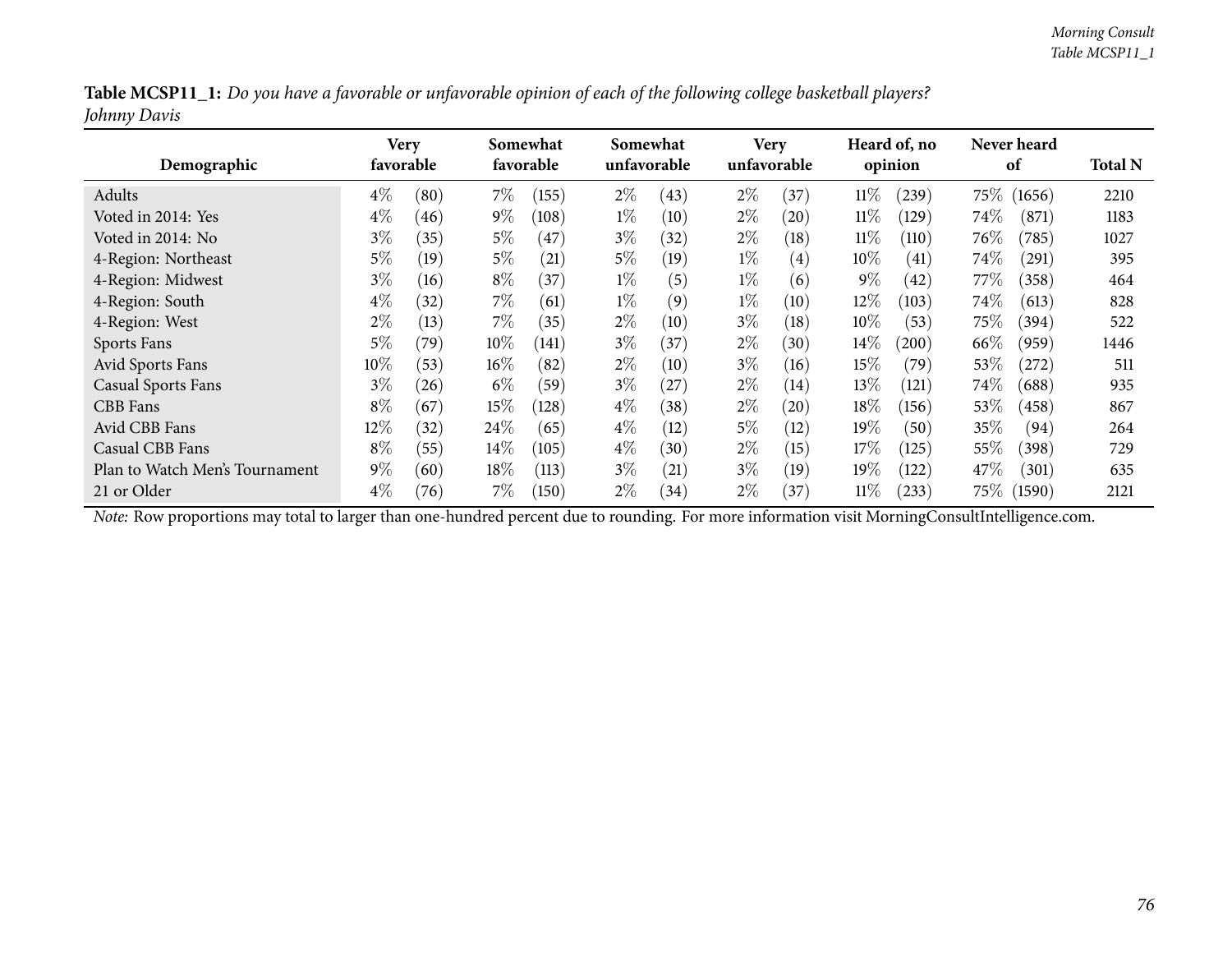| Table MCSP11_2: Do you have a favorable or unfavorable opinion of each of the following college basketball players? |  |  |
|---------------------------------------------------------------------------------------------------------------------|--|--|
| Oscar Tshiebwe                                                                                                      |  |  |

| Demographic              | <b>Very</b><br>favorable |      |       | Somewhat<br>favorable | Somewhat<br>unfavorable |      |       | <b>Very</b><br>unfavorable |        | Heard of, no<br>opinion |      | Never heard<br>of | <b>Total N</b> |
|--------------------------|--------------------------|------|-------|-----------------------|-------------------------|------|-------|----------------------------|--------|-------------------------|------|-------------------|----------------|
| Adults                   | $4\%$                    | (80) | $5\%$ | (112)                 | $3\%$                   | (64) | $2\%$ | (40)                       | 10%    | (211)                   | 77\% | (1703)            | 2210           |
| Gender: Male             | $5\%$                    | (53) | $7\%$ | (72)                  | $5\%$                   | (56) | $3\%$ | (31)                       | $11\%$ | (117)                   | 69%  | (738)             | 1067           |
| Gender: Female           | $2\%$                    | (27) | $3\%$ | (40)                  | $1\%$                   | (9)  | $1\%$ | (9)                        | $8\%$  | (94)                    | 84%  | (966)             | 1143           |
| Age: 18-34               | $5\%$                    | (31) | $6\%$ | (40)                  | $6\%$                   | (38) | $4\%$ | (24)                       | $9\%$  | (59)                    | 71%  | (466)             | 658            |
| Age: 35-44               | $5\%$                    | (17) | $4\%$ | (14)                  | $4\%$                   | (16) | $1\%$ | (5)                        | 12%    | (43)                    | 74%  | (265)             | 359            |
| Age: 45-64               | $2\%$                    | (17) | $5\%$ | (40)                  | $1\%$                   | (7)  | $1\%$ | (6)                        | 10%    | (78)                    | 80%  | (607)             | 754            |
| Age: 65+                 | $3\%$                    | (15) | $4\%$ | (17)                  | $1\%$                   | (4)  | $1\%$ | (4)                        | 7%     | (31)                    | 84%  | (366)             | 438            |
| GenZers: 1997-2012       | $3\%$                    | (7)  | $4\%$ | (9)                   | $9\%$                   | (24) | $4\%$ | (10)                       | 7%     | (17)                    | 73%  | (187)             | 255            |
| Millennials: 1981-1996   | $6\%$                    | (36) | $6\%$ | (36)                  | $4\%$                   | (26) | $3\%$ | (17)                       | $11\%$ | (72)                    | 71%  | (458)             | 646            |
| GenXers: 1965-1980       | $2\%$                    | (12) | $6\%$ | (32)                  | $1\%$                   | (7)  | $1\%$ | (4)                        | 10%    | (51)                    | 79%  | (399)             | 505            |
| Baby Boomers: 1946-1964  | $3\%$                    | (24) | $4\%$ | (32)                  | $1\%$                   | (7)  | $1\%$ | (6)                        | $9\%$  | (67)                    | 82%  | (608)             | 744            |
| PID: Dem (no lean)       | $5\%$                    | (36) | $6\%$ | (44)                  | $3\%$                   | (26) | $2\%$ | (12)                       | $9\%$  | (65)                    | 76%  | (571)             | 753            |
| PID: Ind (no lean)       | $3\%$                    | (20) | $4\%$ | (33)                  | $2\%$                   | (17) | $2\%$ | (17)                       | 10%    | (78)                    | 79%  | (607)             | 771            |
| PID: Rep (no lean)       | $3\%$                    | (24) | $5\%$ | (35)                  | $3\%$                   | (22) | $1\%$ | (10)                       | 10%    | (69)                    | 77\% | (526)             | 686            |
| PID/Gender: Dem Men      | 7%                       | (24) | $9\%$ | (28)                  | $6\%$                   | (20) | $4\%$ | (12)                       | 10%    | (32)                    | 64%  | (208)             | 323            |
| PID/Gender: Dem Women    | $3\%$                    | (13) | $4\%$ | (16)                  | $1\%$                   | (5)  |       | (1)                        | $8\%$  | (33)                    | 84%  | (363)             | 430            |
| PID/Gender: Ind Men      | $3\%$                    | (13) | $5\%$ | (18)                  | $4\%$                   | (15) | $3\%$ | (12)                       | 13%    | (51)                    | 73%  | (290)             | 398            |
| PID/Gender: Ind Women    | $2\%$                    | (7)  | $4\%$ | (15)                  |                         | (2)  | $1\%$ | (5)                        | 7%     | (27)                    | 85%  | (317)             | 373            |
| PID/Gender: Rep Men      | $5\%$                    | (16) | $8\%$ | (26)                  | $6\%$                   | (20) | $2\%$ | (8)                        | 10%    | (35)                    | 70%  | (240)             | 345            |
| PID/Gender: Rep Women    | $2\%$                    | (8)  | $3\%$ | (9)                   | $1\%$                   | (2)  | $1\%$ | (3)                        | 10%    | (34)                    | 84%  | (286)             | 341            |
| Ideo: Liberal (1-3)      | $4\%$                    | (25) | $5\%$ | (31)                  | $4\%$                   | (24) | $1\%$ | (9)                        | $8\%$  | (52)                    | 77%  | (479)             | 621            |
| Ideo: Moderate (4)       | $3\%$                    | (18) | $5\%$ | (32)                  | $2\%$                   | (12) | $1\%$ | (9)                        | $11\%$ | (70)                    | 77%  | (476)             | 618            |
| Ideo: Conservative (5-7) | $4\%$                    | (33) | $5\%$ | (38)                  | $4\%$                   | (28) | $2\%$ | (15)                       | $9\%$  | (72)                    | 76%  | (571)             | 756            |
| Educ: $<$ College        | $3\%$                    | (42) | $4\%$ | (68)                  | $3\%$                   | (45) | $2\%$ | (25)                       | 10%    | (146)                   | 79%  | (1193)            | 1519           |
| Educ: Bachelors degree   | $5\%$                    | (24) | $5\%$ | (24)                  | $3\%$                   | (14) | $2\%$ | (11)                       | 10%    | (44)                    | 74%  | (328)             | 446            |
| Educ: Post-grad          | $5\%$                    | (13) | $8\%$ | (20)                  | $2\%$                   | (5)  | $2\%$ | (4)                        | $9\%$  | (21)                    | 74%  | (182)             | 245            |
| Income: Under 50k        | $3\%$                    | (30) | $5\%$ | (61)                  | $2\%$                   | (27) | $3\%$ | (30)                       | $9\%$  | $\left(108\right)$      | 78%  | (930)             | 1186           |
| Income: 50k-100k         | $5\%$                    | (34) | $4\%$ | (31)                  | $4\%$                   | (26) | $1\%$ | (5)                        | 10%    | (73)                    | 76%  | (548)             | 717            |
| Income: 100k+            | $5\%$                    | (16) | $6\%$ | (20)                  | $4\%$                   | (11) | $1\%$ | (4)                        | 10%    | (30)                    | 74%  | (226)             | 307            |
| Ethnicity: White         | $4\%$                    | (64) | $5\%$ | (84)                  | $2\%$                   | (36) | $2\%$ | (34)                       | $9\%$  | (155)                   | 78%  | (1357)            | 1730           |
| Ethnicity: Hispanic      | 7%                       | (24) | 5%    | (16)                  | $7\%$                   | (25) | $3\%$ | (12)                       | $6\%$  | (21)                    | 72\% | (253)             | 351            |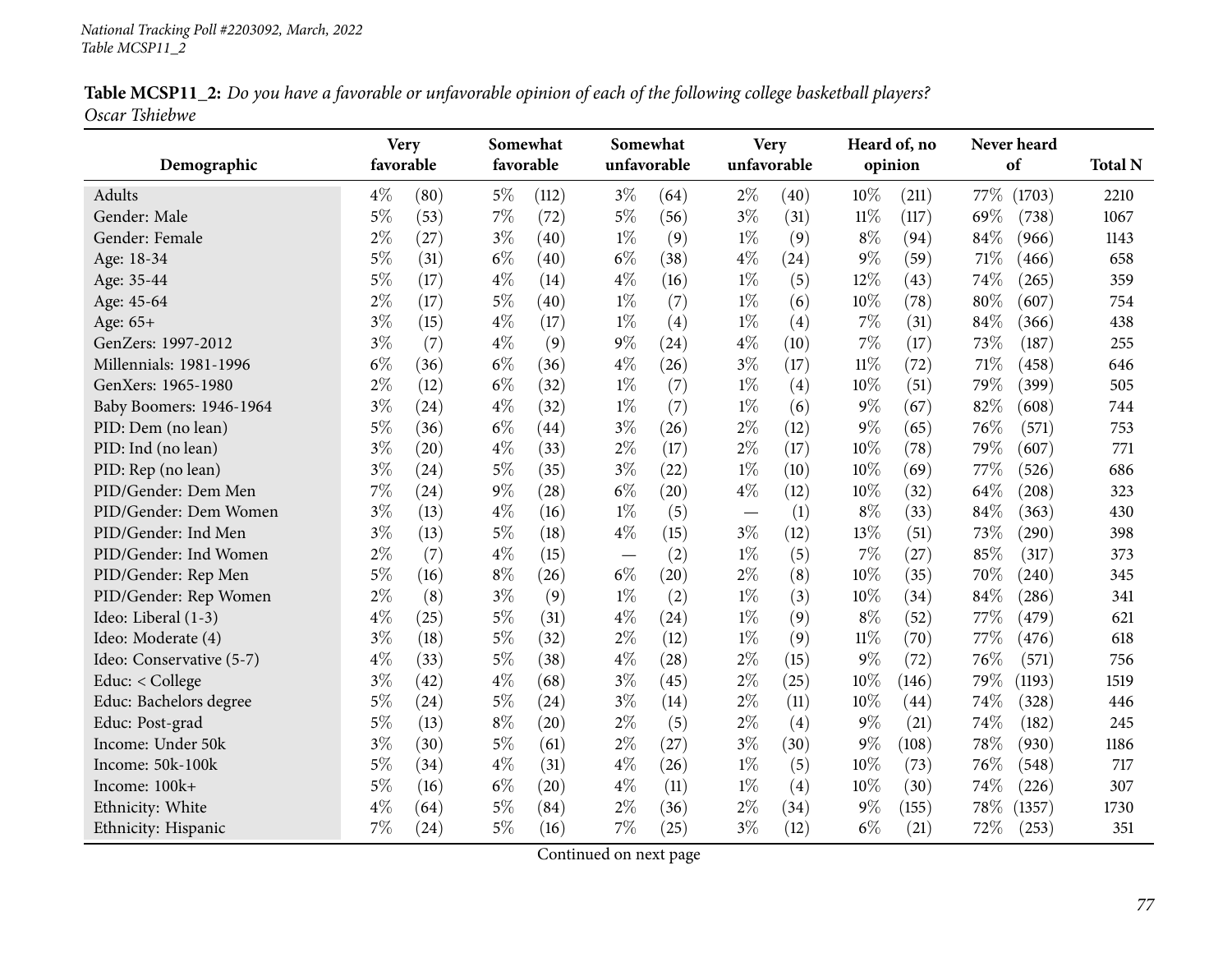Table MCSP11\_2: Do you have a favorable or unfavorable opinion of each of the following college basketball players? *Oscar Tshiebwe*

| Demographic                       | favorable | <b>Very</b> |       | Somewhat<br>favorable |       | Somewhat<br>unfavorable |                                   | <b>Very</b><br>unfavorable |        | Heard of, no<br>opinion |        | Never heard<br>of | <b>Total N</b> |
|-----------------------------------|-----------|-------------|-------|-----------------------|-------|-------------------------|-----------------------------------|----------------------------|--------|-------------------------|--------|-------------------|----------------|
| Adults                            | $4\%$     | (80)        | $5\%$ | (112)                 | $3\%$ | (64)                    | $2\%$                             | (40)                       | 10%    | (211)                   | 77\%   | (1703)            | 2210           |
| Ethnicity: Black                  | $4\%$     | (10)        | $6\%$ | (18)                  | $7\%$ | (19)                    | $2\%$                             | (6)                        | 13%    | (35)                    | 68%    | (187)             | 276            |
| Ethnicity: Other                  | $3\%$     | (5)         | $5\%$ | (10)                  | $5\%$ | (9)                     | $\overbrace{\phantom{123221111}}$ | (0)                        | $10\%$ | (21)                    | 77\%   | (159)             | 205            |
| All Christian                     | $5\%$     | (46)        | $6\%$ | (57)                  | $3\%$ | (31)                    | $1\%$                             | (13)                       | $8\%$  | (75)                    | 77%    | (746)             | 968            |
| All Non-Christian                 | $8\%$     | (8)         | $6\%$ | (6)                   | $6\%$ | (5)                     | $3\%$                             | (3)                        | 13%    | (13)                    | 64%    | (63)              | 99             |
| Atheist                           | $3\%$     | (4)         | $4\%$ | (5)                   | $1\%$ | (1)                     | $1\%$                             | (1)                        | $8\%$  | (10)                    | 82%    | (98)              | 119            |
| Agnostic/Nothing in particular    | $2\%$     | (14)        | $5\%$ | (31)                  | $3\%$ | (17)                    | $2\%$                             | (15)                       | $11\%$ | (66)                    | 77%    | (477)             | 619            |
| Something Else                    | $2\%$     | (8)         | $3\%$ | (14)                  | $3\%$ | (10)                    | $2\%$                             | (7)                        | 12%    | (48)                    | 79%    | (319)             | 405            |
| Religious Non-Protestant/Catholic | $9\%$     | (11)        | 5%    | (6)                   | 7%    | (8)                     | $3\%$                             | (3)                        | 12%    | (16)                    | 64\%   | (80)              | 124            |
| Evangelical                       | $3\%$     | (17)        | 7%    | (36)                  | $3\%$ | (15)                    | $2\%$                             | (9)                        | $9\%$  | (49)                    | 77\%   | (410)             | 536            |
| Non-Evangelical                   | $4\%$     | (34)        | $4\%$ | (33)                  | $3\%$ | (23)                    | $1\%$                             | (11)                       | $9\%$  | (70)                    | 78%    | (629)             | 801            |
| Community: Urban                  | $5\%$     | (27)        | $5\%$ | (30)                  | $4\%$ | (24)                    | $3\%$                             | (16)                       | 10%    | (57)                    | 73%    | (417)             | 570            |
| Community: Suburban               | $4\%$     | (38)        | $4\%$ | (46)                  | $3\%$ | (27)                    | $2\%$                             | (16)                       | 10%    | (103)                   | 78%    | (825)             | 1055           |
| Community: Rural                  | $3\%$     | (15)        | $6\%$ | (36)                  | $2\%$ | (13)                    | $1\%$                             | (8)                        | $9\%$  | (51)                    | 79%    | (462)             | 585            |
| <b>Employ: Private Sector</b>     | $5\%$     | (29)        | $5\%$ | (34)                  | $5\%$ | (32)                    | $2\%$                             | (13)                       | 12%    | (79)                    | $71\%$ | (448)             | 635            |
| Employ: Government                | $5\%$     | (6)         | $4\%$ | (5)                   | $5\%$ | (6)                     | $2\%$                             | (2)                        | $9\%$  | (12)                    | 75%    | (93)              | 124            |
| Employ: Self-Employed             | $8\%$     | (20)        | $6\%$ | (13)                  | $5\%$ | (11)                    | $1\%$                             | (2)                        | $9\%$  | $\left( 20\right)$      | 72%    | (166)             | 231            |
| Employ: Homemaker                 | $3\%$     | (4)         | $3\%$ | (5)                   |       | (1)                     | $4\%$                             | (7)                        | 7%     | (12)                    | 83%    | (136)             | 165            |
| Employ: Student                   | $3\%$     | (2)         | $8\%$ | (6)                   | $1\%$ | (1)                     | $5\%$                             | $\left( 4\right)$          | 10%    | (8)                     | 74%    | (58)              | 79             |
| Employ: Retired                   | $3\%$     | (15)        | $4\%$ | (19)                  | $1\%$ | (6)                     | $2\%$                             | (8)                        | $6\%$  | (28)                    | 85%    | (425)             | 501            |
| Employ: Unemployed                | $1\%$     | (3)         | $6\%$ | (17)                  | $1\%$ | (3)                     | $1\%$                             | (2)                        | $11\%$ | (34)                    | $80\%$ | (235)             | 294            |
| Employ: Other                     |           | (1)         | 7%    | (12)                  | $3\%$ | (6)                     | $1\%$                             | (3)                        | $11\%$ | (19)                    | 78%    | (141)             | 182            |
| Military HH: Yes                  | 7%        | (22)        | $6\%$ | $\left( 20\right)$    | $3\%$ | (10)                    | $2\%$                             | (5)                        | $8\%$  | (27)                    | 74%    | (237)             | 322            |
| Military HH: No                   | $3\%$     | (58)        | $5\%$ | (91)                  | $3\%$ | (54)                    | $2\%$                             | (34)                       | 10%    | (184)                   | 78\%   | (1466)            | 1888           |
| RD/WT: Right Direction            | $6\%$     | (43)        | $9\%$ | (59)                  | $4\%$ | (24)                    | $2\%$                             | (15)                       | $9\%$  | (59)                    | 71%    | (488)             | 687            |
| RD/WT: Wrong Track                | $2\%$     | (37)        | $3\%$ | (53)                  | $3\%$ | (40)                    | $2\%$                             | (25)                       | 10%    | (152)                   | 80%    | (1215)            | 1523           |
| <b>Biden Job Approve</b>          | $5\%$     | (47)        | $6\%$ | (55)                  | $3\%$ | (23)                    | $2\%$                             | (16)                       | 9%     | (78)                    | 75%    | (675)             | 894            |
| <b>Biden Job Disapprove</b>       | $3\%$     | (33)        | $4\%$ | (54)                  | $3\%$ | (39)                    | $2\%$                             | (22)                       | 10%    | (123)                   | 77\%   | (932)             | 1203           |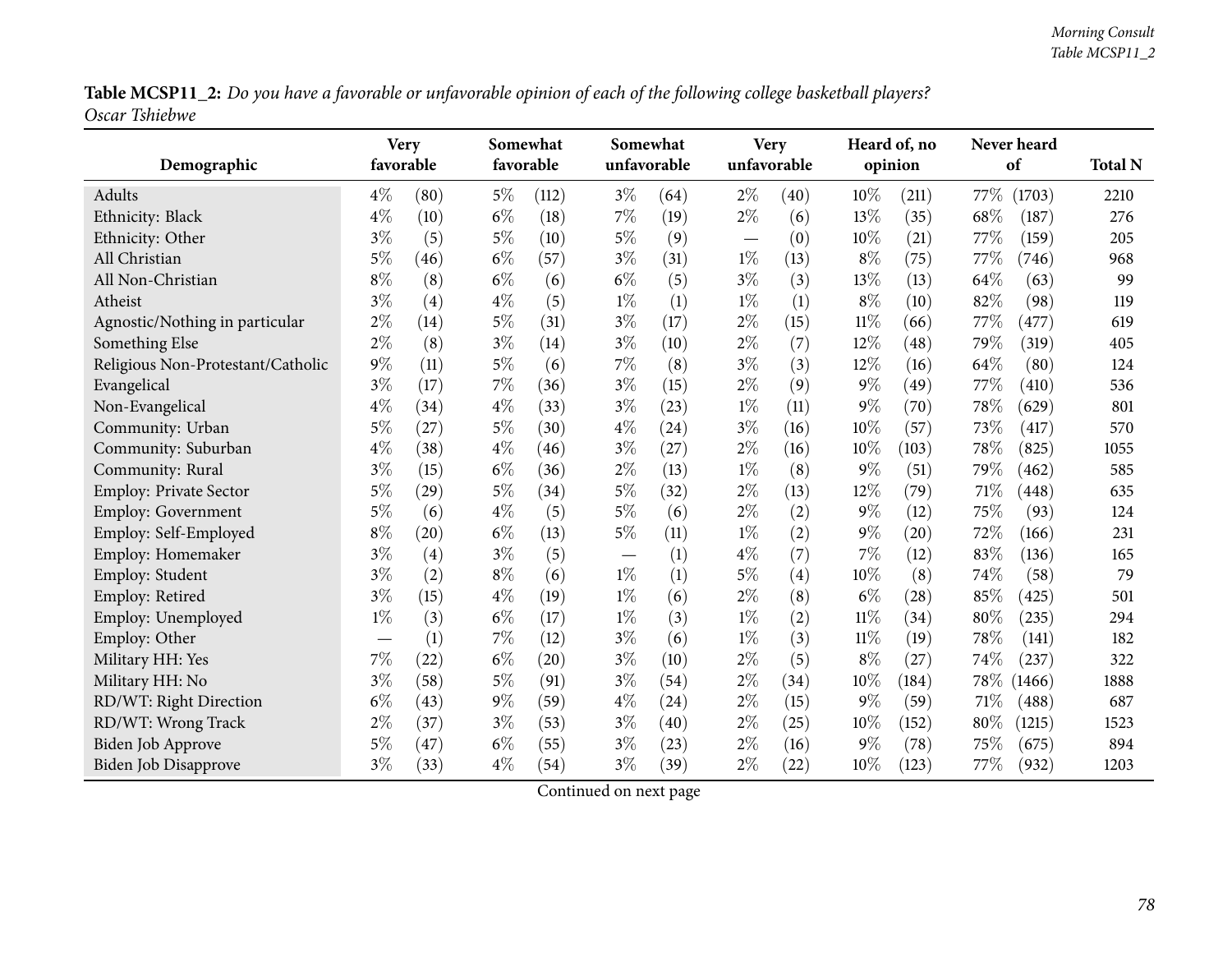|                | Table MCSP11_2: Do you have a favorable or unfavorable opinion of each of the following college basketball players? |  |  |
|----------------|---------------------------------------------------------------------------------------------------------------------|--|--|
| Oscar Tshiebwe |                                                                                                                     |  |  |

| Demographic                          | <b>Very</b><br>favorable |      | Somewhat<br>favorable |                    | Somewhat | unfavorable | unfavorable | <b>Very</b> |        | Heard of, no<br>opinion |      | Never heard<br>of | <b>Total N</b> |
|--------------------------------------|--------------------------|------|-----------------------|--------------------|----------|-------------|-------------|-------------|--------|-------------------------|------|-------------------|----------------|
| Adults                               | $4\%$                    | (80) | $5\%$                 | (112)              | $3\%$    | (64)        | $2\%$       | (40)        | 10%    | (211)                   | 77\% | (1703)            | 2210           |
| Biden Job Strongly Approve           | $6\%$                    | (22) | $9\%$                 | (30)               | $3\%$    | (9)         | $2\%$       | (8)         | $8\%$  | (28)                    | 72%  | (247)             | 345            |
| Biden Job Somewhat Approve           | $4\%$                    | (24) | $5\%$                 | (25)               | $3\%$    | (14)        | $1\%$       | (8)         | $9\%$  | (50)                    | 78%  | (428)             | 550            |
| <b>Biden Job Somewhat Disapprove</b> | $3\%$                    | (13) | $5\%$                 | (19)               | $3\%$    | (12)        | $2\%$       | (7)         | $12\%$ | (46)                    | 74%  | (272)             | 368            |
| <b>Biden Job Strongly Disapprove</b> | $2\%$                    | (20) | $4\%$                 | (35)               | $3\%$    | (28)        | $2\%$       | (15)        | $9\%$  | (77)                    | 79%  | (660)             | 835            |
| Favorable of Biden                   | $5\%$                    | (50) | $7\%$                 | (62)               | $3\%$    | (24)        | $1\%$       | (12)        | $8\%$  | (80)                    | 76%  | (711)             | 939            |
| Unfavorable of Biden                 | $2\%$                    | (29) | $4\%$                 | (46)               | $3\%$    | (38)        | $2\%$       | (24)        | 10%    | (124)                   | 78%  | (922)             | 1182           |
| Very Favorable of Biden              | 7%                       | (25) | $8\%$                 | (32)               | $3\%$    | (12)        | $2\%$       | (7)         | $9\%$  | (34)                    | 71%  | (270)             | 379            |
| Somewhat Favorable of Biden          | $4\%$                    | (25) | $5\%$                 | (30)               | $2\%$    | (13)        | $1\%$       | (6)         | $8\%$  | (46)                    | 79%  | (441)             | 560            |
| Somewhat Unfavorable of Biden        | $2\%$                    | (8)  | $5\%$                 | (17)               | $3\%$    | (10)        | $1\%$       | (5)         | 12%    | (42)                    | 76%  | (263)             | 345            |
| Very Unfavorable of Biden            | $3\%$                    | (21) | $3\%$                 | (29)               | $3\%$    | (28)        | $2\%$       | (19)        | 10%    | (82)                    | 79%  | (659)             | 838            |
| #1 Issue: Economy                    | $4\%$                    | (38) | $5\%$                 | (40)               | $3\%$    | (29)        | $1\%$       | (12)        | 12%    | (102)                   | 75%  | (656)             | 876            |
| #1 Issue: Security                   | $3\%$                    | (10) | $6\%$                 | (22)               | $2\%$    | (8)         | $2\%$       | (7)         | $9\%$  | (34)                    | 78%  | (280)             | 362            |
| #1 Issue: Health Care                | $4\%$                    | (8)  | $6\%$                 | (13)               | $4\%$    | (8)         | $2\%$       | (5)         | $5\%$  | (11)                    | 79%  | (168)             | 212            |
| #1 Issue: Medicare / Social Security | 5%                       | (12) | 5%                    | (10)               | $1\%$    | (1)         | $3\%$       | (6)         | 14%    | (31)                    | 73%  | (163)             | 223            |
| #1 Issue: Women's Issues             | $2\%$                    | (3)  | $5\%$                 | (6)                | $3\%$    | (3)         | $1\%$       | (1)         | $5\%$  | (6)                     | 84%  | (98)              | 118            |
| #1 Issue: Education                  | 5%                       | (4)  | $8\%$                 | (7)                | $6\%$    | (5)         | $3\%$       | (2)         | $9\%$  | (7)                     | 70%  | (60)              | 85             |
| #1 Issue: Energy                     | $2\%$                    | (3)  | $4\%$                 | (7)                | $5\%$    | (10)        | $3\%$       | (6)         | $6\%$  | (12)                    | 79%  | (150)             | 188            |
| #1 Issue: Other                      | $2\%$                    | (3)  | $4\%$                 | (6)                |          | (0)         |             | (0)         | $5\%$  | (8)                     | 89%  | (128)             | 145            |
| 2020 Vote: Joe Biden                 | $5\%$                    | (41) | 7%                    | (60)               | $2\%$    | (22)        | $1\%$       | (13)        | 10%    | (86)                    | 75%  | (682)             | 904            |
| 2020 Vote: Donald Trump              | $3\%$                    | (25) | $5\%$                 | (39)               | $4\%$    | (28)        | $1\%$       | (11)        | 10%    | (79)                    | 76%  | (578)             | 759            |
| 2020 Vote: Other                     | $\overline{\phantom{0}}$ | (0)  | $3\%$                 | (2)                | $4\%$    | (3)         | $2\%$       | (2)         | $9\%$  | (6)                     | 81%  | (54)              | 66             |
| 2020 Vote: Didn't Vote               | $3\%$                    | (14) | 2%                    | (11)               | $2\%$    | (12)        | $3\%$       | (14)        | $8\%$  | (40)                    | 81%  | (390)             | 481            |
| 2018 House Vote: Democrat            | $4\%$                    | (29) | $6\%$                 | $\left( 44\right)$ | $2\%$    | (12)        | $1\%$       | (9)         | $9\%$  | (65)                    | 77%  | (528)             | 686            |
| 2018 House Vote: Republican          | $4\%$                    | (26) | $5\%$                 | (34)               | $4\%$    | (23)        | $1\%$       | (8)         | $9\%$  | (58)                    | 76%  | (485)             | 635            |
| 2018 House Vote: Someone else        | $2\%$                    | (1)  | $1\%$                 | (1)                | $1\%$    | (1)         | 7%          | (4)         | 18%    | (11)                    | 71%  | (42)              | 59             |
| 2016 Vote: Hillary Clinton           | $4\%$                    | (23) | $6\%$                 | (38)               | $1\%$    | (10)        | $2\%$       | (10)        | $9\%$  | (61)                    | 78%  | (498)             | 640            |
| 2016 Vote: Donald Trump              | $4\%$                    | (28) | $6\%$                 | (39)               | $3\%$    | (22)        | $2\%$       | (11)        | 10%    | (70)                    | 75%  | (522)             | 692            |
| 2016 Vote: Other                     | $2\%$                    | (2)  | $6\%$                 | (6)                | $4\%$    | (4)         | $1\%$       | (1)         | 7%     | (8)                     | 81%  | (88)              | 108            |
| 2016 Vote: Didn't Vote               | $3\%$                    | (26) | $4\%$                 | (28)               | $4\%$    | (29)        | $2\%$       | (18)        | $9\%$  | (72)                    | 77\% | (595)             | 768            |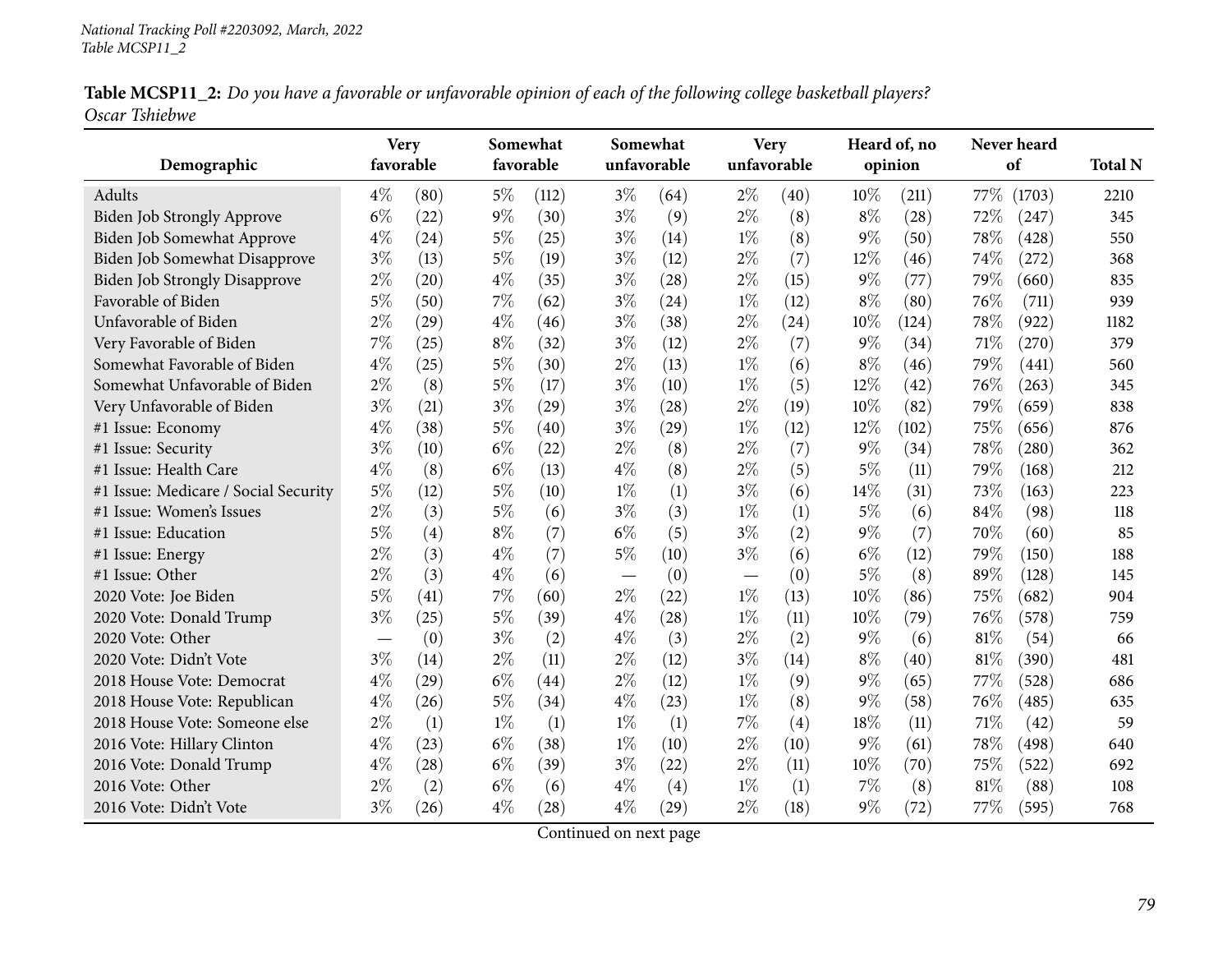|                | Table MCSP11_2: Do you have a favorable or unfavorable opinion of each of the following college basketball players? |  |
|----------------|---------------------------------------------------------------------------------------------------------------------|--|
| Oscar Tshiebwe |                                                                                                                     |  |

| Demographic                    | Very   | favorable |        | Somewhat<br>favorable |       | Somewhat<br>unfavorable |       | <b>Very</b><br>unfavorable |        | Heard of, no<br>opinion |        | Never heard<br>of | <b>Total N</b> |
|--------------------------------|--------|-----------|--------|-----------------------|-------|-------------------------|-------|----------------------------|--------|-------------------------|--------|-------------------|----------------|
| Adults                         | $4\%$  | (80)      | $5\%$  | (112)                 | $3\%$ | (64)                    | $2\%$ | (40)                       | $10\%$ | (211)                   | 77\%   | (1703)            | 2210           |
| Voted in 2014: Yes             | $4\%$  | (48)      | $6\%$  | (73)                  | $3\%$ | (30)                    | $1\%$ | (10)                       | $10\%$ | (120)                   | $76\%$ | (902)             | 1183           |
| Voted in 2014: No              | $3\%$  | (32)      | $4\%$  | (39)                  | $3\%$ | (34)                    | $3\%$ | $\left( 29\right)$         | $9\%$  | (91)                    | $78\%$ | (801)             | 1027           |
| 4-Region: Northeast            | $5\%$  | (19)      | $6\%$  | (23)                  | $4\%$ | (14)                    | $2\%$ | (8)                        | $9\%$  | (36)                    | $75\%$ | $^{'}295)$        | 395            |
| 4-Region: Midwest              | $2\%$  | (7)       | $5\%$  | (24)                  | $2\%$ | (8)                     | $1\%$ | $\left( 4\right)$          | $10\%$ | (46)                    | 81\%   | (374)             | 464            |
| 4-Region: South                | $5\%$  | (42)      | $5\%$  | (41)                  | $3\%$ | (27)                    | $1\%$ | (12)                       | $9\%$  | (78)                    | 76\%   | (628)             | 828            |
| 4-Region: West                 | $2\%$  | (12)      | $4\%$  | (23)                  | $3\%$ | (15)                    | $3\%$ | (15)                       | $10\%$ | (51)                    | $78\%$ | (406)             | 522            |
| Sports Fans                    | 5%     | (78)      | $7\%$  | (102)                 | $4\%$ | (60)                    | $2\%$ | (32)                       | $12\%$ | (178)                   | 69%    | (995)             | 1446           |
| Avid Sports Fans               | $10\%$ | (50)      | $11\%$ | (57)                  | $5\%$ | (26)                    | $3\%$ | (14)                       | $16\%$ | (80)                    | $56\%$ | (285)             | 511            |
| <b>Casual Sports Fans</b>      | $3\%$  | $^{(29)}$ | $5\%$  | (45)                  | $4\%$ | (34)                    | $2\%$ | (18)                       | $11\%$ | (98)                    | 76\%   | (711)             | 935            |
| CBB Fans                       | $8\%$  | (73)      | $10\%$ | (85)                  | $6\%$ | (51)                    | $3\%$ | (23)                       | 17%    | (146)                   | 56\%   | (488)             | 867            |
| Avid CBB Fans                  | 15%    | (40)      | $14\%$ | (38)                  | $7\%$ | (19)                    | $3\%$ | (9)                        | 21%    | (55)                    | 39%    | (104)             | 264            |
| Casual CBB Fans                | $7\%$  | (53)      | $10\%$ | (71)                  | $6\%$ | (42)                    | $3\%$ | (20)                       | 17%    | (122)                   | $58\%$ | (421)             | 729            |
| Plan to Watch Men's Tournament | $10\%$ | (65)      | $13\%$ | (81)                  | $6\%$ | (35)                    | $2\%$ | (14)                       | $19\%$ | (121)                   | 50\%   | (318)             | 635            |
| 21 or Older                    | $4\%$  | (79)      | $5\%$  | (107)                 | $3\%$ | (58)                    | $2\%$ | (36)                       | $10\%$ | (205)                   | 77%    | (1635)            | 2121           |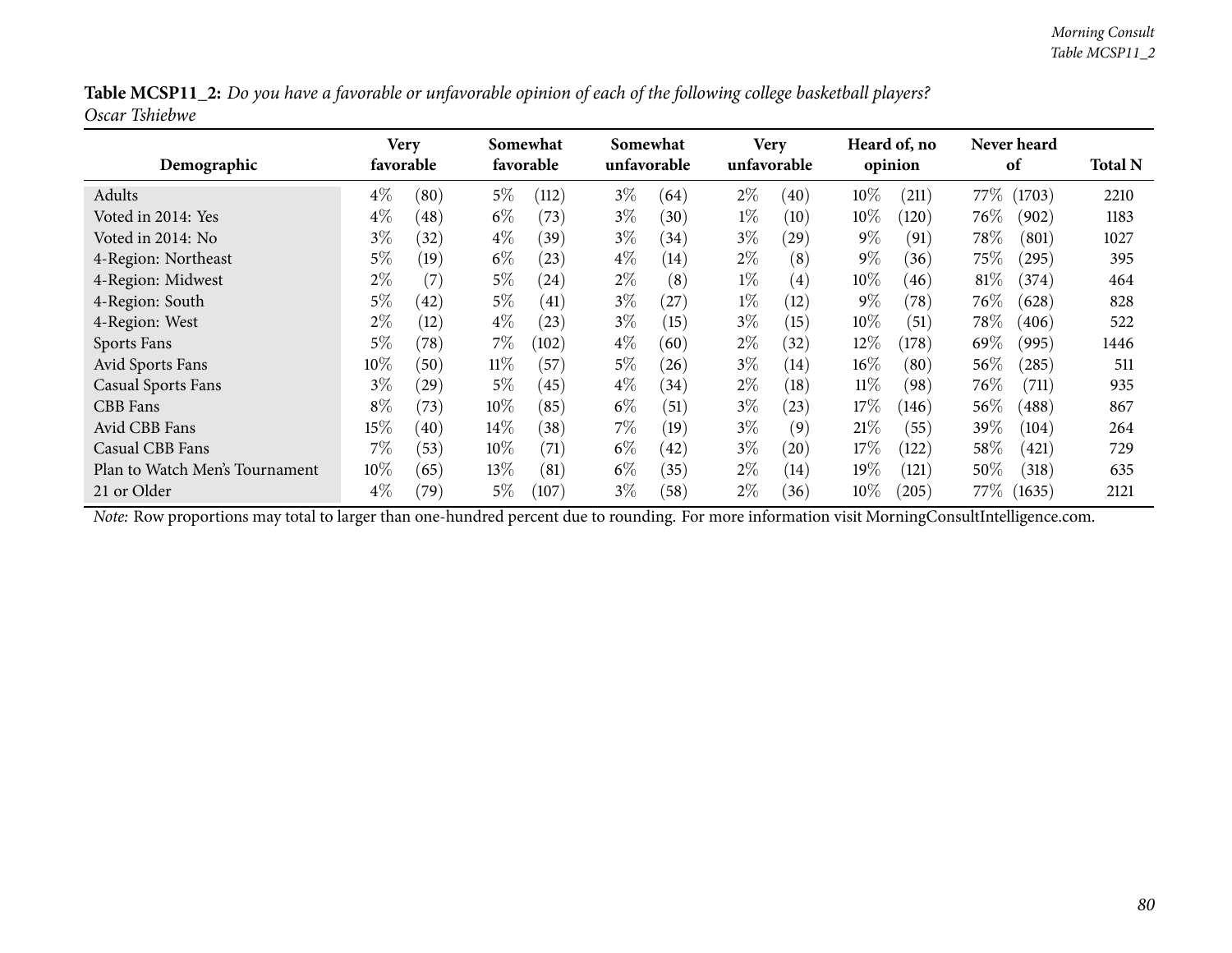|               | Table MCSP11_3: Do you have a favorable or unfavorable opinion of each of the following college basketball players? |  |  |
|---------------|---------------------------------------------------------------------------------------------------------------------|--|--|
| Keegan Murray |                                                                                                                     |  |  |

| Demographic              |       | <b>Very</b><br>favorable |        | Somewhat<br>favorable | Somewhat<br>unfavorable |      | <b>Very</b><br>unfavorable |      |        | Heard of, no<br>opinion | Never heard<br>of | <b>Total N</b> |
|--------------------------|-------|--------------------------|--------|-----------------------|-------------------------|------|----------------------------|------|--------|-------------------------|-------------------|----------------|
| <b>Adults</b>            | $3\%$ | (75)                     | 7%     | (165)                 | $2\%$                   | (53) | $2\%$                      | (45) | $11\%$ | (244)                   | 74%               | 2210<br>(1629) |
| Gender: Male             | $5\%$ | (56)                     | $9\%$  | (101)                 | $4\%$                   | (41) | $3\%$                      | (36) | 13%    | (137)                   | 65%               | (696)<br>1067  |
| Gender: Female           | $2\%$ | (19)                     | $6\%$  | (64)                  | $1\%$                   | (12) | $1\%$                      | (9)  | $9\%$  | (107)                   | 82%               | (933)<br>1143  |
| Age: 18-34               | $5\%$ | (32)                     | $9\%$  | (58)                  | $4\%$                   | (29) | $4\%$                      | (23) | 12%    | (78)                    | 67%               | (438)<br>658   |
| Age: 35-44               | $3\%$ | (12)                     | $8\%$  | (29)                  | $3\%$                   | (12) | $3\%$                      | (12) | 14%    | (49)                    | 68%               | (245)<br>359   |
| Age: 45-64               | $3\%$ | (23)                     | $6\%$  | (43)                  | $1\%$                   | (9)  | $1\%$                      | (5)  | $10\%$ | (78)                    | 79%               | (596)<br>754   |
| Age: 65+                 | $2\%$ | (8)                      | $8\%$  | (35)                  | $1\%$                   | (3)  | $1\%$                      | (4)  | $9\%$  | (39)                    | 80%               | (349)<br>438   |
| GenZers: 1997-2012       | $3\%$ | (7)                      | 9%     | (24)                  | $8\%$                   | (19) | $5\%$                      | (12) | $7\%$  | (19)                    | 68%               | (173)<br>255   |
| Millennials: 1981-1996   | $6\%$ | (36)                     | $8\%$  | (51)                  | $3\%$                   | (21) | $3\%$                      | (20) | 14%    | (87)                    | 67%               | (432)<br>646   |
| GenXers: 1965-1980       | $3\%$ | (13)                     | 7%     | (34)                  | $1\%$                   | (6)  | $1\%$                      | (6)  | 13%    | (64)                    | 75%               | 505<br>(381)   |
| Baby Boomers: 1946-1964  | $3\%$ | (19)                     | 7%     | (53)                  | $1\%$                   | (6)  | $1\%$                      | (4)  | $9\%$  | (70)                    | 80%               | (591)<br>744   |
| PID: Dem (no lean)       | $3\%$ | (25)                     | 10%    | (75)                  | $2\%$                   | (16) | $3\%$                      | (19) | $11\%$ | (84)                    | 71%               | (534)<br>753   |
| PID: Ind (no lean)       | $3\%$ | (23)                     | $6\%$  | (46)                  | $3\%$                   | (20) | $2\%$                      | (15) | $11\%$ | (84)                    | 76%               | (583)<br>771   |
| PID: Rep (no lean)       | $4\%$ | (27)                     | $6\%$  | (44)                  | $2\%$                   | (16) | $2\%$                      | (11) | $11\%$ | (76)                    | 75%               | (512)<br>686   |
| PID/Gender: Dem Men      | $6\%$ | (20)                     | 13%    | (43)                  | $4\%$                   | (14) | $6\%$                      | (18) | 12%    | (39)                    | 59%               | (189)<br>323   |
| PID/Gender: Dem Women    | $1\%$ | (5)                      | $7\%$  | (32)                  |                         | (2)  |                            | (1)  | $11\%$ | (45)                    | 80%               | (345)<br>430   |
| PID/Gender: Ind Men      | $3\%$ | (13)                     | $8\%$  | (32)                  | $4\%$                   | (15) | $3\%$                      | (13) | 13%    | (52)                    | 69%               | (273)<br>398   |
| PID/Gender: Ind Women    | $3\%$ | (10)                     | $4\%$  | (14)                  | $1\%$                   | (5)  | $1\%$                      | (2)  | $9\%$  | (32)                    | 83%               | (310)<br>373   |
| PID/Gender: Rep Men      | 7%    | (23)                     | 7%     | (26)                  | $3\%$                   | (12) | $2\%$                      | (5)  | 13%    | (46)                    | 68%               | (233)<br>345   |
| PID/Gender: Rep Women    | $1\%$ | (4)                      | $5\%$  | (18)                  | $1\%$                   | (5)  | $2\%$                      | (6)  | $9\%$  | (30)                    | 82%               | (278)<br>341   |
| Ideo: Liberal (1-3)      | $4\%$ | (24)                     | 9%     | (54)                  | $3\%$                   | (21) | $2\%$                      | (11) | $9\%$  | (57)                    | 73%               | (453)<br>621   |
| Ideo: Moderate (4)       | $4\%$ | (23)                     | 7%     | (45)                  | $1\%$                   | (8)  | $2\%$                      | (13) | 13%    | (79)                    | 73%               | (450)<br>618   |
| Ideo: Conservative (5-7) | $3\%$ | (25)                     | $8\%$  | (57)                  | $3\%$                   | (22) | $2\%$                      | (13) | $11\%$ | (82)                    | 74%               | (557)<br>756   |
| Educ: < College          | $3\%$ | (38)                     | $6\%$  | (93)                  | $3\%$                   | (43) | $2\%$                      | (33) | $11\%$ | (161)                   | 76%               | 1519<br>(1151) |
| Educ: Bachelors degree   | $5\%$ | (23)                     | $11\%$ | (50)                  | $2\%$                   | (7)  | $1\%$                      | (7)  | 12%    | (51)                    | 69%               | (309)<br>446   |
| Educ: Post-grad          | $6\%$ | (14)                     | 9%     | (22)                  | $1\%$                   | (3)  | $2\%$                      | (5)  | 13%    | (32)                    | 69%               | (169)<br>245   |
| Income: Under 50k        | $3\%$ | (30)                     | 7%     | (78)                  | $2\%$                   | (22) | $3\%$                      | (34) | $11\%$ | (132)                   | 75%               | (889)<br>1186  |
| Income: 50k-100k         | $4\%$ | (30)                     | $8\%$  | (59)                  | $3\%$                   | (21) | $1\%$                      | (8)  | 10%    | (74)                    | 73%               | (524)<br>717   |
| Income: 100k+            | $5\%$ | (15)                     | 9%     | (27)                  | $3\%$                   | (9)  | $1\%$                      | (3)  | 12%    | (37)                    | 70%               | 307<br>(216)   |
| Ethnicity: White         | $3\%$ | (58)                     | 7%     | (116)                 | $2\%$                   | (34) | $2\%$                      | (27) | $10\%$ | (177)                   | 76%               | (1318)<br>1730 |
| Ethnicity: Hispanic      | $4\%$ | (15)                     | 12%    | (43)                  | $5\%$                   | (19) | $5\%$                      | (17) | $11\%$ | (38)                    | 62%               | (219)<br>351   |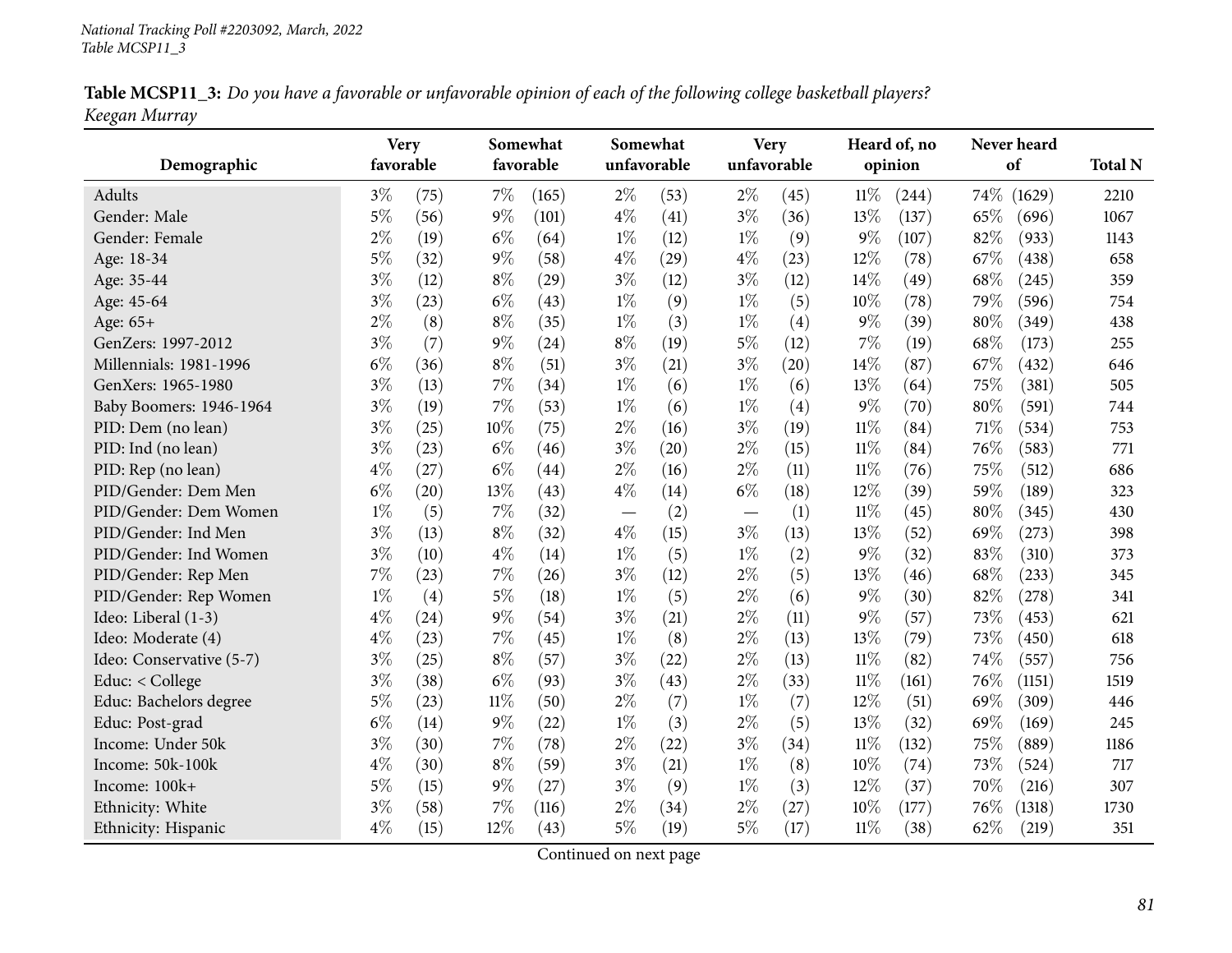Table MCSP11\_3: Do you have a favorable or unfavorable opinion of each of the following college basketball players? *Keegan Murray*

| Demographic                       | <b>Very</b><br>favorable |      |        | Somewhat<br>favorable |       | Somewhat<br>unfavorable |       | <b>Very</b><br>unfavorable |        | Heard of, no<br>opinion |        | Never heard<br>of | <b>Total N</b> |
|-----------------------------------|--------------------------|------|--------|-----------------------|-------|-------------------------|-------|----------------------------|--------|-------------------------|--------|-------------------|----------------|
| Adults                            | $3\%$                    | (75) | $7\%$  | (165)                 | $2\%$ | (53)                    | $2\%$ | (45)                       | $11\%$ | (244)                   | $74\%$ | (1629)            | 2210           |
| Ethnicity: Black                  | $4\%$                    | (11) | $11\%$ | (29)                  | $4\%$ | (12)                    | $4\%$ | (12)                       | 16%    | (44)                    | 61%    | (167)             | 276            |
| Ethnicity: Other                  | $3\%$                    | (6)  | 10%    | (20)                  | $3\%$ | (7)                     | $3\%$ | (6)                        | $11\%$ | (22)                    | 70%    | (144)             | 205            |
| All Christian                     | $4\%$                    | (39) | $9\%$  | (89)                  | $2\%$ | (19)                    | $2\%$ | (17)                       | 10%    | (96)                    | 73%    | (708)             | 968            |
| All Non-Christian                 | 10%                      | (10) | $9\%$  | (9)                   | $3\%$ | (3)                     | $1\%$ | (1)                        | 11%    | (11)                    | 67\%   | (66)              | 99             |
| Atheist                           | $3\%$                    | (4)  | $6\%$  | (7)                   | $1\%$ | (1)                     | $1\%$ | (1)                        | 7%     | (9)                     | 82%    | (97)              | 119            |
| Agnostic/Nothing in particular    | $2\%$                    | (14) | 7%     | (43)                  | $3\%$ | (19)                    | $2\%$ | (11)                       | 14%    | (87)                    | 72%    | (445)             | 619            |
| Something Else                    | $2\%$                    | (9)  | $4\%$  | (17)                  | $2\%$ | (10)                    | $4\%$ | (15)                       | 10%    | (42)                    | 77%    | (312)             | 405            |
| Religious Non-Protestant/Catholic | $8\%$                    | (10) | 7%     | (9)                   | $5\%$ | (6)                     |       | (1)                        | 15%    | (19)                    | 65%    | (81)              | 124            |
| Evangelical                       | $4\%$                    | (23) | $8\%$  | (43)                  | $3\%$ | (18)                    | $2\%$ | (8)                        | 10%    | (52)                    | 73%    | (391)             | 536            |
| Non-Evangelical                   | $3\%$                    | (25) | $8\%$  | (62)                  | $1\%$ | (9)                     | $3\%$ | (24)                       | $9\%$  | (76)                    | 76%    | (606)             | 801            |
| Community: Urban                  | $5\%$                    | (31) | $8\%$  | (48)                  | $4\%$ | (21)                    | $2\%$ | (14)                       | $11\%$ | (65)                    | 69%    | (391)             | 570            |
| Community: Suburban               | $3\%$                    | (31) | 7%     | (75)                  | $2\%$ | (25)                    | $2\%$ | (19)                       | 12%    | (125)                   | 74%    | (780)             | 1055           |
| Community: Rural                  | $2\%$                    | (13) | 7%     | (42)                  | $1\%$ | (7)                     | $2\%$ | (12)                       | $9\%$  | (54)                    | 78%    | (457)             | 585            |
| <b>Employ: Private Sector</b>     | $5\%$                    | (32) | $9\%$  | (58)                  | $3\%$ | (20)                    | $3\%$ | (16)                       | 13%    | (84)                    | 67%    | (425)             | 635            |
| <b>Employ: Government</b>         | $3\%$                    | (4)  | $9\%$  | (12)                  | $3\%$ | (4)                     | $5\%$ | (6)                        | 12%    | (15)                    | 68%    | (84)              | 124            |
| Employ: Self-Employed             | $5\%$                    | (12) | 10%    | (24)                  | $4\%$ | (10)                    | $2\%$ | $\left( 4\right)$          | 11%    | (26)                    | 67\%   | (155)             | 231            |
| Employ: Homemaker                 |                          | (1)  | $4\%$  | (7)                   | $2\%$ | (4)                     | $2\%$ | (3)                        | $8\%$  | (13)                    | 83%    | (137)             | 165            |
| Employ: Student                   | $3\%$                    | (3)  | 7%     | (6)                   | $7\%$ | (5)                     | $2\%$ | (2)                        | $9\%$  | (7)                     | $71\%$ | (56)              | 79             |
| Employ: Retired                   | $3\%$                    | (15) | $6\%$  | (32)                  | $1\%$ | (5)                     | $1\%$ | (6)                        | 7%     | (36)                    | 81%    | (407)             | 501            |
| Employ: Unemployed                | $2\%$                    | (7)  | $5\%$  | (15)                  |       | (1)                     | $1\%$ | (2)                        | 13%    | (38)                    | 79%    | (231)             | 294            |
| Employ: Other                     | $2\%$                    | (3)  | $7\%$  | (13)                  | $2\%$ | (3)                     | $3\%$ | (6)                        | 13%    | (24)                    | 73%    | (133)             | 182            |
| Military HH: Yes                  | $5\%$                    | (15) | $11\%$ | (35)                  | $1\%$ | (4)                     | $2\%$ | (7)                        | 11%    | (34)                    | 70%    | (227)             | 322            |
| Military HH: No                   | $3\%$                    | (61) | 7%     | (129)                 | $3\%$ | (48)                    | $2\%$ | (38)                       | 11%    | (210)                   | $74\%$ | (1402)            | 1888           |
| RD/WT: Right Direction            | $5\%$                    | (33) | $11\%$ | (79)                  | $3\%$ | (24)                    | $3\%$ | (17)                       | $11\%$ | (74)                    | 67%    | (461)             | 687            |
| RD/WT: Wrong Track                | $3\%$                    | (42) | $6\%$  | (86)                  | $2\%$ | (29)                    | $2\%$ | (27)                       | $11\%$ | (170)                   | 77\%   | (1168)            | 1523           |
| <b>Biden Job Approve</b>          | $4\%$                    | (37) | $9\%$  | (80)                  | $2\%$ | (22)                    | $2\%$ | (18)                       | 10%    | (85)                    | 73%    | (652)             | 894            |
| Biden Job Disapprove              | $3\%$                    | (36) | 7%     | (81)                  | $2\%$ | (24)                    | $2\%$ | (24)                       | 12%    | (148)                   | 74%    | (890)             | 1203           |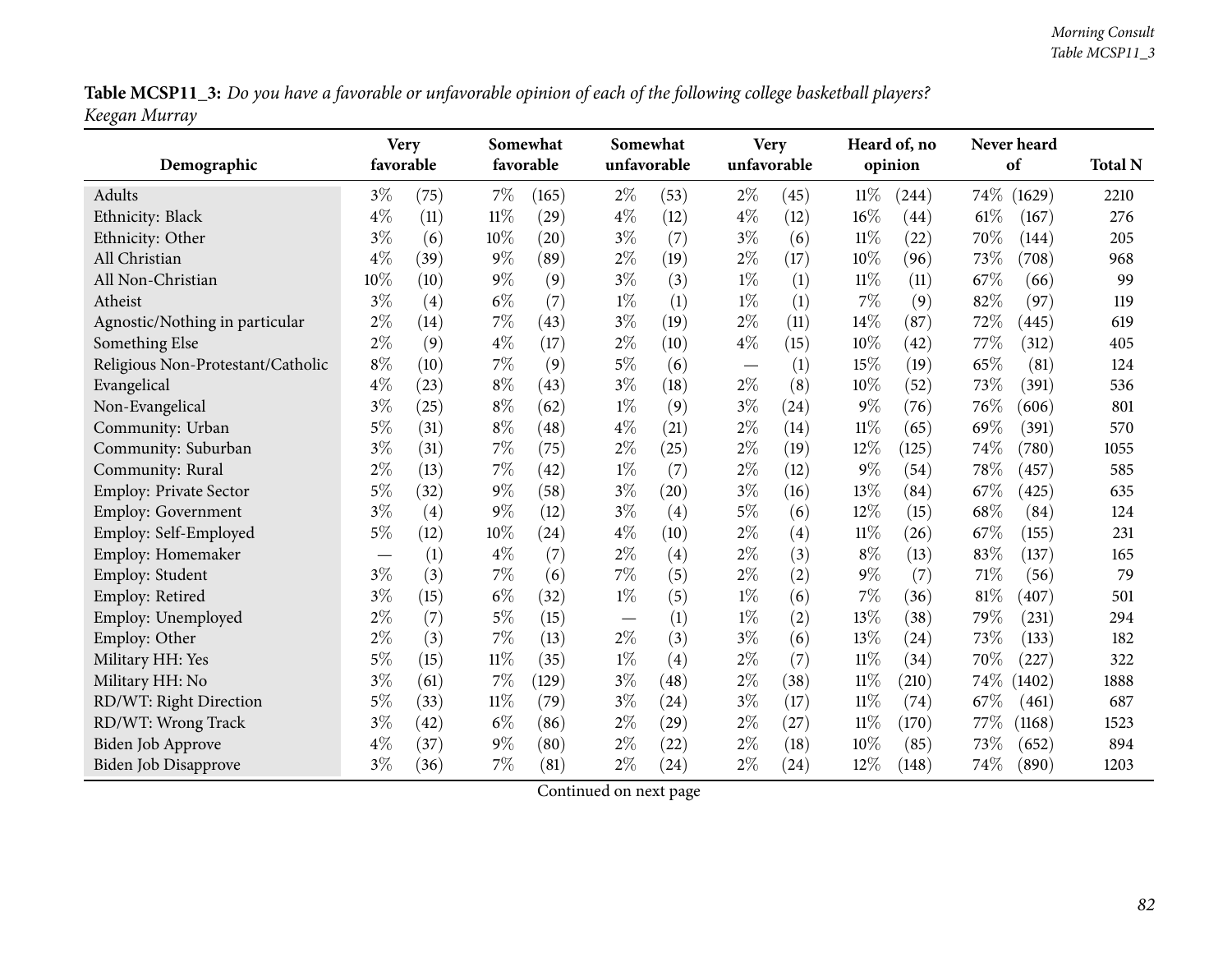|               |  | Table MCSP11_3: Do you have a favorable or unfavorable opinion of each of the following college basketball players? |
|---------------|--|---------------------------------------------------------------------------------------------------------------------|
| Keegan Murray |  |                                                                                                                     |

| Demographic                          | <b>Very</b><br>favorable         |      |        | Somewhat<br>favorable | Somewhat | unfavorable | <b>Very</b><br>unfavorable |      |        | Heard of, no<br>opinion |        | Never heard<br>of | <b>Total N</b> |
|--------------------------------------|----------------------------------|------|--------|-----------------------|----------|-------------|----------------------------|------|--------|-------------------------|--------|-------------------|----------------|
| Adults                               | $3\%$                            | (75) | 7%     | (165)                 | $2\%$    | (53)        | $2\%$                      | (45) | 11%    | (244)                   | $74\%$ | (1629)            | 2210           |
| Biden Job Strongly Approve           | 7%                               | (22) | 9%     | (30)                  | $3\%$    | (9)         | $3\%$                      | (9)  | $9\%$  | (32)                    | 70%    | (242)             | 345            |
| Biden Job Somewhat Approve           | $3\%$                            | (15) | $9\%$  | (50)                  | $2\%$    | (12)        | $2\%$                      | (9)  | 10%    | (53)                    | 75%    | (411)             | 550            |
| Biden Job Somewhat Disapprove        | $2\%$                            | (7)  | 11%    | (41)                  | $1\%$    | (5)         | $3\%$                      | (12) | 16%    | (58)                    | 66%    | (245)             | 368            |
| <b>Biden Job Strongly Disapprove</b> | $3\%$                            | (29) | $5\%$  | (40)                  | $2\%$    | (19)        | $1\%$                      | (12) | $11\%$ | (90)                    | 77\%   | (645)             | 835            |
| Favorable of Biden                   | $4\%$                            | (40) | 10%    | (91)                  | $3\%$    | (24)        | $2\%$                      | (19) | 10%    | (90)                    | 72%    | (676)             | 939            |
| Unfavorable of Biden                 | $3\%$                            | (36) | $6\%$  | (70)                  | $2\%$    | (27)        | $2\%$                      | (23) | 12%    | (145)                   | 75%    | (882)             | 1182           |
| Very Favorable of Biden              | $6\%$                            | (23) | 10%    | (39)                  | $3\%$    | (11)        | $2\%$                      | (6)  | $11\%$ | (41)                    | 68%    | (259)             | 379            |
| Somewhat Favorable of Biden          | $3\%$                            | (16) | $9\%$  | (53)                  | $2\%$    | (12)        | $2\%$                      | (12) | $9\%$  | (49)                    | 75%    | (417)             | 560            |
| Somewhat Unfavorable of Biden        | $2\%$                            | (7)  | 10%    | (33)                  | $2\%$    | (8)         | $1\%$                      | (4)  | 14%    | (49)                    | 71%    | (244)             | 345            |
| Very Unfavorable of Biden            | $3\%$                            | (29) | $4\%$  | (37)                  | $2\%$    | (19)        | $2\%$                      | (19) | $11\%$ | (96)                    | 76%    | (638)             | 838            |
| #1 Issue: Economy                    | $4\%$                            | (33) | $8\%$  | (68)                  | $3\%$    | (23)        | $1\%$                      | (12) | 13%    | (113)                   | 72%    | (627)             | 876            |
| #1 Issue: Security                   | $4\%$                            | (13) | 7%     | (26)                  | $2\%$    | (9)         | $3\%$                      | (10) | $9\%$  | (33)                    | 75%    | (270)             | 362            |
| #1 Issue: Health Care                | $4\%$                            | (9)  | 10%    | (22)                  | $1\%$    | (2)         | $2\%$                      | (4)  | $9\%$  | (20)                    | 73%    | (155)             | 212            |
| #1 Issue: Medicare / Social Security | $3\%$                            | (6)  | $11\%$ | (24)                  |          | (0)         | $3\%$                      | (6)  | $13\%$ | (29)                    | 71%    | (158)             | 223            |
| #1 Issue: Women's Issues             | $4\%$                            | (5)  | 5%     | (6)                   | $5\%$    | (5)         | $3\%$                      | (3)  | $8\%$  | (10)                    | 75%    | (89)              | 118            |
| #1 Issue: Education                  | $4\%$                            | (3)  | $8\%$  | (7)                   | $4\%$    | (3)         | $4\%$                      | (3)  | $9\%$  | (8)                     | 71%    | (61)              | 85             |
| #1 Issue: Energy                     | $3\%$                            | (5)  | $4\%$  | (7)                   | $4\%$    | (8)         | $3\%$                      | (5)  | 10%    | (18)                    | 77%    | (145)             | 188            |
| #1 Issue: Other                      | $\overbrace{\phantom{12322111}}$ | (0)  | $3\%$  | (5)                   | $2\%$    | (2)         |                            | (0)  | $9\%$  | (13)                    | 86%    | (125)             | 145            |
| 2020 Vote: Joe Biden                 | $4\%$                            | (37) | 10%    | (90)                  | $1\%$    | (13)        | $2\%$                      | (16) | $11\%$ | (99)                    | 72%    | (649)             | 904            |
| 2020 Vote: Donald Trump              | $4\%$                            | (32) | $6\%$  | (47)                  | $2\%$    | (18)        | $2\%$                      | (15) | $11\%$ | (83)                    | 74%    | (564)             | 759            |
| 2020 Vote: Other                     | $1\%$                            | (0)  | $6\%$  | (4)                   | $4\%$    | (3)         | $2\%$                      | (1)  | 12%    | (8)                     | 76%    | (50)              | 66             |
| 2020 Vote: Didn't Vote               | $1\%$                            | (5)  | $5\%$  | (25)                  | $4\%$    | (19)        | $3\%$                      | (13) | 11%    | (54)                    | 76%    | (366)             | 481            |
| 2018 House Vote: Democrat            | $4\%$                            | (24) | $8\%$  | (57)                  | $1\%$    | (9)         | $2\%$                      | (12) | 12%    | (85)                    | 73%    | (498)             | 686            |
| 2018 House Vote: Republican          | $5\%$                            | (31) | 7%     | (44)                  | $3\%$    | (19)        | $1\%$                      | (7)  | $11\%$ | (70)                    | 73%    | (465)             | 635            |
| 2018 House Vote: Someone else        | $2\%$                            | (1)  | $5\%$  | (3)                   | $3\%$    | (2)         | $8\%$                      | (5)  | 12%    | (7)                     | 70%    | (41)              | 59             |
| 2016 Vote: Hillary Clinton           | $4\%$                            | (24) | $8\%$  | (49)                  | $1\%$    | (7)         | $2\%$                      | (11) | 12%    | (77)                    | 74%    | (473)             | 640            |
| 2016 Vote: Donald Trump              | $5\%$                            | (32) | $7\%$  | (46)                  | $3\%$    | (21)        | $1\%$                      | (10) | $11\%$ | (74)                    | 74%    | (510)             | 692            |
| 2016 Vote: Other                     |                                  | (1)  | $8\%$  | (8)                   |          | (0)         | $1\%$                      | (1)  | 12%    | (13)                    | 79%    | (85)              | 108            |
| 2016 Vote: Didn't Vote               | $2\%$                            | (19) | $8\%$  | (62)                  | $3\%$    | (25)        | $3\%$                      | (23) | 10%    | (80)                    | 73%    | (559)             | 768            |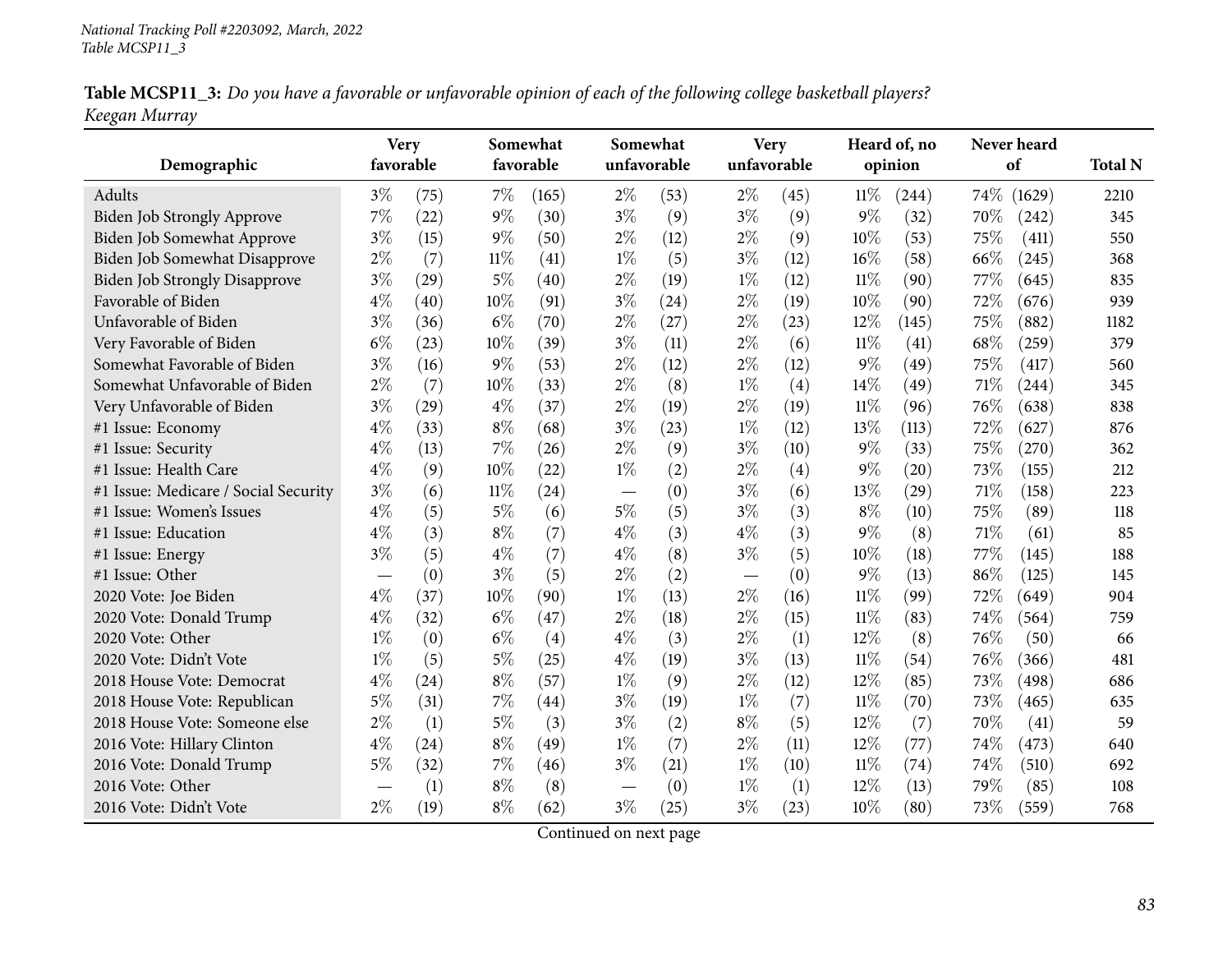| Table MCSP11_3: Do you have a favorable or unfavorable opinion of each of the following college basketball players? |  |
|---------------------------------------------------------------------------------------------------------------------|--|
| Keegan Murray                                                                                                       |  |

| Demographic                    |        | Very<br>favorable |        | Somewhat<br>favorable |       | Somewhat<br>unfavorable |       | <b>Very</b><br>unfavorable |        | Heard of, no<br>opinion |        | <b>Never heard</b><br>of | <b>Total N</b> |
|--------------------------------|--------|-------------------|--------|-----------------------|-------|-------------------------|-------|----------------------------|--------|-------------------------|--------|--------------------------|----------------|
| Adults                         | $3\%$  | (75)              | $7\%$  | (165)                 | $2\%$ | (53)                    | $2\%$ | (45)                       | $11\%$ | (244)                   | $74\%$ | (1629)                   | 2210           |
| Voted in 2014: Yes             | $4\%$  | (50)              | $8\%$  | (93)                  | $2\%$ | (23)                    | $1\%$ | (17)                       | 11%    | (136)                   | 73%    | (863)                    | 1183           |
| Voted in 2014: No              | $2\%$  | (25)              | $7\%$  | (71)                  | $3\%$ | (29)                    | $3\%$ | (27)                       | $11\%$ | (108)                   | 75%    | (766)                    | 1027           |
| 4-Region: Northeast            | $4\%$  | (17)              | $9\%$  | (36)                  | $2\%$ | (10)                    | $2\%$ | (9)                        | $8\%$  | (30)                    | 74\%   | (293)                    | 395            |
| 4-Region: Midwest              | $3\%$  | (15)              | $9\%$  | (40)                  | $1\%$ | (3)                     | $1\%$ | (5)                        | $11\%$ | (51)                    | 75\%   | (351)                    | 464            |
| 4-Region: South                | $3\%$  | (26)              | $7\%$  | (61)                  | $3\%$ | (23)                    | $2\%$ | $\left(14\right)$          | 13%    | (107)                   | 72%    | (598)                    | 828            |
| 4-Region: West                 | $3\%$  | (18)              | $5\%$  | (28)                  | $3\%$ | (17)                    | $3\%$ | (16)                       | $11\%$ | (57)                    | $74\%$ | (387)                    | 522            |
| Sports Fans                    | $5\%$  | (73)              | $11\%$ | (153)                 | $3\%$ | (48)                    | $2\%$ | (35)                       | 14%    | (206)                   | 64\%   | (931)                    | 1446           |
| Avid Sports Fans               | $10\%$ | (51)              | $15\%$ | (79`                  | $3\%$ | (18)                    | $3\%$ | (16)                       | 18\%   | (91)                    | 50%    | (257)                    | 511            |
| <b>Casual Sports Fans</b>      | $2\%$  | (22)              | $8\%$  | (74)                  | $3\%$ | (30)                    | $2\%$ | (19)                       | $12\%$ | (116)                   | 72\%   | (674)                    | 935            |
| CBB Fans                       | $8\%$  | (67)              | $16\%$ | (137)                 | $5\%$ | (45)                    | $3\%$ | (28)                       | 18%    | (156)                   | 50%    | (433)                    | 867            |
| Avid CBB Fans                  | $14\%$ | (36)              | 21%    | (54)                  | $6\%$ | (16)                    | $5\%$ | (14)                       | 21%    | (56)                    | 33\%   | (87)                     | 264            |
| Casual CBB Fans                | $7\%$  | (54)              | $16\%$ | (113)                 | $5\%$ | (37)                    | $3\%$ | (25)                       | 16%    | (119)                   | 52\%   | (381)                    | 729            |
| Plan to Watch Men's Tournament | 10%    | (65)              | $19\%$ | (120)                 | $5\%$ | (30)                    | $3\%$ | (19)                       | 20%    | (124)                   | 44%    | (278)                    | 635            |
| 21 or Older                    | $3\%$  | (72)              | $7\%$  | (159)                 | $2\%$ | (43)                    | $2\%$ | (43)                       | $11\%$ | $^{'}239)$              | $74\%$ | (1565)                   | 2121           |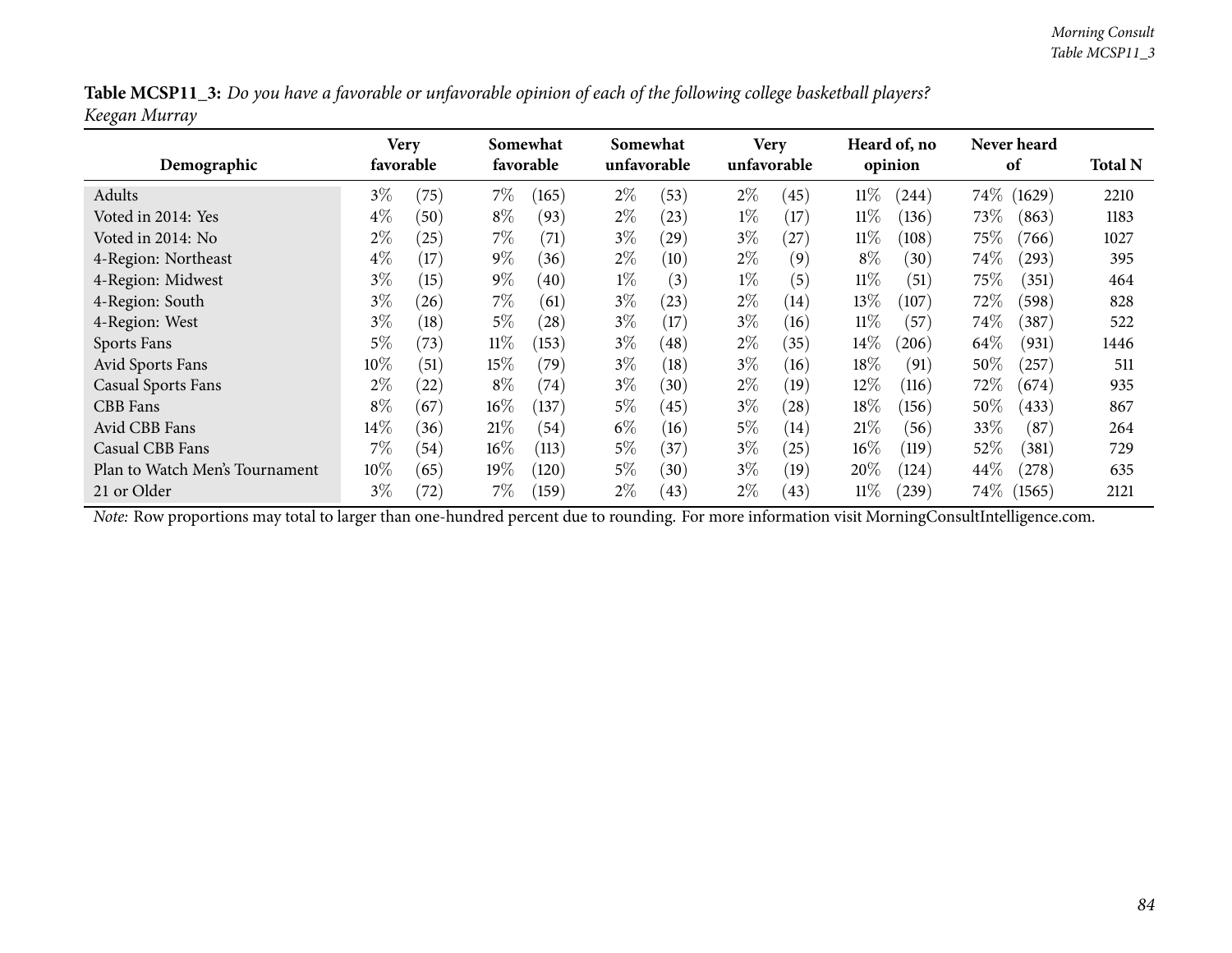Table MCSP11\_4: Do you have a favorable or unfavorable opinion of each of the following college basketball players? *Kofi Cockburn*

| Demographic              | <b>Very</b><br>favorable |      |        | Somewhat<br>favorable | Somewhat<br>unfavorable           |      | <b>Very</b><br>unfavorable |      |        | Heard of, no<br>opinion | Never heard<br>of | <b>Total N</b> |
|--------------------------|--------------------------|------|--------|-----------------------|-----------------------------------|------|----------------------------|------|--------|-------------------------|-------------------|----------------|
| Adults                   | $3\%$                    | (63) | $6\%$  | (143)                 | $2\%$                             | (49) | $2\%$                      | (50) | $11\%$ | (244)                   | 75%<br>(1661)     | 2210           |
| Gender: Male             | $5\%$                    | (50) | $8\%$  | (88)                  | $4\%$                             | (44) | $3\%$                      | (34) | 12%    | (132)                   | 67%<br>(718)      | 1067           |
| Gender: Female           | $1\%$                    | (12) | $5\%$  | (55)                  |                                   | (5)  | $1\%$                      | (16) | 10%    | (112)                   | 83%<br>(943)      | 1143           |
| Age: 18-34               | $4\%$                    | (26) | $9\%$  | (59)                  | $\overline{\phantom{m}}$<br>$4\%$ | (28) | $5\%$                      | (30) | 12%    | (81)                    | 66%<br>(436)      | 658            |
| Age: 35-44               | $4\%$                    | (14) | 7%     | (24)                  | $3\%$                             | (9)  | $3\%$                      | (12) | 12%    | (43)                    | 72%<br>(257)      | 359            |
| Age: 45-64               | $2\%$                    | (17) | $5\%$  | (36)                  | $1\%$                             | (8)  | $1\%$                      | (5)  | $11\%$ | (81)                    | $81\%$<br>(609)   | 754            |
| Age: 65+                 | $1\%$                    | (6)  | $6\%$  | (24)                  | $1\%$                             | (5)  | $1\%$                      | (4)  | $9\%$  | (39)                    | 82%<br>(360)      | 438            |
| GenZers: 1997-2012       | $2\%$                    | (6)  | $9\%$  |                       | $7\%$                             | (18) | $3\%$                      | (8)  | 13%    | (34)                    | 65%<br>(166)      | 255            |
| Millennials: 1981-1996   | $5\%$                    |      | $8\%$  | (22)                  | $3\%$                             |      | $4\%$                      |      | 12%    |                         | 68%               |                |
|                          |                          | (32) |        | (50)                  |                                   | (18) |                            | (27) |        | (77)                    | (442)             | 646            |
| GenXers: 1965-1980       | $3\%$                    | (13) | $5\%$  | (26)                  | $1\%$                             | (7)  | $2\%$                      | (9)  | $11\%$ | (54)                    | 78%<br>(396)      | 505            |
| Baby Boomers: 1946-1964  | $1\%$                    | (11) | $6\%$  | (46)                  | $1\%$                             | (7)  |                            | (4)  | 10%    | (73)                    | 81%<br>(604)      | 744            |
| PID: Dem (no lean)       | $3\%$                    | (22) | $8\%$  | (57)                  | $2\%$                             | (16) | $3\%$                      | (20) | $11\%$ | (81)                    | 74%<br>(557)      | 753            |
| PID: Ind (no lean)       | $3\%$                    | (26) | $5\%$  | (36)                  | $2\%$                             | (16) | $2\%$                      | (16) | $11\%$ | (85)                    | 77%<br>(592)      | 771            |
| PID: Rep (no lean)       | $2\%$                    | (15) | 7%     | (50)                  | $2\%$                             | (17) | $2\%$                      | (14) | $11\%$ | (79)                    | 75%<br>(512)      | 686            |
| PID/Gender: Dem Men      | $6\%$                    | (18) | 10%    | (33)                  | $4\%$                             | (14) | $4\%$                      | (12) | 12%    | (39)                    | 64%<br>(207)      | 323            |
| PID/Gender: Dem Women    | $1\%$                    | (4)  | $6\%$  | (25)                  |                                   | (2)  | $2\%$                      | (8)  | 10%    | (41)                    | 81%<br>(350)      | 430            |
| PID/Gender: Ind Men      | $5\%$                    | (19) | $5\%$  | (19)                  | $4\%$                             | (15) | $4\%$                      | (15) | 13\%   | (51)                    | 71%<br>(281)      | 398            |
| PID/Gender: Ind Women    | $2\%$                    | (6)  | $5\%$  | (17)                  | $\overline{\phantom{m}}$          | (2)  | $\qquad \qquad -$          | (1)  | 9%     | (34)                    | 84%<br>(311)      | 373            |
| PID/Gender: Rep Men      | $4\%$                    | (13) | $11\%$ | (37)                  | $5\%$                             | (16) | $2\%$                      | (7)  | 12%    | (42)                    | 67%<br>(230)      | 345            |
| PID/Gender: Rep Women    | $1\%$                    | (2)  | $4\%$  | (13)                  |                                   | (1)  | $2\%$                      | (6)  | $11\%$ | (36)                    | 83%<br>(282)      | 341            |
| Ideo: Liberal (1-3)      | $3\%$                    | (21) | 7%     | (44)                  | $2\%$                             | (14) | $2\%$                      | (11) | 10%    | (60)                    | 76%<br>(470)      | 621            |
| Ideo: Moderate (4)       | $3\%$                    | (17) | $7\%$  | (43)                  | $1\%$                             | (8)  | $1\%$                      | (7)  | 13%    | (82)                    | 75%<br>(461)      | 618            |
| Ideo: Conservative (5-7) | $3\%$                    | (20) | $6\%$  | (48)                  | $4\%$                             | (27) | $3\%$                      | (23) | 10%    | (74)                    | 74%<br>(562)      | 756            |
| Educ: < College          | $2\%$                    | (35) | $6\%$  | (86)                  | $2\%$                             | (36) | $2\%$                      | (31) | $11\%$ | (170)                   | 76%<br>(1162)     | 1519           |
| Educ: Bachelors degree   | $3\%$                    | (13) | $8\%$  | (38)                  | $2\%$                             | (11) | $4\%$                      | (17) | $11\%$ | (51)                    | 71%<br>(317)      | 446            |
| Educ: Post-grad          | $6\%$                    | (14) | $8\%$  | (19)                  | $1\%$                             | (3)  | $1\%$                      | (3)  | 10%    | (24)                    | 74%<br>(182)      | 245            |
| Income: Under 50k        | $2\%$                    | (28) | $5\%$  | (64)                  | $2\%$                             | (20) | $3\%$                      | (34) | $11\%$ | (135)                   | 76%<br>(905)      | 1186           |
| Income: 50k-100k         | $3\%$                    | (24) | $8\%$  | (56)                  | $3\%$                             | (18) | $1\%$                      | (10) | $11\%$ | (79)                    | 74%<br>(529)      | 717            |
| Income: 100k+            | $3\%$                    | (11) | 7%     | (22)                  | $4\%$                             | (11) | $2\%$                      | (5)  | 10%    | (31)                    | 74%<br>(227)      | 307            |
| Ethnicity: White         | $3\%$                    | (48) | $6\%$  | (110)                 | $2\%$                             | (32) | $2\%$                      | (33) | 10%    | (167)                   | 77\%<br>(1340)    | 1730           |
| Ethnicity: Hispanic      | 5%                       | (16) | $8\%$  | (27)                  | $4\%$                             | (13) | $6\%$                      | (20) | 9%     | (32)                    | 69%<br>(243)      | 351            |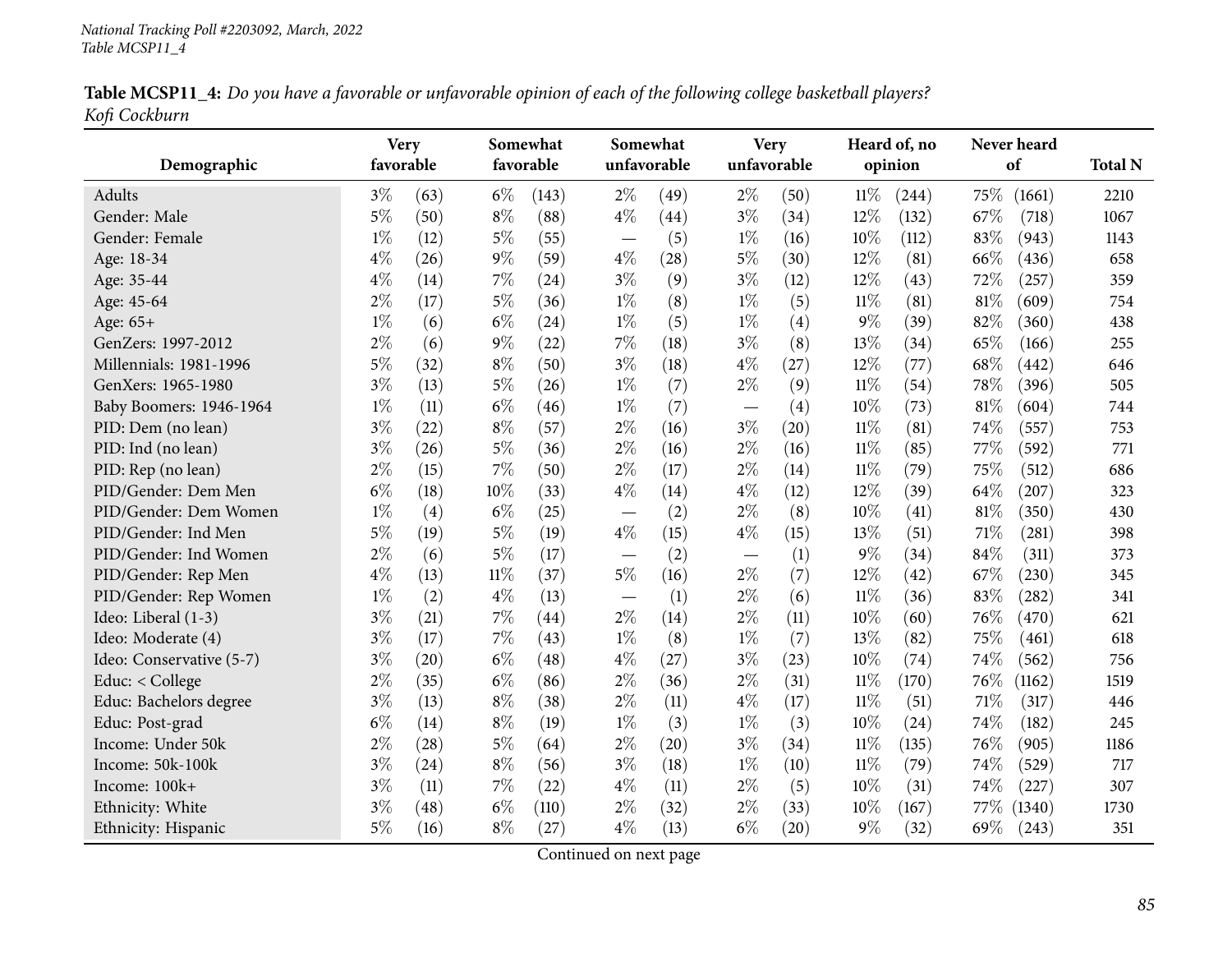Table MCSP11\_4: Do you have a favorable or unfavorable opinion of each of the following college basketball players? *Kofi Cockburn*

| Demographic                       | <b>Very</b><br>favorable |      |        | Somewhat<br>favorable |       | Somewhat<br>unfavorable |                          | <b>Very</b><br>unfavorable |        | Heard of, no<br>opinion |      | Never heard<br>of | <b>Total N</b> |
|-----------------------------------|--------------------------|------|--------|-----------------------|-------|-------------------------|--------------------------|----------------------------|--------|-------------------------|------|-------------------|----------------|
| Adults                            | $3\%$                    | (63) | $6\%$  | (143)                 | $2\%$ | (49)                    | $2\%$                    | (50)                       | $11\%$ | (244)                   | 75\% | (1661)            | 2210           |
| Ethnicity: Black                  | $4\%$                    | (12) | $7\%$  | (19)                  | $5\%$ | (13)                    | $4\%$                    | (10)                       | 19%    | (54)                    | 61%  | (168)             | 276            |
| Ethnicity: Other                  | $1\%$                    | (3)  | $7\%$  | (14)                  | $2\%$ | (5)                     | $3\%$                    | (7)                        | 12%    | (24)                    | 75%  | (153)             | 205            |
| All Christian                     | $4\%$                    | (35) | 7%     | (68)                  | $2\%$ | (24)                    | $2\%$                    | (17)                       | 10%    | (96)                    | 75%  | (728)             | 968            |
| All Non-Christian                 | $8\%$                    | (8)  | $11\%$ | (11)                  | $1\%$ | (1)                     | $2\%$                    | (2)                        | 12%    | (12)                    | 66%  | (65)              | 99             |
| Atheist                           | $3\%$                    | (3)  | $6\%$  | (7)                   | $3\%$ | (3)                     | $1\%$                    | (2)                        | $6\%$  | (7)                     | 81%  | (97)              | 119            |
| Agnostic/Nothing in particular    | $2\%$                    | (13) | $6\%$  | (40)                  | $1\%$ | (8)                     | $4\%$                    | (23)                       | 12%    | (73)                    | 75%  | (462)             | 619            |
| Something Else                    | $1\%$                    | (4)  | $4\%$  | (16)                  | $3\%$ | (13)                    | $2\%$                    | (7)                        | 14%    | (56)                    | 76%  | (309)             | 405            |
| Religious Non-Protestant/Catholic | 7%                       | (8)  | $9\%$  | (11)                  | $1\%$ | (1)                     | $1\%$                    | (2)                        | 14%    | (17)                    | 68%  | (85)              | 124            |
| Evangelical                       | $3\%$                    | (17) | 7%     | (38)                  | $2\%$ | (12)                    | $1\%$                    | (7)                        | 12%    | (64)                    | 74%  | (399)             | 536            |
| Non-Evangelical                   | $3\%$                    | (22) | $6\%$  | (46)                  | $3\%$ | (25)                    | $2\%$                    | (17)                       | 10%    | (81)                    | 76%  | (610)             | 801            |
| Community: Urban                  | $4\%$                    | (23) | $9\%$  | (51)                  | $3\%$ | (18)                    | $2\%$                    | (13)                       | $11\%$ | (60)                    | 71%  | (405)             | 570            |
| Community: Suburban               | $3\%$                    | (27) | $5\%$  | (57)                  | $2\%$ | (23)                    | $2\%$                    | (26)                       | 12%    | (124)                   | 76%  | (799)             | 1055           |
| Community: Rural                  | $2\%$                    | (13) | $6\%$  | (36)                  | $1\%$ | (8)                     | $2\%$                    | (11)                       | 10%    | (60)                    | 78%  | (457)             | 585            |
| <b>Employ: Private Sector</b>     | $4\%$                    | (25) | $8\%$  | (49)                  | $3\%$ | (19)                    | $4\%$                    | (28)                       | 13%    | (81)                    | 68%  | (432)             | 635            |
| <b>Employ: Government</b>         | $2\%$                    | (2)  | 10%    | (13)                  | $2\%$ | (3)                     | $4\%$                    | (5)                        | 12%    | (15)                    | 69%  | (86)              | 124            |
| Employ: Self-Employed             | $6\%$                    | (14) | 7%     | (16)                  | $3\%$ | (8)                     | $1\%$                    | (3)                        | 13%    | (31)                    | 70%  | (161)             | 231            |
| Employ: Homemaker                 | $1\%$                    | (2)  | $6\%$  | (9)                   |       | (0)                     | $2\%$                    | (3)                        | 9%     | (15)                    | 82%  | (135)             | 165            |
| Employ: Student                   | $5\%$                    | (4)  | $3\%$  | (2)                   | 7%    | (6)                     | $\overline{\phantom{m}}$ | (0)                        | 18%    | (14)                    | 67%  | (53)              | 79             |
| Employ: Retired                   | $2\%$                    | (9)  | $4\%$  | (21)                  | $1\%$ | (6)                     | $1\%$                    | (6)                        | $8\%$  | (39)                    | 84%  | (421)             | 501            |
| Employ: Unemployed                | $1\%$                    | (3)  | 7%     | (20)                  | $2\%$ | (5)                     | $1\%$                    | (2)                        | 10%    | (30)                    | 79%  | (233)             | 294            |
| Employ: Other                     | $1\%$                    | (3)  | $7\%$  | (13)                  | $2\%$ | (4)                     | $1\%$                    | (3)                        | 10%    | (19)                    | 77%  | (141)             | 182            |
| Military HH: Yes                  | $4\%$                    | (12) | $8\%$  | (25)                  | $2\%$ | (8)                     | $3\%$                    | (9)                        | 10%    | (32)                    | 73%  | (236)             | 322            |
| Military HH: No                   | $3\%$                    | (51) | $6\%$  | (118)                 | $2\%$ | (42)                    | $2\%$                    | (41)                       | 11%    | (212)                   | 75\% | (1425)            | 1888           |
| RD/WT: Right Direction            | $4\%$                    | (28) | 10%    | (67)                  | $3\%$ | (19)                    | $3\%$                    | (20)                       | 12%    | (82)                    | 69%  | (472)             | 687            |
| RD/WT: Wrong Track                | $2\%$                    | (35) | $5\%$  | (76)                  | $2\%$ | (30)                    | $2\%$                    | (30)                       | $11\%$ | (162)                   | 78%  | (1189)            | 1523           |
| <b>Biden Job Approve</b>          | $3\%$                    | (31) | $8\%$  | (69)                  | $2\%$ | (17)                    | $2\%$                    | (16)                       | 10%    | (94)                    | 75%  | (667)             | 894            |
| Biden Job Disapprove              | $3\%$                    | (31) | $6\%$  | (72)                  | $3\%$ | (31)                    | $3\%$                    | (32)                       | $11\%$ | (131)                   | 75%  | (907)             | 1203           |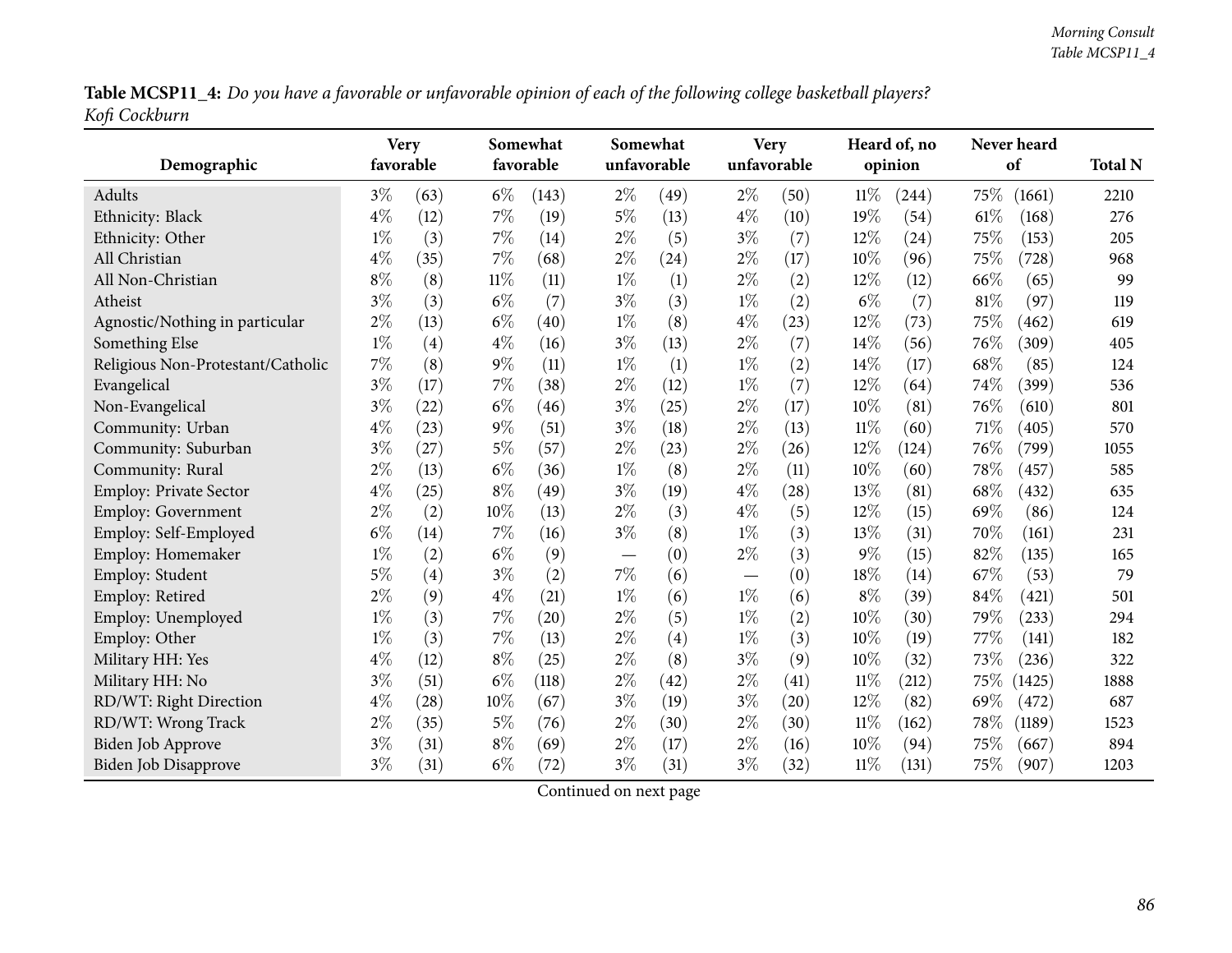|               | Table MCSP11_4: Do you have a favorable or unfavorable opinion of each of the following college basketball players? |  |  |  |
|---------------|---------------------------------------------------------------------------------------------------------------------|--|--|--|
| Kofi Cockburn |                                                                                                                     |  |  |  |

| Demographic                          | <b>Very</b><br>favorable |      |       | Somewhat<br>favorable | Somewhat                        | unfavorable | unfavorable | <b>Very</b> |        | Heard of, no<br>opinion |      | Never heard<br>of | <b>Total N</b> |
|--------------------------------------|--------------------------|------|-------|-----------------------|---------------------------------|-------------|-------------|-------------|--------|-------------------------|------|-------------------|----------------|
| Adults                               | $3\%$                    | (63) | $6\%$ | (143)                 | $2\%$                           | (49)        | $2\%$       | (50)        | $11\%$ | (244)                   | 75%  | (1661)            | 2210           |
| <b>Biden Job Strongly Approve</b>    | 5%                       | (18) | 10%   | (33)                  | $1\%$                           | (4)         | $2\%$       | (6)         | 10%    | (36)                    | 72%  | (248)             | 345            |
| Biden Job Somewhat Approve           | $2\%$                    | (13) | $7\%$ | (36)                  | $2\%$                           | (13)        | $2\%$       | (10)        | $11\%$ | (58)                    | 76%  | (419)             | 550            |
| Biden Job Somewhat Disapprove        | $3\%$                    | (12) | 7%    | (25)                  | $4\%$                           | (14)        | $3\%$       | (12)        | 13%    | (49)                    | 70%  | (256)             | 368            |
| <b>Biden Job Strongly Disapprove</b> | $2\%$                    | (18) | $6\%$ | (47)                  | $2\%$                           | (17)        | $2\%$       | (19)        | 10%    | (82)                    | 78%  | (651)             | 835            |
| Favorable of Biden                   | $4\%$                    | (35) | $8\%$ | (77)                  | $2\%$                           | (17)        | $2\%$       | (19)        | 10%    | (98)                    | 74%  | (694)             | 939            |
| Unfavorable of Biden                 | 2%                       | (27) | $6\%$ | (65)                  | $2\%$                           | (28)        | $3\%$       | (30)        | $11\%$ | (133)                   | 76%  | (899)             | 1182           |
| Very Favorable of Biden              | $6\%$                    | (22) | 10%   | (38)                  | $1\%$                           | (2)         | $3\%$       | (11)        | $11\%$ | (40)                    | 70%  | (266)             | 379            |
| Somewhat Favorable of Biden          | $2\%$                    | (13) | $7\%$ | (39)                  | $3\%$                           | (15)        | $1\%$       | (8)         | 10%    | (58)                    | 76%  | (427)             | 560            |
| Somewhat Unfavorable of Biden        | $3\%$                    | (9)  | $7\%$ | (23)                  | $2\%$                           | (6)         | $3\%$       | (11)        | 14\%   | (47)                    | 72%  | (248)             | 345            |
| Very Unfavorable of Biden            | $2\%$                    | (18) | $5\%$ | (42)                  | $3\%$                           | (22)        | $2\%$       | (19)        | 10%    | (85)                    | 78%  | (651)             | 838            |
| #1 Issue: Economy                    | $3\%$                    | (27) | $8\%$ | (66)                  | $3\%$                           | (28)        | $2\%$       | (19)        | 10%    | (89)                    | 74%  | (647)             | 876            |
| #1 Issue: Security                   | $3\%$                    | (12) | $6\%$ | (21)                  | $2\%$                           | (8)         | $3\%$       | (9)         | 12%    | (42)                    | 75%  | (270)             | 362            |
| #1 Issue: Health Care                | $4\%$                    | (10) | $6\%$ | (12)                  | $1\%$                           | (2)         | $3\%$       | (6)         | $9\%$  | (18)                    | 77%  | (164)             | 212            |
| #1 Issue: Medicare / Social Security | $2\%$                    | (5)  | 7%    | (16)                  |                                 | (1)         | $3\%$       | (8)         | 14%    | (31)                    | 73%  | (162)             | 223            |
| #1 Issue: Women's Issues             | $2\%$                    | (2)  | $4\%$ | (5)                   | $\hspace{0.1mm}-\hspace{0.1mm}$ | (0)         | $1\%$       | (1)         | 18%    | (22)                    | 75%  | (88)              | 118            |
| #1 Issue: Education                  | $3\%$                    | (3)  | $8\%$ | (7)                   | $5\%$                           | (4)         |             | (0)         | 12%    | (10)                    | 73%  | (62)              | 85             |
| #1 Issue: Energy                     | $2\%$                    | (3)  | $5\%$ | (10)                  | $3\%$                           | (6)         | $4\%$       | (7)         | $9\%$  | (18)                    | 77\% | (145)             | 188            |
| #1 Issue: Other                      | $1\%$                    | (1)  | $4\%$ | (6)                   |                                 | (0)         |             | (1)         | 10%    | (14)                    | 84%  | (122)             | 145            |
| 2020 Vote: Joe Biden                 | $3\%$                    | (29) | $8\%$ | (71)                  | $1\%$                           | (13)        | $2\%$       | (19)        | $11\%$ | (99)                    | 74%  | (672)             | 904            |
| 2020 Vote: Donald Trump              | $3\%$                    | (21) | 7%    | (53)                  | $2\%$                           | (19)        | $2\%$       | (15)        | $11\%$ | (86)                    | 75%  | (566)             | 759            |
| 2020 Vote: Other                     | $3\%$                    | (2)  | 7%    | (5)                   | $1\%$                           | (1)         |             | (0)         | 10%    | (7)                     | 79%  | (52)              | 66             |
| 2020 Vote: Didn't Vote               | $2\%$                    | (10) | $3\%$ | (14)                  | $4\%$                           | (17)        | $3\%$       | (16)        | $11\%$ | (53)                    | 77%  | (371)             | 481            |
| 2018 House Vote: Democrat            | $3\%$                    | (18) | 7%    | (45)                  | $2\%$                           | (12)        | $2\%$       | (14)        | $11\%$ | (76)                    | 76%  | (521)             | 686            |
| 2018 House Vote: Republican          | $3\%$                    | (21) | $8\%$ | (48)                  | $3\%$                           | (18)        | $1\%$       | (5)         | $11\%$ | (72)                    | 74%  | (471)             | 635            |
| 2018 House Vote: Someone else        | $2\%$                    | (1)  | $5\%$ | (3)                   |                                 | (0)         | $8\%$       | (5)         | 13%    | (7)                     | 73%  | (43)              | 59             |
| 2016 Vote: Hillary Clinton           | $2\%$                    | (15) | 7%    | (42)                  | $2\%$                           | (10)        | $2\%$       | (10)        | $11\%$ | (72)                    | 77\% | (491)             | 640            |
| 2016 Vote: Donald Trump              | $3\%$                    | (22) | $8\%$ | (52)                  | $2\%$                           | (16)        | $2\%$       | (14)        | $11\%$ | (78)                    | 74%  | (510)             | 692            |
| 2016 Vote: Other                     | $1\%$                    | (2)  | $8\%$ | (8)                   | $1\%$                           | (1)         | $1\%$       | (1)         | $4\%$  | (5)                     | 85%  | (92)              | 108            |
| 2016 Vote: Didn't Vote               | $3\%$                    | (24) | 5%    | (40)                  | $3\%$                           | (23)        | $3\%$       | (25)        | 12%    | (89)                    | 74%  | (568)             | 768            |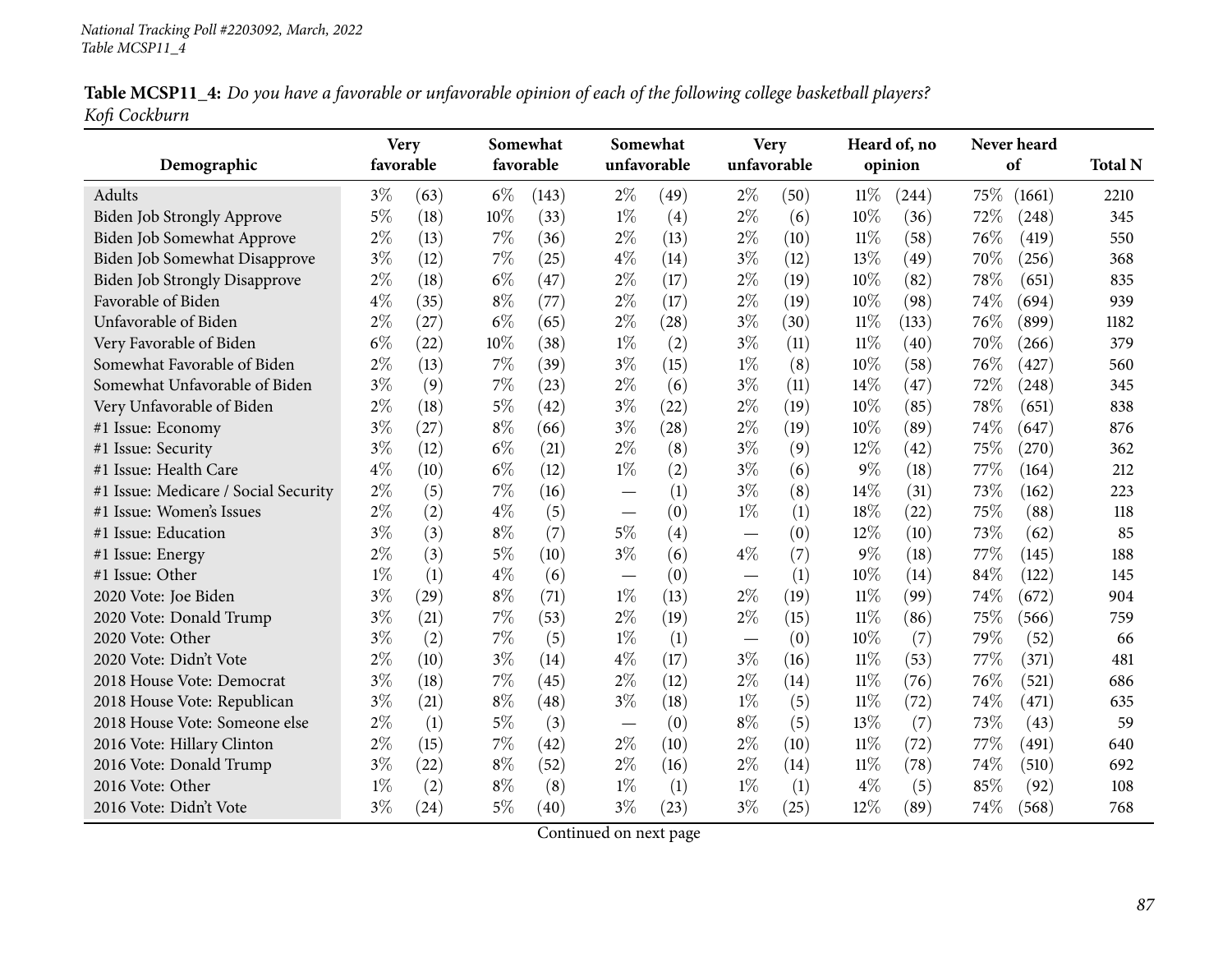| Table MCSP11_4: Do you have a favorable or unfavorable opinion of each of the following college basketball players? |  |  |
|---------------------------------------------------------------------------------------------------------------------|--|--|
| Kofi Cockburn                                                                                                       |  |  |

| Demographic                    |       | Very<br>favorable |        | Somewhat<br>favorable |       | Somewhat<br>unfavorable |       | <b>Very</b><br>unfavorable |        | Heard of, no<br>opinion |        | <b>Never heard</b><br>of | <b>Total N</b> |
|--------------------------------|-------|-------------------|--------|-----------------------|-------|-------------------------|-------|----------------------------|--------|-------------------------|--------|--------------------------|----------------|
| Adults                         | $3\%$ | (63)              | $6\%$  | (143)                 | $2\%$ | (49)                    | $2\%$ | (50)                       | $11\%$ | (244)                   | $75\%$ | (1661)                   | 2210           |
| Voted in 2014: Yes             | $3\%$ | (39)              | $7\%$  | (80)                  | $2\%$ | (26)                    | $1\%$ | (14)                       | 11%    | (135)                   | 75%    | (889)                    | 1183           |
| Voted in 2014: No              | $2\%$ | (24)              | $6\%$  | (63)                  | $2\%$ | (23)                    | $4\%$ | (36)                       | $11\%$ | (109)                   | 75%    | (772)                    | 1027           |
| 4-Region: Northeast            | $5\%$ | (20)              | $7\%$  | (27)                  | $3\%$ | (11)                    | $2\%$ | (6)                        | $10\%$ | (39)                    | 74\%   | (292)                    | 395            |
| 4-Region: Midwest              | $2\%$ | (11)              | $8\%$  | (37)                  | $1\%$ | (7)                     | $1\%$ | (5)                        | $10\%$ | (45)                    | $77\%$ | (359)                    | 464            |
| 4-Region: South                | $3\%$ | (21)              | $6\%$  | (52)                  | $3\%$ | (24)                    | $2\%$ | (15)                       | 12%    | (102)                   | $74\%$ | (612)                    | 828            |
| 4-Region: West                 | $2\%$ | (10)              | $5\%$  | (27)                  | $1\%$ | (7)                     | $5\%$ | (24)                       | $11\%$ | (58)                    | $76\%$ | (397)                    | 522            |
| Sports Fans                    | $4\%$ | (61)              | $9\%$  | (133)                 | $3\%$ | (46)                    | $3\%$ | (41)                       | 14%    | (199)                   | 67\%   | (966)                    | 1446           |
| Avid Sports Fans               | $8\%$ | (39)              | $14\%$ | (71)                  | $4\%$ | (18)                    | $4\%$ | (20)                       | $16\%$ | (83)                    | 55\%   | (279)                    | 511            |
| <b>Casual Sports Fans</b>      | $2\%$ | (21)              | $7\%$  | (63)                  | $3\%$ | (27                     | $2\%$ | $\left( 21\right)$         | 12%    | (116)                   | 73\%   | (687)                    | 935            |
| CBB Fans                       | $7\%$ | (57)              | $14\%$ | (118)                 | $4\%$ | (33)                    | $4\%$ | (33)                       | 19%    | (167)                   | 53%    | (458)                    | 867            |
| Avid CBB Fans                  | 12%   | (32)              | 17%    | (45)                  | $6\%$ | (16)                    | $5\%$ | (14)                       | 23%    | (60)                    | 36%    | (96)                     | 264            |
| Casual CBB Fans                | $6\%$ | (46)              | $13\%$ | (97)                  | $4\%$ | (28)                    | $4\%$ | (26)                       | 18%    | (133)                   | 55\%   | (399)                    | 729            |
| Plan to Watch Men's Tournament | $8\%$ | (48)              | $18\%$ | (113)                 | $5\%$ | (29)                    | $3\%$ | (17)                       | $20\%$ | $^{'}127)$              | 47\%   | (301)                    | 635            |
| 21 or Older                    | $3\%$ | (59)              | $6\%$  | (137)                 | $2\%$ | (45)                    | $2\%$ | (47)                       | $11\%$ | (235)                   | 75\%   | (1598)                   | 2121           |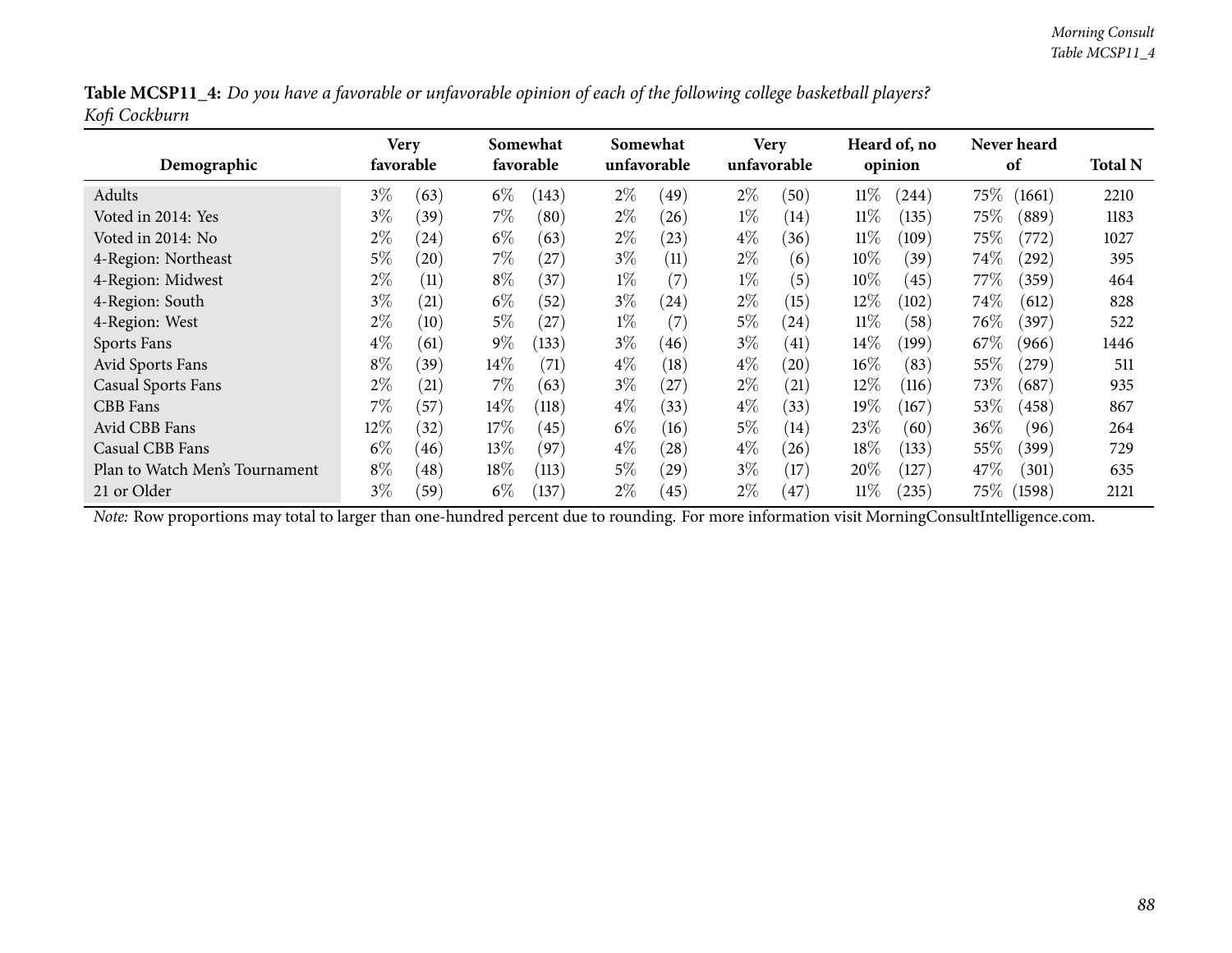|              | Table MCSP11_5: Do you have a favorable or unfavorable opinion of each of the following college basketball players? |  |  |
|--------------|---------------------------------------------------------------------------------------------------------------------|--|--|
| Jabari Smith |                                                                                                                     |  |  |

| Demographic              |       | <b>Very</b><br>favorable |        | Somewhat<br>favorable | unfavorable | Somewhat | Very<br>unfavorable |      |        | Heard of, no<br>opinion | Never heard<br>of | <b>Total N</b> |
|--------------------------|-------|--------------------------|--------|-----------------------|-------------|----------|---------------------|------|--------|-------------------------|-------------------|----------------|
| Adults                   | $4\%$ | (91)                     | $9\%$  | (202)                 | $2\%$       | (36)     | $2\%$               | (41) | 12%    | (259)                   | 72%<br>(1581)     | 2210           |
| Gender: Male             | $6\%$ | (68)                     | 13%    | (137)                 | $3\%$       | (30)     | $3\%$               | (30) | 12%    | (132)                   | 63%<br>(670)      | 1067           |
| Gender: Female           | $2\%$ | (23)                     | $6\%$  | (64)                  | $1\%$       | (7)      | $1\%$               | (11) | $11\%$ | (127)                   | 80%<br>(911)      | 1143           |
| Age: 18-34               | $5\%$ | (34)                     | 12%    | (79)                  | $3\%$       | (19)     | $4\%$               | (24) | 12%    | (76)                    | 65%<br>(426)      | 658            |
| Age: 35-44               | $6\%$ | (22)                     | 10%    | (35)                  | $2\%$       | (7)      | $1\%$               | (5)  | 13%    | (47)                    | 68\%<br>(244)     | 359            |
| Age: 45-64               | $2\%$ | (18)                     | $8\%$  | (57)                  | $1\%$       | (6)      | $1\%$               | (8)  | 13%    | (95)                    | 76%<br>(571)      | 754            |
| Age: 65+                 | $4\%$ | (17)                     | $7\%$  | (30)                  | $1\%$       | (5)      | $1\%$               | (5)  | $9\%$  | (41)                    | 78%<br>(340)      | 438            |
| GenZers: 1997-2012       | $3\%$ | (8)                      | 13%    | (33)                  | $2\%$       | (5)      | $5\%$               | (12) | $9\%$  | (22)                    | 68%<br>(174)      | 255            |
| Millennials: 1981-1996   | $6\%$ | (40)                     | $11\%$ | (68)                  | $3\%$       | (18)     | $2\%$               | (14) | $13\%$ | (86)                    | 65%<br>(419)      | 646            |
| GenXers: 1965-1980       | $3\%$ | (17)                     | $8\%$  | (42)                  | $1\%$       | (5)      | $1\%$               | (5)  | 12%    | (62)                    | 74%<br>(373)      | 505            |
| Baby Boomers: 1946-1964  | $3\%$ | (25)                     | 7%     | (55)                  | $1\%$       | (7)      | $1\%$               | (8)  | $11\%$ | (83)                    | 76%<br>(567)      | 744            |
| PID: Dem (no lean)       | $5\%$ | (35)                     | 10%    | (77)                  | $2\%$       | (17)     | $2\%$               | (14) | 12%    | (93)                    | 69%<br>(517)      | 753            |
| PID: Ind (no lean)       | $3\%$ | (21)                     | $8\%$  | (63)                  | $1\%$       | (7)      | $3\%$               | (20) | 12%    | (96)                    | 73%<br>(563)      | 771            |
| PID: Rep (no lean)       | $5\%$ | (35)                     | 9%     | (62)                  | $2\%$       | (12)     | $1\%$               | (7)  | 10%    | (70)                    | 73%<br>(500)      | 686            |
| PID/Gender: Dem Men      | $8\%$ | (27)                     | 15%    | (49)                  | $4\%$       | (13)     | $4\%$               | (12) | 13%    | (42)                    | 56%<br>(181)      | 323            |
| PID/Gender: Dem Women    | $2\%$ | (8)                      | 7%     | (28)                  | $1\%$       | (4)      | $1\%$               | (2)  | 12%    | (51)                    | 78%<br>(336)      | 430            |
| PID/Gender: Ind Men      | $4\%$ | (15)                     | $11\%$ | (45)                  | $1\%$       | (5)      | $4\%$               | (15) | 13%    | (53)                    | 67%<br>(265)      | 398            |
| PID/Gender: Ind Women    | $2\%$ | (6)                      | $5\%$  | (18)                  | $1\%$       | (2)      | $1\%$               | (5)  | 12%    | (43)                    | 80%<br>(298)      | 373            |
| PID/Gender: Rep Men      | $8\%$ | (26)                     | 13%    | (44)                  | $3\%$       | (12)     | $1\%$               | (3)  | $11\%$ | (38)                    | 65\%<br>(223)     | 345            |
| PID/Gender: Rep Women    | $3\%$ | (9)                      | $5\%$  | (18)                  |             | (0)      | $1\%$               | (4)  | 10%    | (33)                    | 81%<br>(277)      | 341            |
| Ideo: Liberal (1-3)      | $5\%$ | (28)                     | 10%    | (64)                  | $2\%$       | (11)     | $2\%$               | (13) | $11\%$ | (66)                    | 71%<br>(438)      | 621            |
| Ideo: Moderate (4)       | $4\%$ | (25)                     | $9\%$  | (53)                  | $1\%$       | (5)      | $1\%$               | (9)  | 13%    | (83)                    | 72%<br>(443)      | 618            |
| Ideo: Conservative (5-7) | $5\%$ | (37)                     | 10%    | (76)                  | $2\%$       | (17)     | $1\%$               | (9)  | $11\%$ | (86)                    | 70%<br>(531)      | 756            |
| Educ: < College          | $3\%$ | (49)                     | $7\%$  | (114)                 | $1\%$       | (20)     | $2\%$               | (30) | $11\%$ | (174)                   | 74%<br>(1131)     | 1519           |
| Educ: Bachelors degree   | $6\%$ | (28)                     | 12%    | (55)                  | $3\%$       | (13)     | $2\%$               | (10) | 12%    | (52)                    | 65%<br>(289)      | 446            |
| Educ: Post-grad          | $6\%$ | (14)                     | 13%    | (33)                  | $1\%$       | (3)      | $1\%$               | (2)  | 14%    | (33)                    | 65%<br>(160)      | 245            |
| Income: Under 50k        | $4\%$ | (44)                     | $7\%$  | (88)                  | $1\%$       | (13)     | $2\%$               | (30) | 12%    | (137)                   | 74%<br>(875)      | 1186           |
| Income: 50k-100k         | $4\%$ | (29)                     | $11\%$ | (80)                  | $2\%$       | (12)     | $2\%$               | (11) | 12%    | (83)                    | 70%<br>(503)      | 717            |
| Income: 100k+            | $6\%$ | (19)                     | $11\%$ | (34)                  | $4\%$       | (11)     |                     | (1)  | 13%    | (40)                    | 66%<br>(203)      | 307            |
| Ethnicity: White         | $4\%$ | (71)                     | $8\%$  | (141)                 | $1\%$       | (19)     | $2\%$               | (34) | 10%    | (180)                   | 74%<br>(1285)     | 1730           |
| Ethnicity: Hispanic      | $6\%$ | (21)                     | 12%    | (43)                  | $2\%$       | (9)      | $4\%$               | (13) | 11%    | (37)                    | 65%<br>(228)      | 351            |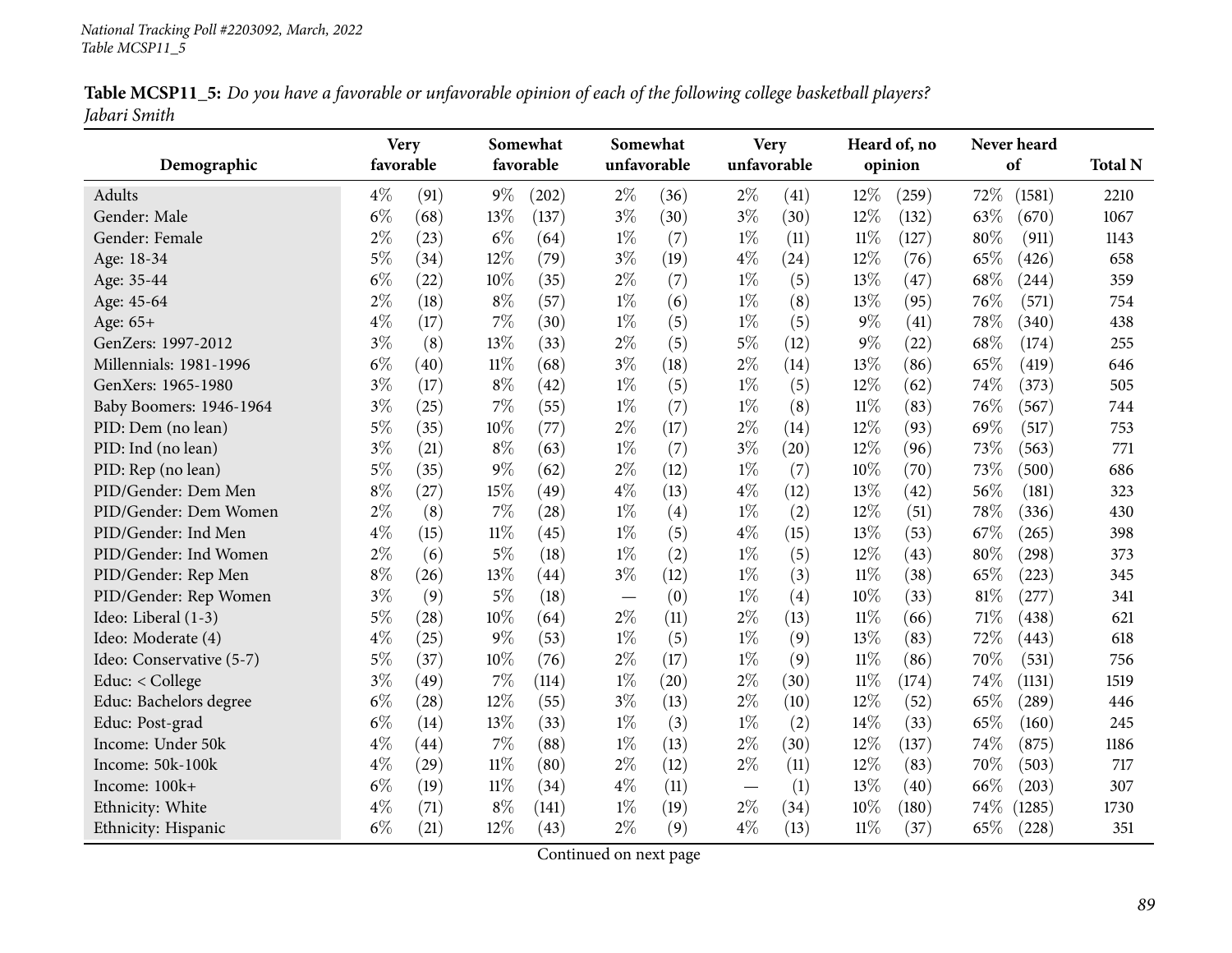Table MCSP11\_5: Do you have a favorable or unfavorable opinion of each of the following college basketball players? *Jabari Smith*

| Demographic                       | <b>Very</b> | favorable |        | Somewhat<br>favorable |       | Somewhat<br>unfavorable |                                | <b>Very</b><br>unfavorable |        | Heard of, no<br>opinion |      | Never heard<br>of | <b>Total N</b> |
|-----------------------------------|-------------|-----------|--------|-----------------------|-------|-------------------------|--------------------------------|----------------------------|--------|-------------------------|------|-------------------|----------------|
| Adults                            | $4\%$       | (91)      | $9\%$  | (202)                 | $2\%$ | (36)                    | $2\%$                          | (41)                       | 12%    | (259)                   | 72%  | (1581)            | 2210           |
| Ethnicity: Black                  | $6\%$       | (17)      | 14%    | (38)                  | $5\%$ | (15)                    | $1\%$                          | (4)                        | 16%    | (43)                    | 58%  | (159)             | 276            |
| Ethnicity: Other                  | $1\%$       | (3)       | $11\%$ | (23)                  | $1\%$ | (3)                     | $2\%$                          | (3)                        | 18%    | (36)                    | 67%  | (137)             | 205            |
| All Christian                     | $6\%$       | (55)      | $9\%$  | (91)                  | $2\%$ | (17)                    | $1\%$                          | (14)                       | $11\%$ | (103)                   | 71%  | (688)             | 968            |
| All Non-Christian                 | $8\%$       | (8)       | 13%    | (13)                  | $2\%$ | (2)                     | $\qquad \qquad -$              | (0)                        | 13%    | (13)                    | 64%  | (63)              | 99             |
| Atheist                           | 5%          | (5)       | $9\%$  | (10)                  | $1\%$ | (1)                     | $3\%$                          | (3)                        | $6\%$  | (8)                     | 77%  | (92)              | 119            |
| Agnostic/Nothing in particular    | $3\%$       | (17)      | $9\%$  | (54)                  | $2\%$ | (14)                    | $3\%$                          | (18)                       | 14%    | (86)                    | 69%  | (430)             | 619            |
| Something Else                    | $1\%$       | (5)       | $8\%$  | (34)                  | $1\%$ | (4)                     | $1\%$                          | (5)                        | 12%    | (49)                    | 76%  | (308)             | 405            |
| Religious Non-Protestant/Catholic | 7%          | (9)       | 13%    | (16)                  | $4\%$ | (4)                     | $\qquad \qquad \longleftarrow$ | (0)                        | 14%    | (17)                    | 61%  | (76)              | 124            |
| Evangelical                       | $5\%$       | (25)      | 10%    | (52)                  | $1\%$ | (6)                     | $1\%$                          | (7)                        | 12%    | (65)                    | 71%  | (381)             | 536            |
| Non-Evangelical                   | $4\%$       | (34)      | $9\%$  | (69)                  | $1\%$ | (11)                    | $2\%$                          | (13)                       | 10%    | (81)                    | 74%  | (593)             | 801            |
| Community: Urban                  | 5%          | (27)      | 10%    | (59)                  | $3\%$ | (15)                    | $2\%$                          | (10)                       | 12%    | (69)                    | 68%  | (390)             | 570            |
| Community: Suburban               | $4\%$       | (44)      | $9\%$  | (100)                 | $2\%$ | (18)                    | $2\%$                          | (20)                       | 12%    | (125)                   | 71%  | (748)             | 1055           |
| Community: Rural                  | $3\%$       | (20)      | 7%     | (42)                  | $1\%$ | (4)                     | $2\%$                          | (11)                       | $11\%$ | (65)                    | 76%  | (443)             | 585            |
| Employ: Private Sector            | $5\%$       | (33)      | $11\%$ | (72)                  | $3\%$ | (20)                    | $2\%$                          | (13)                       | 14%    | (87)                    | 64%  | (409)             | 635            |
| <b>Employ: Government</b>         | $3\%$       | (3)       | 16%    | (20)                  | $4\%$ | (5)                     | $\qquad \qquad \longleftarrow$ | (0)                        | 15%    | (18)                    | 63%  | (78)              | 124            |
| Employ: Self-Employed             | $5\%$       | (13)      | 11%    | (26)                  | $1\%$ | (3)                     | $4\%$                          | (9)                        | 13%    | (31)                    | 65%  | (150)             | 231            |
| Employ: Homemaker                 | $2\%$       | (3)       | $2\%$  | (3)                   |       | (0)                     | $3\%$                          | (5)                        | 14%    | (23)                    | 79%  | (129)             | 165            |
| Employ: Student                   | $8\%$       | (7)       | $9\%$  | (7)                   |       | (0)                     | $\overline{\phantom{m}}$       | (0)                        | $6\%$  | (4)                     | 77%  | (61)              | 79             |
| Employ: Retired                   | $4\%$       | (19)      | 7%     | (33)                  | $1\%$ | (5)                     | $2\%$                          | (8)                        | $8\%$  | (39)                    | 79%  | (397)             | 501            |
| Employ: Unemployed                | $3\%$       | (10)      | 7%     | (22)                  | $1\%$ | (3)                     | $1\%$                          | (3)                        | $11\%$ | (33)                    | 76%  | (224)             | 294            |
| Employ: Other                     | $1\%$       | (3)       | 10%    | (18)                  |       | (0)                     | $2\%$                          | (3)                        | 13%    | (24)                    | 73%  | (133)             | 182            |
| Military HH: Yes                  | $5\%$       | (16)      | 12%    | (39)                  | $2\%$ | (5)                     | $1\%$                          | (4)                        | 10%    | (31)                    | 71%  | (227)             | 322            |
| Military HH: No                   | $4\%$       | (75)      | $9\%$  | (162)                 | $2\%$ | (31)                    | $2\%$                          | (38)                       | 12%    | (229)                   | 72\% | (1354)            | 1888           |
| RD/WT: Right Direction            | $6\%$       | (41)      | 12%    | (84)                  | $3\%$ | (20)                    | $2\%$                          | (15)                       | 10%    | (70)                    | 67%  | (458)             | 687            |
| RD/WT: Wrong Track                | $3\%$       | (50)      | $8\%$  | (118)                 | $1\%$ | (16)                    | $2\%$                          | (27)                       | 12%    | (190)                   | 74%  | (1123)            | 1523           |
| <b>Biden Job Approve</b>          | $5\%$       | (47)      | 10%    | (90)                  | $2\%$ | (17)                    | $2\%$                          | (15)                       | 10%    | (91)                    | 71%  | (633)             | 894            |
| <b>Biden Job Disapprove</b>       | $4\%$       | (42)      | $9\%$  | (108)                 | $1\%$ | (18)                    | $2\%$                          | (23)                       | 13%    | (157)                   | 71%  | (855)             | 1203           |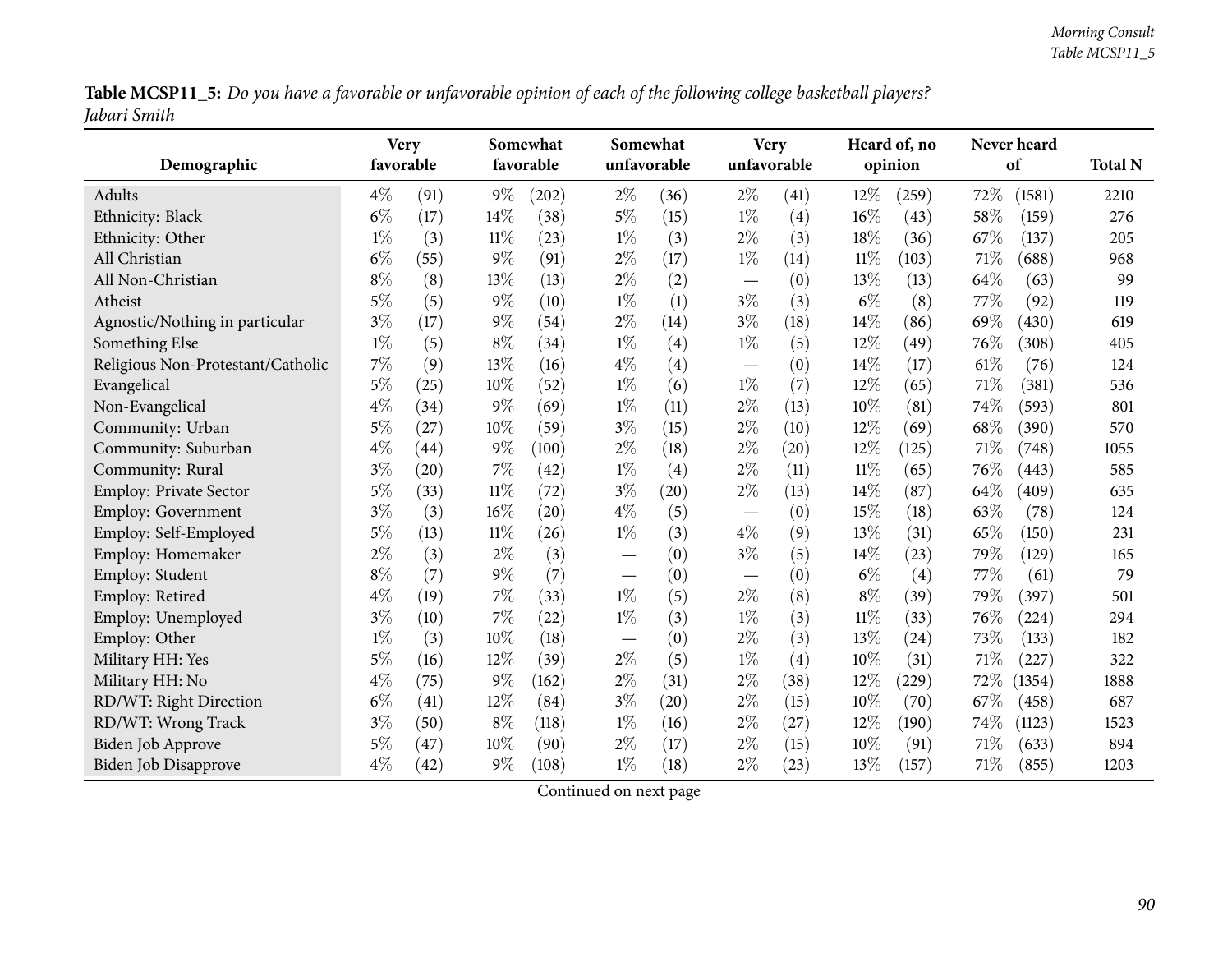|              | Table MCSP11_5: Do you have a favorable or unfavorable opinion of each of the following college basketball players? |  |  |
|--------------|---------------------------------------------------------------------------------------------------------------------|--|--|
| Jabari Smith |                                                                                                                     |  |  |

| Demographic                          | <b>Very</b><br>favorable |      |        | Somewhat<br>favorable | Somewhat<br>unfavorable |      | unfavorable | <b>Very</b> |        | Heard of, no<br>opinion |        | Never heard<br>of | <b>Total N</b> |
|--------------------------------------|--------------------------|------|--------|-----------------------|-------------------------|------|-------------|-------------|--------|-------------------------|--------|-------------------|----------------|
| Adults                               | $4\%$                    | (91) | $9\%$  | (202)                 | $2\%$                   | (36) | $2\%$       | (41)        | 12%    | (259)                   | 72%    | (1581)            | 2210           |
| <b>Biden Job Strongly Approve</b>    | $8\%$                    | (27) | 11%    | (39)                  | $1\%$                   | (5)  | $1\%$       | (4)         | $11\%$ | (39)                    | 67%    | (232)             | 345            |
| Biden Job Somewhat Approve           | $4\%$                    | (20) | $9\%$  | (51)                  | $2\%$                   | (13) | $2\%$       | (11)        | 10%    | (53)                    | 73%    | (402)             | 550            |
| Biden Job Somewhat Disapprove        | $3\%$                    | (9)  | 12%    | (45)                  | $1\%$                   | (3)  | $3\%$       | (9)         | 16%    | (60)                    | 66%    | (242)             | 368            |
| <b>Biden Job Strongly Disapprove</b> | $4\%$                    | (33) | $8\%$  | (63)                  | $2\%$                   | (15) | $2\%$       | (14)        | 12%    | (97)                    | 73%    | (613)             | 835            |
| Favorable of Biden                   | $5\%$                    | (48) | 10%    | (96)                  | $1\%$                   | (14) | $2\%$       | (16)        | $11\%$ | (104)                   | 70%    | (662)             | 939            |
| Unfavorable of Biden                 | $4\%$                    | (43) | 9%     | (101)                 | $1\%$                   | (17) | $2\%$       | (23)        | 12%    | (145)                   | 72%    | (853)             | 1182           |
| Very Favorable of Biden              | $8\%$                    | (31) | $11\%$ | (41)                  | $2\%$                   | (8)  | $1\%$       | (5)         | 12%    | (44)                    | 66%    | (250)             | 379            |
| Somewhat Favorable of Biden          | $3\%$                    | (18) | 10%    | (54)                  | $1\%$                   | (6)  | $2\%$       | (11)        | $11\%$ | (60)                    | 73\%   | (411)             | 560            |
| Somewhat Unfavorable of Biden        | $2\%$                    | (9)  | 13\%   | (43)                  | $1\%$                   | (3)  |             | (1)         | 14%    | (49)                    | 69%    | (239)             | 345            |
| Very Unfavorable of Biden            | $4\%$                    | (34) | $7\%$  | (58)                  | $2\%$                   | (14) | $3\%$       | (22)        | $11\%$ | (95)                    | 73%    | (614)             | 838            |
| #1 Issue: Economy                    | $4\%$                    | (38) | 10%    | (85)                  | $2\%$                   | (17) | $2\%$       | (15)        | 12%    | (108)                   | 70%    | (614)             | 876            |
| #1 Issue: Security                   | $4\%$                    | (13) | 10%    | (37)                  | $2\%$                   | (6)  | $1\%$       | (2)         | 12%    | (44)                    | 72%    | (259)             | 362            |
| #1 Issue: Health Care                | $5\%$                    | (10) | 11%    | (24)                  | $2\%$                   | (5)  | $2\%$       | (5)         | 7%     | (15)                    | 72%    | (153)             | 212            |
| #1 Issue: Medicare / Social Security | $3\%$                    | (6)  | $9\%$  | (20)                  | $2\%$                   | (3)  | $2\%$       | (5)         | 16%    | (36)                    | 68\%   | (153)             | 223            |
| #1 Issue: Women's Issues             | $4\%$                    | (4)  | $6\%$  | (7)                   | $1\%$                   | (1)  | $2\%$       | (3)         | 14%    | (16)                    | 74%    | (87)              | 118            |
| #1 Issue: Education                  | 7%                       | (6)  | $9\%$  | (8)                   |                         | (0)  | $3\%$       | (2)         | $6\%$  | (5)                     | 76\%   | (65)              | 85             |
| #1 Issue: Energy                     | $6\%$                    | (12) | 7%     | (14)                  | $2\%$                   | (4)  | $5\%$       | (9)         | $10\%$ | $\left( 20\right)$      | 69%    | (130)             | 188            |
| #1 Issue: Other                      | $2\%$                    | (3)  | $5\%$  | (7)                   |                         | (0)  |             | (0)         | $11\%$ | (15)                    | 82%    | (119)             | 145            |
| 2020 Vote: Joe Biden                 | $5\%$                    | (44) | $11\%$ | (96)                  | $2\%$                   | (16) | $2\%$       | (20)        | 12%    | (107)                   | 69%    | (622)             | 904            |
| 2020 Vote: Donald Trump              | $5\%$                    | (36) | 10%    | (73)                  | $2\%$                   | (13) | $1\%$       | (9)         | 12%    | (87)                    | $71\%$ | (541)             | 759            |
| 2020 Vote: Other                     | $3\%$                    | (2)  | 13%    | (8)                   |                         | (0)  | $2\%$       | (2)         | $11\%$ | (8)                     | 70%    | (46)              | 66             |
| 2020 Vote: Didn't Vote               | $2\%$                    | (10) | 5%     | (24)                  | $2\%$                   | (8)  | $2\%$       | (11)        | 12%    | (58)                    | 77\%   | (371)             | 481            |
| 2018 House Vote: Democrat            | $4\%$                    | (29) | 10%    | (66)                  | $2\%$                   | (15) | $2\%$       | (12)        | 12%    | (79)                    | 71%    | (484)             | 686            |
| 2018 House Vote: Republican          | $4\%$                    | (28) | $11\%$ | (72)                  | $2\%$                   | (11) | $1\%$       | (8)         | $11\%$ | (68)                    | 71\%   | (448)             | 635            |
| 2018 House Vote: Someone else        | $1\%$                    | (0)  | $8\%$  | (4)                   | $1\%$                   | (1)  | 7%          | (4)         | 15%    | (9)                     | 69%    | (41)              | 59             |
| 2016 Vote: Hillary Clinton           | 5%                       | (30) | $8\%$  | (54)                  | $1\%$                   | (9)  | $2\%$       | (10)        | $12\%$ | (76)                    | 72%    | (461)             | 640            |
| 2016 Vote: Donald Trump              | $5\%$                    | (32) | $11\%$ | (75)                  | $1\%$                   | (7)  | $1\%$       | (10)        | 12%    | (80)                    | 70%    | (487)             | 692            |
| 2016 Vote: Other                     | $2\%$                    | (2)  | 10%    | (11)                  | $5\%$                   | (5)  | $1\%$       | (1)         | 10%    | (11)                    | 72%    | (78)              | 108            |
| 2016 Vote: Didn't Vote               | $4\%$                    | (28) | $8\%$  | (61)                  | $2\%$                   | (15) | $3\%$       | (20)        | 12%    | (92)                    | 72%    | (553)             | 768            |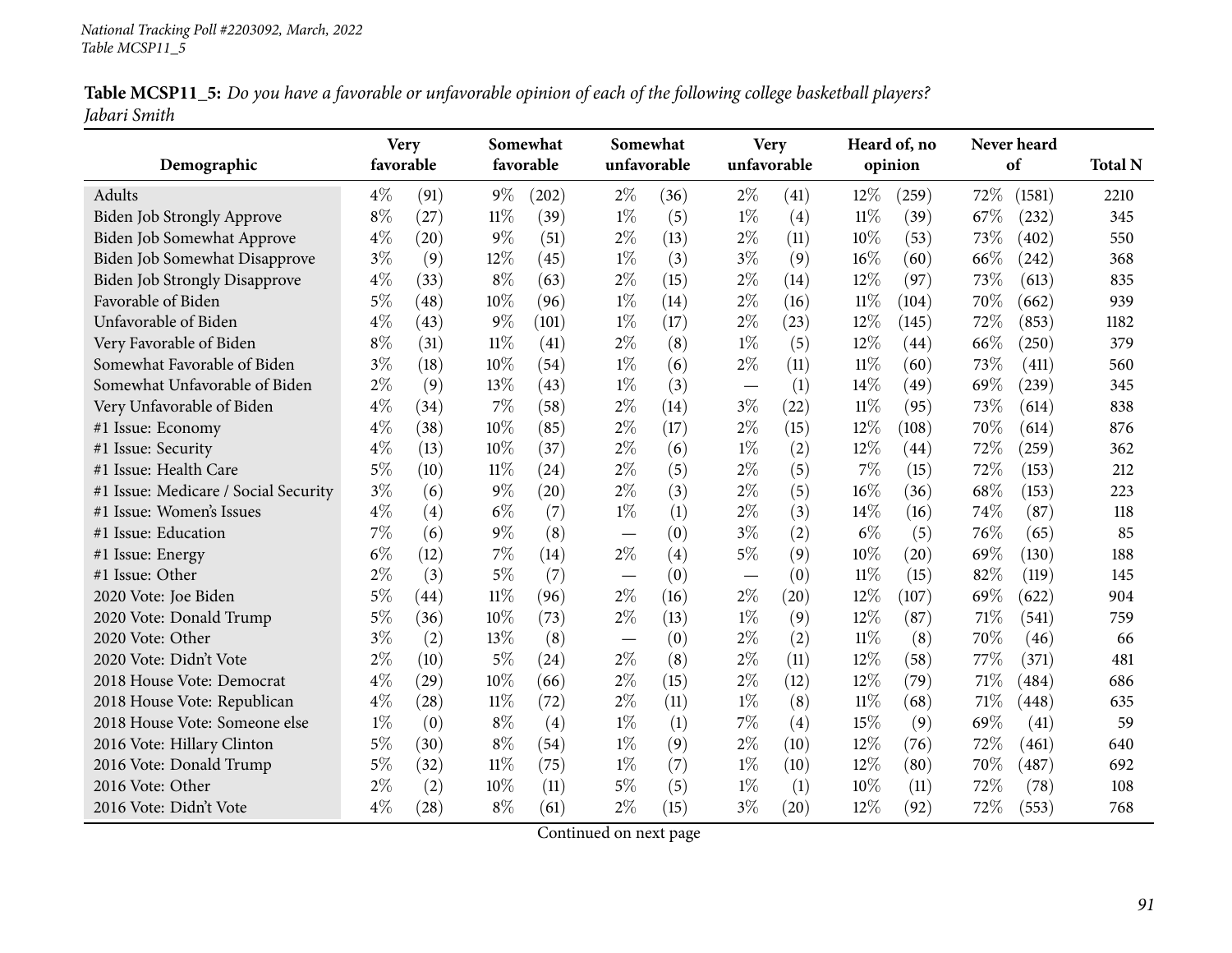|              | Table MCSP11_5: Do you have a favorable or unfavorable opinion of each of the following college basketball players? |  |
|--------------|---------------------------------------------------------------------------------------------------------------------|--|
| Jabari Smith |                                                                                                                     |  |

| Demographic                    | favorable | Very |        | Somewhat<br>favorable | Somewhat | unfavorable |       | <b>Very</b><br>unfavorable |        | Heard of, no<br>opinion |        | Never heard<br>of | <b>Total N</b> |
|--------------------------------|-----------|------|--------|-----------------------|----------|-------------|-------|----------------------------|--------|-------------------------|--------|-------------------|----------------|
| Adults                         | $4\%$     | (91) | $9\%$  | (202)                 | $2\%$    | (36)        | $2\%$ | (41)                       | 12%    | (259)                   | 72\%   | (1581)            | 2210           |
| Voted in 2014: Yes             | $4\%$     | (52) | $11\%$ | (128)                 | $1\%$    | (17)        | $1\%$ | (16)                       | 12%    | (141)                   | 70%    | (829)             | 1183           |
| Voted in 2014: No              | $4\%$     | (39) | $7\%$  | (74)                  | $2\%$    | (19)        | $2\%$ | (25)                       | 12%    | (118)                   | 73\%   | (752)             | 1027           |
| 4-Region: Northeast            | $3\%$     | (14) | $11\%$ | $^{(42)}$             | $2\%$    | (8)         | $2\%$ | (9)                        | $11\%$ | (42)                    | 71\%   | (281)             | 395            |
| 4-Region: Midwest              | $4\%$     | (18) | $9\%$  | (41)                  | $2\%$    | (7)         | $1\%$ | $\left( 4\right)$          | $12\%$ | (56)                    | 73%    | (340)             | 464            |
| 4-Region: South                | $5\%$     | (42) | $9\%$  | (78)                  | $2\%$    | (14)        | $2\%$ | (13)                       | 13\%   | (107)                   | 69\%   | (574)             | 828            |
| 4-Region: West                 | $3\%$     | (18) | $8\%$  | (41)                  | $1\%$    | (8)         | $3\%$ | (15)                       | $11\%$ | (55)                    | $74\%$ | (387)             | 522            |
| Sports Fans                    | $6\%$     | (89) | $13\%$ | (191)                 | $2\%$    | (32)        | $2\%$ | (32)                       | 15%    | (213)                   | $61\%$ | (889)             | 1446           |
| Avid Sports Fans               | $11\%$    | (58) | 20%    | (104)                 | $3\%$    | (18)        | $2\%$ | (13)                       | 17%    | (86)                    | 45%    | (232)             | 511            |
| <b>Casual Sports Fans</b>      | $3\%$     | (31) | $9\%$  | (87)                  | $2\%$    | (14)        | $2\%$ | (19)                       | $14\%$ | 127                     | 70%    | (656)             | 935            |
| CBB Fans                       | $10\%$    | (87) | 20%    | (171)                 | $3\%$    | (26)        | $3\%$ | (28)                       | 19%    | (166)                   | 45%    | (389)             | 867            |
| Avid CBB Fans                  | $16\%$    | (43) | 28\%   | (74)                  | $4\%$    | (10)        | $4\%$ | (10)                       | 21%    | (57)                    | 26\%   | (69)              | 264            |
| Casual CBB Fans                | $9\%$     | (62) | $19\%$ | (141)                 | $3\%$    | (22)        | $3\%$ | (23)                       | 18%    | (133)                   | 48\%   | (348)             | 729            |
| Plan to Watch Men's Tournament | $12\%$    | (75) | 24\%   | (150)                 | $3\%$    | (18)        | $3\%$ | (19)                       | 21%    | (135)                   | $38\%$ | (240)             | 635            |
| 21 or Older                    | $4\%$     | (86) | $9\%$  | (195)                 | $2\%$    | (34)        | $2\%$ | (39)                       | $12\%$ | (253)                   | $71\%$ | (1514)            | 2121           |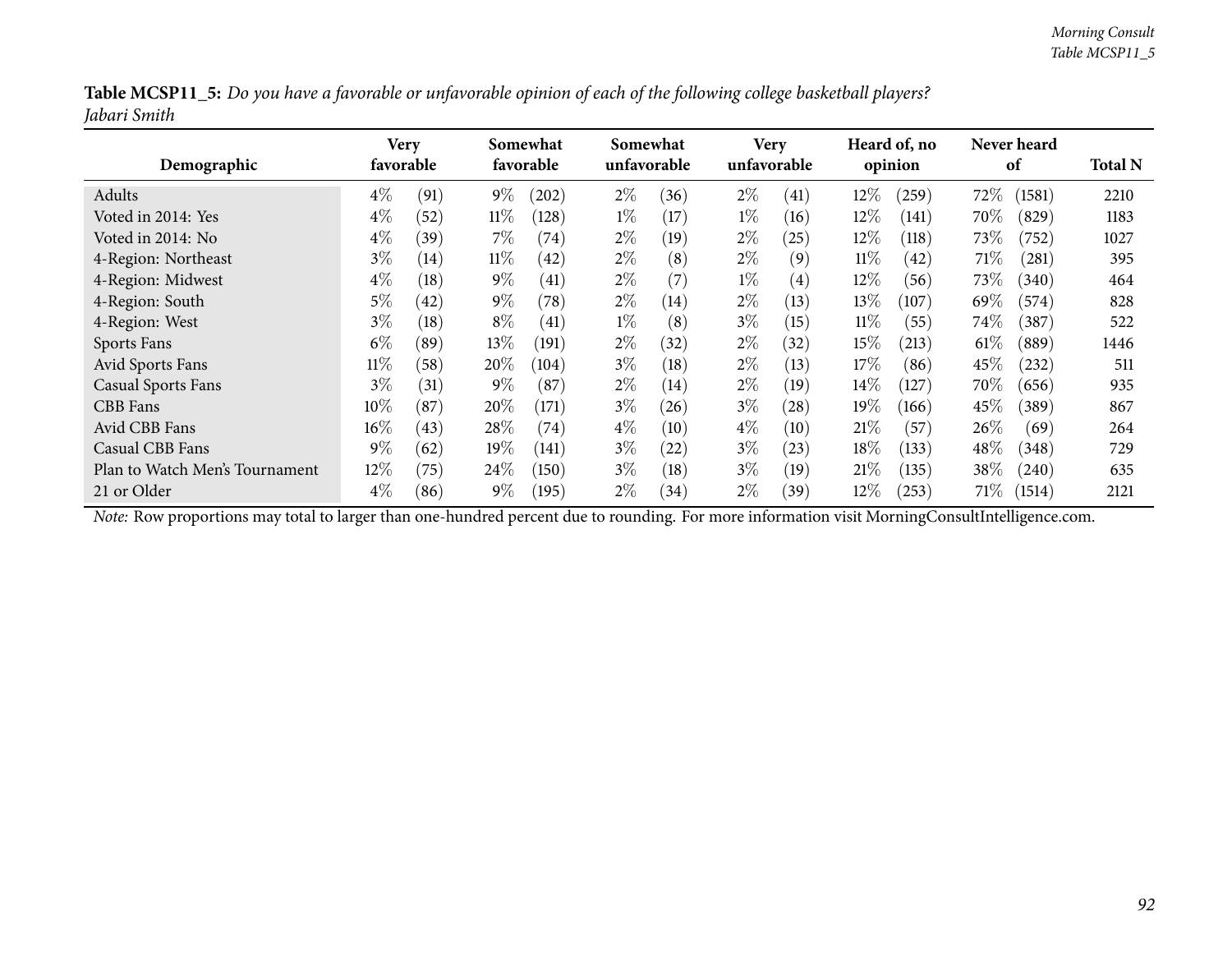|               | Table MCSP11_6: Do you have a favorable or unfavorable opinion of each of the following college basketball players? |  |  |
|---------------|---------------------------------------------------------------------------------------------------------------------|--|--|
| Chet Holmgren |                                                                                                                     |  |  |

| Demographic              |       | <b>Very</b><br>favorable |        | Somewhat<br>favorable | unfavorable | Somewhat | Very<br>unfavorable |      |        | Heard of, no<br>opinion | Never heard<br>of | <b>Total N</b> |
|--------------------------|-------|--------------------------|--------|-----------------------|-------------|----------|---------------------|------|--------|-------------------------|-------------------|----------------|
| Adults                   | $3\%$ | (69)                     | $7\%$  | (160)                 | $3\%$       | (56)     | $2\%$               | (39) | $11\%$ | (242)                   | 74\%<br>(1643)    | 2210           |
| Gender: Male             | $5\%$ | (54)                     | 10%    | (109)                 | $4\%$       | (41)     | $3\%$               | (31) | 12%    | (130)                   | 66\%<br>(702)     | 1067           |
| Gender: Female           | $1\%$ | (15)                     | $4\%$  | (51)                  | $1\%$       | (16)     | $1\%$               | (8)  | 10%    | (113)                   | 82%<br>(941)      | 1143           |
| Age: 18-34               | $6\%$ | (37)                     | $9\%$  | (59)                  | $5\%$       | (36)     | $3\%$               | (17) | 12%    | (79)                    | 65%<br>(430)      | 658            |
| Age: 35-44               | $3\%$ | (12)                     | $8\%$  | (27)                  | $2\%$       | (9)      | $3\%$               | (10) | $11\%$ | (40)                    | 73%<br>(261)      | 359            |
| Age: 45-64               | $2\%$ | (13)                     | $6\%$  | (46)                  | $1\%$       | (9)      | $1\%$               | (7)  | 10%    | (76)                    | 80%<br>(603)      | 754            |
| Age: 65+                 | $1\%$ | (6)                      | $6\%$  | (27)                  | $1\%$       | (2)      | $1\%$               | (5)  | $11\%$ | (48)                    | 80%<br>(350)      | 438            |
| GenZers: 1997-2012       | $3\%$ | (7)                      | 10%    | (25)                  | $8\%$       | (19)     | $1\%$               | (4)  | $11\%$ | $\left( 29\right)$      | 67%<br>(170)      | 255            |
| Millennials: 1981-1996   | $6\%$ | (40)                     | $8\%$  | (49)                  | $4\%$       | (25)     | $3\%$               | (21) | 12%    | (77)                    | 67%<br>(433)      | 646            |
| GenXers: 1965-1980       | $2\%$ | (10)                     | $7\%$  | (34)                  | $1\%$       | (7)      | $1\%$               | (5)  | 10%    | (51)                    | 79%<br>(398)      | 505            |
| Baby Boomers: 1946-1964  | $2\%$ | (12)                     | $7\%$  | (52)                  | $1\%$       | (5)      | $1\%$               | (7)  | 10%    | (76)                    | $80\%$<br>(592)   | 744            |
| PID: Dem (no lean)       | $3\%$ | (21)                     | $9\%$  | (67)                  | $3\%$       | (25)     | $2\%$               | (15) | 10%    | (74)                    | 73%<br>(552)      | 753            |
| PID: Ind (no lean)       | $3\%$ | (25)                     | $7\%$  | (53)                  | $2\%$       | (19)     | $1\%$               | (9)  | $11\%$ | (86)                    | 75%<br>(580)      | 771            |
| PID: Rep (no lean)       | $3\%$ | (24)                     | $6\%$  | (41)                  | $2\%$       | (12)     | $2\%$               | (15) | 12%    | (82)                    | 75%<br>(512)      | 686            |
| PID/Gender: Dem Men      | 5%    | (16)                     | 14%    | (46)                  | $5\%$       | (17)     | $4\%$               | (14) | $11\%$ | (35)                    | 60%<br>(195)      | 323            |
| PID/Gender: Dem Women    | $1\%$ | (4)                      | $5\%$  | (21)                  | $2\%$       | (8)      |                     | (1)  | $9\%$  | (39)                    | 83%<br>(357)      | 430            |
| PID/Gender: Ind Men      | $4\%$ | (17)                     | 10%    | (39)                  | $3\%$       | (13)     | $2\%$               | (8)  | 12%    | (46)                    | 69%<br>(275)      | 398            |
| PID/Gender: Ind Women    | $2\%$ | (8)                      | $4\%$  | (14)                  | $2\%$       | (6)      |                     | (1)  | $11\%$ | (40)                    | 82%<br>(305)      | 373            |
| PID/Gender: Rep Men      | $6\%$ | (21)                     | 7%     | (24)                  | $3\%$       | (10)     | $3\%$               | (9)  | 14\%   | (48)                    | 67\%<br>(233)     | 345            |
| PID/Gender: Rep Women    | $1\%$ | (2)                      | $5\%$  | (17)                  | $1\%$       | (2)      | $2\%$               | (7)  | 10%    | (34)                    | 82%<br>(279)      | 341            |
| Ideo: Liberal (1-3)      | $3\%$ | (21)                     | $8\%$  | (48)                  | $3\%$       | (20)     | $2\%$               | (13) | $8\%$  | (50)                    | 76%<br>(469)      | 621            |
| Ideo: Moderate (4)       | $4\%$ | (23)                     | $8\%$  | (52)                  | $1\%$       | (4)      | $2\%$               | (10) | 12%    | (76)                    | 73%<br>(452)      | 618            |
| Ideo: Conservative (5-7) | $3\%$ | (23)                     | $7\%$  | (53)                  | $3\%$       | (24)     | $1\%$               | (11) | 12%    | (88)                    | 74%<br>(558)      | 756            |
| Educ: < College          | $3\%$ | (42)                     | $6\%$  | (98)                  | $2\%$       | (37)     | $2\%$               | (32) | 12%    | (175)                   | 75%<br>(1136)     | 1519           |
| Educ: Bachelors degree   | $4\%$ | (17)                     | $8\%$  | (37)                  | $3\%$       | (13)     | $2\%$               | (7)  | 10%    | (46)                    | 73%<br>(326)      | 446            |
| Educ: Post-grad          | $4\%$ | (10)                     | 10%    | (25)                  | $3\%$       | (6)      |                     | (1)  | $8\%$  | (21)                    | 74%<br>(182)      | 245            |
| Income: Under 50k        | $2\%$ | (24)                     | $6\%$  | (75)                  | $2\%$       | (28)     | $2\%$               | (25) | 12%    | (140)                   | 75%<br>(894)      | 1186           |
| Income: 50k-100k         | $5\%$ | (36)                     | $7\%$  | (52)                  | $3\%$       | (21)     | $2\%$               | (13) | 10%    | (70)                    | 73%<br>(526)      | 717            |
| Income: 100k+            | $3\%$ | (8)                      | $11\%$ | (33)                  | $2\%$       | (7)      | $1\%$               | (2)  | $11\%$ | (33)                    | 73%<br>(224)      | 307            |
| Ethnicity: White         | $3\%$ | (50)                     | 7%     | (121)                 | $2\%$       | (35)     | $1\%$               | (24) | 10%    | (178)                   | 76%<br>(1322)     | 1730           |
| Ethnicity: Hispanic      | $5\%$ | (18)                     | $11\%$ | (38)                  | 5%          | (17)     | $5\%$               | (16) | 10%    | (34)                    | 65%<br>(228)      | 351            |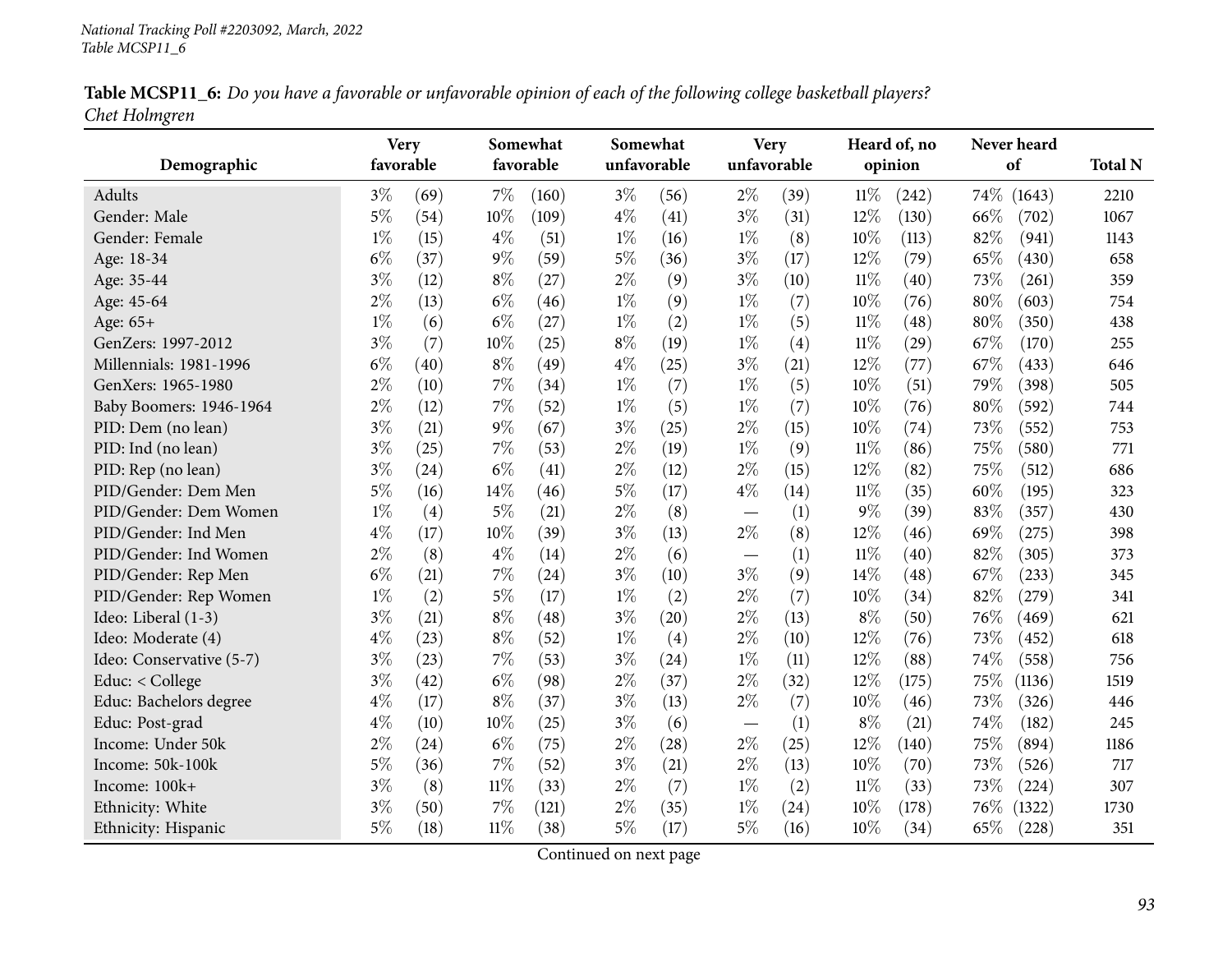Table MCSP11\_6: Do you have a favorable or unfavorable opinion of each of the following college basketball players? *Chet Holmgren*

| Demographic                       | <b>Very</b><br>favorable |      |        | Somewhat<br>favorable |       | Somewhat<br>unfavorable |                                   | <b>Very</b><br>unfavorable |        | Heard of, no<br>opinion |        | Never heard<br>of | <b>Total N</b> |
|-----------------------------------|--------------------------|------|--------|-----------------------|-------|-------------------------|-----------------------------------|----------------------------|--------|-------------------------|--------|-------------------|----------------|
| Adults                            | $3\%$                    | (69) | $7\%$  | (160)                 | $3\%$ | (56)                    | $2\%$                             | (39)                       | $11\%$ | (242)                   |        | 74\% (1643)       | 2210           |
| Ethnicity: Black                  | $6\%$                    | (16) | $8\%$  | (22)                  | $6\%$ | (16)                    | $2\%$                             | (6)                        | 15%    | $\left( 41\right)$      | 63%    | (174)             | 276            |
| Ethnicity: Other                  | $1\%$                    | (3)  | $8\%$  | (17)                  | $2\%$ | (4)                     | $5\%$                             | (9)                        | $11\%$ | (23)                    | 72%    | (148)             | 205            |
| All Christian                     | $4\%$                    | (36) | $8\%$  | (79)                  | $2\%$ | (19)                    | $2\%$                             | (16)                       | 10%    | (96)                    | 75%    | (722)             | 968            |
| All Non-Christian                 | $8\%$                    | (8)  | 13%    | (12)                  | $2\%$ | (2)                     | $\overbrace{\phantom{123221111}}$ | (0)                        | 16%    | (15)                    | 62%    | (61)              | 99             |
| Atheist                           | $4\%$                    | (4)  | $4\%$  | (5)                   | $4\%$ | (4)                     | $\overline{\phantom{0}}$          | (0)                        | 9%     | (11)                    | 79%    | (95)              | 119            |
| Agnostic/Nothing in particular    | $2\%$                    | (11) | 7%     | (46)                  | $4\%$ | (23)                    | $1\%$                             | (8)                        | 12%    | (73)                    | 74%    | (458)             | 619            |
| Something Else                    | $3\%$                    | (11) | $4\%$  | (17)                  | $2\%$ | (8)                     | $4\%$                             | (15)                       | 12%    | (47)                    | 76%    | (307)             | 405            |
| Religious Non-Protestant/Catholic | $8\%$                    | (11) | 12%    | (15)                  | $2\%$ | (2)                     |                                   | (0)                        | 15%    | (19)                    | 62%    | (77)              | 124            |
| Evangelical                       | $4\%$                    | (20) | 7%     | (35)                  | $2\%$ | (12)                    | $3\%$                             | (17)                       | $9\%$  | $\left( 47\right)$      | 75%    | (404)             | 536            |
| Non-Evangelical                   | $3\%$                    | (24) | $7\%$  | (57)                  | $2\%$ | (15)                    | $2\%$                             | (14)                       | $11\%$ | (91)                    | 75%    | (600)             | 801            |
| Community: Urban                  | $5\%$                    | (29) | $7\%$  | (37)                  | $4\%$ | (22)                    | $3\%$                             | (17)                       | 13%    | (75)                    | 68%    | (390)             | 570            |
| Community: Suburban               | $3\%$                    | (29) | $8\%$  | (84)                  | $2\%$ | (25)                    | $1\%$                             | (13)                       | $11\%$ | (112)                   | 75%    | (793)             | 1055           |
| Community: Rural                  | $2\%$                    | (12) | 7%     | (39)                  | $1\%$ | (9)                     | $2\%$                             | (9)                        | $9\%$  | (55)                    | 79%    | (461)             | 585            |
| <b>Employ: Private Sector</b>     | $4\%$                    | (28) | $8\%$  | (52)                  | $4\%$ | (23)                    | $3\%$                             | (17)                       | 12%    | (77)                    | 69%    | (439)             | 635            |
| <b>Employ: Government</b>         | $6\%$                    | (7)  | $9\%$  | (12)                  | $8\%$ | (10)                    | $1\%$                             | (1)                        | $6\%$  | (8)                     | 69%    | (86)              | 124            |
| Employ: Self-Employed             | $6\%$                    | (14) | 13%    | (29)                  | $4\%$ | (8)                     | $2\%$                             | $\left( 4\right)$          | 7%     | (17)                    | 69%    | (159)             | 231            |
| Employ: Homemaker                 |                          | (1)  | $2\%$  | (3)                   | $2\%$ | (3)                     | $2\%$                             | (3)                        | 13%    | (22)                    | 80%    | (132)             | 165            |
| Employ: Student                   | $2\%$                    | (1)  | $11\%$ | (9)                   | $3\%$ | (2)                     | $2\%$                             | (2)                        | 10%    | (8)                     | 72%    | (57)              | 79             |
| Employ: Retired                   | $2\%$                    | (10) | $5\%$  | (24)                  |       | (2)                     | $2\%$                             | (8)                        | $9\%$  | (44)                    | 82%    | (412)             | 501            |
| Employ: Unemployed                | $2\%$                    | (6)  | $8\%$  | (22)                  |       | (1)                     | $1\%$                             | (2)                        | 15%    | (44)                    | 74%    | (218)             | 294            |
| Employ: Other                     | $1\%$                    | (1)  | $5\%$  | (9)                   | $3\%$ | (6)                     | $1\%$                             | (3)                        | 12%    | (22)                    | 78%    | (141)             | 182            |
| Military HH: Yes                  | $3\%$                    | (9)  | 7%     | (24)                  | $2\%$ | (7)                     | $1\%$                             | (2)                        | 13%    | (41)                    | 74%    | (239)             | 322            |
| Military HH: No                   | $3\%$                    | (60) | 7%     | (136)                 | $3\%$ | (49)                    | $2\%$                             | (37)                       | 11%    | (202)                   | $74\%$ | (1404)            | 1888           |
| RD/WT: Right Direction            | $4\%$                    | (30) | 12%    | (81)                  | $3\%$ | (23)                    | $2\%$                             | (17)                       | 10%    | (71)                    | 68\%   | (466)             | 687            |
| RD/WT: Wrong Track                | $3\%$                    | (40) | $5\%$  | (79)                  | $2\%$ | (33)                    | $1\%$                             | (22)                       | $11\%$ | (172)                   | 77\%   | (1177)            | 1523           |
| <b>Biden Job Approve</b>          | $3\%$                    | (31) | $9\%$  | (82)                  | $3\%$ | (25)                    | $2\%$                             | (19)                       | 9%     | (77)                    | 74%    | (661)             | 894            |
| Biden Job Disapprove              | $3\%$                    | (34) | $6\%$  | (75)                  | $3\%$ | (30)                    | $2\%$                             | (20)                       | 12%    | (146)                   | 75%    | (898)             | 1203           |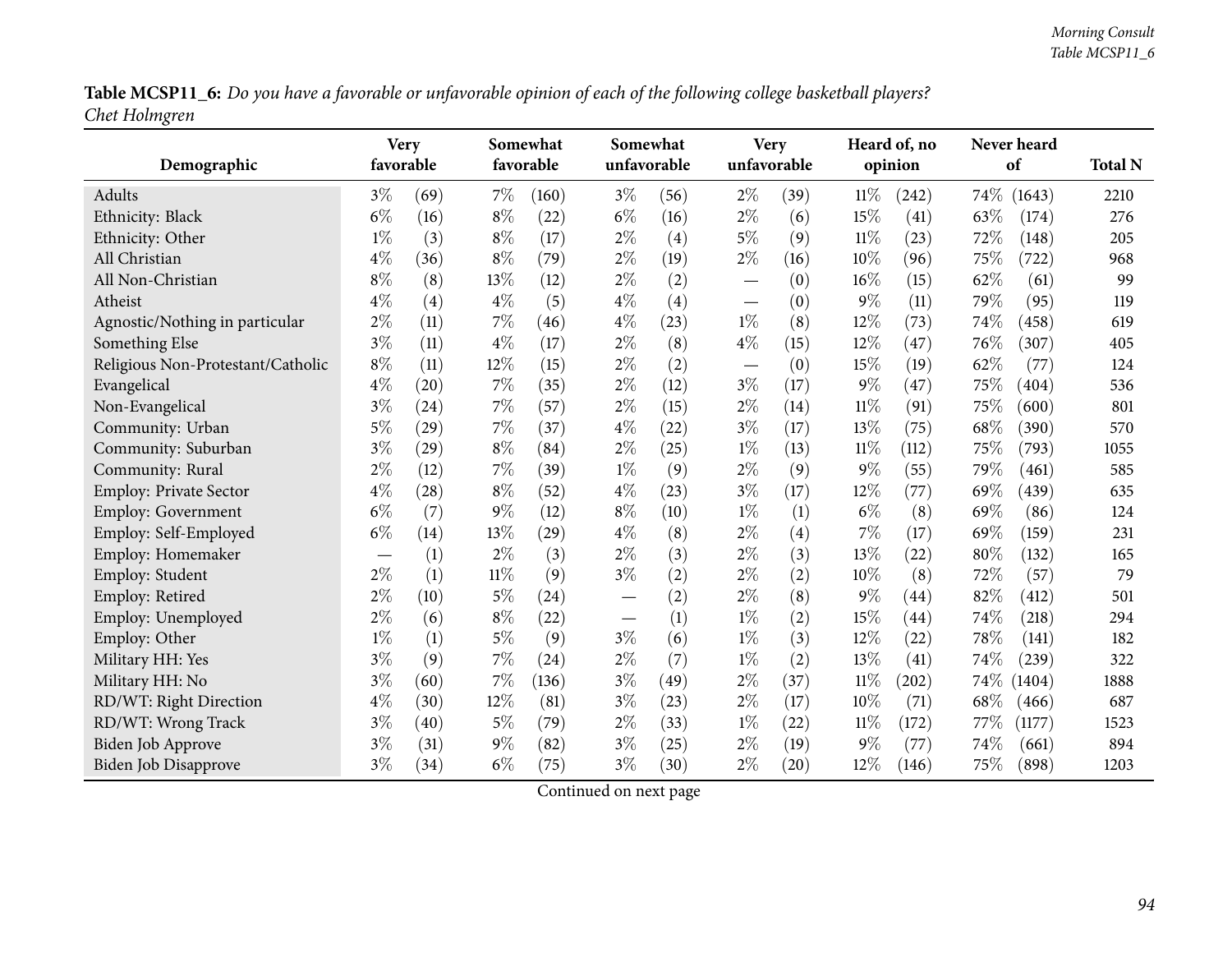|               | Table MCSP11_6: Do you have a favorable or unfavorable opinion of each of the following college basketball players? |  |  |
|---------------|---------------------------------------------------------------------------------------------------------------------|--|--|
| Chet Holmgren |                                                                                                                     |  |  |

| Demographic                          | <b>Very</b><br>favorable |      |       | Somewhat<br>favorable | Somewhat<br>unfavorable |      | <b>Very</b> | unfavorable |        | Heard of, no<br>opinion |        | Never heard<br>of | <b>Total N</b> |
|--------------------------------------|--------------------------|------|-------|-----------------------|-------------------------|------|-------------|-------------|--------|-------------------------|--------|-------------------|----------------|
|                                      |                          |      |       |                       |                         |      |             |             |        |                         |        |                   |                |
| Adults                               | $3\%$                    | (69) | 7%    | (160)                 | $3\%$                   | (56) | $2\%$       | (39)        | 11%    | (242)                   | $74\%$ | (1643)            | 2210           |
| Biden Job Strongly Approve           | $4\%$                    | (14) | 10%   | (34)                  | $4\%$                   | (14) | $3\%$       | (11)        | $8\%$  | (27)                    | 71%    | (245)             | 345            |
| Biden Job Somewhat Approve           | $3\%$                    | (17) | $9\%$ | (48)                  | $2\%$                   | (10) | $1\%$       | (8)         | $9\%$  | (50)                    | 76%    | (417)             | 550            |
| Biden Job Somewhat Disapprove        | $3\%$                    | (10) | $8\%$ | (30)                  | $3\%$                   | (12) | $2\%$       | (7)         | 14%    | (52)                    | 70%    | (257)             | 368            |
| <b>Biden Job Strongly Disapprove</b> | $3\%$                    | (24) | $5\%$ | (45)                  | $2\%$                   | (19) | $2\%$       | (13)        | 11%    | (94)                    | 77%    | (641)             | 835            |
| Favorable of Biden                   | $4\%$                    | (34) | 10%   | (89)                  | $3\%$                   | (25) | $2\%$       | (20)        | $9\%$  | (81)                    | 74%    | (691)             | 939            |
| Unfavorable of Biden                 | $3\%$                    | (35) | $6\%$ | (67)                  | $2\%$                   | (26) | $2\%$       | (19)        | 13%    | (152)                   | 75%    | (883)             | 1182           |
| Very Favorable of Biden              | $5\%$                    | (18) | 10%   | (36)                  | $4\%$                   | (16) | $3\%$       | (13)        | $9\%$  | (33)                    | 69%    | (263)             | 379            |
| Somewhat Favorable of Biden          | $3\%$                    | (16) | $9\%$ | (53)                  | $1\%$                   | (8)  | $1\%$       | (7)         | $9\%$  | (48)                    | 76%    | (428)             | 560            |
| Somewhat Unfavorable of Biden        | $3\%$                    | (12) | 7%    | (25)                  | $2\%$                   | (8)  |             | (1)         | 16%    | (55)                    | 71\%   | (244)             | 345            |
| Very Unfavorable of Biden            | $3\%$                    | (24) | $5\%$ | (42)                  | $2\%$                   | (18) | $2\%$       | (18)        | 12%    | (97)                    | 76%    | (639)             | 838            |
| #1 Issue: Economy                    | $4\%$                    | (36) | $6\%$ | (52)                  | $3\%$                   | (25) | $2\%$       | (13)        | 12%    | (101)                   | 74%    | (648)             | 876            |
| #1 Issue: Security                   | $2\%$                    | (6)  | 9%    | (32)                  | $2\%$                   | (7)  | $2\%$       | (8)         | $9\%$  | (31)                    | 77%    | (278)             | 362            |
| #1 Issue: Health Care                | $1\%$                    | (3)  | 11%   | (23)                  | $3\%$                   | (7)  | $1\%$       | (2)         | $6\%$  | (13)                    | 77%    | (164)             | 212            |
| #1 Issue: Medicare / Social Security | $1\%$                    | (3)  | $8\%$ | (17)                  | $1\%$                   | (3)  | $1\%$       | (3)         | 18%    | (40)                    | 70%    | (156)             | 223            |
| #1 Issue: Women's Issues             | 7%                       | (8)  | 7%    | (8)                   | $2\%$                   | (2)  | $1\%$       | (1)         | 13%    | (15)                    | 71%    | (83)              | 118            |
| #1 Issue: Education                  | 7%                       | (6)  | 10%   | (8)                   | $5\%$                   | (4)  | $2\%$       | (2)         | 12%    | (10)                    | 65%    | (56)              | 85             |
| #1 Issue: Energy                     | $2\%$                    | (5)  | 7%    | (13)                  | $3\%$                   | (5)  | $5\%$       | (9)         | $9\%$  | (17)                    | 74%    | (139)             | 188            |
| #1 Issue: Other                      | $2\%$                    | (3)  | $4\%$ | (5)                   | $2\%$                   | (2)  |             | (1)         | 10%    | (15)                    | 82%    | (119)             | 145            |
| 2020 Vote: Joe Biden                 | $3\%$                    | (30) | 10%   | (88)                  | $2\%$                   | (17) | $1\%$       | (13)        | 10%    | (87)                    | 74%    | (668)             | 904            |
| 2020 Vote: Donald Trump              | $4\%$                    | (28) | $6\%$ | (49)                  | $2\%$                   | (18) | $2\%$       | (16)        | $11\%$ | (85)                    | 74%    | (563)             | 759            |
| 2020 Vote: Other                     | $1\%$                    | (1)  | $6\%$ | (4)                   | $3\%$                   | (2)  | $3\%$       | (2)         | 10%    | (7)                     | 77%    | (51)              | 66             |
| 2020 Vote: Didn't Vote               | 2%                       | (10) | $4\%$ | (19)                  | $4\%$                   | (18) | $2\%$       | (8)         | 13%    | (65)                    | 75%    | (362)             | 481            |
| 2018 House Vote: Democrat            | $4\%$                    | (24) | 9%    | (60)                  | $1\%$                   | (10) | $1\%$       | (9)         | $9\%$  | (65)                    | 76%    | (518)             | 686            |
| 2018 House Vote: Republican          | $3\%$                    | (21) | $8\%$ | (49)                  | $2\%$                   | (12) | $2\%$       | (14)        | $11\%$ | (68)                    | 74%    | (470)             | 635            |
| 2018 House Vote: Someone else        |                          | (0)  | $4\%$ | (2)                   | $9\%$                   | (5)  | $4\%$       | (2)         | 10%    | (6)                     | 73%    | (43)              | 59             |
| 2016 Vote: Hillary Clinton           | $3\%$                    | (20) | 7%    | (48)                  | $1\%$                   | (7)  | $1\%$       | (8)         | 10%    | (65)                    | 77\%   | (492)             | 640            |
| 2016 Vote: Donald Trump              | $4\%$                    | (27) | 7%    | (51)                  | $2\%$                   | (15) | $2\%$       | (17)        | $11\%$ | (78)                    | 73%    | (505)             | 692            |
| 2016 Vote: Other                     | $6\%$                    | (6)  | 7%    | (8)                   | $1\%$                   | (1)  | $1\%$       | (1)         | $6\%$  | (7)                     | 79%    | (86)              | 108            |
| 2016 Vote: Didn't Vote               | $2\%$                    | (16) | 7%    | (53)                  | $4\%$                   | (33) | $2\%$       | (13)        | 12%    | (93)                    | 73%    | (560)             | 768            |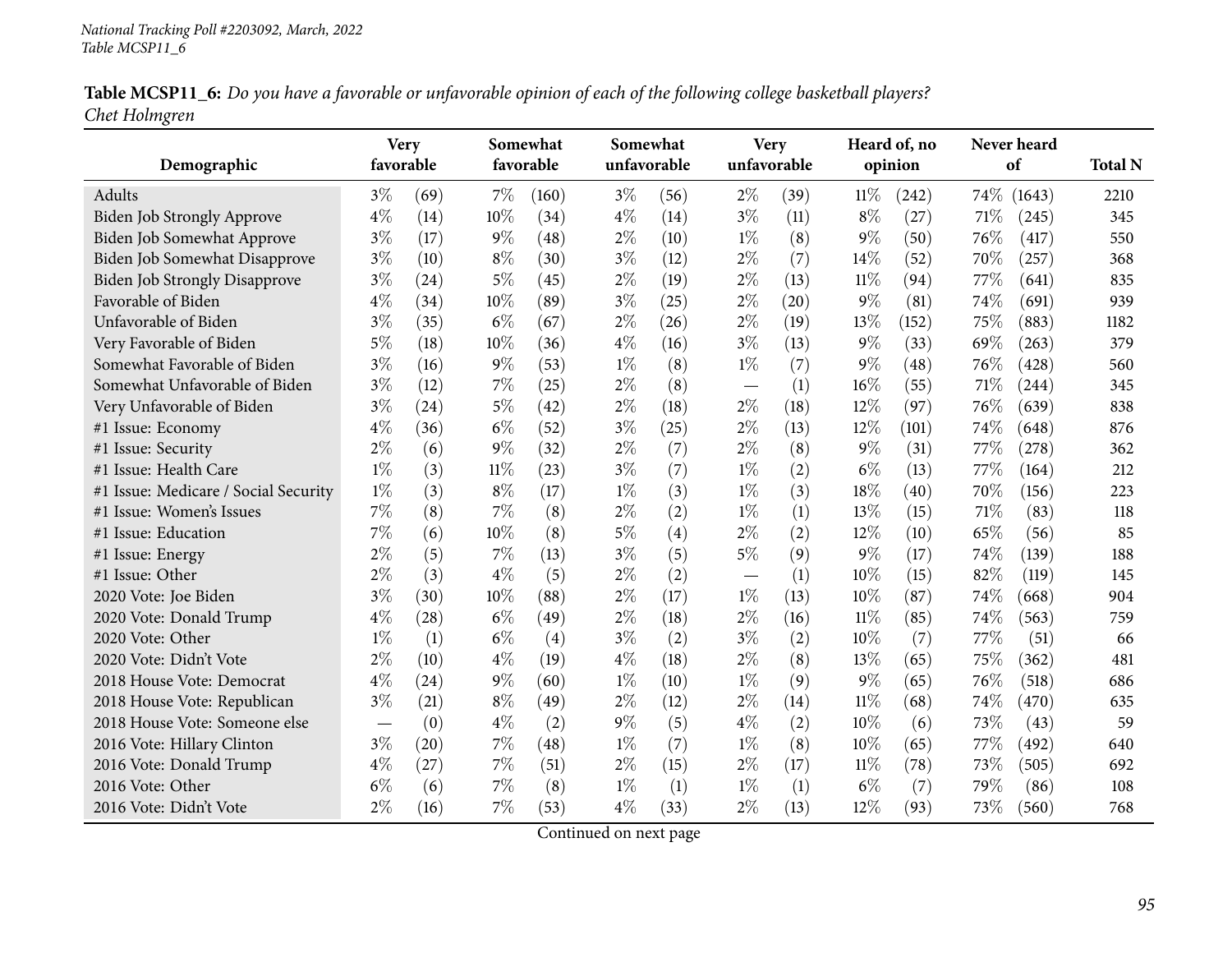|               | Table MCSP11_6: Do you have a favorable or unfavorable opinion of each of the following college basketball players? |  |
|---------------|---------------------------------------------------------------------------------------------------------------------|--|
| Chet Holmgren |                                                                                                                     |  |

| Demographic                    |        | Very<br>favorable |        | Somewhat<br>favorable |       | Somewhat<br>unfavorable |       | <b>Very</b><br>unfavorable |        | Heard of, no<br>opinion |        | Never heard<br>of | <b>Total N</b> |
|--------------------------------|--------|-------------------|--------|-----------------------|-------|-------------------------|-------|----------------------------|--------|-------------------------|--------|-------------------|----------------|
| Adults                         | $3\%$  | (69)              | $7\%$  | (160)                 | $3\%$ | (56)                    | $2\%$ | (39)                       | 11%    | (242)                   | $74\%$ | (1643)            | 2210           |
| Voted in 2014: Yes             | $4\%$  | (44)              | $8\%$  | (91)                  | $2\%$ | (19)                    | $2\%$ | (21)                       | $11\%$ | (127)                   | 75\%   | (882)             | 1183           |
| Voted in 2014: No              | $2\%$  | (25)              | $7\%$  | (69)                  | $4\%$ | (37)                    | $2\%$ | $\left(18\right)$          | $11\%$ | (116)                   | $74\%$ | (761)             | 1027           |
| 4-Region: Northeast            | $3\%$  | (13)              | $9\%$  | (34)                  | $5\%$ | (19)                    | $2\%$ | (8)                        | $8\%$  | (33)                    | 73\%   | (289)             | 395            |
| 4-Region: Midwest              | $2\%$  | (10)              | $8\%$  | (39)                  | $1\%$ | (4)                     | $1\%$ | $\rm(2)$                   | $10\%$ | (47)                    | $78\%$ | (362)             | 464            |
| 4-Region: South                | $3\%$  | (21)              | $7\%$  | (54)                  | $3\%$ | (23)                    | $2\%$ | (14)                       | 13%    | (106)                   | $74\%$ | (610)             | 828            |
| 4-Region: West                 | $5\%$  | (24)              | $7\%$  | (34)                  | $2\%$ | (11)                    | $3\%$ | (15)                       | $11\%$ | (57)                    | 73\%   | (382)             | 522            |
| Sports Fans                    | $5\%$  | (68)              | $10\%$ | (147)                 | $4\%$ | (52)                    | $2\%$ | (29)                       | $14\%$ | (203)                   | 66\%   | (947)             | 1446           |
| Avid Sports Fans               | 10\%   | (51)              | $17\%$ | (87                   | $4\%$ | $\left( 21\right)$      | $3\%$ | (15)                       | $16\%$ | (79)                    | $50\%$ | (258)             | 511            |
| <b>Casual Sports Fans</b>      | $2\%$  | (16)              | $6\%$  | (61)                  | $3\%$ | (30)                    | $2\%$ | (15)                       | 13%    | (124)                   | $74\%$ | (689)             | 935            |
| CBB Fans                       | $7\%$  | (63)              | $15\%$ | (132)                 | $6\%$ | (50)                    | $2\%$ | $\left( 20\right)$         | 17%    | (143)                   | 53\%   | (458)             | 867            |
| Avid CBB Fans                  | 14%    | (36)              | 22%    | (59`                  | $6\%$ | $17 \,$                 | $5\%$ | (12)                       | 20%    | (53)                    | $33\%$ | (87               | 264            |
| Casual CBB Fans                | $6\%$  | (45)              | $14\%$ | (105)                 | $6\%$ | (43)                    | $2\%$ | (18)                       | $16\%$ | (115)                   | $55\%$ | (403)             | 729            |
| Plan to Watch Men's Tournament | $10\%$ | (61)              | $17\%$ | (111)                 | $5\%$ | $\left(32\right)$       | $3\%$ | (19)                       | 19%    | (120)                   | $46\%$ | $^{'}292)$        | 635            |
| 21 or Older                    | $3\%$  | (67)              | 7%     | (154)                 | $2\%$ | (47)                    | $2\%$ | (37)                       | $11\%$ | (237)                   | $74\%$ | (1579)            | 2121           |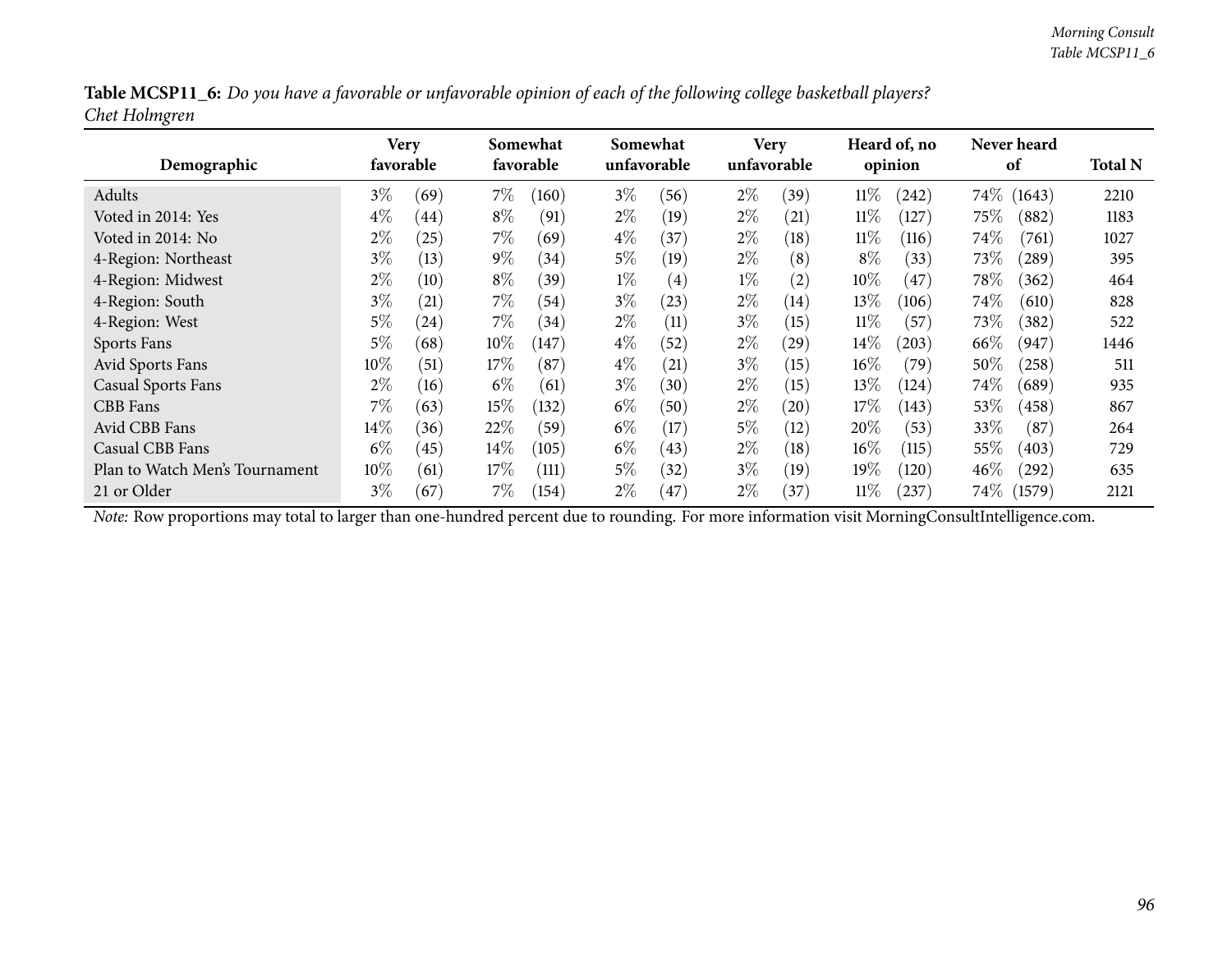Table MCSP11\_7: Do you have a favorable or unfavorable opinion of each of the following college basketball players? *Ochai Agbaji*

| Demographic              | <b>Very</b><br>favorable |      |        | Somewhat<br>favorable | Somewhat<br>unfavorable  |                    | unfavorable | <b>Very</b> |        | Heard of, no<br>opinion | Never heard<br>of | <b>Total N</b> |
|--------------------------|--------------------------|------|--------|-----------------------|--------------------------|--------------------|-------------|-------------|--------|-------------------------|-------------------|----------------|
| Adults                   | $3\%$                    | (76) | $7\%$  | (156)                 | $2\%$                    | (34)               | $2\%$       | (42)        | 10%    | (230)                   | 76\%<br>(1672)    | 2210           |
| Gender: Male             | $5\%$                    | (54) | $9\%$  | (97)                  | $2\%$                    | (27)               | $3\%$       | (30)        | 12%    | (132)                   | 68%<br>(727)      | 1067           |
| Gender: Female           | $2\%$                    | (21) | $5\%$  | (60)                  | $1\%$                    | (7)                | $1\%$       | (12)        | 9%     | (98)                    | 83%<br>(945)      | 1143           |
| Age: 18-34               | $6\%$                    | (36) | $9\%$  | (58)                  | $2\%$                    | (15)               | $3\%$       | (22)        | $11\%$ | (74)                    | 69%<br>(453)      | 658            |
| Age: 35-44               | $3\%$                    | (10) | $8\%$  | (30)                  | $2\%$                    | (6)                | $4\%$       | (14)        | $9\%$  | (32)                    | 74%<br>(267)      | 359            |
| Age: 45-64               | $2\%$                    | (17) | $6\%$  | (42)                  | $1\%$                    | (10)               |             | (2)         | $11\%$ | (79)                    | $80\%$<br>(604)   | 754            |
| Age: 65+                 | $3\%$                    | (12) | $6\%$  | (27)                  | $1\%$                    | (3)                | $1\%$       | (4)         | 10%    | (45)                    | 79%<br>(347)      | 438            |
| GenZers: 1997-2012       | $4\%$                    | (10) | $9\%$  | (24)                  | $2\%$                    | (6)                | $5\%$       | (14)        | 9%     | (24)                    | 69%<br>(176)      | 255            |
| Millennials: 1981-1996   | $5\%$                    |      | $8\%$  |                       | $2\%$                    |                    | $3\%$       |             | $11\%$ |                         | 71\%              |                |
|                          | $2\%$                    | (34) |        | (50)                  |                          | (12)               |             | (18)        |        | (72)                    | (462)             | 646            |
| GenXers: 1965-1980       |                          | (9)  | $6\%$  | (31)                  | $2\%$                    | (10)               | $1\%$       | (5)         | 10%    | (48)                    | 80%<br>(402)      | 505            |
| Baby Boomers: 1946-1964  | $3\%$                    | (23) | $7\%$  | (51)                  | $1\%$                    | (6)                |             | (2)         | 10%    | (78)                    | 78%<br>(583)      | 744            |
| PID: Dem (no lean)       | $4\%$                    | (30) | $9\%$  | (71)                  | $1\%$                    | (10)               | $2\%$       | (18)        | 10%    | (74)                    | 73%<br>(550)      | 753            |
| PID: Ind (no lean)       | $3\%$                    | (26) | $5\%$  | (37)                  | $1\%$                    | (11)               | $1\%$       | (10)        | 11%    | (82)                    | 78%<br>(605)      | 771            |
| PID: Rep (no lean)       | $3\%$                    | (19) | 7%     | (49)                  | $2\%$                    | (12)               | $2\%$       | (14)        | 11%    | (74)                    | 75%<br>(517)      | 686            |
| PID/Gender: Dem Men      | $6\%$                    | (20) | $12\%$ | (39)                  | $3\%$                    | (9)                | $4\%$       | (14)        | $11\%$ | (35)                    | 64%<br>(205)      | 323            |
| PID/Gender: Dem Women    | $2\%$                    | (10) | 7%     | (32)                  |                          | (1)                | $1\%$       | (4)         | $9\%$  | (39)                    | 80%<br>(345)      | 430            |
| PID/Gender: Ind Men      | $4\%$                    | (16) | $6\%$  | (25)                  | $2\%$                    | (10)               | $2\%$       | (6)         | 13%    | (51)                    | 73%<br>(291)      | 398            |
| PID/Gender: Ind Women    | $3\%$                    | (11) | $3\%$  | (12)                  | $\overline{\phantom{m}}$ | (2)                | $1\%$       | (4)         | $8\%$  | (31)                    | 84%<br>(314)      | 373            |
| PID/Gender: Rep Men      | $5\%$                    | (18) | $9\%$  | (33)                  | $2\%$                    | (8)                | $3\%$       | (9)         | 13%    | (46)                    | 67%<br>(231)      | 345            |
| PID/Gender: Rep Women    |                          | (1)  | $5\%$  | (16)                  | $1\%$                    | (4)                | $1\%$       | (5)         | $8\%$  | (28)                    | $84\%$<br>(286)   | 341            |
| Ideo: Liberal (1-3)      | $4\%$                    | (26) | $8\%$  | (49)                  | $1\%$                    | (8)                | $2\%$       | (13)        | 9%     | (53)                    | 76%<br>(472)      | 621            |
| Ideo: Moderate (4)       | $4\%$                    | (23) | $7\%$  | (42)                  | $1\%$                    | (5)                | $1\%$       | (4)         | 13%    | (79)                    | 75%<br>(465)      | 618            |
| Ideo: Conservative (5-7) | $3\%$                    | (24) | $7\%$  | (56)                  | $3\%$                    | $\left( 20\right)$ | $3\%$       | (19)        | 11%    | (80)                    | 74%<br>(557)      | 756            |
| Educ: < College          | $3\%$                    | (43) | $6\%$  | (93)                  | $2\%$                    | (25)               | $2\%$       | (25)        | 10%    | (155)                   | 78%<br>(1178)     | 1519           |
| Educ: Bachelors degree   | $3\%$                    | (14) | $9\%$  | (41)                  | $1\%$                    | (6)                | $3\%$       | (14)        | $11\%$ | (48)                    | 73%<br>(324)      | 446            |
| Educ: Post-grad          | $8\%$                    | (19) | $9\%$  | (23)                  | $1\%$                    | (3)                | $1\%$       | (3)         | 11%    | (27)                    | 69%<br>(170)      | 245            |
| Income: Under 50k        | $3\%$                    | (38) | $6\%$  | (70)                  | $1\%$                    | (12)               | $2\%$       | (27)        | 10%    | (118)                   | 78%<br>(921)      | 1186           |
| Income: 50k-100k         | $4\%$                    | (27) | $8\%$  | (57)                  | $2\%$                    | (17)               | $2\%$       | (12)        | $11\%$ | (76)                    | 74%<br>(529)      | 717            |
| Income: 100k+            | $3\%$                    | (10) | 10%    | (29)                  | $2\%$                    | (5)                | $1\%$       | (4)         | 12%    | (36)                    | 72%<br>(222)      | 307            |
| Ethnicity: White         | $3\%$                    | (55) | 7%     | (113)                 | $1\%$                    | (23)               | $1\%$       | (24)        | 10%    | (171)                   | 78%<br>(1344)     | 1730           |
| Ethnicity: Hispanic      | $6\%$                    | (20) | 12%    | (42)                  | $1\%$                    | (4)                | $6\%$       | (21)        | $8\%$  | (28)                    | 67\%<br>(237)     | 351            |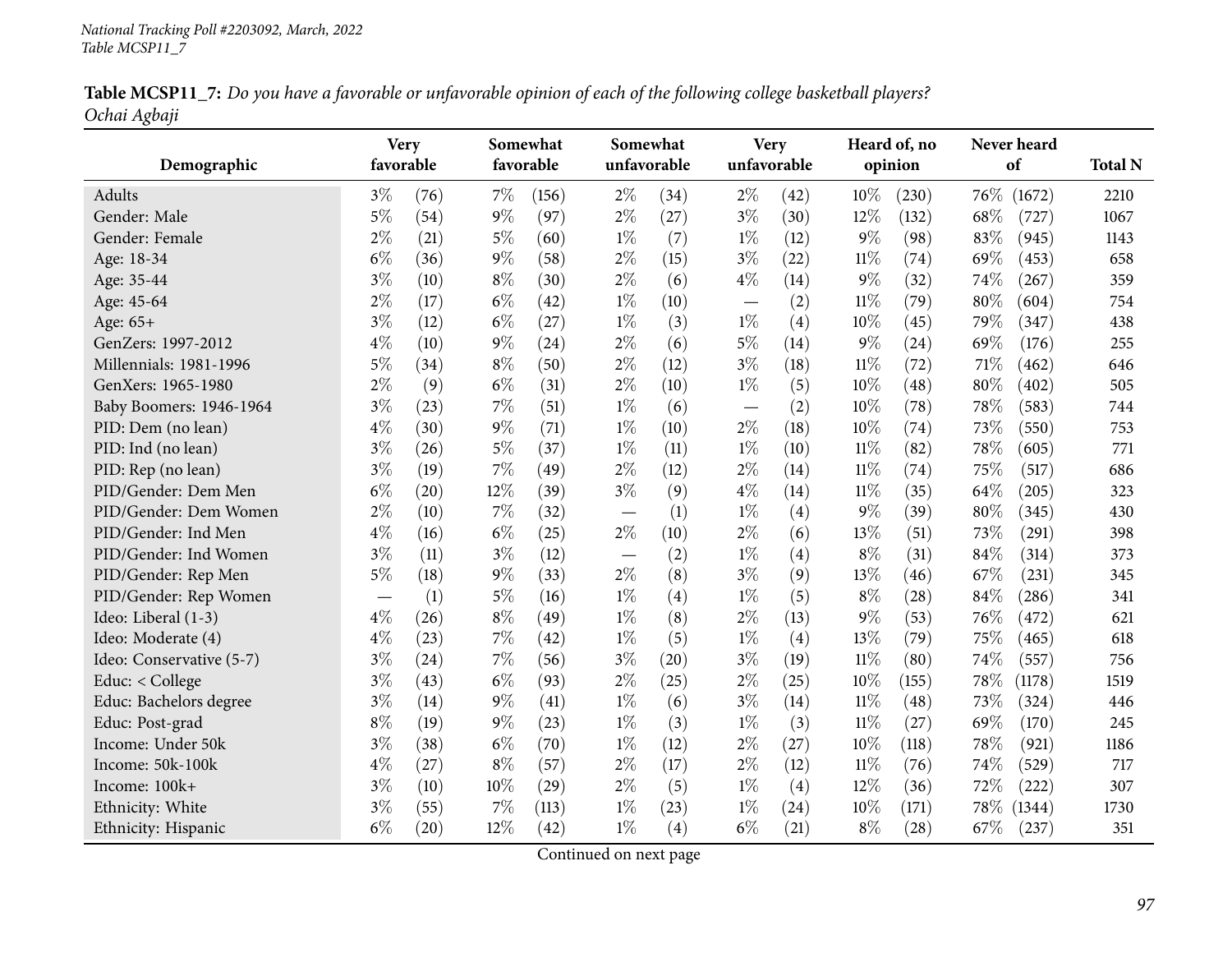Table MCSP11\_7: Do you have a favorable or unfavorable opinion of each of the following college basketball players? *Ochai Agbaji*

|                                   | <b>Very</b> |      |        | Somewhat           |       | Somewhat    |                                 | <b>Very</b> |        | Heard of, no |        | Never heard |                |
|-----------------------------------|-------------|------|--------|--------------------|-------|-------------|---------------------------------|-------------|--------|--------------|--------|-------------|----------------|
| Demographic                       | favorable   |      |        | favorable          |       | unfavorable |                                 | unfavorable |        | opinion      |        | of          | <b>Total N</b> |
| Adults                            | $3\%$       | (76) | $7\%$  | (156)              | $2\%$ | (34)        | $2\%$                           | (42)        | 10%    | (230)        | $76\%$ | (1672)      | 2210           |
| Ethnicity: Black                  | $6\%$       | (16) | $8\%$  | (22)               | $3\%$ | (7)         | $4\%$                           | (12)        | 16%    | (43)         | 64%    | (176)       | 276            |
| Ethnicity: Other                  | $3\%$       | (6)  | $11\%$ | (22)               | $2\%$ | (4)         | $3\%$                           | (6)         | $8\%$  | (16)         | 74%    | (152)       | 205            |
| All Christian                     | $4\%$       | (36) | $8\%$  | (80)               | $2\%$ | (18)        | $2\%$                           | (15)        | 11%    | (107)        | 74%    | (712)       | 968            |
| All Non-Christian                 | $6\%$       | (5)  | 14%    | (14)               | $3\%$ | (3)         | $2\%$                           | (2)         | 12%    | (12)         | 63%    | (63)        | 99             |
| Atheist                           | $2\%$       | (2)  | $4\%$  | (5)                | $2\%$ | (2)         | $1\%$                           | (2)         | $5\%$  | (7)          | 85%    | (102)       | 119            |
| Agnostic/Nothing in particular    | $4\%$       | (23) | 7%     | (41)               | $1\%$ | (6)         | $2\%$                           | (11)        | $11\%$ | (66)         | 76\%   | (472)       | 619            |
| Something Else                    | $2\%$       | (9)  | $4\%$  | (16)               | $1\%$ | (5)         | $3\%$                           | (12)        | 10%    | (39)         | 80%    | (323)       | 405            |
| Religious Non-Protestant/Catholic | $5\%$       | (6)  | 12%    | (14)               | $3\%$ | (4)         | $2\%$                           | (2)         | 16%    | (20)         | 62%    | (78)        | 124            |
| Evangelical                       | $4\%$       | (22) | $7\%$  | (35)               | $2\%$ | (9)         | $3\%$                           | (14)        | 11%    | (57)         | 74%    | (398)       | 536            |
| Non-Evangelical                   | $3\%$       | (23) | $8\%$  | (61)               | $2\%$ | (13)        | $2\%$                           | (13)        | 10%    | (78)         | 77%    | (614)       | 801            |
| Community: Urban                  | $5\%$       | (29) | $7\%$  | (39)               | $2\%$ | (11)        | $3\%$                           | (16)        | $11\%$ | (62)         | 73%    | (413)       | 570            |
| Community: Suburban               | $3\%$       | (36) | 7%     | (76)               | $1\%$ | (12)        | $2\%$                           | (17)        | $11\%$ | (121)        | 75%    | (795)       | 1055           |
| Community: Rural                  | $2\%$       | (11) | 7%     | (42)               | $2\%$ | (11)        | $2\%$                           | (10)        | $8\%$  | (48)         | 79%    | (464)       | 585            |
| <b>Employ: Private Sector</b>     | $4\%$       | (25) | $9\%$  | (57)               | $1\%$ | (9)         | $3\%$                           | (20)        | 12%    | (73)         | $71\%$ | (450)       | 635            |
| <b>Employ: Government</b>         | $8\%$       | (10) | $7\%$  | (8)                | $3\%$ | (3)         | $3\%$                           | (4)         | 12%    | (15)         | 67\%   | (83)        | 124            |
| Employ: Self-Employed             | $4\%$       | (10) | 10%    | (23)               | $4\%$ | (9)         |                                 | (0)         | 12%    | (27)         | 70%    | (162)       | 231            |
| Employ: Homemaker                 | $1\%$       | (1)  | $4\%$  | (6)                |       | (0)         | $3\%$                           | (5)         | $8\%$  | (13)         | 85%    | (140)       | 165            |
| Employ: Student                   | $1\%$       | (1)  | $8\%$  | (6)                |       | (0)         | $6\%$                           | (5)         | 16%    | (13)         | 69%    | (55)        | 79             |
| Employ: Retired                   | $3\%$       | (15) | $6\%$  | $\left( 28\right)$ | $1\%$ | (7)         | $1\%$                           | (4)         | $8\%$  | (39)         | 81%    | (407)       | 501            |
| Employ: Unemployed                | $3\%$       | (10) | $5\%$  | (15)               | $1\%$ | (3)         | $\hspace{0.1mm}-\hspace{0.1mm}$ | (1)         | 12%    | (36)         | 78%    | (229)       | 294            |
| Employ: Other                     | $2\%$       | (4)  | 7%     | (13)               | $1\%$ | (2)         | $1\%$                           | (3)         | 7%     | (14)         | 81%    | (147)       | 182            |
| Military HH: Yes                  | $5\%$       | (17) | $9\%$  | (27)               | $1\%$ | (2)         | $3\%$                           | (9)         | 9%     | (28)         | 74%    | (239)       | 322            |
| Military HH: No                   | $3\%$       | (59) | $7\%$  | (129)              | $2\%$ | (32)        | $2\%$                           | (33)        | $11\%$ | (202)        | 76\%   | (1433)      | 1888           |
| RD/WT: Right Direction            | $5\%$       | (32) | 12%    | (84)               | $1\%$ | (10)        | $2\%$                           | (16)        | 11%    | (77)         | 68%    | (468)       | 687            |
| RD/WT: Wrong Track                | $3\%$       | (44) | $5\%$  | (72)               | $2\%$ | (24)        | $2\%$                           | (26)        | 10%    | (153)        | 79\%   | (1204)      | 1523           |
| <b>Biden Job Approve</b>          | $4\%$       | (38) | $9\%$  | (76)               | $1\%$ | (11)        | $2\%$                           | (14)        | 10%    | (88)         | 75%    | (667)       | 894            |
| Biden Job Disapprove              | $3\%$       | (34) | $7\%$  | (79)               | $2\%$ | (22)        | $2\%$                           | (24)        | $11\%$ | (128)        | 76%    | (917)       | 1203           |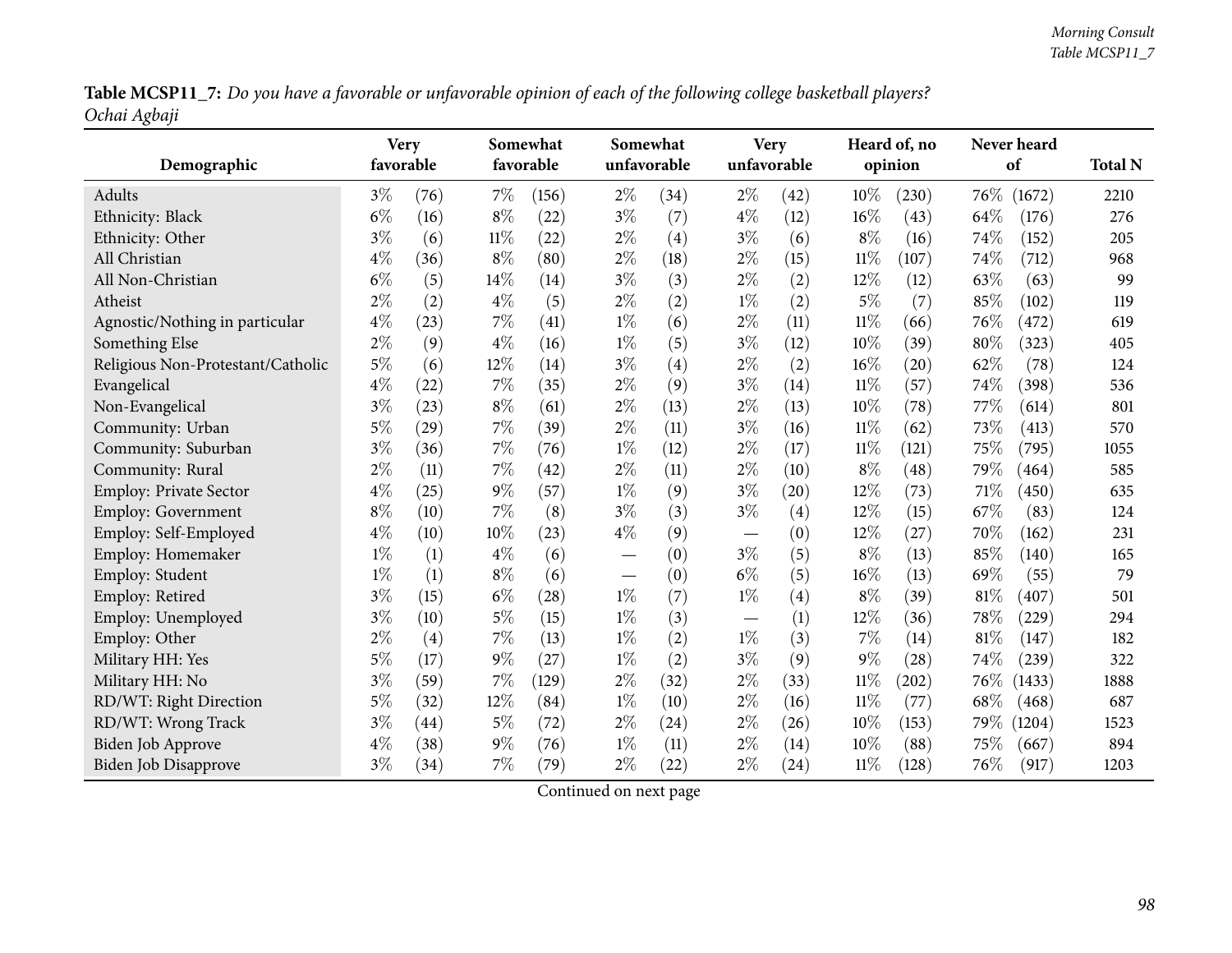| Table MCSP11_7: Do you have a favorable or unfavorable opinion of each of the following college basketball players? |  |
|---------------------------------------------------------------------------------------------------------------------|--|
| Ochai Agbaji                                                                                                        |  |

| Demographic                          | <b>Very</b><br>favorable |      |        | Somewhat<br>favorable | Somewhat                      | unfavorable        | unfavorable              | <b>Very</b> |        | Heard of, no<br>opinion |        | Never heard<br>of | <b>Total N</b> |
|--------------------------------------|--------------------------|------|--------|-----------------------|-------------------------------|--------------------|--------------------------|-------------|--------|-------------------------|--------|-------------------|----------------|
| Adults                               | $3\%$                    | (76) | 7%     | (156)                 | $2\%$                         | (34)               | $2\%$                    | (42)        | 10%    | (230)                   | $76\%$ | (1672)            | 2210           |
| <b>Biden Job Strongly Approve</b>    | $6\%$                    | (22) | $11\%$ | (37)                  | $1\%$                         | (4)                | $2\%$                    | (7)         | $9\%$  | (30)                    | 71%    | (245)             | 345            |
| Biden Job Somewhat Approve           | $3\%$                    | (16) | 7%     | (39)                  | $1\%$                         | (7)                | $1\%$                    | (7)         | $11\%$ | (58)                    | 77%    | (422)             | 550            |
| Biden Job Somewhat Disapprove        | $3\%$                    | (11) | 10%    | (38)                  | $2\%$                         | (7)                | $1\%$                    | (5)         | 12%    | (43)                    | 72%    | (265)             | 368            |
| <b>Biden Job Strongly Disapprove</b> | $3\%$                    | (23) | 5%     | (41)                  | $2\%$                         | (15)               | $2\%$                    | (18)        | 10%    | (85)                    | 78%    | (653)             | 835            |
| Favorable of Biden                   | $5\%$                    | (44) | 10%    | (90)                  | $1\%$                         | (7)                | $1\%$                    | (12)        | 10%    | (89)                    | 74%    | (697)             | 939            |
| Unfavorable of Biden                 | $3\%$                    | (31) | $6\%$  | (65)                  | $2\%$                         | $\left( 24\right)$ | $2\%$                    | (27)        | $11\%$ | (134)                   | 76%    | (901)             | 1182           |
| Very Favorable of Biden              | 7%                       | (26) | $11\%$ | (42)                  | $1\%$                         | (5)                | $1\%$                    | (4)         | $11\%$ | (42)                    | 69%    | (260)             | 379            |
| Somewhat Favorable of Biden          | $3\%$                    | (17) | $9\%$  | (48)                  | $\overline{\phantom{m}}$      | (2)                | $2\%$                    | (8)         | $9\%$  | (48)                    | 78%    | (437)             | 560            |
| Somewhat Unfavorable of Biden        | $3\%$                    | (10) | 7%     | (26)                  | $2\%$                         | (5)                | $2\%$                    | (6)         | 12%    | (43)                    | 74%    | (256)             | 345            |
| Very Unfavorable of Biden            | $2\%$                    | (21) | $5\%$  | (39)                  | $2\%$                         | (19)               | $3\%$                    | (21)        | $11\%$ | (91)                    | 77\%   | (646)             | 838            |
| #1 Issue: Economy                    | $4\%$                    | (33) | 7%     | (58)                  | $2\%$                         | (19)               | $2\%$                    | (21)        | 10%    | (90)                    | 75%    | (655)             | 876            |
| #1 Issue: Security                   | 2%                       | (8)  | $8\%$  | (30)                  | $1\%$                         | (5)                | $2\%$                    | (7)         | 12%    | (44)                    | 74%    | (269)             | 362            |
| #1 Issue: Health Care                | $5\%$                    | (10) | 9%     | (20)                  |                               | (1)                | $\overline{\phantom{m}}$ | (0)         | $9\%$  | (19)                    | 77%    | (163)             | 212            |
| #1 Issue: Medicare / Social Security | $3\%$                    | (7)  | 9%     | (20)                  | $\overbrace{\phantom{aaaaa}}$ | (0)                | $2\%$                    | (5)         | 10%    | (23)                    | 75%    | (168)             | 223            |
| #1 Issue: Women's Issues             | $4\%$                    | (5)  | $3\%$  | (4)                   | $1\%$                         | (1)                | $2\%$                    | (2)         | 14%    | (17)                    | 75%    | (89)              | 118            |
| #1 Issue: Education                  | $4\%$                    | (3)  | $6\%$  | (5)                   | $4\%$                         | (4)                |                          | (0)         | 14%    | (12)                    | 73%    | (62)              | 85             |
| #1 Issue: Energy                     | $5\%$                    | (10) | $5\%$  | (9)                   | $2\%$                         | (5)                | $2\%$                    | (4)         | $8\%$  | (15)                    | 77\%   | (145)             | 188            |
| #1 Issue: Other                      | $1\%$                    | (1)  | $6\%$  | (9)                   |                               | (0)                | $2\%$                    | (3)         | 7%     | (10)                    | 84%    | (121)             | 145            |
| 2020 Vote: Joe Biden                 | $4\%$                    | (38) | 9%     | (81)                  | $1\%$                         | (9)                | $2\%$                    | (15)        | 10%    | (94)                    | 74%    | (667)             | 904            |
| 2020 Vote: Donald Trump              | $3\%$                    | (23) | $6\%$  | (47)                  | $2\%$                         | (16)               | $2\%$                    | (16)        | $11\%$ | (87)                    | 75%    | (570)             | 759            |
| 2020 Vote: Other                     | $1\%$                    | (1)  | $5\%$  | (3)                   | $4\%$                         | (3)                |                          | (0)         | 13%    | (9)                     | 77%    | (51)              | 66             |
| 2020 Vote: Didn't Vote               | $3\%$                    | (14) | $5\%$  | (25)                  | $1\%$                         | (7)                | $2\%$                    | (11)        | $8\%$  | (40)                    | 80%    | (384)             | 481            |
| 2018 House Vote: Democrat            | $3\%$                    | (24) | $6\%$  | (44)                  | $1\%$                         | (7)                | $2\%$                    | (13)        | 12%    | (81)                    | 76%    | (518)             | 686            |
| 2018 House Vote: Republican          | $4\%$                    | (25) | $7\%$  | $\left( 44\right)$    | $2\%$                         | (16)               | $2\%$                    | (11)        | $11\%$ | (69)                    | 74%    | (472)             | 635            |
| 2018 House Vote: Someone else        |                          | (0)  | $4\%$  | (2)                   | $3\%$                         | (2)                | $4\%$                    | (2)         | 15%    | (9)                     | 74%    | (43)              | 59             |
| 2016 Vote: Hillary Clinton           | $3\%$                    | (21) | $6\%$  | (37)                  | $1\%$                         | (7)                | $1\%$                    | (9)         | 12%    | (74)                    | 77\%   | (494)             | 640            |
| 2016 Vote: Donald Trump              | $3\%$                    | (23) | 7%     | (52)                  | $2\%$                         | (16)               | $2\%$                    | (14)        | $11\%$ | (77)                    | 74%    | (510)             | 692            |
| 2016 Vote: Other                     | $3\%$                    | (3)  | $7\%$  | (7)                   | $1\%$                         | (1)                | $1\%$                    | (1)         | $9\%$  | (10)                    | 80%    | (86)              | 108            |
| 2016 Vote: Didn't Vote               | $4\%$                    | (29) | $8\%$  | (60)                  | $1\%$                         | (11)               | $2\%$                    | (19)        | $9\%$  | (69)                    | 76%    | (581)             | 768            |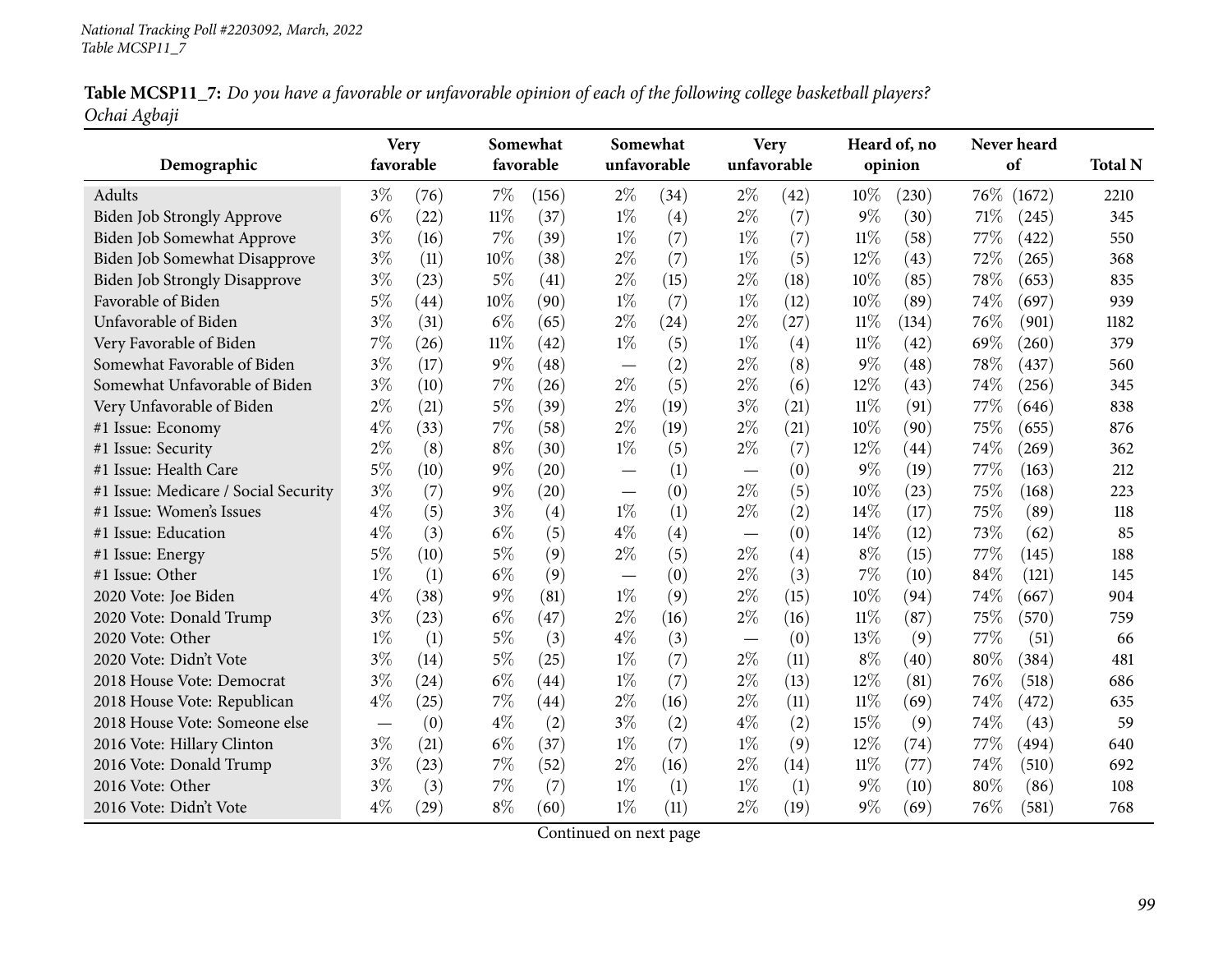|              | Table MCSP11_7: Do you have a favorable or unfavorable opinion of each of the following college basketball players? |  |
|--------------|---------------------------------------------------------------------------------------------------------------------|--|
| Ochai Agbaji |                                                                                                                     |  |

| Demographic                    | Very   | favorable |        | Somewhat<br>favorable |       | Somewhat<br>unfavorable |                   | <b>Very</b><br>unfavorable |        | Heard of, no<br>opinion |          | Never heard<br>of | <b>Total N</b> |
|--------------------------------|--------|-----------|--------|-----------------------|-------|-------------------------|-------------------|----------------------------|--------|-------------------------|----------|-------------------|----------------|
| Adults                         | $3\%$  | (76)      | $7\%$  | (156)                 | $2\%$ | (34)                    | $2\%$             | (42)                       | $10\%$ | (230)                   | $76\%$   | (1672)            | 2210           |
| Voted in 2014: Yes             | $3\%$  | (41)      | 7%     | (83)                  | $2\%$ | (19)                    | $1\%$             | (17)                       | $12\%$ | (136)                   | $75\%$   | (887)             | 1183           |
| Voted in 2014: No              | $3\%$  | (35)      | $7\%$  | (73)                  | $1\%$ | (15)                    | $2\%$             | (25)                       | $9\%$  | (94)                    | 76\%     | (785)             | 1027           |
| 4-Region: Northeast            | $3\%$  | (13)      | $9\%$  | (36)                  | $2\%$ | (7)                     | $1\%$             | (6)                        | $8\%$  | (31)                    | 77\%     | (303)             | 395            |
| 4-Region: Midwest              | $3\%$  | (16)      | $7\%$  | (32)                  | $1\%$ | (3)                     | $\hspace{0.05cm}$ | $\left( 2\right)$          | $10\%$ | (46)                    | 79%      | (365)             | 464            |
| 4-Region: South                | $4\%$  | (30)      | $7\%$  | (58)                  | $2\%$ | (18)                    | $2\%$             | (17)                       | $11\%$ | (94)                    | 74\%     | (612)             | 828            |
| 4-Region: West                 | $3\%$  | (18)      | $6\%$  | (31)                  | $1\%$ | (6)                     | $3\%$             | (18)                       | $11\%$ | (58)                    | $75\%$   | (391)             | 522            |
| Sports Fans                    | 5%     | (73)      | $10\%$ | (147)                 | $2\%$ | (32)                    | $2\%$             | (35)                       | $14\%$ | $^{(195)}$              | 67\%     | (964)             | 1446           |
| Avid Sports Fans               | $9\%$  | 47        | $15\%$ | (76)                  | $4\%$ | (18)                    | $2\%$             | (13)                       | $16\%$ | (81)                    | 54\%     | (276)             | 511            |
| <b>Casual Sports Fans</b>      | $3\%$  | $^{(26)}$ | $8\%$  | (70)                  | $1\%$ | (14)                    | $2\%$             | (22)                       | 12%    | (115)                   | 74%      | (688)             | 935            |
| CBB Fans                       | $8\%$  | (71)      | $15\%$ | (130)                 | $4\%$ | (31)                    | $3\%$             | (24)                       | 18%    | (152)                   | 53%      | (459)             | 867            |
| Avid CBB Fans                  | $13\%$ | (35)      | 20%    | (53)                  | $4\%$ | (12)                    | $5\%$             | (13)                       | 21%    | (55)                    | 37\%     | (97)              | 264            |
| Casual CBB Fans                | $8\%$  | (55)      | $14\%$ | (106)                 | $3\%$ | (25)                    | $3\%$             | (21)                       | 17%    | (121)                   | 55%      | (401)             | 729            |
| Plan to Watch Men's Tournament | $9\%$  | (56)      | $18\%$ | (115)                 | $4\%$ | (25)                    | $2\%$             | (15)                       | 19%    | (122)                   | 47\%     | (302)             | 635            |
| 21 or Older                    | $3\%$  | (70)      | 7%     | (149)                 | $1\%$ | (31)                    | $2\%$             | (36)                       | $11\%$ | 227                     | $76\%$ ( | (1608)            | 2121           |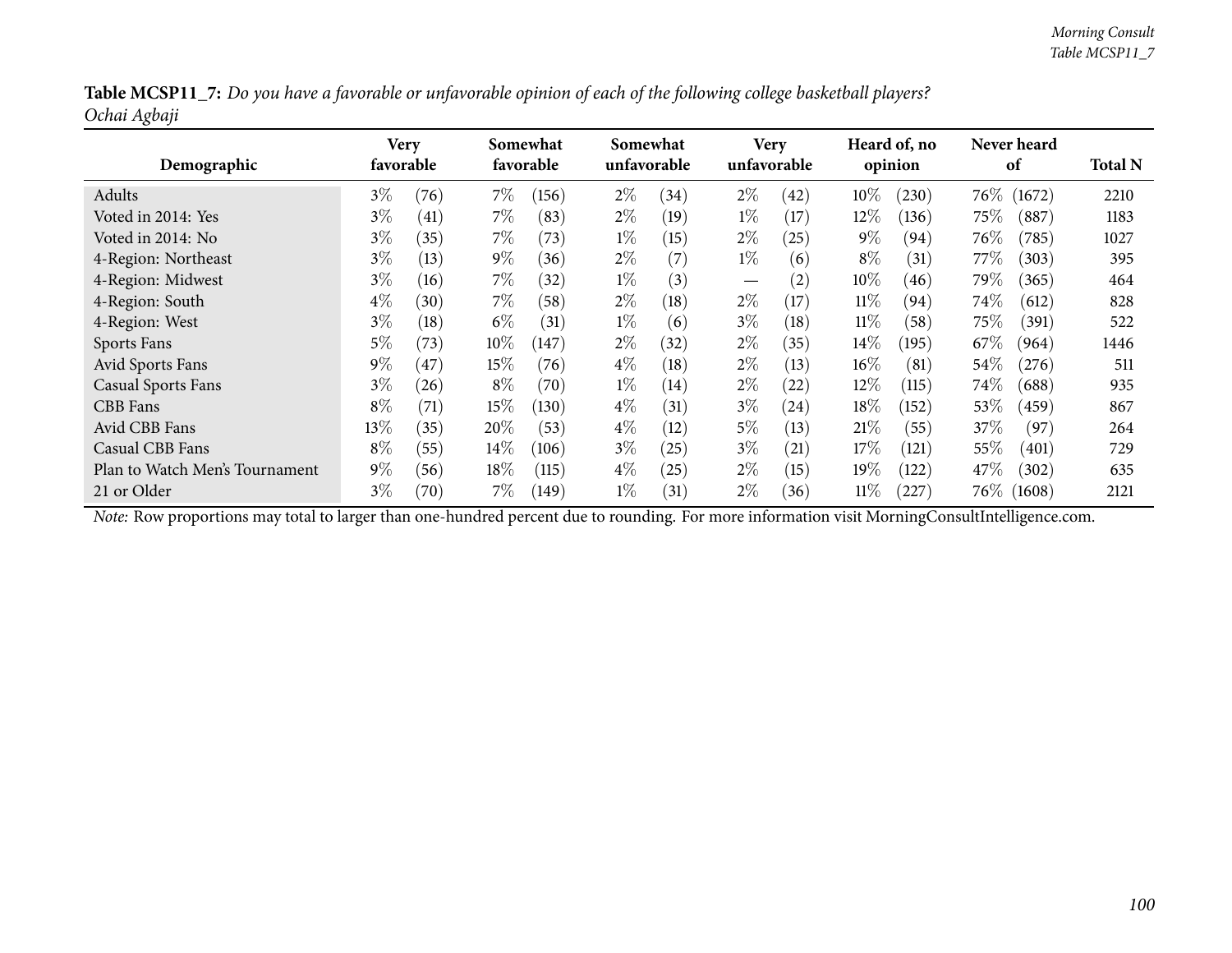|              | Table MCSP11_8: Do you have a favorable or unfavorable opinion of each of the following college basketball players? |  |  |
|--------------|---------------------------------------------------------------------------------------------------------------------|--|--|
| E.J. Liddell |                                                                                                                     |  |  |

| Demographic              | favorable | <b>Very</b> |        | Somewhat<br>favorable |                          | Somewhat<br>unfavorable |                   | Very<br>unfavorable |        | Heard of, no<br>opinion | Never heard<br>of | <b>Total N</b> |
|--------------------------|-----------|-------------|--------|-----------------------|--------------------------|-------------------------|-------------------|---------------------|--------|-------------------------|-------------------|----------------|
| <b>Adults</b>            | $3\%$     | (66)        | $7\%$  | (146)                 | $2\%$                    | (43)                    | $2\%$             | (42)                | $11\%$ | (236)                   | 76\%<br>(1678)    | 2210           |
| Gender: Male             | $5\%$     | (49)        | $9\%$  | (91)                  | $3\%$                    | (35)                    | $3\%$             | (27)                | $12\%$ | (132)                   | 69%<br>(733)      | 1067           |
| Gender: Female           | $1\%$     | (17)        | $5\%$  | (55)                  | $1\%$                    | (8)                     | $1\%$             | (15)                | $9\%$  | (104)                   | 83%<br>(945)      | 1143           |
| Age: 18-34               | $5\%$     | (32)        | $8\%$  | (55)                  | $4\%$                    | (24)                    | $3\%$             | (23)                | $11\%$ | (74)                    | 68\%<br>(450)     | 658            |
| Age: 35-44               | $4\%$     | (16)        | $6\%$  | (21)                  | $2\%$                    | (7)                     | $2\%$             | (7)                 | 13%    | (48)                    | 73%<br>(261)      | 359            |
| Age: 45-64               | $1\%$     | (9)         | $6\%$  | (44)                  | $1\%$                    | (7)                     | $1\%$             | (8)                 | 10%    | (76)                    | 81%<br>(610)      | 754            |
| Age: 65+                 | $2\%$     | (8)         | $6\%$  | (25)                  | $1\%$                    | (5)                     | $1\%$             | (4)                 | $9\%$  | (38)                    | 82%<br>(358)      | 438            |
| GenZers: 1997-2012       | 7%        | (17)        | $5\%$  | (13)                  | $6\%$                    | (15)                    | $5\%$             | (12)                | $8\%$  | (20)                    | 70%<br>(178)      | 255            |
| Millennials: 1981-1996   | $5\%$     | (30)        | $8\%$  | (51)                  | $2\%$                    | (15)                    | $2\%$             | (15)                | $13\%$ | (84)                    | 70%<br>(451)      | 646            |
| GenXers: 1965-1980       | $1\%$     | (7)         | $8\%$  | (38)                  | $1\%$                    | (5)                     | $1\%$             | (5)                 | $11\%$ | (58)                    | 78%<br>(393)      | 505            |
| Baby Boomers: 1946-1964  | $2\%$     | (12)        | $6\%$  | (41)                  | $1\%$                    | (7)                     | $1\%$             | (6)                 | $9\%$  | (69)                    | 82%<br>(608)      | 744            |
| PID: Dem (no lean)       | $4\%$     | (30)        | $7\%$  | (51)                  | $3\%$                    | (22)                    | $3\%$             | (19)                | $11\%$ | (82)                    | 73%<br>(549)      | 753            |
| PID: Ind (no lean)       | $2\%$     | (17)        | $6\%$  | (44)                  | $2\%$                    | (12)                    | $2\%$             | (13)                | $11\%$ | (84)                    | 78\%<br>(602)     | 771            |
| PID: Rep (no lean)       | $3\%$     | (19)        | $7\%$  | (51)                  | $1\%$                    | (8)                     | $1\%$             | (10)                | 10%    | (69)                    | 77\%<br>(528)     | 686            |
| PID/Gender: Dem Men      | 7%        | (23)        | $9\%$  | (30)                  | $5\%$                    | (17)                    | $4\%$             | (13)                | 12%    | (39)                    | 62%<br>(201)      | 323            |
| PID/Gender: Dem Women    | $2\%$     | (7)         | $5\%$  | (21)                  | $1\%$                    | (5)                     | $1\%$             | (6)                 | 10%    | (43)                    | 81%<br>(348)      | 430            |
| PID/Gender: Ind Men      | $2\%$     | (7)         | $7\%$  | (26)                  | $3\%$                    | (11)                    | $3\%$             | (12)                | 13%    | (52)                    | 73%<br>(290)      | 398            |
| PID/Gender: Ind Women    | $3\%$     | (10)        | $5\%$  | (17)                  | $\overline{\phantom{m}}$ | (0)                     | $\qquad \qquad -$ | (1)                 | $9\%$  | (32)                    | 84%<br>(312)      | 373            |
| PID/Gender: Rep Men      | $6\%$     | (19)        | 10%    | (35)                  | $2\%$                    | (6)                     | $1\%$             | (2)                 | 12%    | (41)                    | 70%<br>(242)      | 345            |
| PID/Gender: Rep Women    |           | (0)         | $5\%$  | (16)                  | $1\%$                    | (2)                     | $2\%$             | (8)                 | $8\%$  | (29)                    | 84%<br>(285)      | 341            |
| Ideo: Liberal (1-3)      | $5\%$     | (32)        | $6\%$  | (35)                  | $2\%$                    | (11)                    | $2\%$             | (13)                | 10%    | (62)                    | 75%<br>(468)      | 621            |
| Ideo: Moderate (4)       | $2\%$     | (13)        | $7\%$  | (43)                  | $1\%$                    | (8)                     | $1\%$             | (7)                 | 13%    | (80)                    | 75%<br>(466)      | 618            |
| Ideo: Conservative (5-7) | $2\%$     | (18)        | $7\%$  | (55)                  | $3\%$                    | (24)                    | $2\%$             | (16)                | 10%    | (79)                    | 75%<br>(564)      | 756            |
| Educ: < College          | $2\%$     | (32)        | $5\%$  | (82)                  | $2\%$                    | (35)                    | $2\%$             | (28)                | 10%    | (159)                   | 78%<br>(1183)     | 1519           |
| Educ: Bachelors degree   | $5\%$     | (22)        | $9\%$  | (38)                  | $1\%$                    | (6)                     | $3\%$             | (13)                | 10%    | (45)                    | 72%<br>(321)      | 446            |
| Educ: Post-grad          | $5\%$     | (11)        | $11\%$ | (26)                  |                          | (1)                     |                   | (1)                 | 13%    | (32)                    | 71%<br>(174)      | 245            |
| Income: Under 50k        | $2\%$     | (28)        | $6\%$  | (71)                  | $2\%$                    | (20)                    | $2\%$             | (24)                | $11\%$ | (131)                   | 77%<br>(911)      | 1186           |
| Income: 50k-100k         | $4\%$     | (25)        | $7\%$  | (50)                  | $2\%$                    | (13)                    | $2\%$             | (15)                | $11\%$ | (77)                    | 75%<br>(537)      | 717            |
| Income: 100k+            | $4\%$     | (13)        | $8\%$  | (25)                  | $3\%$                    | (10)                    | $1\%$             | (2)                 | $9\%$  | (27)                    | 75%<br>(231)      | 307            |
| Ethnicity: White         | $2\%$     | (42)        | $6\%$  | (108)                 | $2\%$                    | (26)                    | $2\%$             | (29)                | 10%    | (169)                   | 78%<br>(1356)     | 1730           |
| Ethnicity: Hispanic      | $6\%$     | (21)        | $8\%$  | (27)                  | $3\%$                    | (10)                    | $6\%$             | (22)                | $9\%$  | (30)                    | 68%<br>(240)      | 351            |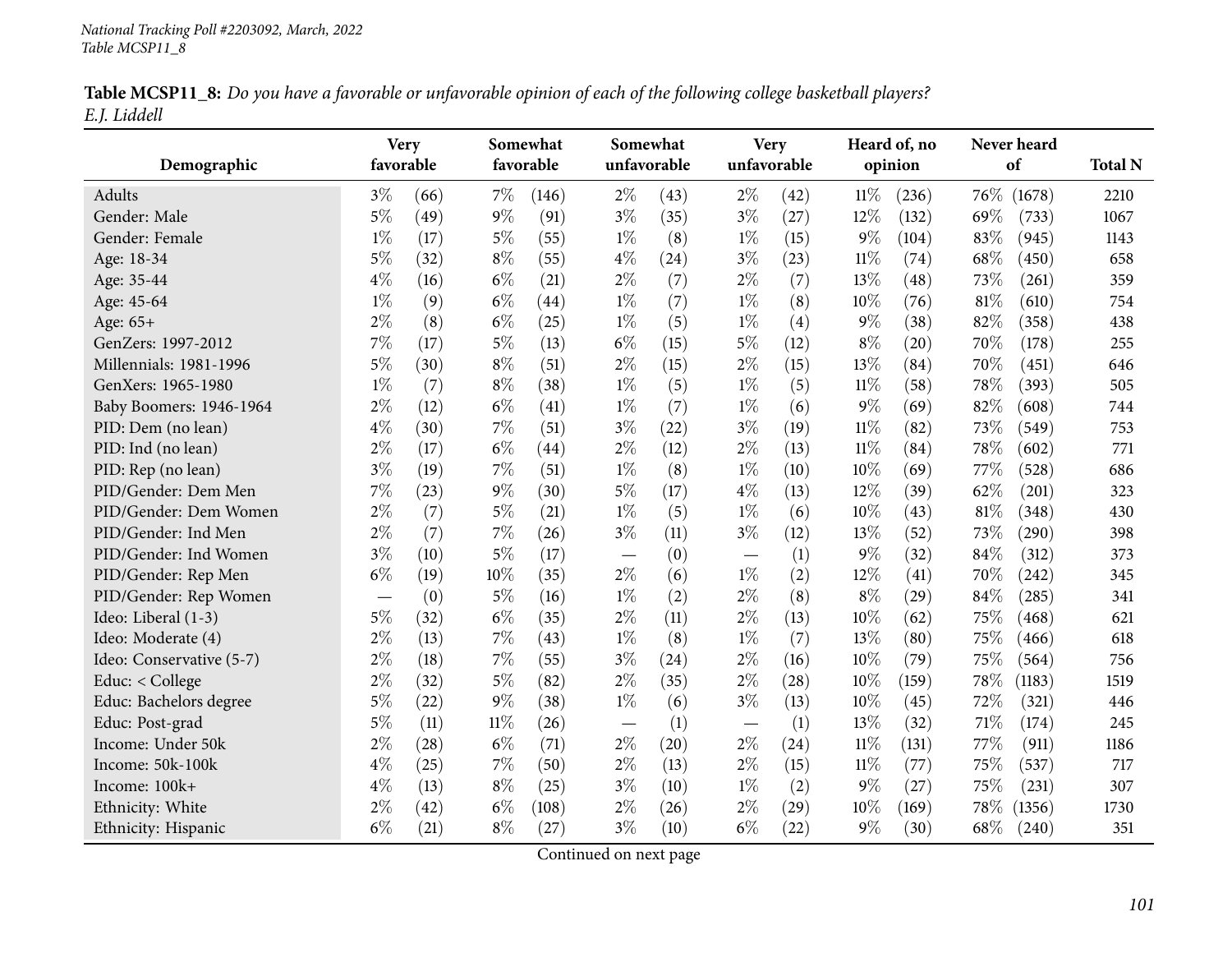Table MCSP11\_8: Do you have a favorable or unfavorable opinion of each of the following college basketball players? *E.J. Liddell*

|                                   | <b>Very</b> |      |        | Somewhat  |       | Somewhat    |                                   | <b>Very</b> |        | Heard of, no |        | Never heard         |      |
|-----------------------------------|-------------|------|--------|-----------|-------|-------------|-----------------------------------|-------------|--------|--------------|--------|---------------------|------|
| Demographic                       | favorable   |      |        | favorable |       | unfavorable |                                   | unfavorable |        | opinion      |        | of                  |      |
| Adults                            | $3\%$       | (66) | $7\%$  | (146)     | $2\%$ | (43)        | $2\%$                             | (42)        | $11\%$ | (236)        | $76\%$ | (1678)              | 2210 |
| Ethnicity: Black                  | $5\%$       | (14) | $8\%$  | (23)      | $4\%$ | (11)        | $3\%$                             | (9)         | 18%    | (50)         | 61%    | (169)               | 276  |
| Ethnicity: Other                  | $5\%$       | (10) | 7%     | (15)      | $3\%$ | (6)         | $2\%$                             | (4)         | $8\%$  | (17)         | 75%    | (153)               | 205  |
| All Christian                     | $4\%$       | (38) | $8\%$  | (74)      | $2\%$ | (21)        | $1\%$                             | (13)        | $9\%$  | (84)         | 76%    | (738)               | 968  |
| All Non-Christian                 | $6\%$       | (5)  | 13%    | (13)      | $2\%$ | (2)         |                                   | (0)         | 12%    | (12)         | 67\%   | (66)                | 99   |
| Atheist                           | $2\%$       | (3)  | $2\%$  | (3)       | $2\%$ | (2)         | $2\%$                             | (3)         | $9\%$  | (10)         | 82%    | (98)                | 119  |
| Agnostic/Nothing in particular    | $2\%$       | (13) | $7\%$  | (40)      | $2\%$ | (10)        | $3\%$                             | (16)        | 12%    | (75)         | 75%    | (465)               | 619  |
| Something Else                    | $2\%$       | (8)  | $4\%$  | (15)      | $2\%$ | (8)         | $2\%$                             | (10)        | 13%    | (54)         | 77\%   | (311)               | 405  |
| Religious Non-Protestant/Catholic | $4\%$       | (5)  | $11\%$ | (14)      | $4\%$ | (5)         | $\overbrace{\phantom{123221111}}$ | (0)         | 12%    | (15)         | 68%    | (85)                | 124  |
| Evangelical                       | $4\%$       | (21) | $6\%$  | (31)      | $2\%$ | (11)        | $2\%$                             | (13)        | $11\%$ | (58)         | 75%    | (402)               | 536  |
| Non-Evangelical                   | $3\%$       | (23) | 7%     | (57)      | $2\%$ | (15)        | $1\%$                             | (10)        | 10%    | (77)         | 77%    | (619)               | 801  |
| Community: Urban                  | $6\%$       | (35) | $6\%$  | (32)      | $3\%$ | (15)        | $2\%$                             | (13)        | 13%    | (74)         | 70%    | (401)               | 570  |
| Community: Suburban               | $2\%$       | (20) | $7\%$  | (76)      | $2\%$ | (22)        | $1\%$                             | (14)        | 11%    | (113)        | 77%    | (811)               | 1055 |
| Community: Rural                  | $2\%$       | (10) | $7\%$  | (38)      | $1\%$ | (6)         | $3\%$                             | (15)        | $8\%$  | (49)         | 80%    | (466)               | 585  |
| <b>Employ: Private Sector</b>     | $4\%$       | (27) | $8\%$  | (48)      | $3\%$ | (19)        | $2\%$                             | (15)        | 13%    | (81)         | 70%    | (445)               | 635  |
| <b>Employ: Government</b>         | $2\%$       | (3)  | $11\%$ | (13)      | $2\%$ | (3)         | $2\%$                             | (3)         | $11\%$ | (14)         | 71%    | (88)                | 124  |
| Employ: Self-Employed             | $6\%$       | (13) | $8\%$  | (19)      | $3\%$ | (7)         | $1\%$                             | (3)         | 13%    | (30)         | 69%    | (159)               | 231  |
| Employ: Homemaker                 | $1\%$       | (2)  | $6\%$  | (9)       |       | (0)         | $2\%$                             | (4)         | $6\%$  | (11)         | 84%    | (139)               | 165  |
| Employ: Student                   | $7\%$       | (6)  | $6\%$  | (5)       | $2\%$ | (2)         | $4\%$                             | (3)         | $8\%$  | (7)          | 72%    | (57)                | 79   |
| Employ: Retired                   | $1\%$       | (6)  | $5\%$  | (27)      | $1\%$ | (7)         | $1\%$                             | (6)         | 7%     | (37)         | 84%    | (418)               | 501  |
| Employ: Unemployed                | $1\%$       | (4)  | $6\%$  | (17)      |       | (0)         | $\overline{\phantom{m}}$          | (0)         | 12%    | (36)         | 80%    | (236)               | 294  |
| Employ: Other                     | $3\%$       | (5)  | $4\%$  | (7)       | $3\%$ | (5)         | $4\%$                             | (7)         | 11%    | (21)         | 75%    | (136)               | 182  |
| Military HH: Yes                  | $3\%$       | (10) | $9\%$  | (30)      | $3\%$ | (9)         | $3\%$                             | (9)         | $11\%$ | (34)         | 72%    | (230)               | 322  |
| Military HH: No                   | $3\%$       | (56) | $6\%$  | (116)     | $2\%$ | (34)        | $2\%$                             | (32)        | 11%    | (202)        | 77\%   | (1448)              | 1888 |
| RD/WT: Right Direction            | $5\%$       | (35) | 10%    | (68)      | $3\%$ | (22)        | $3\%$                             | (19)        | $9\%$  | (62)         | 70%    | $\left( 480\right)$ | 687  |
| RD/WT: Wrong Track                | $2\%$       | (31) | $5\%$  | (78)      | $1\%$ | (20)        | $1\%$                             | (22)        | $11\%$ | (173)        | 79%    | (1198)              | 1523 |
| <b>Biden Job Approve</b>          | $4\%$       | (36) | $8\%$  | (69)      | $2\%$ | (19)        | $2\%$                             | (20)        | 9%     | (84)         | 75%    | (667)               | 894  |
| Biden Job Disapprove              | $2\%$       | (26) | $6\%$  | (74)      | $2\%$ | (24)        | $2\%$                             | (19)        | 12%    | (141)        | 76%    | (919)               | 1203 |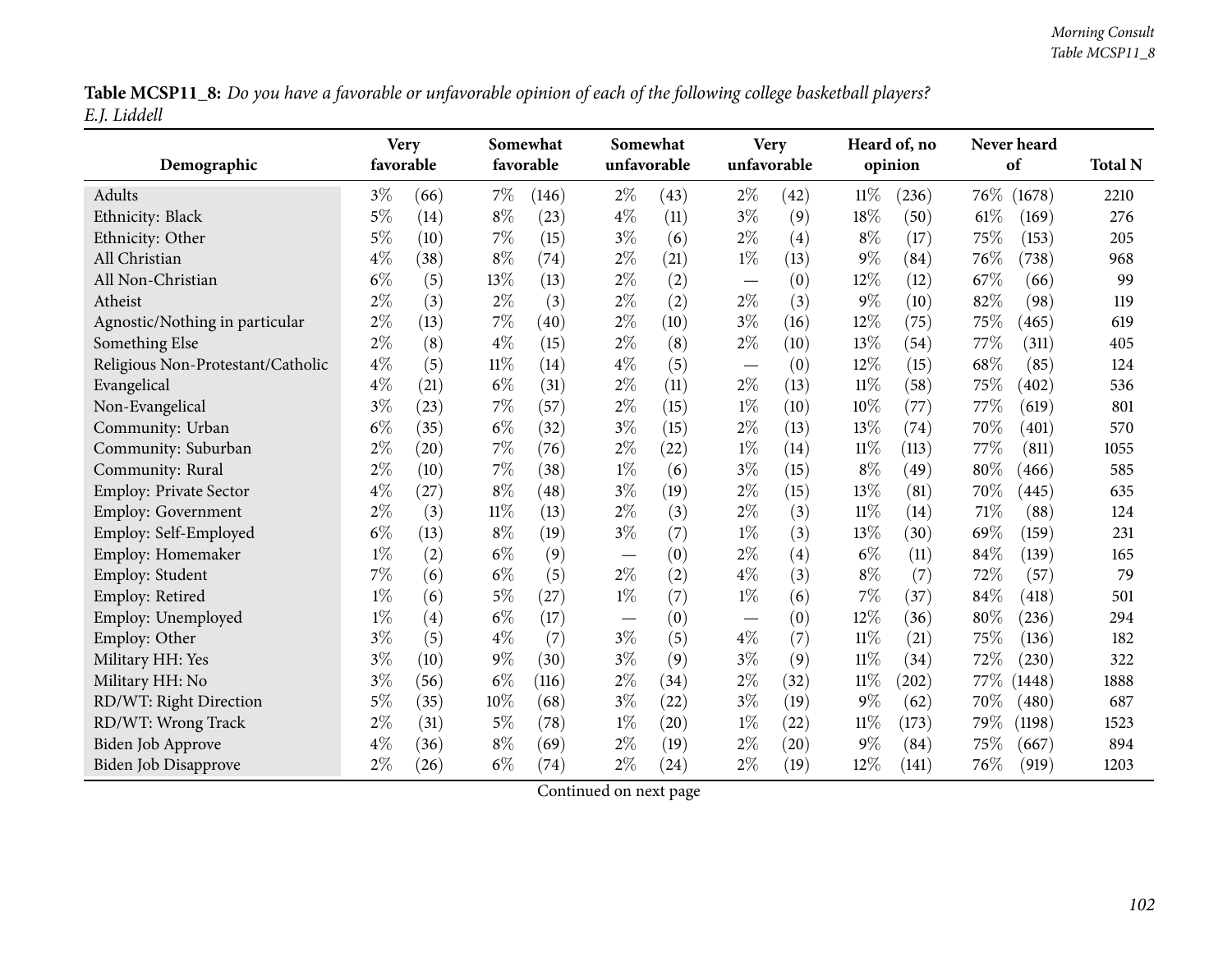|              | Table MCSP11_8: Do you have a favorable or unfavorable opinion of each of the following college basketball players? |  |  |
|--------------|---------------------------------------------------------------------------------------------------------------------|--|--|
| E.J. Liddell |                                                                                                                     |  |  |

| Demographic                          | <b>Very</b><br>favorable |      |       | Somewhat<br>favorable |                          | Somewhat<br>unfavorable | <b>Very</b><br>unfavorable |      | Heard of, no<br>opinion |       | Never heard<br>of |        | <b>Total N</b> |
|--------------------------------------|--------------------------|------|-------|-----------------------|--------------------------|-------------------------|----------------------------|------|-------------------------|-------|-------------------|--------|----------------|
| <b>Adults</b>                        | $3\%$                    | (66) | $7\%$ | (146)                 | $2\%$                    | (43)                    | $2\%$                      | (42) | $11\%$                  | (236) | 76\%              | (1678) | 2210           |
| Biden Job Strongly Approve           | $6\%$                    | (20) | $9\%$ | (32)                  | $2\%$                    | (8)                     | $2\%$                      | (8)  | $8\%$                   | (27)  | 72%               | (249)  | 345            |
| <b>Biden Job Somewhat Approve</b>    | $3\%$                    | (16) | $7\%$ | (36)                  | $2\%$                    | (11)                    | $2\%$                      | (11) | 10%                     | (57)  | 76%               | (418)  | 550            |
| Biden Job Somewhat Disapprove        | $1\%$                    | (5)  | $7\%$ | (25)                  | $3\%$                    | (12)                    | $3\%$                      | (10) | 13%                     | (47)  | 73%               | (270)  | 368            |
| <b>Biden Job Strongly Disapprove</b> | $3\%$                    | (22) | $6\%$ | (49)                  | $1\%$                    | (12)                    | $1\%$                      | (9)  | $11\%$                  | (94)  | 78%               | (649)  | 835            |
| Favorable of Biden                   | $4\%$                    | (39) | $8\%$ | (78)                  | $2\%$                    | (18)                    | $2\%$                      | (23) | $9\%$                   | (83)  | 75%               | (700)  | 939            |
| Unfavorable of Biden                 | $2\%$                    | (27) | $6\%$ | (66)                  | $2\%$                    | (22)                    | $2\%$                      | (19) | $12\%$                  | (143) | 77\%              | (905)  | 1182           |
| Very Favorable of Biden              | 7%                       | (25) | 10%   | (37)                  | $2\%$                    | (6)                     | $2\%$                      | (8)  | $9\%$                   | (33)  | 71%               | (270)  | 379            |
| Somewhat Favorable of Biden          | 2%                       | (14) | 7%    | (40)                  | $2\%$                    | (12)                    | $3\%$                      | (15) | $9\%$                   | (50)  | 77%               | (430)  | 560            |
| Somewhat Unfavorable of Biden        | $2\%$                    | (5)  | $6\%$ | (20)                  | $2\%$                    | (8)                     | $2\%$                      | (6)  | 14\%                    | (49)  | 74%               | (256)  | 345            |
| Very Unfavorable of Biden            | $3\%$                    | (21) | $5\%$ | (46)                  | $2\%$                    | (15)                    | $2\%$                      | (13) | $11\%$                  | (94)  | 77\%              | (649)  | 838            |
| #1 Issue: Economy                    | $4\%$                    | (35) | $6\%$ | (52)                  | $2\%$                    | (20)                    | $1\%$                      | (12) | 12%                     | (104) | 74%               | (652)  | 876            |
| #1 Issue: Security                   | $1\%$                    | (3)  | $9\%$ | (33)                  | $2\%$                    | (8)                     | $2\%$                      | (8)  | $9\%$                   | (32)  | 77%               | (278)  | 362            |
| #1 Issue: Health Care                | $4\%$                    | (8)  | $8\%$ | (16)                  | $\overline{\phantom{m}}$ | (1)                     | $2\%$                      | (5)  | $11\%$                  | (23)  | 75%               | (159)  | 212            |
| #1 Issue: Medicare / Social Security | $1\%$                    | (3)  | 7%    | (17)                  | $2\%$                    | (4)                     | $2\%$                      | (5)  | 15%                     | (33)  | 73%               | (162)  | 223            |
| #1 Issue: Women's Issues             | $2\%$                    | (3)  | $6\%$ | (7)                   | $\overline{\phantom{m}}$ | (0)                     | $2\%$                      | (3)  | 7%                      | (8)   | 82%               | (97)   | 118            |
| #1 Issue: Education                  | $5\%$                    | (4)  | 7%    | (6)                   | $6\%$                    | (5)                     | $1\%$                      | (1)  | $9\%$                   | (7)   | 72%               | (61)   | 85             |
| #1 Issue: Energy                     | $3\%$                    | (5)  | $6\%$ | (12)                  | $3\%$                    | (5)                     | $3\%$                      | (5)  | $8\%$                   | (14)  | 78%               | (147)  | 188            |
| #1 Issue: Other                      | $3\%$                    | (4)  | $2\%$ | (3)                   |                          | (0)                     | $2\%$                      | (3)  | $9\%$                   | (13)  | 84%               | (122)  | 145            |
| 2020 Vote: Joe Biden                 | $4\%$                    | (33) | $8\%$ | (74)                  | $2\%$                    | (17)                    | $2\%$                      | (17) | 12%                     | (104) | 73%               | (659)  | 904            |
| 2020 Vote: Donald Trump              | $3\%$                    | (22) | 7%    | (52)                  | $2\%$                    | (15)                    | $2\%$                      | (13) | $11\%$                  | (83)  | 76%               | (575)  | 759            |
| 2020 Vote: Other                     | $2\%$                    | (2)  | 7%    | (5)                   |                          | (0)                     | $2\%$                      | (1)  | $4\%$                   | (2)   | 85%               | (56)   | 66             |
| 2020 Vote: Didn't Vote               | $2\%$                    | (9)  | $3\%$ | (16)                  | $2\%$                    | (11)                    | $2\%$                      | (11) | 10%                     | (46)  | 81%               | (388)  | 481            |
| 2018 House Vote: Democrat            | $3\%$                    | (19) | $8\%$ | (55)                  | $1\%$                    | (9)                     | $1\%$                      | (9)  | 11%                     | (78)  | 75%               | (516)  | 686            |
| 2018 House Vote: Republican          | $3\%$                    | (18) | 7%    | (48)                  | $2\%$                    | (12)                    | $1\%$                      | (6)  | $11\%$                  | (68)  | 76%               | (483)  | 635            |
| 2018 House Vote: Someone else        | $5\%$                    | (3)  | $4\%$ | (2)                   | $1\%$                    | (0)                     | 7%                         | (4)  | $9\%$                   | (5)   | 74%               | (43)   | 59             |
| 2016 Vote: Hillary Clinton           | $3\%$                    | (18) | 7%    | (45)                  | $1\%$                    | (6)                     | $1\%$                      | (9)  | 12%                     | (77)  | 76\%              | (486)  | 640            |
| 2016 Vote: Donald Trump              | $2\%$                    | (17) | $8\%$ | (55)                  | $2\%$                    | (15)                    | $2\%$                      | (11) | $11\%$                  | (74)  | 75%               | (519)  | 692            |
| 2016 Vote: Other                     |                          | (0)  | $8\%$ | (9)                   |                          | (0)                     | $1\%$                      | (1)  | $6\%$                   | (6)   | 85%               | (92)   | 108            |
| 2016 Vote: Didn't Vote               | $4\%$                    | (31) | $5\%$ | (38)                  | $3\%$                    | (21)                    | $3\%$                      | (21) | 10%                     | (77)  | 75%               | (580)  | 768            |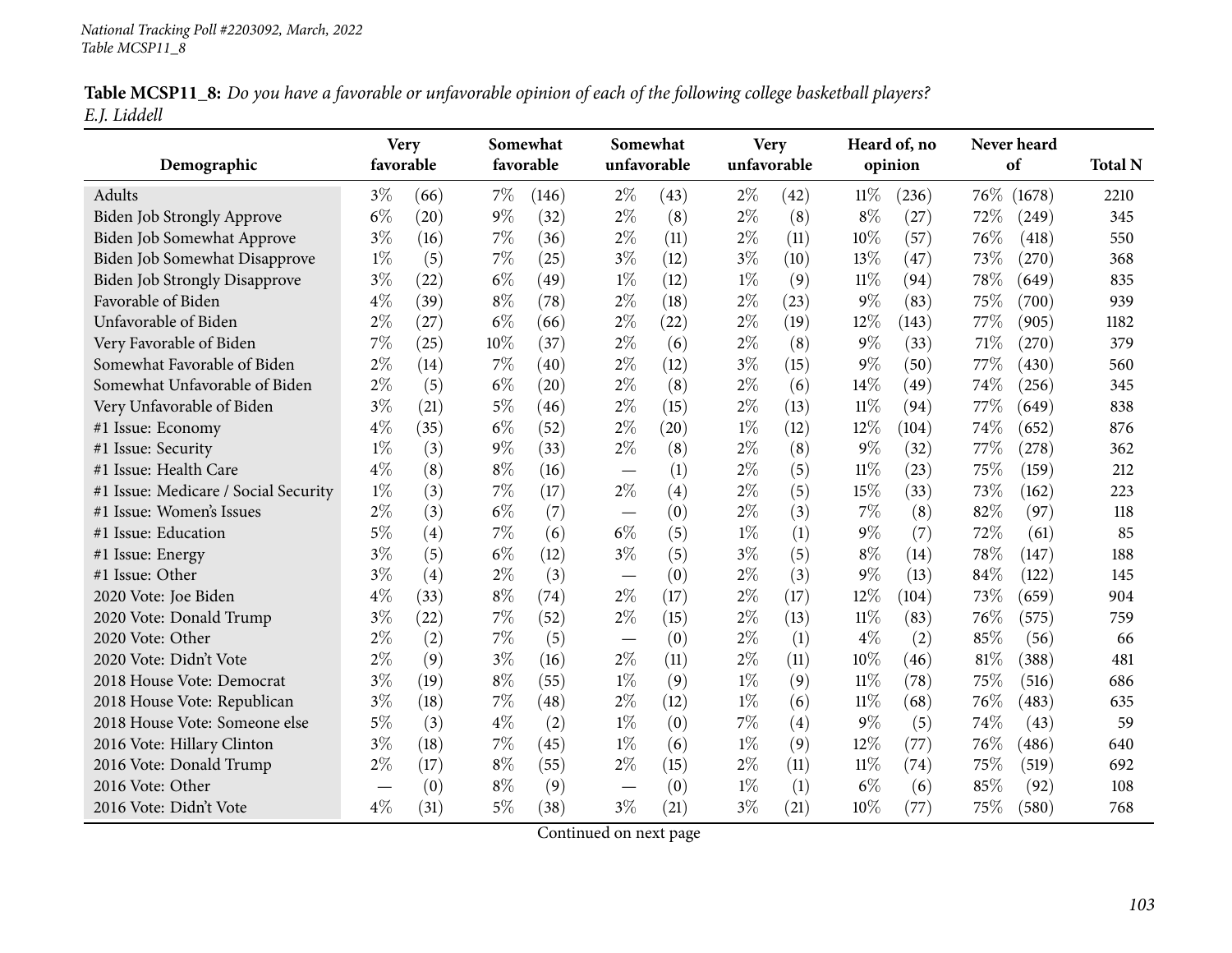|              | Table MCSP11_8: Do you have a favorable or unfavorable opinion of each of the following college basketball players? |  |
|--------------|---------------------------------------------------------------------------------------------------------------------|--|
| E.J. Liddell |                                                                                                                     |  |

| Demographic                    | Very<br>favorable |                    | Somewhat<br>favorable |       | Somewhat<br>unfavorable |      | <b>Very</b><br>unfavorable |      | Heard of, no<br>opinion |            |         | Never heard<br>of |      |
|--------------------------------|-------------------|--------------------|-----------------------|-------|-------------------------|------|----------------------------|------|-------------------------|------------|---------|-------------------|------|
| Adults                         | $3\%$             | (66)               | $7\%$                 | (146) | $2\%$                   | (43) | $2\%$                      | (42) | $11\%$                  | (236)      | $76\%$  | (1678)            | 2210 |
| Voted in 2014: Yes             | $3\%$             | (32)               | $8\%$                 | (91)  | $2\%$                   | (21) | $1\%$                      | (13) | $11\%$                  | (135)      | $75\%$  | (891)             | 1183 |
| Voted in 2014: No              | $3\%$             | (34)               | $5\%$                 | (54)  | $2\%$                   | (22) | $3\%$                      | (28) | 10%                     | (101)      | 77 $\%$ | (787)             | 1027 |
| 4-Region: Northeast            | $3\%$             | (14)               | $8\%$                 | (31)  | $2\%$                   | (9)  | $2\%$                      | (8)  | $9\%$                   | (35)       | 75%     | (298)             | 395  |
| 4-Region: Midwest              | $2\%$             | (9)                | $7\%$                 | (33)  | $\hspace{0.05cm}$       | (2)  | $1\%$                      | (5)  | $12\%$                  | (54)       | 78\%    | (362)             | 464  |
| 4-Region: South                | $3\%$             | (28)               | $6\%$                 | (52)  | $3\%$                   | (23) | $1\%$                      | (12) | $12\%$                  | (97)       | $74\%$  | (615)             | 828  |
| 4-Region: West                 | $3\%$             | (15)               | $6\%$                 | (30)  | $2\%$                   | (8)  | $3\%$                      | (17) | $10\%$                  | (50)       | 77%     | (403)             | 522  |
| Sports Fans                    | $4\%$             | (64)               | $9\%$                 | (133) | $3\%$                   | (41) | $2\%$                      | (30) | 14%                     | (197)      | 68\%    | (980)             | 1446 |
| Avid Sports Fans               | $8\%$             | (42)               | $16\%$                | (79`  | $3\%$                   | (14) | $2\%$                      | (11) | 17%                     | (87        | 54%     | $^{'}277)$        | 511  |
| <b>Casual Sports Fans</b>      | $2\%$             | $\left( 22\right)$ | $6\%$                 | (54)  | $3\%$                   | (27) | $2\%$                      | (19) | 12%                     | (110)      | $75\%$  | (703)             | 935  |
| CBB Fans                       | $7\%$             | (57)               | $14\%$                | (120) | $4\%$                   | (35) | $3\%$                      | (24) | 18%                     | (160)      | 54%     | (471)             | 867  |
| Avid CBB Fans                  | $13\%$            | (33)               | $19\%$                | (51)  | $5\%$                   | (13) | $4\%$                      | (11) | $20\%$                  | (52)       | 39%     | (104)             | 264  |
| Casual CBB Fans                | $6\%$             | (41)               | $14\%$                | (101) | $4\%$                   | (30) | $2\%$                      | (18) | 18%                     | (132)      | 56\%    | (407)             | 729  |
| Plan to Watch Men's Tournament | $8\%$             | (54)               | $17\%$                | (110) | $3\%$                   | (22) | $3\%$                      | (17) | 19%                     | (122)      | 49%     | (311)             | 635  |
| 21 or Older                    | $3\%$             | (58)               | 7%                    | (139) | $2\%$                   | (40) | $2\%$                      | (36) | $11\%$                  | $^{(233)}$ | $76\%$  | (1615)            | 2121 |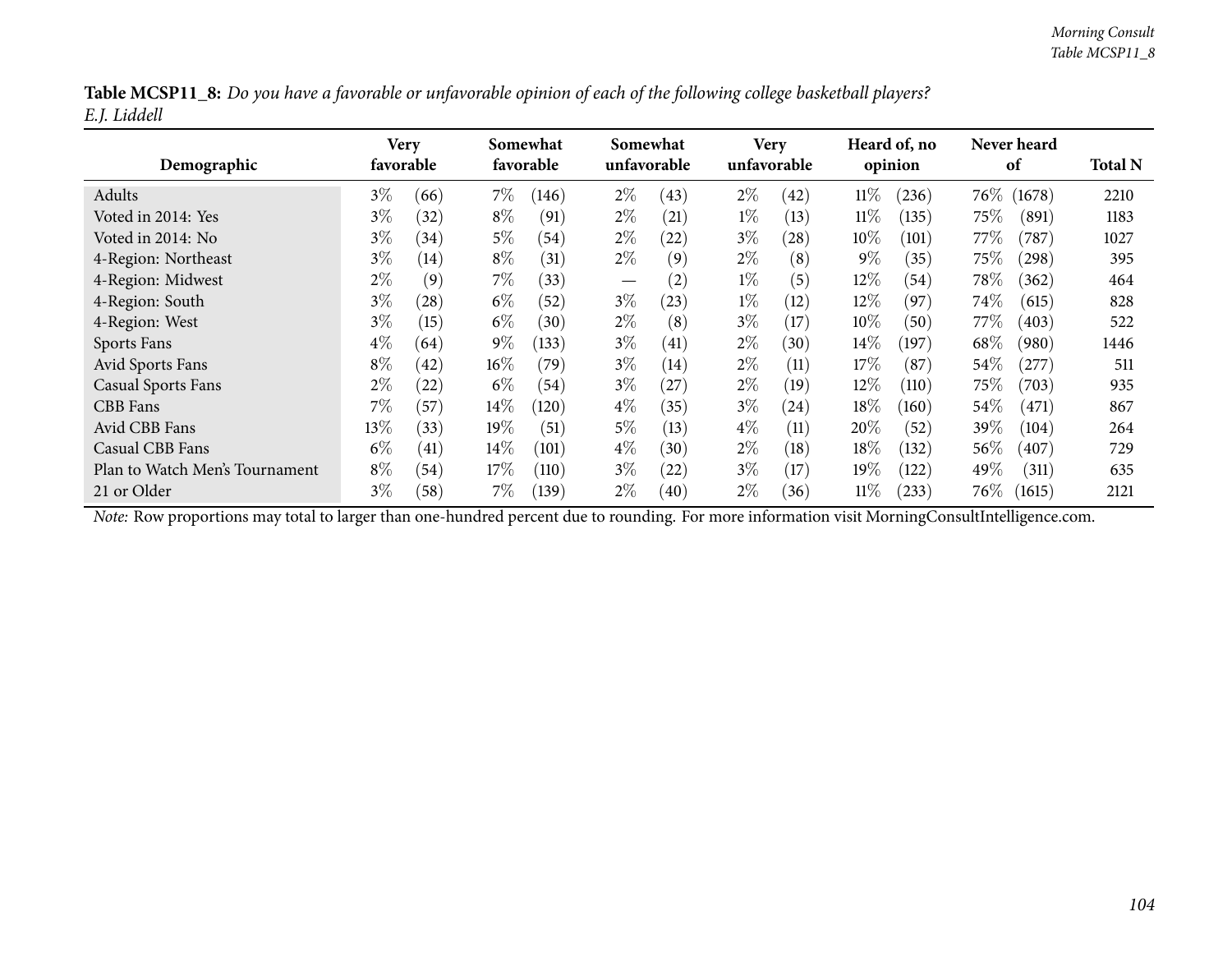|            | Table MCSP11_9: Do you have a favorable or unfavorable opinion of each of the following college basketball players? |  |  |
|------------|---------------------------------------------------------------------------------------------------------------------|--|--|
| Jaden Ivey |                                                                                                                     |  |  |

| Demographic              | <b>Very</b><br>favorable |      |       | Somewhat<br>favorable |       | Somewhat<br>unfavorable |                          | <b>Very</b><br>unfavorable |        | Heard of, no<br>opinion | Never heard<br>of | <b>Total N</b> |
|--------------------------|--------------------------|------|-------|-----------------------|-------|-------------------------|--------------------------|----------------------------|--------|-------------------------|-------------------|----------------|
| Adults                   | $3\%$                    | (68) | 7%    | (161)                 | $2\%$ | (54)                    | $1\%$                    | (28)                       | $11\%$ | (252)                   | 75%<br>(1647)     | 2210           |
| Gender: Male             | $5\%$                    | (52) | 10%   | (108)                 | $4\%$ | (38)                    | $2\%$                    | (21)                       | 14%    | (146)                   | 66%<br>(702)      | 1067           |
| Gender: Female           | $1\%$                    | (16) | $5\%$ | (53)                  | $1\%$ | (17)                    | $1\%$                    | (7)                        | $9\%$  | (106)                   | 83%<br>(945)      | 1143           |
| Age: 18-34               | 5%                       | (33) | $8\%$ | (56)                  | $5\%$ | (36)                    | $2\%$                    | (15)                       | 12%    | (79)                    | 67%<br>(439)      | 658            |
| Age: 35-44               | $2\%$                    | (9)  | 10%   | (35)                  | $3\%$ | (9)                     | $1\%$                    | (4)                        | 12%    | (45)                    | 72%<br>(258)      | 359            |
| Age: 45-64               | $2\%$                    | (12) | $5\%$ | (41)                  | $1\%$ | (7)                     | $1\%$                    | (4)                        | $11\%$ | (81)                    | 81%<br>(608)      | 754            |
| Age: 65+                 | $3\%$                    | (14) | 7%    | (29)                  | $1\%$ | (2)                     | $1\%$                    | (5)                        | $11\%$ | (47)                    | 78%<br>(341)      | 438            |
| GenZers: 1997-2012       | $4\%$                    | (11) | 7%    | (18)                  | $9\%$ | (22)                    | $1\%$                    | (3)                        | $11\%$ | (29)                    | 68%<br>(172)      | 255            |
| Millennials: 1981-1996   | $4\%$                    | (29) | 9%    | (58)                  | $3\%$ | (22)                    | $2\%$                    | (13)                       | 13%    | (81)                    | 68%<br>(442)      | 646            |
| GenXers: 1965-1980       | $2\%$                    | (8)  | 7%    | (35)                  | $1\%$ | (5)                     | $1\%$                    | (4)                        | $11\%$ | (56)                    | 79%<br>(398)      | 505            |
| Baby Boomers: 1946-1964  | $3\%$                    | (21) | $6\%$ | (47)                  | $1\%$ | (5)                     | $1\%$                    | (5)                        | $11\%$ | (80)                    | 79%<br>(585)      | 744            |
| PID: Dem (no lean)       | $3\%$                    | (20) | $9\%$ | (65)                  | $3\%$ | (24)                    | $2\%$                    | (12)                       | 10%    | (78)                    | 73%<br>(553)      | 753            |
| PID: Ind (no lean)       | $3\%$                    | (23) | 7%    | (54)                  | $2\%$ | (14)                    | $1\%$                    | (7)                        | $11\%$ | (88)                    | 76%<br>(584)      | 771            |
| PID: Rep (no lean)       | $4\%$                    | (26) | $6\%$ | (41)                  | $2\%$ | (16)                    | $1\%$                    | (8)                        | 12%    | (86)                    | 74%<br>(509)      | 686            |
| PID/Gender: Dem Men      | 5%                       | (16) | 13%   | (43)                  | $5\%$ | (16)                    | $4\%$                    | (12)                       | 13%    | (42)                    | 60%<br>(194)      | 323            |
| PID/Gender: Dem Women    | $1\%$                    | (4)  | 5%    | (22)                  | $2\%$ | (9)                     | $\overline{\phantom{m}}$ | (0)                        | $8\%$  | (36)                    | 83%<br>(359)      | 430            |
| PID/Gender: Ind Men      | $4\%$                    | (16) | 9%    | (34)                  | $3\%$ | (10)                    | $1\%$                    | (5)                        | 14%    | (57)                    | 69%<br>(275)      | 398            |
| PID/Gender: Ind Women    | $2\%$                    | (7)  | $5\%$ | (20)                  | $1\%$ | (4)                     | $1\%$                    | (2)                        | $8\%$  | (31)                    | 83%<br>(309)      | 373            |
| PID/Gender: Rep Men      | $6\%$                    | (21) | 9%    | (30)                  | $3\%$ | (12)                    | $1\%$                    | (3)                        | 14\%   | (47)                    | 67\%<br>(232)     | 345            |
| PID/Gender: Rep Women    | $1\%$                    | (5)  | $3\%$ | (11)                  | $1\%$ | (4)                     | $1\%$                    | (5)                        | $11\%$ | (39)                    | 81%<br>(277)      | 341            |
| Ideo: Liberal (1-3)      | 5%                       | (29) | 8%    | (52)                  | $1\%$ | (9)                     | $1\%$                    | (8)                        | 10%    | (63)                    | 74%<br>(460)      | 621            |
| Ideo: Moderate (4)       | $3\%$                    | (16) | $8\%$ | (47)                  | $2\%$ | (12)                    | $1\%$                    | (5)                        | 12%    | (72)                    | 75%<br>(466)      | 618            |
| Ideo: Conservative (5-7) | $3\%$                    | (23) | 7%    | (50)                  | $4\%$ | (32)                    | $1\%$                    | (9)                        | 12%    | (88)                    | 73%<br>(554)      | 756            |
| Educ: < College          | $2\%$                    | (34) | $6\%$ | (90)                  | $2\%$ | (38)                    | $1\%$                    | (20)                       | 12%    | (189)                   | 76%<br>(1148)     | 1519           |
| Educ: Bachelors degree   | $5\%$                    | (22) | 9%    | (41)                  | $3\%$ | (15)                    | $2\%$                    | (7)                        | $8\%$  | (37)                    | 73%<br>(325)      | 446            |
| Educ: Post-grad          | $5\%$                    | (13) | 12%   | (30)                  | $1\%$ | (2)                     | $1\%$                    | (1)                        | $11\%$ | (26)                    | 71%<br>(174)      | 245            |
| Income: Under 50k        | $2\%$                    | (26) | $6\%$ | (72)                  | $2\%$ | (24)                    | $2\%$                    | (22)                       | 13%    | (150)                   | 75%<br>(892)      | 1186           |
| Income: 50k-100k         | $4\%$                    | (26) | $8\%$ | (60)                  | $3\%$ | (20)                    | $\overline{\phantom{m}}$ | (4)                        | 10%    | (75)                    | 74%<br>(532)      | 717            |
| Income: 100k+            | $5\%$                    | (17) | $9\%$ | (28)                  | $3\%$ | (11)                    | $1\%$                    | (3)                        | $9\%$  | (27)                    | 72%<br>(222)      | 307            |
| Ethnicity: White         | $3\%$                    | (57) | 7%    | (121)                 | $2\%$ | (27)                    | $1\%$                    | (22)                       | 10%    | (174)                   | 77\%<br>(1329)    | 1730           |
| Ethnicity: Hispanic      | $5\%$                    | (18) | 10%   | (36)                  | 7%    | (23)                    | $3\%$                    | (9)                        | 11%    | (37)                    | 65%<br>(227)      | 351            |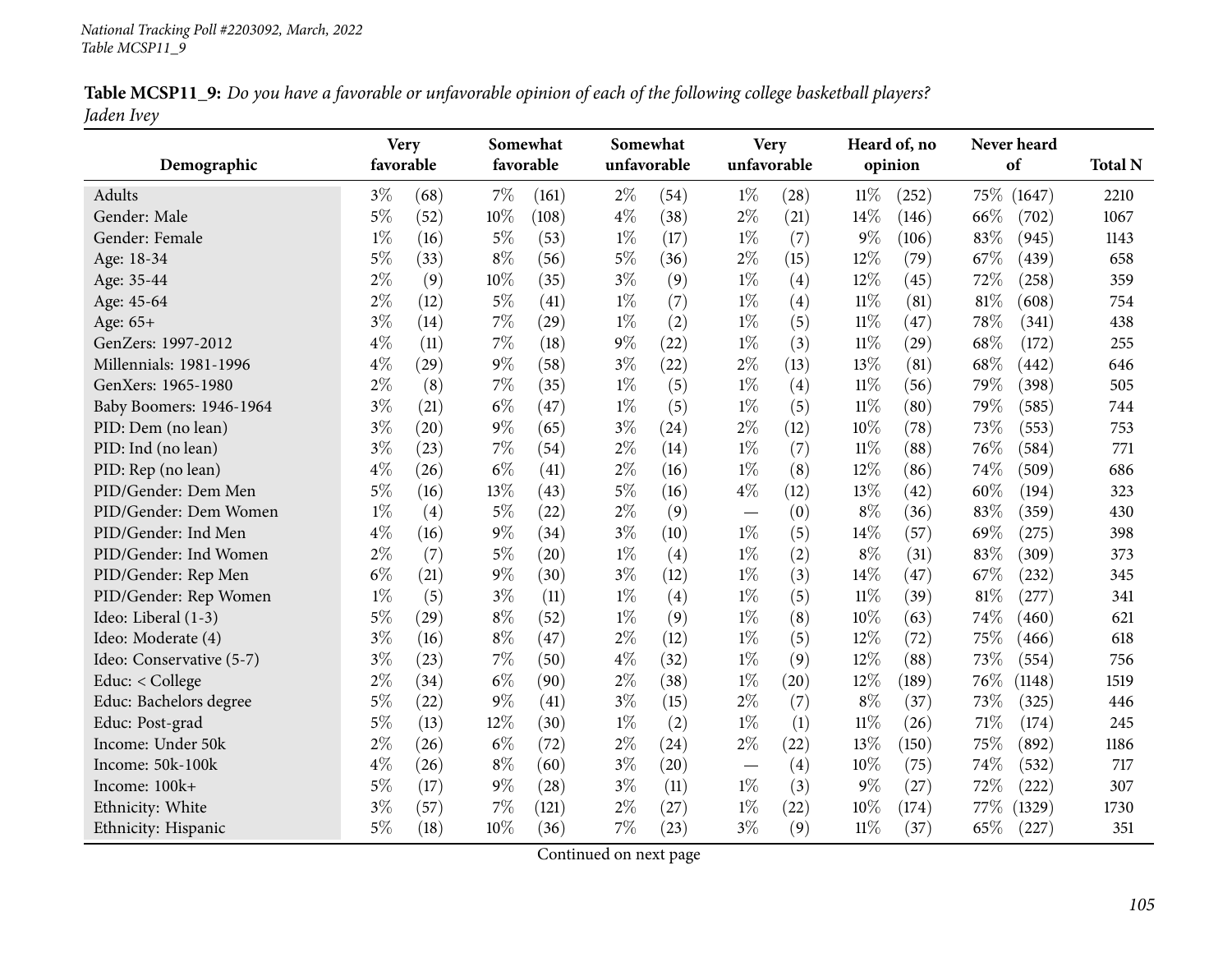Table MCSP11\_9: Do you have a favorable or unfavorable opinion of each of the following college basketball players? *Jaden Ivey*

|                                   | <b>Very</b> |           |        | Somewhat           |       | Somewhat    |                          | <b>Very</b> |        | Heard of, no       |             | Never heard |      |
|-----------------------------------|-------------|-----------|--------|--------------------|-------|-------------|--------------------------|-------------|--------|--------------------|-------------|-------------|------|
| Demographic                       |             | favorable |        | favorable          |       | unfavorable |                          | unfavorable |        | opinion            |             | of          |      |
| Adults                            | $3\%$       | (68)      | 7%     | (161)              | $2\%$ | (54)        | $1\%$                    | (28)        | $11\%$ | (252)              | 75\% (1647) |             | 2210 |
| Ethnicity: Black                  | $4\%$       | (12)      | $8\%$  | (22)               | 5%    | (15)        | $1\%$                    | (4)         | 19%    | (52)               | 62%         | (171)       | 276  |
| Ethnicity: Other                  |             | (0)       | $9\%$  | (18)               | $6\%$ | (12)        | $1\%$                    | (2)         | 13%    | (26)               | 72%         | (147)       | 205  |
| All Christian                     | $3\%$       | (32)      | $8\%$  | (79)               | $3\%$ | (27)        | $1\%$                    | (12)        | 10%    | (97)               | 75%         | (721)       | 968  |
| All Non-Christian                 | $9\%$       | (9)       | $11\%$ | (11)               | $3\%$ | (3)         | $1\%$                    | (1)         | 16%    | (16)               | 60%         | (59)        | 99   |
| Atheist                           | $3\%$       | (4)       | $8\%$  | (10)               |       | (0)         |                          | (1)         | $6\%$  | (7)                | 83%         | (99)        | 119  |
| Agnostic/Nothing in particular    | $3\%$       | (20)      | 7%     | (42)               | $2\%$ | (13)        | $2\%$                    | (10)        | 12%    | (77)               | 74%         | (457)       | 619  |
| Something Else                    | $1\%$       | (4)       | $5\%$  | (20)               | $3\%$ | (11)        | $1\%$                    | (4)         | 14%    | (55)               | 77%         | (311)       | 405  |
| Religious Non-Protestant/Catholic | 7%          | (9)       | $11\%$ | (14)               | $5\%$ | (6)         | $1\%$                    | (1)         | 16%    | $\left( 20\right)$ | 60%         | (75)        | 124  |
| Evangelical                       | $3\%$       | (17)      | $7\%$  | (38)               | $3\%$ | (14)        | $1\%$                    | (6)         | 12%    | (65)               | 74%         | (396)       | 536  |
| Non-Evangelical                   | $2\%$       | (18)      | 7%     | (57)               | $3\%$ | (22)        | $1\%$                    | (10)        | 10%    | (83)               | 76%         | (611)       | 801  |
| Community: Urban                  | $4\%$       | (23)      | $7\%$  | (41)               | $4\%$ | (23)        | $2\%$                    | (11)        | 13%    | (77)               | 69%         | (395)       | 570  |
| Community: Suburban               | $3\%$       | (35)      | $8\%$  | (81)               | $2\%$ | (20)        | $1\%$                    | (10)        | $11\%$ | (113)              | 75%         | (796)       | 1055 |
| Community: Rural                  | $2\%$       | (10)      | $7\%$  | (39)               | $2\%$ | (11)        | $1\%$                    | (7)         | $11\%$ | (62)               | 78%         | (456)       | 585  |
| Employ: Private Sector            | $4\%$       | (25)      | 10%    | (61)               | $4\%$ | (23)        | $2\%$                    | (10)        | 13%    | (85)               | $68\%$      | (430)       | 635  |
| <b>Employ: Government</b>         | $5\%$       | (7)       | 10%    | (12)               | $2\%$ | (3)         | $\overline{\phantom{m}}$ | (1)         | 9%     | (12)               | 73%         | (90)        | 124  |
| Employ: Self-Employed             | $5\%$       | (11)      | $9\%$  | (20)               | $6\%$ | (15)        | $1\%$                    | (2)         | 12%    | (27)               | 67%         | (156)       | 231  |
| Employ: Homemaker                 | $2\%$       | (4)       | $3\%$  | (4)                | $1\%$ | (2)         | $3\%$                    | (5)         | $6\%$  | (10)               | 85%         | (140)       | 165  |
| Employ: Student                   | $5\%$       | (4)       | $6\%$  | (4)                | $5\%$ | (4)         | $1\%$                    | (1)         | $9\%$  | (7)                | 75%         | (59)        | 79   |
| Employ: Retired                   | $2\%$       | (11)      | $6\%$  | $\left( 28\right)$ | $1\%$ | (4)         | $1\%$                    | (6)         | 9%     | (43)               | 82%         | (409)       | 501  |
| Employ: Unemployed                | $1\%$       | (4)       | 7%     | (20)               |       | (1)         |                          | (1)         | 17%    | (49)               | 75%         | (219)       | 294  |
| Employ: Other                     | $2\%$       | (3)       | $6\%$  | (11)               | $2\%$ | (3)         | $1\%$                    | (3)         | $11\%$ | (20)               | 79%         | (143)       | 182  |
| Military HH: Yes                  | $6\%$       | (18)      | $8\%$  | (24)               | $2\%$ | (7)         | $\overline{\phantom{m}}$ | (1)         | 12%    | (38)               | 72%         | (233)       | 322  |
| Military HH: No                   | $3\%$       | (50)      | 7%     | (136)              | $3\%$ | (48)        | $1\%$                    | (27)        | $11\%$ | (214)              | 75%         | (1413)      | 1888 |
| RD/WT: Right Direction            | $3\%$       | (24)      | 12%    | (82)               | $4\%$ | (30)        | $2\%$                    | (14)        | 11%    | (73)               | 67\%        | (464)       | 687  |
| RD/WT: Wrong Track                | $3\%$       | (45)      | $5\%$  | (79)               | $2\%$ | (24)        | $1\%$                    | (13)        | 12%    | (178)              | 78%         | (1183)      | 1523 |
| <b>Biden Job Approve</b>          | $3\%$       | (27)      | $9\%$  | (83)               | $3\%$ | (25)        | $2\%$                    | (14)        | 10%    | (86)               | 74%         | (659)       | 894  |
| <b>Biden Job Disapprove</b>       | $3\%$       | (41)      | $6\%$  | (71)               | $2\%$ | (28)        | $1\%$                    | (13)        | 12%    | (143)              | 75%         | (906)       | 1203 |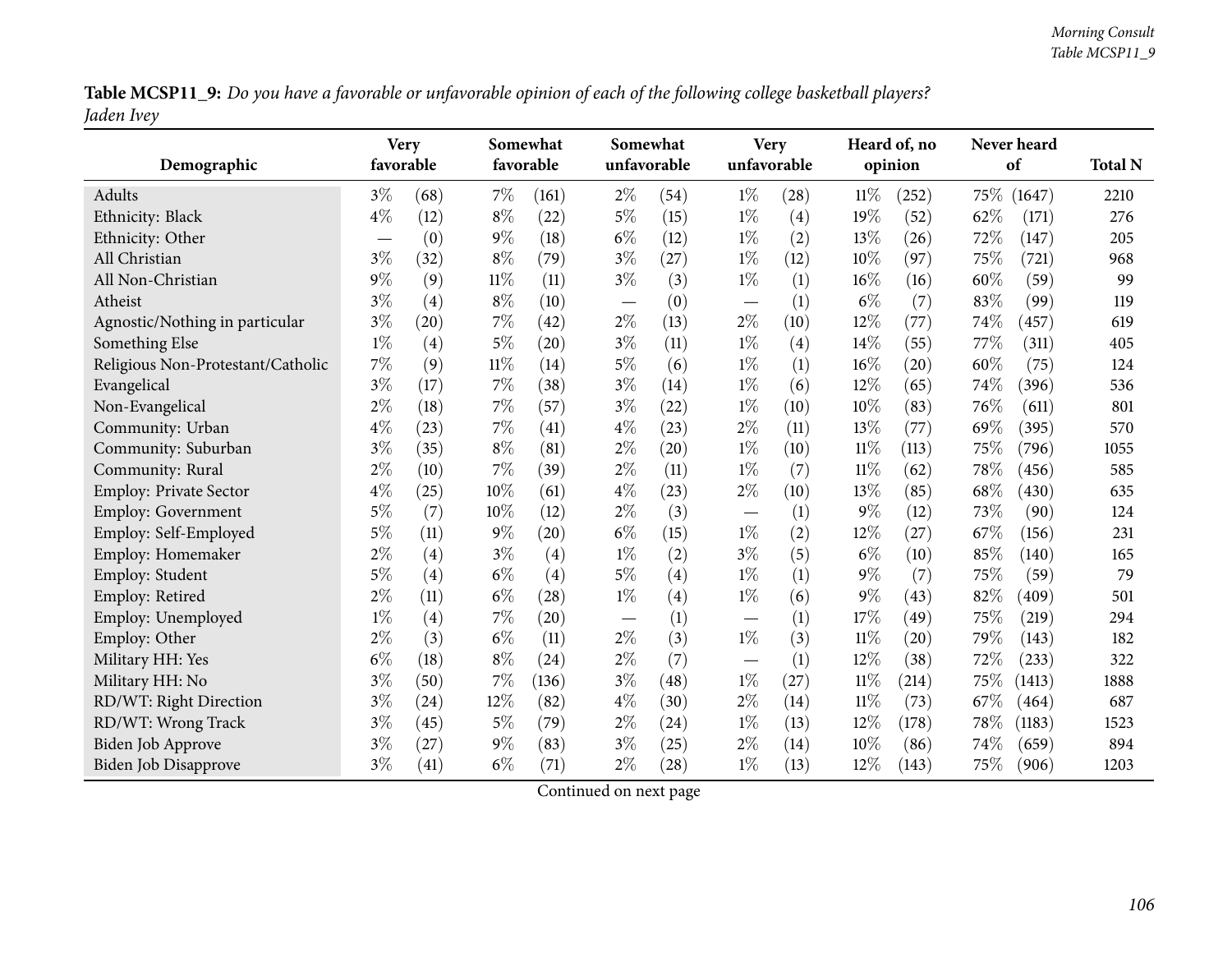| Table MCSP11_9: Do you have a favorable or unfavorable opinion of each of the following college basketball players? |  |
|---------------------------------------------------------------------------------------------------------------------|--|
| Jaden Ivey                                                                                                          |  |

|                                      |           | <b>Very</b><br>Somewhat |        |           | Somewhat    |                    | <b>Very</b> |      | Heard of, no |         | Never heard |             |                |
|--------------------------------------|-----------|-------------------------|--------|-----------|-------------|--------------------|-------------|------|--------------|---------|-------------|-------------|----------------|
| Demographic                          | favorable |                         |        | favorable | unfavorable |                    | unfavorable |      |              | opinion |             | of          | <b>Total N</b> |
| Adults                               | $3\%$     | (68)                    | 7%     | (161)     | $2\%$       | (54)               | $1\%$       | (28) | $11\%$       | (252)   |             | 75\% (1647) | 2210           |
| Biden Job Strongly Approve           | 5%        | (18)                    | $11\%$ | (37)      | $3\%$       | (12)               | $2\%$       | (7)  | $9\%$        | (31)    | 70%         | (241)       | 345            |
| Biden Job Somewhat Approve           | $2\%$     | (10)                    | $8\%$  | (46)      | $2\%$       | (13)               | $1\%$       | (8)  | 10%          | (55)    | 76%         | (418)       | 550            |
| Biden Job Somewhat Disapprove        | $5\%$     | (17)                    | $8\%$  | (30)      | $4\%$       | (13)               | $1\%$       | (4)  | 13%          | (49)    | 69%         | (255)       | 368            |
| <b>Biden Job Strongly Disapprove</b> | $3\%$     | (24)                    | $5\%$  | (42)      | $2\%$       | (15)               | $1\%$       | (10) | $11\%$       | (94)    | 78%         | (650)       | 835            |
| Favorable of Biden                   | $3\%$     | (32)                    | 10%    | (90)      | $2\%$       | (22)               | $1\%$       | (14) | 10%          | (96)    | 73%         | (685)       | 939            |
| Unfavorable of Biden                 | $3\%$     | (36)                    | 5%     | (64)      | $2\%$       | (29)               | $1\%$       | (14) | 12%          | (147)   | 76%         | (893)       | 1182           |
| Very Favorable of Biden              | $5\%$     | (18)                    | 12%    | (44)      | $3\%$       | (11)               | $1\%$       | (5)  | 10%          | (39)    | 69%         | (263)       | 379            |
| Somewhat Favorable of Biden          | $2\%$     | (13)                    | $8\%$  | (47)      | $2\%$       | (11)               | $2\%$       | (9)  | $10\%$       | (57)    | 75%         | (423)       | 560            |
| Somewhat Unfavorable of Biden        | $3\%$     | (11)                    | $8\%$  | (26)      | $2\%$       | (8)                |             | (1)  | 14%          | (47)    | 73%         | (251)       | 345            |
| Very Unfavorable of Biden            | $3\%$     | (25)                    | $5\%$  | (38)      | $2\%$       | (20)               | $2\%$       | (13) | 12%          | (100)   | 77\%        | (642)       | 838            |
| #1 Issue: Economy                    | $4\%$     | (32)                    | $6\%$  | (57)      | $4\%$       | (32)               | $1\%$       | (8)  | $11\%$       | (94)    | 75%         | (653)       | 876            |
| #1 Issue: Security                   | 2%        | (6)                     | $8\%$  | (29)      | $2\%$       | (6)                | $2\%$       | (8)  | 12%          | (43)    | 74%         | (269)       | 362            |
| #1 Issue: Health Care                | 2%        | (5)                     | $11\%$ | (24)      | $4\%$       | (8)                | $1\%$       | (2)  | 9%           | (18)    | 73%         | (155)       | 212            |
| #1 Issue: Medicare / Social Security | $2\%$     | (4)                     | $9\%$  | (19)      | $2\%$       | (4)                | $1\%$       | (3)  | 16%          | (35)    | 71%         | (158)       | 223            |
| #1 Issue: Women's Issues             | $3\%$     | (3)                     | $5\%$  | (6)       |             | (0)                | $2\%$       | (2)  | 16%          | (19)    | 74%         | (87)        | 118            |
| #1 Issue: Education                  | $6\%$     | (5)                     | $11\%$ | (9)       |             | (0)                | $1\%$       | (1)  | 12%          | (10)    | 71%         | (60)        | 85             |
| #1 Issue: Energy                     | $6\%$     | (11)                    | $6\%$  | (11)      | $2\%$       | (4)                | $2\%$       | (3)  | 10%          | (18)    | 75%         | (141)       | 188            |
| #1 Issue: Other                      | $1\%$     | (1)                     | $4\%$  | (6)       |             | (0)                |             | (0)  | 10%          | (14)    | 85%         | (123)       | 145            |
| 2020 Vote: Joe Biden                 | $3\%$     | (29)                    | $9\%$  | (81)      | $3\%$       | (24)               | $1\%$       | (13) | $11\%$       | (96)    | 73%         | (659)       | 904            |
| 2020 Vote: Donald Trump              | $4\%$     | (30)                    | 7%     | (51)      | $2\%$       | (17)               | $1\%$       | (8)  | 12%          | (94)    | 74%         | (561)       | 759            |
| 2020 Vote: Other                     | 2%        | (1)                     | $6\%$  | (4)       |             | (0)                | $2\%$       | (2)  | 14%          | (9)     | 76%         | (50)        | 66             |
| 2020 Vote: Didn't Vote               | $2\%$     | (8)                     | $5\%$  | (25)      | $3\%$       | (13)               | $1\%$       | (5)  | $11\%$       | (53)    | 78%         | (377)       | 481            |
| 2018 House Vote: Democrat            | $2\%$     | (17)                    | $9\%$  | (59)      | $2\%$       | (12)               | $1\%$       | (10) | $11\%$       | (77)    | 75%         | (511)       | 686            |
| 2018 House Vote: Republican          | $5\%$     | (31)                    | 7%     | (47)      | $2\%$       | (12)               | $1\%$       | (4)  | $11\%$       | (73)    | 74%         | (468)       | 635            |
| 2018 House Vote: Someone else        |           | (0)                     | $6\%$  | (3)       | $4\%$       | (2)                | $8\%$       | (5)  | 15%          | (9)     | 68%         | (40)        | 59             |
| 2016 Vote: Hillary Clinton           | $3\%$     | (17)                    | $8\%$  | (49)      | $2\%$       | (10)               | $2\%$       | (10) | $12\%$       | (75)    | 75%         | (480)       | 640            |
| 2016 Vote: Donald Trump              | $5\%$     | (31)                    | 7%     | (47)      | $2\%$       | (14)               | $1\%$       | (7)  | 12%          | (81)    | 74%         | (512)       | 692            |
| 2016 Vote: Other                     |           | (0)                     | 10%    | (11)      | $1\%$       | (1)                | $1\%$       | (1)  | $11\%$       | (12)    | 77\%        | (83)        | 108            |
| 2016 Vote: Didn't Vote               | $3\%$     | (20)                    | 7%     | (55)      | $4\%$       | $\left( 29\right)$ | $1\%$       | (9)  | $11\%$       | (85)    | 74%         | (570)       | 768            |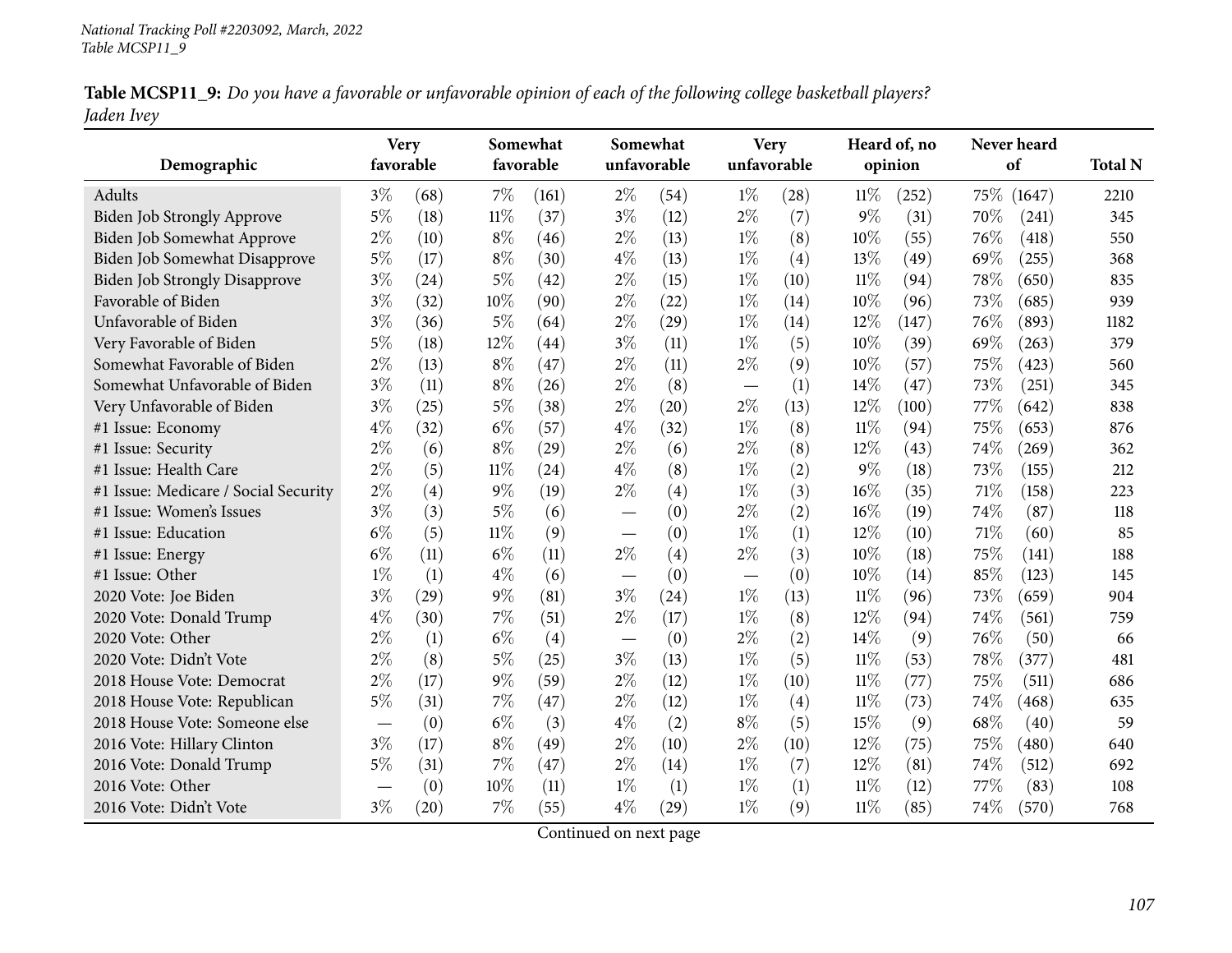|            | Table MCSP11_9: Do you have a favorable or unfavorable opinion of each of the following college basketball players? |  |
|------------|---------------------------------------------------------------------------------------------------------------------|--|
| Jaden Ivey |                                                                                                                     |  |

| Demographic                    | Very<br>favorable |                    |        | Somewhat<br>favorable |       | Somewhat<br>unfavorable |       | <b>Very</b><br>unfavorable |        | Heard of, no<br>opinion |        | Never heard<br>of |      |
|--------------------------------|-------------------|--------------------|--------|-----------------------|-------|-------------------------|-------|----------------------------|--------|-------------------------|--------|-------------------|------|
| Adults                         | $3\%$             | (68)               | $7\%$  | (161)                 | $2\%$ | (54)                    | $1\%$ | (28)                       | $11\%$ | (252)                   | 75\%   | (1647)            | 2210 |
| Voted in 2014: Yes             | $3\%$             | (41)               | $8\%$  | (97)                  | $1\%$ | (17)                    | $1\%$ | (14)                       | $12\%$ | (142)                   | $74\%$ | (872)             | 1183 |
| Voted in 2014: No              | $3\%$             | (27)               | $6\%$  | (64)                  | $4\%$ | (38)                    | $1\%$ | (13)                       | $11\%$ | (110)                   | $75\%$ | (774)             | 1027 |
| 4-Region: Northeast            | $2\%$             | (9)                | $10\%$ | (40)                  | $3\%$ | (13)                    | $1\%$ | (5)                        | $10\%$ | (39)                    | 73\%   | (290)             | 395  |
| 4-Region: Midwest              | $4\%$             | (17)               | $7\%$  | (31)                  | $1\%$ | (6)                     | $1\%$ | $\left( 4\right)$          | $11\%$ | (53)                    | 76\%   | (354)             | 464  |
| 4-Region: South                | $3\%$             | (25)               | $8\%$  | (63)                  | $3\%$ | (23)                    | $1\%$ | (6)                        | $11\%$ | (91)                    | $75\%$ | (620)             | 828  |
| 4-Region: West                 | $3\%$             | (18)               | $5\%$  | (28)                  | $3\%$ | (13)                    | $2\%$ | (12)                       | $13\%$ | (69)                    | 73\%   | (382)             | 522  |
| Sports Fans                    | 5%                | (66)               | $10\%$ | (147)                 | $4\%$ | (52)                    | $1\%$ | (20)                       | 15%    | (212)                   | $66\%$ | (949)             | 1446 |
| Avid Sports Fans               | $9\%$             | (44)               | $16\%$ | (80)                  | $3\%$ | (17)                    | $2\%$ | (9)                        | 18%    | (93)                    | 52%    | (267)             | 511  |
| <b>Casual Sports Fans</b>      | $2\%$             | $\left( 22\right)$ | $7\%$  | (67)                  | $4\%$ | (35)                    | $1\%$ | (11)                       | 13\%   | (119)                   | 73%    | (681)             | 935  |
| CBB Fans                       | $8\%$             | (67)               | $15\%$ | (130)                 | $5\%$ | (43)                    | $2\%$ | (16)                       | 19%    | (164)                   | 51\%   | (446)             | 867  |
| Avid CBB Fans                  | 12\%              | (31)               | 23\%   | (60)                  | $5\%$ | (13)                    | $2\%$ | (6)                        | $24\%$ | (64)                    | 34%    | (90)              | 264  |
| Casual CBB Fans                | $7\%$             | (55)               | $14\%$ | (102)                 | $5\%$ | (36)                    | $2\%$ | (14)                       | 18%    | (132)                   | 53%    | (390)             | 729  |
| Plan to Watch Men's Tournament | $9\%$             | (58)               | $18\%$ | (112)                 | $4\%$ | 27                      | $2\%$ | (12)                       | 22%    | (138)                   | 45\%   | (288)             | 635  |
| 21 or Older                    | $3\%$             | (62)               | 7%     | (156)                 | $2\%$ | (48)                    | $1\%$ | (28)                       | $12\%$ | (248)                   | $74\%$ | (1579)            | 2121 |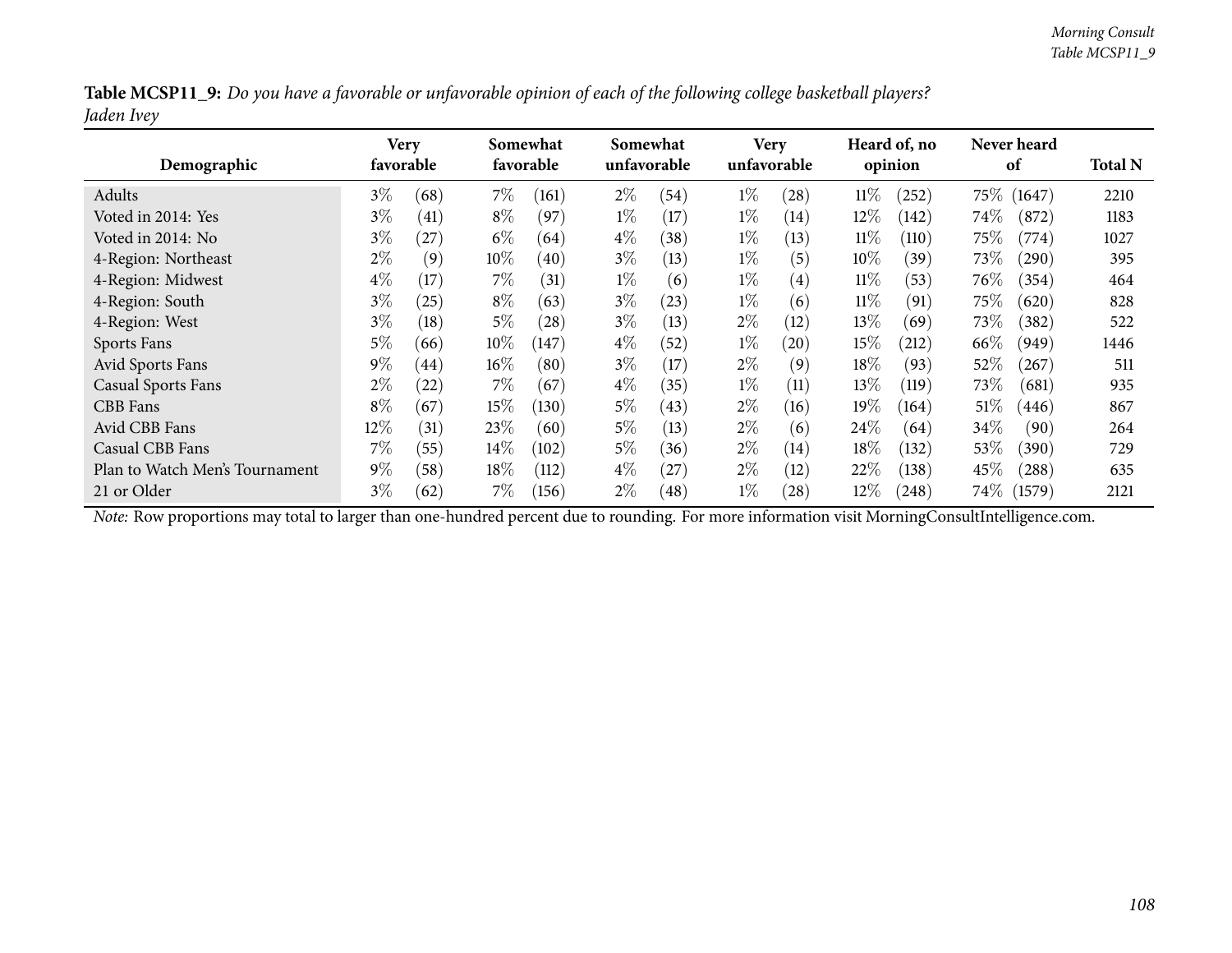|                    |  |  | Table MCSP11_10: Do you have a favorable or unfavorable opinion of each of the following college basketball players? |
|--------------------|--|--|----------------------------------------------------------------------------------------------------------------------|
| Bennedict Mathurin |  |  |                                                                                                                      |

| Demographic              |       | <b>Very</b><br>favorable |       | Somewhat<br>favorable |                          | Somewhat<br>unfavorable | unfavorable | Very |        | Heard of, no<br>opinion | Never heard<br>of | <b>Total N</b> |
|--------------------------|-------|--------------------------|-------|-----------------------|--------------------------|-------------------------|-------------|------|--------|-------------------------|-------------------|----------------|
| <b>Adults</b>            | $3\%$ | (56)                     | $6\%$ | (135)                 | $2\%$                    | (46)                    | $2\%$       | (39) | 10%    | (231)                   | 77\%<br>(1703)    | 2210           |
| Gender: Male             | $4\%$ | (42)                     | $8\%$ | (86)                  | $3\%$                    | (34)                    | $3\%$       | (30) | $11\%$ | (119)                   | 71%<br>(756)      | 1067           |
| Gender: Female           | $1\%$ | (15)                     | $4\%$ | (48)                  | $1\%$                    | (12)                    | $1\%$       | (9)  | 10%    | (112)                   | 83%<br>(947)      | 1143           |
| Age: 18-34               | $5\%$ | (31)                     | $7\%$ | (45)                  | $4\%$                    | (28)                    | $3\%$       | (18) | 11%    | (73)                    | $70\%$<br>(463)   | 658            |
| Age: 35-44               | $3\%$ | (11)                     | $7\%$ | (26)                  | $2\%$                    | (7)                     | $2\%$       | (9)  | 12%    | (44)                    | 73%<br>(262)      | 359            |
| Age: 45-64               | $1\%$ | (6)                      | $6\%$ | (43)                  | $1\%$                    | (6)                     | $1\%$       | (8)  | 10%    | (74)                    | 82%<br>(617)      | 754            |
| Age: 65+                 | $2\%$ | (9)                      | $5\%$ | (21)                  | $1\%$                    | (4)                     | $1\%$       | (4)  | $9\%$  | (40)                    | 82%<br>(361)      | 438            |
| GenZers: 1997-2012       | $5\%$ | (12)                     | $7\%$ | (17)                  | $7\%$                    | (17)                    | $3\%$       | (8)  | $9\%$  | (24)                    | 70%<br>(177)      | 255            |
| Millennials: 1981-1996   | $4\%$ | (28)                     | $7\%$ | (45)                  | $3\%$                    | (17)                    | $2\%$       | (15) | 13%    | (81)                    | 71%<br>(460)      | 646            |
| GenXers: 1965-1980       | $1\%$ | (6)                      | $6\%$ | (29)                  | $1\%$                    | (4)                     | $1\%$       | (5)  | $9\%$  | (48)                    | 82%<br>(412)      | 505            |
| Baby Boomers: 1946-1964  | $2\%$ | (11)                     | $6\%$ | (43)                  | $1\%$                    | (7)                     | $1\%$       | (8)  | 10%    | (73)                    | 81%<br>(601)      | 744            |
| PID: Dem (no lean)       | $4\%$ | (29)                     | $7\%$ | (51)                  | $2\%$                    | (18)                    | $2\%$       | (18) | $9\%$  | (69)                    | 75%<br>(568)      | 753            |
| PID: Ind (no lean)       | $2\%$ | (12)                     | $5\%$ | (42)                  | $2\%$                    | (12)                    | $2\%$       | (16) | 12%    | (91)                    | 78%<br>(599)      | 771            |
| PID: Rep (no lean)       | $2\%$ | (16)                     | $6\%$ | (42)                  | $2\%$                    | (17)                    | $1\%$       | (5)  | 10%    | (71)                    | 78%<br>(536)      | 686            |
| PID/Gender: Dem Men      | 7%    | (21)                     | 10%   | (31)                  | $3\%$                    | (10)                    | $5\%$       | (15) | $8\%$  | (27)                    | 68%<br>(220)      | 323            |
| PID/Gender: Dem Women    | $2\%$ | (8)                      | $5\%$ | (20)                  | $2\%$                    | (8)                     | $1\%$       | (3)  | 10%    | (42)                    | 81%<br>(349)      | 430            |
| PID/Gender: Ind Men      | $1\%$ | (5)                      | $7\%$ | (27)                  | $3\%$                    | (11)                    | $3\%$       | (13) | 12%    | (50)                    | 73%<br>(292)      | 398            |
| PID/Gender: Ind Women    | $2\%$ | (6)                      | $4\%$ | (15)                  | $\overline{\phantom{m}}$ | (1)                     | $1\%$       | (3)  | $11\%$ | (42)                    | 82%<br>(307)      | 373            |
| PID/Gender: Rep Men      | $4\%$ | (15)                     | $8\%$ | (28)                  | $4\%$                    | (13)                    | $1\%$       | (2)  | 12%    | (43)                    | 71\%<br>(243)     | 345            |
| PID/Gender: Rep Women    |       | (1)                      | $4\%$ | (14)                  | $1\%$                    | (3)                     | $1\%$       | (3)  | $8\%$  | (28)                    | 86%<br>(292)      | 341            |
| Ideo: Liberal (1-3)      | $4\%$ | (25)                     | $7\%$ | (41)                  | $1\%$                    | (7)                     | $2\%$       | (12) | $8\%$  | (48)                    | 78%<br>(487)      | 621            |
| Ideo: Moderate (4)       | $2\%$ | (13)                     | $7\%$ | (41)                  | $1\%$                    | (8)                     | $1\%$       | (4)  | 13%    | (79)                    | 77%<br>(473)      | 618            |
| Ideo: Conservative (5-7) | $2\%$ | (17)                     | $6\%$ | (42)                  | $4\%$                    | (30)                    | $2\%$       | (15) | 10%    | (78)                    | 76%<br>(574)      | 756            |
| Educ: < College          | $2\%$ | (31)                     | $6\%$ | (86)                  | $2\%$                    | (29)                    | $2\%$       | (26) | 10%    | (157)                   | 78%<br>(1190)     | 1519           |
| Educ: Bachelors degree   | $4\%$ | (16)                     | $7\%$ | (33)                  | $3\%$                    | (15)                    | $2\%$       | (7)  | $11\%$ | (47)                    | 74%<br>(328)      | 446            |
| Educ: Post-grad          | $4\%$ | (10)                     | $6\%$ | (16)                  | $1\%$                    | (2)                     | $2\%$       | (6)  | $11\%$ | (27)                    | 75%<br>(185)      | 245            |
| Income: Under 50k        | $2\%$ | (21)                     | $5\%$ | (65)                  | $2\%$                    | (21)                    | $3\%$       | (32) | 10%    | (123)                   | 78%<br>(924)      | 1186           |
| Income: 50k-100k         | $3\%$ | (24)                     | $7\%$ | (49)                  | $2\%$                    | (13)                    | $1\%$       | (5)  | $11\%$ | (81)                    | 76%<br>(543)      | 717            |
| Income: 100k+            | $3\%$ | (11)                     | $7\%$ | (21)                  | $4\%$                    | (12)                    |             | (1)  | $9\%$  | (27)                    | 77%<br>(235)      | 307            |
| Ethnicity: White         | $2\%$ | (40)                     | $6\%$ | (99)                  | $2\%$                    | (26)                    | $1\%$       | (25) | $10\%$ | (169)                   | 79%<br>(1370)     | 1730           |
| Ethnicity: Hispanic      | $5\%$ | (17)                     | $8\%$ | (28)                  | $4\%$                    | (13)                    | $3\%$       | (10) | $9\%$  | (30)                    | 72%<br>(252)      | 351            |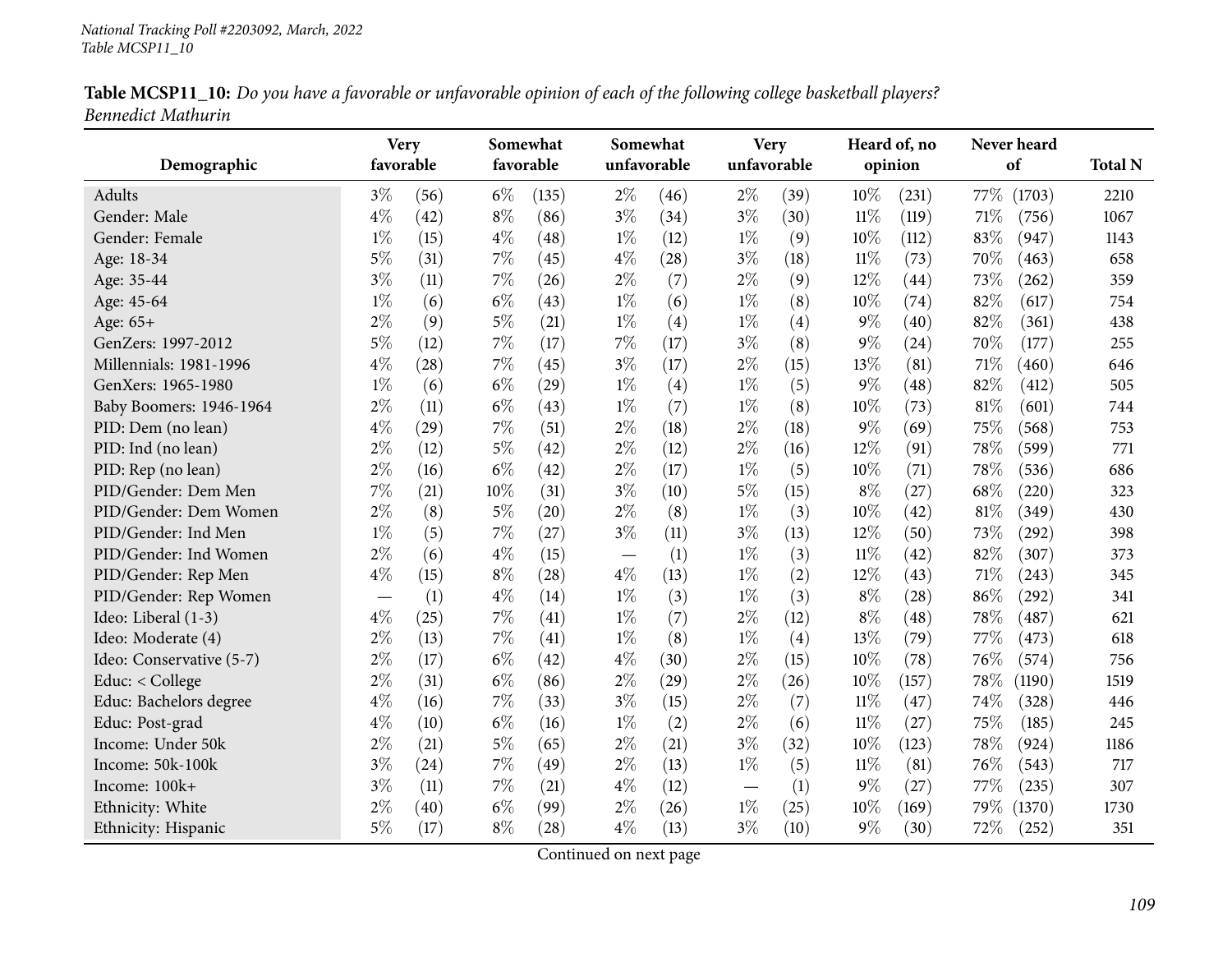Table MCSP11\_10: Do you have a favorable or unfavorable opinion of each of the following college basketball players? *Bennedict Mathurin*

| Demographic                       | <b>Very</b><br>favorable |      |       | Somewhat<br>favorable |                          | Somewhat<br>unfavorable |                                   | <b>Very</b><br>unfavorable |        | Heard of, no<br>opinion |      | Never heard<br>of | <b>Total N</b> |
|-----------------------------------|--------------------------|------|-------|-----------------------|--------------------------|-------------------------|-----------------------------------|----------------------------|--------|-------------------------|------|-------------------|----------------|
| Adults                            | $3\%$                    | (56) | $6\%$ | (135)                 | $2\%$                    | (46)                    | $2\%$                             | (39)                       | 10%    | (231)                   | 77%  | (1703)            | 2210           |
| Ethnicity: Black                  | $3\%$                    | (9)  | $8\%$ | (22)                  | $5\%$                    | (14)                    | $4\%$                             | (12)                       | 14%    | (39)                    | 65%  | (180)             | 276            |
| Ethnicity: Other                  | $3\%$                    | (7)  | $7\%$ | (14)                  | $3\%$                    | (6)                     | $1\%$                             | (2)                        | 11%    | (23)                    | 75%  | (153)             | 205            |
| All Christian                     | $3\%$                    | (28) | $6\%$ | (61)                  | $2\%$                    | (22)                    | $2\%$                             | (15)                       | 10%    | (97)                    | 77%  | (745)             | 968            |
| All Non-Christian                 | 12%                      | (12) | $6\%$ | (6)                   | $\overline{\phantom{m}}$ | (0)                     | $2\%$                             | (2)                        | $11\%$ | (11)                    | 69%  | (68)              | 99             |
| Atheist                           | $2\%$                    | (3)  | $6\%$ | (7)                   | $2\%$                    | (2)                     | $\overbrace{\phantom{123221111}}$ | (0)                        | 9%     | (11)                    | 81%  | (96)              | 119            |
| Agnostic/Nothing in particular    | $1\%$                    | (6)  | $6\%$ | (38)                  | $3\%$                    | (18)                    | $2\%$                             | (12)                       | $11\%$ | (71)                    | 77%  | (475)             | 619            |
| Something Else                    | $2\%$                    | (9)  | $6\%$ | (23)                  | $1\%$                    | (3)                     | $3\%$                             | (10)                       | 10%    | (42)                    | 78%  | (318)             | 405            |
| Religious Non-Protestant/Catholic | $9\%$                    | (12) | $5\%$ | (6)                   |                          | (0)                     | $2\%$                             | (2)                        | 13%    | (17)                    | 71\% | (88)              | 124            |
| Evangelical                       | $2\%$                    | (13) | 7%    | (36)                  | $2\%$                    | (10)                    | $3\%$                             | (16)                       | 10%    | (51)                    | 77%  | (410)             | 536            |
| Non-Evangelical                   | $3\%$                    | (24) | $6\%$ | (47)                  | $2\%$                    | (16)                    | $1\%$                             | (10)                       | 10%    | (81)                    | 78%  | (624)             | 801            |
| Community: Urban                  | $5\%$                    | (30) | $6\%$ | (35)                  | $4\%$                    | (21)                    | $2\%$                             | (10)                       | 10%    | (58)                    | 73%  | (416)             | 570            |
| Community: Suburban               | $2\%$                    | (20) | $6\%$ | (64)                  | $2\%$                    | (20)                    | $2\%$                             | (18)                       | 10%    | (102)                   | 79%  | (831)             | 1055           |
| Community: Rural                  | $1\%$                    | (6)  | $6\%$ | (36)                  | $1\%$                    | (5)                     | $2\%$                             | (11)                       | 12%    | (71)                    | 78%  | (456)             | 585            |
| <b>Employ: Private Sector</b>     | $4\%$                    | (24) | $9\%$ | (60)                  | $3\%$                    | (21)                    | $2\%$                             | (12)                       | 12%    | (78)                    | 69%  | (439)             | 635            |
| Employ: Government                | $3\%$                    | (3)  | $9\%$ | (11)                  |                          | (0)                     | $3\%$                             | (4)                        | 14%    | (17)                    | 71\% | (88)              | 124            |
| Employ: Self-Employed             | $5\%$                    | (12) | $4\%$ | (10)                  | $4\%$                    | (9)                     | $1\%$                             | (3)                        | 11%    | (25)                    | 74%  | (172)             | 231            |
| Employ: Homemaker                 |                          | (1)  | $2\%$ | (3)                   | $1\%$                    | (2)                     | $2\%$                             | (3)                        | $9\%$  | (14)                    | 86%  | (142)             | 165            |
| Employ: Student                   | $3\%$                    | (2)  | 7%    | (5)                   | $3\%$                    | (2)                     | $4\%$                             | (3)                        | $6\%$  | (4)                     | 78%  | (62)              | 79             |
| Employ: Retired                   | $2\%$                    | (8)  | $5\%$ | (25)                  | $1\%$                    | (3)                     | $2\%$                             | (9)                        | 7%     | (33)                    | 84%  | (422)             | 501            |
| Employ: Unemployed                | $1\%$                    | (4)  | $4\%$ | (12)                  | $1\%$                    | (2)                     | $1\%$                             | (2)                        | 13%    | (37)                    | 81%  | (237)             | 294            |
| Employ: Other                     | $1\%$                    | (2)  | $5\%$ | (9)                   | $3\%$                    | (6)                     | $2\%$                             | (3)                        | 12%    | (21)                    | 78%  | (141)             | 182            |
| Military HH: Yes                  | $3\%$                    | (10) | 7%    | (23)                  | $4\%$                    | (13)                    | $3\%$                             | (8)                        | 11%    | (34)                    | 72%  | (233)             | 322            |
| Military HH: No                   | $2\%$                    | (47) | $6\%$ | (112)                 | $2\%$                    | (33)                    | $2\%$                             | (31)                       | 10%    | (197)                   | 78\% | (1470)            | 1888           |
| RD/WT: Right Direction            | $5\%$                    | (32) | $9\%$ | (64)                  | $3\%$                    | (18)                    | $2\%$                             | (16)                       | 10%    | (66)                    | 72%  | (492)             | 687            |
| RD/WT: Wrong Track                | $2\%$                    | (24) | $5\%$ | (71)                  | $2\%$                    | (28)                    | $2\%$                             | (23)                       | $11\%$ | (165)                   | 80%  | (1211)            | 1523           |
| <b>Biden Job Approve</b>          | $4\%$                    | (33) | 7%    | (62)                  | $2\%$                    | (17)                    | $2\%$                             | (18)                       | 9%     | (82)                    | 76%  | (682)             | 894            |
| Biden Job Disapprove              | $2\%$                    | (23) | $6\%$ | (69)                  | $2\%$                    | (28)                    | $1\%$                             | (17)                       | $11\%$ | (133)                   | 78%  | (933)             | 1203           |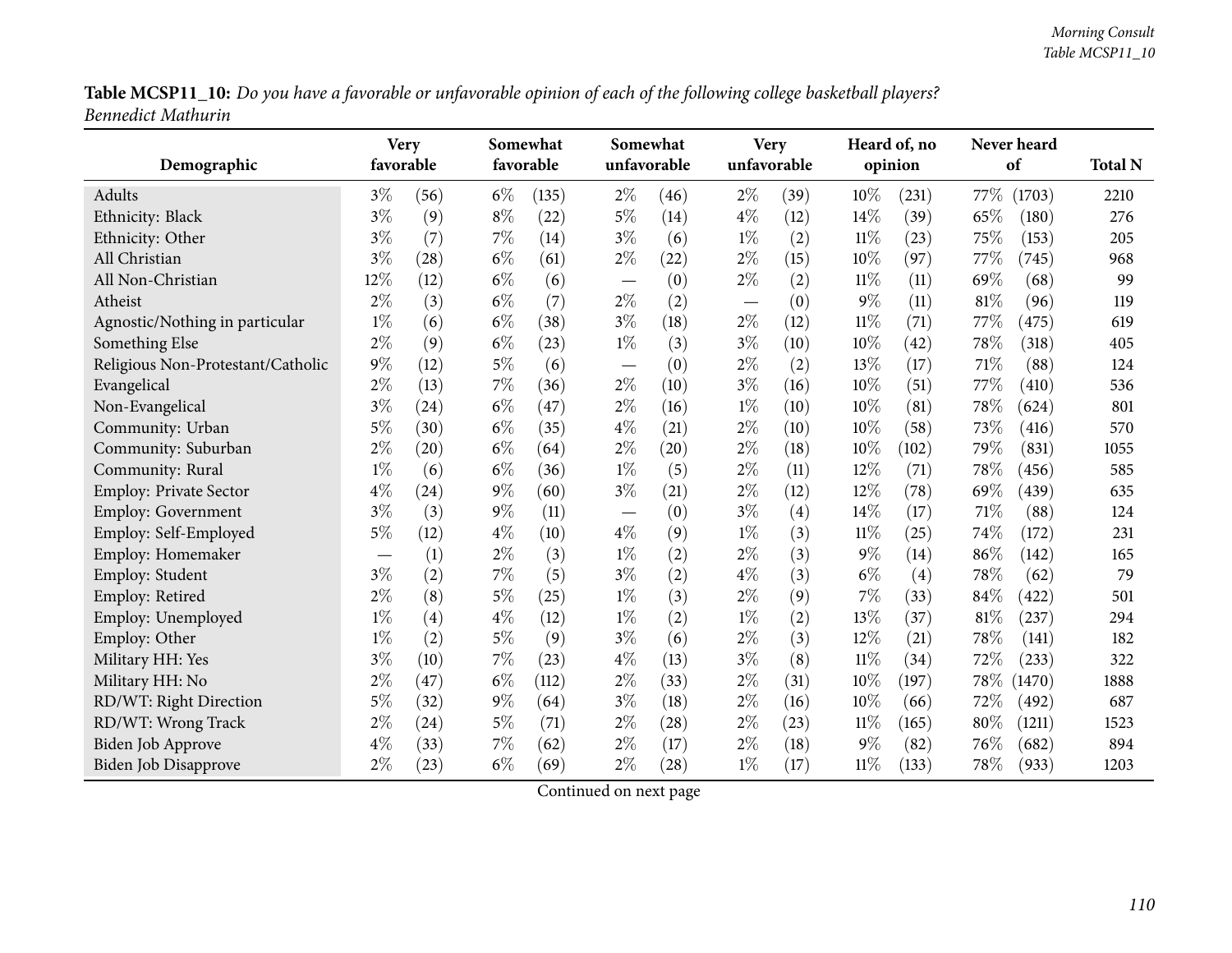|                    | Table MCSP11_10: Do you have a favorable or unfavorable opinion of each of the following college basketball players? |  |
|--------------------|----------------------------------------------------------------------------------------------------------------------|--|
| Bennedict Mathurin |                                                                                                                      |  |

| Demographic                          | <b>Very</b><br>favorable         |      |       | Somewhat<br>favorable |       | Somewhat<br>unfavorable | unfavorable | <b>Very</b> |        | Heard of, no<br>opinion |      | Never heard<br>of | <b>Total N</b> |
|--------------------------------------|----------------------------------|------|-------|-----------------------|-------|-------------------------|-------------|-------------|--------|-------------------------|------|-------------------|----------------|
| Adults                               | $3\%$                            | (56) | $6\%$ | (135)                 | $2\%$ | (46)                    | $2\%$       | (39)        | 10%    | (231)                   | 77\% | (1703)            | 2210           |
| Biden Job Strongly Approve           | 7%                               | (23) | $7\%$ | (24)                  | $2\%$ | (8)                     | $4\%$       | (13)        | 7%     | (26)                    | 73%  | (251)             | 345            |
| Biden Job Somewhat Approve           | $2\%$                            | (10) | 7%    | (39)                  | $2\%$ | (10)                    | $1\%$       | (5)         | 10%    | (57)                    | 78%  | (431)             | 550            |
| Biden Job Somewhat Disapprove        | $2\%$                            | (9)  | $5\%$ | (19)                  | $3\%$ | (11)                    | $2\%$       | (8)         | 13%    | (49)                    | 74%  | (273)             | 368            |
| <b>Biden Job Strongly Disapprove</b> | 2%                               | (15) | $6\%$ | (50)                  | $2\%$ | (17)                    | $1\%$       | (9)         | 10%    | (84)                    | 79%  | (660)             | 835            |
| Favorable of Biden                   | $4\%$                            | (36) | $7\%$ | (69)                  | $2\%$ | (19)                    | $2\%$       | (15)        | $9\%$  | (87)                    | 76%  | (714)             | 939            |
| Unfavorable of Biden                 | $2\%$                            | (21) | $5\%$ | (64)                  | $2\%$ | (25)                    | $2\%$       | (21)        | $11\%$ | (129)                   | 78%  | (924)             | 1182           |
| Very Favorable of Biden              | 7%                               | (26) | $8\%$ | (30)                  | $2\%$ | (8)                     | $3\%$       | (10)        | 10%    | (38)                    | 71%  | (268)             | 379            |
| Somewhat Favorable of Biden          | $2\%$                            | (10) | 7%    | (39)                  | $2\%$ | (11)                    | $1\%$       | (5)         | $9\%$  | (49)                    | 80%  | (446)             | 560            |
| Somewhat Unfavorable of Biden        | $1\%$                            | (2)  | $5\%$ | (17)                  | $2\%$ | (6)                     | $2\%$       | (7)         | 12%    | (43)                    | 78%  | (270)             | 345            |
| Very Unfavorable of Biden            | $2\%$                            | (19) | $6\%$ | (47)                  | $2\%$ | (19)                    | $2\%$       | (14)        | 10%    | (86)                    | 78%  | (654)             | 838            |
| #1 Issue: Economy                    | $4\%$                            | (31) | $6\%$ | (50)                  | $2\%$ | (18)                    | $1\%$       | (12)        | 11%    | (97)                    | 76%  | (668)             | 876            |
| #1 Issue: Security                   | $1\%$                            | (5)  | $9\%$ | (31)                  | $2\%$ | (7)                     | $1\%$       | (5)         | $9\%$  | (32)                    | 78%  | (282)             | 362            |
| #1 Issue: Health Care                | $3\%$                            | (6)  | $6\%$ | (13)                  | $2\%$ | (4)                     | $3\%$       | (7)         | 7%     | (15)                    | 79%  | (167)             | 212            |
| #1 Issue: Medicare / Social Security | $1\%$                            | (3)  | $8\%$ | (17)                  | $2\%$ | (4)                     | $3\%$       | (6)         | 14%    | (32)                    | 72%  | (160)             | 223            |
| #1 Issue: Women's Issues             | $4\%$                            | (4)  | $2\%$ | (3)                   |       | (0)                     | $1\%$       | (2)         | 18%    | (21)                    | 75%  | (89)              | 118            |
| #1 Issue: Education                  | $3\%$                            | (2)  | $6\%$ | (5)                   | $4\%$ | (4)                     | $2\%$       | (2)         | $11\%$ | (9)                     | 74%  | (64)              | 85             |
| #1 Issue: Energy                     | $2\%$                            | (5)  | $6\%$ | (11)                  | $2\%$ | (5)                     | $1\%$       | (3)         | $9\%$  | (16)                    | 79%  | (149)             | 188            |
| #1 Issue: Other                      | $\overbrace{\phantom{12322111}}$ | (0)  | $3\%$ | (4)                   | $2\%$ | (3)                     | $2\%$       | (3)         | $7\%$  | (10)                    | 86%  | (125)             | 145            |
| 2020 Vote: Joe Biden                 | $4\%$                            | (33) | $8\%$ | (69)                  | $1\%$ | (11)                    | $2\%$       | (16)        | 10%    | (89)                    | 76%  | (685)             | 904            |
| 2020 Vote: Donald Trump              | $2\%$                            | (16) | $7\%$ | (53)                  | $2\%$ | (16)                    | $1\%$       | (7)         | $11\%$ | (82)                    | 77%  | (585)             | 759            |
| 2020 Vote: Other                     |                                  | (0)  | $5\%$ | (3)                   | $2\%$ | (1)                     | $2\%$       | (1)         | $8\%$  | (5)                     | 84%  | (55)              | 66             |
| 2020 Vote: Didn't Vote               | $2\%$                            | (8)  | $2\%$ | (9)                   | $4\%$ | (17)                    | $3\%$       | (15)        | 11%    | (55)                    | 78%  | (378)             | 481            |
| 2018 House Vote: Democrat            | $3\%$                            | (22) | 7%    | (45)                  | $1\%$ | (6)                     | $2\%$       | (11)        | $11\%$ | (76)                    | 77%  | (526)             | 686            |
| 2018 House Vote: Republican          | $2\%$                            | (15) | $8\%$ | (50)                  | $2\%$ | (14)                    | $1\%$       | (7)         | 10%    | (62)                    | 77%  | (487)             | 635            |
| 2018 House Vote: Someone else        |                                  | (0)  | 12%   | (7)                   |       | (0)                     | $4\%$       | (2)         | 16%    | (9)                     | 68%  | (40)              | 59             |
| 2016 Vote: Hillary Clinton           | $3\%$                            | (19) | $6\%$ | (40)                  | $1\%$ | (5)                     | $2\%$       | (12)        | $11\%$ | (70)                    | 77\% | (495)             | 640            |
| 2016 Vote: Donald Trump              | $2\%$                            | (15) | $8\%$ | (52)                  | $3\%$ | (19)                    | $1\%$       | (7)         | 10%    | (72)                    | 76%  | (527)             | 692            |
| 2016 Vote: Other                     | $\overbrace{\phantom{12322111}}$ | (0)  | 7%    | (7)                   | $1\%$ | (1)                     | $1\%$       | (1)         | $9\%$  | (10)                    | 82%  | (89)              | 108            |
| 2016 Vote: Didn't Vote               | $3\%$                            | (23) | $5\%$ | (36)                  | $3\%$ | $\left( 20\right)$      | $2\%$       | (19)        | 10%    | (79)                    | 77%  | (592)             | 768            |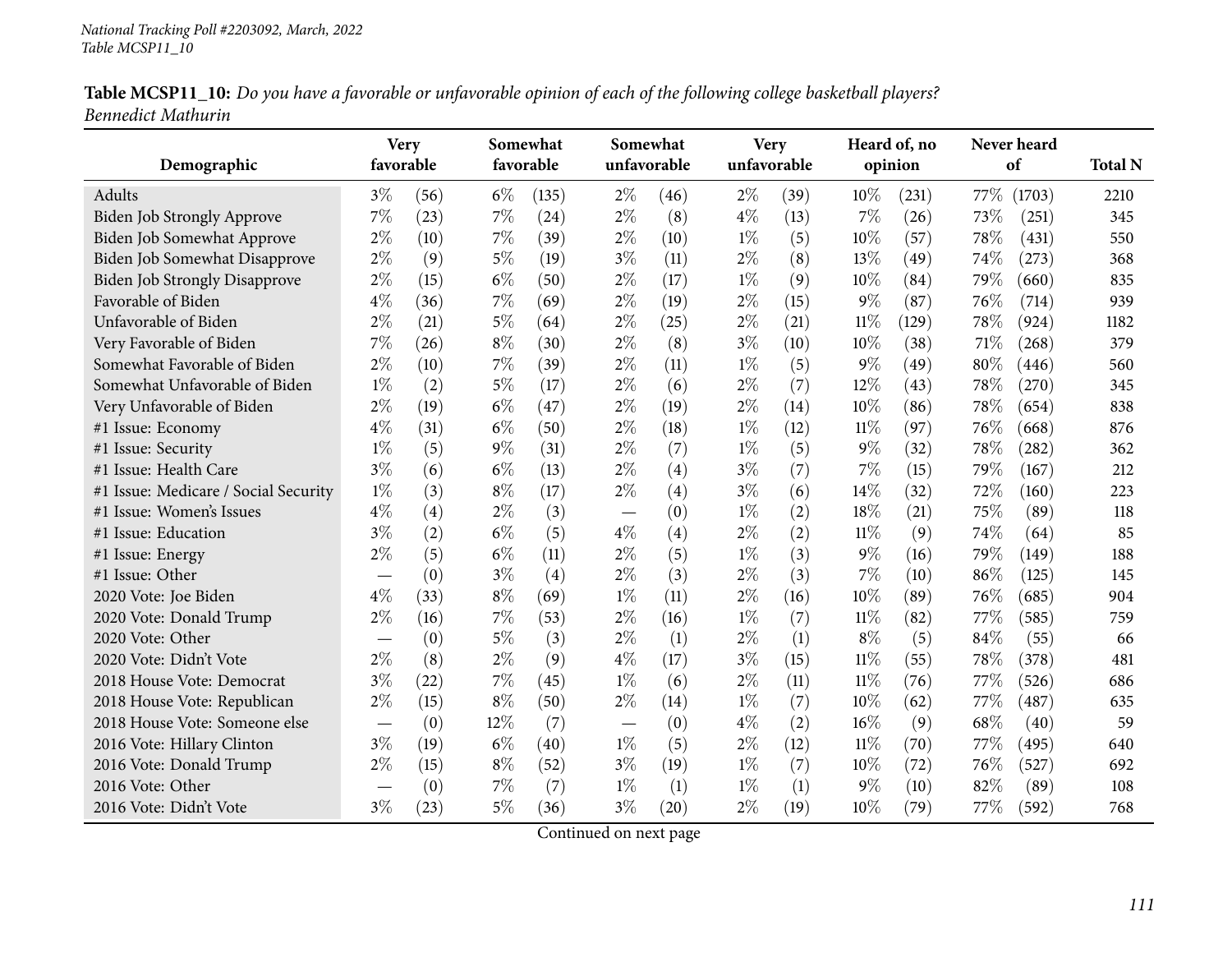| Table MCSP11_10: Do you have a favorable or unfavorable opinion of each of the following college basketball players? |  |
|----------------------------------------------------------------------------------------------------------------------|--|
| Bennedict Mathurin                                                                                                   |  |

| Demographic                    | Very<br>favorable |                    |        | Somewhat<br>favorable |       | Somewhat<br>unfavorable |       | <b>Very</b><br>unfavorable |        | Heard of, no<br>opinion | Never heard<br>of |        | <b>Total N</b> |
|--------------------------------|-------------------|--------------------|--------|-----------------------|-------|-------------------------|-------|----------------------------|--------|-------------------------|-------------------|--------|----------------|
| Adults                         | $3\%$             | (56)               | $6\%$  | (135)                 | $2\%$ | (46)                    | $2\%$ | (39)                       | $10\%$ | (231)                   | 77\%              | (1703) | 2210           |
| Voted in 2014: Yes             | $3\%$             | (32)               | $7\%$  | (83)                  | $2\%$ | (20)                    | $1\%$ | (15)                       | 12%    | (137)                   | 76\%              | (897)  | 1183           |
| Voted in 2014: No              | $2\%$             | (24)               | $5\%$  | (52)                  | $3\%$ | (26)                    | $2\%$ | (24)                       | $9\%$  | (95)                    | 79%               | (806)  | 1027           |
| 4-Region: Northeast            | $3\%$             | (12)               | $9\%$  | (34)                  | $3\%$ | (11)                    | $2\%$ | $\left( 7\right)$          | $7\%$  | (29)                    | 76\%              | (302)  | 395            |
| 4-Region: Midwest              | $1\%$             | $\left( 4\right)$  | $5\%$  | (22)                  | $2\%$ | (10)                    | $1\%$ | (5)                        | $10\%$ | (48)                    | 81\%              | (375)  | 464            |
| 4-Region: South                | $2\%$             | (20)               | $6\%$  | (52)                  | $2\%$ | (16)                    | $2\%$ | (15)                       | $11\%$ | (91)                    | 77 $\%$           | (634)  | 828            |
| 4-Region: West                 | $4\%$             | (20)               | $5\%$  | (26)                  | $2\%$ | (9)                     | $2\%$ | (13)                       | $12\%$ | (63)                    | $75\%$            | (391)  | 522            |
| Sports Fans                    | $4\%$             | (56)               | $8\%$  | (121)                 | $3\%$ | (44)                    | $2\%$ | (33)                       | 13\%   | (189)                   | 69%               | (1004) | 1446           |
| Avid Sports Fans               | $7\%$             | (34)               | $12\%$ | (61)                  | $4\%$ | (19)                    | $4\%$ | (18)                       | $16\%$ | (83)                    | $58\%$            | (296)  | 511            |
| <b>Casual Sports Fans</b>      | $2\%$             | $\left( 22\right)$ | $6\%$  | (60)                  | $3\%$ | (25)                    | $2\%$ | (15)                       | $11\%$ | (106)                   | 76\%              | (708)  | 935            |
| CBB Fans                       | $6\%$             | (50)               | $13\%$ | (109)                 | $5\%$ | (40)                    | $2\%$ | (21)                       | 17%    | (150)                   | 57%               | (497)  | 867            |
| Avid CBB Fans                  | $9\%$             | (24)               | $16\%$ | (41)                  | $7\%$ | (20)                    | $5\%$ | (12)                       | 21%    | (56)                    | 42%               | (111)  | 264            |
| Casual CBB Fans                | $5\%$             | (40)               | $13\%$ | (95)                  | $4\%$ | (28)                    | $2\%$ | (15)                       | 17%    | (121)                   | 59\%              | (430)  | 729            |
| Plan to Watch Men's Tournament | $7\%$             | (46)               | $15\%$ | (97)                  | $5\%$ | (29)                    | $2\%$ | (14)                       | 18%    | (117)                   | $52\%$            | (331)  | 635            |
| 21 or Older                    | $2\%$             | .49 <sup>°</sup>   | $6\%$  | (130)                 | $2\%$ | (39`                    | $2\%$ | (36)                       | $11\%$ | (225)                   | 77\% (1642)       |        | 2121           |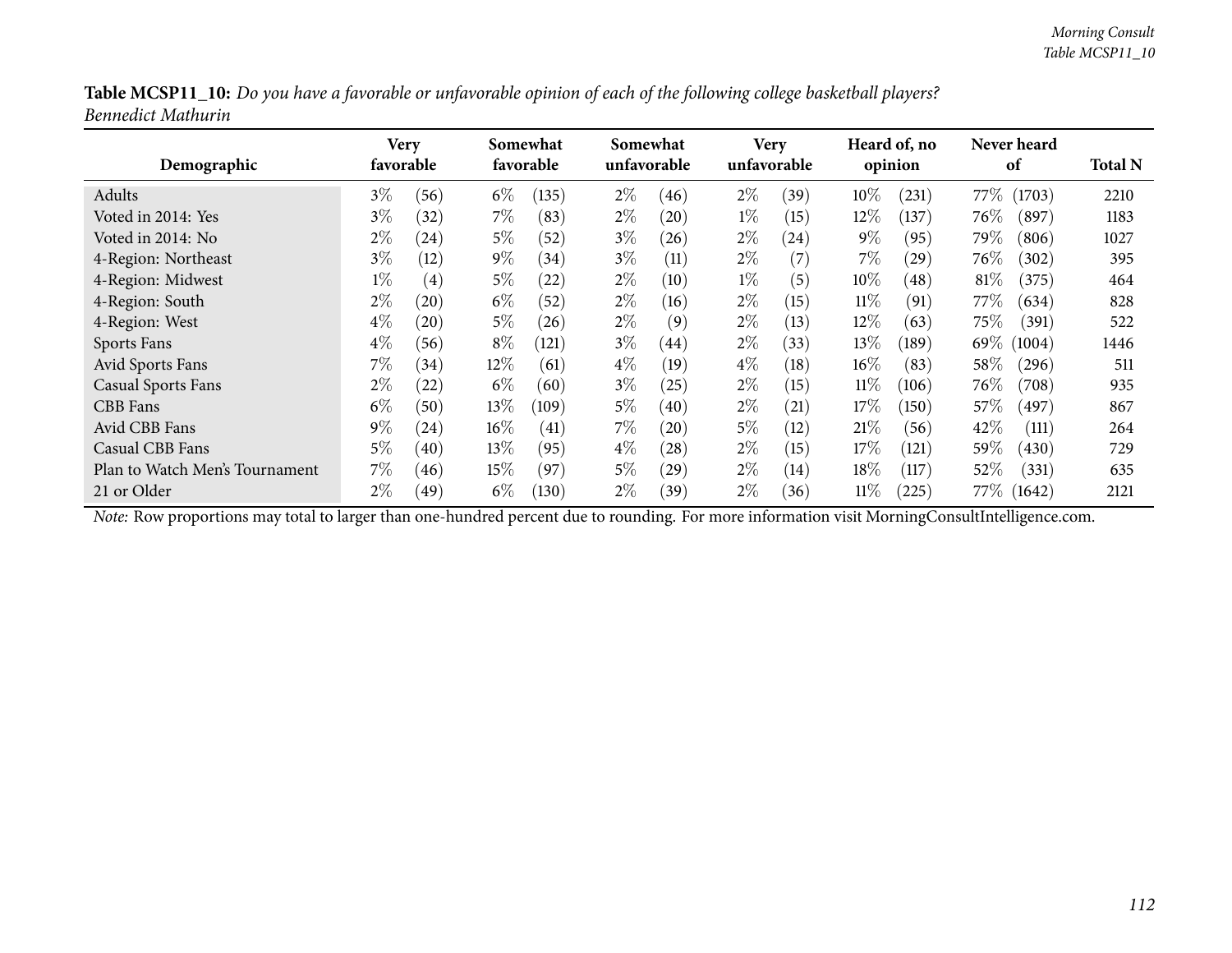|                | Table MCSP11_11: Do you have a favorable or unfavorable opinion of each of the following college basketball players? |  |
|----------------|----------------------------------------------------------------------------------------------------------------------|--|
| Paolo Banchero |                                                                                                                      |  |

| Demographic              | <b>Very</b><br>favorable |      |       | Somewhat<br>favorable | Somewhat<br>unfavorable |      |                                   | <b>Very</b><br>unfavorable |        | Heard of, no<br>opinion |      | Never heard<br>of | <b>Total N</b> |
|--------------------------|--------------------------|------|-------|-----------------------|-------------------------|------|-----------------------------------|----------------------------|--------|-------------------------|------|-------------------|----------------|
| Adults                   | $3\%$                    | (60) | $7\%$ | (146)                 | $3\%$                   | (56) | $2\%$                             | (42)                       | 10%    | (217)                   | 76\% | (1689)            | 2210           |
| Gender: Male             | $5\%$                    | (51) | $9\%$ | (95)                  | $4\%$                   | (38) | $3\%$                             | (30)                       | 11%    | (117)                   | 69%  | (737)             | 1067           |
| Gender: Female           | $1\%$                    | (10) | $4\%$ | (51)                  | $2\%$                   | (18) | $1\%$                             | (12)                       | $9\%$  | (100)                   | 83%  | (953)             | 1143           |
| Age: 18-34               | $5\%$                    | (30) | 10%   | (63)                  | $4\%$                   | (29) | $4\%$                             | (28)                       | $9\%$  | (62)                    | 68%  | (446)             | 658            |
| Age: 35-44               | $2\%$                    | (9)  | 7%    | (24)                  | $3\%$                   | (10) | $2\%$                             | (7)                        | 12%    | (45)                    | 74%  | (265)             | 359            |
| Age: 45-64               | $1\%$                    | (11) | $5\%$ | (39)                  | $1\%$                   | (11) | $\overbrace{\phantom{123221111}}$ | (3)                        | 10%    | (74)                    | 82%  | (616)             | 754            |
| Age: 65+                 | $2\%$                    | (10) | $4\%$ | (20)                  | $1\%$                   | (5)  | $1\%$                             | (5)                        | $8\%$  | (36)                    | 83%  | (362)             | 438            |
| GenZers: 1997-2012       | $4\%$                    | (9)  | $9\%$ | (24)                  | 7%                      | (18) | $5\%$                             | (14)                       | 7%     | (19)                    | 67%  | (171)             | 255            |
| Millennials: 1981-1996   | $4\%$                    | (27) | $8\%$ | (54)                  | $3\%$                   | (18) | $3\%$                             | (17)                       | $11\%$ | (73)                    | 71%  | (456)             | 646            |
| GenXers: 1965-1980       | $1\%$                    | (7)  | $5\%$ | (27)                  | $2\%$                   | (11) | $1\%$                             | (6)                        | 10%    | (52)                    | 80%  | (402)             | 505            |
| Baby Boomers: 1946-1964  | $2\%$                    | (17) | $5\%$ | (40)                  | $1\%$                   | (8)  |                                   | (3)                        | 9%     | (67)                    | 82%  | (609)             | 744            |
| PID: Dem (no lean)       | $4\%$                    | (29) | $8\%$ | (62)                  | $3\%$                   | (20) | $2\%$                             | (16)                       | 10%    | (72)                    | 74%  | (555)             | 753            |
| PID: Ind (no lean)       | $2\%$                    | (15) | $5\%$ | (37)                  | $2\%$                   | (17) | $2\%$                             | (16)                       | 10%    | (78)                    | 79%  | (607)             | 771            |
| PID: Rep (no lean)       | $2\%$                    | (16) | 7%    | (47)                  | $3\%$                   | (18) | $2\%$                             | (10)                       | 10%    | (67)                    | 77%  | (527)             | 686            |
| PID/Gender: Dem Men      | $8\%$                    | (27) | 12%   | (40)                  | $3\%$                   | (10) | $4\%$                             | (11)                       | $9\%$  | (31)                    | 63%  | (205)             | 323            |
| PID/Gender: Dem Women    |                          | (2)  | $5\%$ | (22)                  | $3\%$                   | (11) | $1\%$                             | (4)                        | 10%    | (41)                    | 81%  | (350)             | 430            |
| PID/Gender: Ind Men      | $3\%$                    | (11) | $5\%$ | (21)                  | $3\%$                   | (12) | $3\%$                             | (14)                       | 12%    | (46)                    | 74%  | (294)             | 398            |
| PID/Gender: Ind Women    | $1\%$                    | (5)  | $4\%$ | (16)                  | $1\%$                   | (5)  | $1\%$                             | (2)                        | 9%     | (32)                    | 84%  | (313)             | 373            |
| PID/Gender: Rep Men      | $4\%$                    | (13) | 10%   | (34)                  | 5%                      | (16) | $1\%$                             | (4)                        | 12%    | (40)                    | 69%  | (237)             | 345            |
| PID/Gender: Rep Women    | $1\%$                    | (3)  | $4\%$ | (13)                  | $1\%$                   | (2)  | $2\%$                             | (6)                        | $8\%$  | (27)                    | 85%  | (289)             | 341            |
| Ideo: Liberal (1-3)      | $4\%$                    | (22) | 7%    | (46)                  | $3\%$                   | (20) | $2\%$                             | (13)                       | 7%     | (41)                    | 77%  | (478)             | 621            |
| Ideo: Moderate (4)       | $3\%$                    | (16) | 7%    | (43)                  | $1\%$                   | (4)  | $1\%$                             | (8)                        | 12%    | (76)                    | 76%  | (471)             | 618            |
| Ideo: Conservative (5-7) | $2\%$                    | (19) | 7%    | (50)                  | $4\%$                   | (27) | $2\%$                             | (16)                       | 10%    | (75)                    | 75%  | (568)             | 756            |
| Educ: $<$ College        | $2\%$                    | (36) | $6\%$ | (87)                  | $3\%$                   | (42) | $2\%$                             | (28)                       | 10%    | (144)                   | 78%  | (1181)            | 1519           |
| Educ: Bachelors degree   | $4\%$                    | (17) | $8\%$ | (37)                  | $1\%$                   | (5)  | $2\%$                             | (10)                       | 11%    | (49)                    | 74%  | (329)             | 446            |
| Educ: Post-grad          | $3\%$                    | (7)  | $9\%$ | (22)                  | $4\%$                   | (9)  | $2\%$                             | (4)                        | 10%    | (24)                    | 73%  | (179)             | 245            |
| Income: Under 50k        | $2\%$                    | (25) | $5\%$ | (61)                  | $2\%$                   | (29) | $2\%$                             | (28)                       | 10%    | (123)                   | 78%  | (921)             | 1186           |
| Income: 50k-100k         | $3\%$                    | (25) | $8\%$ | (55)                  | $2\%$                   | (16) | $2\%$                             | (12)                       | $9\%$  | (68)                    | 75%  | (540)             | 717            |
| Income: 100k+            | $3\%$                    | (11) | 10%   | (30)                  | $3\%$                   | (10) | $1\%$                             | (2)                        | $9\%$  | (27)                    | 74%  | (228)             | 307            |
| Ethnicity: White         | $3\%$                    | (44) | $6\%$ | (102)                 | $2\%$                   | (32) | $2\%$                             | (28)                       | 10%    | (170)                   | 78%  | (1354)            | 1730           |
| Ethnicity: Hispanic      | $4\%$                    | (14) | 10%   | (37)                  | $5\%$                   | (17) | $5\%$                             | (16)                       | $8\%$  | (28)                    | 68%  | (240)             | 351            |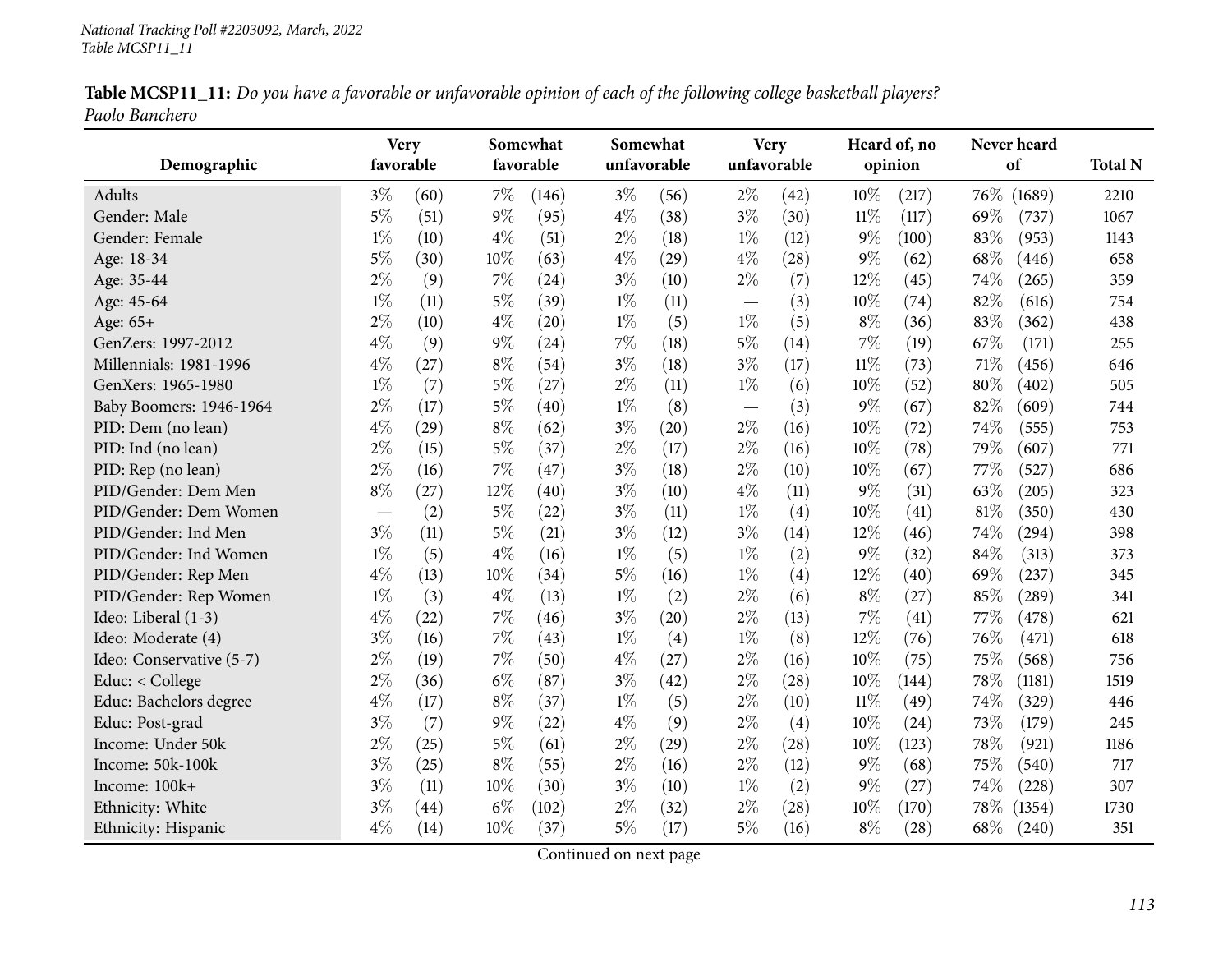Table MCSP11\_11: Do you have a favorable or unfavorable opinion of each of the following college basketball players? *Paolo Banchero*

|                                   |       | <b>Very</b> |        | Somewhat  |                                 | Somewhat    |       | <b>Very</b> |        | Heard of, no |        | Never heard         |                |
|-----------------------------------|-------|-------------|--------|-----------|---------------------------------|-------------|-------|-------------|--------|--------------|--------|---------------------|----------------|
| Demographic                       |       | favorable   |        | favorable |                                 | unfavorable |       | unfavorable |        | opinion      |        | of                  | <b>Total N</b> |
| Adults                            | $3\%$ | (60)        | $7\%$  | (146)     | $3\%$                           | (56)        | $2\%$ | (42)        | 10%    | (217)        | $76\%$ | (1689)              | 2210           |
| Ethnicity: Black                  | $4\%$ | (11)        | 10%    | (28)      | $4\%$                           | (10)        | $4\%$ | (11)        | $11\%$ | (30)         | 67%    | (185)               | 276            |
| Ethnicity: Other                  | $3\%$ | (6)         | $7\%$  | (15)      | 7%                              | (13)        | $2\%$ | (4)         | $8\%$  | (17)         | 73%    | (151)               | 205            |
| All Christian                     | $4\%$ | (34)        | $8\%$  | (77)      | $2\%$                           | (21)        | $1\%$ | (14)        | 9%     | (86)         | 76%    | (736)               | 968            |
| All Non-Christian                 | $6\%$ | (6)         | 14\%   | (13)      | $2\%$                           | (2)         | $1\%$ | (1)         | $7\%$  | (7)          | 69%    | (69)                | 99             |
| Atheist                           | $2\%$ | (3)         | $3\%$  | (4)       | $1\%$                           | (1)         | $3\%$ | (3)         | $6\%$  | (7)          | 84%    | (101)               | 119            |
| Agnostic/Nothing in particular    | $2\%$ | (13)        | $5\%$  | (33)      | $3\%$                           | (16)        | $3\%$ | (17)        | 12%    | (77)         | 75%    | (463)               | 619            |
| Something Else                    | $1\%$ | (4)         | $5\%$  | (18)      | $3\%$                           | (14)        | $2\%$ | (6)         | 10%    | (41)         | 79%    | (322)               | 405            |
| Religious Non-Protestant/Catholic | $6\%$ | (7)         | 15%    | (19)      | $2\%$                           | (2)         | $1\%$ | (1)         | $8\%$  | (11)         | 68\%   | (84)                | 124            |
| Evangelical                       | $3\%$ | (15)        | $6\%$  | (34)      | $3\%$                           | (16)        | $2\%$ | (9)         | $8\%$  | (45)         | 78%    | (416)               | 536            |
| Non-Evangelical                   | $3\%$ | (23)        | 7%     | (56)      | $2\%$                           | (20)        | $1\%$ | (11)        | 9%     | (76)         | 77%    | (616)               | 801            |
| Community: Urban                  | $4\%$ | (24)        | $7\%$  | (39)      | $4\%$                           | (24)        | $2\%$ | (14)        | 10%    | (58)         | 72%    | (410)               | 570            |
| Community: Suburban               | $3\%$ | (28)        | $6\%$  | (67)      | $2\%$                           | (22)        | $2\%$ | (18)        | 10%    | (102)        | 78%    | (818)               | 1055           |
| Community: Rural                  | $1\%$ | (8)         | $7\%$  | (40)      | $2\%$                           | (9)         | $2\%$ | (10)        | 10%    | (57)         | 79%    | (461)               | 585            |
| <b>Employ: Private Sector</b>     | $3\%$ | (20)        | $9\%$  | (60)      | $4\%$                           | (23)        | $2\%$ | (14)        | 12%    | (77)         | 69%    | (440)               | 635            |
| Employ: Government                | $4\%$ | (6)         | $5\%$  | (6)       | $6\%$                           | (7)         | $5\%$ | (6)         | 10%    | (12)         | 70%    | (87)                | 124            |
| Employ: Self-Employed             | $4\%$ | (10)        | 10%    | (23)      | $2\%$                           | (5)         | $2\%$ | (4)         | 9%     | (22)         | 72%    | (167)               | 231            |
| Employ: Homemaker                 | $1\%$ | (1)         | $1\%$  | (1)       | $2\%$                           | (4)         | $3\%$ | (5)         | 10%    | (16)         | 84%    | (138)               | 165            |
| Employ: Student                   | $5\%$ | (4)         | 10%    | (8)       | $6\%$                           | (5)         | $1\%$ | (1)         | $4\%$  | (3)          | 74\%   | (59)                | 79             |
| Employ: Retired                   | $3\%$ | (13)        | $4\%$  | (22)      | $1\%$                           | (7)         | $1\%$ | (5)         | $6\%$  | (30)         | 85%    | (425)               | 501            |
| Employ: Unemployed                | $2\%$ | (5)         | $5\%$  | (16)      | $\hspace{0.1mm}-\hspace{0.1mm}$ | (1)         |       | (0)         | 14%    | (40)         | 79%    | (232)               | 294            |
| Employ: Other                     | $1\%$ | (1)         | $5\%$  | (9)       | $2\%$                           | (3)         | $4\%$ | (8)         | 10%    | (18)         | 79%    | (143)               | 182            |
| Military HH: Yes                  | $2\%$ | (8)         | $8\%$  | (25)      | $4\%$                           | (13)        | $3\%$ | (8)         | 10%    | (33)         | 73%    | (235)               | 322            |
| Military HH: No                   | $3\%$ | (52)        | $6\%$  | (121)     | $2\%$                           | (43)        | $2\%$ | (34)        | 10%    | (184)        | 77\%   | (1454)              | 1888           |
| RD/WT: Right Direction            | $4\%$ | (31)        | $11\%$ | (73)      | $3\%$                           | (22)        | $3\%$ | (19)        | $8\%$  | (55)         | 71%    | $\left( 487\right)$ | 687            |
| RD/WT: Wrong Track                | $2\%$ | (30)        | $5\%$  | (72)      | $2\%$                           | (33)        | $2\%$ | (23)        | $11\%$ | (162)        | 79\%   | (1203)              | 1523           |
| Biden Job Approve                 | $4\%$ | (36)        | $8\%$  | (74)      | $2\%$                           | (19)        | $2\%$ | (21)        | $8\%$  | (72)         | 75%    | (673)               | 894            |
| Biden Job Disapprove              | $2\%$ | (25)        | $6\%$  | (69)      | $3\%$                           | (33)        | $2\%$ | (19)        | $11\%$ | (133)        | 77\%   | (925)               | 1203           |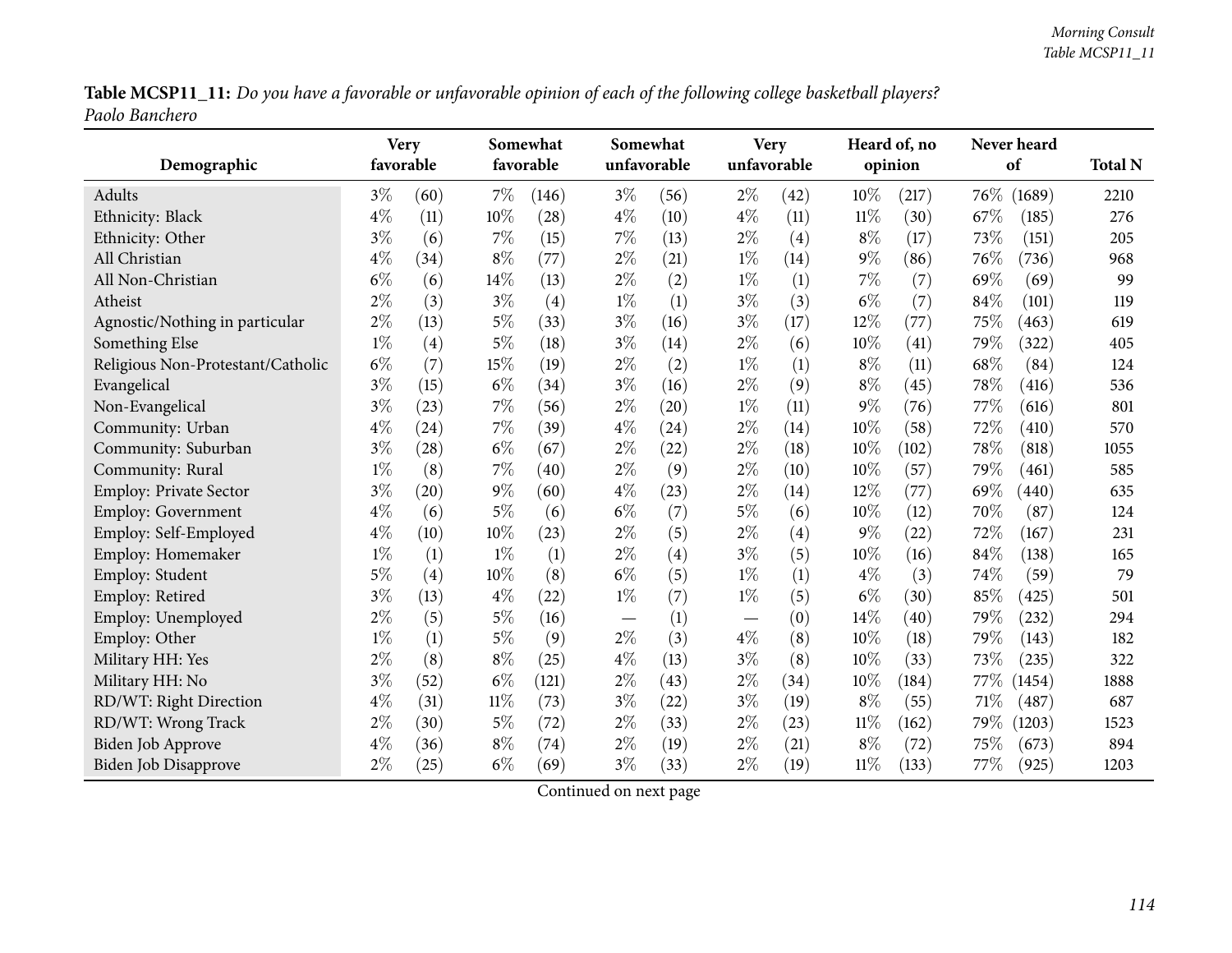|                |  |  | Table MCSP11_11: Do you have a favorable or unfavorable opinion of each of the following college basketball players? |  |
|----------------|--|--|----------------------------------------------------------------------------------------------------------------------|--|
| Paolo Banchero |  |  |                                                                                                                      |  |

|                                      | <b>Very</b> |      |       | Somewhat           | Somewhat |             |       | <b>Very</b> |        | Heard of, no | Never heard |        |                |
|--------------------------------------|-------------|------|-------|--------------------|----------|-------------|-------|-------------|--------|--------------|-------------|--------|----------------|
| Demographic                          | favorable   |      |       | favorable          |          | unfavorable |       | unfavorable |        | opinion      | of          |        | <b>Total N</b> |
| Adults                               | $3\%$       | (60) | $7\%$ | (146)              | $3\%$    | (56)        | $2\%$ | (42)        | 10%    | (217)        | 76\%        | (1689) | 2210           |
| Biden Job Strongly Approve           | 7%          | (24) | $9\%$ | (32)               | $3\%$    | (9)         | $3\%$ | (10)        | $7\%$  | (25)         | 71%         | (245)  | 345            |
| Biden Job Somewhat Approve           | $2\%$       | (11) | $8\%$ | (42)               | $2\%$    | (9)         | $2\%$ | (11)        | $9\%$  | (47)         | 78%         | (429)  | 550            |
| Biden Job Somewhat Disapprove        | $2\%$       | (7)  | $5\%$ | (20)               | $4\%$    | (14)        | $2\%$ | (9)         | 13%    | (49)         | 73\%        | (270)  | 368            |
| <b>Biden Job Strongly Disapprove</b> | $2\%$       | (18) | $6\%$ | (49)               | $2\%$    | (19)        | $1\%$ | (11)        | 10%    | (84)         | 78%         | (654)  | 835            |
| Favorable of Biden                   | $4\%$       | (37) | $9\%$ | (82)               | $2\%$    | (18)        | $2\%$ | (21)        | $8\%$  | (75)         | 75%         | (706)  | 939            |
| Unfavorable of Biden                 | $2\%$       | (24) | $5\%$ | (61)               | $3\%$    | (35)        | $2\%$ | (18)        | 11%    | (131)        | 77\%        | (913)  | 1182           |
| Very Favorable of Biden              | 7%          | (26) | 10%   | (36)               | $3\%$    | (11)        | $2\%$ | (8)         | $8\%$  | (32)         | 70%         | (266)  | 379            |
| Somewhat Favorable of Biden          | $2\%$       | (11) | $8\%$ | (46)               | $1\%$    | (7)         | $2\%$ | (14)        | $8\%$  | (43)         | 79%         | (440)  | 560            |
| Somewhat Unfavorable of Biden        | $1\%$       | (4)  | $4\%$ | (15)               | $4\%$    | (13)        | $2\%$ | (6)         | 13%    | (44)         | 76%         | (262)  | 345            |
| Very Unfavorable of Biden            | $2\%$       | (20) | $6\%$ | (46)               | $3\%$    | (22)        | $1\%$ | (12)        | 10%    | (86)         | 78%         | (651)  | 838            |
| #1 Issue: Economy                    | $3\%$       | (25) | $6\%$ | (56)               | $3\%$    | (27)        | $1\%$ | (13)        | $11\%$ | (99)         | 75%         | (657)  | 876            |
| #1 Issue: Security                   | $3\%$       | (11) | $9\%$ | (31)               | $1\%$    | (5)         | $2\%$ | (8)         | $8\%$  | (31)         | 77%         | (277)  | 362            |
| #1 Issue: Health Care                | $5\%$       | (10) | 7%    | (16)               | $2\%$    | (4)         | $2\%$ | (4)         | $7\%$  | (15)         | 78%         | (165)  | 212            |
| #1 Issue: Medicare / Social Security | $1\%$       | (2)  | 7%    | (16)               | $2\%$    | (4)         | $3\%$ | (6)         | 12%    | (28)         | 75%         | (168)  | 223            |
| #1 Issue: Women's Issues             | $3\%$       | (3)  | $4\%$ | (5)                | $1\%$    | (1)         | $3\%$ | (3)         | 14\%   | (17)         | 75%         | (89)   | 118            |
| #1 Issue: Education                  | $5\%$       | (5)  | $8\%$ | (6)                | $2\%$    | (2)         | $4\%$ | (3)         | $6\%$  | (5)          | 76%         | (65)   | 85             |
| #1 Issue: Energy                     | $3\%$       | (5)  | $5\%$ | (10)               | $4\%$    | (8)         | $3\%$ | (6)         | $8\%$  | (16)         | 77\%        | (144)  | 188            |
| #1 Issue: Other                      |             | (0)  | $5\%$ | (7)                | $3\%$    | (5)         |       | (1)         | $6\%$  | (8)          | 86%         | (125)  | 145            |
| 2020 Vote: Joe Biden                 | $4\%$       | (33) | 9%    | (77)               | $2\%$    | (16)        | $2\%$ | (17)        | 10%    | (86)         | 75%         | (675)  | 904            |
| 2020 Vote: Donald Trump              | $2\%$       | (18) | 7%    | (52)               | $3\%$    | (21)        | $1\%$ | (10)        | 10%    | (78)         | 76%         | (581)  | 759            |
| 2020 Vote: Other                     | 5%          | (4)  | $3\%$ | (2)                | $2\%$    | (2)         |       | (0)         | $11\%$ | (7)          | 78%         | (51)   | 66             |
| 2020 Vote: Didn't Vote               | $1\%$       | (6)  | $3\%$ | (14)               | $4\%$    | (18)        | $3\%$ | (15)        | 10%    | (46)         | 79%         | (382)  | 481            |
| 2018 House Vote: Democrat            | $3\%$       | (24) | 7%    | (51)               | $1\%$    | (9)         | $1\%$ | (8)         | 10%    | (71)         | 76%         | (523)  | 686            |
| 2018 House Vote: Republican          | $2\%$       | (14) | $8\%$ | (51)               | $3\%$    | (18)        | $1\%$ | (8)         | 10%    | (61)         | 76%         | (483)  | 635            |
| 2018 House Vote: Someone else        | $1\%$       | (1)  | $2\%$ | (1)                | $6\%$    | (4)         | $4\%$ | (2)         | 10%    | (6)          | 77%         | (45)   | 59             |
| 2016 Vote: Hillary Clinton           | $3\%$       | (22) | $6\%$ | (40)               | $1\%$    | (6)         | $1\%$ | (8)         | 10%    | (67)         | 78%         | (497)  | 640            |
| 2016 Vote: Donald Trump              | $3\%$       | (18) | 7%    | (52)               | $3\%$    | (18)        | $2\%$ | (11)        | 10%    | (72)         | 75%         | (521)  | 692            |
| 2016 Vote: Other                     | $1\%$       | (2)  | $9\%$ | (10)               | $1\%$    | (1)         | $1\%$ | (1)         | $5\%$  | (5)          | 83%         | (90)   | 108            |
| 2016 Vote: Didn't Vote               | $2\%$       | (18) | $6\%$ | $\left( 44\right)$ | $4\%$    | (31)        | $3\%$ | (22)        | $9\%$  | (72)         | 76%         | (581)  | 768            |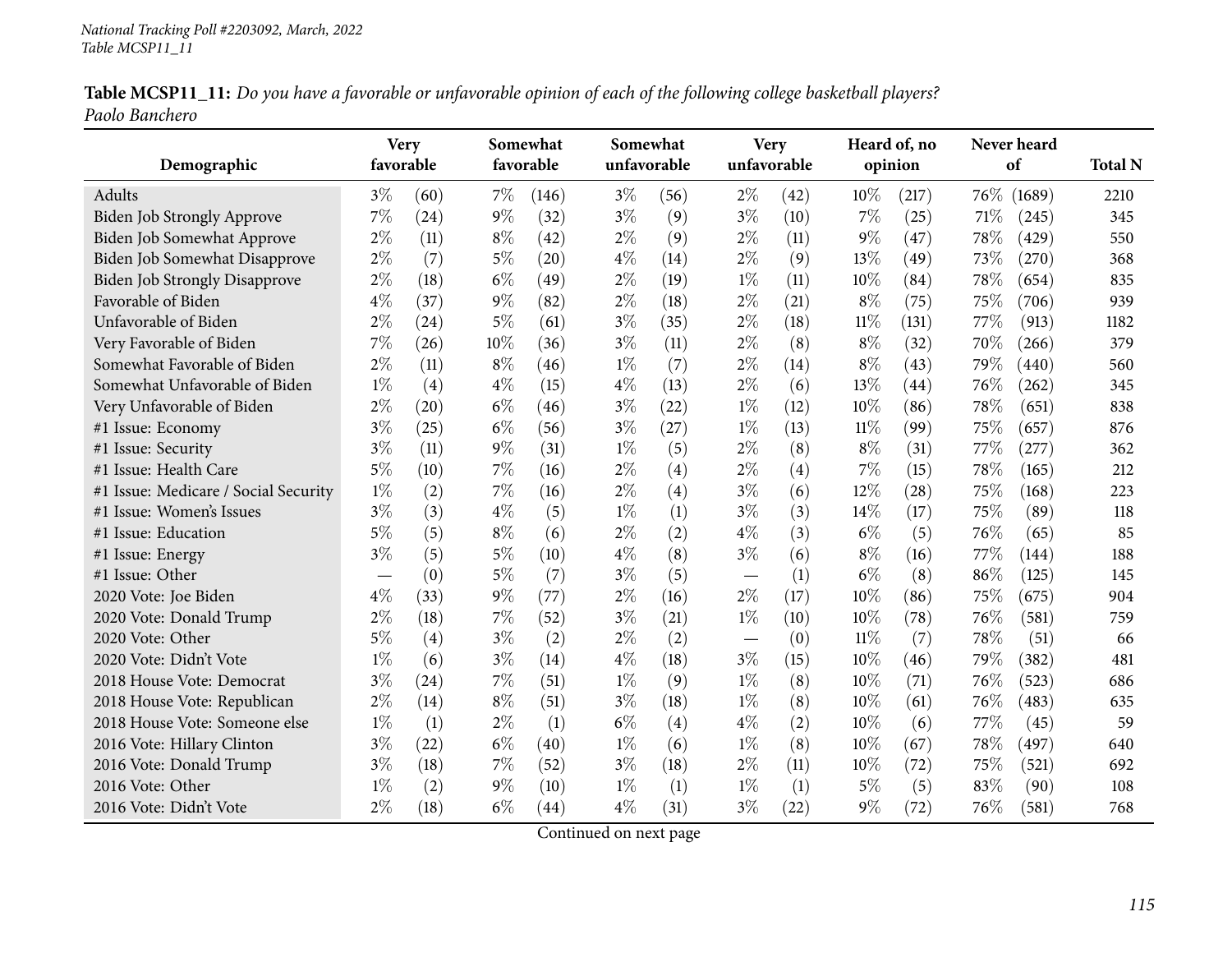|                |  | Table MCSP11_11: Do you have a favorable or unfavorable opinion of each of the following college basketball players? |
|----------------|--|----------------------------------------------------------------------------------------------------------------------|
| Paolo Banchero |  |                                                                                                                      |

| Demographic                    |       | Very<br>favorable |        | Somewhat<br>favorable |       | Somewhat<br>unfavorable |       | <b>Very</b><br>unfavorable |        | Heard of, no<br>opinion |         | Never heard<br>of | <b>Total N</b> |
|--------------------------------|-------|-------------------|--------|-----------------------|-------|-------------------------|-------|----------------------------|--------|-------------------------|---------|-------------------|----------------|
| Adults                         | $3\%$ | (60)              | $7\%$  | (146)                 | $3\%$ | (56)                    | $2\%$ | (42)                       | $10\%$ | (217)                   | $76\%$  | (1689)            | 2210           |
| Voted in 2014: Yes             | $3\%$ | (30)              | $8\%$  | (92)                  | $2\%$ | (22)                    | $1\%$ | (14)                       | $11\%$ | 127)                    | $76\%$  | (899)             | 1183           |
| Voted in 2014: No              | $3\%$ | (30)              | $5\%$  | (54)                  | $3\%$ | (34)                    | $3\%$ | $\left( 28\right)$         | $9\%$  | (90)                    | 77\%    | (790)             | 1027           |
| 4-Region: Northeast            | $2\%$ | (9)               | $11\%$ | (42)                  | $2\%$ | (8)                     | $2\%$ | (9)                        | $8\%$  | (31)                    | $75\%$  | $^{'}297)$        | 395            |
| 4-Region: Midwest              | $2\%$ | (8)               | $7\%$  | (30)                  | $1\%$ | (4)                     | $1\%$ | (5)                        | $9\%$  | (42)                    | $81\%$  | (375)             | 464            |
| 4-Region: South                | $3\%$ | 27                | $6\%$  | (47)                  | $4\%$ | (31)                    | $2\%$ | (17)                       | $11\%$ | (88)                    | $75\%$  | (618)             | 828            |
| 4-Region: West                 | $3\%$ | (16)              | $5\%$  | (26)                  | $3\%$ | (13)                    | $2\%$ | (11)                       | $11\%$ | (56)                    | 77\%    | (400)             | 522            |
| Sports Fans                    | $4\%$ | (60)              | $9\%$  | (133)                 | $4\%$ | $^{'}52$                | $2\%$ | (34)                       | 13%    | (183)                   | 68\%    | (985)             | 1446           |
| Avid Sports Fans               | $9\%$ | 47                | $14\%$ | (70)                  | $4\%$ | (22)                    | $3\%$ | (14)                       | $16\%$ | (82)                    | $54\%$  | (276)             | 511            |
| <b>Casual Sports Fans</b>      | $1\%$ | (13)              | $7\%$  | (63)                  | $3\%$ | (29)                    | $2\%$ | (20)                       | $11\%$ | (101)                   | 76\%    | (709)             | 935            |
| CBB Fans                       | $6\%$ | (55)              | $13\%$ | (114)                 | $5\%$ | (45)                    | $3\%$ | (28)                       | 17%    | (145)                   | $55\%$  | (480)             | 867            |
| Avid CBB Fans                  | 12%   | (31)              | 22%    | (57)                  | $7\%$ | (19)                    | $4\%$ | (12)                       | 19%    | (50)                    | $36\%$  | (96)              | 264            |
| Casual CBB Fans                | $6\%$ | (42)              | $12\%$ | (85)                  | $5\%$ | (39)                    | $3\%$ | (24)                       | $16\%$ | (115)                   | $58\%$  | (424)             | 729            |
| Plan to Watch Men's Tournament | $8\%$ | $^{\prime}49$     | $16\%$ | (102)                 | $5\%$ | (30)                    | $3\%$ | (20)                       | 19%    | (120)                   | 49\%    | (314)             | 635            |
| 21 or Older                    | $3\%$ | (57)              | 7%     | (139)                 | $2\%$ | (46)                    | $2\%$ | (39)                       | $10\%$ | (212)                   | 77 $\%$ | (1628)            | 2121           |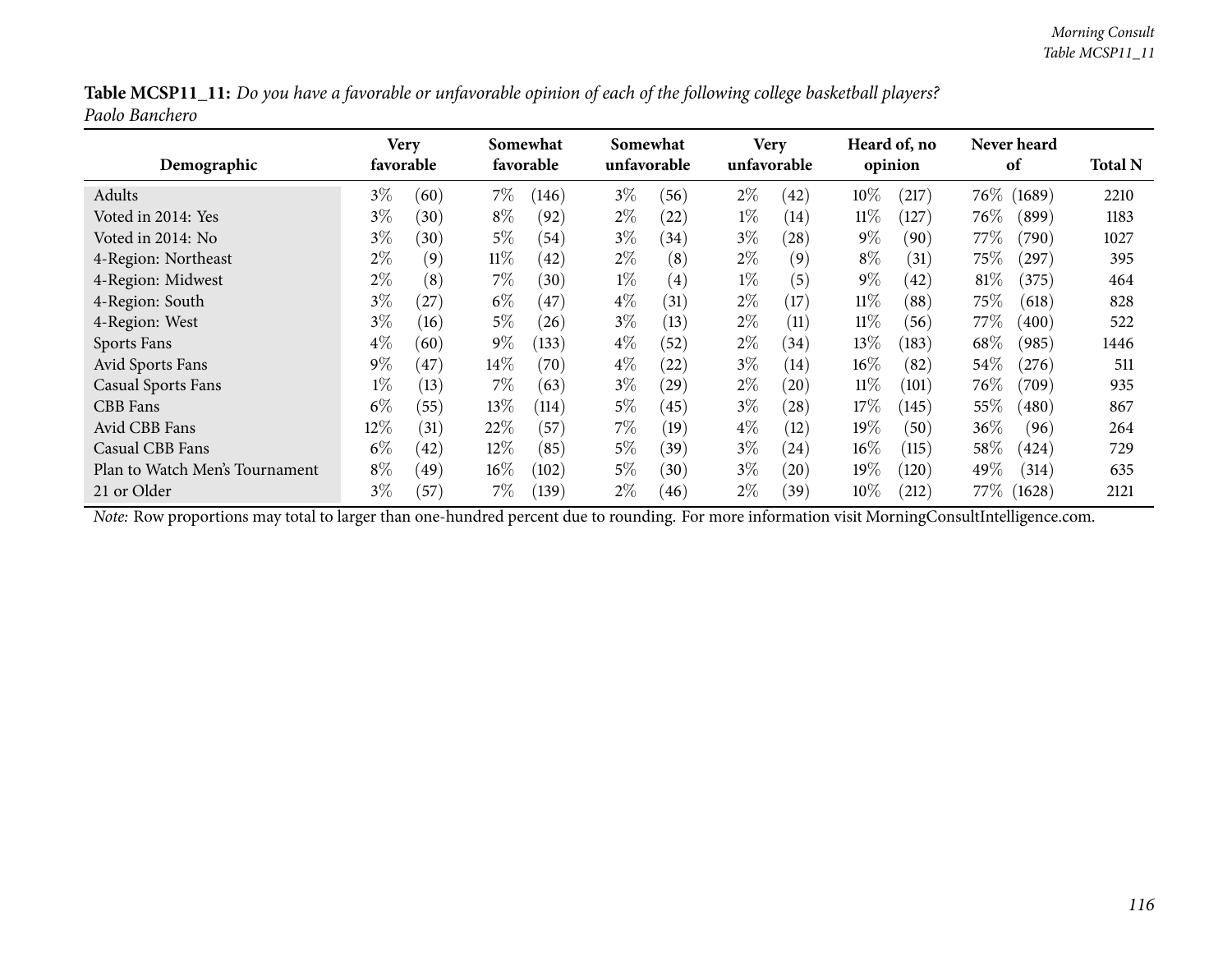|                | Table MCSP11_12: Do you have a favorable or unfavorable opinion of each of the following college basketball players? |  |
|----------------|----------------------------------------------------------------------------------------------------------------------|--|
| Walker Kessler |                                                                                                                      |  |

| Demographic              | favorable | <b>Very</b> |        | Somewhat<br>favorable | unfavorable | Somewhat | Very<br>unfavorable |      |        | Heard of, no<br>opinion | Never heard<br>of |        | <b>Total N</b> |
|--------------------------|-----------|-------------|--------|-----------------------|-------------|----------|---------------------|------|--------|-------------------------|-------------------|--------|----------------|
| <b>Adults</b>            | $2\%$     | (47)        | $7\%$  | (152)                 | $3\%$       | (60)     | $2\%$               | (45) | 10%    | (220)                   | 76\%              | (1685) | 2210           |
| Gender: Male             | $4\%$     | (39)        | $9\%$  | (99)                  | $4\%$       | (44)     | $3\%$               | (34) | $11\%$ | (121)                   | 68%               | (729)  | 1067           |
| Gender: Female           | $1\%$     | (8)         | $5\%$  | (53)                  | $1\%$       | (17)     | $1\%$               | (10) | $9\%$  | (99)                    | 84%               | (956)  | 1143           |
| Age: 18-34               | $3\%$     | (19)        | $8\%$  | (52)                  | $6\%$       | (39)     | $4\%$               | (26) | 10%    | (67)                    | 69%               | (455)  | 658            |
| Age: 35-44               | $3\%$     | (12)        | $7\%$  | (26)                  | $4\%$       | (13)     | $2\%$               | (8)  | $11\%$ | (40)                    | 72%               | (260)  | 359            |
| Age: 45-64               | $1\%$     | (10)        | $6\%$  | (45)                  | $1\%$       | (4)      | $1\%$               | (6)  | 10%    | (78)                    | 81%               | (611)  | 754            |
| Age: 65+                 | $1\%$     | (6)         | $6\%$  | (28)                  | $1\%$       | (5)      | $1\%$               | (4)  | $8\%$  | (36)                    | 82%               | (359)  | 438            |
| GenZers: 1997-2012       | $4\%$     | (10)        | $3\%$  | (9)                   | 10%         | (25)     | $5\%$               | (12) | 7%     | (17)                    | 71\%              | (181)  | 255            |
| Millennials: 1981-1996   | $3\%$     | (17)        | 9%     | (58)                  | $4\%$       | (24)     | $3\%$               | (19) | 12%    | (80)                    | 69%               | (447)  | 646            |
| GenXers: 1965-1980       | $2\%$     | (11)        | $7\%$  | (35)                  | $1\%$       | (4)      | $1\%$               | (6)  | 10%    | (53)                    | 78%               | (396)  | 505            |
| Baby Boomers: 1946-1964  | $1\%$     | (9)         | $6\%$  | (47)                  | $1\%$       | (6)      | $1\%$               | (5)  | $9\%$  | (67)                    | 82%               | (610)  | 744            |
| PID: Dem (no lean)       | $3\%$     | (20)        | $8\%$  | (63)                  | $3\%$       | (26)     | $2\%$               | (16) | 10%    | (74)                    | 74%               | (555)  | 753            |
| PID: Ind (no lean)       | $2\%$     | (13)        | $6\%$  | (47)                  | $2\%$       | (12)     | $3\%$               | (20) | 10%    | (79)                    | 78%               | (601)  | 771            |
| PID: Rep (no lean)       | $2\%$     | (15)        | $6\%$  | (42)                  | $3\%$       | (23)     | $1\%$               | (8)  | 10%    | (68)                    | 77\%              | (530)  | 686            |
| PID/Gender: Dem Men      | 5%        | (18)        | $11\%$ | (35)                  | $5\%$       | (17)     | $4\%$               | (15) | $11\%$ | (37)                    | 62%               | (202)  | 323            |
| PID/Gender: Dem Women    | $1\%$     | (3)         | $6\%$  | (28)                  | $2\%$       | (9)      |                     | (1)  | $8\%$  | (36)                    | 82%               | (353)  | 430            |
| PID/Gender: Ind Men      | $2\%$     | (9)         | $8\%$  | (32)                  | $2\%$       | (9)      | $4\%$               | (16) | 13%    | (51)                    | 71%               | (282)  | 398            |
| PID/Gender: Ind Women    | $1\%$     | (4)         | $4\%$  | (15)                  | $1\%$       | (3)      | $1\%$               | (4)  | $7\%$  | $\left( 28\right)$      | 86%               | (319)  | 373            |
| PID/Gender: Rep Men      | $4\%$     | (13)        | $9\%$  | (32)                  | $5\%$       | (18)     | $1\%$               | (4)  | 10%    | (33)                    | 71\%              | (245)  | 345            |
| PID/Gender: Rep Women    |           | (1)         | $3\%$  | (11)                  | $1\%$       | (5)      | $1\%$               | (4)  | 10%    | (35)                    | 83%               | (284)  | 341            |
| Ideo: Liberal (1-3)      | $3\%$     | (19)        | $8\%$  | (50)                  | $3\%$       | (19)     | $2\%$               | (12) | $8\%$  | (48)                    | 76%               | (472)  | 621            |
| Ideo: Moderate (4)       | $2\%$     | (15)        | $7\%$  | (44)                  | $1\%$       | (6)      | $1\%$               | (8)  | 14%    | (84)                    | 75%               | (461)  | 618            |
| Ideo: Conservative (5-7) | $2\%$     | (12)        | $7\%$  | (49)                  | $5\%$       | (35)     | $2\%$               | (17) | 10%    | (74)                    | 75%               | (568)  | 756            |
| Educ: < College          | $2\%$     | (28)        | $6\%$  | (91)                  | $3\%$       | (39)     | $2\%$               | (32) | 10%    | (146)                   | 78%               | (1183) | 1519           |
| Educ: Bachelors degree   | $2\%$     | (10)        | $9\%$  | (38)                  | $3\%$       | (15)     | $2\%$               | (9)  | $11\%$ | (47)                    | 73%               | (326)  | 446            |
| Educ: Post-grad          | $3\%$     | (8)         | $9\%$  | (23)                  | $2\%$       | (6)      | $2\%$               | (4)  | $11\%$ | (27)                    | 72%               | (177)  | 245            |
| Income: Under 50k        | $2\%$     | (22)        | $6\%$  | (70)                  | $2\%$       | (23)     | $3\%$               | (34) | 10%    | (124)                   | 77%               | (913)  | 1186           |
| Income: 50k-100k         | $3\%$     | (18)        | 7%     | (49)                  | $4\%$       | (27)     | $1\%$               | (7)  | 10%    | (69)                    | 76%               | (546)  | 717            |
| Income: 100k+            | $2\%$     | (7)         | $11\%$ | (33)                  | $3\%$       | (10)     | $1\%$               | (3)  | $9\%$  | (27)                    | 74%               | (227)  | 307            |
| Ethnicity: White         | $2\%$     | (35)        | 7%     | (114)                 | $2\%$       | (34)     | $2\%$               | (28) | 10%    | (167)                   | 78%               | (1351) | 1730           |
| Ethnicity: Hispanic      | $3\%$     | (12)        | $9\%$  | (32)                  | $8\%$       | (27)     | $3\%$               | (12) | $8\%$  | (29)                    | 68%               | (239)  | 351            |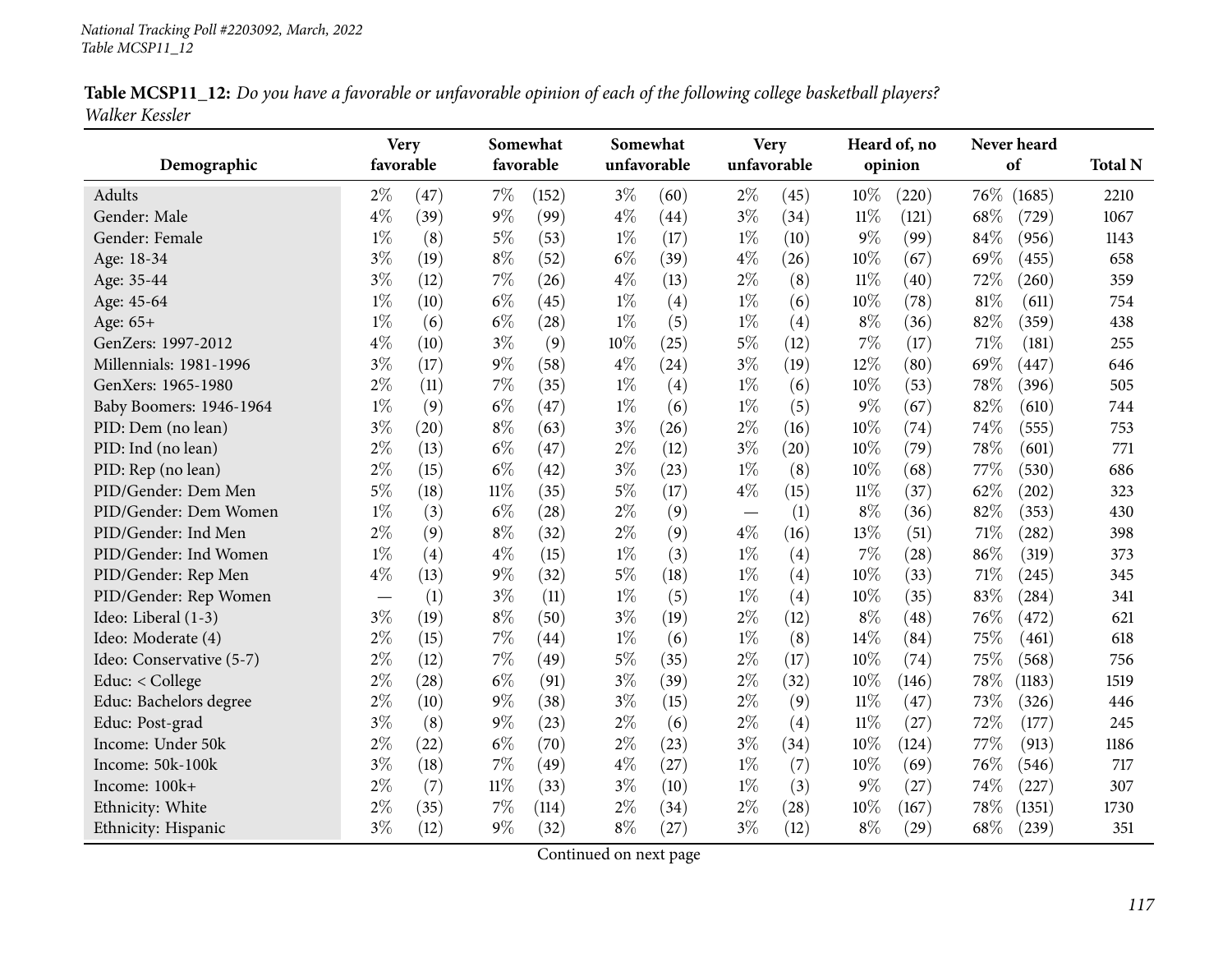Table MCSP11\_12: Do you have a favorable or unfavorable opinion of each of the following college basketball players? *Walker Kessler*

|                                   | <b>Very</b>              |           |        | Somewhat  |       | Somewhat    |       | <b>Very</b> |        | Heard of, no       |      | Never heard |                |
|-----------------------------------|--------------------------|-----------|--------|-----------|-------|-------------|-------|-------------|--------|--------------------|------|-------------|----------------|
| Demographic                       |                          | favorable |        | favorable |       | unfavorable |       | unfavorable |        | opinion            |      | of          | <b>Total N</b> |
| Adults                            | $2\%$                    | (47)      | 7%     | (152)     | $3\%$ | (60)        | $2\%$ | (45)        | 10%    | (220)              | 76\% | (1685)      | 2210           |
| Ethnicity: Black                  | $3\%$                    | (7)       | $9\%$  | (25)      | $6\%$ | (15)        | $4\%$ | (12)        | 13%    | (35)               | 65%  | (180)       | 276            |
| Ethnicity: Other                  | $2\%$                    | (5)       | $6\%$  | (12)      | $6\%$ | (11)        | $2\%$ | (4)         | $9\%$  | (18)               | 75%  | (155)       | 205            |
| All Christian                     | $3\%$                    | (29)      | $8\%$  | (73)      | $3\%$ | (26)        | $2\%$ | (16)        | 9%     | (87)               | 76%  | (736)       | 968            |
| All Non-Christian                 | $11\%$                   | (11)      | $10\%$ | (10)      | $1\%$ | (1)         | $1\%$ | (1)         | $8\%$  | (8)                | 68%  | (67)        | 99             |
| Atheist                           | $1\%$                    | (2)       | $4\%$  | (5)       | $3\%$ | (3)         | $2\%$ | (3)         | 7%     | (9)                | 82%  | (98)        | 119            |
| Agnostic/Nothing in particular    | $1\%$                    | (4)       | $7\%$  | (42)      | $3\%$ | (21)        | $2\%$ | (11)        | 12%    | (72)               | 76%  | (469)       | 619            |
| Something Else                    | $\overline{\phantom{0}}$ | (1)       | $6\%$  | (23)      | $2\%$ | (9)         | $3\%$ | (13)        | $11\%$ | $\left( 44\right)$ | 78%  | (315)       | 405            |
| Religious Non-Protestant/Catholic | $9\%$                    | (11)      | $11\%$ | (13)      | $1\%$ | (1)         | $1\%$ | (1)         | 9%     | (11)               | 69%  | (86)        | 124            |
| Evangelical                       | $2\%$                    | (10)      | $8\%$  | (45)      | $3\%$ | (15)        | $1\%$ | (8)         | 10%    | (52)               | 76%  | (406)       | 536            |
| Non-Evangelical                   | $2\%$                    | (20)      | $6\%$  | (48)      | $3\%$ | (21)        | $3\%$ | (21)        | 9%     | (75)               | 77%  | (617)       | 801            |
| Community: Urban                  | $3\%$                    | (19)      | $7\%$  | (39)      | $5\%$ | (31)        | $2\%$ | (11)        | 10%    | (59)               | 72%  | (411)       | 570            |
| Community: Suburban               | $2\%$                    | (20)      | 7%     | (77)      | $2\%$ | (20)        | $2\%$ | (25)        | 10%    | (106)              | 76%  | (807)       | 1055           |
| Community: Rural                  | $1\%$                    | (8)       | $6\%$  | (36)      | $2\%$ | (9)         | $2\%$ | (9)         | 9%     | (55)               | 80%  | (468)       | 585            |
| <b>Employ: Private Sector</b>     | $3\%$                    | (19)      | $8\%$  | (54)      | $5\%$ | (29)        | $3\%$ | (19)        | 12%    | (75)               | 69%  | (439)       | 635            |
| <b>Employ: Government</b>         | $2\%$                    | (3)       | $8\%$  | (10)      | $5\%$ | (6)         | $2\%$ | (3)         | $8\%$  | (10)               | 74%  | (91)        | 124            |
| Employ: Self-Employed             | $5\%$                    | (11)      | 10%    | (23)      | $3\%$ | (8)         | $1\%$ | (2)         | 10%    | (23)               | 71\% | (164)       | 231            |
| Employ: Homemaker                 | $\overline{\phantom{0}}$ | (1)       | $2\%$  | (3)       | $2\%$ | (3)         | $3\%$ | (6)         | 12%    | (19)               | 81%  | (133)       | 165            |
| Employ: Student                   | $6\%$                    | (4)       | $4\%$  | (3)       | $4\%$ | (3)         | $2\%$ | (2)         | $6\%$  | (5)                | 79%  | (62)        | 79             |
| Employ: Retired                   | $2\%$                    | (9)       | $5\%$  | (27)      | $1\%$ | (5)         | $1\%$ | (6)         | 7%     | (34)               | 84%  | (421)       | 501            |
| Employ: Unemployed                |                          | (1)       | $7\%$  | (21)      | $1\%$ | (2)         |       | (1)         | 12%    | (34)               | 80%  | (235)       | 294            |
| Employ: Other                     | $\overline{\phantom{0}}$ | (0)       | $6\%$  | (11)      | $3\%$ | (5)         | $4\%$ | (7)         | $11\%$ | $\left( 20\right)$ | 77\% | (139)       | 182            |
| Military HH: Yes                  | $3\%$                    | (11)      | $9\%$  | (29)      | $3\%$ | (10)        | $2\%$ | (7)         | 10%    | (32)               | 72%  | (232)       | 322            |
| Military HH: No                   | $2\%$                    | (36)      | $7\%$  | (123)     | $3\%$ | (50)        | $2\%$ | (38)        | 10%    | (188)              | 77\% | (1453)      | 1888           |
| RD/WT: Right Direction            | $3\%$                    | (24)      | $11\%$ | (76)      | $4\%$ | (29)        | $2\%$ | (13)        | $9\%$  | (63)               | 70%  | (482)       | 687            |
| RD/WT: Wrong Track                | $2\%$                    | (23)      | $5\%$  | (76)      | $2\%$ | (31)        | $2\%$ | (31)        | 10%    | (157)              | 79\% | (1203)      | 1523           |
| Biden Job Approve                 | $3\%$                    | (30)      | $8\%$  | (73)      | $3\%$ | (26)        | $2\%$ | (18)        | 9%     | (82)               | 75%  | (666)       | 894            |
| Biden Job Disapprove              | $1\%$                    | (18)      | $6\%$  | (75)      | $3\%$ | (33)        | $2\%$ | (25)        | $11\%$ | (131)              | 77\% | (922)       | 1203           |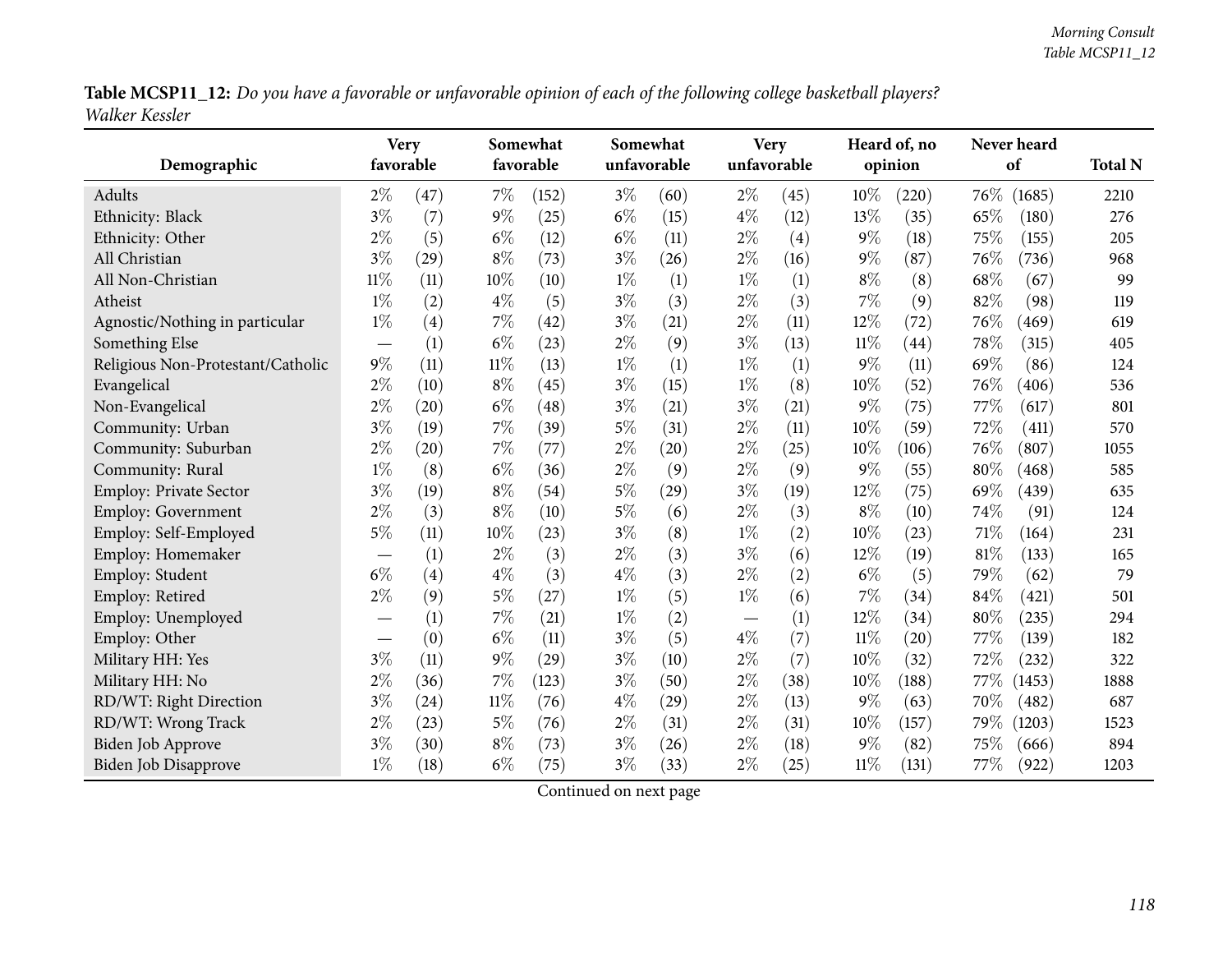|                | Table MCSP11_12: Do you have a favorable or unfavorable opinion of each of the following college basketball players? |  |
|----------------|----------------------------------------------------------------------------------------------------------------------|--|
| Walker Kessler |                                                                                                                      |  |

| Demographic                          | <b>Very</b><br>favorable |      |        | Somewhat<br>favorable |       | Somewhat<br>unfavorable |       | <b>Very</b><br>unfavorable |        | Heard of, no<br>opinion |      | Never heard<br>of | <b>Total N</b> |
|--------------------------------------|--------------------------|------|--------|-----------------------|-------|-------------------------|-------|----------------------------|--------|-------------------------|------|-------------------|----------------|
| Adults                               | $2\%$                    | (47) | $7\%$  | (152)                 | $3\%$ | (60)                    | $2\%$ | (45)                       | 10%    | (220)                   | 76\% | (1685)            | 2210           |
| Biden Job Strongly Approve           | $6\%$                    | (19) | $9\%$  | (31)                  | $4\%$ | (13)                    | $2\%$ | (7)                        | 10%    | (33)                    | 70%  | (243)             | 345            |
| Biden Job Somewhat Approve           | $2\%$                    | (10) | $8\%$  | (42)                  | $2\%$ | (13)                    | $2\%$ | (11)                       | $9\%$  | (49)                    | 77%  | (424)             | 550            |
| Biden Job Somewhat Disapprove        | $1\%$                    | (4)  | $7\%$  | (24)                  | $3\%$ | (12)                    | $4\%$ | (14)                       | 13%    | (47)                    | 72%  | (266)             | 368            |
| <b>Biden Job Strongly Disapprove</b> | $2\%$                    | (14) | $6\%$  | (50)                  | $3\%$ | (21)                    | $1\%$ | (11)                       | 10%    | (83)                    | 79%  | (656)             | 835            |
| Favorable of Biden                   | $3\%$                    | (30) | $9\%$  | (85)                  | $2\%$ | (21)                    | $3\%$ | (24)                       | $9\%$  | (82)                    | 74%  | (698)             | 939            |
| Unfavorable of Biden                 | $1\%$                    | (17) | $6\%$  | (66)                  | $3\%$ | (35)                    | $2\%$ | (20)                       | $11\%$ | (133)                   | 77%  | (913)             | 1182           |
| Very Favorable of Biden              | $5\%$                    | (20) | $11\%$ | (41)                  | $3\%$ | (11)                    | $2\%$ | (7)                        | $9\%$  | (35)                    | 70%  | (266)             | 379            |
| Somewhat Favorable of Biden          | $2\%$                    | (10) | $8\%$  | (44)                  | $2\%$ | (10)                    | $3\%$ | (17)                       | $8\%$  | (47)                    | 77%  | (432)             | 560            |
| Somewhat Unfavorable of Biden        | $1\%$                    | (4)  | $5\%$  | (18)                  | $3\%$ | (12)                    | $1\%$ | (2)                        | 14%    | (48)                    | 76%  | (261)             | 345            |
| Very Unfavorable of Biden            | $2\%$                    | (14) | $6\%$  | (48)                  | $3\%$ | (23)                    | $2\%$ | (18)                       | 10%    | (85)                    | 78%  | (651)             | 838            |
| #1 Issue: Economy                    | $2\%$                    | (21) | $6\%$  | (54)                  | $4\%$ | (37)                    | $2\%$ | (15)                       | 12%    | (102)                   | 74%  | (647)             | 876            |
| #1 Issue: Security                   | 2%                       | (7)  | 10%    | (37)                  | $1\%$ | (3)                     | $2\%$ | (6)                        | $8\%$  | (31)                    | 77%  | (278)             | 362            |
| #1 Issue: Health Care                | $3\%$                    | (7)  | $6\%$  | (14)                  | $2\%$ | (5)                     | $2\%$ | (3)                        | $9\%$  | (19)                    | 77%  | (164)             | 212            |
| #1 Issue: Medicare / Social Security | $1\%$                    | (3)  | $6\%$  | (14)                  | $3\%$ | (7)                     | $2\%$ | (4)                        | 12%    | (28)                    | 75%  | (168)             | 223            |
| #1 Issue: Women's Issues             | $2\%$                    | (3)  | $5\%$  | (6)                   | $1\%$ | (2)                     | $3\%$ | (3)                        | $9\%$  | (10)                    | 80%  | (94)              | 118            |
| #1 Issue: Education                  | $2\%$                    | (2)  | $11\%$ | (10)                  | $1\%$ | (1)                     | $6\%$ | (5)                        | $6\%$  | (5)                     | 75%  | (64)              | 85             |
| #1 Issue: Energy                     | $1\%$                    | (2)  | 7%     | (14)                  | $3\%$ | (5)                     | $4\%$ | (8)                        | $9\%$  | (18)                    | 76%  | (143)             | 188            |
| #1 Issue: Other                      | $2\%$                    | (2)  | $3\%$  | (4)                   |       | (1)                     |       | (1)                        | $6\%$  | (8)                     | 89%  | (129)             | 145            |
| 2020 Vote: Joe Biden                 | $3\%$                    | (24) | $9\%$  | (78)                  | $2\%$ | (18)                    | $2\%$ | (17)                       | 10%    | (92)                    | 75%  | (673)             | 904            |
| 2020 Vote: Donald Trump              | $2\%$                    | (15) | 7%     | (53)                  | $3\%$ | (24)                    | $1\%$ | (7)                        | $11\%$ | (81)                    | 76%  | (579)             | 759            |
| 2020 Vote: Other                     | $1\%$                    | (0)  | $5\%$  | (3)                   | $6\%$ | (4)                     | $2\%$ | (1)                        | 7%     | (4)                     | 80%  | (53)              | 66             |
| 2020 Vote: Didn't Vote               | $2\%$                    | (7)  | $4\%$  | (17)                  | $3\%$ | (14)                    | $4\%$ | (20)                       | $9\%$  | (43)                    | 79%  | (380)             | 481            |
| 2018 House Vote: Democrat            | $2\%$                    | (14) | $8\%$  | (52)                  | $2\%$ | (11)                    | $2\%$ | (14)                       | $11\%$ | (74)                    | 76%  | (522)             | 686            |
| 2018 House Vote: Republican          | $2\%$                    | (13) | $8\%$  | (53)                  | $3\%$ | (19)                    | $1\%$ | (6)                        | $9\%$  | (59)                    | 76%  | (485)             | 635            |
| 2018 House Vote: Someone else        | $1\%$                    | (0)  | $6\%$  | (3)                   | $6\%$ | (4)                     | $4\%$ | (2)                        | 12%    | (7)                     | 71%  | (42)              | 59             |
| 2016 Vote: Hillary Clinton           | $2\%$                    | (13) | $7\%$  | (48)                  | $1\%$ | (8)                     | $2\%$ | (13)                       | 12%    | (74)                    | 76%  | (485)             | 640            |
| 2016 Vote: Donald Trump              | $2\%$                    | (15) | $8\%$  | (54)                  | $3\%$ | (20)                    | $1\%$ | (8)                        | 10%    | (69)                    | 76%  | (525)             | 692            |
| 2016 Vote: Other                     |                          | (0)  | $7\%$  | (8)                   | $1\%$ | (1)                     | $2\%$ | (2)                        | $9\%$  | (10)                    | 80%  | (87)              | 108            |
| 2016 Vote: Didn't Vote               | $2\%$                    | (19) | 5%     | (42)                  | $4\%$ | (31)                    | $3\%$ | (22)                       | $9\%$  | (68)                    | 76%  | (588)             | 768            |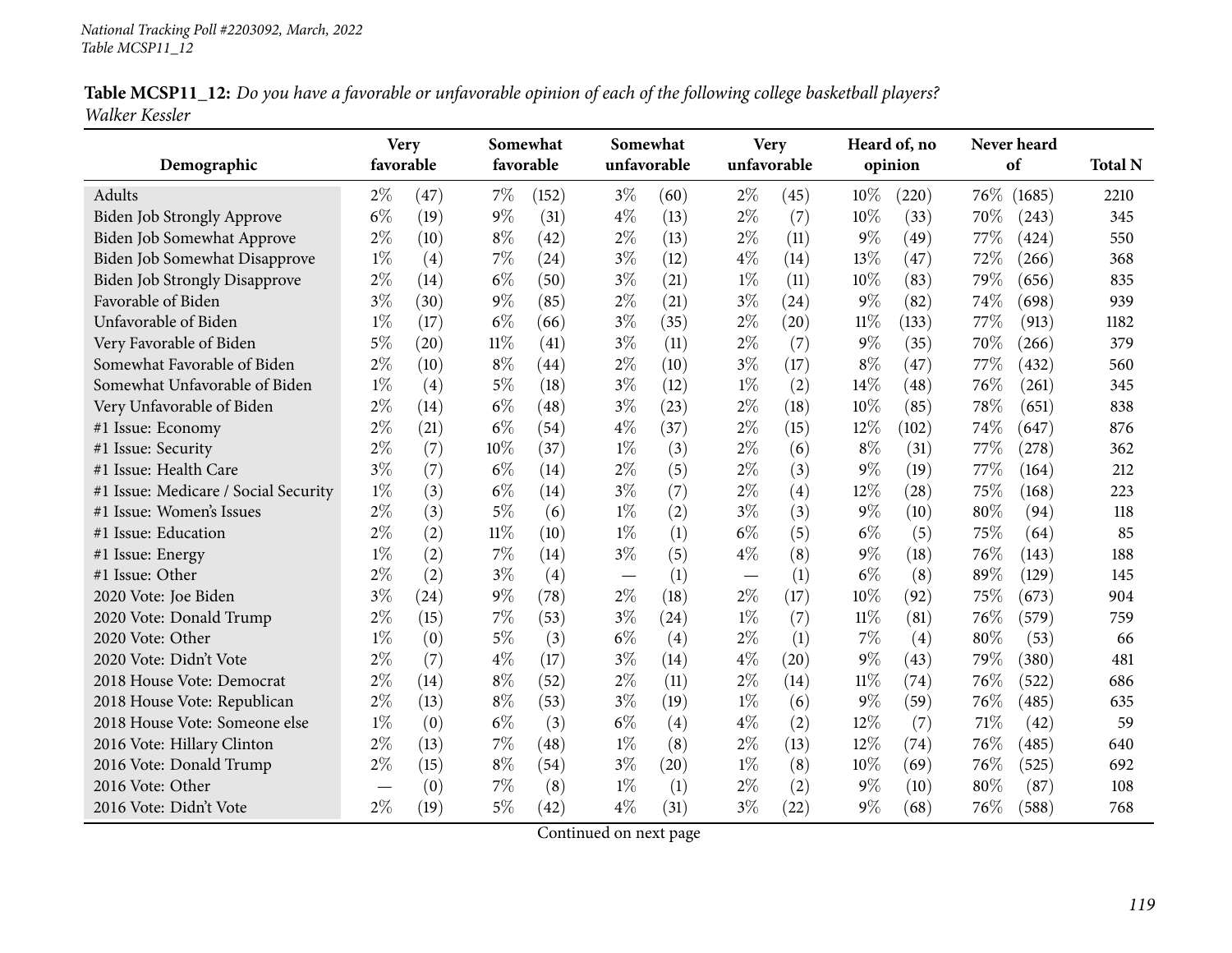|                | Table MCSP11_12: Do you have a favorable or unfavorable opinion of each of the following college basketball players? |
|----------------|----------------------------------------------------------------------------------------------------------------------|
| Walker Kessler |                                                                                                                      |

| Demographic                    |       | Very<br>favorable |        | Somewhat<br>favorable |       | Somewhat<br>unfavorable |       | <b>Very</b><br>unfavorable | Heard of, no<br>opinion |       |        | Never heard<br>of |      |
|--------------------------------|-------|-------------------|--------|-----------------------|-------|-------------------------|-------|----------------------------|-------------------------|-------|--------|-------------------|------|
| Adults                         | $2\%$ | 47                | 7%     | (152)                 | $3\%$ | (60)                    | $2\%$ | (45)                       | $10\%$                  | (220) | $76\%$ | (1685)            | 2210 |
| Voted in 2014: Yes             | $2\%$ | (24)              | $9\%$  | (101)                 | $2\%$ | (23)                    | $1\%$ | (18)                       | $11\%$                  | (131) | $75\%$ | (887)             | 1183 |
| Voted in 2014: No              | $2\%$ | (23)              | $5\%$  | (51)                  | $4\%$ | (38)                    | $3\%$ | (27)                       | $9\%$                   | (90)  | $78\%$ | (798)             | 1027 |
| 4-Region: Northeast            | $3\%$ | (12)              | $6\%$  | (23)                  | $4\%$ | (15)                    | $2\%$ | (8)                        | $9\%$                   | (35)  | $76\%$ | (302)             | 395  |
| 4-Region: Midwest              | $1\%$ | (7)               | $7\%$  | (31)                  | $2\%$ | (7)                     | $1\%$ | (5)                        | $10\%$                  | (48)  | 79%    | (367)             | 464  |
| 4-Region: South                | $3\%$ | (24)              | $7\%$  | (60)                  | $3\%$ | (26)                    | $2\%$ | (17)                       | $11\%$                  | (92)  | $74\%$ | (610)             | 828  |
| 4-Region: West                 | $1\%$ | (5)               | 7%     | (37)                  | $2\%$ | (11)                    | $3\%$ | (15)                       | $9\%$                   | (46)  | $78\%$ | (407)             | 522  |
| Sports Fans                    | $3\%$ | (46)              | $10\%$ | (143)                 | $4\%$ | (58)                    | $2\%$ | (33)                       | 13%                     | (190) | $67\%$ | (975)             | 1446 |
| Avid Sports Fans               | $6\%$ | $^{(29)}$         | 15%    | (79)                  | $4\%$ | (22)                    | $3\%$ | (18)                       | 17%                     | (87)  | $54\%$ | $^{'}277)$        | 511  |
| <b>Casual Sports Fans</b>      | $2\%$ | (18)              | $7\%$  | (64)                  | $4\%$ | (36)                    | $2\%$ | (15)                       | $11\%$                  | (103) | $75\%$ | (698)             | 935  |
| CBB Fans                       | $5\%$ | (44)              | 15%    | (127)                 | $6\%$ | (48)                    | $3\%$ | (29)                       | 17%                     | (149) | $54\%$ | (469)             | 867  |
| Avid CBB Fans                  | $9\%$ | (22)              | 21%    | (55)                  | $8\%$ | $\left( 21\right)$      | $5\%$ | (13)                       | 20%                     | (52)  | 38%    | (100)             | 264  |
| Casual CBB Fans                | $4\%$ | (32)              | $14\%$ | (103)                 | $5\%$ | (39)                    | $4\%$ | (26)                       | $16\%$                  | (116) | 57%    | (412)             | 729  |
| Plan to Watch Men's Tournament | $6\%$ | (41)              | 17%    | (111)                 | $5\%$ | (33)                    | $3\%$ | (22)                       | $19\%$                  | (122) | 48\%   | (306)             | 635  |
| 21 or Older                    | $2\%$ | (43)              | 7%     | (149)                 | $3\%$ | (56)                    | $2\%$ | (37)                       | $10\%$                  | (215) | $76\%$ | (1620)            | 2121 |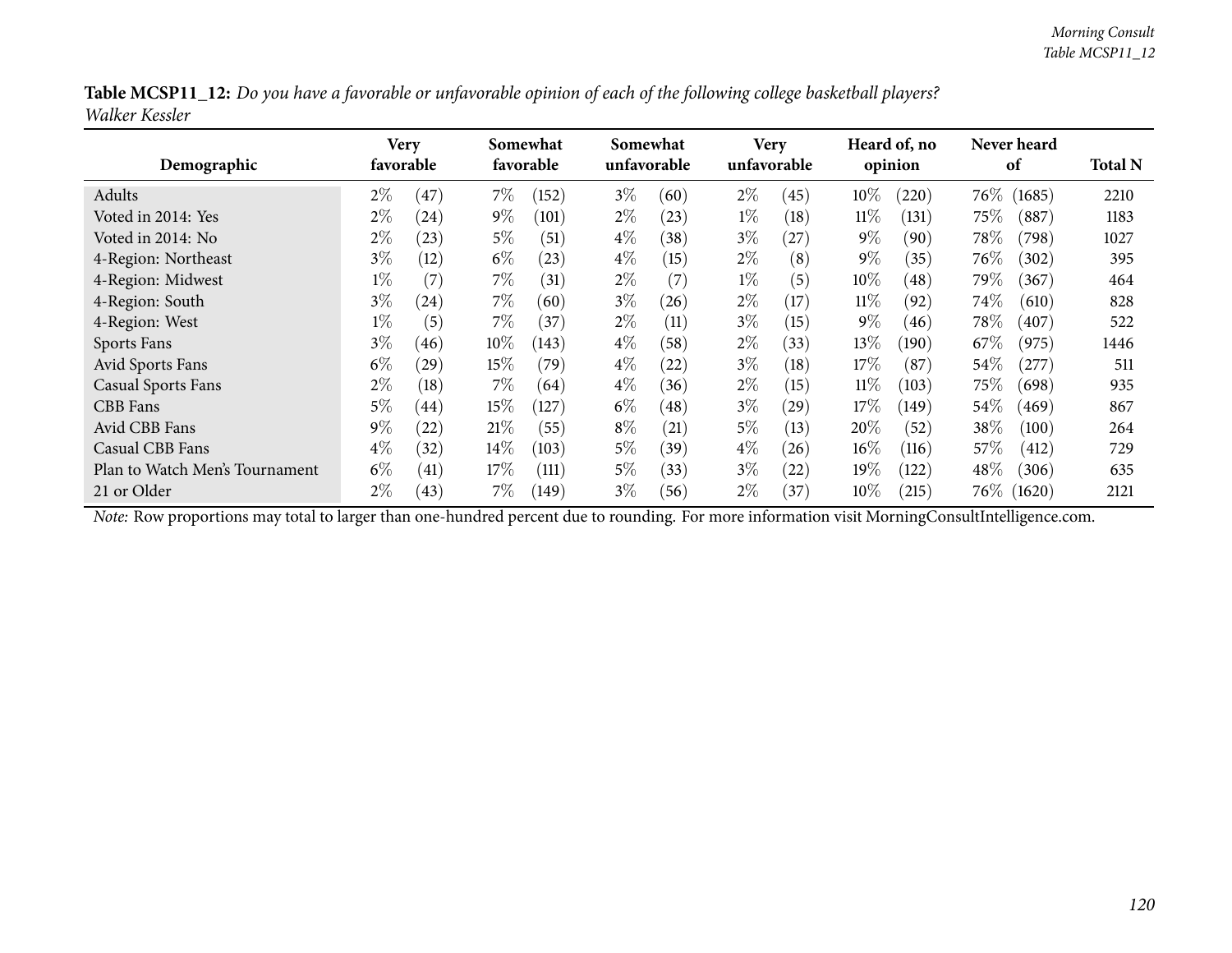|            |  |  | Table MCSP11_13: Do you have a favorable or unfavorable opinion of each of the following college basketball players? |  |
|------------|--|--|----------------------------------------------------------------------------------------------------------------------|--|
| Drew Timme |  |  |                                                                                                                      |  |

|                          | <b>Very</b> |      |       | Somewhat  | Somewhat |                    | <b>Very</b> |      |        | Heard of, no | Never heard    |                |
|--------------------------|-------------|------|-------|-----------|----------|--------------------|-------------|------|--------|--------------|----------------|----------------|
| Demographic              | favorable   |      |       | favorable |          | unfavorable        | unfavorable |      |        | opinion      | of             | <b>Total N</b> |
| Adults                   | $3\%$       | (64) | $7\%$ | (159)     | $2\%$    | (50)               | $3\%$       | (58) | $11\%$ | (237)        | 74\%<br>(1642) | 2210           |
| Gender: Male             | $5\%$       | (50) | 10%   | (109)     | $4\%$    | (39)               | $4\%$       | (38) | $12\%$ | (129)        | 66%<br>(702)   | 1067           |
| Gender: Female           | $1\%$       | (14) | $4\%$ | (50)      | $1\%$    | (10)               | $2\%$       | (20) | $9\%$  | (108)        | 82%<br>(941)   | 1143           |
| Age: 18-34               | $4\%$       | (27) | $9\%$ | (60)      | $4\%$    | (24)               | $5\%$       | (36) | $9\%$  | (61)         | 68%<br>(450)   | 658            |
| Age: 35-44               | $3\%$       | (12) | $7\%$ | (26)      | $3\%$    | (10)               | $3\%$       | (10) | $11\%$ | (38)         | 73%<br>(263)   | 359            |
| Age: 45-64               | $2\%$       | (13) | 7%    | (49)      | $2\%$    | (12)               | $1\%$       | (7)  | 12%    | (93)         | 77%<br>(580)   | 754            |
| Age: 65+                 | $3\%$       | (11) | $5\%$ | (24)      | $1\%$    | (4)                | $1\%$       | (4)  | 10%    | (45)         | 80%<br>(350)   | 438            |
| GenZers: 1997-2012       | $2\%$       | (6)  | $9\%$ | (22)      | $7\%$    | (17)               | $5\%$       | (14) | $6\%$  | (15)         | 71%<br>(181)   | 255            |
| Millennials: 1981-1996   | $5\%$       | (30) | $9\%$ | (55)      | $2\%$    | (15)               | $5\%$       | (31) | 10%    | (68)         | 69%<br>(448)   | 646            |
| GenXers: 1965-1980       | $1\%$       | (8)  | 7%    | (34)      | $2\%$    | (8)                | $1\%$       | (4)  | 13%    | (66)         | 76%<br>(385)   | 505            |
| Baby Boomers: 1946-1964  | $3\%$       | (20) | $6\%$ | (47)      | $1\%$    | (10)               | $1\%$       | (7)  | $11\%$ | (82)         | 78%<br>(577)   | 744            |
| PID: Dem (no lean)       | $4\%$       | (27) | $8\%$ | (63)      | $2\%$    | (12)               | $3\%$       | (21) | $11\%$ | (84)         | 72%<br>(546)   | 753            |
| PID: Ind (no lean)       | $2\%$       | (15) | $7\%$ | (51)      | $2\%$    | (15)               | $2\%$       | (17) | 10%    | (76)         | 77%<br>(597)   | 771            |
| PID: Rep (no lean)       | $3\%$       | (21) | 7%    | (45)      | $3\%$    | (23)               | $3\%$       | (20) | $11\%$ | (76)         | 73%<br>(500)   | 686            |
| PID/Gender: Dem Men      | $8\%$       | (25) | 12%   | (40)      | $4\%$    | (12)               | $3\%$       | (10) | 13%    | (43)         | 60%<br>(194)   | 323            |
| PID/Gender: Dem Women    | $1\%$       | (3)  | $5\%$ | (23)      |          | (0)                | $3\%$       | (11) | 10%    | (42)         | 82%<br>(352)   | 430            |
| PID/Gender: Ind Men      | $2\%$       | (9)  | 9%    | (36)      | $3\%$    | (12)               | $3\%$       | (12) | $11\%$ | (45)         | 71%<br>(284)   | 398            |
| PID/Gender: Ind Women    | $2\%$       | (6)  | $4\%$ | (15)      | $1\%$    | (3)                | $1\%$       | (4)  | $9\%$  | (32)         | 84%<br>(313)   | 373            |
| PID/Gender: Rep Men      | $4\%$       | (15) | 10%   | (33)      | $5\%$    | (16)               | $4\%$       | (15) | 12%    | (41)         | 65%<br>(224)   | 345            |
| PID/Gender: Rep Women    | $2\%$       | (6)  | $3\%$ | (12)      | $2\%$    | (7)                | $2\%$       | (5)  | 10%    | (35)         | 81%<br>(276)   | 341            |
| Ideo: Liberal (1-3)      | $3\%$       | (22) | 9%    | (54)      | $2\%$    | (10)               | $3\%$       | (16) | $9\%$  | (54)         | 75%<br>(465)   | 621            |
| Ideo: Moderate (4)       | $3\%$       | (18) | $6\%$ | (40)      | $2\%$    | (9)                | $2\%$       | (12) | 13%    | (80)         | 74%<br>(459)   | 618            |
| Ideo: Conservative (5-7) | $3\%$       | (22) | $8\%$ | (57)      | $4\%$    | (28)               | $3\%$       | (22) | $11\%$ | (83)         | 72%<br>(544)   | 756            |
| Educ: < College          | $2\%$       | (30) | $6\%$ | (98)      | $2\%$    | (30)               | $3\%$       | (43) | $11\%$ | (171)        | 75%<br>(1147)  | 1519           |
| Educ: Bachelors degree   | $5\%$       | (22) | $8\%$ | (36)      | $3\%$    | (15)               | $3\%$       | (13) | $9\%$  | (42)         | 71%<br>(318)   | 446            |
| Educ: Post-grad          | $5\%$       | (12) | 10%   | (25)      | $2\%$    | (5)                | $1\%$       | (1)  | 10%    | (25)         | 73%<br>(178)   | 245            |
| Income: Under 50k        | $2\%$       | (24) | $7\%$ | (82)      | $2\%$    | $\left( 20\right)$ | $3\%$       | (36) | 10%    | (123)        | 76%<br>(901)   | 1186           |
| Income: 50k-100k         | $4\%$       | (27) | 7%    | (51)      | $3\%$    | (18)               | $2\%$       | (14) | 12%    | (85)         | 73%<br>(522)   | 717            |
| Income: 100k+            | $4\%$       | (13) | $8\%$ | (26)      | $4\%$    | (11)               | $3\%$       | (9)  | 10%    | (30)         | 71%<br>(219)   | 307            |
| Ethnicity: White         | $3\%$       | (48) | 7%    | (122)     | $2\%$    | (36)               | $2\%$       | (32) | 10%    | (174)        | 76%<br>(1318)  | 1730           |
| Ethnicity: Hispanic      | $5\%$       | (17) | $8\%$ | (30)      | $2\%$    | (8)                | $6\%$       | (23) | $8\%$  | (29)         | 70%<br>(245)   | 351            |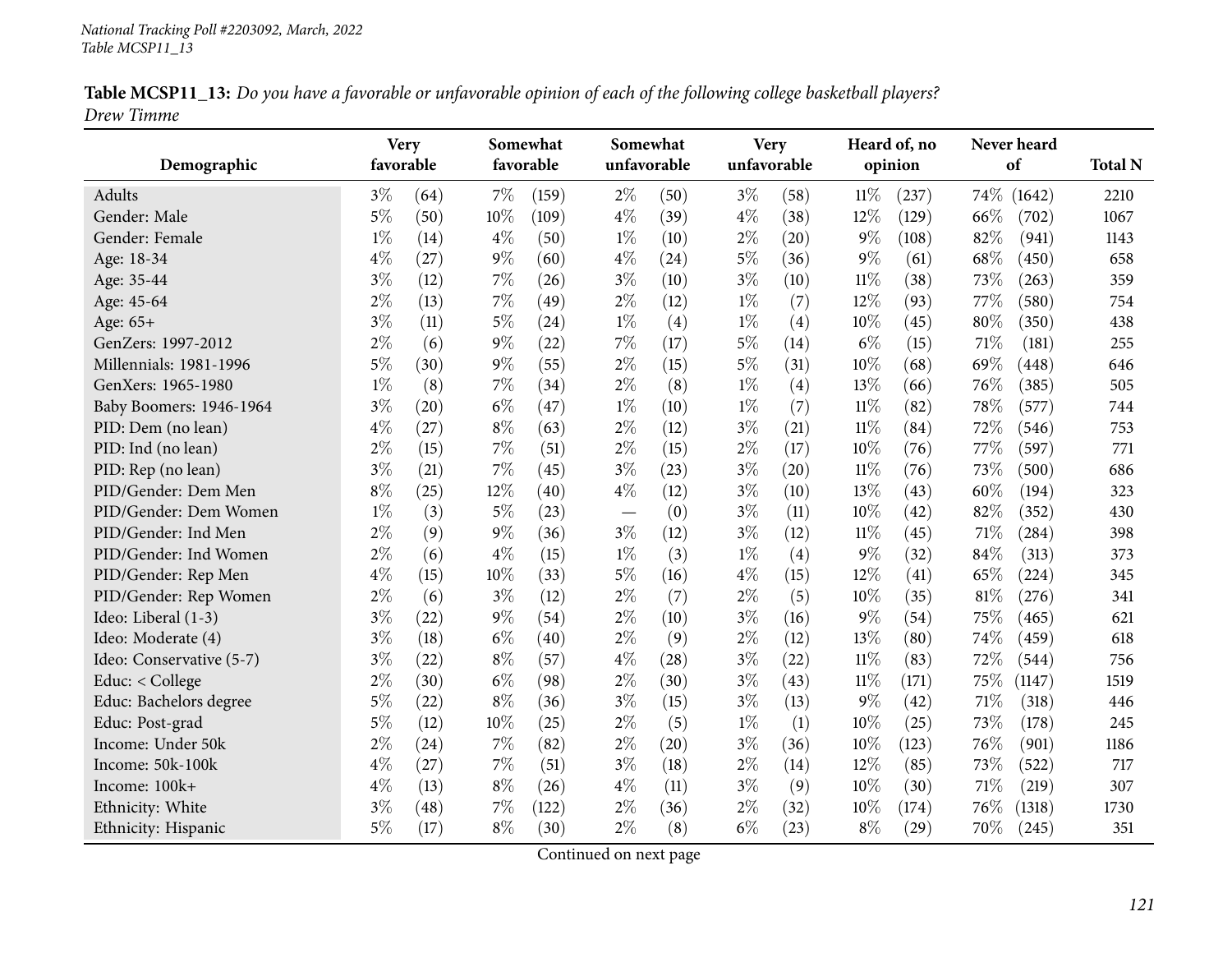Table MCSP11\_13: Do you have a favorable or unfavorable opinion of each of the following college basketball players? *Drew Timme*

|                                   | <b>Very</b> |           |        | Somewhat  |       | Somewhat    |                   | <b>Very</b> |        | Heard of, no | Never heard |                     |                |
|-----------------------------------|-------------|-----------|--------|-----------|-------|-------------|-------------------|-------------|--------|--------------|-------------|---------------------|----------------|
| Demographic                       |             | favorable |        | favorable |       | unfavorable |                   | unfavorable |        | opinion      | of          |                     | <b>Total N</b> |
| Adults                            | $3\%$       | (64)      | $7\%$  | (159)     | $2\%$ | (50)        | $3\%$             | (58)        | $11\%$ | (237)        | 74\% (1642) |                     | 2210           |
| Ethnicity: Black                  | $5\%$       | (14)      | 10%    | (27)      | $3\%$ | (8)         | $5\%$             | (13)        | 13%    | (35)         | 65%         | (179)               | 276            |
| Ethnicity: Other                  | $1\%$       | (3)       | $5\%$  | (10)      | $3\%$ | (6)         | $6\%$             | (12)        | 13%    | (28)         | 71%         | (146)               | 205            |
| All Christian                     | $3\%$       | (29)      | $8\%$  | (81)      | $2\%$ | (22)        | $3\%$             | (26)        | 10%    | (93)         | 74%         | (718)               | 968            |
| All Non-Christian                 | $8\%$       | (8)       | 10%    | (10)      | $3\%$ | (3)         | $3\%$             | (3)         | $8\%$  | (8)          | 67%         | (66)                | 99             |
| Atheist                           | $5\%$       | (6)       | $4\%$  | (5)       | $3\%$ | (4)         |                   | (0)         | $6\%$  | (7)          | 82%         | (98)                | 119            |
| Agnostic/Nothing in particular    | $2\%$       | (14)      | $7\%$  | (45)      | $2\%$ | (15)        | $3\%$             | (18)        | 12%    | (73)         | 73%         | (455)               | 619            |
| Something Else                    | $2\%$       | (7)       | $5\%$  | (18)      | $2\%$ | (6)         | $3\%$             | (12)        | 14%    | (56)         | 75%         | (306)               | 405            |
| Religious Non-Protestant/Catholic | 7%          | (8)       | $8\%$  | (10)      | $3\%$ | (3)         | $2\%$             | (3)         | 14%    | (17)         | 66%         | (82)                | 124            |
| Evangelical                       | $2\%$       | (11)      | $8\%$  | (43)      | $2\%$ | (10)        | $3\%$             | (16)        | 11%    | (60)         | 74%         | (396)               | 536            |
| Non-Evangelical                   | $3\%$       | (25)      | 7%     | (56)      | $2\%$ | (18)        | $3\%$             | (21)        | 10%    | (80)         | 75%         | (602)               | 801            |
| Community: Urban                  | $4\%$       | (20)      | $9\%$  | (49)      | $2\%$ | (11)        | $6\%$             | (32)        | 10%    | (57)         | 70%         | (400)               | 570            |
| Community: Suburban               | $3\%$       | (33)      | $6\%$  | (67)      | $2\%$ | (23)        | $2\%$             | (20)        | $11\%$ | (117)        | 75%         | (794)               | 1055           |
| Community: Rural                  | $2\%$       | (10)      | $7\%$  | (42)      | $3\%$ | (16)        | $1\%$             | (6)         | $11\%$ | (63)         | 77%         | (448)               | 585            |
| Employ: Private Sector            | $5\%$       | (33)      | $8\%$  | (50)      | $4\%$ | (24)        | $4\%$             | (28)        | 12%    | (78)         | 67%         | (423)               | 635            |
| Employ: Government                | 5%          | (6)       | 10%    | (12)      | $2\%$ | (3)         | $4\%$             | (5)         | $8\%$  | (10)         | 71%         | (88)                | 124            |
| Employ: Self-Employed             | $3\%$       | (6)       | $11\%$ | (25)      | $3\%$ | (8)         | $1\%$             | (2)         | $11\%$ | (25)         | 72%         | (165)               | 231            |
| Employ: Homemaker                 | $2\%$       | (3)       | $2\%$  | (3)       | $1\%$ | (2)         | $3\%$             | (6)         | 10%    | (16)         | 81%         | (134)               | 165            |
| Employ: Student                   | $2\%$       | (2)       | 10%    | (8)       | $2\%$ | (2)         | $5\%$             | (4)         | $5\%$  | (4)          | 75%         | (59)                | 79             |
| Employ: Retired                   | $2\%$       | (10)      | $5\%$  | (27)      | $1\%$ | (3)         | $2\%$             | (8)         | 9%     | (47)         | 81%         | $\left( 404\right)$ | 501            |
| Employ: Unemployed                | $1\%$       | (2)       | $8\%$  | (22)      | $1\%$ | (4)         | $\qquad \qquad -$ | (1)         | 12%    | (36)         | 78%         | (230)               | 294            |
| Employ: Other                     | $1\%$       | (1)       | $6\%$  | (11)      | $2\%$ | (4)         | $3\%$             | (5)         | $11\%$ | (20)         | 77%         | (139)               | 182            |
| Military HH: Yes                  | $5\%$       | (15)      | 10%    | (31)      | $1\%$ | (4)         | $2\%$             | (6)         | 9%     | (28)         | 74%         | (238)               | 322            |
| Military HH: No                   | $3\%$       | (49)      | $7\%$  | (128)     | $2\%$ | (46)        | $3\%$             | (52)        | 11%    | (209)        | 74\%        | (1405)              | 1888           |
| RD/WT: Right Direction            | $4\%$       | (27)      | $11\%$ | (78)      | $2\%$ | (15)        | $4\%$             | (29)        | 10%    | (68)         | 68%         | (470)               | 687            |
| RD/WT: Wrong Track                | $2\%$       | (37)      | $5\%$  | (81)      | $2\%$ | (34)        | $2\%$             | (29)        | $11\%$ | (169)        | 77%         | (1172)              | 1523           |
| <b>Biden Job Approve</b>          | $4\%$       | (38)      | $8\%$  | (74)      | $2\%$ | (18)        | $3\%$             | (23)        | 10%    | (86)         | 73%         | (656)               | 894            |
| <b>Biden Job Disapprove</b>       | $2\%$       | (24)      | $7\%$  | (85)      | $2\%$ | (27)        | $3\%$             | (34)        | 12%    | (142)        | 74%         | (891)               | 1203           |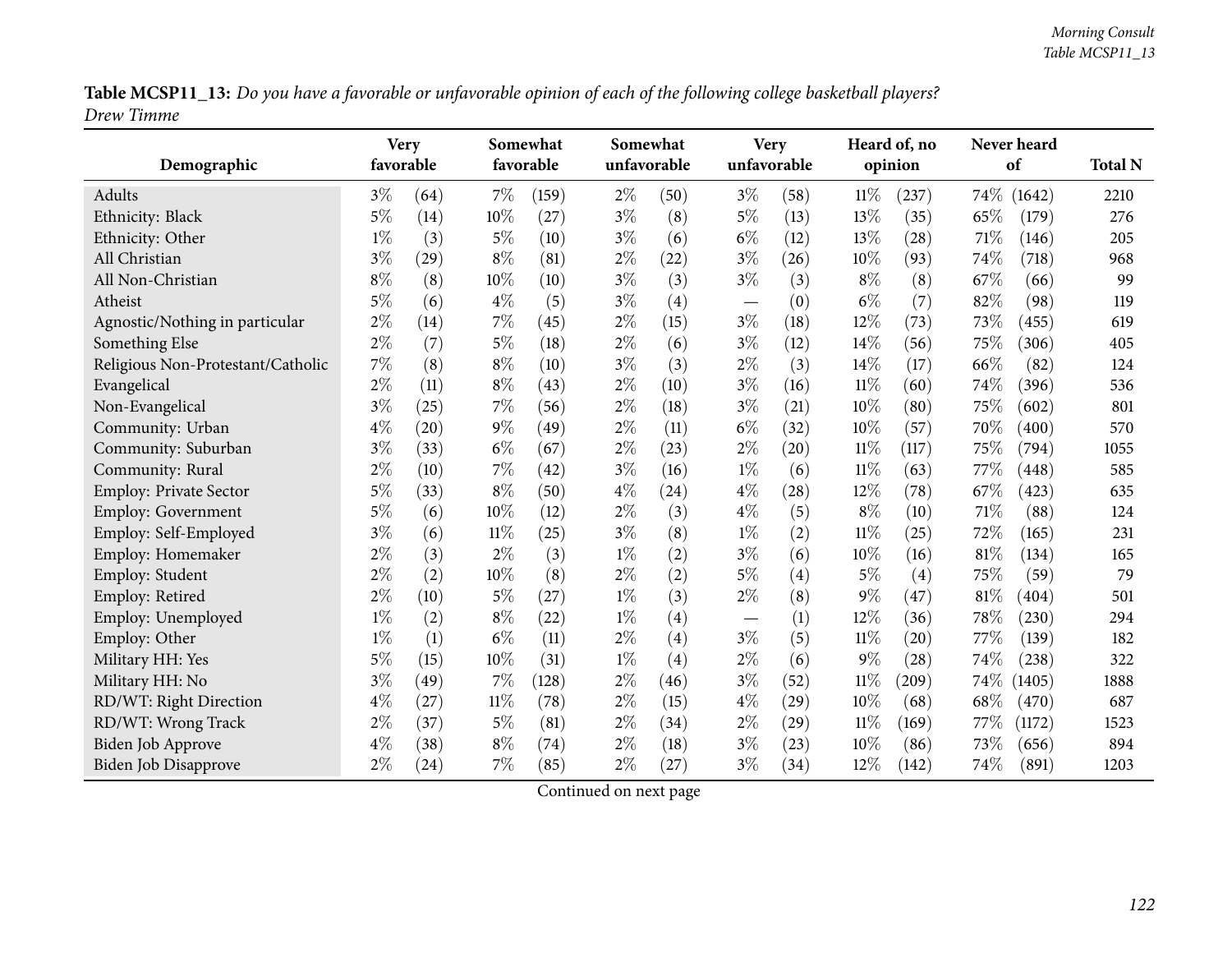|            | Table MCSP11_13: Do you have a favorable or unfavorable opinion of each of the following college basketball players? |  |
|------------|----------------------------------------------------------------------------------------------------------------------|--|
| Drew Timme |                                                                                                                      |  |

| Demographic                          |       | <b>Very</b><br>favorable |        | Somewhat<br>favorable |       | Somewhat<br>unfavorable |                                   | <b>Very</b><br>unfavorable | Heard of, no<br>opinion |       | Never heard<br>of |        | <b>Total N</b> |
|--------------------------------------|-------|--------------------------|--------|-----------------------|-------|-------------------------|-----------------------------------|----------------------------|-------------------------|-------|-------------------|--------|----------------|
| Adults                               | $3\%$ | (64)                     | $7\%$  | (159)                 | $2\%$ | (50)                    | $3\%$                             | (58)                       | $11\%$                  | (237) | $74\%$            | (1642) | 2210           |
| Biden Job Strongly Approve           | $6\%$ | (20)                     | $11\%$ | (39)                  | $1\%$ | (4)                     | $3\%$                             | (10)                       | 10%                     | (33)  | 69%               | (238)  | 345            |
| Biden Job Somewhat Approve           | $3\%$ | (18)                     | $6\%$  | (35)                  | $2\%$ | (14)                    | $2\%$                             | (12)                       | 10%                     | (52)  | 76%               | (418)  | 550            |
| Biden Job Somewhat Disapprove        | $2\%$ | (8)                      | $9\%$  | (35)                  | $2\%$ | (9)                     | $3\%$                             | (12)                       | 13%                     | (50)  | 69%               | (255)  | 368            |
| <b>Biden Job Strongly Disapprove</b> | $2\%$ | (16)                     | $6\%$  | (50)                  | $2\%$ | (18)                    | $3\%$                             | (22)                       | $11\%$                  | (93)  | 76%               | (636)  | 835            |
| Favorable of Biden                   | $4\%$ | (36)                     | 10%    | (89)                  | $2\%$ | (18)                    | $3\%$                             | (24)                       | $9\%$                   | (86)  | 73%               | (686)  | 939            |
| Unfavorable of Biden                 | $2\%$ | (25)                     | $6\%$  | (68)                  | $2\%$ | (28)                    | $3\%$                             | (33)                       | 12%                     | (143) | 75%               | (884)  | 1182           |
| Very Favorable of Biden              | $5\%$ | (19)                     | 12%    | (45)                  | $2\%$ | (6)                     | $3\%$                             | (11)                       | 10%                     | (37)  | 69%               | (260)  | 379            |
| Somewhat Favorable of Biden          | $3\%$ | (17)                     | $8\%$  | $\left( 44\right)$    | $2\%$ | (11)                    | $2\%$                             | (12)                       | $9\%$                   | (49)  | 76%               | (427)  | 560            |
| Somewhat Unfavorable of Biden        | $3\%$ | (9)                      | 7%     | (25)                  | $2\%$ | (6)                     | $2\%$                             | (6)                        | 13%                     | (46)  | 73%               | (251)  | 345            |
| Very Unfavorable of Biden            | $2\%$ | (16)                     | $5\%$  | (43)                  | $3\%$ | (22)                    | $3\%$                             | (27)                       | 12%                     | (97)  | 76%               | (633)  | 838            |
| #1 Issue: Economy                    | $3\%$ | (26)                     | 7%     | (60)                  | $3\%$ | (28)                    | $2\%$                             | (20)                       | 10%                     | (88)  | 75%               | (654)  | 876            |
| #1 Issue: Security                   | $2\%$ | (9)                      | $8\%$  | (29)                  | $2\%$ | (6)                     | $2\%$                             | (9)                        | 13%                     | (47)  | 72%               | (262)  | 362            |
| #1 Issue: Health Care                | $2\%$ | (5)                      | $7\%$  | (14)                  | $1\%$ | (3)                     | $4\%$                             | (8)                        | $8\%$                   | (17)  | 78%               | (165)  | 212            |
| #1 Issue: Medicare / Social Security | $4\%$ | (8)                      | $6\%$  | (14)                  | $2\%$ | (4)                     | $3\%$                             | (7)                        | 15%                     | (34)  | 70%               | (156)  | 223            |
| #1 Issue: Women's Issues             | $2\%$ | (3)                      | 7%     | (9)                   | $3\%$ | (3)                     | $1\%$                             | (2)                        | 10%                     | (11)  | 77%               | (90)   | 118            |
| #1 Issue: Education                  | $3\%$ | (3)                      | 13%    | (11)                  | $1\%$ | (1)                     | $6\%$                             | (5)                        | $9\%$                   | (7)   | 67%               | (57)   | 85             |
| #1 Issue: Energy                     | $5\%$ | (9)                      | $8\%$  | (15)                  | $2\%$ | (4)                     | $3\%$                             | (6)                        | 10%                     | (20)  | 72%               | (136)  | 188            |
| #1 Issue: Other                      | $2\%$ | (2)                      | $5\%$  | (8)                   |       | (0)                     | $\overbrace{\phantom{123221111}}$ | (1)                        | $8\%$                   | (12)  | 84%               | (123)  | 145            |
| 2020 Vote: Joe Biden                 | $3\%$ | (31)                     | 9%     | (79)                  | $2\%$ | (14)                    | $2\%$                             | (22)                       | 10%                     | (91)  | 74%               | (666)  | 904            |
| 2020 Vote: Donald Trump              | $3\%$ | (23)                     | $7\%$  | (52)                  | $3\%$ | (20)                    | $3\%$                             | (22)                       | 12%                     | (91)  | 73%               | (551)  | 759            |
| 2020 Vote: Other                     | $1\%$ | (0)                      | $2\%$  | (2)                   | $3\%$ | (2)                     | $2\%$                             | (2)                        | 10%                     | (7)   | 82%               | (54)   | 66             |
| 2020 Vote: Didn't Vote               | $2\%$ | (9)                      | $6\%$  | (27)                  | $3\%$ | (14)                    | $3\%$                             | (12)                       | 10%                     | (48)  | 77%               | (372)  | 481            |
| 2018 House Vote: Democrat            | $3\%$ | (22)                     | $8\%$  | (54)                  | $1\%$ | (6)                     | $2\%$                             | (16)                       | 12%                     | (81)  | 74%               | (507)  | 686            |
| 2018 House Vote: Republican          | $3\%$ | (22)                     | $8\%$  | (49)                  | $3\%$ | (17)                    | $3\%$                             | (18)                       | $11\%$                  | (68)  | 72%               | (460)  | 635            |
| 2018 House Vote: Someone else        | $2\%$ | (1)                      | 10%    | (6)                   | $1\%$ | (0)                     | $8\%$                             | (5)                        | $13\%$                  | (7)   | 67%               | (39)   | 59             |
| 2016 Vote: Hillary Clinton           | $3\%$ | (22)                     | $8\%$  | (51)                  | $1\%$ | (6)                     | $2\%$                             | (11)                       | 11%                     | (72)  | 75%               | (478)  | 640            |
| 2016 Vote: Donald Trump              | $4\%$ | (26)                     | $8\%$  | (52)                  | $3\%$ | (21)                    | $3\%$                             | (18)                       | $11\%$                  | (74)  | 72%               | (500)  | 692            |
| 2016 Vote: Other                     |       | (1)                      | $8\%$  | (9)                   | $2\%$ | (2)                     | $2\%$                             | (3)                        | $8\%$                   | (8)   | 79%               | (86)   | 108            |
| 2016 Vote: Didn't Vote               | $2\%$ | (16)                     | $6\%$  | (47)                  | $3\%$ | (20)                    | $3\%$                             | (26)                       | 11%                     | (83)  | 75%               | (577)  | 768            |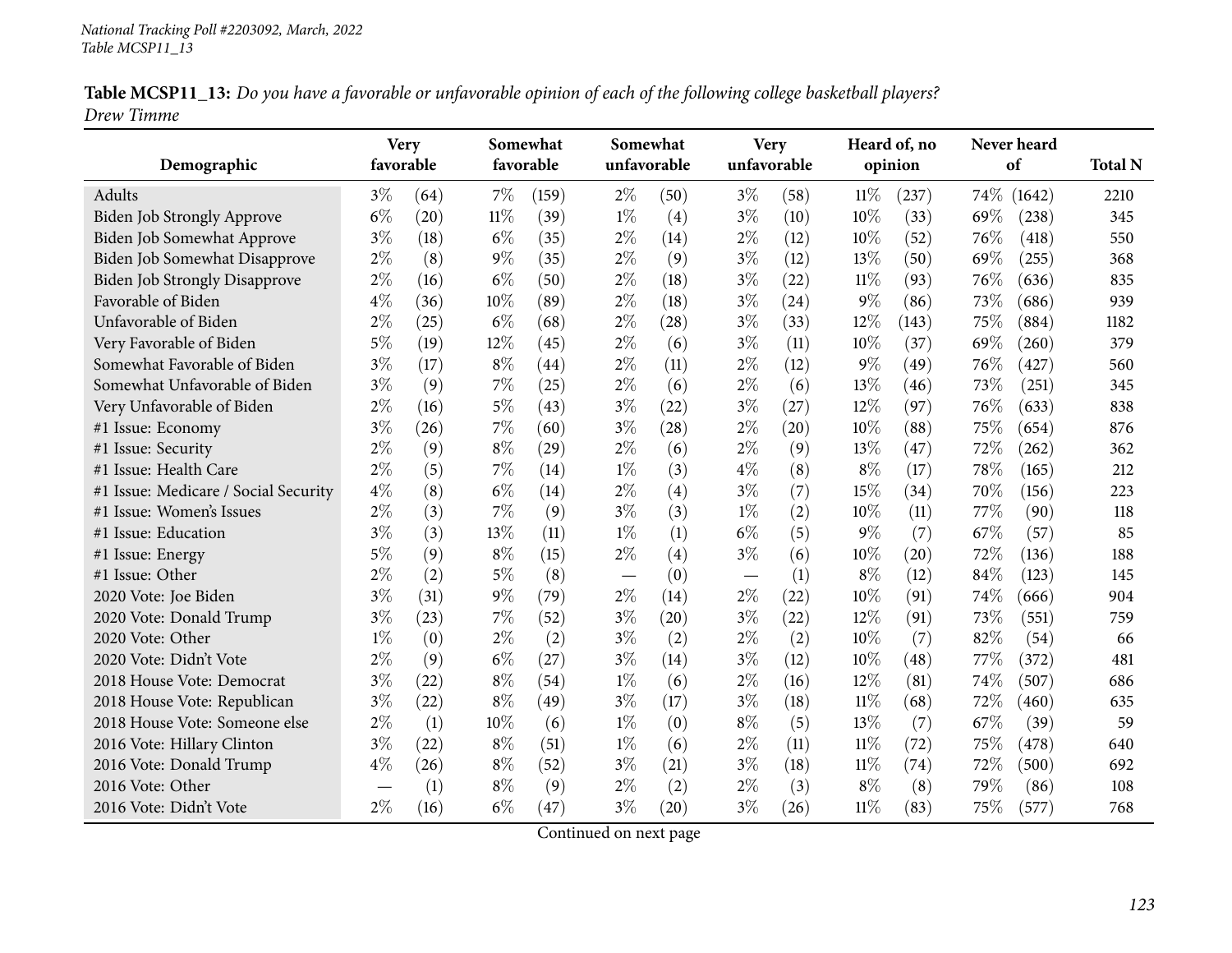|            | Table MCSP11_13: Do you have a favorable or unfavorable opinion of each of the following college basketball players? |  |  |
|------------|----------------------------------------------------------------------------------------------------------------------|--|--|
| Drew Timme |                                                                                                                      |  |  |

| Demographic                    | Very<br>favorable |      |        | Somewhat<br>favorable | Somewhat | unfavorable |       | <b>Very</b><br>unfavorable |        | Heard of, no<br>opinion |         | Never heard<br>of | <b>Total N</b> |
|--------------------------------|-------------------|------|--------|-----------------------|----------|-------------|-------|----------------------------|--------|-------------------------|---------|-------------------|----------------|
| Adults                         | $3\%$             | (64) | $7\%$  | (159)                 | $2\%$    | (50)        | $3\%$ | (58)                       | $11\%$ | (237)                   | $74\%$  | (1642)            | 2210           |
| Voted in 2014: Yes             | $3\%$             | (41) | $8\%$  | (98)                  | $2\%$    | (20)        | $2\%$ | (25)                       | $12\%$ | (142)                   | 72%     | (857)             | 1183           |
| Voted in 2014: No              | $2\%$             | (23) | $6\%$  | (61)                  | $3\%$    | (30)        | $3\%$ | (33)                       | $9\%$  | (95)                    | 76\%    | (786)             | 1027           |
| 4-Region: Northeast            | $5\%$             | (19) | $8\%$  | (30)                  | $4\%$    | (14)        | $2\%$ | $\left( 7\right)$          | $9\%$  | (38)                    | 73\%    | (288)             | 395            |
| 4-Region: Midwest              | $2\%$             | (9)  | $6\%$  | (29)                  | $2\%$    | (11)        | $1\%$ | (7)                        | $11\%$ | (51)                    | 77 $\%$ | (358)             | 464            |
| 4-Region: South                | $3\%$             | (25) | $8\%$  | (66)                  | $2\%$    | (16)        | $3\%$ | (24)                       | $11\%$ | (91)                    | 73\%    | (607)             | 828            |
| 4-Region: West                 | $2\%$             | (12) | $7\%$  | (35)                  | $2\%$    | (9)         | $4\%$ | (20)                       | $11\%$ | (57)                    | $75\%$  | (390)             | 522            |
| Sports Fans                    | $4\%$             | (63) | $10\%$ | (148)                 | $3\%$    | (45)        | $3\%$ | (45)                       | $14\%$ | (196)                   | 66\%    | (950)             | 1446           |
| Avid Sports Fans               | $9\%$             | (44) | 18\%   | (90)                  | $4\%$    | (21)        | $4\%$ | (22)                       | $16\%$ | (80)                    | 50%     | (254)             | 511            |
| <b>Casual Sports Fans</b>      | $2\%$             | (19) | $6\%$  | (58)                  | $3\%$    | (24)        | $2\%$ | (23)                       | 12%    | (116)                   | 74\%    | (696)             | 935            |
| CBB Fans                       | $7\%$             | (60) | 15%    | (133)                 | $5\%$    | (43)        | $3\%$ | (30)                       | 18%    | (153)                   | 52%     | (447)             | 867            |
| Avid CBB Fans                  | $14\%$            | (38) | 24\%   | (63)                  | $7\%$    | (17)        | $6\%$ | (16)                       | 19%    | (51)                    | 30%     | (79)              | 264            |
| Casual CBB Fans                | $6\%$             | (43) | $14\%$ | (106)                 | $5\%$    | (37)        | $3\%$ | (24)                       | 17%    | (124)                   | 54\%    | (394)             | 729            |
| Plan to Watch Men's Tournament | $9\%$             | (54) | $19\%$ | (120)                 | $4\%$    | (28)        | $4\%$ | (27)                       | 19%    | (121)                   | 45\%    | (286)             | 635            |
| 21 or Older                    | $3\%$             | (61) | 7%     | (148)                 | $2\%$    | (40)        | $3\%$ | (56)                       | $11\%$ | (235)                   | $75\%$  | (1581)            | 2121           |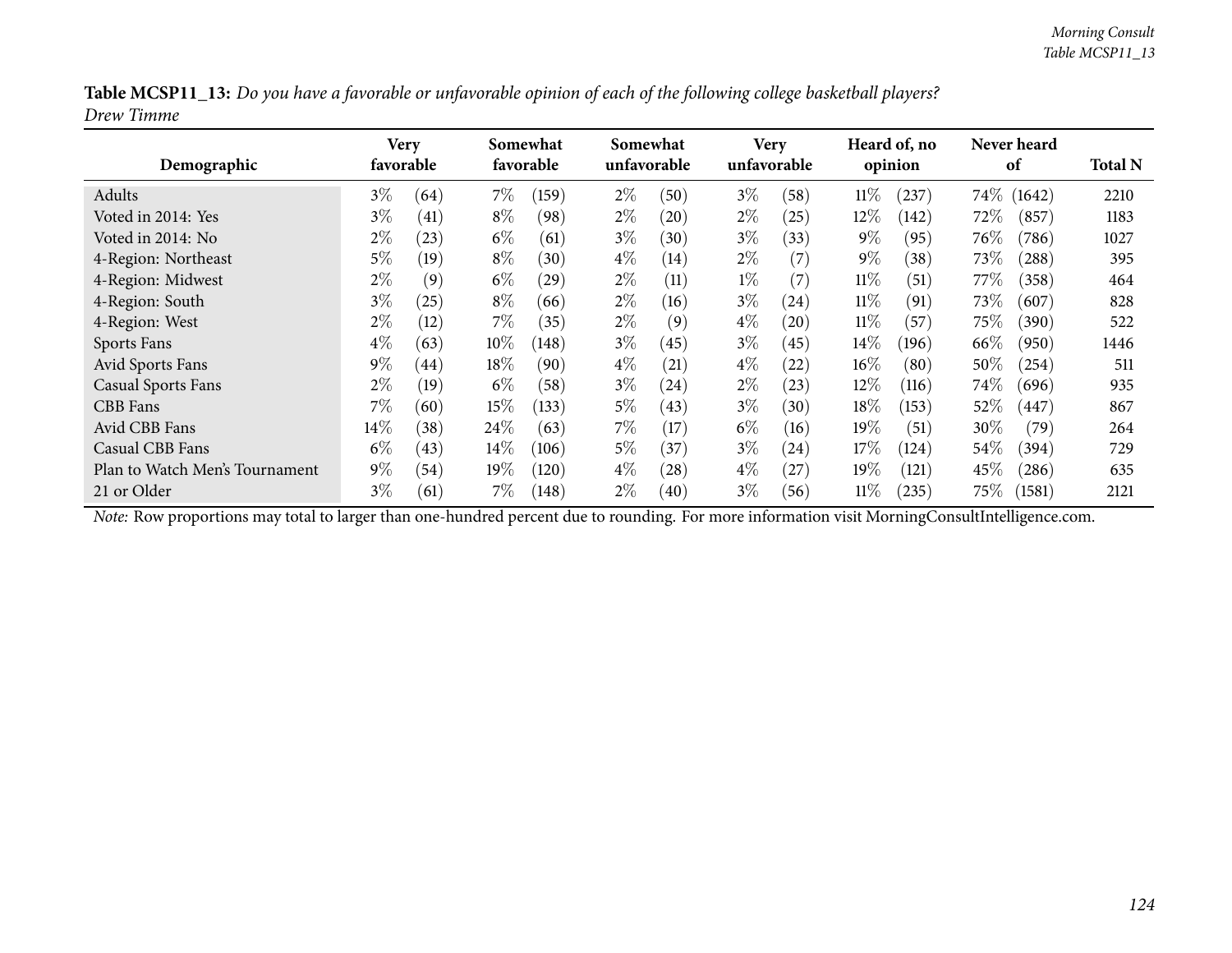|                 |  |  | Table MCSP11_14: Do you have a favorable or unfavorable opinion of each of the following college basketball players? |
|-----------------|--|--|----------------------------------------------------------------------------------------------------------------------|
| Azuolas Tubelis |  |  |                                                                                                                      |

| Demographic              | favorable | <b>Very</b> | Somewhat<br>favorable |       | unfavorable              | Somewhat | unfavorable | Very |        | Heard of, no<br>opinion | Never heard<br>of | <b>Total N</b> |
|--------------------------|-----------|-------------|-----------------------|-------|--------------------------|----------|-------------|------|--------|-------------------------|-------------------|----------------|
| <b>Adults</b>            | $3\%$     | (63)        | $5\%$                 | (121) | $2\%$                    | (37)     | $2\%$       | (44) | 10%    | (229)                   | 78%<br>(1716)     | 2210           |
| Gender: Male             | $4\%$     | (45)        | $6\%$                 | (68)  | $3\%$                    | (28)     | $3\%$       | (31) | 12%    | (132)                   | 72%<br>(763)      | 1067           |
| Gender: Female           | $2\%$     | (17)        | $5\%$                 | (53)  | $1\%$                    | (9)      | $1\%$       | (14) | $8\%$  | (97)                    | 83%<br>(953)      | 1143           |
| Age: 18-34               | $5\%$     | (33)        | $6\%$                 | (43)  | $4\%$                    | (25)     | $3\%$       | (18) | $11\%$ | (72)                    | 71\%<br>(467)     | 658            |
| Age: 35-44               | $4\%$     | (14)        | $5\%$                 | (18)  | $2\%$                    | (6)      | $4\%$       | (15) | 12%    | (42)                    | 73%<br>(264)      | 359            |
| Age: 45-64               | $1\%$     | (8)         | $5\%$                 | (40)  | $1\%$                    | (5)      | $1\%$       | (6)  | 10%    | (74)                    | 82%<br>(621)      | 754            |
| Age: 65+                 | $2\%$     | (7)         | $5\%$                 | (21)  |                          | (1)      | $1\%$       | (4)  | $9\%$  | (41)                    | 83%<br>(365)      | 438            |
| GenZers: 1997-2012       | $3\%$     | (8)         | $4\%$                 | (11)  | $7\%$                    | (18)     | $4\%$       | (9)  | $11\%$ | (27)                    | 71%<br>(182)      | 255            |
| Millennials: 1981-1996   | $6\%$     | (39)        | $6\%$                 | (40)  | $2\%$                    | (13)     | $3\%$       | (21) | $11\%$ | (74)                    | 71%<br>(460)      | 646            |
| GenXers: 1965-1980       | $1\%$     | (6)         | $5\%$                 | (25)  | $1\%$                    | (3)      | $1\%$       | (7)  | 10%    | (52)                    | 81%<br>(411)      | 505            |
| Baby Boomers: 1946-1964  | $1\%$     | (10)        | $6\%$                 | (44)  | $\overline{\phantom{m}}$ | (4)      | $1\%$       | (4)  | 10%    | (72)                    | 82%<br>(610)      | 744            |
| PID: Dem (no lean)       | $4\%$     | (27)        | $6\%$                 | (49)  | $3\%$                    | (19)     | $2\%$       | (16) | $11\%$ | (79)                    | 75%<br>(563)      | 753            |
| PID: Ind (no lean)       | $2\%$     | (18)        | $4\%$                 | (35)  | $1\%$                    | (10)     | $1\%$       | (11) | 10%    | (77)                    | $80\%$<br>(621)   | 771            |
| PID: Rep (no lean)       | $3\%$     | (17)        | $5\%$                 | (37)  | $1\%$                    | (8)      | $3\%$       | (17) | 11%    | (73)                    | 78%<br>(533)      | 686            |
| PID/Gender: Dem Men      | 5%        | (16)        | $9\%$                 | (28)  | $4\%$                    | (13)     | $4\%$       | (13) | 12%    | (39)                    | 66%<br>(213)      | 323            |
| PID/Gender: Dem Women    | $2\%$     | (11)        | $5\%$                 | (20)  | $1\%$                    | (6)      | $1\%$       | (3)  | $9\%$  | (40)                    | 81%<br>(351)      | 430            |
| PID/Gender: Ind Men      | $3\%$     | (12)        | $5\%$                 | (18)  | $2\%$                    | (8)      | $2\%$       | (9)  | 12%    | (49)                    | 76%<br>(302)      | 398            |
| PID/Gender: Ind Women    | $2\%$     | (7)         | $4\%$                 | (16)  |                          | (2)      | $1\%$       | (2)  | $7\%$  | (28)                    | 85%<br>(318)      | 373            |
| PID/Gender: Rep Men      | $5\%$     | (17)        | $6\%$                 | (21)  | $2\%$                    | (7)      | $3\%$       | (9)  | 13%    | (43)                    | 72%<br>(248)      | 345            |
| PID/Gender: Rep Women    |           | (0)         | $5\%$                 | (17)  |                          | (1)      | $3\%$       | (9)  | $9\%$  | (30)                    | 83%<br>(284)      | 341            |
| Ideo: Liberal (1-3)      | $4\%$     | (27)        | $6\%$                 | (39)  | $1\%$                    | (7)      | $2\%$       | (15) | $9\%$  | (57)                    | 77%<br>(476)      | 621            |
| Ideo: Moderate (4)       | $3\%$     | (16)        | $5\%$                 | (30)  | $2\%$                    | (9)      | $1\%$       | (6)  | 12%    | (75)                    | 78%<br>(482)      | 618            |
| Ideo: Conservative (5-7) | $2\%$     | (18)        | $6\%$                 | (45)  | $3\%$                    | (20)     | $2\%$       | (17) | $9\%$  | (72)                    | 77\%<br>(584)     | 756            |
| Educ: < College          | $2\%$     | (36)        | $5\%$                 | (79)  | $2\%$                    | (26)     | $2\%$       | (28) | 10%    | (159)                   | 78%<br>(1191)     | 1519           |
| Educ: Bachelors degree   | $3\%$     | (14)        | $6\%$                 | (28)  | $2\%$                    | (9)      | $3\%$       | (13) | 10%    | (43)                    | 76%<br>(338)      | 446            |
| Educ: Post-grad          | $5\%$     | (12)        | $6\%$                 | (14)  | $1\%$                    | (2)      | $1\%$       | (3)  | $11\%$ | (27)                    | 76%<br>(187)      | 245            |
| Income: Under 50k        | $2\%$     | (21)        | $5\%$                 | (61)  | $2\%$                    | (18)     | $2\%$       | (27) | 10%    | (121)                   | 79%<br>(938)      | 1186           |
| Income: 50k-100k         | $3\%$     | (23)        | $6\%$                 | (42)  | $2\%$                    | (11)     | $2\%$       | (16) | 10%    | (74)                    | 77%<br>(550)      | 717            |
| Income: 100k+            | $6\%$     | (19)        | $6\%$                 | (18)  | $3\%$                    | (8)      |             | (1)  | $11\%$ | (34)                    | 74%<br>(228)      | 307            |
| Ethnicity: White         | $3\%$     | (48)        | $6\%$                 | (95)  | $1\%$                    | (17)     | $2\%$       | (29) | 10%    | (166)                   | 79%<br>(1374)     | 1730           |
| Ethnicity: Hispanic      | $8\%$     | (28)        | $6\%$                 | (21)  | $4\%$                    | (14)     | $6\%$       | (21) | $5\%$  | (18)                    | $71\%$<br>(249)   | 351            |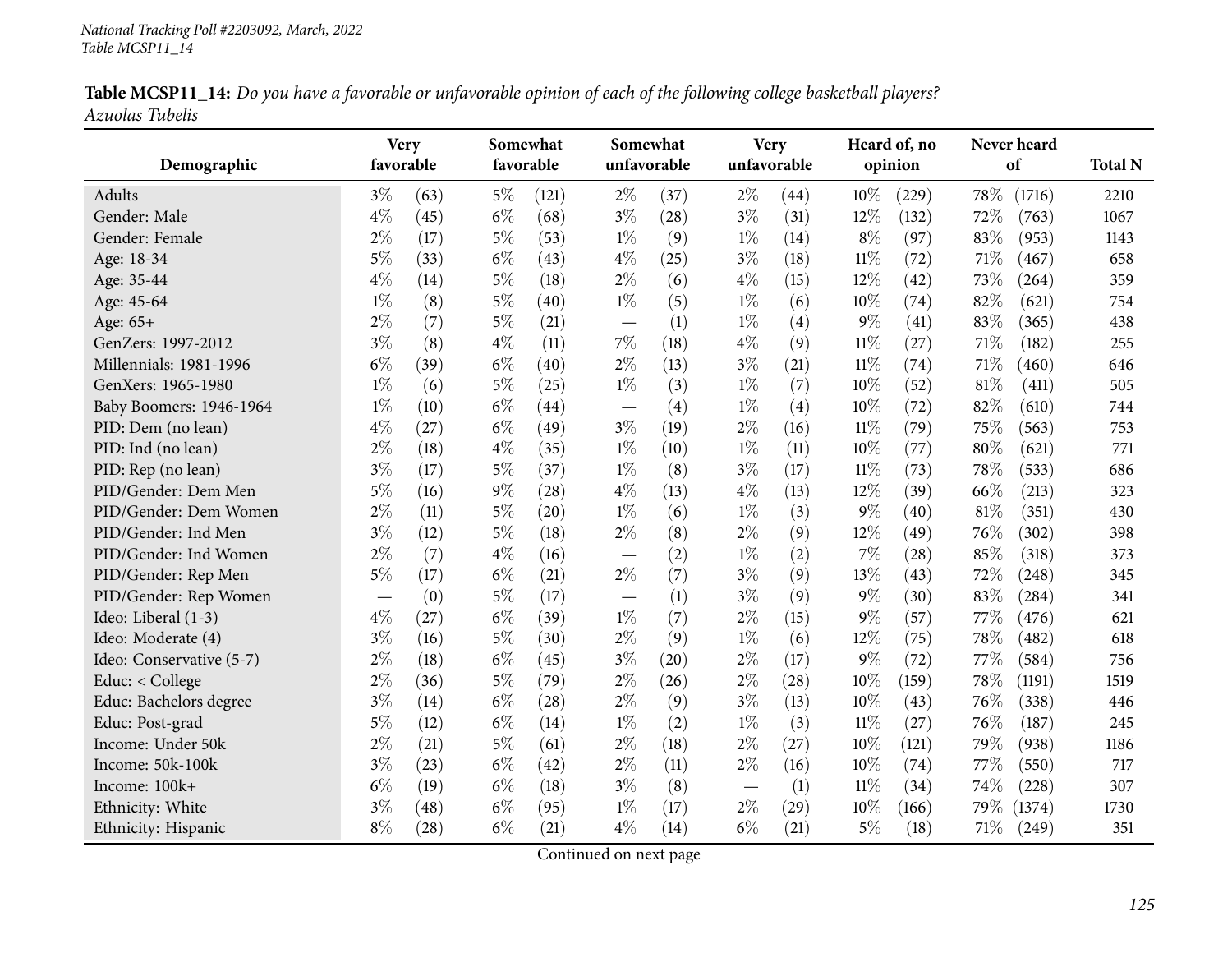Table MCSP11\_14: Do you have a favorable or unfavorable opinion of each of the following college basketball players? *Azuolas Tubelis*

|                                   | <b>Very</b> |      |       | Somewhat  |       | Somewhat    |                          | <b>Very</b> |        | Heard of, no       | Never heard |        |                |
|-----------------------------------|-------------|------|-------|-----------|-------|-------------|--------------------------|-------------|--------|--------------------|-------------|--------|----------------|
| Demographic                       | favorable   |      |       | favorable |       | unfavorable |                          | unfavorable |        | opinion            | of          |        | <b>Total N</b> |
| Adults                            | $3\%$       | (63) | $5\%$ | (121)     | $2\%$ | (37)        | $2\%$                    | (44)        | 10%    | (229)              | 78\%        | (1716) | 2210           |
| Ethnicity: Black                  | $4\%$       | (11) | $5\%$ | (15)      | $4\%$ | (11)        | $3\%$                    | (8)         | 15%    | (40)               | 69%         | (190)  | 276            |
| Ethnicity: Other                  | $2\%$       | (4)  | $5\%$ | (11)      | $5\%$ | (9)         | $3\%$                    | (7)         | $11\%$ | (23)               | 74%         | (151)  | 205            |
| All Christian                     | $4\%$       | (36) | 7%    | (64)      | $2\%$ | (20)        | $1\%$                    | (13)        | $9\%$  | (90)               | 77%         | (744)  | 968            |
| All Non-Christian                 | $8\%$       | (8)  | $8\%$ | (8)       | $2\%$ | (1)         | $1\%$                    | (1)         | 15%    | (14)               | 67%         | (66)   | 99             |
| Atheist                           | $2\%$       | (3)  | $2\%$ | (2)       | $1\%$ | (1)         | $2\%$                    | (3)         | $9\%$  | (11)               | 84%         | (100)  | 119            |
| Agnostic/Nothing in particular    | $2\%$       | (14) | $6\%$ | (34)      | $1\%$ | (6)         | $3\%$                    | (17)        | 12%    | (73)               | 77%         | (474)  | 619            |
| Something Else                    |             | (1)  | $3\%$ | (13)      | $2\%$ | (8)         | $3\%$                    | (11)        | 10%    | (41)               | 82%         | (331)  | 405            |
| Religious Non-Protestant/Catholic | $11\%$      | (13) | 7%    | (9)       | $1\%$ | (1)         | $\overline{\phantom{m}}$ | (1)         | 14%    | (17)               | 67%         | (83)   | 124            |
| Evangelical                       | $1\%$       | (7)  | 7%    | (35)      | $1\%$ | (7)         | $2\%$                    | (12)        | 10%    | (54)               | 78%         | (420)  | 536            |
| Non-Evangelical                   | $3\%$       | (25) | $5\%$ | (40)      | $3\%$ | (21)        | $1\%$                    | (12)        | 9%     | (72)               | 79%         | (631)  | 801            |
| Community: Urban                  | $4\%$       | (25) | $6\%$ | (32)      | $3\%$ | (18)        | $3\%$                    | (19)        | 10%    | (55)               | 74%         | (420)  | 570            |
| Community: Suburban               | $3\%$       | (32) | $5\%$ | (49)      | $1\%$ | (12)        | $2\%$                    | (16)        | 11%    | (118)              | 78%         | (827)  | 1055           |
| Community: Rural                  | $1\%$       | (5)  | $7\%$ | (39)      | $1\%$ | (7)         | $2\%$                    | (9)         | $9\%$  | (55)               | 80%         | (469)  | 585            |
| Employ: Private Sector            | $4\%$       | (23) | 7%    | (45)      | $3\%$ | (19)        | $3\%$                    | (22)        | 13%    | (80)               | 70%         | (446)  | 635            |
| Employ: Government                | $2\%$       | (2)  | $5\%$ | (6)       | $2\%$ | (2)         | $2\%$                    | (3)         | 10%    | (13)               | 79%         | (98)   | 124            |
| Employ: Self-Employed             | 5%          | (13) | $6\%$ | (15)      | $4\%$ | (9)         | $1\%$                    | (3)         | 12%    | $\left( 29\right)$ | 70%         | (163)  | 231            |
| Employ: Homemaker                 | $4\%$       | (6)  | $3\%$ | (5)       | $1\%$ | (2)         | $2\%$                    | (4)         | $5\%$  | (8)                | 85%         | (141)  | 165            |
| Employ: Student                   | $3\%$       | (2)  | $5\%$ | (4)       | $2\%$ | (2)         | $\overline{\phantom{m}}$ | (0)         | 12%    | (9)                | 78%         | (62)   | 79             |
| Employ: Retired                   | $1\%$       | (7)  | $5\%$ | (27)      | $1\%$ | (3)         | $1\%$                    | (6)         | 7%     | (37)               | 84%         | (422)  | 501            |
| Employ: Unemployed                | $3\%$       | (8)  | $4\%$ | (10)      |       | (1)         | $\qquad \qquad -$        | (1)         | $11\%$ | (33)               | 82%         | (241)  | 294            |
| Employ: Other                     | $1\%$       | (2)  | $5\%$ | (9)       |       | (0)         | $3\%$                    | (5)         | 12%    | (21)               | 80%         | (145)  | 182            |
| Military HH: Yes                  | $5\%$       | (15) | $6\%$ | (20)      | $2\%$ | (7)         | $2\%$                    | (5)         | 10%    | (33)               | 75%         | (240)  | 322            |
| Military HH: No                   | $3\%$       | (47) | 5%    | (100)     | $2\%$ | (30)        | $2\%$                    | (39)        | 10%    | (196)              | 78%         | (1476) | 1888           |
| RD/WT: Right Direction            | 5%          | (36) | $9\%$ | (60)      | $3\%$ | (21)        | $3\%$                    | (18)        | 9%     | (60)               | 72\%        | (492)  | 687            |
| RD/WT: Wrong Track                | $2\%$       | (27) | $4\%$ | (61)      | $1\%$ | (16)        | $2\%$                    | (26)        | $11\%$ | (169)              | 80%         | (1224) | 1523           |
| <b>Biden Job Approve</b>          | $4\%$       | (39) | 7%    | (61)      | $2\%$ | (15)        | $2\%$                    | (19)        | 9%     | (80)               | 76%         | (680)  | 894            |
| <b>Biden Job Disapprove</b>       | $2\%$       | (22) | $5\%$ | (56)      | $2\%$ | (20)        | $2\%$                    | (24)        | $11\%$ | (138)              | 78%         | (943)  | 1203           |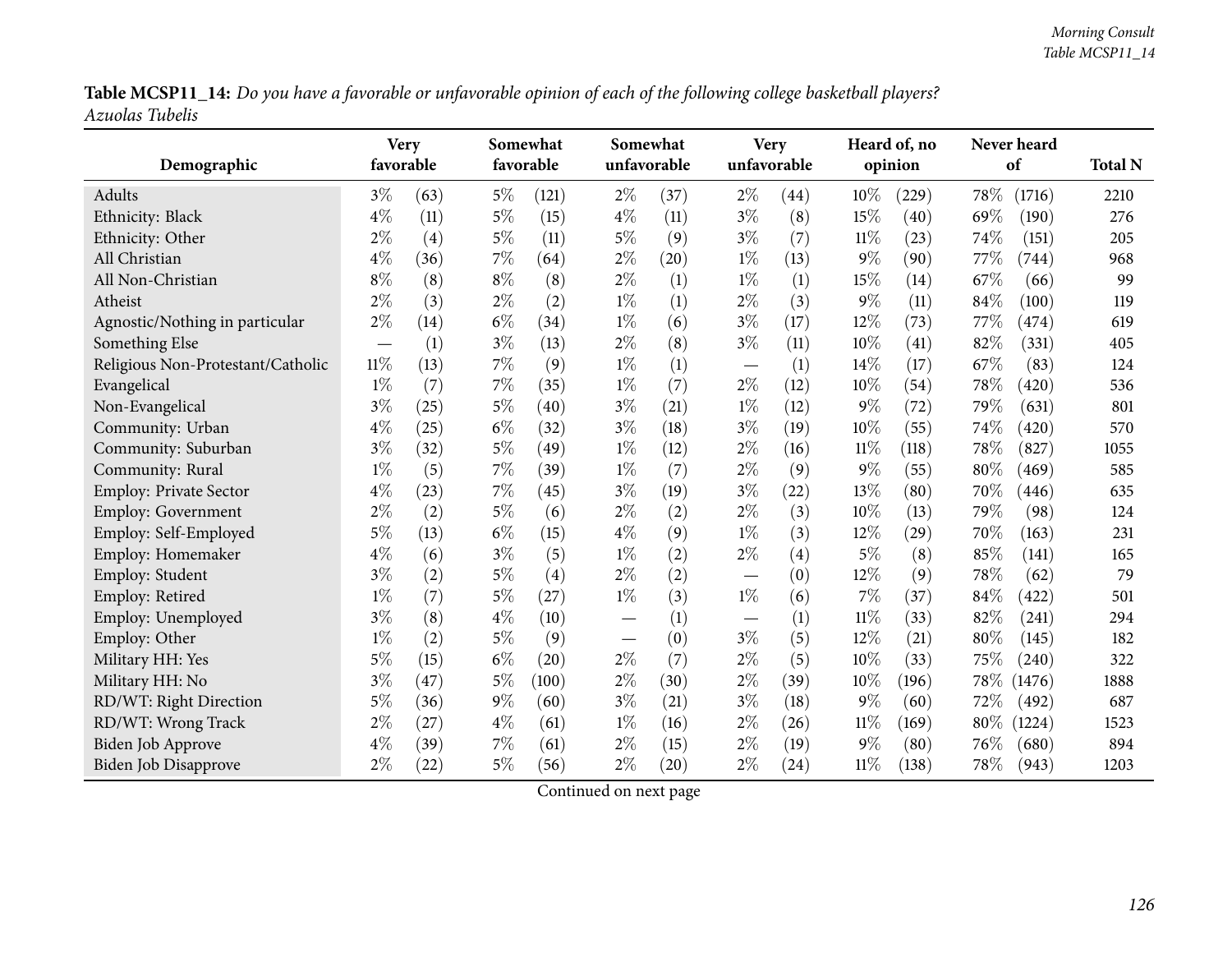|                 | Table MCSP11_14: Do you have a favorable or unfavorable opinion of each of the following college basketball players? |  |  |  |
|-----------------|----------------------------------------------------------------------------------------------------------------------|--|--|--|
| Azuolas Tubelis |                                                                                                                      |  |  |  |

|                                      | <b>Very</b> |      |       | Somewhat  | Somewhat                        |      |       | <b>Very</b> |        | Heard of, no |     | Never heard |                |
|--------------------------------------|-------------|------|-------|-----------|---------------------------------|------|-------|-------------|--------|--------------|-----|-------------|----------------|
| Demographic                          | favorable   |      |       | favorable | unfavorable                     |      |       | unfavorable |        | opinion      |     | of          | <b>Total N</b> |
| Adults                               | $3\%$       | (63) | $5\%$ | (121)     | $2\%$                           | (37) | $2\%$ | (44)        | 10%    | (229)        | 78% | (1716)      | 2210           |
| Biden Job Strongly Approve           | 7%          | (24) | $9\%$ | (31)      | $2\%$                           | (7)  | $4\%$ | (13)        | $7\%$  | (26)         | 71% | (244)       | 345            |
| Biden Job Somewhat Approve           | $3\%$       | (15) | $5\%$ | (30)      | $2\%$                           | (8)  | $1\%$ | (6)         | 10%    | (55)         | 79% | (436)       | 550            |
| Biden Job Somewhat Disapprove        | $2\%$       | (8)  | $5\%$ | (19)      | $2\%$                           | (9)  | $2\%$ | (7)         | 14\%   | (53)         | 74% | (272)       | 368            |
| <b>Biden Job Strongly Disapprove</b> | $2\%$       | (14) | $4\%$ | (37)      | $1\%$                           | (11) | $2\%$ | (17)        | 10%    | (85)         | 80% | (671)       | 835            |
| Favorable of Biden                   | $4\%$       | (42) | $8\%$ | (72)      | $1\%$                           | (9)  | $2\%$ | (16)        | $9\%$  | (83)         | 76% | (718)       | 939            |
| Unfavorable of Biden                 | $2\%$       | (21) | $4\%$ | (47)      | $2\%$                           | (25) | $2\%$ | (26)        | 12%    | (138)        | 78% | (926)       | 1182           |
| Very Favorable of Biden              | $8\%$       | (31) | 10%   | (37)      | $1\%$                           | (5)  | $2\%$ | (9)         | $9\%$  | (35)         | 69% | (262)       | 379            |
| Somewhat Favorable of Biden          | $2\%$       | (11) | $6\%$ | (35)      | $1\%$                           | (4)  | $1\%$ | (7)         | $9\%$  | (48)         | 81% | (456)       | 560            |
| Somewhat Unfavorable of Biden        | $2\%$       | (7)  | $3\%$ | (10)      | $3\%$                           | (11) | $1\%$ | (4)         | 14%    | (48)         | 77% | (264)       | 345            |
| Very Unfavorable of Biden            | $2\%$       | (14) | $4\%$ | (36)      | $2\%$                           | (14) | $3\%$ | (22)        | $11\%$ | (90)         | 79% | (661)       | 838            |
| #1 Issue: Economy                    | $3\%$       | (29) | $5\%$ | (44)      | $3\%$                           | (27) | $2\%$ | (15)        | $11\%$ | (100)        | 76% | (662)       | 876            |
| #1 Issue: Security                   | $3\%$       | (10) | 7%    | (27)      | $\hspace{0.1mm}-\hspace{0.1mm}$ | (0)  | $2\%$ | (6)         | 10%    | (34)         | 79% | (284)       | 362            |
| #1 Issue: Health Care                | $2\%$       | (4)  | $5\%$ | (10)      | $1\%$                           | (3)  | $4\%$ | (9)         | $11\%$ | (22)         | 77% | (164)       | 212            |
| #1 Issue: Medicare / Social Security | $2\%$       | (4)  | $6\%$ | (13)      | $2\%$                           | (5)  | $2\%$ | (5)         | 14%    | (31)         | 74% | (165)       | 223            |
| #1 Issue: Women's Issues             | $2\%$       | (3)  | $4\%$ | (5)       | $1\%$                           | (1)  | $1\%$ | (2)         | $8\%$  | (10)         | 83% | (98)        | 118            |
| #1 Issue: Education                  | 5%          | (4)  | $8\%$ | (7)       | $1\%$                           | (1)  | $1\%$ | (1)         | $9\%$  | (7)          | 77% | (66)        | 85             |
| #1 Issue: Energy                     | $3\%$       | (5)  | $6\%$ | (11)      | $1\%$                           | (1)  | $3\%$ | (6)         | $8\%$  | (16)         | 79% | (148)       | 188            |
| #1 Issue: Other                      | $2\%$       | (3)  | $3\%$ | (4)       |                                 | (1)  |       | (1)         | $5\%$  | (8)          | 89% | (129)       | 145            |
| 2020 Vote: Joe Biden                 | $4\%$       | (37) | 7%    | (62)      | $1\%$                           | (13) | $2\%$ | (16)        | $11\%$ | (95)         | 75% | (681)       | 904            |
| 2020 Vote: Donald Trump              | $2\%$       | (17) | $6\%$ | (42)      | $2\%$                           | (12) | $3\%$ | (19)        | $11\%$ | (82)         | 77% | (587)       | 759            |
| 2020 Vote: Other                     |             | (0)  | 7%    | (4)       |                                 | (0)  |       | (0)         | 10%    | (7)          | 83% | (55)        | 66             |
| 2020 Vote: Didn't Vote               | $2\%$       | (9)  | $2\%$ | (12)      | $3\%$                           | (12) | $2\%$ | (9)         | $9\%$  | (45)         | 82% | (394)       | 481            |
| 2018 House Vote: Democrat            | $4\%$       | (24) | 7%    | (47)      | $1\%$                           | (7)  | $1\%$ | (9)         | $11\%$ | (76)         | 76% | (523)       | 686            |
| 2018 House Vote: Republican          | $3\%$       | (18) | 7%    | (43)      | $1\%$                           | (8)  | $2\%$ | (14)        | $11\%$ | (70)         | 76% | (483)       | 635            |
| 2018 House Vote: Someone else        | $1\%$       | (0)  | $4\%$ | (2)       | $3\%$                           | (2)  | $4\%$ | (2)         | 12%    | (7)          | 76% | (45)        | 59             |
| 2016 Vote: Hillary Clinton           | $3\%$       | (21) | 7%    | (43)      | $1\%$                           | (5)  | $1\%$ | (8)         | $11\%$ | (73)         | 76% | (490)       | 640            |
| 2016 Vote: Donald Trump              | $3\%$       | (20) | $6\%$ | (43)      | $1\%$                           | (7)  | $2\%$ | (16)        | $11\%$ | (74)         | 77% | (531)       | 692            |
| 2016 Vote: Other                     | $3\%$       | (3)  | 5%    | (5)       | $1\%$                           | (1)  | $1\%$ | (1)         | 7%     | (8)          | 83% | (90)        | 108            |
| 2016 Vote: Didn't Vote               | $2\%$       | (18) | $4\%$ | (29)      | $3\%$                           | (25) | $2\%$ | (18)        | 10%    | (75)         | 79% | (604)       | 768            |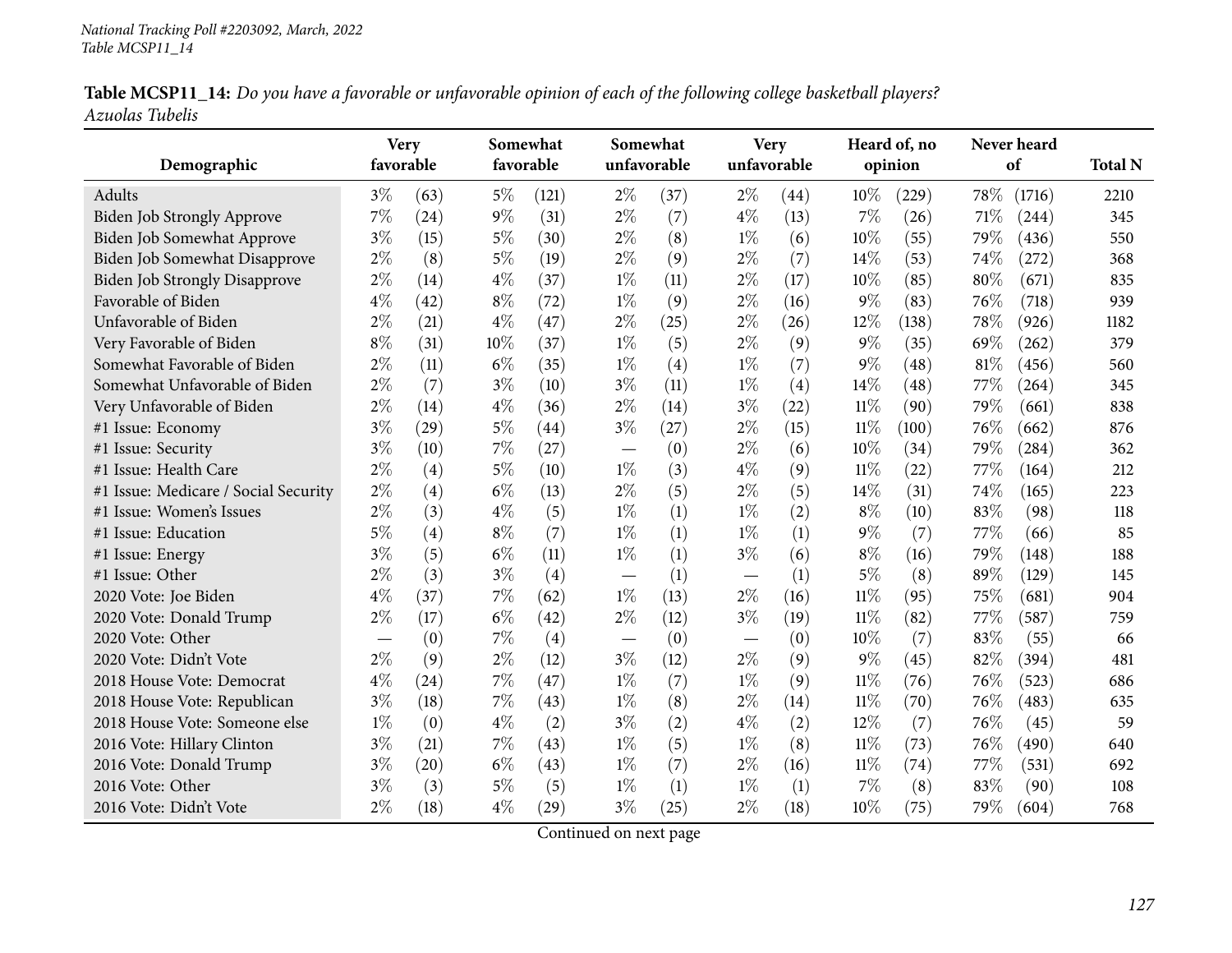|                 |  |  | Table MCSP11_14: Do you have a favorable or unfavorable opinion of each of the following college basketball players? |
|-----------------|--|--|----------------------------------------------------------------------------------------------------------------------|
| Azuolas Tubelis |  |  |                                                                                                                      |

| Demographic                    | Very   | favorable |        | Somewhat<br>favorable | Somewhat | unfavorable |       | <b>Very</b><br>unfavorable |        | Heard of, no<br>opinion |        | Never heard<br>of | <b>Total N</b> |
|--------------------------------|--------|-----------|--------|-----------------------|----------|-------------|-------|----------------------------|--------|-------------------------|--------|-------------------|----------------|
| Adults                         | $3\%$  | (63)      | $5\%$  | (121)                 | $2\%$    | (37)        | $2\%$ | (44)                       | $10\%$ | (229)                   | 78\%   | (1716)            | 2210           |
| Voted in 2014: Yes             | $3\%$  | (39)      | $7\%$  | (83)                  | $1\%$    | (11)        | $2\%$ | (19)                       | $11\%$ | (136)                   | 76\%   | (896)             | 1183           |
| Voted in 2014: No              | $2\%$  | (24)      | $4\%$  | (37)                  | $3\%$    | (27)        | $2\%$ | (25)                       | $9\%$  | (93)                    | 80%    | (820)             | 1027           |
| 4-Region: Northeast            | $4\%$  | (17)      | $5\%$  | (21)                  | $3\%$    | (11)        | $2\%$ | (9)                        | $9\%$  | (35)                    | 77\%   | (303)             | 395            |
| 4-Region: Midwest              | $1\%$  | (4)       | $5\%$  | (22)                  | $1\%$    | (5)         | $1\%$ | $\left( 4\right)$          | $12\%$ | (54)                    | 81\%   | (375)             | 464            |
| 4-Region: South                | $2\%$  | (21)      | $5\%$  | (43)                  | $2\%$    | (14)        | $1\%$ | (10)                       | $12\%$ | (97)                    | $78\%$ | (643)             | 828            |
| 4-Region: West                 | $4\%$  | (21)      | $7\%$  | (35)                  | $1\%$    | (7)         | $4\%$ | (21)                       | $8\%$  | (43)                    | 76%    | (396)             | 522            |
| Sports Fans                    | $4\%$  | (62)      | 7%     | (108)                 | $3\%$    | (37)        | $2\%$ | (35)                       | $13\%$ | (192)                   | 70%    | (1012)            | 1446           |
| Avid Sports Fans               | $7\%$  | (37)      | $12\%$ | (63)                  | $3\%$    | (15)        | $3\%$ | (16)                       | 15%    | (78)                    | 59%    | (302)             | 511            |
| <b>Casual Sports Fans</b>      | $3\%$  | (25)      | $5\%$  | (45)                  | $2\%$    | (22)        | $2\%$ | (19)                       | $12\%$ | (114)                   | 76\%   | (710)             | 935            |
| CBB Fans                       | $6\%$  | (56)      | $11\%$ | (96)                  | $3\%$    | (28)        | $4\%$ | (31)                       | 17%    | (151)                   | $58\%$ | (504)             | 867            |
| Avid CBB Fans                  | $10\%$ | (27)      | $14\%$ | (37)                  | $5\%$    | (14)        | $6\%$ | (15)                       | 22%    | (57)                    | 43%    | (115)             | 264            |
| Casual CBB Fans                | $6\%$  | (44)      | $11\%$ | (83)                  | $3\%$    | (20)        | $4\%$ | (27)                       | $16\%$ | (119)                   | $60\%$ | (436)             | 729            |
| Plan to Watch Men's Tournament | $8\%$  | (50)      | $13\%$ | (83)                  | $3\%$    | (19)        | $4\%$ | (24)                       | $19\%$ | (121)                   | $53\%$ | (339)             | 635            |
| 21 or Older                    | $3\%$  | (57)      | $5\%$  | (114)                 | $2\%$    | (33)        | $2\%$ | (44)                       | $10\%$ | (220)                   | $78\%$ | (1652)            | 2121           |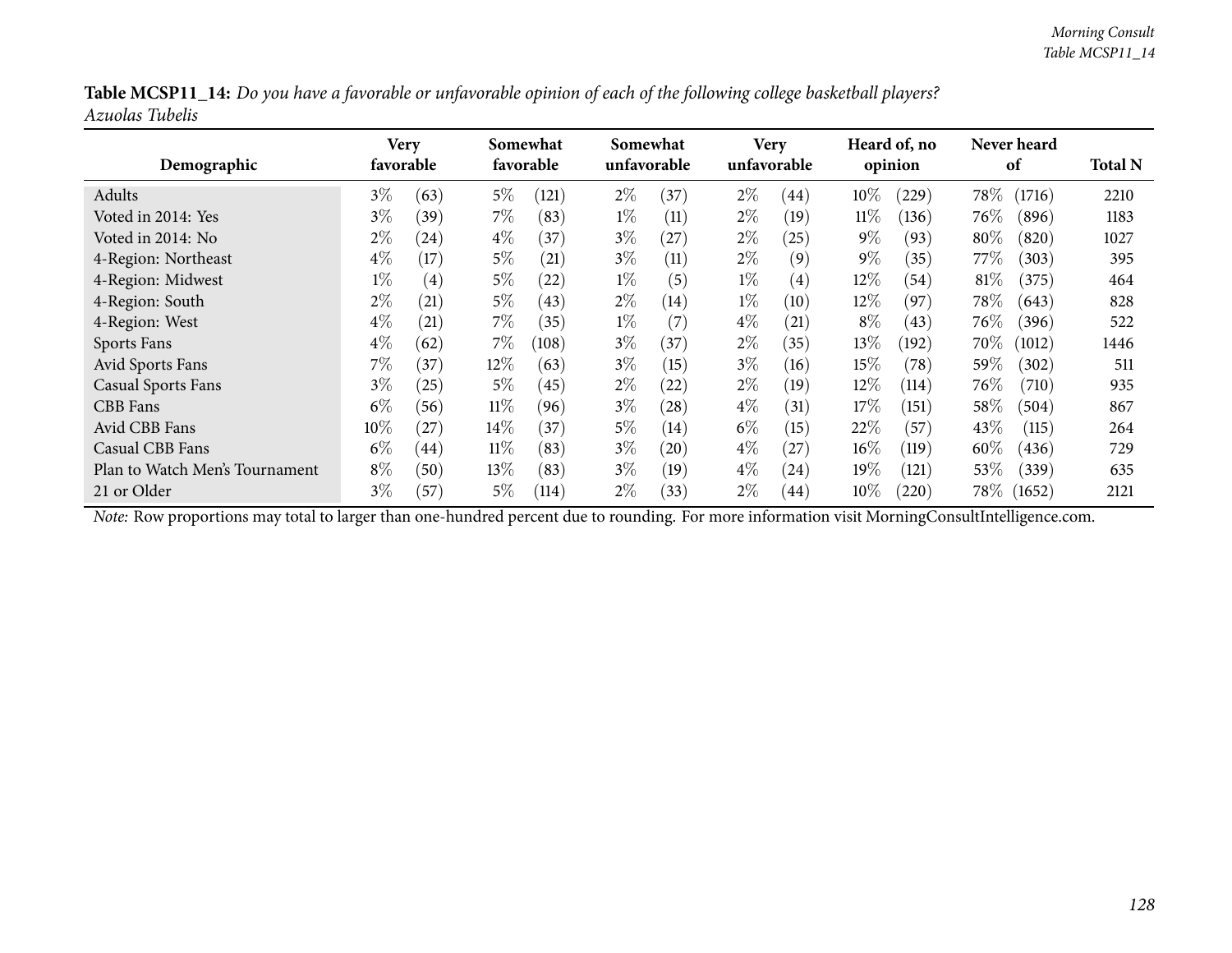|               | Table MCSP11_15: Do you have a favorable or unfavorable opinion of each of the following college basketball players? |
|---------------|----------------------------------------------------------------------------------------------------------------------|
| Johnny Juzang |                                                                                                                      |

| Demographic              | <b>Very</b><br>favorable |      |       | Somewhat<br>favorable | Somewhat                 | unfavorable        | <b>Very</b><br>unfavorable |      |        | Heard of, no<br>opinion | Never heard<br>of | <b>Total N</b> |
|--------------------------|--------------------------|------|-------|-----------------------|--------------------------|--------------------|----------------------------|------|--------|-------------------------|-------------------|----------------|
| Adults                   | $3\%$                    | (58) | 7%    | (154)                 | $2\%$                    | (52)               | $2\%$                      | (42) | $9\%$  | (207)                   | 77\%<br>(1696)    | 2210           |
| Gender: Male             | $4\%$                    | (48) | 9%    | (96)                  | $3\%$                    | (35)               | $3\%$                      | (34) | 12%    | (123)                   | 68%<br>(730)      | 1067           |
| Gender: Female           | $1\%$                    | (11) | $5\%$ | (58)                  | $1\%$                    | (17)               | $1\%$                      | (8)  | 7%     | (85)                    | 84%<br>(965)      | 1143           |
| Age: 18-34               | $4\%$                    | (27) | $9\%$ | (60)                  | $4\%$                    | (29)               | $4\%$                      | (28) | 10%    | (64)                    | 68%<br>(450)      | 658            |
| Age: 35-44               | $4\%$                    | (13) | $6\%$ | (23)                  | $3\%$                    | (11)               | $2\%$                      | (7)  | 12%    | (44)                    | 73%<br>(261)      | 359            |
| Age: 45-64               | $1\%$                    | (10) | $6\%$ | (46)                  | $1\%$                    | (9)                |                            | (3)  | $9\%$  | (64)                    | 82%<br>(622)      | 754            |
| Age: 65+                 | $2\%$                    | (9)  | $6\%$ | (25)                  | $1\%$                    | (3)                | $1\%$                      | (4)  | $8\%$  | (35)                    | 83%<br>(362)      | 438            |
| GenZers: 1997-2012       | $3\%$                    | (7)  | $8\%$ | (21)                  | $6\%$                    | (16)               | $4\%$                      | (10) | $9\%$  | (22)                    | 70%<br>(179)      | 255            |
| Millennials: 1981-1996   | $5\%$                    | (30) | $8\%$ | (50)                  | $4\%$                    | (23)               | $3\%$                      | (21) | $11\%$ | (72)                    | 70%<br>(450)      | 646            |
| GenXers: 1965-1980       | $1\%$                    | (7)  | $6\%$ | (31)                  | $2\%$                    | (9)                | $1\%$                      | (5)  | $9\%$  | (45)                    | 81%<br>(409)      | 505            |
| Baby Boomers: 1946-1964  | $2\%$                    | (14) | 7%    | (51)                  | $1\%$                    | (5)                |                            | (3)  | $9\%$  | (66)                    | 81%<br>(606)      | 744            |
| PID: Dem (no lean)       | $4\%$                    | (29) | $8\%$ | (60)                  | $3\%$                    | (24)               | $2\%$                      | (15) | $9\%$  | (64)                    | 74%<br>(560)      | 753            |
| PID: Ind (no lean)       | $2\%$                    | (18) | $6\%$ | (44)                  | $2\%$                    | (13)               | $2\%$                      | (12) | 10%    | (77)                    | 79%<br>(606)      | 771            |
| PID: Rep (no lean)       | $2\%$                    | (11) | 7%    | (50)                  | $2\%$                    | (15)               | $2\%$                      | (15) | 10%    | (66)                    | 77%<br>(529)      | 686            |
| PID/Gender: Dem Men      | $8\%$                    | (25) | 12%   | (37)                  | $4\%$                    | (14)               | $4\%$                      | (14) | $10\%$ | (32)                    | 62%<br>(200)      | 323            |
| PID/Gender: Dem Women    | $1\%$                    | (5)  | 5%    | (23)                  | $2\%$                    | (10)               |                            | (1)  | $7\%$  | (32)                    | 84%<br>(360)      | 430            |
| PID/Gender: Ind Men      | $3\%$                    | (13) | 7%    | (26)                  | $3\%$                    | (12)               | $3\%$                      | (10) | 13%    | (50)                    | 72%<br>(288)      | 398            |
| PID/Gender: Ind Women    | $1\%$                    | (5)  | $5\%$ | (18)                  | $\overline{\phantom{m}}$ | (1)                | $1\%$                      | (2)  | $7\%$  | (27)                    | 86%<br>(319)      | 373            |
| PID/Gender: Rep Men      | $3\%$                    | (10) | 10%   | (33)                  | $3\%$                    | (9)                | $3\%$                      | (10) | $12\%$ | (41)                    | 70%<br>(242)      | 345            |
| PID/Gender: Rep Women    |                          | (1)  | $5\%$ | (17)                  | $2\%$                    | (6)                | $1\%$                      | (5)  | $7\%$  | (25)                    | 84%<br>(287)      | 341            |
| Ideo: Liberal (1-3)      | $4\%$                    | (26) | $8\%$ | (47)                  | $1\%$                    | (9)                | $2\%$                      | (12) | $8\%$  | (48)                    | 77%<br>(479)      | 621            |
| Ideo: Moderate (4)       | $2\%$                    | (13) | 7%    | (40)                  | $2\%$                    | (11)               | $1\%$                      | (7)  | $11\%$ | (70)                    | 77%<br>(476)      | 618            |
| Ideo: Conservative (5-7) | $2\%$                    | (14) | 7%    | (57)                  | $4\%$                    | $\left( 29\right)$ | $2\%$                      | (18) | $9\%$  | (71)                    | $75\%$<br>(567)   | 756            |
| Educ: < College          | $2\%$                    | (33) | $6\%$ | (94)                  | $3\%$                    | (38)               | $2\%$                      | (26) | $9\%$  | (139)                   | 78%<br>(1189)     | 1519           |
| Educ: Bachelors degree   | $4\%$                    | (16) | $8\%$ | (35)                  | $2\%$                    | (11)               | $3\%$                      | (14) | 10%    | (43)                    | 73%<br>(326)      | 446            |
| Educ: Post-grad          | $4\%$                    | (9)  | 10%   | (25)                  | $1\%$                    | (3)                | $1\%$                      | (2)  | 10%    | (25)                    | 74%<br>(180)      | 245            |
| Income: Under 50k        | $2\%$                    | (27) | $6\%$ | (75)                  | $2\%$                    | (24)               | $2\%$                      | (24) | $9\%$  | (107)                   | 78%<br>(929)      | 1186           |
| Income: 50k-100k         | $3\%$                    | (22) | $8\%$ | (55)                  | $3\%$                    | (18)               | $2\%$                      | (14) | 10%    | (69)                    | 75%<br>(540)      | 717            |
| Income: 100k+            | $3\%$                    | (10) | $8\%$ | (25)                  | $3\%$                    | (10)               | $2\%$                      | (5)  | 10%    | (31)                    | 74%<br>(226)      | 307            |
| Ethnicity: White         | $2\%$                    | (37) | 7%    | (116)                 | $2\%$                    | (29)               | $2\%$                      | (33) | $8\%$  | (140)                   | 80%<br>(1375)     | 1730           |
| Ethnicity: Hispanic      | $4\%$                    | (14) | 10%   | (36)                  | $4\%$                    | (14)               | $5\%$                      | (16) | $9\%$  | (32)                    | 68%<br>(239)      | 351            |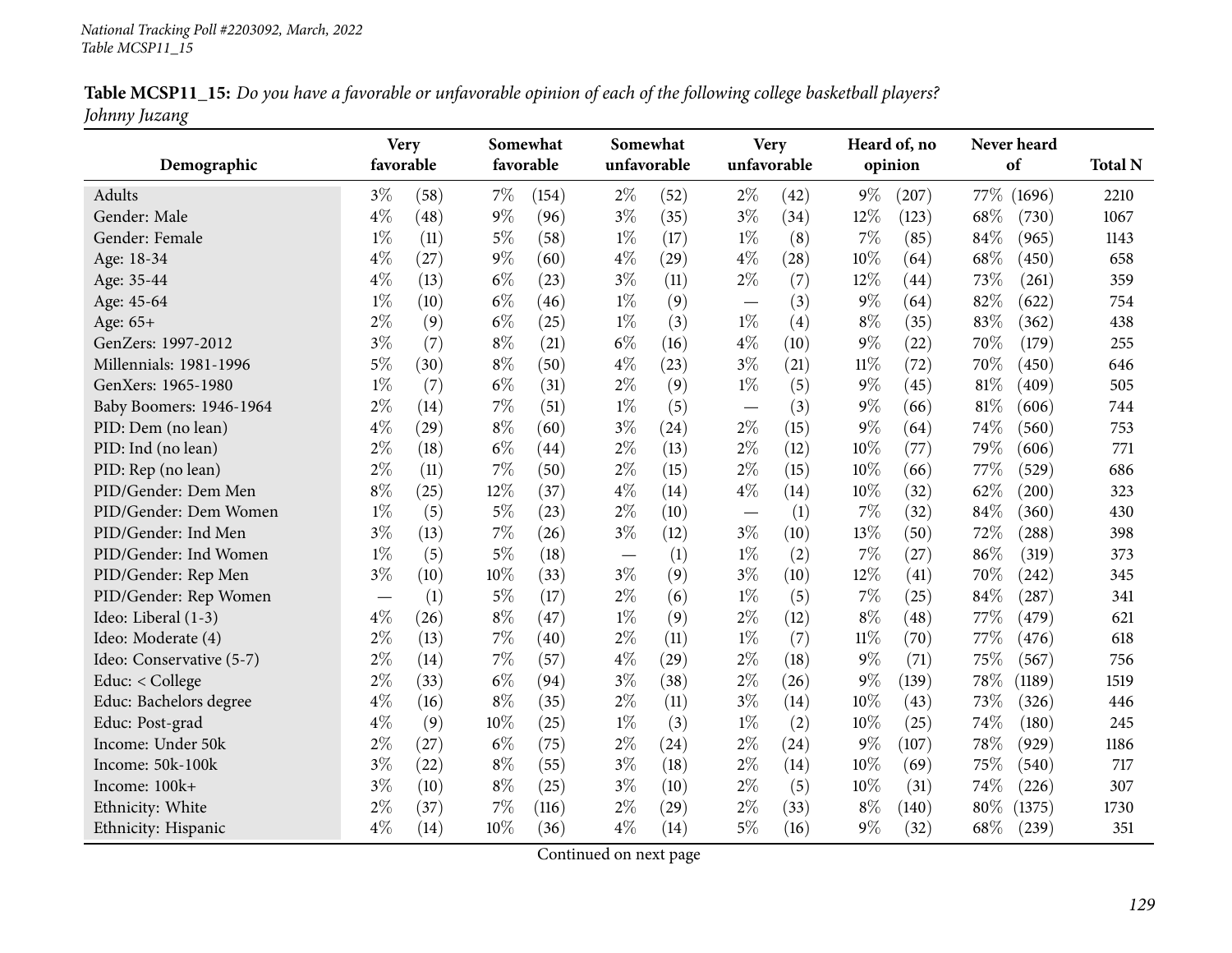Table MCSP11\_15: Do you have a favorable or unfavorable opinion of each of the following college basketball players? *Johnny Juzang*

| Demographic                       | <b>Very</b><br>favorable |      |        | Somewhat<br>favorable |                               | Somewhat<br>unfavorable |                          | <b>Very</b><br>unfavorable |        | Heard of, no<br>opinion |      | Never heard<br>of | <b>Total N</b> |
|-----------------------------------|--------------------------|------|--------|-----------------------|-------------------------------|-------------------------|--------------------------|----------------------------|--------|-------------------------|------|-------------------|----------------|
| Adults                            | $3\%$                    | (58) | $7\%$  | (154)                 | $2\%$                         | (52)                    | $2\%$                    | (42)                       | $9\%$  | (207)                   |      | 77\% (1696)       | 2210           |
| Ethnicity: Black                  | $6\%$                    | (16) | $8\%$  | (21)                  | $5\%$                         | (13)                    | $2\%$                    | (5)                        | 17%    | (46)                    | 63%  | (173)             | 276            |
| Ethnicity: Other                  | $3\%$                    | (5)  | $8\%$  | (17)                  | $5\%$                         | (10)                    | $2\%$                    | (3)                        | $11\%$ | (22)                    | 72%  | (147)             | 205            |
| All Christian                     | $3\%$                    | (31) | 7%     | (71)                  | $3\%$                         | (28)                    | $2\%$                    | (19)                       | $8\%$  | (81)                    | 76%  | (738)             | 968            |
| All Non-Christian                 | 7%                       | (7)  | 15%    | (15)                  | $2\%$                         | (1)                     | $2\%$                    | (2)                        | 10%    | (10)                    | 65%  | (64)              | 99             |
| Atheist                           | $2\%$                    | (3)  | $4\%$  | (5)                   |                               | (0)                     | $2\%$                    | (2)                        | $5\%$  | (6)                     | 86%  | (103)             | 119            |
| Agnostic/Nothing in particular    | $2\%$                    | (14) | 7%     | (41)                  | $3\%$                         | (18)                    | $2\%$                    | (12)                       | $11\%$ | (68)                    | 75%  | (466)             | 619            |
| Something Else                    | $1\%$                    | (4)  | $6\%$  | (23)                  | $1\%$                         | (5)                     | $2\%$                    | (7)                        | 10%    | (42)                    | 80%  | (324)             | 405            |
| Religious Non-Protestant/Catholic | $6\%$                    | (7)  | 12%    | (15)                  | $2\%$                         | (2)                     | $5\%$                    | (7)                        | 12%    | (14)                    | 63%  | (78)              | 124            |
| Evangelical                       | $3\%$                    | (17) | $7\%$  | (39)                  | $2\%$                         | (10)                    | $1\%$                    | (5)                        | 9%     | $\left( 48\right)$      | 78%  | (416)             | 536            |
| Non-Evangelical                   | $2\%$                    | (17) | 7%     | (53)                  | $3\%$                         | (22)                    | $2\%$                    | (16)                       | 9%     | (70)                    | 78%  | (623)             | 801            |
| Community: Urban                  | $6\%$                    | (32) | 7%     | (40)                  | $3\%$                         | (18)                    | $2\%$                    | (13)                       | $11\%$ | (63)                    | 71%  | (404)             | 570            |
| Community: Suburban               | $2\%$                    | (18) | 7%     | (73)                  | $2\%$                         | (26)                    | $2\%$                    | (20)                       | $9\%$  | (95)                    | 78%  | (823)             | 1055           |
| Community: Rural                  | $1\%$                    | (8)  | 7%     | (41)                  | $1\%$                         | (8)                     | $2\%$                    | (9)                        | $8\%$  | (49)                    | 80%  | (469)             | 585            |
| Employ: Private Sector            | $3\%$                    | (18) | $8\%$  | (50)                  | $4\%$                         | (25)                    | $2\%$                    | (16)                       | 12%    | (79)                    | 70%  | (447)             | 635            |
| <b>Employ: Government</b>         | $6\%$                    | (8)  | $6\%$  | (7)                   | $6\%$                         | (7)                     | $3\%$                    | (3)                        | $9\%$  | (12)                    | 71%  | (88)              | 124            |
| Employ: Self-Employed             | $5\%$                    | (12) | 10%    | (22)                  | $3\%$                         | (6)                     | $3\%$                    | (8)                        | 9%     | $\left( 21\right)$      | 70%  | (162)             | 231            |
| Employ: Homemaker                 |                          | (1)  | $6\%$  | (9)                   | $\overbrace{\phantom{13333}}$ | (0)                     | $3\%$                    | (5)                        | 7%     | (11)                    | 84%  | (138)             | 165            |
| Employ: Student                   | 5%                       | (4)  | 10%    | (8)                   | $1\%$                         | (1)                     | $3\%$                    | (2)                        | $6\%$  | (5)                     | 75%  | (59)              | 79             |
| Employ: Retired                   | $3\%$                    | (14) | $5\%$  | (27)                  | $1\%$                         | (4)                     | $1\%$                    | (4)                        | 7%     | (33)                    | 84%  | (419)             | 501            |
| Employ: Unemployed                | $1\%$                    | (3)  | $6\%$  | (18)                  | $1\%$                         | (2)                     |                          | (0)                        | $11\%$ | (31)                    | 82%  | (240)             | 294            |
| Employ: Other                     |                          | (0)  | $7\%$  | (12)                  | $4\%$                         | (7)                     | $2\%$                    | (4)                        | $9\%$  | (17)                    | 79%  | (143)             | 182            |
| Military HH: Yes                  | $2\%$                    | (7)  | 10%    | (31)                  | $2\%$                         | (8)                     | $\overline{\phantom{m}}$ | (1)                        | $11\%$ | (35)                    | 75%  | (240)             | 322            |
| Military HH: No                   | $3\%$                    | (51) | $7\%$  | (123)                 | $2\%$                         | (45)                    | $2\%$                    | (41)                       | $9\%$  | (172)                   | 77\% | (1456)            | 1888           |
| RD/WT: Right Direction            | $4\%$                    | (28) | $11\%$ | (73)                  | $4\%$                         | (25)                    | $2\%$                    | (12)                       | $8\%$  | (58)                    | 71%  | (491)             | 687            |
| RD/WT: Wrong Track                | $2\%$                    | (30) | $5\%$  | (82)                  | $2\%$                         | (27)                    | $2\%$                    | (29)                       | 10%    | (149)                   | 79%  | (1205)            | 1523           |
| <b>Biden Job Approve</b>          | $4\%$                    | (32) | $9\%$  | (78)                  | $2\%$                         | (20)                    | $1\%$                    | (12)                       | $8\%$  | (68)                    | 76%  | (683)             | 894            |
| <b>Biden Job Disapprove</b>       | $2\%$                    | (25) | $6\%$  | (70)                  | $3\%$                         | (32)                    | $2\%$                    | (29)                       | $11\%$ | (128)                   | 76%  | (918)             | 1203           |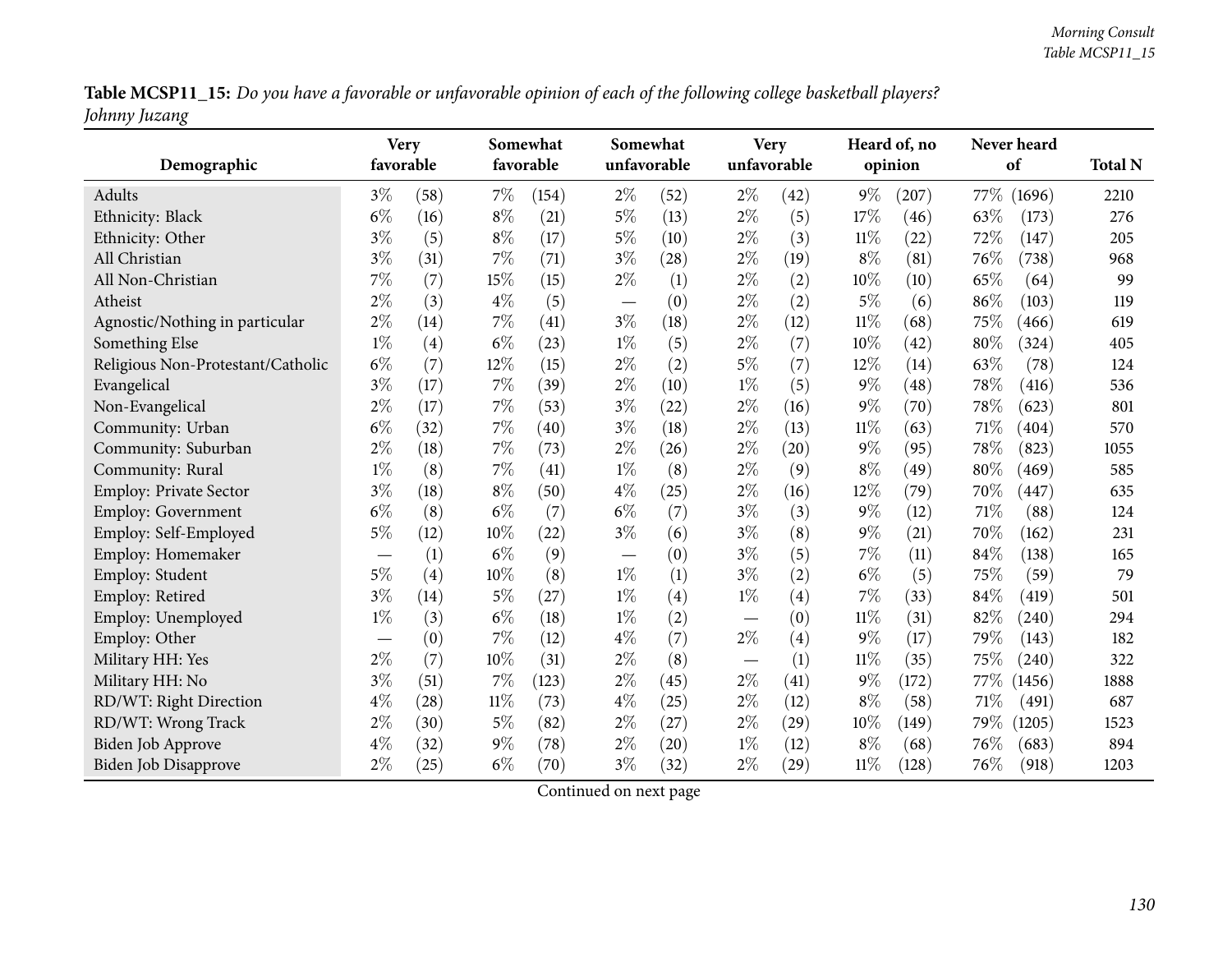|               | Table MCSP11_15: Do you have a favorable or unfavorable opinion of each of the following college basketball players? |  |
|---------------|----------------------------------------------------------------------------------------------------------------------|--|
| Johnny Juzang |                                                                                                                      |  |

| Demographic                          | <b>Very</b><br>favorable         |      |       | Somewhat<br>favorable |       | Somewhat<br>unfavorable |       | <b>Very</b><br>unfavorable |        | Heard of, no<br>opinion | Never heard<br>of |        | <b>Total N</b> |
|--------------------------------------|----------------------------------|------|-------|-----------------------|-------|-------------------------|-------|----------------------------|--------|-------------------------|-------------------|--------|----------------|
| Adults                               | $3\%$                            | (58) | $7\%$ | (154)                 | $2\%$ | (52)                    | $2\%$ | (42)                       | $9\%$  | (207)                   | 77\%              | (1696) | 2210           |
| Biden Job Strongly Approve           | $6\%$                            | (22) | 10%   | (35)                  | $2\%$ | (8)                     | $1\%$ | (4)                        | 7%     | (24)                    | 73%               | (250)  | 345            |
| Biden Job Somewhat Approve           | $2\%$                            | (10) | $8\%$ | (43)                  | $2\%$ | (12)                    | $2\%$ | (8)                        | $8\%$  | (44)                    | 79%               | (433)  | 550            |
| Biden Job Somewhat Disapprove        | $3\%$                            | (10) | 7%    | (25)                  | $4\%$ | (15)                    | $3\%$ | (13)                       | 13%    | (47)                    | 70%               | (259)  | 368            |
| <b>Biden Job Strongly Disapprove</b> | $2\%$                            | (16) | $5\%$ | (46)                  | $2\%$ | (17)                    | $2\%$ | (17)                       | 10%    | (81)                    | 79%               | (660)  | 835            |
| Favorable of Biden                   | $4\%$                            | (36) | $9\%$ | (87)                  | $2\%$ | (20)                    | $1\%$ | (10)                       | $8\%$  | (73)                    | 76%               | (714)  | 939            |
| Unfavorable of Biden                 | $2\%$                            | (22) | $5\%$ | (64)                  | $3\%$ | (30)                    | $3\%$ | (32)                       | $11\%$ | (125)                   | 77%               | (908)  | 1182           |
| Very Favorable of Biden              | $7\%$                            | (28) | 9%    | (36)                  | $3\%$ | (10)                    | $1\%$ | (4)                        | $9\%$  | (32)                    | 71%               | (270)  | 379            |
| Somewhat Favorable of Biden          | $1\%$                            | (8)  | $9\%$ | (51)                  | $2\%$ | (10)                    | $1\%$ | (6)                        | 7%     | (40)                    | 79%               | (444)  | 560            |
| Somewhat Unfavorable of Biden        | $2\%$                            | (7)  | $6\%$ | (22)                  | $3\%$ | (9)                     | $2\%$ | (7)                        | 13%    | (46)                    | 74%               | (253)  | 345            |
| Very Unfavorable of Biden            | $2\%$                            | (15) | $5\%$ | (42)                  | $3\%$ | (21)                    | $3\%$ | (24)                       | 10%    | (80)                    | 78%               | (655)  | 838            |
| #1 Issue: Economy                    | $3\%$                            | (23) | 7%    | (59)                  | $3\%$ | (23)                    | $2\%$ | (16)                       | 12%    | (102)                   | 75%               | (653)  | 876            |
| #1 Issue: Security                   | $3\%$                            | (10) | $8\%$ | (28)                  | $3\%$ | (12)                    | $2\%$ | (7)                        | $6\%$  | (23)                    | 78%               | (282)  | 362            |
| #1 Issue: Health Care                | $4\%$                            | (8)  | $8\%$ | (18)                  | $3\%$ | (7)                     | $2\%$ | (3)                        | $4\%$  | (8)                     | 79%               | (168)  | 212            |
| #1 Issue: Medicare / Social Security | $2\%$                            | (5)  | 7%    | (17)                  | $2\%$ | (4)                     | $1\%$ | (3)                        | 14%    | (31)                    | 74%               | (164)  | 223            |
| #1 Issue: Women's Issues             | $2\%$                            | (3)  | $8\%$ | (9)                   |       | (0)                     | $1\%$ | (1)                        | 10%    | (11)                    | 79%               | (93)   | 118            |
| #1 Issue: Education                  | $4\%$                            | (4)  | 12%   | (10)                  | $2\%$ | (2)                     |       | (0)                        | $11\%$ | (10)                    | 71%               | (60)   | 85             |
| #1 Issue: Energy                     | $3\%$                            | (6)  | $4\%$ | (7)                   | $2\%$ | (5)                     | $6\%$ | (11)                       | $8\%$  | (16)                    | 77%               | (144)  | 188            |
| #1 Issue: Other                      | $\hspace{0.1mm}-\hspace{0.1mm}$  | (0)  | $5\%$ | (7)                   |       | (1)                     |       | (1)                        | $5\%$  | (7)                     | 90%               | (130)  | 145            |
| 2020 Vote: Joe Biden                 | $4\%$                            | (36) | 9%    | (79)                  | $2\%$ | (15)                    | $2\%$ | (18)                       | $9\%$  | (77)                    | 75%               | (679)  | 904            |
| 2020 Vote: Donald Trump              | $2\%$                            | (14) | $7\%$ | (51)                  | $3\%$ | (21)                    | $2\%$ | (17)                       | 10%    | (79)                    | 76%               | (577)  | 759            |
| 2020 Vote: Other                     |                                  | (0)  | $4\%$ | (3)                   | $2\%$ | (1)                     | $2\%$ | (2)                        | 19%    | (12)                    | 73%               | (48)   | 66             |
| 2020 Vote: Didn't Vote               | $2\%$                            | (8)  | $4\%$ | (21)                  | $3\%$ | (15)                    | $1\%$ | (6)                        | $8\%$  | (39)                    | 81%               | (391)  | 481            |
| 2018 House Vote: Democrat            | $4\%$                            | (26) | 7%    | (48)                  | $2\%$ | (11)                    | $2\%$ | (12)                       | $9\%$  | (65)                    | 76%               | (525)  | 686            |
| 2018 House Vote: Republican          | $2\%$                            | (11) | $8\%$ | (53)                  | $3\%$ | (16)                    | $1\%$ | (8)                        | 10%    | (65)                    | 76%               | (482)  | 635            |
| 2018 House Vote: Someone else        | $2\%$                            | (1)  | $6\%$ | (3)                   |       | (0)                     | 10%   | (6)                        | 14%    | (8)                     | 68%               | (40)   | 59             |
| 2016 Vote: Hillary Clinton           | $4\%$                            | (23) | 7%    | (44)                  | $1\%$ | (6)                     | $1\%$ | (9)                        | 10%    | (65)                    | 77\%              | (495)  | 640            |
| 2016 Vote: Donald Trump              | $2\%$                            | (14) | $8\%$ | (58)                  | $3\%$ | (20)                    | $2\%$ | (11)                       | 10%    | (67)                    | 75%               | (522)  | 692            |
| 2016 Vote: Other                     | $\overbrace{\phantom{12322111}}$ | (0)  | $6\%$ | (7)                   | $2\%$ | (2)                     | $3\%$ | (3)                        | $8\%$  | (8)                     | 81%               | (88)   | 108            |
| 2016 Vote: Didn't Vote               | $3\%$                            | (22) | $6\%$ | (46)                  | $3\%$ | (25)                    | $2\%$ | (18)                       | $9\%$  | (67)                    | 77%               | (591)  | 768            |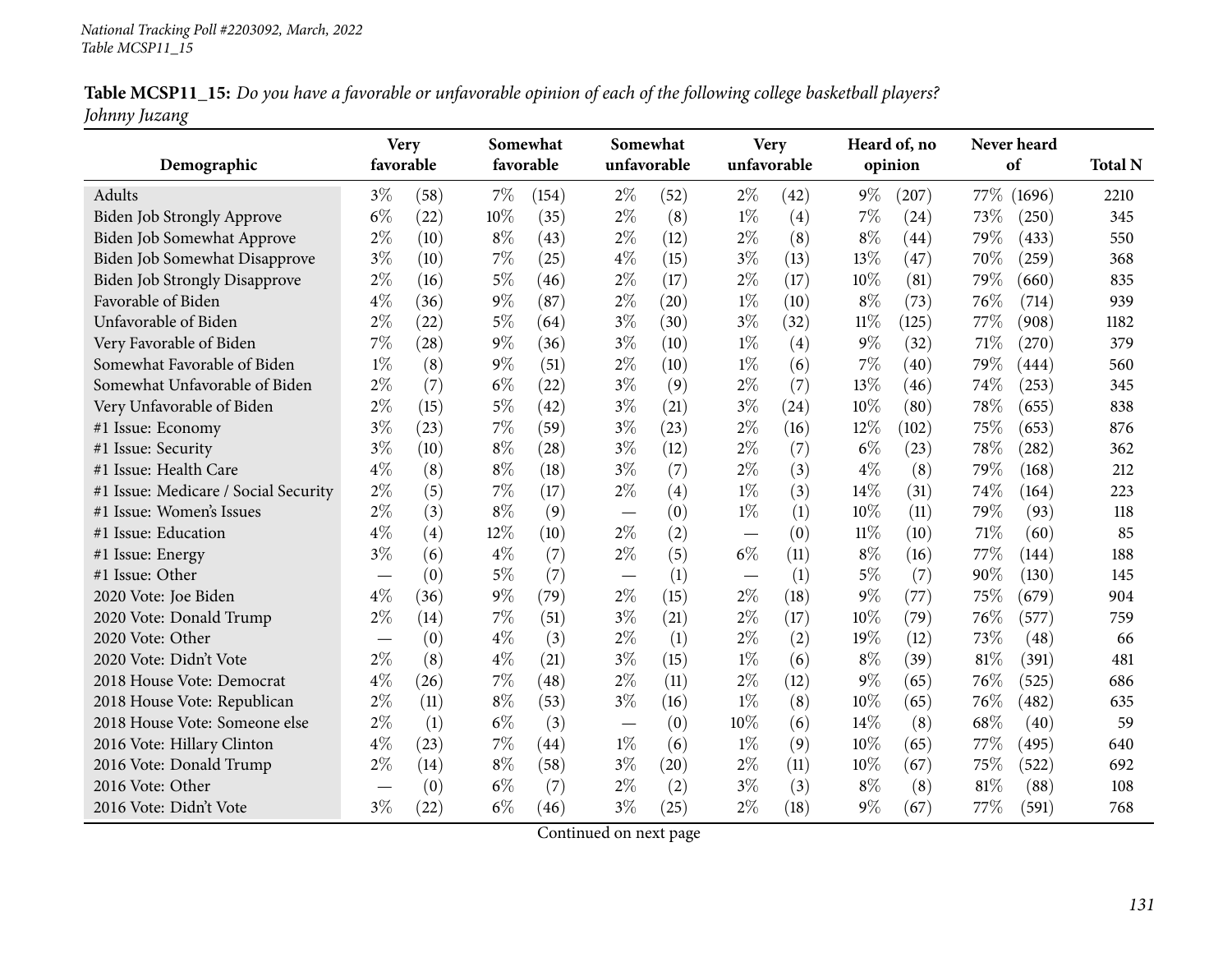| Table MCSP11_15: Do you have a favorable or unfavorable opinion of each of the following college basketball players? |  |
|----------------------------------------------------------------------------------------------------------------------|--|
| Johnny Juzang                                                                                                        |  |

| Demographic                    | Very<br>favorable |           |        | Somewhat<br>favorable |       | Somewhat<br>unfavorable |                                 | <b>Very</b><br>unfavorable |        | Heard of, no<br>opinion |         | Never heard<br>of | <b>Total N</b> |
|--------------------------------|-------------------|-----------|--------|-----------------------|-------|-------------------------|---------------------------------|----------------------------|--------|-------------------------|---------|-------------------|----------------|
| Adults                         | $3\%$             | (58)      | 7%     | (154)                 | $2\%$ | (52)                    | $2\%$                           | (42)                       | $9\%$  | (207)                   | 77\%    | (1696)            | 2210           |
| Voted in 2014: Yes             | $3\%$             | (30)      | $8\%$  | (93)                  | $2\%$ | (24)                    | $1\%$                           | (15)                       | $10\%$ | (122)                   | $76\%$  | (899)             | 1183           |
| Voted in 2014: No              | $3\%$             | $^{(29)}$ | $6\%$  | (61)                  | $3\%$ | (29)                    | $3\%$                           | (27)                       | $8\%$  | (85)                    | $78\%$  | (797)             | 1027           |
| 4-Region: Northeast            | $3\%$             | (11)      | $8\%$  | (33)                  | $3\%$ | (10)                    | $2\%$                           | (10)                       | $8\%$  | (33)                    | 75\%    | (298)             | 395            |
| 4-Region: Midwest              | $2\%$             | (10)      | $8\%$  | (35)                  | $1\%$ | (7)                     | $\hspace{0.1mm}-\hspace{0.1mm}$ | (2)                        | $9\%$  | (40)                    | $80\%$  | (371)             | 464            |
| 4-Region: South                | $3\%$             | (23)      | $7\%$  | (55)                  | $3\%$ | $\left( 21\right)$      | $1\%$                           | (12)                       | $11\%$ | (90)                    | $76\%$  | (626)             | 828            |
| 4-Region: West                 | $3\%$             | (15)      | $6\%$  | (31)                  | $3\%$ | (14)                    | $4\%$                           | (18)                       | $8\%$  | (44)                    | 77%     | (400)             | 522            |
| Sports Fans                    | $4\%$             | (58)      | $10\%$ | (143)                 | $3\%$ | (48)                    | $3\%$                           | (36)                       | $12\%$ | (178)                   | 68\%    | (982)             | 1446           |
| Avid Sports Fans               | $8\%$             | (41)      | $17\%$ | (85)                  | $3\%$ | (17)                    | $3\%$                           | (13)                       | 15%    | (79)                    | $54\%$  | (276)             | 511            |
| <b>Casual Sports Fans</b>      | $2\%$             | (18)      | $6\%$  | (57)                  | $3\%$ | (31)                    | $2\%$                           | (23)                       | $11\%$ | (99)                    | $76\%$  | (707)             | 935            |
| <b>CBB</b> Fans                | $6\%$             | (55)      | 15%    | (127)                 | $5\%$ | (41)                    | $3\%$                           | (27)                       | $16\%$ | (141)                   | 55%     | (476)             | 867            |
| Avid CBB Fans                  | $11\%$            | $^{'}29)$ | 22%    | (59)                  | $6\%$ | (16)                    | $3\%$                           | (8)                        | 20%    | (54)                    | 37%     | (98)              | 264            |
| Casual CBB Fans                | $6\%$             | (42)      | $14\%$ | (104)                 | $4\%$ | (30)                    | $3\%$                           | (24)                       | $16\%$ | (114)                   | 57\%    | (415)             | 729            |
| Plan to Watch Men's Tournament | $8\%$             | (50)      | 17%    | (111)                 | $4\%$ | (29)                    | $3\%$                           | (19)                       | 18%    | (114)                   | 49%     | (313)             | 635            |
| 21 or Older                    | $2\%$             | (52)      | 7%     | (147)                 | $2\%$ | (48)                    | $2\%$                           | (40)                       | $10\%$ | (202)                   | 77 $\%$ | (1632)            | 2121           |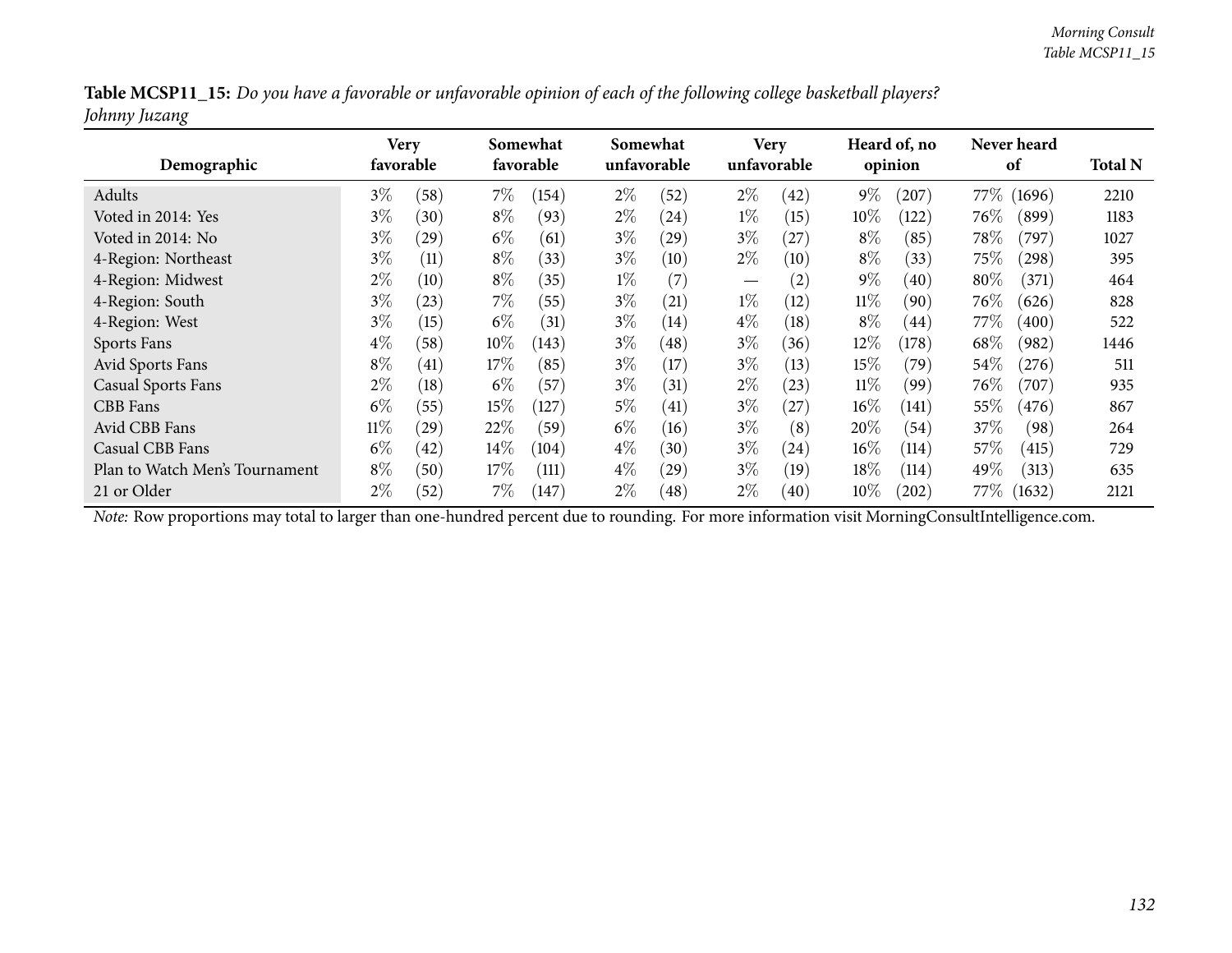|             | Table MCSP11_16: Do you have a favorable or unfavorable opinion of each of the following college basketball players? |  |
|-------------|----------------------------------------------------------------------------------------------------------------------|--|
| Jalen Duren |                                                                                                                      |  |

| Demographic              | <b>Very</b><br>favorable |                    |        | Somewhat<br>favorable | Somewhat<br>unfavorable |      |                          | <b>Very</b><br>unfavorable |        | Heard of, no<br>opinion | Never heard<br>of |        | <b>Total N</b> |
|--------------------------|--------------------------|--------------------|--------|-----------------------|-------------------------|------|--------------------------|----------------------------|--------|-------------------------|-------------------|--------|----------------|
| Adults                   | $3\%$                    | (61)               | $8\%$  | (172)                 | $2\%$                   | (44) | $2\%$                    | (36)                       | $11\%$ | (238)                   | 75%               | (1659) | 2210           |
| Gender: Male             | $4\%$                    | (44)               | 10%    | (109)                 | $3\%$                   | (35) | $3\%$                    | (28)                       | 12%    | (133)                   | 67%               | (716)  | 1067           |
| Gender: Female           | $1\%$                    | (17)               | $5\%$  | (62)                  | $1\%$                   | (8)  | $1\%$                    | (8)                        | 9%     | (105)                   | 82%               | (943)  | 1143           |
| Age: 18-34               | $4\%$                    | (28)               | $11\%$ | (71)                  | $3\%$                   | (23) | $3\%$                    | (17)                       | 13%    | (84)                    | 66%               | (436)  | 658            |
| Age: 35-44               | $4\%$                    | (16)               | $8\%$  | (29)                  | $2\%$                   | (7)  | $2\%$                    | (6)                        | 12%    | (43)                    | 72%               | (258)  | 359            |
| Age: 45-64               | $1\%$                    | (10)               | $6\%$  | (42)                  | $1\%$                   | (10) | $1\%$                    | (6)                        | 10%    | (73)                    | 81%               | (614)  | 754            |
| Age: 65+                 | $2\%$                    | (7)                | 7%     | (30)                  | $1\%$                   | (5)  | $2\%$                    | (7)                        | 9%     | (38)                    | 80%               | (352)  | 438            |
| GenZers: 1997-2012       | $3\%$                    | (7)                | $11\%$ | (28)                  | $6\%$                   | (14) | $2\%$                    | (5)                        | 12%    | (31)                    | 66%               | (169)  | 255            |
| Millennials: 1981-1996   | $5\%$                    | (33)               | $9\%$  | (59)                  | $2\%$                   | (14) | $2\%$                    | (16)                       | 13%    | (83)                    | 68%               | (441)  | 646            |
| GenXers: 1965-1980       | $2\%$                    | (10)               | $6\%$  | (31)                  | $2\%$                   | (10) | $1\%$                    | (5)                        | 9%     | (46)                    | 80%               | (403)  | 505            |
| Baby Boomers: 1946-1964  | $1\%$                    | (11)               | 7%     | (52)                  | $1\%$                   | (6)  | $1\%$                    | (8)                        | 9%     | (69)                    | 80%               | (598)  | 744            |
| PID: Dem (no lean)       | $4\%$                    | (28)               | 10%    | (73)                  | $3\%$                   | (21) | $2\%$                    | (15)                       | 10%    | (73)                    | 72%               | (543)  | 753            |
| PID: Ind (no lean)       | $2\%$                    | (17)               | $6\%$  | (48)                  | $2\%$                   | (14) | $2\%$                    | (12)                       | 12%    | (90)                    | 77%               | (591)  | 771            |
| PID: Rep (no lean)       | $2\%$                    | (16)               | 7%     | (51)                  | $1\%$                   | (9)  | $1\%$                    | (9)                        | $11\%$ | (76)                    | 77%               | (525)  | 686            |
| PID/Gender: Dem Men      | $7\%$                    | (22)               | 12%    | (38)                  | $6\%$                   | (18) | $4\%$                    | (14)                       | 12%    | (39)                    | 59%               | (192)  | 323            |
| PID/Gender: Dem Women    | $1\%$                    | (6)                | $8\%$  | (35)                  | $1\%$                   | (3)  | $\overline{\phantom{m}}$ | (1)                        | $8\%$  | (34)                    | 82%               | (352)  | 430            |
| PID/Gender: Ind Men      | $2\%$                    | (10)               | $8\%$  | (33)                  | $3\%$                   | (10) | $2\%$                    | (10)                       | 13%    | (51)                    | 71%               | (284)  | 398            |
| PID/Gender: Ind Women    | $2\%$                    | (7)                | $4\%$  | (14)                  | $1\%$                   | (3)  | $1\%$                    | (3)                        | 10%    | (38)                    | 82%               | (307)  | 373            |
| PID/Gender: Rep Men      | $4\%$                    | (12)               | $11\%$ | (38)                  | $2\%$                   | (7)  | $1\%$                    | (5)                        | 12%    | (42)                    | 70%               | (240)  | 345            |
| PID/Gender: Rep Women    | $1\%$                    | (4)                | $4\%$  | (13)                  | $1\%$                   | (2)  | $1\%$                    | (4)                        | 10%    | (33)                    | 83%               | (284)  | 341            |
| Ideo: Liberal (1-3)      | $4\%$                    | (24)               | $8\%$  | (49)                  | $3\%$                   | (16) | $2\%$                    | (14)                       | 9%     | (56)                    | 75%               | (463)  | 621            |
| Ideo: Moderate (4)       | $2\%$                    | (14)               | $8\%$  | (51)                  | $1\%$                   | (9)  | $1\%$                    | (5)                        | 12%    | (77)                    | 75%               | (462)  | 618            |
| Ideo: Conservative (5-7) | $3\%$                    | (21)               | $8\%$  | (62)                  | $2\%$                   | (17) | $1\%$                    | (10)                       | $11\%$ | (83)                    | 74%               | (562)  | 756            |
| Educ: $<$ College        | $2\%$                    | (32)               | 7%     | (103)                 | $2\%$                   | (32) | $2\%$                    | (28)                       | $11\%$ | (161)                   | 77%               | (1163) | 1519           |
| Educ: Bachelors degree   | $4\%$                    | (18)               | $11\%$ | (47)                  | $1\%$                   | (6)  | $2\%$                    | (8)                        | 10%    | (46)                    | 72%               | (321)  | 446            |
| Educ: Post-grad          | $4\%$                    | (10)               | $9\%$  | (22)                  | $2\%$                   | (6)  | $\overline{\phantom{m}}$ | (1)                        | 13%    | (31)                    | 72%               | (175)  | 245            |
| Income: Under 50k        | $3\%$                    | (31)               | $6\%$  | (71)                  | $2\%$                   | (21) | $2\%$                    | (28)                       | $11\%$ | (134)                   | 76%               | (902)  | 1186           |
| Income: 50k-100k         | $3\%$                    | (23)               | 10%    | (69)                  | $2\%$                   | (17) | $1\%$                    | (8)                        | 10%    | (71)                    | 74%               | (530)  | 717            |
| Income: 100k+            | $3\%$                    | (8)                | 10%    | (32)                  | $2\%$                   | (6)  |                          | (1)                        | $11\%$ | (33)                    | 74%               | (227)  | 307            |
| Ethnicity: White         | $2\%$                    | (43)               | $6\%$  | (112)                 | $2\%$                   | (32) | $1\%$                    | (25)                       | 10%    | (175)                   | 78%               | (1342) | 1730           |
| Ethnicity: Hispanic      | $6\%$                    | $\left( 20\right)$ | 13%    | (47)                  | $4\%$                   | (14) | $2\%$                    | (7)                        | $8\%$  | $\left( 29\right)$      | 67%               | (234)  | 351            |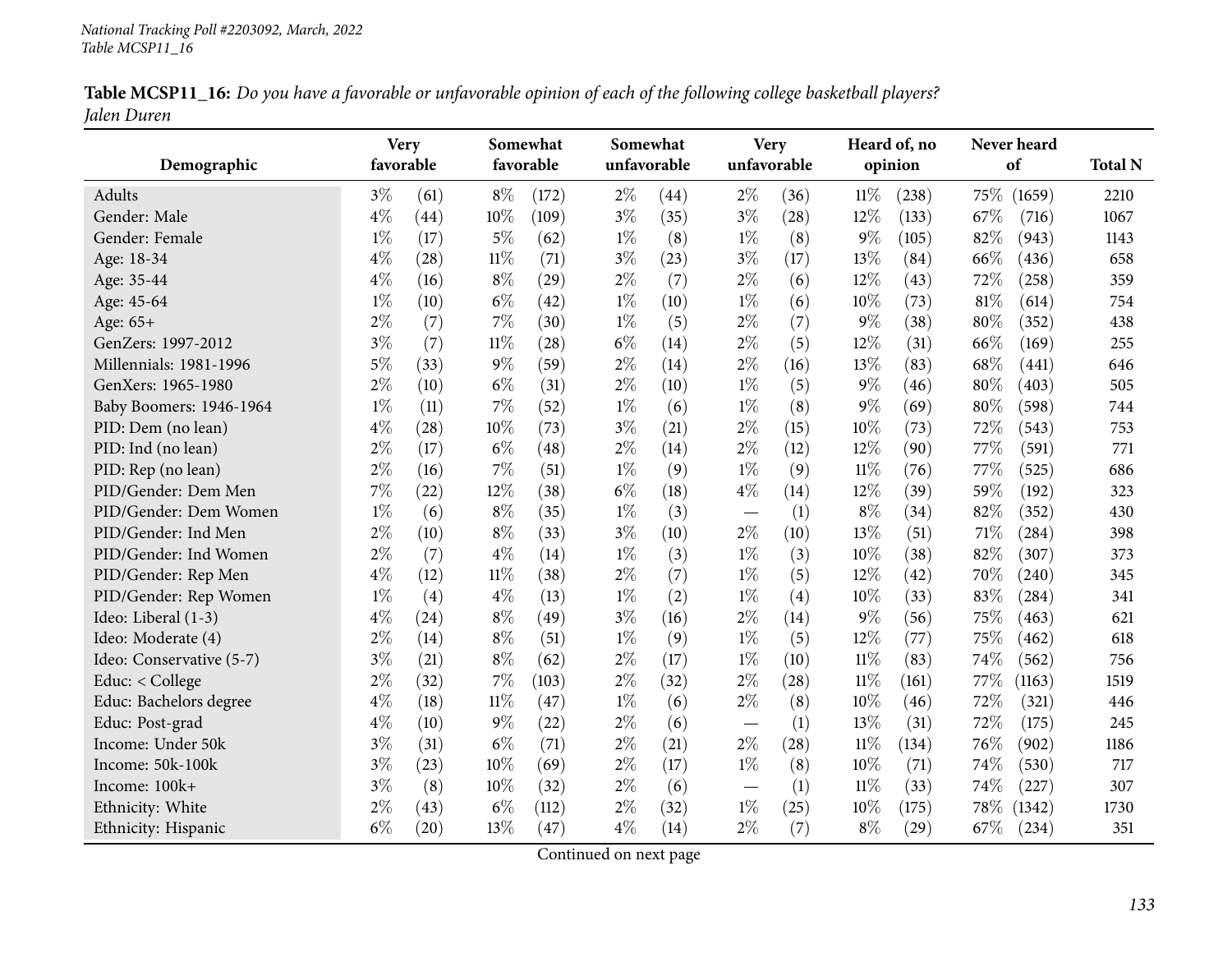Table MCSP11\_16: Do you have a favorable or unfavorable opinion of each of the following college basketball players? *Jalen Duren*

| Demographic                       | <b>Very</b><br>favorable |      |        | Somewhat<br>favorable |       | Somewhat<br>unfavorable |                          | <b>Very</b><br>unfavorable |        | Heard of, no<br>opinion |        | Never heard<br>of | <b>Total N</b> |
|-----------------------------------|--------------------------|------|--------|-----------------------|-------|-------------------------|--------------------------|----------------------------|--------|-------------------------|--------|-------------------|----------------|
| Adults                            | $3\%$                    | (61) | $8\%$  | (172)                 | $2\%$ | (44)                    | $2\%$                    | (36)                       | $11\%$ | (238)                   | 75\%   | (1659)            | 2210           |
| Ethnicity: Black                  | $6\%$                    | (16) | 12%    | (33)                  | $2\%$ | (7)                     | $3\%$                    | (9)                        | 17%    | $\left( 48\right)$      | 59%    | (163)             | 276            |
| Ethnicity: Other                  | $1\%$                    | (2)  | 13%    | (26)                  | $2\%$ | (5)                     | $1\%$                    | (3)                        | $8\%$  | (15)                    | 75%    | (154)             | 205            |
| All Christian                     | $4\%$                    | (40) | $8\%$  | (79)                  | $1\%$ | (12)                    | $1\%$                    | (12)                       | 10%    | (97)                    | 75%    | (728)             | 968            |
| All Non-Christian                 | $4\%$                    | (4)  | 16%    | (16)                  | $4\%$ | (4)                     | $\overline{\phantom{m}}$ | (0)                        | 12%    | (12)                    | 64%    | (63)              | 99             |
| Atheist                           | $1\%$                    | (2)  | $7\%$  | (9)                   | $1\%$ | (1)                     | $1\%$                    | (1)                        | $8\%$  | (10)                    | 82%    | (98)              | 119            |
| Agnostic/Nothing in particular    | $2\%$                    | (9)  | 7%     | (45)                  | $3\%$ | (18)                    | $3\%$                    | (19)                       | $11\%$ | (69)                    | 74%    | (459)             | 619            |
| Something Else                    | $1\%$                    | (6)  | $6\%$  | (23)                  | $2\%$ | (9)                     | $1\%$                    | (5)                        | 13%    | (51)                    | 77%    | (312)             | 405            |
| Religious Non-Protestant/Catholic | $3\%$                    | (4)  | 16%    | (20)                  | $3\%$ | (4)                     |                          | (0)                        | 14%    | (18)                    | 63%    | (79)              | 124            |
| Evangelical                       | $4\%$                    | (23) | 7%     | (36)                  | $2\%$ | (11)                    | $1\%$                    | (7)                        | 12%    | (62)                    | 74%    | (397)             | 536            |
| Non-Evangelical                   | $3\%$                    | (23) | $8\%$  | (62)                  | $1\%$ | (10)                    | $1\%$                    | (10)                       | 10%    | (78)                    | 77%    | (619)             | 801            |
| Community: Urban                  | $4\%$                    | (24) | 10%    | (56)                  | $3\%$ | (15)                    | $3\%$                    | (16)                       | $11\%$ | (63)                    | 69%    | (396)             | 570            |
| Community: Suburban               | $3\%$                    | (27) | $8\%$  | (85)                  | $2\%$ | (19)                    | $1\%$                    | (13)                       | $11\%$ | (111)                   | 76%    | (801)             | 1055           |
| Community: Rural                  | $2\%$                    | (10) | $5\%$  | (31)                  | $2\%$ | (10)                    | $1\%$                    | (8)                        | $11\%$ | (64)                    | 79%    | (463)             | 585            |
| <b>Employ: Private Sector</b>     | $4\%$                    | (24) | $11\%$ | (72)                  | $2\%$ | (16)                    | $1\%$                    | (9)                        | 13%    | (83)                    | 68%    | (431)             | 635            |
| Employ: Government                | $3\%$                    | (4)  | $11\%$ | (13)                  | $5\%$ | (6)                     | $2\%$                    | (2)                        | 11%    | (13)                    | 69%    | (85)              | 124            |
| Employ: Self-Employed             | $4\%$                    | (10) | $8\%$  | (19)                  | $3\%$ | (7)                     | $1\%$                    | (2)                        | 13%    | (30)                    | 70%    | (163)             | 231            |
| Employ: Homemaker                 | $2\%$                    | (3)  | $2\%$  | (4)                   | $2\%$ | (4)                     | $4\%$                    | (6)                        | 7%     | (12)                    | 82%    | (136)             | 165            |
| Employ: Student                   | $1\%$                    | (1)  | $3\%$  | (3)                   | $3\%$ | (2)                     | $3\%$                    | (2)                        | 16%    | (12)                    | 74%    | (59)              | 79             |
| Employ: Retired                   | $1\%$                    | (7)  | $6\%$  | (30)                  | $1\%$ | (5)                     | $2\%$                    | (8)                        | $8\%$  | (39)                    | 82%    | (412)             | 501            |
| Employ: Unemployed                | $2\%$                    | (7)  | 7%     | (20)                  |       | (1)                     | $1\%$                    | (3)                        | $9\%$  | (27)                    | $80\%$ | (236)             | 294            |
| Employ: Other                     | $2\%$                    | (4)  | $7\%$  | (12)                  | $2\%$ | (3)                     | $1\%$                    | (3)                        | 12%    | (22)                    | 76%    | (138)             | 182            |
| Military HH: Yes                  | $5\%$                    | (15) | 10%    | (31)                  | $3\%$ | (10)                    | $1\%$                    | (4)                        | $8\%$  | (27)                    | 73%    | (235)             | 322            |
| Military HH: No                   | $2\%$                    | (46) | 7%     | (140)                 | $2\%$ | (34)                    | $2\%$                    | (33)                       | 11%    | (211)                   | 75\%   | (1425)            | 1888           |
| RD/WT: Right Direction            | $4\%$                    | (25) | 12%    | (85)                  | $3\%$ | (23)                    | $2\%$                    | (16)                       | 10%    | (66)                    | 69%    | (473)             | 687            |
| RD/WT: Wrong Track                | $2\%$                    | (36) | $6\%$  | (87)                  | $1\%$ | (21)                    | $1\%$                    | (21)                       | 11%    | (172)                   | 78%    | (1186)            | 1523           |
| <b>Biden Job Approve</b>          | $4\%$                    | (32) | $9\%$  | (80)                  | $3\%$ | (25)                    | $2\%$                    | (16)                       | 9%     | (76)                    | 74%    | (665)             | 894            |
| Biden Job Disapprove              | $2\%$                    | (28) | $7\%$  | (86)                  | $2\%$ | (18)                    | $2\%$                    | (19)                       | 12%    | (146)                   | 75%    | (906)             | 1203           |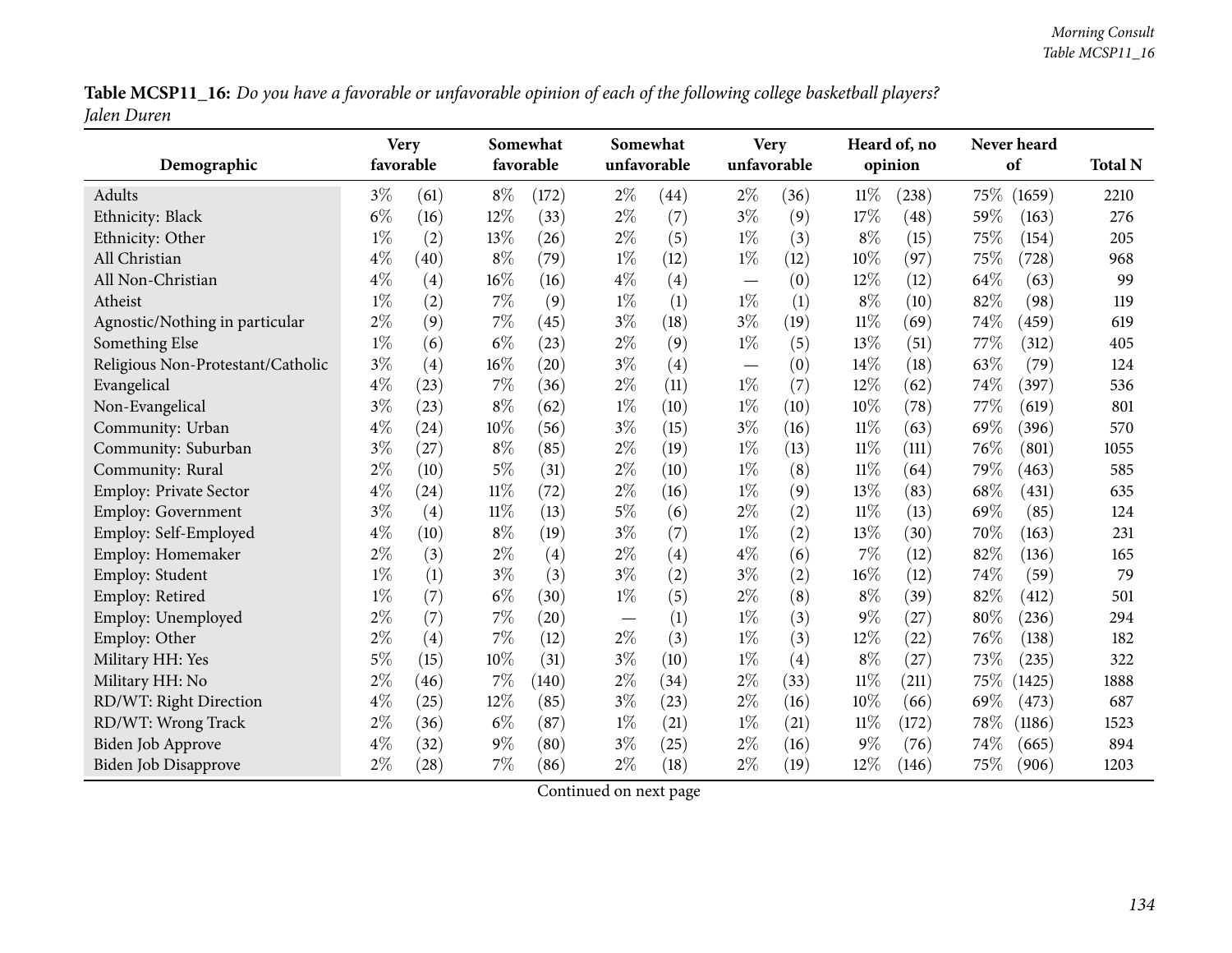|             | Table MCSP11_16: Do you have a favorable or unfavorable opinion of each of the following college basketball players? |  |  |
|-------------|----------------------------------------------------------------------------------------------------------------------|--|--|
| Jalen Duren |                                                                                                                      |  |  |

|                                      | <b>Very</b>                      |                   |        | Somewhat  | Somewhat |             |       | <b>Very</b> |        | Heard of, no |      | Never heard |                |
|--------------------------------------|----------------------------------|-------------------|--------|-----------|----------|-------------|-------|-------------|--------|--------------|------|-------------|----------------|
| Demographic                          | favorable                        |                   |        | favorable |          | unfavorable |       | unfavorable |        | opinion      |      | of          | <b>Total N</b> |
| Adults                               | $3\%$                            | (61)              | $8\%$  | (172)     | $2\%$    | (44)        | $2\%$ | (36)        | $11\%$ | (238)        | 75\% | (1659)      | 2210           |
| Biden Job Strongly Approve           | $6\%$                            | (21)              | 7%     | (26)      | $3\%$    | (11)        | $2\%$ | (8)         | $8\%$  | (29)         | 72%  | (249)       | 345            |
| Biden Job Somewhat Approve           | $2\%$                            | (11)              | 10%    | (55)      | $3\%$    | (14)        | $1\%$ | (8)         | $9\%$  | (47)         | 76%  | (416)       | 550            |
| Biden Job Somewhat Disapprove        | $3\%$                            | (11)              | 11%    | (39)      | $2\%$    | (7)         | $1\%$ | (4)         | 14\%   | (50)         | 70%  | (256)       | 368            |
| <b>Biden Job Strongly Disapprove</b> | $2\%$                            | (17)              | $6\%$  | (47)      | $1\%$    | (11)        | $2\%$ | (15)        | $11\%$ | (96)         | 78%  | (649)       | 835            |
| Favorable of Biden                   | $4\%$                            | (34)              | 10%    | (95)      | $2\%$    | (20)        | $2\%$ | (18)        | $8\%$  | (75)         | 74%  | (698)       | 939            |
| Unfavorable of Biden                 | $2\%$                            | (26)              | $6\%$  | (73)      | $1\%$    | (17)        | $1\%$ | (17)        | 13%    | (154)        | 76%  | (895)       | 1182           |
| Very Favorable of Biden              | $6\%$                            | (23)              | $9\%$  | (36)      | $2\%$    | (9)         | $3\%$ | (10)        | $9\%$  | (33)         | 71%  | (268)       | 379            |
| Somewhat Favorable of Biden          | $2\%$                            | (10)              | $11\%$ | (59)      | $2\%$    | (11)        | $1\%$ | (8)         | $8\%$  | (42)         | 77%  | (430)       | 560            |
| Somewhat Unfavorable of Biden        | $2\%$                            | (7)               | $9\%$  | (31)      | $1\%$    | (5)         | $1\%$ | (4)         | 14%    | (50)         | 72%  | (249)       | 345            |
| Very Unfavorable of Biden            | $2\%$                            | (19)              | $5\%$  | (43)      | $2\%$    | (13)        | $2\%$ | (13)        | 12%    | (104)        | 77\% | (646)       | 838            |
| #1 Issue: Economy                    | $4\%$                            | (31)              | 7%     | (64)      | $3\%$    | (22)        | $1\%$ | (11)        | $11\%$ | (96)         | 74%  | (652)       | 876            |
| #1 Issue: Security                   | $2\%$                            | (7)               | 9%     | (34)      | $1\%$    | (4)         | $2\%$ | (8)         | $9\%$  | (33)         | 76%  | (276)       | 362            |
| #1 Issue: Health Care                | $4\%$                            | (8)               | 10%    | (21)      | $1\%$    | (3)         | $2\%$ | (3)         | $9\%$  | (20)         | 74%  | (157)       | 212            |
| #1 Issue: Medicare / Social Security | $1\%$                            | (3)               | 9%     | (21)      | $1\%$    | (2)         | $3\%$ | (6)         | 15%    | (33)         | 71%  | (158)       | 223            |
| #1 Issue: Women's Issues             | $3\%$                            | (3)               | $4\%$  | (5)       | $2\%$    | (3)         | $1\%$ | (1)         | 10%    | (12)         | 79%  | (93)        | 118            |
| #1 Issue: Education                  | $5\%$                            | (4)               | $11\%$ | (10)      | $4\%$    | (3)         |       | (0)         | 15%    | (13)         | 65%  | (56)        | 85             |
| #1 Issue: Energy                     | $2\%$                            | $\left( 4\right)$ | $6\%$  | (12)      | $3\%$    | (5)         | $3\%$ | (5)         | $11\%$ | (20)         | 76%  | (143)       | 188            |
| #1 Issue: Other                      | $\overbrace{\phantom{12322111}}$ | (1)               | $4\%$  | (6)       | $1\%$    | (1)         | $2\%$ | (2)         | $8\%$  | (12)         | 85%  | (124)       | 145            |
| 2020 Vote: Joe Biden                 | $4\%$                            | (32)              | 10%    | (93)      | $2\%$    | (14)        | $2\%$ | (17)        | 10%    | (89)         | 73%  | (658)       | 904            |
| 2020 Vote: Donald Trump              | $3\%$                            | (21)              | 7%     | (54)      | $2\%$    | (14)        | $1\%$ | (8)         | $11\%$ | (85)         | 76%  | (578)       | 759            |
| 2020 Vote: Other                     | $4\%$                            | (2)               | $4\%$  | (3)       | $2\%$    | (1)         | $2\%$ | (2)         | $8\%$  | (5)          | 80%  | (53)        | 66             |
| 2020 Vote: Didn't Vote               | $1\%$                            | (6)               | $5\%$  | (22)      | $3\%$    | (15)        | $2\%$ | (10)        | 12%    | (59)         | 77%  | (370)       | 481            |
| 2018 House Vote: Democrat            | $3\%$                            | (21)              | $9\%$  | (59)      | $1\%$    | (9)         | $2\%$ | (14)        | $11\%$ | (78)         | 74%  | (505)       | 686            |
| 2018 House Vote: Republican          | $3\%$                            | (17)              | 9%     | (56)      | $2\%$    | (11)        | $1\%$ | (7)         | 10%    | (64)         | 76%  | (481)       | 635            |
| 2018 House Vote: Someone else        | $1\%$                            | (0)               | $5\%$  | (3)       | $3\%$    | (2)         | $7\%$ | (4)         | 12%    | (7)          | 72%  | (42)        | 59             |
| 2016 Vote: Hillary Clinton           | $3\%$                            | (21)              | $8\%$  | (50)      | $1\%$    | (6)         | $2\%$ | (13)        | 11%    | (69)         | 75%  | (482)       | 640            |
| 2016 Vote: Donald Trump              | $2\%$                            | (17)              | $8\%$  | (56)      | $2\%$    | (13)        | $2\%$ | (11)        | $11\%$ | (73)         | 75%  | (521)       | 692            |
| 2016 Vote: Other                     | $1\%$                            | (1)               | 7%     | (8)       | $1\%$    | (1)         | $1\%$ | (1)         | $11\%$ | (12)         | 80%  | (87)        | 108            |
| 2016 Vote: Didn't Vote               | $3\%$                            | (22)              | 7%     | (57)      | $3\%$    | (25)        | $2\%$ | (12)        | 11%    | (83)         | 74%  | (569)       | 768            |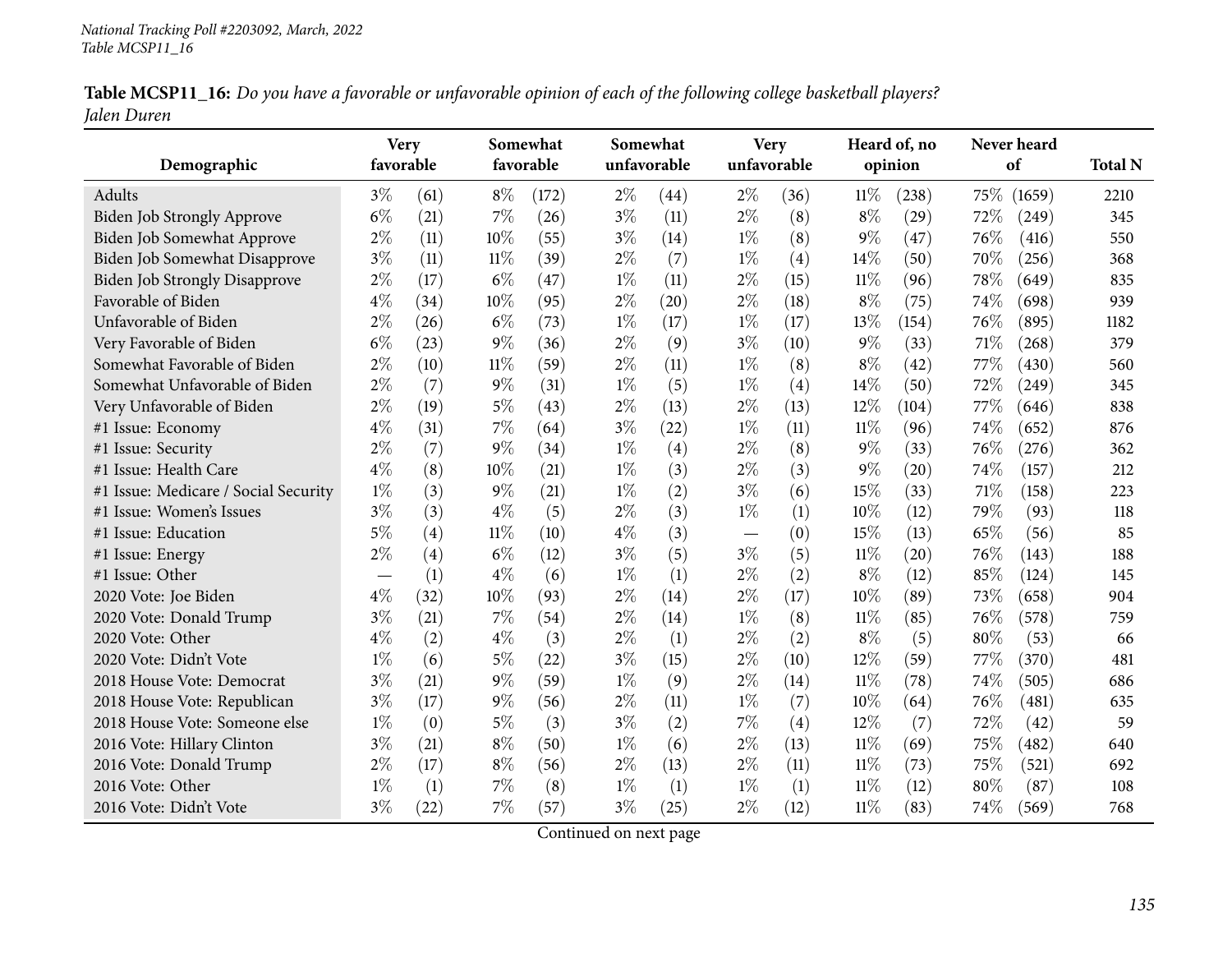|             |  |  | Table MCSP11_16: Do you have a favorable or unfavorable opinion of each of the following college basketball players? |
|-------------|--|--|----------------------------------------------------------------------------------------------------------------------|
| Jalen Duren |  |  |                                                                                                                      |

| Demographic                    | Very<br>favorable |           |        | Somewhat<br>favorable |       | Somewhat<br>unfavorable |       | <b>Very</b><br>unfavorable |        | Heard of, no<br>opinion |        | Never heard<br>of | <b>Total N</b> |
|--------------------------------|-------------------|-----------|--------|-----------------------|-------|-------------------------|-------|----------------------------|--------|-------------------------|--------|-------------------|----------------|
| Adults                         | $3\%$             | (61)      | $8\%$  | (172)                 | $2\%$ | (44)                    | $2\%$ | (36)                       | $11\%$ | (238)                   | 75%    | (1659)            | 2210           |
| Voted in 2014: Yes             | $3\%$             | (35)      | $8\%$  | (100)                 | $1\%$ | (16)                    | $2\%$ | (20)                       | $11\%$ | (125)                   | $75\%$ | (887)             | 1183           |
| Voted in 2014: No              | $3\%$             | $^{(26)}$ | 7%     | (72)                  | $3\%$ | (28)                    | $2\%$ | (16)                       | $11\%$ | (113)                   | $75\%$ | (772)             | 1027           |
| 4-Region: Northeast            | $4\%$             | (17)      | $8\%$  | (32)                  | $2\%$ | (10)                    | $2\%$ | (8)                        | $9\%$  | (35)                    | 74\%   | (294)             | 395            |
| 4-Region: Midwest              | $2\%$             | (11)      | $6\%$  | (30)                  | $2\%$ | (8)                     | $1\%$ | (7)                        | $9\%$  | (44)                    | 79%    | (365)             | 464            |
| 4-Region: South                | $2\%$             | (20)      | $9\%$  | (74)                  | $2\%$ | (17)                    | $1\%$ | (12)                       | $12\%$ | (99)                    | 73\%   | (606)             | 828            |
| 4-Region: West                 | $2\%$             | (12)      | $7\%$  | (36)                  | $2\%$ | (10)                    | $2\%$ | (11)                       | $12\%$ | (60)                    | $75\%$ | (394)             | 522            |
| Sports Fans                    | $4\%$             | (60)      | $11\%$ | (161)                 | $3\%$ | (38)                    | $2\%$ | (27)                       | $14\%$ | (197)                   | 67\%   | (963)             | 1446           |
| Avid Sports Fans               | $7\%$             | (36)      | $18\%$ | (93)                  | $2\%$ | (10)                    | $3\%$ | (15)                       | $16\%$ | (81)                    | 54%    | (276)             | 511            |
| Casual Sports Fans             | $3\%$             | (24)      | $7\%$  | (68)                  | $3\%$ | (28)                    | $1\%$ | (12)                       | 12%    | (116)                   | 73\%   | (687)             | 935            |
| CBB Fans                       | $6\%$             | (54)      | $16\%$ | (142)                 | $4\%$ | (38)                    | $2\%$ | (20)                       | 17%    | (149)                   | 53%    | (463)             | 867            |
| Avid CBB Fans                  | $12\%$            | (32)      | 23%    | (59)                  | $5\%$ | (13)                    | $4\%$ | (9)                        | 21%    | (54)                    | 36%    | (96)              | 264            |
| Casual CBB Fans                | $6\%$             | (44)      | $16\%$ | (118)                 | $4\%$ | (33)                    | $2\%$ | (16)                       | $16\%$ | (113)                   | $56\%$ | (405)             | 729            |
| Plan to Watch Men's Tournament | $8\%$             | (52)      | $20\%$ | (127)                 | $3\%$ | (21)                    | $3\%$ | (16)                       | 19%    | (120)                   | 47\%   | (300)             | 635            |
| 21 or Older                    | $3\%$             | (58)      | $8\%$  | (168)                 | $2\%$ | (36)                    | $2\%$ | (34)                       | $11\%$ | (228)                   | $75\%$ | (1596)            | 2121           |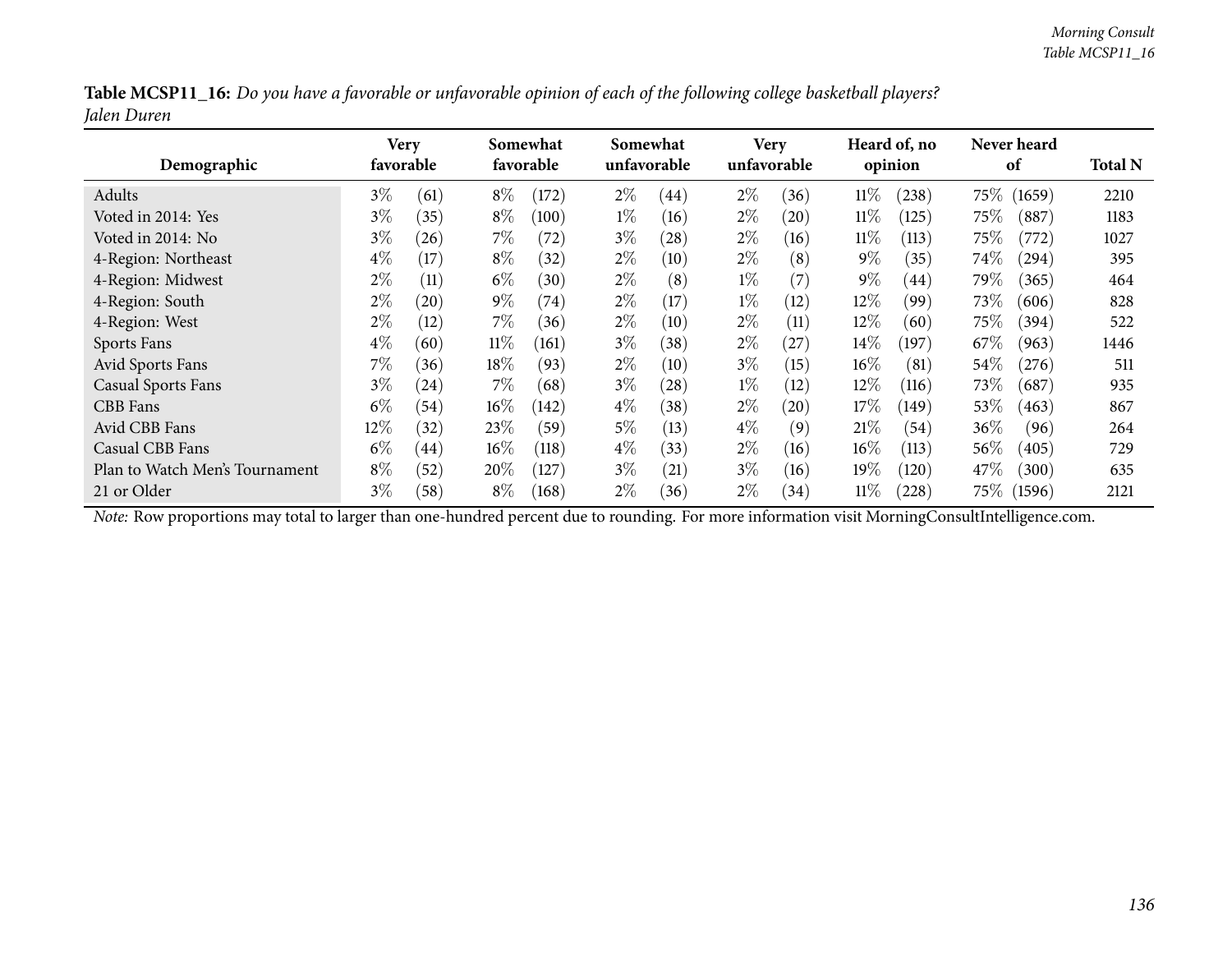|              | Table MCSP11_17: Do you have a favorable or unfavorable opinion of each of the following college basketball players? |  |
|--------------|----------------------------------------------------------------------------------------------------------------------|--|
| Adrien Nunez |                                                                                                                      |  |

| Demographic              | <b>Very</b><br>favorable |      |       | Somewhat<br>favorable | Somewhat<br>unfavorable |      |                          | <b>Very</b><br>unfavorable |        | Heard of, no<br>opinion | Never heard<br>of |        | <b>Total N</b> |
|--------------------------|--------------------------|------|-------|-----------------------|-------------------------|------|--------------------------|----------------------------|--------|-------------------------|-------------------|--------|----------------|
| <b>Adults</b>            | $3\%$                    | (66) | 7%    | (147)                 | $2\%$                   | (53) | $2\%$                    | (43)                       | 10%    | (222)                   | 76%               | (1679) | 2210           |
| Gender: Male             | $4\%$                    | (46) | $8\%$ | (90)                  | $4\%$                   | (42) | $3\%$                    | (35)                       | $11\%$ | (114)                   | 69%               | (739)  | 1067           |
| Gender: Female           | $2\%$                    | (20) | $5\%$ | (56)                  | $1\%$                   | (11) | $1\%$                    | (8)                        | $9\%$  | (108)                   | 82%               | (940)  | 1143           |
| Age: 18-34               | $6\%$                    | (40) | $9\%$ | (59)                  | $4\%$                   | (28) | $3\%$                    | (23)                       | $9\%$  | (56)                    | 69%               | (452)  | 658            |
| Age: 35-44               | $2\%$                    | (9)  | $6\%$ | (23)                  | $2\%$                   | (9)  | $3\%$                    | (11)                       | $11\%$ | (41)                    | 74%               | (267)  | 359            |
| Age: 45-64               | $1\%$                    | (10) | $5\%$ | (38)                  | $2\%$                   | (13) | $1\%$                    | (4)                        | $11\%$ | (80)                    | 81%               | (610)  | 754            |
| Age: 65+                 | $2\%$                    | (8)  | $6\%$ | (27)                  | $1\%$                   | (3)  | $1\%$                    | (5)                        | 10%    | (45)                    | 80%               | (351)  | 438            |
| GenZers: 1997-2012       | $4\%$                    | (10) | 10%   | (27)                  | $7\%$                   | (19) | $3\%$                    | (8)                        | $8\%$  | (20)                    | 68%               | (172)  | 255            |
| Millennials: 1981-1996   | $5\%$                    | (36) | 7%    | (48)                  | $2\%$                   | (15) | $4\%$                    | (24)                       | 10%    | (66)                    | 71%               | (458)  | 646            |
| GenXers: 1965-1980       | $2\%$                    | (11) | $5\%$ | (25)                  | $2\%$                   | (11) | $1\%$                    | (4)                        | 10%    | (50)                    | 80%               | (404)  | 505            |
| Baby Boomers: 1946-1964  | $1\%$                    | (10) | $6\%$ | (45)                  | $1\%$                   | (7)  | $1\%$                    | (5)                        | $11\%$ | (78)                    | 80%               | (598)  | 744            |
| PID: Dem (no lean)       | $4\%$                    | (31) | $8\%$ | (63)                  | $3\%$                   | (21) | $2\%$                    | (16)                       | $9\%$  | (71)                    | 73%               | (552)  | 753            |
| PID: Ind (no lean)       | $2\%$                    | (15) | $6\%$ | (44)                  | $2\%$                   | (13) | $2\%$                    | (15)                       | 10%    | (79)                    | 78%               | (605)  | 771            |
| PID: Rep (no lean)       | $3\%$                    | (19) | $6\%$ | (40)                  | $3\%$                   | (19) | $2\%$                    | (12)                       | 11%    | (73)                    | 76%               | (523)  | 686            |
| PID/Gender: Dem Men      | $6\%$                    | (20) | 12%   | (37)                  | $5\%$                   | (17) | $4\%$                    | (12)                       | 10%    | (32)                    | 63%               | (204)  | 323            |
| PID/Gender: Dem Women    | $3\%$                    | (11) | $6\%$ | (26)                  | $1\%$                   | (4)  | $1\%$                    | (4)                        | $9\%$  | (39)                    | 81%               | (347)  | 430            |
| PID/Gender: Ind Men      | $3\%$                    | (11) | 7%    | (27)                  | $2\%$                   | (8)  | $3\%$                    | (13)                       | 12%    | (47)                    | 74%               | (293)  | 398            |
| PID/Gender: Ind Women    | $1\%$                    | (4)  | $5\%$ | (17)                  | $1\%$                   | (5)  | $\overline{\phantom{m}}$ | (2)                        | $9\%$  | (32)                    | 84%               | (312)  | 373            |
| PID/Gender: Rep Men      | $4\%$                    | (15) | $8\%$ | (27)                  | $5\%$                   | (17) | $3\%$                    | (9)                        | 10%    | (36)                    | 70%               | (241)  | 345            |
| PID/Gender: Rep Women    | $1\%$                    | (5)  | $4\%$ | (14)                  | $1\%$                   | (2)  | $1\%$                    | (3)                        | $11\%$ | (37)                    | 83%               | (281)  | 341            |
| Ideo: Liberal (1-3)      | $4\%$                    | (22) | 7%    | (46)                  | $3\%$                   | (16) | $2\%$                    | (13)                       | $9\%$  | (55)                    | 76%               | (470)  | 621            |
| Ideo: Moderate (4)       | $3\%$                    | (16) | 7%    | (44)                  | $1\%$                   | (6)  | $1\%$                    | (7)                        | 12%    | (74)                    | 76%               | (470)  | 618            |
| Ideo: Conservative (5-7) | $3\%$                    | (24) | $6\%$ | (47)                  | $4\%$                   | (29) | $2\%$                    | (15)                       | 10%    | (79)                    | 74%               | (561)  | 756            |
| Educ: < College          | $3\%$                    | (40) | $6\%$ | (91)                  | $2\%$                   | (31) | $2\%$                    | (29)                       | 10%    | (156)                   | 77\%              | (1173) | 1519           |
| Educ: Bachelors degree   | $4\%$                    | (19) | $6\%$ | (27)                  | $4\%$                   | (18) | $3\%$                    | (12)                       | $9\%$  | (41)                    | 74%               | (328)  | 446            |
| Educ: Post-grad          | $3\%$                    | (7)  | 12%   | (29)                  | $1\%$                   | (3)  | $1\%$                    | (3)                        | 10%    | (25)                    | 73%               | (178)  | 245            |
| Income: Under 50k        | $3\%$                    | (34) | $6\%$ | (71)                  | $2\%$                   | (23) | $2\%$                    | (27)                       | 10%    | (121)                   | 77%               | (911)  | 1186           |
| Income: 50k-100k         | $4\%$                    | (25) | 7%    | (49)                  | $3\%$                   | (20) | $1\%$                    | (10)                       | 10%    | (74)                    | 75%               | (538)  | 717            |
| Income: 100k+            | $2\%$                    | (7)  | $9\%$ | (27)                  | $3\%$                   | (10) | $2\%$                    | (6)                        | $9\%$  | (28)                    | 75%               | (230)  | 307            |
| Ethnicity: White         | $3\%$                    | (49) | $6\%$ | (102)                 | $2\%$                   | (35) | $2\%$                    | (28)                       | $9\%$  | (163)                   | 78%               | (1353) | 1730           |
| Ethnicity: Hispanic      | 7%                       | (23) | 10%   | (36)                  | $3\%$                   | (12) | $5\%$                    | (19)                       | 5%     | (18)                    | $69\%$            | (243)  | 351            |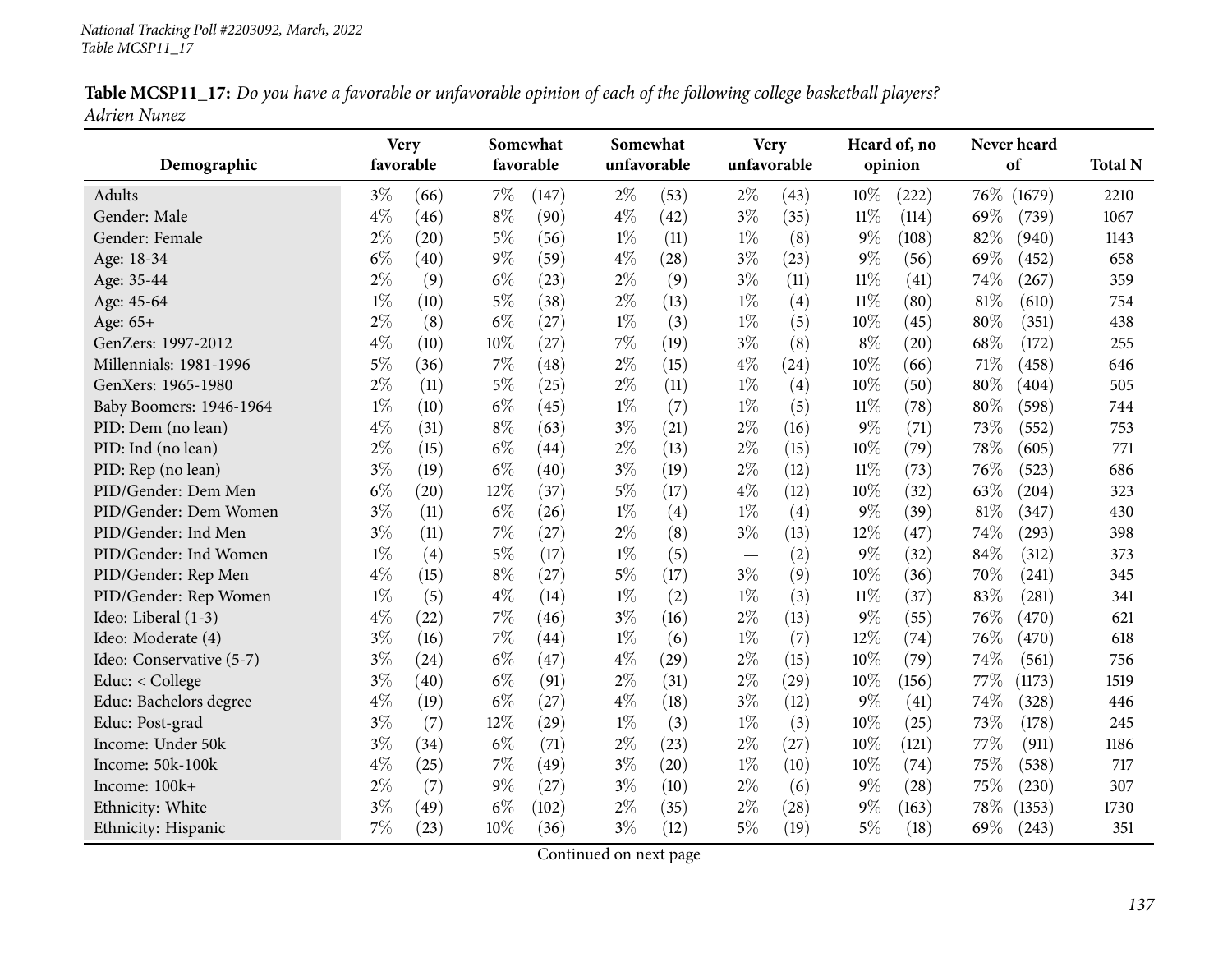Table MCSP11\_17: Do you have a favorable or unfavorable opinion of each of the following college basketball players? *Adrien Nunez*

| Demographic                       | <b>Very</b> | favorable |       | Somewhat<br>favorable | Somewhat | unfavorable |                               | <b>Very</b><br>unfavorable |        | Heard of, no<br>opinion |        | Never heard<br>of | <b>Total N</b> |
|-----------------------------------|-------------|-----------|-------|-----------------------|----------|-------------|-------------------------------|----------------------------|--------|-------------------------|--------|-------------------|----------------|
| Adults                            | $3\%$       | (66)      | $7\%$ | (147)                 | $2\%$    | (53)        | $2\%$                         | (43)                       | 10%    | (222)                   | $76\%$ | (1679)            | 2210           |
| Ethnicity: Black                  | $4\%$       | (11)      | 10%   | (28)                  | $5\%$    | (13)        | $3\%$                         | (9)                        | 13%    | (37)                    | 65%    | (178)             | 276            |
| Ethnicity: Other                  | $3\%$       | (6)       | $8\%$ | (16)                  | $3\%$    | (5)         | $3\%$                         | (6)                        | $11\%$ | (23)                    | 72%    | (149)             | 205            |
| All Christian                     | $4\%$       | (41)      | 7%    | (65)                  | $2\%$    | (21)        | $2\%$                         | (21)                       | $9\%$  | (88)                    | 76%    | (731)             | 968            |
| All Non-Christian                 | $8\%$       | (8)       | $9\%$ | (9)                   | $5\%$    | (5)         |                               | (0)                        | $11\%$ | (11)                    | 66%    | (66)              | 99             |
| Atheist                           | $3\%$       | (4)       | $2\%$ | (3)                   | $3\%$    | (3)         |                               | (0)                        | $8\%$  | (10)                    | 83%    | (100)             | 119            |
| Agnostic/Nothing in particular    | $2\%$       | (11)      | 7%    | (46)                  | $2\%$    | (15)        | $2\%$                         | (10)                       | 10%    | (64)                    | 76%    | (473)             | 619            |
| Something Else                    | $1\%$       | (3)       | $6\%$ | (23)                  | $2\%$    | (8)         | $3\%$                         | (12)                       | 12%    | (50)                    | 77%    | (310)             | 405            |
| Religious Non-Protestant/Catholic | $8\%$       | (10)      | 10%   | (13)                  | $4\%$    | (5)         | $\overbrace{\phantom{13333}}$ | (0)                        | $11\%$ | (14)                    | 66%    | (82)              | 124            |
| Evangelical                       | $3\%$       | (14)      | 7%    | (40)                  | $2\%$    | (13)        | $2\%$                         | (11)                       | $11\%$ | (57)                    | 75%    | (401)             | 536            |
| Non-Evangelical                   | $3\%$       | (26)      | $6\%$ | (45)                  | $2\%$    | (16)        | $3\%$                         | (22)                       | 9%     | (75)                    | 77%    | (616)             | 801            |
| Community: Urban                  | 5%          | (28)      | $8\%$ | (47)                  | $3\%$    | (19)        | $2\%$                         | (13)                       | $9\%$  | (53)                    | 72%    | (410)             | 570            |
| Community: Suburban               | $2\%$       | (23)      | $6\%$ | (62)                  | $3\%$    | (27)        | $2\%$                         | (23)                       | 10%    | (107)                   | 77%    | (814)             | 1055           |
| Community: Rural                  | $3\%$       | (15)      | $6\%$ | (38)                  | $1\%$    | (8)         | $1\%$                         | (7)                        | $11\%$ | (62)                    | 78%    | (455)             | 585            |
| Employ: Private Sector            | $4\%$       | (24)      | $7\%$ | (46)                  | $4\%$    | (23)        | $3\%$                         | (19)                       | 12%    | (77)                    | 70%    | (445)             | 635            |
| <b>Employ: Government</b>         | $2\%$       | (2)       | $8\%$ | (11)                  | $2\%$    | (2)         | $4\%$                         | (5)                        | 10%    | (12)                    | 74%    | (92)              | 124            |
| Employ: Self-Employed             | $7\%$       | (16)      | $6\%$ | (13)                  | $5\%$    | (12)        | $2\%$                         | $\left( 4\right)$          | 11%    | (26)                    | 69%    | (160)             | 231            |
| Employ: Homemaker                 | $3\%$       | (4)       | $3\%$ | (5)                   | $1\%$    | (2)         | $2\%$                         | (3)                        | 7%     | (12)                    | 84%    | (138)             | 165            |
| Employ: Student                   | $2\%$       | (1)       | 18%   | (14)                  | $1\%$    | (1)         | $\overline{\phantom{m}}$      | (0)                        | $5\%$  | (4)                     | 74%    | (59)              | 79             |
| Employ: Retired                   | $2\%$       | (9)       | $5\%$ | (24)                  | $1\%$    | (6)         | $1\%$                         | (6)                        | 9%     | (45)                    | 82%    | (410)             | 501            |
| Employ: Unemployed                | $3\%$       | (8)       | 7%    | (20)                  | $1\%$    | (2)         |                               | (0)                        | 10%    | (30)                    | 79%    | (233)             | 294            |
| Employ: Other                     | $1\%$       | (2)       | $8\%$ | (14)                  | $3\%$    | (5)         | $3\%$                         | (5)                        | $8\%$  | (15)                    | 78%    | (141)             | 182            |
| Military HH: Yes                  | $5\%$       | (15)      | $9\%$ | (29)                  | $3\%$    | (9)         | $1\%$                         | (4)                        | $8\%$  | (26)                    | 74%    | (240)             | 322            |
| Military HH: No                   | $3\%$       | (51)      | $6\%$ | (118)                 | $2\%$    | (44)        | $2\%$                         | (38)                       | 10%    | (196)                   | 76\%   | (1439)            | 1888           |
| RD/WT: Right Direction            | $6\%$       | (39)      | 10%   | (69)                  | $3\%$    | (22)        | $2\%$                         | (13)                       | $9\%$  | (63)                    | 70%    | (482)             | 687            |
| RD/WT: Wrong Track                | $2\%$       | (27)      | $5\%$ | (78)                  | $2\%$    | (31)        | $2\%$                         | (30)                       | 10%    | (160)                   | 79%    | (1197)            | 1523           |
| <b>Biden Job Approve</b>          | $4\%$       | (37)      | $8\%$ | (75)                  | $2\%$    | (20)        | $2\%$                         | (14)                       | 9%     | (79)                    | 75%    | (670)             | 894            |
| <b>Biden Job Disapprove</b>       | $2\%$       | (29)      | $5\%$ | (65)                  | $3\%$    | (30)        | $2\%$                         | (28)                       | $11\%$ | (131)                   | 76%    | (920)             | 1203           |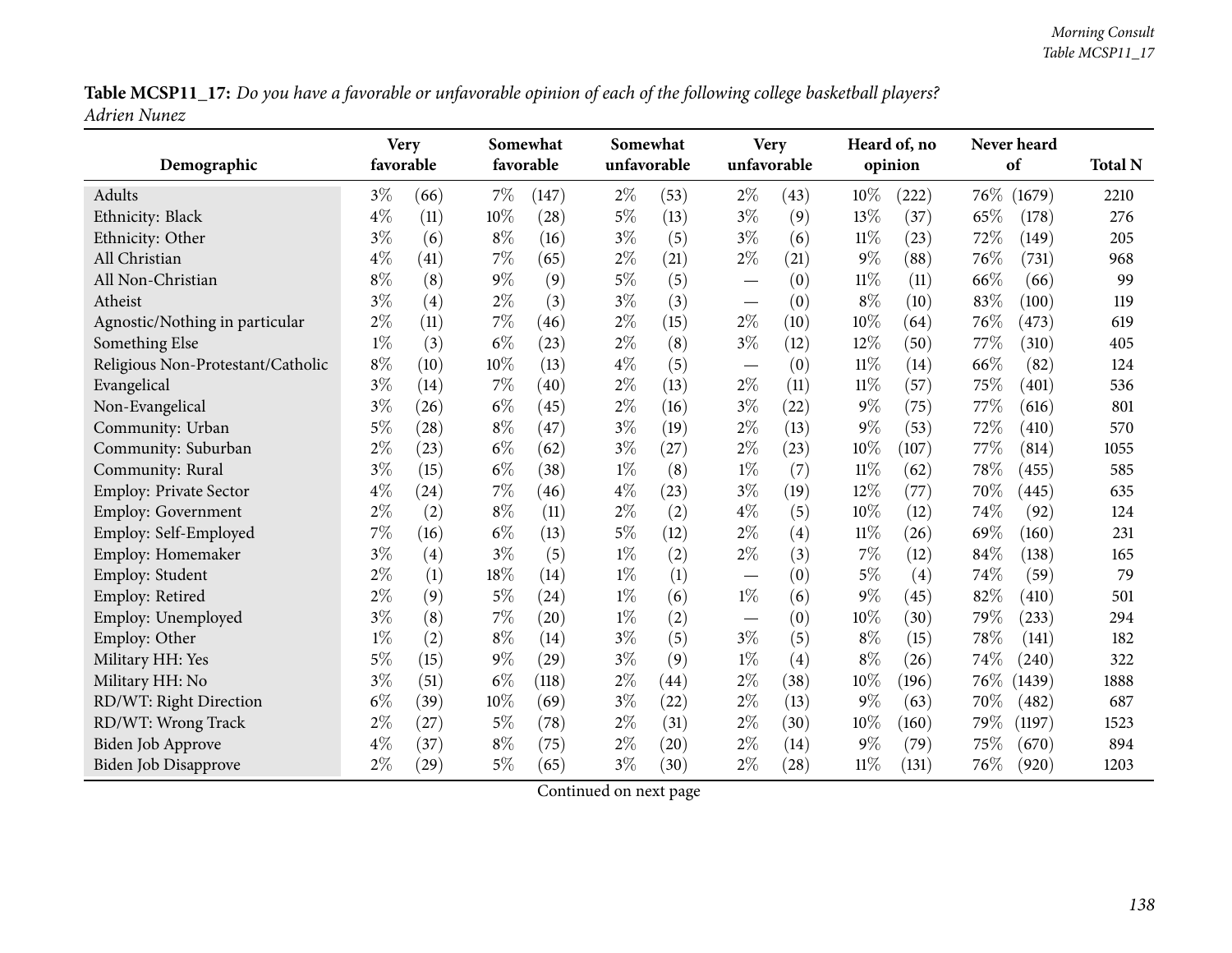|              | Table MCSP11_17: Do you have a favorable or unfavorable opinion of each of the following college basketball players? |  |
|--------------|----------------------------------------------------------------------------------------------------------------------|--|
| Adrien Nunez |                                                                                                                      |  |

| Demographic                          | <b>Very</b><br>favorable        |                   |        | Somewhat<br>favorable |       | Somewhat<br>unfavorable | <b>Very</b><br>unfavorable |      |        | Heard of, no<br>opinion |      | Never heard<br>of  | <b>Total N</b> |
|--------------------------------------|---------------------------------|-------------------|--------|-----------------------|-------|-------------------------|----------------------------|------|--------|-------------------------|------|--------------------|----------------|
| Adults                               | $3\%$                           | (66)              | $7\%$  | (147)                 | $2\%$ | (53)                    | $2\%$                      | (43) | 10%    | (222)                   | 76\% | (1679)             | 2210           |
| Biden Job Strongly Approve           | 5%                              | (19)              | $11\%$ | (37)                  | $2\%$ | (8)                     | $1\%$                      | (5)  | $9\%$  | (31)                    | 71\% | (244)              | 345            |
| Biden Job Somewhat Approve           | $3\%$                           | (19)              | $7\%$  | (37)                  | $2\%$ | (12)                    | $2\%$                      | (9)  | $9\%$  | (47)                    | 77\% | (426)              | 550            |
| Biden Job Somewhat Disapprove        | $4\%$                           | (13)              | $7\%$  | (26)                  | $3\%$ | (11)                    | $2\%$                      | (7)  | 11%    | (42)                    | 73%  | (268)              | 368            |
| <b>Biden Job Strongly Disapprove</b> | $2\%$                           | (16)              | $5\%$  | (38)                  | $2\%$ | (19)                    | $3\%$                      | (21) | $11\%$ | (89)                    | 78%  | (652)              | 835            |
| Favorable of Biden                   | $4\%$                           | (42)              | $8\%$  | (80)                  | $2\%$ | (19)                    | $1\%$                      | (13) | $9\%$  | (88)                    | 74%  | (697)              | 939            |
| Unfavorable of Biden                 | $2\%$                           | (24)              | $5\%$  | (61)                  | $3\%$ | (30)                    | $2\%$                      | (29) | $11\%$ | (126)                   | 77%  | (911)              | 1182           |
| Very Favorable of Biden              | $8\%$                           | (29)              | 10%    | (38)                  | $2\%$ | (8)                     | $1\%$                      | (4)  | 10%    | (38)                    | 69%  | (262)              | 379            |
| Somewhat Favorable of Biden          | 2%                              | (14)              | $8\%$  | (42)                  | $2\%$ | (11)                    | $2\%$                      | (9)  | $9\%$  | (50)                    | 78%  | (435)              | 560            |
| Somewhat Unfavorable of Biden        | $3\%$                           | (9)               | 7%     | (23)                  | $2\%$ | (8)                     | $1\%$                      | (4)  | 12%    | (42)                    | 75%  | (259)              | 345            |
| Very Unfavorable of Biden            | $2\%$                           | (15)              | $5\%$  | (38)                  | $3\%$ | (22)                    | $3\%$                      | (25) | 10%    | (85)                    | 78%  | (653)              | 838            |
| #1 Issue: Economy                    | $3\%$                           | (28)              | 7%     | (60)                  | $3\%$ | (22)                    | $2\%$                      | (15) | $11\%$ | (97)                    | 75%  | (654)              | 876            |
| #1 Issue: Security                   | $2\%$                           | (7)               | $8\%$  | (28)                  | $2\%$ | (6)                     | $3\%$                      | (10) | $9\%$  | (34)                    | 77%  | (277)              | 362            |
| #1 Issue: Health Care                | $2\%$                           | $\left( 4\right)$ | $7\%$  | (16)                  | $5\%$ | (11)                    | $3\%$                      | (5)  | $6\%$  | (13)                    | 77%  | (163)              | 212            |
| #1 Issue: Medicare / Social Security | $4\%$                           | (8)               | $6\%$  | (14)                  | $1\%$ | (1)                     | $2\%$                      | (4)  | 16%    | (35)                    | 72%  | (161)              | 223            |
| #1 Issue: Women's Issues             | $3\%$                           | (4)               | $3\%$  | (4)                   | $4\%$ | (4)                     | $1\%$                      | (1)  | 12%    | (15)                    | 77%  | (91)               | 118            |
| #1 Issue: Education                  | $5\%$                           | (4)               | $11\%$ | (9)                   | $3\%$ | (3)                     | $3\%$                      | (3)  | $6\%$  | (5)                     | 73%  | (62)               | 85             |
| #1 Issue: Energy                     | $4\%$                           | (8)               | $5\%$  | (9)                   | $3\%$ | (6)                     | $2\%$                      | (3)  | $7\%$  | (14)                    | 78%  | (148)              | 188            |
| #1 Issue: Other                      | $2\%$                           | (3)               | $5\%$  | (7)                   |       | (0)                     | $1\%$                      | (2)  | $7\%$  | (10)                    | 85%  | (124)              | 145            |
| 2020 Vote: Joe Biden                 | $4\%$                           | (33)              | $8\%$  | (75)                  | $2\%$ | (20)                    | $2\%$                      | (16) | 10%    | (91)                    | 74%  | (669)              | 904            |
| 2020 Vote: Donald Trump              | $3\%$                           | (21)              | $5\%$  | (42)                  | $3\%$ | (20)                    | $2\%$                      | (18) | $11\%$ | (86)                    | 75%  | (573)              | 759            |
| 2020 Vote: Other                     | $2\%$                           | (1)               | $2\%$  | (1)                   | $5\%$ | (3)                     |                            | (0)  | $8\%$  | (5)                     | 83%  | (55)               | 66             |
| 2020 Vote: Didn't Vote               | $2\%$                           | (11)              | $6\%$  | (29)                  | $2\%$ | (9)                     | $2\%$                      | (8)  | $8\%$  | (40)                    | 80%  | (383)              | 481            |
| 2018 House Vote: Democrat            | $3\%$                           | (23)              | 7%     | (50)                  | $1\%$ | (9)                     | $2\%$                      | (12) | $11\%$ | (74)                    | 75%  | (517)              | 686            |
| 2018 House Vote: Republican          | $3\%$                           | (16)              | 7%     | (45)                  | $3\%$ | (21)                    | $2\%$                      | (12) | 10%    | (62)                    | 76%  | (480)              | 635            |
| 2018 House Vote: Someone else        | $\hspace{0.1mm}-\hspace{0.1mm}$ | (0)               | $2\%$  | (1)                   | $3\%$ | (2)                     | $4\%$                      | (2)  | 17%    | (10)                    | 75%  | $\left( 44\right)$ | 59             |
| 2016 Vote: Hillary Clinton           | $3\%$                           | (18)              | 7%     | (45)                  | $1\%$ | (9)                     | $2\%$                      | (12) | 11%    | (70)                    | 76%  | (486)              | 640            |
| 2016 Vote: Donald Trump              | $3\%$                           | (18)              | 7%     | (47)                  | $3\%$ | (20)                    | $2\%$                      | (15) | 10%    | (70)                    | 75%  | (522)              | 692            |
| 2016 Vote: Other                     | $3\%$                           | (3)               | $6\%$  | (7)                   | $1\%$ | (1)                     | $1\%$                      | (1)  | $7\%$  | (8)                     | 82%  | (89)               | 108            |
| 2016 Vote: Didn't Vote               | $4\%$                           | (27)              | $6\%$  | (48)                  | $3\%$ | (23)                    | $2\%$                      | (15) | 10%    | (73)                    | 76\% | (582)              | 768            |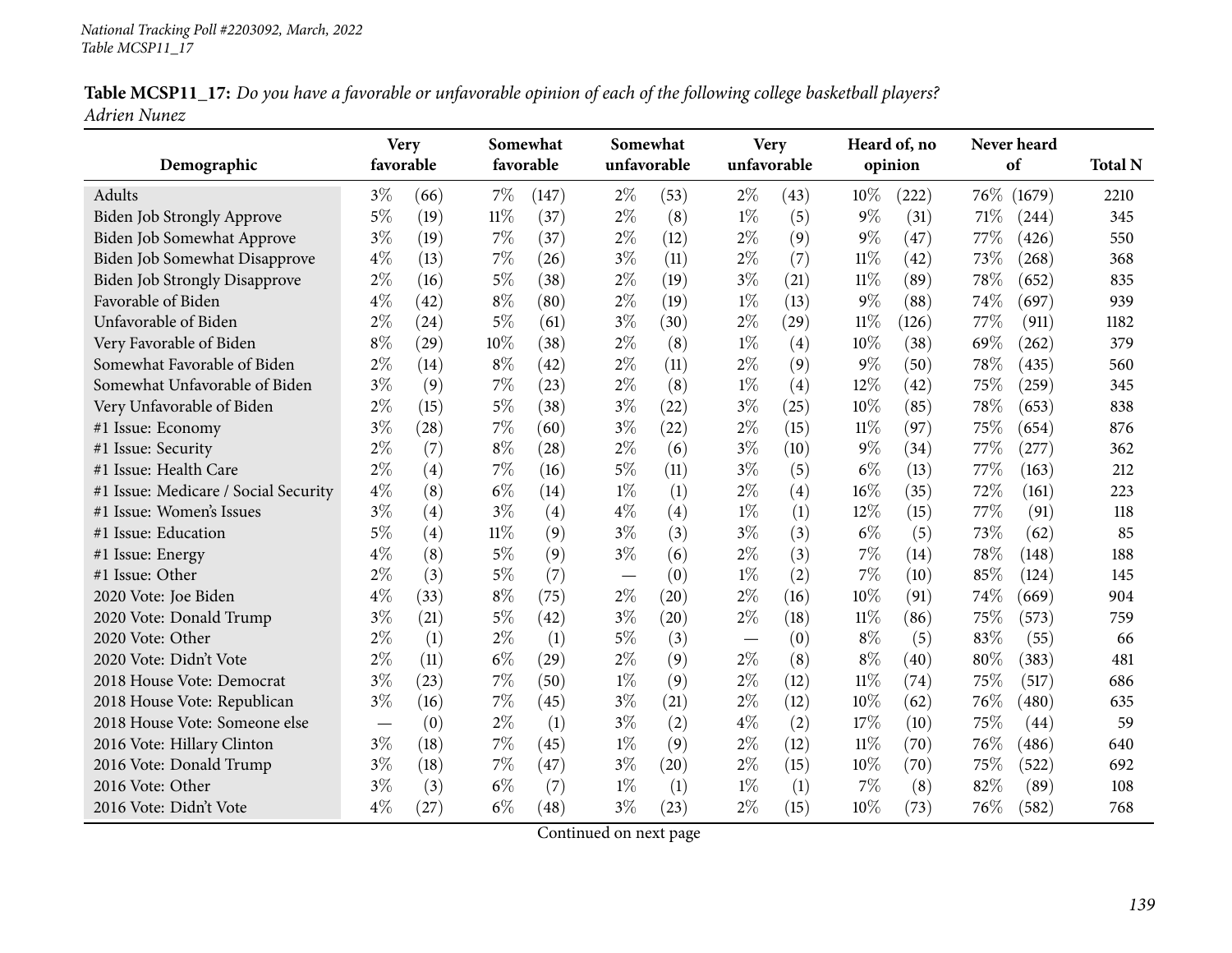|              |  |  | Table MCSP11_17: Do you have a favorable or unfavorable opinion of each of the following college basketball players? |
|--------------|--|--|----------------------------------------------------------------------------------------------------------------------|
| Adrien Nunez |  |  |                                                                                                                      |

| Demographic                    | Very<br>favorable |      |        | Somewhat<br>favorable | Somewhat | unfavorable |       | <b>Very</b><br>unfavorable |        | Heard of, no<br>opinion |        | Never heard<br>of | <b>Total N</b> |
|--------------------------------|-------------------|------|--------|-----------------------|----------|-------------|-------|----------------------------|--------|-------------------------|--------|-------------------|----------------|
| Adults                         | $3\%$             | (66) | $7\%$  | (147)                 | $2\%$    | (53)        | $2\%$ | (43)                       | 10%    | (222)                   | $76\%$ | (1679)            | 2210           |
| Voted in 2014: Yes             | $3\%$             | (36) | $8\%$  | (90)                  | $2\%$    | (26)        | $2\%$ | (21)                       | $11\%$ | (130)                   | $74\%$ | (880)             | 1183           |
| Voted in 2014: No              | $3\%$             | (30) | $6\%$  | (57)                  | $3\%$    | (27)        | $2\%$ | $\left( 22\right)$         | $9\%$  | (92)                    | $78\%$ | (799)             | 1027           |
| 4-Region: Northeast            | $3\%$             | (11) | $9\%$  | (35)                  | $4\%$    | (16)        | $2\%$ | (6)                        | $9\%$  | (35)                    | 74\%   | $^{'}293)$        | 395            |
| 4-Region: Midwest              | $2\%$             | (8)  | $6\%$  | (28)                  | $3\%$    | (13)        | $1\%$ | $\left( 2\right)$          | $10\%$ | (46)                    | 79%    | (367)             | 464            |
| 4-Region: South                | $4\%$             | (32) | $7\%$  | (55)                  | $2\%$    | (17)        | $1\%$ | (11)                       | $11\%$ | (92)                    | $75\%$ | (620)             | 828            |
| 4-Region: West                 | $3\%$             | (16) | $5\%$  | (28)                  | $1\%$    | (7)         | $4\%$ | (23)                       | $10\%$ | (50)                    | $76\%$ | (398)             | 522            |
| Sports Fans                    | 5%                | (66) | $9\%$  | (136)                 | $3\%$    | (48)        | $2\%$ | (33)                       | 13\%   | (184)                   | 68\%   | (979)             | 1446           |
| Avid Sports Fans               | $7\%$             | (37) | $13\%$ | (64)                  | $4\%$    | (21)        | $4\%$ | (20)                       | $16\%$ | (81)                    | 56%    | $^{'}287)$        | 511            |
| Casual Sports Fans             | $3\%$             | (28) | $8\%$  | (72)                  | $3\%$    | (27)        | $1\%$ | (13)                       | $11\%$ | (103)                   | 74\%   | (692)             | 935            |
| CBB Fans                       | $6\%$             | (56) | $13\%$ | (114)                 | $5\%$    | (45)        | $3\%$ | (24)                       | $16\%$ | (141)                   | 56\%   | (487)             | 867            |
| Avid CBB Fans                  | $8\%$             | (21) | 21%    | (56)                  | $5\%$    | (13)        | $5\%$ | (14)                       | $20\%$ | (54)                    | 41\%   | (107)             | 264            |
| Casual CBB Fans                | $6\%$             | (46) | $12\%$ | (88)                  | $5\%$    | (39)        | $3\%$ | (20)                       | $16\%$ | (114)                   | $58\%$ | (421)             | 729            |
| Plan to Watch Men's Tournament | $8\%$             | (50) | 17%    | (105)                 | $5\%$    | (32)        | $3\%$ | (18)                       | 17%    | (110)                   | 51%    | (322)             | 635            |
| 21 or Older                    | $3\%$             | (62) | $6\%$  | (131)                 | $2\%$    | (49)        | $2\%$ | (43)                       | $10\%$ | (218)                   | $76\%$ | (1617)            | 2121           |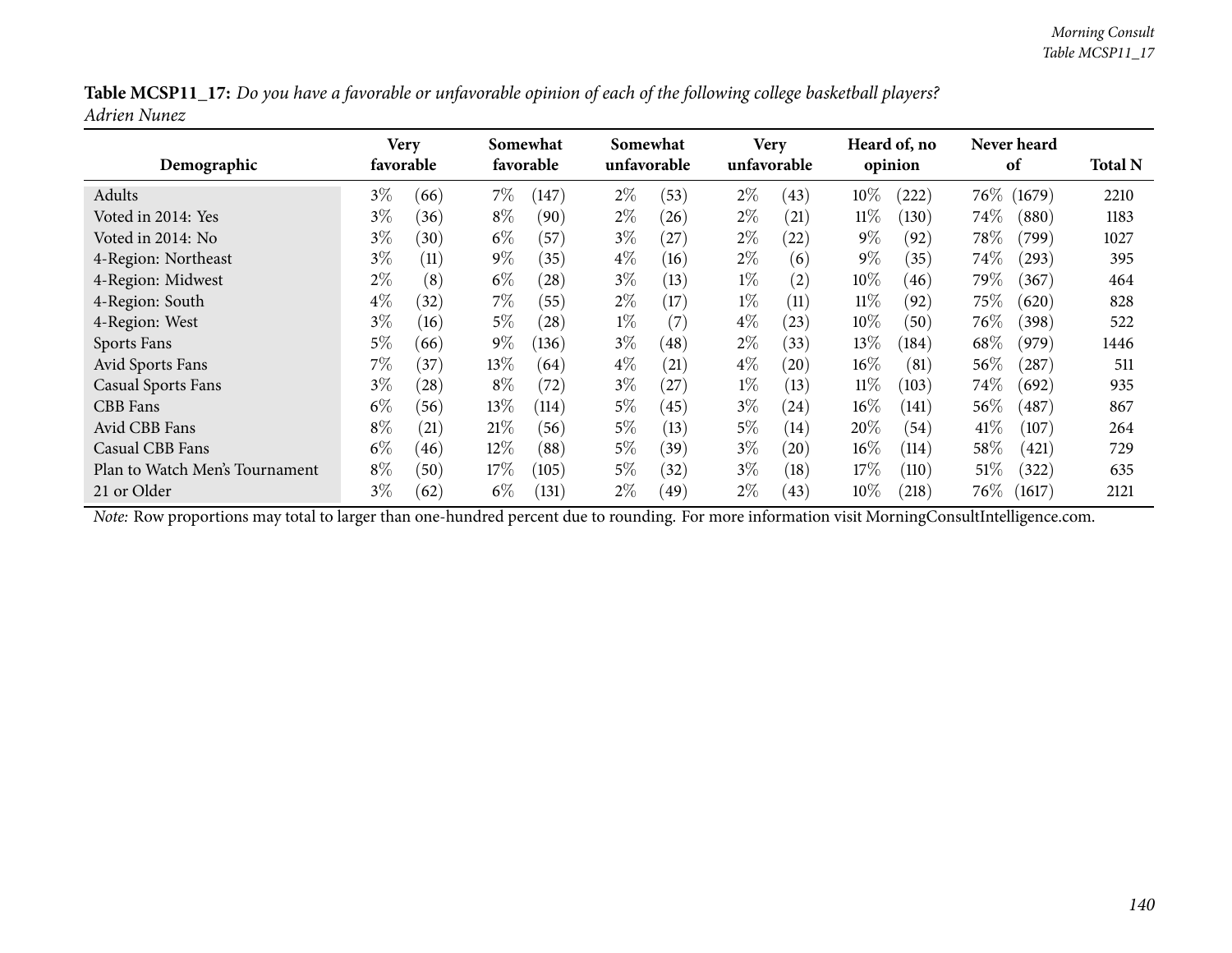|                  | Table MCSP11_18: Do you have a favorable or unfavorable opinion of each of the following college basketball players? |  |
|------------------|----------------------------------------------------------------------------------------------------------------------|--|
| Collin Gillespie |                                                                                                                      |  |

| Demographic              | <b>Very</b><br>favorable |                    |        | Somewhat<br>favorable | Somewhat<br>unfavorable |      |                                  | <b>Very</b><br>unfavorable |        | Heard of, no<br>opinion | Never heard<br>of |        | <b>Total N</b> |
|--------------------------|--------------------------|--------------------|--------|-----------------------|-------------------------|------|----------------------------------|----------------------------|--------|-------------------------|-------------------|--------|----------------|
| Adults                   | $3\%$                    | (67)               | $7\%$  | (160)                 | $2\%$                   | (47) | $2\%$                            | (37)                       | $11\%$ | (251)                   | 75\%              | (1648) | 2210           |
| Gender: Male             | $5\%$                    | (49)               | $9\%$  | (98)                  | $3\%$                   | (36) | $3\%$                            | (29)                       | 14%    | (146)                   | 66%               | (708)  | 1067           |
| Gender: Female           | $2\%$                    | (18)               | $5\%$  | (62)                  | $1\%$                   | (11) | $1\%$                            | (8)                        | $9\%$  | (104)                   | 82%               | (940)  | 1143           |
| Age: 18-34               | $5\%$                    | (33)               | $9\%$  | (60)                  | $4\%$                   | (24) | $3\%$                            | (21)                       | 13%    | (83)                    | 66%               | (437)  | 658            |
| Age: 35-44               | $3\%$                    | (11)               | $9\%$  | (33)                  | $2\%$                   | (9)  | $2\%$                            | (7)                        | $11\%$ | (40)                    | 72%               | (259)  | 359            |
| Age: 45-64               | $2\%$                    | (17)               | $5\%$  | (38)                  | $1\%$                   | (9)  | $1\%$                            | (5)                        | $11\%$ | (86)                    | 79%               | (599)  | 754            |
| Age: 65+                 | $1\%$                    | (6)                | 7%     | (29)                  | $1\%$                   | (5)  | $1\%$                            | (4)                        | 9%     | (41)                    | 80%               | (353)  | 438            |
| GenZers: 1997-2012       | $5\%$                    | (12)               | $9\%$  | (23)                  | 7%                      | (18) | $2\%$                            | (5)                        | $11\%$ | $\left( 29\right)$      | 66%               | (168)  | 255            |
| Millennials: 1981-1996   | $5\%$                    | (29)               | $9\%$  | (57)                  | $2\%$                   | (14) | $3\%$                            | (19)                       | 13%    | (82)                    | 69%               | (445)  | 646            |
| GenXers: 1965-1980       | $2\%$                    | (10)               | $6\%$  | (29)                  | $1\%$                   | (7)  | $1\%$                            | (6)                        | 12%    | (59)                    | 78%               | (393)  | 505            |
| Baby Boomers: 1946-1964  | $2\%$                    | (16)               | 7%     | (49)                  | $1\%$                   | (8)  |                                  | (4)                        | 10%    | (76)                    | 79%               | (591)  | 744            |
| PID: Dem (no lean)       | $4\%$                    | $\left( 29\right)$ | $9\%$  | (67)                  | $2\%$                   | (14) | $2\%$                            | (16)                       | 10%    | (78)                    | 73%               | (549)  | 753            |
| PID: Ind (no lean)       | $2\%$                    | (15)               | $6\%$  | (43)                  | $2\%$                   | (13) | $2\%$                            | (13)                       | 13%    | (97)                    | 76%               | (589)  | 771            |
| PID: Rep (no lean)       | $3\%$                    | (24)               | 7%     | (50)                  | $3\%$                   | (19) | $1\%$                            | (8)                        | $11\%$ | (75)                    | 74%               | (509)  | 686            |
| PID/Gender: Dem Men      | $7\%$                    | (22)               | 12%    | (39)                  | $3\%$                   | (10) | $4\%$                            | (13)                       | 12%    | (37)                    | 62%               | (201)  | 323            |
| PID/Gender: Dem Women    | $2\%$                    | (7)                | 7%     | (28)                  | $1\%$                   | (4)  | $1\%$                            | (3)                        | 9%     | (41)                    | 81%               | (348)  | 430            |
| PID/Gender: Ind Men      | $3\%$                    | (10)               | $6\%$  | (24)                  | $3\%$                   | (10) | $3\%$                            | (12)                       | 16%    | (63)                    | 70%               | (279)  | 398            |
| PID/Gender: Ind Women    | $1\%$                    | (5)                | $5\%$  | (19)                  | $1\%$                   | (3)  | $\overbrace{\phantom{12322111}}$ | (1)                        | $9\%$  | (34)                    | 83%               | (310)  | 373            |
| PID/Gender: Rep Men      | $5\%$                    | (17)               | 10%    | (35)                  | $4\%$                   | (16) | $1\%$                            | (4)                        | 13%    | (46)                    | 66%               | (228)  | 345            |
| PID/Gender: Rep Women    | $2\%$                    | (7)                | $4\%$  | (15)                  | $1\%$                   | (3)  | $1\%$                            | (5)                        | 9%     | $\left( 29\right)$      | 83%               | (281)  | 341            |
| Ideo: Liberal (1-3)      | $3\%$                    | (20)               | $9\%$  | (55)                  | $1\%$                   | (8)  | $2\%$                            | (12)                       | 9%     | (56)                    | 76%               | (470)  | 621            |
| Ideo: Moderate (4)       | $3\%$                    | (18)               | 7%     | (41)                  | $1\%$                   | (6)  | $1\%$                            | (5)                        | 14\%   | (84)                    | 75%               | (465)  | 618            |
| Ideo: Conservative (5-7) | $3\%$                    | (26)               | 7%     | (55)                  | $4\%$                   | (31) | $1\%$                            | (10)                       | 12%    | (89)                    | 72%               | (544)  | 756            |
| Educ: $<$ College        | $2\%$                    | (35)               | 7%     | (100)                 | $2\%$                   | (33) | $2\%$                            | (30)                       | $11\%$ | (170)                   | 76%               | (1151) | 1519           |
| Educ: Bachelors degree   | $5\%$                    | (23)               | $8\%$  | (36)                  | $2\%$                   | (9)  | $1\%$                            | (6)                        | $11\%$ | (49)                    | 72%               | (322)  | 446            |
| Educ: Post-grad          | $4\%$                    | (9)                | 10%    | (24)                  | 2%                      | (4)  | $1\%$                            | (2)                        | 13%    | (31)                    | 72%               | (175)  | 245            |
| Income: Under 50k        | $3\%$                    | (34)               | $6\%$  | (69)                  | $2\%$                   | (26) | $2\%$                            | (28)                       | $11\%$ | (130)                   | 76%               | (900)  | 1186           |
| Income: 50k-100k         | $3\%$                    | (25)               | $9\%$  | (64)                  | $2\%$                   | (11) | $1\%$                            | (7)                        | 12%    | (84)                    | 73%               | (526)  | 717            |
| Income: 100k+            | $3\%$                    | (9)                | $9\%$  | (27)                  | $3\%$                   | (9)  | $1\%$                            | (2)                        | 12%    | (37)                    | 72%               | (223)  | 307            |
| Ethnicity: White         | $3\%$                    | (49)               | $6\%$  | (111)                 | $2\%$                   | (35) | $1\%$                            | (23)                       | 10%    | (181)                   | 77\%              | (1330) | 1730           |
| Ethnicity: Hispanic      | $4\%$                    | (14)               | $11\%$ | (37)                  | $4\%$                   | (15) | $4\%$                            | (14)                       | $9\%$  | (30)                    | 69%               | (241)  | 351            |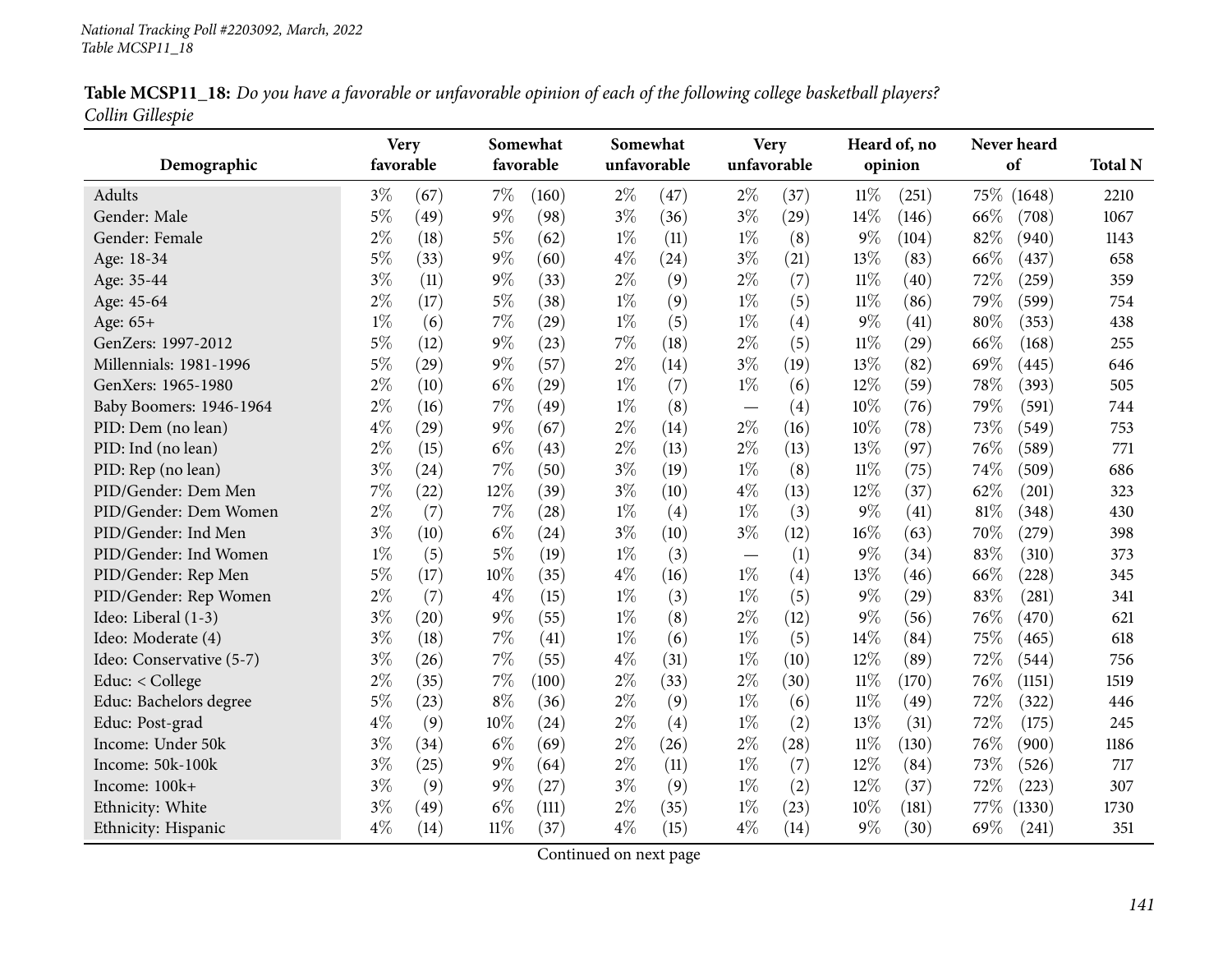Table MCSP11\_18: Do you have a favorable or unfavorable opinion of each of the following college basketball players? *Collin Gillespie*

| Demographic                       |       | <b>Very</b><br>favorable |        | Somewhat<br>favorable |       | Somewhat<br>unfavorable |                               | <b>Very</b><br>unfavorable |        | Heard of, no<br>opinion |      | Never heard<br>of | <b>Total N</b> |
|-----------------------------------|-------|--------------------------|--------|-----------------------|-------|-------------------------|-------------------------------|----------------------------|--------|-------------------------|------|-------------------|----------------|
| Adults                            | $3\%$ | (67)                     | $7\%$  | (160)                 | $2\%$ | (47)                    | $2\%$                         | (37)                       | $11\%$ | (251)                   |      | 75\% (1648)       | 2210           |
| Ethnicity: Black                  | $6\%$ | (17)                     | 10%    | (27)                  | $2\%$ | (5)                     | $3\%$                         | (10)                       | 17%    | (46)                    | 62%  | (171)             | 276            |
| Ethnicity: Other                  | $1\%$ | (2)                      | $11\%$ | (22)                  | $3\%$ | (7)                     | $2\%$                         | (4)                        | $12\%$ | (24)                    | 72%  | (147)             | 205            |
| All Christian                     | $4\%$ | (38)                     | $8\%$  | (77)                  | $2\%$ | (23)                    | $1\%$                         | (11)                       | $11\%$ | (102)                   | 74%  | (716)             | 968            |
| All Non-Christian                 | 7%    | (7)                      | 15%    | (15)                  | $2\%$ | (2)                     |                               | (0)                        | 13\%   | (13)                    | 64%  | (63)              | 99             |
| Atheist                           | $1\%$ | (2)                      | $7\%$  | (8)                   | $1\%$ | (2)                     | $1\%$                         | (1)                        | 7%     | (9)                     | 82%  | (98)              | 119            |
| Agnostic/Nothing in particular    | $2\%$ | (14)                     | $6\%$  | (35)                  | $2\%$ | (15)                    | $3\%$                         | (19)                       | 12%    | (74)                    | 75%  | (461)             | 619            |
| Something Else                    | $2\%$ | (7)                      | $6\%$  | (25)                  | $1\%$ | (6)                     | $1\%$                         | (5)                        | 13%    | (53)                    | 76%  | (309)             | 405            |
| Religious Non-Protestant/Catholic | $8\%$ | (10)                     | 15%    | (18)                  | $1\%$ | (2)                     | $\overbrace{\phantom{13333}}$ | (0)                        | 13%    | (16)                    | 64%  | (79)              | 124            |
| Evangelical                       | $4\%$ | (19)                     | $9\%$  | (49)                  | $2\%$ | (8)                     | $1\%$                         | (7)                        | $11\%$ | (61)                    | 73%  | (391)             | 536            |
| Non-Evangelical                   | $3\%$ | (23)                     | $6\%$  | (48)                  | $2\%$ | (20)                    | $1\%$                         | (10)                       | $11\%$ | (89)                    | 76%  | (611)             | 801            |
| Community: Urban                  | $4\%$ | (23)                     | 10%    | (56)                  | $3\%$ | (16)                    | $2\%$                         | (12)                       | 10%    | (58)                    | 71%  | (405)             | 570            |
| Community: Suburban               | $2\%$ | (24)                     | 7%     | (70)                  | $2\%$ | (21)                    | $2\%$                         | (19)                       | 12%    | (129)                   | 75%  | (793)             | 1055           |
| Community: Rural                  | $3\%$ | (20)                     | $6\%$  | (34)                  | $2\%$ | (10)                    | $1\%$                         | (7)                        | $11\%$ | (63)                    | 77%  | (450)             | 585            |
| Employ: Private Sector            | $4\%$ | (26)                     | $9\%$  | (55)                  | $4\%$ | (23)                    | $2\%$                         | (15)                       | 13%    | (82)                    | 68%  | (433)             | 635            |
| <b>Employ: Government</b>         | $3\%$ | (3)                      | 10%    | (13)                  |       | (0)                     | $4\%$                         | (5)                        | 12%    | (15)                    | 71%  | (88)              | 124            |
| Employ: Self-Employed             | $6\%$ | (13)                     | $11\%$ | (25)                  | $1\%$ | (3)                     | $2\%$                         | (4)                        | 11%    | (26)                    | 69%  | (160)             | 231            |
| Employ: Homemaker                 | $3\%$ | (5)                      | $1\%$  | (1)                   | $3\%$ | (4)                     | $2\%$                         | (3)                        | $8\%$  | (13)                    | 84%  | (138)             | 165            |
| Employ: Student                   | $4\%$ | (3)                      | $8\%$  | (6)                   | $4\%$ | (3)                     | $\overline{\phantom{m}}$      | (0)                        | 15%    | (12)                    | 70%  | (55)              | 79             |
| Employ: Retired                   | $2\%$ | (10)                     | $5\%$  | (24)                  | $2\%$ | (9)                     | $1\%$                         | (6)                        | $8\%$  | (38)                    | 83%  | (415)             | 501            |
| Employ: Unemployed                | $1\%$ | (4)                      | 7%     | (21)                  | $1\%$ | (2)                     |                               | (1)                        | 13%    | (38)                    | 77%  | (226)             | 294            |
| Employ: Other                     | $2\%$ | (3)                      | $8\%$  | (15)                  | $1\%$ | (2)                     | $1\%$                         | (3)                        | 14%    | (25)                    | 73%  | (133)             | 182            |
| Military HH: Yes                  | $5\%$ | (17)                     | 7%     | (24)                  | $2\%$ | (7)                     | $2\%$                         | (7)                        | 10%    | (31)                    | 73%  | (236)             | 322            |
| Military HH: No                   | $3\%$ | (50)                     | 7%     | (136)                 | $2\%$ | (40)                    | $2\%$                         | (30)                       | 12%    | (220)                   | 75%  | (1412)            | 1888           |
| RD/WT: Right Direction            | $5\%$ | (32)                     | $11\%$ | (73)                  | $2\%$ | (17)                    | $3\%$                         | (20)                       | $11\%$ | (76)                    | 68%  | (470)             | 687            |
| RD/WT: Wrong Track                | $2\%$ | (36)                     | $6\%$  | (87)                  | $2\%$ | (30)                    | $1\%$                         | (17)                       | $11\%$ | (175)                   | 77\% | (1179)            | 1523           |
| <b>Biden Job Approve</b>          | $4\%$ | (37)                     | $8\%$  | (72)                  | $1\%$ | (11)                    | $2\%$                         | (20)                       | 10%    | (94)                    | 74%  | (660)             | 894            |
| <b>Biden Job Disapprove</b>       | $2\%$ | (27)                     | 7%     | (81)                  | $3\%$ | (34)                    | $1\%$                         | (17)                       | 12%    | (142)                   | 75%  | (902)             | 1203           |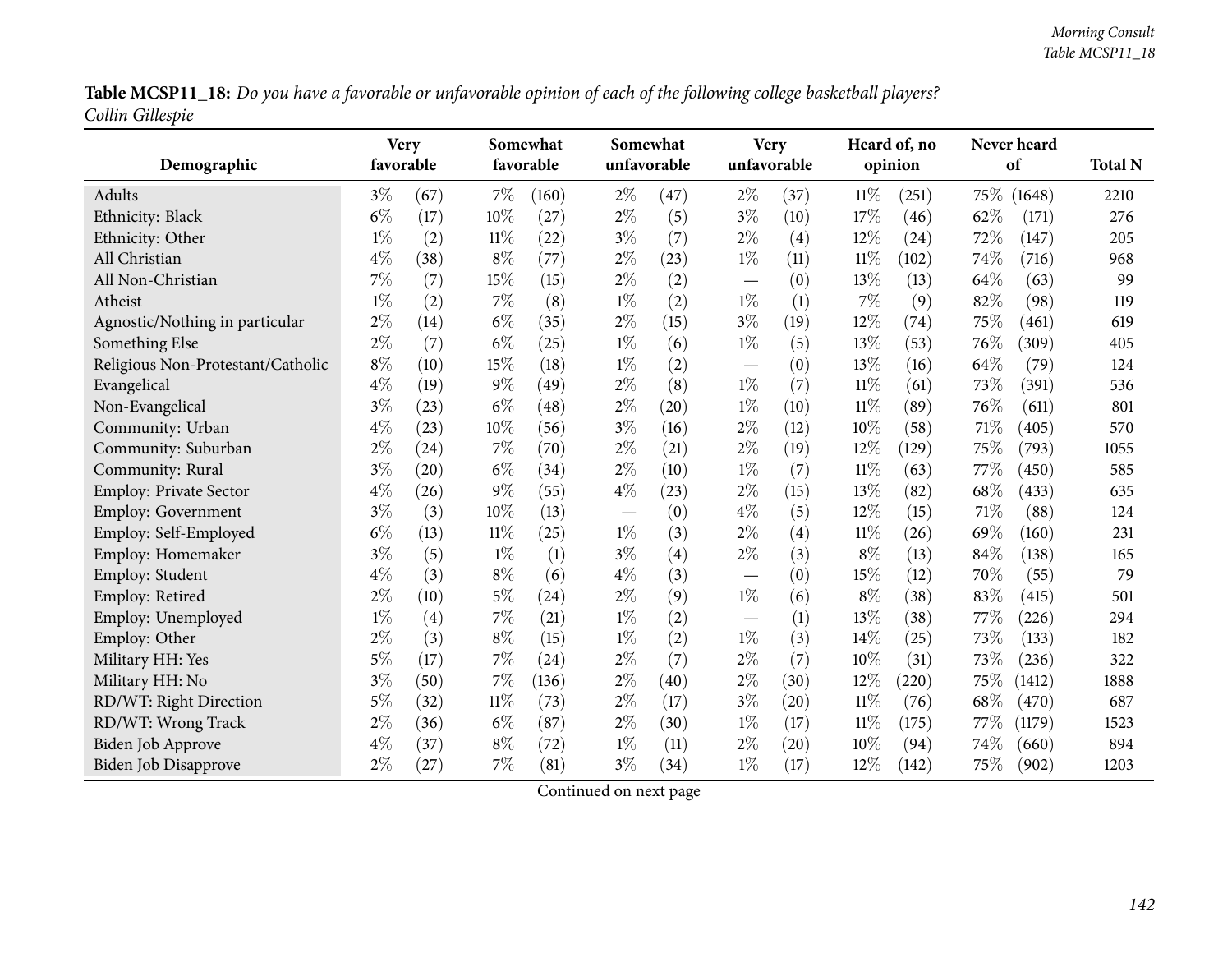|                  | Table MCSP11_18: Do you have a favorable or unfavorable opinion of each of the following college basketball players? |  |
|------------------|----------------------------------------------------------------------------------------------------------------------|--|
| Collin Gillespie |                                                                                                                      |  |

|                                      | <b>Very</b> |      | Somewhat  |       |                          | Somewhat    |                          | <b>Very</b> |        | Heard of, no |     | Never heard |                |
|--------------------------------------|-------------|------|-----------|-------|--------------------------|-------------|--------------------------|-------------|--------|--------------|-----|-------------|----------------|
| Demographic                          | favorable   |      | favorable |       |                          | unfavorable |                          | unfavorable |        | opinion      |     | of          | <b>Total N</b> |
| Adults                               | $3\%$       | (67) | $7\%$     | (160) | $2\%$                    | (47)        | $2\%$                    | (37)        | $11\%$ | (251)        |     | 75\% (1648) | 2210           |
| Biden Job Strongly Approve           | $6\%$       | (20) | $9\%$     | (30)  | $1\%$                    | (4)         | $3\%$                    | (10)        | $11\%$ | (37)         | 71% | (244)       | 345            |
| Biden Job Somewhat Approve           | $3\%$       | (17) | $8\%$     | (42)  | $1\%$                    | (7)         | $2\%$                    | (10)        | 10%    | (57)         | 76% | (417)       | 550            |
| Biden Job Somewhat Disapprove        | $2\%$       | (8)  | 9%        | (34)  | $3\%$                    | (11)        | $2\%$                    | (8)         | 15%    | (54)         | 69% | (254)       | 368            |
| <b>Biden Job Strongly Disapprove</b> | $2\%$       | (19) | $6\%$     | (47)  | $3\%$                    | (22)        | $1\%$                    | (9)         | $11\%$ | (89)         | 78% | (648)       | 835            |
| Favorable of Biden                   | $4\%$       | (36) | $9\%$     | (86)  | $1\%$                    | (6)         | $2\%$                    | (23)        | 10%    | (94)         | 74% | (694)       | 939            |
| Unfavorable of Biden                 | $2\%$       | (28) | $6\%$     | (71)  | $3\%$                    | (36)        | $1\%$                    | (14)        | 12%    | (141)        | 75% | (891)       | 1182           |
| Very Favorable of Biden              | $6\%$       | (21) | $11\%$    | (40)  | $1\%$                    | (5)         | $3\%$                    | (11)        | $11\%$ | (44)         | 68% | (258)       | 379            |
| Somewhat Favorable of Biden          | $3\%$       | (15) | $8\%$     | (46)  | $\overline{\phantom{m}}$ | (2)         | $2\%$                    | (12)        | $9\%$  | (50)         | 78% | (436)       | 560            |
| Somewhat Unfavorable of Biden        | $2\%$       | (7)  | $8\%$     | (28)  | $3\%$                    | (10)        | $1\%$                    | (2)         | $16\%$ | (54)         | 71% | (244)       | 345            |
| Very Unfavorable of Biden            | $2\%$       | (21) | $5\%$     | (43)  | $3\%$                    | (26)        | $1\%$                    | (12)        | 10%    | (88)         | 77% | (648)       | 838            |
| #1 Issue: Economy                    | $3\%$       | (28) | 7%        | (65)  | $3\%$                    | (25)        | $1\%$                    | (6)         | 12%    | (103)        | 74% | (648)       | 876            |
| #1 Issue: Security                   | $2\%$       | (7)  | 9%        | (33)  | $1\%$                    | (5)         | $3\%$                    | (9)         | $11\%$ | (40)         | 74% | (267)       | 362            |
| #1 Issue: Health Care                | $2\%$       | (5)  | $8\%$     | (17)  | $1\%$                    | (2)         | $5\%$                    | (10)        | $8\%$  | (16)         | 76% | (161)       | 212            |
| #1 Issue: Medicare / Social Security | $2\%$       | (4)  | 9%        | (21)  | $2\%$                    | (4)         | $1\%$                    | (3)         | 15%    | (34)         | 70% | (157)       | 223            |
| #1 Issue: Women's Issues             | $4\%$       | (5)  | $3\%$     | (4)   | $1\%$                    | (1)         | $1\%$                    | (2)         | 16%    | (19)         | 75% | (88)        | 118            |
| #1 Issue: Education                  | $6\%$       | (5)  | $5\%$     | (5)   | $3\%$                    | (2)         | $1\%$                    | (1)         | 12%    | (10)         | 73% | (62)        | 85             |
| #1 Issue: Energy                     | $3\%$       | (6)  | $5\%$     | (10)  | $4\%$                    | (7)         | $3\%$                    | (6)         | $9\%$  | (18)         | 75% | (142)       | 188            |
| #1 Issue: Other                      | $4\%$       | (6)  | $4\%$     | (5)   |                          | (0)         |                          | (0)         | $8\%$  | (11)         | 85% | (123)       | 145            |
| 2020 Vote: Joe Biden                 | $3\%$       | (28) | 9%        | (85)  | $1\%$                    | (7)         | $2\%$                    | (20)        | $11\%$ | (98)         | 74% | (665)       | 904            |
| 2020 Vote: Donald Trump              | $3\%$       | (25) | 7%        | (54)  | $3\%$                    | (24)        | $1\%$                    | (8)         | $11\%$ | (85)         | 74% | (564)       | 759            |
| 2020 Vote: Other                     | $2\%$       | (1)  | $5\%$     | (3)   | $2\%$                    | (2)         | $\overline{\phantom{0}}$ | (0)         | 12%    | (8)          | 78% | (52)        | 66             |
| 2020 Vote: Didn't Vote               | $3\%$       | (13) | $4\%$     | (19)  | $3\%$                    | (14)        | $2\%$                    | (9)         | 12%    | (59)         | 76% | (368)       | 481            |
| 2018 House Vote: Democrat            | $3\%$       | (19) | $8\%$     | (53)  | $1\%$                    | (5)         | $2\%$                    | (14)        | 12%    | (79)         | 75% | (515)       | 686            |
| 2018 House Vote: Republican          | $3\%$       | (22) | $8\%$     | (51)  | $3\%$                    | (18)        | $1\%$                    | (6)         | $11\%$ | (68)         | 74% | (471)       | 635            |
| 2018 House Vote: Someone else        | $2\%$       | (1)  | $4\%$     | (2)   | $3\%$                    | (2)         | $5\%$                    | (3)         | 17%    | (10)         | 69% | (41)        | 59             |
| 2016 Vote: Hillary Clinton           | $3\%$       | (17) | 7%        | (46)  | $1\%$                    | (6)         | $2\%$                    | (12)        | 12%    | (77)         | 75% | (483)       | 640            |
| 2016 Vote: Donald Trump              | $3\%$       | (22) | $8\%$     | (57)  | $3\%$                    | (20)        | $1\%$                    | (8)         | $11\%$ | (77)         | 73% | (508)       | 692            |
| 2016 Vote: Other                     | $3\%$       | (3)  | $8\%$     | (8)   | $1\%$                    | (1)         | $1\%$                    | (1)         | 10%    | (11)         | 77% | (84)        | 108            |
| 2016 Vote: Didn't Vote               | $3\%$       | (25) | $6\%$     | (49)  | $3\%$                    | (21)        | $2\%$                    | (16)        | $11\%$ | (85)         | 75% | (573)       | 768            |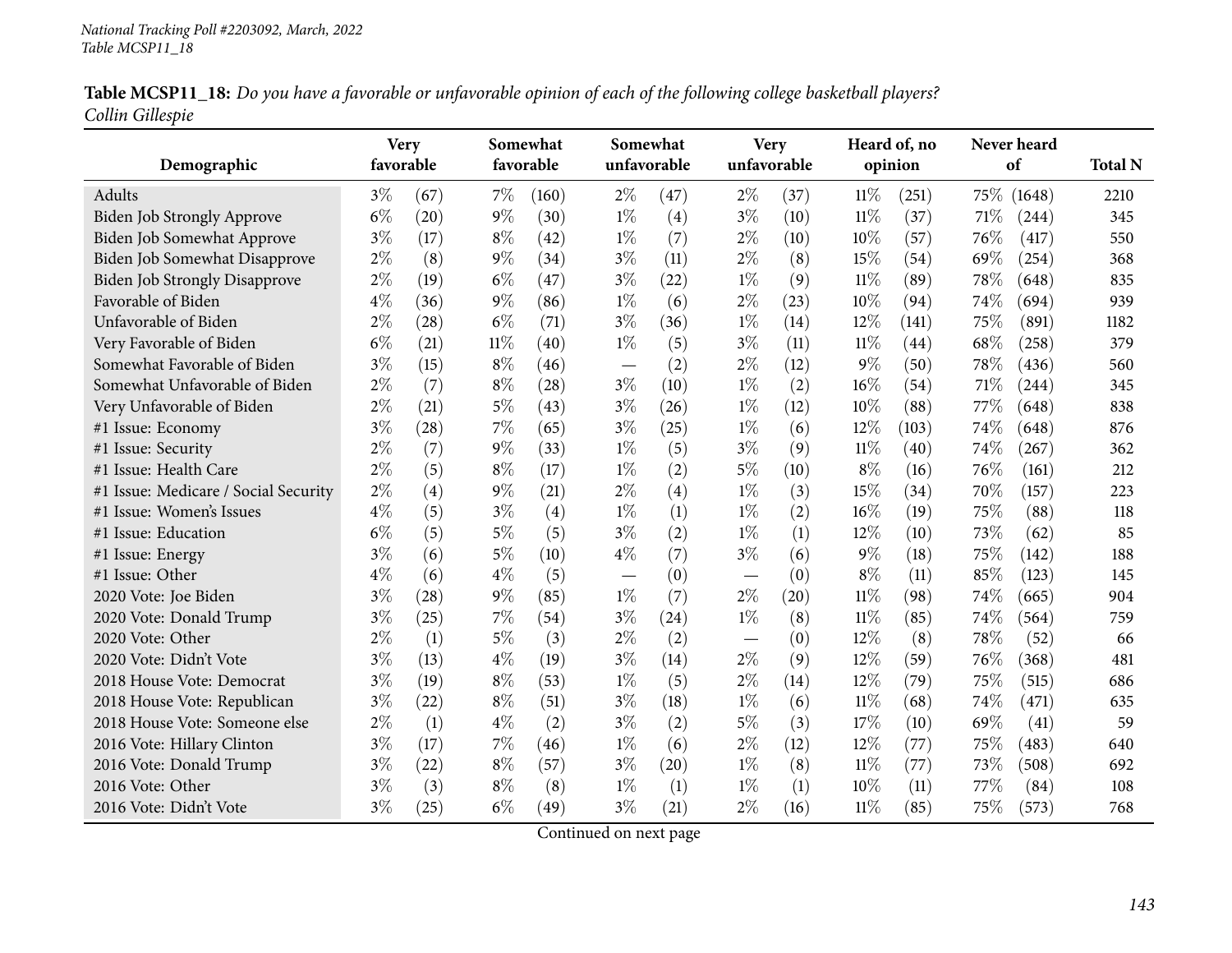| Table MCSP11_18: Do you have a favorable or unfavorable opinion of each of the following college basketball players? |  |  |
|----------------------------------------------------------------------------------------------------------------------|--|--|
| Collin Gillespie                                                                                                     |  |  |

| Demographic                    | Very<br>favorable |      | Somewhat<br>favorable |                  |       | Somewhat<br>unfavorable |       | <b>Very</b><br>unfavorable |        | Heard of, no<br>opinion |          | <b>Never heard</b><br>of |      |
|--------------------------------|-------------------|------|-----------------------|------------------|-------|-------------------------|-------|----------------------------|--------|-------------------------|----------|--------------------------|------|
| Adults                         | $3\%$             | (67) | $7\%$                 | (160)            | $2\%$ | (47)                    | $2\%$ | (37)                       | $11\%$ | (251)                   | $75\%$ ( | (1648)                   | 2210 |
| Voted in 2014: Yes             | $3\%$             | (40) | $8\%$                 | (96)             | $2\%$ | (18)                    | $1\%$ | (16)                       | 11%    | (135)                   | $74\%$   | (878)                    | 1183 |
| Voted in 2014: No              | $3\%$             | (28) | $6\%$                 | (64)             | $3\%$ | (29)                    | $2\%$ | $\left( 21\right)$         | $11\%$ | (116)                   | 75%      | (770)                    | 1027 |
| 4-Region: Northeast            | 5%                | (20) | $10\%$                | (40)             | $1\%$ | (5)                     | $1\%$ | $\left( 4\right)$          | $10\%$ | (40)                    | 72\%     | (286)                    | 395  |
| 4-Region: Midwest              | $2\%$             | (8)  | $6\%$                 | (30)             | $2\%$ | (8)                     | $1\%$ | $\left( 4\right)$          | $11\%$ | (52)                    | 78\%     | (363)                    | 464  |
| 4-Region: South                | $3\%$             | (25) | $7\%$                 | (55)             | $3\%$ | $^{'}25)$               | $1\%$ | (11)                       | $12\%$ | (103)                   | $74\%$   | (610)                    | 828  |
| 4-Region: West                 | $3\%$             | (15) | $7\%$                 | (35)             | $2\%$ | (8)                     | $3\%$ | (18)                       | $11\%$ | (56)                    | 75%      | (390)                    | 522  |
| Sports Fans                    | $4\%$             | (63) | $10\%$                | (151)            | $3\%$ | (44)                    | $2\%$ | $^{'}27$                   | $15\%$ | (216)                   | 65%      | (946)                    | 1446 |
| Avid Sports Fans               | $8\%$             | (42) | $16\%$                | (81)             | $3\%$ | (15)                    | $3\%$ | (17)                       | 19%    | (98)                    | 50%      | (258)                    | 511  |
| <b>Casual Sports Fans</b>      | $2\%$             | (21) | $7\%$                 | (70)             | $3\%$ | $\left( 28\right)$      | $1\%$ | (10)                       | 13\%   | (118)                   | $74\%$   | (688)                    | 935  |
| CBB Fans                       | $6\%$             | (56) | $15\%$                | (132)            | $4\%$ | (36)                    | $3\%$ | (22)                       | 19%    | (161)                   | 53%      | (460)                    | 867  |
| Avid CBB Fans                  | 13\%              | (35) | 20%                   | (54)             | $4\%$ | $\left(12\right)$       | $3\%$ | (8)                        | $24\%$ | (62)                    | 35%      | (93)                     | 264  |
| Casual CBB Fans                | $5\%$             | (35) | $16\%$                | $\overline{117}$ | $4\%$ | (28)                    | $3\%$ | (19)                       | 18%    | (129)                   | 55%      | (402)                    | 729  |
| Plan to Watch Men's Tournament | $8\%$             | (50) | $19\%$                | (120)            | $4\%$ | (23)                    | $2\%$ | (13)                       | 20%    | (126)                   | 48\%     | (303)                    | 635  |
| 21 or Older                    | $3\%$             | (64) | $7\%$                 | (152)            | $2\%$ | (39)                    | $2\%$ | (34)                       | $12\%$ | (244)                   | $75\%$   | (1587)                   | 2121 |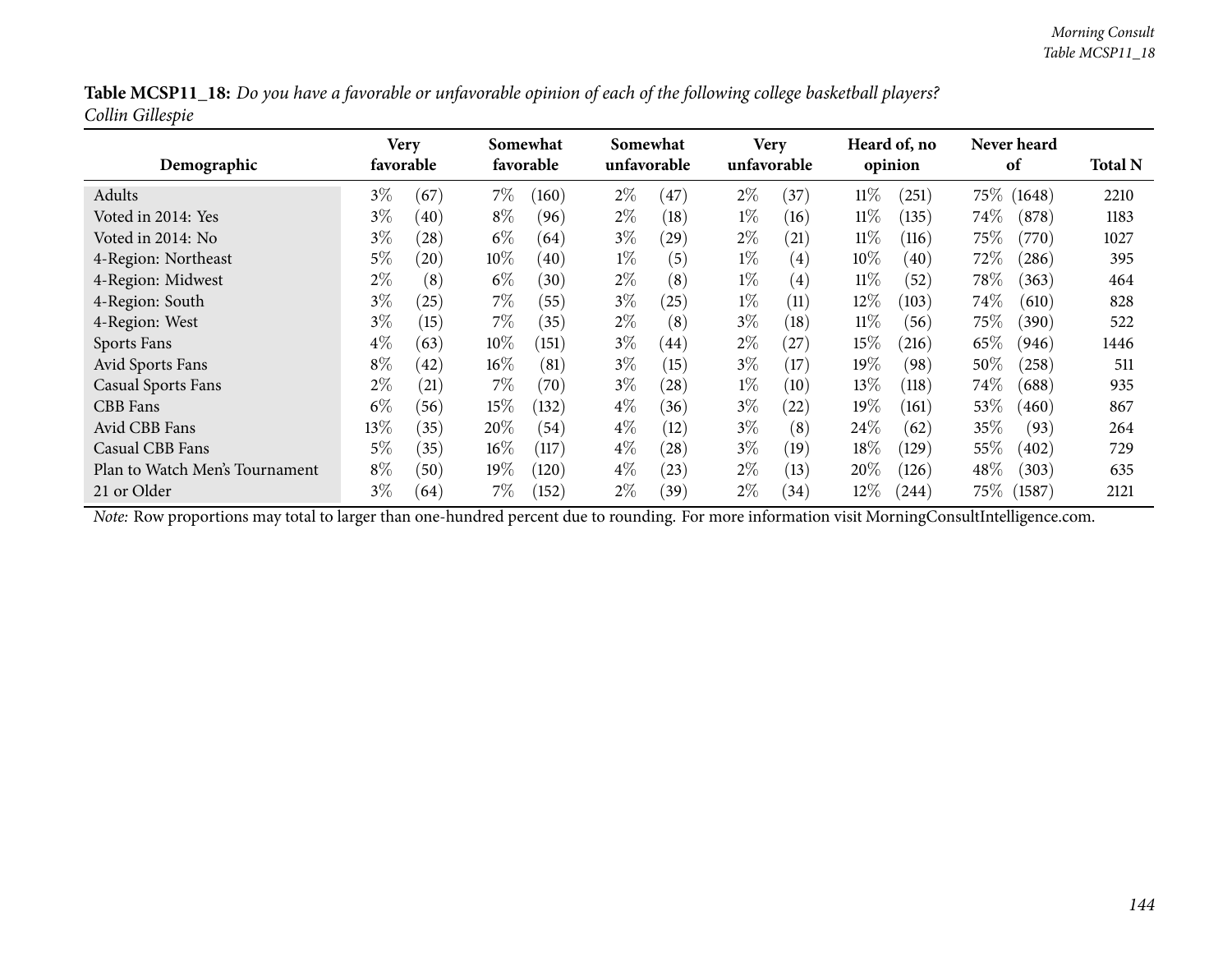|                 | Table MCSP11_19: Do you have a favorable or unfavorable opinion of each of the following college basketball players? |  |
|-----------------|----------------------------------------------------------------------------------------------------------------------|--|
| Jahvon Quinerly |                                                                                                                      |  |

|                          | <b>Very</b> |                    | Somewhat  |                    | Somewhat    |      | <b>Very</b>              |      |        | Heard of, no |      | Never heard |                |
|--------------------------|-------------|--------------------|-----------|--------------------|-------------|------|--------------------------|------|--------|--------------|------|-------------|----------------|
| Demographic              | favorable   |                    | favorable |                    | unfavorable |      | unfavorable              |      |        | opinion      |      | of          | <b>Total N</b> |
| Adults                   | $3\%$       | (63)               | $6\%$     | (134)              | $2\%$       | (48) | $2\%$                    | (43) | 10%    | (224)        | 77\% | (1699)      | 2210           |
| Gender: Male             | $4\%$       | (45)               | $8\%$     | (84)               | $4\%$       | (39) | $3\%$                    | (31) | $13\%$ | (135)        | 69%  | (733)       | 1067           |
| Gender: Female           | $2\%$       | (18)               | $4\%$     | (50)               | $1\%$       | (9)  | $1\%$                    | (12) | $8\%$  | (89)         | 85%  | (966)       | 1143           |
| Age: 18-34               | $5\%$       | (33)               | 7%        | (47)               | $4\%$       | (27) | $4\%$                    | (25) | 10%    | (66)         | 70%  | (461)       | 658            |
| Age: 35-44               | $3\%$       | (11)               | $8\%$     | (28)               | $3\%$       | (11) | $2\%$                    | (6)  | $11\%$ | (41)         | 73%  | (262)       | 359            |
| Age: 45-64               | $2\%$       | (12)               | $5\%$     | (34)               | $1\%$       | (6)  | $1\%$                    | (7)  | $11\%$ | (80)         | 82%  | (615)       | 754            |
| Age: 65+                 | $2\%$       | (8)                | $6\%$     | (24)               | $1\%$       | (3)  | $1\%$                    | (4)  | $9\%$  | (38)         | 82%  | (361)       | 438            |
| GenZers: 1997-2012       | 5%          | (12)               | $6\%$     | (15)               | $3\%$       | (9)  | $4\%$                    | (9)  | $9\%$  | (23)         | 73%  | (186)       | 255            |
| Millennials: 1981-1996   | $4\%$       | (29)               | 7%        | (45)               | $4\%$       | (28) | $3\%$                    | (19) | $11\%$ | (72)         | 70%  | (454)       | 646            |
| GenXers: 1965-1980       | $2\%$       | (10)               | $6\%$     | (31)               | $1\%$       | (6)  | $1\%$                    | (6)  | 10%    | (52)         | 79%  | (400)       | 505            |
| Baby Boomers: 1946-1964  | $2\%$       | (12)               | $5\%$     | (41)               | $1\%$       | (5)  | $1\%$                    | (6)  | 10%    | (72)         | 82%  | (609)       | 744            |
| PID: Dem (no lean)       | $4\%$       | (31)               | $8\%$     | (60)               | $2\%$       | (19) | $2\%$                    | (17) | 10%    | (74)         | 73%  | (553)       | 753            |
| PID: Ind (no lean)       | $2\%$       | (18)               | $5\%$     | (39)               | $1\%$       | (11) | $2\%$                    | (13) | 10%    | (80)         | 79%  | (610)       | 771            |
| PID: Rep (no lean)       | $2\%$       | (14)               | $5\%$     | (35)               | $3\%$       | (18) | $2\%$                    | (13) | 10%    | (70)         | 78%  | (536)       | 686            |
| PID/Gender: Dem Men      | 7%          | (21)               | 12%       | (38)               | $5\%$       | (16) | $3\%$                    | (10) | 13%    | (41)         | 61\% | (196)       | 323            |
| PID/Gender: Dem Women    | $2\%$       | (9)                | $5\%$     | (21)               | $1\%$       | (2)  | $2\%$                    | (7)  | $8\%$  | (33)         | 83%  | (357)       | 430            |
| PID/Gender: Ind Men      | $3\%$       | (13)               | $6\%$     | (24)               | $2\%$       | (8)  | $3\%$                    | (11) | $11\%$ | (45)         | 74%  | (296)       | 398            |
| PID/Gender: Ind Women    | $1\%$       | (5)                | $4\%$     | (15)               | $1\%$       | (2)  | $\overline{\phantom{m}}$ | (2)  | $9\%$  | (35)         | 84%  | (313)       | 373            |
| PID/Gender: Rep Men      | $3\%$       | (10)               | $6\%$     | (22)               | $4\%$       | (14) | $3\%$                    | (10) | 14%    | (49)         | 70%  | (240)       | 345            |
| PID/Gender: Rep Women    | $1\%$       | (4)                | $4\%$     | (13)               | $1\%$       | (4)  | $1\%$                    | (3)  | $6\%$  | (21)         | 87%  | (296)       | 341            |
| Ideo: Liberal (1-3)      | $5\%$       | $\left( 29\right)$ | $6\%$     | (38)               | $3\%$       | (16) | $2\%$                    | (11) | 7%     | (46)         | 78%  | (481)       | 621            |
| Ideo: Moderate (4)       | $3\%$       | (16)               | $7\%$     | (42)               | $2\%$       | (10) | $1\%$                    | (5)  | 14%    | (85)         | 74%  | (459)       | 618            |
| Ideo: Conservative (5-7) | $2\%$       | (17)               | $6\%$     | (47)               | $2\%$       | (18) | $2\%$                    | (18) | 10%    | (73)         | 77%  | (582)       | 756            |
| Educ: < College          | $3\%$       | (42)               | $5\%$     | (79)               | $2\%$       | (34) | $2\%$                    | (26) | 10%    | (157)        | 78%  | (1181)      | 1519           |
| Educ: Bachelors degree   | $4\%$       | (16)               | $6\%$     | $\left( 28\right)$ | $2\%$       | (10) | $3\%$                    | (15) | 10%    | (45)         | 75%  | (332)       | 446            |
| Educ: Post-grad          | $2\%$       | (5)                | $11\%$    | (27)               | $2\%$       | (4)  | $1\%$                    | (1)  | $9\%$  | (22)         | 75%  | (185)       | 245            |
| Income: Under 50k        | $2\%$       | (26)               | $5\%$     | (63)               | $2\%$       | (20) | $2\%$                    | (27) | $11\%$ | (129)        | 78%  | (921)       | 1186           |
| Income: 50k-100k         | $4\%$       | $\left( 29\right)$ | $7\%$     | (50)               | $3\%$       | (18) | $1\%$                    | (10) | $9\%$  | (66)         | 76%  | (544)       | 717            |
| Income: 100k+            | $3\%$       | (9)                | $7\%$     | (21)               | $3\%$       | (9)  | $2\%$                    | (6)  | $9\%$  | (28)         | 76%  | (233)       | 307            |
| Ethnicity: White         | $2\%$       | (40)               | $6\%$     | (95)               | $2\%$       | (30) | $2\%$                    | (27) | 10%    | (166)        | 79%  | (1371)      | 1730           |
| Ethnicity: Hispanic      | $5\%$       | (18)               | 10%       | (34)               | $5\%$       | (17) | $5\%$                    | (17) | 7%     | (25)         | 68%  | (240)       | 351            |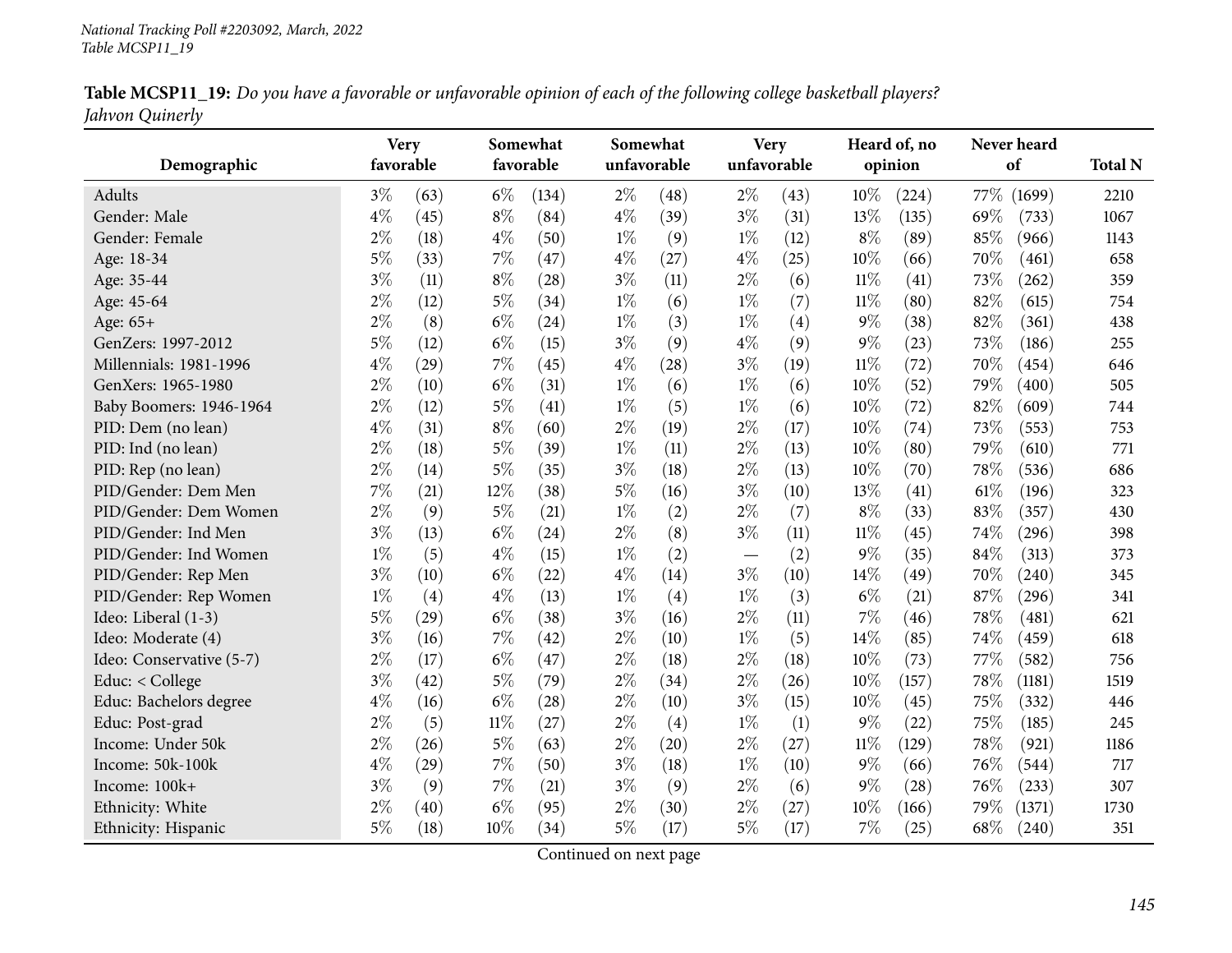Table MCSP11\_19: Do you have a favorable or unfavorable opinion of each of the following college basketball players? *Jahvon Quinerly*

| Demographic                       |       | <b>Very</b><br>favorable |        | Somewhat<br>favorable |       | Somewhat<br>unfavorable |                                  | <b>Very</b><br>unfavorable |        | Heard of, no<br>opinion |      | Never heard<br>of | <b>Total N</b> |
|-----------------------------------|-------|--------------------------|--------|-----------------------|-------|-------------------------|----------------------------------|----------------------------|--------|-------------------------|------|-------------------|----------------|
| Adults                            | $3\%$ | (63)                     | $6\%$  | (134)                 | $2\%$ | (48)                    | $2\%$                            | (43)                       | 10%    | (224)                   |      | 77\% (1699)       | 2210           |
| Ethnicity: Black                  | $5\%$ | (14)                     | $9\%$  | (24)                  | $3\%$ | (9)                     | $5\%$                            | (13)                       | 14%    | (38)                    | 64%  | (177)             | 276            |
| Ethnicity: Other                  | $4\%$ | (9)                      | 7%     | (15)                  | $4\%$ | (8)                     | $2\%$                            | (3)                        | $10\%$ | $\left( 20\right)$      | 73%  | (150)             | 205            |
| All Christian                     | $3\%$ | (34)                     | 7%     | (65)                  | $2\%$ | (21)                    | $2\%$                            | (17)                       | $8\%$  | (82)                    | 77%  | (749)             | 968            |
| All Non-Christian                 | $8\%$ | (8)                      | 13%    | (13)                  | $1\%$ | (1)                     | $\overbrace{\phantom{12322111}}$ | (0)                        | 13%    | (13)                    | 65%  | (64)              | 99             |
| Atheist                           | $3\%$ | (3)                      | $3\%$  | (3)                   | $2\%$ | (2)                     | $1\%$                            | (1)                        | $8\%$  | (10)                    | 84%  | (100)             | 119            |
| Agnostic/Nothing in particular    | $3\%$ | (17)                     | $6\%$  | (36)                  | $2\%$ | (12)                    | $2\%$                            | (15)                       | 12%    | (72)                    | 75%  | (466)             | 619            |
| Something Else                    |       | (1)                      | $4\%$  | (16)                  | $3\%$ | (11)                    | $3\%$                            | (10)                       | 12%    | (47)                    | 79%  | (319)             | 405            |
| Religious Non-Protestant/Catholic | $6\%$ | (8)                      | $11\%$ | (14)                  | $3\%$ | (4)                     | $\overbrace{\phantom{13333}}$    | (0)                        | 15%    | (18)                    | 65%  | (81)              | 124            |
| Evangelical                       | $2\%$ | (11)                     | $7\%$  | (35)                  | $2\%$ | (13)                    | $2\%$                            | (11)                       | $9\%$  | (50)                    | 78%  | (416)             | 536            |
| Non-Evangelical                   | $3\%$ | (23)                     | $6\%$  | (45)                  | $2\%$ | (17)                    | $2\%$                            | (17)                       | 9%     | (73)                    | 78%  | (627)             | 801            |
| Community: Urban                  | 5%    | (29)                     | $6\%$  | (36)                  | $3\%$ | (18)                    | $3\%$                            | (17)                       | 12%    | (67)                    | 71%  | (403)             | 570            |
| Community: Suburban               | $2\%$ | (22)                     | $6\%$  | (62)                  | $2\%$ | (26)                    | $2\%$                            | (20)                       | 9%     | (100)                   | 78%  | (825)             | 1055           |
| Community: Rural                  | $2\%$ | (12)                     | $6\%$  | (36)                  | $1\%$ | (3)                     | $1\%$                            | (6)                        | 10%    | (57)                    | 80%  | (470)             | 585            |
| Employ: Private Sector            | $4\%$ | (23)                     | $7\%$  | (48)                  | $4\%$ | (25)                    | $2\%$                            | (16)                       | 12%    | (77)                    | 70%  | (446)             | 635            |
| <b>Employ: Government</b>         | $4\%$ | (5)                      | $8\%$  | (10)                  | $2\%$ | (3)                     | $6\%$                            | (8)                        | 7%     | (8)                     | 73%  | (90)              | 124            |
| Employ: Self-Employed             | $4\%$ | (8)                      | 10%    | (23)                  | $5\%$ | (12)                    |                                  | (1)                        | 11%    | (25)                    | 70%  | (163)             | 231            |
| Employ: Homemaker                 | $3\%$ | (4)                      | $1\%$  | (1)                   | $1\%$ | (2)                     | $2\%$                            | (4)                        | 7%     | (12)                    | 86%  | (142)             | 165            |
| Employ: Student                   | $3\%$ | (3)                      | $4\%$  | (3)                   | $1\%$ | (1)                     | $2\%$                            | (2)                        | 10%    | (8)                     | 79%  | (63)              | 79             |
| Employ: Retired                   | $2\%$ | (10)                     | $5\%$  | (26)                  | $1\%$ | (3)                     | $1\%$                            | (6)                        | $8\%$  | (40)                    | 83%  | (416)             | 501            |
| Employ: Unemployed                | $3\%$ | (8)                      | $4\%$  | (12)                  |       | (1)                     | $1\%$                            | (2)                        | $11\%$ | (34)                    | 81%  | (238)             | 294            |
| Employ: Other                     | $2\%$ | (3)                      | $6\%$  | (11)                  |       | (1)                     | $3\%$                            | (5)                        | $11\%$ | (21)                    | 78%  | (141)             | 182            |
| Military HH: Yes                  | 7%    | (22)                     | 7%     | (21)                  | $2\%$ | (8)                     | $1\%$                            | (2)                        | 9%     | (27)                    | 75%  | (242)             | 322            |
| Military HH: No                   | $2\%$ | (41)                     | $6\%$  | (113)                 | $2\%$ | (40)                    | $2\%$                            | (40)                       | 10%    | (197)                   | 77\% | (1457)            | 1888           |
| RD/WT: Right Direction            | $5\%$ | (33)                     | 10%    | (67)                  | $2\%$ | (16)                    | $3\%$                            | (18)                       | 10%    | (70)                    | 70%  | (482)             | 687            |
| RD/WT: Wrong Track                | $2\%$ | (30)                     | $4\%$  | (67)                  | $2\%$ | (31)                    | $2\%$                            | (25)                       | 10%    | (154)                   | 80%  | (1217)            | 1523           |
| <b>Biden Job Approve</b>          | $4\%$ | (32)                     | $8\%$  | (68)                  | $2\%$ | (22)                    | $2\%$                            | (17)                       | 10%    | (86)                    | 75%  | (671)             | 894            |
| <b>Biden Job Disapprove</b>       | $3\%$ | (30)                     | $5\%$  | (64)                  | $2\%$ | (24)                    | $2\%$                            | (26)                       | 10%    | (125)                   | 78%  | (934)             | 1203           |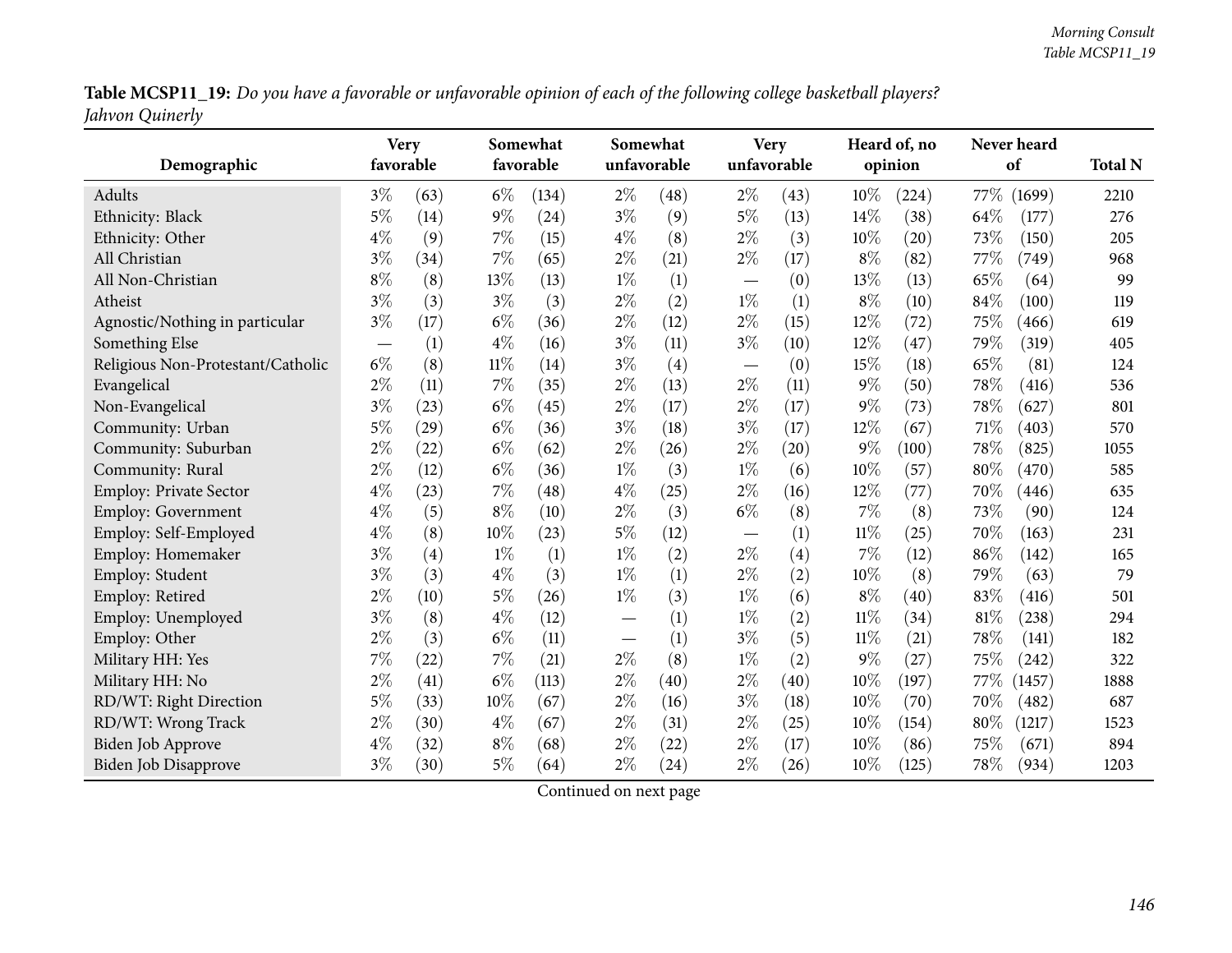|                 | Table MCSP11_19: Do you have a favorable or unfavorable opinion of each of the following college basketball players? |  |
|-----------------|----------------------------------------------------------------------------------------------------------------------|--|
| Jahvon Quinerly |                                                                                                                      |  |

| Demographic                          | <b>Very</b><br>favorable        |      |       | Somewhat<br>favorable |       | Somewhat<br>unfavorable | <b>Very</b><br>unfavorable |      |        | Heard of, no<br>opinion |      | Never heard<br>of | <b>Total N</b> |
|--------------------------------------|---------------------------------|------|-------|-----------------------|-------|-------------------------|----------------------------|------|--------|-------------------------|------|-------------------|----------------|
| Adults                               | $3\%$                           | (63) | $6\%$ | (134)                 | $2\%$ | (48)                    | $2\%$                      | (43) | 10%    | (224)                   | 77\% | (1699)            | 2210           |
| <b>Biden Job Strongly Approve</b>    | $5\%$                           | (17) | $9\%$ | (31)                  | $3\%$ | (10)                    | $2\%$                      | (8)  | 10%    | (34)                    | 71\% | (245)             | 345            |
| Biden Job Somewhat Approve           | $3\%$                           | (14) | $7\%$ | (37)                  | $2\%$ | (12)                    | $2\%$                      | (9)  | $9\%$  | (51)                    | 78%  | (426)             | 550            |
| Biden Job Somewhat Disapprove        | $5\%$                           | (18) | $8\%$ | (28)                  | $1\%$ | (5)                     | $2\%$                      | (9)  | $11\%$ | (41)                    | 73%  | (268)             | 368            |
| <b>Biden Job Strongly Disapprove</b> | $1\%$                           | (12) | $4\%$ | (35)                  | $2\%$ | (19)                    | $2\%$                      | (17) | 10%    | (84)                    | 80%  | (667)             | 835            |
| Favorable of Biden                   | $4\%$                           | (37) | $8\%$ | (79)                  | $2\%$ | (16)                    | $2\%$                      | (16) | 10%    | (92)                    | 75%  | (700)             | 939            |
| Unfavorable of Biden                 | 2%                              | (26) | $5\%$ | (55)                  | $2\%$ | (25)                    | $2\%$                      | (26) | 10%    | (124)                   | 78%  | (926)             | 1182           |
| Very Favorable of Biden              | $6\%$                           | (21) | 10%   | (37)                  | $2\%$ | (9)                     | $3\%$                      | (11) | $11\%$ | (40)                    | 69%  | (261)             | 379            |
| Somewhat Favorable of Biden          | $3\%$                           | (15) | $8\%$ | (42)                  | $1\%$ | (7)                     | $1\%$                      | (5)  | $9\%$  | (52)                    | 78%  | (439)             | 560            |
| Somewhat Unfavorable of Biden        | $4\%$                           | (12) | $6\%$ | (20)                  | $2\%$ | (6)                     | $1\%$                      | (5)  | $11\%$ | (39)                    | 76%  | (262)             | 345            |
| Very Unfavorable of Biden            | 2%                              | (14) | $4\%$ | (35)                  | $2\%$ | (19)                    | $3\%$                      | (21) | 10%    | (84)                    | 79%  | (664)             | 838            |
| #1 Issue: Economy                    | $3\%$                           | (24) | 7%    | (61)                  | $3\%$ | (24)                    | $1\%$                      | (11) | $11\%$ | (96)                    | 75%  | (659)             | 876            |
| #1 Issue: Security                   | $2\%$                           | (8)  | $7\%$ | (24)                  | $2\%$ | (8)                     | $3\%$                      | (10) | $8\%$  | (28)                    | 79%  | (285)             | 362            |
| #1 Issue: Health Care                | $2\%$                           | (5)  | 7%    | (14)                  | $1\%$ | (3)                     | $4\%$                      | (8)  | $8\%$  | (17)                    | 78%  | (165)             | 212            |
| #1 Issue: Medicare / Social Security | $4\%$                           | (8)  | $6\%$ | (13)                  | $2\%$ | (4)                     | $2\%$                      | (4)  | 12%    | (27)                    | 75%  | (167)             | 223            |
| #1 Issue: Women's Issues             | $3\%$                           | (4)  | $4\%$ | (5)                   | $1\%$ | (1)                     | $2\%$                      | (3)  | $11\%$ | (12)                    | 79%  | (93)              | 118            |
| #1 Issue: Education                  | 9%                              | (8)  | $6\%$ | (5)                   | $1\%$ | (1)                     | $1\%$                      | (1)  | 10%    | (8)                     | 74%  | (63)              | 85             |
| #1 Issue: Energy                     | $4\%$                           | (7)  | $3\%$ | (6)                   | $3\%$ | (6)                     | $3\%$                      | (6)  | 13%    | (24)                    | 74%  | (140)             | 188            |
| #1 Issue: Other                      | $\hspace{0.1mm}-\hspace{0.1mm}$ | (0)  | $4\%$ | (5)                   |       | (1)                     |                            | (0)  | $8\%$  | (12)                    | 88%  | (128)             | 145            |
| 2020 Vote: Joe Biden                 | $3\%$                           | (31) | 9%    | (77)                  | $2\%$ | (17)                    | $2\%$                      | (18) | 10%    | (89)                    | 74%  | (671)             | 904            |
| 2020 Vote: Donald Trump              | $2\%$                           | (19) | $5\%$ | (40)                  | $3\%$ | (21)                    | $2\%$                      | (14) | 10%    | (75)                    | 78%  | (589)             | 759            |
| 2020 Vote: Other                     |                                 | (0)  | $4\%$ | (3)                   | $4\%$ | (2)                     | $2\%$                      | (1)  | 13%    | (9)                     | 78%  | (51)              | 66             |
| 2020 Vote: Didn't Vote               | $3\%$                           | (13) | $3\%$ | (15)                  | $1\%$ | (7)                     | $2\%$                      | (9)  | $11\%$ | (51)                    | 80%  | (387)             | 481            |
| 2018 House Vote: Democrat            | $3\%$                           | (23) | $6\%$ | (41)                  | $2\%$ | (15)                    | $2\%$                      | (13) | 10%    | (69)                    | 76%  | (524)             | 686            |
| 2018 House Vote: Republican          | $3\%$                           | (18) | 7%    | $\left( 44\right)$    | $3\%$ | (19)                    | $1\%$                      | (9)  | 10%    | (61)                    | 76%  | (485)             | 635            |
| 2018 House Vote: Someone else        | $1\%$                           | (0)  | $3\%$ | (2)                   |       | (0)                     | 7%                         | (4)  | 15%    | (9)                     | 74%  | (43)              | 59             |
| 2016 Vote: Hillary Clinton           | $4\%$                           | (24) | $6\%$ | (37)                  | $2\%$ | (13)                    | $1\%$                      | (9)  | 10%    | (66)                    | 77\% | (491)             | 640            |
| 2016 Vote: Donald Trump              | $2\%$                           | (17) | 7%    | (46)                  | $3\%$ | (19)                    | $2\%$                      | (12) | 10%    | (68)                    | 77%  | (531)             | 692            |
| 2016 Vote: Other                     |                                 | (0)  | $5\%$ | (6)                   | $2\%$ | (2)                     | $1\%$                      | (1)  | $9\%$  | (9)                     | 83%  | (90)              | 108            |
| 2016 Vote: Didn't Vote               | $3\%$                           | (22) | $6\%$ | (45)                  | $2\%$ | (13)                    | $3\%$                      | (21) | 10%    | (80)                    | 76%  | (587)             | 768            |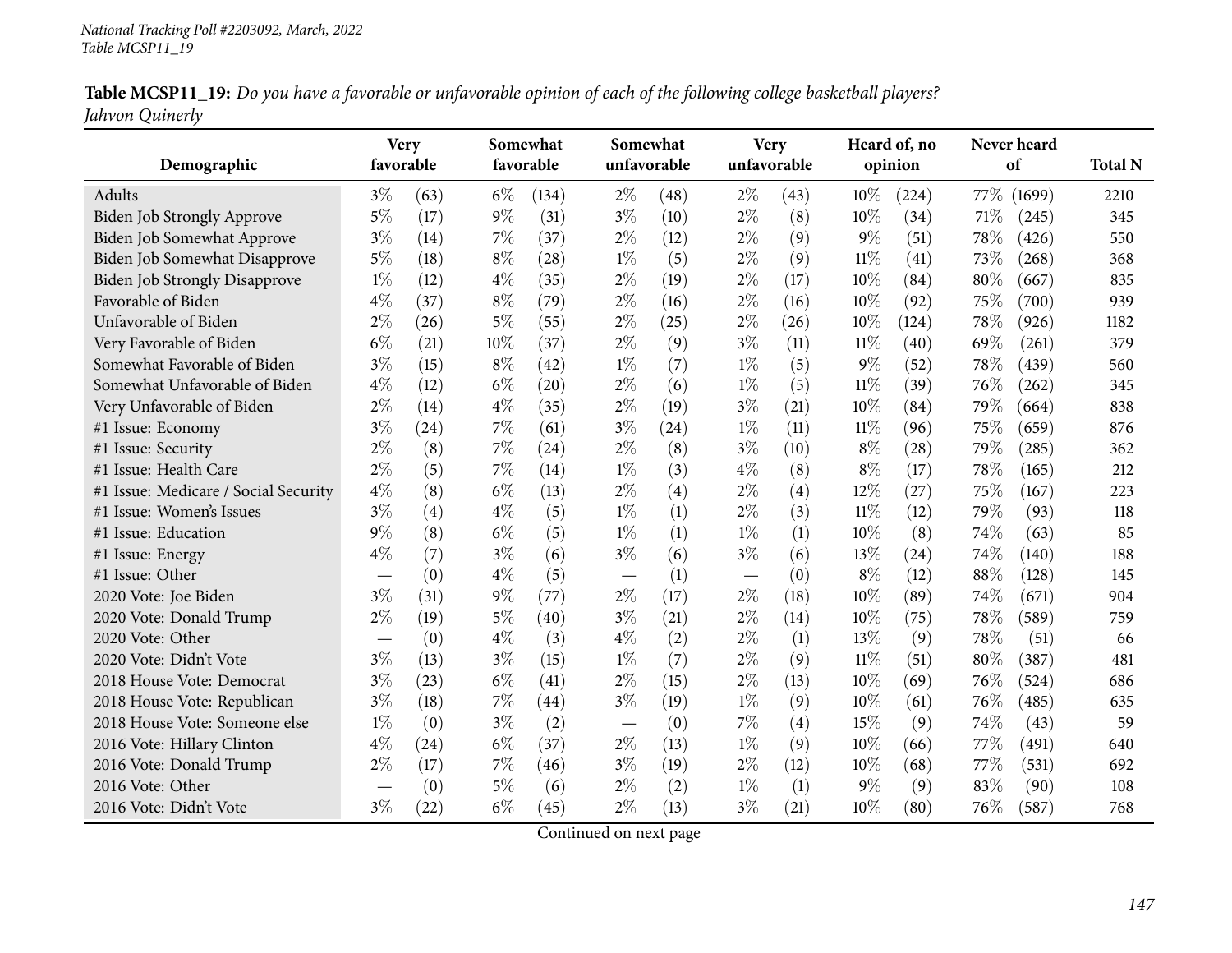| Table MCSP11_19: Do you have a favorable or unfavorable opinion of each of the following college basketball players? |  |
|----------------------------------------------------------------------------------------------------------------------|--|
| Jahvon Quinerly                                                                                                      |  |

| Demographic                    | Very<br>favorable |      |        | Somewhat<br>favorable |       | Somewhat<br>unfavorable |       | <b>Very</b><br>unfavorable |        | Heard of, no<br>opinion |        | <b>Never heard</b><br>of |      |  |
|--------------------------------|-------------------|------|--------|-----------------------|-------|-------------------------|-------|----------------------------|--------|-------------------------|--------|--------------------------|------|--|
| Adults                         | $3\%$             | (63) | $6\%$  | (134)                 | $2\%$ | (48)                    | $2\%$ | (43)                       | 10%    | (224)                   | 77\%   | (1699)                   | 2210 |  |
| Voted in 2014: Yes             | $3\%$             | (38) | $7\%$  | (78)                  | $2\%$ | (28)                    | $1\%$ | (13)                       | $11\%$ | (126)                   | $76\%$ | (900)                    | 1183 |  |
| Voted in 2014: No              | $2\%$             | (25) | $5\%$  | (56)                  | $2\%$ | (19)                    | $3\%$ | (29)                       | $10\%$ | (98)                    | 78\%   | (798)                    | 1027 |  |
| 4-Region: Northeast            | $3\%$             | (12) | $8\%$  | (32)                  | $2\%$ | (9)                     | $2\%$ | (6)                        | $9\%$  | (36)                    | $76\%$ | (300)                    | 395  |  |
| 4-Region: Midwest              | $3\%$             | (12) | $6\%$  | (26)                  | $1\%$ | (6)                     | $1\%$ | (7)                        | $9\%$  | (44)                    | 80%    | (370)                    | 464  |  |
| 4-Region: South                | $3\%$             | (26) | $6\%$  | (47)                  | $2\%$ | (18)                    | $2\%$ | (16)                       | 12%    | (97)                    | 75%    | (624)                    | 828  |  |
| 4-Region: West                 | $2\%$             | (13) | $5\%$  | (29)                  | $3\%$ | (15)                    | $3\%$ | (13)                       | $9\%$  | (48)                    | $77\%$ | (405)                    | 522  |  |
| Sports Fans                    | $4\%$             | (58) | $9\%$  | (127)                 | $3\%$ | (45)                    | $2\%$ | (35)                       | 13%    | (185)                   | 69%    | (996)                    | 1446 |  |
| Avid Sports Fans               | $7\%$             | (35) | $13\%$ | (66)                  | $4\%$ | $\left( 21\right)$      | $4\%$ | (20)                       | 15%    | (79)                    | 57%    | (290)                    | 511  |  |
| <b>Casual Sports Fans</b>      | $3\%$             | (23) | $7\%$  | (61)                  | $3\%$ | (24)                    | $2\%$ | (15)                       | $11\%$ | (106)                   | $76\%$ | (706)                    | 935  |  |
| CBB Fans                       | $6\%$             | (55) | $13\%$ | (116)                 | $5\%$ | (40)                    | $3\%$ | (25)                       | 17%    | (150)                   | 55%    | (481)                    | 867  |  |
| Avid CBB Fans                  | $9\%$             | (24) | 19%    | $\left(51\right)$     | $6\%$ | $17 \,$                 | $3\%$ | (9)                        | 23%    | (60)                    | 39%    | (103)                    | 264  |  |
| Casual CBB Fans                | $6\%$             | (45) | $13\%$ | (95)                  | $5\%$ | (36)                    | $3\%$ | (23)                       | 15%    | (112)                   | 57\%   | (418)                    | 729  |  |
| Plan to Watch Men's Tournament | $8\%$             | (52) | $15\%$ | (95)                  | $5\%$ | (31)                    | $3\%$ | (17)                       | 19%    | (120)                   | $50\%$ | (320)                    | 635  |  |
| 21 or Older                    | $3\%$             | (56) | $6\%$  | (132)                 | $2\%$ | (44)                    | $2\%$ | (41)                       | $10\%$ | 219                     | 77\%   | (1630)                   | 2121 |  |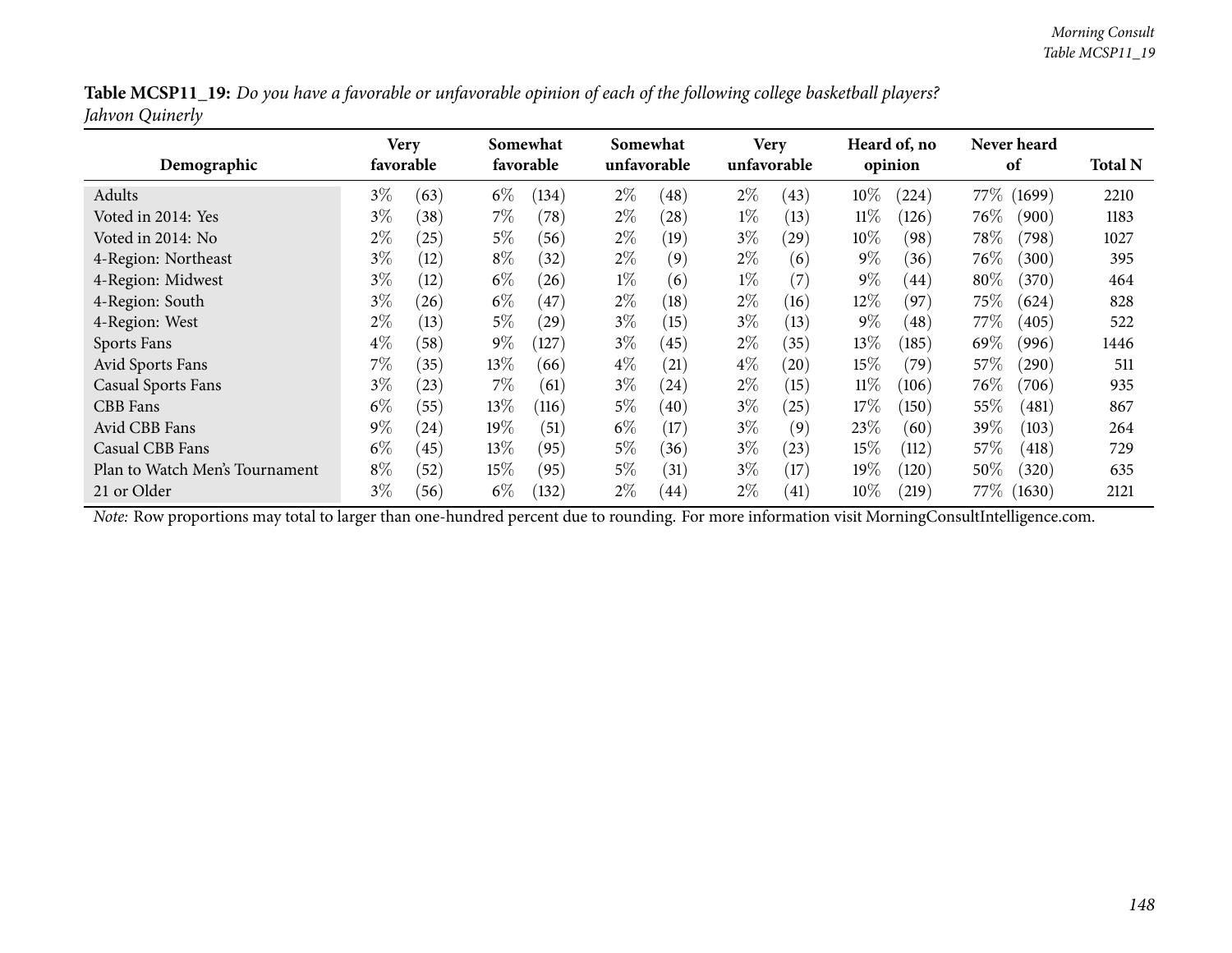|                | Table MCSP11_20: Do you have a favorable or unfavorable opinion of each of the following college basketball players? |  |
|----------------|----------------------------------------------------------------------------------------------------------------------|--|
| Shareef O'Neal |                                                                                                                      |  |

| Demographic              |        | <b>Very</b><br>favorable |        | Somewhat<br>favorable | Somewhat<br>unfavorable |      |       | <b>Very</b><br>unfavorable |        | Heard of, no<br>opinion |      | Never heard<br>of   | <b>Total N</b> |
|--------------------------|--------|--------------------------|--------|-----------------------|-------------------------|------|-------|----------------------------|--------|-------------------------|------|---------------------|----------------|
| Adults                   | $7\%$  | (152)                    | 10%    | (221)                 | $2\%$                   | (52) | $2\%$ | (42)                       | 15%    | (337)                   |      | 64\% (1406)         | 2210           |
| Gender: Male             | 10%    | (103)                    | 12%    | (132)                 | $4\%$                   | (42) | $3\%$ | (30)                       | 14%    | (145)                   | 58%  | (614)               | 1067           |
| Gender: Female           | $4\%$  | (49)                     | $8\%$  | (89)                  | $1\%$                   | (10) | $1\%$ | (12)                       | 17%    | (191)                   | 69%  | (791)               | 1143           |
| Age: 18-34               | $11\%$ | (72)                     | 12%    | (78)                  | $4\%$                   | (25) | $4\%$ | (25)                       | 15%    | (101)                   | 54%  | (356)               | 658            |
| Age: 35-44               | $6\%$  | (22)                     | $11\%$ | (40)                  | $3\%$                   | (12) | $1\%$ | (3)                        | 18%    | (65)                    | 60%  | (216)               | 359            |
| Age: 45-64               | $5\%$  | (38)                     | $9\%$  | (68)                  | $2\%$                   | (11) | $1\%$ | (9)                        | 14%    | (109)                   | 69%  | (520)               | 754            |
| Age: 65+                 | $5\%$  | (20)                     | $8\%$  | (35)                  | $1\%$                   | (3)  | $1\%$ | (5)                        | 14%    | (62)                    | 71%  | (313)               | 438            |
| GenZers: 1997-2012       | $9\%$  | (24)                     | 10%    | (26)                  | $8\%$                   | (20) | $4\%$ | (10)                       | 14%    | (36)                    | 55%  | (140)               | 255            |
| Millennials: 1981-1996   | 10%    | (65)                     | 12%    | (79)                  | $3\%$                   | (16) | $3\%$ | (17)                       | 17%    | (113)                   | 55%  | (357)               | 646            |
| GenXers: 1965-1980       | $5\%$  | (25)                     | 10%    | (49)                  | $2\%$                   | (9)  | $1\%$ | (4)                        | 16%    | (81)                    | 67%  | (337)               | 505            |
| Baby Boomers: 1946-1964  | $5\%$  | (40)                     | $9\%$  | (63)                  | $1\%$                   | (7)  | $1\%$ | (8)                        | 14%    | (101)                   | 71%  | (524)               | 744            |
| PID: Dem (no lean)       | $7\%$  | (54)                     | 12%    | (91)                  | $2\%$                   | (18) | $3\%$ | (21)                       | 15%    | (111)                   | 61\% | (458)               | 753            |
| PID: Ind (no lean)       | $6\%$  | (48)                     | $8\%$  | (61)                  | $2\%$                   | (17) | $2\%$ | (17)                       | 17%    | (132)                   | 64%  | (497)               | 771            |
| PID: Rep (no lean)       | $7\%$  | (50)                     | 10%    | (69)                  | $2\%$                   | (17) | $1\%$ | (5)                        | 14%    | (94)                    | 66%  | (450)               | 686            |
| PID/Gender: Dem Men      | $11\%$ | (35)                     | 15%    | (49)                  | $4\%$                   | (14) | $5\%$ | (15)                       | $11\%$ | (37)                    | 54%  | (174)               | 323            |
| PID/Gender: Dem Women    | $4\%$  | (19)                     | 10%    | (42)                  | $1\%$                   | (4)  | $1\%$ | (6)                        | 17%    | (74)                    | 66%  | (284)               | 430            |
| PID/Gender: Ind Men      | $7\%$  | (28)                     | 10%    | (40)                  | $4\%$                   | (16) | $3\%$ | (13)                       | 17%    | (68)                    | 58%  | (232)               | 398            |
| PID/Gender: Ind Women    | $5\%$  | (20)                     | $6\%$  | (21)                  |                         | (0)  | $1\%$ | (3)                        | 17%    | (63)                    | 71%  | (264)               | 373            |
| PID/Gender: Rep Men      | 12%    | (40)                     | 12%    | (43)                  | $3\%$                   | (12) | $1\%$ | (2)                        | 12%    | (41)                    | 60%  | $\left( 208\right)$ | 345            |
| PID/Gender: Rep Women    | $3\%$  | (10)                     | $8\%$  | (26)                  | $2\%$                   | (5)  | $1\%$ | (3)                        | 16%    | (53)                    | 71%  | (243)               | 341            |
| Ideo: Liberal (1-3)      | $8\%$  | (51)                     | $11\%$ | (70)                  | $3\%$                   | (20) | $2\%$ | (13)                       | 13%    | (82)                    | 62%  | (385)               | 621            |
| Ideo: Moderate (4)       | $6\%$  | (37)                     | 10%    | (64)                  | $2\%$                   | (10) | $1\%$ | (9)                        | 17%    | (103)                   | 64%  | (394)               | 618            |
| Ideo: Conservative (5-7) | $7\%$  | (56)                     | $9\%$  | (71)                  | $3\%$                   | (22) | $2\%$ | (15)                       | 15%    | (110)                   | 64%  | (482)               | 756            |
| Educ: $<$ College        | $7\%$  | (101)                    | $9\%$  | (132)                 | $2\%$                   | (38) | $2\%$ | (33)                       | 15%    | (234)                   | 65%  | (981)               | 1519           |
| Educ: Bachelors degree   | $8\%$  | (35)                     | 12%    | (55)                  | $2\%$                   | (11) | $2\%$ | (8)                        | 14%    | (63)                    | 62%  | (275)               | 446            |
| Educ: Post-grad          | $7\%$  | (16)                     | 14%    | (34)                  | $1\%$                   | (3)  | $1\%$ | (2)                        | 16%    | (40)                    | 61\% | (149)               | 245            |
| Income: Under 50k        | 7%     | (79)                     | $9\%$  | (112)                 | $2\%$                   | (19) | $2\%$ | (28)                       | 15%    | (181)                   | 65%  | (766)               | 1186           |
| Income: 50k-100k         | $7\%$  | (53)                     | 10%    | (70)                  | $3\%$                   | (24) | $2\%$ | (11)                       | 15%    | (106)                   | 63%  | (452)               | 717            |
| Income: 100k+            | $7\%$  | (20)                     | 13%    | (39)                  | $3\%$                   | (9)  | $1\%$ | (3)                        | 16%    | (49)                    | 61\% | (187)               | 307            |
| Ethnicity: White         | $5\%$  | (93)                     | 10%    | (165)                 | $2\%$                   | (35) | $1\%$ | (23)                       | 14%    | (249)                   | 67%  | (1165)              | 1730           |
| Ethnicity: Hispanic      | $11\%$ | (39)                     | 11%    | (40)                  | $6\%$                   | (22) | $3\%$ | (10)                       | 14%    | (51)                    | 54%  | (190)               | 351            |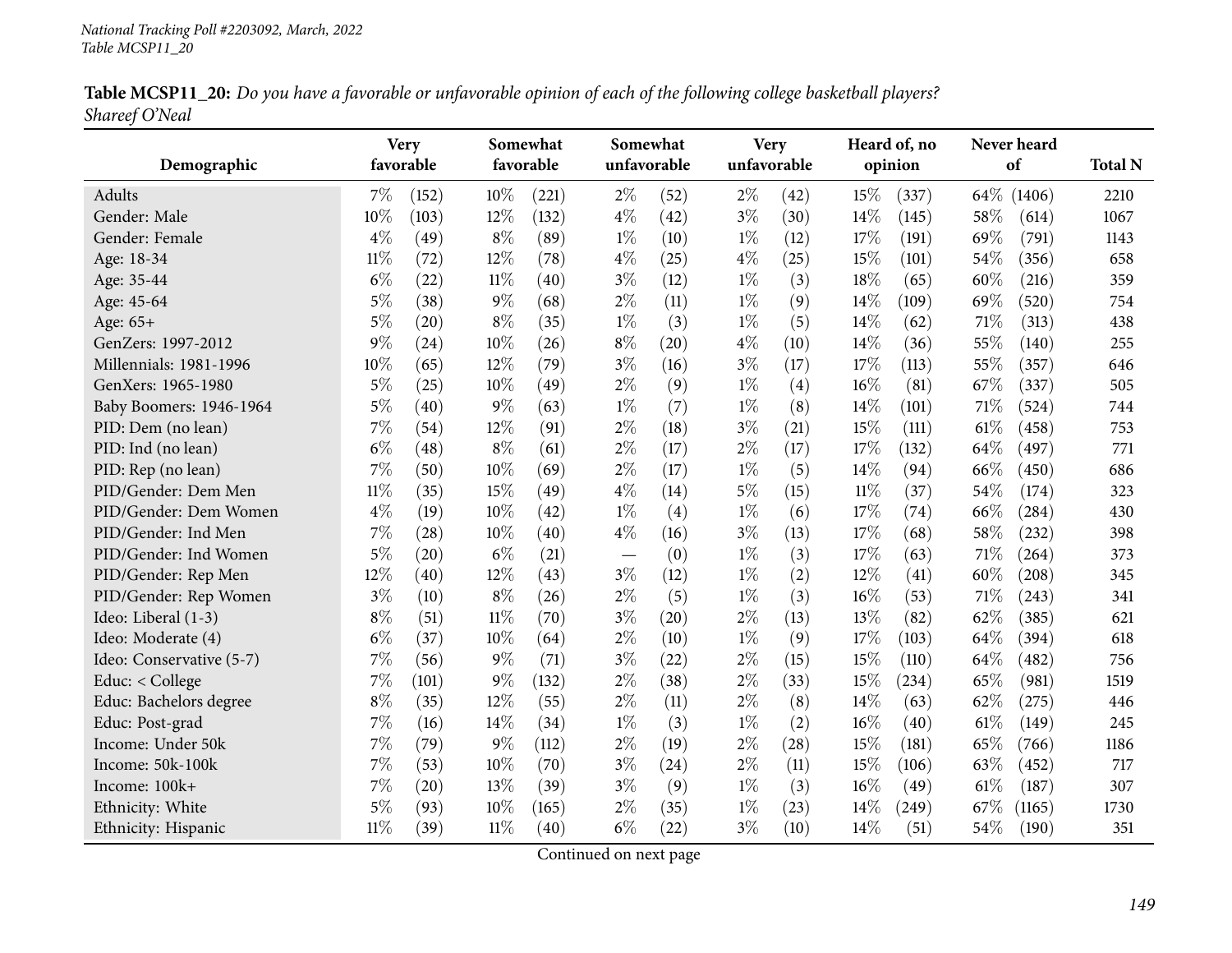Table MCSP11\_20: Do you have a favorable or unfavorable opinion of each of the following college basketball players? *Shareef O'Neal*

| Demographic                       |       | <b>Very</b><br>favorable |        | Somewhat<br>favorable |       | Somewhat<br>unfavorable |                               | <b>Very</b><br>unfavorable |        | Heard of, no<br>opinion |      | Never heard<br>of | <b>Total N</b> |
|-----------------------------------|-------|--------------------------|--------|-----------------------|-------|-------------------------|-------------------------------|----------------------------|--------|-------------------------|------|-------------------|----------------|
| Adults                            | 7%    | (152)                    | $10\%$ | (221)                 | $2\%$ | (52)                    | $2\%$                         | (42)                       | 15%    | (337)                   |      | 64\% (1406)       | 2210           |
| Ethnicity: Black                  | 19%   | (52)                     | 12%    | (34)                  | $2\%$ | (5)                     | $6\%$                         | (16)                       | 21%    | (59)                    | 40%  | (110)             | 276            |
| Ethnicity: Other                  | $4\%$ | (8)                      | 11%    | (22)                  | $6\%$ | (12)                    | $2\%$                         | (4)                        | 14%    | $\left( 29\right)$      | 63%  | (130)             | 205            |
| All Christian                     | $8\%$ | (75)                     | 11%    | (105)                 | $2\%$ | (17)                    | $1\%$                         | (13)                       | 14%    | (135)                   | 64%  | (622)             | 968            |
| All Non-Christian                 | 15%   | (15)                     | $8\%$  | (8)                   | $4\%$ | (4)                     | $\qquad \qquad -$             | (0)                        | 14\%   | (14)                    | 59%  | (58)              | 99             |
| Atheist                           | $3\%$ | (4)                      | 12%    | (15)                  | $1\%$ | (1)                     | $3\%$                         | (4)                        | $11\%$ | (14)                    | 69%  | (83)              | 119            |
| Agnostic/Nothing in particular    | $6\%$ | (37)                     | 10%    | (60)                  | $3\%$ | (20)                    | $2\%$                         | (13)                       | 16%    | (97)                    | 63%  | (391)             | 619            |
| Something Else                    | $5\%$ | (21)                     | $8\%$  | (33)                  | $3\%$ | (11)                    | $3\%$                         | (13)                       | 19%    | (76)                    | 62%  | (251)             | 405            |
| Religious Non-Protestant/Catholic | 14\%  | (18)                     | 10%    | (13)                  | $3\%$ | (4)                     | $\overbrace{\phantom{13333}}$ | (0)                        | 15%    | (19)                    | 57%  | (71)              | 124            |
| Evangelical                       | $9\%$ | (47)                     | $9\%$  | (50)                  | $2\%$ | (12)                    | $3\%$                         | (13)                       | 15%    | $\left( 78\right)$      | 63%  | (336)             | 536            |
| Non-Evangelical                   | $6\%$ | (46)                     | 10%    | (84)                  | $2\%$ | (16)                    | $2\%$                         | (13)                       | 16%    | (127)                   | 64%  | (516)             | 801            |
| Community: Urban                  | $8\%$ | (46)                     | $11\%$ | (61)                  | $3\%$ | (19)                    | $3\%$                         | (15)                       | 16%    | (88)                    | 60%  | (340)             | 570            |
| Community: Suburban               | 7%    | (69)                     | 10%    | (106)                 | $2\%$ | (22)                    | $1\%$                         | (15)                       | 16%    | (166)                   | 64%  | (676)             | 1055           |
| Community: Rural                  | $6\%$ | (38)                     | $9\%$  | (54)                  | $2\%$ | (10)                    | $2\%$                         | (12)                       | 14%    | (82)                    | 66%  | (389)             | 585            |
| Employ: Private Sector            | $9\%$ | (55)                     | 12%    | (77)                  | $5\%$ | (29)                    | $2\%$                         | (11)                       | 17%    | (107)                   | 56%  | (356)             | 635            |
| <b>Employ: Government</b>         | $6\%$ | (8)                      | 12%    | (15)                  | $4\%$ | (5)                     | $2\%$                         | (3)                        | 12%    | (15)                    | 63%  | (78)              | 124            |
| Employ: Self-Employed             | 12%   | (27)                     | 12%    | (27)                  | $3\%$ | (8)                     | $2\%$                         | (5)                        | 15%    | (34)                    | 57%  | (131)             | 231            |
| Employ: Homemaker                 | $5\%$ | (9)                      | $4\%$  | (7)                   |       | (0)                     | $2\%$                         | (3)                        | 28%    | (46)                    | 60%  | (100)             | 165            |
| Employ: Student                   | $3\%$ | (3)                      | 10%    | (8)                   | $5\%$ | (4)                     | 7%                            | (6)                        | 17%    | (13)                    | 57%  | (45)              | 79             |
| Employ: Retired                   | $5\%$ | (23)                     | $8\%$  | (38)                  | $1\%$ | (4)                     | $1\%$                         | (6)                        | 10%    | (50)                    | 76%  | (380)             | 501            |
| Employ: Unemployed                | 5%    | (15)                     | $11\%$ | (34)                  |       | (1)                     | $1\%$                         | (2)                        | 12%    | (35)                    | 70%  | (206)             | 294            |
| Employ: Other                     | $7\%$ | (12)                     | $9\%$  | (17)                  |       | (0)                     | $3\%$                         | (6)                        | 20%    | (37)                    | 61\% | (110)             | 182            |
| Military HH: Yes                  | $9\%$ | (29)                     | $11\%$ | (35)                  | $4\%$ | (13)                    | $1\%$                         | (5)                        | $11\%$ | (35)                    | 64%  | (205)             | 322            |
| Military HH: No                   | $7\%$ | (124)                    | 10%    | (186)                 | $2\%$ | (39)                    | $2\%$                         | (38)                       | 16%    | (302)                   | 64\% | (1200)            | 1888           |
| RD/WT: Right Direction            | $9\%$ | (60)                     | 15%    | (101)                 | $3\%$ | (19)                    | $2\%$                         | (16)                       | 14%    | (98)                    | 57%  | (393)             | 687            |
| RD/WT: Wrong Track                | $6\%$ | (92)                     | $8\%$  | (120)                 | $2\%$ | (33)                    | $2\%$                         | (26)                       | 16%    | (238)                   | 67%  | (1013)            | 1523           |
| <b>Biden Job Approve</b>          | $8\%$ | (72)                     | 12%    | (107)                 | $2\%$ | (16)                    | $2\%$                         | (18)                       | 14%    | (127)                   | 62%  | (554)             | 894            |
| <b>Biden Job Disapprove</b>       | $6\%$ | (73)                     | $9\%$  | (108)                 | $3\%$ | (35)                    | $2\%$                         | (20)                       | 16%    | (193)                   | 64%  | (773)             | 1203           |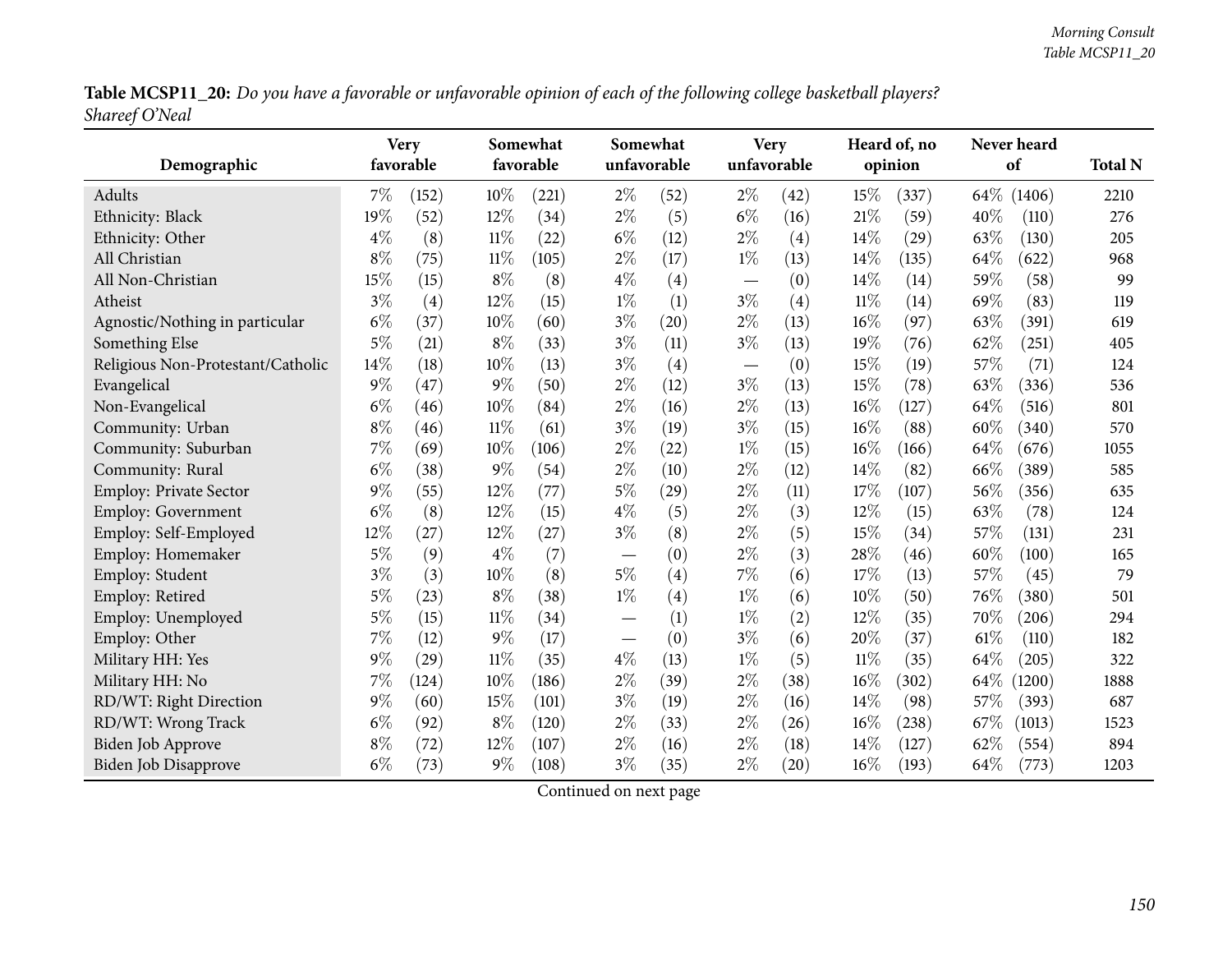|                | Table MCSP11_20: Do you have a favorable or unfavorable opinion of each of the following college basketball players? |  |
|----------------|----------------------------------------------------------------------------------------------------------------------|--|
| Shareef O'Neal |                                                                                                                      |  |

|                                      | <b>Very</b> |           |        | Somewhat           | Somewhat |             |             | <b>Very</b> |        | Heard of, no |        | Never heard |                |
|--------------------------------------|-------------|-----------|--------|--------------------|----------|-------------|-------------|-------------|--------|--------------|--------|-------------|----------------|
| Demographic                          |             | favorable |        | favorable          |          | unfavorable | unfavorable |             |        | opinion      |        | of          | <b>Total N</b> |
| <b>Adults</b>                        | $7\%$       | (152)     | 10%    | (221)              | $2\%$    | (52)        | $2\%$       | (42)        | 15%    | (337)        | $64\%$ | (1406)      | 2210           |
| Biden Job Strongly Approve           | $11\%$      | (38)      | $11\%$ | (38)               | $3\%$    | (12)        | $1\%$       | (4)         | 13%    | (46)         | 60%    | (207)       | 345            |
| Biden Job Somewhat Approve           | $6\%$       | (34)      | 13%    | (69)               | $1\%$    | (4)         | $3\%$       | (14)        | 15%    | (81)         | 63%    | (347)       | 550            |
| Biden Job Somewhat Disapprove        | 7%          | (26)      | 11%    | $\left( 40\right)$ | $4\%$    | (13)        | $3\%$       | (9)         | 19%    | (70)         | 57%    | (209)       | 368            |
| <b>Biden Job Strongly Disapprove</b> | $6\%$       | (47)      | 8%     | (68)               | $3\%$    | (22)        | $1\%$       | (11)        | 15%    | (123)        | 68%    | (564)       | 835            |
| Favorable of Biden                   | 9%          | (81)      | 12%    | (115)              | $2\%$    | (15)        | $2\%$       | (15)        | 15%    | (142)        | 61\%   | (571)       | 939            |
| Unfavorable of Biden                 | $6\%$       | (71)      | 9%     | (103)              | $3\%$    | (32)        | $2\%$       | (26)        | 15%    | (182)        | 65%    | (768)       | 1182           |
| Very Favorable of Biden              | 12%         | (46)      | 12%    | (45)               | $2\%$    | (9)         | $2\%$       | (7)         | 14%    | (54)         | 58%    | (218)       | 379            |
| Somewhat Favorable of Biden          | $6\%$       | (35)      | 13%    | (70)               | $1\%$    | (6)         | $2\%$       | (9)         | 16%    | (87)         | 63%    | (353)       | 560            |
| Somewhat Unfavorable of Biden        | 7%          | (23)      | 10%    | (33)               | $3\%$    | (11)        | $2\%$       | (7)         | 17%    | (58)         | 62%    | (212)       | 345            |
| Very Unfavorable of Biden            | $6\%$       | (47)      | $8\%$  | (70)               | $2\%$    | (21)        | $2\%$       | (19)        | 15%    | (124)        | 66\%   | (556)       | 838            |
| #1 Issue: Economy                    | $6\%$       | (54)      | 10%    | (84)               | $3\%$    | (28)        | $2\%$       | (15)        | 17%    | (146)        | 63%    | (549)       | 876            |
| #1 Issue: Security                   | 7%          | (26)      | $11\%$ | (41)               | $2\%$    | (6)         | $1\%$       | (5)         | 14%    | (51)         | 64%    | (232)       | 362            |
| #1 Issue: Health Care                | $8\%$       | (16)      | $11\%$ | (23)               | $1\%$    | (3)         | $1\%$       | (1)         | 15%    | (31)         | 65%    | (137)       | 212            |
| #1 Issue: Medicare / Social Security | 7%          | (16)      | $11\%$ | (25)               | $3\%$    | (6)         | $3\%$       | (7)         | 14%    | (32)         | 61%    | (137)       | 223            |
| #1 Issue: Women's Issues             | $8\%$       | (10)      | 10%    | (12)               |          | (0)         | $1\%$       | (1)         | 13%    | (15)         | 68%    | (80)        | 118            |
| #1 Issue: Education                  | 10%         | (9)       | 13\%   | (11)               | $2\%$    | (2)         | $4\%$       | (3)         | 22%    | (19)         | 49%    | (42)        | 85             |
| #1 Issue: Energy                     | $8\%$       | (14)      | $11\%$ | (20)               | $4\%$    | (7)         | $2\%$       | (4)         | 11%    | (21)         | 65%    | (122)       | 188            |
| #1 Issue: Other                      | $5\%$       | (7)       | $3\%$  | (4)                |          | (0)         | $4\%$       | (6)         | 15%    | (22)         | 73%    | (106)       | 145            |
| 2020 Vote: Joe Biden                 | $8\%$       | (72)      | 12%    | (112)              | $1\%$    | (13)        | $2\%$       | (17)        | $16\%$ | (144)        | 60%    | (545)       | 904            |
| 2020 Vote: Donald Trump              | 7%          | (51)      | $9\%$  | (67)               | $3\%$    | (23)        | $1\%$       | (9)         | 15%    | (115)        | 65%    | (494)       | 759            |
| 2020 Vote: Other                     | $6\%$       | (4)       | 9%     | (6)                |          | (0)         | $2\%$       | (1)         | 16%    | (11)         | 68%    | (44)        | 66             |
| 2020 Vote: Didn't Vote               | $5\%$       | (24)      | $8\%$  | (36)               | $3\%$    | (16)        | $3\%$       | (15)        | 14\%   | (67)         | 67%    | (323)       | 481            |
| 2018 House Vote: Democrat            | 7%          | (51)      | 12%    | (79)               | $1\%$    | (8)         | $2\%$       | (11)        | 16%    | (112)        | 62%    | (423)       | 686            |
| 2018 House Vote: Republican          | 7%          | (46)      | 9%     | (55)               | $3\%$    | (19)        | $1\%$       | (6)         | 14%    | (92)         | 66%    | (417)       | 635            |
| 2018 House Vote: Someone else        | 7%          | (4)       | 13%    | (8)                |          | (0)         | 7%          | (4)         | 15%    | (9)          | 58%    | (34)        | 59             |
| 2016 Vote: Hillary Clinton           | $8\%$       | (51)      | 10%    | (63)               | $1\%$    | (6)         | $2\%$       | (12)        | 16%    | (101)        | 63%    | (406)       | 640            |
| 2016 Vote: Donald Trump              | 7%          | (51)      | $9\%$  | (65)               | $3\%$    | (21)        | $1\%$       | (7)         | 14%    | (100)        | 65%    | (449)       | 692            |
| 2016 Vote: Other                     | $4\%$       | (4)       | $11\%$ | (12)               | $1\%$    | (1)         | $1\%$       | (1)         | $11\%$ | (12)         | 73%    | (79)        | 108            |
| 2016 Vote: Didn't Vote               | $6\%$       | (47)      | $11\%$ | (81)               | $3\%$    | (24)        | $3\%$       | (22)        | 16%    | (124)        | 61\%   | (471)       | 768            |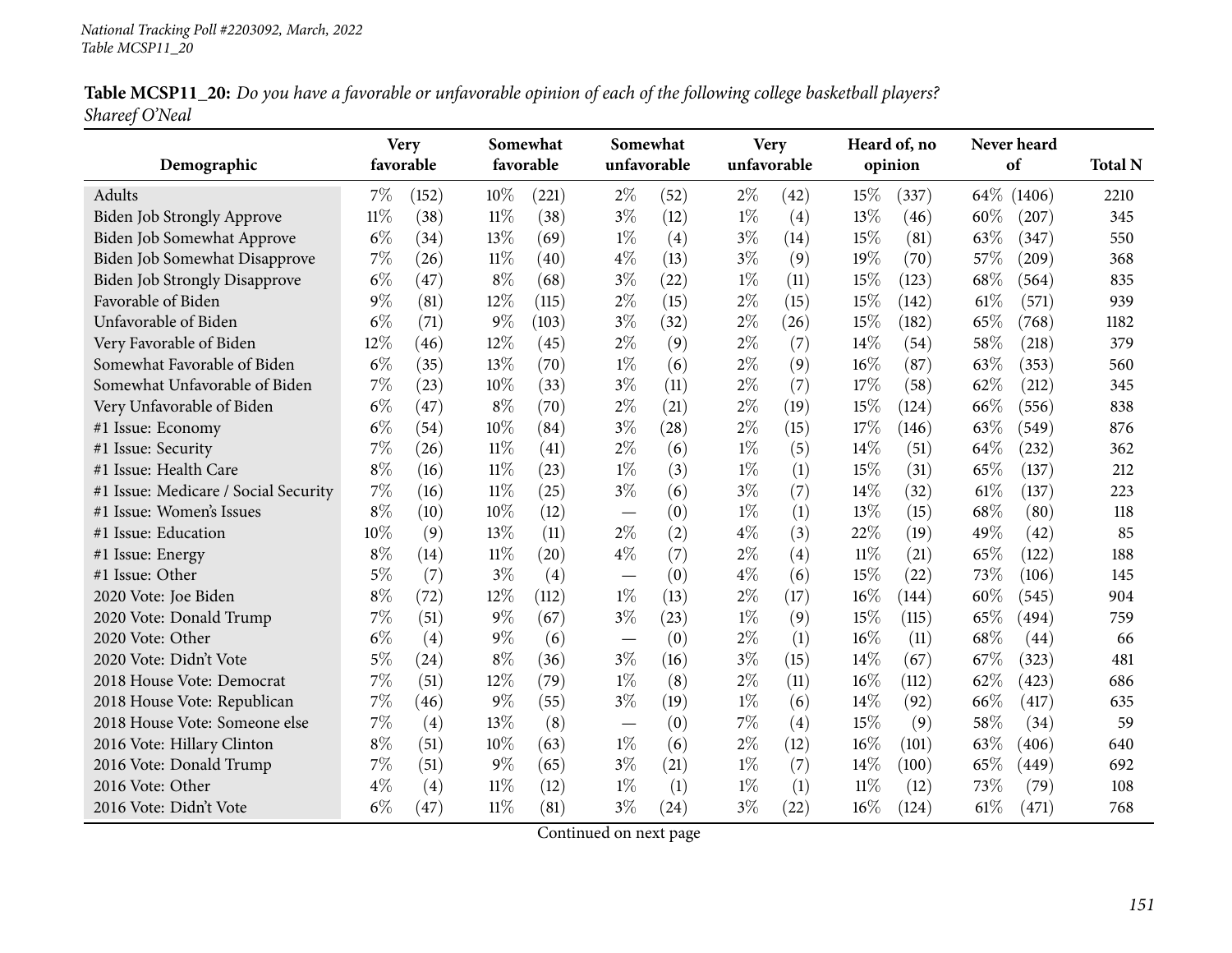|                |  | Table MCSP11_20: Do you have a favorable or unfavorable opinion of each of the following college basketball players? |
|----------------|--|----------------------------------------------------------------------------------------------------------------------|
| Shareef O'Neal |  |                                                                                                                      |

| Demographic                    |        | Very<br>favorable |        | Somewhat<br>favorable |       | Somewhat<br>unfavorable |       | <b>Very</b><br>unfavorable |        | Heard of, no<br>opinion |          | <b>Never heard</b><br>of | <b>Total N</b> |
|--------------------------------|--------|-------------------|--------|-----------------------|-------|-------------------------|-------|----------------------------|--------|-------------------------|----------|--------------------------|----------------|
| Adults                         | $7\%$  | (152)             | 10%    | (221)                 | $2\%$ | (52)                    | $2\%$ | (42)                       | $15\%$ | (337)                   | $64\%$ ( | (1406)                   | 2210           |
| Voted in 2014: Yes             | $7\%$  | (87)              | $10\%$ | (116)                 | $2\%$ | (22)                    | $1\%$ | (11)                       | $15\%$ | (177)                   | 65%      | (770)                    | 1183           |
| Voted in 2014: No              | $6\%$  | (65)              | $10\%$ | (105)                 | $3\%$ | (30)                    | $3\%$ | (31)                       | $16\%$ | (160)                   | 62%      | (636)                    | 1027           |
| 4-Region: Northeast            | 7%     | (26)              | $11\%$ | (42)                  | $3\%$ | (10)                    | $3\%$ | (11)                       | 15%    | (59)                    | 63\%     | (247)                    | 395            |
| 4-Region: Midwest              | $7\%$  | (32)              | $9\%$  | (44)                  | $1\%$ | (3)                     | $1\%$ | (6)                        | 13%    | (60)                    | 69%      | (320)                    | 464            |
| 4-Region: South                | $8\%$  | (64)              | $11\%$ | (88)                  | $3\%$ | (22)                    | $2\%$ | (13)                       | 17%    | (138)                   | $61\%$   | (503)                    | 828            |
| 4-Region: West                 | $6\%$  | (30)              | $9\%$  | (47)                  | $3\%$ | (17)                    | $2\%$ | (12)                       | 15\%   | (81)                    | 64\%     | (336)                    | 522            |
| Sports Fans                    | $9\%$  | (137)             | $13\%$ | (189)                 | $3\%$ | (45)                    | $2\%$ | (34)                       | 19%    | (268)                   | $54\%$   | (774)                    | 1446           |
| Avid Sports Fans               | 15%    | (76)              | $18\%$ | (91)                  | $3\%$ | $17 \,$                 | $3\%$ | (14)                       | 21%    | (109)                   | $40\%$   | (204)                    | 511            |
| <b>Casual Sports Fans</b>      | $6\%$  | (60)              | $11\%$ | (98)                  | $3\%$ | $\left( 28\right)$      | $2\%$ | (19)                       | 17%    | (159)                   | $61\%$   | (570)                    | 935            |
| CBB Fans                       | 13\%   | (109)             | 18%    | (159)                 | $5\%$ | (43)                    | $2\%$ | (20)                       | 23%    | (196)                   | 39\%     | (340)                    | 867            |
| Avid CBB Fans                  | $16\%$ | (42)              | 22\%   | (57)                  | $8\%$ | $\left( 21\right)$      | $4\%$ | $\left(10\right)$          | 24%    | (63)                    | 27\%     | (70)                     | 264            |
| Casual CBB Fans                | $12\%$ | (86)              | $18\%$ | (131)                 | $5\%$ | (34)                    | $2\%$ | (16)                       | 23%    | (166)                   | 40\%     | (295)                    | 729            |
| Plan to Watch Men's Tournament | 15%    | (95)              | 21%    | (133)                 | $4\%$ | (28)                    | $2\%$ | (14)                       | $24\%$ | (151)                   | $34\%$   | (215)                    | 635            |
| 21 or Older                    | 7%     | (149)             | $10\%$ | (210)                 | $2\%$ | (43)                    | $2\%$ | (36)                       | $16\%$ | (330)                   | 64 $\%$  | (1353)                   | 2121           |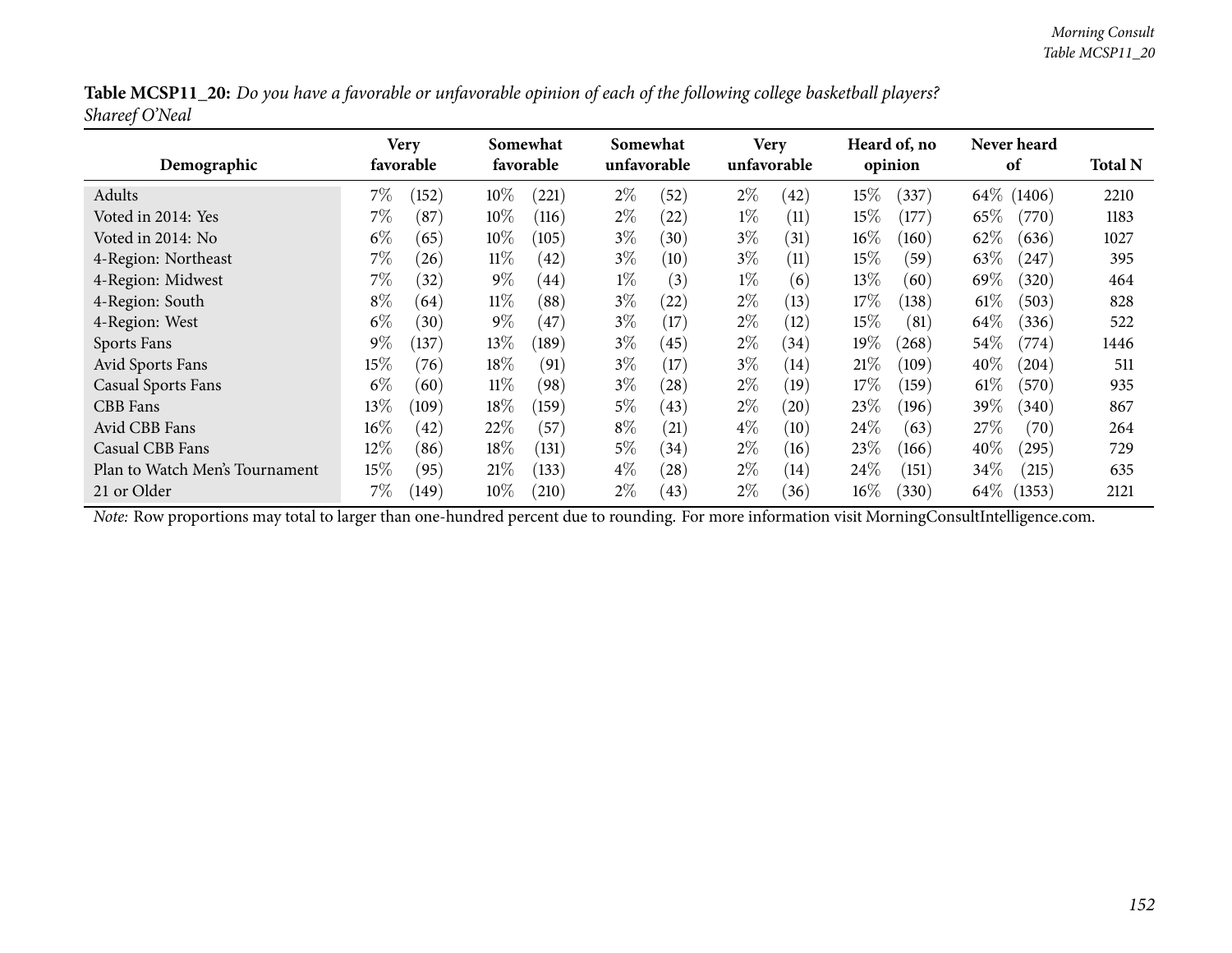| Table MCSP12_1: Do you have a favorable or unfavorable opinion of each of the following March Madness broadcasters? |  |
|---------------------------------------------------------------------------------------------------------------------|--|
| Ernie Johnson                                                                                                       |  |

|                          |        | <b>Very</b> |        | Somewhat  | Somewhat |             |                          | <b>Very</b> |        | Heard of, no | Never heard    |                |
|--------------------------|--------|-------------|--------|-----------|----------|-------------|--------------------------|-------------|--------|--------------|----------------|----------------|
| Demographic              |        | favorable   |        | favorable |          | unfavorable | unfavorable              |             |        | opinion      | of             | <b>Total N</b> |
| <b>Adults</b>            | $8\%$  | (185)       | $11\%$ | (250)     | $2\%$    | (49)        | $2\%$                    | (39)        | 13%    | (278)        | 64%<br>(1410)  | 2210           |
| Gender: Male             | 14%    | (146)       | 16%    | (167)     | $4\%$    | (39)        | $3\%$                    | (28)        | 14%    | (149)        | 50%<br>(537)   | 1067           |
| Gender: Female           | $3\%$  | (39)        | 7%     | (83)      | $1\%$    | (10)        | $1\%$                    | (11)        | $11\%$ | (128)        | 76%<br>(873)   | 1143           |
| Age: 18-34               | $8\%$  | (54)        | $11\%$ | (75)      | $5\%$    | (32)        | $3\%$                    | (19)        | 10%    | (63)         | 63%<br>(416)   | 658            |
| Age: 35-44               | $9\%$  | (34)        | 12%    | (42)      | $2\%$    | (8)         | $3\%$                    | (12)        | 15%    | (53)         | 59%<br>(211)   | 359            |
| Age: 45-64               | 9%     | (67)        | $11\%$ | (87)      | $1\%$    | (6)         | $1\%$                    | (5)         | 15%    | (110)        | 64%<br>(480)   | 754            |
| Age: 65+                 | 7%     | (30)        | $11\%$ | (46)      | $1\%$    | (3)         | $1\%$                    | (3)         | 12%    | (52)         | 69%<br>(303)   | 438            |
| GenZers: 1997-2012       | $6\%$  | (16)        | $8\%$  | (21)      | $6\%$    | (15)        | $3\%$                    | (7)         | $7\%$  | (18)         | 70%<br>(178)   | 255            |
| Millennials: 1981-1996   | 10%    | (62)        | 12%    | (79)      | $3\%$    | (22)        | $3\%$                    | (22)        | 12%    | (80)         | 59%<br>(381)   | 646            |
| GenXers: 1965-1980       | 10%    | (51)        | 12%    | (61)      | $1\%$    | (6)         | $1\%$                    | (3)         | 14%    | (71)         | 62%<br>(313)   | 505            |
| Baby Boomers: 1946-1964  | 7%     | (56)        | $11\%$ | (84)      | $1\%$    | (6)         | $1\%$                    | (6)         | 14%    | (101)        | 66%<br>(492)   | 744            |
| PID: Dem (no lean)       | $9\%$  | (71)        | 13%    | (96)      | $3\%$    | (20)        | $2\%$                    | (18)        | 12%    | (87)         | 61\%<br>(461)  | 753            |
| PID: Ind (no lean)       | $9\%$  | (68)        | 10%    | (76)      | $2\%$    | (12)        | $1\%$                    | (9)         | 13%    | (103)        | 65%<br>(502)   | 771            |
| PID: Rep (no lean)       | 7%     | (45)        | $11\%$ | (78)      | $2\%$    | (17)        | $2\%$                    | (11)        | 13%    | (87)         | 65%<br>(447)   | 686            |
| PID/Gender: Dem Men      | 17%    | (56)        | 16%    | (51)      | $5\%$    | (17)        | $4\%$                    | (11)        | $11\%$ | (35)         | 47%<br>(153)   | 323            |
| PID/Gender: Dem Women    | $4\%$  | (15)        | 10%    | (44)      | $1\%$    | (3)         | $2\%$                    | (7)         | 12%    | (53)         | 72%<br>(308)   | 430            |
| PID/Gender: Ind Men      | 14%    | (56)        | 14%    | (57)      | $2\%$    | (10)        | $2\%$                    | (7)         | 16%    | (65)         | 51%<br>(203)   | 398            |
| PID/Gender: Ind Women    | $3\%$  | (12)        | 5%     | (19)      | $1\%$    | (2)         | $1\%$                    | (3)         | 10%    | (38)         | 80%<br>(299)   | 373            |
| PID/Gender: Rep Men      | 10%    | (34)        | 17%    | (58)      | $4\%$    | (12)        | $3\%$                    | (10)        | 14\%   | (50)         | 52%<br>(181)   | 345            |
| PID/Gender: Rep Women    | $4\%$  | (12)        | $6\%$  | (20)      | $1\%$    | (4)         |                          | (1)         | $11\%$ | (38)         | 78%<br>(266)   | 341            |
| Ideo: Liberal (1-3)      | 12%    | (72)        | 12%    | (75)      | $3\%$    | (20)        | $2\%$                    | (10)        | $9\%$  | (56)         | 63%<br>(388)   | 621            |
| Ideo: Moderate (4)       | 7%     | (44)        | $11\%$ | (66)      | $1\%$    | (8)         | $\overline{\phantom{m}}$ | (2)         | 16%    | (100)        | 64%<br>(398)   | 618            |
| Ideo: Conservative (5-7) | $8\%$  | (62)        | 13\%   | (97)      | $3\%$    | (20)        | $3\%$                    | (19)        | 13%    | (97)         | 61\%<br>(460)  | 756            |
| Educ: < College          | 7%     | (112)       | $10\%$ | (144)     | $3\%$    | (39)        | $2\%$                    | (24)        | 12%    | (189)        | 66\%<br>(1010) | 1519           |
| Educ: Bachelors degree   | $9\%$  | (39)        | 14%    | (63)      | $2\%$    | (8)         | $3\%$                    | (14)        | 13%    | (58)         | 59%<br>(263)   | 446            |
| Educ: Post-grad          | 14%    | (33)        | 17%    | (42)      |          | (1)         |                          | (1)         | 12%    | (30)         | 56%<br>(137)   | 245            |
| Income: Under 50k        | 7%     | (83)        | 10%    | (117)     | $2\%$    | (29)        | $1\%$                    | (17)        | 12%    | (143)        | 67%<br>(797)   | 1186           |
| Income: 50k-100k         | $9\%$  | (68)        | 12%    | (84)      | $2\%$    | (11)        | $3\%$                    | (18)        | 13%    | (93)         | 62%<br>(443)   | 717            |
| Income: 100k+            | $11\%$ | (34)        | 16%    | (50)      | $3\%$    | (9)         | $1\%$                    | (4)         | 13%    | (41)         | 55%<br>(169)   | 307            |
| Ethnicity: White         | 7%     | (121)       | $11\%$ | (192)     | $2\%$    | (36)        | $1\%$                    | (21)        | 12%    | (213)        | 66%<br>(1146)  | 1730           |
| Ethnicity: Hispanic      | 9%     | (31)        | 13%    | (44)      | $4\%$    | (13)        | $5\%$                    | (16)        | 12%    | (43)         | 58%<br>(203)   | 351            |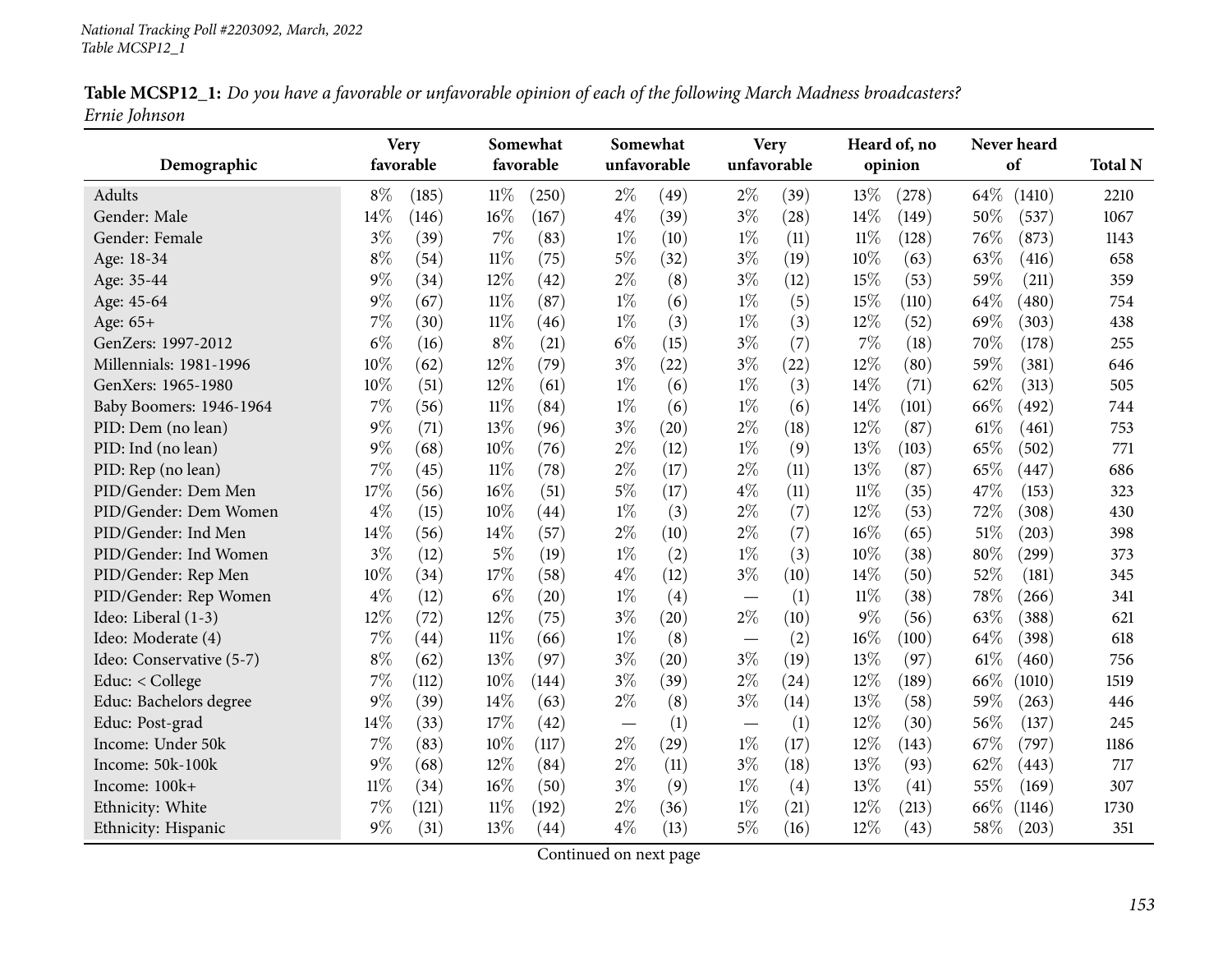Table MCSP12\_1: Do you have a favorable or unfavorable opinion of each of the following March Madness broadcasters? *Ernie Johnson*

| Demographic                       |        | <b>Very</b><br>favorable |        | Somewhat<br>favorable |       | Somewhat<br>unfavorable |                          | <b>Very</b><br>unfavorable |        | Heard of, no<br>opinion |      | Never heard<br>of | <b>Total N</b> |
|-----------------------------------|--------|--------------------------|--------|-----------------------|-------|-------------------------|--------------------------|----------------------------|--------|-------------------------|------|-------------------|----------------|
| Adults                            | $8\%$  | (185)                    | 11%    | (250)                 | $2\%$ | (49)                    | $2\%$                    | (39)                       | 13%    | (278)                   | 64\% | (1410)            | 2210           |
| Ethnicity: Black                  | 19%    | (53)                     | $11\%$ | (30)                  | $2\%$ | (7)                     | $4\%$                    | (11)                       | 14%    | (39)                    | 49%  | (136)             | 276            |
| Ethnicity: Other                  | $6\%$  | (11)                     | 13%    | (27)                  | $3\%$ | (6)                     | $4\%$                    | (7)                        | 12%    | (25)                    | 62%  | (128)             | 205            |
| All Christian                     | $9\%$  | (87)                     | 14%    | (131)                 | $1\%$ | (11)                    | $2\%$                    | (17)                       | 12%    | (116)                   | 63%  | (605)             | 968            |
| All Non-Christian                 | 12%    | (12)                     | 16%    | (16)                  | $4\%$ | (4)                     | $2\%$                    | (2)                        | $11\%$ | (11)                    | 55%  | (54)              | 99             |
| Atheist                           | 12%    | (14)                     | 10%    | (12)                  | $1\%$ | (1)                     | $1\%$                    | (1)                        | $9\%$  | (10)                    | 67%  | (81)              | 119            |
| Agnostic/Nothing in particular    | $8\%$  | (48)                     | $9\%$  | (53)                  | $4\%$ | (22)                    | $2\%$                    | (11)                       | 14%    | (84)                    | 65%  | (401)             | 619            |
| Something Else                    | $6\%$  | (24)                     | $9\%$  | (37)                  | $2\%$ | (10)                    | $2\%$                    | (8)                        | 14%    | (56)                    | 66%  | (269)             | 405            |
| Religious Non-Protestant/Catholic | 10%    | (12)                     | 15%    | (19)                  | $6\%$ | (7)                     | $4\%$                    | (5)                        | $11\%$ | (13)                    | 55%  | (68)              | 124            |
| Evangelical                       | $9\%$  | (51)                     | $11\%$ | (61)                  | $2\%$ | (8)                     | $3\%$                    | (18)                       | 12%    | (62)                    | 63%  | (336)             | 536            |
| Non-Evangelical                   | 7%     | (60)                     | 13%    | (105)                 | $1\%$ | (10)                    |                          | (4)                        | 13%    | (107)                   | 64%  | (516)             | 801            |
| Community: Urban                  | $11\%$ | (62)                     | 12%    | (67)                  | $3\%$ | (17)                    | $3\%$                    | (14)                       | 10%    | (55)                    | 62%  | (353)             | 570            |
| Community: Suburban               | $8\%$  | (86)                     | 12%    | (131)                 | $2\%$ | (23)                    | $2\%$                    | (19)                       | 14%    | (145)                   | 62%  | (652)             | 1055           |
| Community: Rural                  | $6\%$  | (37)                     | $9\%$  | (51)                  | $2\%$ | (9)                     | $1\%$                    | (6)                        | 13%    | (77)                    | 69%  | (404)             | 585            |
| <b>Employ: Private Sector</b>     | 10%    | (63)                     | 13%    | (83)                  | $3\%$ | (19)                    | $3\%$                    | (18)                       | 12%    | (78)                    | 59%  | (373)             | 635            |
| <b>Employ: Government</b>         | 17%    | (21)                     | 12%    | (14)                  | $3\%$ | (4)                     | $4\%$                    | (5)                        | 16%    | (20)                    | 48%  | (60)              | 124            |
| Employ: Self-Employed             | 10%    | (24)                     | 16%    | (37)                  | $3\%$ | (7)                     | $1\%$                    | (3)                        | 13%    | (31)                    | 56%  | (129)             | 231            |
| Employ: Homemaker                 | $5\%$  | (8)                      | $8\%$  | (13)                  | $1\%$ | (2)                     | $2\%$                    | (3)                        | 12%    | (21)                    | 72%  | (118)             | 165            |
| Employ: Student                   | $7\%$  | (5)                      | $6\%$  | (5)                   | 7%    | (5)                     | $3\%$                    | (2)                        | $6\%$  | (5)                     | 71\% | (56)              | 79             |
| Employ: Retired                   | $7\%$  | (34)                     | 10%    | (52)                  | $1\%$ | (3)                     | $1\%$                    | (4)                        | 10%    | (52)                    | 71%  | (356)             | 501            |
| Employ: Unemployed                | $8\%$  | (23)                     | 10%    | (30)                  | $1\%$ | (3)                     | $\overline{\phantom{m}}$ | (1)                        | 12%    | (35)                    | 69%  | (202)             | 294            |
| Employ: Other                     | $4\%$  | (7)                      | $8\%$  | (14)                  | $3\%$ | (6)                     | $2\%$                    | (3)                        | 20%    | (36)                    | 64%  | (116)             | 182            |
| Military HH: Yes                  | 10%    | (31)                     | 13%    | (42)                  | $2\%$ | (5)                     | $1\%$                    | (2)                        | 13%    | (42)                    | 62%  | (200)             | 322            |
| Military HH: No                   | $8\%$  | (154)                    | 11%    | (208)                 | $2\%$ | (44)                    | $2\%$                    | (38)                       | 12%    | (236)                   | 64%  | (1210)            | 1888           |
| RD/WT: Right Direction            | $11\%$ | (73)                     | 14\%   | (98)                  | $3\%$ | (19)                    | $3\%$                    | (20)                       | 12%    | (85)                    | 57%  | (393)             | 687            |
| RD/WT: Wrong Track                | $7\%$  | (112)                    | 10%    | (152)                 | $2\%$ | (30)                    | $1\%$                    | (19)                       | 13%    | (192)                   | 67\% | (1017)            | 1523           |
| <b>Biden Job Approve</b>          | $9\%$  | (82)                     | 12%    | (109)                 | $2\%$ | (19)                    | $2\%$                    | (20)                       | 12%    | (104)                   | 63%  | (561)             | 894            |
| Biden Job Disapprove              | $8\%$  | (97)                     | $11\%$ | (137)                 | $2\%$ | (28)                    | $1\%$                    | (18)                       | 13%    | (159)                   | 64%  | (764)             | 1203           |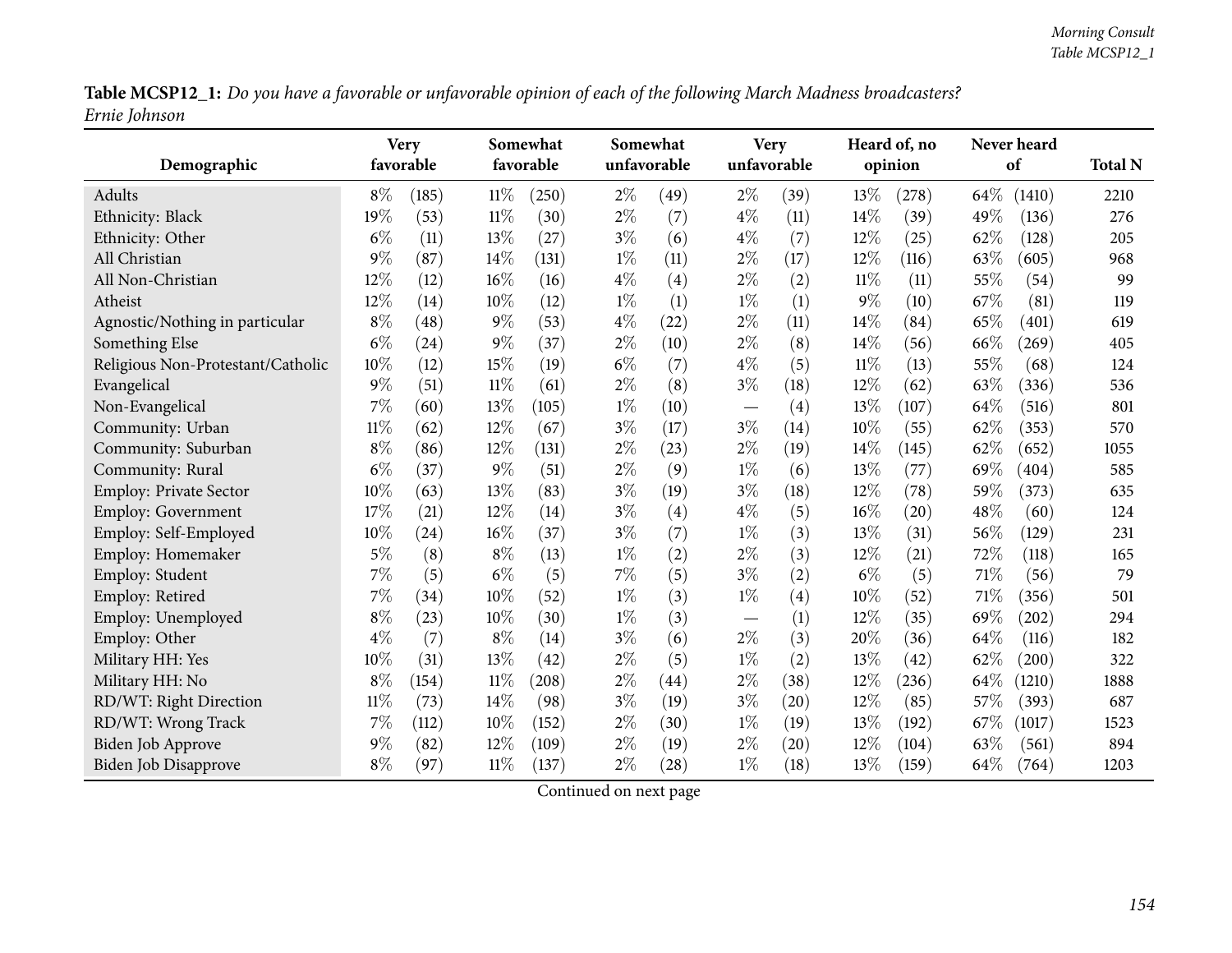| Table MCSP12_1: Do you have a favorable or unfavorable opinion of each of the following March Madness broadcasters? |  |  |
|---------------------------------------------------------------------------------------------------------------------|--|--|
| Ernie Johnson                                                                                                       |  |  |

|                                      |        | <b>Very</b> |        | Somewhat  |             | Somewhat           |                          | <b>Very</b> |        | Heard of, no |      | Never heard |                |
|--------------------------------------|--------|-------------|--------|-----------|-------------|--------------------|--------------------------|-------------|--------|--------------|------|-------------|----------------|
| Demographic                          |        | favorable   |        | favorable | unfavorable |                    |                          | unfavorable |        | opinion      |      | of          | <b>Total N</b> |
| Adults                               | $8\%$  | (185)       | $11\%$ | (250)     | $2\%$       | (49)               | $2\%$                    | (39)        | 13%    | (278)        | 64\% | (1410)      | 2210           |
| Biden Job Strongly Approve           | 12%    | (42)        | 15%    | (52)      | $2\%$       | (6)                | $3\%$                    | (10)        | 13%    | (43)         | 56%  | (192)       | 345            |
| Biden Job Somewhat Approve           | 7%     | (41)        | $10\%$ | (57)      | $3\%$       | (14)               | $2\%$                    | (10)        | $11\%$ | (60)         | 67%  | (368)       | 550            |
| Biden Job Somewhat Disapprove        | 10%    | (38)        | 12%    | (43)      | $3\%$       | (13)               |                          | (1)         | 14%    | (52)         | 60%  | (221)       | 368            |
| <b>Biden Job Strongly Disapprove</b> | 7%     | (59)        | $11\%$ | (93)      | $2\%$       | (15)               | $2\%$                    | (17)        | 13%    | (107)        | 65%  | (543)       | 835            |
| Favorable of Biden                   | $9\%$  | (87)        | 13%    | (123)     | $2\%$       | (21)               | $2\%$                    | (19)        | $11\%$ | (105)        | 62%  | (584)       | 939            |
| Unfavorable of Biden                 | $8\%$  | (98)        | 10%    | (123)     | $2\%$       | (25)               | $2\%$                    | (19)        | 13%    | (159)        | 64%  | (758)       | 1182           |
| Very Favorable of Biden              | 12%    | (46)        | 16%    | (60)      | $2\%$       | (7)                | $3\%$                    | (11)        | 13%    | (50)         | 54%  | (205)       | 379            |
| Somewhat Favorable of Biden          | 7%     | (41)        | $11\%$ | (63)      | $3\%$       | (14)               | $1\%$                    | (8)         | 10%    | (55)         | 68%  | (379)       | 560            |
| Somewhat Unfavorable of Biden        | 12%    | (43)        | $9\%$  | (30)      | $3\%$       | (9)                |                          | (1)         | 12%    | (43)         | 64%  | (219)       | 345            |
| Very Unfavorable of Biden            | 7%     | (55)        | 11%    | (93)      | $2\%$       | (17)               | $2\%$                    | (17)        | 14%    | (116)        | 64\% | (539)       | 838            |
| #1 Issue: Economy                    | $9\%$  | (80)        | 12%    | (106)     | $2\%$       | (17)               | $1\%$                    | (10)        | 13%    | (118)        | 62%  | (546)       | 876            |
| #1 Issue: Security                   | $8\%$  | (29)        | 10%    | (35)      | $4\%$       | (15)               | $3\%$                    | (9)         | 10%    | (36)         | 66%  | (239)       | 362            |
| #1 Issue: Health Care                | $9\%$  | (19)        | $10\%$ | (22)      | $2\%$       | (4)                | $5\%$                    | (10)        | $9\%$  | (20)         | 65%  | (139)       | 212            |
| #1 Issue: Medicare / Social Security | $8\%$  | (18)        | 15%    | (33)      |             | (1)                | $1\%$                    | (1)         | 16%    | (37)         | 60%  | (133)       | 223            |
| #1 Issue: Women's Issues             | $8\%$  | (9)         | $11\%$ | (12)      | $2\%$       | (2)                | $1\%$                    | (1)         | $8\%$  | (10)         | 70%  | (83)        | 118            |
| #1 Issue: Education                  | $6\%$  | (5)         | 15%    | (13)      | $3\%$       | (3)                | $1\%$                    | (1)         | 10%    | (9)          | 64\% | (55)        | 85             |
| #1 Issue: Energy                     | 10%    | (18)        | $9\%$  | (17)      | $3\%$       | (5)                | $3\%$                    | (6)         | 14%    | (26)         | 61%  | (116)       | 188            |
| #1 Issue: Other                      | $4\%$  | (6)         | $8\%$  | (12)      | $2\%$       | (3)                |                          | (1)         | 16%    | (23)         | 69%  | (100)       | 145            |
| 2020 Vote: Joe Biden                 | 10%    | (92)        | 12%    | (111)     | $2\%$       | (15)               | $2\%$                    | (21)        | 12%    | (107)        | 62%  | (558)       | 904            |
| 2020 Vote: Donald Trump              | $8\%$  | (60)        | $12\%$ | (92)      | $3\%$       | (20)               | $2\%$                    | (14)        | 13%    | (96)         | 63%  | (478)       | 759            |
| 2020 Vote: Other                     | $9\%$  | (6)         | 17%    | (12)      | 7%          | (5)                | $\overline{\phantom{0}}$ | (0)         | $9\%$  | (6)          | 58%  | (38)        | 66             |
| 2020 Vote: Didn't Vote               | $6\%$  | (27)        | 7%     | (36)      | $2\%$       | (10)               | $1\%$                    | (5)         | 14%    | (69)         | 70%  | (335)       | 481            |
| 2018 House Vote: Democrat            | 10%    | (72)        | 13%    | (87)      | $1\%$       | (8)                | $3\%$                    | (20)        | 12%    | (84)         | 60%  | (415)       | 686            |
| 2018 House Vote: Republican          | 10%    | (62)        | 13%    | (84)      | $2\%$       | (10)               | $2\%$                    | (11)        | 14\%   | (87)         | 60%  | (381)       | 635            |
| 2018 House Vote: Someone else        | $4\%$  | (2)         | $11\%$ | (7)       | 7%          | (4)                | $1\%$                    | (1)         | 13%    | (7)          | 64\% | (38)        | 59             |
| 2016 Vote: Hillary Clinton           | $11\%$ | (69)        | 13%    | (82)      | $1\%$       | (5)                | $2\%$                    | (11)        | 13%    | (85)         | 61%  | (389)       | 640            |
| 2016 Vote: Donald Trump              | $9\%$  | (65)        | 12%    | (85)      | $2\%$       | (13)               | $2\%$                    | (11)        | 14%    | (94)         | 61\% | (424)       | 692            |
| 2016 Vote: Other                     | $5\%$  | (5)         | 13%    | (14)      | $3\%$       | (3)                | $4\%$                    | (4)         | $9\%$  | (9)          | 68%  | (73)        | 108            |
| 2016 Vote: Didn't Vote               | $6\%$  | (46)        | 9%     | (69)      | $4\%$       | $\left( 28\right)$ | $2\%$                    | (13)        | 12%    | (90)         | 68%  | (524)       | 768            |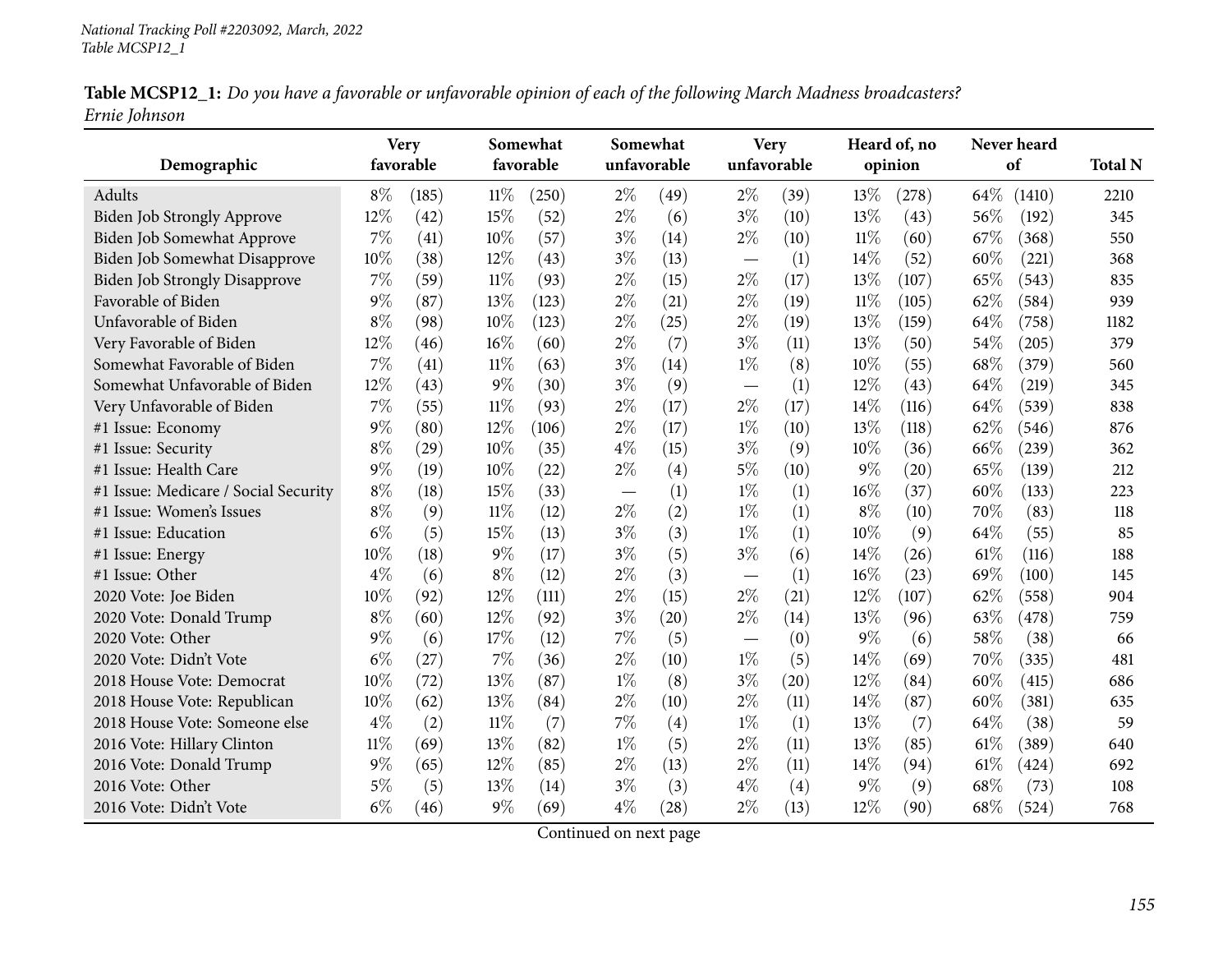|               |  |  | Table MCSP12_1: Do you have a favorable or unfavorable opinion of each of the following March Madness broadcasters? |
|---------------|--|--|---------------------------------------------------------------------------------------------------------------------|
| Ernie Johnson |  |  |                                                                                                                     |

| Demographic                    |        | Very<br>favorable |        | Somewhat<br>favorable |       | Somewhat<br>unfavorable |                                 | <b>Very</b><br>unfavorable |        | Heard of, no<br>opinion |        | Never heard<br>of | <b>Total N</b> |
|--------------------------------|--------|-------------------|--------|-----------------------|-------|-------------------------|---------------------------------|----------------------------|--------|-------------------------|--------|-------------------|----------------|
| Adults                         | $8\%$  | (185)             | $11\%$ | (250)                 | $2\%$ | (49)                    | $2\%$                           | (39)                       | 13%    | (278)                   | $64\%$ | (1410)            | 2210           |
| Voted in 2014: Yes             | $10\%$ | (120)             | $14\%$ | (166)                 | $1\%$ | (13)                    | $2\%$                           | (22)                       | 13%    | (156)                   | $60\%$ | (706)             | 1183           |
| Voted in 2014: No              | $6\%$  | (64)              | $8\%$  | (84)                  | $3\%$ | (36)                    | $2\%$                           | (17)                       | 12%    | (122)                   | $69\%$ | (704)             | 1027           |
| 4-Region: Northeast            | $9\%$  | (36)              | $11\%$ | (43)                  | $2\%$ | (9)                     | $2\%$                           | (8)                        | 12%    | (49)                    | 63\%   | (251)             | 395            |
| 4-Region: Midwest              | $7\%$  | (32)              | $11\%$ | (50)                  | $1\%$ | (5)                     | $\hspace{0.1mm}-\hspace{0.1mm}$ | $\left( 2\right)$          | $12\%$ | (56)                    | 69%    | (319)             | 464            |
| 4-Region: South                | $9\%$  | (75)              | 13%    | (105)                 | $2\%$ | (14)                    | $1\%$                           | (12)                       | $14\%$ | (114)                   | 61%    | (509)             | 828            |
| 4-Region: West                 | $8\%$  | (42)              | $10\%$ | (53)                  | $4\%$ | (20)                    | $3\%$                           | (17)                       | $11\%$ | (59)                    | 63\%   | (332)             | 522            |
| Sports Fans                    | $12\%$ | $^{\prime}180)$   | 17%    | (241)                 | $3\%$ | (38)                    | $2\%$                           | (27)                       | $16\%$ | (237)                   | $50\%$ | (723)             | 1446           |
| Avid Sports Fans               | 25%    | 127               | 25%    | (130)                 | $3\%$ | (15)                    | $3\%$                           | (13)                       | 17%    | (88)                    | 27%    | (137)             | 511            |
| <b>Casual Sports Fans</b>      | $6\%$  | (53)              | $12\%$ | (111)                 | $2\%$ | (23)                    | $1\%$                           | (13)                       | $16\%$ | (150)                   | 63\%   | (585)             | 935            |
| CBB Fans                       | $19\%$ | (168)             | 24\%   | (206)                 | $4\%$ | (32)                    | $2\%$                           | $\left( 21\right)$         | 19%    | (164)                   | 32%    | (277)             | 867            |
| Avid CBB Fans                  | 28\%   | (74)              | 32\%   | (86)                  | $3\%$ | (7)                     | $3\%$                           | (8)                        | 20%    | (52)                    | $14\%$ | (38)              | 264            |
| Casual CBB Fans                | 18\%   | (129)             | 23%    | (171)                 | $4\%$ | (28)                    | $3\%$                           | (19)                       | 18%    | (132)                   | 34\%   | (250)             | 729            |
| Plan to Watch Men's Tournament | 24\%   | (153)             | 27%    | (173)                 | $3\%$ | (19)                    | $2\%$                           | (15)                       | 18\%   | (113)                   | $26\%$ | (163)             | 635            |
| 21 or Older                    | $8\%$  | (179)             | $12\%$ | (246)                 | $2\%$ | (41)                    | $2\%$                           | (37)                       | $13\%$ | (273)                   | 63\%   | (1345)            | 2121           |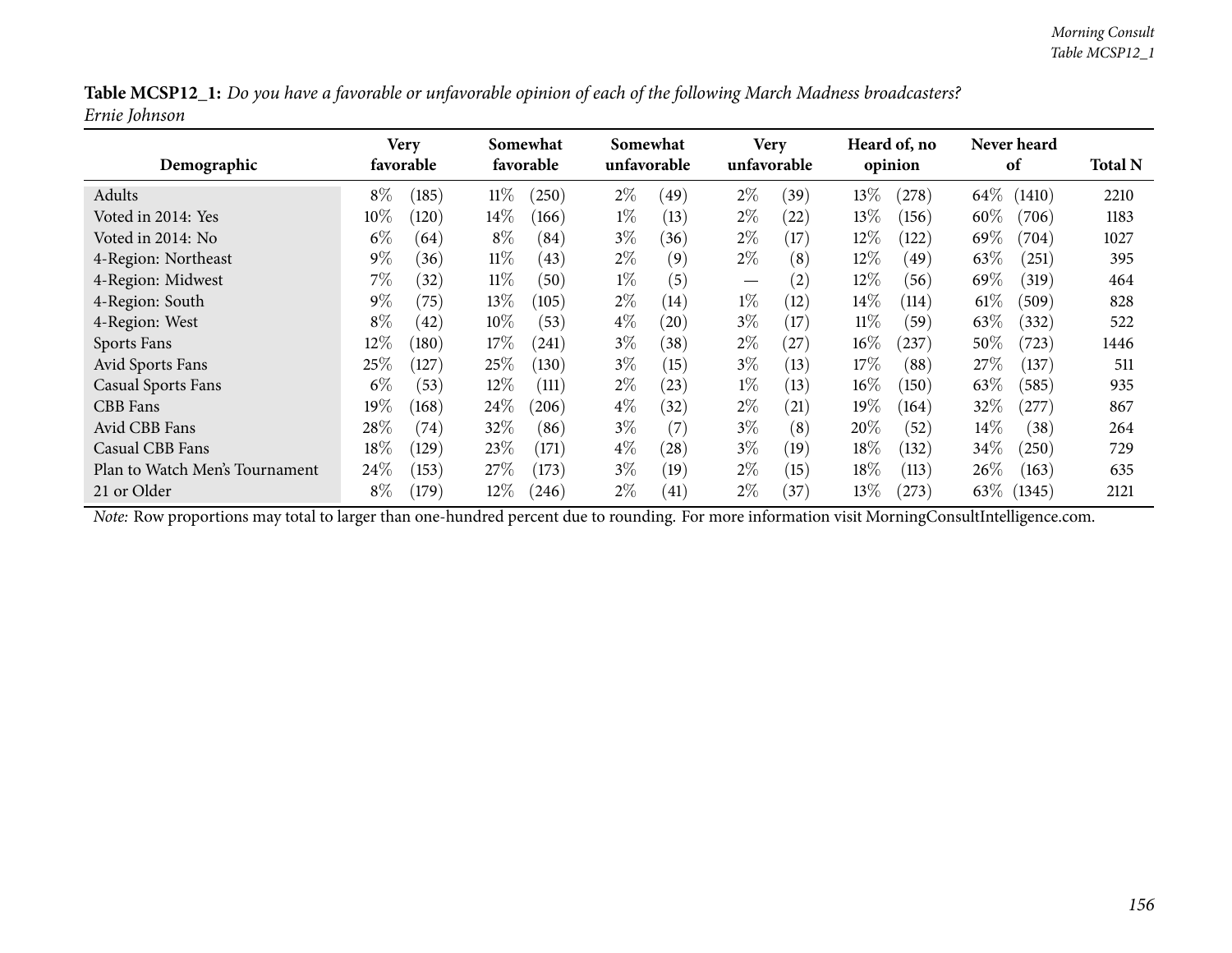|             |  | Table MCSP12_2: Do you have a favorable or unfavorable opinion of each of the following March Madness broadcasters? |  |
|-------------|--|---------------------------------------------------------------------------------------------------------------------|--|
| Greg Gumbel |  |                                                                                                                     |  |

|                          |       | <b>Very</b> |     | Somewhat  | Somewhat    |      |       | <b>Very</b> |      | Heard of, no |      | Never heard |                |
|--------------------------|-------|-------------|-----|-----------|-------------|------|-------|-------------|------|--------------|------|-------------|----------------|
| Demographic              |       | favorable   |     | favorable | unfavorable |      |       | unfavorable |      | opinion      |      | of          | <b>Total N</b> |
| Adults                   | $9\%$ | (204)       | 20% | (432)     | $4\%$       | (88) | $3\%$ | (64)        | 16%  | (345)        | 49%  | (1078)      | 2210           |
| Gender: Male             | 13%   | (142)       | 24% | (261)     | $5\%$       | (56) | $5\%$ | (49)        | 16%  | (172)        | 36%  | (386)       | 1067           |
| Gender: Female           | $5\%$ | (62)        | 15% | (171)     | $3\%$       | (32) | $1\%$ | (15)        | 15%  | (173)        | 61\% | (692)       | 1143           |
| Age: 18-34               | $5\%$ | (34)        | 13% | (88)      | $4\%$       | (28) | $3\%$ | (19)        | 13%  | (86)         | 61\% | (405)       | 658            |
| Age: 35-44               | $7\%$ | (25)        | 18% | (66)      | $5\%$       | (17) | $3\%$ | (12)        | 17%  | (61)         | 50%  | (178)       | 359            |
| Age: 45-64               | 12%   | (93)        | 23% | (172)     | $4\%$       | (27) | $3\%$ | (23)        | 15%  | (115)        | 43%  | (324)       | 754            |
| Age: 65+                 | 12%   | (52)        | 24% | (105)     | $4\%$       | (17) | $2\%$ | (10)        | 19%  | (83)         | 39%  | (172)       | 438            |
| GenZers: 1997-2012       | $5\%$ | (12)        | 10% | (25)      | $3\%$       | (7)  | $2\%$ | (5)         | 13%  | (33)         | 67\% | (172)       | 255            |
| Millennials: 1981-1996   | $6\%$ | (36)        | 16% | (105)     | $5\%$       | (35) | $3\%$ | (21)        | 14%  | (89)         | 56%  | (360)       | 646            |
| GenXers: 1965-1980       | 12%   | (60)        | 24% | (120)     | $3\%$       | (17) | $2\%$ | (11)        | 16%  | (79)         | 43%  | (219)       | 505            |
| Baby Boomers: 1946-1964  | 13%   | (94)        | 22% | (165)     | $4\%$       | (28) | $3\%$ | (25)        | 18%  | (133)        | 40%  | (299)       | 744            |
| PID: Dem (no lean)       | 13%   | (97)        | 21% | (158)     | $3\%$       | (19) | $2\%$ | (19)        | 13%  | (97)         | 48%  | (362)       | 753            |
| PID: Ind (no lean)       | $6\%$ | (44)        | 17% | (134)     | $4\%$       | (33) | $2\%$ | (19)        | 18%  | (138)        | 52%  | (404)       | 771            |
| PID: Rep (no lean)       | $9\%$ | (63)        | 20% | (139)     | $5\%$       | (36) | $4\%$ | (26)        | 16%  | (109)        | 45%  | (312)       | 686            |
| PID/Gender: Dem Men      | 21%   | (68)        | 26% | (85)      | $4\%$       | (13) | $5\%$ | (15)        | 12%  | (39)         | 32%  | (104)       | 323            |
| PID/Gender: Dem Women    | 7%    | (29)        | 17% | (74)      | $2\%$       | (6)  | $1\%$ | (4)         | 14%  | (59)         | 60%  | (258)       | 430            |
| PID/Gender: Ind Men      | $8\%$ | (32)        | 23% | (93)      | $5\%$       | (20) | $3\%$ | (13)        | 19%  | (76)         | 41%  | (165)       | 398            |
| PID/Gender: Ind Women    | $3\%$ | (12)        | 11% | (41)      | $3\%$       | (12) | $1\%$ | (5)         | 17%  | (62)         | 64%  | (240)       | 373            |
| PID/Gender: Rep Men      | 12%   | (42)        | 24% | (83)      | 7%          | (24) | $6\%$ | (21)        | 17%  | (58)         | 34%  | (117)       | 345            |
| PID/Gender: Rep Women    | $6\%$ | (21)        | 17% | (56)      | $4\%$       | (13) | $2\%$ | (6)         | 15%  | (51)         | 57%  | (194)       | 341            |
| Ideo: Liberal (1-3)      | 12%   | (76)        | 21% | (130)     | $3\%$       | (16) | $2\%$ | (14)        | 13%  | (82)         | 49%  | (301)       | 621            |
| Ideo: Moderate (4)       | $9\%$ | (54)        | 19% | (116)     | $3\%$       | (21) | $2\%$ | (13)        | 18%  | (109)        | 49%  | (305)       | 618            |
| Ideo: Conservative (5-7) | $9\%$ | (68)        | 22% | (170)     | $6\%$       | (49) | $4\%$ | (29)        | 16%  | (119)        | 43%  | (321)       | 756            |
| Educ: < College          | $8\%$ | (123)       | 17% | (254)     | $3\%$       | (45) | $3\%$ | (40)        | 16%  | (240)        | 54%  | (818)       | 1519           |
| Educ: Bachelors degree   | 10%   | (44)        | 25% | (112)     | $6\%$       | (28) | $5\%$ | (21)        | 15%  | (68)         | 39%  | (173)       | 446            |
| Educ: Post-grad          | 15%   | (37)        | 27% | (66)      | $6\%$       | (15) | $1\%$ | (3)         | 15%  | (37)         | 36%  | (87)        | 245            |
| Income: Under 50k        | $8\%$ | (92)        | 16% | (191)     | $3\%$       | (34) | $3\%$ | (32)        | 16%  | (192)        | 54%  | (646)       | 1186           |
| Income: 50k-100k         | 10%   | (69)        | 21% | (153)     | 5%          | (37) | $3\%$ | (23)        | 15%  | (110)        | 45%  | (325)       | 717            |
| Income: 100k+            | 14%   | (43)        | 28% | (87)      | $5\%$       | (17) | $3\%$ | (9)         | 14\% | (44)         | 35%  | (107)       | 307            |
| Ethnicity: White         | 9%    | (156)       | 19% | (334)     | $4\%$       | (70) | $3\%$ | (48)        | 15%  | (267)        | 49%  | (854)       | 1730           |
| Ethnicity: Hispanic      | $8\%$ | (27)        | 20% | (69)      | $4\%$       | (13) | $6\%$ | (19)        | 11%  | (38)         | 53%  | (185)       | 351            |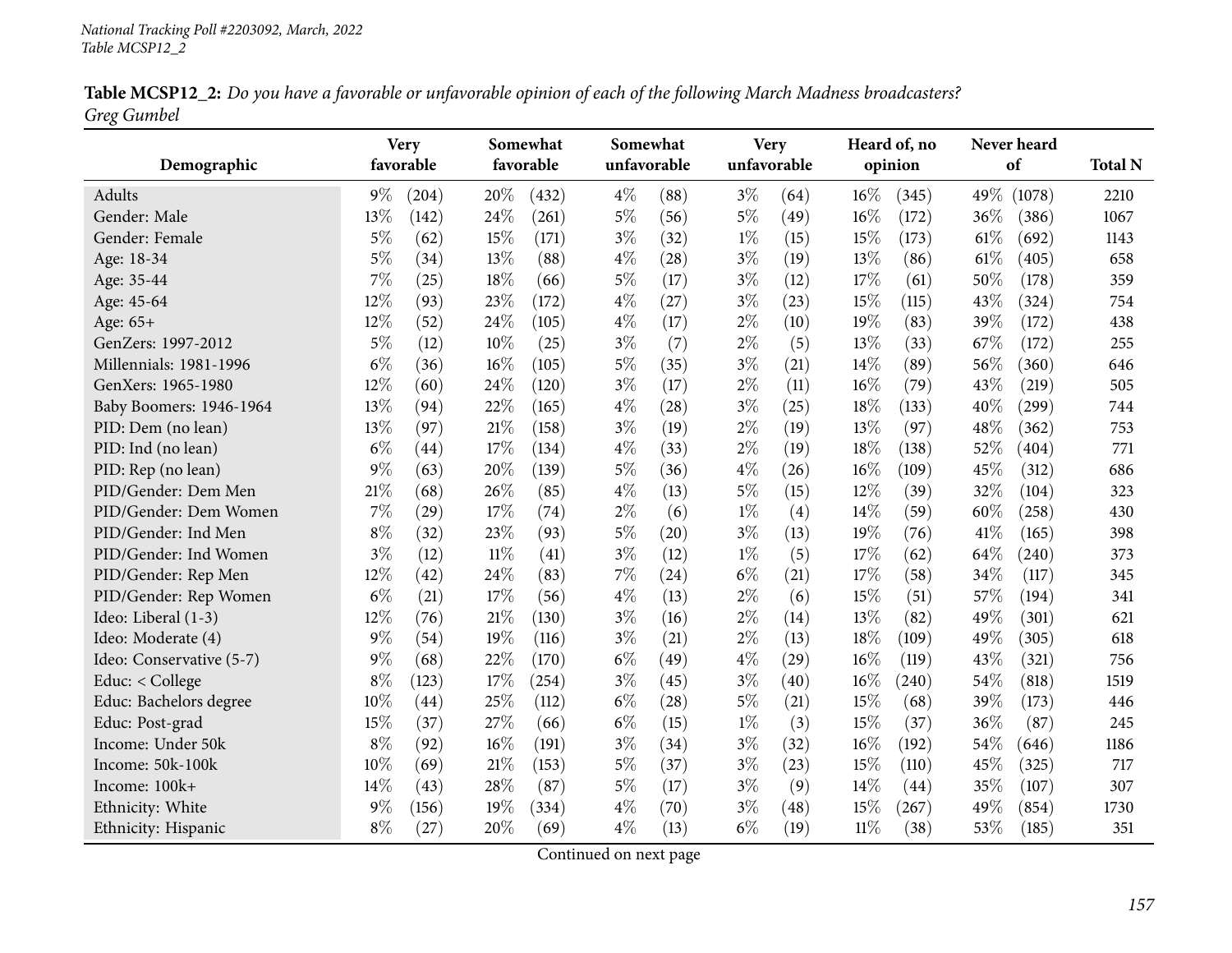Table MCSP12\_2: Do you have a favorable or unfavorable opinion of each of the following March Madness broadcasters? *Greg Gumbel*

|                                   |        | <b>Very</b> |       | Somewhat  |       | Somewhat    |       | <b>Very</b> |        | Heard of, no |      | Never heard |                |
|-----------------------------------|--------|-------------|-------|-----------|-------|-------------|-------|-------------|--------|--------------|------|-------------|----------------|
| Demographic                       |        | favorable   |       | favorable |       | unfavorable |       | unfavorable |        | opinion      |      | of          | <b>Total N</b> |
| Adults                            | $9\%$  | (204)       | 20%   | (432)     | $4\%$ | (88)        | $3\%$ | (64)        | $16\%$ | (345)        | 49%  | (1078)      | 2210           |
| Ethnicity: Black                  | 15%    | (42)        | 21%   | (58)      | $3\%$ | (9)         | $2\%$ | (6)         | 17%    | (46)         | 42%  | (115)       | 276            |
| Ethnicity: Other                  | $3\%$  | (5)         | 20%   | (40)      | $4\%$ | (9)         | $5\%$ | (10)        | 15%    | (32)         | 53%  | (109)       | 205            |
| All Christian                     | $11\%$ | (111)       | 24%   | (235)     | $4\%$ | (42)        | $3\%$ | (30)        | 15%    | (141)        | 42%  | (409)       | 968            |
| All Non-Christian                 | 16%    | (16)        | 24%   | (23)      | $4\%$ | (4)         | $2\%$ | (2)         | 19%    | (19)         | 35%  | (35)        | 99             |
| Atheist                           | $5\%$  | (6)         | 20%   | (23)      | $2\%$ | (2)         | $3\%$ | (4)         | 17%    | (20)         | 53%  | (64)        | 119            |
| Agnostic/Nothing in particular    | $7\%$  | (40)        | 15%   | (93)      | $4\%$ | (22)        | $3\%$ | (20)        | 18%    | (112)        | 54%  | (332)       | 619            |
| Something Else                    | $8\%$  | (31)        | 14%   | (58)      | $4\%$ | (18)        | $2\%$ | (8)         | 13%    | (53)         | 59%  | (238)       | 405            |
| Religious Non-Protestant/Catholic | 13%    | (16)        | 27%   | (33)      | $5\%$ | (6)         | $3\%$ | (3)         | 20%    | (25)         | 33%  | (41)        | 124            |
| Evangelical                       | 9%     | (48)        | 19%   | (104)     | $4\%$ | (24)        | $4\%$ | (19)        | 15%    | (79)         | 49%  | (262)       | 536            |
| Non-Evangelical                   | 12%    | (93)        | 22%   | (178)     | $4\%$ | (33)        | $2\%$ | (18)        | 13%    | (107)        | 46%  | (372)       | 801            |
| Community: Urban                  | $11\%$ | (65)        | 18%   | (100)     | $5\%$ | (28)        | $3\%$ | (14)        | 14%    | (80)         | 50%  | (282)       | 570            |
| Community: Suburban               | $9\%$  | (95)        | 23%   | (243)     | $4\%$ | (38)        | $3\%$ | (34)        | 17%    | (179)        | 44%  | (467)       | 1055           |
| Community: Rural                  | $8\%$  | (44)        | 15%   | (89)      | $4\%$ | (22)        | $3\%$ | (16)        | 15%    | (86)         | 56%  | (328)       | 585            |
| Employ: Private Sector            | 10%    | (63)        | 23%   | (147)     | 5%    | (35)        | $5\%$ | (30)        | 13%    | (85)         | 43%  | (275)       | 635            |
| <b>Employ: Government</b>         | $8\%$  | (10)        | 28%   | (34)      | $4\%$ | (4)         |       | (1)         | 21%    | (26)         | 39%  | (48)        | 124            |
| Employ: Self-Employed             | 13%    | (29)        | 19%   | (45)      | $5\%$ | (12)        | $5\%$ | (11)        | 17%    | (39)         | 41\% | (95)        | 231            |
| Employ: Homemaker                 | $5\%$  | (8)         | 18%   | (30)      | $3\%$ | (5)         | $4\%$ | (7)         | 11%    | (18)         | 59%  | (97)        | 165            |
| Employ: Student                   | $5\%$  | (4)         | $6\%$ | (5)       | $6\%$ | (5)         | $2\%$ | (2)         | 11%    | (9)          | 69%  | (55)        | 79             |
| Employ: Retired                   | $11\%$ | (57)        | 21%   | (107)     | $3\%$ | (17)        | $2\%$ | (11)        | 19%    | (93)         | 43%  | (217)       | 501            |
| Employ: Unemployed                | 5%     | (16)        | 14%   | (42)      | $2\%$ | (7)         | $1\%$ | (3)         | 14%    | (40)         | 63%  | (186)       | 294            |
| Employ: Other                     | $9\%$  | (16)        | 12%   | (22)      | $2\%$ | (4)         |       | (1)         | 19%    | (34)         | 58%  | (105)       | 182            |
| Military HH: Yes                  | 15%    | (48)        | 22%   | (72)      | 5%    | (16)        | $1\%$ | (3)         | 17%    | (56)         | 40%  | (127)       | 322            |
| Military HH: No                   | $8\%$  | (156)       | 19%   | (360)     | $4\%$ | (72)        | $3\%$ | (61)        | 15%    | (289)        | 50%  | (951)       | 1888           |
| RD/WT: Right Direction            | 13%    | (93)        | 25%   | (169)     | $3\%$ | (21)        | $3\%$ | (21)        | 14\%   | (94)         | 42%  | (291)       | 687            |
| RD/WT: Wrong Track                | 7%     | (111)       | 17%   | (263)     | $4\%$ | (67)        | $3\%$ | (43)        | 17%    | (251)        | 52%  | (788)       | 1523           |
| <b>Biden Job Approve</b>          | 13%    | (116)       | 21%   | (190)     | $3\%$ | (26)        | $2\%$ | (21)        | 14\%   | (127)        | 46%  | (413)       | 894            |
| <b>Biden Job Disapprove</b>       | $7\%$  | (86)        | 20%   | (239)     | $5\%$ | (59)        | $4\%$ | (43)        | 16%    | (194)        | 48%  | (583)       | 1203           |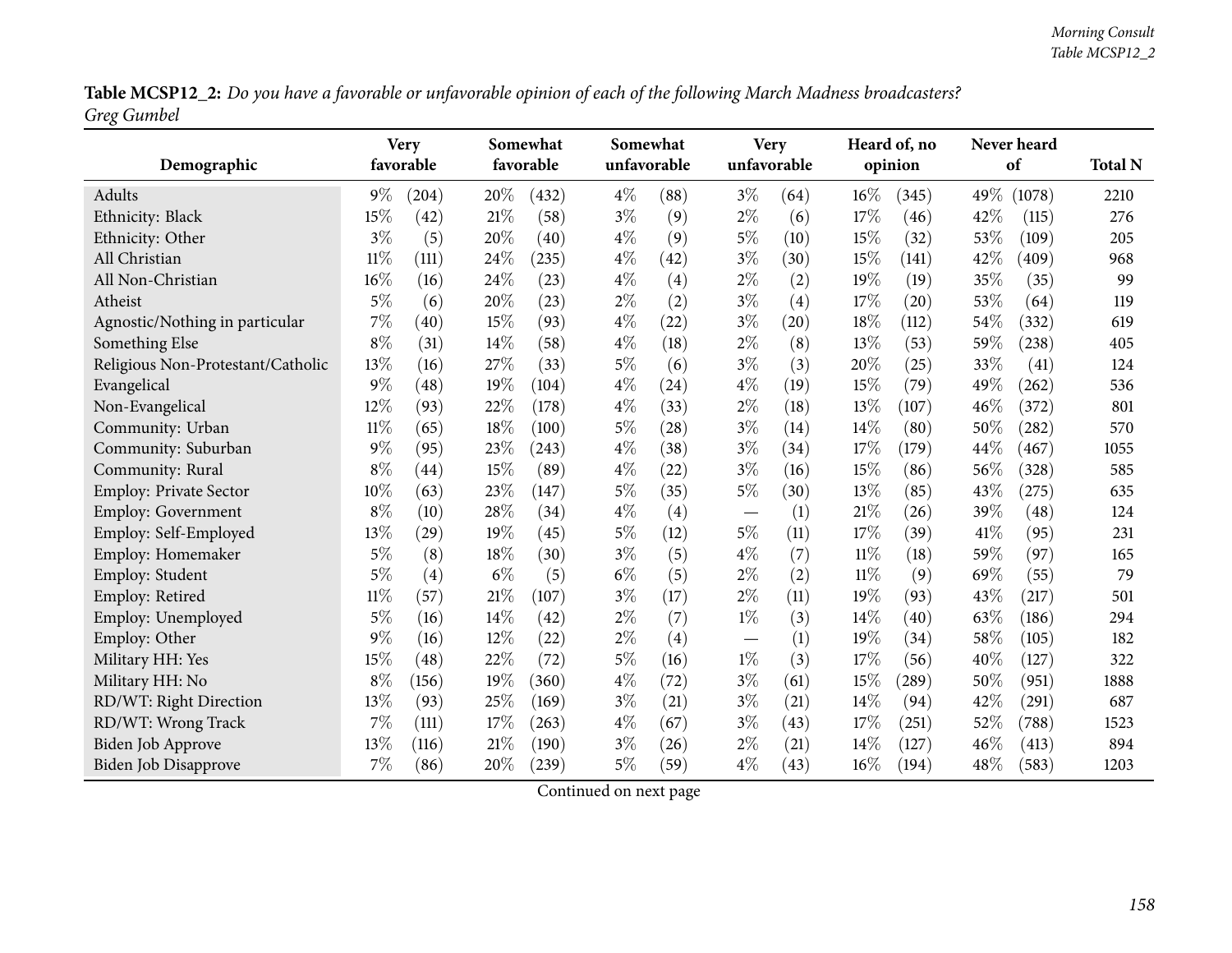|             |  | Table MCSP12_2: Do you have a favorable or unfavorable opinion of each of the following March Madness broadcasters? |  |
|-------------|--|---------------------------------------------------------------------------------------------------------------------|--|
| Greg Gumbel |  |                                                                                                                     |  |

|                                      |        | <b>Very</b> |      | Somewhat  |       | Somewhat    |       | <b>Very</b> |        | Heard of, no |      | Never heard |                |
|--------------------------------------|--------|-------------|------|-----------|-------|-------------|-------|-------------|--------|--------------|------|-------------|----------------|
| Demographic                          |        | favorable   |      | favorable |       | unfavorable |       | unfavorable |        | opinion      |      | of          | <b>Total N</b> |
| Adults                               | $9\%$  | (204)       | 20%  | (432)     | $4\%$ | (88)        | $3\%$ | (64)        | $16\%$ | (345)        | 49%  | (1078)      | 2210           |
| Biden Job Strongly Approve           | 17%    | (59)        | 25%  | (88)      | $2\%$ | (7)         | $4\%$ | (14)        | $12\%$ | (42)         | 39%  | (135)       | 345            |
| Biden Job Somewhat Approve           | 10%    | (57)        | 19%  | (103)     | $3\%$ | (19)        | $1\%$ | (7)         | 16%    | (85)         | 51%  | (278)       | 550            |
| Biden Job Somewhat Disapprove        | $6\%$  | (22)        | 21%  | (77)      | $3\%$ | (13)        | $2\%$ | (9)         | 17%    | (64)         | 50%  | (183)       | 368            |
| <b>Biden Job Strongly Disapprove</b> | $8\%$  | (64)        | 19%  | (161)     | $5\%$ | (46)        | $4\%$ | (34)        | 16%    | (130)        | 48%  | (400)       | 835            |
| Favorable of Biden                   | 13%    | (121)       | 23%  | (213)     | $3\%$ | (25)        | $2\%$ | (20)        | 13%    | (121)        | 47%  | (438)       | 939            |
| Unfavorable of Biden                 | 7%     | (82)        | 18%  | (216)     | $5\%$ | (59)        | $4\%$ | (43)        | 18%    | (208)        | 49%  | (573)       | 1182           |
| Very Favorable of Biden              | 18%    | (67)        | 27%  | (101)     | $2\%$ | (7)         | $3\%$ | (13)        | 13%    | (48)         | 38%  | (143)       | 379            |
| Somewhat Favorable of Biden          | 10%    | (54)        | 20%  | (112)     | $3\%$ | (18)        | $1\%$ | (7)         | 13%    | (73)         | 53%  | (295)       | 560            |
| Somewhat Unfavorable of Biden        | $6\%$  | (20)        | 19%  | (65)      | $4\%$ | (13)        | $2\%$ | (6)         | 19%    | (66)         | 51\% | (175)       | 345            |
| Very Unfavorable of Biden            | 7%     | (62)        | 18%  | (151)     | $5\%$ | (46)        | $4\%$ | (37)        | 17%    | (142)        | 48%  | (399)       | 838            |
| #1 Issue: Economy                    | $9\%$  | (75)        | 20%  | (173)     | $4\%$ | (39)        | $3\%$ | (25)        | 15%    | (131)        | 50%  | (434)       | 876            |
| #1 Issue: Security                   | 9%     | (31)        | 18%  | (65)      | $6\%$ | (21)        | $4\%$ | (15)        | 16%    | (59)         | 47%  | (171)       | 362            |
| #1 Issue: Health Care                | 13%    | (28)        | 17%  | (36)      | $4\%$ | (8)         | $1\%$ | (3)         | 15%    | (32)         | 50%  | (105)       | 212            |
| #1 Issue: Medicare / Social Security | 12%    | (26)        | 25%  | (55)      | $2\%$ | (4)         | $2\%$ | (5)         | 19%    | (43)         | 41%  | (91)        | 223            |
| #1 Issue: Women's Issues             | $11\%$ | (13)        | 14\% | (16)      |       | (0)         | $2\%$ | (2)         | 15%    | (17)         | 59%  | (69)        | 118            |
| #1 Issue: Education                  | $8\%$  | (6)         | 20%  | (17)      | $6\%$ | (5)         | $1\%$ | (1)         | $9\%$  | (7)          | 57%  | (49)        | 85             |
| #1 Issue: Energy                     | $8\%$  | (16)        | 21%  | (40)      | $4\%$ | (7)         | $4\%$ | (7)         | 12%    | (23)         | 51\% | (96)        | 188            |
| #1 Issue: Other                      | $6\%$  | (9)         | 20%  | (29)      | $3\%$ | (4)         | $5\%$ | (7)         | 22%    | (32)         | 44%  | (64)        | 145            |
| 2020 Vote: Joe Biden                 | 13%    | (114)       | 23%  | (209)     | $2\%$ | (21)        | $3\%$ | (23)        | 15%    | (136)        | 44%  | (401)       | 904            |
| 2020 Vote: Donald Trump              | $8\%$  | (63)        | 22%  | (164)     | $6\%$ | (45)        | $4\%$ | (33)        | 16%    | (120)        | 44%  | (334)       | 759            |
| 2020 Vote: Other                     | $6\%$  | (4)         | 24%  | (16)      | 7%    | (5)         |       | (0)         | 16%    | (11)         | 47%  | (31)        | 66             |
| 2020 Vote: Didn't Vote               | $5\%$  | (22)        | 9%   | (44)      | $4\%$ | (17)        | $2\%$ | (8)         | 16%    | (79)         | 65%  | (312)       | 481            |
| 2018 House Vote: Democrat            | 13%    | (87)        | 25%  | (171)     | $3\%$ | (18)        | $3\%$ | (17)        | 15%    | (105)        | 42%  | (287)       | 686            |
| 2018 House Vote: Republican          | 10%    | (65)        | 23%  | (149)     | $6\%$ | (39)        | $5\%$ | (31)        | 16%    | (101)        | 39%  | (250)       | 635            |
| 2018 House Vote: Someone else        | $3\%$  | (2)         | 18%  | (11)      | $4\%$ | (3)         | $1\%$ | (1)         | 21%    | (12)         | 52%  | (31)        | 59             |
| 2016 Vote: Hillary Clinton           | 13%    | (83)        | 24%  | (151)     | $3\%$ | (18)        | $2\%$ | (16)        | $16\%$ | (102)        | 42%  | (271)       | 640            |
| 2016 Vote: Donald Trump              | 10%    | (67)        | 24%  | (163)     | $6\%$ | (41)        | $5\%$ | (34)        | 17%    | (114)        | 39%  | (273)       | 692            |
| 2016 Vote: Other                     | $9\%$  | (10)        | 22%  | (24)      | $6\%$ | (7)         | $2\%$ | (2)         | 15%    | (16)         | 46%  | (50)        | 108            |
| 2016 Vote: Didn't Vote               | $6\%$  | (44)        | 12%  | (93)      | $3\%$ | (22)        | $2\%$ | (12)        | 15%    | (113)        | 63%  | (483)       | 768            |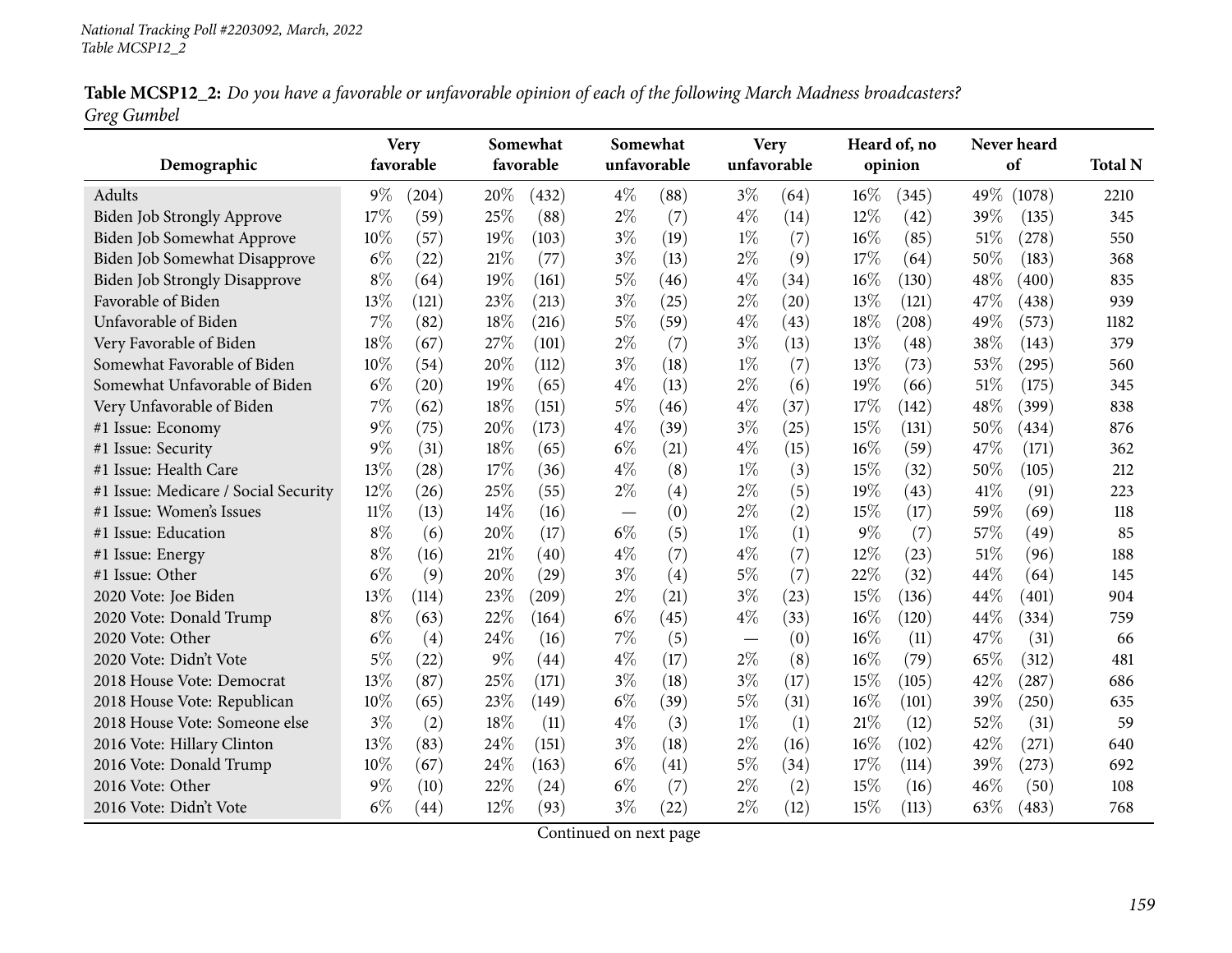| Table MCSP12_2: Do you have a favorable or unfavorable opinion of each of the following March Madness broadcasters? |  |  |  |  |
|---------------------------------------------------------------------------------------------------------------------|--|--|--|--|
| Greg Gumbel                                                                                                         |  |  |  |  |

| Demographic                    | Very<br>favorable |            |        | Somewhat<br>favorable |       | Somewhat<br>unfavorable |       | <b>Very</b><br>unfavorable |        | Heard of, no<br>opinion |        | Never heard<br>of | <b>Total N</b> |
|--------------------------------|-------------------|------------|--------|-----------------------|-------|-------------------------|-------|----------------------------|--------|-------------------------|--------|-------------------|----------------|
| Adults                         | $9\%$             | (204)      | 20%    | (432)                 | $4\%$ | (88)                    | $3\%$ | (64)                       | 16%    | (345)                   | 49%    | (1078)            | 2210           |
| Voted in 2014: Yes             | $12\%$            | (146)      | 26%    | (303)                 | $5\%$ | (57)                    | $4\%$ | (43)                       | 15%    | (183)                   | 38\%   | (451)             | 1183           |
| Voted in 2014: No              | $6\%$             | (58)       | $13\%$ | (129)                 | $3\%$ | (31)                    | $2\%$ | (20)                       | $16\%$ | (162)                   | $61\%$ | (627)             | 1027           |
| 4-Region: Northeast            | $8\%$             | (33)       | 21%    | (85)                  | $4\%$ | (17)                    | $1\%$ | (5)                        | 17%    | (65)                    | $48\%$ | (190)             | 395            |
| 4-Region: Midwest              | $10\%$            | (45)       | $19\%$ | (89)                  | $3\%$ | (13)                    | $3\%$ | (13)                       | 17%    | (81)                    | $48\%$ | (224)             | 464            |
| 4-Region: South                | $10\%$            | (86)       | 20%    | (166)                 | $3\%$ | (27                     | $3\%$ | (22)                       | $16\%$ | (129)                   | 48\%   | (398)             | 828            |
| 4-Region: West                 | $8\%$             | (40)       | $18\%$ | (92)                  | $6\%$ | (31)                    | $5\%$ | (24)                       | $13\%$ | (69)                    | 51%    | (267)             | 522            |
| Sports Fans                    | $14\%$            | $^{'}199)$ | 27%    | (384)                 | $5\%$ | (76)                    | $3\%$ | (47)                       | 18%    | (254)                   | $34\%$ | (487)             | 1446           |
| Avid Sports Fans               | 26\%              | (131)      | 37\%   | (187)                 | $5\%$ | (27)                    | $4\%$ | (21)                       | $14\%$ | (70)                    | $15\%$ | (76)              | 511            |
| <b>Casual Sports Fans</b>      | $7\%$             | (68)       | 21%    | (198)                 | $5\%$ | (48)                    | $3\%$ | (26)                       | 20%    | (184)                   | $44\%$ | (411)             | 935            |
| <b>CBB</b> Fans                | 20%               | (176)      | 33\%   | (286)                 | $7\%$ | (61)                    | $4\%$ | (34)                       | 17%    | (146)                   | $19\%$ | (162)             | 867            |
| Avid CBB Fans                  | 33%               | (87)       | 32\%   | (85)                  | $7\%$ | (19)                    | $6\%$ | (15)                       | $14\%$ | (36)                    | $8\%$  | (22)              | 264            |
| Casual CBB Fans                | $18\%$            | (133)      | 33%    | (244)                 | $7\%$ | (49)                    | $4\%$ | (27)                       | 17%    | (122)                   | 21%    | (153)             | 729            |
| Plan to Watch Men's Tournament | 25\%              | (161)      | $36\%$ | (226)                 | $8\%$ | (50)                    | $4\%$ | (25)                       | $14\%$ | (89)                    | $13\%$ | (84)              | 635            |
| 21 or Older                    | $9\%$             | (199)      | $20\%$ | (425)                 | $4\%$ | (83)                    | $3\%$ | (64)                       | $16\%$ | (333)                   | $48\%$ | (1016)            | 2121           |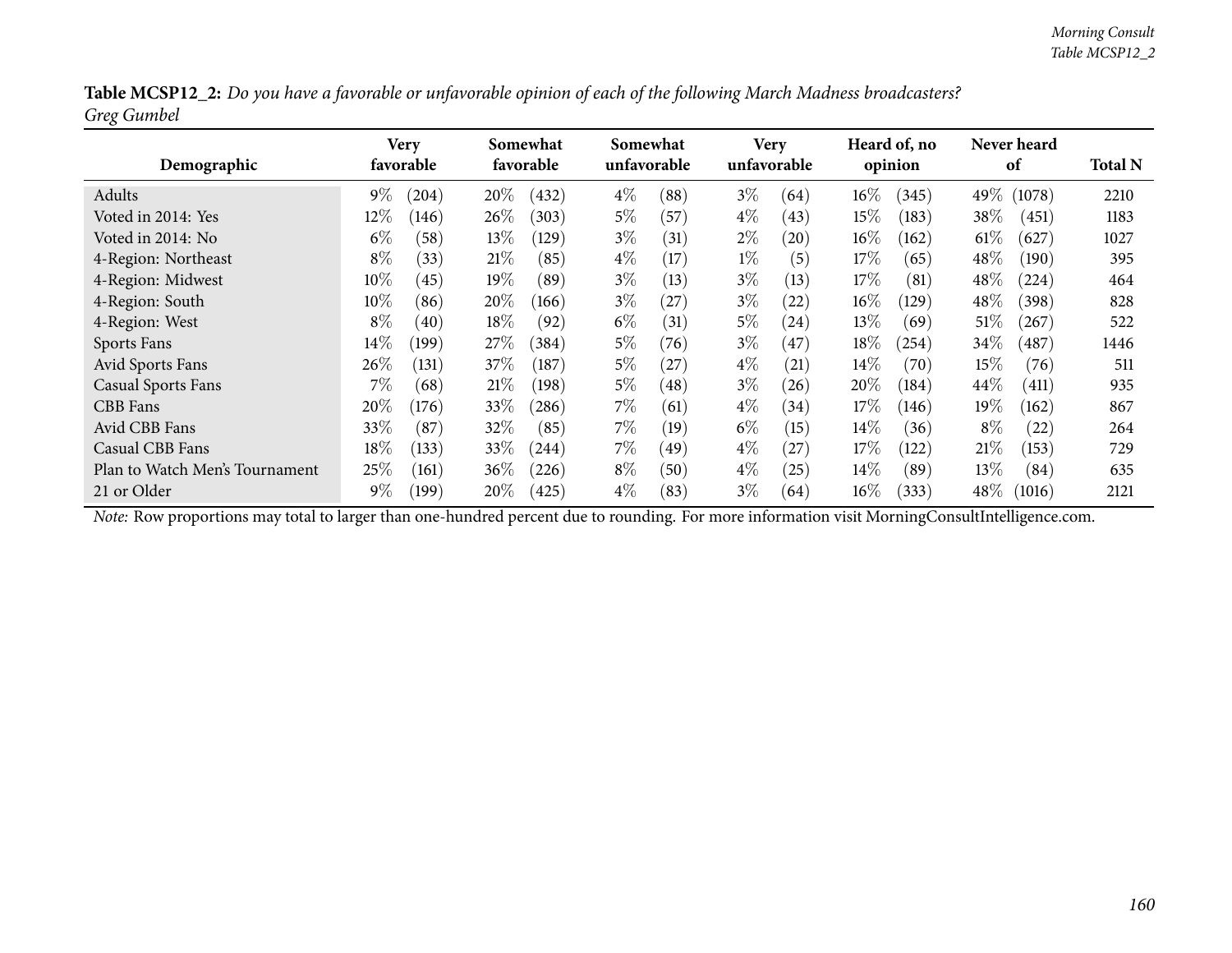| Table MCSP12_3: Do you have a favorable or unfavorable opinion of each of the following March Madness broadcasters? |  |
|---------------------------------------------------------------------------------------------------------------------|--|
| Charles Barkley                                                                                                     |  |

|                          |        | <b>Very</b> |        | Somewhat  |             | Somewhat |             | <b>Very</b> |       | Heard of, no |        | Never heard |                |
|--------------------------|--------|-------------|--------|-----------|-------------|----------|-------------|-------------|-------|--------------|--------|-------------|----------------|
| Demographic              |        | favorable   |        | favorable | unfavorable |          | unfavorable |             |       | opinion      |        | of          | <b>Total N</b> |
| Adults                   | 19%    | (415)       | 23%    | (518)     | $4\%$       | (87)     | $3\%$       | (60)        | 18%   | (398)        | 33%    | (731)       | 2210           |
| Gender: Male             | 27%    | (285)       | 26%    | (274)     | $5\%$       | (54)     | $4\%$       | (47)        | 13%   | (143)        | 25%    | (263)       | 1067           |
| Gender: Female           | $11\%$ | (129)       | 21%    | (244)     | $3\%$       | (33)     | $1\%$       | (14)        | 22%   | (255)        | 41\%   | (468)       | 1143           |
| Age: 18-34               | 16%    | (104)       | 19%    | (124)     | $3\%$       | (23)     | $4\%$       | (25)        | 12%   | (79)         | $46\%$ | (302)       | 658            |
| Age: 35-44               | 23%    | (83)        | 24\%   | (86)      | $3\%$       | (11)     | $3\%$       | (12)        | 20%   | (72)         | 27%    | (97)        | 359            |
| Age: 45-64               | 20%    | (152)       | 25%    | (190)     | $4\%$       | (32)     | $2\%$       | (16)        | 21%   | (162)        | 27%    | (204)       | 754            |
| Age: 65+                 | 17%    | (76)        | 27%    | (118)     | $5\%$       | (22)     | $2\%$       | (8)         | 20%   | (86)         | 29%    | (128)       | 438            |
| GenZers: 1997-2012       | 10%    | (26)        | 11%    | (29)      | $6\%$       | (14)     | $6\%$       | (16)        | $9\%$ | (24)         | 57%    | (146)       | 255            |
| Millennials: 1981-1996   | 21%    | (138)       | 24%    | (154)     | $3\%$       | (18)     | $3\%$       | (17)        | 16%   | (103)        | 34%    | (217)       | 646            |
| GenXers: 1965-1980       | 22%    | (109)       | 25%    | (127)     | $3\%$       | (16)     | $2\%$       | (10)        | 21%   | (105)        | 27%    | (137)       | 505            |
| Baby Boomers: 1946-1964  | 18%    | (138)       | 26%    | (195)     | $5\%$       | (39)     | $2\%$       | (16)        | 21%   | (155)        | 27%    | (202)       | 744            |
| PID: Dem (no lean)       | 20%    | (154)       | 25%    | (186)     | $5\%$       | (38)     | $4\%$       | (30)        | 14%   | (104)        | 32%    | (242)       | 753            |
| PID: Ind (no lean)       | 17%    | (134)       | 21%    | (159)     | $2\%$       | (16)     | $2\%$       | (19)        | 21%   | (159)        | 37%    | (284)       | 771            |
| PID: Rep (no lean)       | 19%    | (127)       | 25\%   | (173)     | $5\%$       | (33)     | $2\%$       | (11)        | 20%   | (135)        | 30%    | (206)       | 686            |
| PID/Gender: Dem Men      | 34%    | (109)       | 26%    | (83)      | $6\%$       | (19)     | 7%          | (22)        | 10%   | (31)         | 18%    | (59)        | 323            |
| PID/Gender: Dem Women    | 10%    | (44)        | 24%    | (103)     | $4\%$       | (19)     | $2\%$       | (9)         | 17%   | (72)         | 42%    | (183)       | 430            |
| PID/Gender: Ind Men      | 24%    | (94)        | 24\%   | (95)      | $3\%$       | (10)     | $4\%$       | (16)        | 16%   | (63)         | 30%    | (120)       | 398            |
| PID/Gender: Ind Women    | $11\%$ | (40)        | 17%    | (64)      | $1\%$       | (6)      | $1\%$       | (3)         | 26%   | (97)         | 44%    | (164)       | 373            |
| PID/Gender: Rep Men      | 24%    | (82)        | 28%    | (96)      | 7%          | (25)     | $3\%$       | (9)         | 14\%  | (49)         | 24%    | (84)        | 345            |
| PID/Gender: Rep Women    | 13%    | (45)        | 23%    | (77)      | $2\%$       | (8)      | $1\%$       | (2)         | 25%   | (86)         | 36%    | (122)       | 341            |
| Ideo: Liberal (1-3)      | 23%    | (143)       | 25%    | (154)     | $4\%$       | (25)     | $3\%$       | (18)        | 13%   | (78)         | 33%    | (203)       | 621            |
| Ideo: Moderate (4)       | 18%    | (112)       | 22%    | (135)     | $3\%$       | (21)     | $2\%$       | (15)        | 20%   | (125)        | 34%    | (210)       | 618            |
| Ideo: Conservative (5-7) | 19%    | (143)       | 27\%   | (201)     | 5%          | (35)     | $3\%$       | (24)        | 18%   | (138)        | 28%    | (214)       | 756            |
| Educ: < College          | 17%    | (251)       | $21\%$ | (322)     | $3\%$       | (51)     | $2\%$       | (36)        | 19%   | (294)        | 37%    | (565)       | 1519           |
| Educ: Bachelors degree   | 23%    | (102)       | 28%    | (125)     | $5\%$       | (22)     | $5\%$       | (21)        | 15%   | (65)         | 25%    | (112)       | 446            |
| Educ: Post-grad          | 25%    | (62)        | 29%    | (71)      | $6\%$       | (14)     | $2\%$       | (4)         | 16%   | (40)         | 22%    | (54)        | 245            |
| Income: Under 50k        | 15%    | (182)       | $21\%$ | (249)     | $4\%$       | (43)     | $3\%$       | (35)        | 19%   | (228)        | 38%    | (449)       | 1186           |
| Income: 50k-100k         | 20%    | (143)       | 26%    | (184)     | $3\%$       | (24)     | $3\%$       | (23)        | 17%   | (124)        | $31\%$ | (220)       | 717            |
| Income: 100k+            | 29%    | (89)        | 28%    | (86)      | $7\%$       | (20)     | $1\%$       | (2)         | 15%   | (47)         | 20%    | (63)        | 307            |
| Ethnicity: White         | 18%    | (306)       | 24%    | (408)     | $3\%$       | (58)     | $2\%$       | (41)        | 19%   | (323)        | 34%    | (593)       | 1730           |
| Ethnicity: Hispanic      | 18%    | (65)        | 22%    | (78)      | $3\%$       | (11)     | $5\%$       | (19)        | 13%   | (46)         | 38%    | (132)       | 351            |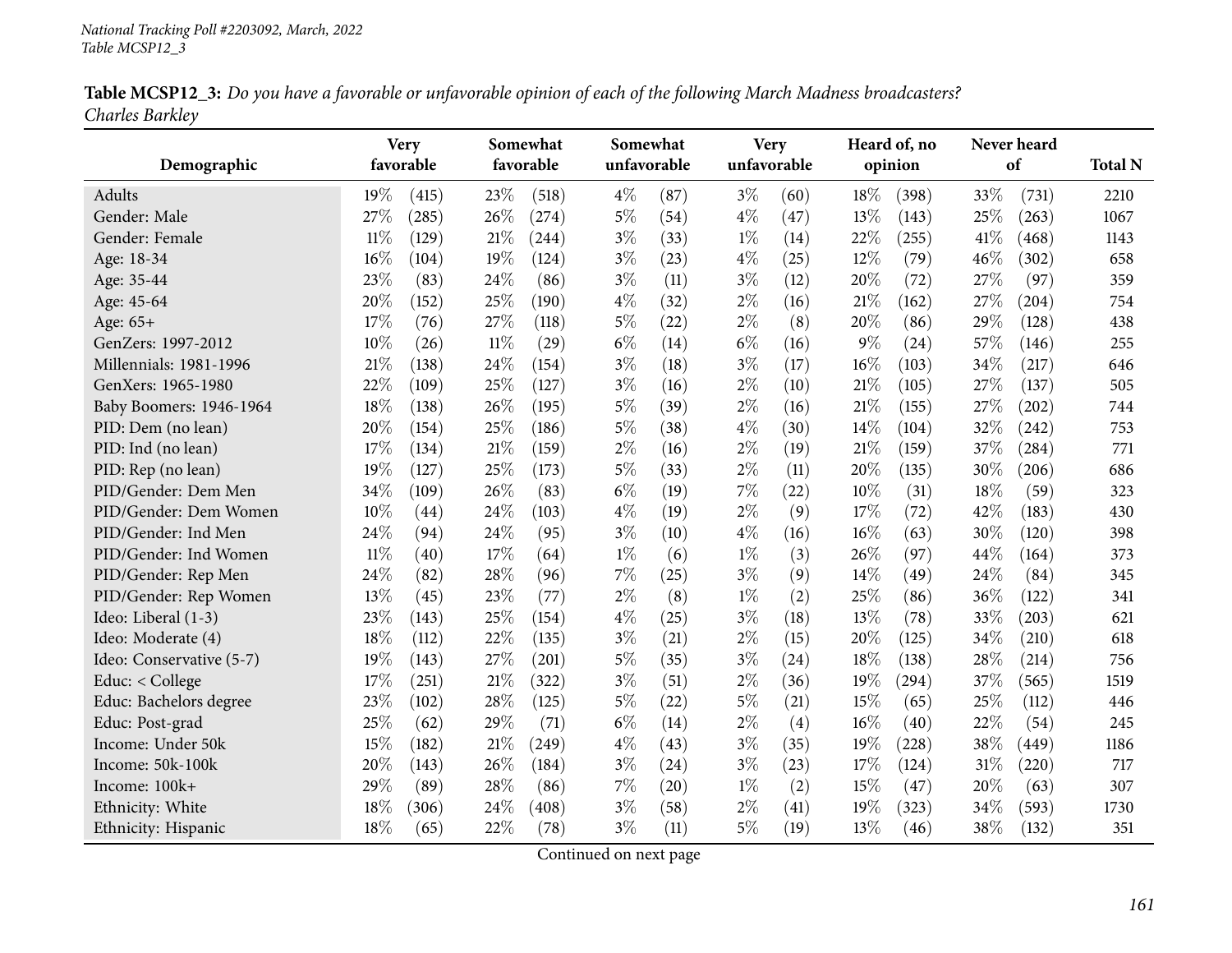Table MCSP12\_3: Do you have a favorable or unfavorable opinion of each of the following March Madness broadcasters? *Charles Barkley*

|                                   | <b>Very</b>  |        | Somewhat  |       | Somewhat    |       | <b>Very</b> |     | Heard of, no |     | Never heard        |                |
|-----------------------------------|--------------|--------|-----------|-------|-------------|-------|-------------|-----|--------------|-----|--------------------|----------------|
| Demographic                       | favorable    |        | favorable |       | unfavorable |       | unfavorable |     | opinion      |     | of                 | <b>Total N</b> |
| Adults                            | 19%<br>(415) | 23\%   | (518)     | $4\%$ | (87)        | $3\%$ | (60)        | 18% | (398)        | 33% | (731)              | 2210           |
| Ethnicity: Black                  | 30%<br>(84)  | 21%    | (59)      | $8\%$ | (21)        | $4\%$ | (10)        | 14% | (38)         | 23% | (64)               | 276            |
| Ethnicity: Other                  | 12%<br>(25)  | 25%    | (51)      | $4\%$ | (9)         | $5\%$ | (10)        | 18% | (37)         | 36% | (74)               | 205            |
| All Christian                     | 21%<br>(203) | 26%    | (254)     | $4\%$ | (41)        | $3\%$ | (29)        | 17% | (169)        | 28% | (273)              | 968            |
| All Non-Christian                 | 20%<br>(19)  | 25%    | (25)      | $5\%$ | (5)         | $5\%$ | (5)         | 22% | (21)         | 24% | (23)               | 99             |
| Atheist                           | 16%<br>(20)  | $21\%$ | (26)      | $5\%$ | (6)         | $2\%$ | (2)         | 15% | (18)         | 40% | (48)               | 119            |
| Agnostic/Nothing in particular    | 17%<br>(103) | 23%    | (142)     | $4\%$ | (23)        | $2\%$ | (15)        | 17% | (107)        | 37% | (229)              | 619            |
| Something Else                    | 17%<br>(70)  | 18%    | (72)      | $3\%$ | (12)        | $2\%$ | (10)        | 20% | (83)         | 39% | (158)              | 405            |
| Religious Non-Protestant/Catholic | 20%<br>(24)  | 28%    | (35)      | $4\%$ | (5)         | $5\%$ | (6)         | 22% | (27)         | 22% | (28)               | 124            |
| Evangelical                       | 20%<br>(108) | 21%    | (114)     | $4\%$ | (23)        | $3\%$ | (15)        | 21% | (112)        | 30% | (163)              | 536            |
| Non-Evangelical                   | 20%<br>(158) | 25%    | (202)     | $4\%$ | (29)        | $3\%$ | (22)        | 16% | (130)        | 32% | (260)              | 801            |
| Community: Urban                  | 22%<br>(124) | 22%    | (124)     | $5\%$ | (28)        | $4\%$ | (20)        | 14% | (80)         | 34% | (194)              | 570            |
| Community: Suburban               | 20%<br>(207) | 26%    | (279)     | $4\%$ | (41)        | $2\%$ | (25)        | 18% | (186)        | 30% | (316)              | 1055           |
| Community: Rural                  | 14%<br>(84)  | 20%    | (116)     | $3\%$ | (18)        | $3\%$ | (15)        | 23% | (132)        | 38% | (221)              | 585            |
| Employ: Private Sector            | 23%<br>(148) | 27%    | (171)     | $3\%$ | (19)        | $4\%$ | (24)        | 15% | (97)         | 27% | (174)              | 635            |
| <b>Employ: Government</b>         | 25%<br>(31)  | 19%    | (24)      | 7%    | (9)         | $3\%$ | (4)         | 16% | (20)         | 29% | (36)               | 124            |
| Employ: Self-Employed             | 20%<br>(46)  | 27%    | (63)      | 5%    | (13)        | $4\%$ | (9)         | 16% | (36)         | 28% | (64)               | 231            |
| Employ: Homemaker                 | 14%<br>(23)  | 19%    | (32)      | $3\%$ | (5)         | $3\%$ | (6)         | 28% | (46)         | 32% | (53)               | 165            |
| Employ: Student                   | 16%<br>(13)  | $6\%$  | (5)       | $4\%$ | (3)         | $5\%$ | (4)         | 13% | (10)         | 56% | $\left( 44\right)$ | 79             |
| Employ: Retired                   | 15%<br>(76)  | 25%    | (127)     | $4\%$ | (22)        | $2\%$ | (9)         | 20% | (101)        | 33% | (166)              | 501            |
| Employ: Unemployed                | 16%<br>(47)  | 22%    | (65)      | $3\%$ | (10)        | $1\%$ | (2)         | 16% | (48)         | 42% | (122)              | 294            |
| Employ: Other                     | 17%<br>(30)  | 17%    | (31)      | $4\%$ | (7)         | $2\%$ | (3)         | 22% | (39)         | 39% | (71)               | 182            |
| Military HH: Yes                  | 20%<br>(66)  | 24%    | (76)      | 5%    | (17)        | $4\%$ | (13)        | 20% | (65)         | 27% | (85)               | 322            |
| Military HH: No                   | 18%<br>(349) | 23%    | (442)     | $4\%$ | (70)        | $3\%$ | (48)        | 18% | (333)        | 34% | (646)              | 1888           |
| RD/WT: Right Direction            | 22%<br>(151) | 25%    | (171)     | $5\%$ | (33)        | $4\%$ | (26)        | 16% | (112)        | 28% | (195)              | 687            |
| RD/WT: Wrong Track                | 17%<br>(264) | 23%    | (347)     | $4\%$ | (55)        | $2\%$ | (35)        | 19% | (286)        | 35% | (536)              | 1523           |
| Biden Job Approve                 | 21%<br>(185) | 24%    | (218)     | $5\%$ | (42)        | $2\%$ | (21)        | 16% | (141)        | 32% | (287)              | 894            |
| <b>Biden Job Disapprove</b>       | 18%<br>(216) | 24%    | (292)     | $4\%$ | (43)        | $3\%$ | (37)        | 19% | (234)        | 32% | (381)              | 1203           |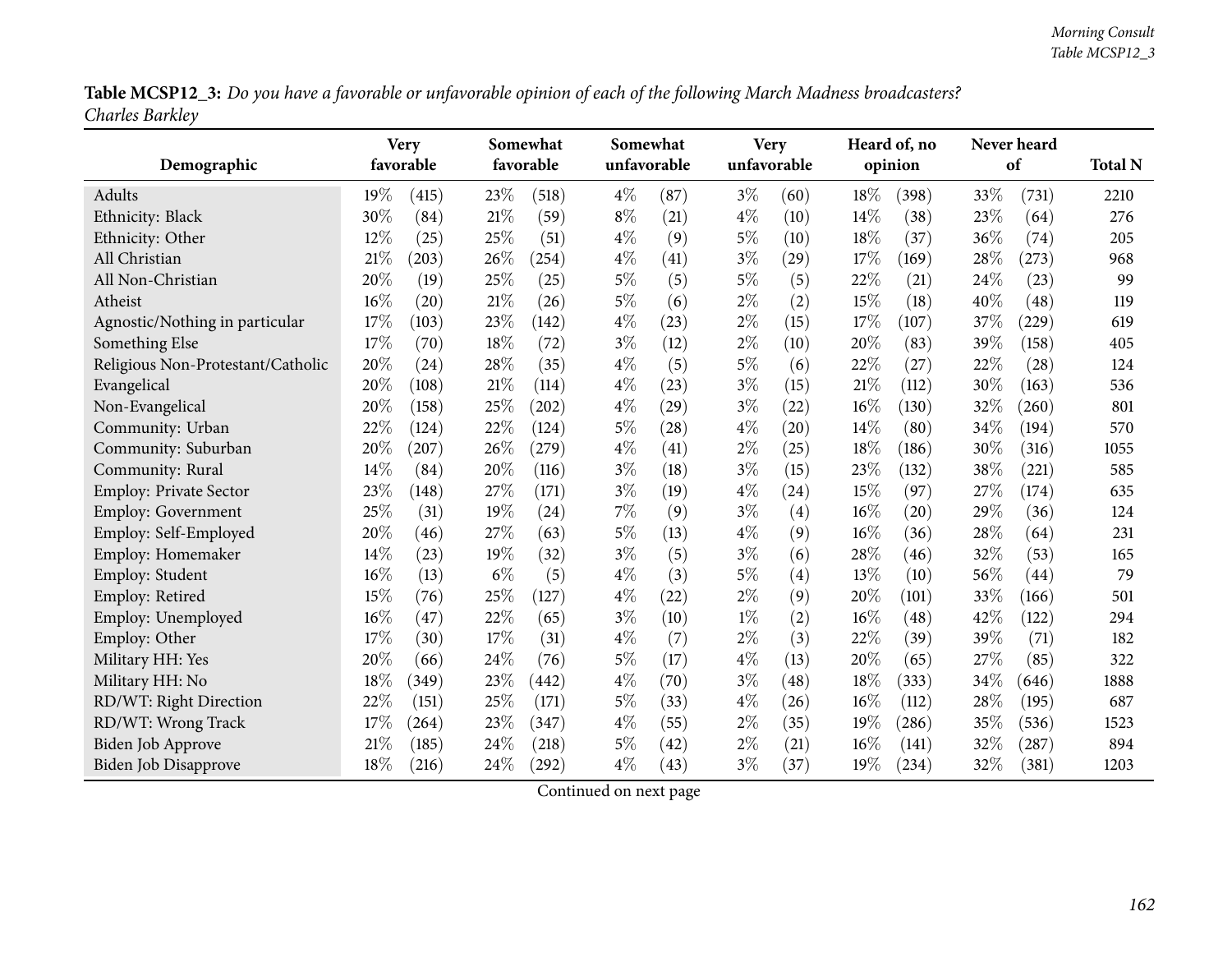| Table MCSP12_3: Do you have a favorable or unfavorable opinion of each of the following March Madness broadcasters? |  |  |
|---------------------------------------------------------------------------------------------------------------------|--|--|
| Charles Barkley                                                                                                     |  |  |

|                                      |        | <b>Very</b> |      | Somewhat  |             | Somewhat |       | <b>Very</b> |        | Heard of, no |      | Never heard |                |
|--------------------------------------|--------|-------------|------|-----------|-------------|----------|-------|-------------|--------|--------------|------|-------------|----------------|
| Demographic                          |        | favorable   |      | favorable | unfavorable |          |       | unfavorable |        | opinion      |      | of          | <b>Total N</b> |
| Adults                               | 19%    | (415)       | 23%  | (518)     | $4\%$       | (87)     | $3\%$ | (60)        | 18%    | (398)        | 33%  | (731)       | 2210           |
| Biden Job Strongly Approve           | 25%    | (87)        | 23%  | (78)      | $6\%$       | (20)     | $3\%$ | (11)        | 17%    | (59)         | 26%  | (90)        | 345            |
| Biden Job Somewhat Approve           | 18%    | (98)        | 25%  | (140)     | $4\%$       | (22)     | $2\%$ | (10)        | 15%    | (82)         | 36%  | (198)       | 550            |
| Biden Job Somewhat Disapprove        | 17%    | (61)        | 24%  | (90)      | $4\%$       | (16)     | $4\%$ | (16)        | 18%    | (66)         | 32%  | (119)       | 368            |
| <b>Biden Job Strongly Disapprove</b> | 19%    | (155)       | 24%  | (203)     | $3\%$       | (27)     | $2\%$ | (21)        | 20%    | (168)        | 31\% | (262)       | 835            |
| Favorable of Biden                   | 21%    | (198)       | 25%  | (237)     | $4\%$       | (33)     | $3\%$ | (24)        | 16%    | (146)        | 32%  | (300)       | 939            |
| Unfavorable of Biden                 | 18%    | (213)       | 23%  | (277)     | $4\%$       | (46)     | $3\%$ | (34)        | 19%    | (228)        | 33%  | (385)       | 1182           |
| Very Favorable of Biden              | 27%    | (102)       | 23%  | (87)      | $5\%$       | (19)     | $2\%$ | (9)         | 17%    | (63)         | 26%  | (99)        | 379            |
| Somewhat Favorable of Biden          | 17%    | (97)        | 27\% | (150)     | $3\%$       | (14)     | $3\%$ | (15)        | 15%    | (82)         | 36%  | (201)       | 560            |
| Somewhat Unfavorable of Biden        | 19%    | (65)        | 22%  | (75)      | $5\%$       | (17)     | $2\%$ | (8)         | 19%    | (64)         | 34%  | (116)       | 345            |
| Very Unfavorable of Biden            | 18%    | (148)       | 24%  | (202)     | $4\%$       | (30)     | $3\%$ | (26)        | $20\%$ | (164)        | 32%  | (268)       | 838            |
| #1 Issue: Economy                    | 21\%   | (182)       | 23%  | (203)     | $4\%$       | (38)     | $3\%$ | (24)        | 18%    | (155)        | 31\% | (273)       | 876            |
| #1 Issue: Security                   | 15%    | (54)        | 26%  | (94)      | $3\%$       | (12)     | $3\%$ | (12)        | 17%    | (60)         | 36%  | (131)       | 362            |
| #1 Issue: Health Care                | 19%    | (40)        | 21%  | (45)      | $4\%$       | (8)      | $3\%$ | (5)         | 19%    | (40)         | 34%  | (73)        | 212            |
| #1 Issue: Medicare / Social Security | 17%    | (37)        | 23%  | (51)      | $5\%$       | (12)     | $4\%$ | (8)         | 23%    | (50)         | 29%  | (65)        | 223            |
| #1 Issue: Women's Issues             | 18%    | (21)        | 19%  | (23)      | $1\%$       | (1)      | $1\%$ | (2)         | 20%    | (24)         | 40%  | (47)        | 118            |
| #1 Issue: Education                  | 17%    | (14)        | 21%  | (18)      | $3\%$       | (3)      |       | (0)         | 13%    | (11)         | 46%  | (39)        | 85             |
| #1 Issue: Energy                     | 22%    | (41)        | 24%  | (46)      | $3\%$       | (5)      | $5\%$ | (10)        | 13%    | (24)         | 33%  | (63)        | 188            |
| #1 Issue: Other                      | 17%    | (25)        | 27%  | (39)      | $6\%$       | (8)      |       | (0)         | 23%    | (33)         | 28%  | (40)        | 145            |
| 2020 Vote: Joe Biden                 | 20%    | (185)       | 27%  | (243)     | $4\%$       | (36)     | $3\%$ | (29)        | 17%    | (149)        | 29%  | (260)       | 904            |
| 2020 Vote: Donald Trump              | 19%    | (147)       | 26%  | (198)     | $4\%$       | (30)     | $2\%$ | (18)        | 18%    | (140)        | 30%  | (227)       | 759            |
| 2020 Vote: Other                     | 28%    | (18)        | 18%  | (12)      | $6\%$       | (4)      | $1\%$ | (1)         | 16%    | (10)         | 32%  | (21)        | 66             |
| 2020 Vote: Didn't Vote               | 13%    | (64)        | 14\% | (66)      | $4\%$       | (17)     | $3\%$ | (13)        | 20%    | (98)         | 46%  | (223)       | 481            |
| 2018 House Vote: Democrat            | 22%    | (150)       | 29%  | (201)     | $4\%$       | (27)     | $3\%$ | (22)        | 15%    | (103)        | 27%  | (182)       | 686            |
| 2018 House Vote: Republican          | 22%    | (142)       | 25%  | (161)     | $5\%$       | (34)     | $2\%$ | (15)        | 17%    | (109)        | 27%  | (173)       | 635            |
| 2018 House Vote: Someone else        | 14\%   | (8)         | 19%  | (11)      | $6\%$       | (4)      | $6\%$ | (4)         | 21%    | (13)         | 34%  | (20)        | 59             |
| 2016 Vote: Hillary Clinton           | 22%    | (140)       | 28%  | (178)     | $4\%$       | (27)     | $3\%$ | (19)        | 16%    | (102)        | 27%  | (173)       | 640            |
| 2016 Vote: Donald Trump              | $21\%$ | (147)       | 26%  | (181)     | $4\%$       | (31)     | $2\%$ | (16)        | 19%    | (133)        | 26%  | (183)       | 692            |
| 2016 Vote: Other                     | 16%    | (18)        | 32%  | (35)      | $6\%$       | (6)      | $3\%$ | (3)         | 16%    | (17)         | 27%  | (29)        | 108            |
| 2016 Vote: Didn't Vote               | 14%    | (109)       | 16%  | (123)     | $3\%$       | (22)     | $3\%$ | (22)        | 19%    | (146)        | 45%  | (346)       | 768            |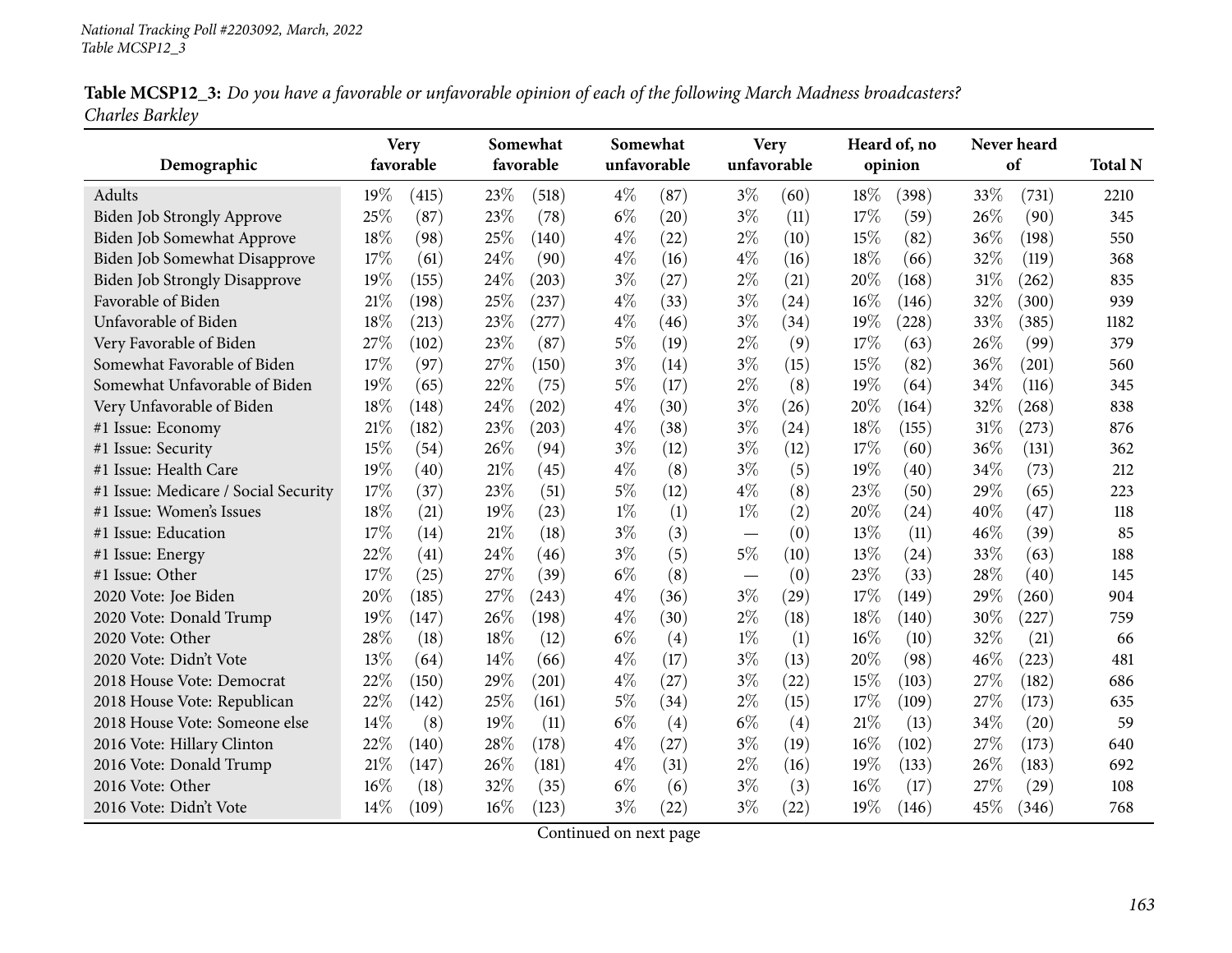| Table MCSP12_3: Do you have a favorable or unfavorable opinion of each of the following March Madness broadcasters? |  |
|---------------------------------------------------------------------------------------------------------------------|--|
| Charles Barkley                                                                                                     |  |

| Demographic                    | Very<br>favorable    | Somewhat<br>favorable | Somewhat<br>unfavorable  | <b>Very</b><br>unfavorable  | Heard of, no<br>opinion    | Never heard<br>of  | <b>Total N</b> |
|--------------------------------|----------------------|-----------------------|--------------------------|-----------------------------|----------------------------|--------------------|----------------|
| Adults                         | 19 $\%$<br>(415)     | $23\%$<br>(518)       | $4\%$<br>(87             | $3\%$<br>(60)               | $18\%$<br>(398)            | 33%<br>(731)       | 2210           |
| Voted in 2014: Yes             | 23%<br>$^{'}273)$    | 28\%<br>(330)         | $5\%$<br>(59)            | $3\%$<br>(32)               | 17%<br>(198)               | 25%<br>(291)       | 1183           |
| Voted in 2014: No              | $14\%$<br>(142)      | 18%<br>(188)          | $3\%$<br>(28)            | $3\%$<br>$\left( 28\right)$ | 20%<br>(200)               | 43\%<br>(440)      | 1027           |
| 4-Region: Northeast            | $19\%$<br>(76)       | 24\%<br>(93)          | $5\%$<br>(21)            | $3\%$<br>(10)               | 17%<br>(66)                | 33\%<br>(130)      | 395            |
| 4-Region: Midwest              | $18\%$<br>(83)       | 27%<br>(124)          | $3\%$<br>(12)            | $2\%$<br>(9)                | $19\%$<br>(89)             | 32%<br>(148)       | 464            |
| 4-Region: South                | $18\%$<br>(150)      | 24%<br>(199)          | $4\%$<br>(36)            | $3\%$<br>(23)               | 19%<br>(155)               | 32%<br>(265)       | 828            |
| 4-Region: West                 | 20%<br>(106)         | $20\%$<br>(102)       | $4\%$<br>(19)            | $3\%$<br>(18)               | 17%<br>(89)                | $36\%$<br>(189)    | 522            |
| Sports Fans                    | 26%<br>(374)         | $30\%$<br>434)        | $5\%$<br>(70)            | $3\%$<br>(45)               | $16\%$<br>(229)            | $20\%$<br>(294)    | 1446           |
| <b>Avid Sports Fans</b>        | $46\%$<br>$^{(235)}$ | $30\%$<br>(153)       | $4\%$<br>$^{'}20$        | $3\%$<br>(13)               | $9\%$<br>$\left(47\right)$ | $8\%$<br>(42)      | 511            |
| <b>Casual Sports Fans</b>      | $15\%$<br>(138)      | 30%<br>$^{\prime}281$ | $5\%$<br>49 <sup>°</sup> | $3\%$<br>(32)               | $20\%$<br>(182)            | 27\%<br>$^{'}252)$ | 935            |
| CBB Fans                       | $37\%$<br>(319)      | $31\%$<br>269         | $6\%$<br>(53)            | $4\%$<br>(35)               | 12%<br>(103)               | $10\%$<br>(88)     | 867            |
| Avid CBB Fans                  | $53\%$<br>(139)      | $26\%$<br>(68)        | $6\%$<br>(15)            | $3\%$<br>(7)                | $9\%$<br>(23)              | 5%<br>(13)         | 264            |
| Casual CBB Fans                | 34\%<br>(250)        | $32\%$<br>(231)       | $6\%$<br>(46)            | $4\%$<br>(32)               | 12%<br>(89)                | $11\%$<br>(81)     | 729            |
| Plan to Watch Men's Tournament | 45%<br>(283)         | 31%<br>(195)          | $7\%$<br>(42)            | $3\%$<br>(22)               | $9\%$<br>(59)              | 5%<br>(34)         | 635            |
| 21 or Older                    | 19 $\%$<br>(406)     | $24\%$<br>(510)       | $4\%$<br>(83)            | $3\%$<br>(55)               | $18\%$<br>(389)            | 32\%<br>(677)      | 2121           |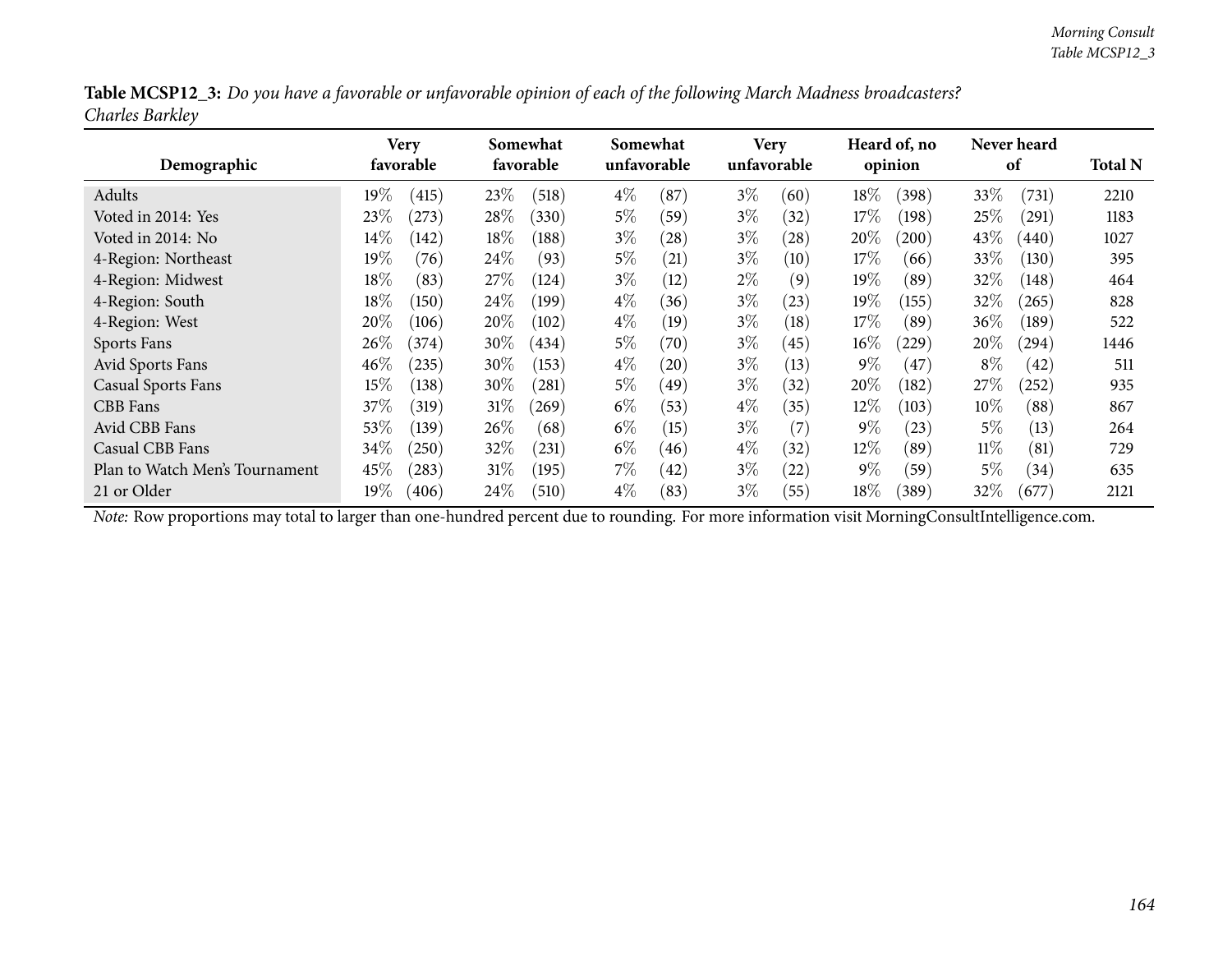| Table MCSP12_4: Do you have a favorable or unfavorable opinion of each of the following March Madness broadcasters? |  |
|---------------------------------------------------------------------------------------------------------------------|--|
| Clark Kellogg                                                                                                       |  |

| Demographic              |        | <b>Very</b><br>favorable |        | Somewhat<br>favorable |       | Somewhat<br>unfavorable | <b>Very</b><br>unfavorable |      |        | Heard of, no<br>opinion |      | Never heard<br>of | <b>Total N</b> |
|--------------------------|--------|--------------------------|--------|-----------------------|-------|-------------------------|----------------------------|------|--------|-------------------------|------|-------------------|----------------|
| Adults                   | 7%     | (151)                    | 12%    | (255)                 | $2\%$ | (44)                    | $2\%$                      | (45) | 13%    | (278)                   | 65%  | (1436)            | 2210           |
| Gender: Male             | $11\%$ | (115)                    | 17%    | (177)                 | $3\%$ | (31)                    | $4\%$                      | (39) | 15%    | (156)                   | 51\% | (549)             | 1067           |
| Gender: Female           | $3\%$  | (36)                     | $7\%$  | (79)                  | $1\%$ | (14)                    | $1\%$                      | (7)  | $11\%$ | (121)                   | 78%  | (887)             | 1143           |
| Age: 18-34               | 7%     | (45)                     | $8\%$  | (55)                  | $3\%$ | (23)                    | $4\%$                      | (27) | 12%    | (82)                    | 65%  | (427)             | 658            |
| Age: 35-44               | $5\%$  | (19)                     | 14%    | (50)                  | $2\%$ | (8)                     | $2\%$                      | (7)  | 13%    | (48)                    | 63%  | (226)             | 359            |
| Age: 45-64               | $8\%$  | (57)                     | 13%    | (96)                  | $1\%$ | (10)                    | $1\%$                      | (8)  | 13%    | (99)                    | 64%  | (484)             | 754            |
| Age: 65+                 | 7%     | (30)                     | 12%    | (54)                  | $1\%$ | (3)                     | $1\%$                      | (3)  | $11\%$ | (49)                    | 68%  | (300)             | 438            |
| GenZers: 1997-2012       | $6\%$  | (16)                     | $4\%$  | (11)                  | $4\%$ | (10)                    | 7%                         | (18) | 13%    | (33)                    | 66%  | (168)             | 255            |
| Millennials: 1981-1996   | 7%     | (44)                     | 12%    | (80)                  | $3\%$ | (20)                    | $2\%$                      | (12) | 13%    | (83)                    | 63%  | (406)             | 646            |
| GenXers: 1965-1980       | 7%     | (34)                     | 13%    | (66)                  | $1\%$ | (4)                     | $2\%$                      | (9)  | 12%    | (60)                    | 66%  | (332)             | 505            |
| Baby Boomers: 1946-1964  | $8\%$  | (57)                     | 13%    | (95)                  | $1\%$ | (10)                    | $1\%$                      | (6)  | 13%    | (94)                    | 65%  | (483)             | 744            |
| PID: Dem (no lean)       | $8\%$  | (59)                     | 13%    | (94)                  | $2\%$ | (14)                    | $3\%$                      | (21) | $11\%$ | (83)                    | 64%  | (482)             | 753            |
| PID: Ind (no lean)       | $5\%$  | (41)                     | 10%    | (75)                  | $2\%$ | (17)                    | $2\%$                      | (15) | 14\%   | (108)                   | 67%  | (515)             | 771            |
| PID: Rep (no lean)       | $8\%$  | (52)                     | 12%    | (85)                  | $2\%$ | (14)                    | $1\%$                      | (9)  | 13%    | (86)                    | 64\% | (439)             | 686            |
| PID/Gender: Dem Men      | 13%    | (43)                     | 18%    | (58)                  | $3\%$ | (9)                     | $6\%$                      | (20) | 12%    | (38)                    | 48%  | (154)             | 323            |
| PID/Gender: Dem Women    | $4\%$  | (16)                     | $8\%$  | (36)                  | $1\%$ | (4)                     |                            | (1)  | 10%    | (45)                    | 76\% | (329)             | 430            |
| PID/Gender: Ind Men      | $8\%$  | (32)                     | 14%    | (56)                  | $3\%$ | (11)                    | $3\%$                      | (11) | 17%    | (67)                    | 56%  | (221)             | 398            |
| PID/Gender: Ind Women    | $2\%$  | (9)                      | 5%     | (19)                  | $2\%$ | (6)                     | $1\%$                      | (4)  | $11\%$ | (41)                    | 79%  | (294)             | 373            |
| PID/Gender: Rep Men      | 12%    | (41)                     | 18%    | (62)                  | $3\%$ | (10)                    | $2\%$                      | (7)  | 15%    | (51)                    | 50%  | (174)             | 345            |
| PID/Gender: Rep Women    | $3\%$  | (11)                     | 7%     | (23)                  | $1\%$ | (4)                     | $1\%$                      | (2)  | 10%    | (35)                    | 78%  | (265)             | 341            |
| Ideo: Liberal (1-3)      | $8\%$  | (48)                     | 12%    | (77)                  | $1\%$ | (7)                     | $3\%$                      | (21) | 10%    | (60)                    | 66%  | (408)             | 621            |
| Ideo: Moderate (4)       | 7%     | (40)                     | $11\%$ | (66)                  | $1\%$ | (8)                     | $1\%$                      | (6)  | 16%    | (99)                    | 64%  | (398)             | 618            |
| Ideo: Conservative (5-7) | $8\%$  | (58)                     | 13%    | (98)                  | $4\%$ | (27)                    | $2\%$                      | (15) | 14%    | (102)                   | 60%  | (454)             | 756            |
| Educ: < College          | $6\%$  | (90)                     | 10%    | (152)                 | $2\%$ | (28)                    | $2\%$                      | (29) | 12%    | (187)                   | 68\% | (1033)            | 1519           |
| Educ: Bachelors degree   | $8\%$  | (35)                     | 14%    | (63)                  | $3\%$ | (14)                    | $2\%$                      | (11) | 13%    | (60)                    | 59%  | (263)             | 446            |
| Educ: Post-grad          | $11\%$ | (27)                     | 16%    | (40)                  | $1\%$ | (2)                     | $2\%$                      | (5)  | 12%    | (31)                    | 57%  | (140)             | 245            |
| Income: Under 50k        | $5\%$  | (65)                     | 10%    | (119)                 | $2\%$ | (23)                    | $2\%$                      | (25) | $11\%$ | (132)                   | 69%  | (822)             | 1186           |
| Income: 50k-100k         | $9\%$  | (62)                     | $11\%$ | (80)                  | $2\%$ | (15)                    | $1\%$                      | (9)  | 15%    | (108)                   | 62%  | (443)             | 717            |
| Income: 100k+            | $8\%$  | (25)                     | 18%    | (56)                  | $2\%$ | (7)                     | $3\%$                      | (11) | 12%    | (37)                    | 56%  | (171)             | 307            |
| Ethnicity: White         | $6\%$  | (103)                    | 12%    | (210)                 | $2\%$ | (28)                    | $2\%$                      | (28) | 12%    | (204)                   | 67%  | (1157)            | 1730           |
| Ethnicity: Hispanic      | $8\%$  | (28)                     | $9\%$  | (33)                  | $4\%$ | (13)                    | $5\%$                      | (16) | 14%    | (48)                    | 61\% | (213)             | 351            |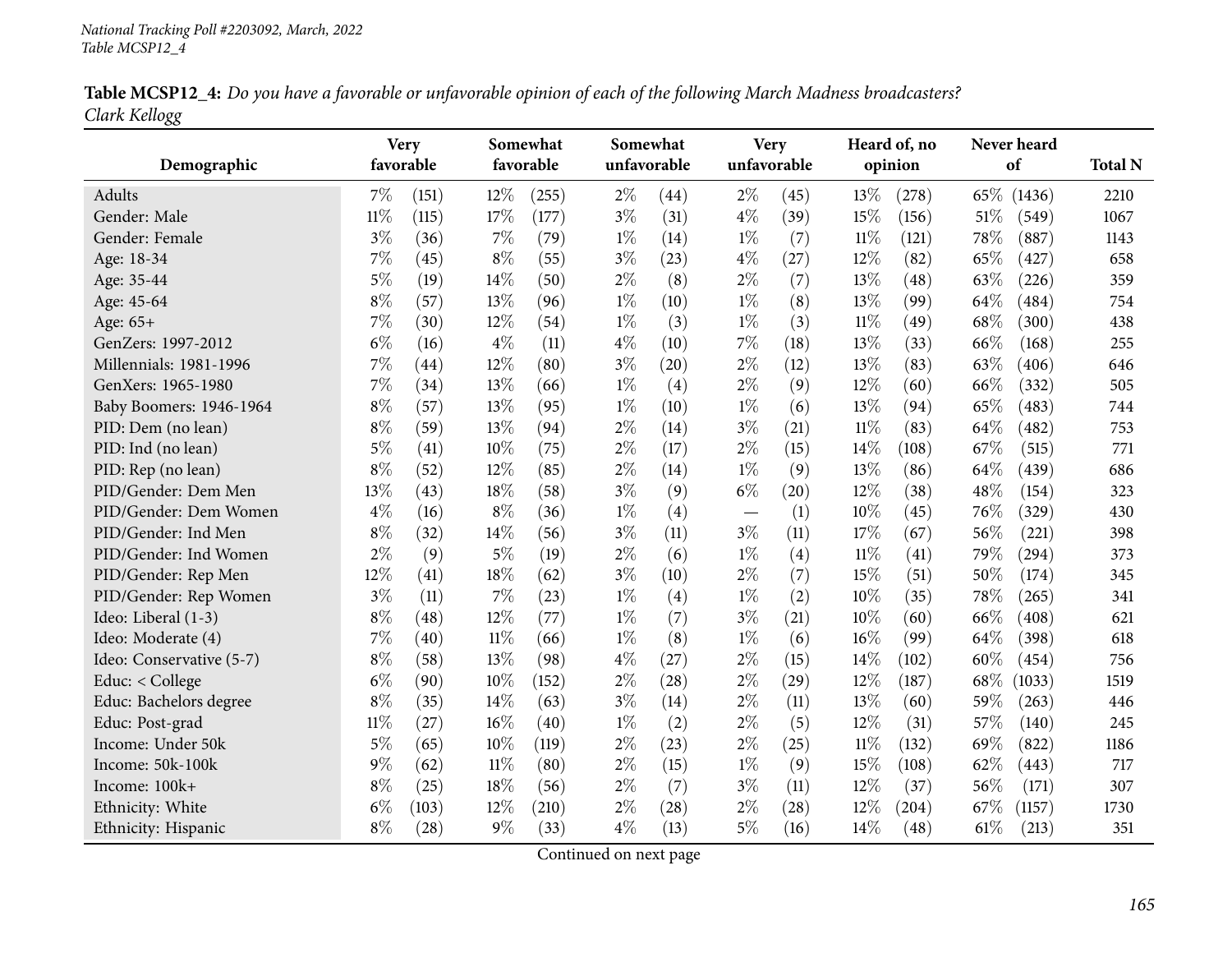Table MCSP12\_4: Do you have a favorable or unfavorable opinion of each of the following March Madness broadcasters? *Clark Kellogg*

| Demographic                       |        | <b>Very</b><br>favorable |        | Somewhat<br>favorable |       | Somewhat<br>unfavorable |       | <b>Very</b><br>unfavorable |        | Heard of, no<br>opinion |     | Never heard<br>of | <b>Total N</b> |
|-----------------------------------|--------|--------------------------|--------|-----------------------|-------|-------------------------|-------|----------------------------|--------|-------------------------|-----|-------------------|----------------|
| Adults                            | $7\%$  | (151)                    | $12\%$ | (255)                 | $2\%$ | (44)                    | $2\%$ | (45)                       | 13%    | (278)                   |     | 65\% (1436)       | 2210           |
| Ethnicity: Black                  | $14\%$ | (39)                     | $9\%$  | (26)                  | $4\%$ | (12)                    | $5\%$ | (14)                       | 16%    | (43)                    | 51% | (142)             | 276            |
| Ethnicity: Other                  | $4\%$  | (9)                      | 10%    | (20)                  | $2\%$ | (5)                     | $1\%$ | (3)                        | 15%    | (31)                    | 67% | (138)             | 205            |
| All Christian                     | $9\%$  | (86)                     | 13%    | (126)                 | $2\%$ | (18)                    | $2\%$ | (15)                       | 12%    | (112)                   | 63% | (611)             | 968            |
| All Non-Christian                 | 7%     | (7)                      | 17%    | (16)                  | $4\%$ | (4)                     | $1\%$ | (1)                        | 15%    | (14)                    | 57% | (57)              | 99             |
| Atheist                           | $4\%$  | (5)                      | 10%    | (12)                  | $3\%$ | (4)                     | $2\%$ | (2)                        | $8\%$  | (9)                     | 73% | (87)              | 119            |
| Agnostic/Nothing in particular    | 5%     | (33)                     | 10%    | (64)                  | $2\%$ | (10)                    | $3\%$ | (22)                       | 14%    | (86)                    | 65% | (404)             | 619            |
| Something Else                    | $5\%$  | (21)                     | $9\%$  | (37)                  | $2\%$ | (8)                     | $1\%$ | (6)                        | 14%    | (56)                    | 68% | (277)             | 405            |
| Religious Non-Protestant/Catholic | $5\%$  | (7)                      | 15%    | (19)                  | $3\%$ | (4)                     | $3\%$ | (3)                        | 17%    | (22)                    | 56% | (70)              | 124            |
| Evangelical                       | $8\%$  | (42)                     | 14%    | (75)                  | $1\%$ | (7)                     | $1\%$ | (7)                        | $11\%$ | (61)                    | 64% | (344)             | 536            |
| Non-Evangelical                   | $8\%$  | (65)                     | $11\%$ | (86)                  | $2\%$ | (20)                    | $1\%$ | (11)                       | 12%    | (98)                    | 65% | (522)             | 801            |
| Community: Urban                  | $8\%$  | (47)                     | 12%    | (68)                  | $2\%$ | (12)                    | $3\%$ | (16)                       | $11\%$ | (64)                    | 63% | (362)             | 570            |
| Community: Suburban               | $7\%$  | (69)                     | $11\%$ | (121)                 | $2\%$ | (23)                    | $2\%$ | (24)                       | 14%    | (145)                   | 64% | (673)             | 1055           |
| Community: Rural                  | $6\%$  | (35)                     | $11\%$ | (66)                  | $2\%$ | (9)                     | $1\%$ | (6)                        | 12%    | (68)                    | 69% | (401)             | 585            |
| Employ: Private Sector            | $8\%$  | (53)                     | 15%    | (92)                  | $3\%$ | (21)                    | $3\%$ | (21)                       | 12%    | (77)                    | 59% | (371)             | 635            |
| Employ: Government                | 7%     | (9)                      | 17%    | (21)                  |       | (0)                     | $5\%$ | (6)                        | 17%    | (22)                    | 53% | (66)              | 124            |
| Employ: Self-Employed             | $11\%$ | (26)                     | 13%    | (31)                  | $3\%$ | (6)                     | $2\%$ | (6)                        | 15%    | (34)                    | 55% | (128)             | 231            |
| Employ: Homemaker                 | $6\%$  | (10)                     | 7%     | (12)                  |       | (0)                     | $2\%$ | (3)                        | $11\%$ | (19)                    | 73% | (120)             | 165            |
| Employ: Student                   | $3\%$  | (2)                      | $5\%$  | (4)                   | $3\%$ | (2)                     | $6\%$ | (5)                        | 14\%   | (11)                    | 69% | (54)              | 79             |
| Employ: Retired                   | $7\%$  | (33)                     | $11\%$ | (55)                  | $1\%$ | (7)                     | $1\%$ | (3)                        | 10%    | (48)                    | 71% | (355)             | 501            |
| Employ: Unemployed                | $4\%$  | (13)                     | $8\%$  | (22)                  | $1\%$ | (2)                     | $1\%$ | (2)                        | 14%    | (40)                    | 73% | (215)             | 294            |
| Employ: Other                     | $3\%$  | (6)                      | $9\%$  | (17)                  | $3\%$ | (6)                     |       | (0)                        | 15%    | (27)                    | 69% | (126)             | 182            |
| Military HH: Yes                  | 10%    | (32)                     | 12%    | (40)                  | $1\%$ | (3)                     | $3\%$ | (9)                        | $11\%$ | (36)                    | 63% | (202)             | 322            |
| Military HH: No                   | $6\%$  | (119)                    | $11\%$ | (215)                 | $2\%$ | (41)                    | $2\%$ | (36)                       | 13%    | (241)                   | 65% | (1235)            | 1888           |
| RD/WT: Right Direction            | $9\%$  | (63)                     | 15%    | (103)                 | $2\%$ | (14)                    | $3\%$ | (23)                       | 12%    | (83)                    | 58% | (401)             | 687            |
| RD/WT: Wrong Track                | $6\%$  | (88)                     | 10%    | (152)                 | $2\%$ | (30)                    | $1\%$ | (22)                       | 13%    | (194)                   | 68% | (1036)            | 1523           |
| Biden Job Approve                 | $8\%$  | (67)                     | 12%    | (110)                 | $2\%$ | (16)                    | $2\%$ | $^{(22)}$                  | 12%    | (104)                   | 64% | (575)             | 894            |
| Biden Job Disapprove              | $6\%$  | (77)                     | 12%    | (142)                 | $2\%$ | (27)                    | $2\%$ | (23)                       | 13%    | (162)                   | 64% | (771)             | 1203           |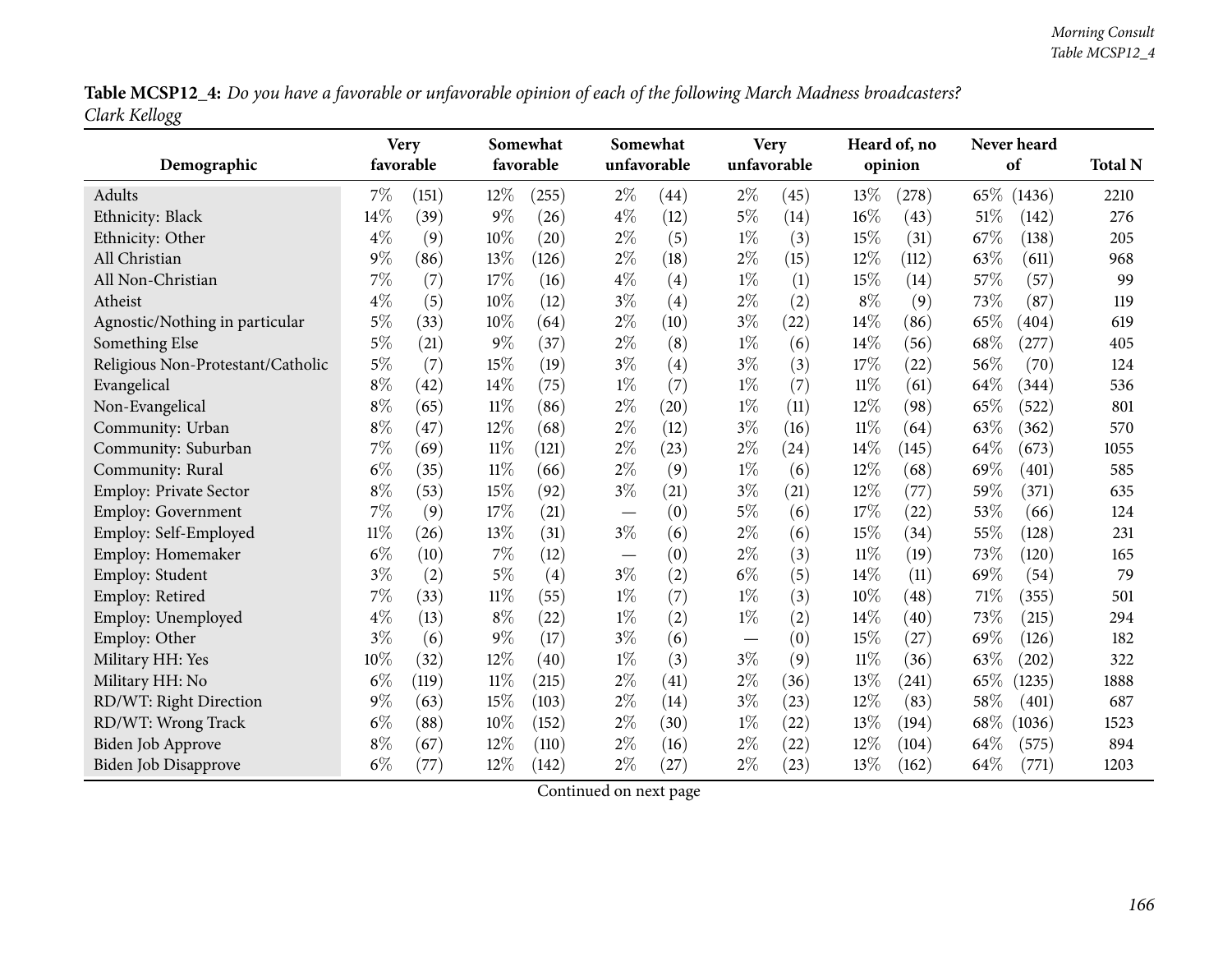|               | Table MCSP12_4: Do you have a favorable or unfavorable opinion of each of the following March Madness broadcasters? |  |
|---------------|---------------------------------------------------------------------------------------------------------------------|--|
| Clark Kellogg |                                                                                                                     |  |

|                                      | <b>Very</b> |       |        | Somewhat  |             | Somewhat |       | <b>Very</b> |        | Heard of, no |      | Never heard |                |
|--------------------------------------|-------------|-------|--------|-----------|-------------|----------|-------|-------------|--------|--------------|------|-------------|----------------|
| Demographic                          | favorable   |       |        | favorable | unfavorable |          |       | unfavorable |        | opinion      |      | of          | <b>Total N</b> |
| Adults                               | $7\%$       | (151) | 12%    | (255)     | $2\%$       | (44)     | $2\%$ | (45)        | 13\%   | (278)        |      | 65\% (1436) | 2210           |
| Biden Job Strongly Approve           | $11\%$      | (39)  | 15%    | (52)      | $2\%$       | (6)      | $3\%$ | (9)         | 12%    | (40)         | 57%  | (198)       | 345            |
| Biden Job Somewhat Approve           | $5\%$       | (28)  | $11\%$ | (58)      | $2\%$       | (10)     | $2\%$ | (13)        | $11\%$ | (63)         | 69%  | (377)       | 550            |
| Biden Job Somewhat Disapprove        | 7%          | (26)  | 10%    | (37)      | $2\%$       | (8)      | $2\%$ | (9)         | 15%    | (56)         | 63%  | (233)       | 368            |
| <b>Biden Job Strongly Disapprove</b> | $6\%$       | (52)  | 13%    | (105)     | $2\%$       | (19)     | $2\%$ | (14)        | 13%    | (106)        | 64%  | (538)       | 835            |
| Favorable of Biden                   | $8\%$       | (71)  | 13%    | (123)     | $2\%$       | (16)     | $2\%$ | (21)        | $11\%$ | (102)        | 65%  | (606)       | 939            |
| Unfavorable of Biden                 | 7%          | (80)  | 11%    | (129)     | $2\%$       | (25)     | $2\%$ | (22)        | 14%    | (170)        | 64%  | (756)       | 1182           |
| Very Favorable of Biden              | $11\%$      | (42)  | 17%    | (65)      | $2\%$       | (7)      | $2\%$ | (7)         | 12%    | (45)         | 56%  | (214)       | 379            |
| Somewhat Favorable of Biden          | $5\%$       | (29)  | 10%    | (59)      | $2\%$       | (9)      | $3\%$ | (15)        | 10%    | (56)         | 70%  | (393)       | 560            |
| Somewhat Unfavorable of Biden        | $9\%$       | (30)  | 7%     | (26)      | $1\%$       | (4)      | $2\%$ | (6)         | 17%    | (58)         | 64%  | (220)       | 345            |
| Very Unfavorable of Biden            | $6\%$       | (50)  | 12%    | (103)     | $2\%$       | (21)     | $2\%$ | (16)        | 13%    | (112)        | 64\% | (536)       | 838            |
| #1 Issue: Economy                    | $7\%$       | (65)  | 12%    | (101)     | $2\%$       | (21)     | $2\%$ | (14)        | 13%    | (112)        | 64%  | (564)       | 876            |
| #1 Issue: Security                   | 7%          | (24)  | 12%    | (42)      | $1\%$       | (4)      | $3\%$ | (11)        | 12%    | (42)         | 66%  | (239)       | 362            |
| #1 Issue: Health Care                | $6\%$       | (13)  | $11\%$ | (24)      | $3\%$       | (6)      |       | (1)         | 7%     | (14)         | 72%  | (154)       | 212            |
| #1 Issue: Medicare / Social Security | 7%          | (16)  | 16%    | (36)      |             | (0)      | $3\%$ | (6)         | 14%    | (31)         | 60%  | (134)       | 223            |
| #1 Issue: Women's Issues             | 7%          | (8)   | $9\%$  | (11)      |             | (0)      | $1\%$ | (2)         | 15%    | (17)         | 68%  | (80)        | 118            |
| #1 Issue: Education                  | 7%          | (6)   | $11\%$ | (10)      | 7%          | (6)      | $2\%$ | (1)         | $11\%$ | (9)          | 62%  | (53)        | 85             |
| #1 Issue: Energy                     | 7%          | (13)  | 12%    | (23)      | $3\%$       | (5)      | $4\%$ | (8)         | 15%    | (27)         | 60%  | (113)       | 188            |
| #1 Issue: Other                      | $4\%$       | (6)   | $6\%$  | (9)       | $1\%$       | (2)      | $2\%$ | (3)         | 17%    | (24)         | 70%  | (101)       | 145            |
| 2020 Vote: Joe Biden                 | $8\%$       | (69)  | 13%    | (117)     | $1\%$       | (13)     | $2\%$ | (19)        | 12%    | (109)        | 64%  | (576)       | 904            |
| 2020 Vote: Donald Trump              | $8\%$       | (63)  | 13%    | (99)      | $3\%$       | (20)     | $1\%$ | (9)         | 13%    | (99)         | 62%  | (469)       | 759            |
| 2020 Vote: Other                     | $2\%$       | (1)   | 19%    | (12)      |             | (0)      | $2\%$ | (2)         | 10%    | (6)          | 67%  | (44)        | 66             |
| 2020 Vote: Didn't Vote               | $4\%$       | (18)  | $5\%$  | (26)      | $2\%$       | (12)     | $3\%$ | (15)        | 13%    | (63)         | 72%  | (347)       | 481            |
| 2018 House Vote: Democrat            | $8\%$       | (53)  | 14%    | (93)      | $1\%$       | (9)      | $2\%$ | (11)        | 13%    | (92)         | 62%  | (427)       | 686            |
| 2018 House Vote: Republican          | 10%         | (60)  | 15%    | (97)      | $2\%$       | (14)     | $2\%$ | (10)        | 12%    | (79)         | 59%  | (375)       | 635            |
| 2018 House Vote: Someone else        | $5\%$       | (3)   | $12\%$ | (7)       |             | (0)      | $2\%$ | (1)         | 14%    | (8)          | 67\% | (39)        | 59             |
| 2016 Vote: Hillary Clinton           | $8\%$       | (52)  | 13%    | (83)      | $1\%$       | (8)      | $2\%$ | (10)        | 13%    | (83)         | 63%  | (403)       | 640            |
| 2016 Vote: Donald Trump              | $9\%$       | (64)  | 14%    | (100)     | $3\%$       | (18)     | $1\%$ | (8)         | 13%    | (90)         | 60%  | (412)       | 692            |
| 2016 Vote: Other                     | $3\%$       | (3)   | 11%    | (12)      | $1\%$       | (1)      | $1\%$ | (1)         | 13%    | (14)         | 71\% | (77)        | 108            |
| 2016 Vote: Didn't Vote               | $4\%$       | (32)  | $8\%$  | (59)      | $2\%$       | (18)     | $3\%$ | (25)        | 12%    | (91)         | 71\% | (544)       | 768            |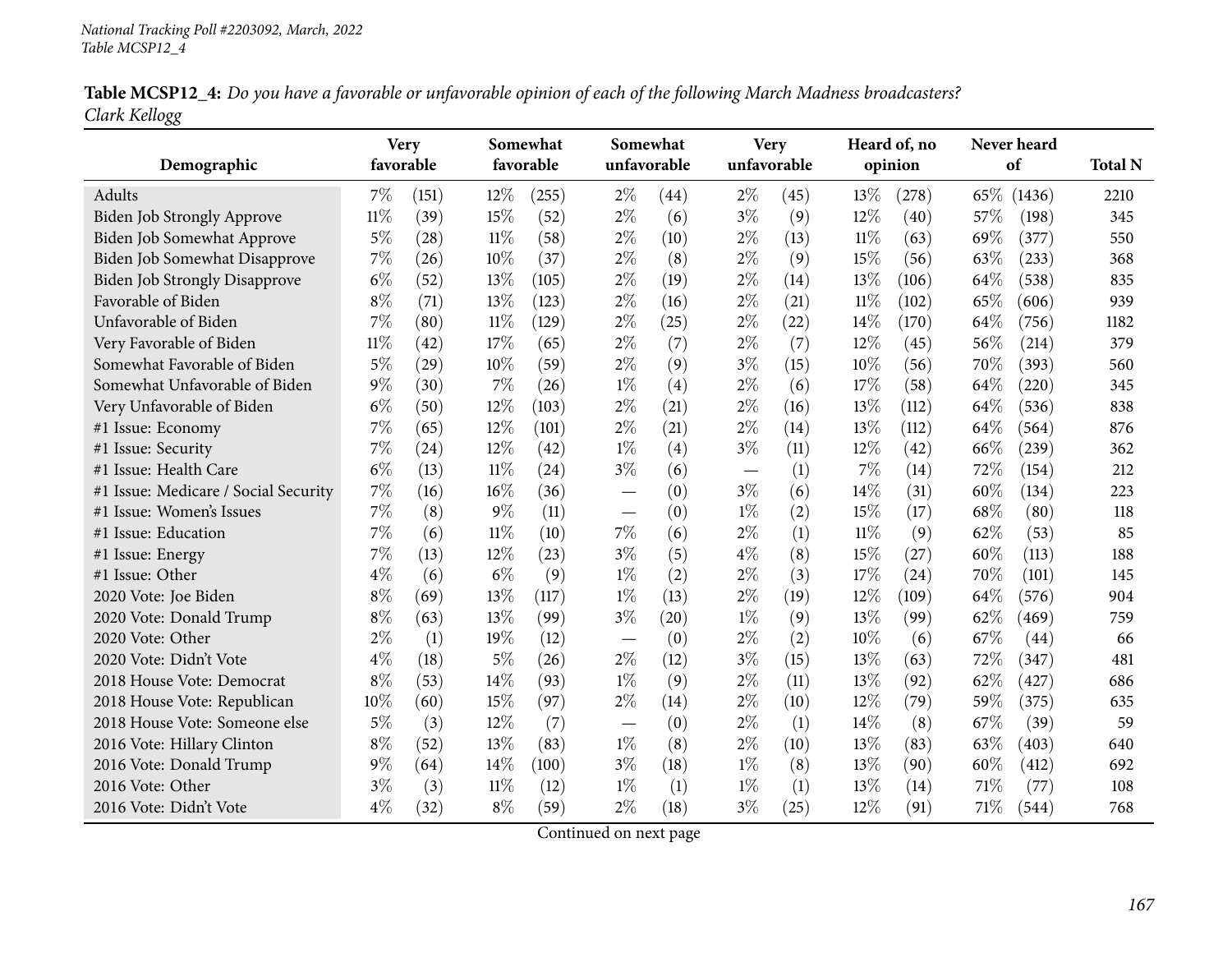| Table MCSP12_4: Do you have a favorable or unfavorable opinion of each of the following March Madness broadcasters? |  |
|---------------------------------------------------------------------------------------------------------------------|--|
| Clark Kellogg                                                                                                       |  |

| Demographic                    |        | Very<br>favorable |        | Somewhat<br>favorable | Somewhat | unfavorable |       | <b>Very</b><br>unfavorable |        | Heard of, no<br>opinion |        | Never heard<br>of | <b>Total N</b> |
|--------------------------------|--------|-------------------|--------|-----------------------|----------|-------------|-------|----------------------------|--------|-------------------------|--------|-------------------|----------------|
| Adults                         | $7\%$  | (151)             | $12\%$ | (255)                 | $2\%$    | (44)        | $2\%$ | (45)                       | 13%    | (278)                   |        | 65\% (1436)       | 2210           |
| Voted in 2014: Yes             | $9\%$  | (102)             | $16\%$ | (185)                 | $2\%$    | (20)        | $1\%$ | (16)                       | $13\%$ | (152)                   | $60\%$ | (708)             | 1183           |
| Voted in 2014: No              | 5%     | (49)              | $7\%$  | (70)                  | $2\%$    | (25)        | $3\%$ | $\left( 29\right)$         | 12%    | (126)                   | 71\%   | (728)             | 1027           |
| 4-Region: Northeast            | $8\%$  | (33)              | $11\%$ | (43)                  | $2\%$    | (8)         | $3\%$ | (10)                       | $11\%$ | (44)                    | 65\%   | (257)             | 395            |
| 4-Region: Midwest              | $8\%$  | (37)              | $11\%$ | (51)                  | $2\%$    | (9)         | $1\%$ | (6)                        | $10\%$ | (48)                    | 68\%   | (314)             | 464            |
| 4-Region: South                | $6\%$  | (53)              | $12\%$ | (98)                  | $2\%$    | (17)        | $2\%$ | (18)                       | $16\%$ | (129)                   | 62\%   | (512)             | 828            |
| 4-Region: West                 | 5%     | (28)              | $12\%$ | (64)                  | $2\%$    | (10)        | $2\%$ | (12)                       | $11\%$ | (56)                    | 67\%   | (352)             | 522            |
| Sports Fans                    | $10\%$ | (147)             | $17\%$ | (240)                 | $3\%$    | (37)        | $2\%$ | (35)                       | 17%    | (240)                   | $52\%$ | (746)             | 1446           |
| Avid Sports Fans               | 21%    | (107)             | 25%    | (129)                 | $2\%$    | (12)        | $3\%$ | (17)                       | 17%    | (89)                    | 31%    | (157)             | 511            |
| <b>Casual Sports Fans</b>      | $4\%$  | (40)              | $12\%$ | (112)                 | $3\%$    | (25)        | $2\%$ | (18)                       | $16\%$ | (151)                   | 63%    | (590)             | 935            |
| CBB Fans                       | $16\%$ | (140)             | 24\%   | 208                   | $4\%$    | (31)        | $3\%$ | (26)                       | 21%    | (180)                   | 32%    | (282)             | 867            |
| Avid CBB Fans                  | 30%    | (78)              | $30\%$ | (80)                  | $5\%$    | (13)        | $4\%$ | (9)                        | $16\%$ | (43)                    | 15%    | (40)              | 264            |
| Casual CBB Fans                | $14\%$ | (104)             | 24\%   | (172)                 | $3\%$    | (23)        | $3\%$ | (22)                       | 21%    | (152)                   | 35%    | (255)             | 729            |
| Plan to Watch Men's Tournament | 20%    | (128)             | $28\%$ | (181)                 | $3\%$    | $^{(22)}$   | $2\%$ | (15)                       | 21%    | (130)                   | 25%    | (159)             | 635            |
| 21 or Older                    | 7%     | (149)             | $12\%$ | $^{'}252$             | $2\%$    | (42)        | $2\%$ | 37)                        | $12\%$ | (265)                   | 65\%   | (1377)            | 2121           |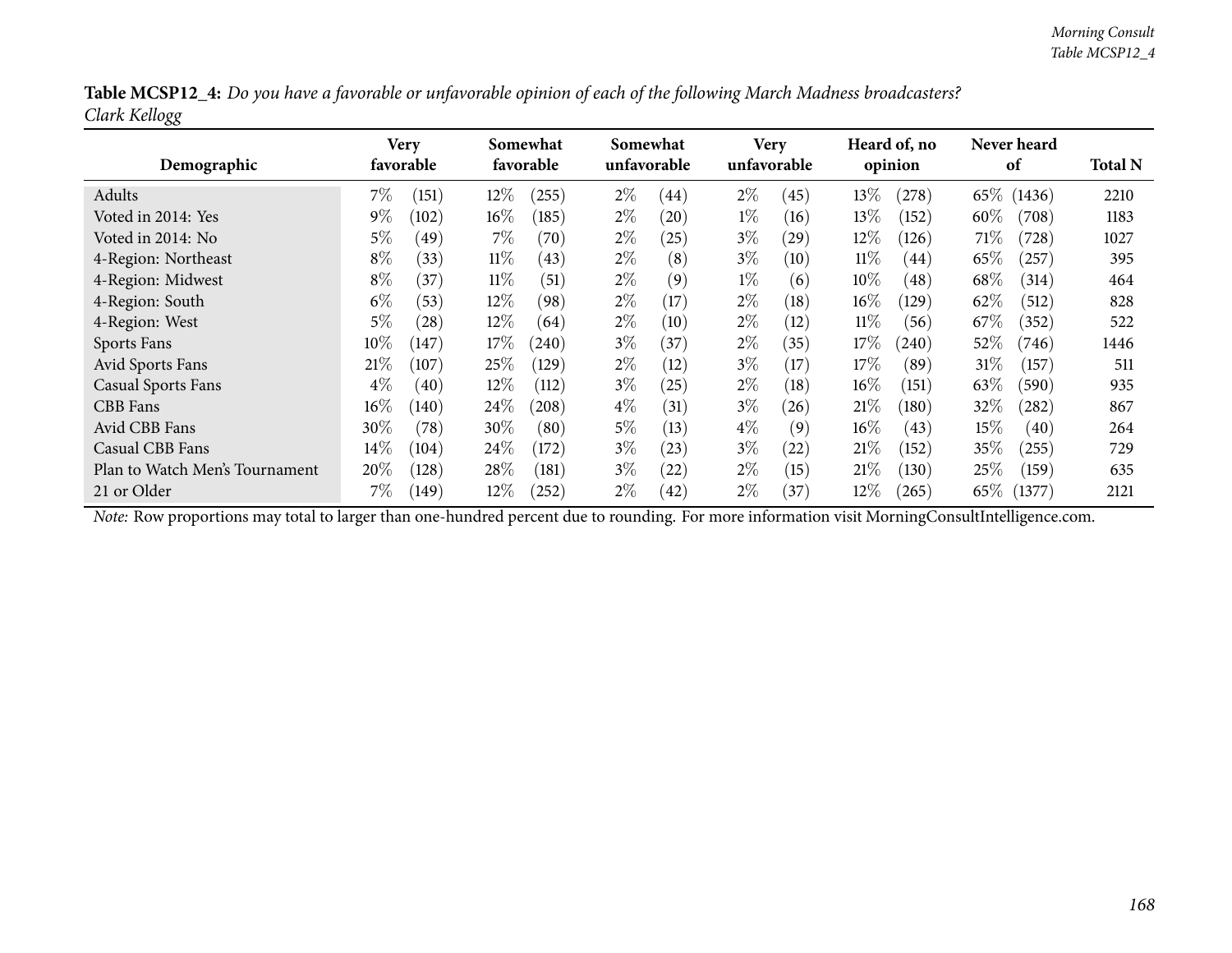|             |  | Table MCSP12_5: Do you have a favorable or unfavorable opinion of each of the following March Madness broadcasters? |
|-------------|--|---------------------------------------------------------------------------------------------------------------------|
| Kenny Smith |  |                                                                                                                     |

|                          |        | <b>Very</b> |        | Somewhat   | Somewhat |             |             | <b>Very</b> |        | Heard of, no |      | Never heard |                |
|--------------------------|--------|-------------|--------|------------|----------|-------------|-------------|-------------|--------|--------------|------|-------------|----------------|
| Demographic              |        | favorable   |        | favorable  |          | unfavorable | unfavorable |             |        | opinion      |      | of          | <b>Total N</b> |
| Adults                   | 9%     | (191)       | 13%    | $^{'}297)$ | $3\%$    | (56)        | $2\%$       | (53)        | $11\%$ | (237)        | 62%  | (1376)      | 2210           |
| Gender: Male             | 14%    | (152)       | 18%    | (190)      | $4\%$    | (45)        | $3\%$       | (37)        | 13%    | (135)        | 48%  | (507)       | 1067           |
| Gender: Female           | $3\%$  | (39)        | $9\%$  | (107)      | $1\%$    | (11)        | $1\%$       | (16)        | $9\%$  | (102)        | 76%  | (868)       | 1143           |
| Age: 18-34               | $9\%$  | (59)        | 12%    | (82)       | $4\%$    | (28)        | $5\%$       | (33)        | $9\%$  | (57)         | 61\% | (400)       | 658            |
| Age: 35-44               | $9\%$  | (34)        | 15%    | (53)       | $3\%$    | (11)        | $2\%$       | (8)         | 12%    | (43)         | 59%  | (211)       | 359            |
| Age: 45-64               | $9\%$  | (64)        | 14%    | (109)      | $1\%$    | (10)        | $1\%$       | (9)         | $11\%$ | (84)         | 63%  | (479)       | 754            |
| Age: 65+                 | $8\%$  | (34)        | 12%    | (55)       | $2\%$    | (7)         | $1\%$       | (4)         | 12%    | (53)         | 65%  | (286)       | 438            |
| GenZers: 1997-2012       | 10%    | (25)        | $6\%$  | (16)       | $6\%$    | (15)        | $6\%$       | (14)        | $8\%$  | (20)         | 65%  | (165)       | 255            |
| Millennials: 1981-1996   | 9%     | (58)        | 15%    | (99)       | $4\%$    | (23)        | $4\%$       | (23)        | 10%    | (65)         | 59%  | (379)       | 646            |
| GenXers: 1965-1980       | 10%    | (52)        | 15%    | (76)       | $2\%$    | (8)         | $1\%$       | (6)         | $11\%$ | (55)         | 61%  | (308)       | 505            |
| Baby Boomers: 1946-1964  | 7%     | (55)        | 14%    | (103)      | $1\%$    | (11)        | $1\%$       | (9)         | 12%    | (86)         | 64%  | (479)       | 744            |
| PID: Dem (no lean)       | 10%    | (79)        | 15%    | (110)      | $3\%$    | (22)        | $3\%$       | (25)        | 10%    | (76)         | 59%  | (442)       | 753            |
| PID: Ind (no lean)       | 7%     | (56)        | 13\%   | (97)       | $2\%$    | (15)        | $2\%$       | (14)        | 12%    | (94)         | 64%  | (495)       | 771            |
| PID: Rep (no lean)       | $8\%$  | (55)        | 13\%   | (91)       | $3\%$    | (19)        | $2\%$       | (15)        | 10%    | (67)         | 64%  | (439)       | 686            |
| PID/Gender: Dem Men      | 17%    | (54)        | 19%    | (61)       | $6\%$    | (20)        | $5\%$       | (16)        | $11\%$ | (37)         | 42%  | (136)       | 323            |
| PID/Gender: Dem Women    | $6\%$  | (25)        | $11\%$ | (49)       |          | (2)         | $2\%$       | (8)         | $9\%$  | (40)         | 71%  | (306)       | 430            |
| PID/Gender: Ind Men      | 12%    | (49)        | 18%    | (72)       | $3\%$    | (12)        | $3\%$       | (10)        | 14%    | (56)         | 50%  | (199)       | 398            |
| PID/Gender: Ind Women    | $2\%$  | (7)         | 7%     | (25)       | $1\%$    | (3)         | $1\%$       | (4)         | 10%    | (38)         | 79%  | (296)       | 373            |
| PID/Gender: Rep Men      | 14%    | (48)        | 17%    | (57)       | $4\%$    | (14)        | $3\%$       | (11)        | 12%    | (42)         | 50%  | (173)       | 345            |
| PID/Gender: Rep Women    | $2\%$  | (7)         | 10%    | (33)       | $2\%$    | (5)         | $1\%$       | (4)         | $7\%$  | (25)         | 78%  | (266)       | 341            |
| Ideo: Liberal (1-3)      | $11\%$ | (68)        | 14%    | (84)       | $3\%$    | (18)        | $2\%$       | (14)        | $9\%$  | (58)         | 61%  | (379)       | 621            |
| Ideo: Moderate (4)       | 9%     | (54)        | $11\%$ | (71)       | $2\%$    | (11)        | $2\%$       | (12)        | 14%    | (89)         | 62%  | (381)       | 618            |
| Ideo: Conservative (5-7) | $8\%$  | (63)        | 16%    | (124)      | $3\%$    | (25)        | $3\%$       | (20)        | 10%    | (72)         | 60%  | (452)       | 756            |
| Educ: < College          | $8\%$  | (115)       | $12\%$ | (178)      | $2\%$    | (36)        | $3\%$       | (39)        | 10%    | (159)        | 65%  | (992)       | 1519           |
| Educ: Bachelors degree   | 10%    | (43)        | 17%    | (77)       | $3\%$    | (14)        | $2\%$       | (9)         | $11\%$ | (50)         | 57%  | (253)       | 446            |
| Educ: Post-grad          | 13%    | (32)        | 17%    | (42)       | $2\%$    | (6)         | $2\%$       | (5)         | $11\%$ | (28)         | 54%  | (131)       | 245            |
| Income: Under 50k        | 7%     | (83)        | 12%    | (137)      | $2\%$    | (24)        | $3\%$       | (33)        | 10%    | (118)        | 67%  | (792)       | 1186           |
| Income: 50k-100k         | 10%    | (71)        | 14%    | (102)      | $3\%$    | (23)        | $2\%$       | (14)        | 12%    | (85)         | 59%  | (422)       | 717            |
| Income: 100k+            | 12%    | (38)        | 19%    | (58)       | $3\%$    | (9)         | $2\%$       | (6)         | $11\%$ | (35)         | 53%  | (162)       | 307            |
| Ethnicity: White         | 7%     | (125)       | 12%    | (211)      | $3\%$    | (45)        | $2\%$       | (31)        | $11\%$ | (186)        | 65%  | (1133)      | 1730           |
| Ethnicity: Hispanic      | $11\%$ | (40)        | 15%    | (53)       | $4\%$    | (13)        | $4\%$       | (15)        | 10%    | (36)         | 55%  | (194)       | 351            |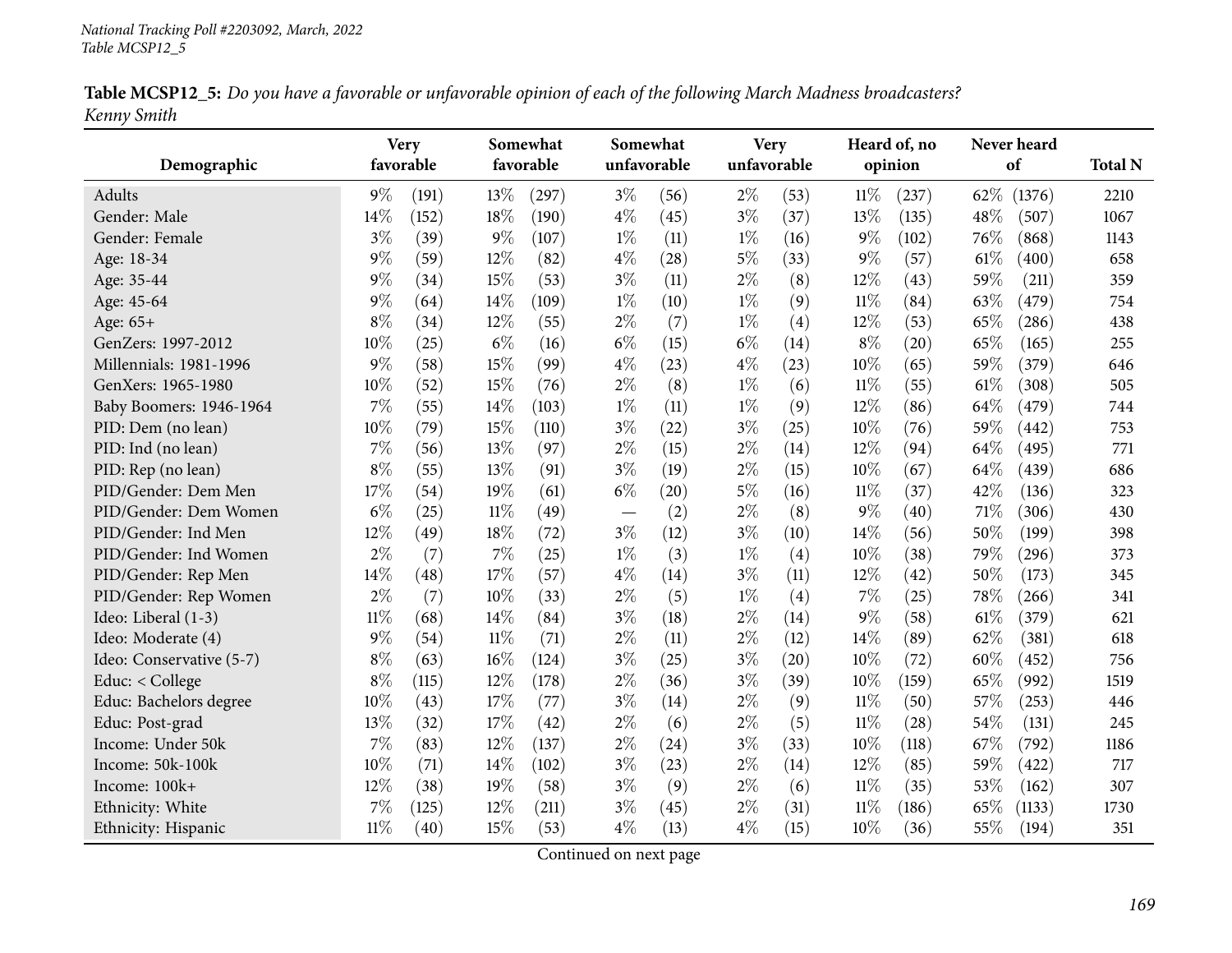Table MCSP12\_5: Do you have a favorable or unfavorable opinion of each of the following March Madness broadcasters? *Kenny Smith*

| Demographic                       |        | <b>Very</b><br>favorable |        | Somewhat<br>favorable | Somewhat | unfavorable |                                 | <b>Very</b><br>unfavorable |        | Heard of, no<br>opinion |      | Never heard<br>of | <b>Total N</b> |
|-----------------------------------|--------|--------------------------|--------|-----------------------|----------|-------------|---------------------------------|----------------------------|--------|-------------------------|------|-------------------|----------------|
| Adults                            | $9\%$  | (191)                    | 13%    | (297)                 | $3\%$    | (56)        | $2\%$                           | (53)                       | 11%    | (237)                   | 62\% | (1376)            | 2210           |
| Ethnicity: Black                  | 19%    | (53)                     | 19%    | (53)                  | $3\%$    | (8)         | $5\%$                           | (14)                       | 10%    | (27)                    | 44%  | (121)             | 276            |
| Ethnicity: Other                  | $6\%$  | (13)                     | 17%    | (34)                  | $2\%$    | (3)         | $4\%$                           | (8)                        | 12%    | $\left( 24\right)$      | 60%  | (122)             | 205            |
| All Christian                     | $11\%$ | (107)                    | 14\%   | (139)                 | $2\%$    | (22)        | $2\%$                           | (18)                       | 10%    | (97)                    | 60%  | (584)             | 968            |
| All Non-Christian                 | 12%    | (12)                     | 14\%   | (14)                  | $3\%$    | (3)         | $4\%$                           | (4)                        | 16%    | (16)                    | 50%  | (49)              | 99             |
| Atheist                           | 7%     | (8)                      | 10%    | (12)                  | $4\%$    | (4)         | $1\%$                           | (1)                        | 7%     | (9)                     | 71%  | (84)              | 119            |
| Agnostic/Nothing in particular    | 7%     | (40)                     | 12%    | (77)                  | $3\%$    | (22)        | $4\%$                           | (24)                       | $11\%$ | (70)                    | 62%  | (386)             | 619            |
| Something Else                    | $6\%$  | (23)                     | 13%    | (54)                  | $1\%$    | (4)         | $1\%$                           | (5)                        | $11\%$ | (46)                    | 67%  | (272)             | 405            |
| Religious Non-Protestant/Catholic | 12%    | (15)                     | 15%    | (19)                  | $3\%$    | (3)         | $6\%$                           | (7)                        | 13%    | (17)                    | 51%  | (64)              | 124            |
| Evangelical                       | 10%    | (53)                     | 15%    | (79)                  | $1\%$    | (7)         | $2\%$                           | (13)                       | $11\%$ | (57)                    | 61%  | (327)             | 536            |
| Non-Evangelical                   | 9%     | (74)                     | 14%    | (109)                 | $2\%$    | (19)        | $1\%$                           | (9)                        | 10%    | (81)                    | 64%  | (510)             | 801            |
| Community: Urban                  | $13\%$ | (72)                     | 15%    | (84)                  | $2\%$    | (11)        | $2\%$                           | (14)                       | 10%    | (57)                    | 58%  | (332)             | 570            |
| Community: Suburban               | $8\%$  | (85)                     | 15%    | (155)                 | $2\%$    | (26)        | $2\%$                           | (26)                       | 12%    | (126)                   | 60%  | (637)             | 1055           |
| Community: Rural                  | $6\%$  | (33)                     | 10%    | (59)                  | $3\%$    | (19)        | $2\%$                           | (13)                       | $9\%$  | (54)                    | 70%  | (407)             | 585            |
| Employ: Private Sector            | $11\%$ | (72)                     | 15%    | (98)                  | $4\%$    | (26)        | $2\%$                           | (14)                       | 10%    | (65)                    | 57%  | (360)             | 635            |
| <b>Employ: Government</b>         | 13%    | (16)                     | 16%    | (19)                  | $4\%$    | (5)         | $6\%$                           | (7)                        | 15%    | (19)                    | 47%  | (58)              | 124            |
| Employ: Self-Employed             | $12\%$ | (29)                     | 18%    | (41)                  | $5\%$    | (12)        | $4\%$                           | (10)                       | 11%    | (24)                    | 50%  | (116)             | 231            |
| Employ: Homemaker                 | $4\%$  | (7)                      | $11\%$ | (17)                  | $1\%$    | (2)         | $4\%$                           | (7)                        | $8\%$  | (14)                    | 72%  | (118)             | 165            |
| Employ: Student                   | 10%    | (8)                      | $9\%$  | (7)                   | $4\%$    | (3)         | $4\%$                           | (3)                        | 10%    | (8)                     | 64%  | (50)              | 79             |
| Employ: Retired                   | $7\%$  | (36)                     | $11\%$ | (56)                  | $1\%$    | (6)         | $1\%$                           | (5)                        | 10%    | (52)                    | 69%  | (346)             | 501            |
| Employ: Unemployed                | $6\%$  | (17)                     | 14%    | (40)                  | $1\%$    | (2)         | $\hspace{0.1mm}-\hspace{0.1mm}$ | (1)                        | 12%    | (34)                    | 68%  | (200)             | 294            |
| Employ: Other                     | $3\%$  | (6)                      | $11\%$ | (20)                  |          | (0)         | $3\%$                           | (6)                        | 12%    | (22)                    | 70%  | (128)             | 182            |
| Military HH: Yes                  | $11\%$ | (35)                     | 16%    | (52)                  | $3\%$    | (10)        | $2\%$                           | (5)                        | $11\%$ | (37)                    | 57%  | (183)             | 322            |
| Military HH: No                   | $8\%$  | (156)                    | 13%    | (245)                 | $2\%$    | (46)        | $3\%$                           | (48)                       | 11%    | (200)                   | 63%  | (1193)            | 1888           |
| RD/WT: Right Direction            | 14%    | (93)                     | 16%    | (108)                 | $3\%$    | (24)        | $4\%$                           | (28)                       | $9\%$  | (64)                    | 54%  | (371)             | 687            |
| RD/WT: Wrong Track                | $6\%$  | (98)                     | 12%    | (190)                 | $2\%$    | (32)        | $2\%$                           | (25)                       | $11\%$ | (173)                   | 66\% | (1005)            | 1523           |
| <b>Biden Job Approve</b>          | $11\%$ | (95)                     | 14%    | (122)                 | $3\%$    | (23)        | $4\%$                           | (32)                       | 9%     | (85)                    | 60%  | (537)             | 894            |
| <b>Biden Job Disapprove</b>       | 7%     | (89)                     | 14%    | (170)                 | $3\%$    | (33)        | $2\%$                           | (19)                       | 12%    | (139)                   | 63%  | (754)             | 1203           |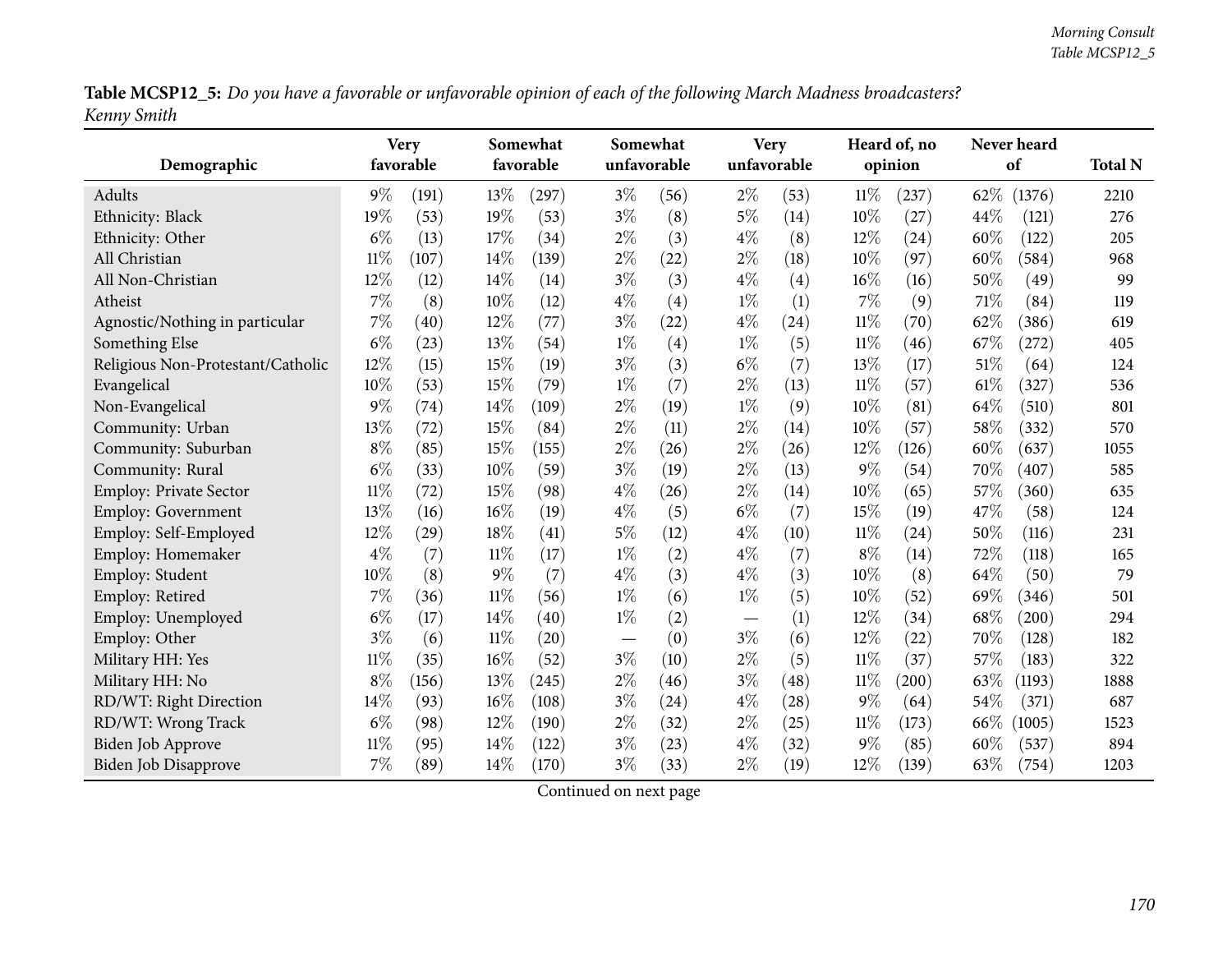|             |  | Table MCSP12_5: Do you have a favorable or unfavorable opinion of each of the following March Madness broadcasters? |
|-------------|--|---------------------------------------------------------------------------------------------------------------------|
| Kenny Smith |  |                                                                                                                     |

|                                      | <b>Very</b> |       |       | Somewhat           |       | Somewhat           |       | <b>Very</b> |        | Heard of, no |        | Never heard |                |
|--------------------------------------|-------------|-------|-------|--------------------|-------|--------------------|-------|-------------|--------|--------------|--------|-------------|----------------|
| Demographic                          | favorable   |       |       | favorable          |       | unfavorable        |       | unfavorable |        | opinion      |        | of          | <b>Total N</b> |
| Adults                               | $9\%$       | (191) | 13%   | (297)              | $3\%$ | (56)               | $2\%$ | (53)        | $11\%$ | (237)        | 62\%   | (1376)      | 2210           |
| Biden Job Strongly Approve           | 14%         | (49)  | 15%   | (53)               | $4\%$ | (12)               | $4\%$ | (13)        | $11\%$ | (38)         | 52%    | (179)       | 345            |
| Biden Job Somewhat Approve           | $8\%$       | (45)  | 13%   | (69)               | $2\%$ | (11)               | $3\%$ | (19)        | $8\%$  | (47)         | 65%    | (358)       | 550            |
| Biden Job Somewhat Disapprove        | 7%          | (25)  | 17%   | (61)               | $3\%$ | (12)               | $1\%$ | (3)         | 13%    | (47)         | 60%    | (220)       | 368            |
| <b>Biden Job Strongly Disapprove</b> | $8\%$       | (63)  | 13%   | (109)              | $2\%$ | (20)               | $2\%$ | (16)        | $11\%$ | (92)         | 64%    | (534)       | 835            |
| Favorable of Biden                   | $10\%$      | (96)  | 15%   | (140)              | $3\%$ | (24)               | $3\%$ | (26)        | 10%    | (94)         | 60%    | (559)       | 939            |
| Unfavorable of Biden                 | $8\%$       | (94)  | 13%   | (154)              | $2\%$ | $\left( 29\right)$ | $2\%$ | (25)        | $11\%$ | (133)        | 63%    | (748)       | 1182           |
| Very Favorable of Biden              | 13%         | (51)  | 17%   | (63)               | $4\%$ | (14)               | $4\%$ | (14)        | 12%    | (45)         | 51\%   | (193)       | 379            |
| Somewhat Favorable of Biden          | $8\%$       | (45)  | 14%   | (77)               | $2\%$ | (10)               | $2\%$ | (12)        | $9\%$  | (49)         | 65%    | (367)       | 560            |
| Somewhat Unfavorable of Biden        | $9\%$       | (32)  | 14%   | (49)               | $2\%$ | (8)                | $2\%$ | (6)         | 10%    | (35)         | 62%    | (215)       | 345            |
| Very Unfavorable of Biden            | 7%          | (62)  | 13%   | (105)              | $2\%$ | (21)               | $2\%$ | (19)        | 12%    | (97)         | 64\%   | (534)       | 838            |
| #1 Issue: Economy                    | $9\%$       | (76)  | 15%   | (133)              | $3\%$ | (24)               | $2\%$ | (15)        | $11\%$ | (98)         | 60%    | (530)       | 876            |
| #1 Issue: Security                   | 7%          | (25)  | 13%   | (49)               | $2\%$ | (6)                | $3\%$ | (11)        | $11\%$ | (39)         | 64%    | (232)       | 362            |
| #1 Issue: Health Care                | $11\%$      | (23)  | 10%   | $\left( 20\right)$ | $3\%$ | (6)                | $5\%$ | (10)        | $8\%$  | (17)         | 64\%   | (137)       | 212            |
| #1 Issue: Medicare / Social Security | $11\%$      | (25)  | 14%   | (31)               |       | (1)                | $3\%$ | (7)         | 13%    | (28)         | 59%    | (132)       | 223            |
| #1 Issue: Women's Issues             | $11\%$      | (13)  | 10%   | (11)               | $2\%$ | (3)                | $3\%$ | (3)         | 10%    | (11)         | 65%    | (77)        | 118            |
| #1 Issue: Education                  | $6\%$       | (5)   | 14%   | (12)               | $3\%$ | (3)                | $3\%$ | (2)         | $7\%$  | (6)          | 67\%   | (57)        | 85             |
| #1 Issue: Energy                     | 10%         | (18)  | 13%   | (24)               | $5\%$ | (9)                | $2\%$ | (4)         | $11\%$ | (21)         | 60%    | (113)       | 188            |
| #1 Issue: Other                      | $5\%$       | (7)   | 12%   | (17)               | $3\%$ | (5)                |       | (1)         | 12%    | (17)         | 68%    | (99)        | 145            |
| 2020 Vote: Joe Biden                 | 10%         | (91)  | 15%   | (140)              | $2\%$ | (15)               | $3\%$ | (27)        | $11\%$ | (100)        | 59%    | (531)       | 904            |
| 2020 Vote: Donald Trump              | $9\%$       | (67)  | 14%   | (107)              | $3\%$ | (21)               | $1\%$ | (11)        | 12%    | (90)         | $61\%$ | (463)       | 759            |
| 2020 Vote: Other                     | $4\%$       | (2)   | 22%   | (15)               | $3\%$ | (2)                | $2\%$ | (2)         | $8\%$  | (5)          | 61\%   | (40)        | 66             |
| 2020 Vote: Didn't Vote               | $6\%$       | (30)  | $8\%$ | (36)               | $4\%$ | (17)               | $3\%$ | (13)        | $9\%$  | (42)         | 71%    | (342)       | 481            |
| 2018 House Vote: Democrat            | 10%         | (70)  | 17%   | (116)              | $2\%$ | (12)               | $2\%$ | (15)        | $11\%$ | (75)         | 58%    | (397)       | 686            |
| 2018 House Vote: Republican          | $9\%$       | (59)  | 15%   | (97)               | $2\%$ | (14)               | $2\%$ | (13)        | 12%    | (75)         | 59%    | (376)       | 635            |
| 2018 House Vote: Someone else        | $5\%$       | (3)   | 15%   | (9)                | $3\%$ | (2)                | $4\%$ | (2)         | 14\%   | (8)          | 60%    | (35)        | 59             |
| 2016 Vote: Hillary Clinton           | 10%         | (63)  | 16%   | (105)              | $1\%$ | (9)                | $2\%$ | (11)        | 12%    | (77)         | 59%    | (375)       | 640            |
| 2016 Vote: Donald Trump              | $9\%$       | (61)  | 15%   | (105)              | $3\%$ | (22)               | $2\%$ | (14)        | $11\%$ | (76)         | 60%    | (414)       | 692            |
| 2016 Vote: Other                     | $8\%$       | (9)   | 17%   | (19)               | $1\%$ | (1)                | $1\%$ | (1)         | 7%     | (7)          | 66%    | (72)        | 108            |
| 2016 Vote: Didn't Vote               | 7%          | (57)  | 9%    | (69)               | $3\%$ | (24)               | $4\%$ | (27)        | 10%    | (77)         | 67%    | (515)       | 768            |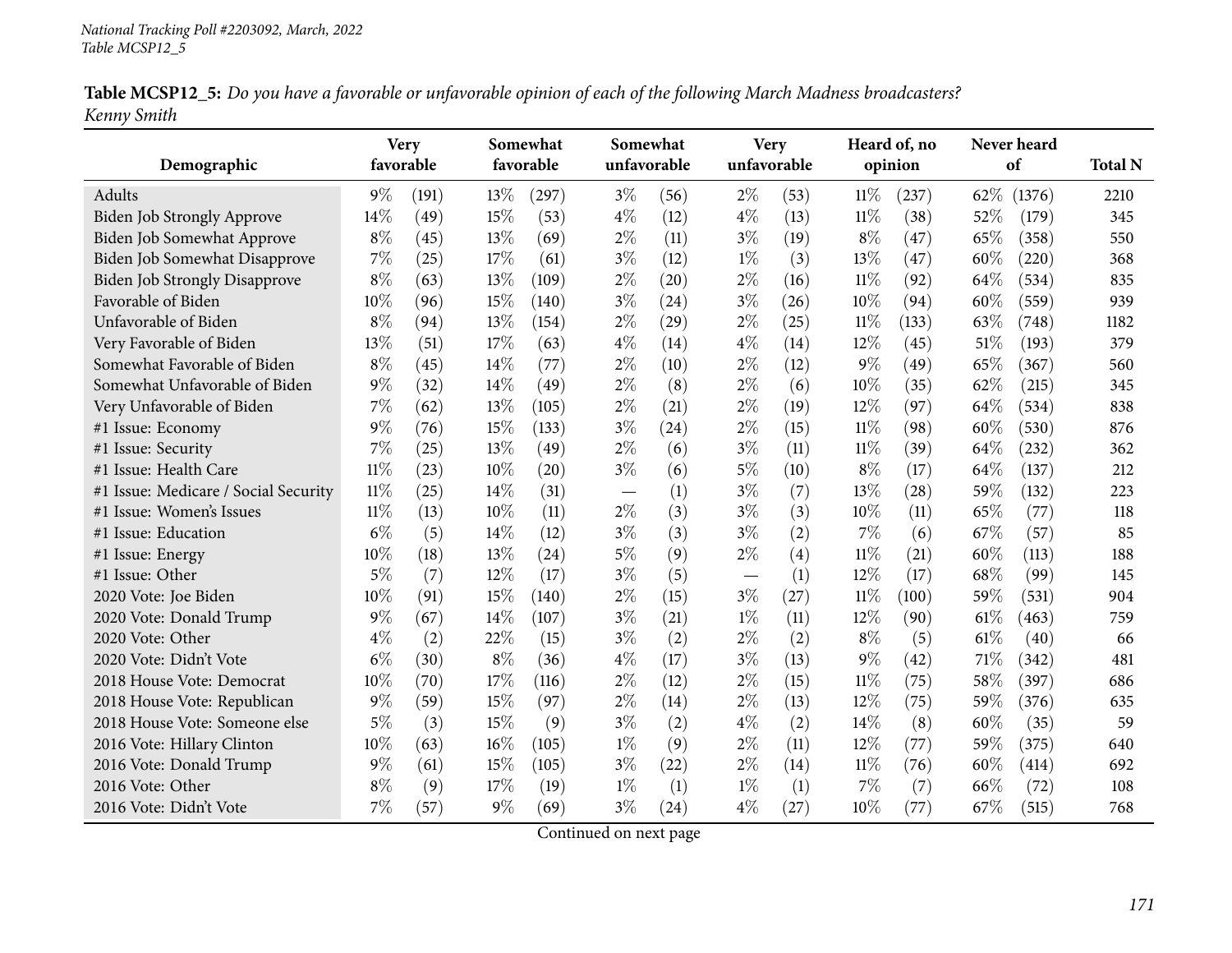|             |  |  | Table MCSP12_5: Do you have a favorable or unfavorable opinion of each of the following March Madness broadcasters? |
|-------------|--|--|---------------------------------------------------------------------------------------------------------------------|
| Kenny Smith |  |  |                                                                                                                     |

| Demographic                    |        | Very<br>favorable |        | Somewhat<br>favorable | Somewhat<br>unfavorable |                    |       | <b>Very</b><br>unfavorable |        | Heard of, no<br>opinion |        | Never heard<br>of | <b>Total N</b> |
|--------------------------------|--------|-------------------|--------|-----------------------|-------------------------|--------------------|-------|----------------------------|--------|-------------------------|--------|-------------------|----------------|
| Adults                         | $9\%$  | (191)             | 13%    | $^{'}297)$            | $3\%$                   | (56)               | $2\%$ | (53)                       | 11%    | (237)                   | 62\%   | (1376)            | 2210           |
| Voted in 2014: Yes             | $10\%$ | (118)             | 17%    | (198)                 | $2\%$                   | (24)               | $2\%$ | (18)                       | $12\%$ | (139)                   | 58%    | (686)             | 1183           |
| Voted in 2014: No              | $7\%$  | (73)              | 10%    | (99)                  | $3\%$                   | (32)               | $3\%$ | (35)                       | $9\%$  | (97)                    | 67%    | (690)             | 1027           |
| 4-Region: Northeast            | $9\%$  | (35)              | $12\%$ | (46)                  | $3\%$                   | (12)               | $4\%$ | $\left(14\right)$          | $10\%$ | (40)                    | 63\%   | (248)             | 395            |
| 4-Region: Midwest              | $7\%$  | (34)              | $12\%$ | (58)                  | $1\%$                   | (5)                | $1\%$ | (6)                        | $12\%$ | (57)                    | 66\%   | (305)             | 464            |
| 4-Region: South                | $9\%$  | (73)              | 15%    | (123)                 | $2\%$                   | (18)               | $2\%$ | (18)                       | 12%    | (95)                    | 60%    | (501)             | 828            |
| 4-Region: West                 | $9\%$  | (48)              | $14\%$ | (71)                  | $4\%$                   | $\left( 21\right)$ | $3\%$ | (15)                       | $9\%$  | (45)                    | $62\%$ | (323)             | 522            |
| Sports Fans                    | $13\%$ | (187)             | $19\%$ | (281)                 | $4\%$                   | (51)               | $3\%$ | $\left( 41\right)$         | $14\%$ | (202)                   | 47\%   | (685)             | 1446           |
| Avid Sports Fans               | 24\%   | (124)             | $32\%$ | (165)                 | $4\%$                   | (23)               | $3\%$ | (13)                       | $13\%$ | (66)                    | 23\%   | (120)             | 511            |
| <b>Casual Sports Fans</b>      | $7\%$  | (63)              | $12\%$ | (115)                 | $3\%$                   | (28)               | $3\%$ | (28)                       | $14\%$ | (136)                   | 60\%   | (565)             | 935            |
| CBB Fans                       | $19\%$ | (162)             | 28\%   | 242)                  | $5\%$                   | (46)               | $3\%$ | (28)                       | 17%    | (146)                   | 28\%   | (243)             | 867            |
| Avid CBB Fans                  | 30%    | (79)              | 32%    | (85)                  | $6\%$                   | (16)               | $2\%$ | (5)                        | $16\%$ | (42)                    | $14\%$ | (37)              | 264            |
| Casual CBB Fans                | $16\%$ | (120)             | 28\%   | (204)                 | $5\%$                   | (35)               | $4\%$ | (27)                       | 17%    | (124)                   | 30%    | (220)             | 729            |
| Plan to Watch Men's Tournament | $24\%$ | (152)             | $32\%$ | (205)                 | $5\%$                   | (32)               | $1\%$ | (9)                        | $16\%$ | (99)                    | 22%    | (138)             | 635            |
| 21 or Older                    | $9\%$  | (184)             | $14\%$ | (293)                 | $2\%$                   | (48)               | $2\%$ | (50)                       | $11\%$ | (231)                   | 62\%   | (1315)            | 2121           |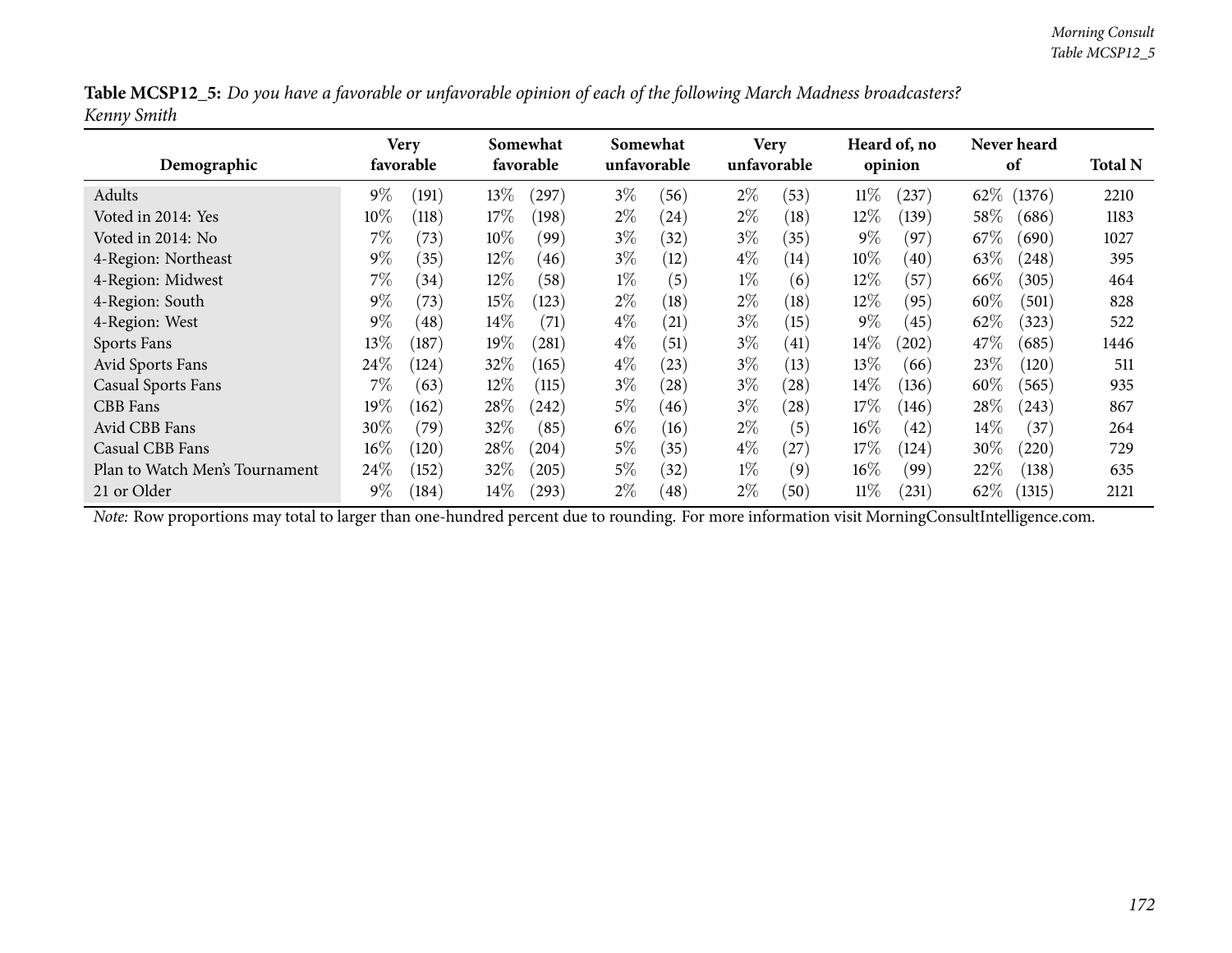| Table MCSP12_6: Do you have a favorable or unfavorable opinion of each of the following March Madness broadcasters? |  |  |
|---------------------------------------------------------------------------------------------------------------------|--|--|
| Wally Szczerbiak                                                                                                    |  |  |

|                          | <b>Very</b> |      |        | Somewhat  | Somewhat    |      | <b>Very</b>              |             |        | Heard of, no |        | Never heard |                |
|--------------------------|-------------|------|--------|-----------|-------------|------|--------------------------|-------------|--------|--------------|--------|-------------|----------------|
| Demographic              | favorable   |      |        | favorable | unfavorable |      |                          | unfavorable |        | opinion      |        | of          | <b>Total N</b> |
| Adults                   | $4\%$       | (88) | $9\%$  | (204)     | $3\%$       | (65) | $1\%$                    | (32)        | 13%    | (278)        | 70\%   | (1543)      | 2210           |
| Gender: Male             | $7\%$       | (72) | 12%    | (130)     | $5\%$       | (54) | $2\%$                    | (24)        | 17%    | (180)        | 57%    | (607)       | 1067           |
| Gender: Female           | $1\%$       | (16) | $6\%$  | (74)      | $1\%$       | (11) | $1\%$                    | (8)         | $9\%$  | (99)         | 82%    | (935)       | 1143           |
| Age: 18-34               | $5\%$       | (35) | $8\%$  | (50)      | $5\%$       | (33) | $2\%$                    | (15)        | 13%    | (88)         | 67%    | (438)       | 658            |
| Age: 35-44               | $5\%$       | (17) | 12%    | (42)      | $4\%$       | (15) | $2\%$                    | (7)         | 14%    | (49)         | 64%    | (230)       | 359            |
| Age: 45-64               | $3\%$       | (23) | 10%    | (75)      | $1\%$       | (11) | $1\%$                    | (8)         | 12%    | (91)         | 72%    | (547)       | 754            |
| Age: 65+                 | $3\%$       | (14) | $8\%$  | (36)      | $2\%$       | (7)  | $1\%$                    | (3)         | $11\%$ | (50)         | 75%    | (328)       | 438            |
| GenZers: 1997-2012       | $5\%$       | (13) | $5\%$  | (14)      | 7%          | (17) | $2\%$                    | (6)         | 12%    | (30)         | 69%    | (175)       | 255            |
| Millennials: 1981-1996   | $5\%$       | (33) | $11\%$ | (70)      | $4\%$       | (28) | $2\%$                    | (12)        | 14%    | (88)         | 64%    | (416)       | 646            |
| GenXers: 1965-1980       | $4\%$       | (22) | 10%    | (51)      | $1\%$       | (3)  | $1\%$                    | (7)         | 13%    | (68)         | 70%    | (354)       | 505            |
| Baby Boomers: 1946-1964  | $3\%$       | (20) | $9\%$  | (68)      | $2\%$       | (15) | $1\%$                    | (6)         | $11\%$ | (85)         | 74%    | (549)       | 744            |
| PID: Dem (no lean)       | $6\%$       | (44) | 10%    | (75)      | $3\%$       | (22) | $2\%$                    | (14)        | $11\%$ | (84)         | 68%    | (513)       | 753            |
| PID: Ind (no lean)       | $3\%$       | (23) | $8\%$  | (63)      | $2\%$       | (17) | $1\%$                    | (10)        | 14%    | (107)        | 72%    | (552)       | 771            |
| PID: Rep (no lean)       | $3\%$       | (21) | 10%    | (66)      | $4\%$       | (26) | $1\%$                    | (7)         | 13%    | (88)         | 70%    | (477)       | 686            |
| PID/Gender: Dem Men      | $11\%$      | (36) | 13%    | (41)      | 5%          | (17) | $4\%$                    | (14)        | 14%    | (44)         | 53%    | (172)       | 323            |
| PID/Gender: Dem Women    | $2\%$       | (9)  | $8\%$  | (34)      | $1\%$       | (5)  |                          | (1)         | 9%     | (40)         | 79%    | (342)       | 430            |
| PID/Gender: Ind Men      | $5\%$       | (19) | $11\%$ | (45)      | $3\%$       | (14) | $1\%$                    | (6)         | 18%    | (73)         | 60%    | (241)       | 398            |
| PID/Gender: Ind Women    | $1\%$       | (3)  | $5\%$  | (17)      | $1\%$       | (3)  | $1\%$                    | (5)         | 9%     | (34)         | 83%    | (311)       | 373            |
| PID/Gender: Rep Men      | $5\%$       | (17) | 13%    | (44)      | 7%          | (23) | $1\%$                    | (5)         | 18%    | (62)         | 56%    | (195)       | 345            |
| PID/Gender: Rep Women    | $1\%$       | (4)  | 7%     | (22)      | $1\%$       | (3)  | $1\%$                    | (3)         | $8\%$  | (26)         | 83%    | (283)       | 341            |
| Ideo: Liberal (1-3)      | $6\%$       | (39) | $9\%$  | (57)      | $3\%$       | (21) | $2\%$                    | (10)        | 9%     | (56)         | 70%    | (436)       | 621            |
| Ideo: Moderate (4)       | $3\%$       | (20) | 10%    | (59)      | $2\%$       | (13) | $2\%$                    | (13)        | 14%    | (86)         | 69%    | (427)       | 618            |
| Ideo: Conservative (5-7) | $3\%$       | (25) | 11%    | (82)      | $4\%$       | (28) | $1\%$                    | (6)         | 15%    | (113)        | 66%    | (502)       | 756            |
| Educ: < College          | $3\%$       | (45) | $8\%$  | (119)     | $3\%$       | (47) | $1\%$                    | (22)        | 13%    | (202)        | $71\%$ | (1085)      | 1519           |
| Educ: Bachelors degree   | $6\%$       | (25) | 12%    | (52)      | $3\%$       | (14) | $2\%$                    | (9)         | 10%    | (46)         | 67%    | (299)       | 446            |
| Educ: Post-grad          | $8\%$       | (18) | 13%    | (32)      | $2\%$       | (4)  | $\overline{\phantom{m}}$ | (1)         | 13%    | (31)         | 65%    | (159)       | 245            |
| Income: Under 50k        | $3\%$       | (34) | 7%     | (86)      | $2\%$       | (28) | $2\%$                    | (22)        | 12%    | (143)        | 74%    | (874)       | 1186           |
| Income: 50k-100k         | $5\%$       | (33) | 10%    | (74)      | $4\%$       | (26) | $1\%$                    | (7)         | 14\%   | (98)         | 67%    | (478)       | 717            |
| Income: 100k+            | $7\%$       | (21) | 14%    | (43)      | $4\%$       | (11) | $1\%$                    | (3)         | 12%    | (38)         | 62%    | (191)       | 307            |
| Ethnicity: White         | $4\%$       | (62) | $9\%$  | (158)     | $3\%$       | (45) | $1\%$                    | (26)        | 12%    | (204)        | 71\%   | (1235)      | 1730           |
| Ethnicity: Hispanic      | $7\%$       | (23) | $11\%$ | (39)      | $5\%$       | (19) | $2\%$                    | (6)         | 14%    | (48)         | 62%    | (216)       | 351            |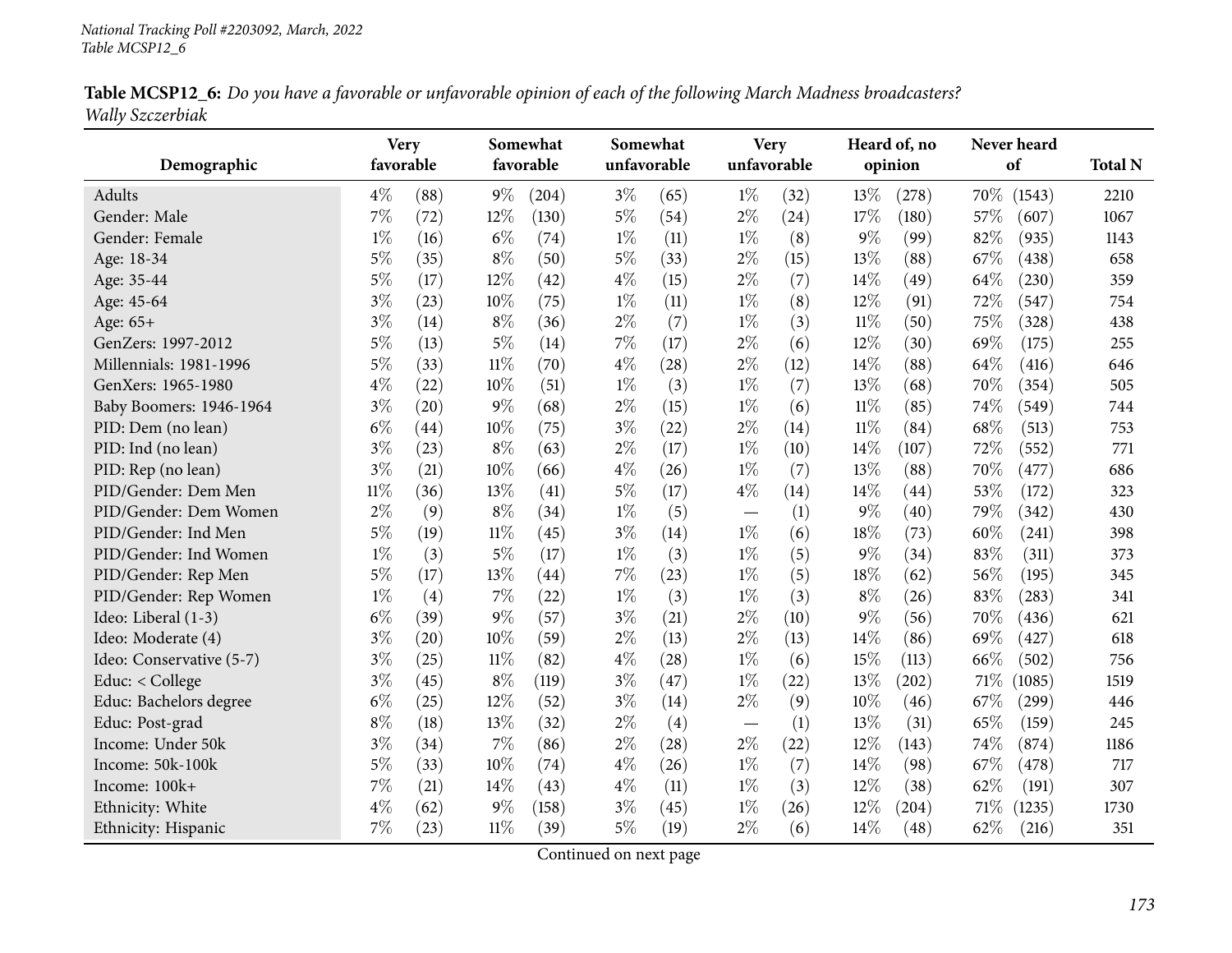Table MCSP12\_6: Do you have a favorable or unfavorable opinion of each of the following March Madness broadcasters? *Wally Szczerbiak*

|                                   | <b>Very</b> |           |        | Somewhat  |       | Somewhat    |                          | <b>Very</b> |        | Heard of, no |      | Never heard |                |
|-----------------------------------|-------------|-----------|--------|-----------|-------|-------------|--------------------------|-------------|--------|--------------|------|-------------|----------------|
| Demographic                       |             | favorable |        | favorable |       | unfavorable |                          | unfavorable |        | opinion      |      | of          | <b>Total N</b> |
| Adults                            | $4\%$       | (88)      | $9\%$  | (204)     | $3\%$ | (65)        | $1\%$                    | (32)        | 13\%   | (278)        | 70%  | (1543)      | 2210           |
| Ethnicity: Black                  | $8\%$       | (23)      | $9\%$  | (24)      | $4\%$ | (11)        | $2\%$                    | (5)         | 17%    | (47)         | 60%  | (165)       | 276            |
| Ethnicity: Other                  | $1\%$       | (3)       | 10%    | (21)      | $4\%$ | (9)         | $1\%$                    | (2)         | 14%    | (28)         | 70%  | (143)       | 205            |
| All Christian                     | $6\%$       | (54)      | 12%    | (114)     | $2\%$ | (19)        | $1\%$                    | (12)        | 10%    | (100)        | 69%  | (668)       | 968            |
| All Non-Christian                 | $9\%$       | (9)       | 10%    | (10)      | $2\%$ | (2)         | $4\%$                    | (4)         | 20%    | (20)         | 55%  | (54)        | 99             |
| Atheist                           | $3\%$       | (3)       | $9\%$  | (11)      | $1\%$ | (2)         | $2\%$                    | (2)         | $11\%$ | (13)         | 74%  | (88)        | 119            |
| Agnostic/Nothing in particular    | $2\%$       | (13)      | $6\%$  | (37)      | $5\%$ | (29)        | $1\%$                    | (8)         | 16%    | (96)         | 70%  | (436)       | 619            |
| Something Else                    | $2\%$       | (9)       | $8\%$  | (32)      | $3\%$ | (13)        | $1\%$                    | (5)         | 12%    | (50)         | 73%  | (297)       | 405            |
| Religious Non-Protestant/Catholic | $9\%$       | (12)      | $8\%$  | (10)      | $2\%$ | (2)         | $3\%$                    | (4)         | 22%    | (27)         | 56%  | (69)        | 124            |
| Evangelical                       | $4\%$       | (23)      | 10%    | (54)      | $3\%$ | (17)        | $1\%$                    | (6)         | $11\%$ | (60)         | 70%  | (375)       | 536            |
| Non-Evangelical                   | $5\%$       | (38)      | $11\%$ | (90)      | $2\%$ | (15)        | $1\%$                    | (12)        | 10%    | (81)         | 71%  | (566)       | 801            |
| Community: Urban                  | $6\%$       | (32)      | 10%    | (56)      | $4\%$ | (22)        | $2\%$                    | (14)        | 13%    | (73)         | 66%  | (373)       | 570            |
| Community: Suburban               | $4\%$       | (40)      | $9\%$  | (100)     | $2\%$ | (25)        | $1\%$                    | (10)        | 14%    | (148)        | 69%  | (733)       | 1055           |
| Community: Rural                  | $3\%$       | (17)      | $8\%$  | (48)      | $3\%$ | (18)        | $1\%$                    | (9)         | 10%    | (58)         | 75%  | (436)       | 585            |
| Employ: Private Sector            | $6\%$       | (35)      | 14%    | (86)      | 5%    | (30)        | $2\%$                    | (11)        | 12%    | (73)         | 63%  | (399)       | 635            |
| <b>Employ: Government</b>         | $4\%$       | (5)       | $11\%$ | (14)      | $4\%$ | (5)         | $\overline{\phantom{m}}$ | (1)         | 21%    | (26)         | 59%  | (73)        | 124            |
| Employ: Self-Employed             | $9\%$       | (21)      | $7\%$  | (16)      | $4\%$ | (9)         | $2\%$                    | (5)         | 16%    | (38)         | 61\% | (141)       | 231            |
| Employ: Homemaker                 | $1\%$       | (2)       | 7%     | (11)      |       | (1)         | $3\%$                    | (5)         | $8\%$  | (13)         | 81%  | (133)       | 165            |
| Employ: Student                   | $2\%$       | (2)       | $3\%$  | (3)       | $7\%$ | (6)         | $4\%$                    | (3)         | 10%    | (8)          | 73%  | (57)        | 79             |
| Employ: Retired                   | $3\%$       | (13)      | $7\%$  | (34)      | $2\%$ | (9)         | $1\%$                    | (6)         | $11\%$ | (56)         | 77%  | (383)       | 501            |
| Employ: Unemployed                | $2\%$       | (5)       | $8\%$  | (23)      | $2\%$ | (5)         |                          | (1)         | $11\%$ | (34)         | 77%  | (226)       | 294            |
| Employ: Other                     | $2\%$       | (3)       | $9\%$  | (16)      |       | (0)         | $1\%$                    | (1)         | 17%    | (30)         | 72%  | (130)       | 182            |
| Military HH: Yes                  | $4\%$       | (13)      | $11\%$ | (35)      | $3\%$ | (10)        | $\overline{\phantom{m}}$ | (1)         | 14%    | (45)         | 68%  | (219)       | 322            |
| Military HH: No                   | $4\%$       | (75)      | $9\%$  | (169)     | $3\%$ | (55)        | $2\%$                    | (31)        | 12%    | (233)        | 70\% | (1324)      | 1888           |
| RD/WT: Right Direction            | $8\%$       | (53)      | 12%    | (85)      | $3\%$ | (22)        | $3\%$                    | (18)        | $11\%$ | (76)         | 63\% | (434)       | 687            |
| RD/WT: Wrong Track                | $2\%$       | (35)      | $8\%$  | (119)     | $3\%$ | (43)        | $1\%$                    | (14)        | 13%    | (203)        | 73%  | (1108)      | 1523           |
| <b>Biden Job Approve</b>          | $6\%$       | (55)      | 10%    | (87)      | $3\%$ | (24)        | $2\%$                    | (18)        | 10%    | (93)         | 69%  | (618)       | 894            |
| <b>Biden Job Disapprove</b>       | $2\%$       | (28)      | $9\%$  | (114)     | $3\%$ | (41)        | $1\%$                    | (13)        | 14%    | (171)        | 69%  | (835)       | 1203           |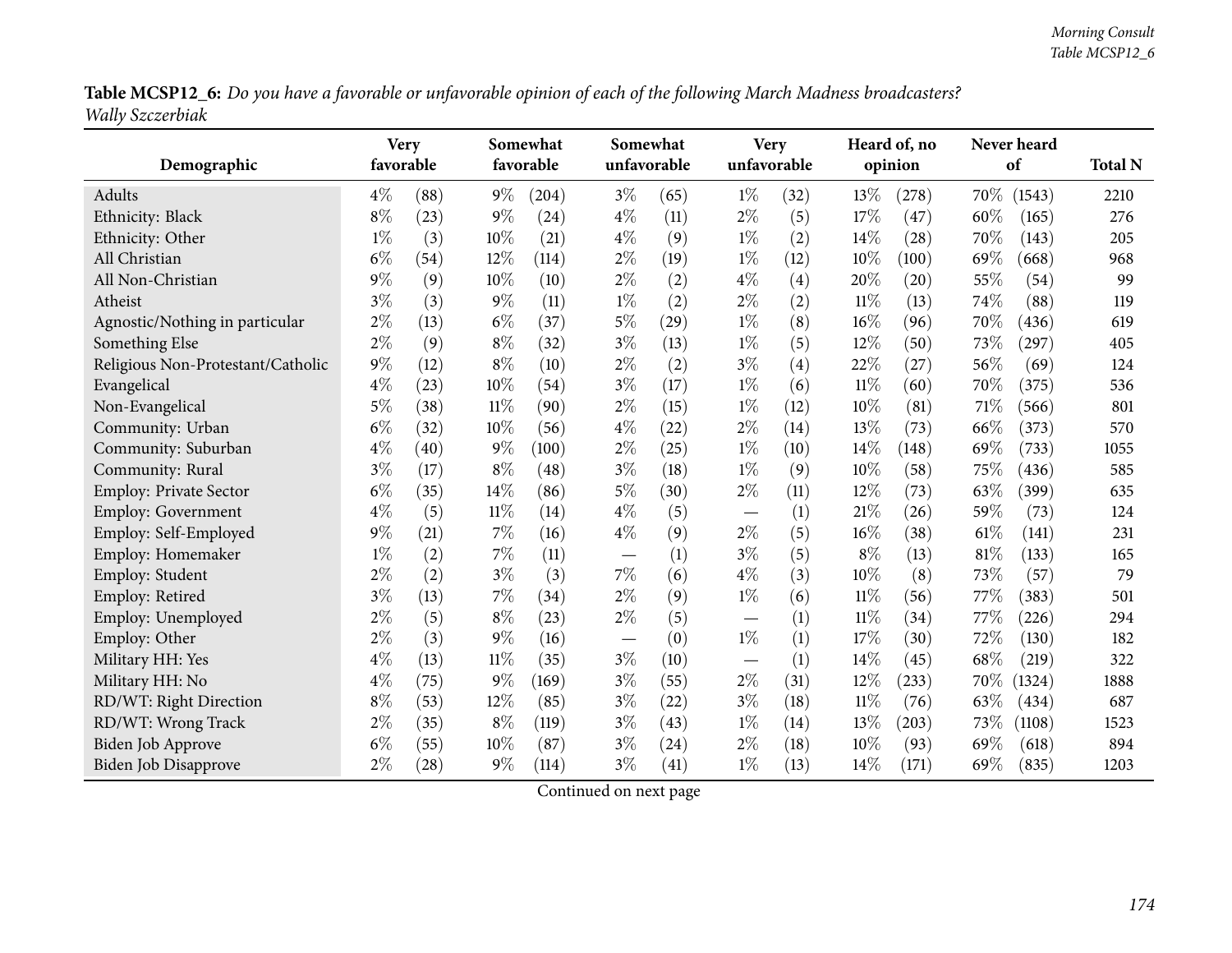| Table MCSP12_6: Do you have a favorable or unfavorable opinion of each of the following March Madness broadcasters? |  |  |
|---------------------------------------------------------------------------------------------------------------------|--|--|
| Wally Szczerbiak                                                                                                    |  |  |

|                                      | <b>Very</b> |      |        | Somewhat  |       | Somewhat    |             | <b>Very</b> |        | Heard of, no |     | Never heard |                |
|--------------------------------------|-------------|------|--------|-----------|-------|-------------|-------------|-------------|--------|--------------|-----|-------------|----------------|
| Demographic                          | favorable   |      |        | favorable |       | unfavorable | unfavorable |             |        | opinion      |     | of          | <b>Total N</b> |
| Adults                               | $4\%$       | (88) | $9\%$  | (204)     | $3\%$ | (65)        | $1\%$       | (32)        | 13%    | (278)        | 70% | (1543)      | 2210           |
| Biden Job Strongly Approve           | $11\%$      | (36) | $11\%$ | (39)      | $2\%$ | (7)         | $2\%$       | (8)         | $11\%$ | (38)         | 63% | (216)       | 345            |
| Biden Job Somewhat Approve           | $3\%$       | (18) | $9\%$  | (48)      | $3\%$ | (16)        | $2\%$       | (10)        | 10%    | (55)         | 73% | (401)       | 550            |
| Biden Job Somewhat Disapprove        | $2\%$       | (9)  | 10%    | (36)      | $4\%$ | (16)        | $1\%$       | (4)         | 16%    | (58)         | 67% | (246)       | 368            |
| <b>Biden Job Strongly Disapprove</b> | $2\%$       | (19) | 9%     | (78)      | $3\%$ | (25)        | $1\%$       | (9)         | 14%    | (113)        | 71% | (589)       | 835            |
| Favorable of Biden                   | $6\%$       | (59) | 10%    | (96)      | $2\%$ | (20)        | $2\%$       | (17)        | 10%    | (96)         | 69% | (651)       | 939            |
| Unfavorable of Biden                 | $3\%$       | (30) | $9\%$  | (106)     | $3\%$ | (41)        | $1\%$       | (14)        | 14\%   | (171)        | 69% | (820)       | 1182           |
| Very Favorable of Biden              | 10%         | (38) | 13\%   | (48)      | $2\%$ | (6)         | $2\%$       | (8)         | 12%    | (46)         | 61% | (233)       | 379            |
| Somewhat Favorable of Biden          | $4\%$       | (21) | 9%     | (48)      | $2\%$ | (14)        | $2\%$       | (9)         | $9\%$  | (50)         | 75% | (418)       | 560            |
| Somewhat Unfavorable of Biden        | $3\%$       | (10) | $9\%$  | (30)      | $2\%$ | (8)         | $1\%$       | (3)         | 16%    | (56)         | 69% | (237)       | 345            |
| Very Unfavorable of Biden            | $2\%$       | (20) | 9%     | (76)      | $4\%$ | (33)        | $1\%$       | (11)        | 14\%   | (115)        | 70% | (583)       | 838            |
| #1 Issue: Economy                    | $4\%$       | (33) | $11\%$ | (94)      | $4\%$ | (31)        | $1\%$       | (12)        | 12%    | (107)        | 68% | (599)       | 876            |
| #1 Issue: Security                   | $3\%$       | (13) | $9\%$  | (32)      | $2\%$ | (7)         | $2\%$       | (6)         | 13%    | (45)         | 71% | (258)       | 362            |
| #1 Issue: Health Care                | 7%          | (15) | $8\%$  | (16)      | $2\%$ | (5)         | $1\%$       | (2)         | $8\%$  | (17)         | 74% | (157)       | 212            |
| #1 Issue: Medicare / Social Security | $4\%$       | (9)  | $11\%$ | (24)      | $2\%$ | (4)         | $1\%$       | (3)         | 15%    | (34)         | 66% | (148)       | 223            |
| #1 Issue: Women's Issues             | $9\%$       | (10) | $5\%$  | (6)       | $2\%$ | (3)         |             | (0)         | 18%    | (21)         | 67% | (78)        | 118            |
| #1 Issue: Education                  | $3\%$       | (3)  | $8\%$  | (7)       | $2\%$ | (2)         | $4\%$       | (3)         | 10%    | (9)          | 73% | (62)        | 85             |
| #1 Issue: Energy                     | $2\%$       | (3)  | $9\%$  | (17)      | $5\%$ | (9)         | $3\%$       | (6)         | 14\%   | (26)         | 68% | (128)       | 188            |
| #1 Issue: Other                      | $1\%$       | (1)  | $6\%$  | (8)       | $2\%$ | (3)         |             | (1)         | 13%    | (19)         | 78% | (113)       | 145            |
| 2020 Vote: Joe Biden                 | $5\%$       | (49) | $11\%$ | (96)      | $2\%$ | (20)        | $2\%$       | (18)        | 11%    | (99)         | 69% | (622)       | 904            |
| 2020 Vote: Donald Trump              | $3\%$       | (25) | 10%    | (79)      | $4\%$ | (28)        | $1\%$       | (9)         | 15%    | (113)        | 67% | (506)       | 759            |
| 2020 Vote: Other                     | $6\%$       | (4)  | $9\%$  | (6)       | $1\%$ | (1)         | $3\%$       | (2)         | $9\%$  | (6)          | 72% | (48)        | 66             |
| 2020 Vote: Didn't Vote               | $2\%$       | (11) | 5%     | (23)      | $3\%$ | (16)        | $1\%$       | (3)         | 13%    | (61)         | 76% | (367)       | 481            |
| 2018 House Vote: Democrat            | $5\%$       | (33) | $11\%$ | (73)      | $2\%$ | (16)        | $2\%$       | (13)        | 12%    | (81)         | 69% | (470)       | 686            |
| 2018 House Vote: Republican          | $4\%$       | (26) | 12%    | (79)      | $3\%$ | (19)        | $2\%$       | (10)        | 14%    | (90)         | 65% | (411)       | 635            |
| 2018 House Vote: Someone else        | $2\%$       | (1)  | 10%    | (6)       | $3\%$ | (2)         | $5\%$       | (3)         | $9\%$  | (5)          | 70% | (41)        | 59             |
| 2016 Vote: Hillary Clinton           | $5\%$       | (31) | $11\%$ | (68)      | $2\%$ | (10)        | $2\%$       | (13)        | 12%    | (75)         | 69% | (442)       | 640            |
| 2016 Vote: Donald Trump              | $4\%$       | (28) | 12%    | (80)      | $4\%$ | (26)        | $1\%$       | (9)         | 13%    | (89)         | 66% | (459)       | 692            |
| 2016 Vote: Other                     | $3\%$       | (3)  | $11\%$ | (12)      | $2\%$ | (2)         | $1\%$       | (1)         | $11\%$ | (12)         | 73% | (79)        | 108            |
| 2016 Vote: Didn't Vote               | $3\%$       | (26) | $6\%$  | (43)      | $4\%$ | (27)        | $1\%$       | (9)         | 13%    | (102)        | 73% | (562)       | 768            |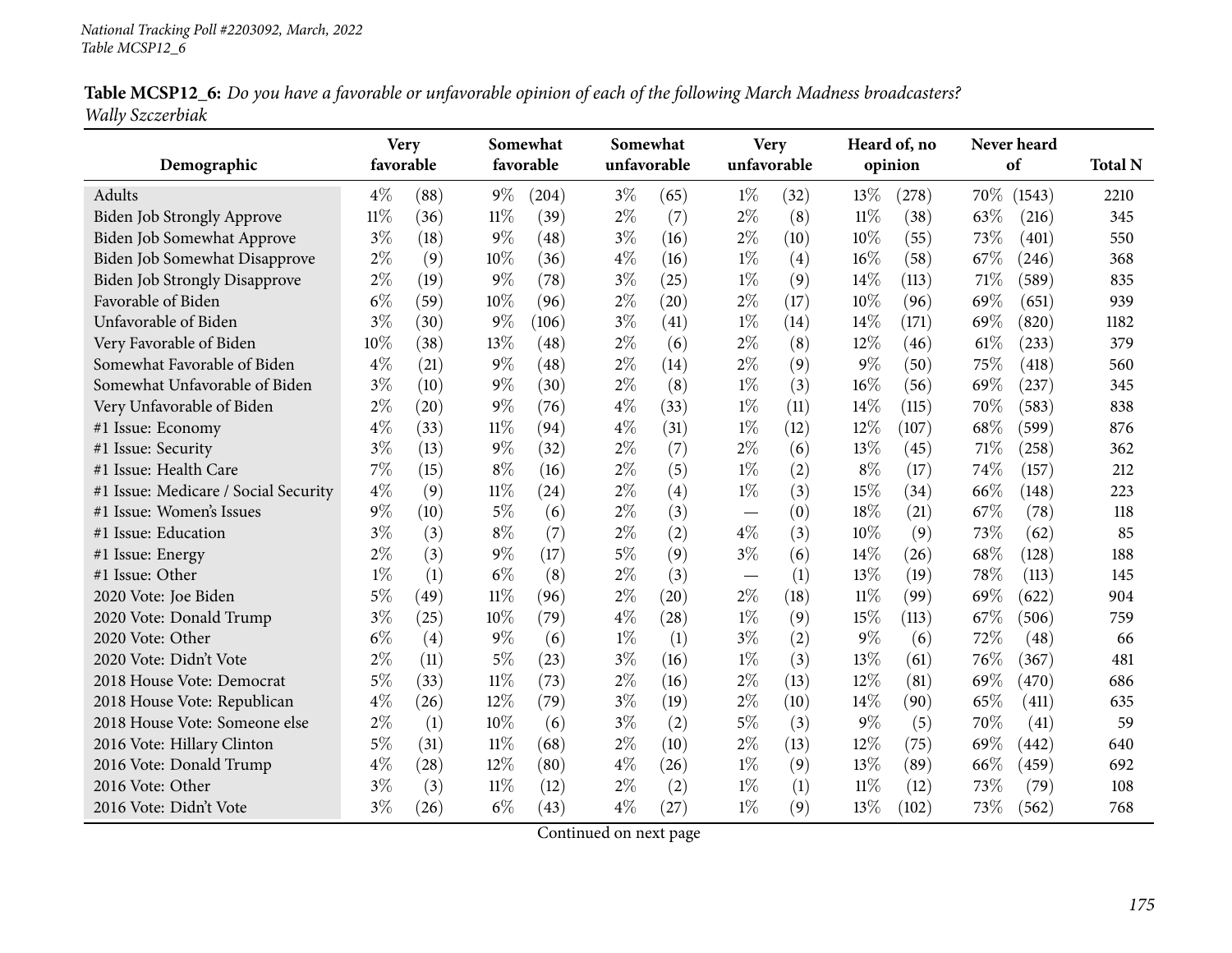| Table MCSP12_6: Do you have a favorable or unfavorable opinion of each of the following March Madness broadcasters? |  |
|---------------------------------------------------------------------------------------------------------------------|--|
| Wally Szczerbiak                                                                                                    |  |

| Demographic                    | Very   | favorable |        | Somewhat<br>favorable | Somewhat | unfavorable | <b>Very</b><br>unfavorable |      |        | Heard of, no<br>opinion |          | Never heard<br>of | <b>Total N</b> |
|--------------------------------|--------|-----------|--------|-----------------------|----------|-------------|----------------------------|------|--------|-------------------------|----------|-------------------|----------------|
| Adults                         | $4\%$  | (88)      | $9\%$  | (204)                 | $3\%$    | (65)        | $1\%$                      | (32) | 13\%   | $^{'}278)$              | 70%      | (1543)            | 2210           |
| Voted in 2014: Yes             | 5%     | (58)      | $13\%$ | (151)                 | $2\%$    | (28)        | $1\%$                      | (16) | 13%    | (150)                   | 66\%     | (780)             | 1183           |
| Voted in 2014: No              | $3\%$  | (30)      | $5\%$  | (53)                  | $4\%$    | (37)        | $2\%$                      | (16) | 12%    | (128)                   | 74\%     | (762)             | 1027           |
| 4-Region: Northeast            | $7\%$  | (28)      | $9\%$  | (35)                  | $5\%$    | (19)        | $1\%$                      | (6)  | $10\%$ | (38)                    | 68\%     | (270)             | 395            |
| 4-Region: Midwest              | $2\%$  | (11)      | $9\%$  | (41)                  | $2\%$    | (9)         | $1\%$                      | (6)  | $12\%$ | (55)                    | 74\%     | (342)             | 464            |
| 4-Region: South                | $3\%$  | (26)      | $10\%$ | (86)                  | $2\%$    | (17)        | $1\%$                      | (10) | 15%    | (121)                   | 69%      | (569)             | 828            |
| 4-Region: West                 | $4\%$  | (23)      | $8\%$  | (41)                  | $4\%$    | (21)        | $2\%$                      | (10) | $12\%$ | (65)                    | 69\%     | (362)             | 522            |
| Sports Fans                    | $6\%$  | (84)      | $14\%$ | (195)                 | $4\%$    | (58)        | $1\%$                      | (21) | 17%    | (244)                   | $58\%$   | (843)             | 1446           |
| Avid Sports Fans               | $12\%$ | (60)      | 23\%   | (119)                 | $6\%$    | (30)        | $2\%$                      | (10) | 20%    | (105)                   | 37\%     | (188)             | 511            |
| <b>Casual Sports Fans</b>      | $3\%$  | (24)      | $8\%$  | (76)                  | $3\%$    | (29)        | $1\%$                      | (12) | 15%    | (139)                   | 70%      | (655)             | 935            |
| CBB Fans                       | $9\%$  | (81)      | $19\%$ | (166)                 | $6\%$    | (55)        | $2\%$                      | (17) | 21%    | (179)                   | 43%      | (369)             | 867            |
| Avid CBB Fans                  | 17%    | (45)      | $28\%$ | (75)                  | $9\%$    | (24)        | $2\%$                      | (6)  | $20\%$ | (53)                    | 23%      | (62)              | 264            |
| Casual CBB Fans                | $7\%$  | (55)      | 18%    | (134)                 | $6\%$    | (45)        | $2\%$                      | (15) | 21%    | (151)                   | 45\%     | (330)             | 729            |
| Plan to Watch Men's Tournament | $12\%$ | (74)      | 24%    | (152)                 | $6\%$    | (39)        | $2\%$                      | (15) | $20\%$ | (125)                   | $36\%$   | (230)             | 635            |
| 21 or Older                    | $4\%$  | (84)      | $9\%$  | $^{'}200$             | $3\%$    | (55)        | $1\%$                      | (31) | 13%    | $^{(271)}$              | $70\%$ ( | (1479)            | 2121           |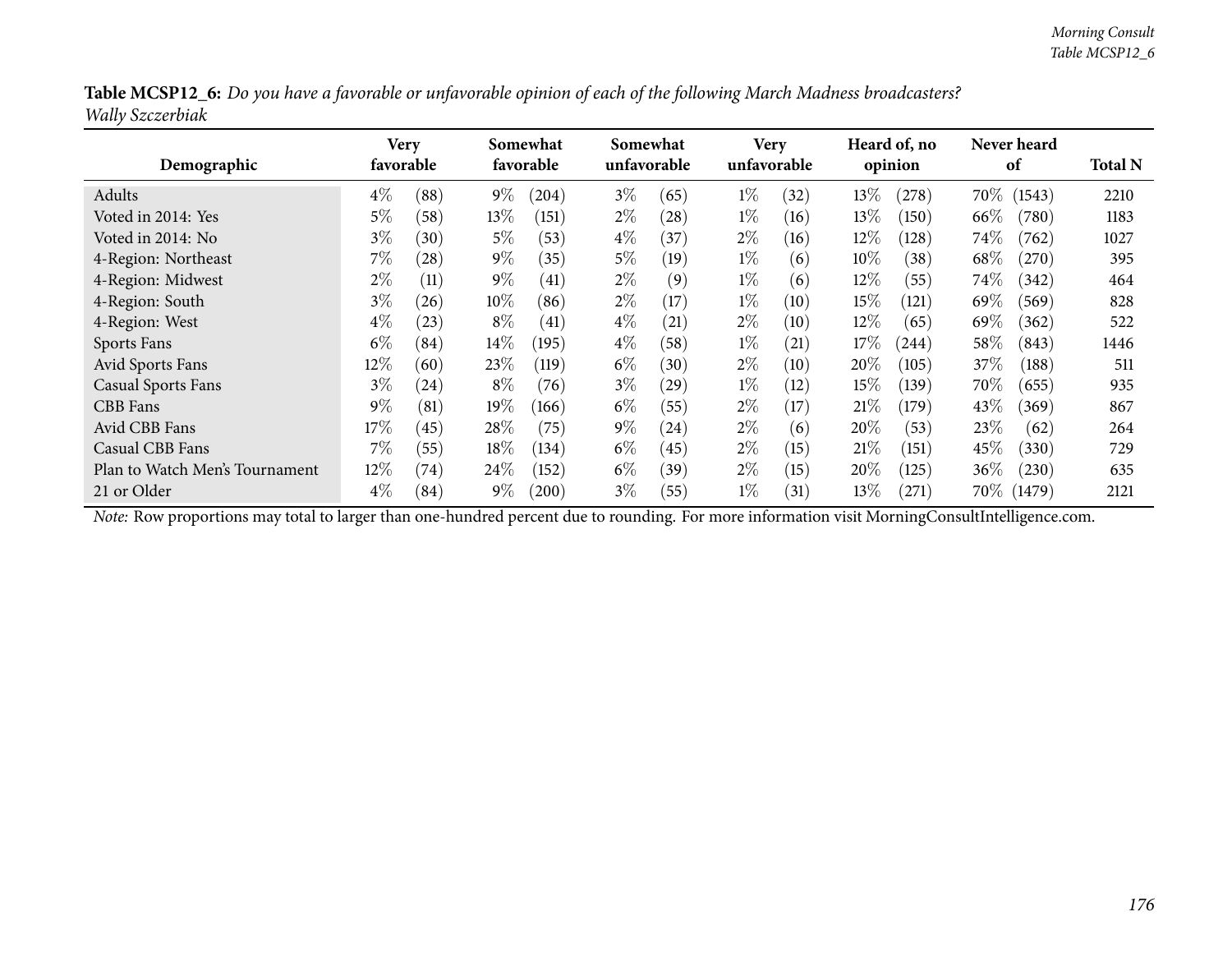| Table MCSP12_7: Do you have a favorable or unfavorable opinion of each of the following March Madness broadcasters? |  |  |
|---------------------------------------------------------------------------------------------------------------------|--|--|
| Jim Nantz                                                                                                           |  |  |

|                          |        | <b>Very</b> |        | Somewhat  | Somewhat    |      |       | <b>Very</b> |        | Heard of, no |      | Never heard |                |
|--------------------------|--------|-------------|--------|-----------|-------------|------|-------|-------------|--------|--------------|------|-------------|----------------|
| Demographic              |        | favorable   |        | favorable | unfavorable |      |       | unfavorable |        | opinion      |      | of          | <b>Total N</b> |
| Adults                   | $11\%$ | (235)       | 14%    | (307)     | $2\%$       | (55) | $2\%$ | (45)        | 12%    | (266)        | 59%  | (1302)      | 2210           |
| Gender: Male             | 17%    | (185)       | 19%    | (201)     | $3\%$       | (37) | $3\%$ | (36)        | 14%    | (154)        | 42%  | (453)       | 1067           |
| Gender: Female           | $4\%$  | (50)        | $9\%$  | (106)     | $2\%$       | (18) | $1\%$ | (10)        | 10%    | (112)        | 74%  | (849)       | 1143           |
| Age: 18-34               | $8\%$  | (50)        | $10\%$ | (68)      | $4\%$       | (29) | $3\%$ | (22)        | 11%    | (74)         | 63%  | (415)       | 658            |
| Age: 35-44               | $7\%$  | (25)        | 14\%   | (51)      | $3\%$       | (12) | $2\%$ | (9)         | 14%    | (49)         | 60%  | (214)       | 359            |
| Age: 45-64               | 14%    | (106)       | 16%    | (118)     | $1\%$       | (9)  | $1\%$ | (10)        | $11\%$ | (82)         | 57%  | (429)       | 754            |
| Age: 65+                 | 12%    | (55)        | 16%    | (69)      | $1\%$       | (4)  | $1\%$ | (6)         | 14%    | (61)         | 56%  | (243)       | 438            |
| GenZers: 1997-2012       | $7\%$  | (17)        | $4\%$  | (11)      | $6\%$       | (15) | $6\%$ | (14)        | 9%     | (22)         | 69%  | (175)       | 255            |
| Millennials: 1981-1996   | $8\%$  | (49)        | 15%    | (96)      | $3\%$       | (22) | $2\%$ | (11)        | 13%    | (83)         | 60%  | (385)       | 646            |
| GenXers: 1965-1980       | 13%    | (66)        | 13%    | (67)      | $2\%$       | (8)  | $2\%$ | (11)        | 12%    | (59)         | 58%  | (295)       | 505            |
| Baby Boomers: 1946-1964  | 13%    | (99)        | 17%    | (124)     | $1\%$       | (10) | $1\%$ | (8)         | 13%    | (95)         | 55%  | (408)       | 744            |
| PID: Dem (no lean)       | $11\%$ | (87)        | 14%    | (108)     | $3\%$       | (25) | $3\%$ | (21)        | $11\%$ | (80)         | 58%  | (434)       | 753            |
| PID: Ind (no lean)       | $9\%$  | (68)        | 13%    | (103)     | $1\%$       | (11) | $2\%$ | (15)        | 14%    | (106)        | 61\% | (469)       | 771            |
| PID: Rep (no lean)       | 12%    | (80)        | 14%    | (96)      | $3\%$       | (19) | $1\%$ | (10)        | 12%    | (81)         | 58%  | (400)       | 686            |
| PID/Gender: Dem Men      | 21%    | (68)        | 19%    | (61)      | $5\%$       | (15) | $5\%$ | (17)        | 13%    | (42)         | 37%  | (119)       | 323            |
| PID/Gender: Dem Women    | $4\%$  | (18)        | $11\%$ | (46)      | $2\%$       | (10) | $1\%$ | (3)         | 9%     | (38)         | 73%  | (314)       | 430            |
| PID/Gender: Ind Men      | 14%    | (54)        | 19%    | (76)      | $2\%$       | (7)  | $3\%$ | (12)        | 16%    | (63)         | 47%  | (186)       | 398            |
| PID/Gender: Ind Women    | $4\%$  | (13)        | 7%     | (27)      | $1\%$       | (4)  | $1\%$ | (3)         | $11\%$ | (43)         | 76%  | (282)       | 373            |
| PID/Gender: Rep Men      | 18%    | (62)        | 18%    | (63)      | $4\%$       | (15) | $2\%$ | (6)         | 15%    | (50)         | 43%  | (148)       | 345            |
| PID/Gender: Rep Women    | $5\%$  | (18)        | 10%    | (32)      | $1\%$       | (4)  | $1\%$ | (3)         | $9\%$  | (31)         | 74%  | (252)       | 341            |
| Ideo: Liberal (1-3)      | 13%    | (82)        | 13%    | (81)      | $4\%$       | (22) | $2\%$ | (15)        | 9%     | (55)         | 59%  | (366)       | 621            |
| Ideo: Moderate (4)       | $9\%$  | (56)        | 15%    | (92)      | $1\%$       | (8)  | $1\%$ | (6)         | 14%    | (89)         | 59%  | (366)       | 618            |
| Ideo: Conservative (5-7) | 12%    | (92)        | 16%    | (119)     | $3\%$       | (23) | $2\%$ | (19)        | 12%    | (93)         | 54%  | (411)       | 756            |
| Educ: < College          | $9\%$  | (133)       | $11\%$ | (169)     | $3\%$       | (40) | $2\%$ | (30)        | 12%    | (184)        | 63%  | (963)       | 1519           |
| Educ: Bachelors degree   | 14%    | (61)        | 19%    | (85)      | $2\%$       | (11) | $3\%$ | (12)        | 12%    | (53)         | 50%  | (225)       | 446            |
| Educ: Post-grad          | 17%    | (41)        | 22%    | (53)      | $1\%$       | (4)  | $2\%$ | (4)         | 12%    | (30)         | 46%  | (114)       | 245            |
| Income: Under 50k        | $8\%$  | (100)       | 10%    | (122)     | $2\%$       | (29) | $2\%$ | (23)        | 12%    | (142)        | 65%  | (770)       | 1186           |
| Income: 50k-100k         | 12%    | (85)        | 16%    | (112)     | $2\%$       | (17) | $2\%$ | (17)        | 12%    | (87)         | 56%  | (399)       | 717            |
| Income: 100k+            | 16%    | (50)        | 24%    | (73)      | $3\%$       | (9)  | $2\%$ | (6)         | 12%    | (37)         | 43%  | (133)       | 307            |
| Ethnicity: White         | $11\%$ | (189)       | 14%    | (246)     | $2\%$       | (35) | $2\%$ | (27)        | 12%    | (210)        | 59%  | (1023)      | 1730           |
| Ethnicity: Hispanic      | $7\%$  | (26)        | 13%    | (47)      | $4\%$       | (15) | $4\%$ | (15)        | 12%    | (43)         | 58%  | (205)       | 351            |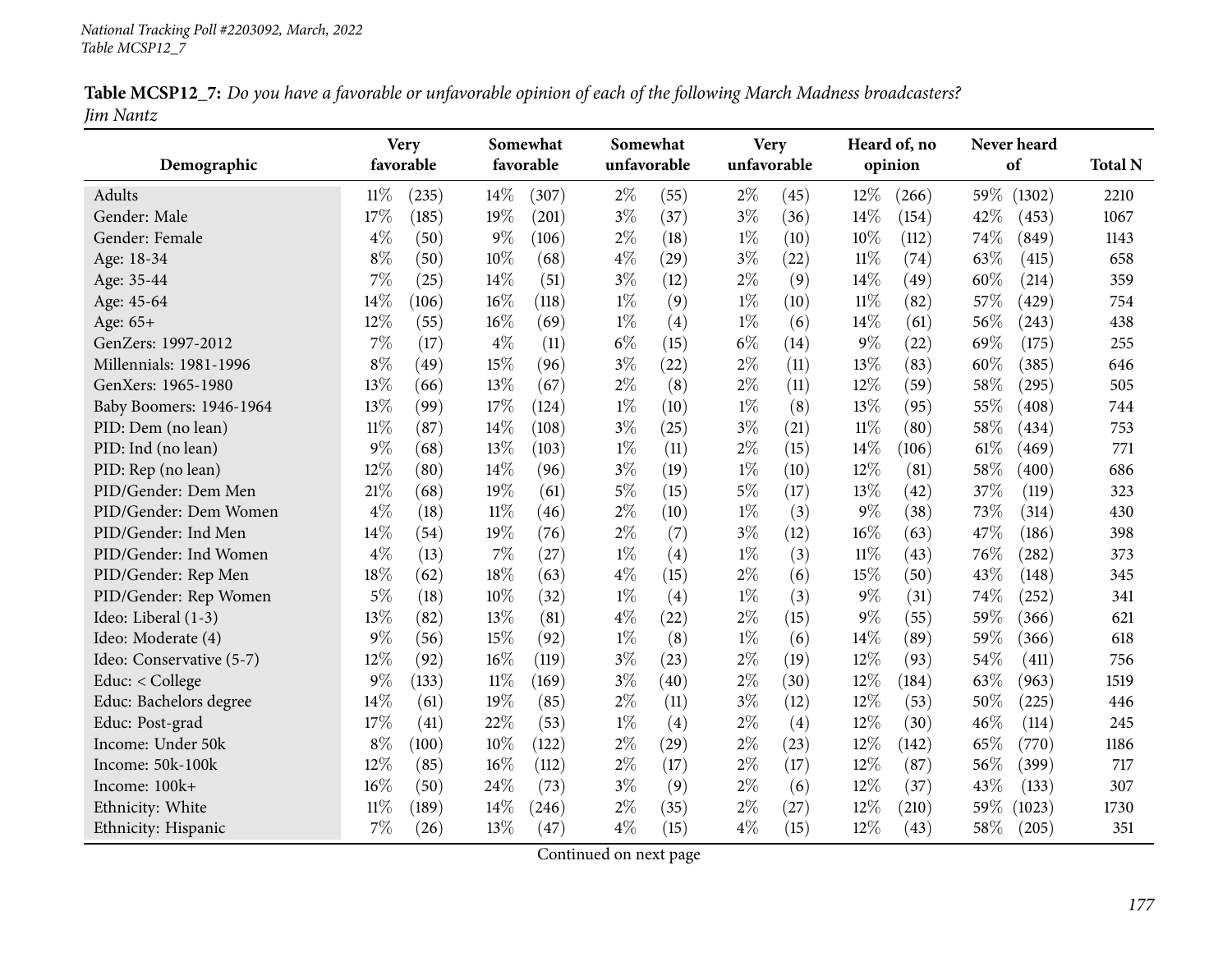Table MCSP12\_7: Do you have a favorable or unfavorable opinion of each of the following March Madness broadcasters? *Jim Nantz*

| Demographic                       |        | <b>Very</b><br>favorable |        | Somewhat<br>favorable | Somewhat | unfavorable |       | <b>Very</b><br>unfavorable |        | Heard of, no<br>opinion |      | Never heard<br>of   | <b>Total N</b> |
|-----------------------------------|--------|--------------------------|--------|-----------------------|----------|-------------|-------|----------------------------|--------|-------------------------|------|---------------------|----------------|
| Adults                            | $11\%$ | (235)                    | 14%    | (307)                 | $2\%$    | (55)        | $2\%$ | (45)                       | 12%    | (266)                   | 59%  | (1302)              | 2210           |
| Ethnicity: Black                  | $14\%$ | (39)                     | 13%    | (35)                  | $2\%$    | (7)         | $4\%$ | (12)                       | $11\%$ | (31)                    | 55%  | (151)               | 276            |
| Ethnicity: Other                  | $4\%$  | (8)                      | 12%    | (25)                  | $6\%$    | (13)        | $3\%$ | (6)                        | 12%    | (25)                    | 62%  | (128)               | 205            |
| All Christian                     | 14%    | (138)                    | 16%    | (153)                 | $2\%$    | (24)        | $2\%$ | (17)                       | $11\%$ | (109)                   | 54%  | (527)               | 968            |
| All Non-Christian                 | 22%    | (22)                     | 18%    | (18)                  | $2\%$    | (2)         | $2\%$ | (2)                        | $9\%$  | (9)                     | 47%  | (46)                | 99             |
| Atheist                           | 15%    | (18)                     | $9\%$  | (11)                  | $1\%$    | (1)         | $1\%$ | (1)                        | 12%    | (15)                    | 61%  | (73)                | 119            |
| Agnostic/Nothing in particular    | $6\%$  | (36)                     | 14\%   | (84)                  | $3\%$    | (18)        | $3\%$ | (21)                       | 15%    | (91)                    | 60%  | (369)               | 619            |
| Something Else                    | $5\%$  | (21)                     | 10%    | (41)                  | $2\%$    | (10)        | $1\%$ | (5)                        | 10%    | (42)                    | 71\% | (286)               | 405            |
| Religious Non-Protestant/Catholic | 21\%   | (26)                     | 15%    | (19)                  | $6\%$    | (7)         | $2\%$ | (3)                        | 9%     | (12)                    | 46%  | (58)                | 124            |
| Evangelical                       | 12%    | (64)                     | 15%    | (78)                  | $2\%$    | (9)         | $1\%$ | (7)                        | 10%    | (54)                    | 60%  | (324)               | 536            |
| Non-Evangelical                   | $11\%$ | (91)                     | 14%    | (114)                 | $2\%$    | (19)        | $2\%$ | (13)                       | 12%    | (94)                    | 59%  | (469)               | 801            |
| Community: Urban                  | 12%    | (68)                     | 12%    | (71)                  | $3\%$    | (17)        | $3\%$ | (14)                       | 11%    | (64)                    | 59%  | (335)               | 570            |
| Community: Suburban               | 12%    | (122)                    | 16%    | (165)                 | $3\%$    | (28)        | $2\%$ | (19)                       | $12\%$ | (124)                   | 57%  | (597)               | 1055           |
| Community: Rural                  | $8\%$  | (45)                     | 12%    | (71)                  | $2\%$    | (10)        | $2\%$ | (12)                       | 13%    | (78)                    | 63%  | (370)               | 585            |
| Employ: Private Sector            | 13%    | (83)                     | 18%    | (111)                 | $4\%$    | (25)        | $2\%$ | (15)                       | 13\%   | (80)                    | 50%  | (320)               | 635            |
| Employ: Government                | $9\%$  | (12)                     | 25%    | (32)                  | $1\%$    | (1)         | $4\%$ | (5)                        | $11\%$ | (14)                    | 50%  | (62)                | 124            |
| Employ: Self-Employed             | 17%    | (39)                     | 13%    | (29)                  | $5\%$    | (12)        | $4\%$ | (10)                       | 10%    | (23)                    | 51%  | (118)               | 231            |
| Employ: Homemaker                 | $3\%$  | (5)                      | 11%    | (18)                  | $1\%$    | (2)         | $2\%$ | (3)                        | $8\%$  | (13)                    | 75%  | (124)               | 165            |
| Employ: Student                   | $8\%$  | (7)                      | $5\%$  | (4)                   | $3\%$    | (2)         | $6\%$ | (5)                        | $8\%$  | (6)                     | 70%  | (55)                | 79             |
| Employ: Retired                   | 12%    | (61)                     | 14%    | (69)                  | $1\%$    | (4)         | $1\%$ | (6)                        | 13%    | (64)                    | 59%  | $\left( 297\right)$ | 501            |
| Employ: Unemployed                | $7\%$  | (19)                     | $11\%$ | (32)                  | $2\%$    | (5)         |       | (1)                        | 13%    | (40)                    | 67%  | (197)               | 294            |
| Employ: Other                     | 5%     | (9)                      | 7%     | (12)                  | $2\%$    | (4)         |       | (0)                        | 15%    | (27)                    | 71%  | (129)               | 182            |
| Military HH: Yes                  | 13%    | (43)                     | 18%    | (59)                  | $1\%$    | (5)         | $1\%$ | (3)                        | 14%    | (47)                    | 51%  | (165)               | 322            |
| Military HH: No                   | 10%    | (191)                    | 13%    | (248)                 | $3\%$    | (50)        | $2\%$ | (43)                       | 12%    | (220)                   | 60%  | (1136)              | 1888           |
| RD/WT: Right Direction            | $15\%$ | (100)                    | 17%    | (120)                 | $3\%$    | (23)        | $3\%$ | (24)                       | 10%    | (68)                    | 51%  | (353)               | 687            |
| RD/WT: Wrong Track                | $9\%$  | (134)                    | 12%    | (187)                 | $2\%$    | (32)        | $1\%$ | (22)                       | 13%    | (199)                   | 62%  | (949)               | 1523           |
| <b>Biden Job Approve</b>          | 13%    | (116)                    | 15%    | (130)                 | $2\%$    | (19)        | $2\%$ | (21)                       | 10%    | (90)                    | 58%  | (517)               | 894            |
| Biden Job Disapprove              | $9\%$  | (112)                    | 14%    | (174)                 | $3\%$    | (33)        | $2\%$ | (22)                       | 14%    | (164)                   | 58%  | (698)               | 1203           |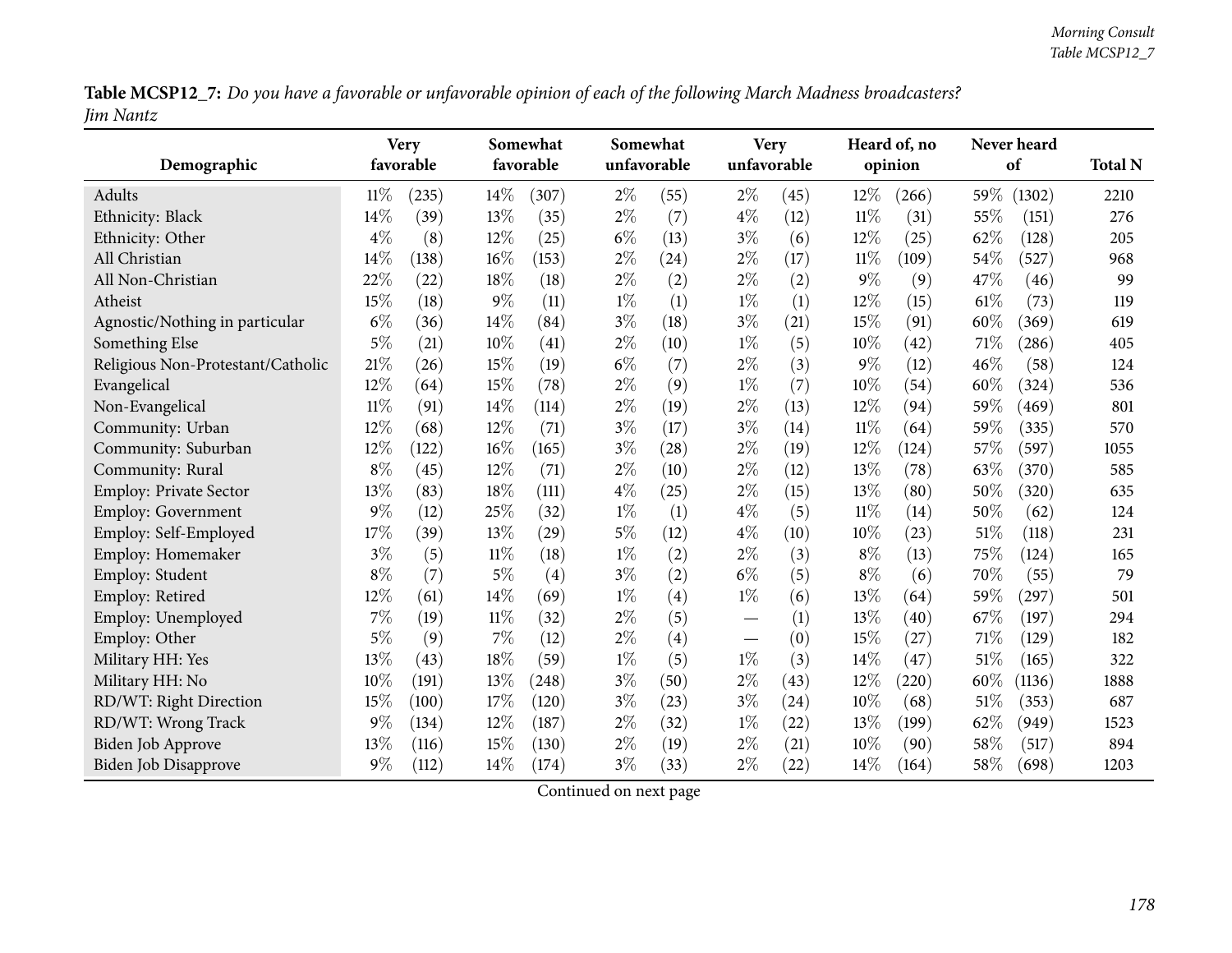|           |  | Table MCSP12_7: Do you have a favorable or unfavorable opinion of each of the following March Madness broadcasters? |
|-----------|--|---------------------------------------------------------------------------------------------------------------------|
| Jim Nantz |  |                                                                                                                     |

| Demographic                          | <b>Very</b><br>favorable |       | Somewhat<br>favorable |       |       | Somewhat<br>unfavorable |       | <b>Very</b><br>unfavorable |        | Heard of, no<br>opinion |     | Never heard<br>of | <b>Total N</b> |
|--------------------------------------|--------------------------|-------|-----------------------|-------|-------|-------------------------|-------|----------------------------|--------|-------------------------|-----|-------------------|----------------|
| Adults                               | 11%                      | (235) | 14%                   | (307) | $2\%$ | (55)                    | $2\%$ | (45)                       | 12%    | (266)                   | 59% | (1302)            | 2210           |
| <b>Biden Job Strongly Approve</b>    | 18%                      | (64)  | 17%                   | (60)  | $2\%$ | (8)                     | $3\%$ | (10)                       | $9\%$  | (32)                    | 50% | (171)             | 345            |
| Biden Job Somewhat Approve           | 10%                      | (52)  | 13\%                  | (71)  | $2\%$ | (12)                    | $2\%$ | (11)                       | $11\%$ | (58)                    | 63% | (346)             | 550            |
| Biden Job Somewhat Disapprove        | $8\%$                    | (28)  | 16%                   | (58)  | $4\%$ | (15)                    | $1\%$ | (4)                        | 14\%   | (53)                    | 57% | (210)             | 368            |
| <b>Biden Job Strongly Disapprove</b> | 10%                      | (84)  | 14%                   | (116) | $2\%$ | (18)                    | $2\%$ | (18)                       | 13%    | (111)                   | 58% | (488)             | 835            |
| Favorable of Biden                   | 13%                      | (120) | 15%                   | (145) | $2\%$ | (16)                    | $2\%$ | (22)                       | 10%    | (95)                    | 58% | (542)             | 939            |
| Unfavorable of Biden                 | 10%                      | (114) | 13\%                  | (159) | $3\%$ | (34)                    | $2\%$ | (23)                       | 14\%   | (160)                   | 58% | (691)             | 1182           |
| Very Favorable of Biden              | 18%                      | (68)  | 18%                   | (69)  | $2\%$ | (9)                     | $3\%$ | (12)                       | $8\%$  | (32)                    | 50% | (190)             | 379            |
| Somewhat Favorable of Biden          | $9\%$                    | (51)  | 14%                   | (76)  | $1\%$ | (7)                     | $2\%$ | (10)                       | $11\%$ | (63)                    | 63% | (352)             | 560            |
| Somewhat Unfavorable of Biden        | $9\%$                    | (32)  | 15%                   | (50)  | $2\%$ | (8)                     | $1\%$ | (5)                        | 12%    | (42)                    | 60% | (207)             | 345            |
| Very Unfavorable of Biden            | 10%                      | (82)  | 13%                   | (109) | $3\%$ | (26)                    | $2\%$ | (18)                       | 14\%   | (118)                   | 58% | (484)             | 838            |
| #1 Issue: Economy                    | 9%                       | (80)  | 15%                   | (132) | $3\%$ | (30)                    | $2\%$ | (18)                       | 13%    | (115)                   | 57% | (502)             | 876            |
| #1 Issue: Security                   | 10%                      | (38)  | 13%                   | (48)  | $2\%$ | (7)                     | $2\%$ | (6)                        | $13\%$ | (49)                    | 59% | (215)             | 362            |
| #1 Issue: Health Care                | 16%                      | (33)  | 12%                   | (25)  | $1\%$ | (2)                     | $2\%$ | (4)                        | $9\%$  | (18)                    | 61% | (130)             | 212            |
| #1 Issue: Medicare / Social Security | 14%                      | (31)  | 17%                   | (38)  | $2\%$ | (5)                     | $1\%$ | (3)                        | 12%    | (26)                    | 54% | (120)             | 223            |
| #1 Issue: Women's Issues             | $11\%$                   | (13)  | 10%                   | (11)  | $2\%$ | (2)                     | $3\%$ | (3)                        | $8\%$  | (9)                     | 67% | (79)              | 118            |
| #1 Issue: Education                  | 10%                      | (9)   | $11\%$                | (9)   | $1\%$ | (1)                     | $2\%$ | (2)                        | 12%    | (10)                    | 64% | (55)              | 85             |
| #1 Issue: Energy                     | 10%                      | (19)  | 14%                   | (26)  | $3\%$ | (6)                     | $3\%$ | (6)                        | $11\%$ | (20)                    | 59% | (111)             | 188            |
| #1 Issue: Other                      | $8\%$                    | (12)  | 12%                   | (18)  | $1\%$ | (1)                     | $3\%$ | (4)                        | 13%    | (18)                    | 63% | (92)              | 145            |
| 2020 Vote: Joe Biden                 | 13%                      | (114) | 16%                   | (148) | $2\%$ | (19)                    | $3\%$ | (23)                       | 10%    | (93)                    | 56% | (507)             | 904            |
| 2020 Vote: Donald Trump              | 13%                      | (98)  | 15%                   | (116) | $3\%$ | (19)                    | $2\%$ | (13)                       | 13%    | (97)                    | 55% | (416)             | 759            |
| 2020 Vote: Other                     | $11\%$                   | (7)   | 19%                   | (13)  | $4\%$ | (3)                     |       | (0)                        | $8\%$  | (5)                     | 58% | (38)              | 66             |
| 2020 Vote: Didn't Vote               | $3\%$                    | (15)  | $6\%$                 | (30)  | $3\%$ | (14)                    | $2\%$ | (10)                       | 15%    | (71)                    | 71% | (341)             | 481            |
| 2018 House Vote: Democrat            | 12%                      | (84)  | 18%                   | (124) | $2\%$ | (14)                    | $2\%$ | (14)                       | $11\%$ | (73)                    | 55% | (378)             | 686            |
| 2018 House Vote: Republican          | 15%                      | (98)  | 17%                   | (105) | $2\%$ | (12)                    | $2\%$ | (14)                       | 12%    | (79)                    | 51% | (327)             | 635            |
| 2018 House Vote: Someone else        | 7%                       | (4)   | $11\%$                | (6)   | $4\%$ | (3)                     | $2\%$ | (1)                        | 14\%   | (8)                     | 62% | (36)              | 59             |
| 2016 Vote: Hillary Clinton           | 13%                      | (81)  | 17%                   | (111) | $2\%$ | (11)                    | $1\%$ | (9)                        | 11%    | (72)                    | 56% | (357)             | 640            |
| 2016 Vote: Donald Trump              | 15%                      | (100) | 17%                   | (117) | $2\%$ | (16)                    | $2\%$ | (12)                       | 12%    | (86)                    | 52% | (361)             | 692            |
| 2016 Vote: Other                     | $9\%$                    | (10)  | 21%                   | (22)  | $3\%$ | (3)                     | $1\%$ | (1)                        | 14\%   | (15)                    | 53% | (57)              | 108            |
| 2016 Vote: Didn't Vote               | $6\%$                    | (43)  | 7%                    | (56)  | $3\%$ | (26)                    | $3\%$ | (24)                       | 12%    | (92)                    | 69% | (527)             | 768            |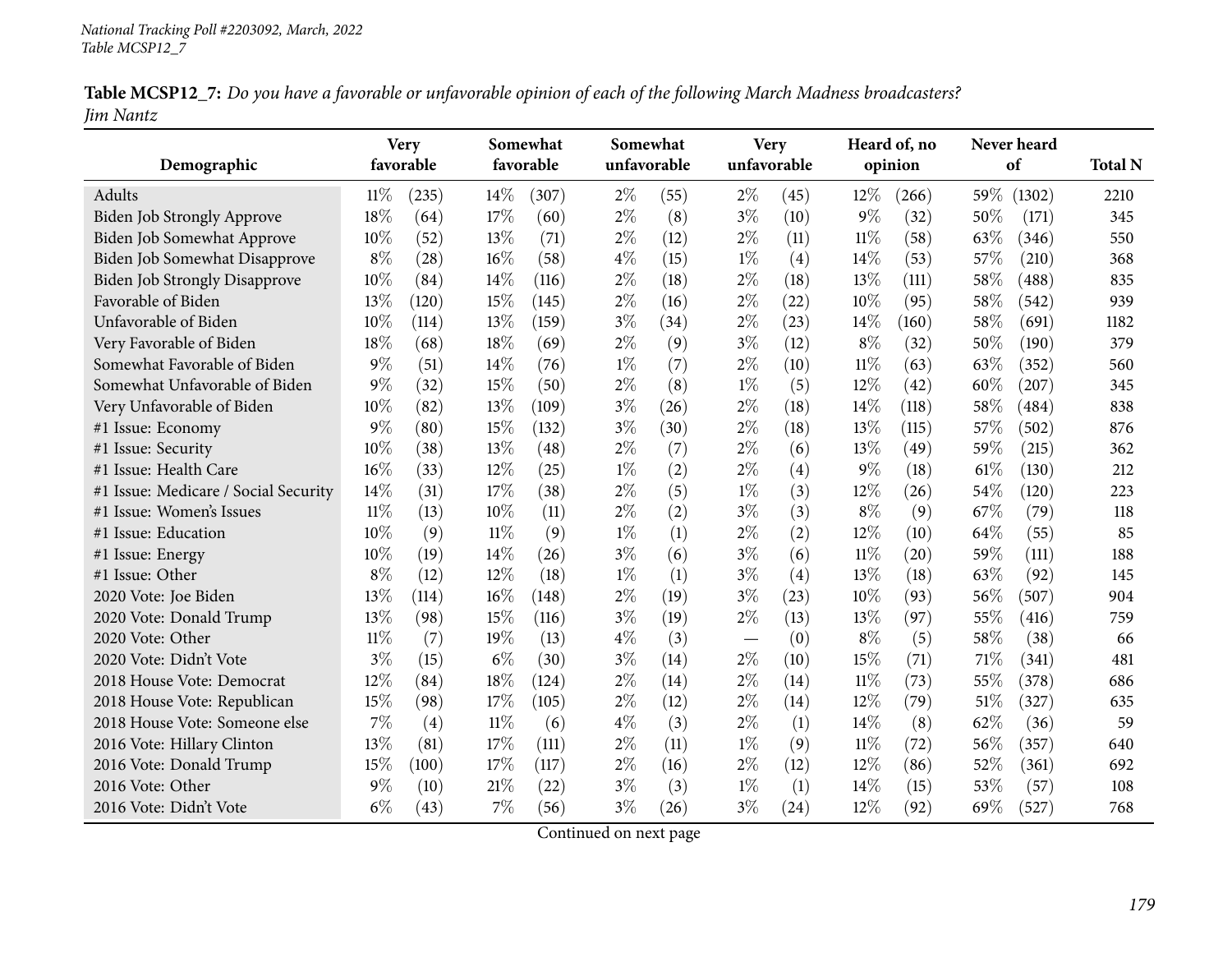|           | Table MCSP12_7: Do you have a favorable or unfavorable opinion of each of the following March Madness broadcasters? |
|-----------|---------------------------------------------------------------------------------------------------------------------|
| Jim Nantz |                                                                                                                     |

| Demographic                    | Very<br>favorable |            | Somewhat<br>favorable |       |       | Somewhat<br>unfavorable |       | <b>Very</b><br>unfavorable |        | Heard of, no<br>opinion |        | Never heard<br>of |      |
|--------------------------------|-------------------|------------|-----------------------|-------|-------|-------------------------|-------|----------------------------|--------|-------------------------|--------|-------------------|------|
| Adults                         | 11%               | $^{(235)}$ | $14\%$                | (307) | $2\%$ | (55)                    | $2\%$ | (45)                       | $12\%$ | (266)                   | 59%    | (1302)            | 2210 |
| Voted in 2014: Yes             | $14\%$            | (170)      | $18\%$                | (218) | $2\%$ | $^{'}27$                | $2\%$ | (18)                       | $12\%$ | (141)                   | 52\%   | (610)             | 1183 |
| Voted in 2014: No              | $6\%$             | (65)       | $9\%$                 | (89)  | $3\%$ | (28)                    | $3\%$ | $\left( 28\right)$         | 12%    | (126)                   | 67%    | (692)             | 1027 |
| 4-Region: Northeast            | $12\%$            | (46)       | 15%                   | (60)  | $3\%$ | (12)                    | $2\%$ | (8)                        | $11\%$ | (45)                    | 57\%   | (224)             | 395  |
| 4-Region: Midwest              | $10\%$            | (44)       | $14\%$                | (63)  | $2\%$ | (8)                     | $1\%$ | (6)                        | $13\%$ | (59)                    | $61\%$ | (284)             | 464  |
| 4-Region: South                | $10\%$            | (81)       | $13\%$                | (112) | $2\%$ | (15)                    | $3\%$ | (25)                       | 13%    | (105)                   | 59%    | (490)             | 828  |
| 4-Region: West                 | $12\%$            | (63)       | $14\%$                | (72)  | $4\%$ | (19)                    | $1\%$ | (7)                        | $11\%$ | (57)                    | $58\%$ | (304)             | 522  |
| Sports Fans                    | $16\%$            | 227        | 20%                   | 287   | $4\%$ | (52)                    | $2\%$ | (32)                       | 15%    | (217)                   | $44\%$ | (630)             | 1446 |
| <b>Avid Sports Fans</b>        | $31\%$            | (160)      | 28\%                  | (144) | $3\%$ | (16)                    | $3\%$ | (16)                       | $14\%$ | (69)                    | 21%    | (106)             | 511  |
| <b>Casual Sports Fans</b>      | $7\%$             | (67)       | $15\%$                | (143) | $4\%$ | (36)                    | $2\%$ | (16)                       | $16\%$ | (147)                   | 56\%   | (525)             | 935  |
| CBB Fans                       | 24\%              | $^{(204)}$ | 27\%                  | (235) | $4\%$ | (36)                    | $3\%$ | (22)                       | $16\%$ | (142)                   | 26\%   | (228)             | 867  |
| Avid CBB Fans                  | 39%               | (103)      | $27\%$                | (72)  | $4\%$ | (11)                    | $3\%$ | (7)                        | $14\%$ | (38)                    | 12%    | (32)              | 264  |
| Casual CBB Fans                | 20%               | (147)      | 28\%                  | (204) | $5\%$ | (33)                    | $2\%$ | (16)                       | 17%    | (120)                   | $28\%$ | (208)             | 729  |
| Plan to Watch Men's Tournament | 30%               | (189)      | 29\%                  | (183) | $4\%$ | 27                      | $2\%$ | (13)                       | 17%    | (108)                   | $18\%$ | (116)             | 635  |
| 21 or Older                    | $11\%$            | $^{(232)}$ | $14\%$                | (303) | $2\%$ | (50)                    | $2\%$ | (40)                       | $12\%$ | (260)                   | $58\%$ | (1236)            | 2121 |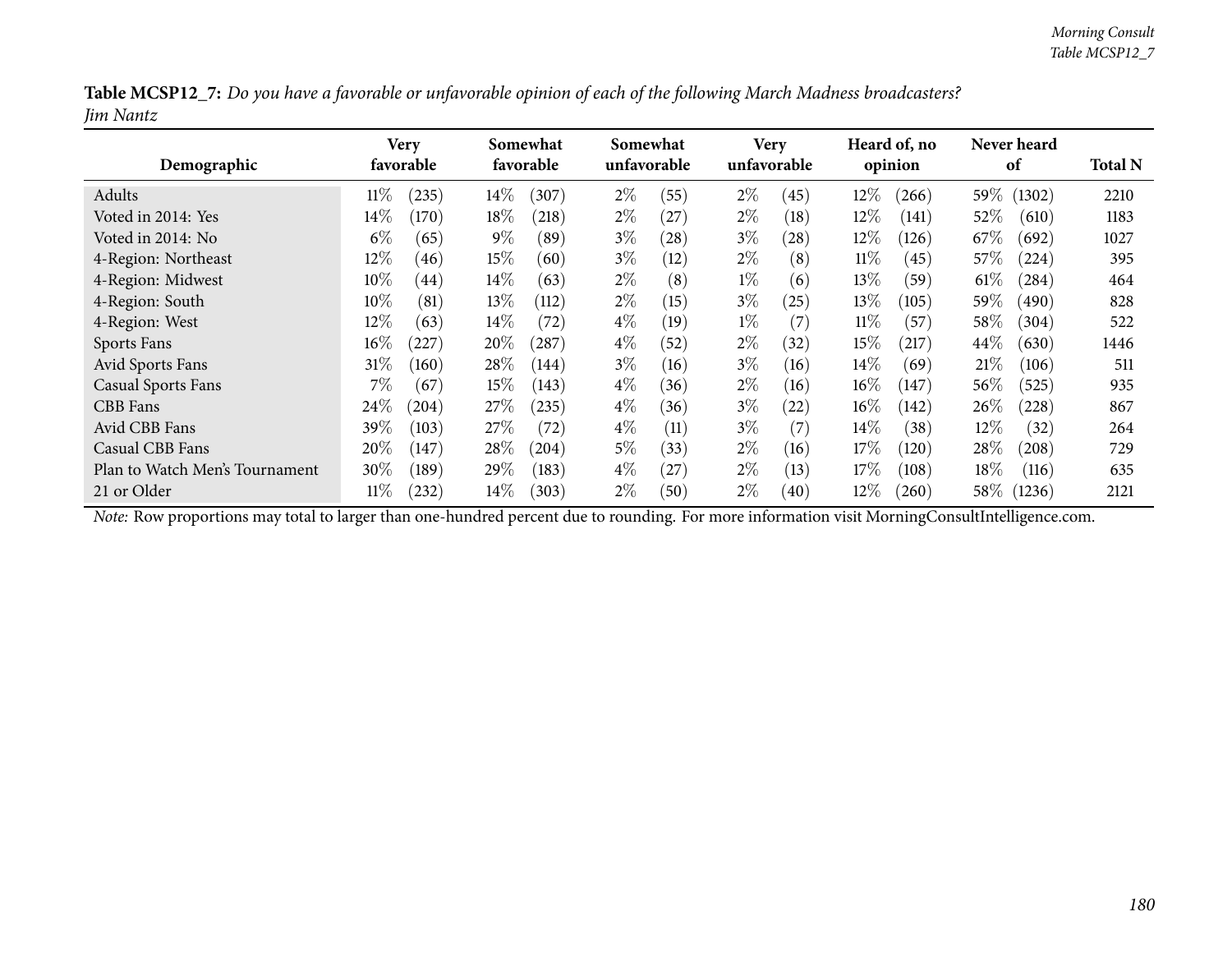|                     |  | Table MCSP12_8: Do you have a favorable or unfavorable opinion of each of the following March Madness broadcasters? |
|---------------------|--|---------------------------------------------------------------------------------------------------------------------|
| <b>Bill Raftery</b> |  |                                                                                                                     |

|                          |        | <b>Very</b> |        | Somewhat  |             | Somewhat |                          | <b>Very</b> |         | Heard of, no |      | Never heard |                |
|--------------------------|--------|-------------|--------|-----------|-------------|----------|--------------------------|-------------|---------|--------------|------|-------------|----------------|
| Demographic              |        | favorable   |        | favorable | unfavorable |          |                          | unfavorable | opinion |              |      | of          | <b>Total N</b> |
| Adults                   | $6\%$  | (135)       | 13%    | (278)     | $3\%$       | (67)     | $2\%$                    | (38)        | 13%     | (287)        | 64%  | (1405)      | 2210           |
| Gender: Male             | 10%    | (108)       | 17%    | (184)     | $4\%$       | (47)     | $3\%$                    | (32)        | 14%     | (153)        | 51%  | (542)       | 1067           |
| Gender: Female           | $2\%$  | (27)        | $8\%$  | (94)      | $2\%$       | (20)     | $1\%$                    | (7)         | 12%     | (134)        | 75%  | (862)       | 1143           |
| Age: 18-34               | 5%     | (30)        | $9\%$  | (62)      | $6\%$       | (36)     | $3\%$                    | (22)        | 12%     | (81)         | 65%  | (426)       | 658            |
| Age: 35-44               | $5\%$  | (20)        | 13\%   | (46)      | $5\%$       | (18)     | $1\%$                    | (5)         | 17%     | (60)         | 59%  | (211)       | 359            |
| Age: 45-64               | $8\%$  | (57)        | 14%    | (104)     | $1\%$       | (7)      | $1\%$                    | (8)         | 13%     | (98)         | 64\% | (480)       | 754            |
| Age: 65+                 | $6\%$  | (28)        | 15%    | (66)      | $1\%$       | (6)      | $1\%$                    | (3)         | $11\%$  | (48)         | 66%  | (288)       | 438            |
| GenZers: 1997-2012       | $1\%$  | (4)         | 5%     | (13)      | $8\%$       | (21)     | $4\%$                    | (11)        | 12%     | (31)         | 69%  | (175)       | 255            |
| Millennials: 1981-1996   | 7%     | (43)        | 12%    | (78)      | $5\%$       | (31)     | $2\%$                    | (14)        | 13%     | (86)         | 61\% | (394)       | 646            |
| GenXers: 1965-1980       | 7%     | (38)        | 13%    | (67)      | $1\%$       | (5)      | $1\%$                    | (7)         | 14%     | (71)         | 63%  | (317)       | 505            |
| Baby Boomers: 1946-1964  | 7%     | (51)        | 15%    | (112)     | $1\%$       | (10)     | $1\%$                    | (5)         | 13%     | (94)         | 63%  | (472)       | 744            |
| PID: Dem (no lean)       | 7%     | (52)        | 14%    | (106)     | $4\%$       | (29)     | $2\%$                    | (14)        | 13%     | (95)         | 61%  | (457)       | 753            |
| PID: Ind (no lean)       | $5\%$  | (40)        | 9%     | (70)      | $2\%$       | (15)     | $2\%$                    | (15)        | 14\%    | (110)        | 68%  | (522)       | 771            |
| PID: Rep (no lean)       | $6\%$  | (43)        | 15%    | (102)     | $3\%$       | (23)     | $1\%$                    | (10)        | 12%     | (82)         | 62%  | (426)       | 686            |
| PID/Gender: Dem Men      | 13%    | (43)        | 20%    | (63)      | $6\%$       | (20)     | $3\%$                    | (10)        | 14%     | (44)         | 44%  | (142)       | 323            |
| PID/Gender: Dem Women    | $2\%$  | (9)         | 10%    | (43)      | $2\%$       | (9)      | $1\%$                    | (4)         | 12%     | (51)         | 73%  | (314)       | 430            |
| PID/Gender: Ind Men      | 7%     | (29)        | 14%    | (56)      | $2\%$       | (7)      | $4\%$                    | (14)        | 15%     | (61)         | 58%  | (231)       | 398            |
| PID/Gender: Ind Women    | $3\%$  | (11)        | $4\%$  | (14)      | $2\%$       | (7)      | $\overline{\phantom{m}}$ | (1)         | 13%     | (48)         | 78%  | (291)       | 373            |
| PID/Gender: Rep Men      | $11\%$ | (36)        | 19%    | (65)      | $6\%$       | (19)     | $2\%$                    | (7)         | 14%     | (48)         | 49%  | (169)       | 345            |
| PID/Gender: Rep Women    | $2\%$  | (7)         | $11\%$ | (37)      | $1\%$       | (4)      | $1\%$                    | (2)         | 10%     | (34)         | 75%  | (257)       | 341            |
| Ideo: Liberal (1-3)      | $8\%$  | (48)        | 13%    | (81)      | $4\%$       | (25)     | $1\%$                    | (8)         | $11\%$  | (67)         | 63%  | (391)       | 621            |
| Ideo: Moderate (4)       | $5\%$  | (34)        | $10\%$ | (62)      | $2\%$       | (11)     | $1\%$                    | (7)         | 17%     | (106)        | 64%  | (398)       | 618            |
| Ideo: Conservative (5-7) | $6\%$  | (46)        | $16\%$ | (122)     | $3\%$       | (25)     | $2\%$                    | (17)        | 12%     | (94)         | 60%  | (450)       | 756            |
| Educ: < College          | $5\%$  | (73)        | $11\%$ | (160)     | $3\%$       | (42)     | $2\%$                    | (28)        | 14\%    | (205)        | 67%  | (1011)      | 1519           |
| Educ: Bachelors degree   | $8\%$  | (36)        | 16%    | (72)      | $4\%$       | (16)     | $1\%$                    | (6)         | 12%     | (55)         | 58%  | (261)       | 446            |
| Educ: Post-grad          | $11\%$ | (26)        | 19%    | (47)      | $3\%$       | (8)      | $2\%$                    | (4)         | $11\%$  | (27)         | 54%  | (133)       | 245            |
| Income: Under 50k        | $4\%$  | (53)        | 10%    | (122)     | $2\%$       | (28)     | $2\%$                    | (29)        | 13%     | (155)        | 67%  | (799)       | 1186           |
| Income: 50k-100k         | 7%     | (48)        | 14%    | (103)     | $4\%$       | (27)     | $1\%$                    | (7)         | 14%     | (97)         | 61\% | (434)       | 717            |
| Income: 100k+            | $11\%$ | (34)        | 17%    | (53)      | $4\%$       | (12)     | $1\%$                    | (2)         | 11%     | (35)         | 56%  | (172)       | 307            |
| Ethnicity: White         | $6\%$  | (104)       | 12%    | (216)     | $3\%$       | (44)     | $1\%$                    | (23)        | 13%     | (222)        | 65%  | (1121)      | 1730           |
| Ethnicity: Hispanic      | $5\%$  | (18)        | 12%    | (41)      | 7%          | (23)     | $6\%$                    | (20)        | 15%     | (52)         | 56%  | (198)       | 351            |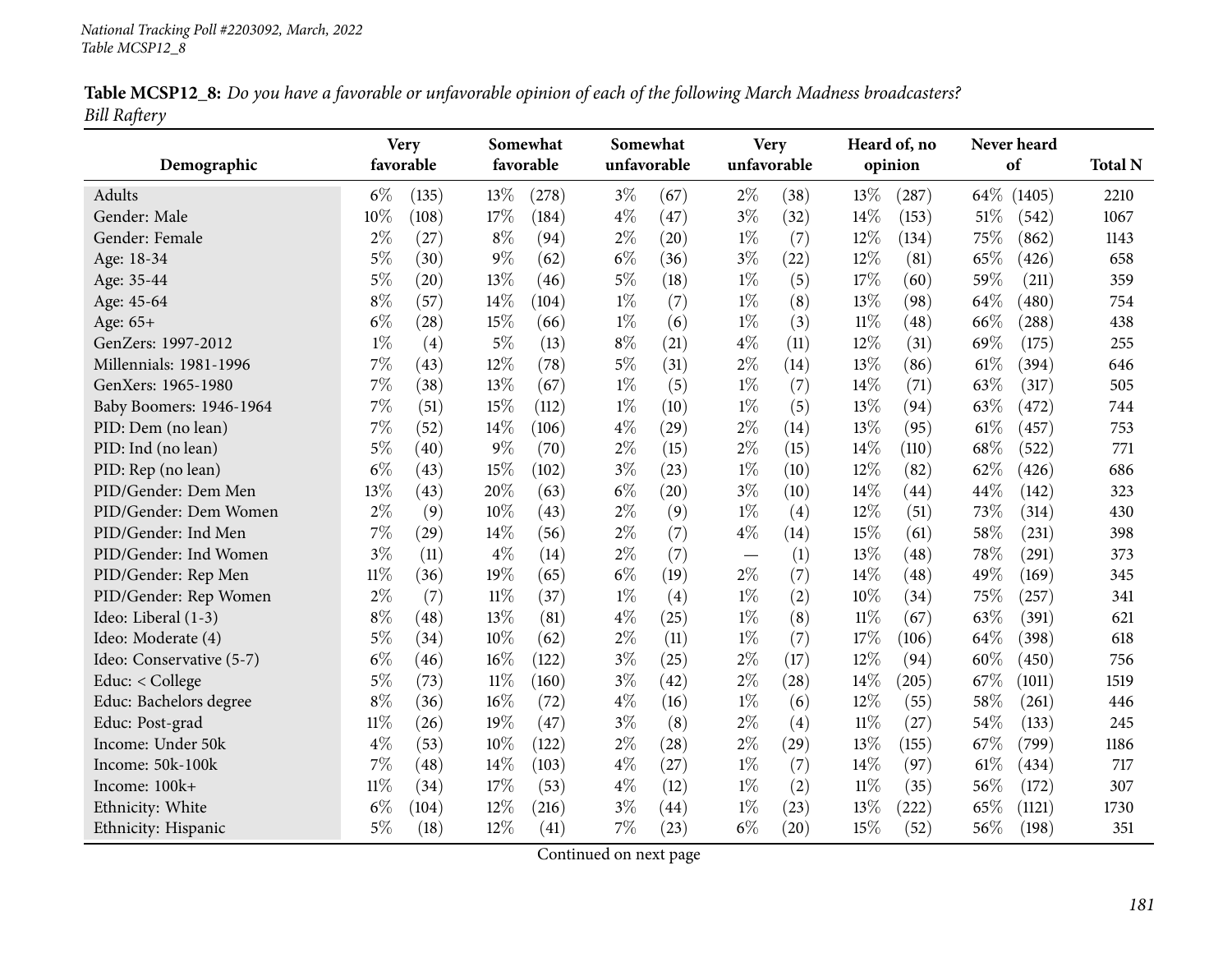Table MCSP12\_8: Do you have a favorable or unfavorable opinion of each of the following March Madness broadcasters? *Bill Raftery*

| Demographic                       | Somewhat<br><b>Very</b><br>favorable<br>favorable |       |        | Somewhat<br><b>Very</b><br>unfavorable<br>unfavorable |       |      |                                   | Heard of, no<br>opinion |        | Never heard<br>of |      |             |      |
|-----------------------------------|---------------------------------------------------|-------|--------|-------------------------------------------------------|-------|------|-----------------------------------|-------------------------|--------|-------------------|------|-------------|------|
| Adults                            | $6\%$                                             | (135) | $13\%$ | (278)                                                 | $3\%$ | (67) | $2\%$                             | (38)                    | 13%    | (287)             |      | 64\% (1405) | 2210 |
| Ethnicity: Black                  | $11\%$                                            | (29)  | 14%    | (37)                                                  | $5\%$ | (13) | $2\%$                             | (4)                     | 14%    | (39)              | 55%  | (152)       | 276  |
| Ethnicity: Other                  | $1\%$                                             | (2)   | 12%    | (25)                                                  | $5\%$ | (10) | $5\%$                             | (11)                    | 13%    | (26)              | 64%  | (131)       | 205  |
| All Christian                     | $8\%$                                             | (74)  | 16%    | (151)                                                 | $2\%$ | (24) | $1\%$                             | (13)                    | $11\%$ | (107)             | 62%  | (598)       | 968  |
| All Non-Christian                 | 10%                                               | (10)  | 16%    | (16)                                                  | $1\%$ | (1)  | $4\%$                             | (4)                     | 17%    | (17)              | 53%  | (53)        | 99   |
| Atheist                           | 7%                                                | (9)   | $8\%$  | (10)                                                  | $5\%$ | (6)  | $2\%$                             | (2)                     | 12%    | (14)              | 66%  | (78)        | 119  |
| Agnostic/Nothing in particular    | $4\%$                                             | (25)  | $11\%$ | (69)                                                  | $4\%$ | (25) | $2\%$                             | (15)                    | 14%    | (87)              | 64%  | (399)       | 619  |
| Something Else                    | $4\%$                                             | (18)  | $8\%$  | (33)                                                  | $3\%$ | (11) | $1\%$                             | (5)                     | 15%    | (62)              | 68%  | (277)       | 405  |
| Religious Non-Protestant/Catholic | 10%                                               | (12)  | 16%    | (20)                                                  | $1\%$ | (1)  | $3\%$                             | (4)                     | 17%    | (21)              | 54%  | (67)        | 124  |
| Evangelical                       | $6\%$                                             | (34)  | 13%    | (68)                                                  | $2\%$ | (11) | $1\%$                             | (8)                     | 14%    | (75)              | 64%  | (341)       | 536  |
| Non-Evangelical                   | $7\%$                                             | (56)  | 14%    | (110)                                                 | $3\%$ | (23) | $1\%$                             | (10)                    | $11\%$ | (90)              | 64%  | (512)       | 801  |
| Community: Urban                  | $6\%$                                             | (35)  | 13%    | (76)                                                  | $4\%$ | (22) | $2\%$                             | (14)                    | 13%    | (73)              | 61\% | (349)       | 570  |
| Community: Suburban               | $6\%$                                             | (65)  | 14%    | (148)                                                 | $3\%$ | (30) | $1\%$                             | (16)                    | 13%    | (137)             | 62%  | (659)       | 1055 |
| Community: Rural                  | $6\%$                                             | (35)  | $9\%$  | (54)                                                  | $2\%$ | (14) | $2\%$                             | (9)                     | 13%    | (77)              | 68%  | (396)       | 585  |
| <b>Employ: Private Sector</b>     | $9\%$                                             | (58)  | 14%    | (87)                                                  | $4\%$ | (28) | $2\%$                             | (12)                    | 14\%   | (89)              | 57%  | (360)       | 635  |
| Employ: Government                | $3\%$                                             | (4)   | 15%    | (19)                                                  | 7%    | (8)  | $2\%$                             | (2)                     | 18%    | (23)              | 54%  | (67)        | 124  |
| Employ: Self-Employed             | $9\%$                                             | (20)  | 16%    | (36)                                                  | $5\%$ | (11) | $3\%$                             | (7)                     | 14%    | (33)              | 54%  | (124)       | 231  |
| Employ: Homemaker                 | $2\%$                                             | (3)   | $9\%$  | (15)                                                  | $2\%$ | (3)  | $2\%$                             | (3)                     | 13%    | (22)              | 71%  | (118)       | 165  |
| Employ: Student                   | $3\%$                                             | (2)   | $3\%$  | (2)                                                   | 7%    | (6)  | $5\%$                             | (4)                     | $9\%$  | (7)               | 72%  | (57)        | 79   |
| Employ: Retired                   | $6\%$                                             | (29)  | $15\%$ | (76)                                                  | $1\%$ | (3)  | $1\%$                             | (4)                     | 10%    | (51)              | 67%  | (337)       | 501  |
| Employ: Unemployed                | $4\%$                                             | (11)  | $8\%$  | (24)                                                  | $2\%$ | (5)  | $1\%$                             | (4)                     | 12%    | (35)              | 73%  | (216)       | 294  |
| Employ: Other                     | $4\%$                                             | (8)   | $11\%$ | (20)                                                  | $2\%$ | (3)  | $\overbrace{\phantom{123221111}}$ | (1)                     | 14%    | (26)              | 69%  | (124)       | 182  |
| Military HH: Yes                  | $8\%$                                             | (25)  | 16%    | (52)                                                  | $2\%$ | (6)  | $3\%$                             | (11)                    | 14%    | (45)              | 57%  | (183)       | 322  |
| Military HH: No                   | $6\%$                                             | (110) | 12%    | (226)                                                 | $3\%$ | (61) | $1\%$                             | (28)                    | 13%    | (242)             | 65\% | 1222)       | 1888 |
| RD/WT: Right Direction            | $8\%$                                             | (56)  | 16%    | (107)                                                 | 5%    | (31) | $3\%$                             | (18)                    | $11\%$ | (78)              | 58%  | (396)       | 687  |
| RD/WT: Wrong Track                | $5\%$                                             | (79)  | $11\%$ | (171)                                                 | $2\%$ | (35) | $1\%$                             | (20)                    | 14%    | (209)             | 66\% | (1008)      | 1523 |
| <b>Biden Job Approve</b>          | $8\%$                                             | (70)  | 13%    | (113)                                                 | $4\%$ | (31) | $2\%$                             | (16)                    | $11\%$ | (96)              | 64%  | (568)       | 894  |
| Biden Job Disapprove              | $5\%$                                             | (64)  | 13%    | (160)                                                 | $3\%$ | (33) | $2\%$                             | (22)                    | 14%    | (172)             | 62%  | (752)       | 1203 |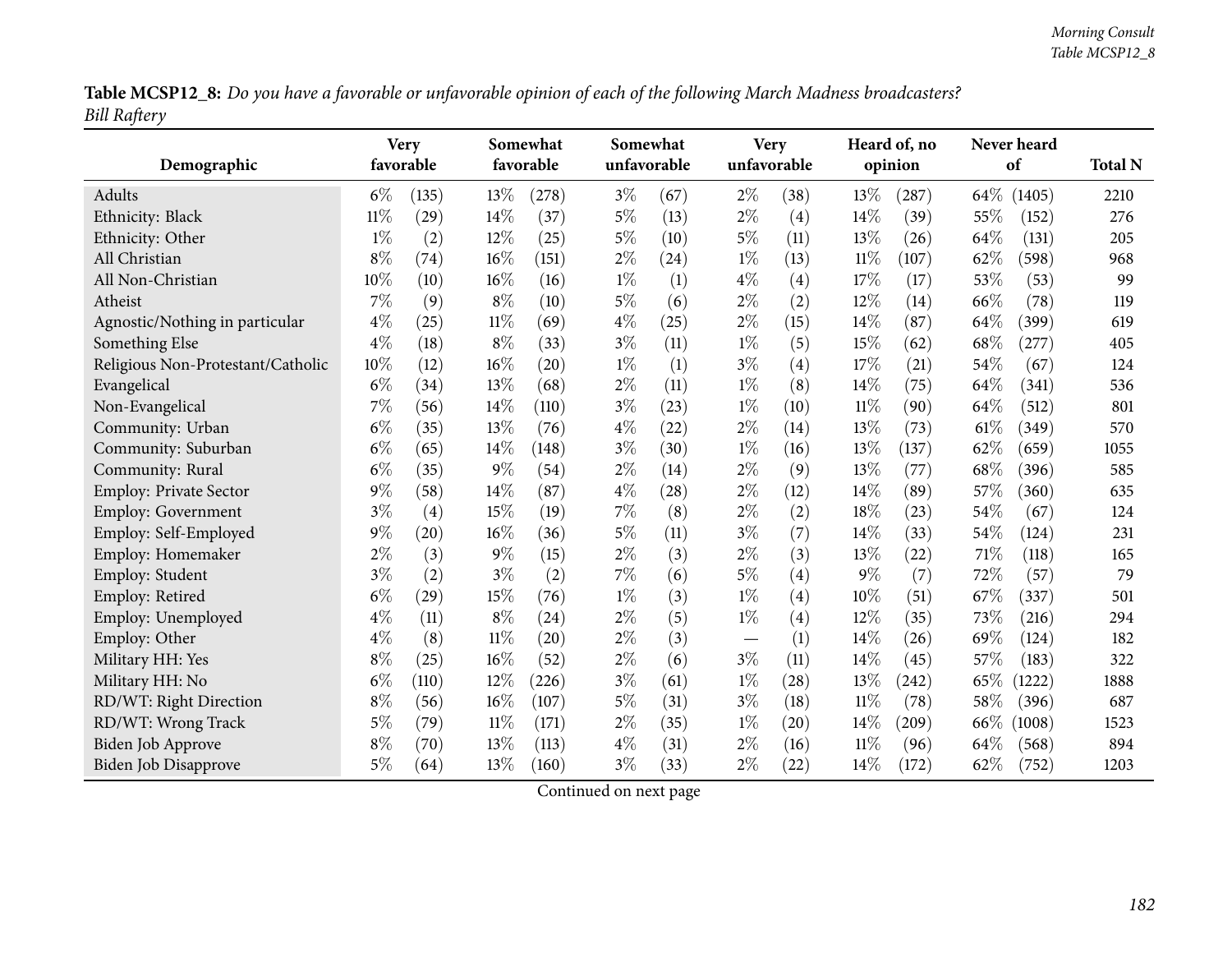| Table MCSP12_8: Do you have a favorable or unfavorable opinion of each of the following March Madness broadcasters? |  |
|---------------------------------------------------------------------------------------------------------------------|--|
| <b>Bill Raftery</b>                                                                                                 |  |

|                                      | Somewhat<br><b>Very</b> |           |        | Somewhat  |       | <b>Very</b> |             | Heard of, no |        | Never heard |        |        |                |
|--------------------------------------|-------------------------|-----------|--------|-----------|-------|-------------|-------------|--------------|--------|-------------|--------|--------|----------------|
| Demographic                          |                         | favorable |        | favorable |       | unfavorable | unfavorable |              |        | opinion     |        | of     | <b>Total N</b> |
| Adults                               | $6\%$                   | (135)     | 13%    | (278)     | $3\%$ | (67)        | $2\%$       | (38)         | 13\%   | (287)       | 64\%   | (1405) | 2210           |
| Biden Job Strongly Approve           | 10%                     | (36)      | 18%    | (61)      | $3\%$ | (10)        | $3\%$       | (10)         | $9\%$  | (32)        | 57%    | (196)  | 345            |
| Biden Job Somewhat Approve           | $6\%$                   | (33)      | 10%    | (53)      | $4\%$ | (21)        | $1\%$       | (6)          | 12%    | (64)        | 68%    | (373)  | 550            |
| Biden Job Somewhat Disapprove        | $6\%$                   | (20)      | 12%    | (45)      | $2\%$ | (9)         | $3\%$       | (11)         | 16%    | (59)        | $61\%$ | (224)  | 368            |
| <b>Biden Job Strongly Disapprove</b> | $5\%$                   | (44)      | 14%    | (115)     | $3\%$ | (25)        | $1\%$       | (12)         | 13%    | (113)       | 63%    | (527)  | 835            |
| Favorable of Biden                   | $8\%$                   | (74)      | 13\%   | (126)     | $3\%$ | (28)        | $2\%$       | (17)         | $11\%$ | (102)       | 63%    | (593)  | 939            |
| Unfavorable of Biden                 | 5%                      | (60)      | 13%    | (149)     | $3\%$ | (35)        | $2\%$       | (19)         | 15%    | (176)       | 63%    | (743)  | 1182           |
| Very Favorable of Biden              | 10%                     | (38)      | 18%    | (69)      | $5\%$ | (18)        | $2\%$       | (6)          | 10%    | (40)        | 55%    | (209)  | 379            |
| Somewhat Favorable of Biden          | 7%                      | (36)      | 10%    | (57)      | $2\%$ | (10)        | $2\%$       | (11)         | $11\%$ | (62)        | 69%    | (385)  | 560            |
| Somewhat Unfavorable of Biden        | $4\%$                   | (15)      | $11\%$ | (36)      | $2\%$ | (7)         | $2\%$       | (7)          | 17%    | (60)        | 64\%   | (220)  | 345            |
| Very Unfavorable of Biden            | $5\%$                   | (45)      | 13\%   | (112)     | $3\%$ | (28)        | $1\%$       | (12)         | 14\%   | (117)       | 62%    | (523)  | 838            |
| #1 Issue: Economy                    | $5\%$                   | (44)      | 13%    | (110)     | $4\%$ | (35)        | $1\%$       | (11)         | 14\%   | (123)       | 63%    | (554)  | 876            |
| #1 Issue: Security                   | $6\%$                   | (23)      | 15%    | (54)      | $1\%$ | (4)         | $1\%$       | (5)          | 12%    | (45)        | 64%    | (230)  | 362            |
| #1 Issue: Health Care                | $9\%$                   | (19)      | 13%    | (27)      | $3\%$ | (6)         | $1\%$       | (3)          | 10%    | (22)        | 64\%   | (137)  | 212            |
| #1 Issue: Medicare / Social Security | 7%                      | (16)      | 16%    | (36)      | $1\%$ | (2)         | $4\%$       | (9)          | 13%    | (29)        | 59%    | (131)  | 223            |
| #1 Issue: Women's Issues             | $5\%$                   | (6)       | $8\%$  | (9)       | $5\%$ | (6)         |             | (0)          | 14\%   | (17)        | 68%    | (80)   | 118            |
| #1 Issue: Education                  | $4\%$                   | (3)       | $11\%$ | (10)      | $4\%$ | (3)         | $5\%$       | (5)          | $5\%$  | (5)         | 70%    | (60)   | 85             |
| #1 Issue: Energy                     | $9\%$                   | (17)      | $11\%$ | (21)      | $5\%$ | (9)         | $3\%$       | (6)          | 12%    | (22)        | 60%    | (114)  | 188            |
| #1 Issue: Other                      | $4\%$                   | (7)       | $8\%$  | (11)      | $2\%$ | (2)         |             | (1)          | 17%    | (25)        | 68%    | (99)   | 145            |
| 2020 Vote: Joe Biden                 | 7%                      | (66)      | 15%    | (138)     | $2\%$ | (22)        | $2\%$       | (14)         | 12%    | (109)       | 61\%   | (556)  | 904            |
| 2020 Vote: Donald Trump              | 7%                      | (50)      | 15%    | (111)     | $4\%$ | (27)        | $1\%$       | (10)         | 13%    | (98)        | 61\%   | (464)  | 759            |
| 2020 Vote: Other                     | $4\%$                   | (2)       | $11\%$ | (7)       | $6\%$ | (4)         | $2\%$       | (1)          | $11\%$ | (7)         | 67%    | (44)   | 66             |
| 2020 Vote: Didn't Vote               | $3\%$                   | (16)      | 5%     | (23)      | $3\%$ | (15)        | $3\%$       | (13)         | 15%    | (73)        | 71%    | (342)  | 481            |
| 2018 House Vote: Democrat            | 7%                      | (50)      | 15%    | (105)     | $3\%$ | (20)        | $1\%$       | (9)          | 12%    | (83)        | 61%    | (419)  | 686            |
| 2018 House Vote: Republican          | $8\%$                   | (53)      | 17%    | (109)     | $3\%$ | (18)        | $2\%$       | (10)         | 12%    | (76)        | 58\%   | (369)  | 635            |
| 2018 House Vote: Someone else        | $5\%$                   | (3)       | $8\%$  | (4)       | $6\%$ | (4)         | $2\%$       | (1)          | 15%    | (9)         | 63%    | (37)   | 59             |
| 2016 Vote: Hillary Clinton           | 7%                      | (48)      | 14%    | (92)      | $2\%$ | (14)        | $1\%$       | (7)          | 13%    | (83)        | 62%    | (396)  | 640            |
| 2016 Vote: Donald Trump              | $8\%$                   | (54)      | 16%    | (113)     | $3\%$ | (18)        | $1\%$       | (10)         | 13%    | (88)        | 59%    | (409)  | 692            |
| 2016 Vote: Other                     | $6\%$                   | (7)       | 15%    | (16)      | $1\%$ | (1)         | $1\%$       | (1)          | $8\%$  | (9)         | 68%    | (74)   | 108            |
| 2016 Vote: Didn't Vote               | $3\%$                   | (26)      | 7%     | (56)      | $4\%$ | (34)        | $3\%$       | (20)         | 14\%   | (108)       | 68%    | (525)  | 768            |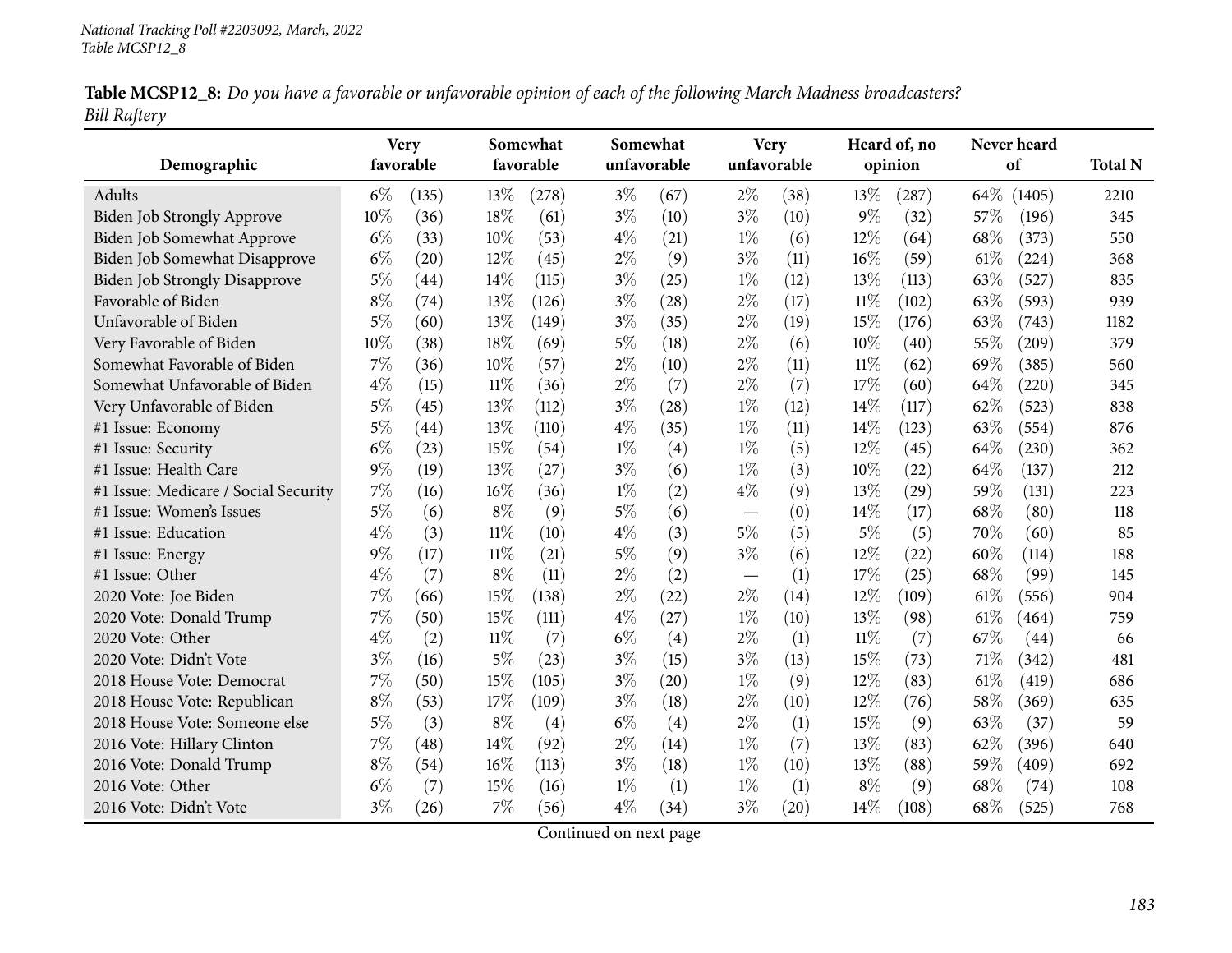| Table MCSP12_8: Do you have a favorable or unfavorable opinion of each of the following March Madness broadcasters? |  |
|---------------------------------------------------------------------------------------------------------------------|--|
| <b>Bill Raftery</b>                                                                                                 |  |

| Demographic                    |        | Very<br>favorable | Somewhat<br>favorable |       | Somewhat<br>unfavorable |      | <b>Very</b><br>unfavorable |                | Heard of, no<br>opinion |           |         | <b>Never heard</b><br>of |      |
|--------------------------------|--------|-------------------|-----------------------|-------|-------------------------|------|----------------------------|----------------|-------------------------|-----------|---------|--------------------------|------|
| Adults                         | $6\%$  | (135)             | $13\%$                | (278) | $3\%$                   | (67) | $2\%$                      | $^{\prime}38)$ | 13%                     | (287)     |         | 64\% (1405)              | 2210 |
| Voted in 2014: Yes             | $9\%$  | (103)             | $17\%$                | (198) | $2\%$                   | (28) | $1\%$                      | (13)           | 12%                     | (148)     | 59%     | (692)                    | 1183 |
| Voted in 2014: No              | $3\%$  | (31)              | $8\%$                 | (80)  | $4\%$                   | (39) | $2\%$                      | (25)           | $14\%$                  | (139)     | 69 $\%$ | (713)                    | 1027 |
| 4-Region: Northeast            | $10\%$ | (39)              | $10\%$                | (41)  | $4\%$                   | (16) | $1\%$                      | (5)            | $8\%$                   | (32)      | $66\%$  | (262)                    | 395  |
| 4-Region: Midwest              | $6\%$  | (26)              | $12\%$                | (57)  | $1\%$                   | (5)  | $1\%$                      | (3)            | $14\%$                  | (64)      | 66\%    | (308)                    | 464  |
| 4-Region: South                | $6\%$  | (49)              | $13\%$                | (109) | $3\%$                   | (28) | $2\%$                      | (15)           | 15%                     | (126)     | 60\%    | (501)                    | 828  |
| 4-Region: West                 | $4\%$  | (21)              | $13\%$                | (70)  | $3\%$                   | (17) | $3\%$                      | (15)           | 13%                     | (65)      | $64\%$  | (334)                    | 522  |
| Sports Fans                    | $9\%$  | (133)             | $18\%$                | (263) | $4\%$                   | (63) | $2\%$                      | (26)           | $16\%$                  | $^{'}227$ | 51%     | (733)                    | 1446 |
| Avid Sports Fans               | $17\%$ | (87)              | 27%                   | (139) | $6\%$                   | (29) | $2\%$                      | (11)           | $16\%$                  | (82)      | 32%     | (163)                    | 511  |
| <b>Casual Sports Fans</b>      | $5\%$  | (46)              | $13\%$                | (124) | $4\%$                   | (35) | $2\%$                      | (15)           | $16\%$                  | (145)     | $61\%$  | (570)                    | 935  |
| CBB Fans                       | $14\%$ | $^{'}124)$        | 25%                   | (218) | $6\%$                   | (53) | $2\%$                      | (19)           | 19%                     | (161)     | 34\%    | $^{(293)}$               | 867  |
| Avid CBB Fans                  | 27\%   | (72)              | 33\%                  | (86)  | $7\%$                   | (18) | $3\%$                      | (7)            | 15%                     | (40)      | $15\%$  | (40)                     | 264  |
| Casual CBB Fans                | $12\%$ | (86)              | 25%                   | (184) | $6\%$                   | (45) | $2\%$                      | (16)           | 18%                     | (132)     | 36%     | (265)                    | 729  |
| Plan to Watch Men's Tournament | 18\%   | (116)             | $30\%$                | (192) | $6\%$                   | (39) | $2\%$                      | (11)           | 18\%                    | (115)     | $26\%$  | (164)                    | 635  |
| 21 or Older                    | $6\%$  | (133)             | $13\%$                | (277) | $3\%$                   | (58) | $2\%$                      | (36)           | 13\%                    | (275)     | 63\%    | (1342)                   | 2121 |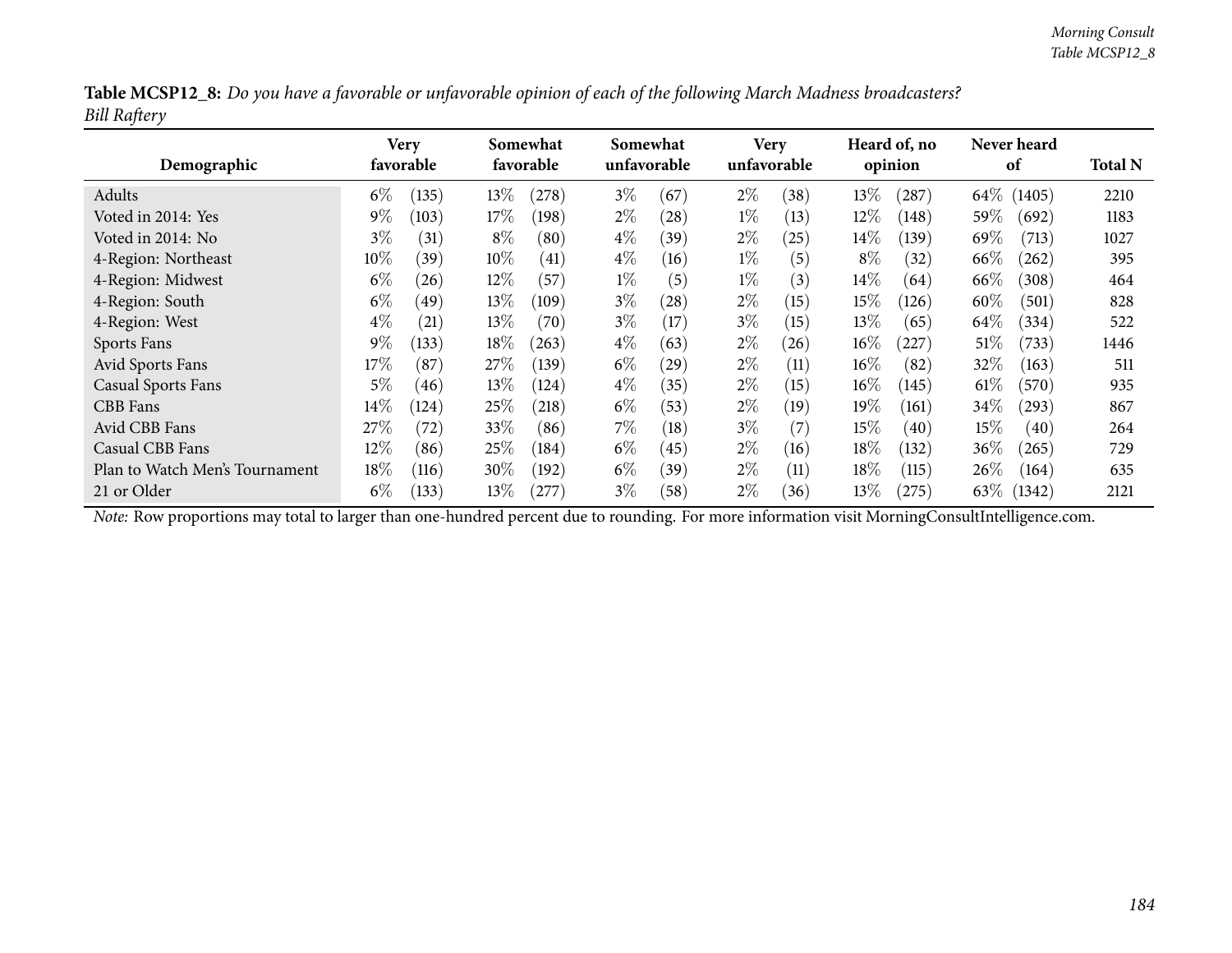| Table MCSP12_9: Do you have a favorable or unfavorable opinion of each of the following March Madness broadcasters? |  |  |
|---------------------------------------------------------------------------------------------------------------------|--|--|
| Grant Hill                                                                                                          |  |  |

|                          | <b>Very</b> |           |       | Somewhat  |             | Somewhat | <b>Very</b> |             | Heard of, no |         | Never heard |        |                |
|--------------------------|-------------|-----------|-------|-----------|-------------|----------|-------------|-------------|--------------|---------|-------------|--------|----------------|
| Demographic              |             | favorable |       | favorable | unfavorable |          |             | unfavorable |              | opinion |             | of     | <b>Total N</b> |
| Adults                   | $11\%$      | (249)     | 16%   | (350)     | $3\%$       | (59)     | $2\%$       | (37)        | 15%          | (320)   | 54%         | (1195) | 2210           |
| Gender: Male             | 16%         | (175)     | 22%   | (240)     | $4\%$       | (44)     | $2\%$       | (26)        | 16%          | (168)   | 39%         | (414)  | 1067           |
| Gender: Female           | $6\%$       | (74)      | 10%   | (110)     | $1\%$       | (15)     | $1\%$       | (10)        | 13%          | (153)   | 68%         | (781)  | 1143           |
| Age: 18-34               | $9\%$       | (60)      | 13%   | (87)      | 5%          | (34)     | $3\%$       | (19)        | 12%          | (80)    | 58%         | (379)  | 658            |
| Age: 35-44               | 13%         | (48)      | 19%   | (67)      | $3\%$       | (10)     | $2\%$       | (8)         | 19%          | (69)    | 43%         | (156)  | 359            |
| Age: 45-64               | 12%         | (93)      | 16%   | (123)     | $2\%$       | (12)     | $1\%$       | (7)         | 15%          | (111)   | 54%         | (408)  | 754            |
| Age: 65+                 | $11\%$      | (48)      | 16%   | (72)      | $1\%$       | (3)      | $1\%$       | (3)         | 14%          | (60)    | 57%         | (252)  | 438            |
| GenZers: 1997-2012       | $4\%$       | (10)      | 10%   | (26)      | $8\%$       | (20)     | $3\%$       | (8)         | $9\%$        | (24)    | 66%         | (167)  | 255            |
| Millennials: 1981-1996   | 13%         | (82)      | 17%   | (109)     | $3\%$       | (22)     | $3\%$       | (17)        | 16%          | (102)   | 49%         | (314)  | 646            |
| GenXers: 1965-1980       | 13%         | (68)      | 18%   | (92)      | $1\%$       | (6)      | $1\%$       | (3)         | 16%          | (79)    | 51\%        | (257)  | 505            |
| Baby Boomers: 1946-1964  | 12%         | (88)      | 16%   | (117)     | $1\%$       | (11)     | $1\%$       | (7)         | 15%          | (110)   | 55%         | (411)  | 744            |
| PID: Dem (no lean)       | 14%         | (107)     | 18%   | (136)     | $2\%$       | (18)     | $3\%$       | (20)        | 13%          | (96)    | 50%         | (376)  | 753            |
| PID: Ind (no lean)       | 10%         | (75)      | 14\%  | (107)     | $3\%$       | (21)     | $1\%$       | (9)         | 16%          | (124)   | 56%         | (435)  | 771            |
| PID: Rep (no lean)       | 10%         | (67)      | 16%   | (107)     | $3\%$       | (20)     | $1\%$       | (8)         | 15%          | (100)   | 56%         | (384)  | 686            |
| PID/Gender: Dem Men      | 22%         | (71)      | 25%   | (81)      | 5%          | (15)     | $5\%$       | (15)        | 12%          | (39)    | 31%         | (102)  | 323            |
| PID/Gender: Dem Women    | $8\%$       | (35)      | 13%   | (55)      | $1\%$       | (4)      | $1\%$       | (4)         | 13%          | (58)    | 64\%        | (274)  | 430            |
| PID/Gender: Ind Men      | 15%         | (58)      | 21%   | (83)      | $3\%$       | (14)     | $2\%$       | (7)         | 16%          | (65)    | 43%         | (172)  | 398            |
| PID/Gender: Ind Women    | $5\%$       | (17)      | $6\%$ | (24)      | $2\%$       | (7)      | $1\%$       | (2)         | 16%          | (59)    | 71%         | (263)  | 373            |
| PID/Gender: Rep Men      | 13%         | (46)      | 22%   | (75)      | 5%          | (16)     | $1\%$       | (4)         | 19%          | (64)    | 41\%        | (140)  | 345            |
| PID/Gender: Rep Women    | $6\%$       | (21)      | $9\%$ | (32)      | $1\%$       | (4)      | $1\%$       | (4)         | $11\%$       | (36)    | 72%         | (244)  | 341            |
| Ideo: Liberal (1-3)      | 13%         | (83)      | 18%   | (113)     | $4\%$       | (23)     | $2\%$       | (10)        | 12%          | (72)    | 52%         | (320)  | 621            |
| Ideo: Moderate (4)       | $11\%$      | (70)      | 15%   | (90)      | $1\%$       | (7)      | $2\%$       | (11)        | 17%          | (102)   | 55%         | (337)  | 618            |
| Ideo: Conservative (5-7) | $11\%$      | (80)      | 18%   | (134)     | $4\%$       | (27)     | $2\%$       | (13)        | 15%          | (114)   | 51\%        | (388)  | 756            |
| Educ: < College          | $10\%$      | (145)     | 14%   | (214)     | $2\%$       | (37)     | $2\%$       | (24)        | 14%          | (218)   | 58%         | (881)  | 1519           |
| Educ: Bachelors degree   | 14\%        | (62)      | 18%   | (80)      | $4\%$       | (16)     | $3\%$       | (11)        | 16%          | (69)    | 46%         | (207)  | 446            |
| Educ: Post-grad          | 17%         | (43)      | 23%   | (55)      | $2\%$       | (6)      | $1\%$       | (1)         | 13%          | (33)    | 44%         | (107)  | 245            |
| Income: Under 50k        | $10\%$      | (116)     | 13%   | (157)     | $3\%$       | (30)     | $2\%$       | (20)        | 15%          | (179)   | 58%         | (684)  | 1186           |
| Income: 50k-100k         | 12%         | (86)      | 18%   | (127)     | $2\%$       | (13)     | $2\%$       | (12)        | 14%          | (99)    | 53%         | (380)  | 717            |
| Income: 100k+            | 15%         | (46)      | 21%   | (66)      | $5\%$       | (16)     | $2\%$       | (5)         | 14%          | (43)    | 43%         | (131)  | 307            |
| Ethnicity: White         | 10%         | (166)     | 14%   | (246)     | $3\%$       | (45)     | $1\%$       | (26)        | 14%          | (238)   | 58\%        | (1008) | 1730           |
| Ethnicity: Hispanic      | $9\%$       | (31)      | 17%   | (59)      | $6\%$       | (21)     | $4\%$       | (16)        | 15%          | (54)    | 49%         | (170)  | 351            |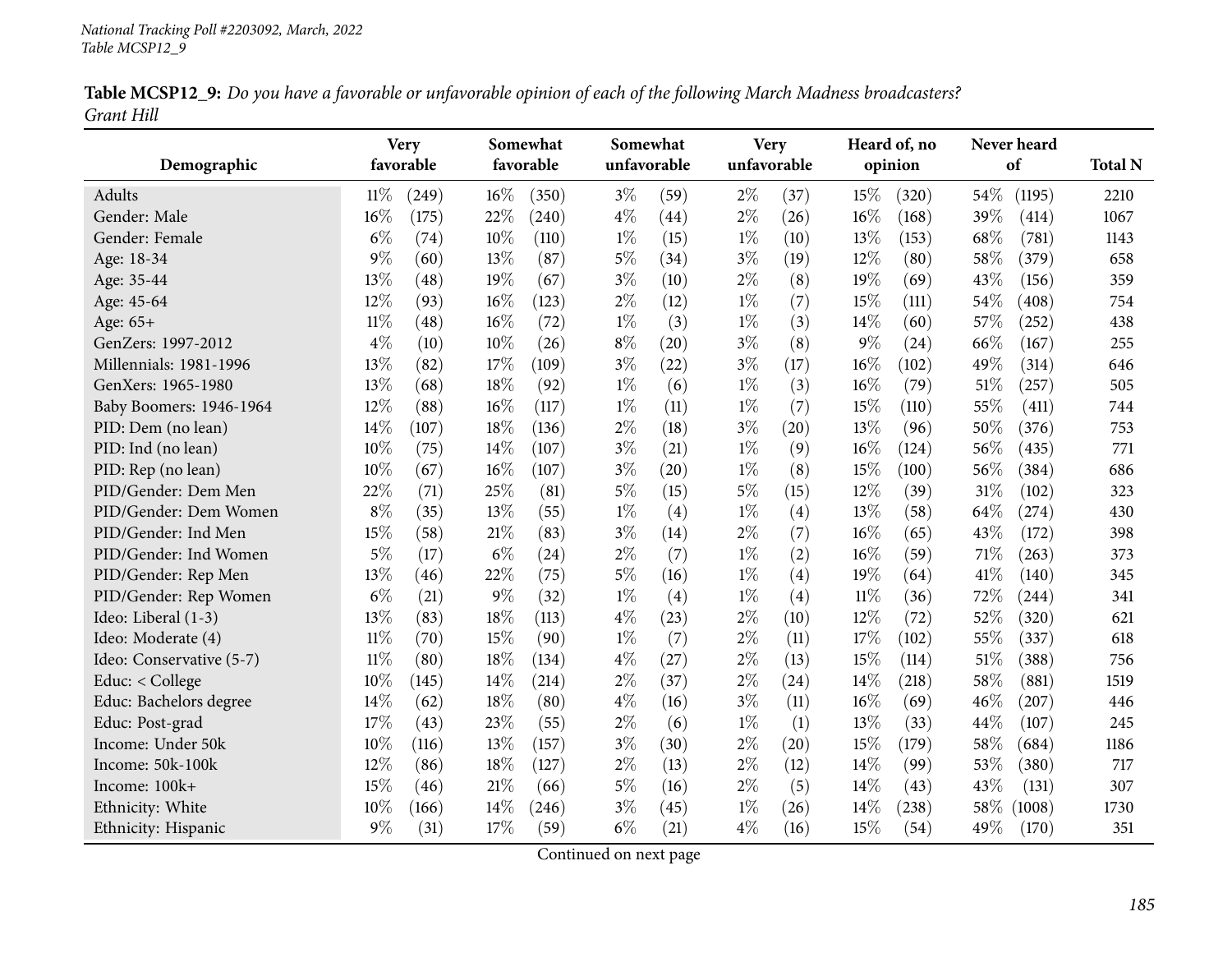Table MCSP12\_9: Do you have a favorable or unfavorable opinion of each of the following March Madness broadcasters? *Grant Hill*

|                                   |        | <b>Very</b> | Somewhat |           |       | Somewhat    |                          | <b>Very</b> |        | Heard of, no |      | Never heard         |                |  |
|-----------------------------------|--------|-------------|----------|-----------|-------|-------------|--------------------------|-------------|--------|--------------|------|---------------------|----------------|--|
| Demographic                       |        | favorable   |          | favorable |       | unfavorable |                          | unfavorable |        | opinion      |      | of                  | <b>Total N</b> |  |
| Adults                            | $11\%$ | (249)       | $16\%$   | (350)     | $3\%$ | (59)        | $2\%$                    | (37)        | 15%    | (320)        | 54\% | (1195)              | 2210           |  |
| Ethnicity: Black                  | 28%    | (76)        | 20%      | (54)      | $4\%$ | (10)        | $2\%$                    | (7)         | 16%    | (44)         | 31%  | (84)                | 276            |  |
| Ethnicity: Other                  | $4\%$  | (7)         | 24%      | (50)      | $2\%$ | (4)         | $2\%$                    | (4)         | 18%    | (38)         | 50%  | (102)               | 205            |  |
| All Christian                     | 14%    | (139)       | 16%      | (158)     | $2\%$ | (19)        | $1\%$                    | (13)        | 12%    | (115)        | 54%  | (523)               | 968            |  |
| All Non-Christian                 | 13%    | (13)        | 28%      | (28)      | $3\%$ | (3)         | $2\%$                    | (2)         | 18%    | (18)         | 35%  | (35)                | 99             |  |
| Atheist                           | $5\%$  | (6)         | 18%      | (22)      | $3\%$ | (4)         | $1\%$                    | (2)         | $11\%$ | (14)         | 60%  | (72)                | 119            |  |
| Agnostic/Nothing in particular    | $8\%$  | (49)        | 13%      | (81)      | $4\%$ | (26)        | $3\%$                    | (17)        | 17%    | (104)        | 55%  | (341)               | 619            |  |
| Something Else                    | 10%    | (42)        | 15%      | (61)      | $2\%$ | (7)         | $1\%$                    | (2)         | 17%    | (69)         | 55%  | (224)               | 405            |  |
| Religious Non-Protestant/Catholic | 13%    | (16)        | 24%      | (30)      | $4\%$ | (5)         | $2\%$                    | (2)         | 21%    | (25)         | 36%  | (45)                | 124            |  |
| Evangelical                       | 15%    | (80)        | 15%      | (82)      | $2\%$ | (8)         | $1\%$                    | (6)         | 15%    | (81)         | 52%  | (278)               | 536            |  |
| Non-Evangelical                   | 12%    | (96)        | 17%      | (135)     | $2\%$ | (15)        | $1\%$                    | (10)        | 12%    | (94)         | 56%  | (451)               | 801            |  |
| Community: Urban                  | 16%    | (89)        | 19%      | (111)     | $2\%$ | (14)        | $3\%$                    | (14)        | 12%    | (66)         | 48%  | (276)               | 570            |  |
| Community: Suburban               | $11\%$ | (112)       | 16%      | (170)     | $3\%$ | (35)        | $1\%$                    | (14)        | $16\%$ | (169)        | 53%  | (555)               | 1055           |  |
| Community: Rural                  | $8\%$  | (48)        | 12%      | (69)      | $2\%$ | (10)        | $1\%$                    | (9)         | 15%    | (85)         | 62%  | (364)               | 585            |  |
| <b>Employ: Private Sector</b>     | 14%    | (90)        | 18%      | (114)     | $4\%$ | (26)        | $2\%$                    | (15)        | 15%    | (93)         | 47%  | $\left( 297\right)$ | 635            |  |
| <b>Employ: Government</b>         | $11\%$ | (13)        | 25%      | (31)      | $4\%$ | (5)         | $\overline{\phantom{m}}$ | (0)         | 21%    | (27)         | 39%  | (48)                | 124            |  |
| Employ: Self-Employed             | 19%    | (45)        | 16%      | (36)      | $3\%$ | (8)         | $3\%$                    | (7)         | 19%    | (45)         | 39%  | (90)                | 231            |  |
| Employ: Homemaker                 | $3\%$  | (5)         | 11%      | (18)      | $1\%$ | (2)         | $2\%$                    | (3)         | 14%    | (23)         | 68%  | (113)               | 165            |  |
| Employ: Student                   | $4\%$  | (3)         | $8\%$    | (6)       | $4\%$ | (3)         | $6\%$                    | (5)         | $9\%$  | (7)          | 69%  | (55)                | 79             |  |
| Employ: Retired                   | 10%    | (51)        | 15%      | (77)      | $2\%$ | (8)         | $1\%$                    | (3)         | 12%    | (61)         | 60%  | (301)               | 501            |  |
| Employ: Unemployed                | 10%    | (28)        | 14%      | (42)      | $1\%$ | (3)         | $\qquad \qquad -$        | (0)         | 13%    | (37)         | 62%  | (183)               | 294            |  |
| Employ: Other                     | 7%     | (13)        | 14%      | (25)      | $2\%$ | (3)         | $2\%$                    | (3)         | 16%    | (29)         | 60%  | (108)               | 182            |  |
| Military HH: Yes                  | 12%    | (38)        | 19%      | (62)      | $4\%$ | (12)        | $\overline{\phantom{m}}$ | (1)         | 15%    | (47)         | 50%  | (161)               | 322            |  |
| Military HH: No                   | 11%    | (211)       | 15%      | (288)     | $2\%$ | (47)        | $2\%$                    | (35)        | 14%    | (273)        | 55%  | (1034)              | 1888           |  |
| RD/WT: Right Direction            | 15%    | (102)       | 18%      | (123)     | $3\%$ | (24)        | $3\%$                    | (21)        | 12%    | (81)         | 49%  | (337)               | 687            |  |
| RD/WT: Wrong Track                | 10%    | (147)       | 15%      | (227)     | $2\%$ | (35)        | $1\%$                    | (16)        | $16\%$ | (240)        | 56%  | (858)               | 1523           |  |
| <b>Biden Job Approve</b>          | 14%    | (122)       | 16%      | (144)     | $2\%$ | (21)        | $2\%$                    | (21)        | 12%    | (106)        | 54%  | (481)               | 894            |  |
| <b>Biden Job Disapprove</b>       | 10%    | (117)       | 17%      | (200)     | $3\%$ | (35)        | $1\%$                    | (16)        | 16%    | (195)        | 53%  | (640)               | 1203           |  |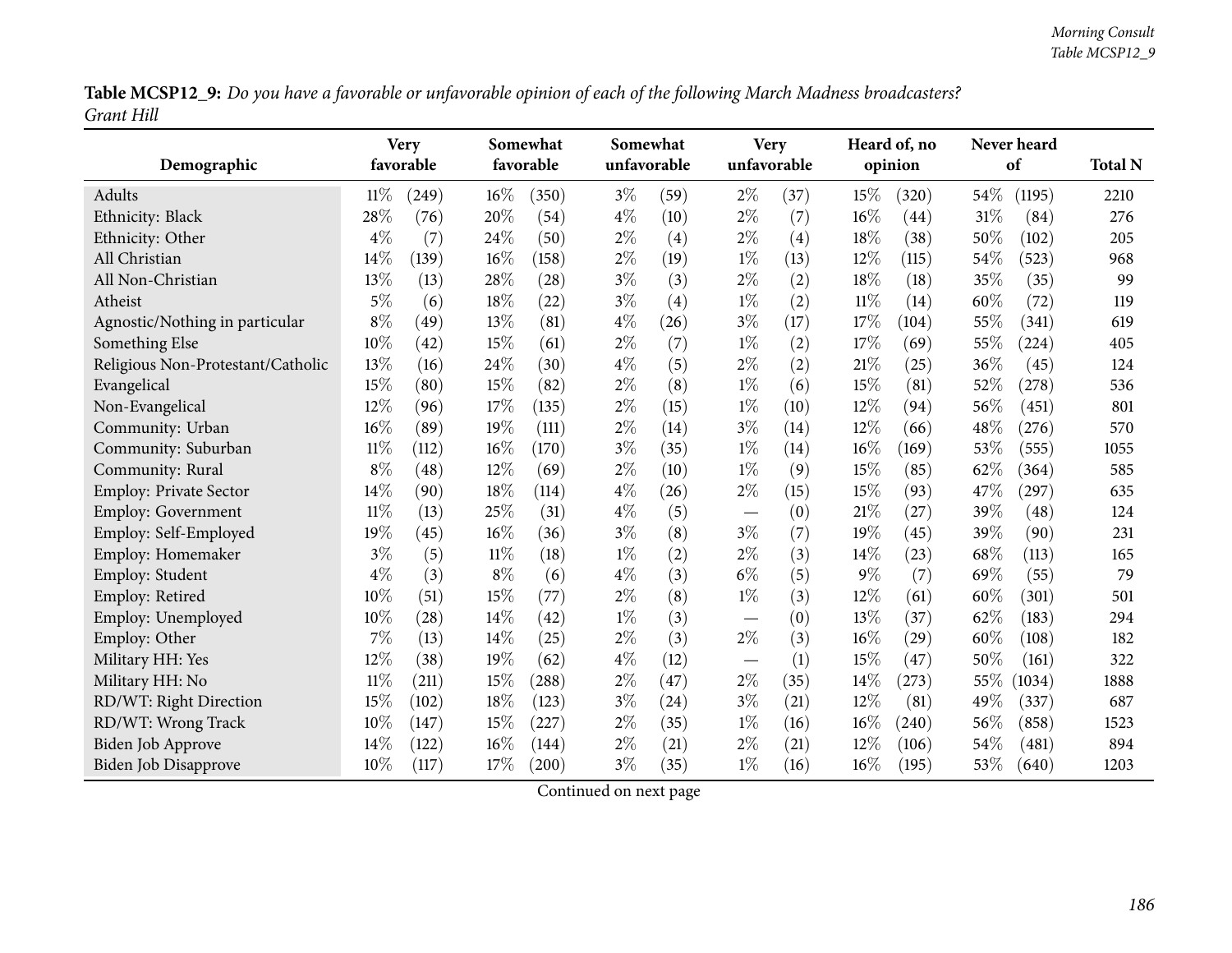| Table MCSP12_9: Do you have a favorable or unfavorable opinion of each of the following March Madness broadcasters? |  |  |
|---------------------------------------------------------------------------------------------------------------------|--|--|
| Grant Hill                                                                                                          |  |  |

|                                      |        | <b>Very</b> | Somewhat<br>favorable |       |       | Somewhat<br>unfavorable |                          | <b>Very</b><br>unfavorable |        | Heard of, no<br>opinion |      | Never heard<br>of |                |
|--------------------------------------|--------|-------------|-----------------------|-------|-------|-------------------------|--------------------------|----------------------------|--------|-------------------------|------|-------------------|----------------|
| Demographic                          |        | favorable   |                       |       |       |                         |                          |                            |        |                         |      |                   | <b>Total N</b> |
| Adults                               | $11\%$ | (249)       | 16%                   | (350) | $3\%$ | (59)                    | $2\%$                    | (37)                       | 15%    | (320)                   | 54%  | (1195)            | 2210           |
| <b>Biden Job Strongly Approve</b>    | 18%    | (63)        | 17%                   | (59)  | $3\%$ | (10)                    | $3\%$                    | (9)                        | 12%    | (42)                    | 47%  | (161)             | 345            |
| Biden Job Somewhat Approve           | 11%    | (59)        | 15%                   | (85)  | $2\%$ | (11)                    | $2\%$                    | (12)                       | 12%    | (64)                    | 58%  | (319)             | 550            |
| Biden Job Somewhat Disapprove        | $8\%$  | (31)        | 19%                   | (71)  | $5\%$ | (17)                    | $1\%$                    | (3)                        | 18%    | (67)                    | 49%  | (180)             | 368            |
| <b>Biden Job Strongly Disapprove</b> | 10%    | (87)        | 15%                   | (129) | $2\%$ | (19)                    | $2\%$                    | (13)                       | 15%    | (127)                   | 55%  | (460)             | 835            |
| Favorable of Biden                   | 15%    | (137)       | 17%                   | (160) | $2\%$ | (18)                    | $2\%$                    | (20)                       | 12%    | (111)                   | 53%  | (494)             | 939            |
| Unfavorable of Biden                 | $9\%$  | (109)       | 16%                   | (186) | $3\%$ | (35)                    | $1\%$                    | (17)                       | 16%    | (190)                   | 55%  | (645)             | 1182           |
| Very Favorable of Biden              | 20%    | (76)        | 17%                   | (63)  | $3\%$ | (11)                    | $2\%$                    | (9)                        | $11\%$ | (43)                    | 47%  | (178)             | 379            |
| Somewhat Favorable of Biden          | $11\%$ | (62)        | 17%                   | (97)  | $1\%$ | (7)                     | $2\%$                    | (11)                       | 12%    | (68)                    | 56%  | (316)             | 560            |
| Somewhat Unfavorable of Biden        | $8\%$  | (28)        | 19%                   | (66)  | $3\%$ | (10)                    | $1\%$                    | (4)                        | 19%    | (65)                    | 50%  | (173)             | 345            |
| Very Unfavorable of Biden            | 10%    | (81)        | 14%                   | (120) | $3\%$ | (25)                    | $2\%$                    | (13)                       | 15%    | (126)                   | 56%  | (472)             | 838            |
| #1 Issue: Economy                    | $11\%$ | (93)        | 17%                   | (153) | $3\%$ | (25)                    | $1\%$                    | (11)                       | 15%    | (133)                   | 53%  | (461)             | 876            |
| #1 Issue: Security                   | 12%    | (43)        | 14\%                  | (51)  | $2\%$ | (8)                     | $2\%$                    | (6)                        | 14\%   | (51)                    | 56%  | (203)             | 362            |
| #1 Issue: Health Care                | 15%    | (32)        | 15%                   | (32)  | $3\%$ | (7)                     | $1\%$                    | (3)                        | 14\%   | (29)                    | 51\% | (109)             | 212            |
| #1 Issue: Medicare / Social Security | 10%    | (23)        | 17%                   | (37)  | $1\%$ | (2)                     | $1\%$                    | (3)                        | 18%    | (39)                    | 53%  | (119)             | 223            |
| #1 Issue: Women's Issues             | $12\%$ | (14)        | $9\%$                 | (10)  | $1\%$ | (1)                     | $3\%$                    | (3)                        | 14\%   | (16)                    | 62%  | (73)              | 118            |
| #1 Issue: Education                  | 10%    | (8)         | 18%                   | (15)  | $4\%$ | (3)                     | $4\%$                    | (4)                        | $4\%$  | (4)                     | 60%  | (52)              | 85             |
| #1 Issue: Energy                     | $11\%$ | (21)        | 16%                   | (31)  | $6\%$ | (11)                    | $2\%$                    | (4)                        | 14%    | (27)                    | 51%  | (95)              | 188            |
| #1 Issue: Other                      | 10%    | (15)        | 14\%                  | (20)  | $1\%$ | (2)                     | $2\%$                    | (2)                        | 15%    | (21)                    | 58%  | (84)              | 145            |
| 2020 Vote: Joe Biden                 | 14%    | (126)       | 18%                   | (166) | $2\%$ | (18)                    | $2\%$                    | (19)                       | $13\%$ | (121)                   | 50%  | (454)             | 904            |
| 2020 Vote: Donald Trump              | $11\%$ | (86)        | 16%                   | (123) | $3\%$ | (21)                    | $1\%$                    | (11)                       | 15%    | (113)                   | 54%  | (407)             | 759            |
| 2020 Vote: Other                     | 13%    | (9)         | 16%                   | (11)  | $2\%$ | (2)                     | $\overline{\phantom{0}}$ | (0)                        | 17%    | (11)                    | 51\% | (34)              | 66             |
| 2020 Vote: Didn't Vote               | $6\%$  | (29)        | $11\%$                | (51)  | $4\%$ | (18)                    | $1\%$                    | (7)                        | 16%    | (76)                    | 62%  | (300)             | 481            |
| 2018 House Vote: Democrat            | 15%    | (104)       | 20%                   | (136) | $2\%$ | (12)                    | $2\%$                    | (13)                       | 14\%   | (93)                    | 48%  | (328)             | 686            |
| 2018 House Vote: Republican          | 13\%   | (82)        | 17%                   | (109) | $3\%$ | (16)                    | $1\%$                    | (9)                        | 14\%   | (89)                    | 52%  | (330)             | 635            |
| 2018 House Vote: Someone else        | $5\%$  | (3)         | 21%                   | (12)  | $5\%$ | (3)                     | $1\%$                    | (1)                        | 16%    | (9)                     | 53%  | (31)              | 59             |
| 2016 Vote: Hillary Clinton           | 15%    | (94)        | 19%                   | (123) | $2\%$ | (12)                    | $2\%$                    | (12)                       | 14\%   | (90)                    | 48%  | (310)             | 640            |
| 2016 Vote: Donald Trump              | 13%    | (87)        | 17\%                  | (119) | $2\%$ | (17)                    | $1\%$                    | (9)                        | 13%    | (92)                    | 53%  | (366)             | 692            |
| 2016 Vote: Other                     | $9\%$  | (10)        | 19%                   | (21)  | $2\%$ | (2)                     | $1\%$                    | (1)                        | 18%    | (20)                    | 51%  | (55)              | 108            |
| 2016 Vote: Didn't Vote               | $8\%$  | (58)        | $11\%$                | (86)  | $4\%$ | (28)                    | $2\%$                    | (14)                       | 15%    | (119)                   | 60%  | (463)             | 768            |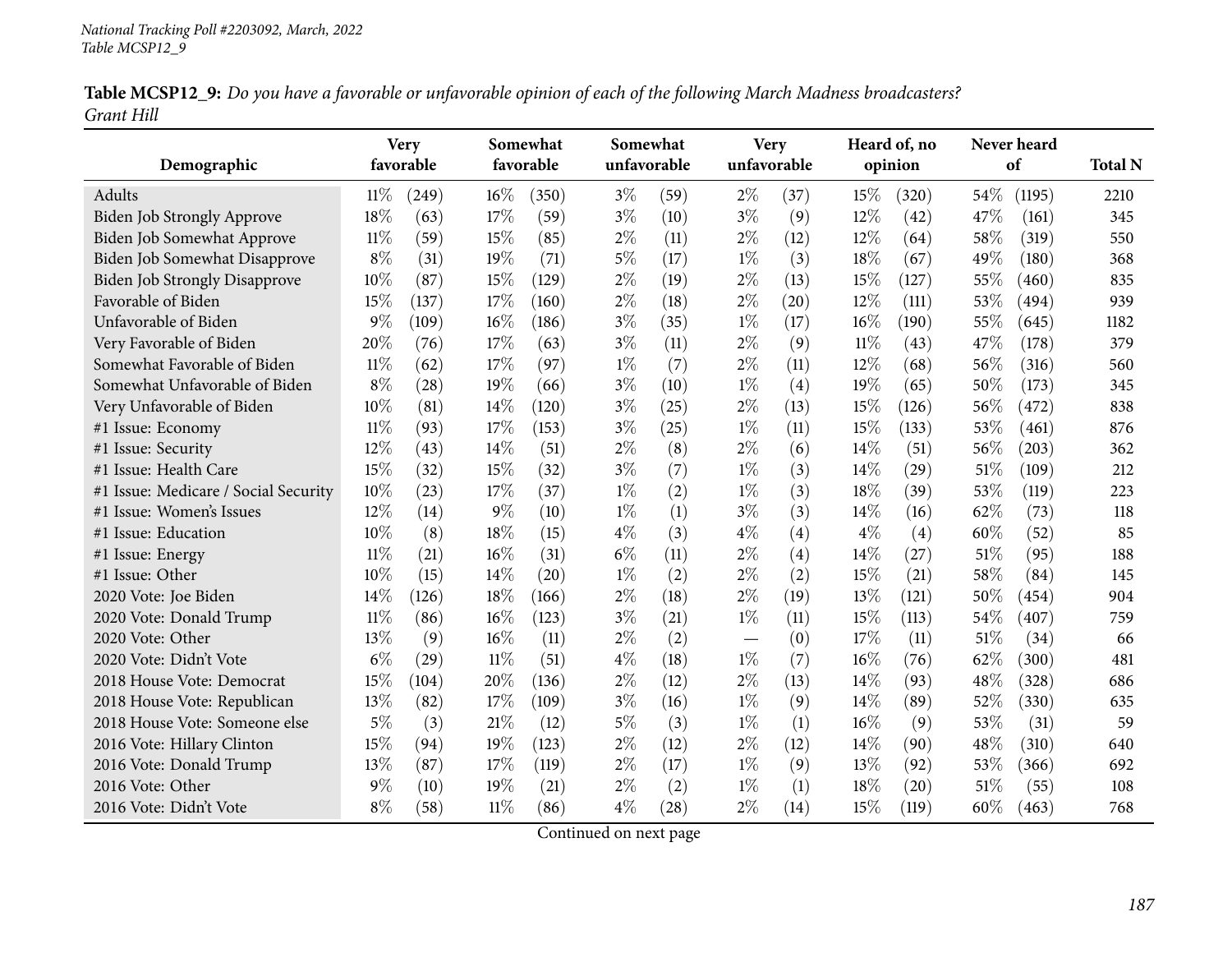| Table MCSP12_9: Do you have a favorable or unfavorable opinion of each of the following March Madness broadcasters? |  |
|---------------------------------------------------------------------------------------------------------------------|--|
| Grant Hill                                                                                                          |  |

| Demographic                    | Very<br>favorable |                 | Somewhat<br>favorable |       | Somewhat<br>unfavorable |       | <b>Very</b><br>unfavorable |        | Heard of, no<br>opinion |         | Never heard<br>of |      |  |
|--------------------------------|-------------------|-----------------|-----------------------|-------|-------------------------|-------|----------------------------|--------|-------------------------|---------|-------------------|------|--|
| Adults                         | $11\%$            | $16\%$<br>(249) | (350)                 | $3\%$ | (59)                    | $2\%$ | (37)                       | 15%    | (320)                   | $54\%$  | (1195)            | 2210 |  |
| Voted in 2014: Yes             | $14\%$            | 20%<br>(169)    | (235)                 | $2\%$ | (27)                    | $1\%$ | (17)                       | $14\%$ | (160)                   | 49%     | (575)             | 1183 |  |
| Voted in 2014: No              | $8\%$             | $11\%$<br>(80)  | (114)                 | $3\%$ | (32)                    | $2\%$ | (20)                       | $16\%$ | (160)                   | $60\%$  | (620)             | 1027 |  |
| 4-Region: Northeast            | $11\%$            | $16\%$<br>(42)  | (64)                  | $3\%$ | (12)                    | $3\%$ | (11)                       | $14\%$ | (56)                    | 53%     | (211)             | 395  |  |
| 4-Region: Midwest              | $11\%$            | 17%<br>(51)     | (80)                  | $1\%$ | (6)                     | $1\%$ | (5)                        | $12\%$ | (57)                    | 57\%    | (266)             | 464  |  |
| 4-Region: South                | $12\%$            | $15\%$<br>(98)  | (128)                 | $3\%$ | (26)                    | $1\%$ | (7)                        | 17%    | (137)                   | 52%     | (432)             | 828  |  |
| 4-Region: West                 | $11\%$            | (58)<br>$15\%$  | (78)                  | $3\%$ | (15)                    | $3\%$ | (14)                       | $14\%$ | (71)                    | $55\%$  | (287)             | 522  |  |
| Sports Fans                    | 16%               | 22%<br>(236)    | (320)                 | $4\%$ | (56)                    | $2\%$ | (25)                       | $16\%$ | (238)                   | 39%     | (571)             | 1446 |  |
| Avid Sports Fans               | $31\%$            | $30\%$<br>(158) | (152)                 | $5\%$ | (25)                    | $1\%$ | (5)                        | $14\%$ | (73)                    | 19 $\%$ | (96)              | 511  |  |
| <b>Casual Sports Fans</b>      | $8\%$             | 18\%<br>(77`    | (168)                 | $3\%$ | (30)                    | $2\%$ | $\left( 20\right)$         | 18%    | (164)                   | 51\%    | (475)             | 935  |  |
| CBB Fans                       | 25%               | 30%<br>(219)    | 260                   | $5\%$ | $\left(44\right)$       | $2\%$ | (16)                       | $16\%$ | (140)                   | 22%     | (187)             | 867  |  |
| Avid CBB Fans                  | 36%               | $34\%$<br>(96)  | (90)                  | $6\%$ | (17)                    | $2\%$ | (7)                        | $11\%$ | (30)                    | $9\%$   | $^{'}25)$         | 264  |  |
| Casual CBB Fans                | 24\%              | $31\%$<br>(171) | (224)                 | $5\%$ | (33)                    | $2\%$ | (12)                       | $16\%$ | (120)                   | 23\%    | (169)             | 729  |  |
| Plan to Watch Men's Tournament | 29\%              | $35\%$<br>(185) | (221)                 | $4\%$ | $\left( 24\right)$      | $2\%$ | (12)                       | 15%    | (93)                    | $16\%$  | (100)             | 635  |  |
| 21 or Older                    | $12\%$            | $16\%$<br>(248) | (346)                 | $2\%$ | (51)                    | $2\%$ | (33)                       | 15%    | (313)                   | $53\%$  | (1131)            | 2121 |  |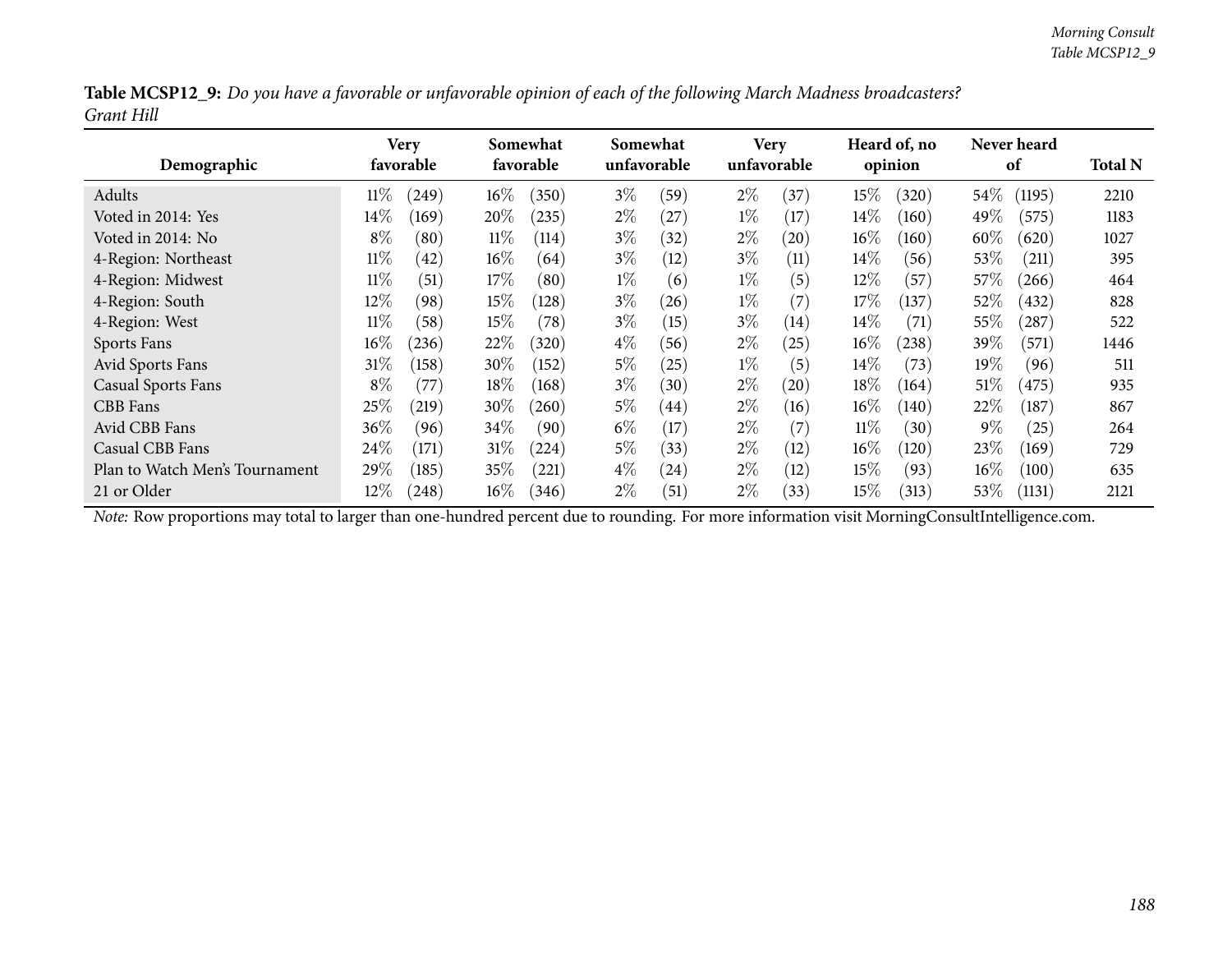| Table MCSP12_10: Do you have a favorable or unfavorable opinion of each of the following March Madness broadcasters? |  |
|----------------------------------------------------------------------------------------------------------------------|--|
| Brian Anderson                                                                                                       |  |

|                          | <b>Very</b> |      | Somewhat |           |       | Somewhat    |             | Very | Heard of, no |       | Never heard     |                |
|--------------------------|-------------|------|----------|-----------|-------|-------------|-------------|------|--------------|-------|-----------------|----------------|
| Demographic              | favorable   |      |          | favorable |       | unfavorable | unfavorable |      | opinion      |       | of              | <b>Total N</b> |
| Adults                   | $4\%$       | (96) | 10%      | (226)     | $2\%$ | (44)        | $2\%$       | (52) | 13%          | (288) | 68\%<br>(1505)  | 2210           |
| Gender: Male             | 7%          | (70) | 13%      | (142)     | $3\%$ | (31)        | $4\%$       | (45) | 15%          | (163) | 58%<br>(617)    | 1067           |
| Gender: Female           | $2\%$       | (26) | $7\%$    | (84)      | $1\%$ | (14)        | $1\%$       | (7)  | $11\%$       | (125) | 78%<br>(888)    | 1143           |
| Age: 18-34               | 7%          | (45) | $9\%$    | (61)      | $4\%$ | (24)        | $4\%$       | (28) | 12%          | (78)  | 64\%<br>(423)   | 658            |
| Age: 35-44               | $3\%$       | (12) | $11\%$   | (41)      | $2\%$ | (7)         | $4\%$       | (16) | 13%          | (48)  | 66\%<br>(237)   | 359            |
| Age: 45-64               | $3\%$       | (20) | 10%      | (78)      | $1\%$ | (8)         | $1\%$       | (4)  | 14%          | (105) | 72%<br>(540)    | 754            |
| Age: 65+                 | $4\%$       | (19) | 11%      | (47)      | $1\%$ | (5)         | $1\%$       | (5)  | 13%          | (58)  | 70%<br>(305)    | 438            |
| GenZers: 1997-2012       | $6\%$       | (16) | 9%       | (23)      | $4\%$ | (10)        | $6\%$       | (14) | 13%          | (34)  | 62%<br>(158)    | 255            |
| Millennials: 1981-1996   | $6\%$       | (39) | 10%      | (67)      | $3\%$ | (20)        | $4\%$       | (25) | $11\%$       | (74)  | 65%<br>(422)    | 646            |
| GenXers: 1965-1980       | $3\%$       | (14) | 10%      | (51)      | $2\%$ | (9)         | $1\%$       | (5)  | 13%          | (67)  | 71%<br>(359)    | 505            |
| Baby Boomers: 1946-1964  | $4\%$       | (26) | $11\%$   | (83)      | $1\%$ | (7)         | $1\%$       | (7)  | 14%          | (104) | 70%<br>(517)    | 744            |
| PID: Dem (no lean)       | $6\%$       | (47) | 13%      | (96)      | $2\%$ | (13)        | $3\%$       | (20) | 12%          | (91)  | 65%<br>(486)    | 753            |
| PID: Ind (no lean)       | $3\%$       | (22) | $7\%$    | (52)      | $3\%$ | (20)        | $3\%$       | (21) | 15%          | (114) | 70%<br>(544)    | 771            |
| PID: Rep (no lean)       | $4\%$       | (27) | $11\%$   | (78)      | $2\%$ | (12)        | $2\%$       | (11) | 12%          | (83)  | 69%<br>(475)    | 686            |
| PID/Gender: Dem Men      | $9\%$       | (30) | 17%      | (53)      | $2\%$ | (7)         | $6\%$       | (19) | 16%          | (51)  | 50%<br>(162)    | 323            |
| PID/Gender: Dem Women    | $4\%$       | (17) | 10%      | (43)      | $1\%$ | (6)         |             | (1)  | $9\%$        | (40)  | 75%<br>(324)    | 430            |
| PID/Gender: Ind Men      | $4\%$       | (16) | $9\%$    | (36)      | $4\%$ | (15)        | $4\%$       | (15) | 18%          | (71)  | 61%<br>(245)    | 398            |
| PID/Gender: Ind Women    | $1\%$       | (5)  | $4\%$    | (16)      | $1\%$ | (4)         | $1\%$       | (5)  | 12%          | (43)  | $80\%$<br>(299) | 373            |
| PID/Gender: Rep Men      | 7%          | (23) | 15%      | (52)      | $2\%$ | (9)         | $3\%$       | (10) | 12%          | (42)  | $61\%$<br>(209) | 345            |
| PID/Gender: Rep Women    | $1\%$       | (4)  | $7\%$    | (25)      | $1\%$ | (3)         |             | (1)  | 12%          | (42)  | 78%<br>(265)    | 341            |
| Ideo: Liberal (1-3)      | $6\%$       | (35) | 10%      | (64)      | $2\%$ | (10)        | $3\%$       | (16) | 12%          | (72)  | 68%<br>(422)    | 621            |
| Ideo: Moderate (4)       | $4\%$       | (25) | 10%      | (61)      | $1\%$ | (6)         | $3\%$       | (19) | 15%          | (95)  | 67%<br>(412)    | 618            |
| Ideo: Conservative (5-7) | $4\%$       | (30) | $12\%$   | (93)      | $3\%$ | (21)        | $2\%$       | (13) | 13%          | (97)  | 66%<br>(502)    | 756            |
| Educ: < College          | $4\%$       | (54) | $9\%$    | (133)     | $2\%$ | (34)        | $3\%$       | (38) | 14%          | (206) | 69%<br>(1053)   | 1519           |
| Educ: Bachelors degree   | $5\%$       | (24) | 13%      | (59)      | $2\%$ | (7)         | $2\%$       | (10) | 12%          | (53)  | 66%<br>(293)    | 446            |
| Educ: Post-grad          | 7%          | (17) | 14%      | (34)      | $1\%$ | (3)         | $1\%$       | (3)  | $11\%$       | (28)  | 65%<br>(159)    | 245            |
| Income: Under 50k        | $4\%$       | (48) | $8\%$    | (95)      | $2\%$ | (27)        | $3\%$       | (30) | 12%          | (145) | 71%<br>(842)    | 1186           |
| Income: 50k-100k         | $5\%$       | (33) | 13%      | (90)      | $2\%$ | (12)        | $2\%$       | (16) | 14%          | (98)  | 65%<br>(467)    | 717            |
| Income: 100k+            | $5\%$       | (15) | 13%      | (41)      | $2\%$ | (5)         | $2\%$       | (6)  | 15%          | (45)  | 64%<br>(196)    | 307            |
| Ethnicity: White         | $3\%$       | (58) | 10%      | (174)     | $1\%$ | (25)        | $2\%$       | (32) | 12%          | (214) | 71%<br>(1225)   | 1730           |
| Ethnicity: Hispanic      | $6\%$       | (23) | 12%      | (43)      | $3\%$ | (11)        | $5\%$       | (18) | 14%          | (49)  | 59%<br>(207)    | 351            |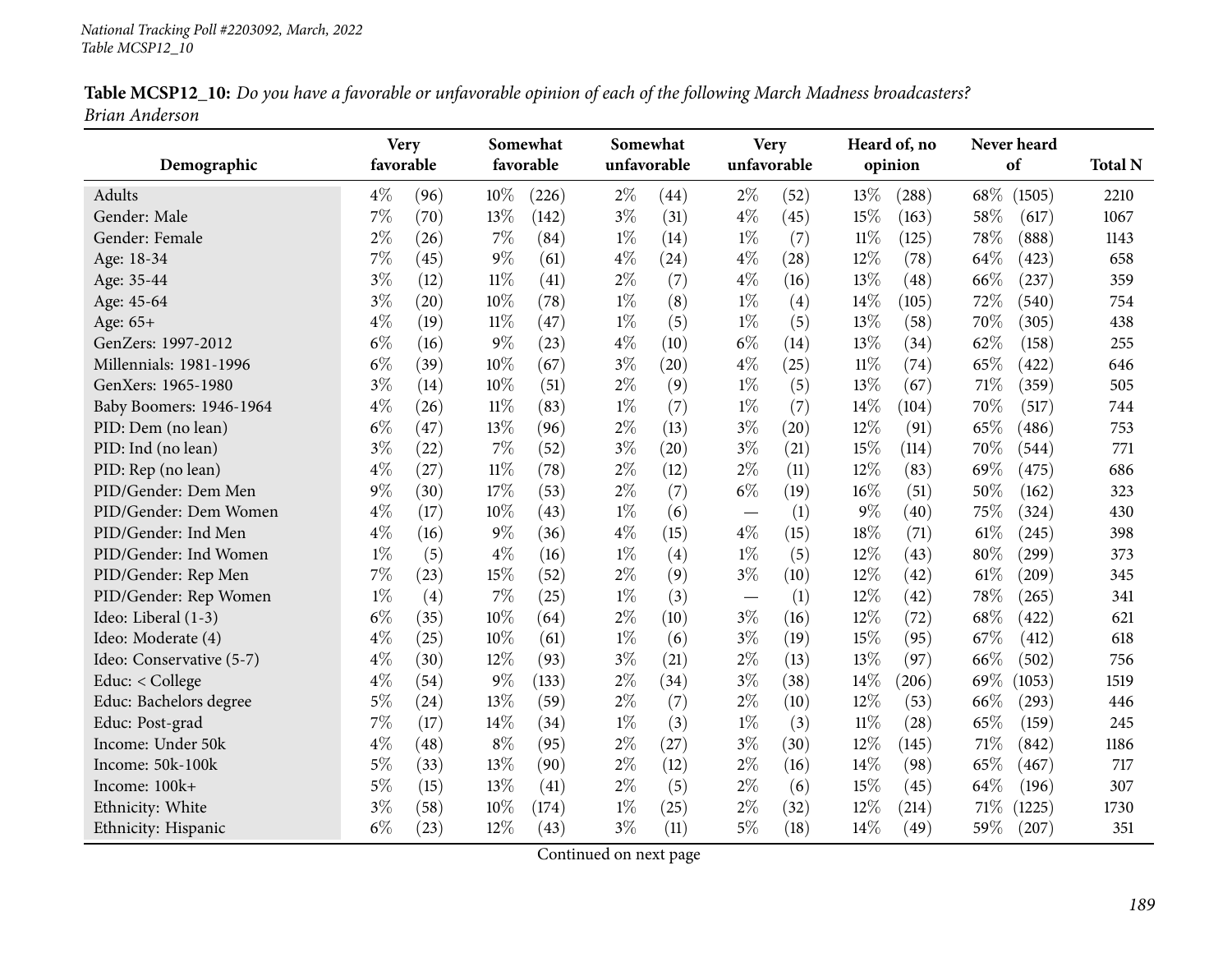Table MCSP12\_10: Do you have a favorable or unfavorable opinion of each of the following March Madness broadcasters? *Brian Anderson*

| Demographic                       | <b>Very</b><br>favorable |      |        | Somewhat<br>favorable |       | Somewhat<br>unfavorable |                 | <b>Very</b><br>unfavorable |        | Heard of, no<br>opinion |      | Never heard<br>of |      |  |
|-----------------------------------|--------------------------|------|--------|-----------------------|-------|-------------------------|-----------------|----------------------------|--------|-------------------------|------|-------------------|------|--|
| Adults                            | $4\%$                    | (96) | $10\%$ | (226)                 | $2\%$ | (44)                    | $2\%$           | (52)                       | 13%    | (288)                   | 68\% | (1505)            | 2210 |  |
| Ethnicity: Black                  | $11\%$                   | (30) | $11\%$ | (31)                  | $5\%$ | (13)                    | $4\%$           | (12)                       | 17%    | (46)                    | 52%  | (144)             | 276  |  |
| Ethnicity: Other                  | $4\%$                    | (8)  | 10%    | (20)                  | $3\%$ | (6)                     | $4\%$           | (7)                        | 13%    | (27)                    | 67%  | (136)             | 205  |  |
| All Christian                     | $6\%$                    | (54) | 12%    | (116)                 | $2\%$ | (17)                    | $3\%$           | (25)                       | 12%    | (114)                   | 66%  | (643)             | 968  |  |
| All Non-Christian                 | $6\%$                    | (6)  | 14%    | (14)                  |       | (0)                     | $5\%$           | (5)                        | 18%    | (17)                    | 57%  | (56)              | 99   |  |
| Atheist                           | 5%                       | (6)  | $5\%$  | (6)                   |       | (0)                     | $1\%$           | (1)                        | 7%     | (8)                     | 82%  | (98)              | 119  |  |
| Agnostic/Nothing in particular    | $3\%$                    | (19) | $9\%$  | (53)                  | $3\%$ | (18)                    | $2\%$           | (11)                       | 16%    | (97)                    | 68%  | (420)             | 619  |  |
| Something Else                    | $3\%$                    | (11) | $9\%$  | (37)                  | $2\%$ | (9)                     | $2\%$           | (9)                        | 13%    | (51)                    | 71%  | (287)             | 405  |  |
| Religious Non-Protestant/Catholic | 7%                       | (8)  | 12%    | (15)                  |       | (0)                     | 7%              | (8)                        | 17%    | (21)                    | 57%  | (71)              | 124  |  |
| Evangelical                       | $5\%$                    | (26) | 11%    | (59)                  | $1\%$ | (7)                     | $3\%$           | (18)                       | 13%    | (68)                    | 67%  | (358)             | 536  |  |
| Non-Evangelical                   | 5%                       | (37) | 12%    | (93)                  | $2\%$ | (18)                    | $2\%$           | (13)                       | $11\%$ | (91)                    | 69%  | (549)             | 801  |  |
| Community: Urban                  | $7\%$                    | (42) | 12%    | (68)                  | $2\%$ | (13)                    | $3\%$           | (18)                       | 12%    | (66)                    | 64%  | (362)             | 570  |  |
| Community: Suburban               | $3\%$                    | (37) | 10%    | (102)                 | $2\%$ | (20)                    | $2\%$           | (21)                       | 15%    | (158)                   | 68%  | (718)             | 1055 |  |
| Community: Rural                  | $3\%$                    | (17) | 10%    | (56)                  | $2\%$ | (11)                    | $2\%$           | (13)                       | $11\%$ | (63)                    | 73%  | (425)             | 585  |  |
| <b>Employ: Private Sector</b>     | $7\%$                    | (43) | 13%    | (80)                  | $2\%$ | (14)                    | $2\%$           | (15)                       | 13%    | (80)                    | 63%  | (402)             | 635  |  |
| <b>Employ: Government</b>         | $1\%$                    | (2)  | 14\%   | (17)                  | $5\%$ | (6)                     | $2\%$           | (2)                        | 18%    | (22)                    | 60%  | (75)              | 124  |  |
| Employ: Self-Employed             | $5\%$                    | (13) | 13%    | (31)                  | $3\%$ | (7)                     | 7%              | (17)                       | 12%    | $^{'}28)$               | 59%  | (136)             | 231  |  |
| Employ: Homemaker                 | $1\%$                    | (2)  | 7%     | (12)                  | $2\%$ | (3)                     | $3\%$           | (4)                        | $11\%$ | (18)                    | 76%  | (126)             | 165  |  |
| Employ: Student                   | 5%                       | (4)  | 7%     | (5)                   | $3\%$ | (2)                     | $5\%$           | (4)                        | 18%    | (14)                    | 62%  | (49)              | 79   |  |
| Employ: Retired                   | $3\%$                    | (15) | $9\%$  | (44)                  | $1\%$ | (5)                     | $1\%$           | (6)                        | 12%    | (62)                    | 74%  | (369)             | 501  |  |
| Employ: Unemployed                | 5%                       | (14) | 7%     | (20)                  |       | (1)                     | $1\%$           | (3)                        | 14%    | (40)                    | 74%  | (217)             | 294  |  |
| Employ: Other                     | $2\%$                    | (3)  | $9\%$  | (17)                  | $3\%$ | (6)                     | $\qquad \qquad$ | (0)                        | 13%    | (24)                    | 72%  | (131)             | 182  |  |
| Military HH: Yes                  | $7\%$                    | (22) | 17%    | (54)                  | $2\%$ | (6)                     | $1\%$           | (2)                        | 9%     | (30)                    | 65%  | (208)             | 322  |  |
| Military HH: No                   | $4\%$                    | (74) | $9\%$  | (172)                 | $2\%$ | (39)                    | $3\%$           | (50)                       | 14%    | (257)                   | 69\% | (1296)            | 1888 |  |
| RD/WT: Right Direction            | $8\%$                    | (53) | 15%    | (101)                 | $2\%$ | (16)                    | $3\%$           | (23)                       | 12%    | (82)                    | 60%  | (413)             | 687  |  |
| RD/WT: Wrong Track                | $3\%$                    | (43) | $8\%$  | (125)                 | $2\%$ | (28)                    | $2\%$           | (29)                       | 14%    | (206)                   | 72\% | (1092)            | 1523 |  |
| <b>Biden Job Approve</b>          | $6\%$                    | (56) | 12%    | (108)                 | $2\%$ | (17)                    | $2\%$           | (22)                       | 12%    | (106)                   | 65%  | (585)             | 894  |  |
| <b>Biden Job Disapprove</b>       | $3\%$                    | (39) | $9\%$  | (113)                 | $2\%$ | (26)                    | $2\%$           | (24)                       | 14%    | (166)                   | 69%  | (835)             | 1203 |  |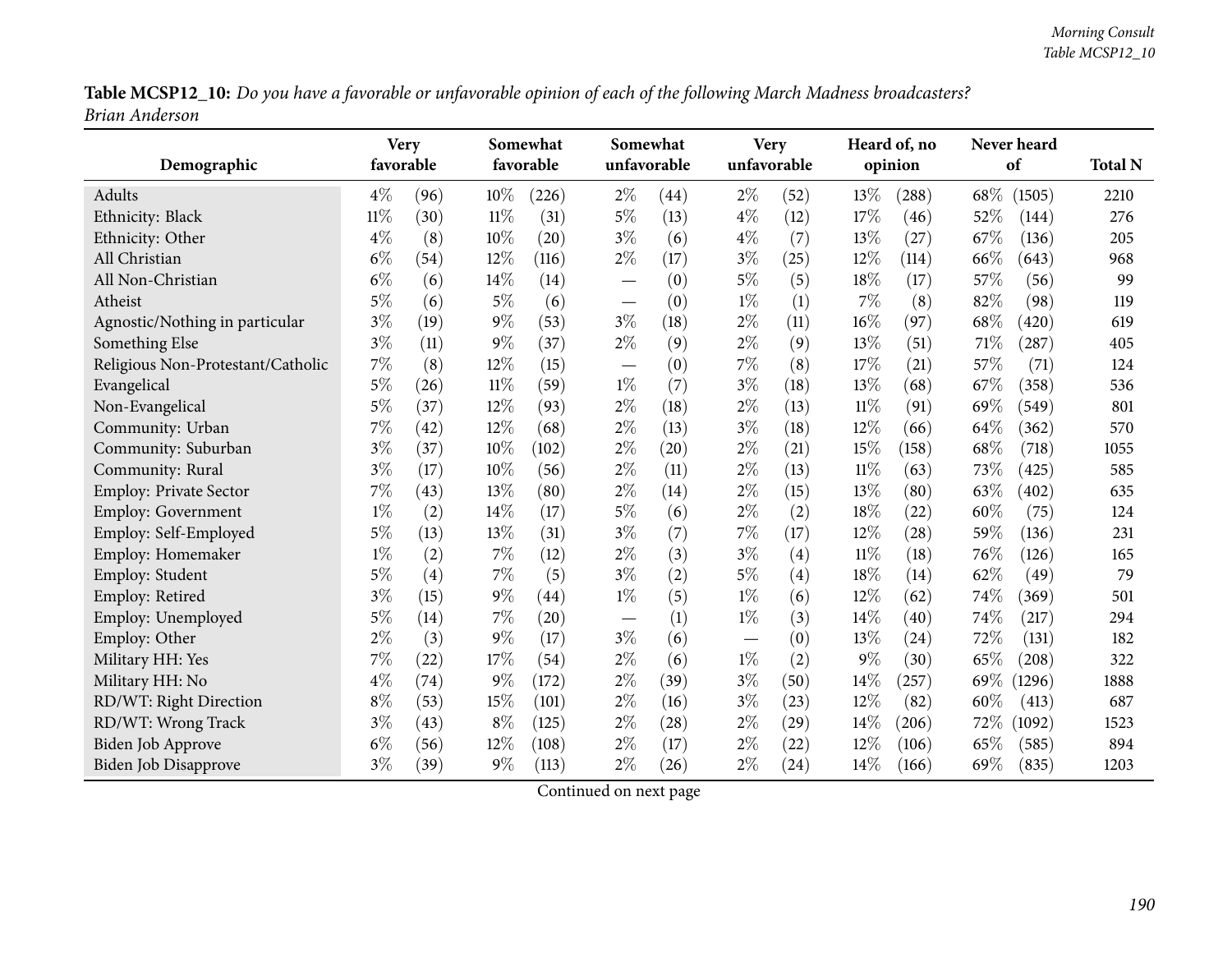| Table MCSP12_10: Do you have a favorable or unfavorable opinion of each of the following March Madness broadcasters? |  |
|----------------------------------------------------------------------------------------------------------------------|--|
| Brian Anderson                                                                                                       |  |

|                                      | <b>Very</b> |      |        | Somewhat  |       | Somewhat    |             | <b>Very</b> |        | Heard of, no |      | Never heard |                |
|--------------------------------------|-------------|------|--------|-----------|-------|-------------|-------------|-------------|--------|--------------|------|-------------|----------------|
| Demographic                          | favorable   |      |        | favorable |       | unfavorable | unfavorable |             |        | opinion      |      | of          | <b>Total N</b> |
| Adults                               | $4\%$       | (96) | 10%    | (226)     | $2\%$ | (44)        | $2\%$       | (52)        | 13\%   | (288)        | 68\% | (1505)      | 2210           |
| Biden Job Strongly Approve           | $8\%$       | (29) | 17%    | (57)      | $2\%$ | (7)         | $2\%$       | (6)         | 13%    | (45)         | 58%  | (201)       | 345            |
| Biden Job Somewhat Approve           | $5\%$       | (27) | $9\%$  | (51)      | $2\%$ | (10)        | $3\%$       | (17)        | $11\%$ | (61)         | 70%  | (384)       | 550            |
| Biden Job Somewhat Disapprove        | $3\%$       | (11) | $9\%$  | (32)      | $3\%$ | (9)         | $1\%$       | (5)         | 17%    | (63)         | 67\% | (247)       | 368            |
| <b>Biden Job Strongly Disapprove</b> | $3\%$       | (28) | 10%    | (80)      | $2\%$ | (16)        | $2\%$       | (19)        | 12%    | (103)        | 70%  | (588)       | 835            |
| Favorable of Biden                   | $6\%$       | (59) | 13%    | (118)     | $2\%$ | (19)        | $2\%$       | (21)        | 12%    | (109)        | 65%  | (614)       | 939            |
| Unfavorable of Biden                 | $3\%$       | (37) | 9%     | (104)     | $2\%$ | (22)        | $3\%$       | (31)        | 14%    | (167)        | 70%  | (822)       | 1182           |
| Very Favorable of Biden              | $9\%$       | (34) | 16%    | (62)      | $3\%$ | (10)        | $1\%$       | (5)         | 14%    | (54)         | 56%  | (214)       | 379            |
| Somewhat Favorable of Biden          | $4\%$       | (25) | 10%    | (56)      | $2\%$ | (9)         | $3\%$       | (16)        | $10\%$ | (55)         | 71%  | (399)       | 560            |
| Somewhat Unfavorable of Biden        | $3\%$       | (12) | $8\%$  | (28)      | $1\%$ | (4)         | $2\%$       | (8)         | 17%    | (57)         | 69%  | (237)       | 345            |
| Very Unfavorable of Biden            | $3\%$       | (25) | $9\%$  | (77)      | $2\%$ | (19)        | $3\%$       | (23)        | 13%    | (109)        | 70%  | (585)       | 838            |
| #1 Issue: Economy                    | $4\%$       | (39) | 10%    | (87)      | $2\%$ | (18)        | $2\%$       | (18)        | 12%    | (108)        | 69%  | (606)       | 876            |
| #1 Issue: Security                   | $4\%$       | (13) | 12%    | (43)      | $2\%$ | (5)         | $3\%$       | (11)        | 12%    | (43)         | 68%  | (245)       | 362            |
| #1 Issue: Health Care                | $4\%$       | (7)  | 13%    | (27)      | $3\%$ | (7)         | $2\%$       | (3)         | $11\%$ | (24)         | 68%  | (143)       | 212            |
| #1 Issue: Medicare / Social Security | $4\%$       | (9)  | 12%    | (26)      | $1\%$ | (3)         | $1\%$       | (1)         | 20%    | (46)         | 62%  | (137)       | 223            |
| #1 Issue: Women's Issues             | $4\%$       | (5)  | $6\%$  | (7)       | $2\%$ | (2)         | $6\%$       | (7)         | $10\%$ | (11)         | 73%  | (86)        | 118            |
| #1 Issue: Education                  | $4\%$       | (4)  | $11\%$ | (9)       | $6\%$ | (5)         | $4\%$       | (3)         | $8\%$  | (7)          | 68%  | (58)        | 85             |
| #1 Issue: Energy                     | $5\%$       | (10) | $11\%$ | (20)      | $2\%$ | (3)         | $4\%$       | (8)         | 14%    | (27)         | 64\% | (120)       | 188            |
| #1 Issue: Other                      | $5\%$       | (8)  | $5\%$  | (7)       |       | (1)         |             | (0)         | 15%    | (22)         | 75\% | (109)       | 145            |
| 2020 Vote: Joe Biden                 | $6\%$       | (53) | 13%    | (116)     | $2\%$ | (15)        | $3\%$       | (23)        | 12%    | (107)        | 65%  | (590)       | 904            |
| 2020 Vote: Donald Trump              | $4\%$       | (29) | $11\%$ | (80)      | $2\%$ | (15)        | $2\%$       | (17)        | 14%    | (104)        | 68%  | (515)       | 759            |
| 2020 Vote: Other                     | $1\%$       | (1)  | 10%    | (7)       | $5\%$ | (3)         |             | (0)         | $11\%$ | (7)          | 73%  | (48)        | 66             |
| 2020 Vote: Didn't Vote               | $3\%$       | (13) | $5\%$  | (23)      | $2\%$ | (12)        | $3\%$       | (13)        | 14%    | (69)         | 73%  | (352)       | 481            |
| 2018 House Vote: Democrat            | $6\%$       | (43) | 14%    | (93)      | $2\%$ | (15)        | $2\%$       | (13)        | 12%    | (84)         | 64%  | (438)       | 686            |
| 2018 House Vote: Republican          | $5\%$       | (30) | 11%    | (70)      | $2\%$ | (13)        | $2\%$       | (15)        | 13%    | (85)         | 66\% | (421)       | 635            |
| 2018 House Vote: Someone else        |             | (0)  | 7%     | (4)       | $3\%$ | (2)         | $2\%$       | (1)         | 19%    | (11)         | 69%  | (40)        | 59             |
| 2016 Vote: Hillary Clinton           | $5\%$       | (32) | 12%    | (79)      | $1\%$ | (9)         | $2\%$       | (11)        | 13%    | (86)         | 66%  | (423)       | 640            |
| 2016 Vote: Donald Trump              | $4\%$       | (31) | $11\%$ | (77)      | $3\%$ | (18)        | $2\%$       | (15)        | 13%    | (89)         | 67%  | (463)       | 692            |
| 2016 Vote: Other                     | $4\%$       | (5)  | 10%    | (10)      | $1\%$ | (1)         | $2\%$       | (2)         | $8\%$  | (8)          | 76%  | (82)        | 108            |
| 2016 Vote: Didn't Vote               | $4\%$       | (28) | $8\%$  | (59)      | $2\%$ | (16)        | $3\%$       | (24)        | 14%    | (104)        | 70%  | (537)       | 768            |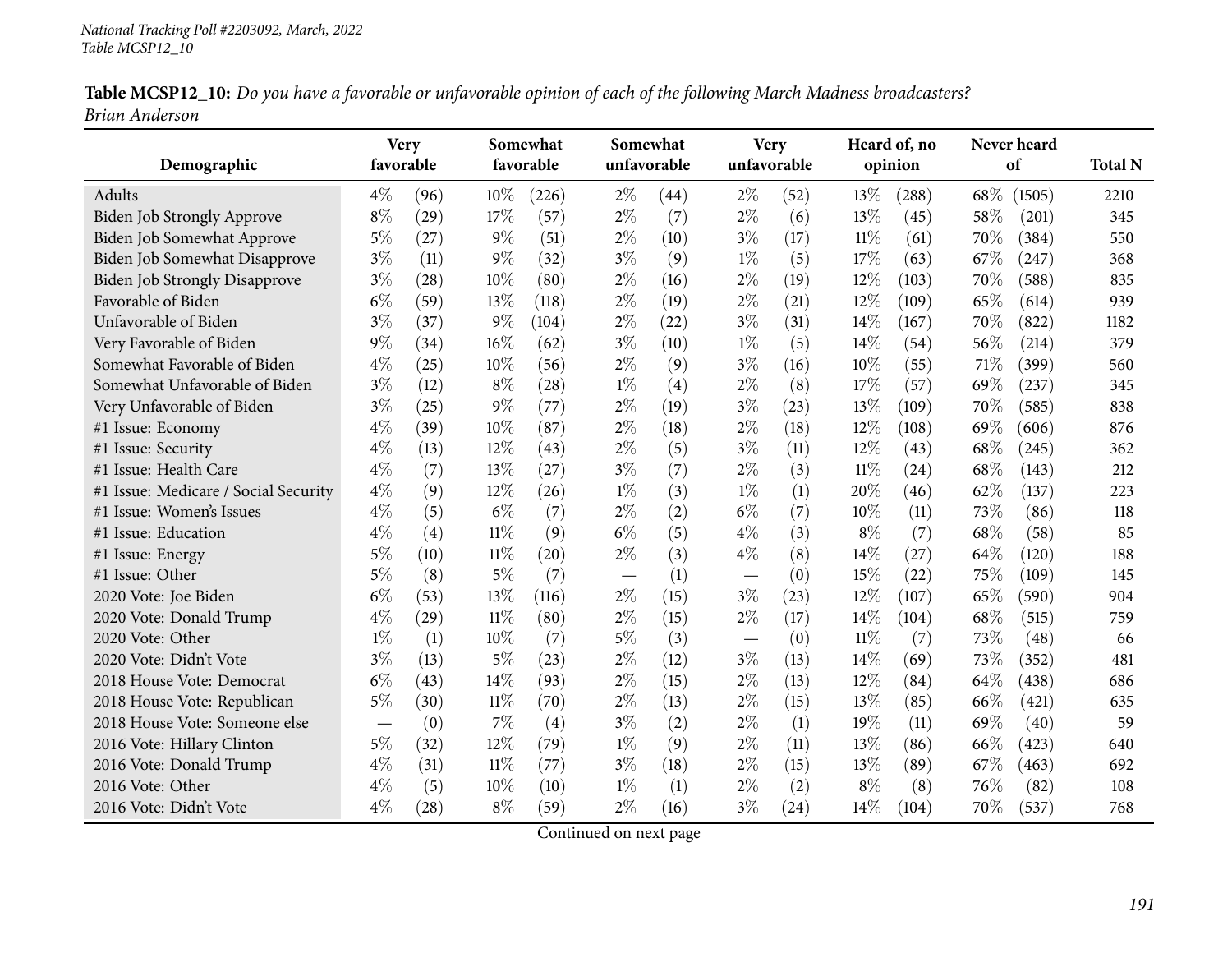| Table MCSP12_10: Do you have a favorable or unfavorable opinion of each of the following March Madness broadcasters? |  |
|----------------------------------------------------------------------------------------------------------------------|--|
| Brian Anderson                                                                                                       |  |

| Demographic                    | <b>Very</b> | favorable         |        | Somewhat<br>favorable |       | Somewhat<br>unfavorable |       | <b>Very</b><br>unfavorable |        | Heard of, no<br>opinion |        | Never heard<br>of |      |  |
|--------------------------------|-------------|-------------------|--------|-----------------------|-------|-------------------------|-------|----------------------------|--------|-------------------------|--------|-------------------|------|--|
| Adults                         | $4\%$       | (96)              | $10\%$ | (226)                 | $2\%$ | (44)                    | $2\%$ | (52)                       | 13%    | (288)                   | $68\%$ | (1505)            | 2210 |  |
| Voted in 2014: Yes             | $5\%$       | (64)              | $13\%$ | (151)                 | $2\%$ | (23)                    | $2\%$ | (19)                       | 13%    | (160)                   | 65\%   | (766)             | 1183 |  |
| Voted in 2014: No              | $3\%$       | (31)              | $7\%$  | (75)                  | $2\%$ | $\left( 21\right)$      | $3\%$ | (33)                       | 12%    | 128)                    | 72\%   | (738)             | 1027 |  |
| 4-Region: Northeast            | $6\%$       | $\left(22\right)$ | $10\%$ | (39)                  | $2\%$ | (9)                     | $2\%$ | (6)                        | $11\%$ | (45)                    | 69%    | (273)             | 395  |  |
| 4-Region: Midwest              | $4\%$       | (17)              | $10\%$ | (44)                  | $2\%$ | (8)                     | $1\%$ | (6)                        | $14\%$ | (67)                    | 69\%   | (323)             | 464  |  |
| 4-Region: South                | $5\%$       | (39)              | $11\%$ | (93)                  | $2\%$ | (20)                    | $2\%$ | (17)                       | $14\%$ | (115)                   | 66\%   | (543)             | 828  |  |
| 4-Region: West                 | $3\%$       | (17)              | $9\%$  | (49)                  | $1\%$ | (8)                     | $4\%$ | (23)                       | $12\%$ | (61)                    | 70\%   | (366)             | 522  |  |
| Sports Fans                    | $7\%$       | (95)              | $14\%$ | $^{'}207$             | $3\%$ | (43)                    | $3\%$ | (42)                       | 17%    | (244)                   | 56%    | (816)             | 1446 |  |
| <b>Avid Sports Fans</b>        | $13\%$      | (67)              | 23%    | (116)                 | $4\%$ | (20)                    | $3\%$ | (18)                       | $19\%$ | (96)                    | $38\%$ | (194)             | 511  |  |
| <b>Casual Sports Fans</b>      | $3\%$       | 27                | $10\%$ | (91)                  | $2\%$ | $^{'}23)$               | $3\%$ | (24)                       | 16%    | (147)                   | $67\%$ | (622)             | 935  |  |
| CBB Fans                       | $9\%$       | (81)              | 21%    | (182)                 | $4\%$ | (35)                    | $4\%$ | (35)                       | 21%    | (178)                   | 41\%   | (356)             | 867  |  |
| Avid CBB Fans                  | 15%         | (41)              | 28\%   | (73)                  | $5\%$ | (14)                    | $5\%$ | (14)                       | 20%    | (52)                    | 26\%   | (70)              | 264  |  |
| Casual CBB Fans                | $9\%$       | (64)              | 20%    | (148)                 | $4\%$ | (28)                    | $4\%$ | (27)                       | 20%    | (149)                   | 43\%   | (314)             | 729  |  |
| Plan to Watch Men's Tournament | 13\%        | (80)              | $26\%$ | (163)                 | $4\%$ | $^{'}25)$               | $4\%$ | (22)                       | 19%    | (119)                   | 36%    | (226)             | 635  |  |
| 21 or Older                    | $4\%$       | (90)              | $10\%$ | (219)                 | $2\%$ | (40)                    | $2\%$ | (49)                       | 13%    | $^{'}277)$              | $68\%$ | (1445)            | 2121 |  |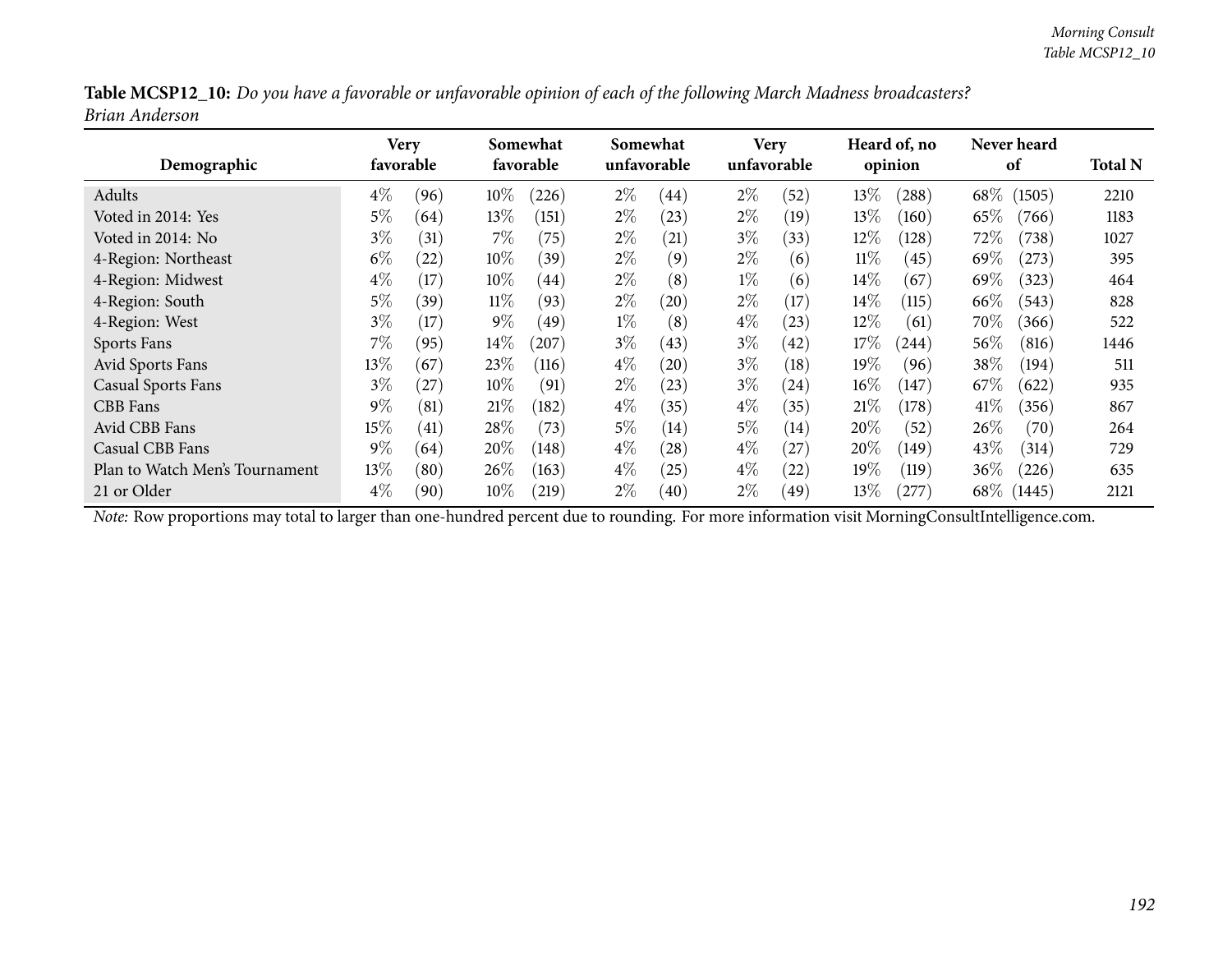| Table MCSP12_11: Do you have a favorable or unfavorable opinion of each of the following March Madness broadcasters? |  |
|----------------------------------------------------------------------------------------------------------------------|--|
| Jim Jackson                                                                                                          |  |

|                          | Somewhat<br><b>Very</b> |           |        |           | Somewhat                 |             | <b>Very</b>              |      | Heard of, no | Never heard |        |        |                |
|--------------------------|-------------------------|-----------|--------|-----------|--------------------------|-------------|--------------------------|------|--------------|-------------|--------|--------|----------------|
| Demographic              |                         | favorable |        | favorable |                          | unfavorable | unfavorable              |      |              | opinion     | of     |        | <b>Total N</b> |
| Adults                   | $6\%$                   | (138)     | 10%    | (221)     | $3\%$                    | (62)        | $2\%$                    | (34) | 13%          | (292)       | 66\%   | (1462) | 2210           |
| Gender: Male             | 10%                     | (111)     | 14%    | (149)     | $4\%$                    | (47)        | $3\%$                    | (29) | 15%          | (160)       | 53%    | (570)  | 1067           |
| Gender: Female           | $2\%$                   | (28)      | $6\%$  | (72)      | $1\%$                    | (14)        |                          | (5)  | 12%          | (132)       | 78%    | (892)  | 1143           |
| Age: 18-34               | $7\%$                   | (48)      | $9\%$  | (62)      | $5\%$                    | (36)        | $2\%$                    | (16) | 12%          | (82)        | 63%    | (415)  | 658            |
| Age: 35-44               | $6\%$                   | (20)      | $11\%$ | (39)      | $3\%$                    | (12)        | $2\%$                    | (7)  | 15%          | (55)        | 63\%   | (226)  | 359            |
| Age: 45-64               | $6\%$                   | (45)      | 10%    | (76)      | $1\%$                    | (8)         | $1\%$                    | (7)  | 13%          | (101)       | 69%    | (517)  | 754            |
| Age: 65+                 | $6\%$                   | (26)      | 10%    | (44)      | $1\%$                    | (5)         | $1\%$                    | (3)  | 12%          | (55)        | 69%    | (305)  | 438            |
| GenZers: 1997-2012       | $6\%$                   | (16)      | $7\%$  | (18)      | 10%                      | (26)        | $2\%$                    | (5)  | $11\%$       | (28)        | 63%    | (162)  | 255            |
| Millennials: 1981-1996   | 7%                      | (43)      | 12%    | (75)      | $3\%$                    | (21)        | $2\%$                    | (16) | 13%          | (87)        | 62%    | (404)  | 646            |
| GenXers: 1965-1980       | 7%                      | (36)      | $8\%$  | (42)      | $1\%$                    | (6)         | $1\%$                    | (7)  | 14%          | (72)        | 68%    | (341)  | 505            |
| Baby Boomers: 1946-1964  | $6\%$                   | (43)      | $11\%$ | (83)      | $1\%$                    | (9)         | $1\%$                    | (5)  | 13%          | (93)        | 69%    | (510)  | 744            |
| PID: Dem (no lean)       | 7%                      | (54)      | 12%    | (90)      | $3\%$                    | (24)        | $2\%$                    | (16) | 12%          | (89)        | 64%    | (480)  | 753            |
| PID: Ind (no lean)       | 5%                      | (41)      | $9\%$  | (69)      | $1\%$                    | (7)         | $2\%$                    | (15) | 15%          | (113)       | 68\%   | (527)  | 771            |
| PID: Rep (no lean)       | $6\%$                   | (43)      | $9\%$  | (62)      | $4\%$                    | (30)        | $1\%$                    | (4)  | 13%          | (90)        | 67\%   | (456)  | 686            |
| PID/Gender: Dem Men      | 13%                     | (43)      | 17%    | (54)      | $5\%$                    | (16)        | $4\%$                    | (12) | 13%          | (43)        | 48%    | (155)  | 323            |
| PID/Gender: Dem Women    | $3\%$                   | (11)      | $8\%$  | (36)      | $2\%$                    | (8)         | $1\%$                    | (4)  | $11\%$       | (46)        | 76%    | (325)  | 430            |
| PID/Gender: Ind Men      | 9%                      | (34)      | 13%    | (53)      | $1\%$                    | (4)         | $4\%$                    | (14) | 16%          | (64)        | 58%    | (229)  | 398            |
| PID/Gender: Ind Women    | $2\%$                   | (7)       | $4\%$  | (16)      | $1\%$                    | (3)         | $\overline{\phantom{m}}$ | (1)  | 13%          | (49)        | $80\%$ | (297)  | 373            |
| PID/Gender: Rep Men      | 10%                     | (34)      | 12%    | (42)      | $8\%$                    | (27)        | $1\%$                    | (3)  | 16%          | (53)        | 54%    | (186)  | 345            |
| PID/Gender: Rep Women    | $3\%$                   | (10)      | $6\%$  | (20)      | $1\%$                    | (3)         | $\overline{\phantom{0}}$ | (1)  | $11\%$       | (37)        | 79%    | (270)  | 341            |
| Ideo: Liberal (1-3)      | $8\%$                   | (51)      | 10%    | (63)      | $3\%$                    | (17)        | $2\%$                    | (11) | 10%          | (65)        | 67%    | (413)  | 621            |
| Ideo: Moderate (4)       | $6\%$                   | (35)      | 10%    | (60)      | $2\%$                    | (10)        | $1\%$                    | (8)  | 15%          | (96)        | 66%    | (410)  | 618            |
| Ideo: Conservative (5-7) | $6\%$                   | (45)      | $12\%$ | (91)      | 5%                       | (34)        | $1\%$                    | (9)  | 13%          | (100)       | 63%    | (476)  | 756            |
| Educ: < College          | $6\%$                   | (86)      | $9\%$  | (143)     | $3\%$                    | (39)        | $2\%$                    | (24) | 13%          | (196)       | 68\%   | (1031) | 1519           |
| Educ: Bachelors degree   | $6\%$                   | (28)      | 11%    | (51)      | $5\%$                    | (21)        | $2\%$                    | (8)  | 14%          | (62)        | 62%    | (276)  | 446            |
| Educ: Post-grad          | 10%                     | (24)      | $11\%$ | (27)      | $\overline{\phantom{m}}$ | (1)         | $1\%$                    | (3)  | 14\%         | (34)        | 64%    | (156)  | 245            |
| Income: Under 50k        | $6\%$                   | (71)      | $8\%$  | (96)      | $2\%$                    | (26)        | $2\%$                    | (20) | 13%          | (154)       | 69%    | (819)  | 1186           |
| Income: 50k-100k         | 7%                      | (47)      | $11\%$ | (78)      | $4\%$                    | (27)        | $2\%$                    | (13) | 13%          | (90)        | 64%    | (461)  | 717            |
| Income: 100k+            | 7%                      | (21)      | 15%    | (46)      | $3\%$                    | (9)         |                          | (1)  | 16%          | (48)        | 59%    | (182)  | 307            |
| Ethnicity: White         | $6\%$                   | (96)      | 9%     | (161)     | $2\%$                    | (35)        | $1\%$                    | (17) | 13%          | (233)       | 69%    | (1188) | 1730           |
| Ethnicity: Hispanic      | $6\%$                   | (19)      | 14%    | (49)      | 7%                       | (25)        | $4\%$                    | (13) | 12%          | (42)        | 58%    | (202)  | 351            |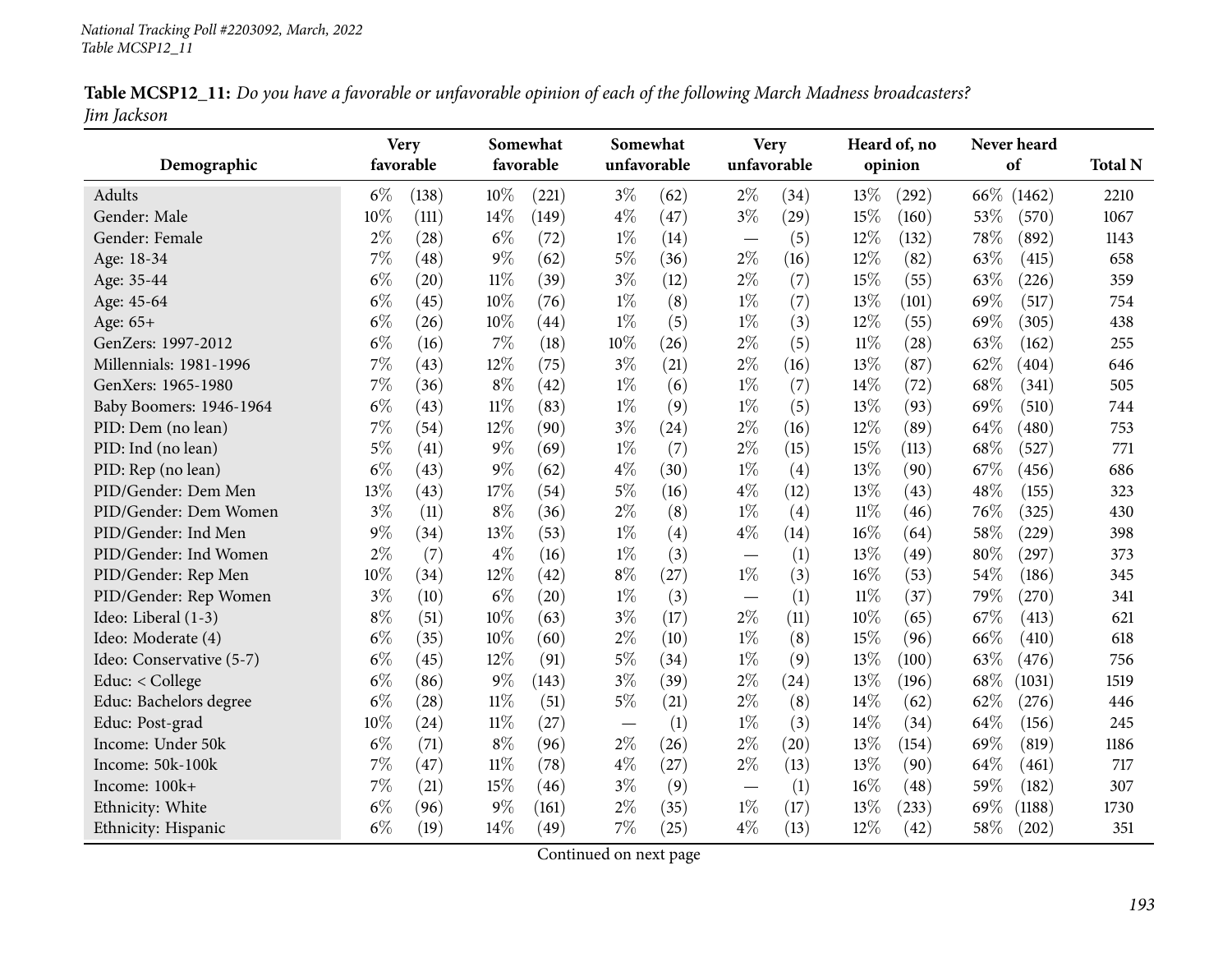Table MCSP12\_11: Do you have a favorable or unfavorable opinion of each of the following March Madness broadcasters? *Jim Jackson*

| Demographic                       |        | <b>Very</b><br>favorable |        | Somewhat<br>favorable |                          | Somewhat<br>unfavorable |                                   | <b>Very</b><br>unfavorable |        | Heard of, no<br>opinion |      | Never heard<br>of |      |  |
|-----------------------------------|--------|--------------------------|--------|-----------------------|--------------------------|-------------------------|-----------------------------------|----------------------------|--------|-------------------------|------|-------------------|------|--|
| Adults                            | $6\%$  | (138)                    | 10%    | (221)                 | $3\%$                    | (62)                    | $2\%$                             | (34)                       | 13%    | (292)                   |      | 66\% (1462)       | 2210 |  |
| Ethnicity: Black                  | 14%    | (38)                     | 12%    | (34)                  | $5\%$                    | (14)                    | $4\%$                             | (10)                       | 15%    | (40)                    | 50%  | (139)             | 276  |  |
| Ethnicity: Other                  | $2\%$  | (4)                      | 13%    | (26)                  | $7\%$                    | (13)                    | $3\%$                             | (7)                        | $9\%$  | (19)                    | 66%  | (135)             | 205  |  |
| All Christian                     | 7%     | (70)                     | $11\%$ | (107)                 | $3\%$                    | (26)                    | $1\%$                             | (14)                       | 13%    | (121)                   | 65%  | (629)             | 968  |  |
| All Non-Christian                 | 14%    | (14)                     | 16%    | (16)                  | $4\%$                    | (4)                     | $1\%$                             | (1)                        | 12%    | (11)                    | 53%  | (52)              | 99   |  |
| Atheist                           | 7%     | (8)                      | $8\%$  | (9)                   | $1\%$                    | (1)                     | $\overbrace{\phantom{123221111}}$ | (0)                        | $11\%$ | (13)                    | 74%  | (89)              | 119  |  |
| Agnostic/Nothing in particular    | 5%     | (29)                     | 7%     | (46)                  | $3\%$                    | (18)                    | $3\%$                             | (16)                       | 16%    | (99)                    | 66%  | (410)             | 619  |  |
| Something Else                    | $4\%$  | (17)                     | $11\%$ | $\left( 44\right)$    | $3\%$                    | (12)                    | $1\%$                             | (3)                        | 12%    | (47)                    | 70%  | (282)             | 405  |  |
| Religious Non-Protestant/Catholic | $11\%$ | (14)                     | 17%    | (22)                  | $6\%$                    | (7)                     | $\overline{\phantom{0}}$          | (1)                        | $11\%$ | (14)                    | 54\% | (67)              | 124  |  |
| Evangelical                       | $8\%$  | (40)                     | $11\%$ | (59)                  | $2\%$                    | (12)                    | $1\%$                             | (7)                        | 12%    | (66)                    | 65%  | (351)             | 536  |  |
| Non-Evangelical                   | $6\%$  | (47)                     | $11\%$ | (84)                  | $3\%$                    | (24)                    | $1\%$                             | (10)                       | 12%    | (95)                    | 68%  | (541)             | 801  |  |
| Community: Urban                  | $9\%$  | (49)                     | 10%    | (58)                  | $5\%$                    | (29)                    | $2\%$                             | (9)                        | $11\%$ | (62)                    | 64%  | (362)             | 570  |  |
| Community: Suburban               | $5\%$  | (56)                     | $11\%$ | (116)                 | $2\%$                    | (20)                    | $1\%$                             | (15)                       | 15%    | (158)                   | 65%  | (689)             | 1055 |  |
| Community: Rural                  | $6\%$  | (33)                     | $8\%$  | (47)                  | $2\%$                    | (12)                    | $2\%$                             | (10)                       | 12%    | (72)                    | 70%  | (411)             | 585  |  |
| Employ: Private Sector            | 7%     | (45)                     | 13%    | (81)                  | $5\%$                    | (33)                    | $1\%$                             | (8)                        | 14%    | (88)                    | 60%  | (380)             | 635  |  |
| <b>Employ: Government</b>         | $6\%$  | (8)                      | 16%    | (20)                  | $2\%$                    | (2)                     | $8\%$                             | (10)                       | 14%    | (17)                    | 54%  | (67)              | 124  |  |
| Employ: Self-Employed             | 13%    | (30)                     | 12%    | (28)                  | $3\%$                    | (7)                     | $3\%$                             | (7)                        | 12%    | (28)                    | 57%  | (131)             | 231  |  |
| Employ: Homemaker                 | $1\%$  | (2)                      | $6\%$  | (10)                  | $1\%$                    | (2)                     | $2\%$                             | (3)                        | 16%    | (26)                    | 74%  | (122)             | 165  |  |
| Employ: Student                   | $5\%$  | (4)                      | $5\%$  | (4)                   | $9\%$                    | (7)                     | $\overline{\phantom{m}}$          | (0)                        | 13%    | (10)                    | 69%  | (54)              | 79   |  |
| Employ: Retired                   | $5\%$  | (26)                     | $9\%$  | (47)                  | $\overline{\phantom{0}}$ | (2)                     | $1\%$                             | (6)                        | 12%    | (58)                    | 72%  | (362)             | 501  |  |
| Employ: Unemployed                | $6\%$  | (18)                     | $6\%$  | (17)                  | $1\%$                    | (2)                     | $\overline{\phantom{0}}$          | (0)                        | 12%    | (34)                    | 76%  | (222)             | 294  |  |
| Employ: Other                     | $4\%$  | (7)                      | $8\%$  | (14)                  | $3\%$                    | (6)                     | $\overbrace{\phantom{13333}}$     | (0)                        | 17%    | (30)                    | 69%  | (125)             | 182  |  |
| Military HH: Yes                  | 10%    | (32)                     | 10%    | (33)                  | $3\%$                    | (9)                     | $1\%$                             | (4)                        | 13%    | (43)                    | 62%  | (200)             | 322  |  |
| Military HH: No                   | $6\%$  | (107)                    | 10%    | (188)                 | $3\%$                    | (53)                    | $2\%$                             | (30)                       | 13%    | (249)                   | 67\% | (1262)            | 1888 |  |
| RD/WT: Right Direction            | $9\%$  | (63)                     | 14%    | (95)                  | $4\%$                    | (27)                    | $2\%$                             | (15)                       | $11\%$ | (75)                    | 60%  | (413)             | 687  |  |
| RD/WT: Wrong Track                | $5\%$  | (75)                     | $8\%$  | (126)                 | $2\%$                    | (35)                    | $1\%$                             | (20)                       | 14%    | (217)                   | 69%  | (1050)            | 1523 |  |
| <b>Biden Job Approve</b>          | $8\%$  | (68)                     | $11\%$ | (95)                  | $2\%$                    | (20)                    | $2\%$                             | (15)                       | $11\%$ | (102)                   | 66%  | (594)             | 894  |  |
| Biden Job Disapprove              | $5\%$  | (66)                     | 10%    | (121)                 | $3\%$                    | (40)                    | $2\%$                             | (20)                       | 15%    | (179)                   | 65%  | (778)             | 1203 |  |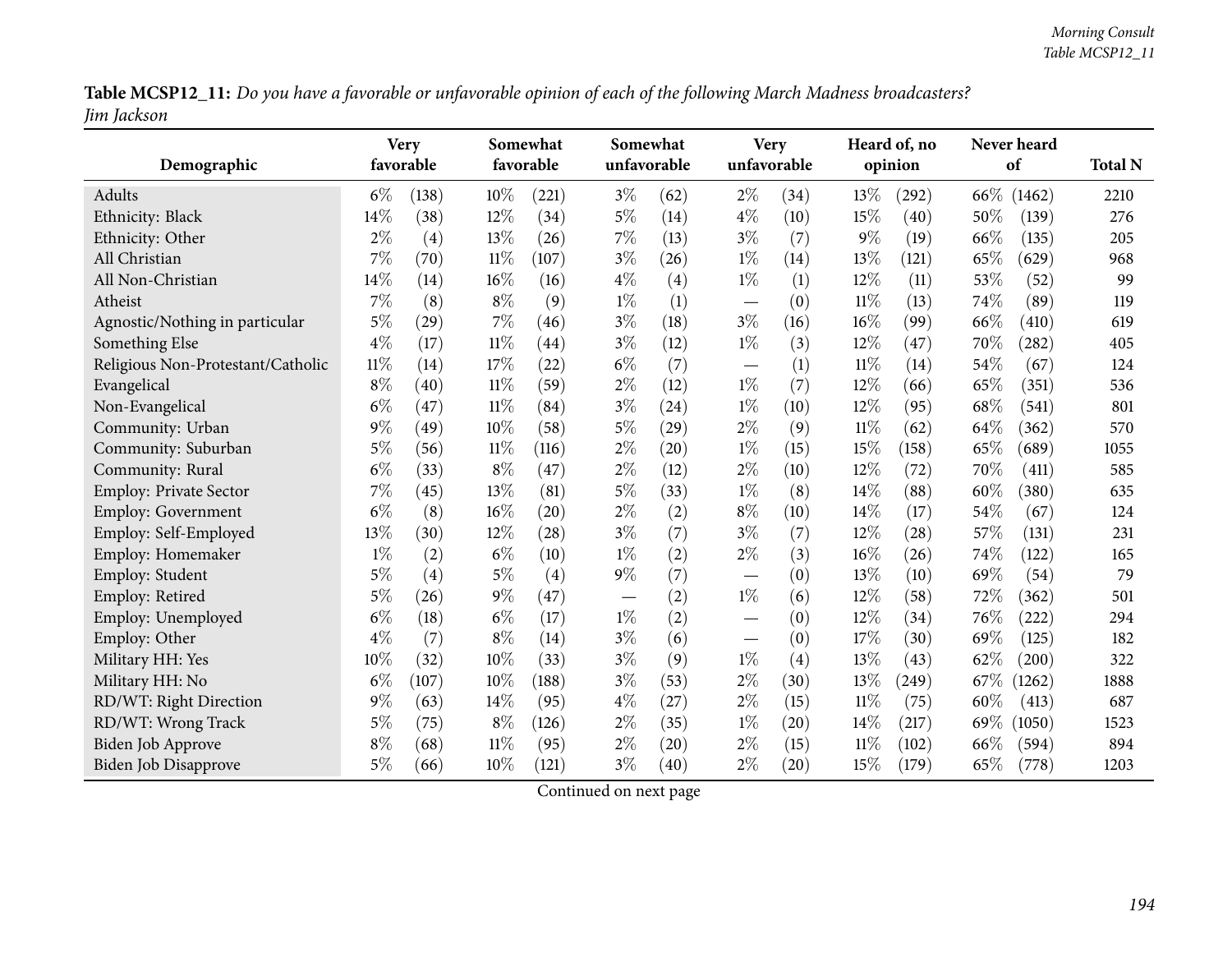| Table MCSP12_11: Do you have a favorable or unfavorable opinion of each of the following March Madness broadcasters? |  |
|----------------------------------------------------------------------------------------------------------------------|--|
| Jim Jackson                                                                                                          |  |

|                                      |       | <b>Very</b>        |        | Somewhat  |       | Somewhat           |             | <b>Very</b> |        | Heard of, no |      | Never heard |                |
|--------------------------------------|-------|--------------------|--------|-----------|-------|--------------------|-------------|-------------|--------|--------------|------|-------------|----------------|
| Demographic                          |       | favorable          |        | favorable |       | unfavorable        | unfavorable |             |        | opinion      |      | of          | <b>Total N</b> |
| Adults                               | $6\%$ | (138)              | 10%    | (221)     | $3\%$ | (62)               | $2\%$       | (34)        | 13%    | (292)        | 66\% | (1462)      | 2210           |
| <b>Biden Job Strongly Approve</b>    | 12%   | (42)               | 13%    | (44)      | $2\%$ | (8)                | $2\%$       | (7)         | 10%    | (33)         | 61\% | (211)       | 345            |
| Biden Job Somewhat Approve           | $5\%$ | (26)               | $9\%$  | (51)      | $2\%$ | (13)               | $1\%$       | (8)         | 13%    | (69)         | 70%  | (383)       | 550            |
| Biden Job Somewhat Disapprove        | $6\%$ | $\left( 20\right)$ | 13%    | (49)      | $3\%$ | (12)               | $2\%$       | (7)         | 17%    | (62)         | 59%  | (217)       | 368            |
| <b>Biden Job Strongly Disapprove</b> | $5\%$ | (45)               | 9%     | (72)      | $3\%$ | (28)               | $1\%$       | (12)        | 14%    | (117)        | 67%  | (561)       | 835            |
| Favorable of Biden                   | $8\%$ | (71)               | 12%    | (109)     | $2\%$ | (22)               | $1\%$       | (10)        | $11\%$ | (102)        | 67%  | (625)       | 939            |
| Unfavorable of Biden                 | $6\%$ | (68)               | $9\%$  | (108)     | $3\%$ | (37)               | $2\%$       | (22)        | 15%    | (177)        | 65%  | (770)       | 1182           |
| Very Favorable of Biden              | 12%   | (44)               | 15%    | (56)      | $2\%$ | (9)                | $2\%$       | (7)         | 10%    | (36)         | 60%  | (227)       | 379            |
| Somewhat Favorable of Biden          | $5\%$ | (27)               | $9\%$  | (53)      | $2\%$ | (13)               | $1\%$       | (3)         | 12%    | (66)         | 71%  | (398)       | 560            |
| Somewhat Unfavorable of Biden        | 7%    | (23)               | 12%    | (42)      | $2\%$ | (7)                | $2\%$       | (7)         | 15%    | (51)         | 62%  | (215)       | 345            |
| Very Unfavorable of Biden            | $5\%$ | (44)               | $8\%$  | (67)      | $4\%$ | (30)               | $2\%$       | (15)        | 15%    | (127)        | 66\% | (555)       | 838            |
| #1 Issue: Economy                    | $8\%$ | (66)               | 9%     | (76)      | $3\%$ | (27)               | $2\%$       | (14)        | 13%    | (117)        | 66%  | (577)       | 876            |
| #1 Issue: Security                   | $6\%$ | (23)               | 10%    | (37)      | $2\%$ | (9)                | $2\%$       | (8)         | 14%    | (52)         | 65%  | (233)       | 362            |
| #1 Issue: Health Care                | $8\%$ | (17)               | 10%    | (22)      | $2\%$ | (4)                | $1\%$       | (3)         | $9\%$  | (20)         | 69%  | (146)       | 212            |
| #1 Issue: Medicare / Social Security | $5\%$ | (11)               | 15%    | (33)      | $2\%$ | (4)                | $2\%$       | (4)         | 13%    | (30)         | 63%  | (141)       | 223            |
| #1 Issue: Women's Issues             | 7%    | (8)                | $9\%$  | (11)      | $3\%$ | (4)                | $1\%$       | (1)         | $4\%$  | (5)          | 75%  | (89)        | 118            |
| #1 Issue: Education                  | $3\%$ | (2)                | 17%    | (14)      | $6\%$ | (5)                | $2\%$       | (2)         | 12%    | (10)         | 61\% | (52)        | 85             |
| #1 Issue: Energy                     | $4\%$ | (7)                | $11\%$ | (21)      | $3\%$ | (6)                | $2\%$       | (3)         | 17%    | (33)         | 62%  | (117)       | 188            |
| #1 Issue: Other                      | $2\%$ | (3)                | $5\%$  | (7)       | $3\%$ | (4)                |             | (0)         | 17%    | (25)         | 74%  | (107)       | 145            |
| 2020 Vote: Joe Biden                 | $8\%$ | (71)               | 12%    | (111)     | $2\%$ | (15)               | $2\%$       | (16)        | $11\%$ | (102)        | 65%  | (590)       | 904            |
| 2020 Vote: Donald Trump              | $6\%$ | (47)               | $11\%$ | (82)      | $4\%$ | (29)               | $1\%$       | (11)        | 13%    | (102)        | 64\% | (489)       | 759            |
| 2020 Vote: Other                     | $4\%$ | (3)                | 7%     | (5)       | $4\%$ | (3)                | $1\%$       | (1)         | 18%    | (12)         | 66%  | (43)        | 66             |
| 2020 Vote: Didn't Vote               | $4\%$ | (17)               | 5%     | (23)      | $3\%$ | (15)               | $2\%$       | (7)         | 16%    | (77)         | 71%  | (341)       | 481            |
| 2018 House Vote: Democrat            | $6\%$ | (44)               | 14%    | (95)      | $2\%$ | (12)               | $1\%$       | (10)        | 13%    | (89)         | 64%  | (437)       | 686            |
| 2018 House Vote: Republican          | $8\%$ | (49)               | $11\%$ | (70)      | $3\%$ | (20)               | $1\%$       | (9)         | 14%    | (88)         | 63\% | (400)       | 635            |
| 2018 House Vote: Someone else        | $4\%$ | (3)                | $8\%$  | (5)       | $4\%$ | (3)                | $6\%$       | (4)         | 14%    | (8)          | 63%  | (37)        | 59             |
| 2016 Vote: Hillary Clinton           | $6\%$ | (41)               | 14%    | (89)      | $1\%$ | (7)                | $1\%$       | (7)         | 13%    | (82)         | 65%  | (414)       | 640            |
| 2016 Vote: Donald Trump              | 7%    | (49)               | $11\%$ | (74)      | $3\%$ | (22)               | $1\%$       | (10)        | 14%    | (96)         | 64%  | (441)       | 692            |
| 2016 Vote: Other                     | $3\%$ | (3)                | 12%    | (13)      | $4\%$ | (4)                | $1\%$       | (1)         | $8\%$  | (8)          | 73%  | (79)        | 108            |
| 2016 Vote: Didn't Vote               | $6\%$ | (44)               | $6\%$  | (45)      | $4\%$ | $\left( 29\right)$ | $2\%$       | (16)        | 14%    | (106)        | 69%  | (528)       | 768            |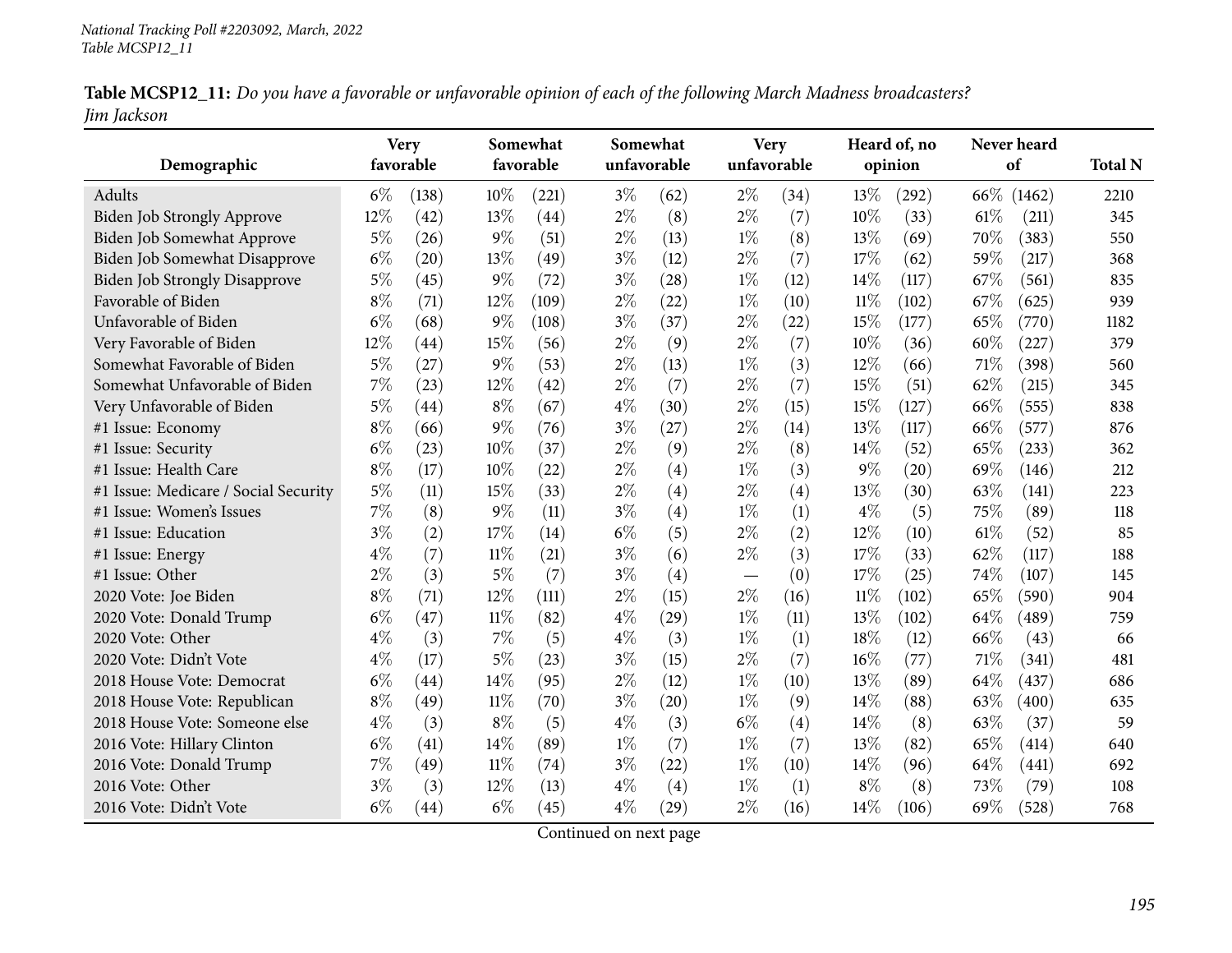| Table MCSP12_11: Do you have a favorable or unfavorable opinion of each of the following March Madness broadcasters? |  |
|----------------------------------------------------------------------------------------------------------------------|--|
| Jim Jackson                                                                                                          |  |

| Demographic                    |        | Very<br>favorable  |        | Somewhat<br>favorable |       | Somewhat<br>unfavorable |                                 | <b>Very</b><br>unfavorable |        | Heard of, no<br>opinion |        | Never heard<br>of | <b>Total N</b> |
|--------------------------------|--------|--------------------|--------|-----------------------|-------|-------------------------|---------------------------------|----------------------------|--------|-------------------------|--------|-------------------|----------------|
| Adults                         | $6\%$  | (138)              | 10%    | (221)                 | $3\%$ | (62)                    | $2\%$                           | (34)                       | 13\%   | $^{(292)}$              | 66\%   | (1462)            | 2210           |
| Voted in 2014: Yes             | $8\%$  | (91)               | $14\%$ | (160)                 | $2\%$ | (28)                    | $1\%$                           | $\left(14\right)$          | 13%    | (153)                   | 62%    | (737)             | 1183           |
| Voted in 2014: No              | $5\%$  | (48)               | $6\%$  | (61)                  | $3\%$ | (34)                    | $2\%$                           | (20)                       | $14\%$ | (139)                   | 71%    | (726)             | 1027           |
| 4-Region: Northeast            | $7\%$  | (26)               | $7\%$  | (30)                  | $5\%$ | (19)                    | $2\%$                           | (6)                        | 12%    | (46)                    | $68\%$ | (268)             | 395            |
| 4-Region: Midwest              | $7\%$  | (34)               | $10\%$ | (45)                  | $1\%$ | (5)                     | $\hspace{0.1mm}-\hspace{0.1mm}$ | (2)                        | 13%    | (61)                    | $68\%$ | (318)             | 464            |
| 4-Region: South                | $6\%$  | (47)               | $11\%$ | (90)                  | $2\%$ | (18)                    | $2\%$                           | (16)                       | $16\%$ | (134)                   | 63\%   | (523)             | 828            |
| 4-Region: West                 | $6\%$  | (31)               | $11\%$ | (56)                  | $4\%$ | $\left( 21\right)$      | $2\%$                           | (10)                       | $10\%$ | (51)                    | $68\%$ | (354)             | 522            |
| Sports Fans                    | $9\%$  | (133)              | $14\%$ | (210)                 | $4\%$ | (51)                    | $2\%$                           | (28)                       | 17%    | (240)                   | $54\%$ | (784)             | 1446           |
| Avid Sports Fans               | 18\%   | (90)               | 24%    | (124)                 | $3\%$ | (15)                    | $3\%$                           | (13)                       | 17%    | (84)                    | 36\%   | (185)             | 511            |
| <b>Casual Sports Fans</b>      | $5\%$  | (43)               | $9\%$  | (86)                  | $4\%$ | (36)                    | $2\%$                           | (15)                       | 17%    | (156)                   | $64\%$ | (599)             | 935            |
| CBB Fans                       | $14\%$ | (123)              | 21%    | (179)                 | $5\%$ | (41)                    | $3\%$                           | (24)                       | 21%    | (180)                   | 37\%   | (319)             | 867            |
| Avid CBB Fans                  | 23\%   | (61)               | 26%    | (68)                  | $5\%$ | (14)                    | $4\%$                           | (11)                       | 17%    | (45)                    | 25%    | (65)              | 264            |
| Casual CBB Fans                | $13\%$ | (95)               | 20%    | (146)                 | $5\%$ | (34)                    | $3\%$                           | (21)                       | 21%    | (152)                   | 39\%   | (281)             | 729            |
| Plan to Watch Men's Tournament | $18\%$ | $\left(111\right)$ | 24\%   | (150)                 | $5\%$ | (30)                    | $2\%$                           | (12)                       | 21%    | (135)                   | 31%    | (197)             | 635            |
| 21 or Older                    | $6\%$  | (136)              | $10\%$ | (217)                 | $3\%$ | (53)                    | $2\%$                           | (34)                       | 13\%   | (281)                   | $66\%$ | (1400)            | 2121           |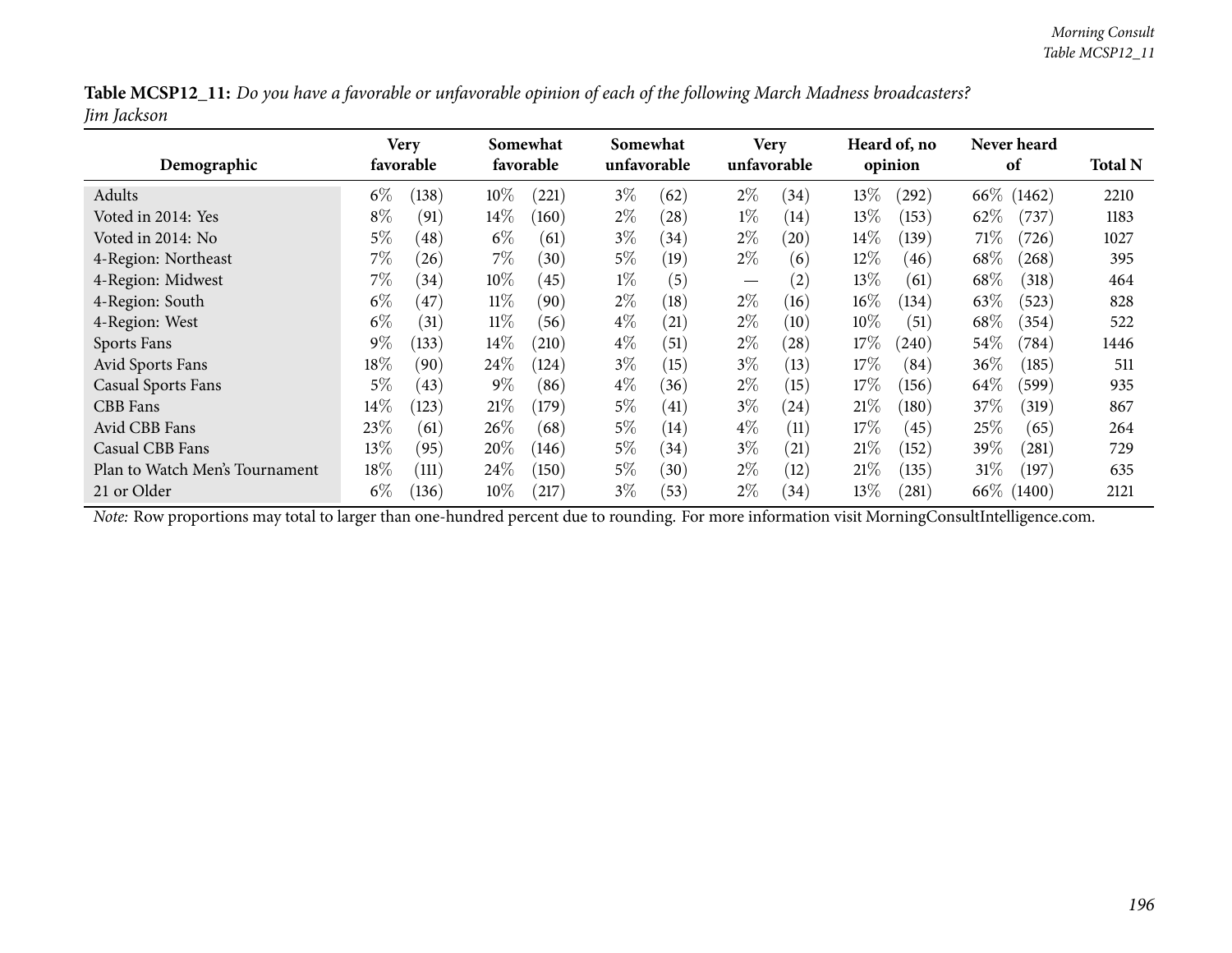| Table MCSP12_12: Do you have a favorable or unfavorable opinion of each of the following March Madness broadcasters? |  |
|----------------------------------------------------------------------------------------------------------------------|--|
| Ian Eagle                                                                                                            |  |

|                          |       | <b>Very</b> |        | Somewhat  | Somewhat    |                    |                                  | <b>Very</b> |        | Heard of, no       |      | Never heard |                |
|--------------------------|-------|-------------|--------|-----------|-------------|--------------------|----------------------------------|-------------|--------|--------------------|------|-------------|----------------|
| Demographic              |       | favorable   |        | favorable | unfavorable |                    |                                  | unfavorable |        | opinion            |      | of          | <b>Total N</b> |
| Adults                   | $6\%$ | (123)       | $9\%$  | (201)     | $2\%$       | (49)               | $2\%$                            | (42)        | 13%    | (286)              | 68\% | (1509)      | 2210           |
| Gender: Male             | 10%   | (103)       | 12%    | (131)     | $4\%$       | (39)               | $3\%$                            | (29)        | 17%    | (177)              | 55%  | (586)       | 1067           |
| Gender: Female           | $2\%$ | (20)        | $6\%$  | (70)      | $1\%$       | (11)               | $1\%$                            | (12)        | 9%     | (108)              | 81%  | (922)       | 1143           |
| Age: 18-34               | $7\%$ | (47)        | $9\%$  | (62)      | $4\%$       | (29)               | $3\%$                            | (20)        | 12%    | (80)               | 64%  | (420)       | 658            |
| Age: 35-44               | $6\%$ | (21)        | $8\%$  | (28)      | $2\%$       | (7)                | $3\%$                            | (12)        | 15%    | (55)               | 66%  | (235)       | 359            |
| Age: 45-64               | $5\%$ | (37)        | 10%    | (72)      | $1\%$       | (7)                | $1\%$                            | (6)         | 14\%   | (104)              | 70%  | (528)       | 754            |
| Age: 65+                 | $4\%$ | (18)        | $9\%$  | (38)      | $2\%$       | (7)                | $1\%$                            | (4)         | $11\%$ | (46)               | 74%  | (325)       | 438            |
| GenZers: 1997-2012       | $6\%$ | (14)        | 10%    | (25)      | $6\%$       | (16)               | $2\%$                            | (6)         | 9%     | (24)               | 67%  | (170)       | 255            |
| Millennials: 1981-1996   | $8\%$ | (49)        | $8\%$  | (55)      | $3\%$       | (18)               | $3\%$                            | (22)        | 15%    | (96)               | 63%  | (407)       | 646            |
| GenXers: 1965-1980       | $5\%$ | (27)        | 10%    | (49)      | $1\%$       | (4)                | $1\%$                            | (7)         | 14%    | (68)               | 69%  | (350)       | 505            |
| Baby Boomers: 1946-1964  | $4\%$ | (33)        | $9\%$  | (70)      | $1\%$       | (8)                | $1\%$                            | (6)         | 13%    | (95)               | 72%  | (533)       | 744            |
| PID: Dem (no lean)       | $6\%$ | (48)        | 12%    | (88)      | $3\%$       | (21)               | $1\%$                            | (11)        | 12%    | (91)               | 66%  | (495)       | 753            |
| PID: Ind (no lean)       | $5\%$ | (41)        | $7\%$  | (51)      | $2\%$       | (13)               | $2\%$                            | (13)        | 15%    | (114)              | 70%  | (537)       | 771            |
| PID: Rep (no lean)       | $5\%$ | (34)        | $9\%$  | (62)      | $2\%$       | (15)               | $3\%$                            | (18)        | 12%    | (81)               | 69%  | (476)       | 686            |
| PID/Gender: Dem Men      | 12%   | (37)        | 16%    | (52)      | $5\%$       | (18)               | $3\%$                            | (10)        | 14%    | (47)               | 49%  | (160)       | 323            |
| PID/Gender: Dem Women    | $2\%$ | (10)        | $9\%$  | (37)      | $1\%$       | (3)                | $\overbrace{\phantom{12322111}}$ | (1)         | 10%    | $\left( 44\right)$ | 78%  | (336)       | 430            |
| PID/Gender: Ind Men      | $9\%$ | (36)        | $9\%$  | (37)      | $2\%$       | (10)               | $3\%$                            | (11)        | 20%    | (81)               | 57%  | (225)       | 398            |
| PID/Gender: Ind Women    | $2\%$ | (6)         | $4\%$  | (15)      | $1\%$       | (4)                | $1\%$                            | (3)         | 9%     | (34)               | 84%  | (312)       | 373            |
| PID/Gender: Rep Men      | $9\%$ | (30)        | 13%    | (43)      | $3\%$       | (11)               | $3\%$                            | (9)         | 14%    | (50)               | 58%  | (201)       | 345            |
| PID/Gender: Rep Women    | $1\%$ | (4)         | $5\%$  | (18)      | $1\%$       | (4)                | $3\%$                            | (9)         | 9%     | (31)               | 81%  | (275)       | 341            |
| Ideo: Liberal (1-3)      | $7\%$ | (44)        | 10%    | (65)      | $3\%$       | (16)               | $3\%$                            | (17)        | 9%     | (58)               | 68%  | (421)       | 621            |
| Ideo: Moderate (4)       | $6\%$ | (37)        | 7%     | (45)      | $1\%$       | (9)                | $1\%$                            | (9)         | 17%    | (102)              | 67%  | (416)       | 618            |
| Ideo: Conservative (5-7) | $5\%$ | (39)        | 11%    | (84)      | $3\%$       | (22)               | $2\%$                            | (12)        | 12%    | (92)               | 67\% | (507)       | 756            |
| Educ: < College          | $5\%$ | (73)        | $8\%$  | (116)     | $2\%$       | (36)               | $2\%$                            | (27)        | 13%    | (204)              | 70\% | (1064)      | 1519           |
| Educ: Bachelors degree   | $7\%$ | (31)        | 13%    | (58)      | $2\%$       | (7)                | $3\%$                            | (13)        | 12%    | (55)               | 64\% | (283)       | 446            |
| Educ: Post-grad          | $8\%$ | (20)        | 11%    | (27)      | $3\%$       | (7)                | $1\%$                            | (3)         | $11\%$ | (28)               | 66%  | (161)       | 245            |
| Income: Under 50k        | $5\%$ | (56)        | $8\%$  | (93)      | $2\%$       | $\left( 28\right)$ | $2\%$                            | (21)        | $11\%$ | (134)              | 72%  | (854)       | 1186           |
| Income: 50k-100k         | $6\%$ | (42)        | 10%    | (74)      | $2\%$       | (14)               | $3\%$                            | (18)        | 14%    | (101)              | 65%  | (467)       | 717            |
| Income: 100k+            | $8\%$ | (26)        | $11\%$ | (34)      | $2\%$       | (7)                | $1\%$                            | (3)         | 16%    | (50)               | 61\% | (187)       | 307            |
| Ethnicity: White         | $5\%$ | (85)        | $9\%$  | (154)     | $2\%$       | (35)               | $1\%$                            | (24)        | 12%    | (206)              | 71%  | (1225)      | 1730           |
| Ethnicity: Hispanic      | $5\%$ | (19)        | 10%    | (34)      | $3\%$       | (9)                | $5\%$                            | (19)        | 19%    | (65)               | 58%  | (205)       | 351            |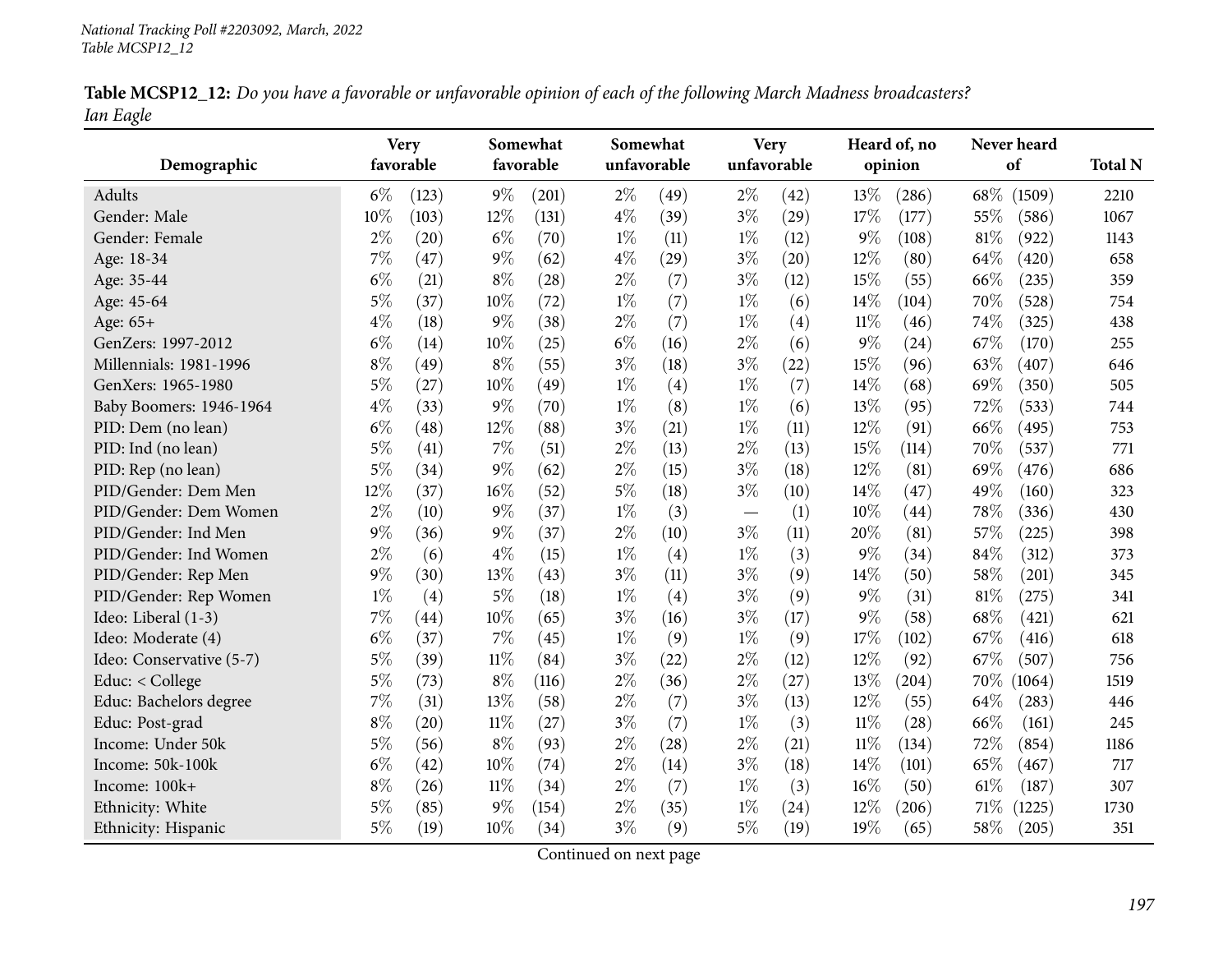Table MCSP12\_12: Do you have a favorable or unfavorable opinion of each of the following March Madness broadcasters? *Ian Eagle*

| Demographic                       |       | <b>Very</b><br>favorable |        | Somewhat<br>favorable |       | Somewhat<br>unfavorable |                          | <b>Very</b><br>unfavorable |        | Heard of, no<br>opinion |        | Never heard<br>of | <b>Total N</b> |
|-----------------------------------|-------|--------------------------|--------|-----------------------|-------|-------------------------|--------------------------|----------------------------|--------|-------------------------|--------|-------------------|----------------|
| Adults                            | $6\%$ | (123)                    | $9\%$  | (201)                 | $2\%$ | (49)                    | $2\%$                    | (42)                       | 13%    | (286)                   | $68\%$ | (1509)            | 2210           |
| Ethnicity: Black                  | 12%   | (33)                     | 10%    | (26)                  | $4\%$ | (10)                    | $2\%$                    | (6)                        | 19%    | (53)                    | 53%    | (147)             | 276            |
| Ethnicity: Other                  | $3\%$ | (5)                      | 10%    | (20)                  | $2\%$ | (4)                     | $6\%$                    | (12)                       | 13%    | (27)                    | 67%    | (136)             | 205            |
| All Christian                     | $6\%$ | (62)                     | $11\%$ | (106)                 | $2\%$ | (17)                    | $1\%$                    | (12)                       | 12%    | (120)                   | 67%    | (651)             | 968            |
| All Non-Christian                 | 10%   | (10)                     | 15%    | (15)                  | $5\%$ | (5)                     | $3\%$                    | (3)                        | $11\%$ | (11)                    | 56%    | (56)              | 99             |
| Atheist                           | $6\%$ | (7)                      | $8\%$  | (9)                   | $1\%$ | (1)                     | $2\%$                    | (3)                        | $9\%$  | (11)                    | 74%    | (88)              | 119            |
| Agnostic/Nothing in particular    | 5%    | (31)                     | $6\%$  | (39)                  | $4\%$ | (22)                    | $3\%$                    | (16)                       | 13%    | (83)                    | 69%    | (429)             | 619            |
| Something Else                    | $3\%$ | (13)                     | $8\%$  | (32)                  | $1\%$ | (5)                     | $2\%$                    | (8)                        | 15%    | (61)                    | 70%    | (285)             | 405            |
| Religious Non-Protestant/Catholic | $9\%$ | (11)                     | 15%    | (18)                  | $4\%$ | (5)                     | $2\%$                    | (3)                        | 14%    | (17)                    | 57%    | (71)              | 124            |
| Evangelical                       | $5\%$ | (28)                     | 10%    | (51)                  | $1\%$ | (6)                     | $2\%$                    | (12)                       | 14%    | (73)                    | 68%    | (365)             | 536            |
| Non-Evangelical                   | $6\%$ | (46)                     | 10%    | (82)                  | $2\%$ | (16)                    | $1\%$                    | (8)                        | 13%    | (101)                   | 69%    | (549)             | 801            |
| Community: Urban                  | $8\%$ | (45)                     | 10%    | (57)                  | $3\%$ | (17)                    | $3\%$                    | (15)                       | 12%    | (67)                    | 65%    | (368)             | 570            |
| Community: Suburban               | 5%    | (58)                     | $9\%$  | (96)                  | $2\%$ | (26)                    | $2\%$                    | (16)                       | 14%    | (149)                   | 67%    | (711)             | 1055           |
| Community: Rural                  | $4\%$ | (21)                     | $8\%$  | (47)                  | $1\%$ | (7)                     | $2\%$                    | (10)                       | 12%    | (70)                    | 73%    | (430)             | 585            |
| Employ: Private Sector            | $8\%$ | (48)                     | 12%    | (75)                  | $2\%$ | (13)                    | $4\%$                    | (26)                       | 13%    | (82)                    | 62%    | (391)             | 635            |
| <b>Employ: Government</b>         | $5\%$ | (6)                      | 13%    | (16)                  | $5\%$ | (7)                     | $3\%$                    | (3)                        | 17\%   | (21)                    | 57%    | (71)              | 124            |
| Employ: Self-Employed             | $8\%$ | (18)                     | 12%    | (27)                  | $3\%$ | (8)                     | $1\%$                    | (2)                        | 19%    | (44)                    | 57%    | (133)             | 231            |
| Employ: Homemaker                 | $2\%$ | (3)                      | $2\%$  | (3)                   | $1\%$ | (2)                     | $2\%$                    | (3)                        | 13%    | (22)                    | 80%    | (132)             | 165            |
| Employ: Student                   | $6\%$ | (5)                      | $6\%$  | (5)                   | $7\%$ | (6)                     | $\overline{\phantom{m}}$ | (0)                        | 17\%   | (13)                    | 65%    | (51)              | 79             |
| Employ: Retired                   | $3\%$ | (16)                     | $8\%$  | (42)                  | $2\%$ | (9)                     | $1\%$                    | (4)                        | 10%    | (50)                    | 76%    | (380)             | 501            |
| Employ: Unemployed                | $7\%$ | (22)                     | $6\%$  | (16)                  | $1\%$ | (4)                     | $1\%$                    | (2)                        | $9\%$  | (26)                    | 76%    | (224)             | 294            |
| Employ: Other                     | $3\%$ | (6)                      | 10%    | (17)                  | $1\%$ | (3)                     | $1\%$                    | (1)                        | 15%    | (27)                    | 70%    | (127)             | 182            |
| Military HH: Yes                  | $6\%$ | (19)                     | 11%    | (36)                  | $3\%$ | (8)                     | $1\%$                    | (4)                        | 13%    | (42)                    | 66%    | (213)             | 322            |
| Military HH: No                   | $5\%$ | (104)                    | $9\%$  | (165)                 | $2\%$ | (41)                    | $2\%$                    | (38)                       | 13%    | (244)                   | 69\%   | (1296)            | 1888           |
| RD/WT: Right Direction            | $8\%$ | (58)                     | 13%    | (90)                  | $3\%$ | (21)                    | $2\%$                    | (13)                       | 12%    | (84)                    | 61%    | (421)             | 687            |
| RD/WT: Wrong Track                | $4\%$ | (65)                     | 7%     | (111)                 | $2\%$ | (28)                    | $2\%$                    | (29)                       | 13%    | (202)                   | 71\%   | (1088)            | 1523           |
| <b>Biden Job Approve</b>          | 7%    | (60)                     | 10%    | (90)                  | $3\%$ | (23)                    | $2\%$                    | (15)                       | 12%    | (106)                   | 67%    | (600)             | 894            |
| <b>Biden Job Disapprove</b>       | 5%    | (61)                     | $9\%$  | (108)                 | $2\%$ | (24)                    | $2\%$                    | (25)                       | 14%    | (167)                   | 68%    | (819)             | 1203           |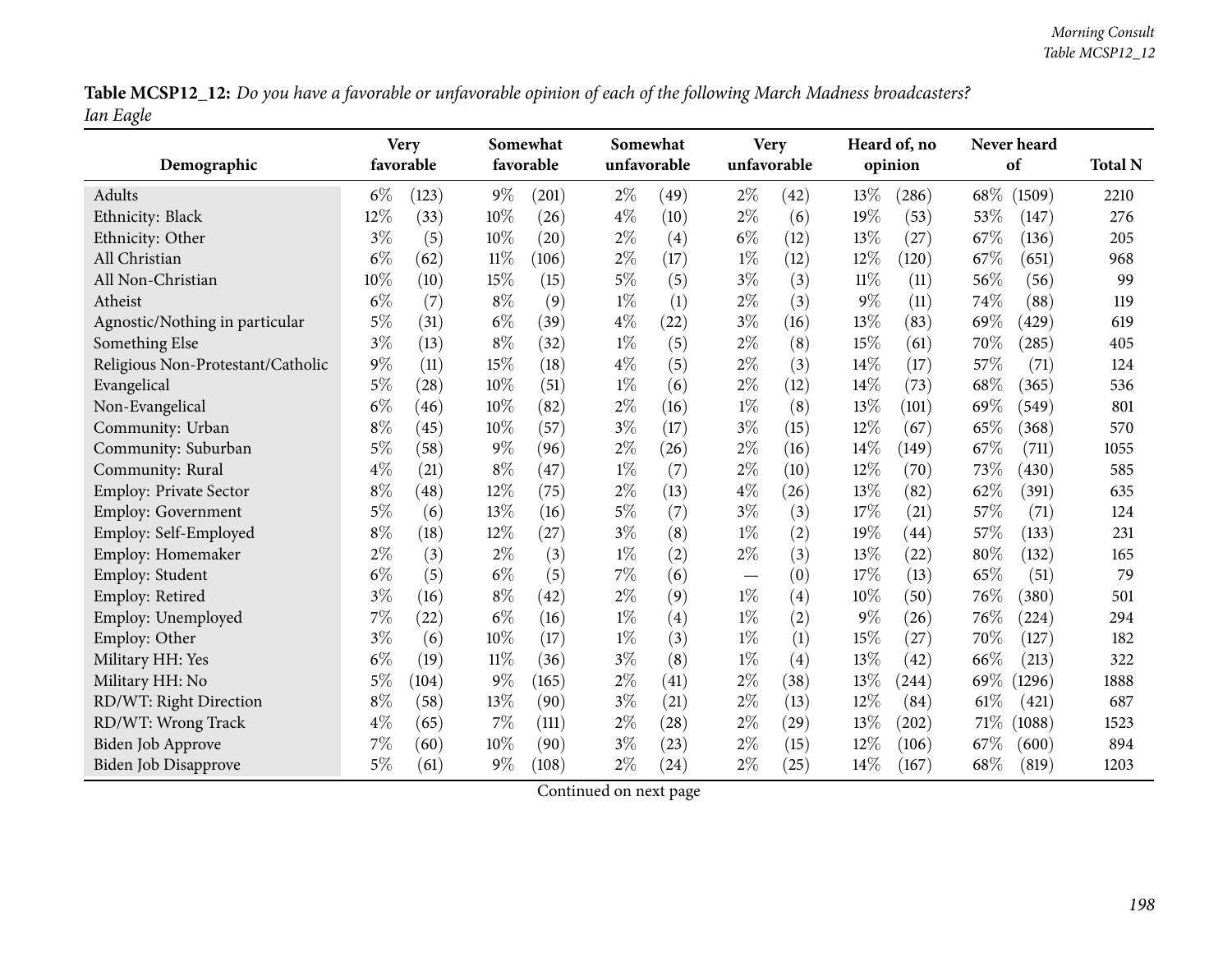| Table MCSP12_12: Do you have a favorable or unfavorable opinion of each of the following March Madness broadcasters? |  |
|----------------------------------------------------------------------------------------------------------------------|--|
| Ian Eagle                                                                                                            |  |

| Demographic                          |       | <b>Very</b><br>favorable |        | Somewhat<br>favorable |       | Somewhat<br>unfavorable | <b>Very</b><br>unfavorable |      |        | Heard of, no<br>opinion |      | Never heard<br>of | <b>Total N</b> |
|--------------------------------------|-------|--------------------------|--------|-----------------------|-------|-------------------------|----------------------------|------|--------|-------------------------|------|-------------------|----------------|
| Adults                               | $6\%$ | (123)                    | $9\%$  | (201)                 | $2\%$ | (49)                    | $2\%$                      | (42) | 13%    | (286)                   | 68\% | (1509)            | 2210           |
| Biden Job Strongly Approve           | 9%    | (31)                     | 14%    | (48)                  | $3\%$ | (10)                    | $2\%$                      | (6)  | 13%    | (46)                    | 59%  | (203)             | 345            |
| Biden Job Somewhat Approve           | $5\%$ | (29)                     | $8\%$  | (42)                  | $2\%$ | (14)                    | $2\%$                      | (9)  | $11\%$ | (60)                    | 72%  | (396)             | 550            |
| Biden Job Somewhat Disapprove        | $6\%$ | (21)                     | 10%    | (37)                  | $2\%$ | (8)                     | $2\%$                      | (6)  | 17%    | (63)                    | 63%  | (233)             | 368            |
| <b>Biden Job Strongly Disapprove</b> | $5\%$ | (40)                     | $8\%$  | (71)                  | $2\%$ | (16)                    | $2\%$                      | (18) | 12%    | (103)                   | 70%  | (586)             | 835            |
| Favorable of Biden                   | $6\%$ | (59)                     | $11\%$ | (102)                 | $2\%$ | (21)                    | $2\%$                      | (18) | 12%    | (108)                   | 67%  | (631)             | 939            |
| Unfavorable of Biden                 | $5\%$ | (63)                     | $8\%$  | (96)                  | $2\%$ | (24)                    | $2\%$                      | (23) | 14%    | (170)                   | 68%  | (806)             | 1182           |
| Very Favorable of Biden              | 10%   | (36)                     | 13%    | (51)                  | $2\%$ | (9)                     | $1\%$                      | (5)  | 16%    | (59)                    | 58%  | (220)             | 379            |
| Somewhat Favorable of Biden          | $4\%$ | (23)                     | $9\%$  | (52)                  | $2\%$ | (12)                    | $2\%$                      | (14) | $9\%$  | (49)                    | 73%  | (411)             | 560            |
| Somewhat Unfavorable of Biden        | $6\%$ | (22)                     | $8\%$  | (26)                  | $1\%$ | (5)                     | $1\%$                      | (4)  | 18%    | (61)                    | 66%  | (227)             | 345            |
| Very Unfavorable of Biden            | $5\%$ | (42)                     | $8\%$  | (70)                  | $2\%$ | (19)                    | $2\%$                      | (19) | 13%    | (109)                   | 69%  | (579)             | 838            |
| #1 Issue: Economy                    | $6\%$ | (54)                     | $8\%$  | (74)                  | $2\%$ | (19)                    | $2\%$                      | (18) | 14%    | (126)                   | 67%  | (586)             | 876            |
| #1 Issue: Security                   | $5\%$ | (18)                     | 10%    | (36)                  | $3\%$ | (11)                    | $2\%$                      | (8)  | $11\%$ | (38)                    | 69%  | (251)             | 362            |
| #1 Issue: Health Care                | 7%    | (15)                     | 7%     | (16)                  | $2\%$ | (5)                     | $1\%$                      | (1)  | $9\%$  | (20)                    | 73%  | (156)             | 212            |
| #1 Issue: Medicare / Social Security | $5\%$ | (11)                     | 13%    | (28)                  | $1\%$ | (3)                     | $2\%$                      | (4)  | 16%    | (36)                    | 63%  | (141)             | 223            |
| #1 Issue: Women's Issues             | $4\%$ | (5)                      | $8\%$  | (9)                   | $4\%$ | (5)                     | $2\%$                      | (2)  | $9\%$  | (11)                    | 73%  | (86)              | 118            |
| #1 Issue: Education                  | 7%    | (6)                      | 15%    | (13)                  | $3\%$ | (2)                     |                            | (0)  | 10%    | (9)                     | 65%  | (56)              | 85             |
| #1 Issue: Energy                     | $5\%$ | (10)                     | 9%     | (16)                  | $3\%$ | (5)                     | $4\%$                      | (7)  | 12%    | (23)                    | 68%  | (128)             | 188            |
| #1 Issue: Other                      | $4\%$ | (6)                      | $6\%$  | (9)                   |       | (0)                     | $1\%$                      | (1)  | 16%    | (23)                    | 73%  | (105)             | 145            |
| 2020 Vote: Joe Biden                 | 7%    | (65)                     | $11\%$ | (99)                  | $2\%$ | (18)                    | $2\%$                      | (14) | 12%    | (110)                   | 66%  | (598)             | 904            |
| 2020 Vote: Donald Trump              | $6\%$ | (46)                     | 10%    | (76)                  | $2\%$ | (15)                    | $3\%$                      | (19) | 12%    | (94)                    | 67%  | (508)             | 759            |
| 2020 Vote: Other                     | $3\%$ | (2)                      | $11\%$ | (7)                   | $4\%$ | (3)                     | $2\%$                      | (1)  | $8\%$  | (5)                     | 72%  | (47)              | 66             |
| 2020 Vote: Didn't Vote               | $2\%$ | (10)                     | $4\%$  | (18)                  | $3\%$ | (14)                    | $2\%$                      | (8)  | 16%    | (76)                    | 74%  | (356)             | 481            |
| 2018 House Vote: Democrat            | $6\%$ | (40)                     | 10%    | (72)                  | $2\%$ | (13)                    | $1\%$                      | (8)  | 14\%   | (98)                    | 66%  | (454)             | 686            |
| 2018 House Vote: Republican          | 7%    | (41)                     | $11\%$ | (73)                  | $2\%$ | (12)                    | $2\%$                      | (15) | 12%    | (79)                    | 65%  | (415)             | 635            |
| 2018 House Vote: Someone else        | $9\%$ | (5)                      | $5\%$  | (3)                   | $3\%$ | (2)                     | $5\%$                      | (3)  | 10%    | (6)                     | 69%  | (40)              | 59             |
| 2016 Vote: Hillary Clinton           | $6\%$ | (41)                     | 10%    | (67)                  | $2\%$ | (11)                    | $1\%$                      | (8)  | 14\%   | (88)                    | 66%  | (425)             | 640            |
| 2016 Vote: Donald Trump              | 7%    | (46)                     | 10%    | (72)                  | $2\%$ | (15)                    | $3\%$                      | (17) | 13%    | (90)                    | 65%  | (451)             | 692            |
| 2016 Vote: Other                     | $4\%$ | (4)                      | 7%     | (7)                   | $2\%$ | (2)                     | $1\%$                      | (1)  | $9\%$  | (10)                    | 77%  | (83)              | 108            |
| 2016 Vote: Didn't Vote               | $4\%$ | (32)                     | 7%     | (54)                  | $3\%$ | (21)                    | $2\%$                      | (15) | 13%    | (98)                    | 71\% | (549)             | 768            |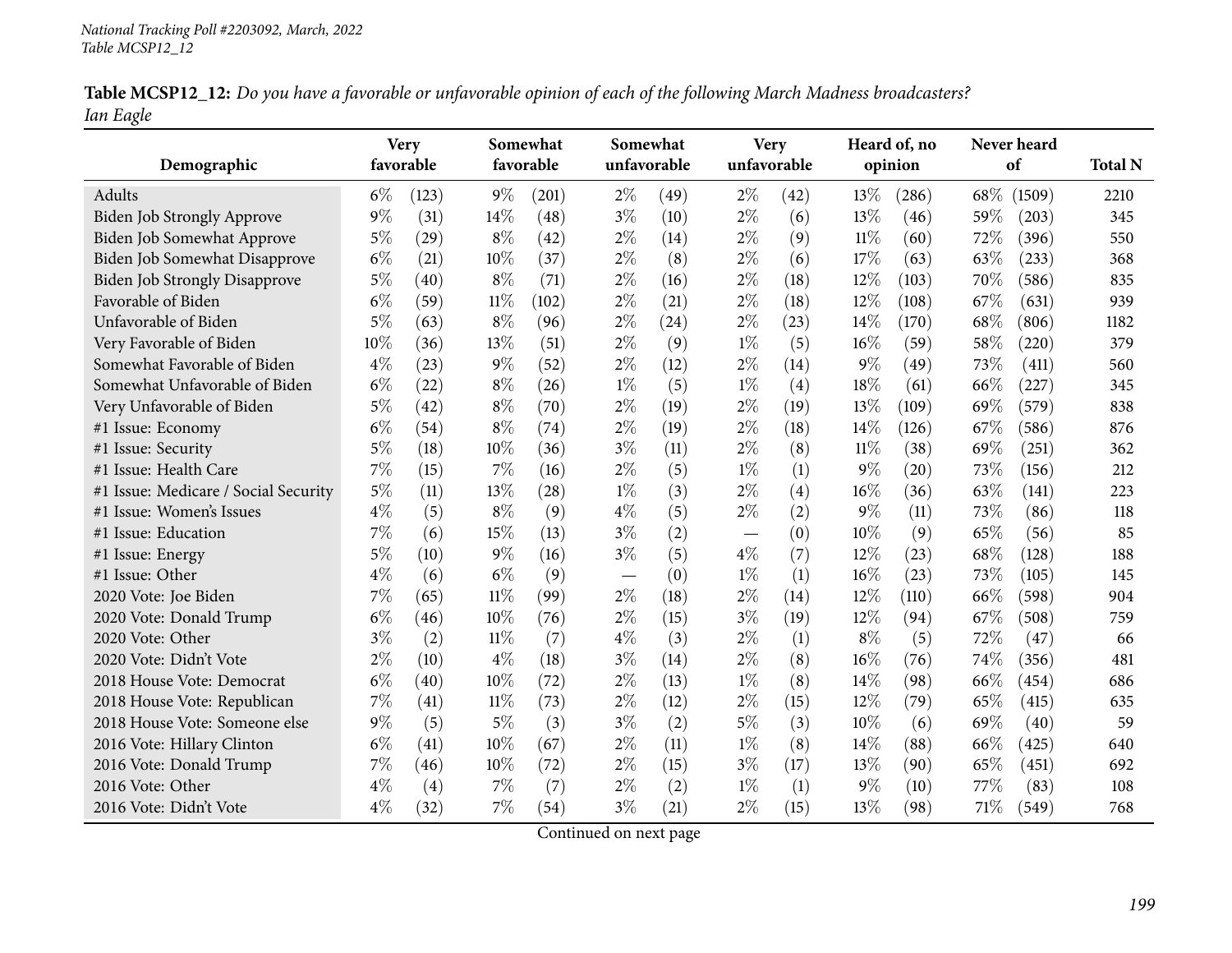|           |  | Table MCSP12_12: Do you have a favorable or unfavorable opinion of each of the following March Madness broadcasters? |
|-----------|--|----------------------------------------------------------------------------------------------------------------------|
| Ian Eagle |  |                                                                                                                      |

| Demographic                    |        | Very<br>favorable |        | Somewhat<br>favorable |       | Somewhat<br>unfavorable |       | <b>Very</b><br>unfavorable |        | Heard of, no<br>opinion |        | Never heard<br>of | <b>Total N</b> |
|--------------------------------|--------|-------------------|--------|-----------------------|-------|-------------------------|-------|----------------------------|--------|-------------------------|--------|-------------------|----------------|
| Adults                         | $6\%$  | (123)             | $9\%$  | (201)                 | $2\%$ | (49)                    | $2\%$ | (42)                       | 13\%   | (286)                   | $68\%$ | (1509)            | 2210           |
| Voted in 2014: Yes             | $7\%$  | (77)              | $11\%$ | (133)                 | $2\%$ | (23)                    | $2\%$ | (19)                       | 13\%   | (159)                   | 65%    | (772)             | 1183           |
| Voted in 2014: No              | $4\%$  | (46)              | 7%     | (68)                  | $3\%$ | (26)                    | $2\%$ | (23)                       | $12\%$ | 127                     | $72\%$ | (737)             | 1027           |
| 4-Region: Northeast            | $9\%$  | (37)              | $9\%$  | (37)                  | $3\%$ | (13)                    | $1\%$ | (5)                        | $10\%$ | (40)                    | 67\%   | (263)             | 395            |
| 4-Region: Midwest              | $4\%$  | (19)              | $10\%$ | (44)                  | $1\%$ | (3)                     | $1\%$ | $\left( 4\right)$          | $10\%$ | (46)                    | $75\%$ | (347)             | 464            |
| 4-Region: South                | 5%     | (40)              | $10\%$ | (81)                  | $2\%$ | (18)                    | $2\%$ | (14)                       | 15%    | (126)                   | 66\%   | (549)             | 828            |
| 4-Region: West                 | 5%     | $^{'}27$          | $7\%$  | (39)                  | $3\%$ | (15)                    | $4\%$ | (18)                       | $14\%$ | (73)                    | 67\%   | (350)             | 522            |
| Sports Fans                    | $9\%$  | (123)             | $13\%$ | (186)                 | $3\%$ | (45)                    | $2\%$ | $\left( 29\right)$         | 17%    | (252)                   | 56\%   | (810)             | 1446           |
| Avid Sports Fans               | $18\%$ | (93)              | $19\%$ | (96)                  | $3\%$ | (14)                    | $3\%$ | (15)                       | 23%    | (119)                   | 34%    | (174)             | 511            |
| <b>Casual Sports Fans</b>      | $3\%$  | (30)              | $10\%$ | (91)                  | $3\%$ | (31)                    | $1\%$ | (13)                       | 14%    | (133)                   | 68\%   | (637)             | 935            |
| CBB Fans                       | $13\%$ | (112)             | 18%    | (158)                 | $4\%$ | (32)                    | $3\%$ | (25)                       | 22%    | (193)                   | 40\%   | (346)             | 867            |
| Avid CBB Fans                  | 21%    | (56)              | 26%    | (68)                  | $3\%$ | (9)                     | $4\%$ | (11)                       | $24\%$ | (62)                    | 22%    | (59)              | 264            |
| Casual CBB Fans                | 12%    | (87)              | 18%    | (128)                 | $4\%$ | (29)                    | $3\%$ | (23)                       | 21%    | (156)                   | 42%    | (306)             | 729            |
| Plan to Watch Men's Tournament | $16\%$ | (99)              | $23\%$ | $\left(144\right)$    | $3\%$ | (20)                    | $3\%$ | (16)                       | $22\%$ | (142)                   | $34\%$ | (213)             | 635            |
| 21 or Older                    | $6\%$  | (118)             | $9\%$  | (195)                 | $2\%$ | (45)                    | $2\%$ | (38)                       | 13\%   | (274)                   | $68\%$ | (1450)            | 2121           |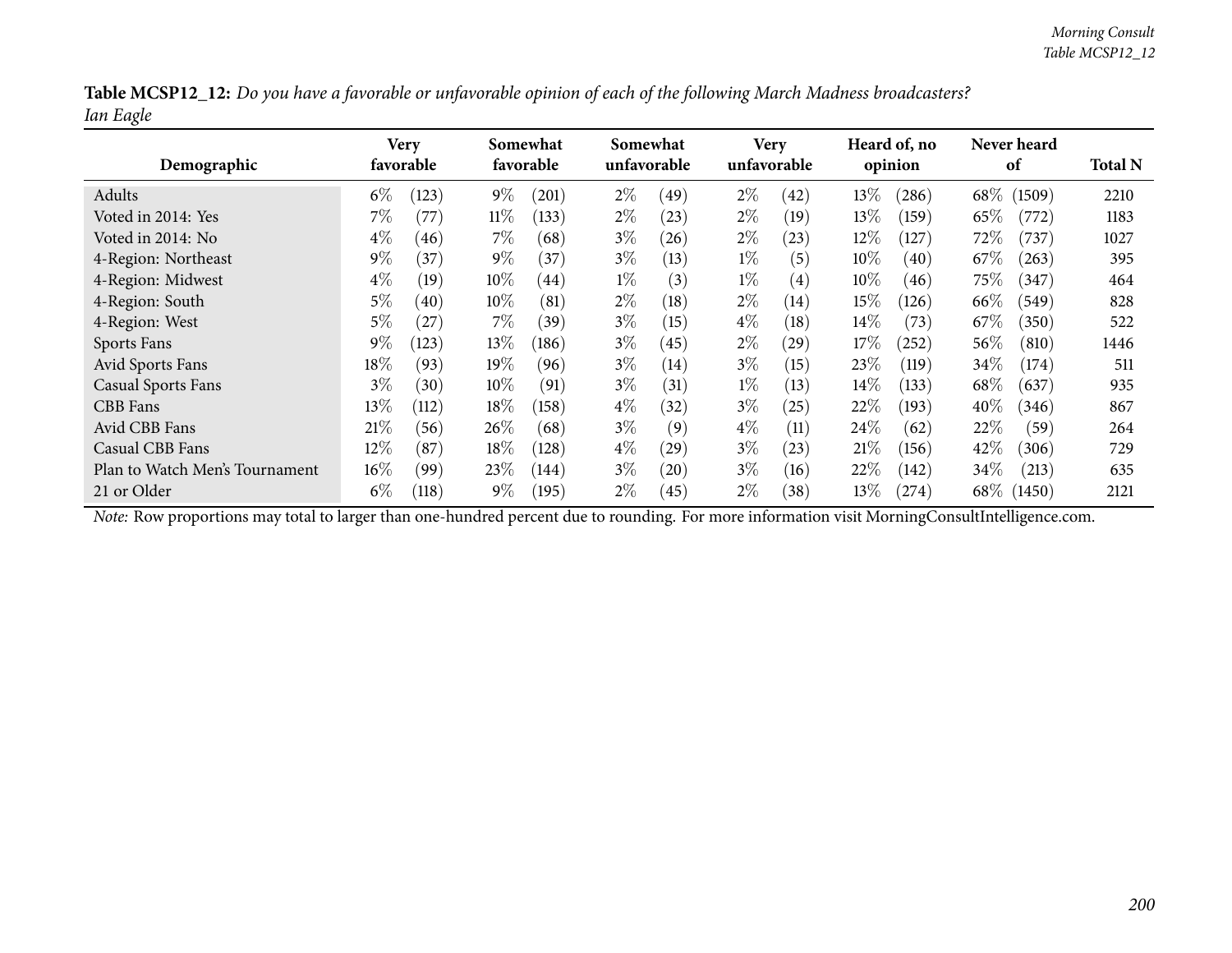| Table MCSP12_13: Do you have a favorable or unfavorable opinion of each of the following March Madness broadcasters? |  |
|----------------------------------------------------------------------------------------------------------------------|--|
| Jim Spanarkel                                                                                                        |  |

|                          | <b>Very</b> |      |        | Somewhat  | Somewhat                      |      |                                  | <b>Very</b> |       | Heard of, no |      | Never heard |                |
|--------------------------|-------------|------|--------|-----------|-------------------------------|------|----------------------------------|-------------|-------|--------------|------|-------------|----------------|
| Demographic              | favorable   |      |        | favorable | unfavorable                   |      |                                  | unfavorable |       | opinion      |      | of          | <b>Total N</b> |
| Adults                   | $3\%$       | (74) | $9\%$  | (205)     | $2\%$                         | (48) | $2\%$                            | (42)        | 12%   | (267)        | 71\% | (1574)      | 2210           |
| Gender: Male             | $5\%$       | (51) | 12%    | (133)     | $4\%$                         | (43) | $3\%$                            | (37)        | 15%   | (156)        | 61\% | (646)       | 1067           |
| Gender: Female           | $2\%$       | (23) | $6\%$  | (72)      | $\overbrace{\phantom{13333}}$ | (5)  | $\overbrace{\phantom{13333}}$    | (5)         | 10%   | (112)        | 81%  | (927)       | 1143           |
| Age: 18-34               | $4\%$       | (26) | 10%    | (63)      | $4\%$                         | (26) | $3\%$                            | (20)        | 10%   | (66)         | 69%  | (457)       | 658            |
| Age: 35-44               | $3\%$       | (10) | $8\%$  | (28)      | $2\%$                         | (8)  | $4\%$                            | (14)        | 14%   | (52)         | 69%  | (248)       | 359            |
| Age: 45-64               | $3\%$       | (22) | 10%    | (75)      | $1\%$                         | (6)  | $1\%$                            | (6)         | 13%   | (99)         | 72%  | (546)       | 754            |
| Age: 65+                 | $4\%$       | (16) | $9\%$  | (39)      | $2\%$                         | (8)  | $1\%$                            | (3)         | 12%   | (51)         | 73%  | (322)       | 438            |
| GenZers: 1997-2012       | $1\%$       | (3)  | $11\%$ | (27)      | $6\%$                         | (16) | $4\%$                            | (10)        | $8\%$ | (20)         | 70%  | (178)       | 255            |
| Millennials: 1981-1996   | $5\%$       | (32) | $8\%$  | (53)      | $2\%$                         | (15) | $3\%$                            | (20)        | 13%   | (82)         | 69%  | (446)       | 646            |
| GenXers: 1965-1980       | $3\%$       | (15) | 10%    | (48)      | $1\%$                         | (6)  | $1\%$                            | (5)         | 13%   | (68)         | 72%  | (363)       | 505            |
| Baby Boomers: 1946-1964  | $3\%$       | (24) | 10%    | (73)      | $1\%$                         | (11) | $1\%$                            | (7)         | 12%   | (92)         | 72%  | (536)       | 744            |
| PID: Dem (no lean)       | $5\%$       | (35) | 12%    | (87)      | $2\%$                         | (18) | $2\%$                            | (17)        | 13%   | (95)         | 66%  | (501)       | 753            |
| PID: Ind (no lean)       | $2\%$       | (17) | 7%     | (53)      | $2\%$                         | (13) | $2\%$                            | (17)        | 12%   | (92)         | 75%  | (580)       | 771            |
| PID: Rep (no lean)       | $3\%$       | (21) | $9\%$  | (65)      | $3\%$                         | (18) | $1\%$                            | (8)         | 12%   | (80)         | 72%  | (493)       | 686            |
| PID/Gender: Dem Men      | $8\%$       | (25) | 16%    | (53)      | 5%                            | (16) | $5\%$                            | (16)        | 13%   | (44)         | 53%  | (170)       | 323            |
| PID/Gender: Dem Women    | $3\%$       | (11) | $8\%$  | (34)      |                               | (2)  |                                  | (1)         | 12%   | (52)         | 77%  | (331)       | 430            |
| PID/Gender: Ind Men      | $2\%$       | (9)  | $9\%$  | (35)      | $3\%$                         | (12) | $4\%$                            | (15)        | 16%   | (62)         | 67%  | (266)       | 398            |
| PID/Gender: Ind Women    | $2\%$       | (9)  | $5\%$  | (18)      |                               | (1)  | $\overbrace{\phantom{12322111}}$ | (1)         | $8\%$ | (30)         | 84%  | (314)       | 373            |
| PID/Gender: Rep Men      | $5\%$       | (18) | 13%    | (45)      | $5\%$                         | (16) | $2\%$                            | (5)         | 15%   | (50)         | 61\% | (211)       | 345            |
| PID/Gender: Rep Women    | $1\%$       | (4)  | $6\%$  | (20)      |                               | (2)  | $1\%$                            | (3)         | $9\%$ | (30)         | 83%  | (282)       | 341            |
| Ideo: Liberal (1-3)      | $4\%$       | (27) | $11\%$ | (65)      | $2\%$                         | (15) | $2\%$                            | (9)         | 10%   | (63)         | 71\% | (441)       | 621            |
| Ideo: Moderate (4)       | $3\%$       | (17) | $8\%$  | (50)      | $2\%$                         | (11) | $2\%$                            | (14)        | 15%   | (92)         | 70%  | (434)       | 618            |
| Ideo: Conservative (5-7) | $3\%$       | (23) | 11%    | (81)      | $3\%$                         | (22) | $2\%$                            | (13)        | 12%   | (91)         | 70%  | (527)       | 756            |
| Educ: < College          | $3\%$       | (40) | $8\%$  | (128)     | $2\%$                         | (32) | $2\%$                            | (31)        | 12%   | (176)        | 73%  | (1112)      | 1519           |
| Educ: Bachelors degree   | $5\%$       | (22) | 10%    | (45)      | $3\%$                         | (12) | $2\%$                            | (10)        | 14%   | (61)         | 66%  | (296)       | 446            |
| Educ: Post-grad          | $5\%$       | (13) | 13%    | (32)      | $2\%$                         | (4)  | $1\%$                            | (1)         | 12%   | (30)         | 67%  | (165)       | 245            |
| Income: Under 50k        | $3\%$       | (38) | $8\%$  | (93)      | $2\%$                         | (20) | $3\%$                            | (31)        | 10%   | (122)        | 74%  | (882)       | 1186           |
| Income: 50k-100k         | $3\%$       | (21) | 10%    | (72)      | $3\%$                         | (18) | $1\%$                            | (10)        | 14\%  | (97)         | 70%  | (499)       | 717            |
| Income: 100k+            | $5\%$       | (15) | 13%    | (41)      | $3\%$                         | (9)  | $1\%$                            | (2)         | 16%   | (48)         | 63%  | (193)       | 307            |
| Ethnicity: White         | $3\%$       | (52) | $9\%$  | (150)     | $2\%$                         | (30) | $2\%$                            | (28)        | 12%   | (212)        | 73%  | (1257)      | 1730           |
| Ethnicity: Hispanic      | $2\%$       | (8)  | 13%    | (45)      | $4\%$                         | (13) | $4\%$                            | (16)        | 15%   | (51)         | 62%  | (218)       | 351            |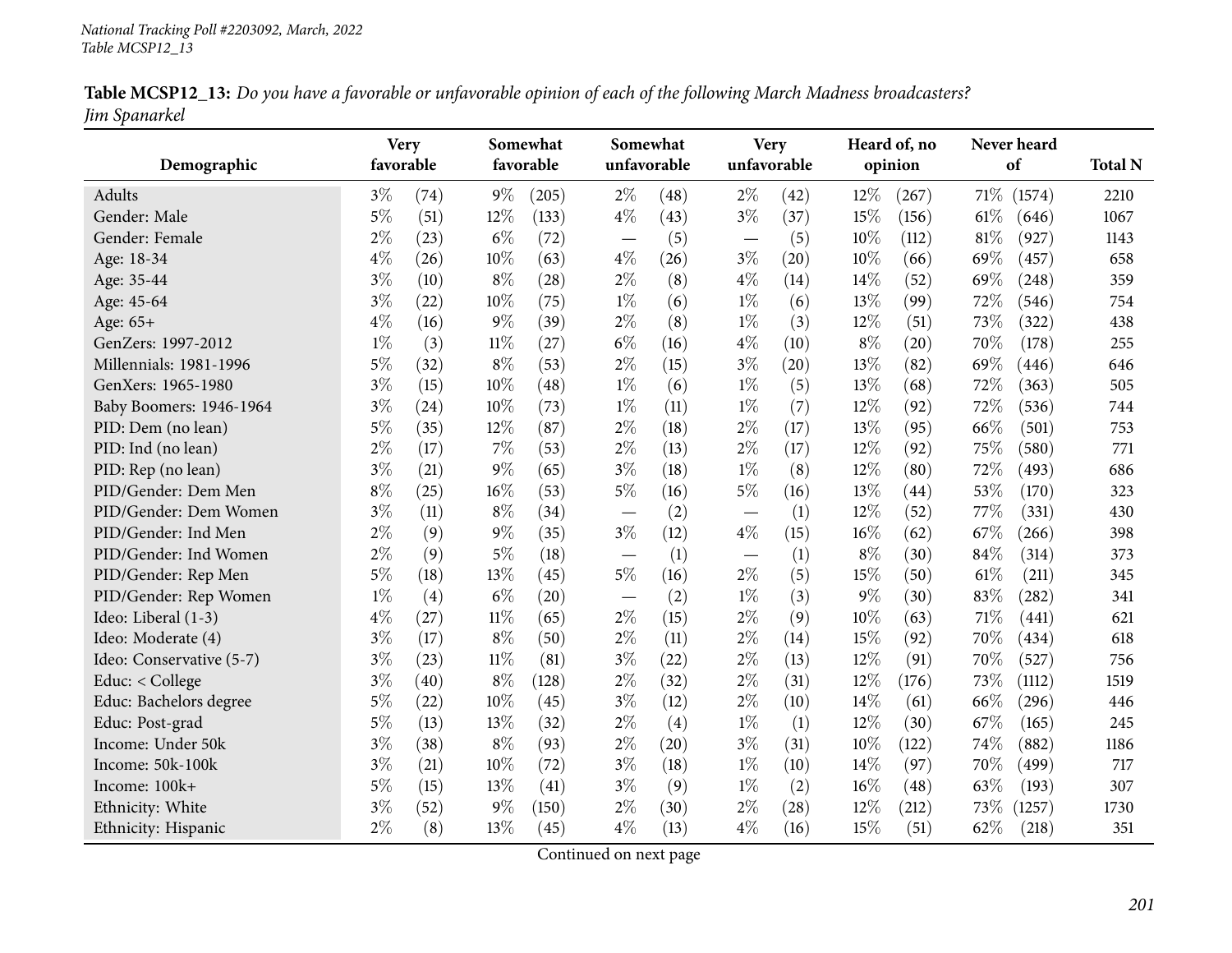Table MCSP12\_13: Do you have a favorable or unfavorable opinion of each of the following March Madness broadcasters? *Jim Spanarkel*

| Demographic                       |       | <b>Very</b><br>favorable |        | Somewhat<br>favorable |       | Somewhat<br>unfavorable |                 | <b>Very</b><br>unfavorable |        | Heard of, no<br>opinion |        | Never heard<br>of |                        |
|-----------------------------------|-------|--------------------------|--------|-----------------------|-------|-------------------------|-----------------|----------------------------|--------|-------------------------|--------|-------------------|------------------------|
| Adults                            | $3\%$ |                          | $9\%$  |                       | $2\%$ |                         | $2\%$           |                            | 12%    |                         | $71\%$ |                   | <b>Total N</b><br>2210 |
|                                   |       | (74)                     |        | (205)                 |       | (48)                    |                 | $\left( 42\right)$         |        | (267)                   |        | (1574)            |                        |
| Ethnicity: Black                  | $8\%$ | (21)                     | $11\%$ | (30)                  | $5\%$ | (13)                    | $4\%$           | (11)                       | 12%    | (33)                    | 61\%   | (167)             | 276                    |
| Ethnicity: Other                  | $1\%$ | (1)                      | 12%    | (25)                  | $2\%$ | (5)                     | $1\%$           | (3)                        | $11\%$ | (22)                    | 73%    | (149)             | 205                    |
| All Christian                     | $4\%$ | (35)                     | $11\%$ | (109)                 | $2\%$ | (21)                    | $2\%$           | (21)                       | $11\%$ | (102)                   | 70%    | (680)             | 968                    |
| All Non-Christian                 | 10%   | (10)                     | 17%    | (17)                  | $3\%$ | (3)                     | $1\%$           | (1)                        | 13%    | (13)                    | 57%    | (56)              | 99                     |
| Atheist                           | $1\%$ | (2)                      | $6\%$  | (7)                   | $1\%$ | (1)                     | $3\%$           | (3)                        | 9%     | (11)                    | 79%    | (94)              | 119                    |
| Agnostic/Nothing in particular    | $3\%$ | (19)                     | $6\%$  | (37)                  | $3\%$ | (16)                    | $2\%$           | (14)                       | 15%    | (94)                    | 71%    | (440)             | 619                    |
| Something Else                    | $2\%$ | (9)                      | $9\%$  | (35)                  | $1\%$ | (6)                     | $1\%$           | (3)                        | 12%    | (48)                    | 75%    | (304)             | 405                    |
| Religious Non-Protestant/Catholic | $8\%$ | (10)                     | 15%    | (19)                  | $3\%$ | (3)                     | $1\%$           | (1)                        | 15%    | (18)                    | 59%    | (73)              | 124                    |
| Evangelical                       | $4\%$ | (19)                     | $11\%$ | (57)                  | $2\%$ | (10)                    | $2\%$           | (12)                       | $11\%$ | (59)                    | 71%    | (378)             | 536                    |
| Non-Evangelical                   | $3\%$ | (25)                     | 10%    | (84)                  | $2\%$ | (17)                    | $1\%$           | (12)                       | 10%    | (83)                    | 73%    | (581)             | 801                    |
| Community: Urban                  | $3\%$ | (20)                     | 10%    | (58)                  | $3\%$ | (19)                    | $2\%$           | (10)                       | 12%    | (71)                    | 69%    | (392)             | 570                    |
| Community: Suburban               | $4\%$ | (40)                     | $9\%$  | (97)                  | $2\%$ | (21)                    | $2\%$           | (22)                       | 13%    | (136)                   | 70%    | (738)             | 1055                   |
| Community: Rural                  | $2\%$ | (14)                     | $8\%$  | (50)                  | $1\%$ | (8)                     | $2\%$           | (10)                       | 10%    | (60)                    | 76%    | (443)             | 585                    |
| <b>Employ: Private Sector</b>     | $4\%$ | (27)                     | 12%    | (75)                  | $2\%$ | (16)                    | $3\%$           | (19)                       | 12%    | (74)                    | 67%    | (424)             | 635                    |
| <b>Employ: Government</b>         | $6\%$ | (8)                      | 12%    | (15)                  | $2\%$ | (3)                     | $2\%$           | (2)                        | 13%    | (16)                    | 65%    | (80)              | 124                    |
| Employ: Self-Employed             | $4\%$ | (9)                      | $11\%$ | (26)                  | $5\%$ | (13)                    | $5\%$           | (13)                       | 14%    | (33)                    | 59%    | (137)             | 231                    |
| Employ: Homemaker                 | $1\%$ | (2)                      | $4\%$  | (7)                   |       | (0)                     | $2\%$           | (3)                        | 15%    | (24)                    | 78%    | (129)             | 165                    |
| Employ: Student                   | $1\%$ | (1)                      | 12%    | (9)                   | $6\%$ | (5)                     |                 | (0)                        | 10%    | (8)                     | 71%    | (56)              | 79                     |
| Employ: Retired                   | $3\%$ | (15)                     | $8\%$  | (42)                  | $1\%$ | (5)                     | $1\%$           | (4)                        | 11%    | (55)                    | 76%    | (380)             | 501                    |
| Employ: Unemployed                | $3\%$ | (10)                     | $5\%$  | (15)                  | $1\%$ | (4)                     |                 | (1)                        | $11\%$ | (32)                    | 79%    | (232)             | 294                    |
| Employ: Other                     | $2\%$ | (3)                      | $9\%$  | (16)                  | $1\%$ | (3)                     | $\qquad \qquad$ | (0)                        | 14%    | (25)                    | 74%    | (135)             | 182                    |
| Military HH: Yes                  | $4\%$ | (13)                     | $11\%$ | (36)                  | $2\%$ | (7)                     | $2\%$           | (5)                        | 14%    | (46)                    | 67\%   | (215)             | 322                    |
| Military HH: No                   | $3\%$ | (61)                     | $9\%$  | (169)                 | $2\%$ | (41)                    | $2\%$           | (37)                       | 12%    | (221)                   | 72\%   | (1359)            | 1888                   |
| RD/WT: Right Direction            | $6\%$ | (38)                     | 14%    | (93)                  | $4\%$ | (25)                    | $3\%$           | (18)                       | $11\%$ | (77)                    | 64\%   | (437)             | 687                    |
| RD/WT: Wrong Track                | $2\%$ | (36)                     | $7\%$  | (112)                 | $2\%$ | (23)                    | $2\%$           | (25)                       | 13%    | (190)                   | 75%    | (1137)            | 1523                   |
| <b>Biden Job Approve</b>          | $5\%$ | (42)                     | $11\%$ | (97)                  | $3\%$ | (23)                    | $2\%$           | (16)                       | 12%    | (104)                   | 69%    | (613)             | 894                    |
| Biden Job Disapprove              | $2\%$ | (29)                     | $9\%$  | (105)                 | $2\%$ | (23)                    | $2\%$           | (23)                       | 13%    | (154)                   | 72%    | (870)             | 1203                   |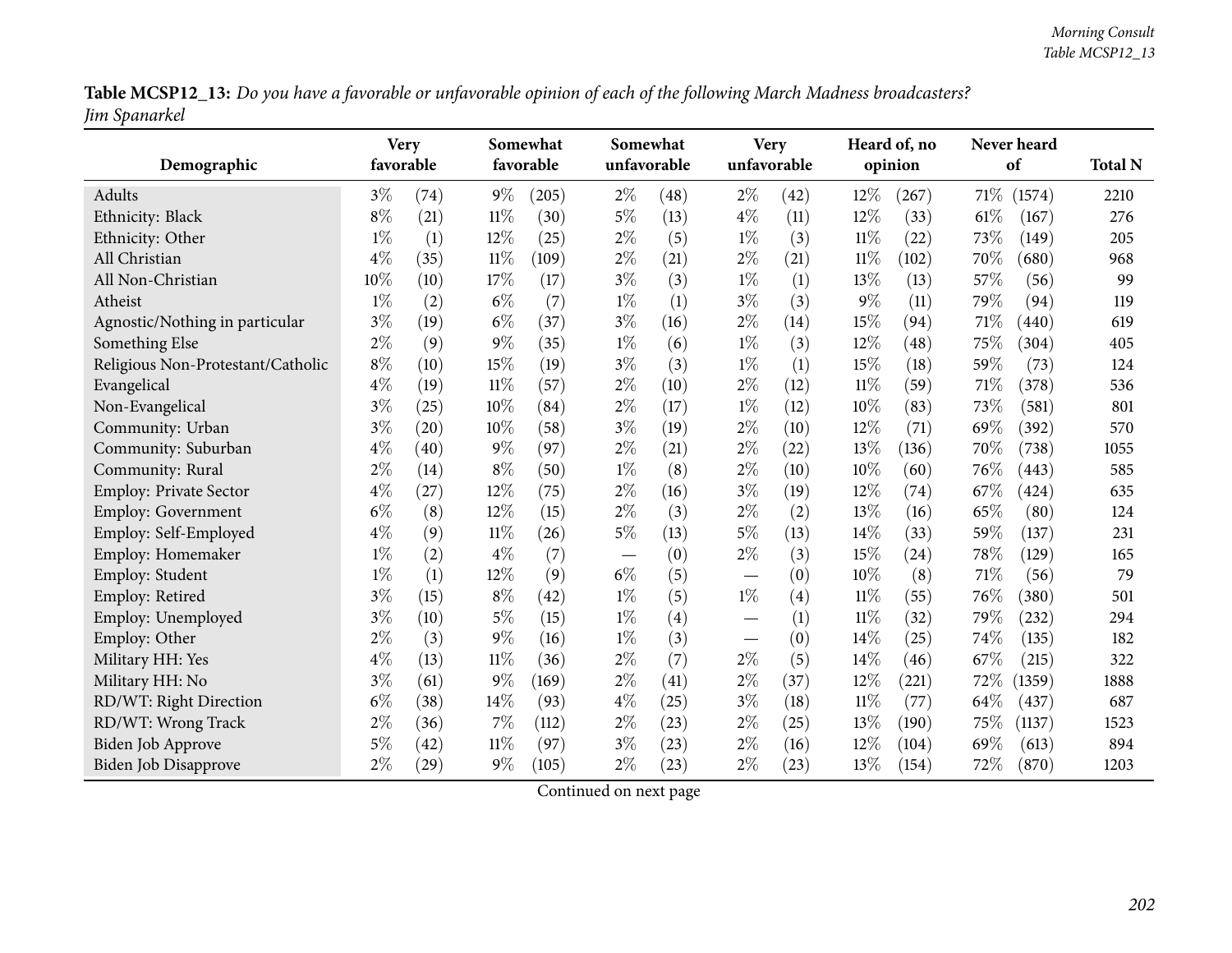| Table MCSP12_13: Do you have a favorable or unfavorable opinion of each of the following March Madness broadcasters? |  |
|----------------------------------------------------------------------------------------------------------------------|--|
| Jim Spanarkel                                                                                                        |  |

|                                      | <b>Very</b>       |      |        | Somewhat  | Somewhat |             |             | <b>Very</b> |        | Heard of, no |      | Never heard |                |
|--------------------------------------|-------------------|------|--------|-----------|----------|-------------|-------------|-------------|--------|--------------|------|-------------|----------------|
| Demographic                          | favorable         |      |        | favorable |          | unfavorable | unfavorable |             |        | opinion      |      | of          | <b>Total N</b> |
| <b>Adults</b>                        | $3\%$             | (74) | $9\%$  | (205)     | $2\%$    | (48)        | $2\%$       | (42)        | 12%    | (267)        | 71\% | (1574)      | 2210           |
| Biden Job Strongly Approve           | $8\%$             | (28) | 14%    | (48)      | $2\%$    | (7)         | $2\%$       | (6)         | $11\%$ | (40)         | 63%  | (216)       | 345            |
| Biden Job Somewhat Approve           | $2\%$             | (14) | $9\%$  | (49)      | $3\%$    | (15)        | $2\%$       | (10)        | 12%    | (64)         | 72%  | (397)       | 550            |
| <b>Biden Job Somewhat Disapprove</b> | $1\%$             | (4)  | $9\%$  | (33)      | $2\%$    | (9)         | $3\%$       | (11)        | 16%    | (58)         | 69%  | (253)       | 368            |
| <b>Biden Job Strongly Disapprove</b> | $3\%$             | (25) | 9%     | (72)      | $2\%$    | (14)        | $1\%$       | (12)        | 12%    | (96)         | 74%  | (616)       | 835            |
| Favorable of Biden                   | 5%                | (43) | $11\%$ | (106)     | $2\%$    | (20)        | $2\%$       | (15)        | $11\%$ | (106)        | 69%  | (649)       | 939            |
| Unfavorable of Biden                 | $3\%$             | (30) | $8\%$  | (97)      | $2\%$    | (21)        | $2\%$       | (27)        | 13%    | (155)        | 72%  | (852)       | 1182           |
| Very Favorable of Biden              | $8\%$             | (32) | 15%    | (56)      | $1\%$    | (4)         | $2\%$       | (6)         | 13%    | (49)         | 62%  | (234)       | 379            |
| Somewhat Favorable of Biden          | $2\%$             | (12) | $9\%$  | (51)      | $3\%$    | (16)        | $2\%$       | (9)         | 10%    | (57)         | 74%  | (415)       | 560            |
| Somewhat Unfavorable of Biden        | $2\%$             | (6)  | 7%     | (25)      | $1\%$    | (4)         | $3\%$       | (10)        | 16%    | (54)         | 71%  | (246)       | 345            |
| Very Unfavorable of Biden            | $3\%$             | (24) | 9%     | (72)      | $2\%$    | (17)        | $2\%$       | (17)        | 12%    | (100)        | 72%  | (606)       | 838            |
| #1 Issue: Economy                    | $3\%$             | (29) | $8\%$  | (71)      | $2\%$    | (22)        | $1\%$       | (13)        | $13\%$ | (115)        | 71%  | (626)       | 876            |
| #1 Issue: Security                   | $3\%$             | (12) | $11\%$ | (39)      | $1\%$    | (5)         | $2\%$       | (9)         | $11\%$ | (40)         | 71%  | (257)       | 362            |
| #1 Issue: Health Care                | $4\%$             | (9)  | $11\%$ | (24)      | $1\%$    | (2)         | $2\%$       | (4)         | 10%    | (21)         | 72%  | (152)       | 212            |
| #1 Issue: Medicare / Social Security | $3\%$             | (8)  | 14%    | (31)      | $3\%$    | (7)         | $1\%$       | (3)         | 14%    | (32)         | 64%  | (143)       | 223            |
| #1 Issue: Women's Issues             | $6\%$             | (7)  | $6\%$  | (7)       | $2\%$    | (3)         | $4\%$       | (5)         | $8\%$  | (9)          | 74%  | (87)        | 118            |
| #1 Issue: Education                  | $3\%$             | (3)  | 11%    | (9)       | $5\%$    | (4)         |             | (0)         | $7\%$  | (6)          | 74%  | (63)        | 85             |
| #1 Issue: Energy                     | $3\%$             | (5)  | 9%     | (17)      | $2\%$    | (4)         | $5\%$       | (9)         | 13%    | (24)         | 69%  | (129)       | 188            |
| #1 Issue: Other                      | $\hspace{0.05cm}$ | (1)  | 5%     | (7)       | $1\%$    | (1)         |             | (1)         | 14%    | (21)         | 80%  | (116)       | 145            |
| 2020 Vote: Joe Biden                 | $4\%$             | (39) | $11\%$ | (102)     | $2\%$    | (15)        | $2\%$       | (18)        | 12%    | (111)        | 68%  | (618)       | 904            |
| 2020 Vote: Donald Trump              | $4\%$             | (28) | 10%    | (74)      | $3\%$    | (20)        | $1\%$       | (11)        | 12%    | (93)         | 70%  | (534)       | 759            |
| 2020 Vote: Other                     | $3\%$             | (2)  | $5\%$  | (3)       | $3\%$    | (2)         |             | (0)         | $9\%$  | (6)          | 80%  | (53)        | 66             |
| 2020 Vote: Didn't Vote               | $1\%$             | (5)  | $5\%$  | (26)      | $2\%$    | (11)        | $3\%$       | (13)        | 12%    | (57)         | 77%  | (369)       | 481            |
| 2018 House Vote: Democrat            | $5\%$             | (31) | $9\%$  | (65)      | $2\%$    | (13)        | $2\%$       | (13)        | 14%    | (98)         | 68%  | (466)       | 686            |
| 2018 House Vote: Republican          | $4\%$             | (24) | $11\%$ | (71)      | $3\%$    | (22)        | $2\%$       | (12)        | 11%    | (71)         | 69%  | (436)       | 635            |
| 2018 House Vote: Someone else        | $4\%$             | (2)  | 10%    | (6)       | $1\%$    | (0)         | $1\%$       | (1)         | 15%    | (9)          | 69%  | (40)        | 59             |
| 2016 Vote: Hillary Clinton           | $4\%$             | (27) | 9%     | (58)      | $1\%$    | (8)         | $2\%$       | (12)        | 15%    | (94)         | 69%  | (441)       | 640            |
| 2016 Vote: Donald Trump              | $4\%$             | (29) | $11\%$ | (75)      | $3\%$    | (19)        | $1\%$       | (10)        | 12%    | (80)         | 69%  | (479)       | 692            |
| 2016 Vote: Other                     | $2\%$             | (2)  | 7%     | (7)       | $2\%$    | (2)         | $1\%$       | (1)         | 10%    | (11)         | 79%  | (85)        | 108            |
| 2016 Vote: Didn't Vote               | $2\%$             | (16) | $8\%$  | (64)      | $3\%$    | (19)        | $2\%$       | (19)        | 11%    | (82)         | 74%  | (568)       | 768            |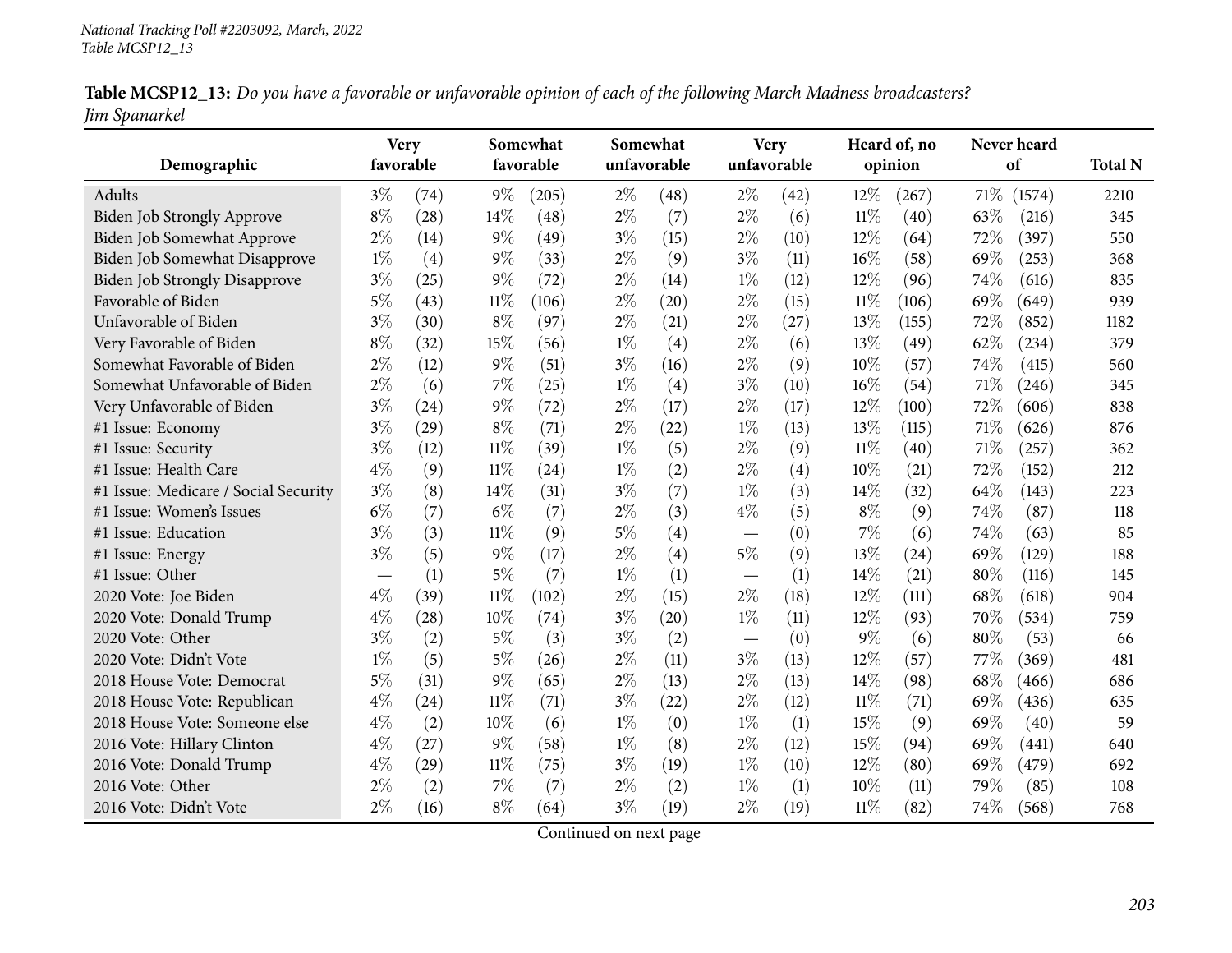| Table MCSP12_13: Do you have a favorable or unfavorable opinion of each of the following March Madness broadcasters? |  |
|----------------------------------------------------------------------------------------------------------------------|--|
| Jim Spanarkel                                                                                                        |  |

| Demographic                    | <b>Very</b> | favorable     |        | Somewhat<br>favorable |       | Somewhat<br>unfavorable |       | <b>Very</b><br>unfavorable |        | Heard of, no<br>opinion |        | Never heard<br>of | <b>Total N</b> |
|--------------------------------|-------------|---------------|--------|-----------------------|-------|-------------------------|-------|----------------------------|--------|-------------------------|--------|-------------------|----------------|
| Adults                         | $3\%$       | (74)          | $9\%$  | (205)                 | $2\%$ | (48)                    | $2\%$ | (42)                       | $12\%$ | (267)                   | $71\%$ | (1574)            | 2210           |
| Voted in 2014: Yes             | $4\%$       | (51)          | $11\%$ | (134)                 | $2\%$ | (23)                    | $2\%$ | (18)                       | 13\%   | (158)                   | 68\%   | (800)             | 1183           |
| Voted in 2014: No              | $2\%$       | (23)          | $7\%$  | (71)                  | $2\%$ | $^{'}25)$               | $2\%$ | $\left( 24\right)$         | $11\%$ | (109)                   | 75\%   | (774)             | 1027           |
| 4-Region: Northeast            | $4\%$       | (16)          | $11\%$ | (45)                  | $4\%$ | (15)                    | $2\%$ | (6)                        | $10\%$ | (40)                    | 69\%   | (272)             | 395            |
| 4-Region: Midwest              | $3\%$       | (13)          | $7\%$  | $\left(31\right)$     | $2\%$ | (11)                    | $1\%$ | (5)                        | $12\%$ | (54)                    | $76\%$ | (351)             | 464            |
| 4-Region: South                | $3\%$       | (28)          | $11\%$ | (91)                  | $2\%$ | (16)                    | $2\%$ | (15)                       | 13\%   | (105)                   | 69\%   | (573)             | 828            |
| 4-Region: West                 | $3\%$       | (18)          | $7\%$  | (38)                  | $1\%$ | (6)                     | $3\%$ | (16)                       | 13\%   | (67)                    | 72\%   | (378)             | 522            |
| Sports Fans                    | $5\%$       | (71)          | $13\%$ | (194)                 | $3\%$ | (42)                    | $2\%$ | (32)                       | $16\%$ | (233)                   | $60\%$ | (873)             | 1446           |
| <b>Avid Sports Fans</b>        | $11\%$      | (54)          | $21\%$ | (107)                 | $3\%$ | $17 \,$                 | $2\%$ | (12)                       | 21%    | (106)                   | 42\%   | (215)             | 511            |
| <b>Casual Sports Fans</b>      | $2\%$       | (17)          | $9\%$  | (86)                  | $3\%$ | (26)                    | $2\%$ | (20)                       | $14\%$ | (128)                   | 70\%   | (658)             | 935            |
| CBB Fans                       | $7\%$       | (64)          | 20%    | (171)                 | $4\%$ | (34)                    | $3\%$ | (25)                       | 21%    | (183)                   | 45\%   | (390)             | 867            |
| Avid CBB Fans                  | 12%         | (31)          | 29\%   | (78)                  | $5\%$ | (14)                    | $3\%$ | (9)                        | 21%    | (56)                    | 29%    | (76)              | 264            |
| Casual CBB Fans                | $7\%$       | $^{\prime}49$ | 18%    | (133)                 | $4\%$ | (31)                    | $3\%$ | (19)                       | 21%    | (151)                   | 47\%   | (346)             | 729            |
| Plan to Watch Men's Tournament | $9\%$       | (57)          | $23\%$ | (148)                 | $4\%$ | (28)                    | $3\%$ | (16)                       | 23\%   | (144)                   | $38\%$ | (242)             | 635            |
| 21 or Older                    | $3\%$       | (73)          | $9\%$  | (195)                 | $2\%$ | (45)                    | $2\%$ | (40)                       | $12\%$ | (257)                   | $71\%$ | (1511)            | 2121           |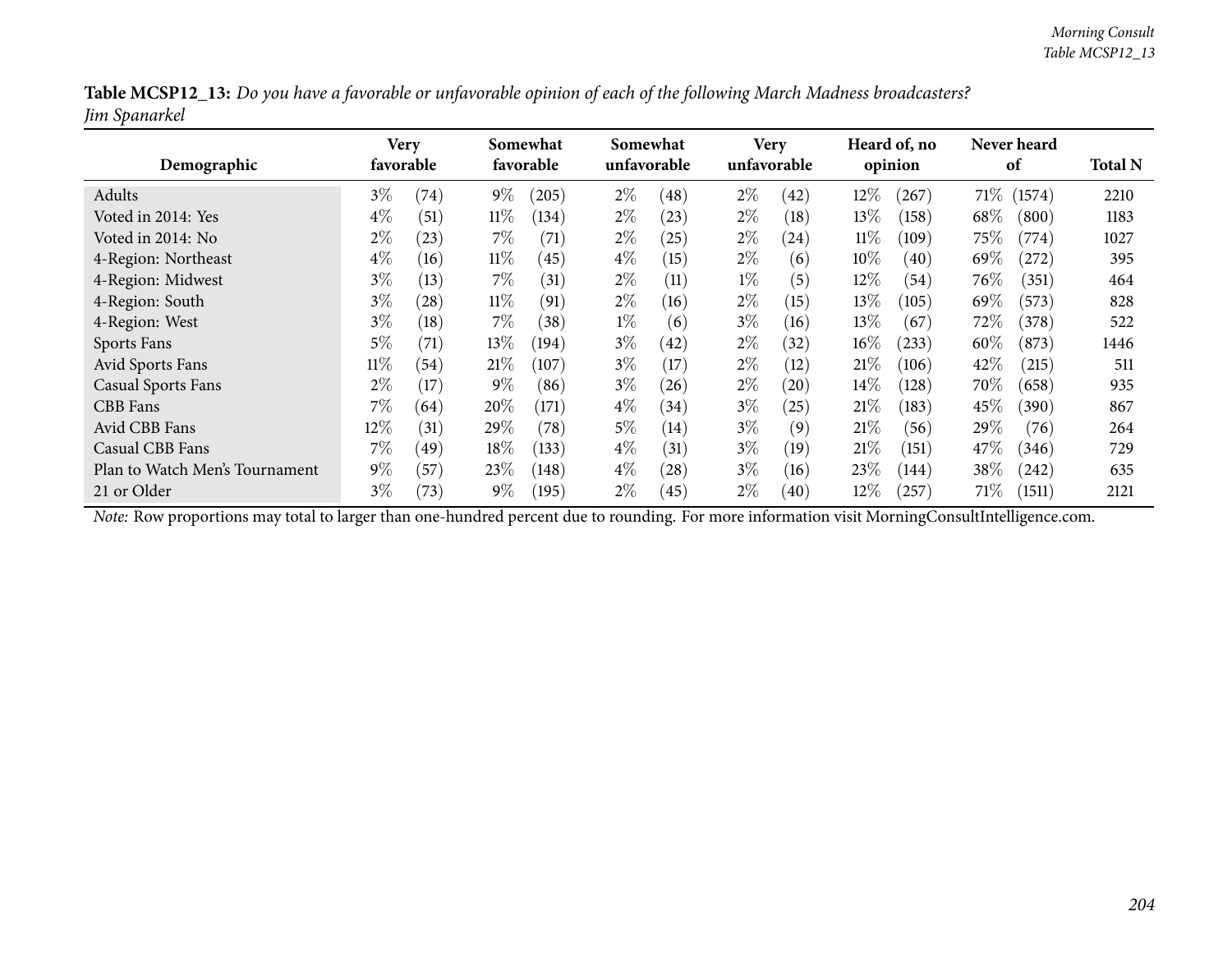| Table MCSP12_14: Do you have a favorable or unfavorable opinion of each of the following March Madness broadcasters? |  |
|----------------------------------------------------------------------------------------------------------------------|--|
| Kevin Harlan                                                                                                         |  |

|                          |        | <b>Very</b> |        | Somewhat           | Somewhat |                    | <b>Very</b> |      |         | Heard of, no | Never heard                |                |
|--------------------------|--------|-------------|--------|--------------------|----------|--------------------|-------------|------|---------|--------------|----------------------------|----------------|
| Demographic              |        | favorable   |        | favorable          |          | unfavorable        | unfavorable |      | opinion |              | of                         | <b>Total N</b> |
| Adults                   | $6\%$  | (122)       | $11\%$ | (242)              | $2\%$    | (48)               | $2\%$       | (55) | 12%     | (265)        | 67\%<br>(1478)             | 2210           |
| Gender: Male             | $9\%$  | (98)        | 15%    | (158)              | $4\%$    | (42)               | $4\%$       | (42) | 15%     | (156)        | 53%<br>(570)               | 1067           |
| Gender: Female           | $2\%$  | (24)        | $7\%$  | (84)               | $1\%$    | (6)                | $1\%$       | (13) | $10\%$  | (109)        | 79%<br>(907)               | 1143           |
| Age: 18-34               | $6\%$  | (40)        | $11\%$ | (75)               | $3\%$    | (22)               | $4\%$       | (28) | $11\%$  | (71)         | 64%<br>(423)               | 658            |
| Age: 35-44               | $6\%$  | (22)        | $9\%$  | (33)               | $2\%$    | (8)                | $5\%$       | (17) | 12%     | (45)         | 65%<br>(234)               | 359            |
| Age: 45-64               | $5\%$  | (41)        | $12\%$ | (91)               | $1\%$    | (11)               | $1\%$       | (7)  | 12%     | (92)         | 68%<br>(513)               | 754            |
| Age: 65+                 | $4\%$  | (19)        | 10%    | (44)               | $2\%$    | (8)                | $1\%$       | (3)  | 13%     | (57)         | 70%<br>(308)               | 438            |
| GenZers: 1997-2012       | $4\%$  | (10)        | 12%    | (29)               | $3\%$    | (8)                | $6\%$       | (16) | 10%     | (25)         | 65%<br>(166)               | 255            |
| Millennials: 1981-1996   | 7%     | (43)        | 10%    | (66)               | $3\%$    | (19)               | $4\%$       | (25) | 12%     | (75)         | 65%<br>(418)               | 646            |
| GenXers: 1965-1980       | 7%     | (37)        | $11\%$ | (58)               | $2\%$    | (10)               | $1\%$       | (7)  | 12%     | (60)         | 66%<br>(335)               | 505            |
| Baby Boomers: 1946-1964  | $4\%$  | (32)        | $11\%$ | (85)               | $1\%$    | (11)               | $1\%$       | (6)  | 13%     | (98)         | 69%<br>(513)               | 744            |
| PID: Dem (no lean)       | $6\%$  | (46)        | 13%    | (101)              | $2\%$    | (13)               | $3\%$       | (19) | 12%     | (93)         | 64%<br>(481)               | 753            |
| PID: Ind (no lean)       | $6\%$  | (43)        | $9\%$  | (70)               | $2\%$    | (18)               | $3\%$       | (20) | 12%     | (90)         | 69%<br>(530)               | 771            |
| PID: Rep (no lean)       | $5\%$  | (33)        | 10%    | (71)               | $3\%$    | (17)               | $2\%$       | (15) | 12%     | (82)         | 68\%<br>(467)              | 686            |
| PID/Gender: Dem Men      | $11\%$ | (37)        | 19%    | (61)               | $4\%$    | (12)               | $5\%$       | (15) | 15%     | (47)         | 47%<br>(151)               | 323            |
| PID/Gender: Dem Women    | $2\%$  | (9)         | 9%     | (40)               |          | (1)                | $1\%$       | (4)  | $11\%$  | (46)         | 77%<br>(330)               | 430            |
| PID/Gender: Ind Men      | $9\%$  | (37)        | $12\%$ | (50)               | $4\%$    | (16)               | $4\%$       | (15) | 15%     | (58)         | 56%<br>(222)               | 398            |
| PID/Gender: Ind Women    | $1\%$  | (6)         | $5\%$  | $\left( 20\right)$ | $1\%$    | (2)                | $1\%$       | (5)  | $9\%$   | (32)         | 83%<br>(308)               | 373            |
| PID/Gender: Rep Men      | 7%     | (24)        | 14%    | (47)               | $4\%$    | (13)               | $3\%$       | (12) | 15%     | (51)         | 57%<br>(197)               | 345            |
| PID/Gender: Rep Women    | $3\%$  | (9)         | $7\%$  | (24)               | $1\%$    | (4)                | $1\%$       | (3)  | $9\%$   | (31)         | 79%<br>(270)               | 341            |
| Ideo: Liberal (1-3)      | $8\%$  | (48)        | $11\%$ | (68)               | $2\%$    | (12)               | $3\%$       | (19) | $9\%$   | (56)         | 67%<br>(416)               | 621            |
| Ideo: Moderate (4)       | 5%     | (29)        | 12%    | (73)               | $1\%$    | (8)                | $2\%$       | (14) | 15%     | (92)         | 65%<br>(402)               | 618            |
| Ideo: Conservative (5-7) | $6\%$  | (42)        | $11\%$ | (87)               | $3\%$    | (23)               | $2\%$       | (18) | 13%     | (99)         | 64%<br>$\left( 487\right)$ | 756            |
| Educ: < College          | $5\%$  | (71)        | 10%    | (150)              | $2\%$    | (32)               | $3\%$       | (39) | 12%     | (180)        | 69%<br>(1047)              | 1519           |
| Educ: Bachelors degree   | $6\%$  | (27)        | 13%    | (59)               | $3\%$    | (12)               | $3\%$       | (13) | 12%     | (54)         | 63%<br>(281)               | 446            |
| Educ: Post-grad          | 10%    | (24)        | 13%    | (33)               | $2\%$    | (4)                | $1\%$       | (3)  | 13%     | (32)         | 61\%<br>(150)              | 245            |
| Income: Under 50k        | $5\%$  | (55)        | 10%    | (120)              | $2\%$    | $\left( 20\right)$ | $3\%$       | (30) | $11\%$  | (134)        | 70%<br>(827)               | 1186           |
| Income: 50k-100k         | $6\%$  | (42)        | $11\%$ | (81)               | $2\%$    | (17)               | $3\%$       | (20) | 13%     | (96)         | 64\%<br>(460)              | 717            |
| Income: 100k+            | $8\%$  | (24)        | 13%    | (41)               | $4\%$    | (11)               | $1\%$       | (4)  | $11\%$  | (35)         | 62%<br>(191)               | 307            |
| Ethnicity: White         | $5\%$  | (87)        | 10%    | (180)              | $2\%$    | (35)               | $2\%$       | (32) | 11%     | (194)        | 69%<br>(1200)              | 1730           |
| Ethnicity: Hispanic      | $6\%$  | (22)        | 10%    | (36)               | $3\%$    | (11)               | 7%          | (25) | 13%     | (46)         | 60%<br>(211)               | 351            |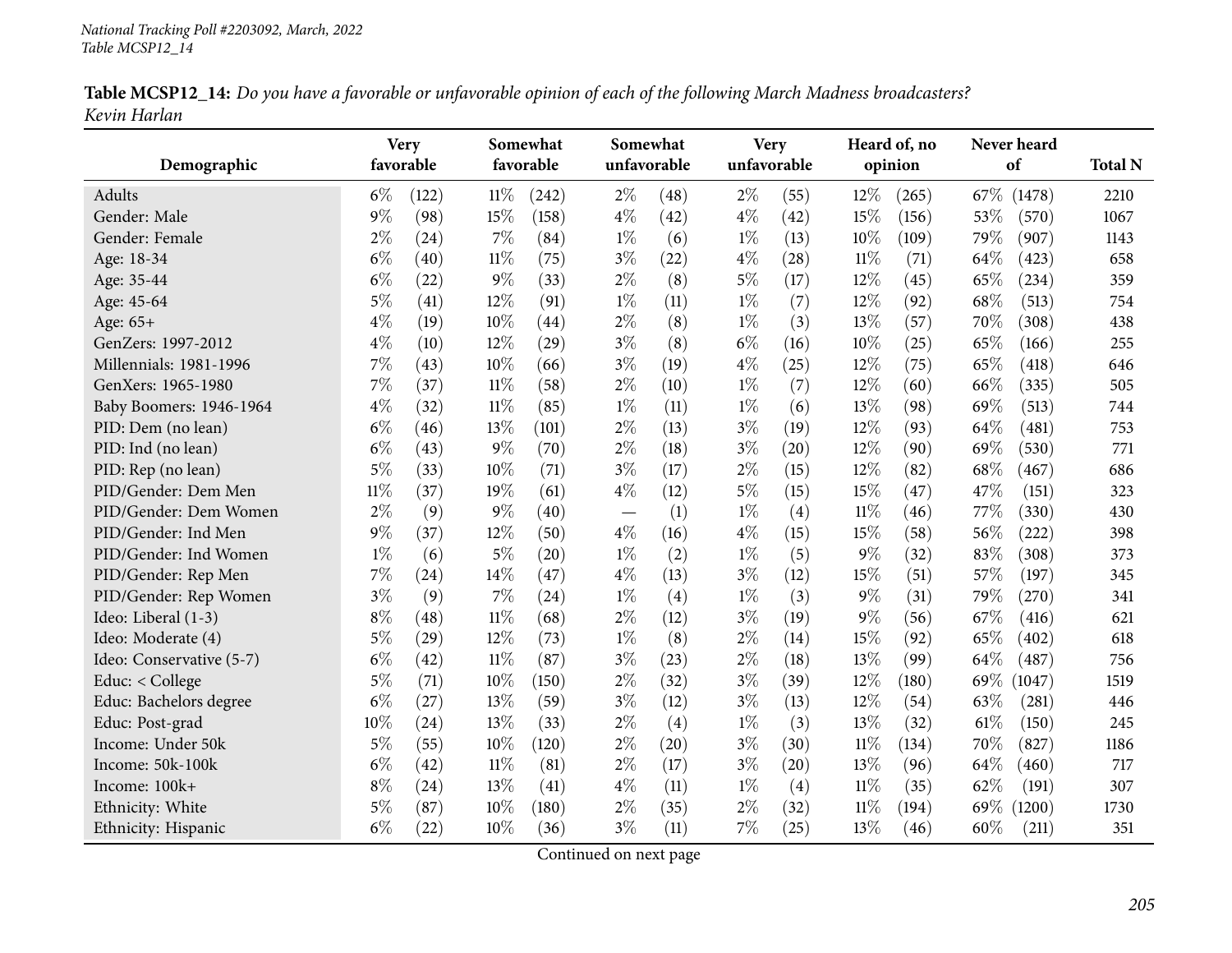Table MCSP12\_14: Do you have a favorable or unfavorable opinion of each of the following March Madness broadcasters? *Kevin Harlan*

| Demographic                       | <b>Very</b><br>favorable |       |        | Somewhat<br>favorable |                               | Somewhat<br>unfavorable |       | <b>Very</b><br>unfavorable |        | Heard of, no<br>opinion |      | Never heard<br>of |      |
|-----------------------------------|--------------------------|-------|--------|-----------------------|-------------------------------|-------------------------|-------|----------------------------|--------|-------------------------|------|-------------------|------|
| Adults                            | $6\%$                    | (122) | $11\%$ | (242)                 | $2\%$                         | (48)                    | $2\%$ | (55)                       | 12%    | (265)                   |      | 67\% (1478)       | 2210 |
| Ethnicity: Black                  | $11\%$                   | (30)  | 15%    | (40)                  | $3\%$                         | (9)                     | $4\%$ | (12)                       | 16%    | (43)                    | 51%  | (141)             | 276  |
| Ethnicity: Other                  | $2\%$                    | (5)   | 11%    | (22)                  | $2\%$                         | (4)                     | $5\%$ | (10)                       | 14\%   | $\left( 28\right)$      | 67%  | (136)             | 205  |
| All Christian                     | $6\%$                    | (63)  | 12%    | (118)                 | $2\%$                         | (20)                    | $2\%$ | (22)                       | 12%    | (113)                   | 65%  | (633)             | 968  |
| All Non-Christian                 | 12%                      | (12)  | 18%    | (18)                  | $1\%$                         | (1)                     | $5\%$ | (5)                        | $11\%$ | (10)                    | 53%  | (52)              | 99   |
| Atheist                           | $4\%$                    | (5)   | 10%    | (11)                  | $2\%$                         | (3)                     | $2\%$ | (3)                        | $5\%$  | (6)                     | 77%  | (92)              | 119  |
| Agnostic/Nothing in particular    | 5%                       | (29)  | 10%    | (63)                  | $3\%$                         | (19)                    | $3\%$ | (18)                       | 13%    | (78)                    | 67%  | (412)             | 619  |
| Something Else                    | $3\%$                    | (13)  | $8\%$  | (32)                  | $1\%$                         | (6)                     | $2\%$ | (7)                        | 14%    | (58)                    | 71%  | (289)             | 405  |
| Religious Non-Protestant/Catholic | 10%                      | (13)  | 14\%   | (18)                  | $3\%$                         | (4)                     | $4\%$ | (5)                        | 14%    | (18)                    | 54%  | (67)              | 124  |
| Evangelical                       | $6\%$                    | (33)  | 10%    | (52)                  | $2\%$                         | (11)                    | $3\%$ | (15)                       | 13%    | (69)                    | 67%  | (357)             | 536  |
| Non-Evangelical                   | 5%                       | (42)  | 12%    | (97)                  | $2\%$                         | (13)                    | $2\%$ | (14)                       | 12%    | (93)                    | 68%  | (543)             | 801  |
| Community: Urban                  | $7\%$                    | (42)  | 12%    | (66)                  | $2\%$                         | (10)                    | $5\%$ | (28)                       | $11\%$ | (63)                    | 63%  | (360)             | 570  |
| Community: Suburban               | 5%                       | (58)  | $11\%$ | (120)                 | $2\%$                         | (25)                    | $1\%$ | (16)                       | 13%    | (135)                   | 66%  | (701)             | 1055 |
| Community: Rural                  | $4\%$                    | (22)  | 10%    | (56)                  | $2\%$                         | (13)                    | $2\%$ | (11)                       | $11\%$ | (67)                    | 71%  | (416)             | 585  |
| Employ: Private Sector            | $7\%$                    | (45)  | 13%    | (86)                  | $3\%$                         | (20)                    | $3\%$ | (17)                       | 13%    | (81)                    | 61\% | (386)             | 635  |
| <b>Employ: Government</b>         | $8\%$                    | (10)  | 15%    | (18)                  | $1\%$                         | (1)                     | $7\%$ | (9)                        | 14\%   | (17)                    | 55%  | (68)              | 124  |
| Employ: Self-Employed             | $11\%$                   | (25)  | 10%    | (24)                  | $6\%$                         | (15)                    | $3\%$ | (8)                        | 14%    | (32)                    | 55%  | (128)             | 231  |
| Employ: Homemaker                 | $1\%$                    | (2)   | $6\%$  | (10)                  |                               | (0)                     | $4\%$ | (7)                        | $9\%$  | (15)                    | 80%  | (132)             | 165  |
| Employ: Student                   | $3\%$                    | (3)   | 12%    | (9)                   |                               | (0)                     | $3\%$ | (2)                        | $11\%$ | (9)                     | 70%  | (56)              | 79   |
| Employ: Retired                   | 5%                       | (23)  | 10%    | (52)                  | $2\%$                         | (8)                     | $1\%$ | (5)                        | 10%    | (51)                    | 72%  | (363)             | 501  |
| Employ: Unemployed                | $4\%$                    | (13)  | $9\%$  | (27)                  | $\overbrace{\phantom{13333}}$ | (1)                     | $1\%$ | (3)                        | $11\%$ | (31)                    | 75%  | (219)             | 294  |
| Employ: Other                     | $2\%$                    | (3)   | $9\%$  | (16)                  | $2\%$                         | (4)                     | $2\%$ | (4)                        | 16%    | (29)                    | 69%  | (126)             | 182  |
| Military HH: Yes                  | $8\%$                    | (25)  | 12%    | (40)                  | $2\%$                         | (7)                     | $1\%$ | (5)                        | 13%    | (41)                    | 64%  | (205)             | 322  |
| Military HH: No                   | $5\%$                    | (97)  | 11%    | (203)                 | $2\%$                         | (42)                    | $3\%$ | (50)                       | 12%    | (225)                   | 67%  | (1272)            | 1888 |
| RD/WT: Right Direction            | $7\%$                    | (47)  | 15%    | (104)                 | $2\%$                         | (17)                    | $3\%$ | (24)                       | 12%    | (85)                    | 60%  | (411)             | 687  |
| RD/WT: Wrong Track                | $5\%$                    | (75)  | $9\%$  | (138)                 | $2\%$                         | (32)                    | $2\%$ | (31)                       | 12%    | (181)                   | 70%  | (1066)            | 1523 |
| <b>Biden Job Approve</b>          | $6\%$                    | (55)  | 12%    | (108)                 | $2\%$                         | (18)                    | $3\%$ | (23)                       | 12%    | (106)                   | 65%  | (585)             | 894  |
| <b>Biden Job Disapprove</b>       | 5%                       | (62)  | $11\%$ | (132)                 | $2\%$                         | (29)                    | $2\%$ | (28)                       | 12%    | (149)                   | 67%  | (803)             | 1203 |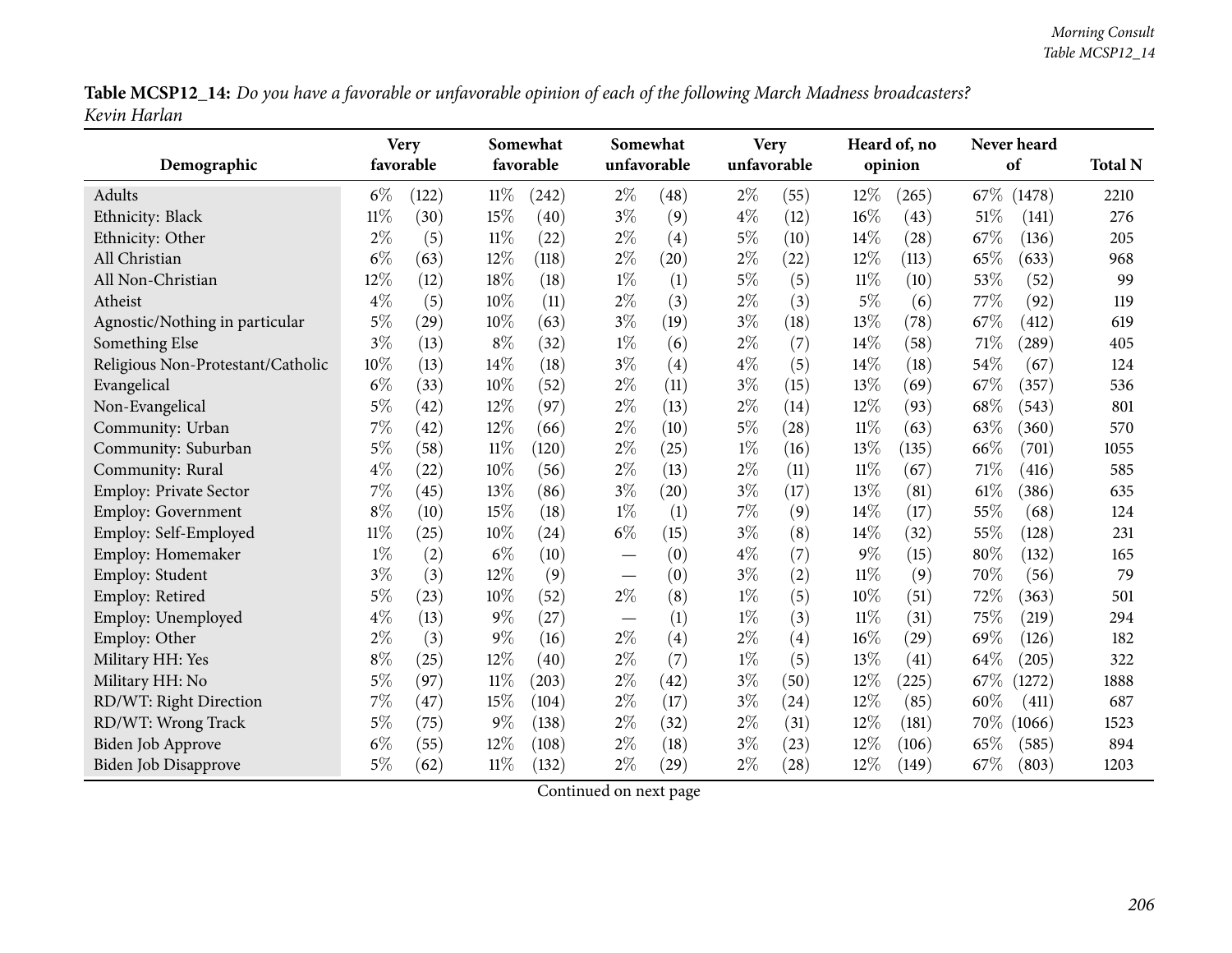| Table MCSP12_14: Do you have a favorable or unfavorable opinion of each of the following March Madness broadcasters? |  |
|----------------------------------------------------------------------------------------------------------------------|--|
| Kevin Harlan                                                                                                         |  |

|                                      |        | <b>Very</b> |        | Somewhat  | Somewhat |             |             | <b>Very</b> |        | Heard of, no |      | Never heard |                |
|--------------------------------------|--------|-------------|--------|-----------|----------|-------------|-------------|-------------|--------|--------------|------|-------------|----------------|
| Demographic                          |        | favorable   |        | favorable |          | unfavorable | unfavorable |             |        | opinion      |      | of          | <b>Total N</b> |
| <b>Adults</b>                        | $6\%$  | (122)       | $11\%$ | (242)     | $2\%$    | (48)        | $2\%$       | (55)        | 12%    | (265)        | 67\% | (1478)      | 2210           |
| Biden Job Strongly Approve           | $9\%$  | (33)        | 16%    | (56)      | $1\%$    | (4)         | $3\%$       | (11)        | $11\%$ | (40)         | 59%  | (202)       | 345            |
| Biden Job Somewhat Approve           | $4\%$  | (22)        | $9\%$  | (52)      | $2\%$    | (14)        | $2\%$       | (12)        | 12%    | (66)         | 70%  | (383)       | 550            |
| Biden Job Somewhat Disapprove        | $5\%$  | (19)        | 15%    | (56)      | $2\%$    | (8)         | $1\%$       | (3)         | 14\%   | (51)         | 63%  | (231)       | 368            |
| <b>Biden Job Strongly Disapprove</b> | $5\%$  | (43)        | 9%     | (76)      | $3\%$    | (21)        | $3\%$       | (25)        | 12%    | (98)         | 69%  | (572)       | 835            |
| Favorable of Biden                   | $6\%$  | (56)        | 13%    | (126)     | $2\%$    | (16)        | $2\%$       | (20)        | 12%    | (110)        | 65%  | (612)       | 939            |
| Unfavorable of Biden                 | $6\%$  | (65)        | $10\%$ | (114)     | $3\%$    | (31)        | $2\%$       | (29)        | 12%    | (146)        | 67\% | (796)       | 1182           |
| Very Favorable of Biden              | 9%     | (33)        | 18%    | (69)      | $1\%$    | (4)         | $3\%$       | (10)        | 13%    | (48)         | 57%  | (216)       | 379            |
| Somewhat Favorable of Biden          | $4\%$  | (23)        | $10\%$ | (57)      | $2\%$    | (11)        | $2\%$       | (11)        | $11\%$ | (62)         | 71%  | (396)       | 560            |
| Somewhat Unfavorable of Biden        | 7%     | (26)        | 12%    | (41)      | $1\%$    | (4)         | $2\%$       | (8)         | 14%    | (48)         | 63%  | (218)       | 345            |
| Very Unfavorable of Biden            | 5%     | (40)        | 9%     | (73)      | $3\%$    | (26)        | $3\%$       | (22)        | 12%    | (99)         | 69%  | (578)       | 838            |
| #1 Issue: Economy                    | 7%     | (58)        | 10%    | (84)      | $3\%$    | (24)        | $2\%$       | (21)        | $11\%$ | (98)         | 67%  | (591)       | 876            |
| #1 Issue: Security                   | 5%     | (18)        | 10%    | (36)      | $3\%$    | (12)        | $3\%$       | (11)        | 13%    | (48)         | 66%  | (238)       | 362            |
| #1 Issue: Health Care                | 5%     | (11)        | 13%    | (27)      | $2\%$    | (5)         | $2\%$       | (4)         | $8\%$  | (17)         | 70%  | (148)       | 212            |
| #1 Issue: Medicare / Social Security | $4\%$  | (8)         | 15%    | (34)      | $1\%$    | (1)         | $3\%$       | (6)         | 15%    | (33)         | 63%  | (141)       | 223            |
| #1 Issue: Women's Issues             | $11\%$ | (13)        | 7%     | (8)       |          | (0)         | $3\%$       | (3)         | 10%    | (12)         | 69%  | (82)        | 118            |
| #1 Issue: Education                  | $3\%$  | (3)         | 17%    | (14)      | $3\%$    | (3)         | $3\%$       | (2)         | 10%    | (8)          | 65%  | (55)        | 85             |
| #1 Issue: Energy                     | $4\%$  | (7)         | 14%    | (26)      | $1\%$    | (3)         | $3\%$       | (6)         | 14\%   | (27)         | 64%  | (121)       | 188            |
| #1 Issue: Other                      | $3\%$  | (4)         | 9%     | (13)      | $1\%$    | (2)         |             | (1)         | 15%    | (22)         | 71%  | (103)       | 145            |
| 2020 Vote: Joe Biden                 | 7%     | (62)        | 13%    | (114)     | $2\%$    | (16)        | $2\%$       | (15)        | 13%    | (113)        | 64%  | (582)       | 904            |
| 2020 Vote: Donald Trump              | $6\%$  | (42)        | $11\%$ | (86)      | $3\%$    | (21)        | $3\%$       | (21)        | $11\%$ | (86)         | 66\% | (503)       | 759            |
| 2020 Vote: Other                     | 5%     | (4)         | 9%     | (6)       | $2\%$    | (1)         | $4\%$       | (3)         | 17%    | (11)         | 62%  | (41)        | 66             |
| 2020 Vote: Didn't Vote               | $3\%$  | (14)        | 7%     | (36)      | $2\%$    | (10)        | $3\%$       | (15)        | 11%    | (54)         | 73%  | (352)       | 481            |
| 2018 House Vote: Democrat            | $6\%$  | (42)        | 13\%   | (86)      | $2\%$    | (12)        | $2\%$       | (12)        | 14\%   | (95)         | 64%  | (439)       | 686            |
| 2018 House Vote: Republican          | $6\%$  | (41)        | 13%    | (85)      | $2\%$    | (14)        | $3\%$       | (18)        | 11%    | (70)         | 64%  | (408)       | 635            |
| 2018 House Vote: Someone else        | $5\%$  | (3)         | 5%     | (3)       | $2\%$    | (1)         | 7%          | (4)         | 14%    | (8)          | 66%  | (39)        | 59             |
| 2016 Vote: Hillary Clinton           | $6\%$  | (40)        | 12%    | (77)      | $1\%$    | (6)         | $2\%$       | (11)        | 14\%   | (90)         | 65%  | (417)       | 640            |
| 2016 Vote: Donald Trump              | $6\%$  | (42)        | 12%    | (86)      | $4\%$    | (25)        | $2\%$       | (14)        | $11\%$ | (77)         | 65%  | (449)       | 692            |
| 2016 Vote: Other                     | 7%     | (7)         | 10%    | (10)      | $2\%$    | (2)         | $1\%$       | (1)         | 12%    | (13)         | 69%  | (75)        | 108            |
| 2016 Vote: Didn't Vote               | $4\%$  | (33)        | 9%     | (69)      | $2\%$    | (16)        | $4\%$       | (29)        | 11%    | (85)         | 70%  | (536)       | 768            |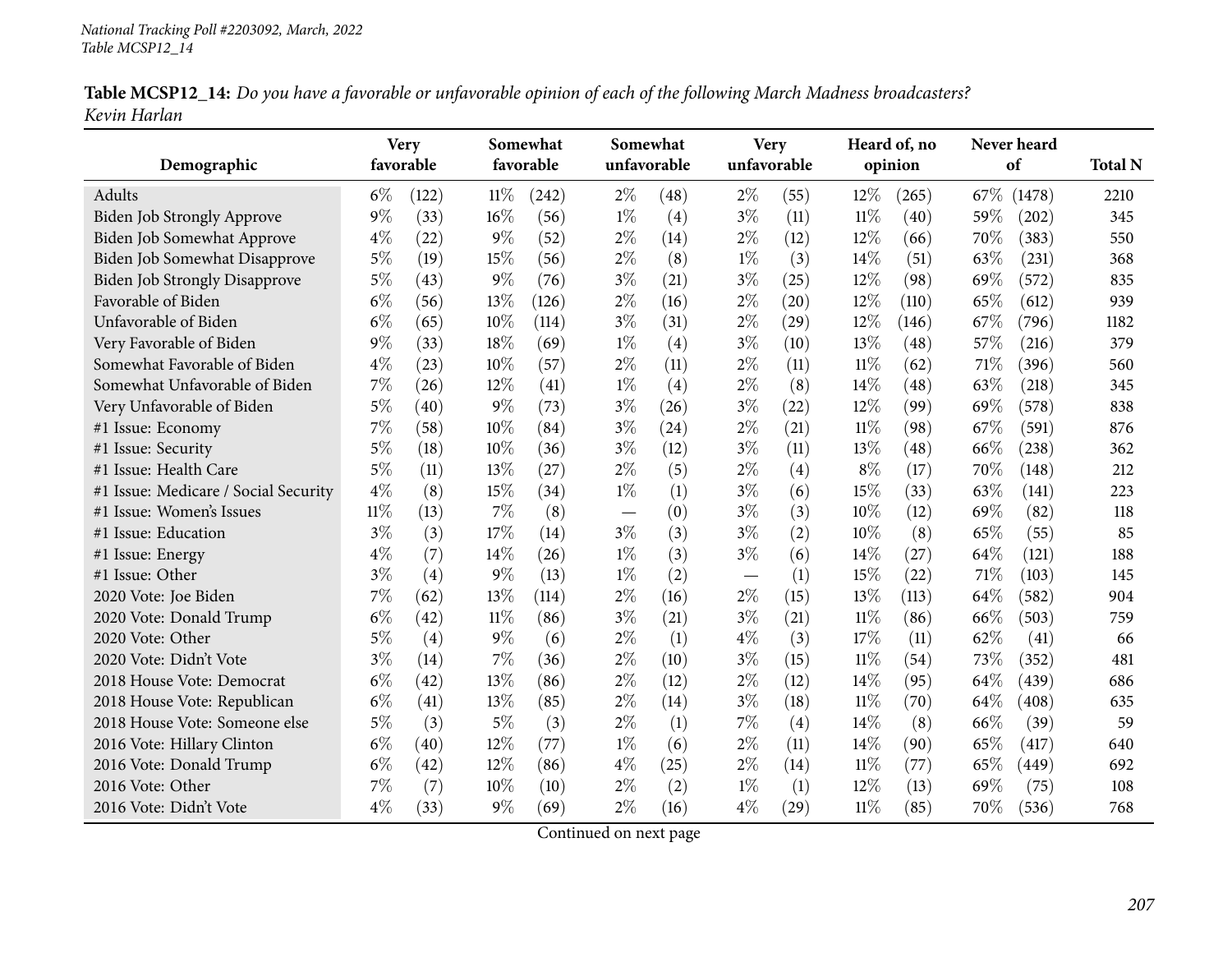| Table MCSP12_14: Do you have a favorable or unfavorable opinion of each of the following March Madness broadcasters? |  |
|----------------------------------------------------------------------------------------------------------------------|--|
| Kevin Harlan                                                                                                         |  |

| Demographic                    |        | Very<br>favorable |        | Somewhat<br>favorable |       | Somewhat<br>unfavorable |       | <b>Very</b><br>unfavorable |        | Heard of, no<br>opinion |        | Never heard<br>of |      |  |
|--------------------------------|--------|-------------------|--------|-----------------------|-------|-------------------------|-------|----------------------------|--------|-------------------------|--------|-------------------|------|--|
| Adults                         | $6\%$  | (122)             | $11\%$ | (242)                 | $2\%$ | (48)                    | $2\%$ | (55)                       | 12%    | (265)                   | 67\%   | (1478)            | 2210 |  |
| Voted in 2014: Yes             | $7\%$  | (78)              | $13\%$ | (155)                 | $2\%$ | (26)                    | $2\%$ | (18)                       | 12%    | (144)                   | 64\%   | (760)             | 1183 |  |
| Voted in 2014: No              | $4\%$  | (43)              | $8\%$  | (87)                  | $2\%$ | (22)                    | $4\%$ | (36)                       | $12\%$ | (121)                   | 70\%   | (717)             | 1027 |  |
| 4-Region: Northeast            | $7\%$  | (27)              | $11\%$ | $\left( 44\right)$    | $3\%$ | (11)                    | $3\%$ | (12)                       | $10\%$ | (38)                    | 67\%   | (264)             | 395  |  |
| 4-Region: Midwest              | $5\%$  | (25)              | $12\%$ | (54)                  | $1\%$ | (7)                     | $1\%$ | (6)                        | $12\%$ | (55)                    | 68\%   | (317)             | 464  |  |
| 4-Region: South                | $4\%$  | (36)              | $12\%$ | (100)                 | $1\%$ | (12)                    | $2\%$ | (18)                       | $14\%$ | (118)                   | 66\%   | (543)             | 828  |  |
| 4-Region: West                 | $6\%$  | (34)              | $9\%$  | (44)                  | $4\%$ | (19)                    | $3\%$ | (18)                       | $10\%$ | (54)                    | 68\%   | (353)             | 522  |  |
| Sports Fans                    | $8\%$  | (119)             | $16\%$ | (224)                 | $3\%$ | (46)                    | $3\%$ | (41)                       | $16\%$ | 227                     | 55%    | (788)             | 1446 |  |
| Avid Sports Fans               | $17\%$ | (88)              | 25%    | (130)                 | $4\%$ | (19)                    | $3\%$ | (17)                       | $18\%$ | (91)                    | 32%    | (165)             | 511  |  |
| <b>Casual Sports Fans</b>      | $3\%$  | (31)              | $10\%$ | (94)                  | $3\%$ | (27)                    | $3\%$ | (24)                       | 15%    | (136)                   | 67\%   | (623)             | 935  |  |
| CBB Fans                       | $13\%$ | (110)             | 22%    | (192)                 | $4\%$ | (37)                    | $4\%$ | (32)                       | 19%    | (166)                   | 38\%   | (330)             | 867  |  |
| Avid CBB Fans                  | 23\%   | (61)              | 29\%   | (77                   | $5\%$ | (12)                    | $4\%$ | (12)                       | $16\%$ | (43)                    | 22%    | (59)              | 264  |  |
| Casual CBB Fans                | $11\%$ | (83)              | 21%    | (152)                 | $4\%$ | (31)                    | $4\%$ | (31)                       | 19%    | (140)                   | 40%    | $^{'}293)$        | 729  |  |
| Plan to Watch Men's Tournament | $16\%$ | (103)             | $26\%$ | (163)                 | $4\%$ | (23)                    | $3\%$ | (22)                       | $19\%$ | (121)                   | 32\%   | (204)             | 635  |  |
| 21 or Older                    | $6\%$  | (120)             | $11\%$ | 232                   | $2\%$ | (46)                    | $2\%$ | (52)                       | $12\%$ | (258)                   | $67\%$ | (1413)            | 2121 |  |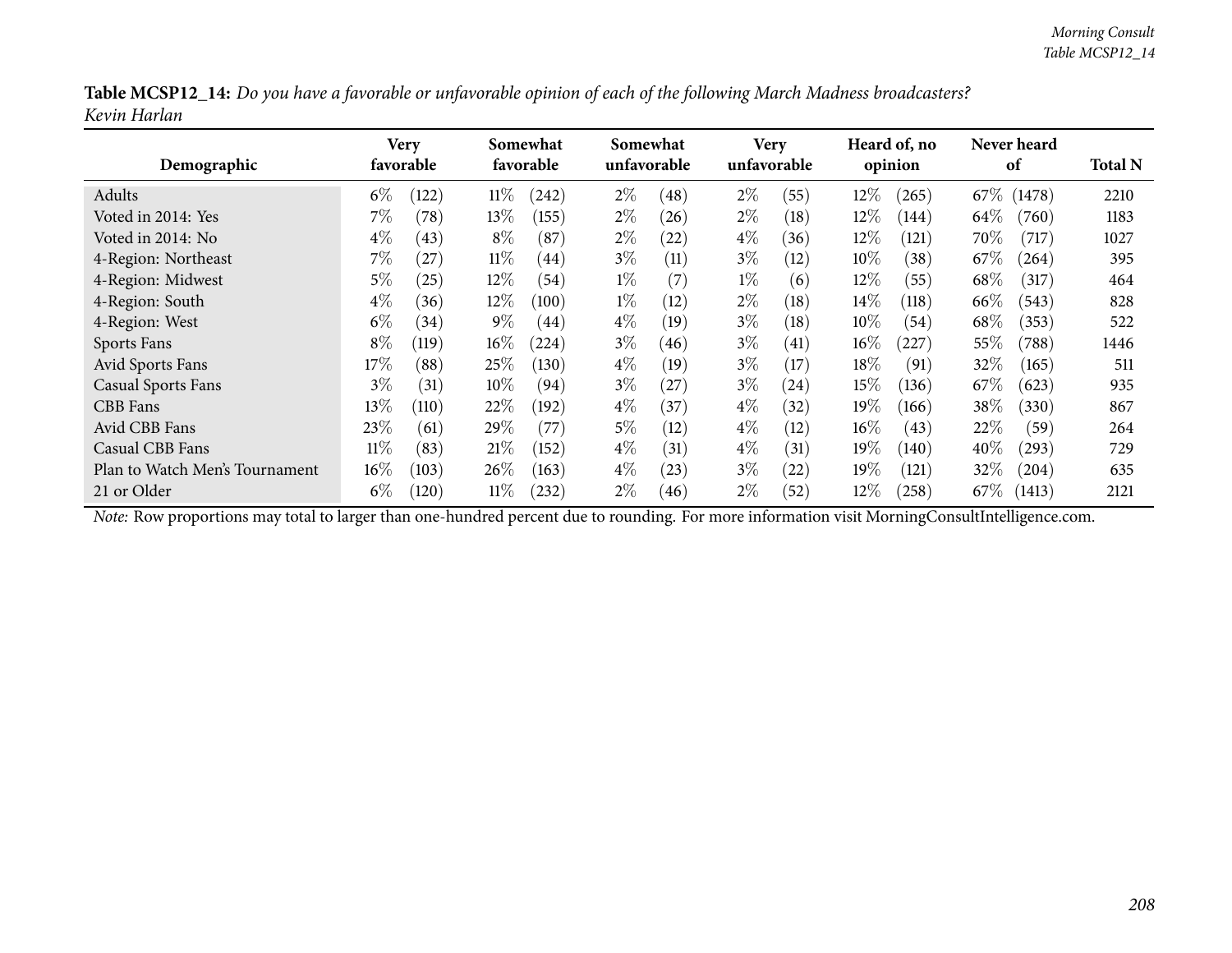| Table MCSP12_15: Do you have a favorable or unfavorable opinion of each of the following March Madness broadcasters? |  |
|----------------------------------------------------------------------------------------------------------------------|--|
| Dan Bonner                                                                                                           |  |

|                          | <b>Very</b> |      |        | Somewhat  |             | Somewhat |       | <b>Very</b> |        | Heard of, no | Never heard |        |                |
|--------------------------|-------------|------|--------|-----------|-------------|----------|-------|-------------|--------|--------------|-------------|--------|----------------|
| Demographic              | favorable   |      |        | favorable | unfavorable |          |       | unfavorable |        | opinion      |             | of     | <b>Total N</b> |
| Adults                   | $3\%$       | (65) | 10%    | (211)     | $2\%$       | (50)     | $2\%$ | (54)        | 13%    | (297)        | 69%         | (1533) | 2210           |
| Gender: Male             | $5\%$       | (51) | 13%    | (134)     | $4\%$       | (41)     | $4\%$ | (41)        | 17%    | (186)        | 58%         | (614)  | 1067           |
| Gender: Female           | $1\%$       | (14) | 7%     | (77)      | $1\%$       | (9)      | $1\%$ | (13)        | 10%    | (112)        | 80%         | (919)  | 1143           |
| Age: 18-34               | $3\%$       | (20) | 10%    | (64)      | $4\%$       | (27)     | $5\%$ | (30)        | 14\%   | (90)         | 65%         | (427)  | 658            |
| Age: 35-44               | $3\%$       | (10) | $8\%$  | (30)      | $3\%$       | (11)     | $3\%$ | (10)        | 18%    | (63)         | 66%         | (236)  | 359            |
| Age: 45-64               | $3\%$       | (22) | 10%    | (73)      | $1\%$       | (9)      | $1\%$ | (8)         | 12%    | (89)         | 73%         | (553)  | 754            |
| Age: 65+                 | $3\%$       | (13) | 10%    | (44)      | $1\%$       | (3)      | $1\%$ | (6)         | 13%    | (55)         | 72%         | (317)  | 438            |
| GenZers: 1997-2012       | $2\%$       | (6)  | $6\%$  | (16)      | 7%          | (17)     | $8\%$ | (21)        | 10%    | (25)         | 67\%        | (170)  | 255            |
| Millennials: 1981-1996   | $4\%$       | (23) | 10%    | (68)      | $3\%$       | (19)     | $2\%$ | (15)        | 16%    | (104)        | 65%         | (417)  | 646            |
| GenXers: 1965-1980       | $3\%$       | (15) | $9\%$  | (44)      | $1\%$       | (7)      | $1\%$ | (5)         | 13%    | (68)         | 72%         | (365)  | 505            |
| Baby Boomers: 1946-1964  | $3\%$       | (21) | $11\%$ | (79)      | $1\%$       | (7)      | $2\%$ | (12)        | 12%    | (92)         | 72%         | (533)  | 744            |
| PID: Dem (no lean)       | $3\%$       | (26) | $11\%$ | (85)      | $2\%$       | (15)     | $4\%$ | (30)        | 12%    | (89)         | 67%         | (508)  | 753            |
| PID: Ind (no lean)       | $2\%$       | (18) | $8\%$  | (58)      | $2\%$       | (13)     | $2\%$ | (16)        | 15%    | (117)        | 71\%        | (549)  | 771            |
| PID: Rep (no lean)       | $3\%$       | (21) | 10%    | (68)      | $3\%$       | (21)     | $1\%$ | (8)         | 13%    | (91)         | 69%         | (476)  | 686            |
| PID/Gender: Dem Men      | $7\%$       | (21) | 15%    | (50)      | $4\%$       | (13)     | $7\%$ | (22)        | 14%    | (46)         | 53%         | (172)  | 323            |
| PID/Gender: Dem Women    | $1\%$       | (5)  | $8\%$  | (36)      | $1\%$       | (3)      | $2\%$ | (7)         | 10%    | (43)         | 78%         | (336)  | 430            |
| PID/Gender: Ind Men      | $3\%$       | (13) | 10%    | (40)      | $3\%$       | (10)     | $3\%$ | (12)        | 21%    | (84)         | 60%         | (239)  | 398            |
| PID/Gender: Ind Women    | $1\%$       | (5)  | $5\%$  | (18)      | $1\%$       | (3)      | $1\%$ | (4)         | $9\%$  | (33)         | 83%         | (310)  | 373            |
| PID/Gender: Rep Men      | $5\%$       | (18) | 13%    | (45)      | 5%          | (18)     | $2\%$ | (6)         | 16%    | (56)         | 59%         | (203)  | 345            |
| PID/Gender: Rep Women    | $1\%$       | (3)  | 7%     | (23)      | $1\%$       | (3)      | $1\%$ | (2)         | 10%    | (35)         | 80%         | (273)  | 341            |
| Ideo: Liberal (1-3)      | $4\%$       | (24) | 10%    | (64)      | $3\%$       | (16)     | $3\%$ | (19)        | $11\%$ | (65)         | 70%         | (433)  | 621            |
| Ideo: Moderate (4)       | $2\%$       | (14) | 10%    | (59)      | $1\%$       | (7)      | $2\%$ | (13)        | 17%    | (106)        | 68%         | (419)  | 618            |
| Ideo: Conservative (5-7) | $3\%$       | (24) | 10%    | (79)      | $4\%$       | (27)     | $2\%$ | (18)        | 13%    | (101)        | 67\%        | (507)  | 756            |
| Educ: < College          | $2\%$       | (36) | 9%     | (135)     | $2\%$       | (32)     | $2\%$ | (34)        | 14%    | (206)        | $71\%$      | (1076) | 1519           |
| Educ: Bachelors degree   | $3\%$       | (12) | $11\%$ | (50)      | $3\%$       | (15)     | $3\%$ | (15)        | 13%    | (59)         | 66%         | (295)  | 446            |
| Educ: Post-grad          | $7\%$       | (17) | 10%    | (25)      | $1\%$       | (3)      | $2\%$ | (6)         | 13%    | (32)         | 66%         | (162)  | 245            |
| Income: Under 50k        | $3\%$       | (32) | $8\%$  | (93)      | $2\%$       | (19)     | $3\%$ | (35)        | 13%    | (150)        | 72%         | (856)  | 1186           |
| Income: 50k-100k         | $3\%$       | (22) | 12%    | (84)      | $2\%$       | (17)     | $2\%$ | (16)        | 14%    | (102)        | 67%         | (477)  | 717            |
| Income: 100k+            | $4\%$       | (11) | $11\%$ | (34)      | $4\%$       | (13)     | $1\%$ | (3)         | 15%    | (46)         | 65%         | (200)  | 307            |
| Ethnicity: White         | $3\%$       | (50) | $9\%$  | (162)     | $2\%$       | (35)     | $2\%$ | (29)        | 13%    | (224)        | 71\%        | (1229) | 1730           |
| Ethnicity: Hispanic      | $3\%$       | (11) | $11\%$ | (37)      | $4\%$       | (13)     | $7\%$ | (24)        | 15%    | (54)         | 61%         | (213)  | 351            |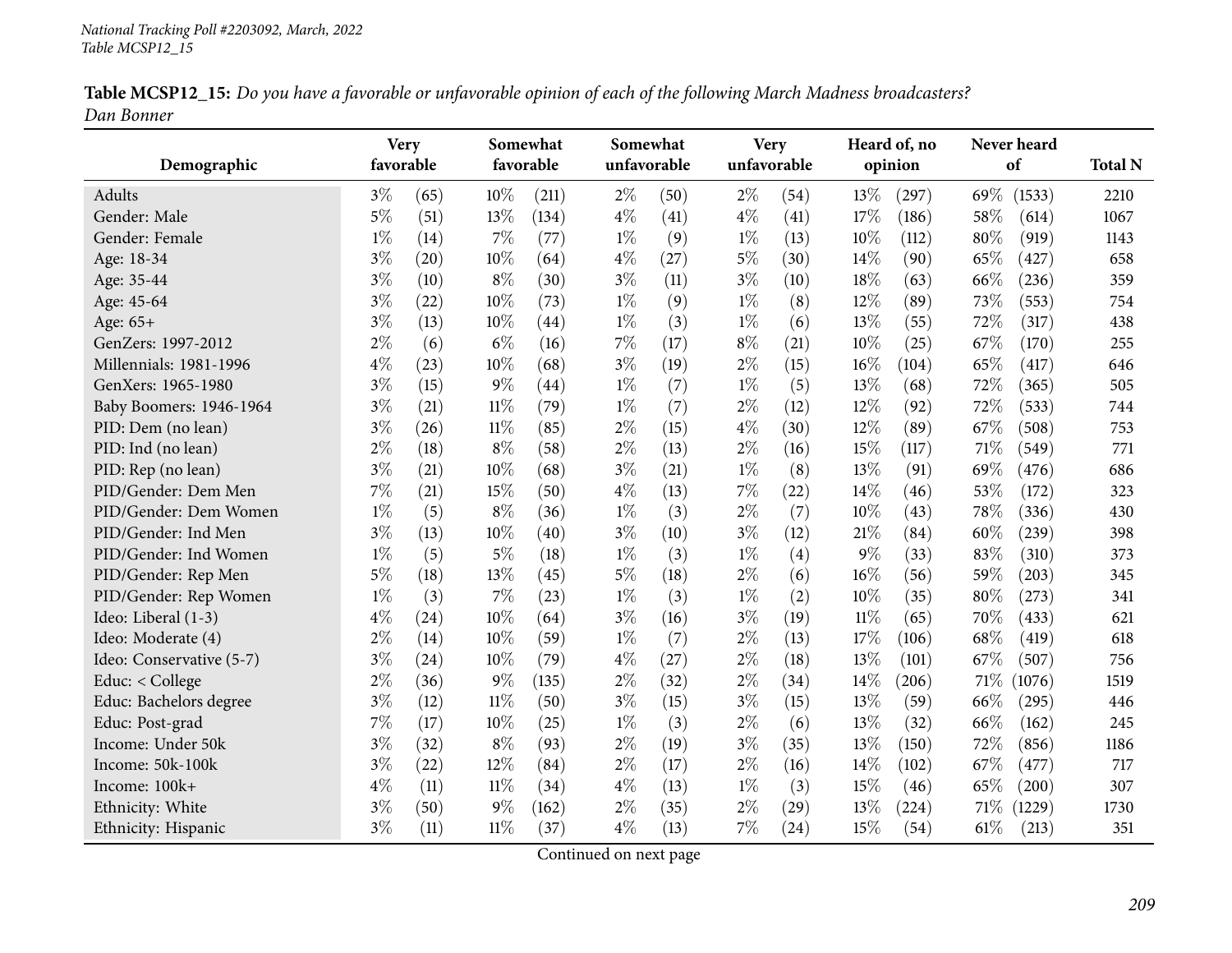Table MCSP12\_15: Do you have a favorable or unfavorable opinion of each of the following March Madness broadcasters? *Dan Bonner*

| Demographic                       | <b>Very</b><br>favorable |      | Somewhat<br>Somewhat<br><b>Very</b><br>favorable<br>unfavorable<br>unfavorable |       |                                 |      | Heard of, no<br>opinion | Never heard<br>of | <b>Total N</b> |       |      |        |      |
|-----------------------------------|--------------------------|------|--------------------------------------------------------------------------------|-------|---------------------------------|------|-------------------------|-------------------|----------------|-------|------|--------|------|
| Adults                            | $3\%$                    | (65) | $10\%$                                                                         | (211) | $2\%$                           | (50) | $2\%$                   | (54)              | 13\%           | (297) | 69\% | (1533) | 2210 |
| Ethnicity: Black                  | $5\%$                    | (14) | $11\%$                                                                         | (30)  | $3\%$                           | (9)  | $6\%$                   | (17)              | 16%            | (43)  | 59%  | (162)  | 276  |
| Ethnicity: Other                  |                          | (1)  | $9\%$                                                                          | (19)  | $3\%$                           | (6)  | $4\%$                   | (8)               | 15%            | (31)  | 69%  | (141)  | 205  |
| All Christian                     | $3\%$                    | (33) | $11\%$                                                                         | (102) | $1\%$                           | (13) | $3\%$                   | (28)              | 13%            | (123) | 69%  | (669)  | 968  |
| All Non-Christian                 | $5\%$                    | (5)  | 17%                                                                            | (17)  | $5\%$                           | (5)  | $5\%$                   | (5)               | 12%            | (12)  | 56%  | (56)   | 99   |
| Atheist                           | $2\%$                    | (3)  | $8\%$                                                                          | (9)   | $2\%$                           | (2)  | $3\%$                   | (4)               | 10%            | (12)  | 75%  | (90)   | 119  |
| Agnostic/Nothing in particular    | $3\%$                    | (17) | 7%                                                                             | (41)  | $4\%$                           | (26) | $2\%$                   | (15)              | 15%            | (94)  | 69%  | (426)  | 619  |
| Something Else                    | $2\%$                    | (7)  | 10%                                                                            | (42)  | $1\%$                           | (4)  | $1\%$                   | (3)               | 14%            | (57)  | 72%  | (292)  | 405  |
| Religious Non-Protestant/Catholic | $4\%$                    | (5)  | 17%                                                                            | (21)  | $4\%$                           | (5)  | $4\%$                   | (5)               | 13\%           | (16)  | 59%  | (73)   | 124  |
| Evangelical                       | $3\%$                    | (17) | $11\%$                                                                         | (58)  | $1\%$                           | (5)  | $3\%$                   | (17)              | 12%            | (67)  | 69%  | (372)  | 536  |
| Non-Evangelical                   | $3\%$                    | (23) | 10%                                                                            | (81)  | $2\%$                           | (12) | $2\%$                   | (14)              | 13%            | (106) | 71%  | (565)  | 801  |
| Community: Urban                  | $3\%$                    | (17) | 10%                                                                            | (57)  | $3\%$                           | (18) | $3\%$                   | (19)              | 14%            | (79)  | 67%  | (379)  | 570  |
| Community: Suburban               | $3\%$                    | (28) | 10%                                                                            | (101) | $2\%$                           | (23) | $3\%$                   | (27)              | 15%            | (156) | 68%  | (721)  | 1055 |
| Community: Rural                  | $3\%$                    | (20) | $9\%$                                                                          | (53)  | $2\%$                           | (9)  | $1\%$                   | (9)               | $11\%$         | (62)  | 74%  | (432)  | 585  |
| <b>Employ: Private Sector</b>     | $3\%$                    | (21) | 10%                                                                            | (65)  | $4\%$                           | (26) | $4\%$                   | (25)              | 15%            | (94)  | 64\% | (404)  | 635  |
| Employ: Government                |                          | (0)  | 20%                                                                            | (25)  | $4\%$                           | (5)  | $2\%$                   | (3)               | 14\%           | (18)  | 59%  | (73)   | 124  |
| Employ: Self-Employed             | $5\%$                    | (12) | 14%                                                                            | (32)  | $3\%$                           | (8)  | $2\%$                   | (5)               | 15%            | (36)  | 60%  | (138)  | 231  |
| Employ: Homemaker                 | $1\%$                    | (2)  | $4\%$                                                                          | (6)   | $1\%$                           | (2)  | $2\%$                   | (4)               | $11\%$         | (18)  | 81%  | (133)  | 165  |
| Employ: Student                   | 7%                       | (5)  | $5\%$                                                                          | (4)   | $3\%$                           | (2)  | $4\%$                   | (3)               | 12%            | (10)  | 69%  | (54)   | 79   |
| Employ: Retired                   | $2\%$                    | (12) | $8\%$                                                                          | (42)  | $\hspace{0.1mm}-\hspace{0.1mm}$ | (2)  | $2\%$                   | (9)               | 12%            | (59)  | 75%  | (376)  | 501  |
| Employ: Unemployed                | $4\%$                    | (11) | $8\%$                                                                          | (23)  | $1\%$                           | (2)  |                         | (1)               | 12%            | (34)  | 76%  | (223)  | 294  |
| Employ: Other                     | $1\%$                    | (2)  | $8\%$                                                                          | (15)  | $1\%$                           | (2)  | $2\%$                   | (3)               | 16%            | (29)  | 72%  | (131)  | 182  |
| Military HH: Yes                  | $5\%$                    | (16) | 12%                                                                            | (39)  | $1\%$                           | (3)  | $4\%$                   | (14)              | 12%            | (38)  | 66\% | (211)  | 322  |
| Military HH: No                   | $3\%$                    | (49) | $9\%$                                                                          | (172) | $2\%$                           | (47) | $2\%$                   | (40)              | 14%            | (260) | 70%  | (1321) | 1888 |
| RD/WT: Right Direction            | $5\%$                    | (33) | 14%                                                                            | (99)  | $3\%$                           | (18) | $5\%$                   | (36)              | $10\%$         | (70)  | 63%  | (432)  | 687  |
| RD/WT: Wrong Track                | $2\%$                    | (32) | 7%                                                                             | (112) | $2\%$                           | (32) | $1\%$                   | (18)              | 15%            | (227) | 72%  | (1101) | 1523 |
| <b>Biden Job Approve</b>          | $4\%$                    | (39) | 11%                                                                            | (102) | $2\%$                           | (16) | $3\%$                   | (27)              | $11\%$         | (102) | 68%  | (609)  | 894  |
| <b>Biden Job Disapprove</b>       | $2\%$                    | (26) | $9\%$                                                                          | (105) | $3\%$                           | (31) | $2\%$                   | (23)              | 15%            | (183) | 69%  | (834)  | 1203 |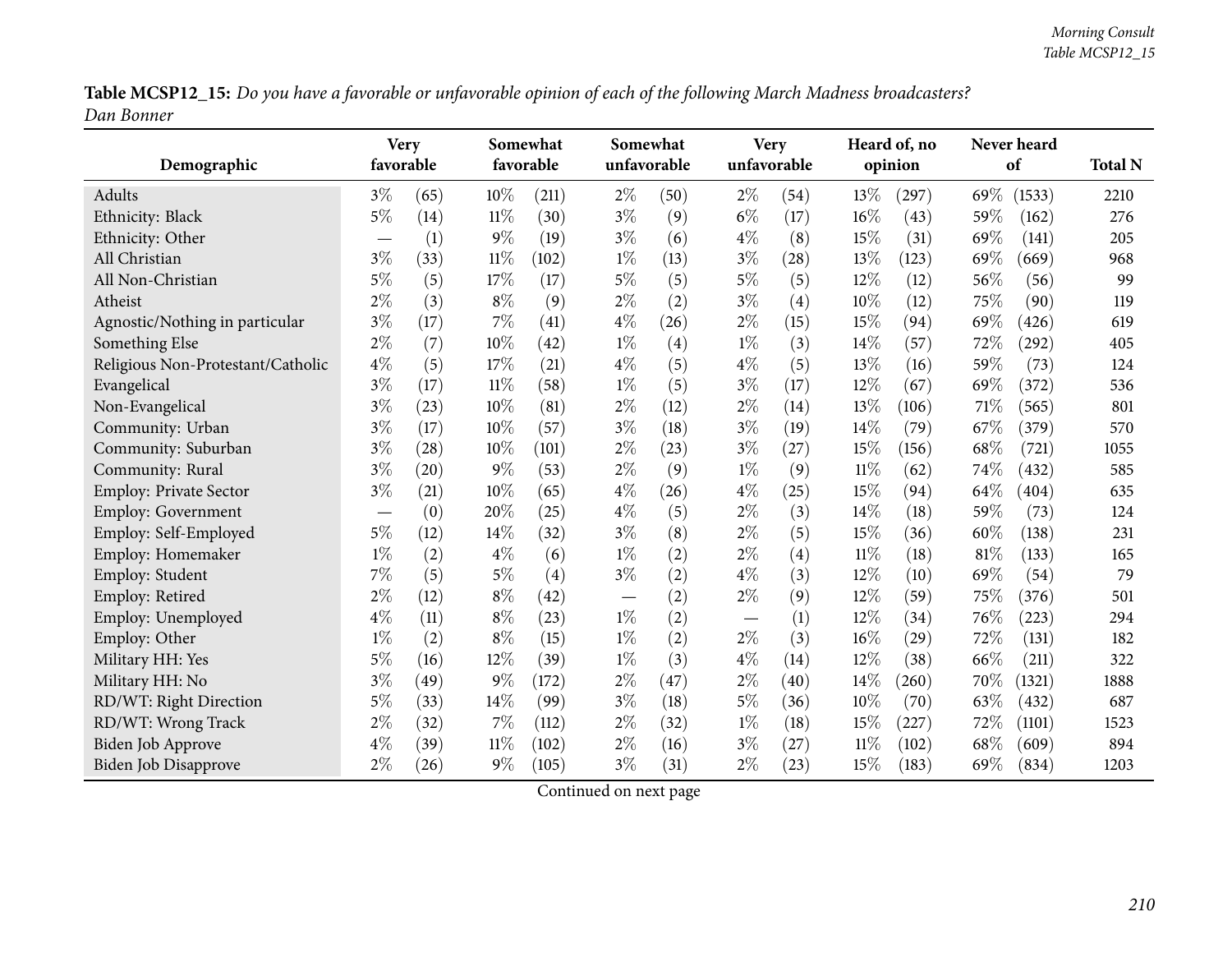| Table MCSP12_15: Do you have a favorable or unfavorable opinion of each of the following March Madness broadcasters? |  |
|----------------------------------------------------------------------------------------------------------------------|--|
| Dan Bonner                                                                                                           |  |

|                                      | <b>Very</b> |      |        | Somewhat  | Somewhat    |      |             | <b>Very</b> |        | Heard of, no |      | Never heard |                |
|--------------------------------------|-------------|------|--------|-----------|-------------|------|-------------|-------------|--------|--------------|------|-------------|----------------|
| Demographic                          | favorable   |      |        | favorable | unfavorable |      | unfavorable |             |        | opinion      |      | of          | <b>Total N</b> |
| Adults                               | $3\%$       | (65) | 10%    | (211)     | $2\%$       | (50) | $2\%$       | (54)        | 13\%   | (297)        | 69%  | (1533)      | 2210           |
| Biden Job Strongly Approve           | $8\%$       | (26) | 14%    | (50)      | $2\%$       | (5)  | $4\%$       | (13)        | 10%    | (33)         | 63%  | (217)       | 345            |
| Biden Job Somewhat Approve           | $2\%$       | (12) | 10%    | (53)      | $2\%$       | (10) | $2\%$       | (14)        | 13%    | (69)         | 71%  | (391)       | 550            |
| Biden Job Somewhat Disapprove        | $2\%$       | (8)  | 10%    | (37)      | $1\%$       | (4)  | $3\%$       | (12)        | 17%    | (62)         | 67\% | (245)       | 368            |
| <b>Biden Job Strongly Disapprove</b> | $2\%$       | (18) | $8\%$  | (68)      | $3\%$       | (28) | $1\%$       | (10)        | 15%    | (121)        | 71\% | (589)       | 835            |
| Favorable of Biden                   | $4\%$       | (39) | 12%    | (109)     | $2\%$       | (14) | $3\%$       | (29)        | $11\%$ | (107)        | 68%  | (641)       | 939            |
| Unfavorable of Biden                 | $2\%$       | (26) | $8\%$  | (99)      | $3\%$       | (33) | $2\%$       | (22)        | 15%    | (182)        | 69%  | (819)       | 1182           |
| Very Favorable of Biden              | 7%          | (27) | 15%    | (58)      | $2\%$       | (6)  | $3\%$       | (11)        | $11\%$ | (43)         | 61%  | (233)       | 379            |
| Somewhat Favorable of Biden          | $2\%$       | (12) | $9\%$  | (51)      | $1\%$       | (8)  | $3\%$       | (17)        | $11\%$ | (64)         | 73\% | (408)       | 560            |
| Somewhat Unfavorable of Biden        | 2%          | (7)  | $9\%$  | (31)      | $1\%$       | (5)  | $3\%$       | (10)        | 15%    | (53)         | 70%  | (240)       | 345            |
| Very Unfavorable of Biden            | $2\%$       | (20) | $8\%$  | (69)      | $3\%$       | (28) | $1\%$       | (12)        | 15%    | (129)        | 69%  | (579)       | 838            |
| #1 Issue: Economy                    | $3\%$       | (26) | 9%     | (79)      | $3\%$       | (23) | $1\%$       | (10)        | 15%    | (129)        | 69%  | (609)       | 876            |
| #1 Issue: Security                   | $3\%$       | (11) | $9\%$  | (33)      | $4\%$       | (14) | $2\%$       | (9)         | 15%    | (53)         | 67%  | (242)       | 362            |
| #1 Issue: Health Care                | $4\%$       | (9)  | 10%    | (22)      | $1\%$       | (2)  | $3\%$       | (6)         | $11\%$ | (23)         | 71%  | (151)       | 212            |
| #1 Issue: Medicare / Social Security | $3\%$       | (7)  | 15%    | (34)      |             | (1)  | $6\%$       | (12)        | 13%    | (29)         | 63%  | (140)       | 223            |
| #1 Issue: Women's Issues             | $5\%$       | (6)  | $6\%$  | (8)       | $4\%$       | (4)  | $3\%$       | (4)         | $6\%$  | (7)          | 76%  | (90)        | 118            |
| #1 Issue: Education                  | $1\%$       | (1)  | $9\%$  | (8)       | $1\%$       | (1)  | $6\%$       | (5)         | $5\%$  | (4)          | 78%  | (66)        | 85             |
| #1 Issue: Energy                     | $2\%$       | (5)  | $11\%$ | (20)      | $2\%$       | (3)  | $3\%$       | (6)         | 19%    | (36)         | 63\% | (119)       | 188            |
| #1 Issue: Other                      | $1\%$       | (1)  | $5\%$  | (8)       | $2\%$       | (3)  | $1\%$       | (1)         | 12%    | (17)         | 80%  | (115)       | 145            |
| 2020 Vote: Joe Biden                 | $4\%$       | (35) | 13%    | (114)     | $1\%$       | (12) | $3\%$       | (26)        | 12%    | (104)        | 68\% | (613)       | 904            |
| 2020 Vote: Donald Trump              | $3\%$       | (22) | $11\%$ | (80)      | $3\%$       | (23) | $2\%$       | (13)        | 14%    | (108)        | 68%  | (514)       | 759            |
| 2020 Vote: Other                     | $1\%$       | (1)  | 7%     | (5)       | $4\%$       | (3)  |             | (0)         | 15%    | (10)         | 72%  | (48)        | 66             |
| 2020 Vote: Didn't Vote               | $2\%$       | (8)  | $3\%$  | (13)      | $2\%$       | (12) | $3\%$       | (15)        | 16%    | (76)         | 74%  | (358)       | 481            |
| 2018 House Vote: Democrat            | $3\%$       | (24) | $11\%$ | (79)      | $1\%$       | (9)  | $3\%$       | (18)        | 13%    | (88)         | 68%  | (468)       | 686            |
| 2018 House Vote: Republican          | $3\%$       | (21) | 12%    | (79)      | $2\%$       | (15) | $2\%$       | (12)        | 14%    | (89)         | 66\% | (418)       | 635            |
| 2018 House Vote: Someone else        | $1\%$       | (0)  | $9\%$  | (6)       | $4\%$       | (3)  | $1\%$       | (1)         | 14\%   | (8)          | 71\% | (41)        | 59             |
| 2016 Vote: Hillary Clinton           | $3\%$       | (22) | $11\%$ | (72)      | $1\%$       | (7)  | $2\%$       | (16)        | 13%    | (83)         | 69%  | (440)       | 640            |
| 2016 Vote: Donald Trump              | $3\%$       | (23) | $11\%$ | (78)      | $3\%$       | (18) | $2\%$       | (13)        | 14%    | (99)         | 67%  | (462)       | 692            |
| 2016 Vote: Other                     | $1\%$       | (1)  | 10%    | (11)      | $2\%$       | (2)  | $1\%$       | (1)         | $8\%$  | (9)          | 78%  | (84)        | 108            |
| 2016 Vote: Didn't Vote               | $2\%$       | (19) | $6\%$  | (50)      | $3\%$       | (23) | $3\%$       | (24)        | 14%    | (107)        | 71\% | (546)       | 768            |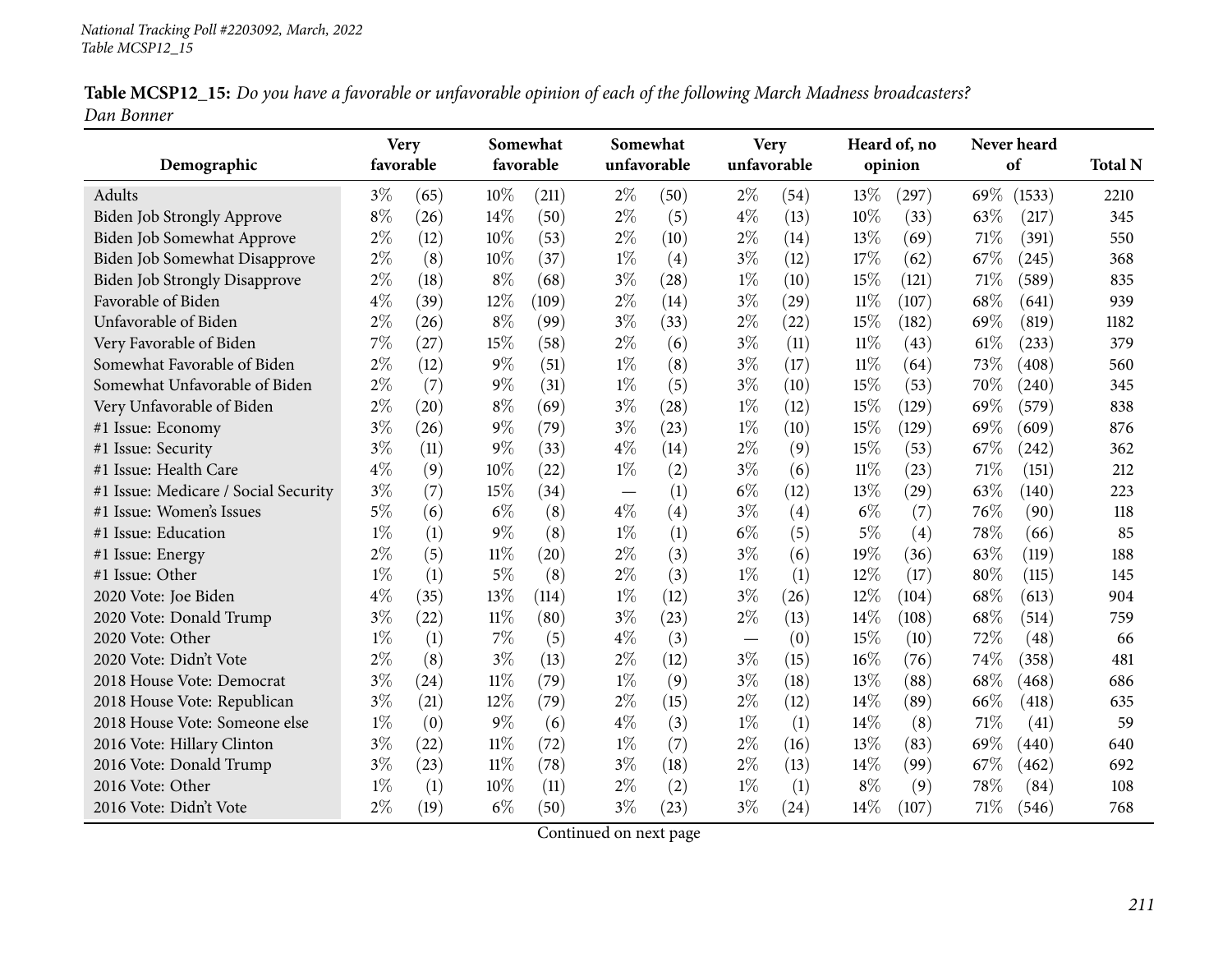|            | Table MCSP12_15: Do you have a favorable or unfavorable opinion of each of the following March Madness broadcasters? |
|------------|----------------------------------------------------------------------------------------------------------------------|
| Dan Bonner |                                                                                                                      |

| Demographic                    |        | Very<br>favorable |        | Somewhat<br>favorable |       | Somewhat<br>unfavorable |       | <b>Very</b><br>unfavorable |        | Heard of, no<br>opinion |        | <b>Never heard</b><br>of |      |  |
|--------------------------------|--------|-------------------|--------|-----------------------|-------|-------------------------|-------|----------------------------|--------|-------------------------|--------|--------------------------|------|--|
| Adults                         | $3\%$  | (65)              | $10\%$ | (211)                 | $2\%$ | (50)                    | $2\%$ | (54)                       | 13%    | (297)                   | 69%    | (1533)                   | 2210 |  |
| Voted in 2014: Yes             | $4\%$  | (43)              | $12\%$ | (147)                 | $2\%$ | (19)                    | $2\%$ | (23)                       | 14%    | (160)                   | 67\%   | (791)                    | 1183 |  |
| Voted in 2014: No              | $2\%$  | (22)              | $6\%$  | (64)                  | $3\%$ | (31)                    | $3\%$ | (31)                       | 13%    | (137)                   | 72\%   | (742)                    | 1027 |  |
| 4-Region: Northeast            | $4\%$  | (17)              | $8\%$  | (31)                  | $4\%$ | (15)                    | $3\%$ | (12)                       | 13\%   | (52)                    | 68\%   | (269)                    | 395  |  |
| 4-Region: Midwest              | $2\%$  | (11)              | $9\%$  | (42)                  | $1\%$ | (6)                     | $1\%$ | (6)                        | 13%    | (63)                    | 72\%   | (337)                    | 464  |  |
| 4-Region: South                | $3\%$  | (29)              | $10\%$ | (84)                  | $2\%$ | (15)                    | $2\%$ | (15)                       | 14%    | (118)                   | 69%    | (567)                    | 828  |  |
| 4-Region: West                 | $2\%$  | (8)               | $10\%$ | (54)                  | $3\%$ | (14)                    | $4\%$ | (21)                       | $12\%$ | (64)                    | $69\%$ | (360)                    | 522  |  |
| Sports Fans                    | $4\%$  | (63)              | $14\%$ | (201)                 | $3\%$ | (45)                    | $3\%$ | (40)                       | 17%    | (253)                   | 58\%   | (844)                    | 1446 |  |
| Avid Sports Fans               | $9\%$  | (44)              | 23\%   | (115)                 | $4\%$ | (20)                    | $4\%$ | $\left(18\right)$          | 18\%   | (92)                    | 43\%   | (221)                    | 511  |  |
| <b>Casual Sports Fans</b>      | $2\%$  | (19)              | $9\%$  | (85)                  | $3\%$ | 25                      | $2\%$ | (22)                       | 17%    | (160)                   | 67%    | (623)                    | 935  |  |
| CBB Fans                       | $7\%$  | (60)              | 21%    | (182)                 | $4\%$ | (37)                    | $4\%$ | (32)                       | 22%    | (188)                   | 42%    | (368)                    | 867  |  |
| Avid CBB Fans                  | $14\%$ | (37)              | 25\%   | (66)                  | $5\%$ | $\left(12\right)$       | 7%    | (19)                       | 23%    | (60)                    | 27\%   | (70)                     | 264  |  |
| Casual CBB Fans                | $6\%$  | (45)              | 21%    | (154)                 | $4\%$ | (29)                    | $3\%$ | (22)                       | 21%    | (152)                   | 45\%   | (328)                    | 729  |  |
| Plan to Watch Men's Tournament | $9\%$  | (56)              | $23\%$ | (146)                 | $4\%$ | $^{'}25)$               | $4\%$ | (27)                       | 23%    | (147)                   | 37%    | (235)                    | 635  |  |
| 21 or Older                    | $3\%$  | (61)              | $10\%$ | $^{\prime}207$        | $2\%$ | (43)                    | $2\%$ | (49)                       | 14%    | $^{'}289)$              | 69\%   | (1471)                   | 2121 |  |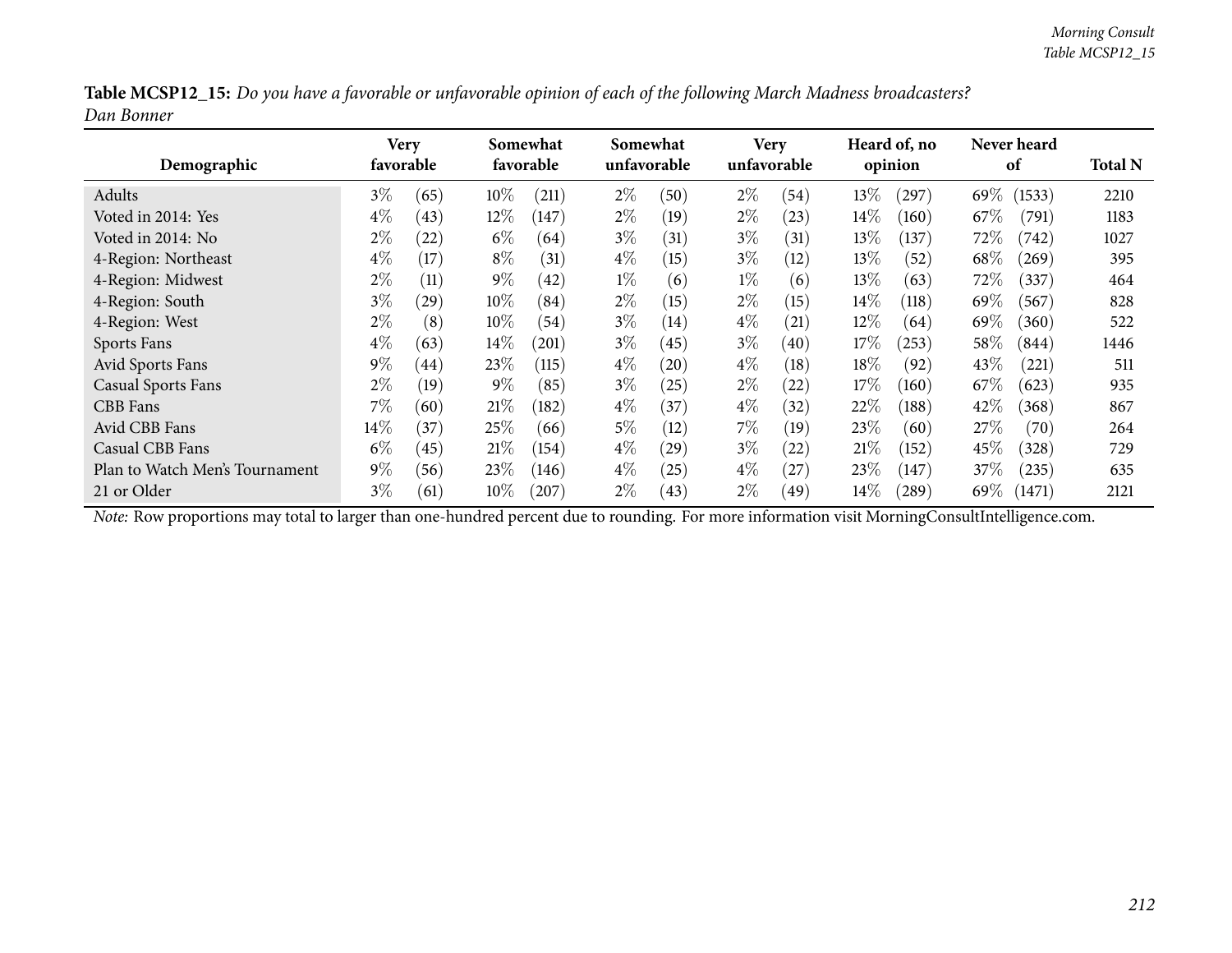| Table MCSP12_16: Do you have a favorable or unfavorable opinion of each of the following March Madness broadcasters? |  |
|----------------------------------------------------------------------------------------------------------------------|--|
| Reggie Miller                                                                                                        |  |

|                          |        | <b>Very</b> | Somewhat<br>Somewhat |           |       | <b>Very</b> |       | Heard of, no |      | Never heard |      |        |                |
|--------------------------|--------|-------------|----------------------|-----------|-------|-------------|-------|--------------|------|-------------|------|--------|----------------|
| Demographic              |        | favorable   |                      | favorable |       | unfavorable |       | unfavorable  |      | opinion     |      | of     | <b>Total N</b> |
| Adults                   | 12%    | (275)       | 17%                  | (386)     | $4\%$ | (79)        | $2\%$ | (38)         | 16%  | (363)       | 48\% | (1069) | 2210           |
| Gender: Male             | 18%    | (195)       | 23%                  | (250)     | $5\%$ | (53)        | $3\%$ | (32)         | 16%  | (170)       | 34%  | (366)  | 1067           |
| Gender: Female           | 7%     | (80)        | 12%                  | (135)     | $2\%$ | (26)        | $1\%$ | (6)          | 17%  | (193)       | 61\% | (702)  | 1143           |
| Age: 18-34               | 14%    | (89)        | 15%                  | (99)      | $6\%$ | (42)        | $2\%$ | (14)         | 14\% | (92)        | 49%  | (322)  | 658            |
| Age: 35-44               | 14%    | (49)        | 20%                  | (71)      | $3\%$ | (12)        | $3\%$ | (9)          | 18%  | (65)        | 43%  | (153)  | 359            |
| Age: 45-64               | 12%    | (88)        | 19%                  | (147)     | $2\%$ | (17)        | $1\%$ | (9)          | 17%  | (127)       | 49%  | (366)  | 754            |
| Age: 65+                 | $11\%$ | (48)        | 16%                  | (70)      | $2\%$ | (9)         | $1\%$ | (6)          | 18%  | (79)        | 52%  | (227)  | 438            |
| GenZers: 1997-2012       | 9%     | (24)        | 10%                  | (24)      | $8\%$ | (19)        | $4\%$ | (10)         | 10%  | (27)        | 59%  | (151)  | 255            |
| Millennials: 1981-1996   | 15%    | (96)        | 20%                  | (127)     | $4\%$ | (29)        | $2\%$ | (11)         | 17%  | (107)       | 43%  | (278)  | 646            |
| GenXers: 1965-1980       | 14%    | (68)        | 20%                  | (101)     | $3\%$ | (14)        | $1\%$ | (6)          | 17%  | (87)        | 45%  | (229)  | 505            |
| Baby Boomers: 1946-1964  | 12%    | (86)        | 17%                  | (127)     | $2\%$ | (16)        | $1\%$ | (11)         | 18%  | (134)       | 50%  | (369)  | 744            |
| PID: Dem (no lean)       | 15%    | (111)       | 19%                  | (144)     | $4\%$ | (29)        | $1\%$ | (9)          | 15%  | (114)       | 46%  | (346)  | 753            |
| PID: Ind (no lean)       | 10%    | (79)        | 17%                  | (128)     | $3\%$ | (26)        | $2\%$ | (16)         | 18%  | (137)       | 50%  | (385)  | 771            |
| PID: Rep (no lean)       | 12%    | (85)        | 17%                  | (114)     | $4\%$ | (24)        | $2\%$ | (13)         | 16%  | (112)       | 49%  | (338)  | 686            |
| PID/Gender: Dem Men      | 22%    | (70)        | 28%                  | (89)      | $6\%$ | (21)        | $3\%$ | (9)          | 14%  | (45)        | 28%  | (89)   | 323            |
| PID/Gender: Dem Women    | 10%    | (41)        | 13%                  | (55)      | $2\%$ | (8)         |       | (0)          | 16%  | (69)        | 60%  | (257)  | 430            |
| PID/Gender: Ind Men      | 16%    | (64)        | 23%                  | (92)      | $3\%$ | (12)        | $3\%$ | (14)         | 17%  | (67)        | 37%  | (149)  | 398            |
| PID/Gender: Ind Women    | $4\%$  | (15)        | 10%                  | (36)      | $4\%$ | (13)        | $1\%$ | (2)          | 19%  | (71)        | 63%  | (235)  | 373            |
| PID/Gender: Rep Men      | 18%    | (61)        | 20%                  | (70)      | $6\%$ | (19)        | $3\%$ | (10)         | 17%  | (58)        | 37%  | (127)  | 345            |
| PID/Gender: Rep Women    | 7%     | (23)        | 13%                  | (44)      | $1\%$ | (5)         | $1\%$ | (4)          | 16%  | (54)        | 62%  | (210)  | 341            |
| Ideo: Liberal (1-3)      | 14%    | (85)        | 19%                  | (121)     | $4\%$ | (24)        | $1\%$ | (7)          | 16%  | (98)        | 46%  | (286)  | 621            |
| Ideo: Moderate (4)       | 12%    | (73)        | 17%                  | (104)     | $2\%$ | (12)        | $2\%$ | (11)         | 18%  | (111)       | 50%  | (307)  | 618            |
| Ideo: Conservative (5-7) | 13%    | (102)       | 18%                  | (135)     | $5\%$ | (35)        | $2\%$ | (16)         | 17%  | (125)       | 45\% | (342)  | 756            |
| Educ: < College          | $11\%$ | (173)       | 15%                  | (234)     | $4\%$ | (53)        | $1\%$ | (20)         | 17%  | (255)       | 52%  | (783)  | 1519           |
| Educ: Bachelors degree   | 15%    | (65)        | 21%                  | (93)      | $4\%$ | (18)        | $3\%$ | (14)         | 15%  | (69)        | 42%  | (188)  | 446            |
| Educ: Post-grad          | 15%    | (37)        | 24%                  | (60)      | $3\%$ | (8)         | $2\%$ | (4)          | 16%  | (39)        | 40%  | (97)   | 245            |
| Income: Under 50k        | 12%    | (137)       | 14%                  | (168)     | $3\%$ | (37)        | $2\%$ | (20)         | 18%  | (209)       | 52%  | (615)  | 1186           |
| Income: 50k-100k         | 13%    | (92)        | 19%                  | (133)     | $4\%$ | (30)        | $2\%$ | (13)         | 16%  | (113)       | 47%  | (336)  | 717            |
| Income: 100k+            | 15%    | (46)        | 28%                  | (85)      | $4\%$ | (12)        | $2\%$ | (5)          | 14\% | (42)        | 38%  | (117)  | 307            |
| Ethnicity: White         | 10%    | (173)       | 17%                  | (288)     | $3\%$ | (47)        | $2\%$ | (36)         | 16%  | (283)       | 52%  | (903)  | 1730           |
| Ethnicity: Hispanic      | 14%    | (48)        | 16%                  | (57)      | 7%    | (25)        | $4\%$ | (13)         | 13%  | (47)        | 46%  | (161)  | 351            |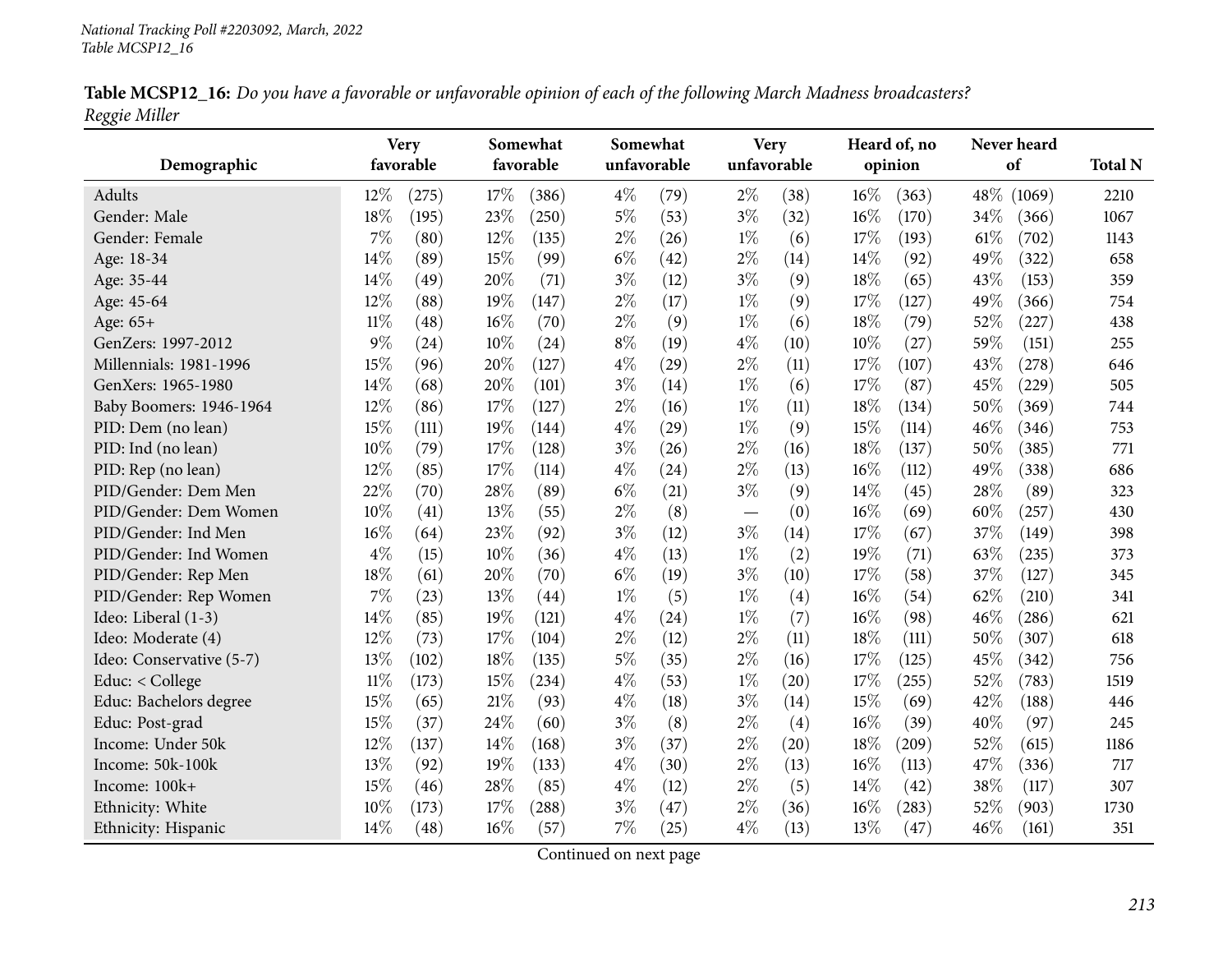Table MCSP12\_16: Do you have a favorable or unfavorable opinion of each of the following March Madness broadcasters? *Reggie Miller*

| Demographic                       |        | <b>Very</b><br>favorable |       | Somewhat<br>favorable | Somewhat<br><b>Very</b><br>unfavorable<br>unfavorable |      |       | Heard of, no<br>opinion | Never heard<br>of | <b>Total N</b>     |      |            |      |
|-----------------------------------|--------|--------------------------|-------|-----------------------|-------------------------------------------------------|------|-------|-------------------------|-------------------|--------------------|------|------------|------|
| Adults                            | 12%    | (275)                    | 17%   | (386)                 | $4\%$                                                 | (79) | $2\%$ | (38)                    | 16%               | (363)              | 48\% | (1069)     | 2210 |
| Ethnicity: Black                  | 31%    | (85)                     | 21%   | (58)                  | $5\%$                                                 | (14) |       | (1)                     | 16%               | $\left( 44\right)$ | 27%  | (74)       | 276  |
| Ethnicity: Other                  | $9\%$  | (18)                     | 19%   | (39)                  | $9\%$                                                 | (19) | $1\%$ | (1)                     | 18%               | (36)               | 45%  | (92)       | 205  |
| All Christian                     | 15%    | (146)                    | 19%   | (182)                 | $3\%$                                                 | (32) | $2\%$ | (16)                    | 14%               | (139)              | 47%  | (452)      | 968  |
| All Non-Christian                 | 20%    | (19)                     | 19%   | (18)                  | $2\%$                                                 | (2)  | $2\%$ | (2)                     | 16%               | (16)               | 41%  | (41)       | 99   |
| Atheist                           | $8\%$  | (10)                     | 19%   | (23)                  | $4\%$                                                 | (4)  | $1\%$ | (2)                     | 14%               | (16)               | 54%  | (64)       | 119  |
| Agnostic/Nothing in particular    | $8\%$  | (50)                     | 16%   | (100)                 | $4\%$                                                 | (24) | $2\%$ | (15)                    | 19%               | (120)              | 50%  | (311)      | 619  |
| Something Else                    | 12%    | (50)                     | 15%   | (62)                  | $4\%$                                                 | (16) | $1\%$ | (4)                     | 18%               | (72)               | 49%  | (200)      | 405  |
| Religious Non-Protestant/Catholic | 22%    | (27)                     | 19%   | (23)                  | $2\%$                                                 | (2)  | $2\%$ | (3)                     | 16%               | (20)               | 39%  | (48)       | 124  |
| Evangelical                       | 15%    | (80)                     | 17%   | (92)                  | $3\%$                                                 | (19) | $1\%$ | (6)                     | 17%               | (91)               | 46%  | (247)      | 536  |
| Non-Evangelical                   | 13%    | (107)                    | 18%   | (147)                 | $4\%$                                                 | (30) | $2\%$ | (13)                    | 14%               | (114)              | 49%  | (391)      | 801  |
| Community: Urban                  | 15%    | (88)                     | 19%   | (108)                 | $6\%$                                                 | (35) | $1\%$ | (7)                     | 13\%              | (75)               | 45%  | (256)      | 570  |
| Community: Suburban               | 12%    | (129)                    | 19%   | (199)                 | $3\%$                                                 | (29) | $2\%$ | (23)                    | 17%               | (182)              | 47%  | (495)      | 1055 |
| Community: Rural                  | 10%    | (58)                     | 14%   | (79)                  | $3\%$                                                 | (15) | $1\%$ | (9)                     | 18%               | (107)              | 54%  | (317)      | 585  |
| <b>Employ: Private Sector</b>     | 15%    | (95)                     | 21%   | (132)                 | $5\%$                                                 | (34) | $3\%$ | (18)                    | 17%               | (105)              | 40%  | (252)      | 635  |
| <b>Employ: Government</b>         | 15%    | (19)                     | 24%   | (30)                  | $3\%$                                                 | (4)  | $2\%$ | (2)                     | 19%               | (23)               | 37%  | (46)       | 124  |
| Employ: Self-Employed             | 21%    | (48)                     | 16%   | (37)                  | $4\%$                                                 | (10) | $1\%$ | (3)                     | 17%               | $\left( 40\right)$ | 40%  | (93)       | 231  |
| Employ: Homemaker                 | $8\%$  | (13)                     | 13%   | (22)                  | $5\%$                                                 | (8)  | $4\%$ | (6)                     | 12%               | (20)               | 58%  | (95)       | 165  |
| Employ: Student                   | $6\%$  | (5)                      | $8\%$ | (7)                   | $5\%$                                                 | (4)  | $3\%$ | (2)                     | 15%               | (12)               | 63%  | (50)       | 79   |
| Employ: Retired                   | 11%    | (53)                     | 16%   | (80)                  | $2\%$                                                 | (9)  | $1\%$ | (3)                     | 16%               | (80)               | 55%  | (275)      | 501  |
| Employ: Unemployed                | $9\%$  | (28)                     | 19%   | (55)                  | $\overbrace{\phantom{123221111}}$                     | (1)  |       | (1)                     | 14%               | $\left( 42\right)$ | 57%  | (167)      | 294  |
| Employ: Other                     | $9\%$  | (16)                     | 13%   | (24)                  | $4\%$                                                 | (8)  | $1\%$ | (2)                     | 22%               | (41)               | 50%  | (91)       | 182  |
| Military HH: Yes                  | 16%    | (51)                     | 19%   | (62)                  | $3\%$                                                 | (10) | $2\%$ | (7)                     | 16%               | (50)               | 44%  | (141)      | 322  |
| Military HH: No                   | 12%    | (224)                    | 17%   | (324)                 | $4\%$                                                 | (69) | $2\%$ | (31)                    | 17%               | (313)              | 49%  | (927)      | 1888 |
| RD/WT: Right Direction            | 17%    | (118)                    | 20%   | (136)                 | $5\%$                                                 | (35) | $1\%$ | (8)                     | 15%               | (106)              | 41\% | $^{(284)}$ | 687  |
| RD/WT: Wrong Track                | 10%    | (157)                    | 16%   | (249)                 | $3\%$                                                 | (44) | $2\%$ | (30)                    | 17%               | (258)              | 52%  | (784)      | 1523 |
| <b>Biden Job Approve</b>          | 14%    | (127)                    | 19%   | (172)                 | $4\%$                                                 | (32) | $1\%$ | (11)                    | 15%               | (137)              | 46%  | (415)      | 894  |
| Biden Job Disapprove              | $11\%$ | (136)                    | 17%   | (204)                 | $4\%$                                                 | (46) | $2\%$ | (26)                    | 18%               | (211)              | 48%  | (580)      | 1203 |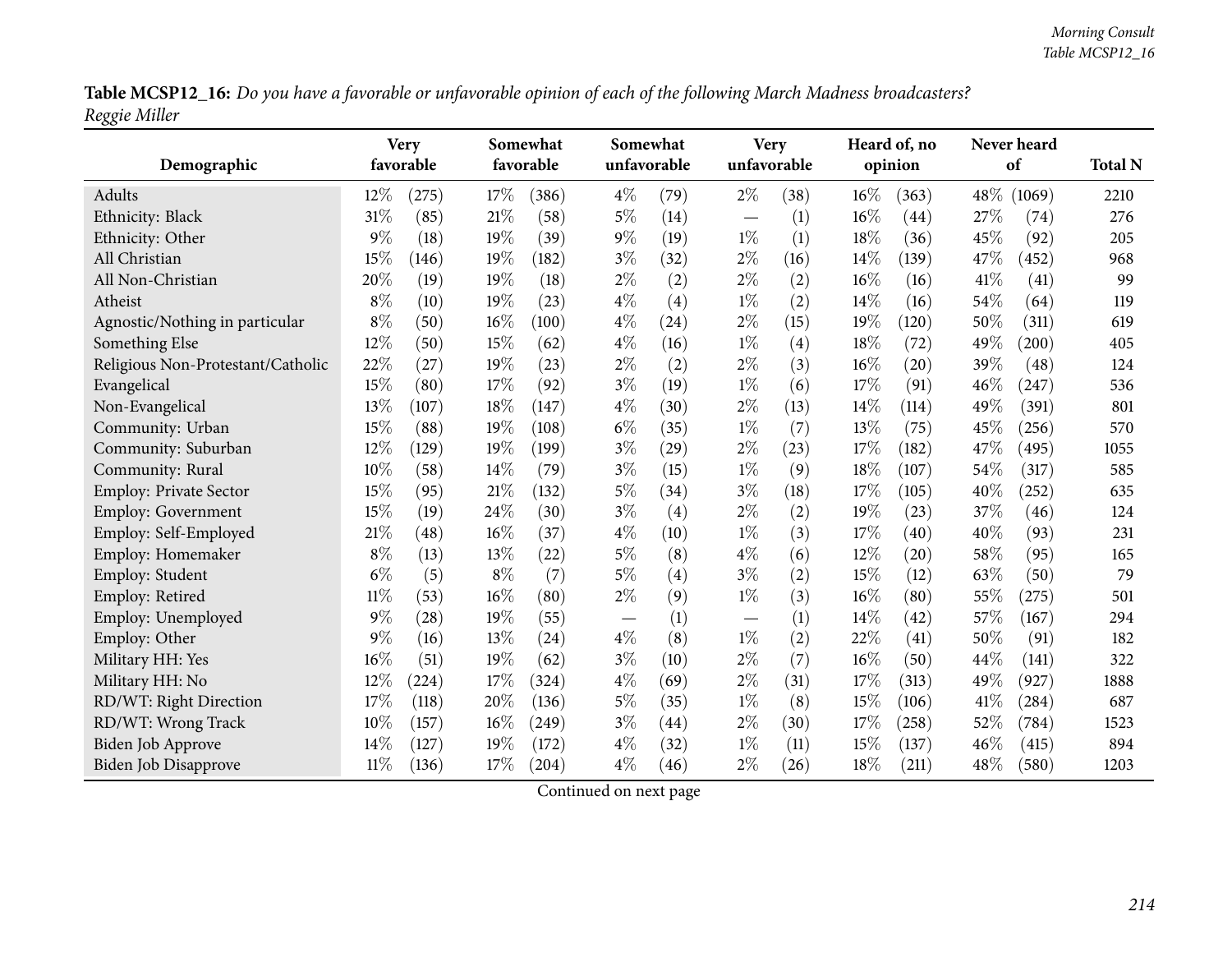| Table MCSP12_16: Do you have a favorable or unfavorable opinion of each of the following March Madness broadcasters? |  |
|----------------------------------------------------------------------------------------------------------------------|--|
| Reggie Miller                                                                                                        |  |

|                                      |           | <b>Very</b><br>Somewhat |           |       | Somewhat |             | <b>Very</b>                      |             | Heard of, no |         | Never heard |        |                |
|--------------------------------------|-----------|-------------------------|-----------|-------|----------|-------------|----------------------------------|-------------|--------------|---------|-------------|--------|----------------|
| Demographic                          | favorable |                         | favorable |       |          | unfavorable |                                  | unfavorable |              | opinion |             | of     | <b>Total N</b> |
| Adults                               | 12%       | (275)                   | 17%       | (386) | $4\%$    | (79)        | $2\%$                            | (38)        | $16\%$       | (363)   | $48\%$      | (1069) | 2210           |
| Biden Job Strongly Approve           | 18%       | (63)                    | 22%       | (76)  | $5\%$    | (16)        | $1\%$                            | (3)         | 15%          | (53)    | 39%         | (134)  | 345            |
| Biden Job Somewhat Approve           | 12%       | (65)                    | 18%       | (96)  | $3\%$    | (16)        | $2\%$                            | (8)         | 15%          | (83)    | 51%         | (281)  | 550            |
| Biden Job Somewhat Disapprove        | 12%       | (43)                    | 17\%      | (64)  | $3\%$    | (12)        | $2\%$                            | (8)         | $21\%$       | (77)    | 44%         | (164)  | 368            |
| <b>Biden Job Strongly Disapprove</b> | 11%       | (93)                    | 17%       | (140) | $4\%$    | (33)        | $2\%$                            | (18)        | 16%          | (134)   | 50%         | (416)  | 835            |
| Favorable of Biden                   | 15%       | (141)                   | 20%       | (188) | $3\%$    | (29)        | $1\%$                            | (12)        | 15%          | (140)   | 46%         | (429)  | 939            |
| Unfavorable of Biden                 | $11\%$    | (131)                   | 16%       | (192) | $4\%$    | (46)        | $2\%$                            | (25)        | 17%          | (207)   | 49%         | (582)  | 1182           |
| Very Favorable of Biden              | 20%       | (74)                    | 23%       | (87)  | $4\%$    | (15)        | $1\%$                            | (2)         | 16%          | (62)    | 37%         | (139)  | 379            |
| Somewhat Favorable of Biden          | 12%       | (67)                    | 18%       | (101) | $3\%$    | (15)        | $2\%$                            | (10)        | 14%          | (78)    | 52%         | (289)  | 560            |
| Somewhat Unfavorable of Biden        | 12%       | (42)                    | 15%       | (52)  | $4\%$    | (14)        | $1\%$                            | (5)         | 19%          | (66)    | 48%         | (165)  | 345            |
| Very Unfavorable of Biden            | $11\%$    | (89)                    | 17\%      | (140) | $4\%$    | (32)        | $2\%$                            | (20)        | 17%          | (141)   | 50%         | (416)  | 838            |
| #1 Issue: Economy                    | 14%       | (123)                   | 18%       | (155) | $4\%$    | (39)        | $1\%$                            | (12)        | $16\%$       | (143)   | 46%         | (404)  | 876            |
| #1 Issue: Security                   | $11\%$    | (38)                    | 16%       | (59)  | $2\%$    | (9)         | $2\%$                            | (7)         | 16%          | (57)    | 53%         | (192)  | 362            |
| #1 Issue: Health Care                | 16%       | (35)                    | 19%       | (40)  | $3\%$    | (7)         | $\overbrace{\phantom{12322111}}$ | (0)         | 14%          | (29)    | 48%         | (102)  | 212            |
| #1 Issue: Medicare / Social Security | 10%       | (22)                    | 19%       | (43)  | $4\%$    | (8)         | $2\%$                            | (4)         | 20%          | (44)    | 46%         | (102)  | 223            |
| #1 Issue: Women's Issues             | 10%       | (12)                    | 13%       | (15)  | $3\%$    | (3)         | $1\%$                            | (2)         | 14%          | (16)    | 59%         | (70)   | 118            |
| #1 Issue: Education                  | $11\%$    | (10)                    | 19%       | (17)  | $3\%$    | (2)         | $1\%$                            | (1)         | 13%          | (11)    | 53%         | (45)   | 85             |
| #1 Issue: Energy                     | 12%       | (24)                    | 17%       | (33)  | $3\%$    | (6)         | 5%                               | (10)        | 15%          | (29)    | 46%         | (87)   | 188            |
| #1 Issue: Other                      | $9\%$     | (13)                    | 17%       | (24)  | $4\%$    | (6)         | $1\%$                            | (1)         | 23%          | (34)    | 46%         | (67)   | 145            |
| 2020 Vote: Joe Biden                 | 16%       | (142)                   | 21%       | (188) | $3\%$    | (24)        | $1\%$                            | (13)        | 15%          | (132)   | 45%         | (405)  | 904            |
| 2020 Vote: Donald Trump              | 12%       | (91)                    | 18%       | (137) | $4\%$    | (29)        | $2\%$                            | (14)        | 17%          | (127)   | 48%         | (362)  | 759            |
| 2020 Vote: Other                     | 12%       | (8)                     | 18%       | (12)  | $6\%$    | (4)         | $2\%$                            | (1)         | 21%          | (14)    | 41%         | (27)   | 66             |
| 2020 Vote: Didn't Vote               | 7%        | (34)                    | 10%       | (50)  | $5\%$    | (22)        | $2\%$                            | (9)         | 19%          | (91)    | 57%         | (275)  | 481            |
| 2018 House Vote: Democrat            | 16%       | (110)                   | 22%       | (153) | $2\%$    | (15)        | $1\%$                            | (9)         | 15%          | (101)   | 43%         | (298)  | 686            |
| 2018 House Vote: Republican          | 14%       | (86)                    | 19%       | (123) | $3\%$    | (19)        | $2\%$                            | (12)        | 17%          | (108)   | 45%         | (287)  | 635            |
| 2018 House Vote: Someone else        | $8\%$     | (5)                     | $11\%$    | (7)   | $8\%$    | (5)         | $2\%$                            | (1)         | 15%          | (9)     | 55%         | (32)   | 59             |
| 2016 Vote: Hillary Clinton           | 15%       | (96)                    | 22%       | (144) | $2\%$    | (12)        | $1\%$                            | (6)         | 15%          | (97)    | 45%         | (285)  | 640            |
| 2016 Vote: Donald Trump              | 13%       | (92)                    | 19%       | (129) | $3\%$    | (19)        | $2\%$                            | (17)        | 17%          | (114)   | 46%         | (321)  | 692            |
| 2016 Vote: Other                     | 9%        | (10)                    | 21%       | (23)  | $5\%$    | (6)         | $1\%$                            | (1)         | 15%          | (17)    | 48%         | (52)   | 108            |
| 2016 Vote: Didn't Vote               | 10%       | (77)                    | 12%       | (90)  | $6\%$    | (42)        | $2\%$                            | (13)        | 18%          | (135)   | 53%         | (410)  | 768            |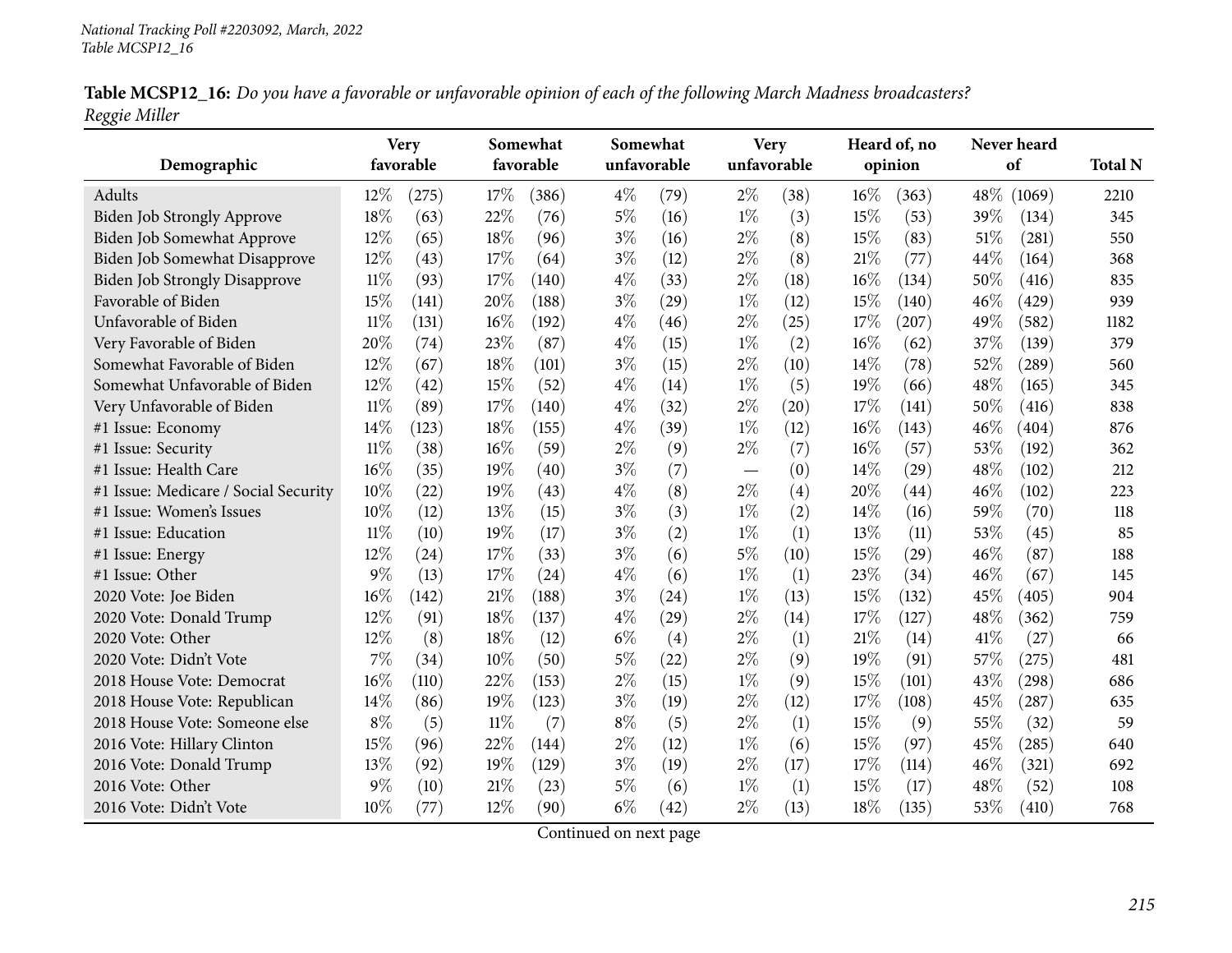| Table MCSP12_16: Do you have a favorable or unfavorable opinion of each of the following March Madness broadcasters? |  |
|----------------------------------------------------------------------------------------------------------------------|--|
| Reggie Miller                                                                                                        |  |

| Demographic                    | Very<br>favorable |            | Somewhat<br>favorable |           |       | Somewhat<br>unfavorable |       | <b>Very</b><br>unfavorable |        | Heard of, no<br>opinion |         | Never heard<br>of |      |
|--------------------------------|-------------------|------------|-----------------------|-----------|-------|-------------------------|-------|----------------------------|--------|-------------------------|---------|-------------------|------|
| Adults                         | $12\%$            | $^{'}275)$ | 17%                   | (386)     | $4\%$ | (79)                    | $2\%$ | (38)                       | $16\%$ | (363)                   | $48\%$  | (1069)            | 2210 |
| Voted in 2014: Yes             | $15\%$            | (176)      | 22%                   | (259)     | $3\%$ | (33)                    | $1\%$ | (15)                       | 15%    | (182)                   | $44\%$  | (519)             | 1183 |
| Voted in 2014: No              | $10\%$            | (99)       | $12\%$                | (127)     | $5\%$ | $\left(47\right)$       | $2\%$ | (23)                       | 18%    | (182)                   | $54\%$  | (550)             | 1027 |
| 4-Region: Northeast            | $9\%$             | (37)       | 20%                   | (78)      | $5\%$ | (19)                    | $2\%$ | (9)                        | $16\%$ | (64)                    | 48\%    | (189)             | 395  |
| 4-Region: Midwest              | $13\%$            | (61)       | 18\%                  | (83)      | $2\%$ | (8)                     | $1\%$ | (5)                        | 15%    | (71)                    | $51\%$  | (237)             | 464  |
| 4-Region: South                | $14\%$            | (112)      | $16\%$                | (136)     | $4\%$ | (35)                    | $1\%$ | (9)                        | $18\%$ | (151)                   | $46\%$  | (384)             | 828  |
| 4-Region: West                 | $13\%$            | (66)       | $17\%$                | (88)      | $3\%$ | (17)                    | $3\%$ | (16)                       | 15%    | (77)                    | 49 $\%$ | $^{'}259)$        | 522  |
| Sports Fans                    | $18\%$            | (265)      | 24\%                  | (351)     | $5\%$ | (67)                    | $2\%$ | (27)                       | 18%    | (265)                   | $33\%$  | (471)             | 1446 |
| Avid Sports Fans               | 34\%              | (176)      | 31%                   | (160)     | $6\%$ | (30)                    | $2\%$ | (9)                        | $14\%$ | (69)                    | $13\%$  | (67)              | 511  |
| <b>Casual Sports Fans</b>      | $9\%$             | (89)       | 20%                   | (191)     | $4\%$ | (37)                    | $2\%$ | (18)                       | 21%    | (195)                   | 43%     | (405)             | 935  |
| CBB Fans                       | $26\%$            | (223)      | 32\%                  | (280)     | $7\%$ | (57                     | $2\%$ | (21)                       | 17%    | (147)                   | $16\%$  | (138)             | 867  |
| Avid CBB Fans                  | 32%               | (85)       | $34\%$                | (91)      | $9\%$ | (23)                    | $2\%$ | (6)                        | 13\%   | (35)                    | $9\%$   | (24)              | 264  |
| Casual CBB Fans                | 26\%              | (188)      | 32%                   | (233)     | $6\%$ | 47                      | $2\%$ | (16)                       | 17%    | (120)                   | $17\%$  | (124)             | 729  |
| Plan to Watch Men's Tournament | $31\%$            | (195)      | $36\%$                | $^{'}227$ | $7\%$ | (45)                    | $2\%$ | (12)                       | $14\%$ | (86)                    | 11%     | (70)              | 635  |
| 21 or Older                    | $13\%$            | (272)      | $18\%$                | (378)     | $3\%$ | (73)                    | $1\%$ | (32)                       | 17%    | (356)                   | $48\%$  | (1010)            | 2121 |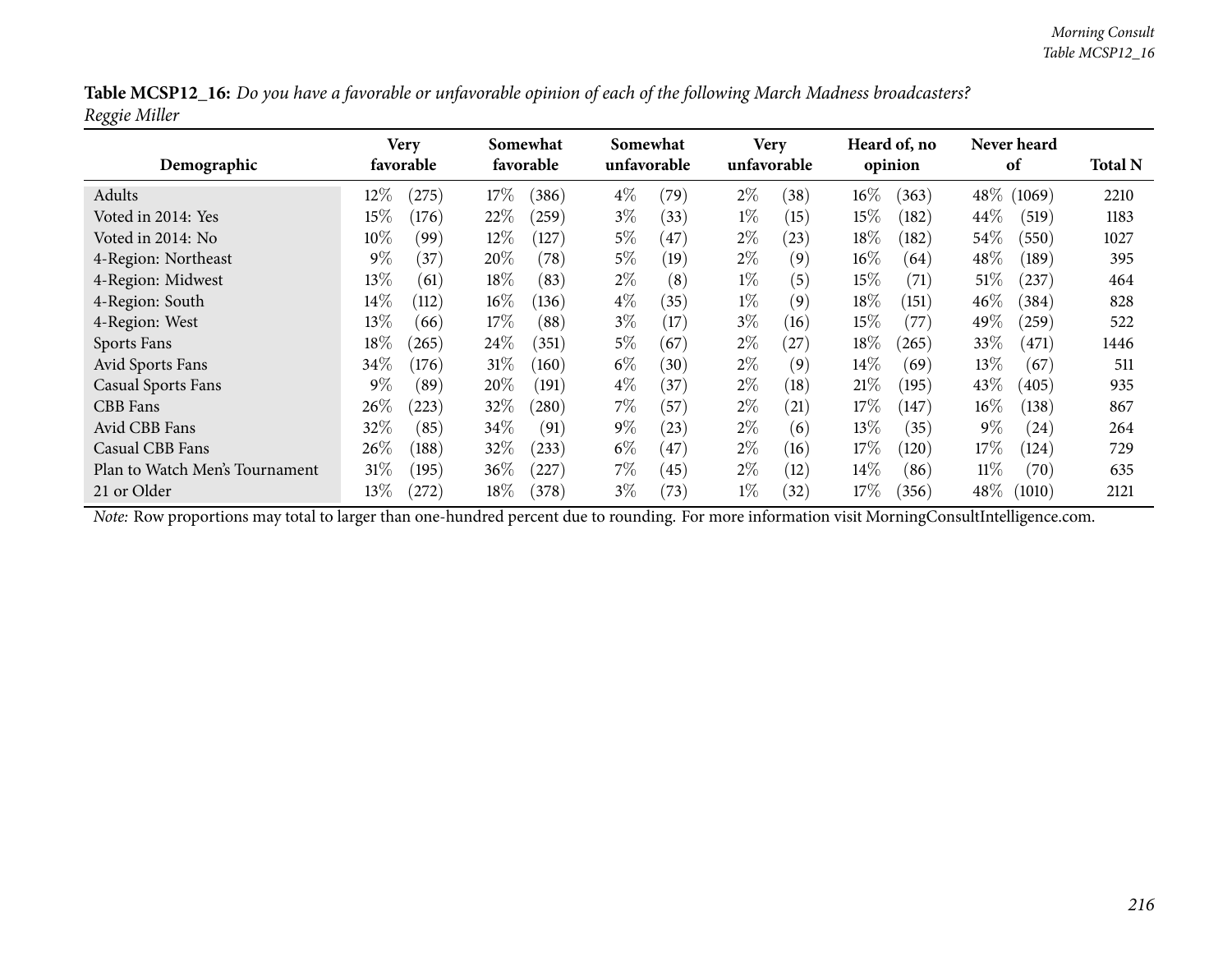|                          |        |       |      | Don't know / No |        |         |                |  |
|--------------------------|--------|-------|------|-----------------|--------|---------|----------------|--|
| Demographic              |        | Yes   |      | N <sub>o</sub>  |        | opinion | <b>Total N</b> |  |
| Adults                   | 37%    | (821) | 39%  | (852)           | 24\%   | (537)   | 2210           |  |
| Gender: Male             | 44%    | (469) | 38%  | (406)           | 18%    | (191)   | 1067           |  |
| Gender: Female           | 31%    | (352) | 39%  | (446)           | 30%    | (345)   | 1143           |  |
| Age: 18-34               | 48\%   | (318) | 29%  | (193)           | 22%    | (148)   | 658            |  |
| Age: 35-44               | 34%    | (124) | 37%  | (132)           | 29%    | (104)   | 359            |  |
| Age: 45-64               | $31\%$ | (232) | 44\% | (335)           | 25\%   | (187)   | 754            |  |
| Age: 65+                 | 34%    | (148) | 44\% | (192)           | 22%    | (98)    | 438            |  |
| GenZers: 1997-2012       | 51\%   | (131) | 24\% | (61)            | 25\%   | (63)    | 255            |  |
| Millennials: 1981-1996   | 43%    | (280) | 33%  | (215)           | 23%    | (151)   | 646            |  |
| GenXers: 1965-1980       | $31\%$ | (155) | 45%  | (228)           | 24\%   | (121)   | 505            |  |
| Baby Boomers: 1946-1964  | 32%    | (238) | 43%  | (319)           | 25%    | (187)   | 744            |  |
| PID: Dem (no lean)       | 45%    | (342) | 32%  | (240)           | 23%    | (171)   | 753            |  |
| PID: Ind (no lean)       | $38\%$ | (290) | 36%  | (278)           | 26\%   | (204)   | 771            |  |
| PID: Rep (no lean)       | 28\%   | (189) | 49%  | (334)           | 24\%   | (163)   | 686            |  |
| PID/Gender: Dem Men      | 57%    | (186) | 28%  | (91)            | 14\%   | (47)    | 323            |  |
| PID/Gender: Dem Women    | 36%    | (156) | 35%  | (149)           | 29%    | (124)   | 430            |  |
| PID/Gender: Ind Men      | 43%    | (170) | 37%  | (148)           | 20%    | (80)    | 398            |  |
| PID/Gender: Ind Women    | 32%    | (119) | 35%  | (130)           | 33%    | (123)   | 373            |  |
| PID/Gender: Rep Men      | 33%    | (113) | 48%  | (167)           | 19%    | (64)    | 345            |  |
| PID/Gender: Rep Women    | 22%    | (76)  | 49%  | (166)           | 29%    | (98)    | 341            |  |
| Ideo: Liberal (1-3)      | $51\%$ | (316) | 28%  | (172)           | $21\%$ | (132)   | 621            |  |
| Ideo: Moderate (4)       | 36%    | (225) | 37%  | (230)           | 26%    | (163)   | 618            |  |
| Ideo: Conservative (5-7) | 29%    | (219) | 49%  | (369)           | 22\%   | (167)   | 756            |  |
| Educ: < College          | 35%    | (531) | 38%  | (574)           | 27\%   | (414)   | 1519           |  |
| Educ: Bachelors degree   | 44\%   | (197) | 39%  | (172)           | 17%    | (77)    | 446            |  |
| Educ: Post-grad          | 38%    | (93)  | 43%  | (106)           | $19\%$ | (46)    | 245            |  |
| Income: Under 50k        | $34\%$ | (409) | 38%  | (447)           | 28\%   | (330)   | 1186           |  |
| Income: 50k-100k         | 37%    | (269) | 41\% | (292)           | 22\%   | (156)   | 717            |  |
| Income: 100k+            | 47%    | (143) | 37%  | (113)           | 17%    | (51)    | 307            |  |
| Ethnicity: White         | 34%    | (588) | 41\% | (713)           | 25%    | (429)   | 1730           |  |
| Ethnicity: Hispanic      | 45%    | (158) | 28%  | (98)            | 27%    | (95)    | 351            |  |

Table MCSP14: As you may know, colleges and universities do not currently compensate their athletes monetarily under NCAA rules. Do you think *colleges should pay their student athletes?*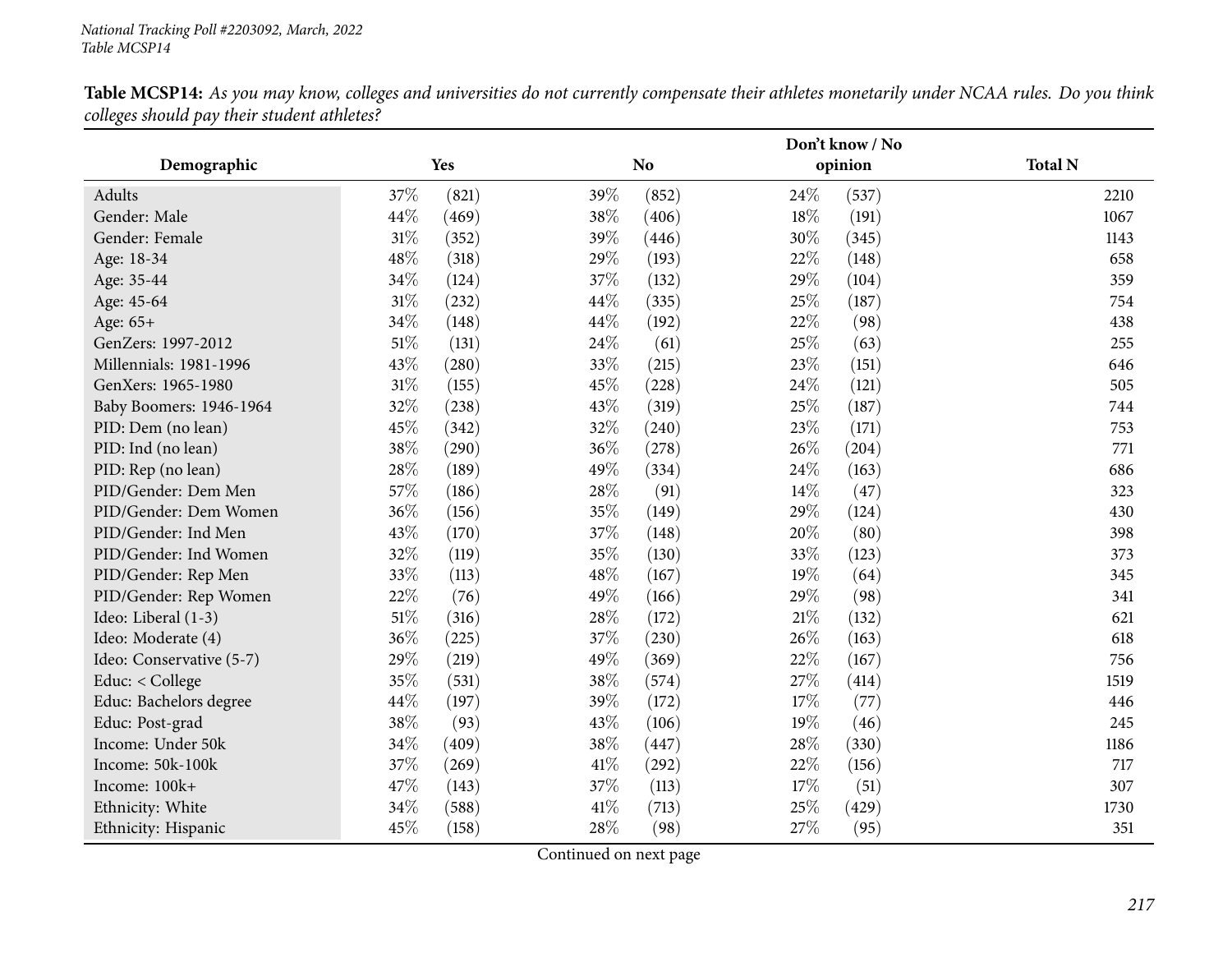Table MCSP14: As you may know, colleges and universities do not currently compensate their athletes monetarily under NCAA rules. Do you think *colleges should pay their student athletes?*

|                                   |        |       |        |           |        | Don't know / No |                |
|-----------------------------------|--------|-------|--------|-----------|--------|-----------------|----------------|
| Demographic                       |        | Yes   |        | <b>No</b> |        | opinion         | <b>Total N</b> |
| Adults                            | 37%    | (821) | 39%    | (852)     | 24\%   | (537)           | 2210           |
| Ethnicity: Black                  | 56%    | (154) | 25%    | (70)      | 19%    | (52)            | 276            |
| Ethnicity: Other                  | 39%    | (79)  | 34%    | (69)      | 27\%   | (56)            | 205            |
| All Christian                     | 35%    | (338) | 45%    | (431)     | $21\%$ | (198)           | 968            |
| All Non-Christian                 | 41%    | (41)  | 37%    | (36)      | 22%    | (21)            | 99             |
| Atheist                           | 47%    | (56)  | 30%    | (36)      | 24\%   | (28)            | 119            |
| Agnostic/Nothing in particular    | $37\%$ | (231) | 34%    | (210)     | 29%    | (178)           | 619            |
| Something Else                    | 38%    | (155) | 34%    | (139)     | 27%    | (111)           | 405            |
| Religious Non-Protestant/Catholic | 39%    | (48)  | 40%    | (50)      | 21%    | (26)            | 124            |
| Evangelical                       | 32%    | (169) | 43%    | (229)     | 26%    | (138)           | 536            |
| Non-Evangelical                   | 39%    | (311) | 40%    | (324)     | $21\%$ | (167)           | 801            |
| Community: Urban                  | $46\%$ | (261) | 32%    | (180)     | 23%    | (129)           | 570            |
| Community: Suburban               | $37\%$ | (395) | 39%    | (417)     | 23%    | (244)           | 1055           |
| Community: Rural                  | 28%    | (165) | 44%    | (255)     | 28\%   | (164)           | 585            |
| Employ: Private Sector            | 39%    | (245) | 43%    | (274)     | 18%    | (115)           | 635            |
| Employ: Government                | $48\%$ | (59)  | 38%    | (47)      | 15%    | (18)            | 124            |
| Employ: Self-Employed             | 35%    | (82)  | 39%    | (89)      | 26%    | (60)            | 231            |
| Employ: Homemaker                 | 32%    | (53)  | 36%    | (59)      | 32%    | (53)            | 165            |
| Employ: Student                   | 54%    | (42)  | $21\%$ | (17)      | 25%    | (20)            | 79             |
| Employ: Retired                   | 31%    | (157) | 44%    | (222)     | 24\%   | (122)           | 501            |
| Employ: Unemployed                | $41\%$ | (119) | 30%    | (89)      | 29%    | (86)            | 294            |
| Employ: Other                     | 35%    | (63)  | 30%    | (55)      | 35%    | (63)            | 182            |
| Military HH: Yes                  | 37%    | (118) | 45%    | (146)     | 18%    | (57)            | 322            |
| Military HH: No                   | 37%    | (703) | 37%    | (706)     | 25%    | (479)           | 1888           |
| RD/WT: Right Direction            | $46\%$ | (317) | 30%    | (205)     | 24\%   | (166)           | 687            |
| RD/WT: Wrong Track                | 33%    | (504) | 43%    | (648)     | 24\%   | (371)           | 1523           |
| Biden Job Approve                 | 44%    | (396) | 32%    | (289)     | 23%    | (210)           | 894            |
| Biden Job Disapprove              | $33\%$ | (392) | 45%    | (538)     | 23%    | (273)           | 1203           |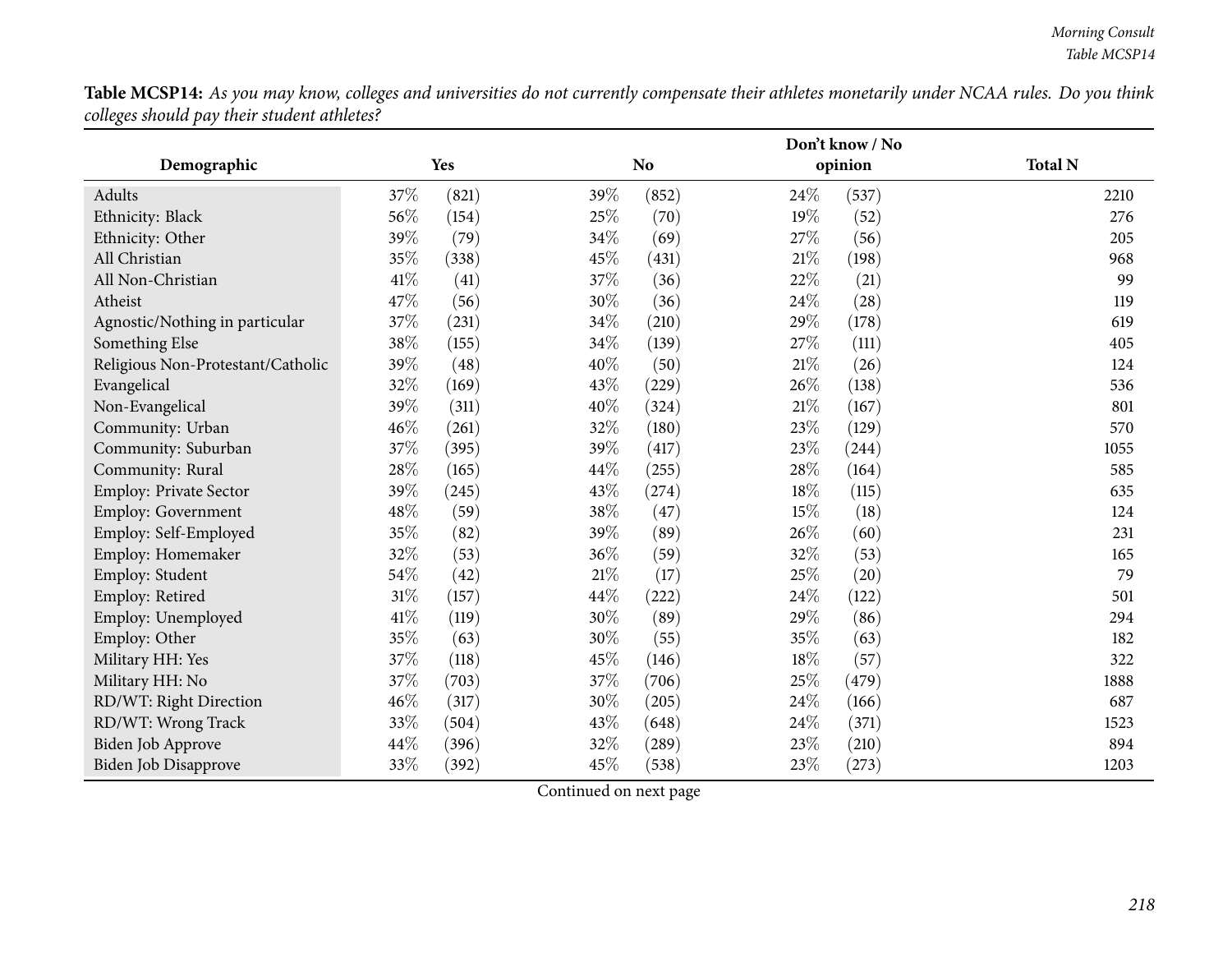Table MCSP14: As you may know, colleges and universities do not currently compensate their athletes monetarily under NCAA rules. Do you think *colleges should pay their student athletes?*

|                                      |     |       |        | Don't know / No |        |         |                |
|--------------------------------------|-----|-------|--------|-----------------|--------|---------|----------------|
| Demographic                          |     | Yes   |        | <b>No</b>       |        | opinion | <b>Total N</b> |
| Adults                               | 37% | (821) | 39%    | (852)           | 24\%   | (537)   | 2210           |
| <b>Biden Job Strongly Approve</b>    | 55% | (189) | 24\%   | (81)            | 22%    | (75)    | 345            |
| Biden Job Somewhat Approve           | 38% | (207) | 38%    | (207)           | 25%    | (135)   | 550            |
| Biden Job Somewhat Disapprove        | 46% | (169) | 35%    | (130)           | 19%    | (69)    | 368            |
| <b>Biden Job Strongly Disapprove</b> | 27% | (223) | 49%    | (408)           | 24\%   | (204)   | 835            |
| Favorable of Biden                   | 45% | (419) | 32%    | (300)           | 24\%   | (221)   | 939            |
| Unfavorable of Biden                 | 32% | (381) | 44%    | (524)           | 23%    | (277)   | 1182           |
| Very Favorable of Biden              | 52% | (197) | 26%    | (98)            | 22%    | (84)    | 379            |
| Somewhat Favorable of Biden          | 40% | (222) | 36%    | (202)           | 24\%   | (136)   | 560            |
| Somewhat Unfavorable of Biden        | 44% | (152) | 32%    | (111)           | 24%    | (82)    | 345            |
| Very Unfavorable of Biden            | 27% | (229) | 49%    | (413)           | 23%    | (195)   | 838            |
| #1 Issue: Economy                    | 38% | (335) | 39%    | (338)           | 23%    | (203)   | 876            |
| #1 Issue: Security                   | 25% | (92)  | 49%    | (176)           | 26%    | (94)    | 362            |
| #1 Issue: Health Care                | 44% | (93)  | 39%    | (83)            | 17%    | (36)    | 212            |
| #1 Issue: Medicare / Social Security | 39% | (87)  | 37%    | (83)            | 24%    | (54)    | 223            |
| #1 Issue: Women's Issues             | 37% | (43)  | $31\%$ | (37)            | 32%    | (38)    | 118            |
| #1 Issue: Education                  | 46% | (39)  | 27%    | (23)            | 27%    | (23)    | 85             |
| #1 Issue: Energy                     | 43% | (82)  | $31\%$ | (59)            | 25%    | (47)    | 188            |
| #1 Issue: Other                      | 35% | (51)  | 37%    | (54)            | 28\%   | (41)    | 145            |
| 2020 Vote: Joe Biden                 | 48% | (435) | 30%    | (270)           | 22%    | (199)   | 904            |
| 2020 Vote: Donald Trump              | 27% | (205) | 52%    | (393)           | $21\%$ | (161)   | 759            |
| 2020 Vote: Other                     | 34% | (23)  | 41\%   | (27)            | 24%    | (16)    | 66             |
| 2020 Vote: Didn't Vote               | 33% | (159) | 33%    | (161)           | 33%    | (161)   | 481            |
| 2018 House Vote: Democrat            | 47% | (323) | $31\%$ | (213)           | 22%    | (150)   | 686            |
| 2018 House Vote: Republican          | 28% | (176) | 54\%   | (340)           | 19%    | (119)   | 635            |
| 2018 House Vote: Someone else        | 31% | (18)  | 38%    | (22)            | 31%    | (18)    | 59             |
| 2016 Vote: Hillary Clinton           | 48% | (307) | 29%    | (184)           | 23%    | (150)   | 640            |
| 2016 Vote: Donald Trump              | 28% | (193) | 53%    | (369)           | 19%    | (131)   | 692            |
| 2016 Vote: Other                     | 35% | (38)  | 40%    | (44)            | 25%    | (27)    | 108            |
| 2016 Vote: Didn't Vote               | 37% | (284) | 33%    | (255)           | 30%    | (230)   | 768            |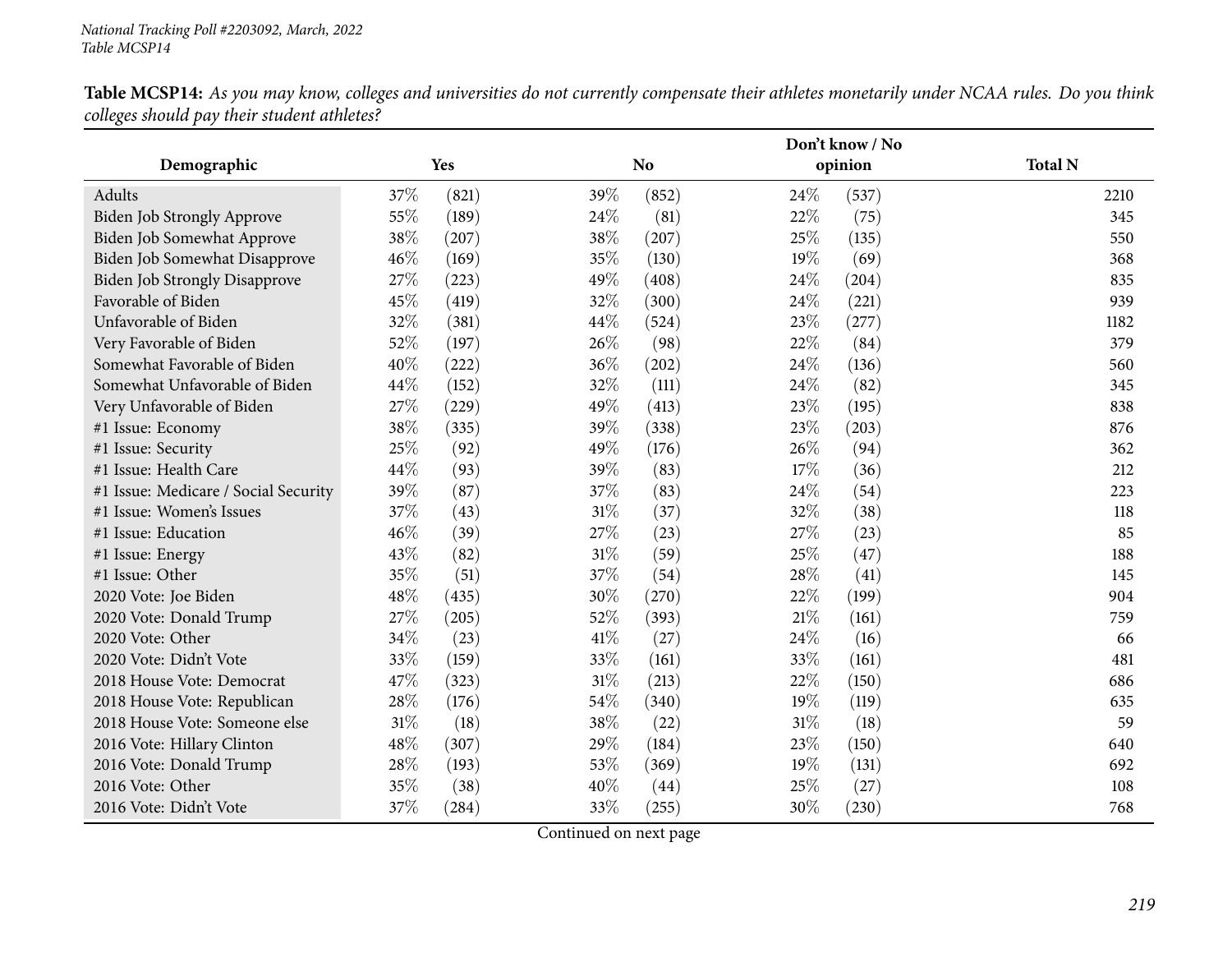| <b>Table MCSP14:</b> As you may know, colleges and universities do not currently compensate their athletes monetarily under NCAA rules. Do you think |  |
|------------------------------------------------------------------------------------------------------------------------------------------------------|--|
| colleges should pay their student athletes?                                                                                                          |  |

|                                |        |                     |         |       |        | Don't know / No     |                |
|--------------------------------|--------|---------------------|---------|-------|--------|---------------------|----------------|
| Demographic                    |        | Yes                 |         | No.   |        | opinion             | <b>Total N</b> |
| Adults                         | 37\%   | (821)               | 39%     | (852) | 24\%   | (537)               | 2210           |
| Voted in 2014: Yes             | 37\%   | (441)               | 43\%    | (507) | 20%    | (234)               | 1183           |
| Voted in 2014: No              | 37\%   | (380)               | 34\%    | (345) | 29%    | (302)               | 1027           |
| 4-Region: Northeast            | 37\%   | (144)               | $36\%$  | (144) | 27%    | (107)               | 395            |
| 4-Region: Midwest              | 35%    | (163)               | 37%     | (171) | 28\%   | (130)               | 464            |
| 4-Region: South                | $36\%$ | (302)               | 40%     | (332) | 23\%   | (194)               | 828            |
| 4-Region: West                 | 40%    | (211)               | 39 $\%$ | (206) | 20%    | (105)               | 522            |
| Sports Fans                    | 43\%   | (616)               | 38\%    | (554) | 19%    | (276)               | 1446           |
| Avid Sports Fans               | 54\%   | $^{(274)}$          | $31\%$  | (161) | 15%    | (76)                | 511            |
| <b>Casual Sports Fans</b>      | 37\%   | (342)               | 42\%    | (393) | 21%    | $\left( 200\right)$ | 935            |
| <b>CBB</b> Fans                | $52\%$ | (454)               | 33\%    | (288) | $14\%$ | (124)               | 867            |
| Avid CBB Fans                  | 60%    | (158)               | $27\%$  | (71)  | 13\%   | (35)                | 264            |
| Casual CBB Fans                | 52\%   | (379)               | $34\%$  | (249) | $14\%$ | (101)               | 729            |
| Plan to Watch Men's Tournament | 55%    | (348)               | 33\%    | (210) | 12%    | (78)                | 635            |
| 21 or Older                    | 37\%   | $\left( 781\right)$ | 39 $\%$ | (834) | 24\%   | (506)               | 2121           |

*Note:* Row proportions may total to larger than one-hundred percen<sup>t</sup> due to rounding. For more information visit [MorningConsultIntelligence.com](https://morningconsultintelligence.com).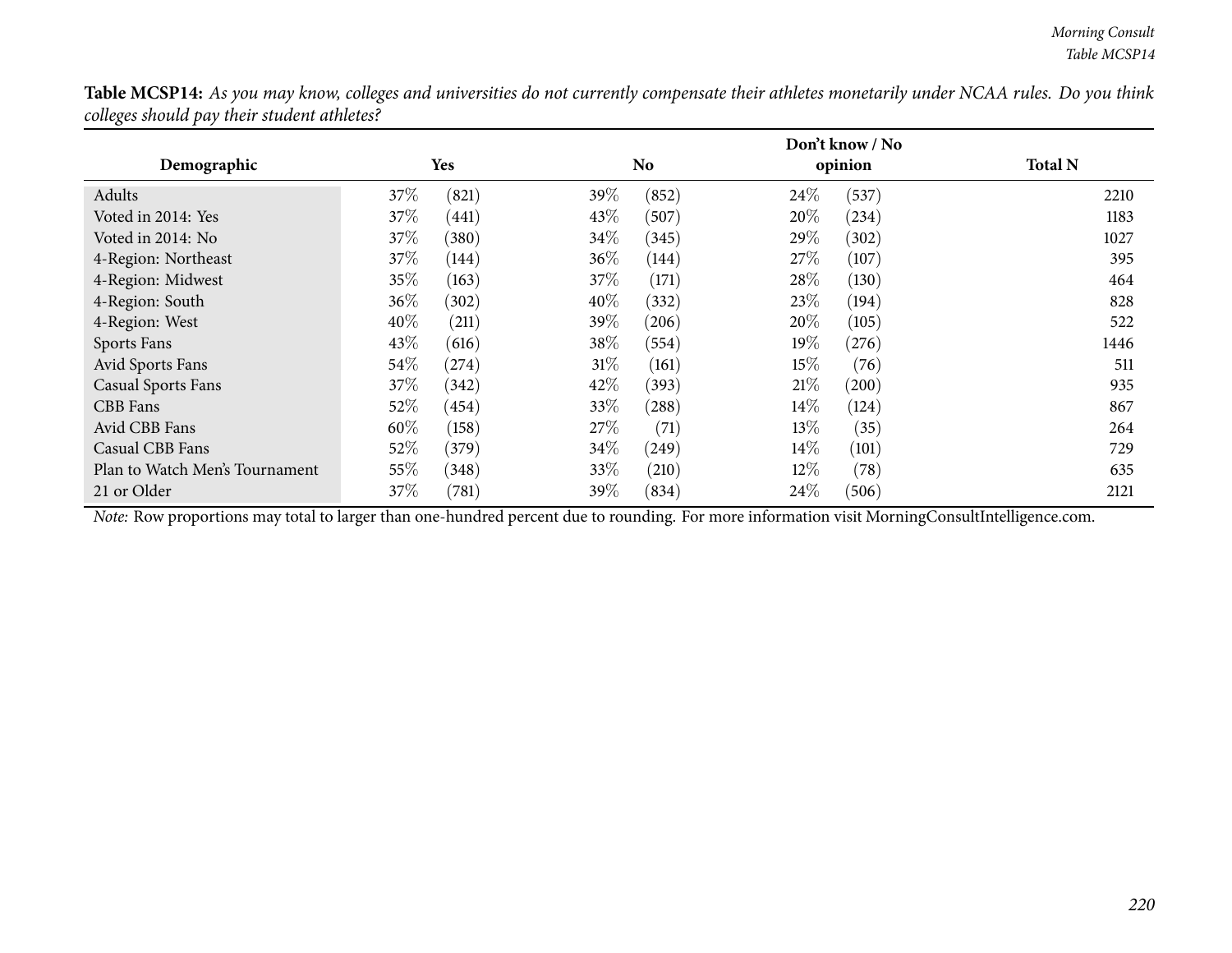# **Respondent Demographics Summary**

| Demographic      | Group                                                                                                                                                            | Frequency                                      | Percentage                                |
|------------------|------------------------------------------------------------------------------------------------------------------------------------------------------------------|------------------------------------------------|-------------------------------------------|
| xdemAll          | Adults                                                                                                                                                           | 2210                                           | 100%                                      |
| xdemGender       | Gender: Male<br>Gender: Female<br>$\boldsymbol{N}$                                                                                                               | 1067<br>1143<br>2210                           | 48\%<br>52%                               |
| age              | Age: 18-34<br>Age: 35-44<br>Age: 45-64<br>Age: 65+<br>$\boldsymbol{N}$                                                                                           | 658<br>359<br>754<br>438<br>2210               | 30%<br>$16\%$<br>34%<br>20%               |
| demAgeGeneration | GenZers: 1997-2012<br>Millennials: 1981-1996<br>GenXers: 1965-1980<br>Baby Boomers: 1946-1964<br>$\boldsymbol{N}$                                                | 255<br>646<br>505<br>744<br>2150               | $12\%$<br>29%<br>23%<br>34%               |
| xpid3            | PID: Dem (no lean)<br>PID: Ind (no lean)<br>PID: Rep (no lean)<br>$\overline{N}$                                                                                 | 753<br>771<br>686<br>2210                      | 34%<br>35%<br>31%                         |
| xpidGender       | PID/Gender: Dem Men<br>PID/Gender: Dem Women<br>PID/Gender: Ind Men<br>PID/Gender: Ind Women<br>PID/Gender: Rep Men<br>PID/Gender: Rep Women<br>$\boldsymbol{N}$ | 323<br>430<br>398<br>373<br>345<br>341<br>2210 | 15%<br>19%<br>18%<br>17%<br>$16\%$<br>15% |
| xdemIdeo3        | Ideo: Liberal (1-3)<br>Ideo: Moderate (4)<br>Ideo: Conservative (5-7)<br>$\boldsymbol{N}$                                                                        | 621<br>618<br>756<br>1994                      | 28\%<br>28\%<br>34%                       |
| xeduc3           | Educ: < College<br>Educ: Bachelors degree<br>Educ: Post-grad<br>$\boldsymbol{N}$                                                                                 | 1519<br>446<br>245<br>2210                     | 69%<br>20%<br>11%                         |

#### **Summary Statistics of Survey Respondent Demographics**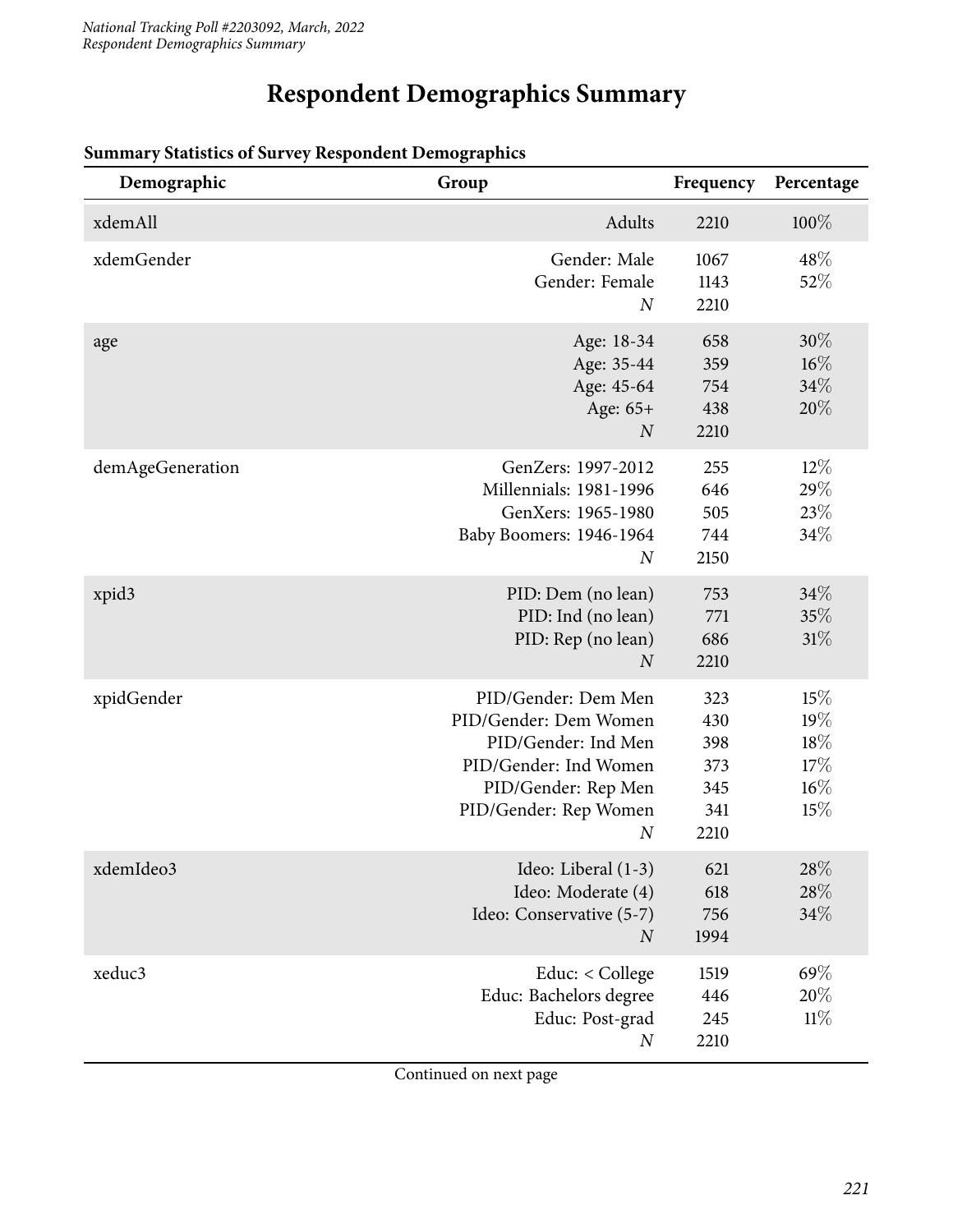| Demographic    | Group                                                                                                                                                                                                     | Frequency                                                   | Percentage                                                         |
|----------------|-----------------------------------------------------------------------------------------------------------------------------------------------------------------------------------------------------------|-------------------------------------------------------------|--------------------------------------------------------------------|
| xdemInc3       | Income: Under 50k<br>Income: 50k-100k<br>Income: 100k+<br>$\overline{N}$                                                                                                                                  | 1186<br>717<br>307<br>2210                                  | 54%<br>32%<br>14%                                                  |
| xdemWhite      | Ethnicity: White                                                                                                                                                                                          | 1730                                                        | 78%                                                                |
| xdemHispBin    | Ethnicity: Hispanic                                                                                                                                                                                       | 351                                                         | $16\%$                                                             |
| demBlackBin    | Ethnicity: Black                                                                                                                                                                                          | 276                                                         | $12\%$                                                             |
| demRaceOther   | Ethnicity: Other                                                                                                                                                                                          | 205                                                         | $9\%$                                                              |
| xdemReligion   | All Christian<br>All Non-Christian<br>Atheist<br>Agnostic/Nothing in particular<br>Something Else<br>$\boldsymbol{N}$                                                                                     | 968<br>99<br>119<br>619<br>405<br>2210                      | 44\%<br>$4\%$<br>$5\%$<br>28%<br>18%                               |
| xdemReligOther | Religious Non-Protestant/Catholic                                                                                                                                                                         | 124                                                         | $6\%$                                                              |
| xdemEvang      | Evangelical<br>Non-Evangelical<br>$\boldsymbol{N}$                                                                                                                                                        | 536<br>801<br>1337                                          | 24\%<br>36%                                                        |
| xdemUsr        | Community: Urban<br>Community: Suburban<br>Community: Rural<br>$\boldsymbol{N}$                                                                                                                           | 570<br>1055<br>585<br>2210                                  | 26\%<br>48%<br>26%                                                 |
| xdemEmploy     | <b>Employ: Private Sector</b><br><b>Employ: Government</b><br>Employ: Self-Employed<br>Employ: Homemaker<br>Employ: Student<br>Employ: Retired<br>Employ: Unemployed<br>Employ: Other<br>$\boldsymbol{N}$ | 635<br>124<br>231<br>165<br>79<br>501<br>294<br>182<br>2210 | 29%<br>$6\%$<br>$10\%$<br>$7\%$<br>$4\%$<br>$23\%$<br>13%<br>$8\%$ |
| xdemMilHH1     | Military HH: Yes<br>Military HH: No<br>$\boldsymbol{N}$                                                                                                                                                   | 322<br>1888<br>2210                                         | 15%<br>85%                                                         |

# **Summary Statistics of Survey Respondent Demographics**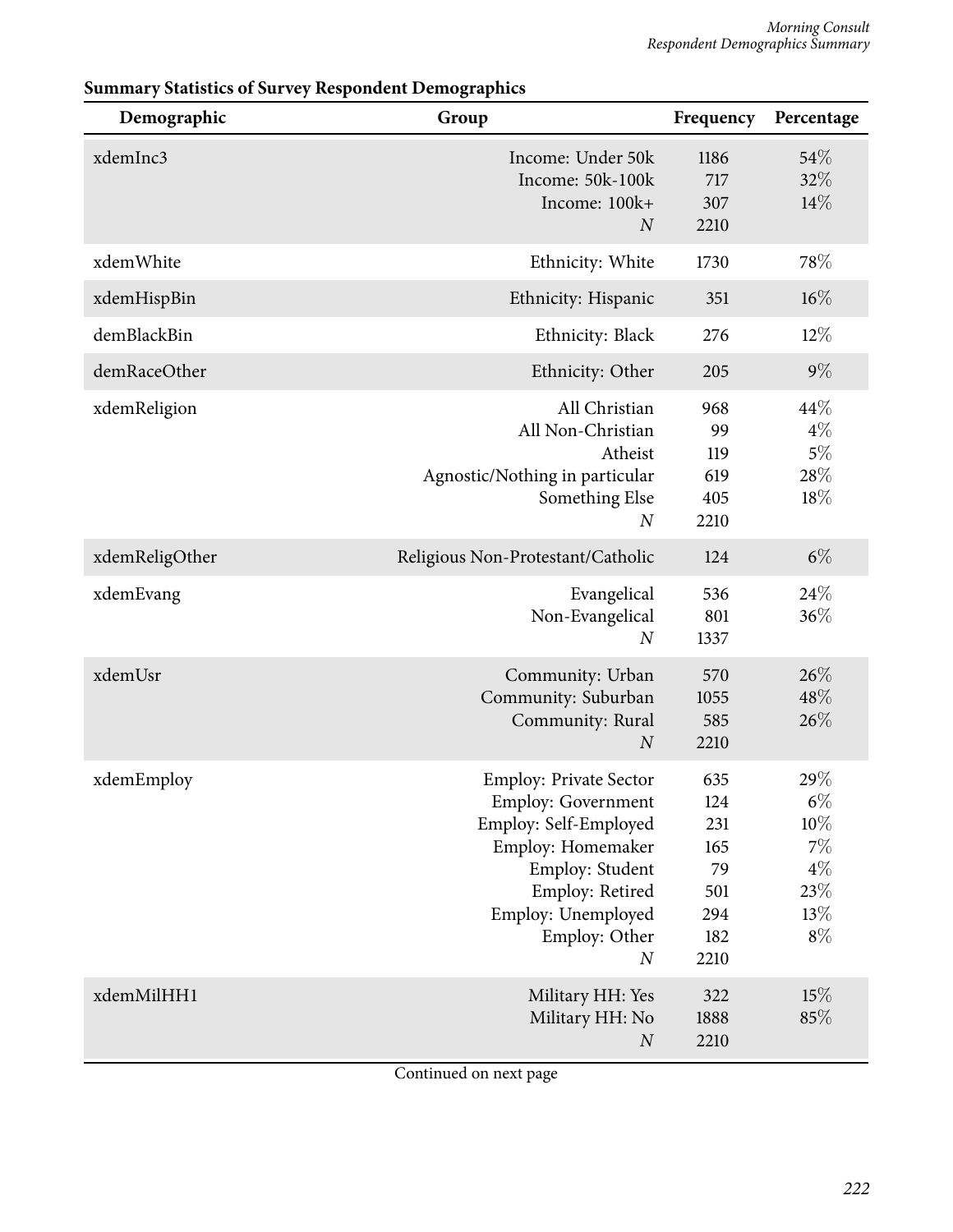| Demographic       | Group                                                                                                                                                                                                                | Frequency                                                   | Percentage                                                |
|-------------------|----------------------------------------------------------------------------------------------------------------------------------------------------------------------------------------------------------------------|-------------------------------------------------------------|-----------------------------------------------------------|
| xnrl              | RD/WT: Right Direction<br>RD/WT: Wrong Track<br>$\boldsymbol{N}$                                                                                                                                                     | 687<br>1523<br>2210                                         | 31%<br>69%                                                |
| xdemBidenApprove  | Biden Job Approve<br>Biden Job Disapprove<br>$\overline{N}$                                                                                                                                                          | 894<br>1203<br>2098                                         | $40\%$<br>54\%                                            |
| xdemBidenApprove2 | <b>Biden Job Strongly Approve</b><br>Biden Job Somewhat Approve<br>Biden Job Somewhat Disapprove<br><b>Biden Job Strongly Disapprove</b><br>$\boldsymbol{N}$                                                         | 345<br>550<br>368<br>835<br>2098                            | 16%<br>25%<br>17%<br>38\%                                 |
| xdemBidenFav      | Favorable of Biden<br>Unfavorable of Biden<br>$\overline{N}$                                                                                                                                                         | 939<br>1182<br>2122                                         | 43\%<br>53%                                               |
| xdemBidenFavFull  | Very Favorable of Biden<br>Somewhat Favorable of Biden<br>Somewhat Unfavorable of Biden<br>Very Unfavorable of Biden<br>$\boldsymbol{N}$                                                                             | 379<br>560<br>345<br>838<br>2122                            | 17%<br>25%<br>$16\%$<br>38%                               |
| xnr3              | #1 Issue: Economy<br>#1 Issue: Security<br>#1 Issue: Health Care<br>#1 Issue: Medicare / Social Security<br>#1 Issue: Women's Issues<br>#1 Issue: Education<br>#1 Issue: Energy<br>#1 Issue: Other<br>$\overline{N}$ | 876<br>362<br>212<br>223<br>118<br>85<br>188<br>145<br>2210 | 40%<br>16%<br>$10\%$<br>10%<br>5%<br>$4\%$<br>$9\%$<br>7% |
| xsubVote20O       | 2020 Vote: Joe Biden<br>2020 Vote: Donald Trump<br>2020 Vote: Other<br>2020 Vote: Didn't Vote<br>$\overline{N}$                                                                                                      | 904<br>759<br>66<br>481<br>2210                             | 41%<br>34%<br>$3\%$<br>22%                                |
| xsubVote18O       | 2018 House Vote: Democrat<br>2018 House Vote: Republican<br>2018 House Vote: Someone else<br>$\boldsymbol{N}$                                                                                                        | 686<br>635<br>59<br>1380                                    | 31%<br>$29\%$<br>$3\%$                                    |

## **Summary Statistics of Survey Respondent Demographics**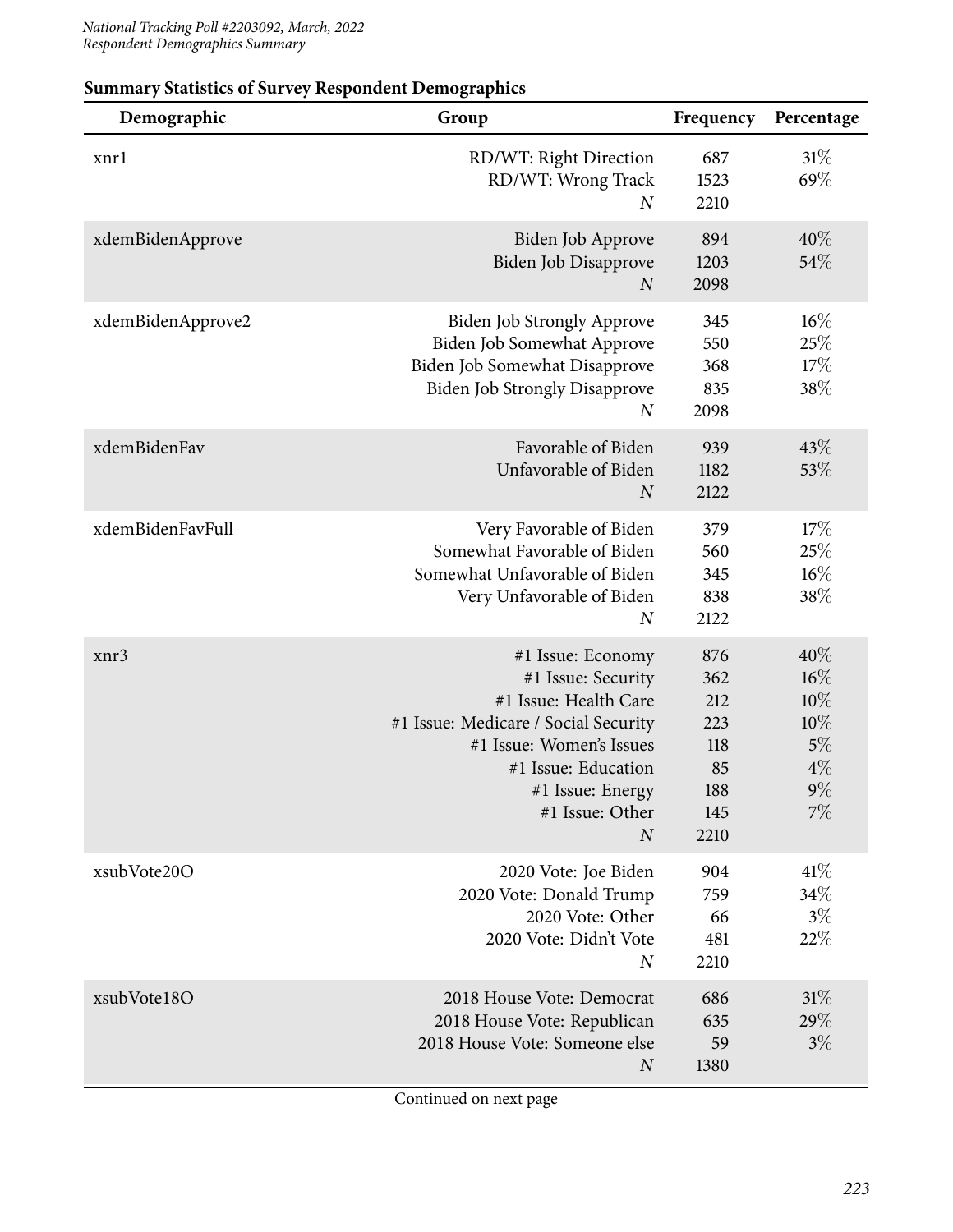| Demographic | Group                                                                                                                 | Frequency                        | Percentage                 |
|-------------|-----------------------------------------------------------------------------------------------------------------------|----------------------------------|----------------------------|
| xsubVote16O | 2016 Vote: Hillary Clinton<br>2016 Vote: Donald Trump<br>2016 Vote: Other<br>2016 Vote: Didn't Vote<br>$\overline{N}$ | 640<br>692<br>108<br>768<br>2209 | 29%<br>31%<br>$5\%$<br>35% |
| xsubVote14O | Voted in 2014: Yes<br>Voted in 2014: No<br>$\overline{N}$                                                             | 1183<br>1027<br>2210             | 54\%<br>46%                |
| xreg4       | 4-Region: Northeast<br>4-Region: Midwest<br>4-Region: South<br>4-Region: West<br>$\boldsymbol{N}$                     | 395<br>464<br>828<br>522<br>2210 | 18%<br>21%<br>37%<br>24%   |
| MCSPxdem1   | Sports Fans                                                                                                           | 1446                             | 65%                        |
| MCSPxdem2   | Avid Sports Fans<br><b>Casual Sports Fans</b><br>$\overline{N}$                                                       | 511<br>935<br>1446               | 23%<br>42%                 |
| MCSPxdem3   | <b>CBB</b> Fans                                                                                                       | 867                              | 39%                        |
| MCSPxdem4   | Avid CBB Fans                                                                                                         | 264                              | $12\%$                     |
| MCSPxdem5   | Casual CBB Fans                                                                                                       | 729                              | 33%                        |
| MCSPxdem6   | Plan to Watch Men's Tournament                                                                                        | 635                              | 29%                        |
| MCSPxdem7   | 21 or Older                                                                                                           | 2121                             | 96%                        |

## **Summary Statistics of Survey Respondent Demographics**

*Note:* Group proportions may total to larger than one-hundred percent due to rounding. All statistics are calculated with demographic post-stratification weights applied.